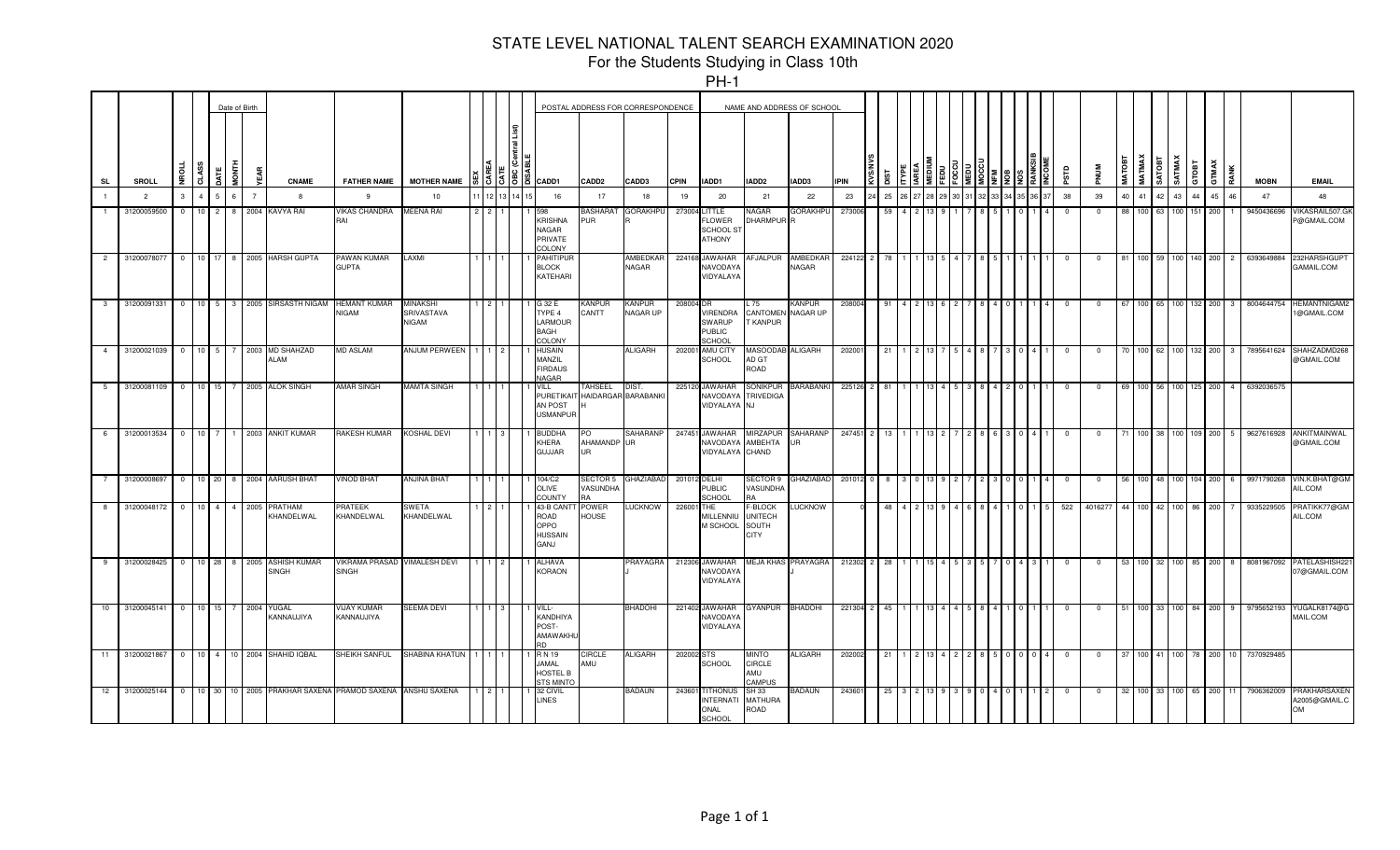|           |              |               |                 |                |               |                                     |                                     |                     |                       |         |                                                                                                   |                                                                  |                     |              | . <i>.</i>                                                     |                                                 |                            |             |     |  |       |                                                                       |                |     |         |      |                         |        |               |                      |    |                                   |                               |
|-----------|--------------|---------------|-----------------|----------------|---------------|-------------------------------------|-------------------------------------|---------------------|-----------------------|---------|---------------------------------------------------------------------------------------------------|------------------------------------------------------------------|---------------------|--------------|----------------------------------------------------------------|-------------------------------------------------|----------------------------|-------------|-----|--|-------|-----------------------------------------------------------------------|----------------|-----|---------|------|-------------------------|--------|---------------|----------------------|----|-----------------------------------|-------------------------------|
|           |              |               |                 |                | Date of Birth |                                     |                                     |                     |                       |         |                                                                                                   | POSTAL ADDRESS FOR CORRESPONDENCE                                |                     |              |                                                                |                                                 | NAME AND ADDRESS OF SCHOOL |             |     |  |       |                                                                       |                |     |         |      |                         |        |               |                      |    |                                   |                               |
| <b>SL</b> | <b>SROLL</b> |               |                 |                |               | <b>CNAME</b>                        | <b>FATHER NAME</b>                  | <b>MOTHER NAME</b>  |                       |         | $\frac{3}{5}$ $\frac{5}{5}$ $\frac{8}{5}$ $\frac{2}{5}$ $\frac{2}{5}$ $\frac{2}{5}$ $\frac{2}{5}$ | CADD <sub>2</sub>                                                | CADD3               | <b>CPIN</b>  | IIADD1                                                         | IADD <sub>2</sub>                               | IADD3                      | <b>IPIN</b> |     |  |       | $\frac{2}{3}$ $\frac{2}{3}$ $\frac{2}{3}$ $\frac{2}{3}$ $\frac{2}{3}$ |                |     |         | TOB1 | l m                     | SATMAX | òr<br>$\circ$ | <b>GTMAX</b><br>RANK |    | <b>MOBN</b>                       | <b>EMAIL</b>                  |
|           |              |               | $\overline{4}$  |                |               |                                     | 9                                   | 10                  |                       | 1 12 13 | 16                                                                                                | 17                                                               | 18                  | 19           | 20                                                             | 21                                              | 22                         | 23          | -25 |  |       |                                                                       |                | 38  | 39      | 40   | -41                     | 42 43  | 44            | 45                   | 46 | 47                                | 48                            |
|           | 31200009006  |               | $10 \quad 18$   |                |               | 2 2005 SRIANSH DAS                  | RANJAN KUMAR<br>DAS                 | <b>GAYATREE DAS</b> |                       |         | $C-304$<br><b>APARTMEN RA</b>                                                                     | <b>DRONAGIRI VASUNDHA</b>                                        | SECTOR 11 GHAZIABAD | 201012 AMITY | INTERNATI VASUNDHA<br>ONAL<br>SCHOOL                           | <b>SECTOR 6</b>                                 | <b>GHAZIABAD</b>           | 201012      |     |  |       |                                                                       |                | 120 | 4254554 |      | 86 100 68 100 154 200   |        |               |                      |    | 8826412156                        | SRIANSH.DAS@<br>GMAIL.COM     |
|           | 31200008189  |               |                 |                |               | 0 10 9 5 2004 BHOOMIKA              | <b>RAVI PRAKASH</b>                 | <b>SEEMA RANI</b>   | $2 \times 2 \times 1$ |         | PLOT NO<br>42C FLAT<br>NO G1<br>RADHEYSH <sup>1</sup><br>YAM                                      | PARK<br>RAJENDER<br>NAGAR SEC<br>SAHIBABAD                       | <b>GHAZIABAD</b>    |              | 201005 KENDRIYA AFS<br>VIDYALAYA HINDAN AIF<br>NO <sub>2</sub> | <b>FORCE</b><br><b>STATION</b><br><b>HINDAN</b> | <b>GHAZIABAD</b>           | 201005      |     |  |       |                                                                       |                |     |         |      |                         |        |               |                      |    | 82 100 62 100 144 200 2 991040227 | RAVIPRAKASH10<br>@YAHOO.CO.IN |
|           | 31200001051  |               | 10 <sup>1</sup> | 5 <sub>1</sub> |               | 2 2003 SIDDHANT ARORA               | <b>VINOD ARORA</b>                  | LEENA ARORA         | $\sqrt{2}$            |         | 327 BAKRI<br><b>MOHALLA</b>                                                                       | LALKURTI                                                         | <b>MEERUT</b>       | 250001 MIET  | <b>PUBLIC</b><br>SCHOOL                                        | 6TH<br><b>MILESTONE</b><br>MAWANA<br>ROAD       | <b>MEERUT</b>              |             |     |  |       |                                                                       | 0 <sup>2</sup> | 121 | 2642130 |      | 74 100 42 100 116 200 3 |        |               |                      |    | 9837300759                        | IMASARTHAK@G<br>MAIL.COM      |
|           | 31200056016  | 0 10 1 5 2003 |                 |                |               | <b>VIVEK KUMAR</b><br><b>MAURYA</b> | <b>MANOJ KUMAR</b><br><b>MAURYA</b> | SANTOSHI DEVI       |                       | 1   2   | 2 DAHELIYA                                                                                        | <b>KORAIYA</b><br><b>UDAIPUR</b><br><b>BLOCK</b><br><b>ILIYA</b> | <b>SITAPUR</b>      |              | 261001 JAWAHAR<br>NAVODAYA UR<br>VIDYALAYA-BHAMBHAL            | <b>HARDAURP SITAPUR</b><br>RA ALIYA             |                            | 261141 2    | 156 |  | 5 0 8 |                                                                       |                |     |         |      |                         |        |               |                      |    | 51 100 33 100 84 200 4 7607437412 | VIVEK010503@G<br>MAIL.COM     |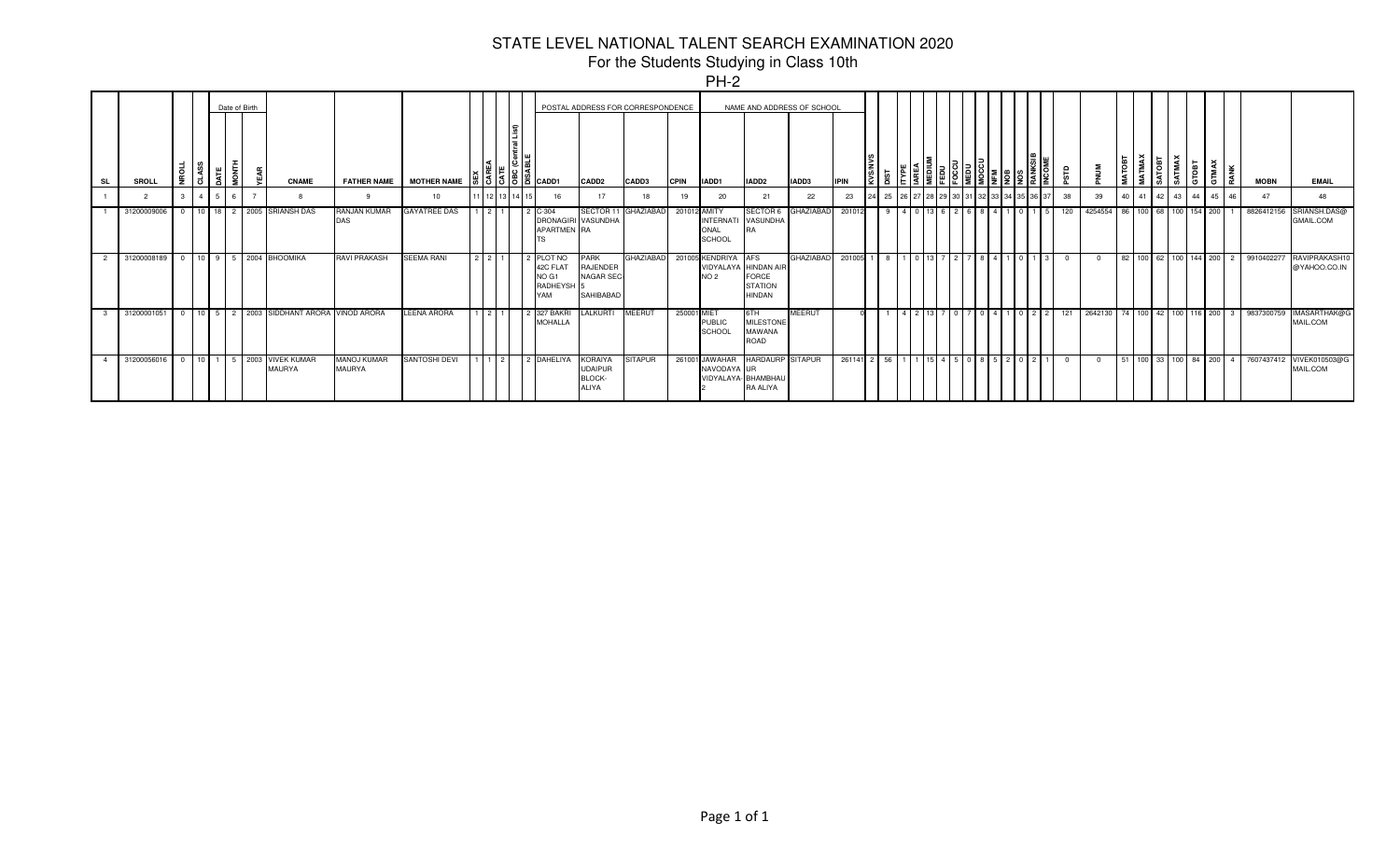|                |                |                |                 |                  | Date of Birth |          |                                  |                                   |                     |                |                |         |                                                        | POSTAL ADDRESS FOR CORRESPONDENCE                           |                               |             |                                                                                              |                                         | NAME AND ADDRESS OF SCHOOL |             |     |  |  |  |          |                         |             |              |        |        |                    |          |                 |                                                |
|----------------|----------------|----------------|-----------------|------------------|---------------|----------|----------------------------------|-----------------------------------|---------------------|----------------|----------------|---------|--------------------------------------------------------|-------------------------------------------------------------|-------------------------------|-------------|----------------------------------------------------------------------------------------------|-----------------------------------------|----------------------------|-------------|-----|--|--|--|----------|-------------------------|-------------|--------------|--------|--------|--------------------|----------|-----------------|------------------------------------------------|
| <b>SL</b>      | <b>SROLL</b>   | g              | <b>CLASS</b>    | $rac{1}{2}$<br>ā |               | EAR<br>E | <b>CNAME</b>                     | <b>FATHER NAME</b>                | <b>MOTHER NAME</b>  |                |                | 흶흥[동]흠[ | CADD1                                                  | CADD2                                                       | CADD3                         | <b>CPIN</b> | IADD1                                                                                        | IADD <sub>2</sub>                       | <b>IADD3</b>               | <b>IPIN</b> | ä   |  |  |  | arse     |                         | <b>MATO</b> | <b>MATMA</b> | SATOBT | SATMAX | GTOBT<br>GTMAX     |          | <b>MOBN</b>     | <b>EMAIL</b>                                   |
| $\overline{1}$ | $\overline{2}$ | $\mathbf{3}$   | $\overline{4}$  | -5               |               |          | $\mathbf{R}$                     | $\mathbf{q}$                      | 10                  |                |                |         | 16                                                     | 17                                                          | 18                            | 19          | 20                                                                                           | 21                                      | 22                         | 23          | 25  |  |  |  | 38       | 39                      | 40          | 41           | 42     | 43     | 44                 | 45<br>46 | 47              | 48                                             |
| $\overline{1}$ | 31200028020    | $\Omega$       | $10$ 28         | 5                |               |          | 2004 VAIBHAV SINGH               | RAVIKANT SINGH                    | MADHULATA<br>SINGH  |                |                |         | CENTRAL<br>ADMINIST<br>ATIVE<br><b><i>FRIBUNAL</i></b> | ALLAHABAD<br>BENCH 35<br>MG MARG<br>CIVIL LINES             | PRAYAGRA                      | 211001      | <b>KENDRIYA</b><br>VIDYALAYA                                                                 | <b>NEW</b><br>CANTT 2ND<br><b>SHIFT</b> | <b>PRAYAGRA</b>            | 21100       | 28  |  |  |  | 532      | 2400688                 | 82          | 100          | 64     | 100    | 146 200            |          | 7896722508      | RAVIKANTSINGH<br>348@GMAIL.COM                 |
|                | 2 31200032034  | $^{\circ}$     | 10 <sub>1</sub> | l 5 I            |               |          | 2004 PRAVEEN KUMAR               | RAJENDRA<br>PRASAD                | MAMTA DEVI          |                |                |         | PAHADPUF                                               | CHARWA<br>CHAIL                                             | KAUSHAMBI                     |             | 212203 JAWAHAR<br><b>NAVODAY</b><br>VIDYALAYA                                                | TEWA                                    | <b>KAUSHAMBI</b>           | 212207      | 32  |  |  |  |          | $\overline{\mathbf{0}}$ |             | 100          | 66     | 100    | 143 200            |          | 8736877614      |                                                |
| 3 <sup>1</sup> | 31200039032    | $\overline{0}$ | $10 \quad 6$    | -8               |               |          | 2005 AKHILESH<br>CHAUHAN         | <b>VAKIL CHAUHAN</b>              | <b>LALMATI DEVI</b> |                |                |         | <b>JAWAHAR</b><br>NAVODAYA<br>VIDYALAYA                | NEAR<br>POLICE<br>LINE                                      | GHAZIPUR                      |             | 233001 JAWAHAR<br><b>NAVODAYA</b><br>VIDYALAYA                                               |                                         | GHAZIPUR                   | 233001      | -39 |  |  |  | 5482     | 221251                  | 89          | 100          | -51    | 100    | 140 200            |          | 9670044062      | <b>AKHILESHVAKILS</b><br>370@GMAIL.COM         |
|                | 4 31200022110  | $\overline{0}$ |                 | 10 26 1          |               |          | 2005 SHAILI                      | <b>BHESHAJ</b>                    | SHASHI DEVI         | 2              |                |         | 3 EDALPUR<br>SADABAD                                   |                                                             | <b>HATHRAS</b>                |             | <b>JAWAHAR</b><br>NAVODAY/<br>VIDYALAYA                                                      | AGSAULI                                 | HATHRAS                    | 204211      | 22  |  |  |  | $\Omega$ | $\overline{\mathbf{0}}$ | 83          | 100          | 54     | 100    | 137 200            |          | 9761085190      | SHEKHARSAUM<br>A@GMAIL.COM                     |
|                | 5 31200096088  | $\overline{0}$ | 10 <sup>1</sup> |                  |               |          | 2004 PRAVEEN KUMAR               | <b>GANGA PRASAD</b>               | RANI DEVI           |                |                |         | VILL-<br>PURWA<br><b>JITAYAK</b>                       | 'ОSТ<br>PIPRAULI<br>SHIV                                    | AURAIYA                       |             | 206255 KRISHNA<br><b>KUMAR</b><br><b>DUBEY</b><br><b>MEMORIAL</b><br><b>PUBLIC</b><br>SCHOOL | <b>VIKAS</b><br><b>NAGAR</b>            | <b>KANPUR</b>              | 209306      | 96  |  |  |  |          | - 0                     |             | 100          | 59     | 100    | 136 <sup>I</sup>   | 200      | 8445397768      | <b>RAVEENKUMAR</b><br>1062@GMAIL.C<br>OM       |
|                | 6 31200020368  | $\overline{0}$ | 10 22           |                  |               |          | 2004 VINOD SAINI                 | RAMESH SAINI                      | RADHA DEVI          |                |                |         | <b>BHAKTIVED</b><br>ANTA<br><b>GURUKULA</b>            | <b>INTERNATI</b><br>ONAL<br><b>SCHOOL</b><br>IAHJA<br>KHURD | <b>MATHURA</b>                |             | 281406 BHAKTIVED AJHAI<br><b>ANTA</b><br><b>GURUKULA</b><br>INT.SCHOO                        | KHURD                                   | MATHURA                    | 281406      | 20  |  |  |  | $\Omega$ | $\overline{\mathbf{0}}$ | 81          | 100          | 54 100 |        | 135 200            |          | 8909684482      |                                                |
|                | 7 31200042061  | $\overline{0}$ | $10 \quad 4$    |                  |               |          | 2004 ADITYA SONI                 | SANJAY KUMAR<br>SONI              | <b>SHIVA SONI</b>   |                |                |         | VILL-<br><b>BHATAHAR</b><br>POST-<br><b>BHATAHAR</b>   |                                                             | <b>JAUNPUR</b>                |             | 222165 JAWAHAR<br><b>NAVODAYA</b><br>VIDYALAYA                                               | MARIAHU                                 | JAUNPUR                    | 222161      | 42  |  |  |  |          | 0                       | 74          | 100          | 56     | 100    | 130 200            |          | 9670227002      | ADITYAJNV30@C<br>MAIL.COM                      |
|                | 8 31200056085  | $\overline{0}$ |                 | 10 14 7          |               |          | 2005 ANAND SINGH                 | <b>GANGA PRATAP</b><br>SINGH      | <b>MANJU SINGH</b>  |                |                |         | KAIMA ARMI BLOCK                                       | PICHHAURA HARGAON                                           | SITAPUR                       |             | 261121 JAWAHAR<br>NAVODAYA PUR<br>VIDYALAYA                                                  | HARDAURA SITAPUR                        |                            | 261141      | 56  |  |  |  |          | $\overline{\mathbf{0}}$ |             |              |        |        | 100 56 100 127 200 |          | 9455304286<br>8 | SINGHANAND79<br>32@GMAIL.COM                   |
|                | 9 31200096044  |                |                 |                  |               |          | 0 10 25 4 2003 ANCHAL SHUKLA     | <b>SHAILENDRA</b><br>KUMAR SHUKLA | SANJU DEVI          | $\overline{2}$ |                |         | <b>JAWAHAR</b><br>NAVODAYA<br>VIDYALAYA                | <b>JALALPUR</b><br>NAGIN                                    | <b>KANPUR</b><br><b>DEHAT</b> | 20931       | <b>JAWAHAR</b><br>NAVODAYA<br>VIDYALAYA                                                      | JALALPUR KANPUR<br><b>NAGIN</b>         | DEHAT                      | 20931       | 96  |  |  |  | - 0      | $\overline{\mathbf{0}}$ | 76          | 100          | 46     | 100    | 122 200            |          | 9198204832      | <b>AKASHSHUKLA2</b><br>6@GMAIL.COM             |
|                | 10 31200059517 | $\overline{0}$ | $10$ 1          |                  |               |          | 2004 RANJEET SINGH               | <b>JAY SINGH</b>                  | LILAWATI DEVI       |                | $\overline{2}$ |         | <b>JINDAPUR</b>                                        | <b>JANGLE</b><br>KAURIA                                     | GORAKHPU                      | 27300       | <b>ALMA</b><br><b>MATER THE</b><br><b>SCHOOL</b><br>MANIRAM                                  |                                         | GORAKHPU                   | 273007      | 59  |  |  |  |          | $\overline{\mathbf{0}}$ |             | 100          | 40     | 100    |                    | 200      | 9118083934      |                                                |
|                | 11 31200039081 | $\overline{0}$ | $10 \quad 5$    | - 6              |               |          | 2004 TIRATH KUMAR<br><b>BIND</b> | <b>JAY PRAKASH</b><br>BIND        | <b>SEEMA DEVI</b>   |                |                |         | VILL-<br><b>JALALPUR</b>                               | POST-<br>CHILAR                                             | GHAZIPUR                      | 233311      | JAWAHAR<br>NAVODAYA POLICE<br>VIDYALAYA LINE                                                 | <b>NEAR</b>                             | <b>GHAZIPUR</b>            | 233001      | 39  |  |  |  | 5482     | 221251                  | 70          | 100          | 48     | 100    | 118 200            |          | 8948350776      | <b>JAYPRAKASHTIR</b><br>ATH45NVS@GMA<br>IL.COM |
|                | 12 31200003377 | $\overline{0}$ |                 | 10 10 10         |               |          | 2005 APOORVA<br>PANWAR           | SUDESH KUMAR                      | <b>RENU</b>         |                |                |         | 1/170<br>SHARADHA<br>PURL                              | <b><i>CANKERKH MEERUT</i></b><br>ERA                        |                               | 250001      | <b>SOPHIA</b><br><b>GIRLS</b><br>SCHOOL                                                      | 89 BANK<br><b>STREET</b>                | MEERUT<br>CANTT            | 25000       |     |  |  |  |          | $\overline{0}$          |             | 100          | 59     | 100    | 112 200            |          | 7302125272      | APOORVAPANW<br>AR2852@GMAIL<br>COM             |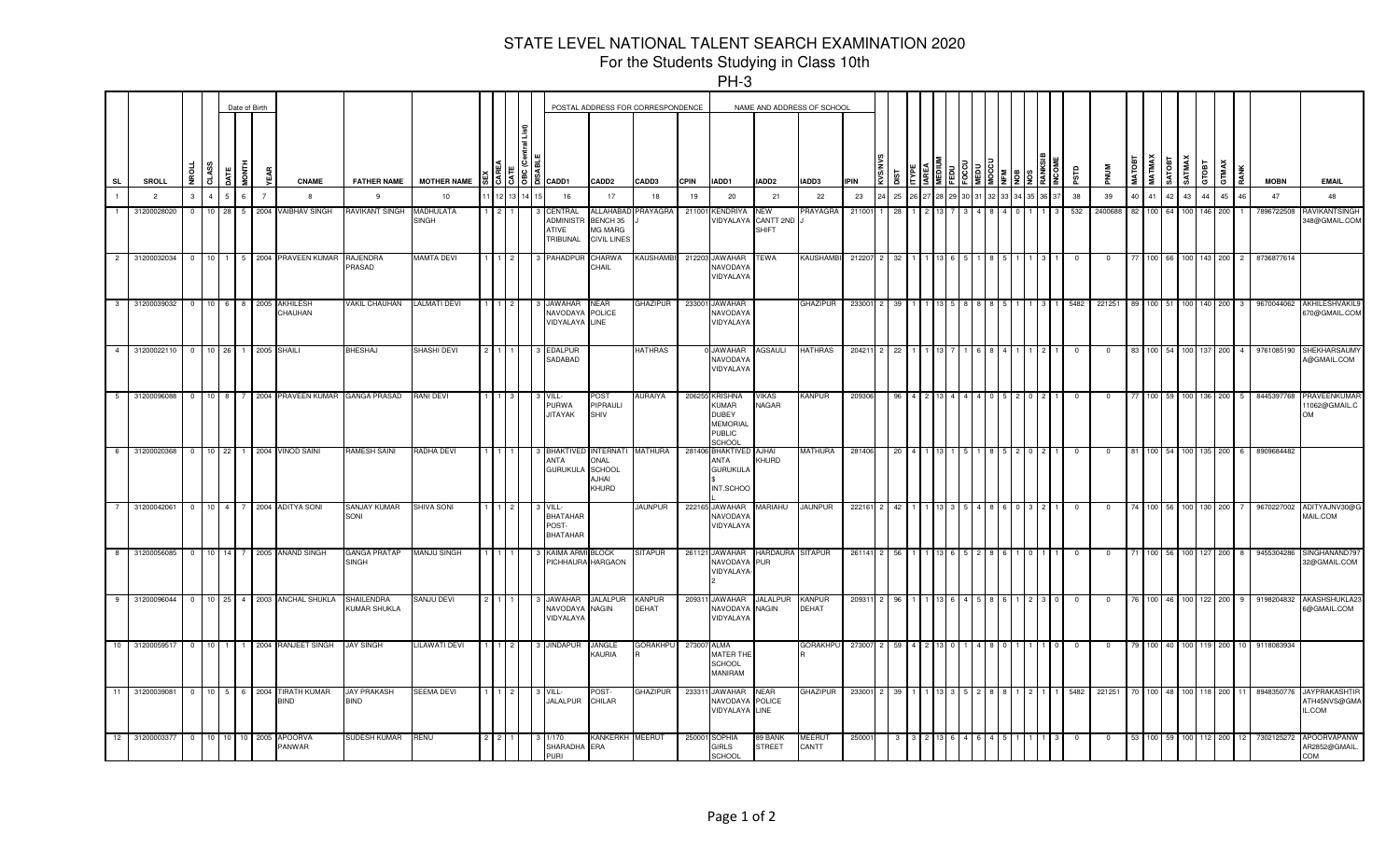|           |                |              |             |               |                                                 |                                           |                                                                                                                                                                                                                                                                                                            |  |                                                                   |                                      |                                   |             | ט־ווי                                                    |                                                         |                            |             |                 |                 |  |                       |               |     |    |          |                       |            |                      |       |                                |          |                                    |                                            |
|-----------|----------------|--------------|-------------|---------------|-------------------------------------------------|-------------------------------------------|------------------------------------------------------------------------------------------------------------------------------------------------------------------------------------------------------------------------------------------------------------------------------------------------------------|--|-------------------------------------------------------------------|--------------------------------------|-----------------------------------|-------------|----------------------------------------------------------|---------------------------------------------------------|----------------------------|-------------|-----------------|-----------------|--|-----------------------|---------------|-----|----|----------|-----------------------|------------|----------------------|-------|--------------------------------|----------|------------------------------------|--------------------------------------------|
|           |                |              |             | Date of Birth |                                                 |                                           |                                                                                                                                                                                                                                                                                                            |  |                                                                   |                                      | POSTAL ADDRESS FOR CORRESPONDENCE |             |                                                          |                                                         | NAME AND ADDRESS OF SCHOOL |             |                 |                 |  |                       |               |     |    |          |                       |            |                      |       |                                |          |                                    |                                            |
| <b>SL</b> | <b>SROLL</b>   | z            |             |               | <b>CNAME</b>                                    | <b>FATHER NAME</b>                        | MOTHER NAME $\begin{bmatrix} 1 & 1 & 1 & 1 & 1 \ 1 & 1 & 1 & 1 & 1 \ 1 & 1 & 1 & 1 & 1 \ 1 & 1 & 1 & 1 & 1 \ 1 & 1 & 1 & 1 & 1 \ 1 & 1 & 1 & 1 & 1 \ 1 & 1 & 1 & 1 & 1 \ 1 & 1 & 1 & 1 & 1 \ 1 & 1 & 1 & 1 & 1 \ 1 & 1 & 1 & 1 & 1 \ 1 & 1 & 1 & 1 & 1 \ 1 & 1 & 1 & 1 & 1 \ 1 & 1 & 1 & 1 & 1 \ 1 & 1 & $ |  |                                                                   | CADD <sub>2</sub>                    | CADD3                             | <b>CPIN</b> | IADD1                                                    | IADD <sub>2</sub>                                       | IADD3                      | <b>IPIN</b> | ٥               |                 |  |                       |               |     | аß | 롫        | $\circ$<br><b>TAN</b> | <b>NAX</b> | ᅝ<br>$\circ$<br>. cñ | ATMAX | стовт<br><b>MAX</b><br>$^{15}$ |          | <b>MOBN</b>                        | <b>EMAIL</b>                               |
|           | $\overline{2}$ | $\mathbf{3}$ |             |               | R                                               | $\alpha$                                  | 10                                                                                                                                                                                                                                                                                                         |  | 16                                                                | 17                                   | 18                                | 19          | 20                                                       | 21                                                      | 22                         | 23          | 25              |                 |  |                       |               |     | 38 | 39       | 40                    | 41         | 42                   | 43    | 44                             | 46<br>45 | 47                                 | 48                                         |
| -13       | 31200098046    | 0 10 18 7    |             |               | 2004 JAYESH                                     | <b>JAYVEER SINGH</b>                      | <b>MAYA DEVI</b>                                                                                                                                                                                                                                                                                           |  | PURARAIW<br>ADI                                                   | <b>AJABPUR</b>                       | <b>ETAWAH</b>                     |             | 206131 JAWAHAR<br>NAVODAY/<br>VIDYALAYA                  | <b>SAMHON</b>                                           | <b>HAWAH</b>               | 206242      | 98              |                 |  |                       |               |     |    | - 0      |                       |            |                      |       | 52 100 54 100 106 200          | 13 I     | 840146526                          | <b>JAYESHBAGHEL</b><br>401@GMAIL.COM       |
| -14       | 31200021467    |              |             |               | 0 10 4 5 2004 DEEPAK<br>DHANGAR                 | <b>AMAR SINGH</b>                         | <b>URMILA DEVI</b>                                                                                                                                                                                                                                                                                         |  | 3 MOH.MALIF<br><b>URA</b><br><b>SHIVPURIG</b><br><b>ANJ KHAIR</b> |                                      | <b>ALIGARH</b>                    |             | 202130 JAWAHAR<br>NAVODAYA KHAIR<br>VIDYALAY/            | SUJANPUR ALIGARH                                        |                            | 202141 2    |                 | $21 \t1 \t1$    |  | 7505                  |               | 300 |    | - 0      |                       |            |                      |       |                                |          | 70 100 34 100 104 200 14 975665373 | <b>DHANGARDEEPA</b><br>K056@GMAIL.CO       |
| -15       | 31200023059    | $\Omega$     | 10 7 6 2005 |               | LOKENDRA<br><b>KUMAR</b>                        | DINESH CHANDRA MITHLESH DEVI              |                                                                                                                                                                                                                                                                                                            |  | KHAIRAGAF                                                         |                                      | <b>FIROZABAD</b>                  |             | 283145 JAWAHAR<br>NAVODAYA SOYALPUR<br>VIDYALAYA SOTHARA | <b>GURAIYA</b><br>SIRSAGANJ                             | <b>IROZABAD</b>            | 283151 2    | 23              |                 |  | 58                    |               |     |    | - 0      |                       |            |                      |       | 61 100 34 100 95 200           |          | 15 9758175145                      |                                            |
| 16        | 31200092114    |              |             |               | 0 10 28 3 2005 PRANJAY BAJPAI                   | <b>VIJAY SHANKAR</b><br>BAJPAI            | <b>SEETA BAJPAI</b>                                                                                                                                                                                                                                                                                        |  | <b>GRAM</b><br><b>SAPAI</b>                                       | POST-<br><b>SAPAI</b>                | <b>KANPUR</b>                     |             | 209214 JAWAHAR<br><b>NAVODAYA</b><br>VIDYALAYA           | SARSAUL                                                 | <b>KANPUR</b><br>NAGAR     | 209402 2    | - 92            |                 |  | 6 8 8                 |               |     |    | $\Omega$ |                       |            |                      |       | 50 100 38 100 88 200           |          | 16 993586981                       | PRANJAY2832005<br>@GMAIL.COM               |
|           | 31200013533    |              |             |               | 0 10 29 6 2003 ANANYA JAIN                      | PRADEEP KUMAR ANUPAMA JAIN<br><b>JAIN</b> |                                                                                                                                                                                                                                                                                                            |  | <b>MAJORIA</b><br><b>MARG</b>                                     |                                      | SAHARANP                          | 247001 ASHA | <b>MODERN</b><br><b>PUBLIC</b><br>SCHOOL                 | <b>CHANDER</b><br><b>NAGAR</b><br><b>CIVIL</b><br>COURT | SAHARANP<br>IJR            | 247001      | 13 <sup>1</sup> | $4 \mid 2 \mid$ |  | 191                   | $1 \, 3 \, 0$ |     | n  | - 0      |                       |            |                      |       |                                |          | 49 100 38 100 87 200 17 941503061  | PRADEEPJAINNE<br>UROSURGON@Y<br>AHOO.CO.IN |
| 18        | 31200021843    |              |             |               | 0 10 2 11 2003 MUHAMMAD<br><b>ISMAIL SHAMSI</b> | <b>NADEEM ILAHI</b>                       | <b>HUSNA SHAMSI</b>                                                                                                                                                                                                                                                                                        |  | 3 R N 19<br>JAMAL<br><b>HOSTEL B</b><br><b>STS</b><br>SCHOOL      | <b>MINTO</b><br><b>CIRCLE</b><br>AMU | <b>ALIGARH</b>                    | 202002 STS  | <b>SCHOOL</b>                                            | <b>MINTO</b><br><b>CIRCLE</b><br>AMU<br>CAMPUS          | <b>ALIGARH</b>             | 202002      | 21              | $1$   2         |  | 5   7   4   8   4   2 |               |     |    | $\Omega$ |                       |            |                      |       |                                |          | 45 100 36 100 81 200 18 9520911028 | <b>ISMAILILAHISHA</b><br>MSI@GMAIL.COM     |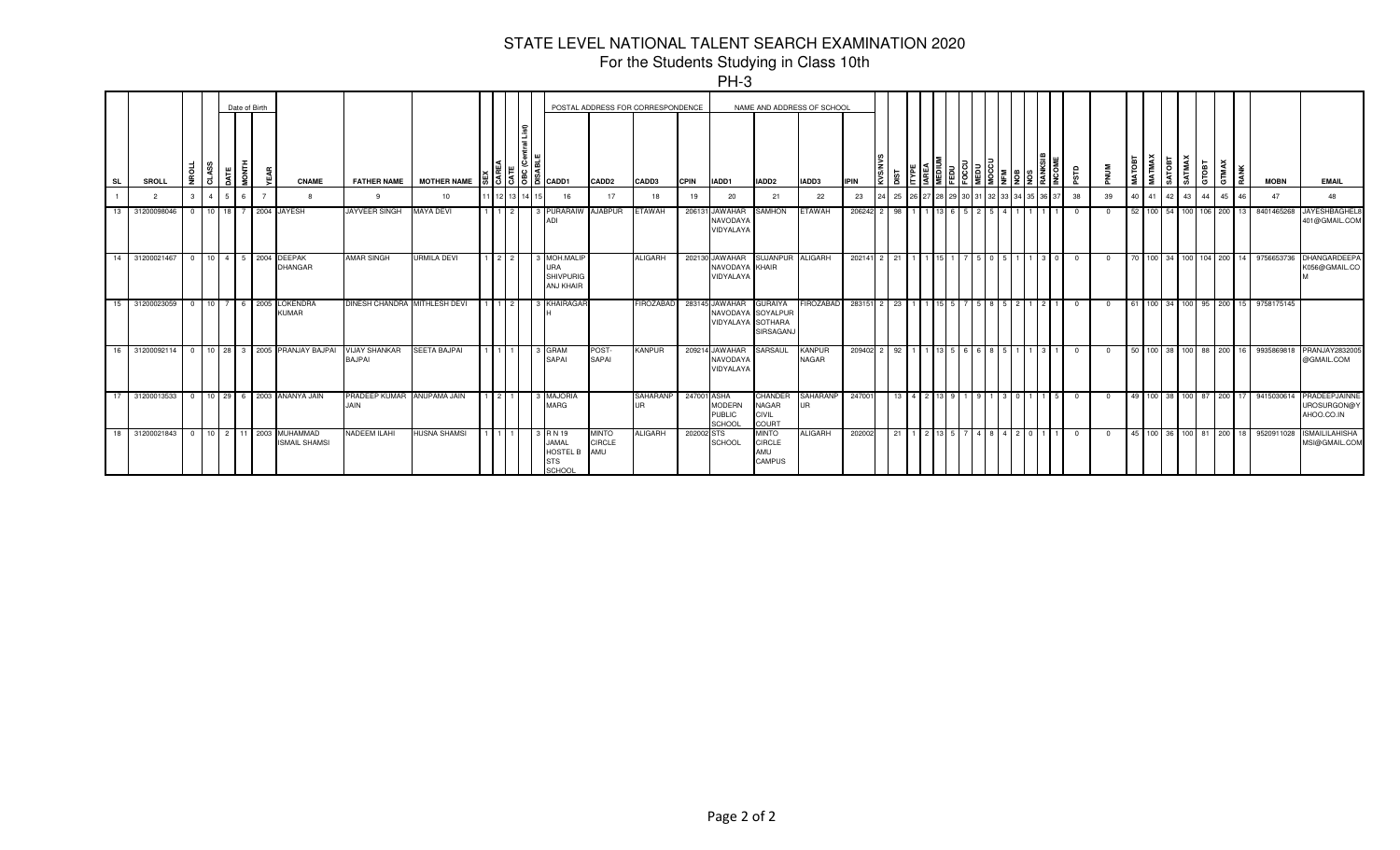For the Students Studying in Class 10th Economically Weaker Section

|                |                  |                |                                 |   | Date of Birth  |                                          |                                           |                                    |     |                                                         |                                                               | POSTAL ADDRESS FOR CORRESPONDENCE |             |                                                                                  |                                              | NAME AND ADDRESS OF SCHOOL |             |     |  |  |  |  |             |            |        |                              |                  |              |              |                |             |                                                        |
|----------------|------------------|----------------|---------------------------------|---|----------------|------------------------------------------|-------------------------------------------|------------------------------------|-----|---------------------------------------------------------|---------------------------------------------------------------|-----------------------------------|-------------|----------------------------------------------------------------------------------|----------------------------------------------|----------------------------|-------------|-----|--|--|--|--|-------------|------------|--------|------------------------------|------------------|--------------|--------------|----------------|-------------|--------------------------------------------------------|
| <b>SL</b>      | <b>SROLL</b>     | CLASS<br>g     |                                 |   | ã              | <b>CNAME</b>                             | <b>FATHER NAME</b>                        | <b>MOTHER NAME</b>                 |     | 1장 IS IS ICADD1                                         | <b>CADD2</b>                                                  | CADD3                             | <b>CPIN</b> | IADD1                                                                            | IADD2                                        | IADD3                      | <b>IPIN</b> |     |  |  |  |  | <b>ESTD</b> |            | MATOBT | <b>IATMAX</b><br><b>ROOR</b> | SATMAX           | Tap1         | <b>GTMAX</b> | RANK           | <b>MOBN</b> | <b>EMAIL</b>                                           |
| $\mathbf{1}$   | $\overline{2}$   | 3              | $\overline{a}$<br>5             |   | $\overline{7}$ | -8                                       | 9                                         | 10                                 |     | 16                                                      | 17                                                            | 18                                | 19          | 20                                                                               | 21                                           | 22                         | 23          | 25  |  |  |  |  | 38          | 39         | 40     | 41                           | $\Delta$ 2<br>43 |              | 45           | 46             | 47          | 48                                                     |
|                | 31200001278      | $\overline{0}$ | 10 <sup>1</sup><br>12           | 2 | 2005           | PRAKHAR PRATAP<br>SINGH                  | MANOJ KUMAR<br>SINGH                      | MANJULIKA SINGH                    |     | CH-61<br>PALLAV<br>PURAM<br>HASE-                       | <i><b>IODIPURA</b></i>                                        | MEERUT                            |             | 250110 SUCCESS<br><b>INTERNATI</b><br>ONAL<br>SCHOOL                             | SHIVNAGAR<br><b>MODIPURA</b>                 | <b>MEERUT</b>              | 25011       |     |  |  |  |  | $\Omega$    |            | 88     | 100 80                       |                  | 100 I        | 168.<br>200  |                | 9411243529  | MANOJ123MS5 <sup>.</sup><br>@GMAIL.COM                 |
| $\overline{2}$ | 31200004283      | $\overline{0}$ | 10 <sup>1</sup><br>$\mathbf{1}$ |   | 2005           | <b>MOHAMMAD</b><br>ALFARAZ               | ZAHID HUSSAIN                             | RABIYA BASRI                       |     | VIDYAGY<br><b>SCHOOL</b><br>VILLAGE                     | DULHERA<br>POST WAIR AHAR<br>SIKANDRAB<br>AD                  | <b>BULANDSH</b>                   |             | 203202 VIDYAGYA<br><b>SCHOOL</b><br>VILLAGE                                      | DULHERA<br>POST WAIR AHAR<br>SIKANDRAB<br>AD | <b>BULANDSH</b>            | 203202      |     |  |  |  |  |             |            | 91     | 100 75 100                   |                  | 166          | 200          | $\overline{2}$ | 9759554254  | MA8154@VIDYAG<br>YAN.IN                                |
| 3 <sup>3</sup> | 31200093019      | $\overline{0}$ | 10 <sup>1</sup>                 |   |                | 17 2 2004 ARYAN TRIPATHI                 | DHARMENDRA<br>TRIPATHI                    | POONAM                             |     | 58 B/4                                                  | ABAULI-2                                                      | <b>KANPUR</b>                     |             | 208022 BNSD<br>SHIKSHA<br><b>NIKETAN</b><br><b>INTER</b><br>COLLEGE              | <b>BENAJHABA KANPUR</b><br>R ROAD            |                            | 208002      | 93  |  |  |  |  |             |            | 92     |                              |                  | 166          | 200          |                | 8545007502  | TPOONAM135@C<br>MAIL.COM                               |
| 4              | 31200004289 0    |                | 10 <sup>1</sup>                 |   |                | 1 1 2005 PRASHANT<br><b>MISHRA</b>       | RAMLAKHAN<br>MISHRA                       | RANJANA MISHRA   1                 |     | VIDYAGYAN<br>SCHOOL<br>/ILL.<br><b>DULHERA</b>          | POST.<br>WAIR<br>SIKANDRAB                                    | <b>BULANDSH</b><br>AHAR           |             | 203202 VIDYAGYAI<br><b>SCHOOL</b><br>VILL.<br>DULHERA                            | POST.<br>WAIR<br><b>SIKANDRAB</b>            | <b>BULANDSH</b><br>AHAR    | 203202      |     |  |  |  |  | $\Omega$    |            | 90     | 100 73 100 163               |                  |              | 200          | 3              | 9027372719  | PM5534@VIDYAG<br>YAN.IN                                |
| $5 -$          | 31200062462      | $\overline{0}$ |                                 |   |                | 10 23 8 2004 SHIVANGI PANDEY             | <b>HARIOM SHARAN</b><br>PANDEY            | RANJANA PANDEY 2                   |     | VILL-<br><b>CHANUKI</b>                                 | OST-<br>CHANUKI<br><b>POLICE</b><br><b>STATION</b><br>BHATPAR | DEORIA                            | 274506 ST   | <b>JOSEPHS</b><br><b>HIGH</b><br><b>SCHOOL</b>                                   | <b>HATPAR</b><br>RANI                        | <b>DEORIA</b>              | 274702      | 62  |  |  |  |  | $\Omega$    |            | 87     | $100$ 65                     |                  | 100 L        | 152<br>200   | $\overline{4}$ | 9648889060  | PANDEYHS1974<br>@GMAIL.COM                             |
| 6              | 31200004294      | $\overline{0}$ |                                 |   |                | 10 5 7 2005 RUDRA PRATAP<br><b>SINGH</b> | RANJEET SINGH                             | <b>SEEMA DEVI</b>                  |     | VIDYAGY/<br><b>SCHOOL</b><br><b>DULHERA</b><br>WAIR     | SIKANDRAI<br>AD                                               | BULANDSH<br>AHAR UP               |             | 203202 VIDYAGYAN<br><b>SCHOOL</b><br><b>DULHERA</b><br>WAIR                      | SIKANDRAB<br>AD                              | <b>BULANDSH</b><br>AHAR UP | 20320       |     |  |  |  |  |             |            | 90     | 100 61                       |                  | 100 I        | 200          | -5             | 9027372719  | RANJEET945871<br>602@GMAIL.COM                         |
|                | 31200014061      | $\overline{0}$ | $10 \mid 7$                     |   |                | 5 2004 NAMIT JAIN                        | <b>ANKIT JAIN</b>                         | <b>CHHAVI JAIN</b>                 |     | AJAY<br><b>KIRANA</b><br><b>STORE</b><br><b>BHAGWAN</b> | MAHAVEER<br>MARG<br><b>JANSATH</b><br>ROAD<br><b>HATAU</b>    | <b>MUZAFFAR</b><br>NAGAR          |             | 251201 ST THOMA<br><b>SCHOOL</b>                                                 | <b>G T ROAD</b><br>KHATAULI                  | <b>MUZAFFAF</b><br>NAGAR   | 25120       |     |  |  |  |  |             |            | 82     |                              |                  |              | 200          |                | 9358685800  | <b>FRADEDOCTOF</b><br>@GMAIL.COM                       |
| 8              | 31200079013      | $\overline{0}$ | 10 <sup>1</sup><br>14           |   |                | 2 2004 UTKARSH SINGH                     | <b>VIRENDRA KUMAR</b><br>SINGH            | <b>RENU SINGH</b>                  |     | <b>/ILLAGE</b><br><b>DAKHINWA</b>                       | POST<br>KUREBHAR R UP                                         | SULTANPU                          |             | 228151 SPECTRUM<br>н١<br><b>ACADEMY</b>                                          | <b>JAMOLI</b><br>KUREBHAR                    | <b>SULTANPU</b>            | 22815       |     |  |  |  |  | 0           | $\Omega$   | 84     | 100                          |                  | 100 I<br>149 | 200          |                | 9451280660  | <b>VIRENDRAKUMA</b><br>RSINGH0113@G<br><b>JAIL.COM</b> |
| 9              | 31200013008      | $\overline{0}$ |                                 |   |                | 10 25 7 2003 PARAS UPADHYAY              | <b>SITARAM</b><br>JPADHYAY                | DAMANTA<br>UPADHYAY                |     | <b>KRISHI</b><br>/IGYAN<br><b>KENDRA</b>                | NEW<br>GOPAL<br>NAGAR<br>NUMAISH<br><b>AMP</b>                | SAHARANP<br>UR UP                 |             | 247001 S R D A V<br>PUBLIC<br>SCHOOL                                             | SONIA<br>VIHAR                               | SAHARANP<br>UR UP          | 24700       | 13  |  |  |  |  |             |            | 89     | 100                          |                  | 100 I<br>148 | 200          |                | 9411033979  | VIVEKUPADHYA'<br>@GMAIL.COM                            |
| 10             | 31200045007      | $\overline{0}$ | 10 <sup>1</sup>                 |   |                | 7 2 2005 CHETANJEE<br><b>PANDEY</b>      | <b>TRIPURESHWAR</b><br><b>NATH PANDEY</b> | <b>PRATIBHA</b><br>PANDEY          |     | CHANDAPL                                                | DARWANSI                                                      | <b>BHADOHI</b>                    |             | 221310 JAWAHAR<br><b>NAVODAYA</b><br>VIDYALAYA                                   | <b>GYANPUR</b>                               | <b>BHADOHI</b>             | 221304 2    | 45  |  |  |  |  | $\Omega$    |            | 78     | 100 67                       |                  | 100 145      | 200          |                | 9140291224  | TNPANDEY12980<br>@GMAIL.COM                            |
| 11             | 31200092187      | $\overline{0}$ | $10$ 25                         |   |                | 4 2004 ANAV SHUKLA                       | ANOOP SHUKLA                              | ARCHANA SHUKLA                     | 2 5 | 126/30 J<br><b>BLOCK</b>                                | GOVIND<br>NAGAR                                               | KANPUR                            |             | 208006 GURU<br><b>NANAK</b><br><b>PUBLIC</b><br><b>SENIOR</b><br><b>SECONDRY</b> | <b>SCHOOL</b><br>LAJPAT<br>NAGAR             | KANPUR                     | 208005      | 92  |  |  |  |  |             | $\Omega$   | 85     | 100 59 100                   |                  | 144          | 200          |                | 9140585517  | SHRUTISHUKLA1<br>3012@GMAIL.CO                         |
| 12             | 31200043091      | $\overline{0}$ | 10<br>$\mathbf{1}$              |   |                | 5 2004 ARNAV SHEKHAR<br><b>TRIPATHI</b>  | <b>DINESH CHANDRA</b><br><b>TRIPATHI</b>  | <b>SANGEETA</b><br><b>TRIPATHI</b> |     | VILL-<br><b>KISHUNPUR</b><br>POST-<br><b>JIGNA</b>      |                                                               | <b>MIRZAPUR</b>                   | 231313 MAA  | <b>TRIPUR</b><br><b>SUNDARI</b><br><b>PUBLIC</b><br>SCHOOL                       | <b>ALAPUR</b><br><b>JIGNA</b>                | <b>MIRZAPUR</b>            |             | 43  |  |  |  |  | $\Omega$    |            | 83     | 100 58 100 141               |                  |              | 200          | 10             | 9415473519  |                                                        |
|                | 13 31200028268 0 |                |                                 |   |                | 10 15 7 2003 DEEPENDRA<br><b>SHUKLA</b>  | MAHENDRA<br>PRASAD SHUKLA                 | UMA DEVI                           |     | KHAJURI<br><b>BARAWAN</b>                               |                                                               | KARCHHAN PRAYAGRA                 |             | 212301 JAWAHAR<br>NAVODAY/<br><b>VIDYALAYA</b>                                   |                                              | MEJA KHAS PRAYAGRA         | 212302      | -28 |  |  |  |  | $\mathbf 0$ | $^{\circ}$ |        | 83 100 57 100 140 200        |                  |              |              | 11             | 993688291   |                                                        |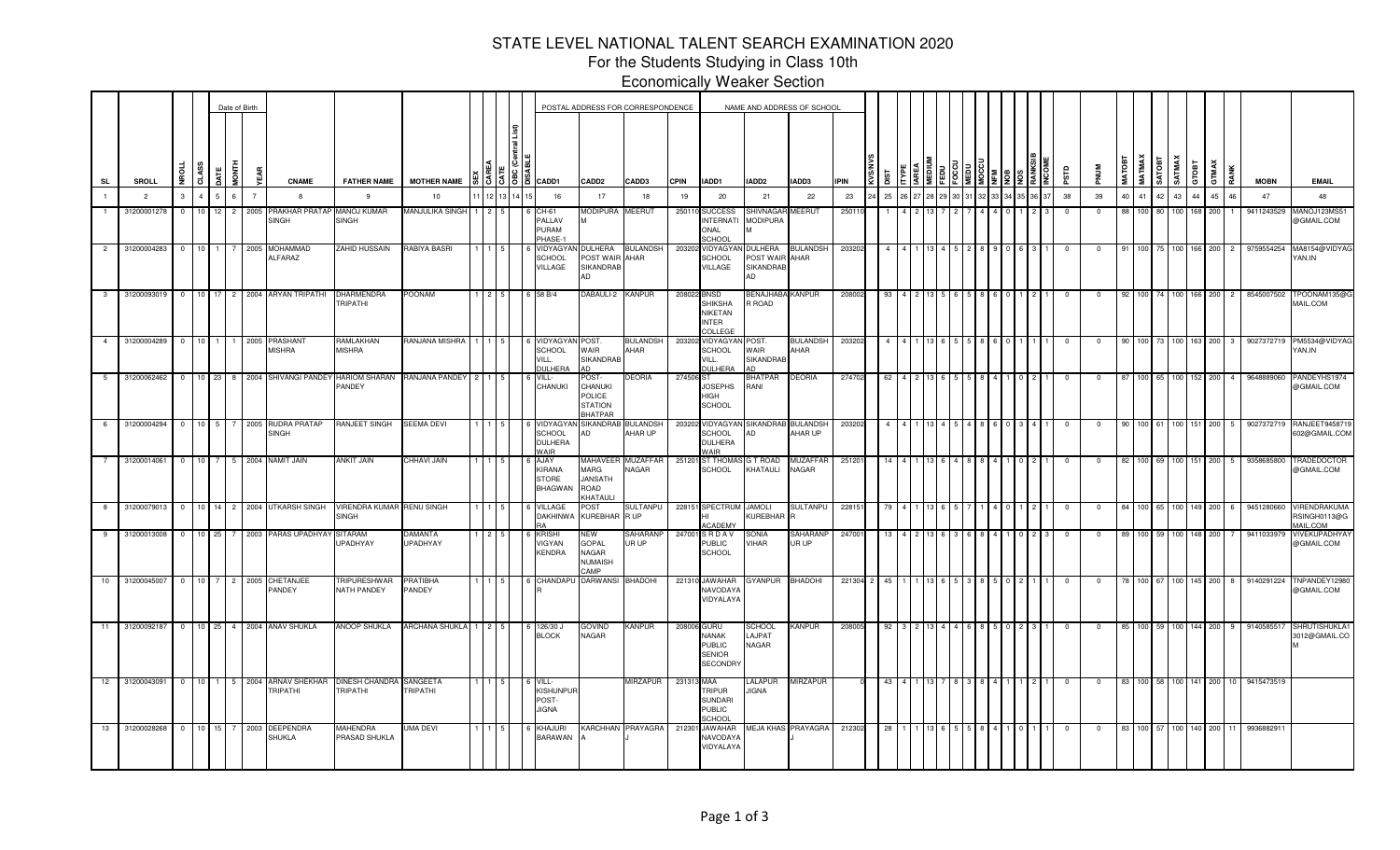For the Students Studying in Class 10th Economically Weaker Section

|           |                |                |                 | Date of Birth |             |                |                                      |                                   |                                  |         |  |                                                        |                                           | POSTAL ADDRESS FOR CORRESPONDENCE       |             |                                                                    | NAME AND ADDRESS OF SCHOOL                            |                                 |             |     |  |  |  |       |             |                |              |                                |               |                  |              |          |               |                                                    |
|-----------|----------------|----------------|-----------------|---------------|-------------|----------------|--------------------------------------|-----------------------------------|----------------------------------|---------|--|--------------------------------------------------------|-------------------------------------------|-----------------------------------------|-------------|--------------------------------------------------------------------|-------------------------------------------------------|---------------------------------|-------------|-----|--|--|--|-------|-------------|----------------|--------------|--------------------------------|---------------|------------------|--------------|----------|---------------|----------------------------------------------------|
| <b>SL</b> | SROLL          | ğ              | CLASS           | <b>ATE</b>    | <b>FINO</b> |                | <b>CNAME</b>                         | <b>FATHER NAME</b>                | <b>MOTHER NAME</b>               |         |  | ₩   3   3   8   1 1   1   2   20101                    | CADD <sub>2</sub>                         | CADD3                                   | <b>CPIN</b> | IADD1                                                              | IADD2                                                 | IADD3                           | <b>IPIN</b> |     |  |  |  |       | <b>PSTD</b> | <b>MUN</b>     | <b>MATOB</b> | <b>MATMAX</b><br><b>REQIVS</b> | <b>SATMAX</b> | GTOBT            | <b>GTMAX</b> |          | <b>MOBN</b>   | <b>EMAIL</b>                                       |
|           | $\overline{2}$ | $\mathbf{3}$   | $\overline{a}$  |               | $6^{\circ}$ | $\overline{7}$ | 8                                    | 9                                 | 10                               | 1 12 13 |  | 16                                                     | 17                                        | 18                                      | 19          | 20                                                                 | 21                                                    | 22                              | 23          | 25  |  |  |  | 36 37 | 38          | 39             | 40           | 41                             | 42 43         | 44               |              | 45<br>46 | 47            | 48                                                 |
| 14        | 31200042115    | $^{\circ}$     | $10$ 13         |               |             |                | 7 2005 AYUSHI SINGH                  | <b>AVADHESH SINGH</b>             | <b>REENA SINGH</b>               |         |  | VILL+POS <sup>®</sup><br>SAMODHPU                      |                                           | <b>JAUNPUR</b>                          | 223102 SHRI | GANDHI<br><b>SMARAK</b><br><b>INTER</b><br>COLLEGE                 | SAMODHPU                                              | <b>JAUNPUR</b>                  | 223102      | 42  |  |  |  |       | $^{\circ}$  |                |              | 100 52                         |               | 100 l            | 200          |          | 8052630032    |                                                    |
| 15        |                |                |                 |               |             |                | 31200001361 0 10 5 11 2004 AHAN GARG | <b>VIVEK KUMAR</b><br>GARG        | <b>SUSHMA RANI</b>               |         |  | <b>GOKULPURI</b><br>KHARKHAL<br><b>DATOWN</b>          | MEERUT                                    |                                         |             | 245206 SARVODAY<br>A PUBLIC<br>SCHOOL                              | NEAR BUS MEERUT<br>STAND<br>KHARKHAL<br><b>DATOWN</b> |                                 | 24520       |     |  |  |  |       |             | 0              | 85           | 100 53 100                     |               | 138              | 200          |          | 12 9997493850 | VIVEKGARG599<br>@GMAIL.COM                         |
| 16        | 31200033021    | $\overline{0}$ | 10              | 2             |             |                | 2005 AKHILESH SINGH<br>SENGAR        | JITENDRA SINGH                    | SANGEETA SINGH                   |         |  | <b>HOUSE NO</b><br>16 GT<br>ROAD NEAR BHAWAN<br>POLICE | STATION<br>SENGAR                         | KHAGA                                   |             | 212655 ABHAY<br>PRATAP<br><b>SINGH</b><br><b>INTERNATI</b><br>ONAL | <b>SCHOOL</b><br>YUGRAJ<br><b>NAGAR</b>               | <b>KHAGA</b><br><b>FATEHPUR</b> | 21265       |     |  |  |  |       |             |                | -82          |                                |               | 134              | 200          |          | 8052202136    | AKHILESH2027<br>GMAIL.COM                          |
| 17        | 31200043163    |                |                 |               |             |                | 2004 AKHIL MISHRA                    | RAKESH MISHRA                     | <b>MANJU MISHRA</b>              |         |  | СНІГН                                                  |                                           | MIRZAPUR                                |             | 231312 S N PUBLIO<br>SCHOOL                                        | MUSAFFAR<br><b>JANG</b>                               | MIRZAPUI                        | 23100       |     |  |  |  |       |             |                | 82           |                                |               |                  | 200          |          | 8504967135    | VM850496@GMA<br>.COM                               |
| 18        | 31200086281    | $\overline{0}$ | 10 <sup>1</sup> | 5             |             | 2004           | PRIYANSH<br>RASTOGI                  | TANUJ RASTOGI                     | SHAMI RASTOGI                    |         |  | 2/44                                                   | <b>DEPUTY</b><br><b>GUNJ</b>              | <b>MORADABA</b>                         | 244001      | <b>PMS</b><br>PUBLIC<br>CHOOL                                      |                                                       | CIVIL LINES MORADABA            | 24400       | 86  |  |  |  |       | $^{\circ}$  | $\Omega$       | 80           | 100                            |               |                  | 200          |          | 9412310229    | <b>HIRDYANSHRAS</b><br>OGI120@GMAIL.<br>MO:        |
| 19        | 31200020163    | $\Omega$       | 10 11           |               |             |                | 4 2006 PUNEET SHARMA                 | SUNIL SHARMA                      | MANJU SHARMA                     |         |  | VILL<br>MANOHAR<br>UR PO<br><b>JIRAULI</b>             | SASNI<br><b>TEHSIL</b><br><b>IGLAS</b>    | ALIGARH                                 |             | 204216 K D PUBLI<br><b>SCHOOL</b>                                  | NEEM<br>GAON<br>ROAD RAYA                             | <b>MATHURA</b>                  | 281204      | -20 |  |  |  |       | $\Omega$    |                | 85           | $100$ 44                       |               | 129<br>100 I     | 200          |          | 8449946851    | SHARMA04PUNE<br>ET@GMAIL.COM                       |
| 20        | 31200085047    | $^{\circ}$     | 10 18 I         |               |             | 10 2004        | <b>GAURAV PRATAP</b><br>SINGH        | <b>ANIL KUMAR</b><br><b>SINGH</b> | <b>BINDRAWAT</b><br><b>SINGH</b> |         |  | <b>URE</b><br>CHEDA<br><b>BHANGHA</b>                  | <b>IUJURPUR</b>                           | <b>BAHRAICH</b>                         | 271872 GURU | KRIPA<br><b>DIVINE</b><br>GRACE<br><b>UBLIC</b>                    | SCHOOL,<br>RANJITPUR<br><b>HUJURPUR</b><br>ROAD       | <b>BAHRAICH</b>                 | 27180       |     |  |  |  |       |             |                | 63           |                                |               |                  | 200          |          | 9984457482    |                                                    |
| 21        | 31200042100    | $\mathbf 0$    | $10^{-1}$       | $\mathbf{R}$  |             | 2005           | SNEHA SINGH                          | SURESH KUMAR<br><b>SINGH</b>      | <b>NEELAM SINGH</b>              |         |  | VILL+POS'<br><b>UNCHGAON</b>                           |                                           | <b>JAUNPUR</b>                          | 223102      | <b>SHRI</b><br>GANDHI<br><b>SMARAK</b><br><b>INTER</b><br>OLLEGI   | SAMODHPU                                              | <b>JAUNPUR</b>                  | 223102      | 42  |  |  |  |       |             |                | -79          | 100                            |               | 100 <sub>1</sub> | 200<br>128.  |          | 979216388     |                                                    |
| 22        | 31200076038    | $\overline{0}$ | $10 \quad 12$   |               |             |                | 7 2003 SHIV PRAKASH<br><b>GUPTA</b>  | SUSHIL KUMAR<br>GUPTA             | SHASHI GUPTA                     |         |  | <b>UNCHADEE</b><br>MANIKPUR                            |                                           | CHITRAKO<br>OT                          |             | 210208 JAWAHAR<br>NAVODAYA<br>VIDYALYA                             | MANIKPUR                                              | CHITRAKO<br>IОT                 | 210208      |     |  |  |  |       |             |                | -79          | 100 47                         |               | 100 126          | 200          |          | 9670432586    | AMANAGRAHARI<br>68@GMAIL.COM                       |
| 23        | 31200077093    | 0              | 10              |               |             | 2004           | SUDHANSH<br>SHUKLA                   | SHANTI PRAKASH<br>SHUKLA          | SHASHI SHUKLA                    |         |  | KARAMAL<br>KA PURW/                                    | <b>IVIL LINES AYODHYA</b>                 |                                         | 224001      | <b>SSV INTER</b><br><b>MEDIATE</b><br>OLLEGE                       | SAHABGAN AYODHYA                                      |                                 | 2240        |     |  |  |  |       |             |                |              |                                |               |                  | 200          |          | 923572097     | SUDHANSHUGA<br>RAVS@GMAIL.C<br>$\sim$              |
| 24        | 31200028188    | $\overline{0}$ | $10 \quad 5$    |               |             | 12 2004        | <b>SAUBHAGYA</b><br><b>MISHRA</b>    | KAMENDRA<br><b>MISHRA</b>         | MEENU MISHRA                     |         |  | 24/7 I.T.I<br>SANDWA<br>COLONY                         | VILL. PURA<br>PANDEY<br>POST TSL<br>NAINI | PRAYAGRA                                |             | 211010 BETHANY<br>CONVENT<br>SCHOOL                                | VAINI                                                 | PRAYAGRA                        | 21100       |     |  |  |  |       |             |                |              |                                |               |                  | 200          |          | 9455302199    | KAMENDRAMISH<br>RA@REDIFFMAIL<br>.COM              |
| 25        | 31200036470    | $^{\circ}$     | 10              |               |             | 2004           | <b>ABHISHEK KUMAR</b><br>PANDEY      | SANJAY KUMAR<br>PANDEY            | <b>SAVITA DEVI</b>               |         |  | <b>BHIKHARI</b><br><b>GYANPUR</b>                      | <b>BHADOHI</b>                            |                                         |             | THE IDEAL<br><b>NEWSTAR</b><br><b>ENGLISH</b><br>SCHOOL            | VASIRPUR<br>SUSUWAHI                                  | VARANAS                         |             |     |  |  |  |       |             |                |              |                                |               |                  | 200          | 20       | 7880760330    | <b>ABHISHEKPANDI</b><br>Y7880@GMAIL.C<br><b>OM</b> |
| 26        | 31200028269    | $^{\circ}$     | $10 \quad 28$   |               | 7 2003      |                | <b>ASHUTOSH</b><br>TIWARI            | <b>VIJAY SHANKAR</b><br>TIWARI    | <b>SAVITA DEVI</b>               |         |  | <b>KULMAI</b><br><b>BHAGWANI</b><br><b>BARI PINDI</b>  |                                           | <b>ARCHANA PRAYAGRA</b>                 | 212301      | <b>JAWAHAR</b><br>NAVODAY/<br>VIDYALAYA                            |                                                       | MEJA KHAS PRAYAGRA              | 212302 2    | -28 |  |  |  |       |             |                | 69           |                                | 49            |                  | 200          | 20       | 808140520     | ASHUTIWARI28<br>@GMAIL.COM                         |
| 27        | 31200100277    | $\overline{0}$ |                 |               |             | 10 23 4 2005   | <b>VAIBHAV PANDEY</b>                | ARVIND KUMAR<br>PANDEY            | SANGEETA<br>PANDEY               |         |  | BELA ROAD BIDHUNA<br><b>NADI</b><br><b>TIRAHA</b>      |                                           | AURAIYA                                 |             | 206243 RAPID<br><b>GLOBAL</b><br>SCHOOL                            | BIDHUNA                                               | AURAIYA                         | 206243      | 100 |  |  |  |       | $^{\circ}$  | $\overline{0}$ | 70           |                                |               | 100 47 100 117   | 200          | 21       | 9411240745    |                                                    |
| 28        | 31200028462    | $\mathbf{0}$   | 10              |               |             |                | 12 12 2003 SHUBHI PANDEY             | BALWANT KUMAR<br>PANDEY           | RENU PANDEY                      |         |  | EWS 32/3<br><b>GOVINDPU</b><br>R COLONY                | INJ                                       | <b>FELIYARGA PRAYAGRA</b><br><b>JUP</b> |             | 211004 PATANJALI<br>RISHIKUL<br><b>OPPOSITE</b><br><b>GANGA</b>    | GATE OF<br><b>MNNIT</b><br><b>TELIYARGA</b>           | PRAYAGRA                        | 211004      | -28 |  |  |  |       | - 0         |                | 69           | 100 47                         |               | 100 I<br>116     | 200          | 22       | 9335108920    | BALWANT.KUM/<br><b>@REDIFFMAIL.</b><br>COM         |
|           | 29 31200068221 | $\overline{0}$ | $10 \quad 8$    |               |             |                | 11 2005 SATYAM RAJ<br>SINGH          | <b>NIRBHAY</b><br>NARAYAN SINGH   | <b>NITU SINGH</b>                |         |  | SAHATWAR                                               | SOUTH<br>TOLA                             | BALLIA                                  | 277211      | CITY<br>CONVENT<br>SCHOOL                                          | SAHATWAR BALLIA                                       |                                 | 27721       |     |  |  |  |       |             |                | 64           | 100 51                         |               | 100 115          | 200          | 23       | 917096037     | SATYAMRAJSING<br>H0811@GMAIL.C<br><b>OM</b>        |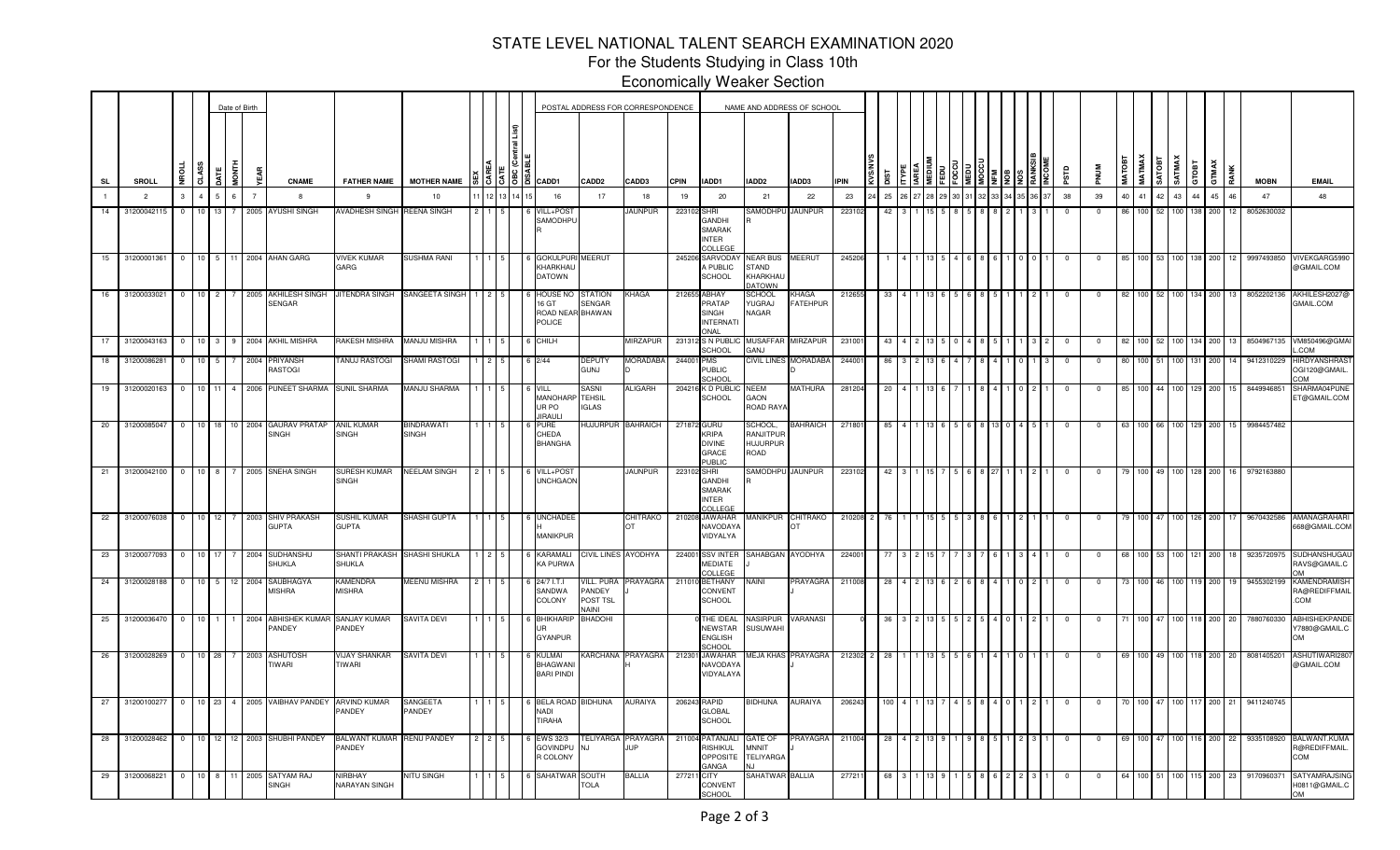# For the Students Studying in Class 10th Economically Weaker SectionSTATE LEVEL NATIONAL TALENT SEARCH EXAMINATION 2020

|           |                                            |   |          |                | Date of Birth |                                          |                                                                        |                                    |      |        |                                                                                                                                                                                                                                                                                                                   |                                                        | POSTAL ADDRESS FOR CORRESPONDENCE |              |                                                                 |                                             | NAME AND ADDRESS OF SCHOOL |             |     |  |  |      |  |     |    |    |                          |                   |                      |         |      |                                            |                                                  |
|-----------|--------------------------------------------|---|----------|----------------|---------------|------------------------------------------|------------------------------------------------------------------------|------------------------------------|------|--------|-------------------------------------------------------------------------------------------------------------------------------------------------------------------------------------------------------------------------------------------------------------------------------------------------------------------|--------------------------------------------------------|-----------------------------------|--------------|-----------------------------------------------------------------|---------------------------------------------|----------------------------|-------------|-----|--|--|------|--|-----|----|----|--------------------------|-------------------|----------------------|---------|------|--------------------------------------------|--------------------------------------------------|
| <b>SL</b> | <b>SROLL</b>                               | 빙 | တ္တ<br>ం |                |               | <b>CNAME</b>                             |                                                                        | FATHER NAME MOTHER NAME            |      |        | $\frac{15}{3}$ $\frac{1}{3}$ $\frac{1}{6}$ $\frac{1}{10}$ $\frac{1}{10}$ $\frac{1}{10}$ $\frac{1}{10}$ $\frac{1}{10}$ $\frac{1}{10}$ $\frac{1}{10}$ $\frac{1}{10}$ $\frac{1}{10}$ $\frac{1}{10}$ $\frac{1}{10}$ $\frac{1}{10}$ $\frac{1}{10}$ $\frac{1}{10}$ $\frac{1}{10}$ $\frac{1}{10}$ $\frac{1}{10}$ $\frac$ | CADD <sub>2</sub>                                      | CADD3                             | <b>CPIN</b>  | IADD1                                                           | IADD <sub>2</sub>                           | IADD3                      | <b>IPIN</b> |     |  |  | l≅l≋ |  |     |    | ā  | ă<br>دة ا<br>ē           | SATMAX            | m<br>$\circ$<br>- 67 | ξ<br>Ċ٥ | RANK | <b>MOBN</b>                                | <b>EMAIL</b>                                     |
|           |                                            |   |          | 5 <sup>5</sup> | R.            |                                          |                                                                        | 10                                 |      | 13 L I | 16                                                                                                                                                                                                                                                                                                                | 17                                                     | 18                                | 19           | 20                                                              | 21                                          | 22                         | 23          | 25  |  |  |      |  | 38  | 39 | 40 | -41                      | $\overline{1}$ 43 |                      | 45      | 46   | 47                                         | 48                                               |
|           | 30 31200100281                             |   |          |                |               | 0 10 3 7 2005 ANUSHKA<br><b>TRIPATHI</b> | <b>RAGHVENDRA</b><br><b>TRIPATHI</b>                                   | ANITA TRIPATHI                     |      |        | 6 BELA ROAD NADI                                                                                                                                                                                                                                                                                                  | TIRAHA<br><b>BIDHUNA</b>                               | <b>AURAIYA</b>                    | 206243 RAPID | <b>GLOBAL</b><br>SCHOOL                                         | <b>BIDHUNA</b>                              | <b>AURAIYA</b>             | 206243      |     |  |  |      |  |     |    |    | 70 100 43 100 113 200 24 |                   |                      |         |      | $\Omega$                                   |                                                  |
|           | 31 31200001293                             |   |          |                |               | 0 10 27 10 2004 SHAGUN SINGHAL           | <b>LOKESH KUMAR</b><br><b>SINGHAL</b>                                  | <b>DEEPA SINGHAL</b>               |      | 215    | 6 F-369<br><b>GANGA</b><br><b>NAGAR</b>                                                                                                                                                                                                                                                                           | <b>MEERUT</b>                                          |                                   |              | 250001 S.D.H.T<br>SARASWAT COLLEGE<br>I VIDYA<br><b>MANDIR</b>  | <b>INTER</b><br><b>K POCKET</b><br>NAGAR    | <b>MEERUT</b>              | 250001      |     |  |  |      |  |     |    |    |                          |                   |                      |         |      | 69 100 40 100 109 200 25 9897434557        | <b>SHRUTILAVIGUP</b><br>TA1305@GMAIL<br>COM      |
| 32        | 31200028582                                |   |          |                |               | 0   10   15   7   2005   PRAGATI MISHRA  | <b>ANIL KUMAR</b><br><b>MISHRA</b>                                     | <b>SAMTA MISHRA</b>                |      |        | 6 KHATANGIY PRAYAGRA UP<br>A JARA                                                                                                                                                                                                                                                                                 |                                                        |                                   |              | 212107 GREEN<br><b>FIELDS</b><br><b>ACADEMY</b>                 | GAUHANIA                                    | PRAYAGRA                   | 212107      | 28  |  |  |      |  | - 0 |    |    |                          |                   |                      |         |      | 60 100 47 100 107 200 26 9450505301        | PRAGATIM157200<br>5@GMAIL.COM                    |
|           | 33 31200010014                             |   |          |                |               | 0   10   7   12   2004   ANANT SHARMA    | PRAMOD SHARMA                                                          | <b>KUSUM LATA</b><br><b>SHARMA</b> |      | 2.5    | 6 HNO 5<br>MAWAI                                                                                                                                                                                                                                                                                                  | VIJAY<br><b>NAGAR</b>                                  | <b>GHAZIABAD</b>                  |              | 201009 INDIRAPUR<br>AM PUBLIC<br><b>SCHOOL</b>                  | C BLOCK<br><b>SEC-12</b><br>PRATAP<br>VIHAR | <b>GHAZIABAD</b>           | 201009      | 10  |  |  |      |  | - 0 |    |    |                          |                   |                      |         |      | 58 100 46 100 104 200 27 9312465133        | <b>SHARMAPRAMO</b><br>D4019@GMAIL.C<br><b>OM</b> |
| $34$ I    | 31200011020                                |   |          |                |               | 0 10 4 5 2005 AAYUSH KANSAL              | <b>RAHUL KANSAL</b>                                                    | POONAM KANSAL                      |      |        | 6 10 ALKA<br>PURAM                                                                                                                                                                                                                                                                                                | <b>ASHOK</b><br>COLONY<br><b>MEERU1</b><br><b>ROAD</b> | <b>HAPUR</b>                      |              | 245101 DEWAN<br><b>PUBLIC</b><br>SCHOOL                         | MEERUT<br>ROAD                              | <b>HAPUR</b>               | 245101      |     |  |  |      |  | 122 |    |    |                          |                   |                      |         |      | 2301809 56 100 43 100 99 200 28 7895611100 | AYUSHKUMAR57<br>@GMAIL.COM                       |
|           |                                            |   |          |                |               |                                          | 35 31200042113 0 10 10 7 2005 ANANYA PANDEY RAMESH PANDEY KUSUM PANDEY |                                    |      |        | 6 VILL+POST<br><b>UNCHGAON</b>                                                                                                                                                                                                                                                                                    |                                                        | <b>JAUNPUR</b>                    | 223102 SHRI  | <b>GANDHI</b><br><b>SMARK</b><br><b>INTER</b><br><b>COLLEGE</b> | SAMODHPU JAUNPUR                            |                            | 223102      | 42  |  |  |      |  |     |    |    |                          |                   |                      |         |      | 56 100 42 100 98 200 29 7897690721         |                                                  |
|           | 36 31200021730 0 10 22 3 2004 KIRTI SHARMA |   |          |                |               |                                          | <b>ASHOK SHARMA</b>                                                    | <b>ALPANA SHARMA</b>               | 2115 |        | <b>SHASTRI</b><br><b>NAGAR</b>                                                                                                                                                                                                                                                                                    | <b>HATRASH</b><br><b>ROAD</b>                          | <b>IGLAS</b>                      |              | 202124 LBK PUBLIC KAJORTH<br>SCHOOL                             |                                             | <b>IGLAS</b>               | 202124      | -21 |  |  |      |  |     |    |    |                          |                   |                      |         |      | 52 100 41 100 93 200 30 8532945475         |                                                  |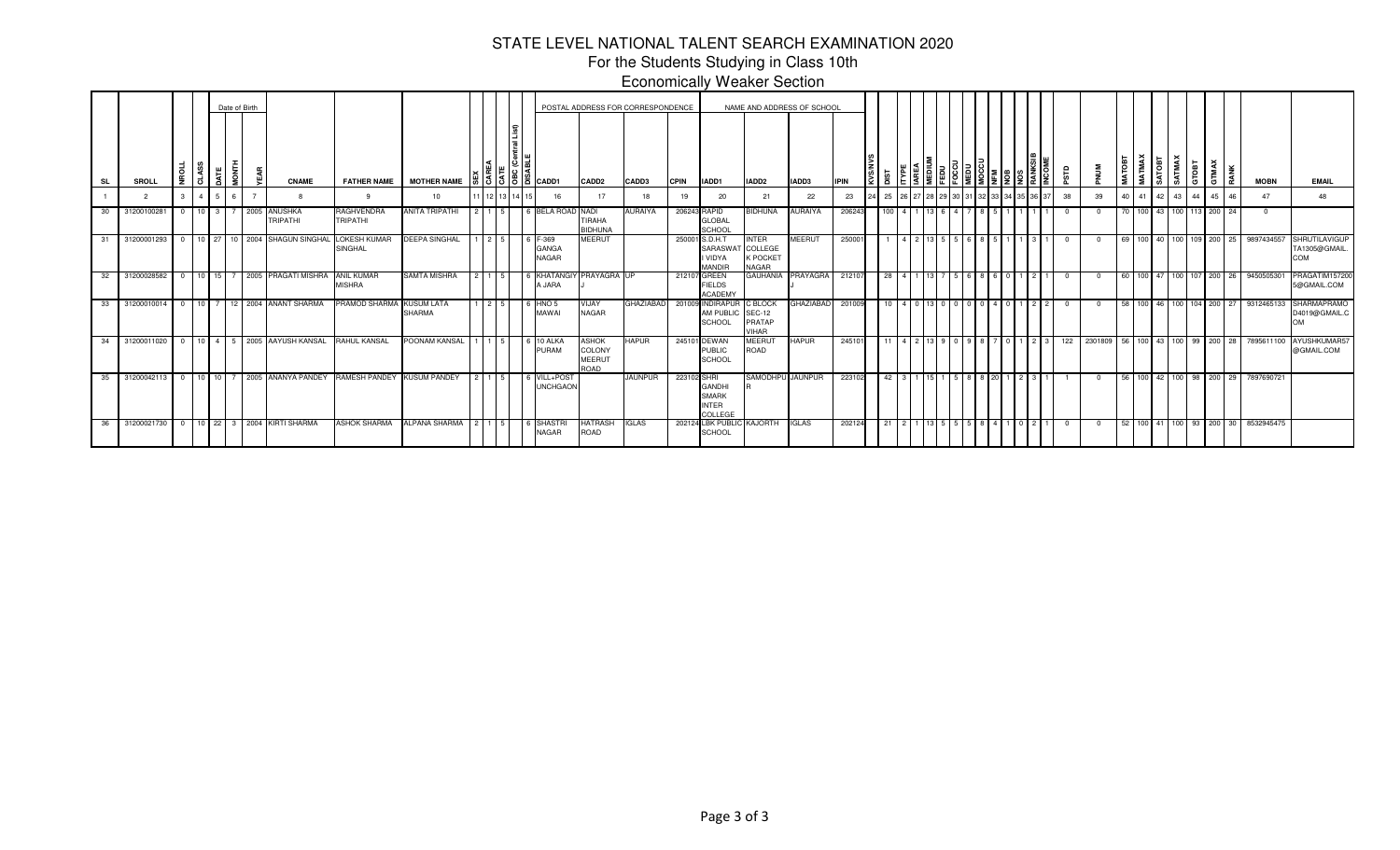For the Students Studying in Class 10th

|                |                |                                   |                  |                | Date of Birth  |                                            |                                            |                      |   |                |                                                     |                                                               | POSTAL ADDRESS FOR CORRESPONDENCE |             |                                                         |                                      | NAME AND ADDRESS OF SCHOOL   |             |             |  |  |  |            |                         |             |               |                  |                |                  |     |                       |             |                                                    |
|----------------|----------------|-----------------------------------|------------------|----------------|----------------|--------------------------------------------|--------------------------------------------|----------------------|---|----------------|-----------------------------------------------------|---------------------------------------------------------------|-----------------------------------|-------------|---------------------------------------------------------|--------------------------------------|------------------------------|-------------|-------------|--|--|--|------------|-------------------------|-------------|---------------|------------------|----------------|------------------|-----|-----------------------|-------------|----------------------------------------------------|
| <b>SL</b>      | SROLL          | ō                                 |                  | İ              | 옯              | <b>CNAME</b>                               | <b>FATHER NAME</b>                         | <b>MOTHER NAME</b>   |   | [3]3]8]1       | CADD1                                               | CADD <sub>2</sub>                                             | CADD3                             | <b>CPIN</b> | IADD1                                                   | IADD2                                | IADD3                        | <b>IPIN</b> |             |  |  |  |            | ΠSΡ                     |             | <b>MATOBT</b> | <b>MATMAX</b>    | <b>ROUN</b>    | SATMAX<br>GTOBT  |     | GTMAX                 | <b>MOBN</b> | <b>EMAIL</b>                                       |
|                | $\overline{2}$ | 3                                 |                  | 6              | $\overline{7}$ | -8                                         | 9                                          | 10                   |   |                | 16                                                  | 17                                                            | 18                                | 19          | 20                                                      | 21                                   | 22                           | 23          | 25          |  |  |  |            | 38                      | 39          | 40            | 41               | 42             | 43               | 44  | 45<br>46              | 47          | 48                                                 |
|                | 31200093410    |                                   |                  |                | 2005           | <b>/AISHNAVI</b><br><b>ATIYAR</b>          | <b>KAMLESH</b><br>KATIYAR                  | <b>NDU SACHAN</b>    |   |                | <b>HOUSE NO</b><br>AWANTIPU<br><b>AA</b>            | <b>KALYANPU</b>                                               | <b>KANPUR</b>                     | 20801       | DELHI<br>PUBLIC<br><b>SCHOOL</b>                        | <b>KALYANPU</b>                      | <b>KANPUR</b>                | 20801       | 93          |  |  |  |            | - 0                     | 0           |               | 100 95           |                |                  | 193 | 200                   | 9648684022  | <b>VANSHKATIYAR5</b><br>7@GMAIL.COM                |
| $\overline{2}$ | 31200093402    | 10 <sup>1</sup><br>$\overline{0}$ | $\mathbf{0}$     | $\overline{0}$ | $\overline{0}$ | JIYA KEJRIWAL                              | MANISH KEJRIWAL                            | REKHA KEJRIWAL       |   |                | G-1 LAXMI<br>GANGA H<br>8 ON<br>GANGA<br>NAGAR      | HOUSING<br><b>SOCIETY</b><br>CNG PUMP<br><b>MAIN RD</b>       | KANPUR                            |             | 208002 DELHI<br><b>PUBLIC</b><br><b>SCHOOL</b>          | KALYANPU KANPUR                      |                              | 20801       | 93          |  |  |  |            | $^{\circ}$              | $\mathbf 0$ |               |                  | 100   95   100 |                  | 193 | 200                   | 7607332200  | REKHAMPGI@G<br>MAIL.COM                            |
| $\mathbf{3}$   | 31200093411    | $\overline{0}$                    |                  |                |                | 10 8 12 2004 AMAAN AKHTAR                  | AHTASHAM<br>AKHTAR                         | SABA AKHTAR          |   |                | DT-16<br>SUBSTATIO<br><b>N ROAD</b>                 | ARMAPUR<br>ESTATE                                             | <b>KANPUR</b>                     |             | 208009 DELHI<br><b>PUBLIC</b><br>SCHOOL                 | KALYANPU KANPUR                      |                              | 20801       | 93          |  |  |  |            | 512                     | 2243312     |               |                  |                | 100 <sub>1</sub> | 92  | 200                   | 9424914916  | AHTASHAMAKHT<br>AR@GMAIL.COM                       |
| $\overline{4}$ | 31200036590 0  |                                   | 10 29            |                | 3 2005         | ADHITYA KANT<br><b>SINGH</b>               | DHIRENDRA DUTT ANITA SINGH<br><b>SINGH</b> |                      |   |                | VILLAGE<br>MALDEPUR                                 | סs⊤<br>KHORIPAKE BALLIA                                       | <b>DIST</b>                       |             | 277001 CENTRAL<br>HINDU<br><b>BOYS</b><br>SCHOOL        |                                      | KAMACHHA VARANASI            | 221010      | 36          |  |  |  |            | $\Omega$                | $\Omega$    |               | 100 93 100       |                |                  | 191 | 200                   | 7233882341  | <b>DHIRENDRASING</b><br>H9017@GMAIL.C<br><b>OM</b> |
| 5 <sub>5</sub> | 31200036591    | 10 <sup>1</sup><br>$\overline{0}$ | 15               |                | 2005           | <b>AMIT KUMAR</b><br>CHAURASIYA            | <b>MANOJ KUMAR</b><br>CHAURASIYA           | <b>DEVANTI DEVI</b>  | 2 | $\overline{2}$ | 6 KHARAUNI                                          | <b>BANSDIH</b>                                                | <b>BALLIA</b>                     |             | 277219 CENTRAL<br>HINDU<br><b>BOYS</b><br>SCHOOL        | KAMACHHA VARANASI                    |                              | 22101       | -36         |  |  |  |            | 0                       | $^{\circ}$  | 98            | 100 93           |                | 100 191          |     | 200<br>3              | 9795138569  | CHAURASIYABR<br>OTHERSK36@G<br>MAIL.COM            |
| $6 \quad$      | 31200036584 0  |                                   |                  |                |                | 10 13 10 2004 SONU RAJ                     | 3IRENDRA<br>PRASAD                         | <b>BABLI SINHA</b>   |   |                | VILL-<br>SITARAMPU ATRI GAYA<br>R POST-<br>YAMUNAPU | NAUDIHA                                                       | <b>BIHAR</b>                      |             | 823311 CENTRAL<br>HINDU<br><b>BOYS</b><br><b>SCHOOL</b> | KAMACHHA VARANASI                    |                              | 221010      | 36          |  |  |  |            | $\overline{\mathbf{0}}$ | $\mathbf 0$ | 97            |                  |                | 100 94 100 191   |     | 200<br>3 <sup>1</sup> | 6204766782  | SONURAJ84337@<br>GMAIL.COM                         |
|                | 31200036588    | $\overline{0}$                    |                  |                |                | 10 23 4 2004 DHEERAJ YADAV                 | LAL BIHARI YADAV SUSHILA DEVI              |                      |   |                | N-240<br><b>HINDALCO</b><br><b>COLONY</b>           |                                                               | RENUKOOT SONEBHAD<br>RA           |             | 231217 CENTRAL<br>HINDU<br><b>BOYS</b><br>SCHOOL        | KAMACHHA VARANASI                    |                              | 221010      | -36         |  |  |  |            | $^{\circ}$              | $\Omega$    |               | 100 93 100       |                |                  | 191 | 200<br>$\mathbf{3}$   | 7398088590  | PY25531@GMAIL<br>COM                               |
| 8              | 31200036595    | $\overline{\mathbf{0}}$           |                  |                |                | 10 22 2 2004 ROHIT KUMAR                   | <b>HARIVANSH RAM</b>                       | <b>GULAICHI DEVI</b> |   |                | VILL-<br>SIKANDERP KARANDA<br>UR POST-<br>SIKANDERF | BLOCK-                                                        | <b>GHAZIPUR</b>                   |             | 233224 CENTRAL<br>HINDU<br><b>BOYS</b><br><b>SCHOOL</b> | KAMACHHA VARANASI                    |                              | 221010      | -36         |  |  |  |            |                         |             |               |                  |                | 100 94 100 191   |     | 200                   | 8052961004  | ROHITKUMAR220<br>22004@GMAIL.C<br>OM               |
| 9              | 31200093403    | $\overline{\mathbf{0}}$           |                  |                |                | 10 6 2 2005 ANURAG SHUKLA                  | VIKAS SHUKLA                               | SANJANA SHUKLA       |   |                | 552 SHIV<br>NAGAR                                   | <b>KESHAV</b><br>PURAM<br>MASWANPU KALYANPU                   | <b>KANPUR</b>                     |             | 208019 DELHI<br><b>PUBLIC</b><br><b>SCHOOL</b>          | KALYANPU KANPUR                      |                              | 20801       | 93          |  |  |  |            |                         | 0           |               | 100              |                | 100              | 189 | 200<br>$\mathbf{4}$   | 9450932651  | VIKASBSNL1968<br>@GMAIL.COM                        |
| 10             | 31200058219    | $\overline{0}$                    |                  |                |                | 10 10 6 2005 RISHAV RANJAN<br><b>SINGH</b> | RAKESH KUMAR<br><b>SINGH</b>               | <b>RINKI SINGH</b>   |   |                | <b>SUBA</b><br><b>BAZAR</b><br>KHORABAR             |                                                               | <b>GORAKHPU</b>                   |             | 273010 AATMDEEP                                         | <b>SIKTAUR</b><br>VIDYALAYA CHAURAHA | <b>GORAKHPU</b><br><b>IR</b> | 27301       | 58          |  |  |  |            | - 0                     | $^{\circ}$  |               | 100 <sup>1</sup> |                | 100              | 188 | 200<br>-5             | 8887867271  |                                                    |
|                | 11 31200036589 | $\overline{\mathbf{0}}$           |                  |                |                | 10 17 5 2005 ATISH RANJAN                  | <b>SHASHI KISHORI</b><br><b>ANJIYAR</b>    | KIRAN KUMARI         |   |                | VILL+POST<br><b>BELSAND</b>                         | SITAMARHI BIHAR                                               |                                   |             | 843316 CENTRAL<br>HINDU<br><b>BOYS</b><br>SCHOOL        | KAMACHHA VARANASI                    |                              | 22101       | -36         |  |  |  |            | - 0                     | $^{\circ}$  | -97           | 100 91           |                | 100 188 200      |     | -5                    | 8226890185  | 1214ATISH@GMA<br>IL.COM                            |
| 12             | 31200093404    | $\overline{0}$                    |                  |                |                | 10 10 10 2004 AKSHAT<br>SRIVASTAVA         | <b>ITUL KUMAR</b><br>SRIVASTAVA            | SWATI<br>SRIVASTAVA  |   |                | FLAT NO S1<br><b>MADHUBAN</b><br>APARTMEN KAKADEO   | 117 M<br>BLOCK 114                                            | KANPUR                            |             | 208019 SWARAI<br>NDIA<br><b>PUBLIC</b><br>SCHOOL        | KAKADEO                              | <b>KANPUR</b>                | 20801       | 93          |  |  |  | $0 \mid 3$ | 512                     | $^{\circ}$  | 94            | 100 94           |                | 100 188 200      |     | -5                    | 9335037174  | ATULAKSHAT.1<br>@GMAIL.COM                         |
| 13             | 31200058212    | $\overline{0}$                    | $10 \mid 3 \mid$ |                |                | 8 2004 YASH DEV SINGH                      | <b>BALDEV SINGH</b>                        | MANJU SINGH          |   | 212            | 793-H MOOL<br>HAD LANE<br><b>NEAR SHIV</b>          | <b>MANDIR</b><br>CHARPHAT<br>AK ROAD<br><b>MOHADDIP</b><br>UR | <b>GORAKHPU</b>                   | 273008 H P  | <b>CHINDRENS</b><br>ACADEMY.<br><b>CIVIL LINE</b>       |                                      | GORAKHPU                     |             | 273001 2 58 |  |  |  | $3 \mid 3$ | $\overline{\mathbf{0}}$ | $\mathbf 0$ | 94            |                  |                | 100 94 100 188   |     | 200<br>5              | 9956854412  | KINGROOT0308<br>@GMAIL.COM                         |
| 14             | 31200036592 0  |                                   | 10 10            |                |                | 7 2004 HARSH UPADHYAY                      | <b>MAHENDRA</b><br>JPADHYAY                | MANJU UPADHYAY 1     |   |                | VILLAGE<br>RAMNIPUR<br>POST<br>PILKICCHA            | TEHSHIL<br><b>BADLAPUR</b> UP                                 | JAUNPUR                           |             | 223107 CENTRAL<br>HINDU<br><b>BOYS</b><br>SCHOOL        | KAMACHA                              | VARANASI                     | 221010 2    |             |  |  |  |            |                         |             |               |                  |                | 100 92 100 188   |     | 200<br>-5             | 9621879739  | PRINCEBEST123<br>@GMAIL.COM                        |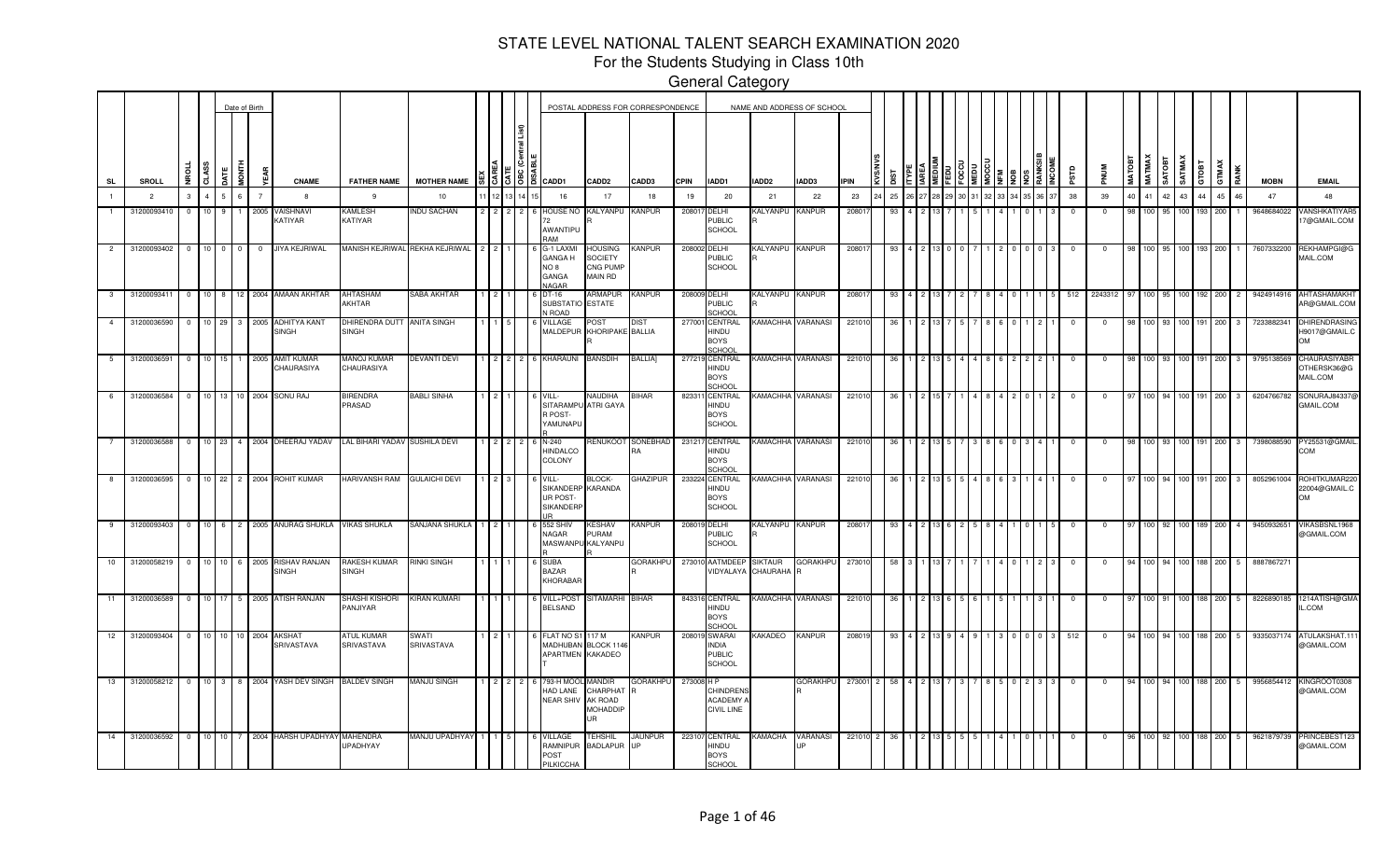For the Students Studying in Class 10th

|                 |                  |                |                  |                                           | Date of Birth                    |      |                                         |                                                |                                 |             |              |                                                           |                                                            | POSTAL ADDRESS FOR CORRESPONDENCE |             |                                                                | NAME AND ADDRESS OF SCHOOL                     |                 |             |    |              |  |  |  |            |              |        |                |               |                |     |            |             |                                           |
|-----------------|------------------|----------------|------------------|-------------------------------------------|----------------------------------|------|-----------------------------------------|------------------------------------------------|---------------------------------|-------------|--------------|-----------------------------------------------------------|------------------------------------------------------------|-----------------------------------|-------------|----------------------------------------------------------------|------------------------------------------------|-----------------|-------------|----|--------------|--|--|--|------------|--------------|--------|----------------|---------------|----------------|-----|------------|-------------|-------------------------------------------|
| SL              | SROLL            | Р.             | <b>CLASS</b>     |                                           | İPNIH                            |      | <b>CNAME</b>                            | <b>FATHER NAME</b>                             | <b>MOTHER NAME</b>              |             |              | ผู้   รู้   รู้   คู    <mark>cadd1</mark>                | CADD <sub>2</sub>                                          | CADD3                             | <b>CPIN</b> | IADD1                                                          | IADD2                                          | IADD3           | <b>IPIN</b> | 匢  |              |  |  |  | qis        |              | MATOBT | <b>MATMAX</b>  | <b>TEOTAS</b> | <b>SATMA</b>   | 통   | GTMAX      | <b>MOBN</b> | <b>EMAIL</b>                              |
| $\mathbf{1}$    | $\overline{2}$   | $\mathbf{3}$   | $\overline{4}$   | $\overline{a}$                            | 6 <sup>1</sup><br>$\overline{7}$ |      | $\mathbf{R}$                            | $\mathbf{q}$                                   | 10                              |             |              | 16                                                        | 17                                                         | 18                                | 19          | 20                                                             | 21                                             | 22              | 23          | 25 |              |  |  |  | 38         | 39           | 40     | 41             | $\Delta$ 2    | 43             | 44  | 45<br>46   | 47          | 48                                        |
| 15              | 31200044048      | $\overline{0}$ | 10 <sup>1</sup>  | $\overline{\mathbf{3}}$<br>3 <sup>1</sup> |                                  | 2004 | SOUMYA BHAGAT                           | SHAILESH KUMAR MANISHA BHAGAT<br><b>BHAGAT</b> |                                 | 212         |              | C-14 NH 3<br><b>NTPC</b><br>COLONY                        | RIHANDNA<br><b>AR</b><br><b>BIJPUR</b>                     | SONEBHAD<br>RA                    | 231223 ST   | JOSEPH'S<br><b>SCHOOL</b>                                      | <b>NTPC</b><br>COLONY<br>RIHANDNA<br><b>AR</b> | SONEBHAD        | 231223      | 44 |              |  |  |  | $^{\circ}$ | <u>ິດ</u>    | 97     | 100 91         |               | 100 L          | 188 | 200<br>-5  | 9198398456  | SKBHAGAT01@M<br>TPC.CO.IN                 |
| 16              | 31200058213      | $\overline{0}$ |                  |                                           |                                  |      | 10 10 9 2005 ABHAY SINGH                | <b>PRABHU NATH</b><br><b>SINGH</b>             | USHA SINGH                      |             | $2 \times 2$ | B-10 BUDD<br>VIHAR<br>AVASIYA<br><b>AILOY</b>             | TARAMAND                                                   | <b>GORAKHPU</b>                   |             | 273016 LITTLE<br><b>FLOWER</b><br><b>SCHOOL</b>                | DHARAMPU                                       | <b>GORAKHPU</b> | 273006 2    | 58 | $\mathbf{A}$ |  |  |  | $^{\circ}$ | $\Omega$     | 94     |                |               | 100 93 100 187 |     | 200        | 6306131804  | ABHAY55555AT<br>@GMAIL.COM                |
| 17              | 31200058210 0    |                | $10$ 1           |                                           |                                  |      | 9 2005 AYUSH KUMAR<br><b>DUBEY</b>      | <b>PRATUNJAY</b><br>KUMAR DUBEY                | <b>SAMPURNA</b><br>KUMARI DUBEY |             |              | RESER∖<br>POLICE<br>LINE.                                 |                                                            | <b>GORAKHPU</b>                   | 273001 THE  | PILLARS<br><b>PUBLIC</b><br>SCHOOL                             |                                                | <b>GORAKHPU</b> | 273001 2    | 58 |              |  |  |  | $\Omega$   |              | 95     | $100 \cdot 92$ |               | 100 187        |     | 200        | 9453111586  | MKDUBEY798.MI<br>D@GMAIL.COMK             |
| $\overline{18}$ | 31200036572      | $\overline{0}$ | $10 \mid 3 \mid$ |                                           |                                  |      | 3 2005 PRINCE KUMAR<br><b>ARYA</b>      | <b>HAKIM CHANDRA</b><br><b>GUPTA</b>           | KASHMEERA<br><b>ATPLE</b>       |             |              | <b>ANAND</b><br><b>NAGAR</b><br><b>BIKRAMGA</b>           | ROHTAS                                                     | <b>BIHAR</b>                      |             | 802212 CENTRAL<br><b>HINDU</b><br><b>BOYS</b><br>SCHOO         | <b>KAMACHHA VARANASI</b>                       |                 | 221010 2    | 36 |              |  |  |  | 0          |              | 98     | 100 89         |               | 100 187        |     | 200<br>- 6 | 7080131689  | PRINCEKUMARA<br>RYA0987@GMAII<br>COM      |
|                 | 19 31200036611   | $\overline{0}$ |                  |                                           |                                  |      | 10 4 2 2005 VIVEK KUMAR                 | SANTOSH<br>UPADHYAY                            | (IRAN DEVI                      |             |              | VILL-<br>KHAIRHIN<br>POST-<br><b>KARAHANS</b>             | NATWAR<br>ROHTAS                                           | BIHAR                             |             | 802215 CENTRAL<br><b>HINDU</b><br><b>BOYS</b><br><b>SCHOOL</b> | KAMACHHA VARANASI                              |                 | 221010 2    | 36 |              |  |  |  | $^{\circ}$ | $\Omega$     | 97     | 100 90         |               | 100 187        |     | 200<br>-6  | 9128668962  | 8294962010RAJ<br>GMAIL.COM                |
|                 | 20 31200036525   | $\overline{0}$ |                  |                                           |                                  |      | 10 30 8 2004 ABHINAV KUMAR              | MUKESH KUMAR<br>SINGH                          | <b>SEEMA SINGH</b>              |             |              | <b>MASUMGAN</b><br><b>CHHAPRA</b>                         | SARAN                                                      | <b>BIHAR</b>                      |             | 841301 CENTRAL<br>HINDU<br><b>BOYS</b><br>SCHOOL               | KAMACHHA VARANASI                              |                 | 221010 2    | 36 |              |  |  |  | $^{\circ}$ | $^{\circ}$   | 94     | 100 93         |               | 100 187        |     | 200<br>6   | 9955227021  | KABHI2210@GM/<br>L.COM                    |
|                 | 21 31200036594   | $\overline{0}$ |                  |                                           |                                  |      | 10 21 8 2004 MAYANK<br>SHEKHAR          | MANOJ KUMAR                                    | PANCHALI KUMARI                 | $1 \cdot 2$ |              | 6 MEENAPUI<br>POST-<br><b>SAFAPUR</b>                     | <b>BEGUSARAI BIHAR</b>                                     |                                   |             | 851101 CENTRAL<br>HINDU<br><b>BOYS</b><br>SCHOOL               | <b>KAMACHHA VARANASI</b>                       |                 | 221010 2    | 36 |              |  |  |  | $^{\circ}$ |              | 96     | 100 91         |               | 100 187        |     | 200        | 8578814941  | KMAYANK2184@<br>GMAIL.COM                 |
|                 | 22 31200036599   | $\overline{0}$ | 10 <sup>1</sup>  | 3 <sup>1</sup>                            |                                  |      | 7 2004 AYUSH RAJ                        | <b>MANOJ SINGH</b>                             | KANCHAN SINGH                   |             |              | <b>JAGJEEVA</b><br>SEVA<br><b>ASHRAM</b><br><b>ROHTAS</b> | <b>NEAR</b><br>PRAKASH<br>PETROL<br><b>PUMP</b><br>SASARAM | BIHAR                             |             | 821115 CENTRAL<br>HINDU<br><b>BOYS</b><br><b>SCHOOL</b>        | <b>KAMACHHA VARANASI</b>                       |                 | 221010 2    | 36 |              |  |  |  | $^{\circ}$ |              | 96     | 100 91         |               | 100 187        |     | 200        | 9693291431  | JANTAPAINTS2<br>GMAIL.COM                 |
|                 |                  |                |                  |                                           |                                  |      | 23 31200020170 0 10 6 2 2004 DINU GOYAL | HARSH GOYAL                                    | SWETA GOYAL                     |             |              | 588 A<br>AADAT<br><b>BAZAAR</b>                           | SADAR<br><b>BAZAR</b>                                      | MATHURA                           | 281001 ST   | <b>DOMINICS</b><br>SR SEC<br>SCHOOL                            | <b>BASANTAR MATHURA</b><br>MARG                | CANTT           | 281002 2    | 20 |              |  |  |  |            |              | 95     | 100 92         |               | 100 187        |     | 200        | 9927449724  | GOYALHARSH4<br>@GMAIL.COM                 |
|                 | 24 31200021117 0 |                |                  |                                           |                                  |      | 10 2 10 2003 NISHANT KUMAR              | RAMVEER SINGH                                  | <b>DEVAKI DEVI</b>              |             |              | VILL-<br>PARTAPUR<br>POST-<br><b>TAMKOLI</b>              |                                                            | <b>ALIGARH</b>                    |             | 202136 AMU CITY<br><b>SCHOOL</b>                               |                                                | <b>ALIGARH</b>  | 20200       | 21 |              |  |  |  |            | $\mathbf{0}$ | 96     | 100 91         |               | 100 187        |     | 200<br>-6  |             | 8445181465 NITESH.SINGH1<br>0@GMAIL.COM   |
|                 | 25 31200036583 0 |                |                  | $10$ 0 0                                  | $\overline{0}$                   |      | PRINCE KUMAR<br>MAURYA                  | LALBAHADUR<br>VERMA                            | GIRIJA                          |             |              | VILL-<br><b>DUGWALI</b><br>POST-<br>SIKANDERF             |                                                            | BALLIA                            |             | 277303 CENTRAL<br>HINDU<br><b>BOYS</b><br><b>SCHOOL</b>        | <b>KAMACHHA VARANASI</b>                       |                 | 22101       | 36 |              |  |  |  | 0          | $\mathbf{0}$ | 96     | 100 91         |               | 100 187        |     | 200<br>6   | 7800699240  |                                           |
| $\overline{26}$ | 31200036571      | $\overline{0}$ | 10 <sup>1</sup>  | -61                                       |                                  |      | 8 2005 ARPIT GUPTA                      | <b>DINESH GUPTA</b>                            | MANJU DEVI                      |             |              | <b>VILL-BANK</b><br>ROAD<br>WARD NO 2 PANCHAYA            | <b>BARABAN</b><br>NAGAR<br><b>BANSGAON</b>                 | <b>GORAKHPU</b>                   |             | 273403 CENTRAL<br>HINDU<br><b>BOYS</b><br><b>SCHOOL</b>        | KAMACHHA VARANASI                              |                 | 22101       | 36 |              |  |  |  | $^{\circ}$ | $\mathbf{0}$ | 96     | 100 90         |               | 100 186        |     | 200        | 9005672754  | DINESH75G@GM<br>AIL.COM                   |
| 27              | 31200093409      | $\overline{0}$ | 10 <sup>1</sup>  | $6^{\circ}$                               |                                  | 2005 | <b>DEVANSH</b><br>TRIPATHI              | AVINASH TRIPATHI HEMA TRIPATHI                 |                                 |             |              | 31/117/805<br>M BLOCK<br>KAKADEV                          | RAWATPUR KANPUR<br><b>INFRONT</b><br>OF NIRMA<br>UILDING   |                                   |             | 208019 MANTORA<br><b>PUBLIC</b><br>SCHOOL                      | BITHOR<br>ROAD<br>KALYANPU                     | <b>KANPUR</b>   | 20801       | 93 |              |  |  |  | 0          | $\mathbf 0$  | 94     | 100            | - 92          | 100 186        |     | 200        |             | 9415494774 AVINASHCT003@<br>REDDIFMAIL.CO |
| 28              | 31200036658      | $\overline{0}$ | 10               | 3                                         | 2                                | 2005 | <b>ASHUTOSH</b><br>CHATURVEDI           | CHANDRA<br><b>PRAKASH</b><br>CHATURVEDI        | <b>KIRAN CHAUBEY</b>            |             |              | SA 6/22 B-<br><b>NAVAPURA</b><br>SARNATH                  |                                                            | VARANASI                          |             | 221007 CENTRAL<br><b>HINDU</b><br><b>BOYS</b><br><b>SCHOOL</b> | <b>(AMACHHA VARANASI</b>                       |                 | 22101       | 36 |              |  |  |  |            |              | 96     | 100            |               |                | 186 | 200        | 9208059590  |                                           |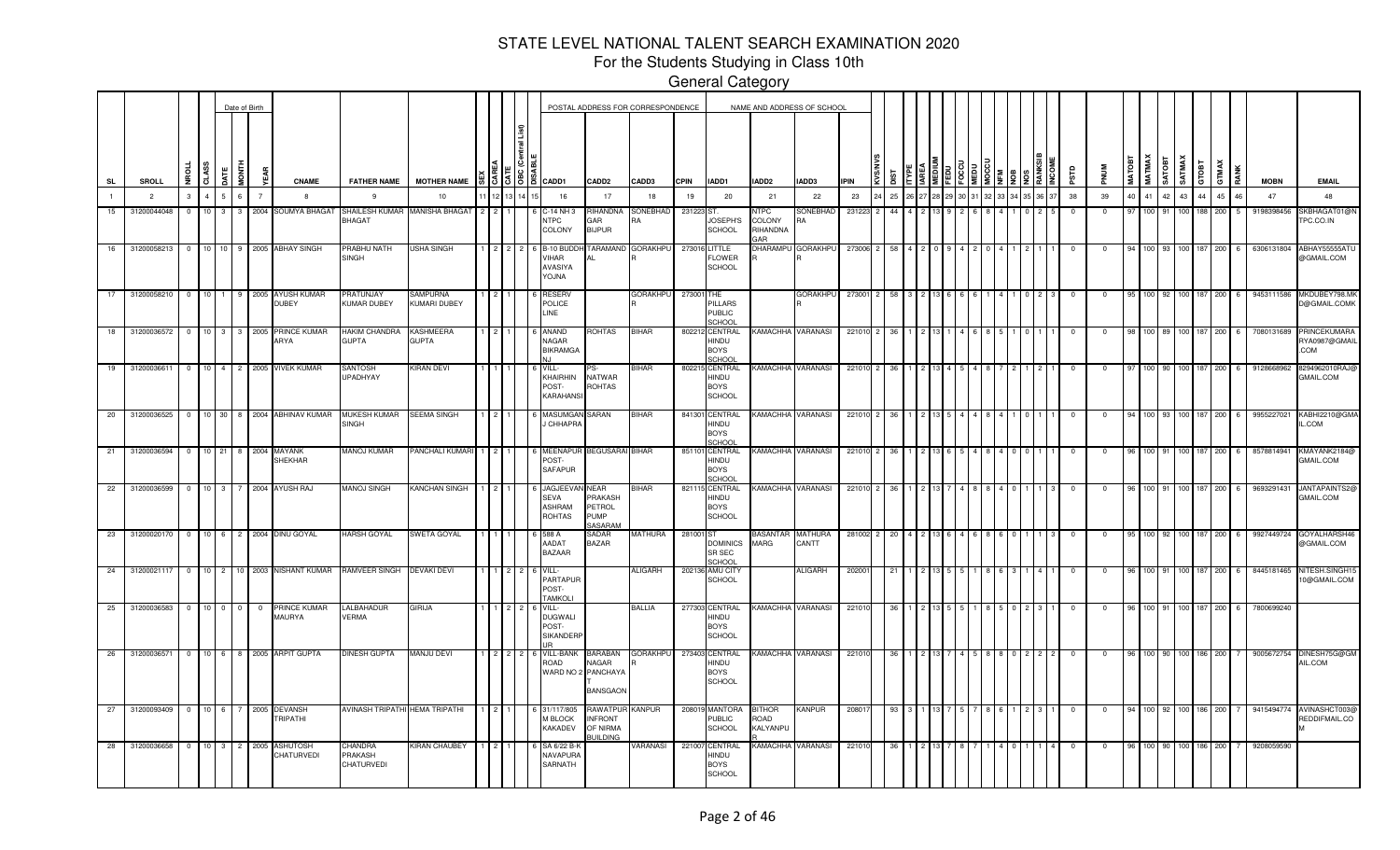For the Students Studying in Class 10th

|                |                                  |                |                      |                 |                       | Date of Birth  |                |                                            |                                                           |                                         |     |                                                                                                                    |                                           | POSTAL ADDRESS FOR CORRESPONDENCE |             |                                                                      | NAME AND ADDRESS OF SCHOOL                 |                   |             |     |  |  |  |  |                         |             |        |                  |        |                         |         |    |                          |                                             |
|----------------|----------------------------------|----------------|----------------------|-----------------|-----------------------|----------------|----------------|--------------------------------------------|-----------------------------------------------------------|-----------------------------------------|-----|--------------------------------------------------------------------------------------------------------------------|-------------------------------------------|-----------------------------------|-------------|----------------------------------------------------------------------|--------------------------------------------|-------------------|-------------|-----|--|--|--|--|-------------------------|-------------|--------|------------------|--------|-------------------------|---------|----|--------------------------|---------------------------------------------|
| <b>SL</b>      | <b>SROLL</b>                     |                |                      | CLASS           |                       | i<br>Tag       | ξÃ             | <b>CNAME</b>                               | <b>FATHER NAME</b>                                        | <b>MOTHER NAME</b>                      |     | $\frac{15}{3}$ $\frac{5}{3}$ $\frac{15}{3}$ $\frac{25}{3}$ $\frac{1}{3}$ $\frac{1}{3}$ $\frac{1}{3}$ $\frac{1}{3}$ | <b>CADD2</b>                              | CADD3                             | CPIN        | IADD1                                                                | IADD2                                      | IADD3             | <b>IPIN</b> |     |  |  |  |  | аß                      | 롴           | MATOBT | <b>MATMAX</b>    | SATMAX | стовт                   | GTMAX   |    | <b>MOBN</b>              | <b>EMAIL</b>                                |
| $\blacksquare$ |                                  | $\overline{2}$ | $\mathcal{R}$        | 4 <sup>1</sup>  |                       | 6 <sup>1</sup> | $\overline{7}$ | 8                                          | 9                                                         | 10                                      | 12  | 16                                                                                                                 | 17                                        | 18                                | 19          | 20                                                                   | 21                                         | 22                | 23          | 25  |  |  |  |  | 38                      | 39          | 40     | 41 42            |        | 43 44                   | 45      | 46 | 47                       | 48                                          |
|                | 29 31200036659                   |                | $\circ$              | 10 18           |                       |                |                | 10 2004 SADANAND PATEL DADAN KUMAR         | <b>SINGH</b>                                              | <b>SUNITA DEVI</b>                      |     | VILL-<br><b>BETARI</b><br>POST-<br><b>BHABUA</b>                                                                   | <b>Kaimur</b>                             | BIHAR                             |             | 821101 CENTRAL<br>HINDU<br><b>BOYS</b><br>SCHOOL                     | <b>AMACHHA</b>                             | <b>VARANASI</b>   | 22101       | -36 |  |  |  |  | $\overline{\mathbf{0}}$ | $\mathbf 0$ | 95     | 100 91           |        | 100 186                 | 200     |    | 8544067556               | SADANANDPATE<br>LCHS@GMAIL.C<br><b>OM</b>   |
|                | 30 31200036596                   |                | $\circ$              | 10 5            |                       |                | 2004           | PRIYANSHU<br>CHAUDHARY                     | SANTOSH KUMAR                                             | POONAM DEVI                             |     | VILL-<br><b>BIJALIPUR</b><br>POST-<br>KAZIPUR                                                                      | TEH-<br><b>SIKANDERP</b><br>UR            | BALLIA                            |             | 277303 CENTRAL<br>HINDU<br><b>BOYS</b><br>SCHOOL                     | <b>CAMACHHA</b>                            | VARANASI          | 22101       | -36 |  |  |  |  | 0                       | $\mathbf 0$ | -95    | 100 91           |        | 100 186                 | 200     |    | 8601573978               | PRIYANSHUCHA<br>UDHARY5062@G<br>MAIL.COM    |
| 31             | 31200093420                      |                | $\Omega$             | 10              | 14                    |                |                | 2004 AASHI PATHAK                          | AMIT KUMAR<br>PATHAK                                      | SHARDA DEVI                             |     | 124<br><b>MEERUT</b><br>COLD<br><b>STORAGE</b>                                                                     | AWANTIPU<br>RAM<br><b>BITHOOR</b><br>ROAD | <b>KANPUR</b>                     |             | 208017 AAKASH<br><b>INSTITUTE</b>                                    | <b>AKADEO</b>                              | <b>KANPUR</b>     | 20802       | 93  |  |  |  |  |                         |             |        |                  |        |                         | 200     |    | 8887986202               | AMIT.KNP2015@<br>GMAIL.COM                  |
|                | 32 31200048633                   |                | $\circ$              | 10 <sup>1</sup> |                       |                |                | 2004 SHREYA SINGH                          | <b>DIWAKAR SINGH</b>                                      | SUSHMA SINGH                            |     | $L-1,128$<br><b>VINAY</b><br>KHAND<br><b>GOMTI</b><br>NAGAR                                                        |                                           | LUCKNOW                           |             | 226010 STUDY<br><b>HALL VIPU</b><br>KHAND II<br><b>GOMTI</b>         | <b>JAGAR</b>                               | <b>LUCKNOW</b>    | 22601       |     |  |  |  |  |                         |             |        |                  |        |                         | 200     |    | 991800558                | DIWAKAR7303@<br>GMAIL.COM                   |
|                | 33 31200052107                   |                | $0 \t10 \t4 \t2$     |                 |                       |                |                | 2004 KAVYA GUPTA                           | <b>DEEPAK GUPTA</b>                                       | PARUL GUPTA                             |     | A-921/2<br><b>NEAR</b><br><b>MEENA</b><br><b>MARKET</b>                                                            | INDIRA<br>NAGAR                           | <b>LUCKNOW</b>                    | 226016 CITY | <b>MONTESSO</b><br><b>RI INTER</b><br>COLLEGE                        | 2 VISHAL<br>KHAND<br><b>GOMTI</b><br>VAGAR | <b>LUCKNOW</b>    | 22601       | 52  |  |  |  |  |                         |             |        |                  |        | 186                     | 200     |    | 8960782493               | NEW ANJANI123<br>@GMAIL.COM                 |
|                | 34 31200005043                   |                | $\mathbf{0}$         | 10 10           |                       |                | 2004           | <b>KUSHAGRA</b><br>AGARWAL                 | <b>LALIT KUMAR</b><br><b>AGARWAL</b>                      | SHILPI AGARWAL                          |     | $C-504$<br>PRATEEK<br>AUREL                                                                                        | PLOT NO<br>GH001<br>SECTOR<br>20          | noida                             |             | 201301 AMITY<br><b>INTERNAT</b><br>ONAL<br>SCHOO                     | <b>SECTOR 44 NOIDA</b>                     |                   | 201303      |     |  |  |  |  | 120                     | 4112860     |        |                  |        | 85                      | 200     |    | 9560793295               | LALIT6463@YAH<br>OO.COM                     |
|                | 35 31200036593                   |                | $\mathbf{0}$         | 10 <sup>1</sup> | 8                     |                |                | 2004 NAVEEN YADAV                          | OM PRAKASH<br>YADAV                                       | ANITA YADAV                             |     | VILL<br>DEVRAMPL                                                                                                   | POST-<br>GHANSHY/<br>MPUR                 | JAUNPUR                           |             | 223104 CENTRAL<br>HINDU<br><b>BOYS</b><br>SCHOO                      | <b>KAMACHHA</b>                            | <b>VARANASI</b>   | 22101       |     |  |  |  |  |                         |             |        |                  |        | 185                     | 200     |    | 9336263232               | NAVEENPRATEE<br><b>&lt;8@GMAIL.COM</b>      |
|                | 36 31200058220<br>37 31200035293 |                | $\circ$<br>$0$ 10 16 | 10              |                       |                |                | 2004 PRIYANSHU SINGH<br>6 2004 ANAND GUPTA | <b>SURYA PRATAP</b><br><b>INGH</b><br><b>BABALU GUPTA</b> | <b>MEENA SINGH</b><br><b>MANJU DEVI</b> |     | J220 PADRI<br>BAZAAR<br><b>GOVINDPL</b>                                                                            | <b>GORAKHPL</b>                           | <b>MIRZAPUR</b>                   |             | 273014 METROPOLI GULHARIYA GORAKHPU<br>TAN<br>SCHOOL<br>231302 TULSI | 3AZAR<br>LANKA                             | VARANASI          | 27315       | 35  |  |  |  |  | $\Omega$                | $\Omega$    | - 97   | 100 93<br>100 88 |        | 185 l<br>100 185 200    | 200     | -8 | 9506992619<br>9794823963 | PRIYANSHU9506<br>92619@GMAIL.C<br>ገM        |
|                |                                  |                |                      |                 |                       |                |                |                                            |                                                           |                                         |     | <b>BHADAWAL</b><br><b>JAMALPUR</b>                                                                                 |                                           |                                   |             | VIDYA<br><b>NIKETAN</b><br><b>NAGWA</b>                              |                                            |                   | 221005      |     |  |  |  |  |                         |             |        |                  |        |                         |         |    |                          |                                             |
|                | 38 31200036581                   |                | $\overline{0}$       | 10 16           |                       | $\mathbf{3}$   | 2004           | <b>ASHUTOSH</b><br><b>SHIKHAR</b>          | <b>SATYA PRAKASH</b><br><b>SINGH</b>                      | NEELAM                                  | 122 | 6 SA 16/86 S- CHACKVIHI<br>P-3 TADIYA SARNATH                                                                      |                                           | <b>VARANASI</b>                   |             | 221007 CENTRAL<br>HINDU<br><b>BOYS</b><br>SCHOOL                     | <b>KAMACHHA</b>                            | <b>VARANASI</b>   | 22101       |     |  |  |  |  |                         |             |        |                  |        | 185                     | 200     |    | 933637027                | <b>ASHUTOSHSHIK</b><br>HAR1603@GMAIL<br>COM |
|                | 39 31200016628                   |                |                      |                 |                       |                |                | 0 10 11 3 2004 SARTHAK DIXIT               | YOGESH DIXIT                                              | SHALINI DIXIT                           |     | SHAHZADI<br>MANDI<br>VAIJAYANT                                                                                     | <b>OSPITAL</b><br>SADAR<br><b>BAZAR</b>   | AGRA<br>CANTT                     |             | 282001 DELHI<br><b>PUBLIC</b><br><b>SCHOOL</b>                       | E1-2 BLOCK AGRA<br>SHASTRIPL<br>RAM        |                   | 28200       |     |  |  |  |  | 5622                    | 226085      |        |                  |        |                         | 185 200 |    | 890923503                | DOCYOGESH@'<br>AHOO.COM                     |
|                | 40 31200036587                   |                |                      |                 |                       |                |                | 0 10 6 5 2005 ANURAG NAYAN                 | <b>RL SINGH</b><br>VIDYARTHI                              | REENA DEVI                              |     | VILL+POST<br>KATIA<br>PARSABAD                                                                                     | PS.<br><b>JAINAGAR</b><br><b>KODERMA</b>  | JHARKHAN                          |             | 825318 CENTRAL<br>HINDU<br><b>BOYS</b><br>SCHOO                      | <b>KAMACHHA</b>                            | VARANASI          | 22101       | -36 |  |  |  |  | $^{\circ}$              | $^{\circ}$  | -93    | 100.             |        | 184                     | 200     |    | 797063491                | ANURAGNAYANF<br>SB@GMAIL.COM                |
|                | 41 31200036586                   |                | $\overline{0}$       |                 | $10 \quad 22 \quad 3$ |                |                | 2005 VIVEK DUBEY                           | SACHCHIDANAND<br><b>DUBEY</b>                             | SANGEETA DEVI                           |     | VILL+POS <sup>-</sup><br><b>SUMHA</b>                                                                              |                                           | <b>SANT</b><br>KABIR<br>NAGAR     |             | 272125 CENTRAL<br><b>HINDU</b><br><b>BOYS</b><br><b>SCHOO</b>        | <b>KAMACHHA VARANASI</b>                   |                   | 221010      | 36  |  |  |  |  | $\Omega$                | $\Omega$    | 92     | 100 92           |        | 184<br>100 <sub>1</sub> | 200     |    | 7379794707               | <b>ADARSHKDUBEY</b><br>18@GMAIL.COM         |
|                | 42 31200036527                   |                | $\overline{0}$       | $10 \quad 2$    |                       | 2 <sup>1</sup> |                | 2005 SANJEEV KUMAR                         | <b>SHYAM SUNDAR</b><br><b>GUPTA</b>                       | <b>RITA DEVI</b>                        |     | CITY -<br><b>MOTIHARI</b><br>POST-<br><b>MOTIHARI</b>                                                              | EAST<br>CHAMPARA                          | <b>BIHAR</b>                      |             | 845401 CENTRAL<br>HINDU<br><b>BOYS</b><br>SCHOOL                     | <b>KAMACHHA</b>                            | VARANASI          | 221010      | 36  |  |  |  |  | - 0                     | $\Omega$    |        | 100 93           |        | 100 <sub>1</sub><br>184 | 200     |    | 9934619941               | SANJEEVKUMAR<br>736289155@GMAI<br>L.COM     |
|                | 43 31200036574                   |                |                      |                 |                       |                |                | 0 10 9 12 2004 ASHISH VERMA                | VIRENDRA KUMAR MADHURI DEVI<br>VERMA                      |                                         |     | VILL+POS<br><b>BADAGAON</b><br>VIA<br><b>KHARASAR</b>                                                              |                                           | <b>BALLIA</b>                     |             | 277302 CENTRAL<br>HINDU<br><b>BOYS</b><br><b>SCHOOL</b>              |                                            | (AMACHHA VARANASI | 221010      | 36  |  |  |  |  |                         |             |        |                  |        | 100 88 100 184 200      |         |    | 8577028566               | CKVBALL73@GM<br>AIL.COM                     |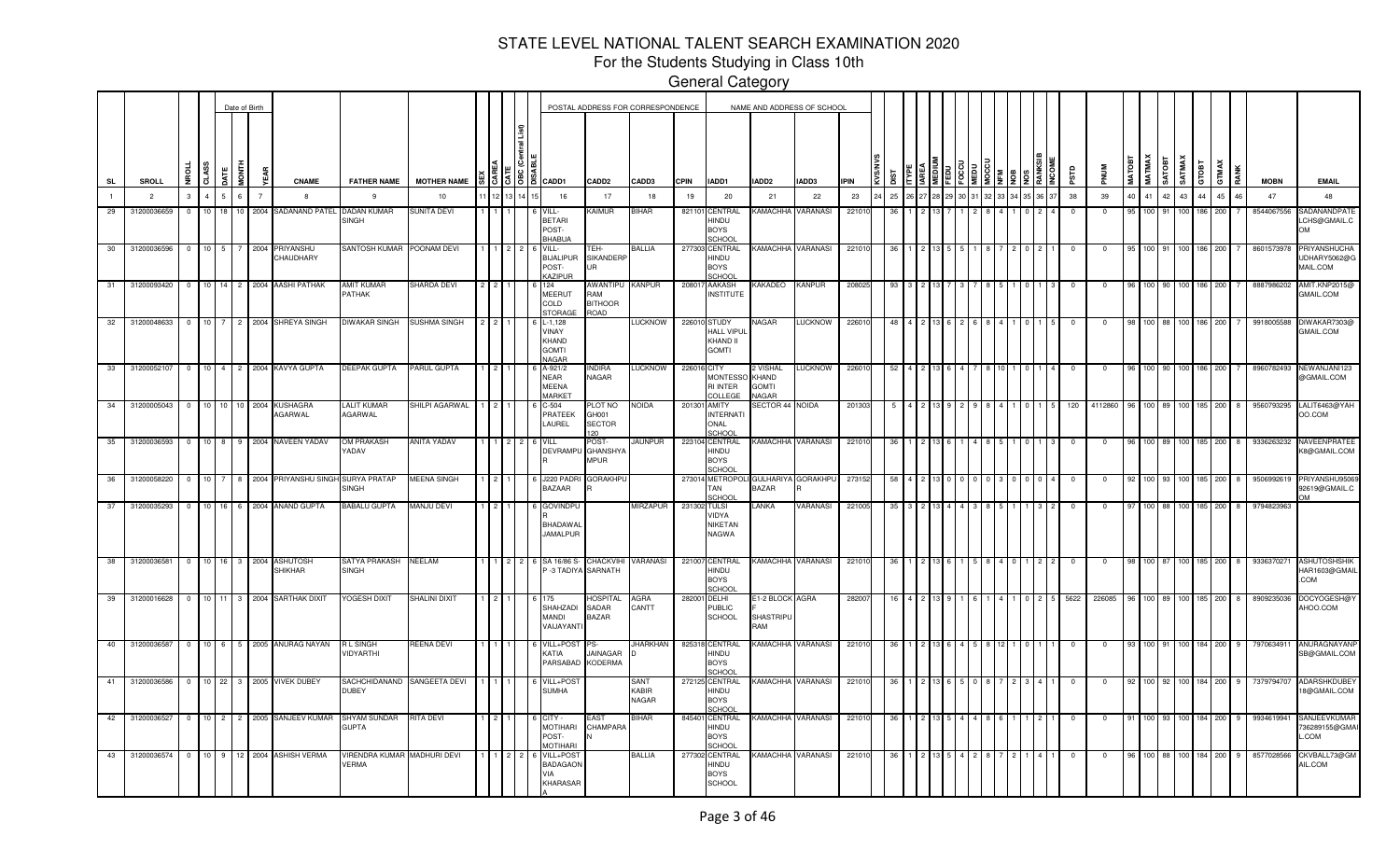For the Students Studying in Class 10th

|             |                  |                |                  |                  |                 | Date of Birth  |                                           |                                                                           |                            |  |                                                                                                      |                                                 | POSTAL ADDRESS FOR CORRESPONDENCE |              |                                                             |                                                            | NAME AND ADDRESS OF SCHOOL |             |           |  |  |       |  |          |    |               |               |               |        |                |                 |             |                                                |
|-------------|------------------|----------------|------------------|------------------|-----------------|----------------|-------------------------------------------|---------------------------------------------------------------------------|----------------------------|--|------------------------------------------------------------------------------------------------------|-------------------------------------------------|-----------------------------------|--------------|-------------------------------------------------------------|------------------------------------------------------------|----------------------------|-------------|-----------|--|--|-------|--|----------|----|---------------|---------------|---------------|--------|----------------|-----------------|-------------|------------------------------------------------|
| SL          | SROLL            |                | 5                |                  | Ē               | ŢΜ             | <b>CNAME</b>                              | <b>FATHER NAME</b>                                                        | <b>MOTHER NAME</b>         |  | $\frac{15}{3}$ $\frac{5}{3}$ $\frac{18}{3}$ $\frac{20}{3}$ $\frac{1}{3}$ $\frac{1}{3}$ $\frac{1}{3}$ | CADD <sub>2</sub>                               | CADD3                             | <b>CPIN</b>  | IADD1                                                       | IADD2                                                      | IADD3                      | <b>IPIN</b> | <u>is</u> |  |  |       |  |          |    | <b>MATOB1</b> | <b>MATMAX</b> | <b>TEOLYS</b> | SATMAX | GTMAX<br>атовт |                 | <b>MOBN</b> | <b>EMAIL</b>                                   |
|             | $\overline{2}$   |                | 3                |                  | 6               | $\overline{7}$ |                                           | 9                                                                         | 10                         |  | 16                                                                                                   | 17                                              | 18                                | 19           | 20                                                          | 21                                                         | 22                         | 23          | 25        |  |  | 33 34 |  | 38       | 39 | 40            | 41 42         |               | 43     | 44<br>45       |                 | 47          | 48                                             |
| 44          | 3120005821       |                | $^{\circ}$<br>10 | 15               | 11 <sub>1</sub> | 2004           | ADITYA<br>MADHESHIYA                      | AJAY KUMAR<br>MADHESHIYA                                                  | SARITA<br>MADHESHIYA       |  | 108 C<br><b>GOKULPUR</b><br><b>NANDANAG</b>                                                          |                                                 | GORAKHPL                          | 273008 ARMY  | PUBLIC<br><b>SCHOOL</b><br><b>KUNRAGHA</b>                  |                                                            | <b>GORAKHPU</b>            | 273008      |           |  |  |       |  |          |    |               |               |               | 100    | 184<br>200     |                 | 7588131598  | AJAYSARITA25@<br>GMAIL.COM                     |
| 45          |                  |                |                  |                  |                 |                |                                           | 31200051328 0 10 30 10 2004 DEVANSH BANSAL DURGESH KUMAR<br><b>BANSAL</b> | RADHA BANSAL               |  | K-1/1536<br>AASHIANA<br><b>BEHIND</b><br>CENTRAL                                                     | <b>ACADEMY</b><br><b>SCHOOL</b>                 | <b>LUCKNOW</b>                    | 226012 CITY  | RI SCHOOL<br><b>KANPUR</b><br>ROAD                          | <b>CAMPUS</b><br>MONTESSO SECTRO-D<br>LDA<br>COLONY        | <b>LUCKNOW</b>             | 226012      | 51        |  |  |       |  |          |    |               |               | 100 90 100    |        | 184 200        | $\mathbf{q}$    | 9235556491  | <b>DURGESHBANSA</b><br>L@YAHOO.COM             |
| 46          | 31200058484      |                | $\overline{0}$   |                  |                 |                | 10 10 8 2004 PRAGATI<br>AGRAWAL           | RAKESH KUMAR<br>AGRAWAL                                                   | SHIKHA AGRAWAL 2 2         |  | <b>SCIENCE</b><br>CORNER<br><b>SHUKLA</b><br>COMPLEX                                                 | ALINAGAR<br>TARANG<br>ROAD                      | <b>GORAKHPU</b>                   | 273001       | <b>ACADEMIO</b><br>HEIGHT<br><b>PUBLIC</b><br><b>SCHOOL</b> | JUNGLE<br>DHUSAR<br>PIPRAICH<br>ROAD                       | GORAKHPU                   | 273014      | -58       |  |  |       |  |          | 0  |               |               | 100 88 100    |        | 184 200        | - 9             | 9452187001  | AKAGARWALGK<br>@GMAIL.COM                      |
| $-47$       | 31200035301      | $\overline{0}$ |                  | $10$ 20          |                 | 2 2004         | YASH PRATAF<br><b>SINGH</b>               | <b>ANAND KUMAR</b><br><b>SINGH</b>                                        | <b>ANITA SINGH</b>         |  | <b>ELAT NO</b><br><b>GURU</b><br><b>KRIPA</b><br>APARTMEN SUNDERPU                                   | 3RIJ<br>ENCLAVE<br>COLONY                       | <b>/ARANASI</b>                   | 221005 DELHI | PUBLIC<br><b>SCHOOL</b>                                     | CHANDAUL VARANASI<br><b>MOHANSAF</b><br>AI BY PASS<br>ROAD |                            | 22101       |           |  |  |       |  |          |    |               |               |               | 100    | 184<br>200     |                 | 9721653232  | ANANDSINGH65<br>@GMAIL.COM                     |
| $-48$       | 31200036196      |                | $\overline{0}$   |                  |                 |                | 10 12 2 2004 SHASHANK<br>SHEKHAR SINGH    | AKHILESH KUMAR BABITA SINGH<br><b>SINGH</b>                               |                            |  | SH1/1A-1-<br><b>UNCHAWA</b><br>ODGE                                                                  | <b>BAZAR</b><br>CANTT                           | VARANASI                          |              | 221002 LITTLE<br><b>FLOWER</b><br><b>HOUSE</b>              | KAKARMAT<br>TA                                             | VARANASI                   | 221004      |           |  |  |       |  |          |    |               | 100 90        |               | 100    | 184<br>200     |                 | 9415652628  | BABITASINGH94<br>2@GMAIL.COM                   |
|             | 49 31200093405 0 |                |                  | $10 \mid 4 \mid$ |                 |                | 1 2004 SHIKHAR<br><b>PRAJAPATI</b>        | R P PRAJAPATI                                                             | RAMA PRAJAPATI             |  | 262 MIG<br>ROAD<br>AWAS<br><b>/IKAS1</b>                                                             | KESHAVPU KANPUR<br>RAM<br>KALYANPU              |                                   |              | 208017 SWARAJ<br>NDIA<br><b>PUBLIC</b><br>SCHOOL            | 117/M/8<br>KAKADEO                                         | KANPUR                     | 208005      | -93       |  |  |       |  |          |    |               | 100 92        |               | 100    | 184<br>200     |                 | 7355080590  | RAMAPRAJAPAT<br>021@GMAIL.COM                  |
|             | 50 31200036630 0 |                |                  |                  |                 |                | 10 20 8 2005 PANKAJ YADAV                 | SURENDRA<br>BAHADUR YADAV                                                 | Ramkumari<br>YADAV         |  | VILL+POS<br><b>KOPWAN</b>                                                                            |                                                 | BALLIA                            |              | 221701 CENTRAL<br>HINDU<br><b>BOYS</b><br>SCHOOL            | KAMACHHA VARANASI                                          |                            | 221010      |           |  |  |       |  |          |    |               |               | 100 89 100    |        | 183<br>200     |                 |             | 6393324815 RAVISHANKAR10<br>1NEW@GMAIL.<br>COM |
| $\sqrt{51}$ | 31200036656      |                | $\overline{0}$   |                  |                 |                | 10 6 3 2005 VISHNU PRATAP<br><b>SINGH</b> | <b>JAYANT SINGH</b>                                                       | <b>MAMTA SINGH</b>         |  | /ILL+POS<br>ATRAUL<br><b>PANDEY</b>                                                                  | <b>BLOCK-</b><br>RATANPUR                       | MAU                               |              | 221706 CENTRAL<br>HINDU<br><b>BOYS</b><br>SCHOO             | KAMACHHA VARANASI                                          |                            | 221010      |           |  |  |       |  |          |    |               |               | 100 89 100    |        | 183<br>200     |                 | 7392853171  | <b>VISHNUIASUMAS</b><br>HANKAR@GMAIL<br>COM.   |
| 52          | 31200036195 0    |                |                  |                  |                 |                | 10 15 11 2004 SATYAM PAL                  | <b>ASHOK KUMAR</b>                                                        | <b>ASHA PAL</b>            |  | VILL-<br>KHANUWAN<br>POST-<br>LASHKERP                                                               | <b>HOLAPUR</b>                                  | VARANASI                          | 221101       | LITTLE<br><b>FLOWER</b><br><b>HOUSE</b>                     | KAKARMAT VARANASI<br>TА                                    |                            | 221004      | -36       |  |  |       |  | $\Omega$ |    |               |               | 100 89 100    |        | 183<br>200     |                 |             | 9453291115 ASHOKPAL.BET<br>@GMAIL.COM          |
| 53          | 31200036512 0    |                |                  |                  |                 |                | 10 12 10 2004 SATYANSHU<br>PANDEY         | NARSINGH<br>PANDEY                                                        | SARITA PANDEY              |  | VILL+POST<br>REKWARDI                                                                                | SARAI<br>LAKHANSI                               | MAU                               | 275101       | <b>CENTRAL</b><br>HINDU<br><b>BOYS</b><br>SCHOOL            | KAMACHHA VARANASI                                          |                            | 221010      |           |  |  |       |  |          |    |               |               |               | 100    | 183<br>200     |                 | 9415909772  | NARSINGHPAND<br>EY9219@GMAIL.<br>COM           |
| 54          | 31200058026 0    |                |                  | $10$   9         |                 |                | 9 2004 SATWIK<br>SRIVASTAVA               | <b>MANGESH KUMAR</b><br>SRIVASTAVA                                        | RENU BALA<br>SRIVASTAVA    |  | C/183/363<br><b>BASANTPL</b><br>R KHAS<br>ULKI GAL                                                   | l GITA<br>PRESS                                 | GORAKHPU GORAKHPU                 | 273005 G N   | NATIONAL<br><b>PUBLIC</b><br>CHOOL                          | тн                                                         | GORAKHNA GORAKHPU          | 273015      | -58       |  |  |       |  |          |    |               | 100 88        |               | 100    | 183<br>200     |                 | 9838488498  |                                                |
| 55          | 31200036693 0    |                |                  | $10 \quad 6$     |                 |                | 7 2004 AMAN YADAV                         | ASHOK KUMAR<br><b>ADAV</b>                                                | PUSHPA KUMARI              |  | SARDA<br>KUNJ<br><b>SHREE</b><br><b>KRISHNA</b><br><b>OLONY</b>                                      | <b>BALUNA</b><br>ROAD<br><b>ASHAPUR</b>         | VARANASI                          | 221007       | <b>CENTRAL</b><br>HINDU<br><b>BOYS</b><br><b>SCHOOL</b>     |                                                            | KAMACHHA VARANASI          | 221010      | -36       |  |  |       |  |          |    | 92            |               | 100 91 100    |        | 183<br>200     | 10              | 9453841227  |                                                |
| 56          | 31200048028 0    |                |                  | $10$ 15          |                 |                | 4 2004 ADITYA MISHRA                      | SHIOV SHYAM<br><b>MISHRA</b>                                              | <b>PRIAMBADA</b><br>MISHRA |  | <b>ELAT NO</b><br>45 TYPE -3<br><b>JANKIPURA</b>                                                     | AKANKSHA<br><b>ARISHAR</b><br>POCKET-A<br>SEC-F | LUCKNOW                           | 22602        | LUCKNOW<br>PUBLIC<br><b>SCHOOL</b>                          | SEC-F<br><b>JANKIPURA</b>                                  | <b>LUCKNOW</b>             | 22602       | -48       |  |  |       |  |          |    |               |               | 100 93        | 100    | 183<br>200     | 10 <sup>1</sup> | 9450383830  | SSMISHRA76@G<br>MAIL.COM                       |
| $-57$       | 31200016065 0    |                | 10               |                  |                 |                |                                           | 10 2003 PRATHAM GUPTA PRASHANT GUPTA SHVETA GUPTA                         |                            |  | <b>NO 109</b><br>RADHEY<br><b>HEIGHTS</b>                                                            | PASHCHIMP AGRA<br>URI<br>SIKANDRA               |                                   | 282007       | <b>GAYATRI</b><br><b>PUBLIC</b><br>SCHOOL                   | SIKANDRA AGRA                                              |                            | 28200       |           |  |  |       |  |          |    |               |               |               | 100    | 183 200        | 10              | 7500313519  | SHVETAGUPTA12<br>3@GMAIL.COM                   |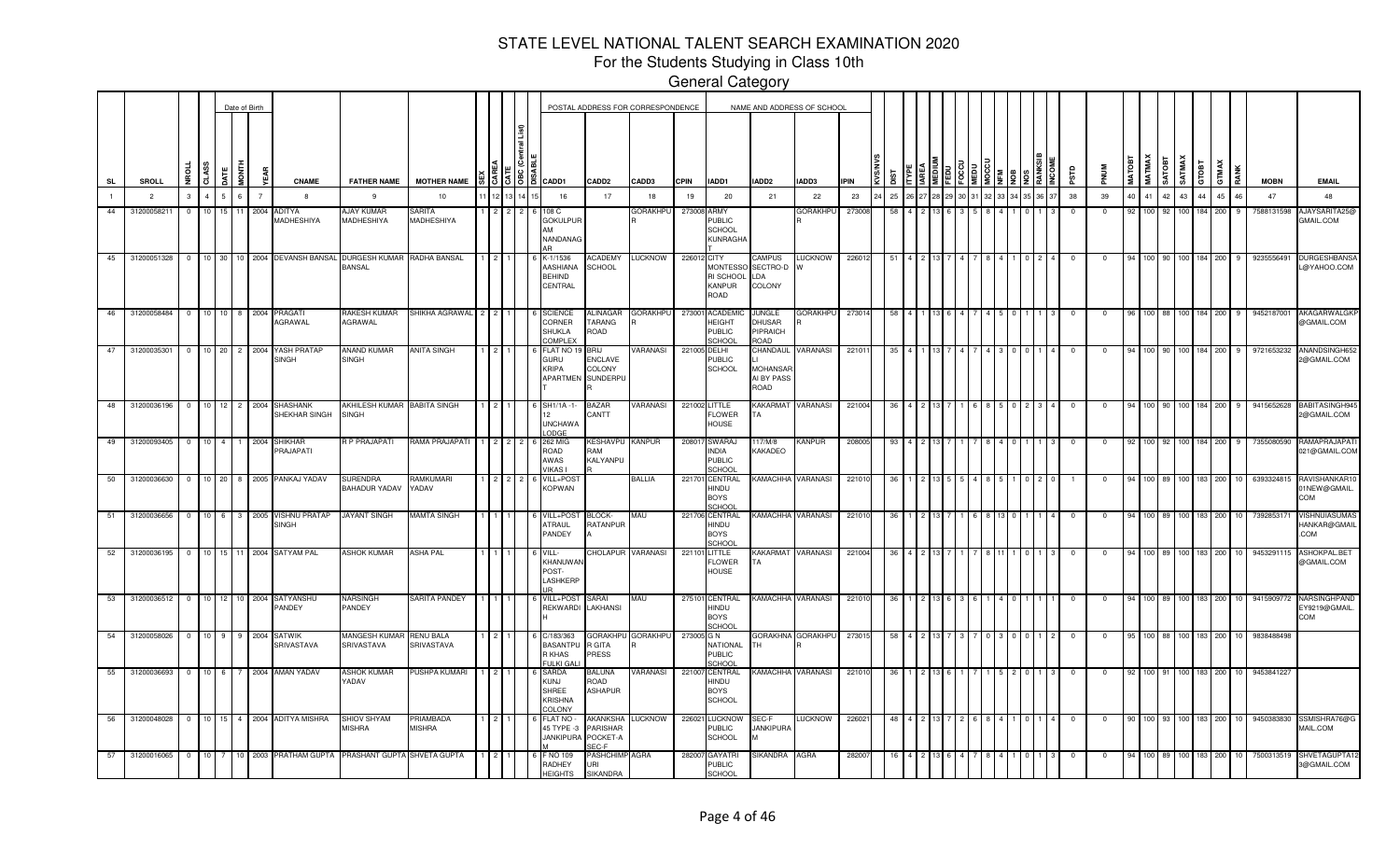For the Students Studying in Class 10th

|           |    |                  |                |                |                | Date of Birth   |                |                                                    |                                             |                              |     |    |                                                                                        | POSTAL ADDRESS FOR CORRESPONDENCE           |                                                    |             |                                                         | NAME AND ADDRESS OF SCHOOL              |                     |             |     |    |  |  |                 |             |                         |               |                   |            |                  |                    |                      |             |                                                   |
|-----------|----|------------------|----------------|----------------|----------------|-----------------|----------------|----------------------------------------------------|---------------------------------------------|------------------------------|-----|----|----------------------------------------------------------------------------------------|---------------------------------------------|----------------------------------------------------|-------------|---------------------------------------------------------|-----------------------------------------|---------------------|-------------|-----|----|--|--|-----------------|-------------|-------------------------|---------------|-------------------|------------|------------------|--------------------|----------------------|-------------|---------------------------------------------------|
| <b>SL</b> |    | <b>SROLL</b>     | <b>NROLL</b>   | CLASS          | <b>ATE</b>     | <b>MONTH</b>    | 뙶              | <b>CNAME</b>                                       | <b>FATHER NAME</b>                          | <b>MOTHER NAME</b>           |     |    | $\frac{2}{3}$ $\frac{5}{3}$ $\frac{5}{3}$ $\frac{18}{3}$ $\frac{20}{3}$ $\frac{20}{3}$ | CADD <sub>2</sub>                           | CADD3                                              | <b>CPIN</b> | IADD1                                                   | IADD2                                   | IADD3               | <b>IPIN</b> | ä   |    |  |  |                 | <b>ESLS</b> | <b>MUN</b>              | <b>MATOBT</b> | <b>МАТМАХ</b>     | SATOBT     | SATMAX           | GTOBT              | <b>GTMAX</b><br>RANK | <b>MOBN</b> | <b>EMAIL</b>                                      |
|           |    | 2                | $\mathbf{3}$   | $\overline{4}$ | 5 <sup>5</sup> | $6\overline{6}$ | $\overline{7}$ | 8                                                  | 9                                           | 10                           | 112 |    | 16                                                                                     | 17                                          | 18                                                 | 19          | 20                                                      | 21                                      | 22                  | 23          | 25  | 28 |  |  | 33 34 35 36 37  | 38          | 39                      | 40            | 41 42 43          |            |                  | 44                 | 45<br>46             | 47          | 48                                                |
| 58        |    | 31200058333      | $\overline{0}$ | 10             | 12             | $\overline{4}$  | 2005           | <del>I</del> ARSHIT<br>SRIVASTAVA                  | <b>HANDRAMOHAN</b><br>SRIVASTAVA            | <b>PRATIMA</b><br>SRIVASTAVA |     |    | 203 D<br>BEHIND ST<br><b>XAVIER</b><br><b>JUNIOR</b><br>HIGH                           | <b>SCHOOL</b><br>NAHAR<br>ROAD<br>DAUDPUR   | <b>GORAKHPU</b>                                    | 273016      | <b>GNNATION</b><br>AL PUBLIC<br><b>SCHOOL</b>           | <b>GORAKHNA</b>                         | <b>GORAKHPU</b>     | 273016      |     |    |  |  |                 | $^{\circ}$  |                         |               | 100 88            |            | 100              | 182                | 200                  | 9415163925  | HANDRAMOHA<br><b>NSRIVASTAVA19</b><br>7@GMAIL.COM |
|           | 59 | 31200036560      |                |                |                |                 |                | 0 10 9 3 2005 SHAURYA RAJ                          | <b>VIJAY KUMAR</b>                          | NEERU SHARMA                 |     |    | <b>DAHIBHA</b><br>A KOTHI<br><b>EAST OF</b><br>ח ונ                                    | AGAMKUAN<br><b>THANA B H</b><br>COLONY      | <b>BHOOTNAT</b><br>H ROAD<br><b>BIHAR</b><br>PATNA |             | 800026 CENTRAL<br>HINDU<br><b>BOYS</b><br>CHOOL         | KAMACHHA VARANASI                       |                     | 221010      | -36 |    |  |  |                 | $^{\circ}$  | $\overline{\mathbf{0}}$ | 96.           |                   |            |                  | 100 86 100 182 200 |                      | 9155499117  | VIJAYKR1167@G<br>MAIL.COM                         |
| 60        |    | 31200058221      | $\circ$        | 10             |                |                 |                | 2005 YASH BHUSHAN<br><b>ANDEY</b>                  | SHASHI BHUSHAN REKHA PANDEY<br><b>ANDEY</b> |                              |     |    | <b>BUDDHAN</b><br>GAR<br><b>RUSTAMPU</b>                                               |                                             | GORAKHPU                                           |             | 273010 AATMDEEF<br>VIDYALYA                             | <b>SIKTAUR</b><br>CHAOUROH <sup>R</sup> | <b>GORAKHPU</b>     | 27301       |     |    |  |  |                 |             | 0                       |               |                   |            | 100              | 182                | 200                  | 6393407049  |                                                   |
| 61        |    | 31200046099      |                | $0 \t 10 \t 4$ |                | 12 2004         |                | PREET VARDHAN VINAY KUMAR<br>SINGH                 | <b>SINGH</b>                                | <b>REKHA SINGH</b>           |     |    | H N 114<br>DAYAL<br><b>ESTATE</b><br>MATIYARI                                          | CHINHAT                                     | LUCKNOW                                            | 226028 ST.  | <b>DOMINIC</b><br>SAVIO<br>CHOOL                        | <b>INDIRA</b><br>NAGAR                  | <b>LUCKNOW</b>      | 226016      |     |    |  |  |                 |             |                         |               |                   |            | 100              | 182                | 200                  | 9415457774  | <b>VKSINGHAPS99</b><br>@GMAIL.COM                 |
| 62        |    | 31200036513      |                |                | $0$ 10 25 11   |                 | 2004           | ANUPAM<br>CHAUBEY                                  | MANOJ KUMAR                                 | <b>BINNI CHAUBEY</b>         |     |    | N 1/30 A -25<br>NAGWA<br>LANKA<br>EHIND                                                | <b>INTERNATI</b><br>ONAL<br>HINDU<br>SCHOOL | VARANASI                                           |             | 221005 CENTRAL<br>HINDU<br><b>BOYS</b><br><b>SCHOOL</b> |                                         | KAMACHHA VARANASI   | 221005      |     |    |  |  |                 |             |                         |               |                   | 100 89 100 |                  | 182                | 200                  | 9415255595  | CHAUBEYANUPA<br>M20@GMAIL.CO                      |
| 63        |    | 31200036655      | $\circ$        | $10$ 22        |                | 11 2004         |                | AKHAND PRATAP<br><b>SINGH</b>                      | <b>NIKHIL SINGH</b>                         | VANDANA SINGH                |     |    | MOH-<br><b>BELBIR</b><br>POST-<br><b>HUNAR</b>                                         |                                             | MIRZAPUR                                           | 231304      | <b>CENTRAL</b><br>UONIF<br><b>BOYS</b><br>CHOOL         | KAMACHHA VARANASI                       |                     | 22101       |     |    |  |  |                 |             |                         |               |                   |            | 100 I            | 182                | 200                  | 9198567853  | AKHANDPRATAP<br>SINGH.MZP@GM<br>AIL.COM           |
| 64        |    | 31200036667      | $\circ$        | $10 \quad 5$   |                | 11 2004         |                | SIMANSHU<br>MAUAR                                  | ANAND KUMAR                                 | SUDHA KUMARI                 |     |    | /ILL-<br><b>ATRAULI</b><br>POST-OBRA                                                   | AURANGAB<br>AD                              | <b>BIHAR</b>                                       |             | 824124 CENTRAL<br>UQNIF<br>BOYS<br>SCHOOL               | KAMACHHA VARANASI                       |                     | 22101       |     |    |  |  |                 |             |                         |               |                   |            |                  | 182                | 200                  | 950749107   | SIMANSHURANJA<br>N209@GMAIL.CO                    |
|           | 66 | 31200036526      | $\circ$        | $10$   24      |                |                 |                | 10 2004 RAMAN SHARMA                               | RAJESH PRASAD MANJU DEVI<br>SHARMA          |                              |     |    | <b>KURAHAN</b><br>PT. DEEN<br>DAYAL<br><b>UPADHYAY</b>                                 | NAGAR                                       | CHANDAUL                                           |             | 232101 CENTRAL<br>HINDU<br><b>BOYS</b><br>SCHOOL        | KAMACHHA VARANASI                       |                     | 22101       |     |    |  |  |                 |             |                         |               | 100 l             |            |                  | 182                | 200                  | 9935211695  | RAMANSHARMAA<br>RTIST@GMAIL.C<br><b>OM</b>        |
| 65        |    | 31200036585      | $\circ$        |                |                |                 |                | 10 24 10 2004 SATYAM KUMAR<br><b>GUPTA</b>         | SANTOSH KUMAR KIRAN GUPTA<br><b>GUPTA</b>   |                              |     |    | CHAMAN<br>SINGH<br>BAGH                                                                |                                             | BALLIA                                             | 277001      | <b>CENTRAL</b><br>HINDU<br><b>BOYS</b><br><b>SCHOOL</b> | KAMACHHA VARANASI                       |                     | 221010      |     |    |  |  |                 |             | $^{\circ}$              |               |                   |            | 100 89 100 182   |                    | 200                  | 9696850901  | <b>GUPTASATYAMO</b><br>S@GMAIL.COM                |
| 67        |    | 31200036661      |                |                |                |                 |                | 0 10 16 10 2004 DEEPAK KUMAR<br><b>SINGH</b>       | RAJ KUMAR SINGH NEETU SINGH                 |                              |     |    | VILL-<br><b>HAMEERP</b><br><b>CHHINDKL</b>                                             | POST-<br><b>BHAGQARA</b><br>WA BAZAR        | <b>BAHRAICH</b>                                    |             | 271872 CENTRAL<br>HINDU<br><b>BOYS</b><br><b>SCHOOL</b> |                                         | KAMACHHA VARANASI   | 221010      | -36 |    |  |  |                 |             | $\overline{0}$          | 91            |                   |            |                  | 100 91 100 182 200 | 11                   | 9919737220  |                                                   |
| 68        |    | 31200058214      | $\circ$        | $10 \quad 3$   |                | 9 <sub>1</sub>  | 2004           | AAYUSH KUMAR<br>PATEL                              | <b>SUGRIV</b><br>CHAUDHARY                  | <b>ANITA</b>                 |     | 22 | QNO D3<br><b>TELEPHON</b><br>E COLONY<br><b>IVIL LINES</b>                             |                                             | GORAKHPU                                           | 273001 G N  | NATIONAL<br>PUBLIC<br>CHOOL                             |                                         | <b>GORAKHPU</b>     | 273015      | 58  |    |  |  | 2 <sub>14</sub> | 5512        | 201006                  |               | 92 100 90 100 182 |            |                  |                    | 200<br>11            | 9454318373  |                                                   |
| 69        |    | 31200036559      | $\Omega$       |                |                |                 |                | 10 22 8 2004 ABHINAV ANAND                         | DHIRAJ KUMAR                                | KANCHAN KUMARI               |     |    | BHARDWAJ 41<br>NAGAR<br><b>MOHAN</b><br>EGHU<br>WARD NC                                | <b>BEGUSARAI</b>                            | BIHAR                                              | 851101      | CENTRAL<br>HINDU<br><b>BOYS</b><br><b>SCHOOL</b>        |                                         | KAMACHHA VARANASI   | 221010      | -36 |    |  |  |                 | $\Omega$    | $\Omega$                |               |                   |            | 100 86 100 182   |                    | 200                  | 7479696322  | ABHINAVANAND2<br>208BGS@GMAIL.<br><b>COM</b>      |
| 70        |    | 31200036629 0 10 |                |                | $\overline{1}$ |                 |                | 7 2004 RAJBABU                                     | PRAHALAD PATEL AMITA PATEL                  |                              |     |    | VILL+POS<br><b>JAIPPATTI</b><br>KALAN                                                  |                                             | <b>MIRZAPUR</b>                                    |             | CENTRAL<br>HINDU<br><b>BOYS</b><br><b>SCHOOL</b>        | KAMACHHA VARANASI                       |                     | 221010      |     |    |  |  |                 |             | 0                       |               |                   |            |                  | 100 88 100 182 200 |                      | 9026912246  | BABUNEET13200<br>3@GMAIL.COM                      |
|           | 71 |                  |                |                |                |                 |                | 31200028591 0 10 29 6 2004 AKSHANSH<br>KUMAR GUPTA | ARUN KUMAR                                  | <b>SEEMA ARYA</b>            |     |    | 6/304 MIG<br>E-ANALOY<br><b>AVAS VIKAS</b>                                             | COLONY<br><b>JHUSI</b>                      | PRAYAGRA                                           |             | 211019 CENTRAL<br>ACADEMY                               | <b>JHUSI</b><br>YOJNA                   | AVAS VIKAS PRAYAGRA | 21101       |     |    |  |  |                 | $^{\circ}$  | $^{\circ}$              | 97            |                   |            |                  | 100 85 100 182 200 |                      | 9450163291  | SEEMAARYA26<br>GMAIL.COM                          |
|           | 72 | 31200036610      |                | $0$ 10 26      |                |                 |                | 4 2004 SACHIN TIWARI                               | SUNIL TIWARI                                | INDRABALA DEVI               |     |    | VILL-<br>CHAINPUR<br>PO-<br>CHAINPUR                                                   | <b>AIMUR</b>                                | BIHAR                                              |             | 821103 CENTRAL<br>HINDU<br><b>BOYS</b><br>SCHOOL        | KAMACHHA VARANASI                       |                     | 22101       |     |    |  |  |                 |             |                         |               |                   |            | 100 <sub>1</sub> | 182                | 200                  | 9334991238  | SSACHINKUMAR<br>TIWARI@GMAIL.<br>COM              |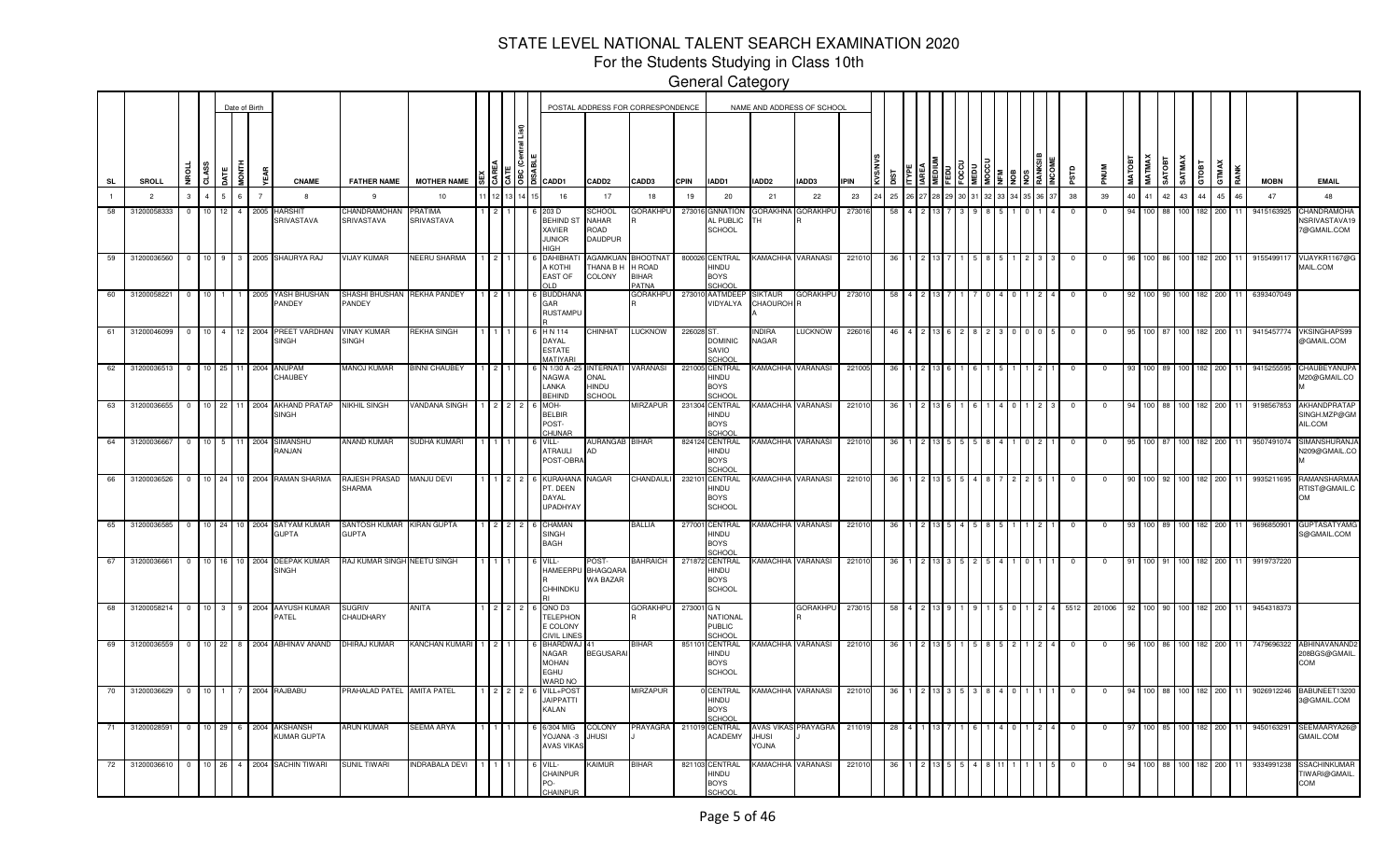For the Students Studying in Class 10th

|                |    |                |                |                 |                                           | Date of Birth |                                          |                                     |                      |          |                                                               | POSTAL ADDRESS FOR CORRESPONDENCE               |                      |             |                                                                          |                                                | NAME AND ADDRESS OF SCHOOL |             |     |  |  |  |  |            |            |               |                               |                  |                    |       |      |             |                                         |
|----------------|----|----------------|----------------|-----------------|-------------------------------------------|---------------|------------------------------------------|-------------------------------------|----------------------|----------|---------------------------------------------------------------|-------------------------------------------------|----------------------|-------------|--------------------------------------------------------------------------|------------------------------------------------|----------------------------|-------------|-----|--|--|--|--|------------|------------|---------------|-------------------------------|------------------|--------------------|-------|------|-------------|-----------------------------------------|
| <b>SL</b>      |    | SROLL          | g              | CLASS           | <b>HIND</b><br><b>ATE</b>                 |               | <b>CNAME</b>                             | <b>FATHER NAME</b>                  | <b>MOTHER NAME</b>   | 15151    | CADD1                                                         | CADD <sub>2</sub>                               | CADD3                | <b>CPIN</b> | IADD1                                                                    | IADD2                                          | IADD3                      | <b>IPIN</b> |     |  |  |  |  | еrs        |            | MATOBI        | <b>MATMAX</b><br><b>ROLAS</b> | SATMAX           | GTOBT              | GTMAX | RANK | <b>MOBN</b> | <b>EMAIL</b>                            |
| $\overline{1}$ |    | $\overline{2}$ | $\mathbf{3}$   | $\mathbf{A}$    | 6 <sup>1</sup>                            |               | 8                                        | - 9                                 | 10                   |          | 16                                                            | 17                                              | 18                   | 19          | 20                                                                       | 21                                             | 22                         | 23          | 25  |  |  |  |  | 38         | 39         | $\Delta \cap$ | 41                            | 42<br>43         | 44                 | 45    | 46   | 47          | 48                                      |
| 73             |    | 31200006235    | $^{\circ}$     | 10              | 6<br>$\overline{2}$                       | 2004          | 'AISHNAVVI<br>JAISWAL                    | <b>ADARSH KUMAR</b>                 | SHIVANI              |          | C-186<br>POCKET-7                                             | <b>KENDRIYA</b><br>VIHAR II<br>SECTOR 82        | Noida                | 201304      | DELHI<br>PUBLIC<br>SCHOOL                                                | SECTOR<br>GAMMA 2<br>GREATER<br><b>NOIDA</b>   | <b>GREATER</b><br>NOIDA    | 20130       |     |  |  |  |  | 120        | 4269999    |               | 100.                          |                  | 82                 | 200   |      | 9868438856  | DRADARSHK@G<br>MAIL.COM                 |
| 74             |    | 31200005109    | $\overline{0}$ | 10 26           |                                           |               | 1 2004 ARNAV TANDON                      | RAHUL TANDON                        | JAYA TANDON          |          | L 84 FIRS<br><b>FLOOR</b>                                     | LAJPAT<br>NAGAR <sub>2</sub>                    | NEW DELHI            |             | 110024 AMITY<br><b>INTERNATI</b><br>ONAL<br>SCHOOL                       | SECTOR 44 NOIDA                                |                            | 201303      |     |  |  |  |  | $^{\circ}$ | $^{\circ}$ | 93            |                               | 100 89 100       | 182                | 200   |      | 8800164628  | ARNAVTANDON2<br>6@HOTMAIL.CO            |
|                | 75 | 31200049070    |                |                 |                                           |               | 0 10 21 1 2004 PRAKHAR SAXENA R S SAXENA |                                     | SHWETA SAXENA        |          | M-2-C-31<br>SEC-C<br><b>JANKIPURA</b>                         |                                                 | <b>TICKNOM</b>       | 226021      | <b>CITY</b><br><b>MONTESSO</b><br><b>RI INTER</b><br>COLLEGE             | SEC -O<br>ALIGANJ                              | <b>LUCKNOW</b>             | 226024      |     |  |  |  |  |            | $^{\circ}$ |               |                               |                  | 100 89 100 182     | 200   |      | 9452027160  | SHWETA100282<br>@GMAIL.COM              |
| 76             |    | 31200058215    | $^{\circ}$     |                 |                                           |               | 10 7 12 2003 SANGESH YADAV               | YOGESH YADAV                        | SANGEETA YADAV       |          | 2/8 FORES<br>COLONY                                           |                                                 | CIVIL LINES GORAKHPU |             | 273001 LITTLE<br><b>FLOWER</b><br>CHOOL                                  |                                                | DHARAMPU GORAKHPU          | 273006      |     |  |  |  |  | $\Omega$   | $\Omega$   |               |                               |                  | 100 90 100 182 200 |       |      | 9838925320  | SANGESH7FELE<br>@GMAIL.COM              |
| 77             |    | 31200005068    | $\Omega$       | 10 <sup>1</sup> | $6^{\circ}$<br>11                         | 2003          | <b>ADITYA KUMAR</b>                      | SURYA PRAKASH<br>PANDEY             | <b>RASHMI PANDEY</b> |          | <b>FLAT NO</b><br>ESIC<br>COLONY                              | <b>SECTOR 56 NOIDA</b>                          |                      | 201302      | <b>VISHWA</b><br><b>BHARTI</b><br><b>PUBLIC</b><br>SCHOOL                | ARUN<br>VIHAR<br>SECTOR 28                     | <b>NOIDA</b>               | 20130       |     |  |  |  |  |            |            |               | 100 I                         |                  | 82                 | 200   |      | 8527770691  | SPPANDEYESI@<br>GMAIL.COM               |
| 78             |    | 3120005821     | $^{\circ}$     | 10 <sup>1</sup> | $^{\circ}$                                | $\mathbf 0$   | AVINASH<br>CHAUBEY                       | GHANSHYAM<br>CHAUBEY                | RENU CHAUBEY         |          | VINAYAKP<br>RAM<br>COLONY                                     | GORAKHNA GORAKHPU<br>TH                         |                      | 273015 ST   | <b>JOSEPHS</b><br>SCHOOL                                                 | <b>GORAKNAT</b>                                | <b>GORAKHPL</b>            | 27301       |     |  |  |  |  |            |            |               |                               |                  |                    | 200   |      | 93056989    | AVINASHCHAUE<br>Y403@GMAIL.CO           |
| 79             |    | 31200036514    | $\Omega$       | $10^{-1}$       |                                           | 2005          | SHASHANK<br>SHEKHAR                      | <b>VIJAY KUMAR RAY</b>              | MADHUBALA<br>KUMARI  |          | VILL+POS<br>SAMSA                                             | PO-<br><b>MANSOOR</b><br>HAK<br><b>BEGUSARA</b> | 31HAR                |             | 851128 CENTRAL<br>HINDU<br><b>BOYS</b><br>SCHOOL                         | KAMACHHA VARANASI                              |                            | 22101       |     |  |  |  |  |            |            |               |                               |                  | 81.                | 200   |      | 620124074   | M9155386202@<br>MAIL.COM                |
| 80             |    | 31200036666    | $\mathbf{0}$   | 10 20           |                                           |               | 7 2005 NIKHIL YADAV                      | RANVIJAY YADAV                      | <b>GUDDI YADAV</b>   |          | VILL-<br><b>BHORAJPI</b><br>R KALAN<br>ን∩.<br><b>ATRAULIA</b> |                                                 | AZAMGARH             |             | 223223 CENTRAL<br>HINDU<br><b>BOYS</b><br><b>SCHOOL</b>                  | KAMACHHA VARANASI                              |                            | 221010      | 36  |  |  |  |  | $\Omega$   | $^{\circ}$ |               | 100 87                        |                  | 181                | 200   | 12   | 9792616156  | RANVIJAYYADAV<br>085@GMAIL.COM          |
| 81             |    | 31200088136    | $^{\circ}$     | 10 <sub>1</sub> | <u>n</u> 9                                |               | 2005 DIVYANSH SUMAN                      | MADHUSUDAN<br>SUMAN                 | USHA SUMAN           |          | 451<br><b>ALLIANCE</b><br>COLONY                              | <b>RUDRAPUR U S NAGAR</b>                       |                      | 263153 RAN  | <b>PUBLIC</b><br>CHOOL                                                   | BILASPUR                                       | <b>RAMPUR</b>              | 24492       | 88  |  |  |  |  | n          | $\Omega$   | 93            | 100 <sub>l</sub>              | 88 100           | 181                | 200   |      | 8126425008  | MSS2992@GMAII<br>COM                    |
| 82             |    | 31200058023    | $\overline{0}$ | 10 <sup>1</sup> | $\overline{\mathbf{3}}$<br>$\overline{2}$ | 2005          | ASHUTOSH<br>TIWARI                       | PRAMOD KUMAR<br>TIWARI              | <b>MADHURI DEVI</b>  |          | SALAHABA<br>D WARD NO<br>06 SENT<br><b>XEVIERS</b>            | <b>GAO</b><br>SALIMPUR                          | DEORIA               |             | 274509 DIVINE<br>PUBLIC<br><b>SCHOOL</b><br><b>GHOSIPUR</b><br><b>NA</b> | JUNGLE<br>HAKIM NO<br><b>MOHANPUP</b><br>PADRI | <b>GORAKHPU</b>            | 27301       |     |  |  |  |  |            |            |               | 100 87                        |                  |                    | 200   |      | 9918260781  | PKTIWARIPOLY<br>@GMAIL.COM              |
| 83             |    | 31200036516    | $\overline{0}$ |                 |                                           |               | 10 10 1 2005 SATYAM PATEL                | <b>JAGIRAM VERMA</b>                | BHANUMATI DEVI       |          | VILL-<br><b>BARWAN</b><br><b>BEETHALF</b>                     | POST-<br>SHADIPUR<br><b>TANDA</b>               | AMBEDKAF<br>NAGAR    |             | 224230 CENTRAL<br>HINDU<br><b>BOYS</b><br>SCHOO                          | KAMACHHA VARANASI                              |                            | 22101       | -36 |  |  |  |  | $^{\circ}$ | $^{\circ}$ | 94            | 100 87                        |                  | 100 181            | 200   | 12   | 7518215161  | SATYAM533PAT<br>@GMAIL.COM              |
| 84             |    | 31200093085    | $\overline{0}$ | 10 17           |                                           | 12 2004       | SHIVAANSH<br>CHAUDHARY                   | <b>UHZMANH</b><br>CHAUDHARY         | rinky<br>CHAUDHARY   |          | 113/53                                                        | <b>SWAROOF</b><br>NAGAR                         | <b>KANPUR</b>        | 208002 SIR  | PADAMPAT<br>SINGHANIA<br><b>EDUCATION</b>                                | CENTRE<br><b>KAMLA</b><br><b>NAGAR</b>         | KANPUR                     | 208005      | 93  |  |  |  |  | 512        | 2548787    |               |                               |                  | 100 90 100 181     | 200   | 12   | 9839167722  | HIMANSHU.URO<br>@GMAIL.COM              |
| 85             |    | 31200036681    | $\mathbf{0}$   | 10 15           |                                           |               | 9 2004 MANISH YADAV                      | RAJENDRA<br>PRASAD YADAV            | <b>GUDDI DEVI</b>    | $121212$ | N1/66 K-12<br><b>DEV NAGAR GHAT</b><br>COLONY                 | SAMNE<br>LANKA                                  | VARANASI             |             | 221005 CENTRAL<br>HINDU<br><b>BOYS</b><br>SCHOOL                         | KAMACHHA VARANASI                              |                            | 221010      | -36 |  |  |  |  |            | $^{\circ}$ |               | 100 <sub>l</sub>              |                  | 181                | 200   |      | 85749001    | MANISHPRIVATE<br>OFFICIAL@GMAI<br>L.COM |
| 86             |    | 31200008179    | $\Omega$       | 10              | 10 <sup>1</sup><br>8                      |               | 2004 ADITYA PANDA                        | <b>BIJAYA KUMAR</b><br><b>PANDA</b> | SUMITRA PANDA        |          | MAP 6/2 AI<br>FORCE                                           | HINDAN                                          | GHAZIABAD            |             | 201004 K V NO 2<br>AIR FORCE                                             | STATION<br><b>HINDAN</b>                       | GHAZIABAD                  | 201004      |     |  |  |  |  |            | $^{\circ}$ |               | 100.                          |                  | 181                | 200   |      | 8851657227  | BIJAYSUMI@GM<br>AIL.COM                 |
| 87             |    | 31200058544    | $^{\circ}$     | $10$ 6          | 8                                         |               | 2004 ANSHUMAN SINGH                      | <b>AVKUSH SINGH</b>                 | ROOPA SINGH          |          | B 102<br>AASARA<br><b>APATMEN</b><br>S JUNGLE                 | <b>IAKIM NO</b><br><b>PIPRAICH</b><br>ROAD      | GORAKHPU             | 273014      | <b>ACADEMI</b><br><b>IEIGHTS</b><br><b>PUBLIC</b><br>SCHOOL              | <b>JUNGLE</b><br>DHUSAR<br>PIPRAICH<br>ROAD    | GORAKHPU                   | 27301       |     |  |  |  |  | -0         |            |               | 100 88 1                      | 100 <sub>1</sub> | 181                | 200   |      | 9260961972  | HGS1510@GMAIL<br>COM                    |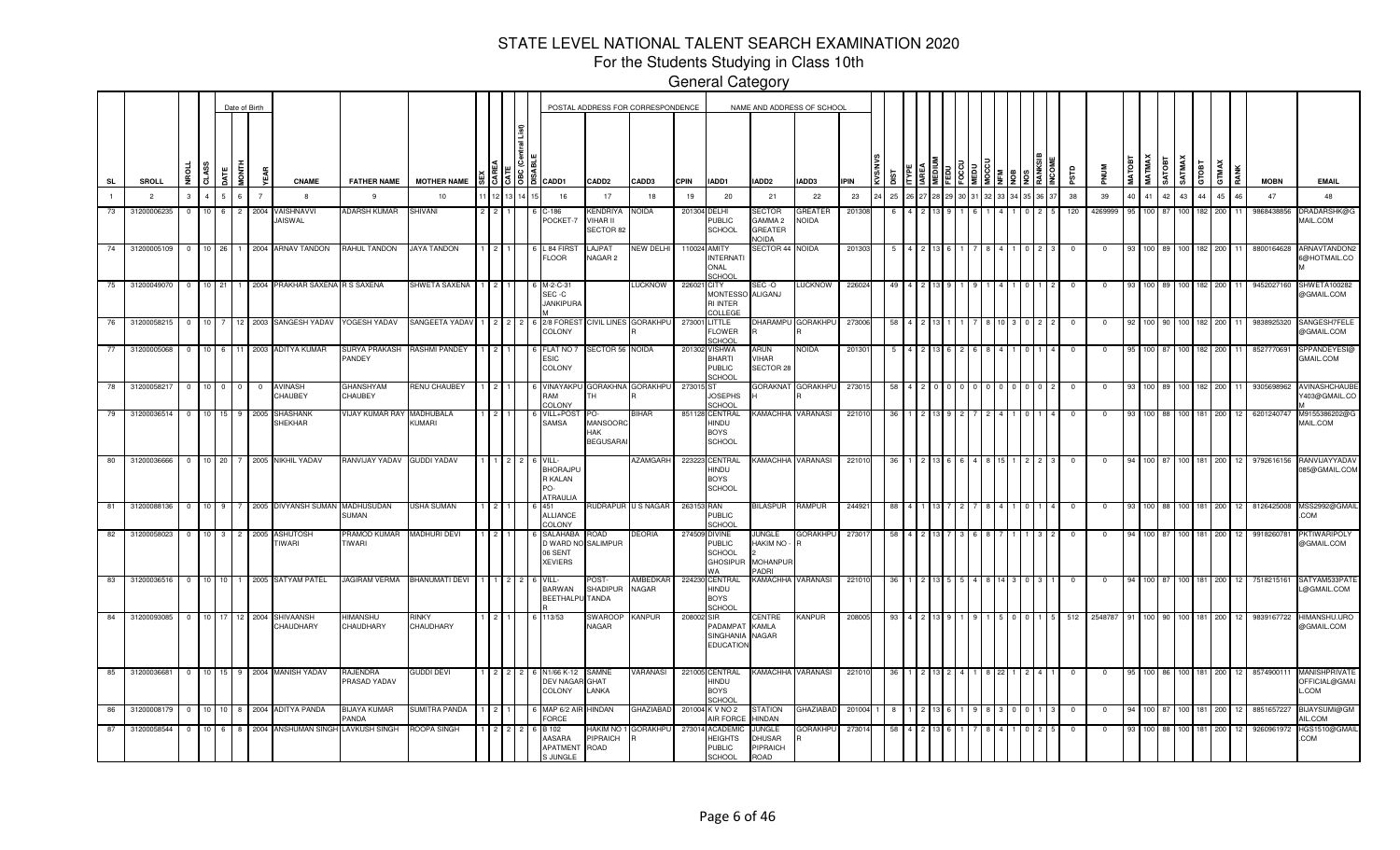For the Students Studying in Class 10th

|                |                                  |                      |                 |                     | Date of Birth          |     |                                                                      |                                                            |                                    |                 |            |                                                                  |                                                                  | POSTAL ADDRESS FOR CORRESPONDENCE |              |                                                            | NAME AND ADDRESS OF SCHOOL                                  |                           |                  |          |  |  |  |   |                                       |                          |          |                |      |                  |             |                        |                          |                                                   |
|----------------|----------------------------------|----------------------|-----------------|---------------------|------------------------|-----|----------------------------------------------------------------------|------------------------------------------------------------|------------------------------------|-----------------|------------|------------------------------------------------------------------|------------------------------------------------------------------|-----------------------------------|--------------|------------------------------------------------------------|-------------------------------------------------------------|---------------------------|------------------|----------|--|--|--|---|---------------------------------------|--------------------------|----------|----------------|------|------------------|-------------|------------------------|--------------------------|---------------------------------------------------|
| SL             | SROLL                            | <b>TOHN</b>          | CLASS           |                     |                        | EAR | <b>CNAME</b>                                                         | <b>FATHER NAME</b>                                         | <b>MOTHER NAME</b>                 |                 |            | $\frac{15}{3}$ 5 18 18 $\frac{1}{3}$ cadd1                       | <b>CADD2</b>                                                     | CADD3                             | CPIN         | IADD1                                                      | IADD2                                                       | IADD3                     | IPIN             |          |  |  |  |   | ерs                                   |                          | MATOBT   | MATMAX         | ROLA | SATMAX           | стовт       | GTMAX                  | <b>MOBN</b>              | <b>EMAIL</b>                                      |
| $\overline{1}$ | $\overline{2}$                   | $\mathcal{R}$        | 4               |                     | $\overline{7}$         |     | 8                                                                    | -9                                                         | 10                                 |                 | 12         | 16                                                               | 17                                                               | 18                                | 19           | 20                                                         | 21                                                          | 22                        | 23               | 25       |  |  |  |   | 38                                    | 39                       | 40       | 41 42          |      | 43 44            |             | 45<br>46               | 47                       | 48                                                |
|                | 88 31200058056                   | $\overline{0}$       | $10 \mid 2$     |                     | 2004<br>8              |     | <b>ASHUTOSH</b><br><b>TRIPATHI</b>                                   | AMIT KUMAR<br>TRIPATHI                                     | MEENA TRIPATHI                     |                 |            | 182-Z<br>RAGHAV<br><b>SHIVA</b><br>PURAM                         | <b>BASHARAT</b><br>PUR NEAR<br>PASSPORT<br>OFFICE                | <b>GORAKHPU</b>                   |              | 273004 RATNA<br><b>MEMORIAL</b><br><b>PUBLIC</b><br>SCHOOL | AATAF<br>PRAKASH<br>MARG PO<br>AROGYA<br><b>ANDIR</b>       | <b>GORAKHPU</b>           | 273003           | 58       |  |  |  |   | $\mathbf{0}$                          | $\mathbf 0$              | $\alpha$ | 100 87         |      | 100 181          |             | 200<br>12              | 9415538076               | AKEJAY@GMAIL.<br>COM                              |
| 89             | 31200049373                      | $\overline{0}$       | 10              |                     |                        |     | 2004 SARA MANN                                                       | <b>TEJPAL SINGH</b><br>MANN                                | SHAMAN GILL                        |                 |            | 13-A MRA<br>VIHAR                                                | NT                                                               | CANTONME LUCKNOW                  | 226002 ARMY  | <b>PUBLIC</b><br><b>SCHOOL</b>                             | 34 NEHRU<br>ROAD<br>DILKUSHA<br>CANTONME<br>NT              | LUCKNOW                   | 22600            | 49       |  |  |  |   |                                       | 0                        |          |                | 85   |                  | 181         | 200                    | 9599318784               | TIPSY1976@GMA<br>IL.COM                           |
|                | 90 31200049370                   | $\circ$              | 10 11           |                     | $\overline{4}$<br>2004 |     | SHIVANSHU<br>TRIPATHY                                                | S C TRIPATHY                                               | SASMITA<br>TRIPATHY                |                 |            | 6 H N 190 S/<br>VILLA                                            | ELDECO<br>GREEN<br><b>GOMTI</b><br><b>NAGAR</b>                  | <b>LUCKNOW</b>                    | 226010 ARMY  | <b>PUBLIC</b><br><b>SCHOOL</b>                             | NEHRU<br>ROAD<br>LUCKNOW<br><b>CANTT</b>                    | <b>LUCKNOW</b>            | 22600            |          |  |  |  |   |                                       |                          |          |                |      |                  |             | 200                    | 8146780072               | RATHTRIPS@GM<br>AIL.COM                           |
|                | 91 31200036686                   | $\circ$              | 10              | -20                 | 2004                   |     | Roman Ansari                                                         | MAQSOOD AHMAD                                              | QAMRUNNISHA<br><b>BEGUM</b>        |                 |            | <b>GANDH</b><br><b>NAGAR</b><br>SURIYAWA                         |                                                                  | BHADOHI                           |              | 221404 CENTRAL<br>HINDU<br><b>BOYS</b><br>SCHOO            | <b><amachha< b=""></amachha<></b>                           | VARANASI                  | 2210             |          |  |  |  |   |                                       |                          |          |                |      |                  |             | 200                    | 85288325                 | ROMANANSAF<br>0@GMAIL.COM                         |
| 92             | 31200036522                      | $\overline{0}$       | 10 <sup>1</sup> | $\overline{4}$<br>3 | 2004                   |     | <b>HIMANSHU</b>                                                      | VAQAY HTAJ UAF                                             | <b>INDU YADAV</b>                  |                 |            | H NO 32<br><b>HYDEL</b><br>COLONY<br><b>BIKHARIPL</b>            |                                                                  | VARANASI                          |              | 221006 CENTRAL<br>HINDU<br><b>BOYS</b><br><b>SCHOOL</b>    | <b><i>KAMACHHA</i></b>                                      | VARANASI                  | 22101            | -36      |  |  |  |   | $^{\circ}$                            | $\Omega$                 |          | 100 87         |      | 100 <sup>1</sup> | 181         | 200<br>12              | 7355927727               | <b>HIMANSHUKUMA</b><br>R@GMAIL.COM                |
|                | 93 31200058254                   | 0 10 15 2 2004 NEHAL |                 |                     |                        |     | SRIVASTAVA                                                           | SALIL SRIVASTAVA ANUPAM                                    | SRIVASTAVA                         | $2 \mid 2 \mid$ |            | 180 E<br><b>BEHIND</b><br>RAHUL<br><b>NURSING</b><br><b>HOME</b> | MOGLAHA<br><b>MEDICAL</b><br>ROAD                                | <b>GORAKHPU</b>                   | 273013 G N   | <b>NATIONAL</b><br><b>PUBLIC</b><br><b>SCHOOL</b>          | гн                                                          | GORAKHNA GORAKHPU         | 273015           | 58       |  |  |  |   |                                       |                          |          | 100 90         |      |                  | 100 181 200 | 12                     | 9839055165               | <b>TECHNOGLYGKI</b><br>@GMAIL.COM                 |
|                | 94 31200005039                   | $0$ 10 11            |                 |                     |                        |     | 1 2004 SHOBHIT RAJ                                                   | RAJESH KUMAR                                               | <b>MAMTA GUPTA</b>                 |                 |            | W-403<br>AMRAPALI<br><b>SAPPHIRE</b>                             | PHASE-2<br>SECTOR 45                                             | <b>NOIDA</b>                      |              | 201303 AMITY<br><b>INTERNATI</b><br>ONAL<br>SCHOOL         | SECTOR 44 NOIDA                                             |                           | 20130            |          |  |  |  | 5 | 120                                   | 4152055                  | -98      | $100$ 83       |      | 100 181          |             | 200                    | 7042693900               | <b>SHOBHITRMSRA</b><br>@GMAIL.COM                 |
|                | 95 31200036617                   | $\circ$              | $10 \quad 1$    |                     |                        |     | 2004 RAVI RANJAN<br>KUMAR                                            | <b>JAYKISHUN SHAH</b>                                      | <b>NIRMALA DEVI</b>                |                 |            | VILL-<br>DHARAMPL<br>R POST-                                     | <b>BAHASH PS-BIHAR</b><br>J SUGAULI<br>EAST<br>CHHAPARA CHAMPARA |                                   |              | 845435 CENTRAL<br>HINDU<br><b>BOYS</b><br><b>SCHOOL</b>    | <b>CAMACHHA VARANASI</b>                                    |                           | 22101            | -36      |  |  |  |   | - 0                                   |                          |          | 100            |      | 100 181          |             | 200                    | 6202243293               | RAVIRANJAN120<br>9@GMAIL.COM                      |
| $-96$          | 31200021069                      | $\overline{0}$       | 10 <sub>1</sub> |                     |                        |     | PATHAK                                                               | 2004 SATYANARAYAN RAJESH PATHAK RANI DEVI                  |                                    |                 |            | 6 AJEETNAG<br><b>AR SASNI</b>                                    |                                                                  | <b>HATHRAS</b>                    |              | 204216 AMU CITY<br>HIGH<br>SCHOOL                          | GT ROAD<br>MASOODAB<br>AD                                   | <b>ALIGARH</b>            | 20200            |          |  |  |  |   |                                       |                          |          |                |      |                  |             | 200                    | 962717591                | MAIL2RAJESHPA<br>THAK@GMAIL.C<br>ገለለ              |
|                | 97 31200002113                   | $\overline{0}$       |                 | $10$ 13 5           |                        |     | 2003 SAUMITRA GARG                                                   | SUDHIR KUMAR<br>GARG                                       | <b>REKHA GARG</b>                  |                 |            | GULMOHAR ROAD<br>PARK<br>COLONY                                  | <b>MAGHPAT</b>                                                   | <b>MEERUT</b>                     | 250002 DELHI | <b>PUBLIC</b><br><b>SCHOOL</b>                             | 3AGHPAT<br>ROAD                                             | MEERUT                    | 2500             |          |  |  |  |   |                                       |                          |          | 100 91         |      |                  | 181         | 200                    | 9997744713               | SAUMITRA4424@<br>GMAIL.COM                        |
|                | 98 31200091406<br>99 31200044344 |                      |                 |                     |                        |     | 0 10 12 11 2005 RAHUL VERMA<br>0   10   13   8   2005 ASHUTOSH SINGH | <b>ANIL KUMAR</b><br><b>HARIKESH SINGH</b>                 | <b>ANITA DEVI</b><br><b>PUSHPA</b> |                 | $2 \mid 3$ | 1/802<br>AMBIKAPUR NJ<br>ΔM<br>TYPE 3-605 ANPARA                 | SHUKLAGA UNNAO                                                   | SONEBHAD                          |              | 209861 METHODIST<br>HIGH<br>SCHOOL<br>231225 DAV PUBL      | 73<br>CANTOMEN<br>ATP                                       | <b>KANPUR</b><br>SONEBHAD | 208004<br>231225 | 91<br>44 |  |  |  |   | $^{\circ}$<br>$\overline{\mathbf{0}}$ | $^{\circ}$<br>$^{\circ}$ | 92       | 100 88 100 180 |      | 100 86 100 180   |             | 200<br>13<br>200<br>13 | 8115413255<br>9453044129 | ANILJIKUMARAN<br>@GMAIL.COM<br>HKSINGH844@G       |
|                |                                  |                      |                 |                     |                        |     |                                                                      |                                                            |                                    |                 |            | <b>ATP</b><br>COLONY                                             |                                                                  |                                   |              | SCHOOL                                                     | COLONY<br><b>ANPARA</b>                                     |                           |                  |          |  |  |  |   |                                       |                          |          |                |      |                  |             |                        |                          | MAIL.COM                                          |
|                | 100 31200036633                  |                      |                 |                     |                        |     |                                                                      | 0 10 2 3 2005 SHIV CHATURVEDI SHASHI BHUSHAN<br>CHATURVEDI | <b>SEEMA</b><br>CHATURVEDI         |                 |            | 6 B-3 7 / 206-E<br><b>BIRDOPUR</b>                               |                                                                  | VARANASI                          |              | 221010 CENTRAL<br>HINDU<br><b>BOYS</b><br><b>CHOO</b>      | KAMACHHA                                                    | VARANASI                  | 22101            | -36      |  |  |  |   | - 0                                   | $^{\circ}$               | 92       | 100 88         |      | 100 180          |             | 200                    | 9451134733               | <b>SHIVCHATURVED</b><br>I02@GAMIL.COM             |
|                | 101 31200035302                  | $\Omega$             | $10 \quad 2$    | $\overline{2}$      |                        |     | 2005 SHUBHAM TIWARI                                                  | <b>ARUN TIWARI</b>                                         | RINKI DEVI                         |                 |            | <b>MAHESH</b><br><b>NAGAR</b><br>SHAMNEGI<br>AT NAGWA            | LANKA                                                            | <b>VARANASI</b>                   | 221005 DELHI | <b>PUBLIC</b><br><b>SCHOOL</b>                             | <b>MOHANSAR</b><br>CHANDAUL<br><b>BYPASS</b><br><b>OAOF</b> | VARANASI                  | 22101            | 35       |  |  |  |   | - 0                                   | $\Omega$                 | 92       | 100.           | 88   | 100 <sub>1</sub> | 180         | 200                    | 8707650167               | <b>IMSHUBHAMTIV</b><br>ARI16@GMAIL.C<br><b>OM</b> |
|                | 102 31200036564                  | $\overline{0}$       | 10 <sub>1</sub> | 18                  |                        |     | 2005 SHASHWAT RAJ                                                    | RANJAN KUMAR                                               | RUBY KUMARI                        |                 |            | VILL+POST<br>MAHSAURA                                            | LAKHISARAI BIHAR                                                 |                                   |              | 811107 CENTRAL<br>HINDU<br><b>BOYS</b><br><b>SCHOOL</b>    | <b><amachh< b=""><br/>VARANASI</amachh<></b>                |                           | 22101            |          |  |  |  |   |                                       |                          |          |                |      |                  |             | 200                    | 8340292323               | RANJANKUMAR0<br>4504@GMAIL.CO                     |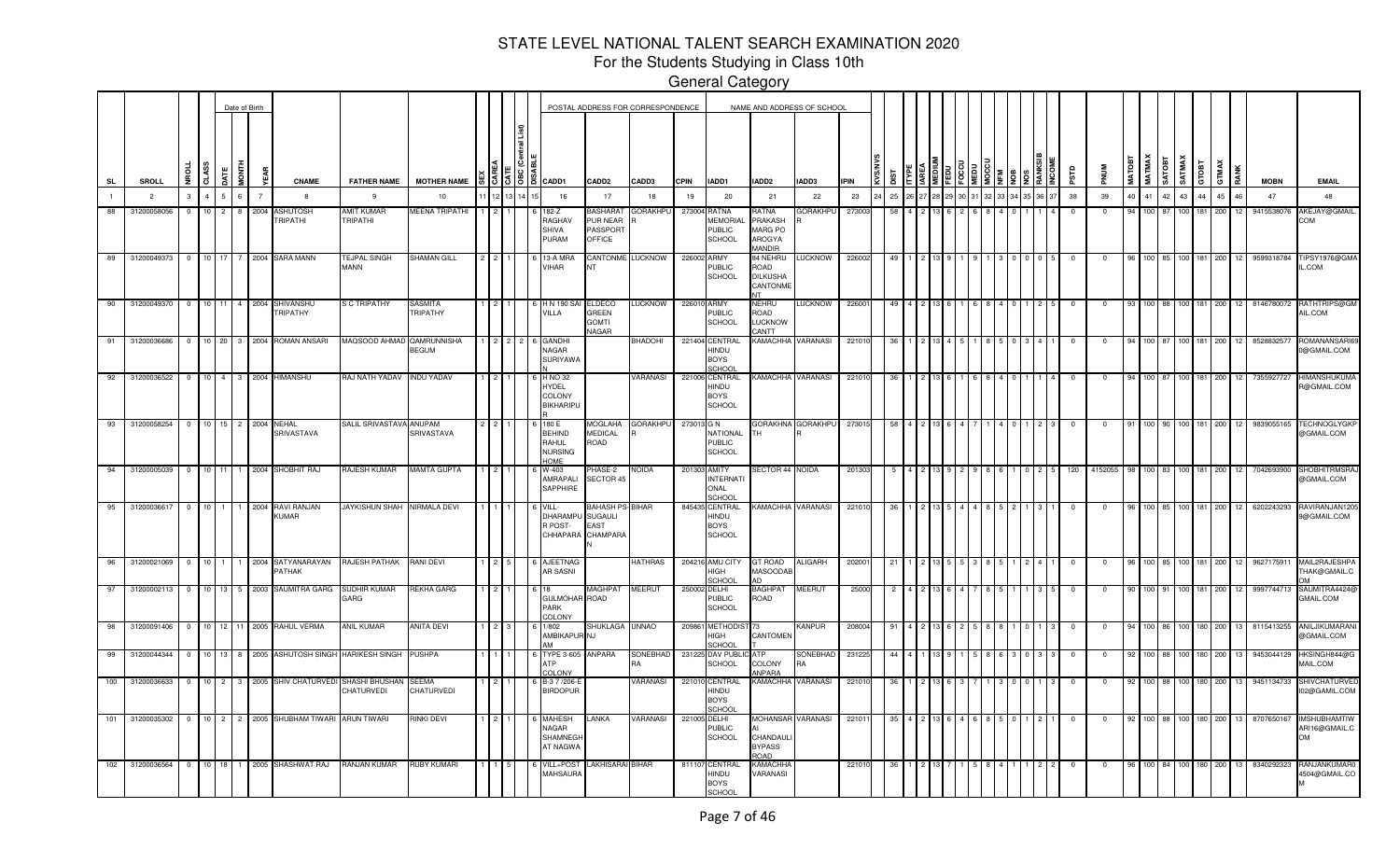For the Students Studying in Class 10th

General Category

—<br>—<br>—

|                |                                         |                |                 | Date of Birth  |                |                |                                                     |                                  |                       |  |                                                  | POSTAL ADDRESS FOR CORRESPONDENCE                            |                         |             |                                                                    | NAME AND ADDRESS OF SCHOOL                                  |                               |             |      |  |  |  |               |            |             |                         |                |                  |                    |       |                 |             |                                  |
|----------------|-----------------------------------------|----------------|-----------------|----------------|----------------|----------------|-----------------------------------------------------|----------------------------------|-----------------------|--|--------------------------------------------------|--------------------------------------------------------------|-------------------------|-------------|--------------------------------------------------------------------|-------------------------------------------------------------|-------------------------------|-------------|------|--|--|--|---------------|------------|-------------|-------------------------|----------------|------------------|--------------------|-------|-----------------|-------------|----------------------------------|
| <b>SL</b>      | SROLL                                   | £              | CLASS           | JATE           | <b>MONTH</b>   |                | <b>CNAME</b>                                        | <b>FATHER NAME</b>               | <b>MOTHER NAME</b>    |  | ₩   3   3   8   8   cadd1                        | CADD <sub>2</sub>                                            | CADD3                   | <b>CPIN</b> | IADD1                                                              | IADD2                                                       | IADD3                         | <b>IPIN</b> | ä    |  |  |  |               | αs         |             | MATMAX<br><b>MATOBT</b> | SATOBT         | SATMAX           | GTOBT              | GTMAX | RANK            | <b>MOBN</b> | <b>EMAIL</b>                     |
| $\overline{1}$ | $\overline{2}$                          | $\mathbf{3}$   | $\overline{4}$  | 5 <sup>5</sup> | 6              | $\overline{7}$ | -8                                                  | -9                               | 10                    |  | 16                                               | 17                                                           | 18                      | 19          | 20                                                                 | 21                                                          | 22                            | 23          | 25   |  |  |  | 3 34 35 36 37 | 38         | 39          | 40                      | 41 42          | 43               | 44                 | 45    | 46              | 47          | 48                               |
| 103            | 3120005207                              | $^{\circ}$     | 10              | 8              |                | 2004           | DEVIKA SAPRA                                        | SURESH KUMAR<br>SAPRA            | NEETU GANDHI<br>SAPRA |  | <b>/IKRAMAD</b><br><b>YA MARG</b><br>RAILWAY     | <b>PFFICERS</b><br>COLONY<br><b>BANDARIYA</b><br><b>BAGH</b> | <b>LUCKNOW</b>          | 22600       | CITY<br><b>MONTESSO</b><br><b>RI INTER</b><br>COLLEGE              | 2 VISHAL<br>KHAND<br><b>GOMTI</b><br>NAGAR                  | <b>UCKNOW</b>                 | 22601       | 52   |  |  |  |               | $^{\circ}$ |             |                         | 100 I          | 100 I            | 180                | 200   |                 | 7275025701  | <b>NEETUSAPRA1</b><br>@GMAIL.COM |
|                | 104 31200036181 0 10 3 11 2004 ASHUTOSH |                |                 |                |                |                | <b>KUMAR</b>                                        | RAJESH KUMAR<br>YADAV            | CHANDA YADAV          |  | VILL-<br><b>RASOOLPU</b><br>SUJANIPUF            |                                                              | GHAZIPUR                | 233311      | LITTLE<br><b>FLOWER</b><br><b>HOUSE</b>                            | ГA                                                          | KAKARMAT VARANASI             | 221004      | 36   |  |  |  |               | $^{\circ}$ | $\mathbf 0$ | 91                      |                |                  | 100 89 100 180 200 |       | 13              | 9451516886  |                                  |
|                | 105 31200088131                         | $^{\circ}$     |                 |                |                |                | 10 30 9 2004 ANIKET AGARWAL YOGESH KUMAR            |                                  | SUNITA AGARWAL        |  | 290/1<br><b>MOHALLA</b><br><b>BAZAR</b><br>KALAN | <b>IILASPUR</b>                                              | RAMPUR                  | 244921 RAN  | <b>PUBLIC</b><br><b>SCHOOL</b>                                     | BILASPUR RAMPUR                                             |                               | 24492       |      |  |  |  |               | $^{\circ}$ | $^{\circ}$  |                         |                |                  | 100 88 100 180 200 |       | 13              | 9897641809  | ANIKETA5@GMAI<br>$L$ .COM        |
|                | 107 31200100183                         | $\overline{0}$ |                 |                |                |                | 10 7 9 2004 RAJAT PORWAL                            | <b>AJIT PORWAL</b>               | DIVYA PORWAL          |  | LAXMI<br>TRADERS<br>ARYA<br><b>NAGAR</b>         | AJITMAL<br><b>AURAIYA</b>                                    |                         |             | 206121 ST JOSEPH<br>SR SEC<br><b>SCHOOL</b><br>NTPC                | DIBIYAPUR<br>AURAIYA                                        |                               | 206244      | 100  |  |  |  |               |            | $^{\circ}$  |                         |                |                  | 100 89 100 180 200 |       | 13              | 9760062523  | COOL.RH067@C<br>MAIL.COM         |
|                | 106 31200006386                         | $\overline{0}$ |                 |                |                |                | 10 7 9 2004 KAUSTUBH<br>AGARWAL                     | <b>PUNEET</b><br>AGARWAL         | PARUL AGARWAL         |  | 23B<br><b>MANSAROV</b><br><b>APARTMEN</b>        | SECTOR 61                                                    | <b>NOIDA</b>            |             | 201301 1A/A BLOCK                                                  | SECTOR 40 NOIDA                                             |                               | 201303      | - 6  |  |  |  |               | 120        | $^{\circ}$  | 94                      |                |                  | 100 86 100 180 200 |       | 13              | 9910266770  | <b>KAUSTUBHKAM</b><br>@GMAIL.COM |
|                | 108 31200028779 0 10 27 8 2004 HIMANSH  |                |                 |                |                |                |                                                     | DINESH KUMAR<br>YADAV            | SHEELA DEVI           |  | 176/13<br>RASULABA<br>TELIYARG/                  |                                                              | <b>RAYAGRA PRAYAGRA</b> | 211004 MPVM | GANGA<br><b>GURUKULA</b>                                           | PHAPHAMA                                                    | GADDOPUR PRAYAGRA             | 211013      | - 28 |  |  |  |               | $\Omega$   | $^{\circ}$  | 94                      |                |                  | 100 86 100 180 200 |       | 13 <sup>1</sup> | 9415076287  | YADAVDINESH8<br>5@GMAIL.COM      |
|                | 109 31200005890                         |                |                 |                |                |                | 0 10 21 8 2004 ABHINAV<br>KASHYAP                   | <b>RAKESH KUMAR</b>              | <b>RINKI KUMARI</b>   |  | E-UG03<br><b>CIVITECH</b><br><b>SAMPRITI</b>     | SECTOR 77 NOIDA                                              |                         | 201301      | <b>DELHI</b><br><b>PUBLIC</b><br><b>SCHOOL</b>                     | <b>EXPRESSW</b><br>AY SECTOR BUDH<br>132 NOIDA              | <b>GAUTAM</b><br><b>NAGAR</b> | 20130       | -5   |  |  |  |               | - 5<br>120 | 7112154     |                         | 93 100 87      |                  | 100 180 200        |       | 13              | 8745035977  | RAKESH KR@NI<br>C.IN             |
| 110            | 31200036662                             | $\Omega$       | 10              | 17             | $\overline{7}$ | 2004           | <b>ABHINAV SINGH</b>                                | <b>INDU PRAKASH</b>              | NANDINI SINGH         |  | RAJ KAMA<br><b>BHAWAN</b><br>VATS                | NIWAS<br><b>OURMAURA RA</b><br><b>ROBERYSG</b><br>ANJ        | SONEBHAD                | 231216      | CENTRAL<br><b>HINDU</b><br><b>BOYS</b><br>SCHOOL                   | KAMACHHA                                                    | VARANASI                      | 221010      | -36  |  |  |  |               |            | 0           |                         | 100.           | 100 <sub>l</sub> | 180                | 200   |                 | 8386792874  | UPS2011.RLY@G<br>MAIL.COM        |
| $-111$         | 31200036505                             | $\Omega$       | $10 \quad 3$    |                |                |                | 7 2004 YOGESH SHARMA                                | <b>SATISH CHAND</b><br>SHARMA    | POONAM SHARMA         |  | VILL-<br>KHANDEHA                                | <b>BLOCK</b><br><b>TAPPAL</b><br>KHAIR                       | ALIGARH                 |             | 202137 CENTRAL<br><b>HINDU</b><br><b>BOYS</b><br>SCHOOL            |                                                             | KAMACHHA VARANASI             | 22101       | -36  |  |  |  |               |            | $^{(1)}$    |                         |                | 100 L            | 180                | 200   |                 | 9368818872  | PANDITBOY9002<br>@GMAIL.COM      |
| 112            | 31200009112                             | $\overline{0}$ | $10 \quad 2$    |                |                |                | 7 2004 EVAM BANSAL                                  | RAJEEV KUMAR<br><b>BANSAL</b>    | <b>ANJU BANSAL</b>    |  | GF-2 9/2/1<br><b>JUDGES</b><br>COLONY            | <b>SECTOR 9</b><br>/AISHALI                                  | <b>GHAZIABAD</b>        |             | 201010 AMITY<br><b>INTERNATI</b><br>ONAL<br>CHOOL                  | <b>SECTOR 6</b><br>VASUNDHA<br><b>RA</b>                    | <b>GHAZIABAD</b>              | 20101       |      |  |  |  |               | 120        | 4373986     |                         | 100 I          | 100 I            | 180                | 200   |                 | 9818139395  | 29A.BANSAL@G<br>MAIL.COM         |
|                | 113 31200058468                         |                |                 |                |                |                | 0 10 1 7 2004 AKSHAT MANI<br>TRIPATHI               | SHAILESH MANI<br><b>TRIPATHI</b> | NEELIMA TRIPATHI 1 2  |  | <b>HNO 384-</b><br>IN FRONT<br>OF VAR<br>VADHU   | MARRIAGE<br><b>HOUSE</b><br>RAPTINAGA                        | <b>GORAKHPL</b>         |             | 273003 ACADEMIO<br><b>HEIGHT</b><br><b>PUBLIC</b><br><b>SCHOOL</b> | PADRI<br><b>BAZAR</b><br>JUNGE<br><b>DHUSAR</b><br>PIPRAICH | <b>GORAKHPU</b>               | 273014      | 58   |  |  |  |               | $^{\circ}$ | $^{\circ}$  | 92                      |                |                  | 100 88 100 180 200 |       | 13              | 9919812921  | SHAILESHLIC21<br>0@GMAIL.COM     |
|                |                                         |                |                 |                |                |                | 114 31200036170 0 10 28 5 2004 JAY MANGAL<br>PANDEY | KAMLESH PANDEY USHA PANDEY       |                       |  | NUAWN<br>PRIMARY<br><b>SCHOOL</b>                | VILLAGE<br>NUAWN<br>POST<br>NAIPURA                          | /ARANASI                |             | 221004 LITTLE<br><b>FLOWER</b><br><b>HOUSE</b>                     | KAKARMAT<br>TA                                              | VARANASI                      | 221004      | 36   |  |  |  |               |            | $^{\circ}$  | 91                      | 100 89 100 180 |                  |                    | 200   | 13              | 8887999752  | PANDEYDEEP08<br>@GMAIL.COM       |
|                | 115 31200028001                         | $\overline{0}$ | 10 17           |                |                | 5 2004         | YASH VARDHAN<br><b>VERMA</b>                        | <b>DINESH VERMA</b>              | SHALINI VERMA         |  | 592 - B<br><b>RAILGAON</b><br><b>SUBEDARG</b>    |                                                              | <b>PRAYAGRA</b>         | 211011      | <b>ST. JOSEPI</b><br>COLLEGE                                       | <b>TASHKENT</b><br><b>MARG CIVIL</b><br><b>INFS</b>         | PRAYAGRA                      | 211001      | -28  |  |  |  |               | 532        | 243521      |                         | 100 84 100     |                  | 180                | 200   | 13              | 9519375111  | DINESHIRSSE9<br>@GMAIL.COM       |
| 116            | 31200046023                             | $^{\circ}$     | 10 <sup>1</sup> |                | 5 <sup>5</sup> | 2004           | <b>KARISHKA SINGH</b>                               | RAJESH KUMAR<br>SINGH            | SURABHI SINGH         |  | <b>FLAT NO</b><br>311 4-C<br><b>ROHIT</b>        | /IKALP<br>KHAND<br><b>GOMTINAG</b><br>RESIDENCY AR           | LUCKNOW                 | 22601       | <b>AMITY</b><br><b>NTERNAT</b><br>ONAL<br><b>SCHOOL</b>            | VIRAJ<br>KHAND 5<br>GOMTI<br>NAGAR                          | <b>LUCKNOW</b>                | 22601       | 46   |  |  |  |               |            |             |                         | 100 85         |                  | 100 180            | 200   |                 | 822302900   | SURABHI.GFT@<br>MAIL.COM         |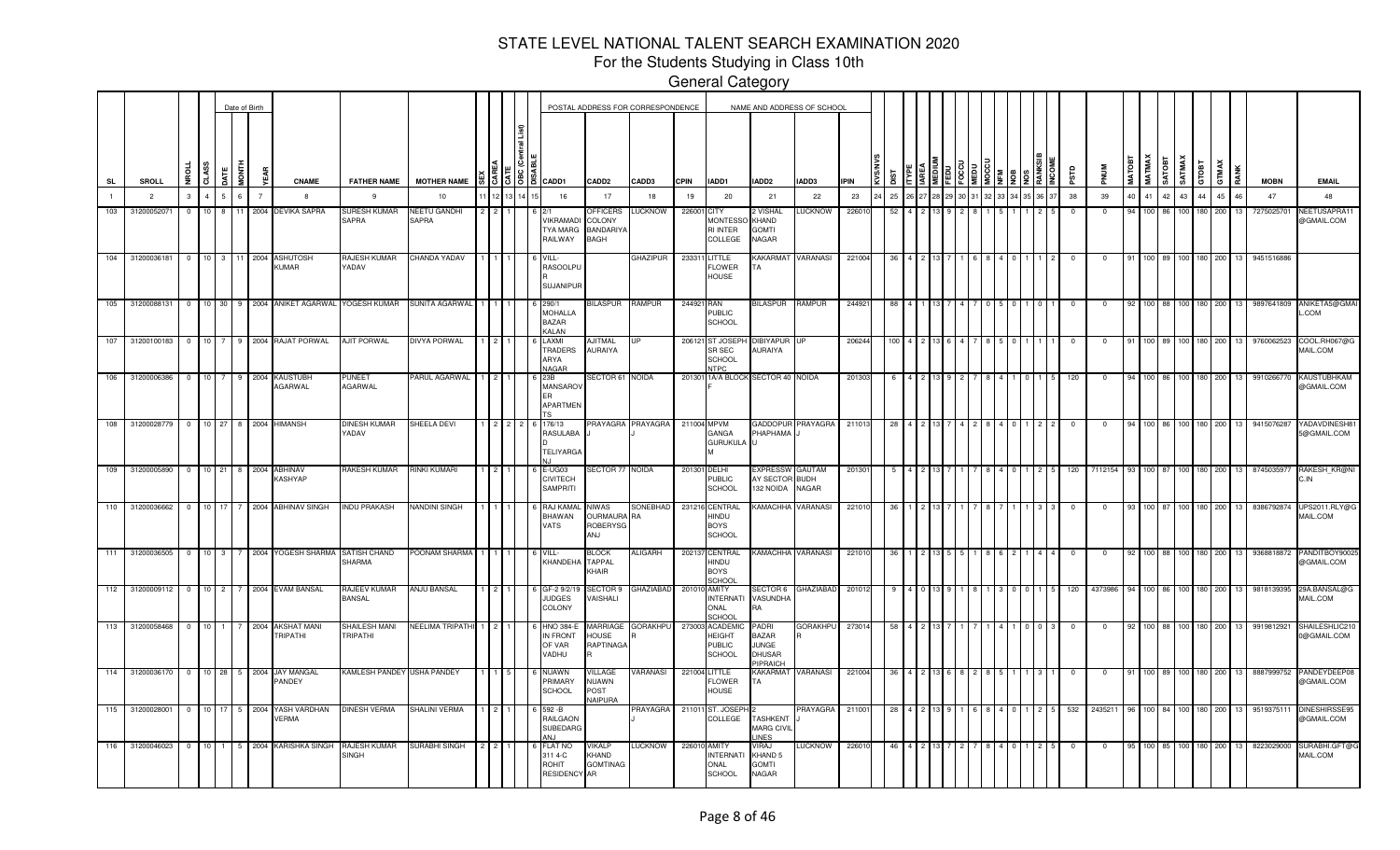For the Students Studying in Class 10th

|               |                 |                         |                  | Date of Birth  |              |                |                                |                                        |                           |                |                   |                                                                                        |                                             | POSTAL ADDRESS FOR CORRESPONDENCE |             |                                                            | NAME AND ADDRESS OF SCHOOL                     |                |             |             |  |  |  |    |             |           |              |               |               |        |              |              |      |             |                                                  |
|---------------|-----------------|-------------------------|------------------|----------------|--------------|----------------|--------------------------------|----------------------------------------|---------------------------|----------------|-------------------|----------------------------------------------------------------------------------------|---------------------------------------------|-----------------------------------|-------------|------------------------------------------------------------|------------------------------------------------|----------------|-------------|-------------|--|--|--|----|-------------|-----------|--------------|---------------|---------------|--------|--------------|--------------|------|-------------|--------------------------------------------------|
| SL            | <b>SROLL</b>    | Ĕ                       | CLASS            | Ę              | <b>HINON</b> | (EAR           | <b>CNAME</b>                   | <b>FATHER NAME</b>                     | <b>MOTHER NAME</b>        |                |                   | $\frac{15}{3}$ $\frac{15}{3}$ $\frac{18}{3}$ $\frac{1}{3}$ $\frac{1}{3}$ $\frac{1}{3}$ | CADD <sub>2</sub>                           | CADD3                             | <b>CPIN</b> | IADD1                                                      | IADD2                                          | IADD3          | <b>IPIN</b> | <b>TSIO</b> |  |  |  |    | аß          | PNUM      | <b>MATOB</b> | <b>MATMAX</b> | <b>TEOTAS</b> | SATMAX | <b>Laors</b> | <b>GTMAX</b> | RANK | <b>MOBN</b> | <b>EMAIL</b>                                     |
|               | $\overline{2}$  | $\mathbf{3}$            | $\mathbf{A}$     |                | ĥ.           | $\overline{7}$ | $\mathbf{R}$                   | $\mathbf{q}$                           | 10                        |                |                   | 16                                                                                     | 17                                          | 18                                | 19          | 20                                                         | 21                                             | 22             | 23          | 25          |  |  |  | 37 | 38          | 39        | 40           | 41            | 42            | 43     | 44           | 45           | 46   | 47          | 48                                               |
| 117           | 31200036540     | $\Omega$                | 10               |                | 3            | 2004           | <b>JAYESH</b><br>BHARDWAJ      | MUKESH KUMAR                           | BANDANA KUMAF             |                |                   | <b>HAMHC</b><br>DIH PO-<br>AKBERPUP                                                    | SHAMHO<br><b>BEGUSARAI</b>                  | <b>BIHAR</b>                      |             | 851129 CENTRAL<br>HINDU<br><b>BOYS S S</b><br>SCHOOL       | <b><i>CAMACHHA</i></b>                         | VARANASI       | 22101       |             |  |  |  |    |             |           |              | 100           |               |        |              | 200          |      | 7488843095  | BHARDWAJJAYI<br>SH@GMAIL.COM                     |
| 118           | 31200008664     | $^{\circ}$              | $10-10$          | 18             |              | 2003           | PRATHAM<br><b>AGARWAL</b>      | PRAVEEN<br>AGARWAL                     | SHRUTI AGARWAL            |                |                   | $C-048$<br><b>MEADOWS</b><br><b>VISTA</b>                                              |                                             | GHAZIABAD                         |             | 201003 DELHI<br><b>PUBLIC</b><br><b>SCHOOL</b><br>RAJNAGAR | NH 58 OPP<br>SAIL<br>GODOWN                    | GHAZIABAD      | 201007      |             |  |  |  |    |             |           | 93           | 100           |               |        |              | 200          |      | 9810105026  | AGARWALPRAT<br>AM1812@GMAIL<br>COM               |
|               | 119 31200050492 | $\overline{0}$          |                  |                |              |                | 10 8 8 2003 ABHIGYAN<br>PANDEY | PRADEEP KUMAR<br>PANDEY                | <b>SANJU PANDEY</b>       | $\overline{2}$ |                   | 6 D-29<br>SHIVANI<br><b>VIHAR</b><br>KALYANPU                                          | <b>EAST</b>                                 | <b>LUCKNOW</b>                    | 226022 CITY | RI SCHOOL                                                  | 90 A<br>MONTESSO MAHANAGA<br>R                 | <b>LUCKNOW</b> | 226006      | 50          |  |  |  |    |             | 0         | 90           |               | 100 90        | 100 L  | 180          | 200          | 13   | 9889491972  | PRADEEP.PANDI<br>/197288@GMAIL<br>COM            |
|               | 120 31200036521 | $\overline{0}$          | $10$   15        |                |              |                | 9 2005 AYUSH<br>KUSHWAHA       | AJAY KUSHWAHA                          | ARCHANA<br>KUSHWAHA       |                |                   | VILL+POST<br><b>KARON</b>                                                              |                                             | BALLIA                            |             | 221713 CENTRAL<br>HINDU<br><b>BOYS</b><br><b>SCHOOL</b>    | <b>KAMACHHA VARANASI</b>                       |                | 22101       | 36          |  |  |  |    |             |           | 91           | 100           |               |        |              | 200          |      | 895735561   | AYUSHKARON0<br>@GMAIL.COM                        |
|               | 121 31200036625 | $\overline{0}$          | 10 <sup>1</sup>  | 14             | 8 2005       |                | RAUSHAN KUMAR<br>YADAV         | RAMESHWAR<br><b>SINGH</b>              | SARITA DEVI               | 2 <sup>1</sup> |                   | VILL-<br><b>SHAHPUR</b><br>PO-TELARI                                                   | CHENARI<br><b>ROHTASH</b><br><b>SASARAM</b> | BIHAR                             |             | 821108 CENTRAL<br>HINDU<br><b>BOYS</b><br>SCHOOL           | KAMACHHA VARANASI                              |                | 22101       | 36          |  |  |  |    | $^{\circ}$  |           | 93           |               | 100 86        |        |              | 200          |      | 7366960706  | YADAVRAUSHAN<br>612@GMAIL.COM                    |
|               | 122 31200036627 | $\overline{\mathbf{0}}$ | $10$ 10          |                |              |                | 5 2005 VIKASH KUMAR<br>TIWARI  | <b>BASUDHA NAND</b><br>TIWARI          | <b>ANITA DEVI</b>         |                |                   | VILL-<br><b>TIWARI KE</b><br><b>MILKI POST</b><br><b>BAIRIA</b>                        |                                             | <b>BALLIA</b>                     |             | 277201 CENTRAL<br>HINDU<br><b>BOYS</b><br>SCHOOL           | KAMACHHA VARANASI                              |                | 22101       | 36          |  |  |  |    |             |           | 93           |               | 100 86        |        |              | 200          |      | 8303263401  | OSHOVIKASH100<br>52005@GMAIL.C<br>OМ             |
|               | 123 31200036523 | $\overline{0}$          | $10 \mid 2 \mid$ |                |              |                | 5 2005 HARSHIT KUMAR           | AMAR KUMAR<br><b>SINGH</b>             | ANITA DEVI                |                | $2 \mid 2 \mid 2$ | VILL-<br>HANUMANP RAI<br><b>UR AHIRAN</b><br>H NO 108/C                                |                                             | MUGHALSA CHANDAULI                |             | 232101 CENTRAL<br>HINDU<br><b>BOYS</b><br><b>SCHOOL</b>    | KAMACHHA VARANASI                              |                | 22101       | 36          |  |  |  |    | 0           |           |              |               | 100 88        |        |              | 200          |      | 7985775451  | <b>HARSHITKUMAR</b><br>985775451@GMA<br>.COM     |
|               | 124 31200036632 | $\overline{0}$          | $10 \quad 3$     |                |              |                | 4 2005 ADITYA ARYA             | AJAY KUMAR<br>ARYA                     | USHA ARYA                 |                | $2 \mid 3$        | <b>HARRAKI</b><br>CHUNGI                                                               | <b>BEHIND</b><br>AWASH<br>VIKASH<br>COLONY  | <b>AZAMGARH</b>                   |             | 276001 CENTRAL<br>UONIH<br><b>BOYS</b><br>SCHOOL           | KAMACHHA VARANASI                              |                | 22101       | 36          |  |  |  |    | $\mathbf 0$ |           | 94           |               | 100 85        |        | 100 179      | 200          |      | 8181816039  | ADITYA342003@<br>GMAIL.COM                       |
| 125           | 31200021875     | $^{\circ}$              | 10 <sup>1</sup>  | 15             |              |                | 3 2005 AMOL GAUR               | CHANDRA MUNI<br><b>AUR</b>             | SANJU GAUR                |                |                   | <b>RAM PYA</b><br>VIHAR<br>COLONY<br><b>MELROSE</b>                                    | <b>BYE PASS</b><br><b>GT ROAD</b>           | ALIGARH                           | 202001 STS  | SCHOOL                                                     | OTAIN<br>CIRCLE<br><b>UMA</b><br><b>CAMPUS</b> | <b>ALIGARH</b> | 20200       | 21          |  |  |  |    |             |           |              |               | 100 85        |        |              | 200          |      | 9719056164  | AMOLGAUR938<br>GMAIL.COM                         |
| $\boxed{126}$ | 31200021084     | $\overline{0}$          | 10 <sup>1</sup>  | $\overline{4}$ | $3-1$        | 2005           | <b>MODASSIR</b><br>HASSAN      | RAFIALAM KHAN                          | <b>SEEMA KHATOON</b>      |                |                   | <b>NFAR</b><br><b>GULMARG</b><br><b>HOTEL</b><br>PURANI<br><b>HUNGI</b>                |                                             | <b>ALIGARH</b>                    |             | 202002 SAYYID<br>HAMID<br><b>BOYS S S</b><br><b>SCHOOL</b> | AMU                                            | <b>ALIGARH</b> | 202002      | 21          |  |  |  |    |             |           | 95           |               | 100 84        |        |              | 200          |      | 7248230125  | <b>HASSANMODAS</b><br>IR403@GMAIL.C<br><b>MO</b> |
| 127           | 31200036606     | $\overline{0}$          | $10$ 1           |                | 1            |                | 2005 RAMA KANT<br>SHARMA       | UMA KANT<br>SHARMA                     | <b>JAYA LAKSHMI</b>       |                |                   | AT+POS1<br><b>SUGMA</b><br><b>BLOCK-</b><br><b>BANMA</b>                               | <b>TAHRI</b><br>WARD NO<br>በ2<br>SAHARSA    | <b>BIHAR</b>                      |             | 852129 CENTRAL<br>HINDU<br><b>BOYS</b><br>SCHOOL           | KAMACHHA                                       | VARANASI       | 22101       | 36          |  |  |  |    | $\Omega$    | <u>ິດ</u> | 92           |               | 100 87        |        | 100 179      | 200          |      | 9470200245  | <b>UMAKANTSHARI</b><br>A9470@GMAIL.C<br>MQ       |
| $128$         | 31200100182     | $\overline{0}$          | 10 <sup>1</sup>  | 11             | 11           |                | 2004 DEEPAN ADHIKARI           | <b>PRADIP KUMAR</b><br><b>ADHIKARI</b> | ANINDITA<br>ADHIKARI      |                |                   | 2221<br>SAROJANI<br><b>KUNJ</b>                                                        | <b>GAIL GAON</b><br><b>DIBIYAPUR</b>        | AURAIYA                           |             | 206244 ST. JOSEPI                                          | SS SCHOOL<br><b>NTPC</b><br><b>DIBIYAPUR</b>   | <b>AURAIYA</b> | 20624       | 100         |  |  |  |    |             |           | an           |               | 100 89        |        | 179          | 200          |      | 9412658960  | ADIKARIPK@GM<br>AIL.COM                          |
| 129           | 31200049235     | $\overline{0}$          | 10 <sup>1</sup>  | $\overline{2}$ | 11           |                | 2004 JIYA CHOWDHRY             | NEERAJ<br>CHOWDHRY                     | <b>DEEPTI</b><br>CHOWDHRY |                |                   | E-1718<br>RAJAJIPUR<br>ΔМΛ                                                             |                                             | LUCKNOW                           | 22601       | <b>CITY</b><br><b>MONTESSO</b><br>RI SCHOOL                | RAJAJIPUR<br>AM                                | <b>LUCKNOW</b> | 2260        | 49          |  |  |  |    |             |           | 93           | 100           |               |        |              | 200          |      | 9839121338  |                                                  |
| 130           | 31200036534     | $^{\circ}$              | $10-10$          |                |              | 2004           | GULSHAN<br>JAISWAR             | RAVINDRA<br>PRASAD                     | <b>VEELAM DEVI</b>        |                |                   | VILL-<br>RAGHUNAT<br><b>HPUR POST</b><br><b>KAPSETHI</b>                               |                                             | VARANASI                          |             | 221403 CENTRAL<br>HINDU<br><b>BOYS</b><br><b>SCHOOL</b>    | <b>AMACHHA</b>                                 | VARANASI       | 2210        |             |  |  |  |    |             |           |              |               |               |        |              | 200          |      | 7052770550  | <b>SULSHANJAISV</b><br>AR221403@GMA<br>.COM      |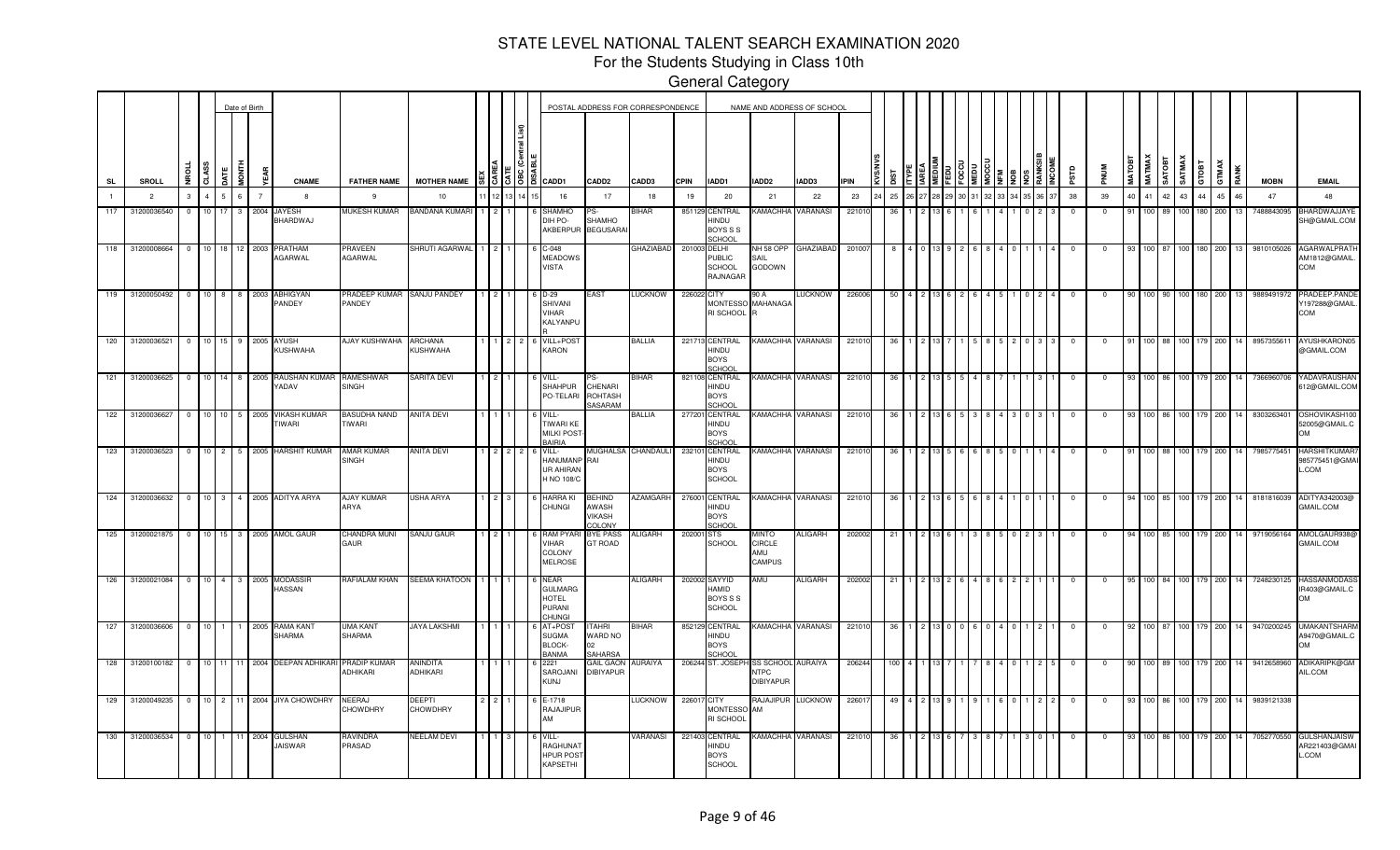For the Students Studying in Class 10th

|              |                   |                         |                             |                 | Date of Birth  |                                            |                                |                      |       |            |                                                                |                                         | POSTAL ADDRESS FOR CORRESPONDENCE |              |                                                    | NAME AND ADDRESS OF SCHOOL                                    |                                |            |                |    |  |  |       |            |                |             |                |                        |              |       |    |             |                                      |
|--------------|-------------------|-------------------------|-----------------------------|-----------------|----------------|--------------------------------------------|--------------------------------|----------------------|-------|------------|----------------------------------------------------------------|-----------------------------------------|-----------------------------------|--------------|----------------------------------------------------|---------------------------------------------------------------|--------------------------------|------------|----------------|----|--|--|-------|------------|----------------|-------------|----------------|------------------------|--------------|-------|----|-------------|--------------------------------------|
| SL           | SROLL             |                         | CLASS                       | 5<br>S          |                | <b>CNAME</b>                               | <b>FATHER NAME</b>             | <b>MOTHER NAME</b>   |       |            | #   3   3   8   음   CADD1                                      | CADD <sub>2</sub>                       | CADD3                             | CPIN         | IADD1                                              | IADD2                                                         | IADD3                          | <b>PIN</b> |                |    |  |  |       |            | <b>NUM</b>     | <b>MATO</b> | MATMAX         | <b>THORT</b><br>SATMAY | <u>iao</u>   | GTMAX |    | <b>MOBN</b> | <b>EMAIL</b>                         |
|              | $\overline{2}$    | $\mathbf{3}$            | $\mathbf{A}$                | 6 <sup>1</sup>  | $\overline{7}$ | $\mathbf{R}$                               | 9                              | 10                   |       | 12 13 14 1 | 16                                                             | 17                                      | 18                                | 19           | 20                                                 | 21                                                            | 22                             | 23         | 25             | 26 |  |  | 36 37 | 38         | 39             | 40          | 41             | 42<br>43               | 44           | 45    | 46 | 47          | 48                                   |
| 131          | 31200014107       | $\overline{0}$          |                             |                 |                | 10 19 10 2004 SHORYA PANWAR RAHUL KUMAR    |                                | NIRMALA RANI         |       |            | 72/181<br>AGARSAIN<br>VIHAR                                    | JANSATH<br>ROAD                         | MUZAFFAR<br>NAGAR                 |              | 251001 S D PUBLIO<br>SCHOOL                        | ВНОРА<br>ROAD<br>PATEL<br>VAGAR                               | <b>MUZAFFAF</b><br>NAGAR       | 251001     | 14             |    |  |  |       | $^{\circ}$ | $\overline{0}$ | 89          | 100 90         |                        | 179          | 200   | 14 | 9410241920  | RAHULKR1976@<br>YAHOO.COM            |
|              | 132 31200036699   | $\overline{0}$          |                             |                 |                | 10 13 10 2004 VISHAL KUMAR<br><b>GUPTA</b> | <b>VISHNU PRASAD</b>           | SHANTI DEVI          |       |            | VILL-<br><b>JARIGAWA</b><br>N PS-<br><b>BUXAR</b>              | PO-<br>KARHANSHI<br><b>BUXAR</b>        | <b>BIHAR</b>                      |              | 802102 CENTRAL<br>HINDU<br><b>BOYS</b><br>SCHOOL   | <b>KAMACHHA</b>                                               | VARANASI                       | 22101      | 36             |    |  |  |       | 0          | $\mathbf{0}$   | 95          | 100 84 100 179 |                        |              | 200   | 14 | 8789423810  | VISHALJEET523<br>@GMAIL.COM          |
| $133$        | 31200036615       | $\overline{\mathbf{0}}$ | $10^{-1}$<br>$\overline{2}$ | 10 <sup>1</sup> |                | 2004 HIMANSHU RAJ                          | RAJESH KUMAR<br>SAH            | VEENA KUMARI<br>SAH  |       |            | Q NO<br>G/213/B<br>RAILWAY<br>COLONY                           | <b>BRAHMPUR BIHAR</b><br>MUZAFFAR<br>기며 |                                   |              | 842003 CENTRAL<br>HINDU<br><b>BOYS</b><br>SCHOOL   | <b>KAMACHHA VARANASI</b>                                      |                                | 22101      |                |    |  |  |       |            |                |             |                |                        |              | 200   |    | 7061011336  | MAILME.HIMAN<br>HURAJ012@GMA<br>.COM |
| $134$        | 31200036626       | $\overline{0}$          | 10 <sup>1</sup>             | 9               |                | 2004 SANJEET KUMAR                         | NANDLAL PRASAD<br><b>GUPTA</b> | <b>SAROJ DEVI</b>    |       |            | <b>BHELUPUI</b><br><b>JAWAHARN</b><br>AGAR<br><b>EXTENSION</b> |                                         | VARANASI                          |              | 221010 CENTRAL<br>HINDU<br><b>BOYS</b><br>SCHOOL   | <b>KAMACHHA VARANASI</b>                                      |                                | 22101      | -36            |    |  |  |       |            |                |             | 100            |                        |              | 200   |    | 7542035282  | SANJEETGUPT/<br><b>JRG@GMAIL.CC</b>  |
| 135          | 31200007220       | $\overline{0}$          | 10 <sup>1</sup><br>15       | 8               |                | 2004 HARE KRISHNA<br>PARHI                 | SAROJ KUMAR<br>PARHI           | KULWINDER<br>PARHI   |       |            | C2/13 TAT/<br><b>STEEL</b><br><b>OFFICERS</b><br>ENCLAVE       | BETA-I<br>GREATER<br><b>NOIDA</b>       | <b>GAUTAMBU</b><br>DH NAGAR       |              | <b>CAMBRIDG</b><br>E SCHOOL                        | KNOWLEDG<br>E PARK-1                                          | <b>GREATER</b><br><b>NOIDA</b> |            |                |    |  |  |       |            |                |             | 100 86         |                        |              | 200   |    | 7008340853  | <b>HAREKRISHNAF</b><br>RHI@GMAIL.COM |
| $136$        | 31200002122       | $\overline{0}$          | 10 <sup>1</sup><br>l 16     | <b>7</b>        |                | 2004 ADITYA RATHI                          | SUDHEER                        | ANSHU RATHI          |       |            | C-17/1<br><b>NAND</b><br>VIHAR                                 | ROHTA<br>ROAD                           | MEERUT                            |              | 25000 DELHI<br>PUBLIC<br><b>SCHOOL</b>             | BAGHPAT<br>ROAD BY<br>PASS<br>CROSSING                        | MEERUT                         | 250002     | $\overline{2}$ |    |  |  |       |            |                | -94         | 100 85         |                        | 100   179    | 200   |    | 8923057155  | ARHANRATHI27<br>@GMAIL.COM           |
| $\sqrt{137}$ | 31200100008       | $\overline{0}$          | 10 <sup>1</sup><br>  12     |                 |                | 2004 PRIYANSH GOYAL                        | DILIP KUMAR<br><b>GOYAL</b>    | LEENA GOYAL          |       |            | H NO 1289<br><b>AJPAT</b><br>KUNJ<br><b>GAILGAC</b>            | DIBIYAPUR                               | <b>AURAIYA</b>                    |              | 206244 GAIL DAV<br><b>PUBLIC</b><br><b>SCHOOL</b>  | <b>GAILGAON</b><br><b>DIBIYAPUR</b>                           | AURAIYA                        | 20624      |                |    |  |  |       | 5683       | 280723         | 94          | 100 85         |                        | 100 I<br>179 | 200   |    | 9412615435  | DILIP.GOEL@GA<br>CO.IN               |
| $138$        | 31200052117       | $\overline{0}$          | 10 <sup>1</sup>             | 8 <sup>1</sup>  |                | 5 2004 KUSH DEO<br><b>SHUKLA</b>           | MANISH DEO<br>SHUKLA           | <b>VEELAM SHUKLA</b> |       |            | T-20-7-30<br>METRO<br><b>CITY</b><br>PAPER MILI                | NISHAT<br>GANJ                          | LUCKNOW                           | 226006 CITY  | <b>MONTESSO</b><br>RI SCHOOL                       | 2 VISHAL<br>KHAND<br><b>GOMTI</b><br>NAGAR                    | LUCKNOW                        | 226001     | 52             |    |  |  |       | $\Omega$   | $\Omega$       | 96          | 100 83         |                        | 100 179      | 200   |    | 8318272325  | MANISHDEOSHL<br><b>(LA@GMAIL.CO</b>  |
|              | 139 31200052089   | $\overline{0}$          | 10 21                       |                 |                | 4 2004 HARSH VAISHYA                       | PUSHPENDRA<br>VAISHYA          | SITA VAISHYA         |       |            | 638/11-A<br><b>NORTH</b><br><b>CITY</b><br><b>ENCLAVE</b>      | <b>INDIRA</b><br><b>NAGAR</b>           | LUCKNOW                           | 226016 CITY  | MONTESSO<br><b>RI INTER</b><br>COLLEGE             | 2 VIHSAL<br>KHAND<br><b>GOMTI</b><br>NAGAR                    | LUCKNOW                        | 22601      | 52             |    |  |  |       | $\Omega$   | $\mathbf{0}$   | 93          | 100 86         |                        | 100 179      | 200   |    | 7505015050  | <b>HARSHVAISHY</b><br>@GMAIL.COM     |
|              | 140 31200008008   | $\overline{0}$          | 10 11                       |                 |                | 4 2004 KHUSHI GUPTA                        | VISHAL KUMAR<br><b>GUPTA</b>   | <b>RENU GUPTA</b>    | 212   |            | T2/107<br><b>GULMOHAR MARG</b><br><b>ENCLAVE</b>               | <b>RAKESH</b>                           | <b>GHAZIABAD</b>                  |              | 201001 SILVER<br>INE.<br>PRESTIGE<br><b>SCHOOL</b> | A2/1<br><b>BULANDSH</b><br>AHR RD<br><b>INDUSTRIA</b><br>AREA | GHAZIABAD 201001               |            |                |    |  |  |       | 120        | 4174731        | 95          | 100 84         |                        | 100 179      | 200   |    | 9971203468  | ME RENU14@R<br>DIFFMAIL.COM          |
| 141          | 31200035294       | $\overline{0}$          | $10 \quad 5 \quad$          |                 |                | 4 2004 VARUN BAJPAI                        | PARAG BAJPAI                   | <b>VANI BAJPAI</b>   |       |            | 6 45<br>KAIVALYAD D<br>HAM<br>COLONY                           |                                         | DURGAKUN VARANASI                 | 221005 DELHI | <b>PUBLIC</b><br><b>SCHOOL</b>                     | BY PASS<br>ROAD<br>CHANDAUL<br><b>MOHANSAR</b><br>$\Delta$    | VARANASI                       | 22101      | 35             |    |  |  |       |            |                | 94          | 100 85         |                        | 100 179      | 200   | 14 | 9839708367  | VANIVNS@GMA<br><b>COM</b>            |
| 142          | 31200091339       | $\overline{0}$          |                             |                 |                | 10 15 3 2004 SARTHAK OMAR                  | SANDEEP KUMAR<br>OMAR          | <b>RISHA OMAR</b>    |       |            | 6 C-411 HAL<br><b>TOWNSIP</b>                                  | RAMADEVI KANPUR                         |                                   |              | 208007 METHODIS<br>HIGH<br>SCHOOL-7                | CANTT                                                         | KANPUR                         | 208004     | 91             |    |  |  |       |            |                | 92          | 100 87         |                        |              | 200   |    | 9450129138  | SANDEEP.OMAF<br>@HAL-INDIA-<br>OM.   |
|              | 143 31200050496   | $\overline{0}$          |                             |                 |                | 10 13 3 2004 ADAMYA TRIPATHI               | MANISH KUMAR<br>TIWARI         | PRAGYA TIWARI        | 1 I 2 |            | 12/776<br><b>INDIRA</b><br><b>NAGAR</b>                        |                                         | <b>LUCKNOW</b>                    | 226016 CITY  | MONTESSO MAHANAGA<br>RI SCHOOL R                   | 90 A                                                          | <b>LUCKNOW</b>                 | 226006     | 50             |    |  |  |       |            |                |             | 100.           |                        |              | 200   |    | 9389494541  | MANISH.TIWARI:<br>004@GMAIL.COM      |
| 144          | 31200052217       | $\overline{0}$          | $10$ 11                     |                 |                | 3 2004 SUYASH KUMAR                        | SANJAY KUMAR<br>CHAUDHARY      | RASHMI RANI          |       |            | 3/314 VIRA<br>KHAND                                            | <b>GOMTI</b><br>NAGAR                   | <b>LUCKNOW</b>                    | 226010 CITY  | <b>MONTESSO</b><br><b>RI INTER</b><br>COLLEGE      | 2 VISHAL<br>KHAND<br><b>GOMTI</b><br><b>JAGAR</b>             | <b>LUCKNOW</b>                 | 226010     | 52             |    |  |  |       |            |                |             | 100 87         |                        | 100 179      | 200   |    | 9838886838  | RSHMI6838@GM<br>AIL.COM              |
|              | 145 31200005479 0 |                         |                             |                 |                | 10 23 1 2004 ATIDIPT ASHWIN                | <b>ASHISH KUMAR</b>            | <b>ANJALI SINGH</b>  |       |            | A-1001<br><b>GARDENIA</b><br>GRACE                             | SECTOR 61 NOIDA                         |                                   |              | 201301 DELHI<br><b>PUBLIC</b><br>SCHOOL            | SECTOR 30 NOIDA                                               |                                | 201301     |                |    |  |  |       | 120        | 4016502        | 97          | 100 82         |                        | 100 179      | 200   | 14 | 9582220053  | ATIROCKS791@<br><b>GMAIL.COM</b>     |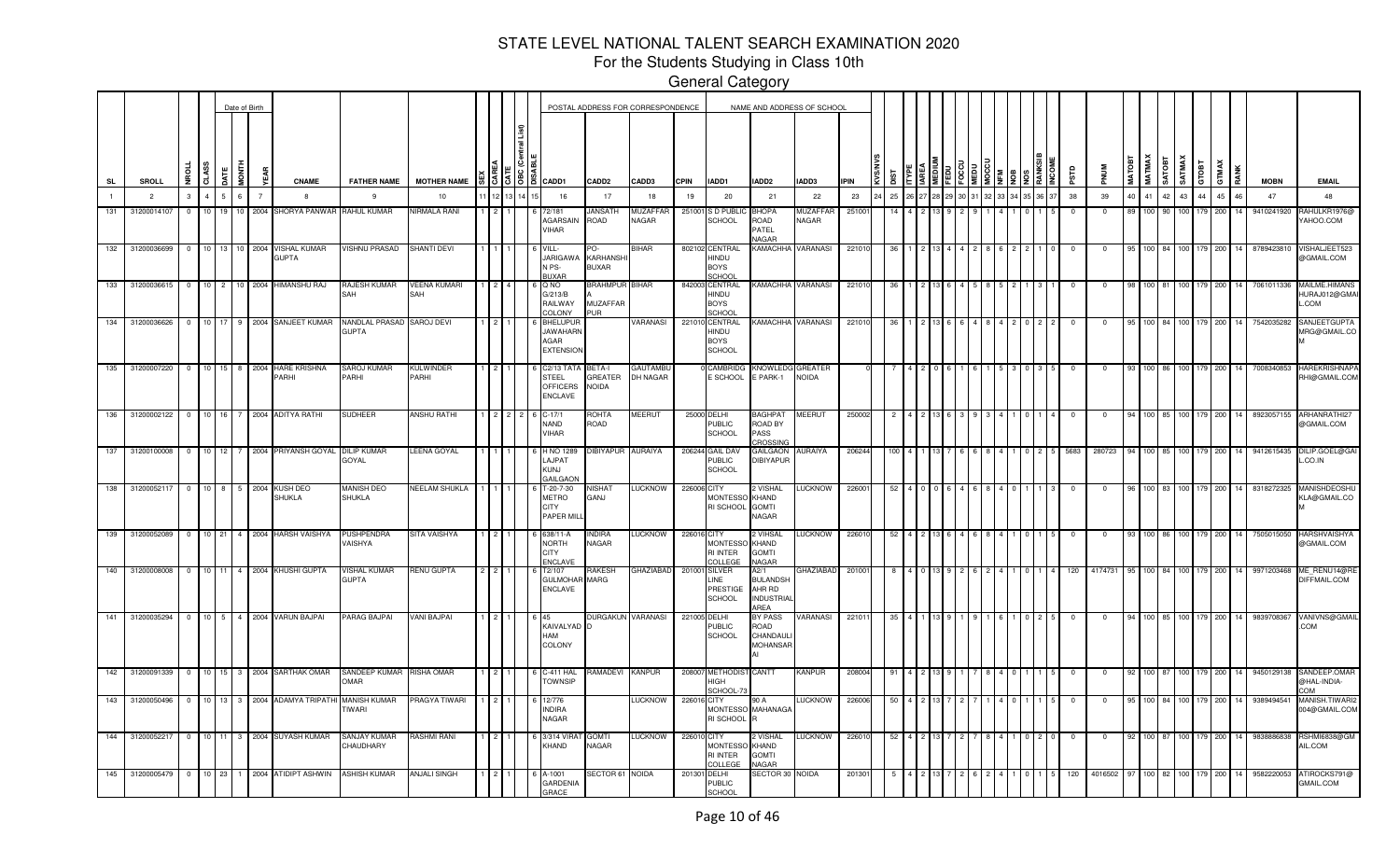For the Students Studying in Class 10th

|                |                          |             |                |                 |             | Date of Birth                    |                                              |                                         |                           |                     |                    |                                                                                                                                                                                                                                                                                                                     |                                                | POSTAL ADDRESS FOR CORRESPONDENCE     |              |                                                                       |                                                           | NAME AND ADDRESS OF SCHOOL                   |             |             |       |  |                |       |             |                |               |               |               |                |                    |                      |                                  |                                                               |
|----------------|--------------------------|-------------|----------------|-----------------|-------------|----------------------------------|----------------------------------------------|-----------------------------------------|---------------------------|---------------------|--------------------|---------------------------------------------------------------------------------------------------------------------------------------------------------------------------------------------------------------------------------------------------------------------------------------------------------------------|------------------------------------------------|---------------------------------------|--------------|-----------------------------------------------------------------------|-----------------------------------------------------------|----------------------------------------------|-------------|-------------|-------|--|----------------|-------|-------------|----------------|---------------|---------------|---------------|----------------|--------------------|----------------------|----------------------------------|---------------------------------------------------------------|
| <b>SL</b>      |                          | SROLL       | g              | CLASS           |             | HINDI<br>EAR                     | <b>CNAME</b>                                 | <b>FATHER NAME</b>                      | <b>MOTHER NAME</b>        |                     |                    | $\frac{8}{8}$ $\frac{8}{8}$ $\frac{8}{8}$ $\frac{8}{8}$ $\frac{8}{8}$ $\frac{8}{8}$ $\frac{8}{8}$ $\frac{8}{8}$ $\frac{8}{8}$ $\frac{8}{8}$ $\frac{8}{8}$ $\frac{8}{8}$ $\frac{8}{8}$ $\frac{8}{8}$ $\frac{8}{8}$ $\frac{8}{8}$ $\frac{8}{8}$ $\frac{8}{8}$ $\frac{8}{8}$ $\frac{8}{8}$ $\frac{8}{8}$ $\frac{8}{8}$ | CADD <sub>2</sub>                              | CADD3                                 | <b>CPIN</b>  | IADD1                                                                 | IADD2                                                     | IADD3                                        | <b>IPIN</b> | <b>TSIC</b> |       |  |                |       | erse        | <b>MUN</b>     | <b>MATOBT</b> | <b>MATMAX</b> | <b>TEOLYS</b> | <b>SATMA</b>   | GTOBT              | <b>GTMAX</b><br>RANK | <b>MOBN</b>                      | <b>EMAIL</b>                                                  |
| $\blacksquare$ | $\overline{2}$           |             | $\mathbf{3}$   | $\mathbf{A}$    | $5^{\circ}$ | 6 <sup>1</sup><br>$\overline{7}$ | -8                                           | 9                                       | 10                        | 12                  | $3 \mid 14 \mid 1$ | 16                                                                                                                                                                                                                                                                                                                  | 17                                             | 18                                    | 19           | 20                                                                    | 21                                                        | 22                                           | 23          | 25          | 26 27 |  | 30 31 32 33 34 | 36 37 | 38          | 39             | 40            | 41            | 42            | 43             | 44                 | 45<br>46             | 47                               | 48                                                            |
| 146            | 31200010187              |             | $\Omega$       | 10 <sup>1</sup> | 20          | 2004                             | SAKET KUMAR<br><b>SINGH</b>                  | SHAILENDRA<br>KUMAR SINGH               | CHAYANIKA SINGH           |                     |                    | JG-2/442<br>SHALIMAF<br><b>GARDEN</b><br>EXTN-1                                                                                                                                                                                                                                                                     | SAHIBABAD                                      | <b>GHAZIABAD</b>                      | 201005 D L F | <b>PUBLIC</b><br>SCHOOL                                               | SEC-II<br>RAJINDER<br>NAGAR<br>SAHIBABAD                  | <b>GHAZIABAD</b>                             | 201005      |             |       |  |                |       | 120         | 4563955        | 94            | $100$ 85      |               |                |                    | 200                  | 7982653186                       | SHAILENDRAKU<br>MARS126@GMAI<br>$_{\mathsf{L}. \mathsf{COM}}$ |
| 147            |                          | 31200100009 | $\overline{0}$ |                 |             |                                  | 10 15 1 2004 AKASH TIWARI                    | <b>IVEK TIWARI</b>                      | INEETA TIWARI             |                     |                    | <b>KUNDRA</b><br>DAKHALIPU                                                                                                                                                                                                                                                                                          | DIBIYAPUR AURAIYA                              |                                       |              | 206244 GAIL DAV<br><b>PUBLIC</b><br><b>SCHOOL</b><br><b>GAIL GAOI</b> | DIBIYAPUR AURAIYA                                         |                                              | 206244      | 100         |       |  |                |       | $\mathbf 0$ | $\mathbf{0}$   | 95            | 100 84        |               | 100 179        |                    | 200<br>14            | 9759864107                       | VITIWARI09@GM<br>AIL.COM                                      |
| 148            |                          | 31200006368 | $\overline{0}$ | $10 \quad 6$    |             | 1 2004                           | SIDDHARTH<br><b>HAKUR</b>                    | RAJESH KUMAR                            | RUPA KUMARI               | $\overline{2}$      |                    | FLAT NO<br>T401<br>PRATEEK<br>WISTERIA                                                                                                                                                                                                                                                                              | SECTOR 77<br>NOIDA                             | <b>GAUTAM</b><br><b>BUDH</b><br>NAGAR | 201301 THE   | KHAITAN<br><b>SCHOOL</b>                                              | A/A BLOCK<br><b>SECTOR</b><br>40 NOIDA                    | <b>GAUTAM</b><br><b>BUDH</b><br><b>NAGAR</b> | 201301      | - 6         |       |  |                |       | $^{\circ}$  | $\mathbf{0}$   | 96            | 100 83        |               | 100 179        |                    | 200<br>14            | 8527548676                       | RAJESH567KUM<br>@YAHOO.COM                                    |
| 149            |                          | 31200036624 | $\overline{0}$ | $10$ 1          |             | 2004<br>1                        | <b>ARUN KUMAR</b><br>SAHANI                  | SURESH SAHANI                           | SAVITRI DEVI              |                     |                    | VILL-<br><b>MAIRITAR</b><br><b>BANSDIH</b>                                                                                                                                                                                                                                                                          |                                                | BALLIA                                |              | 277202 CENTRAL<br><b>HINDU</b><br><b>BOYS</b><br>SCHOO                | <b><i>KAMACHHA</i></b>                                    | <b>VARANASI</b>                              | 221010      | 36          |       |  |                |       | $^{\circ}$  | $\mathbf{0}$   | 95            |               |               | 100 84 100 179 |                    | 200<br>14            | 8726557852                       | PANKAJCHS9089<br>42@GMAIL.COM                                 |
|                | 150 31200036603          |             | $\overline{0}$ |                 |             |                                  | 10 21 11 2003 DURGESH KUMAR                  | RAJ KUMAR<br>MEHTA                      | (UMARI KALPANA<br>DEVI    |                     |                    | <b>BISHARIA</b><br>POST-<br><b>AKARTHAF</b>                                                                                                                                                                                                                                                                         | <b>BHARGAMA</b><br>ARARIA                      | BIHAR                                 |              | 854102 CENTRAL<br>HINDU<br><b>BOYS</b><br><b>SCHOOL</b>               | KAMACHHA VARANASI                                         |                                              | 221010      | 36          |       |  |                |       | $^{\circ}$  | $\Omega$       | 93            | 100 86        |               |                | 100 179 200        | 14                   | 6201140824                       | <b>DURGESHKUMA</b><br>3CH302002@GM<br>AIL.COM                 |
|                | 151 31200007480 0        |             |                |                 |             |                                  | 10 15 8 2003 OJAS VAISHKIAR                  | SHARAT KUMAR                            | ANSHU GUPTA               |                     |                    | C-1875<br>AVENUE-1<br><b>GAUR CITY</b>                                                                                                                                                                                                                                                                              | GHGI<br>SECTOR 4<br><b>GREATER</b><br>NOIDA    | GAUTAMBU<br>DH NAGAR                  |              | 201318 GAURS<br><b>INTERNATI</b><br>ONAL<br><b>SCHOOL</b>             | GAUR CITY<br>2 GH03 SEC-DH NAGAR<br>16C<br><b>G.NOIDA</b> | GAUTAMBU                                     | 201318      |             |       |  |                |       | 120         | 7185164 93     |               | 100 86        |               | 100 179        |                    | 200                  | 9958809183                       | SHARAT2607@C<br>MAIL.COM                                      |
|                | 152 31200058164 0 10 0 0 |             |                |                 |             | $\overline{0}$                   | PATEL                                        | SHREYAS KUMAR DEVENDRA PATEL ANNAPOORNA | PATEL                     | $2 \quad 2 \quad 2$ |                    | 6 RAJPUF<br>KHURD<br>NAUTANWA<br><b>BAZAR</b>                                                                                                                                                                                                                                                                       |                                                | MAHARAJG<br>ANJ                       |              | 273164 LITELE<br><b>FLOWER</b><br><b>SCHOOL</b><br>DHARAMPL           |                                                           | <b>GORAKHPU</b>                              | 273006      | 58          |       |  |                |       | 0           |                | 93            |               |               |                |                    |                      | 100 86 100 179 200 14 8004334544 | DEVENDRA0108<br>2@GMAIL.COM                                   |
|                | 153 31200091345          |             | $\overline{0}$ |                 |             |                                  | 10 26 12 2005 SHAURYA GUPTA                  | <b>ARUN KUMAR</b><br>GUPTA              | SITA GUPTA                | $\overline{2}$      |                    | 4/5 HAL<br>COLONY                                                                                                                                                                                                                                                                                                   | HARJINDER KANPUR<br>NAGAR                      |                                       | 208007 DR    | <b>/IRENDRA</b><br>SWAROOP<br><b>EDUCATION</b>                        | CENTRE<br>SHYAM<br>NAGAR                                  | KANPUR                                       | 20801       | 91          |       |  |                |       | $^{\circ}$  |                | 92            | 100 86        |               | 100 178        |                    | 200                  | 8707307882                       | <b>GUDDANGUPTA</b><br>970@GMAIL.COM                           |
|                | 154 31200036171 0        |             |                |                 |             |                                  | 10 19 12 2005 KARTIKEYA<br><b>MISHRA</b>     | RAM NARAYAN<br>MISHRA                   | /ANDANA MISHRA            |                     |                    | SA 13/46 - B<br>SARNATH                                                                                                                                                                                                                                                                                             | - KHAJUHI<br>BEHIND<br><b>KOREAN</b><br>TEMPLE | VARANASI                              |              | 221007 LITTLE<br>FLOWER<br>HOUSE                                      | <b><i>KAKARMAT</i></b><br>TA                              | VARANASI                                     | 221004      | 36          |       |  |                |       | $\mathbf 0$ |                | 90            | 100 88        |               | 100 178        |                    | 200                  | 9935232366                       | MISRARNVK@G<br>MAIL.COM                                       |
|                | 155 31200052393          |             | $\overline{0}$ |                 |             |                                  | 10 20 11 2005 KAUSTUBH<br><b>DWIVEDI</b>     | SANTOSH KUMAR<br><b>DWIVEDI</b>         | SADHANA<br><b>DWIVEDI</b> |                     |                    | <b>DEWAPUF</b>                                                                                                                                                                                                                                                                                                      |                                                | <b>PRATAPGA</b><br>RH                 | 230132 CITY  | <b>MONTESSO</b><br>RI SCHOOL<br>1/7 VARDAN EXTENSION                  | <b>KHAND</b><br><b>GOMTI</b><br>NAGAR                     | <b>LUCKNOW</b>                               | 22601       | 52          |       |  |                |       | $\mathbf 0$ |                | 91            | 100 87        |               | 100 178        |                    | 200                  | 8765244424                       | SADHANA.3975(<br>GMAIL.COM                                    |
|                | 156 31200036567          |             | $\overline{0}$ |                 |             |                                  | 10 30 7 2005 DEEPAK YADAV                    | PANNA LAL YADAV MEERA DEVI              |                           |                     | $2 \mid 2$         | 6 VILL-<br>MATHANA<br>POST-<br><b>HARIHARPU</b>                                                                                                                                                                                                                                                                     |                                                | MIRZAPUR                              |              | 231305 CENTRAL<br>HINDU<br><b>BOYS</b><br><b>SCHOOL</b>               |                                                           | KAMACHHA VARANASI                            | 231010      | 36          |       |  |                |       | $^{\circ}$  | $\overline{0}$ | 92            |               |               | 100 86 100 178 |                    | 200                  | 8808140067                       | AKY2212001@G<br>AIL.COM                                       |
|                |                          |             |                |                 |             |                                  | 157 31200036597 0 10 15 7 2005 UTKARSH DUBEY | RAMSARAN<br>DUBEY                       | <b>PRAMILA DUBEY</b>      |                     |                    | VILL-<br>RAUTPAR<br>POST-<br><b>TIHASI</b>                                                                                                                                                                                                                                                                          | THANA -<br>PIPRAICH                            | GORAKHPU                              |              | 273152 CENTRAL<br>HINDU<br><b>BOYS</b><br>SCHOOL                      | KAMACHHA VARANASI                                         |                                              | 22101       | 36          |       |  |                |       | 0           | $\mathbf 0$    | 94            |               |               |                | 100 84 100 178 200 |                      | 15 8429593417                    | AMANKUDUBEY<br>@GMAIL.COM                                     |
|                |                          |             |                |                 |             |                                  | 158 31200036649 0 10 20 6 2005 VIPUL TIWARI  | ANOKHI PRASAD<br><b>TIWARI</b>          | RANJANA DEVI              |                     |                    | VILL-<br><b>KAMOLIA</b><br>POST-<br>SIL AUL                                                                                                                                                                                                                                                                         |                                                | <b>BAHRAICH</b>                       |              | <b>CENTRAL</b><br>HINDU<br><b>BOYS</b><br>SCHOOL                      | KAMACHHA VARANASI                                         |                                              | 22101       | 36          |       |  |                |       | 0           | $\mathbf 0$    | 93            |               |               |                | 100 85 100 178 200 |                      | 15 8736827075                    |                                                               |
|                |                          |             |                |                 |             |                                  | 159 31200036623 0 10 6 6 2005 AKASH SINGH    | /ISHWANATH<br><b>SINGH</b>              | RENU SINGH                |                     |                    | 6 D-59/314 -S<br>SHIVPURW GANJ                                                                                                                                                                                                                                                                                      | MAHMOOR VARANASI                               |                                       |              | 221010 CENTRAL<br>HINDU<br><b>BOYS</b><br>SCHOOL                      | <b>KAMACHHA VARANASI</b>                                  |                                              | 22101       | 36          |       |  |                |       | 0           | $\mathbf 0$    | 95            |               |               |                | 100 83 100 178 200 |                      | 15 8887529311                    |                                                               |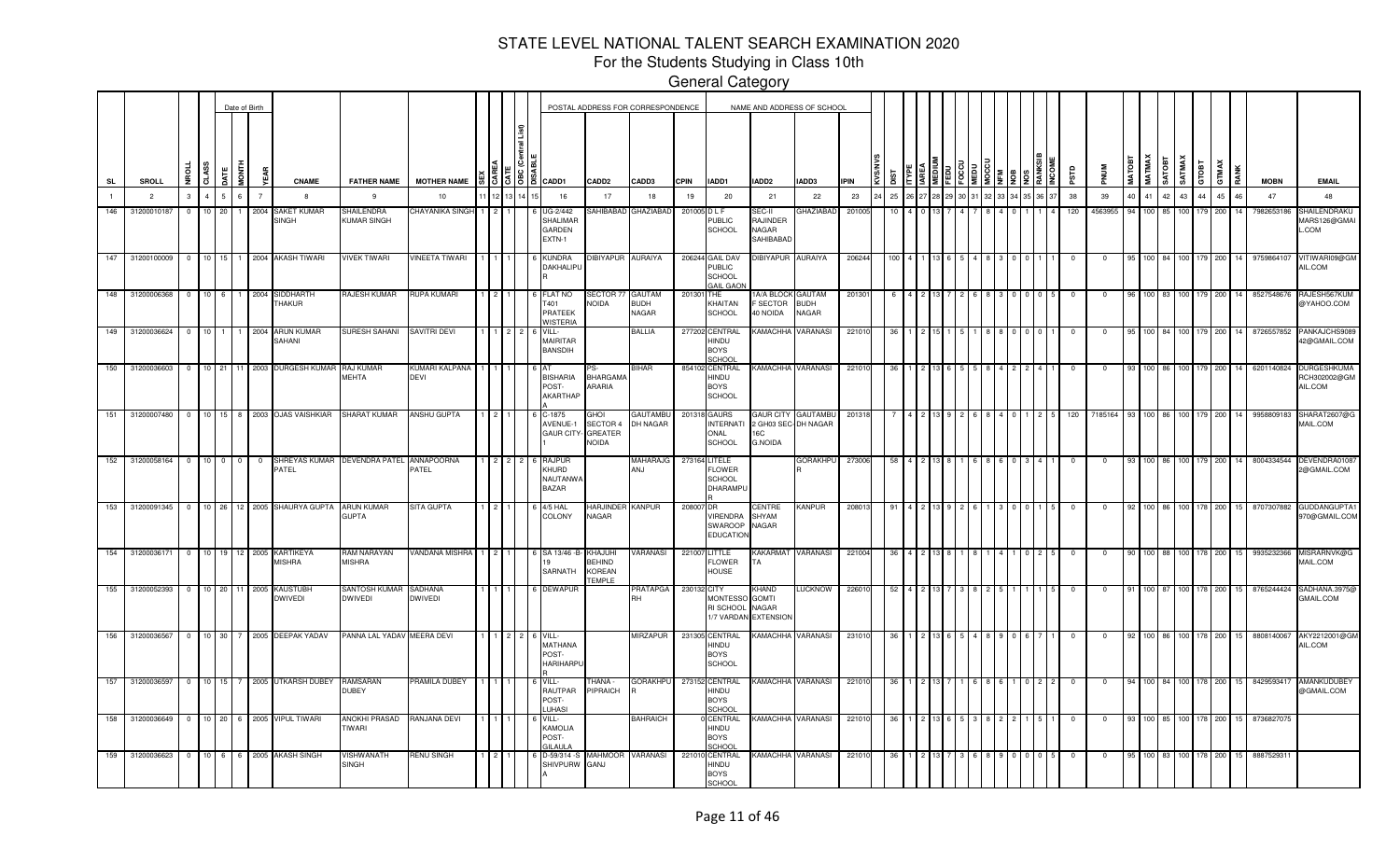For the Students Studying in Class 10th

|           |                   |              |                 |          | Date of Birth  |                                                             |                                      |                                 |  |                                                 |                                                                 |                                                    | POSTAL ADDRESS FOR CORRESPONDENCE |             |                                                         | NAME AND ADDRESS OF SCHOOL                     |                |             |     |  |  |  |      |            |             |        |                               |                 |                    |       |      |             |                                            |
|-----------|-------------------|--------------|-----------------|----------|----------------|-------------------------------------------------------------|--------------------------------------|---------------------------------|--|-------------------------------------------------|-----------------------------------------------------------------|----------------------------------------------------|-----------------------------------|-------------|---------------------------------------------------------|------------------------------------------------|----------------|-------------|-----|--|--|--|------|------------|-------------|--------|-------------------------------|-----------------|--------------------|-------|------|-------------|--------------------------------------------|
| <b>SL</b> | SROLL             |              | CLASS           | in<br>No | a.             | <b>CNAME</b>                                                | <b>FATHER NAME</b>                   | <b>MOTHER NAME</b>              |  | $\frac{15}{36}$ $\frac{18}{36}$ $\frac{18}{36}$ | CADD1                                                           | CADD <sub>2</sub>                                  | CADD3                             | <b>CPIN</b> | IADD1                                                   | IADD2                                          | IADD3          | <b>IPIN</b> |     |  |  |  |      | ars        |             | MATOBT | <b>MATMAX</b><br><b>TEOTA</b> |                 | SATMAX<br>GTOBT    | GTMAX | RANK | <b>MOBN</b> | <b>EMAIL</b>                               |
|           | $\overline{2}$    | 3            |                 |          | $\overline{7}$ | $\mathbf{R}$                                                | -9                                   | 10                              |  |                                                 | 16                                                              | 17                                                 | 18                                | 19          | 20                                                      | 21                                             | 22             | 23          | 25  |  |  |  | 6 37 | 38         | 39          | 40     | 41 42                         | 43 <sup>1</sup> | 44                 | 45    | 46   | 47          | 48                                         |
| 160       | 31200052247       | $\mathbf{0}$ | $10-10$         | 21<br>5  | 2005           | <b>ASH KSHITIZ</b>                                          | <b>MANOJ KUMAR</b><br><b>JAISWAL</b> | RANJANA JAISWAL                 |  |                                                 | /417<br><b>/ARDAN</b><br>KHAND                                  | GOMTINAG LUCKNOW<br>AR<br><b>EXTENSION</b>         |                                   | 226010 CITY | <b>MANTESOR</b><br>Y INTER<br>COLLEGE                   | 2 VISHAL<br>KHAND<br><b>GOMTINAG</b>           | <b>LUCKNOW</b> | 22601       | 52  |  |  |  |      | 0          | $^{\circ}$  | 94     | 100                           |                 | 178                | 200   |      | 9711676410  | <b>MKJAISWAL197</b><br>@GMAIL.COM          |
| 161       | 31200016479       | $^{\circ}$   | 10 26           |          |                | 4 2005 SAGAR DIXIT                                          | YOGENDRA DIXIT MAMTA DIXIT           |                                 |  |                                                 | <b>FLAT NO</b><br>204<br><b>BHAWNA</b><br><b>SUPER</b><br>BAZAR | AN SEC-9<br>SIKANDRA                               | AGRA                              |             | 282007 HILLMAN<br><b>PUBLIC</b><br><b>SCHOOL</b>        | LADAMDA<br><b>BICHPURI</b>                     | AGRA           | 283105      |     |  |  |  |      | 562        | 4004573     |        | 100 87                        |                 | 178                | 200   |      | 9761574310  | SAGARDIXIT048<br>@GMAIL.COM                |
|           | 162 31200036544 0 |              |                 |          |                | 10 26 2 2005 SAURABH KUMAR                                  | RANJEET KUMAR                        | <b>SUSHILA DEVI</b>             |  |                                                 | <b>VILL-TEYA</b><br>BIGHA PO-<br>TEYAP                          | PS-UPHARA BIHAR<br>BLOCK-<br>GOH<br>AURANGAB<br>AD |                                   |             | 824203 CENTRAL<br>HINDU<br><b>BOYS</b><br><b>SCHOOL</b> | KAMACHHA VARANASI                              |                | 22101       |     |  |  |  |      |            |             |        |                               |                 | 100 86 100 178 200 |       | 15   | 6205483493  | SAURABHKUMAF<br>96464@GMAIL.C<br><b>OM</b> |
|           | 163 31200036565 0 |              |                 |          |                | 10 17 1 2005 ATUL KUMAR<br>JAISWAL                          | <b>MANOJ KUMAR</b><br>JAISWAL        | VIBHA JAISWAL                   |  |                                                 | 2 2 6 ZAMANIA<br>KASBA                                          |                                                    | GHAZIPUR                          |             | 232329 CENTRAL<br>HINDU<br><b>BOYS</b><br>SCHOOL        | KAMACHHA VARANASI                              |                | 22101       | -36 |  |  |  |      |            | $\mathbf 0$ | 93     |                               |                 | 100 85 100 178 200 |       | 15   | 8400236220  | <b>ATULJAISWALCH</b><br>S@GMAIL.COM        |
|           | 164 31200021075 0 |              | $10 \quad 3$    |          |                | 1 2005 MOHD UZAIR                                           | <b>MOHD SAJID</b>                    | AMREEN SAJID                    |  | $2 \mid 2 \mid 2 \mid 6$                        | H N 4/230                                                       | STREET NO ALIGARH<br>JEEVANGA                      |                                   |             | 202001 AMU CITY<br>HIGH<br><b>SCHOOL</b>                | GT ROAD                                        | ALIGARH        | 20200       |     |  |  |  |      |            | $^{\circ}$  |        |                               |                 | 100 85 100 178 200 |       | 15   | 9759415529  | MOHDSAJID947<br>@GMAIL.COM                 |
|           | 165 31200048006 0 |              |                 |          |                | 10 22 12 2004 AJITESH SINGH<br>RANA                         | RAVENDRA PAL<br>SINGH RANA           | REKHA SINGH<br>RANA             |  |                                                 | 1-1/183 SEC-NEAR                                                | <b>PRABHAT</b><br>ANKIPURA CHAURAHA                | LUCKNOW                           | 226021 ST.  | FRANCIS<br>COLLEGE                                      | SHAHNAJAF LUCKNOW<br>ROAD<br><b>HAJRATGA</b>   |                | 22600       | 48  |  |  |  |      | $^{\circ}$ | $^{\circ}$  | 93     |                               |                 | 100 85 100 178     | 200   | 15   | 9599680572  | RAVENDRA.RAN<br>A@GMAIL.COM                |
| 166       | 31200052131       | $^{\circ}$   | 10 <sup>1</sup> | 8        |                | 11 2004 NANDINI SAPRA                                       | SURESH KUMAR<br><b>SAPRA</b>         | NEETU GANDHI<br>SAPRA           |  |                                                 | <b>/IKRAMDIT</b><br><b>YA MARG</b><br>BANDARIYA<br><b>BAGH</b>  | RAILWAY<br><b>OFFICERS</b><br>COLONY               | <b>LUCKNOW</b>                    | 226001 CITY | <b>MONTESSO</b><br><b>RI INTER</b><br>COLLEGE           | 2 VISHAL<br>KHNAD<br><b>GOMTI</b><br>NAGAR     | LUCKNOW        | 226010      | 52  |  |  |  |      | - 0        | $\Omega$    |        |                               |                 | 100 88 100 178     | 200   | 15   | 7275025701  | NEETUSAPRA11<br>@GMAIL.COM                 |
| 167       | 31200088132 0     |              |                 |          |                | 10 12 10 2004 PUSHPIT SAXENA ATUL KUMAR                     | SAXENA                               | NEELAM SAXENA                   |  |                                                 | H NO-B614                                                       |                                                    | AVAS VIKAS RUDRAPUR               | 263153 RAN  | <b>PUBLIC</b><br>SCHOOL                                 | BILASPUR RAMPUR                                |                | 244921      | -88 |  |  |  |      | 3 91701    | 7683352     |        |                               |                 | 100 88 100 178     | 200   | 15   |             | 9837327006 ATULK.SAXENA@<br>REDIFFMAIL.CO  |
| 168       | 31200036604 0     |              |                 |          |                | 10 6 10 2004 GIRISH KUMAR                                   | PRAMOD KUMAR                         | <b>BABITA DEVI</b>              |  |                                                 | AT+POST<br><b>MOTIPUR</b>                                       | <b>SAMASTIPU BIHAR</b>                             |                                   |             | 848130 CENTRAL<br>HINDU<br><b>BOYS</b><br>SCHOOL        | KAMACHHA VARANASI                              |                | 22101       |     |  |  |  |      |            |             |        |                               |                 |                    | 200   |      | 7462060627  | GIRISH.ME.47@G<br>MAIL.COM                 |
| 169       | 31200036685 0     |              | $10 \quad 5$    |          |                | 10 2004 SHIVAM<br>CHAUDHARY                                 | SUGRIV<br>CHAUDHARY                  | PHOOL PARI DEVI                 |  |                                                 | WARD NO 5<br><b>BAGAHA 2</b><br>WEST                            | CHAMPARA BIHAR                                     |                                   |             | 845105 CENTRAL<br>HINDU<br><b>BOYS</b><br>SCHOOL        | KAMACHHA VARANASI                              |                | 22101       |     |  |  |  |      |            |             |        |                               | 100 83 100      | 178                | 200   |      | 6203316455  | SHIVAMPATEL84<br>5105@GMAIL.CO             |
|           | 170 31200020005 0 |              | 10 28           |          | 9 2004         | UNNATI<br>SARASWAT                                          | SANTOSH KUMAR<br>SARAWAT             | DEEPTI<br>SARASWAT              |  |                                                 | A-13/2<br>YIJAY<br>NAGAR<br>COLONY                              | MAHOLI<br>ROAD NEAR<br>BAJRANG<br>CHAURAHA         | MATHURA                           |             | 281001 RAMAN LAL<br>SHORWALA<br>PUBLIC<br><b>SCHOOL</b> | SENIOR<br><b>WING</b><br><b>MAHOLI</b><br>ROAD | MATHURA        | 281001      | 20  |  |  |  |      |            | $\mathbf 0$ | 92     |                               |                 | 100 86 100 178 200 |       |      | 9458477297  | SARASWAT_DIYA<br>@REDIFFMAIL.C<br>OM       |
|           |                   |              |                 |          |                | 171 31200036646 0 10 22 9 2004 SURYA PRAKASH BIRENDRA KUMAR |                                      | RANJANI PRABHA<br><b>KUMARI</b> |  |                                                 | VILL-<br><b>DUMRAITH</b><br>POST-<br><b>DUMRAITI</b>            | KAIMUR<br><b>BHBUA</b>                             | <b>BIHAR</b>                      |             | 821105 CENTRAL<br>HINDU<br><b>BOYS</b><br>SCHOOL        | KAMACHHA VARANASI                              |                | 221010      | 36  |  |  |  |      | $^{\circ}$ | $^{\circ}$  | 90     |                               |                 | 100 88 100 178     | 200   | 15   | 7488727554  |                                            |
|           |                   |              |                 |          |                | 172 31200036532 0 10 31 8 2004 VATSALYA SINGH               | <b>VISHRAM SINGH</b>                 | <b>NUTAN SINGH</b>              |  |                                                 | <b>V27 ASHC</b><br>NAGAR<br>COLONY                              | PANCHKOSI VARANASI<br>MARG<br>PANDEYPU             |                                   |             | 221002 CENTRAL<br>HINDU<br><b>BOYS</b><br>SCHOOL        | KAMACHHA VARANASI                              |                | 22101       |     |  |  |  |      |            |             |        |                               |                 | 100 178            | 200   | 15   | 8299170899  | VATSALYASINGH<br>3108@GMAIL.CO             |
|           | 173 31200036690 0 |              |                 |          |                | 10 26 8 2004 ANOOP SINGH                                    | AJAY SINGH                           | MADHU SINGH                     |  |                                                 | <b>PARSIYA</b><br>YADDU<br><b>PAKARI</b><br><b>BAZAR</b>        |                                                    | DEORIA                            |             | 274001 CENTRAL<br>HINDU<br><b>BOYS</b><br><b>SCHOOL</b> | KAMACHHA VARANASI                              |                | 22101       |     |  |  |  |      |            |             |        | 83                            |                 | 100 178            | 200   |      | 6391993494  | AS8277675@GMA<br>IL.COM                    |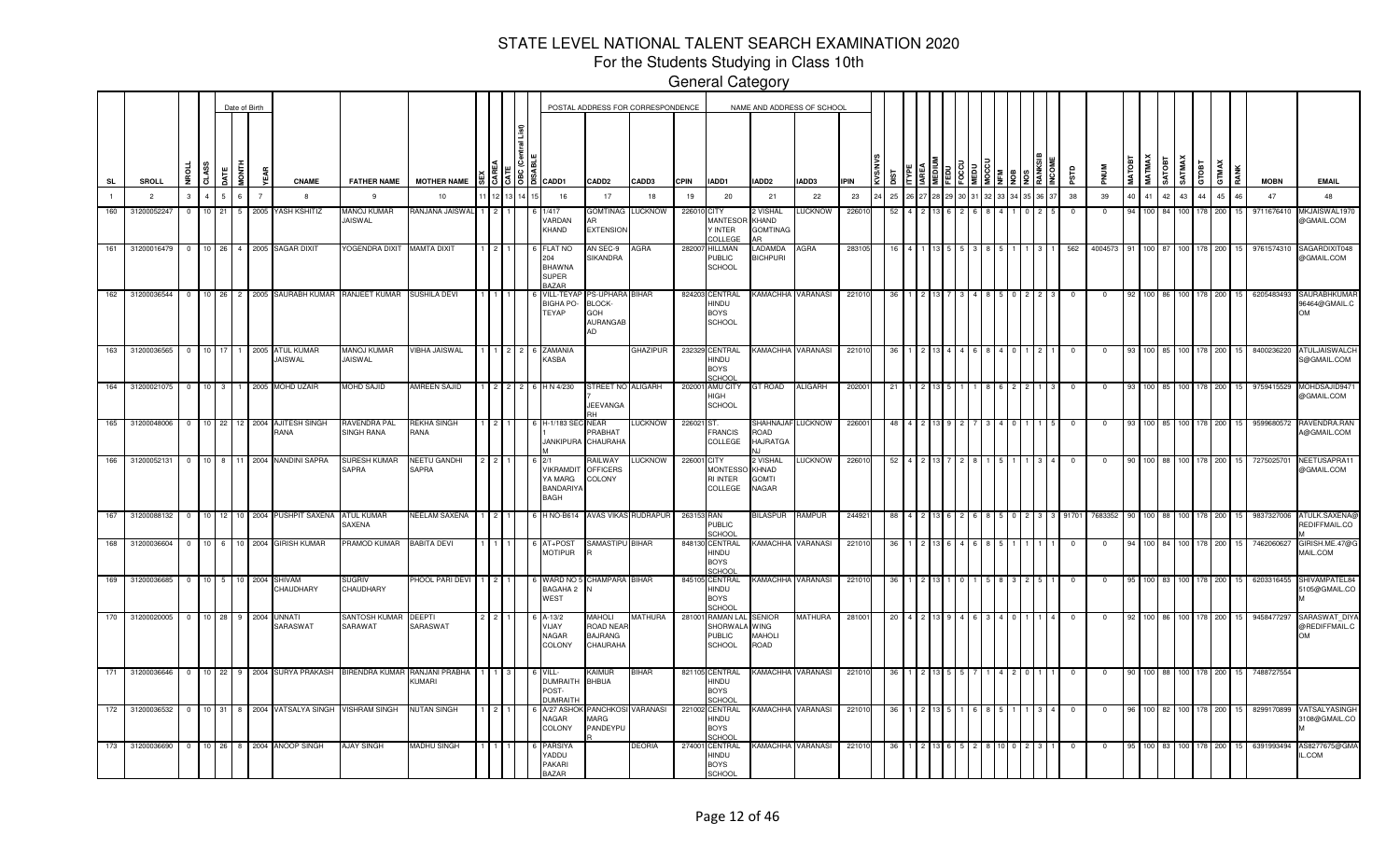For the Students Studying in Class 10th

|                  |                   |                |                  |                | Date of Birth  |                                  |                                                 |                                     |    |                                                          |                                                                         |                                                     | POSTAL ADDRESS FOR CORRESPONDENCE |             |                                                                       |                                                          | NAME AND ADDRESS OF SCHOOL |             |      |  |  |  |  |             |             |        |            |              |                 |                    |          |             |                                            |
|------------------|-------------------|----------------|------------------|----------------|----------------|----------------------------------|-------------------------------------------------|-------------------------------------|----|----------------------------------------------------------|-------------------------------------------------------------------------|-----------------------------------------------------|-----------------------------------|-------------|-----------------------------------------------------------------------|----------------------------------------------------------|----------------------------|-------------|------|--|--|--|--|-------------|-------------|--------|------------|--------------|-----------------|--------------------|----------|-------------|--------------------------------------------|
| SL               | SROLL             | 윤<br><b>A</b>  |                  | i<br>S         | ă              | <b>CNAME</b>                     | <b>FATHER NAME</b>                              | <b>MOTHER NAME</b>                  |    | $\frac{15}{3}$ $\frac{5}{3}$ $\frac{8}{3}$ $\frac{6}{3}$ | CADD1                                                                   | <b>CADD2</b>                                        | CADD3                             | <b>CPIN</b> | IADD1                                                                 | IADD2                                                    | IADD3                      | <b>IPIN</b> |      |  |  |  |  | <b>ESLS</b> |             | MATOBT | MATMAX     | <b>ROUNS</b> | SATMAX<br>GTOBT | GTMAX              | RANK     | <b>MOBN</b> | <b>EMAIL</b>                               |
|                  | $\overline{2}$    | 3              |                  |                | $\overline{7}$ | $\mathbf{R}$                     | 9                                               | 10                                  | 12 |                                                          | 16                                                                      | 17                                                  | 18                                | 19          | 20                                                                    | 21                                                       | 22                         | 23          | 25   |  |  |  |  | 38          | 39          | 40     | 41 42 43   |              |                 | 44                 | 45<br>46 | 47          | 48                                         |
| 174              | 31200052049       | $\overline{0}$ | 10 <sup>1</sup>  | $\mathbf{3}$   |                | 8 2004 ARYAN VERMA               | RAKESH VERMA                                    | <b>GITA VERMA</b>                   |    |                                                          | B-4/181<br><b>IJAYANT</b><br><b>CHAND</b>                               | GOMTI<br>NAGAR                                      | LUCKNOW                           | 226010 CITY | MONTESSC<br><b>RI INTER</b><br>OLLEGI                                 | <b>VISHAL</b><br>KHAND-2<br><b>GOMTI</b><br><b>JAGAR</b> | <b>LUCKNOW</b>             | 22601       | -52  |  |  |  |  | $^{\circ}$  | $^{\circ}$  | 96.    | 100 82     |              | 100             | 200<br>178         | 15       | 9984476642  | RAKESHVER98<br>GMAIL.COM                   |
| 175              | 31200058227       | $\overline{0}$ |                  |                |                | 10 2 8 2004 ADITI SINGH          | <b>MAHENDRA</b><br>PRATAP SINGH                 | <b>BARAKHA RANI</b><br><b>SINGH</b> |    |                                                          | 73/C<br><b>ILAWATI</b><br>SADAD                                         | <b>MEDICAL</b><br>ROAD<br>MUGLAHA                   | <b>GORAKHPL</b>                   |             | METROPO<br>TAN<br><b>SCHOOL</b><br><b>JHUNGIA</b><br><b>MEDICAL</b>   | COLLEGE<br>ROAD                                          | <b>GORAKHPU</b>            | 273152      | 58   |  |  |  |  | $^{\circ}$  | $^{\circ}$  | 92     |            |              | 100 86 100 178  | 200                | 15       | 9838341935  |                                            |
| 176              | 31200036663       | $\overline{0}$ | $10$ 22          | 7              |                | 2004 SRIJAN PATEL                | CHHOTE LAL<br>/ERMA                             | SARITA VERMA                        |    |                                                          | Krishna<br>NAGAR<br>COLONY                                              | )OSTPUR<br><b>OAOF</b><br>AKBARPUR                  | AMBEDKAR<br>NAGAR                 |             | 224122 CENTRAL<br>HINDU<br><b>BOYS</b><br><b>SCHOOL</b>               |                                                          | KAMACHHA VARANASI          | 22101       |      |  |  |  |  |             |             |        |            |              | 100             | 200                |          | 7408192988  |                                            |
| $\overline{177}$ | 31200052141       | $\overline{0}$ | 10 <sup>10</sup> |                | 2004           | PIYUSH SINGH                     | <b>AJESH KUMAR</b><br><b>SINGH</b>              | SUDHA SINGH                         |    |                                                          | <b>POLICE</b><br>WIRELESS<br>COLONY                                     | <b>AAHANAGA</b>                                     | LUCKNOW                           | 226006 CITY | <b>MONTESSC</b><br><b>RI INTER</b><br>COLLEGE                         | 2 VISHAL<br>KHAND<br><b>GOMTI</b><br><b>JAGAR</b>        | LUCKNOW                    | 22601       |      |  |  |  |  |             |             |        |            |              |                 | 200                |          | 945383901   | SINGHRK11916<br>MAIL.COM                   |
| 178              | 31200036545       | $\overline{0}$ | 10 <sup>1</sup>  | 17             |                | 2004 ABHINEET SINGH              | <b>INDU PRAKASH</b>                             | NANDINI SINGH                       |    |                                                          | OURMOVRA NIWAS<br>RAJ KAMAI<br>BHAWAN<br>VATS                           | ROBERTSG RA<br><b>LIA</b>                           | SONEBHAD                          |             | 231216 CENTRAL<br>HINDU<br><b>BOYS</b><br><b>SCHOOL</b>               |                                                          | KAMACHHA VARANASI          | 22101       | 36   |  |  |  |  | - 0         | $^{\circ}$  | 91     | 100 87     |              | 100             | 200<br>178         |          | 6386792874  | IPS2011.RBJ@G<br>MAIL.COM                  |
|                  | 179 31200021067 0 |                | 10 <sub>1</sub>  | -9             |                | 7 2004 NISHANT<br>BHARDWAJ       | CHHATRAPAL                                      | PANKAJ KUMARI                       |    |                                                          | AMANULLA<br>PUR                                                         | POST-<br>KHAYRA<br><b>COTHI</b>                     | MATHURA                           |             | 281205 AMU CITY<br>SCHOOL                                             | MASOODAB ALIGARH<br>AD                                   |                            | 20200       | - 21 |  |  |  |  | - 0         | $\mathbf 0$ | 89     |            |              |                 | 100 89 100 178 200 | 15       | 9690278046  | PANKAJKUMARI2<br>041@GAMIL.COM             |
|                  | 180 31200036689   | $\overline{0}$ | 10 <sub>1</sub>  | $\mathbf{1}$   | 2004           | MANSHA RAM<br>VERMA              | BARSATI VERMA                                   | <b>VIMLA DEVI</b>                   |    | $2 \mid 6$                                               | VILL-<br>MAHADEVA MALARI                                                | POST-                                               | GONDA                             |             | 271601 CENTRAL<br>HINDU<br><b>BOYS</b><br><b>SCHOOL</b>               |                                                          | KAMACHHA VARANASI          | 22101       | -36  |  |  |  |  |             | $^{\circ}$  | 95     | 100 83     |              | 100             | 200                |          | 6306346942  | MANSHARAMVER<br>MA063@GMAIL.C<br>OM        |
|                  | 181 31200036631   | $\overline{0}$ |                  |                |                | 10 26 6 2004 RAJAN SINGH         | <b>HARERAM SINGH</b>                            | <b>NISHA DEVI</b>                   |    |                                                          | VILL+POS <sup>®</sup><br><b>BHANPUR</b>                                 | ROHTAS<br><b>DINARA</b>                             | <b>BIHAR</b>                      |             | 802213 CENTRAL<br>HINDU<br><b>BOYS</b><br>SCHOOL                      |                                                          | KAMACHHA VARANASI          | 221010      | 36   |  |  |  |  |             |             |        | 100 88     |              |                 | 200<br>178         |          | 9430904641  | RAJANSINGHBHA<br>NPUR@GMAIL.C<br><b>OM</b> |
| $182$            | 31200006586       | $\overline{0}$ | $10 \mid 5 \mid$ |                |                | 6 2004 ASHISH TRIPATHI           | NAGENDRA NATH ANITA TRIPATHI<br><b>TRIPATHI</b> |                                     |    |                                                          | 143 A<br>BLOCK 36<br><b>IG FLATS</b>                                    | NOIDA                                               | SECTOR 99 G B NAGAR               |             | 201304 ASSISI<br>CONVENT<br>SCHOOL                                    | A 43<br>SECTOR 33<br>NOIDA                               | <b>G B NAGAR</b>           | 201307      |      |  |  |  |  | 120         | 2557220     |        |            |              | 100 86 100 178  | 200                |          | 9958876451  | NTRIPATHI260@<br>GMAIL.COM                 |
| 183              | 31200100012 0     |                |                  |                |                | 10 21 5 2004 PAVANI GUPTA        | <b>IPIN KUMAR</b>                               | JYOTI GUPTA                         |    |                                                          | 1095<br><b>BHAGAT</b><br><b>SINGH</b><br><b>KUNG GAIL</b><br><b>AON</b> |                                                     | <b>DIBIYAPUR AURAIYA</b>          |             | 206244 GAIL DAV<br><b>PUBLIC</b><br><b>SCHOOL</b><br><b>GAIL GAON</b> | <b>IBIYAPUR</b>                                          | AURAIYA                    | 206244      |      |  |  |  |  | 5683        | 280153      |        | 100 I      |              |                 | 178<br>200         |          | 9758857400  | VIPIN.KUMAR@G<br>AIL.CO.IN                 |
| 184              | 31200100005       | $\overline{0}$ | 10 <sup>1</sup>  | 8              |                | 5 2004 AKSHANSH SINGH<br>CHANDEL | DHIRESH SINGH<br>CHANDEL                        | <b>PRITI SINGH</b><br>CHANDEL       |    |                                                          | 1287<br>LAJPAT<br>KUNJ                                                  | <b>GAIL GAON AURAIYA</b><br><b>DIBIYAPUR</b>        |                                   |             | 206244 GAIL DAV<br><b>PUBLIC</b><br>SCHOOL                            | GAIL GAON AURAIYA<br><b>DIBIYAPUR</b>                    |                            | 206244      |      |  |  |  |  | 0           | $^{\circ}$  |        |            |              |                 | 200<br>178         |          | 9720166568  | DHIRESH.CHAND<br>EL@GAIL.CO.IN             |
| 185              | 31200035259       | $\overline{0}$ | $10-10$<br>24    | 4 <sup>1</sup> | 2004           | OMKAR<br><b>PRAJAPATI</b>        | SANJAI KUMAR<br>PRAJAPATI                       | <b>MUNNI DEVI</b>                   |    |                                                          | $T - 2/M - 4$<br>SUNDER<br><b>BAGIYA B I</b>                            |                                                     | <b><i>VARANASI</i></b>            |             | 221005 KENDRIYA<br>IDYALAYA                                           | BHU<br><b>CAMPUS</b>                                     | VARANASI                   | 221005      |      |  |  |  |  |             |             |        |            |              |                 | 200                |          | 9795389493  | SANJAYKUMARP<br>RAJAPATI78@GM<br>AIL.COM   |
|                  | 186 31200036539   | $\overline{0}$ | $10$ 19          |                |                | 4 2004 SUMIT YADAV               | KESHNATH YADAV DHARMA DEVI                      |                                     | 2  |                                                          | VILL-<br>SURHURPU                                                       | POST-<br><b>VISHNUPUF</b><br>MAJHWARA               | <b>JAUNPUR</b>                    |             | 222136 CENTRAL<br>HINDU<br><b>BOYS</b><br>SCHOOL                      | <b>KAMACHHA</b>                                          | <b>VARANASI</b>            | 22101       | 36   |  |  |  |  |             | $^{\circ}$  | 92     |            |              |                 | 100 86 100 178 200 |          | 9026139414  | SUMITJNP.OFFIC<br>IAL@GMAIL.COM            |
|                  | 187 31200058222   | $\overline{0}$ | 10 <sub>1</sub>  | $\mathbf{1}$   |                | 4 2004 ARYAN GIRI                | SANTOSH KUMAR KAVITA GIRI<br>GIRI               |                                     |    |                                                          | 335-A<br>SHIKSHAK<br>COLONY<br><b>MRITA</b>                             | <b>JAGARI II</b><br><b>BHAGTA</b><br><b>HORABAF</b> | GORAKHPU                          |             | 273010 SANSKRIT<br>PUBLIC<br><b>SCHOOL</b>                            |                                                          | <b>GORAKHPU</b>            |             | 58   |  |  |  |  | $^{\circ}$  | $^{\circ}$  |        | 100 89 100 |              |                 | 200<br>178         |          | 9838220606  | ARYANGIRI96481<br>994@GMAIL.COM            |
| 188              | 31200048003       | $\overline{0}$ |                  |                |                | 10 13 3 2004 SAHARSH SAXENA      | TARUN SAXENA                                    | MEETA SAXENA                        |    |                                                          | $S-350$<br><b>SANSKRIT</b><br>ENCLAVE<br>JDYAN-2                        | ELDECO                                              | LUCKNOW                           | 226025 ST.  | FRANCIS<br>COLLEGE                                                    | ROAD<br><b>HAJRATGA</b>                                  | SHAHNAJAF LUCKNOW          | 226001      |      |  |  |  |  |             |             |        | 100 I      |              | 100             | 200<br>178         | 15       | 8318809732  | TARUNMEETA@<br>GMAIL.COM                   |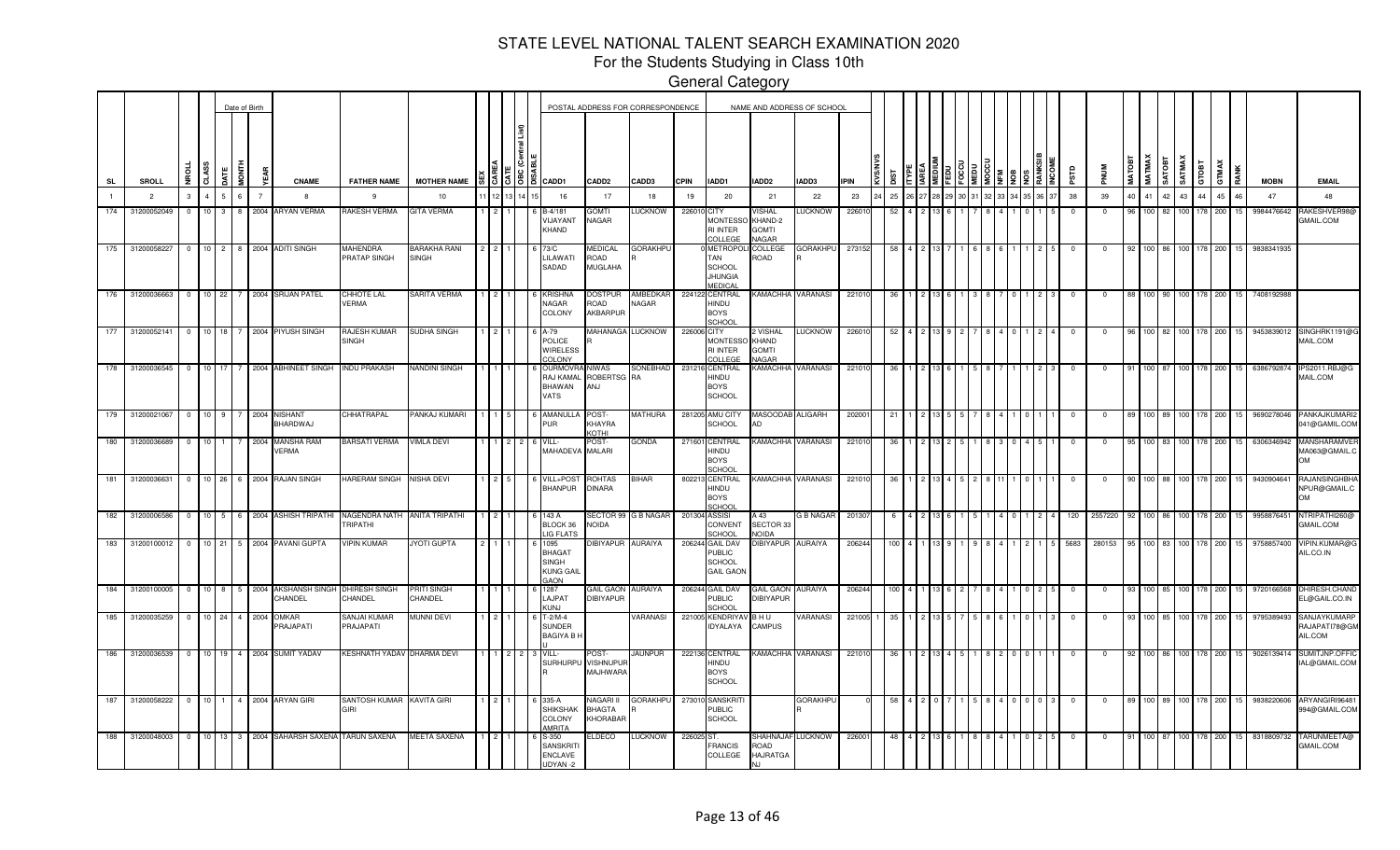For the Students Studying in Class 10th

|        |                                       |                |                  |                      | Date of Birth  |                                                           |                                       |                          |             |           |                                                         |                                                                    |                                                   | POSTAL ADDRESS FOR CORRESPONDENCE |             |                                                                        | NAME AND ADDRESS OF SCHOOL                                |                   |             |            |     |  |    |        |  |                |              |       |          |                  |                  |              |                 |                                  |                                                            |
|--------|---------------------------------------|----------------|------------------|----------------------|----------------|-----------------------------------------------------------|---------------------------------------|--------------------------|-------------|-----------|---------------------------------------------------------|--------------------------------------------------------------------|---------------------------------------------------|-----------------------------------|-------------|------------------------------------------------------------------------|-----------------------------------------------------------|-------------------|-------------|------------|-----|--|----|--------|--|----------------|--------------|-------|----------|------------------|------------------|--------------|-----------------|----------------------------------|------------------------------------------------------------|
| SL     | <b>SROLL</b>                          | g              | CLASS            | ETNO                 | ă              | <b>CNAME</b>                                              | <b>FATHER NAME</b>                    | <b>MOTHER NAME</b>       |             |           | $\frac{3}{5}$ $\frac{5}{5}$ $\frac{8}{5}$ $\frac{8}{5}$ | CADD1                                                              | CADD <sub>2</sub>                                 | CADD3                             | <b>CPIN</b> | IADD1                                                                  | IADD2                                                     | IADD3             | <b>IPIN</b> | <b>Sid</b> |     |  |    | I      |  | ers            | PNUM         | MATOI | MATMAX   | SATMAX<br>SATOBT | GTOBT            | <b>GTMAX</b> | RANK            | <b>MOBN</b>                      | <b>EMAIL</b>                                               |
|        | $\overline{2}$                        | $\mathbf{3}$   | $\overline{4}$   | 6 <sup>1</sup><br>5. | $\overline{7}$ |                                                           | 9                                     | 10                       | $12$        |           |                                                         | 16                                                                 | 17                                                | 18                                | 19          | 20                                                                     | 21                                                        | 22                | 23          | 25         |     |  | 32 | 33 I 3 |  | 38             | 39           | 40    | 41       | 42<br>43         | 44               | 45           | 46              | 47                               | 48                                                         |
| 189    | 31200007388                           | $\mathbf{0}$   | 10 <sup>10</sup> | $5 -$<br>3           | 2004           | SHASHANK<br>PANDEY                                        | SHASHI PRAKASH MEERA PANDEY<br>PANDEY |                          |             |           |                                                         | $+149$<br>ALPHA <sub>2</sub>                                       | GREATER<br><b>NOIDA</b>                           | GAUTAMBL<br>DH NAGAR              |             | I ST<br><b>JOSEPHS</b><br><b>SENIOR</b><br><b>SECONDAR</b><br>Y SCHOOL | D-BLOCK<br>ALPHA-1                                        | GREATEF<br>NOIDA  | 20130       |            |     |  |    |        |  | 120            |              | 95    | 100      | -83              |                  | 200          | 15.             | 9990796558                       | SHASHANKPANI<br>EYGSR@GMAIL<br>COM                         |
| 190    |                                       |                |                  |                      |                | 31200100004  0  10  14  11  2003  VEDANT GUPTA            | ANUP GUPTA                            | ANURADHA<br><b>GUPTA</b> |             |           |                                                         | 6 2423<br><b>AMBEDKA</b><br>(UNJ                                   | GAIL GAON AURAIYA<br><b>DIBIYAPUR</b>             |                                   |             | 206244 GAIL DAV<br>PUBLIC<br>SCHOOL                                    | GAIL GAON AURAIYA<br><b>DIBIYAPUR</b>                     |                   | 206244      | 100        |     |  |    |        |  | 0              |              | 94    | 100 84   |                  | 100 178          | 200          |                 |                                  | 15 9837571947 ANUP.GUPTA@G<br>AIL.CO.IN                    |
| 191    | 31200028364                           | $\overline{0}$ |                  |                      |                | 10 15 10 2003 SHIKHAR PRATAP SANJAY SINGH<br>SINGH        |                                       | <b>LAXMI DEVI</b>        |             |           |                                                         | 112/106A<br>SWARAJ<br>NAGAR                                        | J.I                                               | TELIYARGA PRAYAGRA                | 211004 MPVM | GANGA<br><b>GURUKULA</b>                                               | GADDOPUR<br>PHAPHAMA                                      | <b>PRAYAGRA</b>   | 211013      | 28         |     |  |    |        |  | $\Omega$       |              | 92    | $100$ 86 | 100              | 178              | 200          | 15 <sub>1</sub> | 9956114316                       | SANJAY291976SI<br>NGH@GMAIL.CO                             |
|        |                                       |                |                  |                      |                | 192 31200021057 0 10 17 6 2003 MOHD SUBHAN                | <b>MOHD IRFAN</b>                     | SHABNAM<br>PARVEEN       |             |           |                                                         | ROOM<br><b>NUMBER B</b><br>41 AMEER<br>MANZIL                      | SHAMSHAD<br><b>MARKET</b>                         | <b>ALIGARH</b>                    |             | 202002 AMU CITY<br><b>SCHOOL</b><br>ALIGARH                            | GT ROAD<br><b>NEAR</b><br><b>NUMAISH</b><br><b>GROUND</b> | ALIGARH           | 202002      | -21        |     |  |    |        |  | $\Omega$       |              | 94    | 100 84   | 100 L            | 178 l            | 200          | 15 <sub>1</sub> | 9917596294                       | MOHDSUBHAN6<br>3@GMAIL.COM                                 |
| $-193$ | 31200052105                           | $\overline{0}$ |                  |                      |                | 10 20 9 2005 KAUSTUBH MANI<br>TRIPATHI                    | TRYAMBAK MANI<br>TRIPATHI             | RANJANA<br>TRIPATHI      | $2^{\circ}$ |           |                                                         | 5/239 VIPU<br>KHAND                                                | <b>GOMTI</b><br>NAGAR                             | LUCKNOW                           | 226010 CITY | <b>MONTESSO</b><br><b>RI INTER</b><br>COLLEGE                          | 2 VISHAL<br>KHAND<br><b>GOMTI</b><br>NAGAR                | LUCKNOW           | 226010      | 52         | 4 2 |  |    | 50L    |  | $\overline{0}$ |              | 91    | 100 86   |                  | 100 177          | 200          | 16              | 9838500059                       | ΓRΙΡΑΤΗΙΤΜΚ@<br>MAIL.COM                                   |
|        | 194 31200038270                       | $\overline{0}$ | 10               |                      |                | 7 2005 DEVESH YADAV                                       | <b>BRIJKISHOR</b><br><b>ADAV</b>      | <b>BIDYA YADAV</b>       |             |           |                                                         | VILL+POST<br><b>HINGUTAR</b><br>GARH                               |                                                   | CHANDAULI                         |             | 232105 JAWAHAR<br>NAVODAY/<br>VIDYALAYA                                | <b>BAIRATH</b>                                            | CHANDAULI         | 232107      | 38         |     |  |    |        |  | $^{\circ}$     |              |       | 100 86   |                  | 100 177          | 200          |                 | 8172880068                       | DEVESH1234DY<br>@GMAIL.COM                                 |
|        |                                       |                |                  |                      |                | 195 31200036660 0 10 19 6 2005 BAKSHI ARYAN<br>SRIVASTAVA | <b>AJAY BAKSHI</b>                    | ROUSHNI DEVI             | 2 L         |           |                                                         | NEW AREA<br>BABA<br><b>NAGRI GALI</b>                              | BLOCK-<br><b>DEHRION</b><br>SONE<br>ROHTAS        | <b>BIHAR</b>                      |             | 821305 CENTRAL<br>HINDU<br><b>BOYS</b><br>SCHOO                        | KAMACHHA VARANASI                                         |                   | 22101       | 36         |     |  |    |        |  | $\mathbf 0$    | $\mathbf{0}$ | 91    | 100 86   |                  | 100 177          | 200          |                 | 16 6205236239                    |                                                            |
|        | 196 31200023003                       |                |                  |                      |                | 0 10 22 5 2005 ADITYA KUMAR                               | PRAVESH KUMAR MAMTA YADAV             |                          |             |           |                                                         | 6 VILL-<br>SAHUMAI                                                 | POST-<br><b>KONDAR</b><br>THANA-<br><b>HARIHA</b> | <b>IROZABAD</b>                   | 205147 ST.  | <b>DOMINIC'S</b><br><b>ACADEMY</b><br><b>BHOODA</b>                    | AGRA<br>ROAD<br>SHIKOHABA                                 | FIROZABAD         | 283135      | 23         |     |  |    |        |  | $\mathbf 0$    | $^{\circ}$   | 91    | 100 86   |                  | 100 177          | 200          |                 | 16 9536889719                    |                                                            |
|        |                                       |                |                  |                      |                | 197 31200003248 0 10 31 3 2005 MUHAMMAD<br>ABDULLAH KHAN  | MOHAMMAD ADIL UZMA<br>YAQUB           |                          |             |           |                                                         | 6 259/2 BAN<br><b>STREET</b><br>COLONY                             | <b>NEAR</b><br>SOPHIA<br><b>GIRLS</b><br>CHOOL    | MEERUT<br>CANTT                   |             | 250001 ST MARYS<br><b>ACADEMY</b><br><b>PB NO 133</b>                  | CARIAPPA<br>STREET                                        | MEERUT<br>CANTT   | 25000       |            |     |  |    |        |  | 121            | 2668526      | 93    |          |                  |                  |              |                 |                                  | 100 84 100 177 200 16 9560850148 MAK2004SMA@C<br>MAIL.COM  |
|        | 198 31200021930 0 10 30 3 2005 HIMANI |                |                  |                      |                | CHHONKER                                                  | CHANDRAVEER<br>SINGH CHHONKEF         | <b>POONAM</b>            |             | $2$ 2 $2$ |                                                         | 6 17/466<br>LODHI<br>VIHAR<br>COLONY                               | <b>SASNI</b><br>GATE                              | ALIGARH                           |             | 202001 VISHWA<br><b>BHARTI</b><br>PUBLIC<br>SCHOOL                     | SASNI<br>GATE                                             | <b>ALIGARH</b>    | 202001      | 21         |     |  |    |        |  | $^{\circ}$     | $\Omega$     | 96    |          |                  |                  |              |                 | 100 81 100 177 200 16 7906050670 | HIMANI20@GMAI<br>COM                                       |
|        |                                       |                |                  |                      |                | 199 31200044343 0 10 30 9 2004 DEVANSH KUMAR<br>SINGH     | <b>DEVENDRA</b><br>KUMAR SINGH        | HEMA SINGH               |             |           |                                                         | JR 35 A<br><b>HINDALCO</b><br>COLONY                               |                                                   | RENUKOOT SONEBHAD<br><b>RA</b>    |             | 231217 THE ADITY<br><b>BIRLA</b><br><b>PUBLIC</b><br><b>SCHOOL</b>     |                                                           | RENUKOOT SONEBHAD | 23121       | 44         |     |  |    |        |  | - 0            | 0            | 94    |          |                  |                  |              |                 |                                  | 100 83 100 177 200 16 9415874600 DEVKSINGH75@<br>GMAIL.COM |
| 200    | 31200001221                           | $\overline{0}$ | $10 \quad 25$    |                      |                | 9 2004 DEVVRAT SINGH<br>PANWAR                            | ANUJ KUMAR<br>PANWAR                  | PARUL RANI               |             |           |                                                         | 74 DANTAL                                                          | PO JATOLI MEERUT                                  |                                   | 250001      | THF<br>AARYANS                                                         | 62 KM<br>STONE NH-<br><b>MODIPURA</b><br><b>M BYPASS</b>  | MEERUT            | 25000       |            |     |  |    |        |  |                |              | 94    | 100.     | -83<br>100.      |                  | 200          |                 | 9897756355                       | ANUJPANWARD<br>NTAL@GMAIL.CO                               |
| $-201$ | 31200021895 0                         |                | 10 21            |                      |                | 9 2004 IMRAN ALI                                          | <b>MAHER MEHDI</b>                    | RAZIA SULTANA            |             |           |                                                         | <b>GULBUN</b><br><b>NEAR</b><br><b>TAMEER E</b><br>MILLAT<br>GOSHT | <b>WALI GALI</b><br><b>DODHPUR</b>                | ALIGARH                           | 202001 STS  | SCHOOL                                                                 | <b>MINTO</b><br><b>CIRCLE</b><br>AMU<br>CAMPUS            | ALIGARH           | 202002      | 21         |     |  |    |        |  | - 0            |              | 92    | 100      | 85               | 100 <sup>1</sup> | 200          | 16              | 8958919151                       | <b>IMRANALIBAQR2</b><br>4@GMAIL.COM                        |
| 202    | 31200088133 0                         |                | 10 11            |                      | 9 2004         | <b>DIVYANSH</b><br>GANGWAR                                | <b>SATYAVEER</b><br>SINGH             | SUSHMA<br>GANGWAR        |             |           |                                                         | LAXMI<br>NAGAR<br><b>BILASPUR</b><br><b>BAZAR</b>                  | KALAN                                             | RAMPUR                            | 244921 RAN  | <b>PUBLIC</b><br>SCHOOL                                                | BILASPUR                                                  | <b>RAMPUR</b>     | 24492       |            |     |  |    |        |  |                |              | 92    | 100      |                  |                  | 200          |                 | 9411622908                       | DIV11GANGWAF<br>@GMAIL.COM                                 |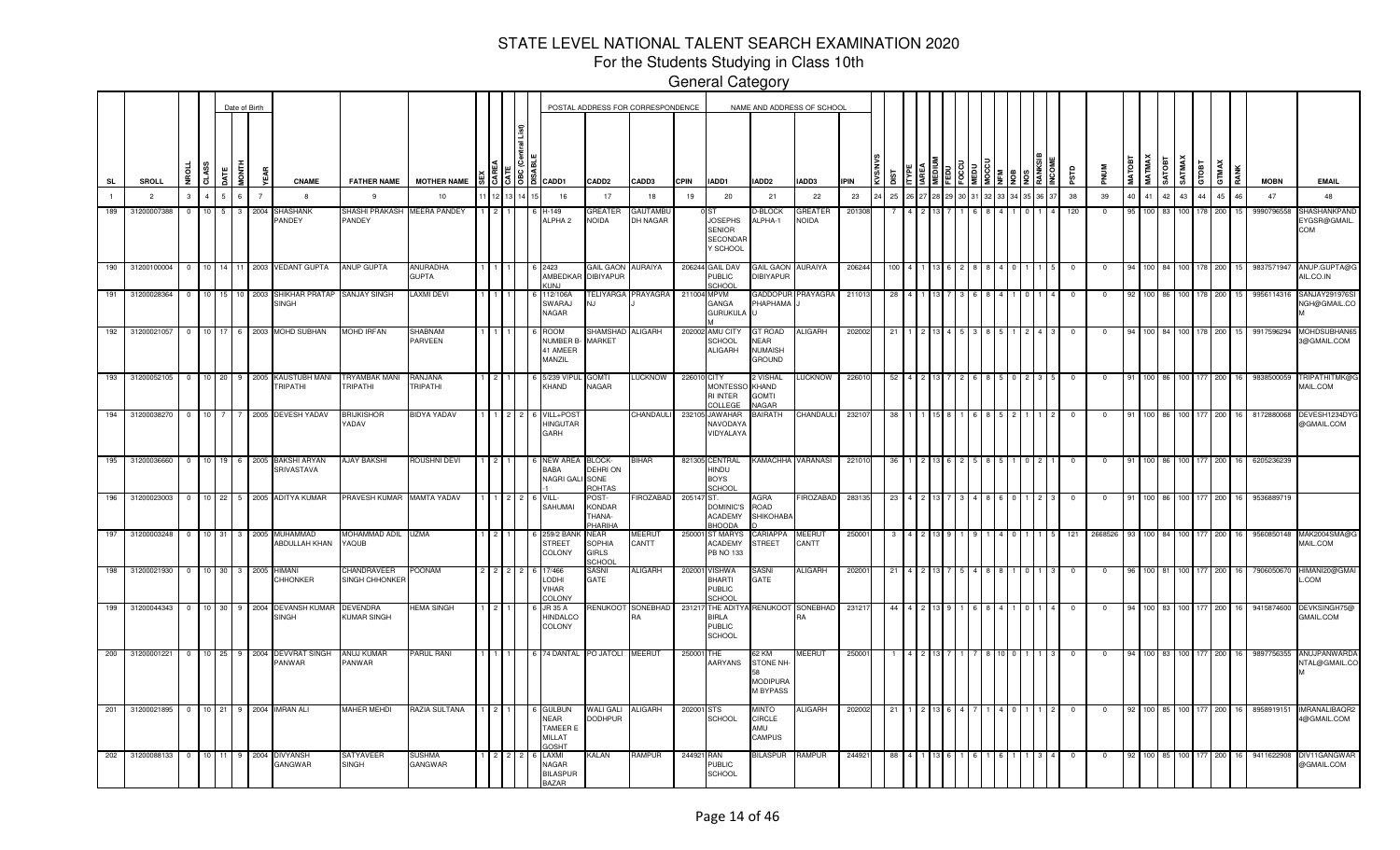For the Students Studying in Class 10th

|                  |                   |                |                |                 |                 | Date of Birth          |                                                         |                                        |                                  |     |                 |          |                                                             |                                                     | POSTAL ADDRESS FOR CORRESPONDENCE |              |                                                               |                                             | NAME AND ADDRESS OF SCHOOL      |             |     |  |  |  |      |            |            |        |                              |                        |                 |       |    |             |                                               |
|------------------|-------------------|----------------|----------------|-----------------|-----------------|------------------------|---------------------------------------------------------|----------------------------------------|----------------------------------|-----|-----------------|----------|-------------------------------------------------------------|-----------------------------------------------------|-----------------------------------|--------------|---------------------------------------------------------------|---------------------------------------------|---------------------------------|-------------|-----|--|--|--|------|------------|------------|--------|------------------------------|------------------------|-----------------|-------|----|-------------|-----------------------------------------------|
| SL               |                   | SROLL          |                | ō               | i<br>So         | EAR                    | <b>CNAME</b>                                            | <b>FATHER NAME</b>                     | <b>MOTHER NAME</b>               |     |                 | [3]3]8]1 | CADD1                                                       | <b>CADD2</b>                                        | CADD3                             | <b>CPIN</b>  | IADD1                                                         | IADD2                                       | IADD3                           | <b>IPIN</b> |     |  |  |  |      | ΠSΡ        |            | MATOBT | <b>MATMAX</b><br><b>ROLA</b> |                        | SATMAX<br>GTOBT | GTMAX |    | <b>MOBN</b> | <b>EMAIL</b>                                  |
| $\mathbf{1}$     |                   | $\overline{2}$ | 3              |                 | 6               | $\overline{7}$         | -8                                                      | 9                                      | 10                               |     | 12 <sup>1</sup> |          | 16                                                          | 17                                                  | 18                                | 19           | 20                                                            | 21                                          | 22                              | 23          | 25  |  |  |  | 6 37 | 38         | 39         | 40     | 41 42                        | 43                     | 44              | 45    | 46 | 47          | 48                                            |
| 205              |                   | 31200100006    | $\Omega$       |                 |                 | 9<br>2004              | <b>AKSH SINGH</b><br><b>DESHLAN</b>                     | <b>ITENDRA SINGH</b>                   | REENA SINGH                      |     |                 |          | 2074 RAJA<br>I KUNJ<br><b>GAON</b>                          | <b>IBIYAPUR</b>                                     | <b>AURAIYA</b>                    |              | 206244 GAIL DAV<br>PUBLIC<br><b>SCHOOL</b><br><b>GAIL GAO</b> | <b>IBIYAPUR</b>                             | <b>AURAIYA</b>                  | 206244      | 100 |  |  |  |      | - 0        | 0          |        | 100   85                     |                        |                 | 200   |    | 9837607327  | JITENDRA.SINGH<br>@GAIL.CO.IN                 |
| 204              |                   | 31200005239    | $\overline{0}$ | 10 <sub>1</sub> | 10 <sup>1</sup> | 9 <sub>1</sub><br>2004 | SHRIYANSH<br><b>/ARSHNEY</b>                            | ANJAY KUMAR<br><b>/ARSHNEY</b>         | ALKA RANI<br>VARSHNEY            |     |                 |          | D-104<br>SECTOR 20                                          | IOIDA                                               | GAUTAM<br><b>BUDH</b><br>NAGAR    | 201301       | AMITY<br><b>INTERNATI</b><br>ONAL<br>SCHOO                    | SECTOR 44 GAUTAM<br><b>NOIDA</b>            | <b>BUDH</b><br><b>NAGAR</b>     | 201303      |     |  |  |  |      | 120        | 2530441    |        | 100 81                       | 100                    | 177             | 200   |    | 9873549026  | SKVARSHNEY200<br>3@YAHOO.CO.IN                |
| 203              |                   | 31200005127    | $\overline{0}$ | $10$ 10         |                 |                        | 9 2004 ARNAV TIWARI                                     | <b>ALOK TIWARI</b>                     | POONAM TIWARI                    |     |                 |          | FLAT NO A2<br>602 TOWER                                     | ROYAL<br>PARK<br>APARTMEN<br><b>T SECTOR</b><br>137 | <b>NOIDA</b>                      | 201301       | <b>AMITY</b><br><b>INTERNAT</b><br>ONAL<br><b>SCHOOL</b>      | SECTOR 44 NOIDA                             |                                 |             |     |  |  |  |      | $^{\circ}$ | $^{\circ}$ | -97    | 100 <sub>l</sub>             | 80 100 177             |                 | 200   |    | 9899430636  | TIWARI.ALOK@G<br>MAIL.COM                     |
| $\overline{206}$ |                   | 31200036193 0  |                | 10 31           |                 |                        | 8 2004 SHASHANK<br><b>HUKLA</b>                         | <b>ATUL KUMAR</b><br>SHUKLA            | RATNA SHUKLA                     |     |                 |          | <b>LAT NO</b><br>103 SHANTI<br><b>/IMLA</b><br><b>JIHAR</b> | APARTMEN<br>T ROHIT<br>VAGAR<br><b>VARIYA</b>       | VARANASI                          |              | LITTLE<br><b>FLOWER</b><br><b>HOUSE SS</b><br><b>SCHOOL</b>   | KAKARMAT VARANASI<br>TA                     |                                 | 221004      | 36  |  |  |  |      | - 0        | $^{\circ}$ | -92    |                              | 100 85 100 177         |                 | 200   | 16 | 9721639307  | ATULKUMARSHU<br>KLA@GMAIL.CO                  |
|                  | 207 31200014086 0 |                |                |                 |                 |                        | 10 23 8 2004 AADITYA AREN                               | <b>IPUL KUMAR</b><br>AREN              | <b>RITU AREN</b>                 |     |                 |          | 9/2 D NEV<br><b>MANDI</b>                                   |                                                     | <b>MUZAFFAR</b><br>NAGAR          |              | 251001 S D PUBLIC                                             | ВНОРА<br>ROAD<br>PATEL<br>NAGAR             | <b>MUZAFFAF</b><br><b>NAGAR</b> | 25100       |     |  |  |  |      | 131        | $^{\circ}$ | -91    |                              | 100 86 100 177 200     |                 |       | 16 | 9897678379  | SHIVANSHAREN<br>@GMAIL.COM                    |
|                  | 208 31200035298 0 |                |                |                 |                 |                        | 10 22 8 2004 TARANG NARAYAN HRIT BALLABH                | NARAYAN                                | SANGEETA<br>VARAYAN              |     |                 |          | ANNAPURN<br><b>ENCLAVE</b>                                  | <b>ASH</b><br>VIDYAPEET<br>H ROAD                   | <b>VARANASI</b>                   | 221002 DELHI | <b>PUBLIC</b><br><b>SCHOOL</b>                                |                                             | VARANSI                         | 22101       | 35  |  |  |  |      | - 0        | 0          |        |                              | 100 82 100 177         |                 | 200   | 16 | 9580236656  | HBN_KUBER@G<br>MAIL.COM                       |
| 209              |                   |                |                |                 |                 |                        | 31200036684 0 10 4 8 2004 PRATYUSH<br><b>MISHRA</b>     | <b>ABHISHEK KUMAR</b><br><b>MISHRA</b> | RANJANA MISHRA                   |     |                 |          | VILL-<br>DHANAWAT<br>IYA POST-<br>BARAVA                    |                                                     | <b>BHADOHI</b>                    |              | 221402 CENTRAL<br>HINDU<br><b>BOYS</b><br>SCHOO               | KAMACHHA VARANASI                           |                                 | 221010      | 36  |  |  |  |      | $^{\circ}$ | $\Omega$   | 92     |                              | 100 85 100 177         |                 | 200   | 16 | 9794511175  | <b>PRATYUSHHRISH</b><br>IMISHRA@GMAIL<br>.COM |
|                  |                   |                |                |                 |                 |                        | 210 31200052259 0 10 26 7 2004 YATHARTH SINGH R N SINGH |                                        | RACHNA RANJAN                    | 112 |                 |          | 6 A 991                                                     | NDIRA<br>NAGAR                                      | <b>LUCKNOW</b>                    | 226016 CITY  | <b>MONTESSO</b><br><b>RI INTER</b><br>COLLEGE                 | 2 VISHAL<br>KHAND<br><b>GOMTI</b><br>NAGAR  | <b>LUCKNOW</b>                  | 226010      | 52  |  |  |  |      | $\Omega$   | $\Omega$   | 90.    |                              | 100 87 100 177         |                 | 200   | 16 | 8400098101  | YATHARTHMATH<br>S@GMAIL.COM                   |
|                  |                   |                |                |                 |                 |                        | 212 31200093079 0 10 25 6 2004 BHARAT SINGH<br>SENGAR   | PRAMOD SINGH<br>SENGAR                 | RASHMISENGAR 1 2 1               |     |                 |          | <b>HOUSE NO</b><br>537<br>LAKHANPU<br>R HOUSING             | <b>SOCIETY</b><br>VIKAS<br>NAGAR                    | <b>KANPUR</b>                     | 208024 DR    | VIRENDRA<br><b>SWARUP</b><br><b>EDUCATION</b><br>CENTRE       | AVADHPURI<br>GT ROAD                        | <b>KANPUR</b>                   | 208024      | 93  |  |  |  |      | $^{\circ}$ | $^{\circ}$ | 91     |                              | 100 86 100 177 200     |                 |       | 16 | 8840101447  | PRAMODSSENGA<br>R@YAHOO.COM                   |
| $\sqrt{211}$     |                   | 31200093078    | $\overline{0}$ | 10 25           |                 |                        | 6 2004 RAGHAV SINGH<br>SENGAR                           | PRAMOD SINGH<br>SENGAR                 | RASHMI SENGAR                    |     |                 |          | HOUSE NO<br>537<br>LAKHANPU<br>R HOUSING                    | SOCIETY<br><b>/IKAS</b><br>NAGAR                    | <b>KANPUR</b>                     | 208024 DR    | VIRENDRA<br>SWARUP<br><b>EDUCATIO</b><br>CENTRE               | AVADHPURI<br><b>GT ROAD</b>                 | <b>KANPUR</b>                   | 208024      | 93  |  |  |  |      |            | 0          |        | 100 l                        | 100                    | 177             | 200   |    | 8840101447  | PRAMODSSENGA<br>R@YAHOO.COM                   |
|                  | 213 31200014093   |                | $^{\circ}$     | 10 <sup>1</sup> | 14              |                        | 6 2004 AVI KAPIL                                        | RAMAN DEEP<br>KAPIL                    | SEEMA KAPIL                      |     |                 |          | BANJARAN<br><b>PUNCHMUK</b>                                 |                                                     | MUZAFFAR<br>NAGAR                 |              | 251002 S D PUBLI<br>SCHOOL                                    | ВНОРА<br>ROAD<br>PATEL<br>NAGAR             | MUZAFFAR<br>NAGAR               | 25100       |     |  |  |  |      | 131        |            |        | 100 85                       |                        | 100 177         | 200   |    | 6397529497  | AVIKAPIL2004@G<br>MAIL.COM                    |
| 214              |                   | 31200036675 0  |                | 10 <sup>1</sup> | $\overline{4}$  | 6 2004                 | <b>SUNDARAM</b><br>DWIVEDI                              | SUSHIL KUMAR<br>DWIVEDI                | SUCHITA DWIVEDI                  |     |                 |          | /ILL-<br>CHIRAIYAB<br>EER                                   | <b>DEWAHI</b><br>POST-<br><b>PAHARA</b>             | <b>MIRZAPUR</b>                   |              | 231001 CENTRAL<br>HINDU<br><b>BOYS</b><br>SCHOO               | KAMACHHA VARANASI                           |                                 | 22101       |     |  |  |  |      |            |            |        | 100.                         | 82<br>100 <sub>1</sub> |                 | 200   | 16 | 9452035897  |                                               |
| 215              |                   | 31200003244 0  |                | 10 17           |                 | 5 <sub>1</sub><br>2004 | LAKSHIT<br>MENGHANI                                     | DINESH<br>MENGHANI                     | <b>NEELAM</b><br><b>MENGHANI</b> |     |                 |          | 196<br><b>SECTOR 5</b>                                      | SHASTRI<br>NAGAR                                    | MEERUT                            |              | 250004 ST MARYS<br><b>ACADEMY</b>                             |                                             | <b>MEERUT</b><br>CANTT          | 25000       |     |  |  |  |      | $^{\circ}$ | $^{\circ}$ | -93    |                              | 100 84 100             | 177             | 200   |    | 9917505006  | LAKSHITMANGHA<br>NI08@GMAIL.CO                |
| 216              |                   | 31200010171    | $^{\circ}$     | 10              |                 | 2004                   | <b>BHAVUK PRASAD</b><br>SARTHAK                         | RAMASHRAY<br><b>PRASAD</b>             | <b>AJANI KUMARI</b>              |     |                 |          | SHALIMAI<br>GARDEN<br><b>EXTENSION</b>                      | AHIBABAD                                            | GHAZIABAD                         | 201005 D L F | <b>PUBLIC</b><br><b>SCHOOL</b>                                | SECTOR II<br>RAJENDEF<br>NAGAR<br>SAHIBABAD | GHAZIABAI                       | 201005      |     |  |  |  |      |            |            |        |                              |                        |                 | 200   |    | 9868593193  | DRTRPRASAD2<br><b>@GMAIL.COM</b>              |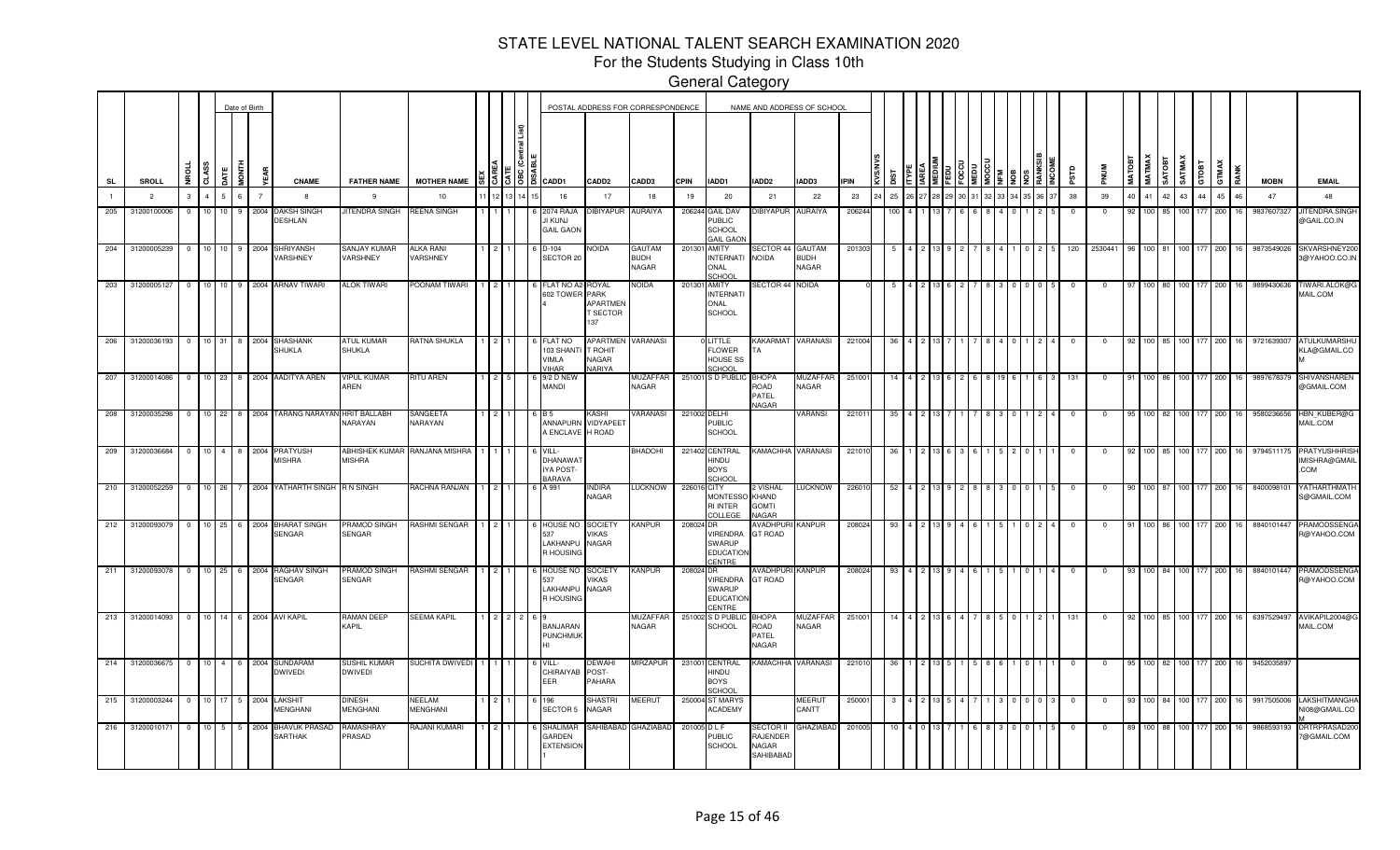For the Students Studying in Class 10th

|                  |                 |               |                |                  | Date of Birth |                        |      |                                   |                                             |                      |  |          |                                                                    |                                              | POSTAL ADDRESS FOR CORRESPONDENCE |             |                                                            |                                            | NAME AND ADDRESS OF SCHOOL |             |            |  |  |  |  |          |          |               |              |                       |       |            |      |             |                                             |
|------------------|-----------------|---------------|----------------|------------------|---------------|------------------------|------|-----------------------------------|---------------------------------------------|----------------------|--|----------|--------------------------------------------------------------------|----------------------------------------------|-----------------------------------|-------------|------------------------------------------------------------|--------------------------------------------|----------------------------|-------------|------------|--|--|--|--|----------|----------|---------------|--------------|-----------------------|-------|------------|------|-------------|---------------------------------------------|
| <b>SL</b>        | SROLL           |               |                | CLASS            |               | in<br>No               | й,   | <b>CNAME</b>                      | <b>FATHER NAME</b>                          | <b>MOTHER NAME</b>   |  | 1월 1일 1월 | CADD1                                                              | CADD <sub>2</sub>                            | CADD3                             | <b>CPIN</b> | IADD1                                                      | IADD2                                      | IADD3                      | <b>IPIN</b> | <b>Sid</b> |  |  |  |  | erse     |          | <b>MATOB1</b> | <b>MATMA</b> | SATMAX<br><b>ROOL</b> | атовт | GTMAX      | RANK | <b>MOBN</b> | <b>EMAIL</b>                                |
|                  | $\overline{2}$  |               | 3              |                  | ĥ.            | $\overline{7}$         |      | $\mathbf{R}$                      | -9                                          | 10                   |  |          | 16                                                                 | 17                                           | 18                                | 19          | 20                                                         | 21                                         | 22                         | 23          | 25         |  |  |  |  | 38       | 39       | 40            | $41 \mid 42$ |                       | 43    | 44<br>45   | 46   | 47          | 48                                          |
| 217              | 31200001270     |               | $^{\circ}$     | 10 <sup>1</sup>  | 28            | $\overline{4}$         | 2004 | <b>ARYAN POONIA</b>               | YOGENDRA SINGI                              | VANDANA<br>CHAUDHARY |  |          | <b>HNO 81</b><br><b>GLOBAL</b><br><b>CITY</b>                      | GANGA<br>NAGAR                               | MEERUT                            |             | <b>INTERNAT</b><br>ONAL<br><b>PUBLIC</b><br><b>CHOOL</b>   | POCKET C<br>GANGANAC<br>AR                 | MEERUT                     | 25000       |            |  |  |  |  |          | 0        |               |              |                       | 100   | 177<br>200 |      | 9219594723  | OKESHPOONI/<br>@GMAIL.COM                   |
| 218              | 31200008683     |               | $\overline{0}$ | 10 <sup>1</sup>  | 18            | 2004<br>4 <sup>1</sup> |      | PRIYANSHU<br><b>HOOSHAN</b>       | GHANSHYAM<br><b>KUMAR</b><br><b>HOOSHAN</b> | NISHI KUMARI         |  |          | <b>HNO 527</b><br><b>SECTOR</b>                                    | <b>ASUNDHA</b><br>R٨                         | <b>GHAZIABAD</b>                  |             | 201012 DELHI<br><b>PUBLIC</b><br>SCHOOL                    | SECTOR 9<br>VASUNDHA                       | GHAZIABAD                  | 20101       |            |  |  |  |  |          |          |               |              |                       |       | 177<br>200 |      | 9718302223  | <b>PRIYANSHUBHC</b><br>OSHAN@GMAIL<br>MO:   |
| 219              | 31200036602     |               | $^{\circ}$     | 10 <sup>1</sup>  | 15            | 2004<br>$\overline{4}$ |      | <b>RAVI KUMAR</b>                 | NARBADESHWAR<br>KUMAR SHARMA                | GEETA DEVI           |  |          | <b>GHAR-</b><br><b>SEMARI</b><br>POST-<br>SATHI                    | <b>WARD NO</b><br>07 WEST<br><b>CHAMPARA</b> | <b>BIHAR</b>                      |             | 845449 CENTRAL<br>HINDU<br><b>BOYS</b><br>SCHOOL           |                                            | KAMACHHA VARANASI          | 221020      |            |  |  |  |  |          |          |               |              |                       |       | 177<br>200 |      | 6299074903  | <b>RAVIKUMARNKE3</b><br>4@GMAIL.COM         |
|                  | 220 31200036579 |               | $\Omega$       |                  |               |                        |      | 10 9 3 2004 SIRTAZ AHAMAD         | KUTUBUDDIN<br>ANSARI                        | SAMSUN NISHA         |  |          | VILL-<br><b>MATHANA</b><br>POST-<br>HARIHARPL                      |                                              | MIRZAPUR                          |             | 231005 CENTRAL<br>HINDU<br><b>BOYS</b><br><b>SCHOOL</b>    |                                            | KAMACHHA VARANASI          | 221010      |            |  |  |  |  |          | - 0      | 88            | 100 89       |                       | 100   | 177<br>200 |      | 8576075203  |                                             |
|                  | 221 31200036506 |               | $\overline{0}$ |                  |               |                        |      | 10 1 3 2004 SHREESH SUMAN         | <b>AMIT KUMAR</b>                           | ANUPAMA KUMAR        |  |          | H COLONY                                                           | NDRAPRAS AHIYAPUR<br>MUZAFFAR<br>PUR.        | <b>BIHAR</b>                      |             | 842001 CENTRAL<br>HINDU<br>BOYS<br>SCHOOL                  |                                            | KAMACHHA VARANASI          | 221010      |            |  |  |  |  |          |          |               |              |                       |       | 77<br>200  |      | 6206317231  | SHREESHSUMAN<br><b>ALGEBRA@GMAI</b><br>.COM |
| 222              |                 | 31200007112 0 |                |                  |               |                        |      | 10 2 2 2004 KASHISH TALWAR        | ASHU TALWAR                                 | PRIYA ASHU<br>TALWAR |  |          | E 79 ALPHA                                                         |                                              | GREATER<br>NOIDA                  |             | 201310 LOTUS<br>/ALLEY<br><b>INTERNATI</b><br><b>NAI</b>   | SECTOR<br>126<br><b>EXPRESSW</b>           | NOIDA                      | 201303      |            |  |  |  |  | $\Omega$ | $\Omega$ |               | 100 84       |                       | 100   | 177<br>200 |      | 9810256571  | ASHU.TALWAR@<br>GMAIL.COM                   |
|                  | 223 31200036613 |               | $\overline{0}$ | $10 \quad 8$     |               |                        |      | 1 2004 ANKIT PATEL                | HIRALAL SINGH                               | RINKI DEVI           |  |          | VILL+POS<br><b>NOKHA</b>                                           | ROHTAS                                       | BIHAR                             | 802215      | <b>CENTRAL</b><br>HINDU<br><b>BOYS</b><br>SCHOOL           | KAMACHHA VARANASI                          |                            | 221010      |            |  |  |  |  |          |          |               |              |                       |       | 177<br>200 |      | 9128668962  | 8294962010RAJ@<br>GMAIL.COM                 |
| 224              | 31200052179     |               | $\overline{0}$ |                  |               |                        |      | 10 19 12 2003 SATWIK SAHU         | SANJAY SAHU                                 | MAMTA SAHU           |  |          | <b>ELDECO</b><br>UDYAAN-1<br>SHARDA<br><b>JAGAR</b>                |                                              | <b>LUCKNOW</b>                    | 226002 CITY | <b>MONTESSO</b><br><b>RI INTER</b><br>COLLEGE              | 2 VISHAL<br>KHAND<br><b>GOMTI</b><br>NAGAR | LUCKNOW                    | 226010      | 52         |  |  |  |  |          |          |               |              |                       | 100   | 177<br>200 |      | 7054255556  | SAMTAA1@YAHO<br>O.COM                       |
| 225              |                 | 31200100013 0 |                | 10 30            |               | 10 2003                |      | SHUBHANGI<br>RAJPUT               | ANIL KUMAR<br>RAJPUT                        | ANJU RAJPUT          |  |          | 102 RAJ<br><b>JI KUNJ</b><br><b>GAILGAON</b>                       | ٥G-<br><b>DIBIYAPUR</b>                      | AURAIYA                           |             | 206244 GAIL DAV<br>PUBLIC<br>SCHOOL<br><b>GAIL GAO</b>     | DIBIYAPUR                                  | AURAIYA                    | 206244      | 100        |  |  |  |  | 5683     | 283030   |               | 100 82       |                       | 100   | 177<br>200 |      | 9720006563  | ANIL.RAJPOOT@<br>GAIL.CO.IN                 |
| 226              |                 | 31200005116 0 |                | 10 <sup>1</sup>  | 9             | 10 2003                |      | <b>UMANG TRIPATHI</b>             | MAHENDRA<br>KUMAR TRIPATHI                  | SHACHI TRIPATHI      |  |          | C-323<br><b>SECTOR</b><br>122                                      |                                              | NOIDA                             | 201301      | <b>VISHWA</b><br><b>BHARATI</b><br><b>PUBLIC</b><br>SCHOOL | SECTOR 28 NOIDA                            |                            | 20130       |            |  |  |  |  |          |          |               | 100 84       | 100                   |       | 177<br>200 |      | 9818765282  | UMANGROX8@G<br>MAIL.COM                     |
| 227              | 31200035489     |               | $\overline{0}$ | 10 <sup>10</sup> | 6             |                        |      | 10 2003 DEVANSH MITTAL            | DEEPAK KUMAR<br>MITTAL                      | RUCHI MITTAL         |  |          | <b>FLAT NO</b><br>101<br><b>SHAPURI</b><br><b>HEIGHTS</b>          | RATHYATR                                     | <b>VARANASI</b>                   | 221010      | <b>SUNBEAM</b><br>ENGLISH<br><b>SCHOOL</b>                 | UR LANKA<br>R-206                          | BHAGVANP VARANASI          | 221005      | -35        |  |  |  |  | 542      | 2360039  |               | 100   83     |                       | 100   | 177<br>200 | 16   | 7007687257  | DKM99IN@YAHO<br>O.COM                       |
| 228              |                 | 31200036582   | $\overline{0}$ | 10 31            |               |                        |      | 5 2019 DIVYANSHU<br><b>ADAV</b>   | HARINATH YADAV NEEMA YADAV                  |                      |  |          | 34 B N PAC<br><b>BHULLANP</b><br><b>IIR</b>                        |                                              | VARANASI                          |             | 221108 CENTRAL<br>HINDU<br><b>BOYS</b><br>SCHOOL           |                                            | KAMACHHA VARANASI          | 221010      |            |  |  |  |  |          |          |               | 100 81       |                       | 100   | 76<br>200  |      | 9453115325  | <b>DIVYANSHUYADA</b><br>/282@GMAIL.CO       |
| $\overline{229}$ | 31200036598     |               | $\overline{0}$ | 10 <sup>1</sup>  | 16            | 9                      | 2005 | AYUSH SINGH                       | HARENDRA SINGH                              | SANJOO SINGH         |  |          | VILLAGE<br><b>SURAHIYA</b>                                         | POST<br>SAHATWAR                             | <b>BALLIA UP</b>                  | 277211      | CENTRAL<br>HINDU<br><b>BOYS</b><br>SCHOOL                  | KAMACHA                                    | VARANASI                   | 22101       |            |  |  |  |  |          |          |               |              |                       |       | 176<br>200 |      | 9795615568  | AYUSHSINGHCH<br>SBHV@GMAIL.C<br><b>OM</b>   |
| 230              | 31200036575     |               | $\Omega$       |                  |               | 9                      | 2005 | <b>VIVEK YADAV</b>                | SURENDRA YADAV SANGEETA DEVI                |                      |  |          | <b>SUNRISI</b><br>BOYS<br><b>HOSTEL</b><br>SHANKULD<br><b>HARA</b> | <b>OKHRA</b><br><b>AWLOH&gt;</b>             | /ARANASI                          |             | 221010 CENTRAL<br>HINDU<br><b>BOYS</b><br><b>SCHOOL</b>    |                                            | KAMACHHA VARANASI          | 221010      |            |  |  |  |  |          |          |               |              |                       | 100   | 176<br>200 |      | 6388771147  | VIVEKYUNS10@<br>GMAIL.COM                   |
| 231              |                 | 31200036647 0 |                | 10 <sup>1</sup>  | 22            |                        | 2005 | <b>JAY KRISHNA</b><br><b>ADAV</b> | JAGADISH YADAV MANJU DEVI                   |                      |  |          | VILL-<br>RANIGHAT<br>POST-<br><b>GHANTI</b>                        |                                              | DEORIA                            |             | 274705 CENTRAL<br>HINDU<br><b>BOYS</b><br>SCHOOL           |                                            | KAMACHHA VARANASI          | 22101       |            |  |  |  |  |          |          |               |              |                       | 100.  | 176<br>200 |      | 6306939471  |                                             |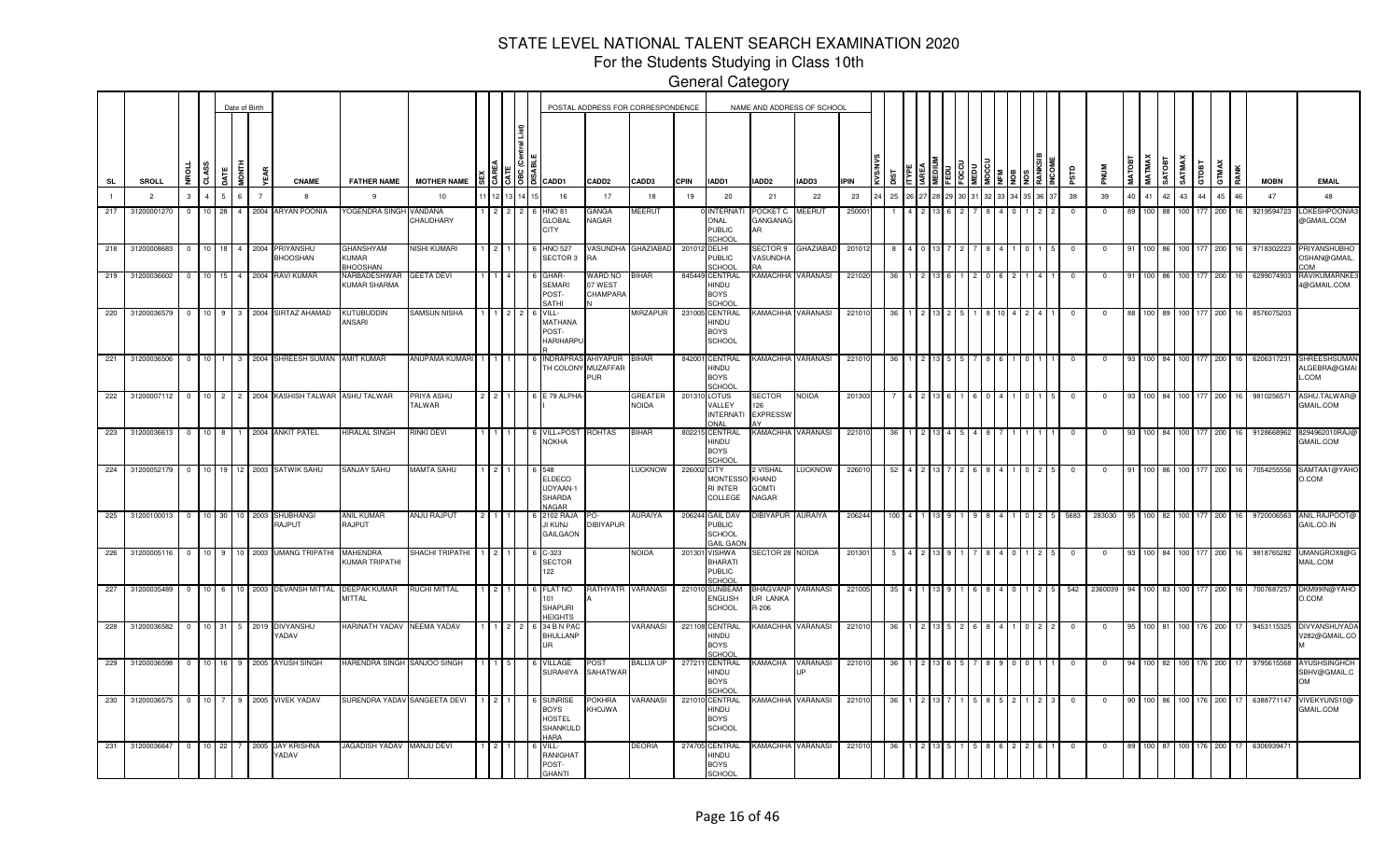For the Students Studying in Class 10th

|     |                                 |                 |                |             | Date of Birth       |                                        |                                       |                               |  |                                                                 | POSTAL ADDRESS FOR CORRESPONDENCE                                       |                             |             |                                                                         | NAME AND ADDRESS OF SCHOOL                            |                                       |             |            |  |  |  |  |            |            |               |                        |                  |                    |              |    |             |                                                  |
|-----|---------------------------------|-----------------|----------------|-------------|---------------------|----------------------------------------|---------------------------------------|-------------------------------|--|-----------------------------------------------------------------|-------------------------------------------------------------------------|-----------------------------|-------------|-------------------------------------------------------------------------|-------------------------------------------------------|---------------------------------------|-------------|------------|--|--|--|--|------------|------------|---------------|------------------------|------------------|--------------------|--------------|----|-------------|--------------------------------------------------|
| SL  | SROLL                           | NBOLL           | CLASS          | <b>JATE</b> | <b>MONTH</b><br>ă   | <b>CNAME</b>                           | <b>FATHER NAME</b>                    | MOTHER NAME 555               |  | CADD1                                                           | CADD <sub>2</sub>                                                       | CADD3                       | <b>CPIN</b> | IADD1                                                                   | IADD <sub>2</sub>                                     | IADD3                                 | <b>IPIN</b> | <b>Sic</b> |  |  |  |  | ΡSΤD       |            | <b>MATOBT</b> | <b>MATMAX</b><br>TEGTA |                  | SATMAX<br>GTOBT    | <b>GTMAX</b> |    | <b>MOBN</b> | <b>EMAIL</b>                                     |
|     | $\overline{2}$                  | $3 -$           | $\overline{4}$ | 5           | 6                   | 8                                      | 9                                     | 10                            |  | 16                                                              | 17                                                                      | 18                          | 19          | 20                                                                      | 21                                                    | 22                                    | 23          | 25         |  |  |  |  | 38         | 39         |               | 41                     | 42 43            | 44                 | 45           | 46 | 47          | 48                                               |
| 232 | 3120002109                      | $\mathbf{0}$    | $10$ 28        |             | $2^{\circ}$<br>2005 | <b>YUSUF DAUD</b>                      | MOHAMMAD DAUD ANJUM ARA               |                               |  | <b>LAT NO</b><br><b>801 HANIF</b><br><b>RESIDENCY</b>           | AHMAD<br>NAGAR<br><b>DODHPUR</b>                                        | ALIGARH                     | 202001      | AMU CITY<br>HIGH<br><b>SCHOOL</b>                                       | <b>MASOODA</b><br>AD GT<br>ROAD                       | <b>ALIGARH</b>                        | 20200       | 21         |  |  |  |  |            |            |               | $100$ 83               | 100 <sub>1</sub> | 76                 | 200          |    | 6398901334  | YUSUFDAUD949<br>@GMAIL.COM                       |
| 233 | 31200035299                     |                 |                |             |                     | 0 10 20 2 2005 SHUBHAM SINGH           | JAGDISH SINGH                         | <b>GEETA SINGH</b>            |  | PARAMHAN<br>NAGAR<br><b>NEW</b><br>OLONY                        | GHAMAHAP<br><b>IR</b><br>KANDWA                                         | VARANASI                    |             | 221106 DELHI<br><b>PUBLIC</b><br><b>SCHOOL</b>                          | VISHOKHAR VARANASI                                    |                                       | 22101       | -35        |  |  |  |  | $^{\circ}$ | $^{\circ}$ |               |                        |                  | 100 83 100 176     | 200          |    | 7618911996  | <b>RISHABHISINGH</b><br>@GMAIL.COM               |
| 234 | 31200013006                     |                 |                |             |                     | 0   10   1   2   2005   VIRAAT YADAV   | PRAVEEN KUMAR DEEPMALA                |                               |  | VILL NAG.<br>AHIR                                               | POST<br>CHAURADE UR                                                     | SAHARANP                    |             | 24766 KHALSA<br>PUBLIC<br><b>SCHOOL</b>                                 | SADAK<br><b>DOODHLI</b><br><b>DDUN</b><br>ROAD        | <b>SAHARANP</b><br>UR                 |             |            |  |  |  |  |            |            | 95            | 100 81                 |                  | 100 176            | 200          |    | 8218159883  | SNEHIL2003@GM<br>AIL.COM                         |
|     | 235 31200021169                 | $0 \t 10 \t 22$ |                |             |                     | 1 2005 KUSHAGRA<br>AGARWAL             | PUNIT KUMAR                           | ALPI AGARWAL                  |  | <b>NEAR SA</b><br><b>MANDIR</b><br>PARI<br><b>KRAMA</b><br>MARG | SAI VIHAR<br><b>COLONY GT</b><br>ROAD                                   | ALIGARH                     |             | 202001 AMU CITY<br><b>SCHOOL</b>                                        | <b>GT ROAD</b>                                        | <b>ALIGARH</b>                        | 202001      | -21        |  |  |  |  | 571        | $\Omega$   |               |                        |                  | 100 82 100 176     | 200          |    | 7417343457  |                                                  |
| 236 | 31200049095                     | $0 \t10 \t6$    |                |             |                     | 11 2004 UTKARSH LOHIYA                 | GAJENDRA<br>KUMAR LOHIYA              | VANDNA LOHIYA                 |  | D 14<br>DOORDARS KHAND 1<br>HAN<br>COLONY                       | VIRAJ<br><b>GOMTI</b><br>NAGAR                                          | <b>LUCKNOW</b>              |             | 226010 KENDRIYA<br>VIDYALAYA KHAND 1                                    | <b>VIKAS</b><br><b>GOMTI</b><br><b>NAGAR</b>          | <b>LUCKNOW</b>                        | 226010 1    | -49        |  |  |  |  | $\Omega$   | $^{\circ}$ | 93            |                        |                  | 100 83 100 176     | 200          |    | 9650302161  | <b>UTKARSHLOHIYA</b><br>KV@GMAIL.COM             |
|     | 237 31200028112 0 10 28 10 2004 |                 |                |             |                     | <b>HEYRAMB</b><br>AGRAWAL              | <b>PRAKASH</b><br>CHANDRA<br>AGRAWAL  | SEEMA AGARWAL                 |  | 730 A BU><br>KHURD<br>DARAGANJ                                  |                                                                         | PRAYAGRA                    |             | 211006 SWAMI<br><b>VIVEKANAN MARG</b><br><b>VIDYASHRA</b><br><b>MIC</b> | 4 MALVIYA                                             | PRAYAGRA                              | 211002      | -28        |  |  |  |  |            |            |               | 100 83                 |                  | 100 176            | 200          | 17 | 9889634666  | 654SEEMAAGAR<br>WAL456@GMAIL.<br>COM             |
|     | 238 31200050317                 |                 |                |             |                     | 0 10 18 10 2004 TAJALLI FATIMA<br>KHAN | <b>AZAM SIDDIQUI</b>                  | NAJMUS SEHAR                  |  | B1/131 SEC-<br><b>JANKIPURA</b>                                 | <b>NEAR</b><br>VISHAL<br><b>HOSPITAL</b>                                | <b>LUCKNOW</b>              | 226021      | <b>RANI LAXMI</b><br>BAI<br><b>MEMORIAL</b><br>CHOOL                    | <b>SEC-14</b><br><b>VIKAS</b><br>NAGAR                | <b>LUCKNOW</b>                        | 226022      | 50         |  |  |  |  | 0          | 0          |               |                        |                  | 100 88 100 176 200 |              | 17 | 7903422298  | AZAM.BSNL@GM<br>AIL.COM                          |
| 239 | 31200058255                     |                 |                |             |                     | 0 10 20 8 2004 ASMI SRIVASTAVA SANJAY  | SRIVASTAVA                            | ABHILASHA<br>SRIVASTAVA       |  | 180E<br><b>BEHIND</b><br>RAHUL<br><b>NURSING</b><br>HOME        | <b>MOGLAHA</b><br><b>MEDICAL</b><br>ROAD                                | GORAKHPU                    | 273013 G N  | NATIONAL<br><b>PUBLIC</b><br><b>SCHOL</b>                               | тн                                                    | GORAKHNA GORAKHPU                     | 273015      | -58        |  |  |  |  | $^{\circ}$ | $^{\circ}$ | 91            |                        |                  | 100 85 100 176 200 |              | 17 | 9838499440  | ASMIMF@GMAIL<br>COM                              |
| 240 | 31200020275                     |                 |                |             |                     | 0 10 10 8 2004 MANISH RAJAWAT          | YOGENDRA PAL<br><b>SINGH</b>          | <b>RESHMA DEVI</b>            |  | VILL+PO<br><b>USFAR</b>                                         |                                                                         | MATHURA                     |             | 281004 KANHA<br>MAKHAN<br><b>PUBLIC</b><br>SCHOOL                       | MASANI                                                | <b>MATHURA</b>                        |             |            |  |  |  |  |            |            |               |                        |                  | 176                | 200          |    | 9719350423  | YPRAJAWAT109<br>@GMAIL.COM                       |
| 241 | 31200007402                     | $\circ$         | 10 29          |             | 7 2004              | PRAKHAR KUMAR SAROJ KUMAR<br>SHANDILYA |                                       | <b>PRATIGYA</b><br>THAKUR     |  | FF-629<br><b>BLOCK-A</b><br><b>SECTOR</b><br>CI IM              | GREATER<br><b>NOIDA</b>                                                 | <b>GAUTAMBU</b><br>DH NAGAR | 201310 ST   | <b>JOSEPHS</b><br>SCHOOL                                                | POCKET D<br>ALPHA-1<br><b>GREATER</b><br><b>NOIDA</b> | <b>GAUTAMBU</b><br>DH NAGAR           | 201308      |            |  |  |  |  |            |            |               |                        |                  |                    | 200          |    | 9958723051  | PRAKHAR4472@<br>GMAIL.COM                        |
|     | 242 31200005221                 |                 |                |             |                     | 0 10 23 7 2004 ARNAV GUPTA             | AJAY GUPTA                            | <b>SALONI GUPTA</b>           |  | J-222<br><b>SARITA</b><br>/IHAR                                 | NEW DELHI                                                               | <b>DELHI</b>                |             | 110076 AMITY<br><b>INTERNATI</b><br>ONAL<br>CHOOL                       | SECTOR 44<br><b>NOIDA</b>                             | <b>GAUTAM</b><br><b>BUDH</b><br>NAGAR | 20130       |            |  |  |  |  |            | 4140386    |               | 100 I                  | 100              | 176                | 200          |    | 9818176245  | ARNAVGUPTA909<br>0@GMAIL.COM                     |
|     | 243 31200009943                 | $0$ 10 7        |                |             |                     | 7 2004 AARUSH DUA                      | RAJAT DUA                             | RACHNA DUA                    |  | K B 103<br>KAVI<br><b>NAGAR</b>                                 |                                                                         | GHAZIABAD                   |             | 201002 D P S G<br>SITE NO 3                                             | <b>MEERUT</b><br>ROAD                                 | <b>GHAZIABAD</b>                      | 201003      |            |  |  |  |  | 120        | 4127872    |               |                        |                  | 100 80 100 176     | 200          | 17 | 9873701278  | <b>GREENCHILLICA</b><br><b>TERERS@YAHO</b><br>IN |
| 244 | 31200050544                     | $\circ$         | $10 \quad 5$   |             | 7 2004              | <b>AKSHAT</b><br>AGARWAL               | GHANSHYAM DAS USHA AGARWAL<br>AGARWAL |                               |  | 493/33<br>PANNA LAL<br>ROAD<br>ALIGANJ                          |                                                                         | <b>LUCKNOW</b>              | 226020 CITY | RI SCHOOL                                                               | 90 A<br>MONTESSO MAHANAGA<br>R                        | <b>LUCKNOW</b>                        | 226006      | -50        |  |  |  |  | - 0        | $\Omega$   | -92           |                        |                  | 100 84 100 176     | 200          | 17 | 9415104101  | GHANSHYAM205<br>4@GMAIL.COM                      |
| 246 | 31200051310                     | $\circ$         |                |             |                     | 10 25 6 2004 UJJWAL SHARMA             | NISHCHINT<br>SHARMA                   | KAVITA AHUJA<br><b>SHARMA</b> |  | LAT NO<br>03<br><b>SUNRISHE</b><br>APARTMEN LDA                 | <b>MANSAROV</b><br>AR YOJNA<br><b>SECTOR P</b><br><b>KANPUR</b><br>ROAD | <b>LUCKNOW</b>              |             | <b>CITY</b><br><b>MONTESSO</b><br>RI SCHOOL<br>LDA<br><b>BRANCH</b>     | <b>KANPUR</b><br>ROAD                                 | <b>LUCKNOW</b>                        |             |            |  |  |  |  |            |            |               | 100 I                  |                  | 82 100 176         | 200          |    | 9415081652  | <b>KANISHSHARMA</b><br>B@GMAIL.COM               |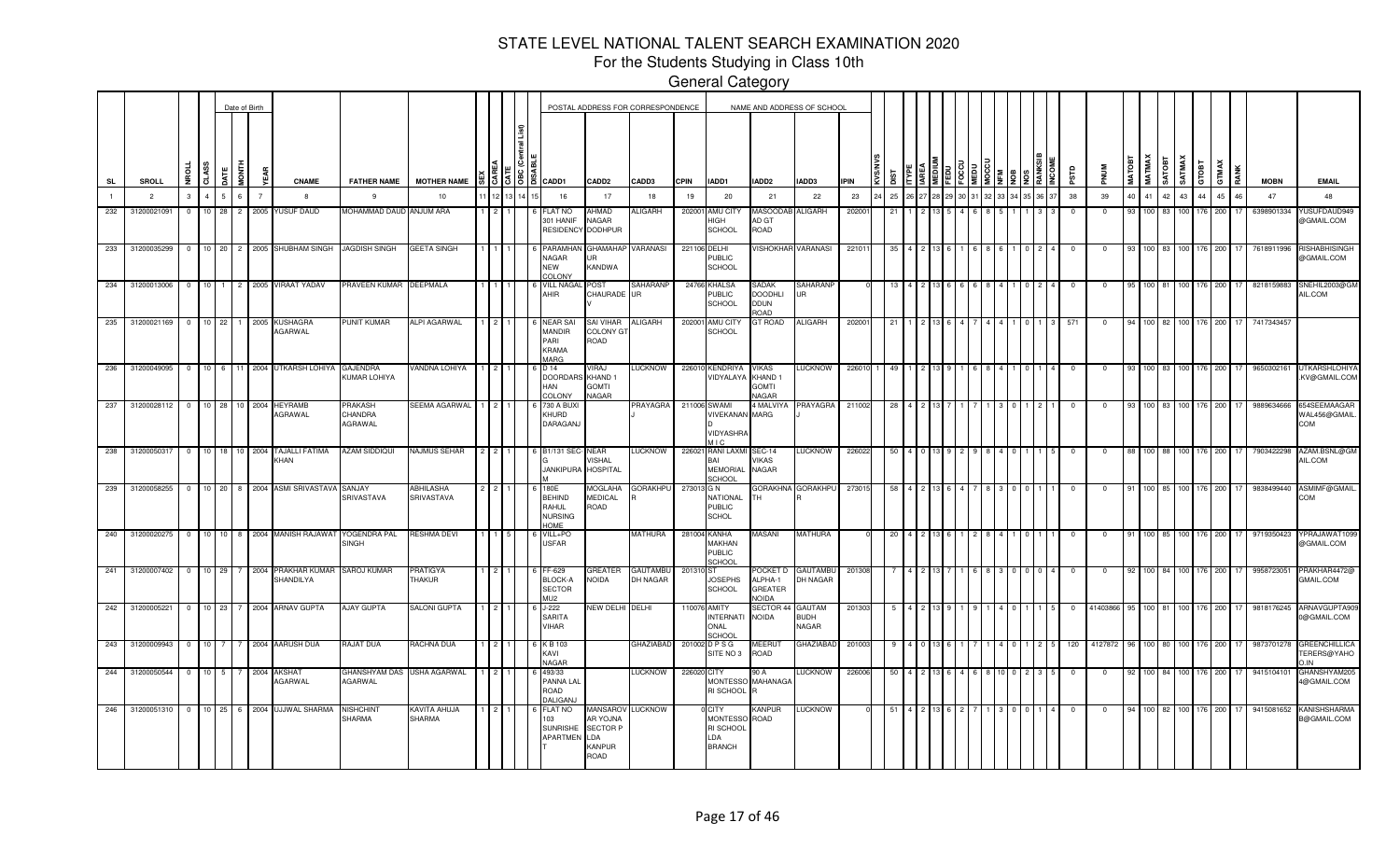For the Students Studying in Class 10th

|                |                 |                |                |                 |                        | Date of Birth  |                               |                                                |                           |      |      |                                                                    |                                                                     | POSTAL ADDRESS FOR CORRESPONDENCE |             |                                                                      |                                                  | NAME AND ADDRESS OF SCHOOL |             |      |         |  |  |                |            |            |               |                  |             |                  |                    |       |    |             |                                             |
|----------------|-----------------|----------------|----------------|-----------------|------------------------|----------------|-------------------------------|------------------------------------------------|---------------------------|------|------|--------------------------------------------------------------------|---------------------------------------------------------------------|-----------------------------------|-------------|----------------------------------------------------------------------|--------------------------------------------------|----------------------------|-------------|------|---------|--|--|----------------|------------|------------|---------------|------------------|-------------|------------------|--------------------|-------|----|-------------|---------------------------------------------|
| <b>SL</b>      |                 | SROLL          | CLASS          |                 | i<br>Tag<br><b>ATE</b> |                | <b>CNAME</b>                  | <b>FATHER NAME</b>                             | <b>MOTHER NAME</b>        |      | 1515 | <b>CADD1</b>                                                       | CADD <sub>2</sub>                                                   | CADD3                             | <b>CPIN</b> | IADD1                                                                | IADD2                                            | IADD3                      | <b>IPIN</b> |      |         |  |  |                | ΠSΡ        | <b>MUN</b> | <b>MATOB1</b> | <b>MATMAX</b>    | <b>ROLA</b> | SATMAY           | GTOBT              | GTMAX |    | <b>MOBN</b> | <b>EMAIL</b>                                |
| $\overline{1}$ |                 | $\overline{2}$ | $\mathbf{3}$   | $\overline{4}$  | 6<br>5                 | $\overline{7}$ | -8                            | -9                                             | 10                        |      |      | 16                                                                 | 17                                                                  | 18                                | 19          | 20                                                                   | 21                                               | 22                         | 23          | 25   |         |  |  |                | 38         | 39         | 40            | 41               | 42          | 43               | 44                 | 45    | 46 | 47          | 48                                          |
| 245            |                 | 31200036616    | $\mathbf{0}$   | 10              | 25<br>6                | 2004           | <b>INEET JAISWAL</b>          | VINDESHVARY<br><b>PRASAD JAISWAL</b>           | SUNITA JAISWAL            |      |      | <b>TOWN</b><br><b>ITWA</b><br><b>BAZAR</b>                         |                                                                     | <b>SIDDHARTH</b><br>NAGAR         | 272192      | CENTRAL<br>UONIH<br><b>BOYS</b><br>SCHOO                             | <b>KAMACHHA</b>                                  | <b>VARANASI</b>            | 22101       |      |         |  |  |                |            |            |               | 100.             |             | 100 I            |                    | 200   |    | 6388224882  | <b>VPJAISWALMIN</b><br>J@GMAIL.COM          |
| 248            |                 | 31200070453    | $\overline{0}$ |                 |                        | 10 22 6 2004   | GARVIT<br>SRIVASTAVA          | RAJESH KUMAR<br>SRIVASTAVA                     | VIJETA<br>SRIVASTAVA      |      |      | <b>B</b> 14<br>RAILWAY<br><b>OFFICERS</b><br>COLONY<br><b>NEAR</b> | )RM<br>OFFICE                                                       | <b>JHANSI</b>                     |             | <b>MOUNT</b><br><b>SCHOOL</b>                                        | NEAR<br>LITERA ZEE KHATIBABA                     | <b>JHANSI</b>              | 284003      | - 70 |         |  |  |                | $^{\circ}$ | $^{\circ}$ | 92            |                  |             | 100 84 100 176   |                    | 200   | 17 | 9305472225  | RAJESHIRSE99@<br>GMAIL.COM                  |
| 247            |                 | 31200009291    | $\overline{0}$ | $10 \quad 22$   |                        |                | 6 2004 DIVYANSH JAIN          | KAPIL JAIN                                     | <b>VINITA JAIN</b>        |      |      | $-5/706$<br>PANCHSHI<br>EL PRIME<br><b>ROSE</b>                    | HAPUR<br>ROAD                                                       | GHAZIABAD                         |             | 201013 KDB<br><b>PUBLIC</b><br><b>SCHOOL</b>                         | KAVI<br>NAGAR                                    | GHAZIABAD                  | 201013      |      |         |  |  |                |            | $^{\circ}$ |               | 100 81           |             | 100              | 176                | 200   |    | 9818123348  | VINITAJAIN1972<br>@GMAIL.COM                |
| 249            |                 | 31200100010    | $\overline{0}$ | 10 <sup>1</sup> | 20<br>6                |                | 2004 K SHAILESH               | M KASIVELRAJAN                                 | <b>K SUDHA</b>            |      |      | 2431<br>AMBEDKAR<br><b>KUNJ GAIL</b><br><b>GAON</b>                | <b>DIBIYAPUR</b><br><b>AURAIYA</b>                                  | <b>AURAIYA</b>                    |             | 206244 GAIL DAV<br><b>PUBLIC</b><br><b>SCHOOL</b><br><b>GAIL GAO</b> | <b>IBIYAPUR</b>                                  | <b>AURAIYA</b>             | 206244      | 100  |         |  |  |                | 5683       | 280215     |               | 100.             |             |                  | 176                | 200   |    | 9837989989  | M.KASIVELRAJA<br>@GGAIL.CO.IN               |
| 250            |                 | 31200015009    | $\Omega$       | 10              | $\mathbf{4}$<br>5      | 2004           | RAJNISH KUMAR<br><b>ADAV</b>  | RAJESH KUMAR<br>YADAV                          | SUSHILA DEVI              |      |      | <b>HNO 128W</b><br>GALI NO 12                                      | NALA PATR<br>DAYANAND<br>NAGAR                                      | SHAMLI                            | 247776      | <b>FRANCIS</b><br>SCHOOL                                             | KAIRANA<br>ROUTE                                 | <b>SHAMLI</b>              | 24777       | 15   |         |  |  |                |            | $\Omega$   |               | 100 <sub>1</sub> |             | 100 <sub>l</sub> | 176                | 200   |    | 9411030946  |                                             |
| 251            |                 | 31200036668    | $^{\circ}$     | 10              | l 11                   |                | 3 2004 AAKASH KUMAR           | KAILASH PASWAN SAVITA DEVI                     |                           |      |      | VILL+POS<br><b>BERAIN</b>                                          | PS-<br><b>HATHOURI</b><br><b>MUZAFFAR</b><br>PUR                    | <b>SIHAR</b>                      |             | 843129 CENTRAL<br>HINDU<br><b>BOYS</b><br>SCHOOL                     | KAMACHHA VARANASI                                |                            | 22101       | -36  |         |  |  |                |            | 0          | -92           | 100 84           |             | 100 176          |                    | 200   |    | 7557790545  | AAKASHKUMAR1<br>132044@GMAIL.C<br><b>OM</b> |
|                | 252 31200051286 |                | $^{\circ}$     |                 |                        | 10 18 2 2004   | SHIVANSH<br>BHATNAGAR         | <b>IUCHIR</b><br><b>BHATNAGAR</b>              | <b>\NSHU</b><br>BHATNAGAR |      |      | RELIAB<br>WATER<br><b>VORKS</b><br>BEHIND LA                       | HOSPITAL<br><b>KRISHNA</b><br>NAGAR<br><b>KANPUR</b><br><b>OAOR</b> | <b>LUCKNOW</b>                    | 226023 CITY | <b>MONTESSC</b><br>RI SCHOOL<br>SECTOR-D                             | LDA<br>COLONY<br><b>KANPUR</b><br>ROAD           | LUCKNOW                    | 226012      |      |         |  |  |                |            |            |               |                  |             |                  | 176                | 200   |    | 9839091295  | SHIVANS111SID<br>@GMAIL.COM                 |
| 253            |                 | 31200028413    |                |                 |                        |                | 0 10 18 11 2003 ARIHANT YADAV | RAGHAV YADAV                                   | SARIKA YADAV              |      |      | 72-A/18 C<br>CHINTAMAN TOWN<br>ROAD                                | GEORGE                                                              | <b>PRAYAGRA</b>                   |             | 211002 MAHARSH<br>PATANJALI<br>VIDYA<br><b>MANDIR</b>                | 28 A<br>SHILAKHAN<br><b>RASOOLAB</b><br>AD GHAT  | <b>PRAYAGRA</b>            | 211004      | 28   |         |  |  | ∩ I 4          | $^{\circ}$ | $^{\circ}$ | 94            |                  |             |                  | 100 82 100 176 200 | 17    |    | 9415264968  | <b>RAGNAVYASH@</b><br>GMAIL.COM             |
| 254            |                 | 31200028026    | $\overline{0}$ |                 |                        |                | 10 18 10 2003 SHASHANK        | RAMESH<br>SHEKHAR MISHRA CHANDRA MISHRA MISHRA | ANURADHA RANI             | 1121 |      | A-1/59<br><b>BADRI</b><br>AWAS<br><b>ANLOY</b>                     | RASULABA<br><b>TELIYARGA</b><br>NJ.                                 | PRAYAGRA                          |             | 211004 PATANJALI<br><b>RISHIKUL</b>                                  | SHILAKHAN<br>A OPP<br><b>MNNIT</b><br>TELIARGAN  | PRAYAGRA                   | 211004      | 28   | 2 1 1 3 |  |  | $\overline{4}$ | $\Omega$   | $^{\circ}$ | 94            |                  |             |                  | 100 82 100 176 200 |       | 17 | 9450610276  | DR.RCM101@GM<br>AIL.COM                     |
| 255            |                 | 31200004253    | $\overline{0}$ |                 |                        |                | 10 15 10 2003 VANSH AGARWAL   | <b>HIMANSHU</b><br>AGARWAL                     | NEETU AGARWAL             | 1121 |      | 65 LAXMI<br><b>NAGAR</b>                                           | OPP<br>TRANSFOR AHR<br><b>JERS</b>                                  | <b>BULANDSH</b>                   | 203001      | <b>RENAISSA</b><br>CE SCHOO                                          | D M ROAD                                         | <b>BULANDSH</b><br>AHR     | 203001      |      |         |  |  |                | $^{\circ}$ | $^{\circ}$ | 92            |                  |             | 100 84 100       | 176                | 200   |    | 9837445376  | SHRIGAYATRI@R<br>EDIFFMAIL.COM              |
| 256            |                 | 31200036172    | $\Omega$       | 10 31           |                        |                | 12 2006 ABHINAV SINGH         | RAGHVENDRA<br>NARAYAN SINGH                    | <b>NDU SINGH</b>          |      |      | TODARPU<br>RAJATALAB                                               |                                                                     | VARANASI                          | 221311      | LITTLE<br>FLOWER<br>HOUSE                                            | KAKARMAT<br>ΤА                                   | VARANASI                   | 22100       |      |         |  |  |                |            |            |               | 100              |             |                  |                    | 200   |    | 9956462165  | ABHINAVSINGH3<br>122006@GMAIL.<br>COM       |
|                | 257 31200004104 |                | $\Omega$       |                 |                        |                | 10 7 12 2005 UTKARSH GAUR     | RAJ KUMAR GAUR                                 | POONAM SHARMA             |      |      | NANDLAL<br><b>GATE GAL</b><br>NO <sub>4</sub>                      | KARAM<br>DHARAM<br>NARORA                                           | <b>BULANDSH</b><br>AHR            |             | 203389 ATOMIC<br>ENERGY<br>CENTRAL<br>SCHOOL                         | ANU VIHAR<br>COLONY<br>NARORA                    | <b>BULANDSH</b><br>AHR     | 20338       |      |         |  |  |                |            |            |               | 100.             | 82.         | 100 L            | 175                | 200   |    | 9548100763  | ADVOCATERKGA<br>UR@GMAIL.COM                |
|                | 258 31200036645 |                | $^{\circ}$     | $10$ 9          |                        |                | 7 2005 AVINASH YADAV          | SUNIL YADAV                                    | SHILA YADAV               |      |      | VILL-<br>SARWARPI<br><b>POST-</b><br><b>GONDOUR</b>                | BLOCK-<br><b>BHAWARK</b>                                            | <b>GHAZIPUR</b>                   | 23322       | CENTRAL<br>HINDU<br><b>BOYS</b><br>SCHOOL                            | KAMACHHA                                         | VARANASI                   | 22101       |      |         |  |  |                |            |            |               |                  |             |                  |                    | 200   |    | 800498549   | AVINASHYADAV8<br>542976011@GMAI<br>L.COM    |
| 259            |                 | 31200093151    | $^{\circ}$     | 10 26           |                        | 6 2005         | PALASH KOHLI                  | NEERAJ KOHLI                                   | ritu kohli                |      |      | -IC<br>OFFICERS<br>COLONY<br><b>JEEVAN</b><br>/IHAR                | LAT NO D2<br>3/32 FREE<br><b>NDIA</b><br>CAMPUS                     | KANPUR                            | 20800       | <b>DELHI</b><br><b>PUBLIC</b><br><b>SCHOOL</b>                       | AZAAD<br><b>NAGAR</b><br>MAINAWAT<br><b>MARG</b> | KANPUR                     |             |      |         |  |  |                |            |            |               |                  | 100   83    | 100              | 175                | 200   |    | 8004493894  | PALASHKOHLI20<br>03@GMAIL.COM               |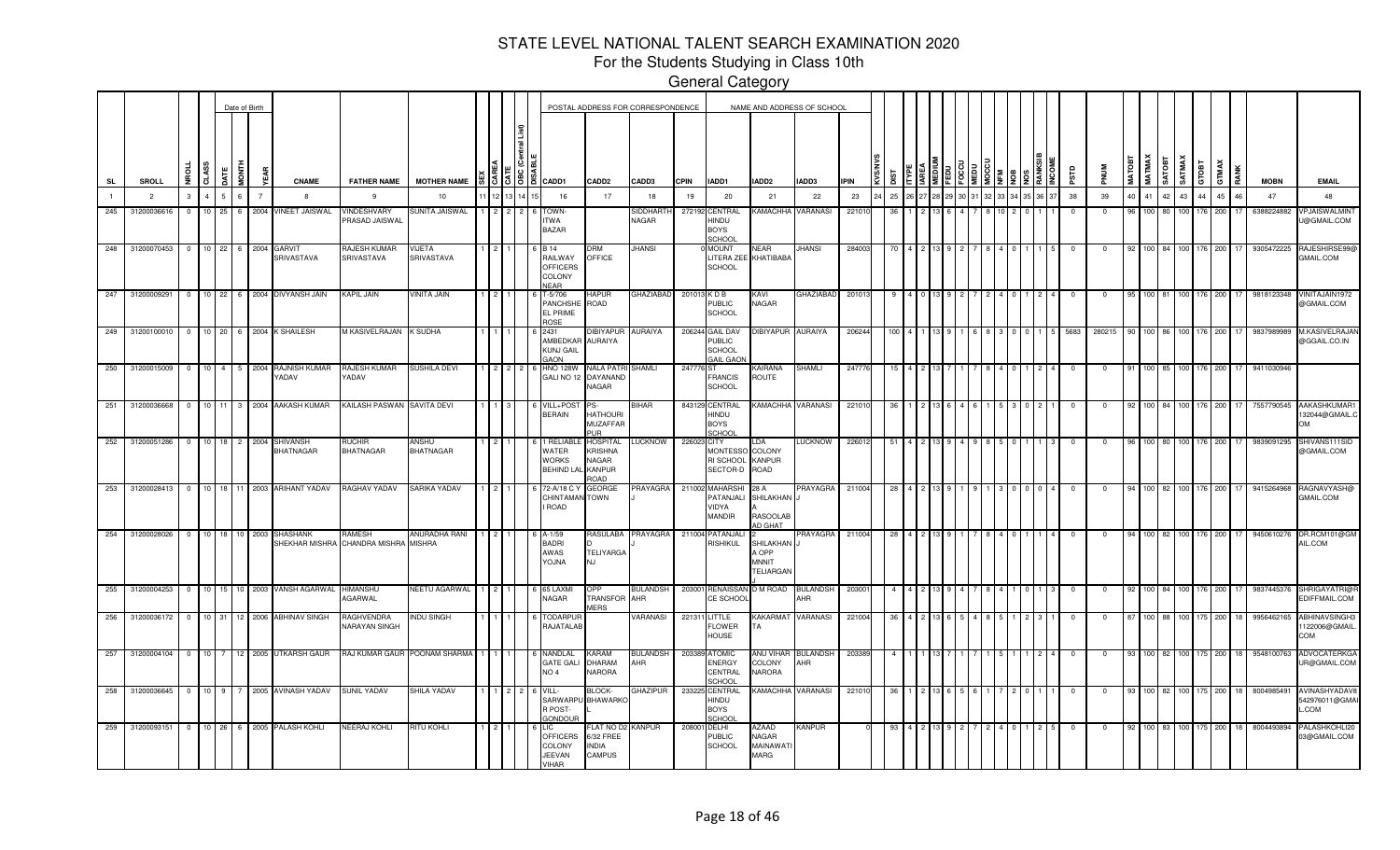For the Students Studying in Class 10th

|        |                   |              |                                   |                    |            | Date of Birth  |                                         |                                 |                                 |  |                                              |                                                               |                                         | POSTAL ADDRESS FOR CORRESPONDENCE |             |                                                                     |                                                      | NAME AND ADDRESS OF SCHOOL  |             |     |  |  |  |      |            |             |               |                        |          |                         |                    |      |             |                                             |
|--------|-------------------|--------------|-----------------------------------|--------------------|------------|----------------|-----------------------------------------|---------------------------------|---------------------------------|--|----------------------------------------------|---------------------------------------------------------------|-----------------------------------------|-----------------------------------|-------------|---------------------------------------------------------------------|------------------------------------------------------|-----------------------------|-------------|-----|--|--|--|------|------------|-------------|---------------|------------------------|----------|-------------------------|--------------------|------|-------------|---------------------------------------------|
| SL     | SROLL             | £.           | 5                                 |                    | <b>END</b> | ξú             | <b>CNAME</b>                            | <b>FATHER NAME</b>              | <b>MOTHER NAME</b>              |  | $\frac{15}{3}$ $\frac{18}{3}$ $\frac{18}{3}$ | CADD1                                                         | CADD <sub>2</sub>                       | CADD3                             | <b>CPIN</b> | IADD1                                                               | IADD2                                                | IADD3                       | <b>IPIN</b> |     |  |  |  |      | ΠSΡ        | <b>MUN</b>  | <b>MATOBT</b> | MATMAX<br><b>GOTAS</b> | SATMAX   | GTOBT                   | GTMAX              | RANK | <b>MOBN</b> | <b>EMAIL</b>                                |
|        | $\overline{2}$    | $\mathbf{3}$ |                                   |                    |            | $\overline{7}$ | -8                                      | 9                               | 10                              |  |                                              | 16                                                            | 17                                      | 18                                | 19          | 20                                                                  | 21                                                   | 22                          | 23          | 25  |  |  |  | 6 37 | 38         | 39          | 40            | 41                     | 43<br>42 | 44                      | 45                 | 46   | 47          | 48                                          |
| $-260$ | 31200028028       | $\Omega$     | $10^{-1}$                         | $\mathbf{Q}$       |            | 6 2005         | ARYESH PANDEY                           | <b>ALOK PANDEY</b>              | SHWETA PANDEY                   |  |                                              | 17 H I G<br>COLONY<br><b>FLOOR</b><br>RASOOLAB                | ЭНАТ                                    | PRAYAGRA                          | 211004      | MAHARSHI<br>PATANJALI<br>VIDYA<br>MANDIR                            | 28 A<br>SHILAKHAN<br><b>RASOOLAE</b><br>AD GHAT      | PRAYAGRA                    | 211004      |     |  |  |  |      |            | $^{\circ}$  | 91            | 100 84                 |          | 100 <sup>1</sup><br>175 | 200                |      | 9794869960  | ARYESHLOK200<br>@GMAIL.COM                  |
| $-261$ | 31200036644       |              | $\overline{0}$                    | $10 \quad 4 \quad$ |            |                | 5 2005 NISHCHAY YADAV MANOJ YADAV       |                                 | RADHIKA DEVI                    |  |                                              | VILL-<br>MEDAWARA TUTUWARI<br>KHURD                           | POST-                                   | BALLIA                            |             | 277501 CENTRAL<br>HINDU<br><b>BOYS</b><br><b>SCHOOL</b>             | KAMACHHA                                             | VARANASI                    | 22101       |     |  |  |  |      |            | $^{\circ}$  |               | 100 82                 | 100      | 175                     | 200                | 18   | 8112995857  | NISHCHAYY069@<br>GMAIL.COM                  |
| 262    | 31200058018       |              | 10<br>$\mathbf{0}$                | 17                 | 3          |                | 2005 SATYAM SINGH                       | AJEET PRATAP<br><b>SINGH</b>    | <b>KARUNA SINGH</b>             |  |                                              | 81 H<br>SANTESHW<br>AR NAGAR<br><b>GOLAPUR</b>                | <b>NEW</b><br><b>SHIVPUR</b><br>COLONEY | GORAKHPU                          |             | 273016 KENDRIYA<br>VIDYALAYA<br>NO <sub>1</sub> AIR<br><b>FORCE</b> |                                                      | <b>GORAKHPU</b>             | 273002      | -58 |  |  |  |      | 0          | $\Omega$    |               | 100   81               |          | 100 L<br>175.           | 200                | 18   | 8146202849  | <b>KARUNASINGH8</b><br>83@GMAIL.COM         |
| 263    | 31200047304       |              | $\overline{0}$<br>10 <sup>1</sup> | $\overline{4}$     |            |                | 3 2005 UTKARSH TIWARI                   | RAVI SHANKER<br>`IWARI          | MANISHA TIWARI                  |  |                                              | 84/343<br>KATRA<br>MAQBOOLG OFFICE                            | NEAR OLD<br>RTO                         | <b>LUCKNOW</b>                    | 226018 CITY | <b>MONTESSO</b><br><b>RI INTER</b><br>COLLEGE                       | <b>II STATION LUCKNOW</b><br>ROAD                    |                             | 22600       |     |  |  |  |      |            |             |               |                        |          |                         | 200                |      | 980769057   | RAVISULTANPUI<br>I@GMAIL.COM                |
| 264    | 31200052025 0     |              |                                   |                    |            |                | 10 18 2 2005 AMOL SHIV<br><b>MISHRA</b> | ANURAG MISHRA                   | ARPITA<br>SRIVASTAVA            |  |                                              | A-220                                                         | <b>NDIRA</b><br>NAGAR                   | LUCKNOW                           | 226016 CITY | <b>MONTESSC</b><br><b>RI INTER</b><br>COLLEGE                       | 2 VISHAL<br>KHAND<br><b>GOMTI</b><br>NAGAR           | <b>LUCKNOW</b>              | 22601       | 52  |  |  |  |      | $^{\circ}$ | $^{\circ}$  | 94            | 100 81 100 175         |          |                         | 200                | 18   | 9839013063  | AMOLSHIVMISHF<br>A9565@GMAIL.C<br><b>OM</b> |
| 265    | 31200036498       |              | $\overline{\mathbf{0}}$           | $10$ 26            |            |                | 1 2005 KESHAV KUMAR                     | KISHORI PRASAD                  | <b>SARITA DEVI</b>              |  |                                              | MADHIY/<br>POST-<br>SINGHWAHI SITAMARHI                       | BLOCK-<br><b>SONBARSA</b>               | <b>BIHAR</b>                      |             | 843327 CENTRAL<br>HINDU<br><b>BOYS</b><br><b>SCHOOL</b>             |                                                      | KAMACHHA VARANASI           | 22101       |     |  |  |  |      |            | $\mathbf 0$ |               |                        |          | 100   83   100   175    | 200                |      | 6388520896  | KESHAV360415@<br>GMAIL.COM                  |
|        | 266 31200039091 0 |              |                                   |                    |            |                | 10 30 12 2004 ASHISH GUPTA              | RAM BACHAN<br><b>GUPTA</b>      | <b>GEETA DEVI</b>               |  |                                              | RATANPUR                                                      |                                         | <b>MAU</b>                        |             | 221706 S B N SM<br><b>INTER</b><br>COLLEGE                          | JALALPUR GHAZIPUR<br>SIDHAUT                         |                             | 233230      | 39  |  |  |  |      | $^{\circ}$ | $^{\circ}$  | -97           |                        |          |                         | 100 78 100 175 200 | 18   | 6386680010  |                                             |
| 267    | 31200047339       |              | $\overline{0}$<br>10 <sup>1</sup> | 6                  |            |                | 11 2004 MAYANK<br><b>GARWAL</b>         | <b>ILOK KUMAR</b><br>GOEL       | <b>JAMITA AGARWAL</b>           |  |                                              | 491/68<br>NAYAGANJ                                            | DALIGANJ                                | <b>LUCKNOW</b>                    |             | 226020 MONTFOR<br><b>INTER</b><br>COLLEGE                           | MAHANAGA LUCKNOW                                     |                             | 226006      |     |  |  |  |      | - 0        |             |               | 100 83 100 175         |          |                         | 200                |      | 9452182856  | 03MAYANKAGAR<br>WAL.2004@GMAI<br>.COM       |
| 268    | 31200035314       | $^{\circ}$   | 10.                               |                    | 9          | 2004           | PRARABDH ATREY ANURAG KUMAR             |                                 | <b>MANISHA PANT</b>             |  |                                              | N-13/209-J                                                    | 3RIJ<br>ENCLAVE<br>SUNDERPU             | <b>VARANASI</b>                   |             | 221005 DELHI<br><b>PUBLIC</b><br><b>SCHOOL</b>                      |                                                      | VARANASI                    | 221005      |     |  |  |  |      |            | $\Omega$    |               | 100 81                 |          |                         | 200                |      | 8299152773  | DRMANISHA36@<br>GMAIL.COM                   |
| 269    | 31200088134       |              | $\overline{0}$<br>10 <sub>1</sub> | 9                  |            |                | 9 2004 KANUPRIYA VIRDI                  | RANJEET SINGH                   | HARPREET KAUR                   |  |                                              | HN-A4<br><b>MAHESH</b><br><b>GARDEN</b>                       | TEH-<br><b>BILASPUR</b>                 | RAMPUR                            | 244921 RAN  | <b>PUBLIC</b><br>SCHOOL                                             | 3ILASPUR                                             | RAMPUR                      | 24492       |     |  |  |  |      | 595        | 2412123     |               |                        |          |                         | 200                |      | 98972039    | RANJEETSINGH9<br>9974@GMAIL.CO              |
| 270    | 31200022030       |              | $\Omega$<br>10 <sup>1</sup>       | $\overline{4}$     |            |                | 9 2004 GAURAV GAUR                      | <b>MANOJ GAUR</b>               | SHALINI GAUR                    |  |                                              | NDIRA<br>NAGAR<br>COLONY<br>OPPOSITE                          | Jamuna<br>BAGH<br>ALIGARH<br>ROAD       | HATHRAS                           | 204101 ST.  | <b>FRANCIS</b><br><b>INTER</b><br>COLLEGE                           | ALIGARH<br>ROAD<br><b>TAMANNA</b><br>GARHI           | HATHRAS                     | 20410       | 22  |  |  |  |      |            |             |               |                        |          |                         | 200                |      | 999797677   | MANOJGAUR.HT<br>RS@GMAIL.COM                |
| 271    | 31200036524       | $^{\circ}$   | 10 <sub>10</sub>                  | $\overline{2}$     |            | 9 2004         | <b>ABHISHEK</b><br>SRIVASTAVA           | SUSHIL KUMAR<br>SRIVASTAVA      | <b>SHASHIBALA</b><br>SRIVASTAVA |  |                                              | <b>GAYATRI</b><br>NAGAR<br>COLONY<br>GARHWAG<br><b>HAT RD</b> | SAMNEGHA<br><b>T LANKA</b>              | <b>VARANASI</b>                   |             | 221011 CENTRAL<br>HINDU<br><b>BOYS</b><br>SCHOOL                    | KAMACHHA                                             | VARANASI                    | 22101       |     |  |  |  |      |            | $^{\circ}$  |               | 100                    |          |                         | 200                |      | 8840670824  | SRISUSHIL1972@<br>GMAIL.COM                 |
|        | 272 31200036180 0 |              |                                   | $10$ 29            |            |                | 8 2004 AYUSH SINGH                      | AJAY KUMAR<br><b>SINGH</b>      | ARCHANA<br>RAGHUBANSHI          |  |                                              | LAKSHMI<br>NAGAR<br>COLONY                                    | SHIVPUR<br>TARNA                        | VARANASI                          |             | 221103 LITTLE<br>FLOWER<br>HOUSE                                    | KAKARMAT VARANASI<br>TA                              |                             | 22100       |     |  |  |  |      | $^{\circ}$ | $^{\circ}$  | 90            | 100 85 100 175 200     |          |                         |                    | 18   | 9198937236  | SINGHAJAY1974<br>@GMAIL.COM                 |
| 273    | 31200007075 0     |              | 10 <sup>1</sup>                   |                    |            | 2004           | ARSH<br>SRIVASTAVA                      | <b>ALOK KUMAR</b><br>SRIVASTAVA | REENA<br>SRIVASTAVA             |  |                                              | B-710<br><b>DASIS</b><br><b>HOMES</b><br>BETA-2               | <b>GREATER</b><br>ACIDA                 | <b>GAUTAMBU</b><br>DH NAGAR       |             | 201308 SOMERVIL<br>E SCHOOL<br>BLOCK-H                              | <b>SECTOR</b><br>ALPHA-II<br>GREATER<br><b>NOIDA</b> | <b>GAUTAMBU</b><br>DH NAGAR | 201308      |     |  |  |  |      | - 0        | $\Omega$    |               | 100 80                 |          | 100                     | 200                |      | 9910311581  | REENA126SRIVA<br>STAVA@GMAIL.C<br>OM        |
| 274    | 31200036536       |              | 10 <sub>1</sub><br>$\overline{0}$ | $\overline{4}$     | 7          |                | 2004 NITYANAND                          | <b>MARNATH</b>                  | DHANAWATI DEVI                  |  |                                              | VILL-<br><b>TEJPURA</b><br>POST-<br><b>NDAUR</b>              |                                         | GHAZIPUR                          | 233226      | CENTRAL<br>HINDU<br><b>BOYS</b><br><b>SCHOOL</b>                    | KAMACHHA                                             | VARANASI                    | 221010      |     |  |  |  |      |            |             |               | 100 ∎ 81               |          | 100 175                 | 200                | 18   | 9026568364  | NITYANANDGZP1<br>23@GMAIL.COM               |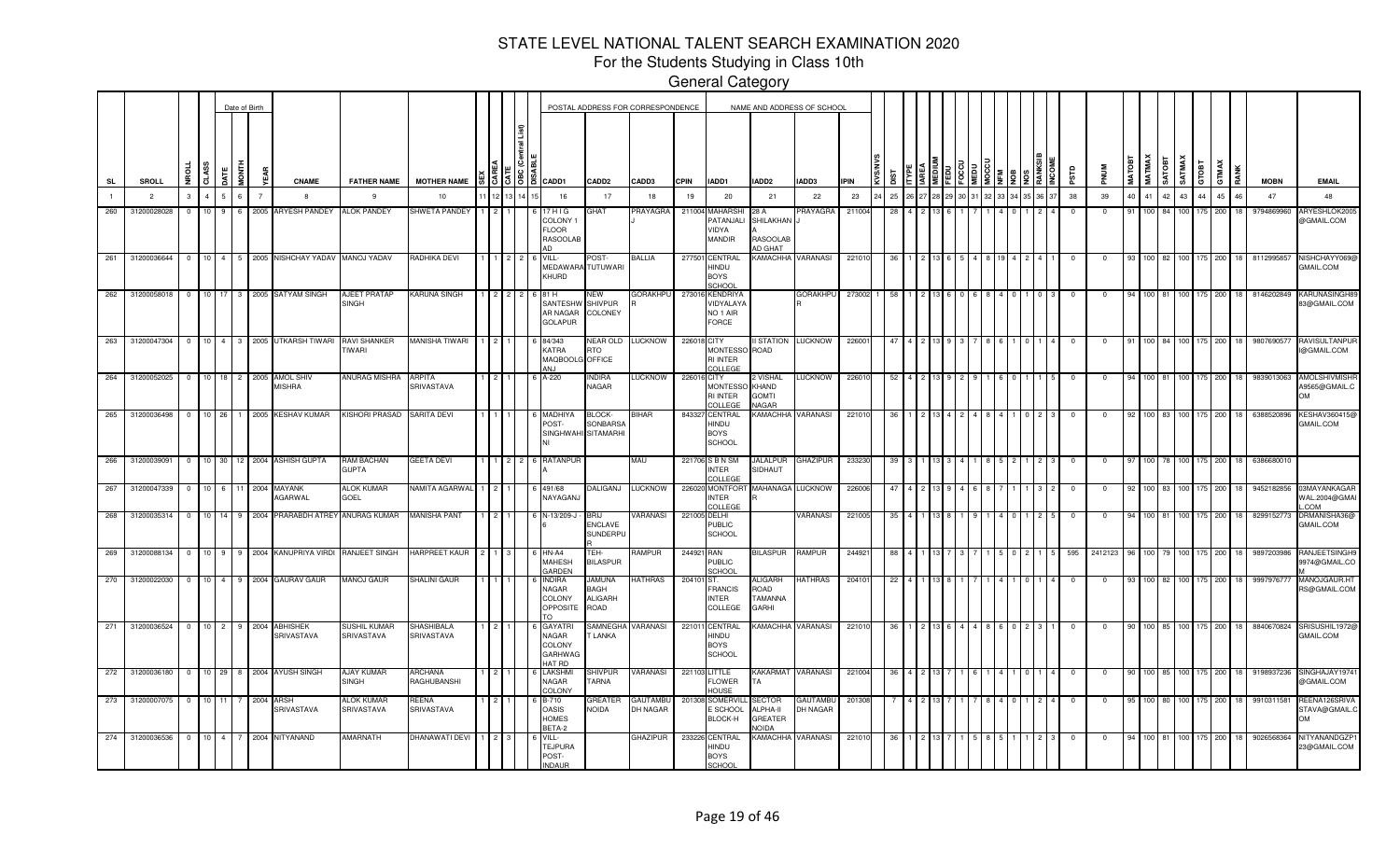For the Students Studying in Class 10th

|           |                 |                |                 |                | Date of Birth          |                                   |                                               |                          |  |                                                                                                    |                                                    | POSTAL ADDRESS FOR CORRESPONDENCE |             |                                                               |                                                       | NAME AND ADDRESS OF SCHOOL |             |       |  |  |  |       |          |             |        |                  |               |                  |            |               |             |                                             |
|-----------|-----------------|----------------|-----------------|----------------|------------------------|-----------------------------------|-----------------------------------------------|--------------------------|--|----------------------------------------------------------------------------------------------------|----------------------------------------------------|-----------------------------------|-------------|---------------------------------------------------------------|-------------------------------------------------------|----------------------------|-------------|-------|--|--|--|-------|----------|-------------|--------|------------------|---------------|------------------|------------|---------------|-------------|---------------------------------------------|
| <b>SL</b> | <b>SROLL</b>    | ٩P             | <b>CLASS</b>    |                | İDNT                   | <b>CNAME</b>                      | <b>FATHER NAME</b>                            | <b>MOTHER NAME</b>       |  | $\frac{3}{5}$ $\frac{5}{5}$ $\frac{18}{5}$ $\frac{2}{5}$ $\frac{2}{5}$ $\frac{1}{5}$ $\frac{2}{5}$ | CADD <sub>2</sub>                                  | CADD3                             | <b>CPIN</b> | IADD1                                                         | IADD2                                                 | IADD3                      | <b>IPIN</b> | ឌី    |  |  |  |       | αrs      |             | MATOBI | <b>MATMA</b>     | <b>TEOTAS</b> | SATMAX<br>GTOBT  |            | GTMAX<br>RANK | <b>MOBN</b> | <b>EMAIL</b>                                |
|           | $\overline{2}$  | $\mathbf{3}$   | $\overline{4}$  | $\sqrt{2}$     | 6                      | -8                                | -9                                            | 10                       |  | 16                                                                                                 | 17                                                 | 18                                | 19          | 20                                                            | 21                                                    | 22                         | 23          | 25    |  |  |  | 36 37 | 38       | 39          | 40     | 41 42 43         |               |                  | 44         | 45<br>46      | 47          | 48                                          |
| 275       | 31200052427     | $\Omega$       | 10 <sup>1</sup> | 17             | 6 2004                 | SAMEER PATEL                      | <b>BIRENDRA</b><br><b>PRATAP</b><br>CHAUDHARY | SHASHI BALA<br>CHAUDHARY |  | KANTI<br><b>BHAWAN</b><br>GREEN<br>CITY<br>COLONY                                                  | <b>SARSAWAM</b><br>ARJUNGAN<br>J NEAR<br>OMEXE PH  | <b>LUCKNOW</b>                    | 226002 CITY | <b>MONTESSC</b><br>RI SCHOOL<br>1/7 VARDAN                    | KHAND<br><b>GOMTI</b><br>NAGAR<br><b>EXTIONSIO</b>    | <b>LUCKNOW</b>             | 22601       | -52   |  |  |  |       | $\Omega$ | $\mathbf 0$ | 93     | 100 82           |               | 100              | 200<br>175 |               | 9415613119  | BPC2776@GMAIL<br>COM                        |
| 276       | 31200009067     | $^{\circ}$     |                 |                |                        | 10 10 6 2004 NISHANT PANDEY       | KRISHNA NAND<br>PANDEY                        | <b>MAMTA PANDEY</b>      |  | 3/1435<br>VASUNDHA                                                                                 |                                                    | <b>GHAZIABAD</b>                  | 201012      | <b>BAL</b><br><b>BHARATI</b><br><b>PUBLIC</b><br>CHOOL        | PO<br>CHANDER<br>NAGAR                                | GHAZIABAD                  | 201011      |       |  |  |  |       | 120      | 2698169     |        | 100 81           |               | 100 175          |            | 200           | 9958784468  | NISHANT.PANDE<br>Y3910@GMAIL.C<br><b>OM</b> |
| 277       | 31200100007     | $^{\circ}$     |                 |                | 10 30 5 2004           | PULKIT MITTAL                     | P MITTAL                                      | JAGRITI MITTAL           |  | 1284<br>LAJPAT<br><b>KUNJ GAIL</b><br><b>GAON</b>                                                  | <b>DIBIYAPUR</b>                                   | <b>AURAIYA</b>                    | 206244      | <b>GAIL DAV</b><br><b>PUBLIC</b><br>SCHOOL<br><b>GAIL GAO</b> | <b>IBIYAPUR</b>                                       | <b>AURAIYA</b>             | 206244      | 1 N.C |  |  |  |       | 5683     | 280724      |        |                  |               | 100 83 100 175   | 200        |               | 9412615436  | PRAVEENMITT@<br>GMAIL.COM                   |
| 278       | 31200014105     | $^{\circ}$     | 10 29           |                | 5 2004                 | RUDRANSH GOEL AMIT GOEL           |                                               | PAYAL GOEL               |  | <b>SUTHRASH</b><br>AHI NEAR                                                                        | HANUMAN<br>CHOWK                                   | MUZAFFAR<br>NAGAR                 |             | 251002 S D PUBLIC<br>SCHOOL                                   | PATEL<br>NAGAR                                        | MUZAFFAR<br><b>NAGAR</b>   | 25100       |       |  |  |  |       |          |             |        |                  |               |                  |            | 200           | 97949998    | RUDRGOEL@GM<br>AIL.COM                      |
| 279       | 31200008678     | $\Omega$       | 10 <sup>1</sup> | 18             | $5^{\circ}$<br>2004    | <b>ARMAAN SETHI</b>               | <b>SUMANT SETHI</b>                           | PALLAVI SETHI            |  | R2/79<br>RAJNAGAR                                                                                  |                                                    | GHAZIABAD                         |             | 201002 DELHI<br><b>PUBLIC</b><br><b>SCHOOL</b><br>RAJNAGAR    | NH 58 OPP<br>SAIL<br>GODOWN                           | <b>GHAZIABAD</b>           | 20100       |       |  |  |  |       | 120      | 413316      |        |                  |               |                  |            | 200           | 9871850459  | PALLAVISETHI<br>GMAIL.COM                   |
| 280       | 31200035008     | $\overline{0}$ |                 |                |                        | 10 13 5 2004 ADESH SINGH          | <b>BIRBAL SINGH</b>                           | <b>NEELAM SINGH</b>      |  | N10/79 T-6<br><b>NEW</b><br>COLONY                                                                 | KAKARMAT                                           | VARANASI                          |             | 221004 ST. JOHN'S<br>SCHOOL                                   | DLW                                                   | <b>VARANASI</b>            | 22100       | -35   |  |  |  |       |          | $\mathbf 0$ |        |                  |               |                  | 175<br>200 |               | 8423841553  | BIRBALSINGH78<br>@GMAIL.COM                 |
| $-281$    | 31200052129     | $\overline{0}$ |                 |                |                        | 10 10 5 2004 NAMAN MISHRA         | NIMISH KUMAR<br>MISRA                         | UPMA MISRA               |  | 4/113 VIPL<br>KHAND                                                                                | <b>GOMTI</b><br>NAGAR                              | <b>LUCKNOW</b>                    | 226010 CITY | MONTESSC<br><b>RI INTER</b><br>COLLEGE                        | 2 VISHAL<br>KHAND<br><b>GOMTI</b><br><b>NAGAR</b>     | <b>LUCKNOW</b>             | 22601       | -52   |  |  |  |       | $\Omega$ | $^{\circ}$  | 96     | 100 <sup>1</sup> |               | 100 <sup>1</sup> | 175<br>200 |               | 8005445055  | NKM2402@GMAIL<br>COM                        |
|           | 282 31200051316 | $^{\circ}$     | $10 \quad 8$    |                |                        | 4 2004 ABHIGYAN<br>KRISHNA TIWARI | SANJAY KUMAR<br>TIWARI                        | SHASHI TIWARI            |  | IV/02 RAIL<br>/IHAR<br>COLONY<br>SECTOR-L                                                          | Kanpur<br>ROAD<br><b>SCHEME</b>                    | LUCKNOW                           | 226012 CITY | <b>MONTESSO</b><br>RI SCHOOL<br>LDA<br>COLONY                 | KANPUR<br>ROAD                                        | LUCKNOW                    | 226012      | -51   |  |  |  |       |          | 0           |        | 100 82           |               | 100              | 175        | 200           | 9454411444  | KRISH220612@G<br>MAIL.COM                   |
| 283       | 31200036692     | $\mathbf{0}$   | 10 <sup>1</sup> | $\overline{7}$ |                        | 4 2004 ADITYA JAISWAL             | DEEPAK JAISWAL SUNITA JAISWAL                 |                          |  | VILL-<br>ARSADPUR<br>POST-<br><b>ANGIPU</b>                                                        |                                                    | <b>GHAZIPUR</b>                   |             | 233305 CENTRAL<br><b>HINDU</b><br><b>BOYS</b><br>SCHOOL       |                                                       | KAMACHHA VARANASI          | 221010      | 36    |  |  |  |       | $\Omega$ | $\Omega$    |        | 100 85           |               | 100 175          |            | 200<br>18     | 7991285070  | ADIJAIS799@GM<br>AIL.COM                    |
| 284       | 31200007243     | $\overline{0}$ |                 |                |                        | 10 5 4 2004 ANSH VARSHNEY         | ASHUTOSH<br>VARSHNEY                          | ANNU GUPTA               |  | A3/06<br>TOWER-9<br><b>PURVANCH</b>                                                                | <b>IEIGHTS</b><br><b>SECTOR</b><br>ZETA-1          | GAUTAMBU<br>DH NAGAR              | 201306 SHIV | <b>NAGAR</b><br><b>SCHOOL</b>                                 | PLOT NO<br><b>SS-1</b><br><b>SECTOR</b>               | <b>NOIDA</b>               | 201305      |       |  |  |  |       |          | $\Omega$    |        | 100 I            |               |                  | 175        | 200           | 999912697   | GUPTA.ANNU@<br>MAIL.COM                     |
| 285       | 31200021163     | $\mathbf{0}$   | 10 11           |                |                        | 3 2004 ANSH JAISWAL               | <b>BHARAT KUMAR</b><br>JAISWAL                | BHAVNA JAISWAL 1 2       |  | 8/44 - BNE<br><b>ASHOK</b><br><b>NAGAR</b>                                                         |                                                    | ALIGARH                           | 202001      | <b>AMU CITY</b><br>SCHOOL                                     | <b>GT ROAD</b><br>NEAR<br><b>EXHIBITION</b><br>GROUND | <b>ALIGARH</b>             | 20200       | 21    |  |  |  |       |          |             |        |                  |               |                  | 200        |               | 9927021009  | JAIANSH2016@0<br>MAIL.COM                   |
| 286       | 31200005085     | $^{\circ}$     | 10 <sup>1</sup> | $\overline{7}$ | 2004<br>2 <sup>1</sup> | <b>GARETH RAFAEL</b><br>KUMAR     | HECTOR KENNETH ANTONETTA<br><b>KUMAR</b>      | REGINA KUMAR             |  | <b>HNO 1801</b><br>TOWER-16                                                                        | LOTUS<br><b>BOULEVAR</b><br><b>D SECTOR</b><br>100 | <b>NOIDA</b>                      | 201301      | AMITY<br><b>INTERNAT</b><br>ONAL<br><b>SCHOOL</b>             | SECTOR 44 NOIDA                                       |                            | 201303      |       |  |  |  |       | 120      | 4993510     |        | 100              |               |                  | 175<br>200 |               | 9833579690  | <b>KENNETHHECT</b><br>R@GMAIL.COM           |
| 287       | 31200036257     | $\overline{0}$ | 10 19           |                | 1 2004                 | SHWETANG<br><b>ADAV</b>           | VINAY YADAV                                   | SHANTI YADAV             |  | <b>BAHLOLPU</b><br>FIROSHAPL                                                                       | ALAWALPU                                           | <b>GHAZIPUR</b>                   |             | 233305 LITTLE<br><b>FLOWER</b><br><b>HOUSE</b>                | NAGWA                                                 | VARANASI                   | 22101       |       |  |  |  |       |          |             |        | 100 I            |               | 100              | 175<br>200 |               | 705202087   | <b>SHWETANGLFI</b><br>@GMAIL.COM            |
| 288       | 31200009018     | $\Omega$       | 10 <sup>1</sup> | 25             |                        | 11 2003 ADITYA SAXENA             | <b>UNEET SAXENA</b>                           | <b>GINNY SAXENA</b>      |  | A-302<br>PLATINUM<br><b>HEIGHTS</b><br>RAMPRAST                                                    | <b>GREENS</b><br>VAISHALI<br>SECTOR <sub>7</sub>   | GHAZIABAD                         |             | 201012 AMITY<br><b>INTERNATI</b><br>ONAL<br><b>SCHOOL</b>     | VASUNDHA<br><b>RA SECTOR</b>                          | <b>GHAZIABAD</b>           | 20101       |       |  |  |  |       | 120      | 4147766     |        | 100 82           |               | 100              | 200<br>175 |               | 9673443664  | <b>GINNYTHAKUR</b><br>YAHOO.CO.IN           |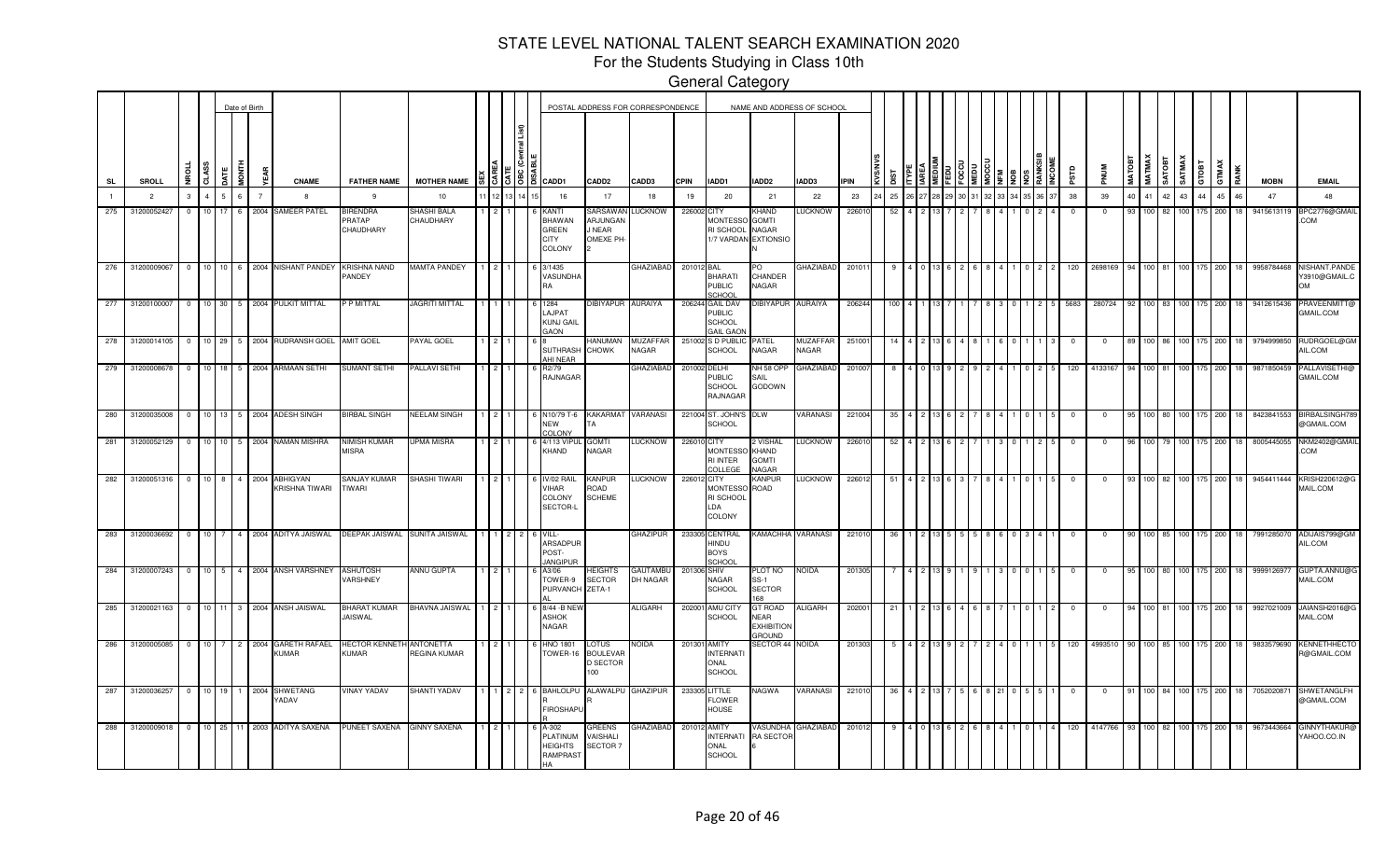For the Students Studying in Class 10th

|           |     |                 |                |                 | Date of Birth           |             |                         |                                          |                                              |                     |                         |                                                                          |                                                                  | POSTAL ADDRESS FOR CORRESPONDENCE |              |                                                                    | NAME AND ADDRESS OF SCHOOL                        |                                |             |    |  |  |  |  |            |            |               |               |               |                |       |                     |             |                                            |
|-----------|-----|-----------------|----------------|-----------------|-------------------------|-------------|-------------------------|------------------------------------------|----------------------------------------------|---------------------|-------------------------|--------------------------------------------------------------------------|------------------------------------------------------------------|-----------------------------------|--------------|--------------------------------------------------------------------|---------------------------------------------------|--------------------------------|-------------|----|--|--|--|--|------------|------------|---------------|---------------|---------------|----------------|-------|---------------------|-------------|--------------------------------------------|
| <b>SL</b> |     | SROLL           | š              | CLASS           | <b>JATE</b>             | <b>SONT</b> |                         | <b>CNAME</b>                             | <b>FATHER NAME</b>                           | <b>MOTHER NAME</b>  | $ \xi $ $ \xi $ $ \xi $ | a CADD1                                                                  | CADD <sub>2</sub>                                                | CADD3                             | <b>CPIN</b>  | IADD1                                                              | IADD2                                             | IADD3                          | <b>IPIN</b> |    |  |  |  |  | esra       |            | <b>MATOBT</b> | <b>MATMAX</b> | <b>GATOBT</b> | SATMAX         | GTOBT | GTMAX<br><b>RAN</b> | <b>MOBN</b> | <b>EMAIL</b>                               |
|           |     | $\overline{2}$  | $\mathbf{3}$   | $\overline{4}$  | $5^{\circ}$             | 6           |                         | 8                                        | - 9                                          | 10                  |                         | 16                                                                       | 17                                                               | 18                                | 19           | 20                                                                 | 21                                                | 22                             | 23          | 25 |  |  |  |  | 38         | 39         | 40            | 41 42 43      |               |                | 44    | 45<br>46            | 47          | 48                                         |
|           | 289 | 31200021098     | $^{\circ}$     | 10 <sup>1</sup> | 19                      | 11 2003     |                         | PARAS CHAUHAN                            | <b>ARUN KUMAR</b>                            | <b>ASHA CHAUHAN</b> |                         | <b>RISHNA</b><br><b>MOTOR</b><br>PARTS<br><b>OPPOSIT</b><br><b>NDANE</b> | GAS<br><b>AGENCY</b><br>CHHATARI<br><b>DORAHA</b><br><b>TYOR</b> | <b>BULENDSH</b><br>AHR            | 203397       | WISDOM<br>PUBLIC<br><b>SCHOOL</b>                                  | VINAY<br>NAGAR<br>COLONY<br>RAMGHAT<br><b>OAO</b> | <b>ALIGARH</b>                 | 20200       |    |  |  |  |  |            | $^{\circ}$ | 93            | 100 82        |               | 100 L          | 175   | 200                 | 9411232255  | ARUN.KUMAR.AI<br>833@GMAIL.COM             |
| 290       |     | 31200050568     | $^{\circ}$     | 10 14           |                         |             |                         | 11 2003 YASH TANGRI                      | <b>MANISH KUMAR</b>                          | POOJA TANGRI        |                         | 538K/154<br><b>EELI</b><br>KOTHI<br><b>MAUSAM</b><br><b>BAGH</b>         | <b>TRIVENI</b><br>NAGAR II<br><b>SITAPUR</b><br>ROAD             | <b>LUCKNOW</b>                    | 226020 CITY  | <b>MONTESSO</b><br>RI SCHOOL                                       | 90 A<br><b>MAHANAGA</b>                           | LUCKNOW                        | 226006      |    |  |  |  |  |            | $^{\circ}$ |               | 100 84        |               | 100            | 175   | 200                 | 9451024860  | <b>MANISHTANGRI8</b><br>72@GMAIL.COM       |
| 291       |     | 31200009235     | $\overline{0}$ | 10 29           |                         |             |                         | 4 2003 AKASH<br>BHARDWAJ                 | AMARNATH JHA                                 | NEERA JHA           |                         | QNO 971<br>KAMLA<br>NEHRU<br>NAGAR                                       |                                                                  | <b>GHAZIABAD</b>                  | 201002       | <b>KENDRIYA</b><br>VIDYALAYA                                       | KAMLA<br>NEHRU<br>NAGAR                           | GHAZIABAD                      | 201002      |    |  |  |  |  |            | $\Omega$   |               |               |               |                | 175   | 200                 | 7678132445  | SKMISHRA152@<br>GMAIL.COM                  |
| 292       |     | 31200006205     | $\mathbf 0$    | 10 <sup>1</sup> | $\overline{\mathbf{0}}$ | $^{\circ}$  | $\overline{\mathbf{0}}$ | ANUSHKA<br>CHAUHAN                       | DALVIR SINGI<br>CHAUHAN                      | PRAMILA<br>CHAUHAN  |                         | HNO G-223<br>BETA-2                                                      |                                                                  | GREATER<br><b>NOIDA</b>           | 201308 DELHI | <b>PUBLIC</b><br>SCHOOL                                            | GAMMA-2                                           | <b>GREATER</b><br><b>NOIDA</b> | 20130       |    |  |  |  |  | 120        | 412646     |               |               |               |                |       |                     | 987346004   | DALVIRDRDS@I<br>MAIL.COM                   |
|           | 293 | 31200052009     | $\mathbf{0}$   | 10 <sup>1</sup> | 17                      |             | 2006                    | ABHISHEK KUMAR<br><b>SINGH</b>           | <b>SANT KUMAR</b><br><b>SINGH</b>            | NITU SINGH          |                         | 4/685<br>VIBHAV<br>KHAND                                                 | <b>TMOG</b><br>NAGAR                                             | <b>LUCKNOW</b>                    | 226010 CITY  | <b>MONTESSO</b><br><b>RI INTER</b><br>OLLEGE                       | VISHAL<br><b>KHAND</b><br><b>GOMTI</b><br>NAGAR   | <b>LUCKNOW</b>                 |             |    |  |  |  |  |            |            |               |               |               |                |       | 200                 | 9984655195  | SANTKUMARSIN<br>GHKLD@GMAIL.<br>COM        |
| 294       |     | 31200088122     | $\overline{0}$ | 10              |                         |             | 2005                    | <b>AARUSH</b><br>AGARWAL                 | ASHISH AGARWAL PARUL AGARWAL                 |                     |                         | <b>OPPOSIT</b><br>GANGA<br>RAV<br><b>HOSPITAL</b>                        | <b>SINGH</b><br>COLONY<br><b>BILASPUR</b>                        |                                   | 244921       | <b>RAN</b><br><b>PUBLIC</b><br><b>SCHOOL</b>                       | BILASPUR                                          | RAMPUR                         | 24492       |    |  |  |  |  |            |            |               |               |               |                | 174   | 200                 | 9897001668  | AARUSHAGARW<br>AL310@GMAIL.C<br><b>OM</b>  |
|           |     | 295 31200036553 | $\overline{0}$ | 10              | 15                      | 8 2005      |                         | RANJEET KUMAR                            | SHIVPOOJAN                                   | BABITA KUMARI       |                         | VILL+POST<br>KHAKHARA                                                    |                                                                  | CHANDAULI                         |              | 232118 CENTRAL<br>HINDU<br><b>BOYS</b><br>SCHOOL                   | KAMACHHA VARANASI                                 |                                | 22101       |    |  |  |  |  |            | $^{\circ}$ |               | 100.          |               |                | 174   | 200                 | 7054771500  | RK94504255@GM<br>AIL.COM                   |
|           |     | 296 31200021804 | $^{\circ}$     |                 |                         |             |                         | 10 12 5 2005 CHANDRANSH<br><b>SINGH</b>  | VIVEK SINGH<br>JADON                         | <b>INKI SINGH</b>   |                         | PILI-KOTH<br>NO <sub>2</sub> SHAH<br>KAMAL<br>ROAD                       | NEAR OLD<br>ROADWAY<br><b>BUS STAND</b>                          | <b>ALIGARH</b>                    | 202001       | <b>DHARAM</b><br>SAMAJ BAL<br><b>MANDIR SF</b><br>SEC <sub>S</sub> | PARAO<br><b>DUBEY</b>                             | <b>ALIGARH</b>                 | 20200       |    |  |  |  |  |            |            |               | 100 82        |               |                |       | 200                 | 6397911090  | CHANDRANSH12<br>SINGH@GMAIL.C<br><b>OM</b> |
| 297       |     | 31200036173     | $\overline{0}$ |                 |                         |             |                         | 10 4 5 2005 ADITYA KUMAR<br><b>GUPTA</b> | <b>ASHOK KUMAR</b><br><b>GUPTA</b>           | PAYAL GUPTA         |                         | Q NO 174B                                                                | DLW                                                              | <b>VARANASI</b>                   |              | 221004 LITTLE<br>FLOWER<br>HOUSE                                   | KAKARMAT<br>TA DLW                                | VARANASI                       | 221004      | 36 |  |  |  |  | $^{\circ}$ | $^{\circ}$ |               |               |               | 100 83 100 174 |       | 200                 | 9794862831  | ASHOKGUPTA12<br>893@GMAIL.COM              |
|           | 298 | 31200078049     | $\overline{0}$ |                 |                         |             |                         | 10 19 3 2005 ANKESH PATEL                | RAMDHANI VERMA MEERA DEVI                    |                     | $1 \quad 2 \quad 2$     | 6 PHOOLPUI<br><b>HARIPUR</b>                                             | BHANSARI                                                         | AMBEDKAF<br>NAGAR                 | 224145 LORD  | <b>BUDDHA</b><br><b>PUBLIC</b><br>SCHOOL                           | <b>MIRANPUR</b><br>ILTIFATGAN NAGAR               | AMBEDKAR                       | 224145      |    |  |  |  |  | $\Omega$   | $^{\circ}$ | -93           | 100 81        |               |                | 174   | 200                 | 7753863409  | ABPATEL260404<br>@MAIL.COM                 |
| 299       |     | 31200006998     | $^{\circ}$     | 10              | 18                      | 3           |                         | 2005 KRISHNA THAKUR                      | VIMAL KUMAR                                  | <b>INDU KUMARI</b>  |                         | <b>FLAT NO</b><br>1610<br><b>MARVEL</b><br>HOME B-1                      | SECTOR 61<br>NOIDA                                               | <b>GAUTAMBL</b><br>DH NAGAR       | 201301 J S S | <b>PUBLIC</b><br><b>SCHOOL</b>                                     | PLOT NO<br>104A<br>SECTOR 61                      | <b>NOIDA</b>                   | 201301      |    |  |  |  |  | 120        | 4569966    |               |               |               |                |       | 200                 | 892093022   | VIMALINDU@YAH<br>OO.COM                    |
| 300       |     | 31200046021     | $^{\circ}$     | 10 <sup>1</sup> | 14                      | 3           | 2005                    | <b>UJJWAL GUPTA</b>                      | <b>ASHISH KUMAR</b><br><b>GUPTA</b>          | RATNA GUPTA         |                         | <b>\-31</b><br><b>TRIPURARI</b><br><b>NAGAR</b>                          | <b>EHIND</b><br>SAINIK<br><b>HOUSING</b><br><b>SOCIETY</b>       | <b>LUCKNOW</b>                    | 226008 ST.   | ANGELOES<br>COLLEGE                                                | SHANTI<br>NAGAR<br><b>NEAR</b><br><b>AIRPORT</b>  | <b>LUCKNOW</b>                 |             |    |  |  |  |  |            |            |               |               |               |                |       | 200                 | 8972129663  | DRSUDHANSHUC<br>UPTA@GMAIL.C<br><b>OM</b>  |
|           | 301 | 31200058224     | $\mathbf 0$    | 10 31           |                         |             |                         | 1 2005 KARTIKAY SINGH                    | KRISHNA PRATAP VANDANA SINGH<br><b>SINGH</b> |                     |                         | 10-I INDR<br>NAGAR<br><b>NEW</b><br><b>SHIPURI</b>                       | <b>COLONEY</b>                                                   | <b>GORAKHPU</b>                   | 273001       | <b>SURMOUN</b><br><b>INTERNATI</b><br>ONAL<br>SCHOOL               | ΑI                                                | TARAMAND GORAKHPU              | 273006      |    |  |  |  |  |            |            |               |               |               |                | 174   | 200                 | 7007671219  | VANDANALALI78<br>@GMAIL.COM                |
| 302       |     | 31200036654     | $\overline{0}$ |                 |                         |             |                         | 10 17 12 2004 OMKAR SINGH                | RANJEET SINGH                                | RUBY DEVI           |                         | VILL-KOPA<br>POST-KOPA                                                   | SARAN                                                            | <b>BIHAR</b>                      |              | 841214 CENTRAL<br>HINDU<br><b>BOYS</b><br>SCHOO                    | KAMACHHA VARANASI                                 |                                | 22101       |    |  |  |  |  |            | $^{\circ}$ |               | 100 80        |               | 100            | 174   | 200                 | 7061919904  | OMKARSINGHKO<br>PA@GMAIL.COM               |
|           | 303 | 31200001050     | $^{\circ}$     | $10 \quad 3$    |                         |             |                         | 12 2004 ANMOL AGARWAL                    | <b>PRADEEP KUMAR</b>                         | RENU AGARWAL        |                         | HNO 3/178<br>RAKSHAPU<br><b>RAM</b>                                      | MAWANA<br>ROAD                                                   | MEERUT                            | 250001       | <b>MIET</b><br>PUBLIC<br>SCHOOL                                    | MAWANA<br>ROAD                                    | MEERUT                         | 25000       |    |  |  |  |  |            |            |               |               | 100 83 100    |                | 174   | 200<br>19           | 7505646810  | ANMOLAGARWA<br>822@GMAIL.CO                |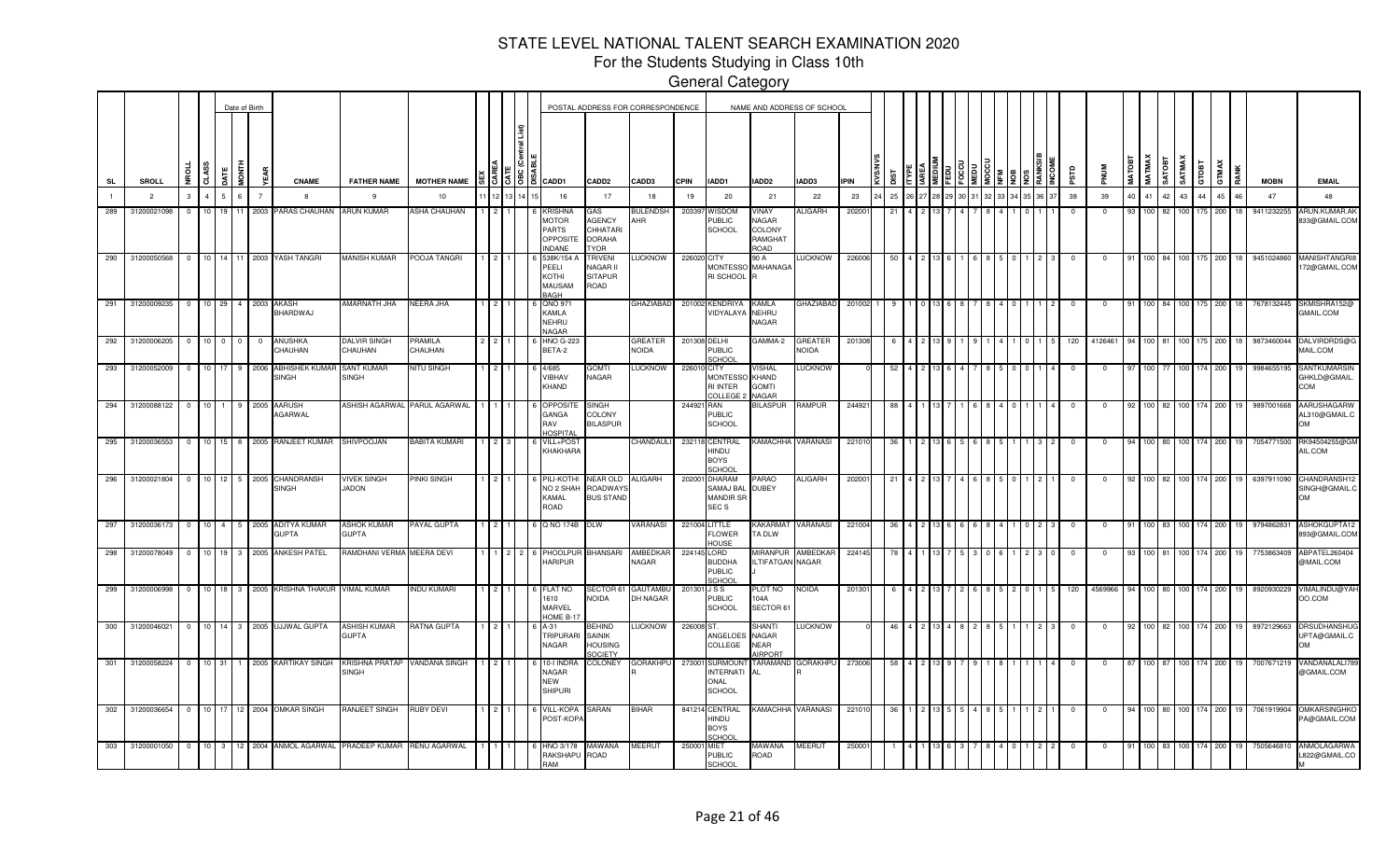For the Students Studying in Class 10th

|                |                 |                         |                 |                | Date of Birth  |                |                                              |                                            |                                |  |                                                                |                                                           | POSTAL ADDRESS FOR CORRESPONDENCE |               |                                                            |                                                        | NAME AND ADDRESS OF SCHOOL |             |      |  |  |  |       |       |              |             |        |                  |              |         |                    |               |               |                                     |
|----------------|-----------------|-------------------------|-----------------|----------------|----------------|----------------|----------------------------------------------|--------------------------------------------|--------------------------------|--|----------------------------------------------------------------|-----------------------------------------------------------|-----------------------------------|---------------|------------------------------------------------------------|--------------------------------------------------------|----------------------------|-------------|------|--|--|--|-------|-------|--------------|-------------|--------|------------------|--------------|---------|--------------------|---------------|---------------|-------------------------------------|
| <b>SL</b>      | SROLL           | ٩Ě                      | CLASS           | <b>ATE</b>     | FTND           |                | <b>CNAME</b>                                 | <b>FATHER NAME</b>                         | <b>MOTHER NAME</b>             |  | 8   3   3   8   当   CADD1                                      | CADD <sub>2</sub>                                         | CADD3                             | <b>CPIN</b>   | IADD1                                                      | IADD2                                                  | IADD3                      | <b>IPIN</b> | ឌី   |  |  |  |       |       |              |             | MATOBI | <b>MATMAX</b>    | <b>THORT</b> | SATMAX  | GTOBT              | GTMAX<br>RANK | <b>MOBN</b>   | <b>EMAIL</b>                        |
| $\blacksquare$ | $\overline{2}$  | $\mathbf{3}$            | $\overline{a}$  | 5 <sup>1</sup> | 6              | $\overline{7}$ | -8                                           | -9                                         | 10                             |  | 16                                                             | 17                                                        | 18                                | 19            | 20                                                         | 21                                                     | 22                         | 23          | 25   |  |  |  | 34 35 | 36 37 | 38           | 39          | 40     | 41 42            |              | 43      | 44                 | 45<br>46      | 47            | 48                                  |
| 304            | 31200079034     | $\Omega$                | 10 <sup>1</sup> | 9              |                | 2004           | UTKARSH SINGH                                | ABHAY NARAYAN SUNITA SINGH<br><b>SINGH</b> |                                |  | -329D<br>RESERVE<br>POLICE<br><b>INE</b>                       |                                                           | SULTANPU                          | 22800         | <b>ST XAVIEF</b><br><b>SENIOR</b><br>SECONDAR <sup>R</sup> | SCHOOL<br>LAXMANPU                                     | SULTANPU                   | 22800       |      |  |  |  |       |       | -0           |             |        | 100 <sup>1</sup> |              | I NO    | 174                | 200           | 9936262900    | <b>ABJAY.SINGHSO</b><br>@GMAIL.COM  |
| 305            | 31200049391     | $\overline{0}$          |                 | 10 8 11 2004   |                |                | <b>PRERAK</b><br>AGARWAL                     | RAJESH KUMAR<br>AGARWAL                    | <b>JMA AGARWAL</b>             |  | 142/93<br><b>JANRAILGA</b><br><b>THAKURGA</b>                  |                                                           | <b>LUCKNOW</b>                    | 226003 CITY   | <b>MONTESSO</b><br>RI SCHOOL                               | CHOWK                                                  | LUCKNOW                    | 226003      | 49   |  |  |  |       |       | $^{\circ}$   | $^{\circ}$  | 95     |                  |              |         | 100 79 100 174 200 | 19            | 8299805490    | <b>JMAAGARWAL2</b><br>7@GMAIL.COM   |
| 306            | 31200035313     | $^{\circ}$              | 10 <sup>1</sup> | 4              |                |                | 11 2004 HARSH SINGH                          | RAMJIT SINGH                               | SUNEETA SINGH                  |  | FLAT NO<br>310<br><b>AMBROSIA</b><br><b>APARTMEN</b>           | <b>ANKA</b>                                               | <b>/ARANASI</b>                   | 221005 DELHI  | PUBLIC<br><b>SCHOOL</b>                                    | AMRA<br>CHAURAH/<br>NH <sub>2</sub><br><b>MOHANSAF</b> | VISHOKAR VARANASI          | 221010      | -35  |  |  |  |       |       | 0            | $^{\circ}$  | 93     | 100 81           |              | 100     | 174                | 200           | 9532820930    | RJSINGH75@YAH<br>OO.COM             |
| 307            | 31200093400     | $\Omega$                | 10 <sup>1</sup> |                | 11 2004        |                | <b>PRASOON</b><br>PANDEY                     | SANJAY KUMAR<br>PANDEY                     | <b>MANJU PANDEY</b>            |  | H 1479<br>SATYAM<br>VIHAR<br><b>KESHAV</b><br><b>PURAM</b>     | <b>AVAS VIKAS KANPUR</b><br>KALYANPU                      |                                   |               | 208018 DELHI<br><b>PUBLIC</b><br><b>SCHOOL</b>             | KALYANPU KANPUR                                        |                            | 208017      | 93   |  |  |  |       |       | $\Omega$     | $\Omega$    |        |                  | 100 88 100   |         | 174 200            |               | 9653015075    | DRSKPANDEY30<br>0@GMAIL.COM         |
|                | 308 31200044371 | $\overline{0}$          |                 | 10 3 10 2004   |                |                | SHIVENDRA NATH<br>PANDEY                     | JEETENDRA NATH SUMAN RANI<br>PANDEY        | PANDEY                         |  | $I-577$                                                        | <b>IINDALCO</b><br><b>COLONY</b><br>RENUKOO <sup>-</sup>  | SONEBHAD<br>RF                    |               | 231217 ADITYA<br>BIRLA<br><b>PUBLIC</b><br>SCHOO           |                                                        | RENUKOOT SONEBHAD          | 231217      | 44   |  |  |  |       |       | $^{\circ}$   | $^{\circ}$  |        |                  |              |         | 100 80 100 174 200 | 19            | 9919663909    | JNPANDEY9919(<br>GMAIL.COM          |
|                | 309 31200035445 |                         |                 |                |                |                | 0 10 29 8 2004 ARPIT SINGH                   | <b>ASHUTOSH</b><br><b>BAHADUR SINGH</b>    | SANGITA PATEL                  |  | <b>PN457</b><br>HARIOM<br><b>NAGAR</b><br><b>COLONY</b>        | SAMNEGH/<br>T LANKA                                       | <b>ARANASI</b>                    |               | 221005 SUNBEAM<br>ENGLISH<br>SCHOOL                        | BHAGVANP VARANASI<br>UR 206<br>LANKA                   |                            | 221005      | 35   |  |  |  |       |       | $\mathbf 0$  | $\mathbf 0$ | 89     |                  |              |         | 100 85 100 174 200 | 19            | 8840002637    | ARPIT290804@G<br>MAIL.COM           |
|                |                 |                         |                 |                |                |                | 310 31200021065 0 10 27 8 2004 RITIK GAUTAM  | RAMESH KUMAR<br><b>SINGH</b>               | <b>VIBHA SINGH</b>             |  | FNO3<br>TYPE <sub>2</sub><br><b>NURSING</b><br><b>BLOCK ES</b> | <b>OSPITAL</b><br>CAMP;US<br>AGRA<br>ROAD                 | <b>ALIGARH</b>                    |               | 202001 AMU CITY<br>SCHOOL                                  | <b>GT ROAD</b><br>MASOODAE<br>AD                       | <b>ALIGARH</b>             | 202001      |      |  |  |  |       |       |              | $\mathbf 0$ | 93     |                  |              |         | 100 81 100 174 200 |               | 19 9412879432 |                                     |
|                |                 |                         |                 |                |                |                | 311 31200050545 0 10 25 8 2004 AKSHAY KUMAR  | ANGAD PRASAD<br><b>SINGH</b>               | <b>ANJANA SINGH</b>            |  | 647F/510<br>SHIVVIHAI<br>COLONY                                | SEC-I<br><b>JANKIPURA</b>                                 | <b>TICKNOM</b>                    | 226021 CITY   | <b>MONTESSO</b><br>RI SCHOOL                               | NAGAR                                                  | 90 A MAHA LUCKNOW          | 226006      |      |  |  |  |       |       |              | 0           | -93    | 100 81           |              |         | 100 174 200        | 19            | 9454918018    | <b>DRANGADFACUI</b><br>Y@GMAIL.COM  |
|                |                 |                         |                 |                |                |                | 312 31200059111 0 10 4 8 2004 RIMSHA FATIMA  |                                            | SHEIKH MUKHTAR KAHKASHAN HAQ 2 |  | SANT<br><b>HUSSAIN</b><br><b>NAGAR</b><br>COLONY               | HNO 169<br>PADRI<br><b>BAZAR</b><br>ROAD                  | <b>GORAKHPU</b>                   | 273014 LITTLE | FLOWER<br><b>SCHOOL</b><br>RAPTI<br><b>NAGAR</b>           | PHASE IV<br>CHARGWA                                    | GORAKHPU                   | 273013      |      |  |  |  |       |       | $^{\circ}$   | $\mathbf 0$ | 95     |                  |              |         | 100 79 100 174 200 | 19            | 9695388016    | SMUKHTAR786<br>GMAIL.COM            |
|                |                 |                         |                 |                |                |                | 313 31200048315 0 10 25 7 2004 ADITYA SAHANI | SITARAM SAHANI                             | <b>DEVANTI DEVI</b>            |  | SS/81<br><b>SHRAM</b><br><b>BIHAR</b><br><b>NAGAR</b>          | <b>GARHI KA</b><br>NAURA                                  | LUCKNOW                           | 226017        | <b>LUCKNOW</b><br>PUBLIC<br><b>SCHOOL</b>                  | A-BLOCK<br>RAJAJIPUR<br>AM                             | LUCKNOW                    | 20601       | 48   |  |  |  |       |       | $\mathbf 0$  | $\mathbf 0$ | 92     |                  |              |         | 100 82 100 174 200 | 19            | 9621232324    |                                     |
|                | 314 31200005227 | $\overline{0}$          |                 |                |                |                | 10 19 7 2004 MANAN RASTOGI                   | PRASHANT<br>RASTOGI                        | SHAIFALI RASTOGI               |  | <b>FLAT 2146</b><br><b>BLUEBELL</b><br>GAUR                    | SAUNDARY<br>AМ<br>GREATER<br><b>NOIDA</b>                 | <b>G B NAGAR</b>                  | 201309 AMITY  | <b>INTERNATI</b><br>ONAL<br>SCHOOL                         | SECTOR 44 NOIDA                                        |                            | 201303      |      |  |  |  |       |       |              | 0           | 94     |                  |              |         | 100 80 100 174 200 | 19            | 9999383816    | PRASTOGI71@Y<br>AHOO.COM            |
|                | 315 31200028244 | $\overline{0}$          |                 |                |                |                | 10 14 7 2004 SAHARSH KUMAR                   | <b>ARUNENDRA</b><br>KUMAR                  | ARCHANA YADAV                  |  | 746/A<br>LEADER<br><b>ROAD</b><br>RAILWAY<br>COLONY            | DSA<br>GROUND                                             | <b>PRAYAGRA</b>                   |               | 211003 PATANJALI<br><b>RISHIKUL</b>                        | SHILAKHAN<br>TELIYARGA<br>N.I                          | PRAYAGRA                   | 211004      | - 28 |  |  |  |       |       |              | $^{\circ}$  | -93    | 100 81           |              |         | 100 174 200        |               | 8542071699    | ARUNENDRAKUM<br>ARNCR@GMAIL.<br>COM |
| 316            | 31200015026     | $\overline{\mathbf{0}}$ | $10 \quad 4$    |                | $\overline{7}$ | 2004           | PRANKUSH<br><b>BANSAL</b>                    | <b>ANKUSH BANSAL</b>                       | POOJA BANSAL                   |  | SAP MUL'<br><b>RADE</b><br>CHANDRA<br><b>HOUSE</b>             | OPP DR<br><b>MUKESH</b><br>GARG<br>KAIRANA<br><b>GAOR</b> | SHAMLI                            | 247776        | <b>SILVER</b><br><b>BELLS</b><br><b>PUBLIC</b><br>SCHOOL   | KAIRANA<br>ROAD                                        | SHAMLI                     | 24777       | 15   |  |  |  |       |       | $\mathbf{0}$ | $\mathbf 0$ | -97    | 100 77           |              |         | 100 174 200        |               | 9319396000    | JJANKUSH@GMA<br>IL.COM              |
| 317            | 31200058223     | $\overline{0}$          | 10              |                |                |                | 15 6 2004 AYUSH AGRAWAL                      | SANDEEP<br>AGRAWAL                         | <b>BHAWNA</b><br>AGRAWAL       |  | CIZ.<br>PHR                                                    | HN<br>BASHARAT CHAURAHA                                   | <b>GORAKHPL</b>                   |               | <b>METROPOL</b><br>TAN<br><b>SCHOOL</b>                    | <b>GULHARIYA</b><br><b>BAZAR</b>                       | <b>GORAKHPU</b>            | 273152      | -58  |  |  |  |       |       |              | $^{\circ}$  |        | 100 I            | 92           | 100 174 |                    | 200<br>19     | 6394710207    | AYUSHAGARWAI<br>DASH@GMAIL.C<br>OМ  |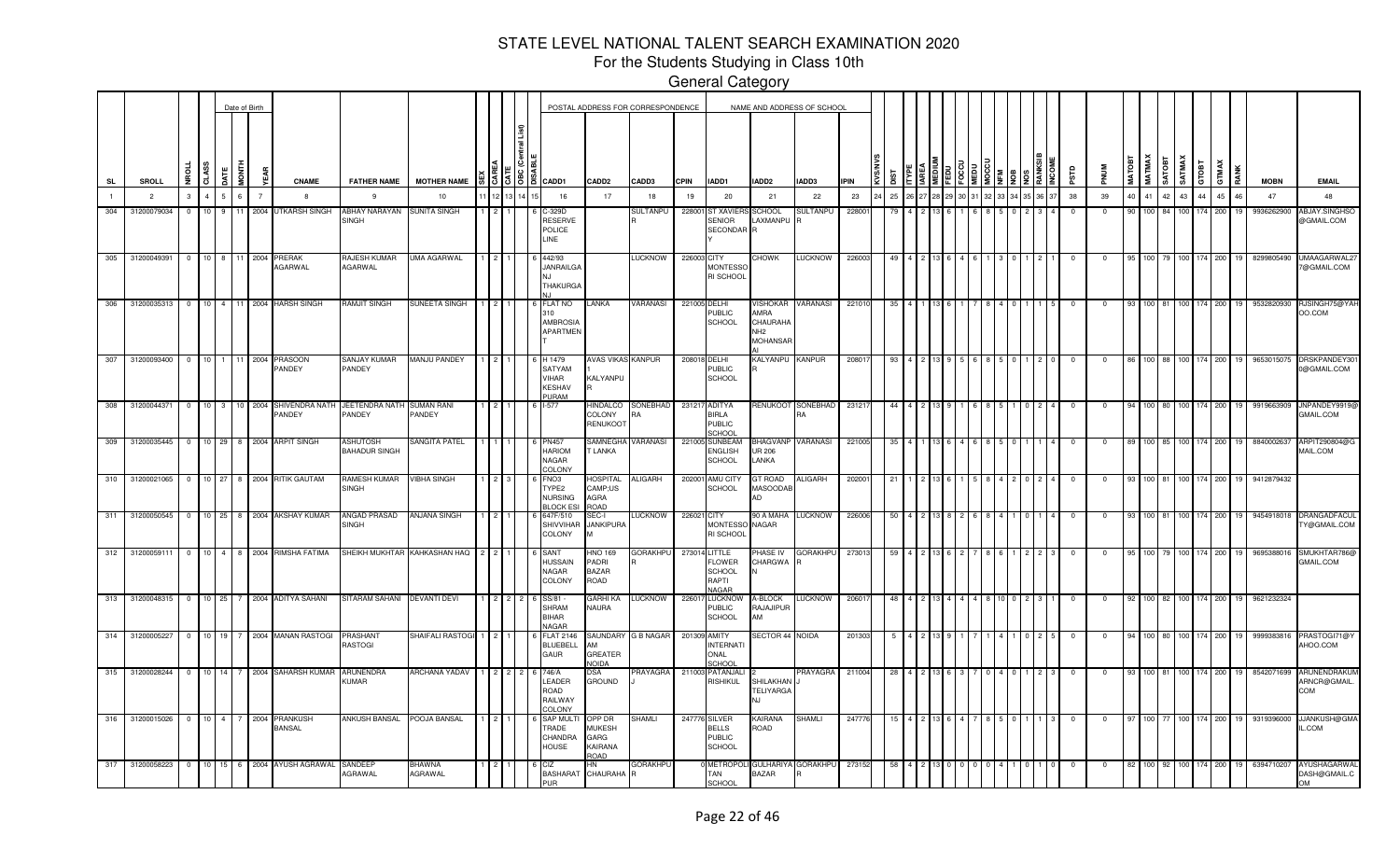For the Students Studying in Class 10th

|           |     |                 |                         |                  |              | Date of Birth |                |                                                       |                                     |                             |  |                                                                                        |                                                | POSTAL ADDRESS FOR CORRESPONDENCE |             |                                                                 | NAME AND ADDRESS OF SCHOOL                          |                    |               |           |              |               |  |  |  |                         |             |    |          |            |                |                    |       |      |               |                                                                 |
|-----------|-----|-----------------|-------------------------|------------------|--------------|---------------|----------------|-------------------------------------------------------|-------------------------------------|-----------------------------|--|----------------------------------------------------------------------------------------|------------------------------------------------|-----------------------------------|-------------|-----------------------------------------------------------------|-----------------------------------------------------|--------------------|---------------|-----------|--------------|---------------|--|--|--|-------------------------|-------------|----|----------|------------|----------------|--------------------|-------|------|---------------|-----------------------------------------------------------------|
| <b>SL</b> |     | <b>SROLL</b>    | <b>Dan</b>              | a                |              | HINDI         |                | <b>CNAME</b>                                          | <b>FATHER NAME</b>                  | <b>MOTHER NAME</b>          |  | $\frac{15}{3}$ $\frac{5}{3}$ $\frac{16}{3}$ $\frac{6}{3}$ $\frac{1}{6}$ $\frac{20}{3}$ | CADD <sub>2</sub>                              | CADD3                             | <b>CPIN</b> | IADD1                                                           | IADD <sub>2</sub>                                   | IADD3              | <b>L</b> IPIN | <b>SI</b> |              |               |  |  |  | αß                      | <b>MUNG</b> |    | MATMAX   | SATOBT     | SATMAX         | ē<br>່ອ            | GTMAX | RANK | <b>MOBN</b>   | <b>EMAIL</b>                                                    |
|           |     | $\overline{2}$  | 3                       | $\overline{A}$   |              | 6             | $\overline{7}$ | -8                                                    | 9                                   | 10                          |  | 16                                                                                     | 17                                             | 18                                | 19          | 20                                                              | 21                                                  | 22                 | 23            | 25        |              |               |  |  |  | 38                      | 39          | 40 | 41       | 42         | 43             | 44                 | 45    | 46   | 47            | 48                                                              |
| 318       |     | 31200028764     | $^{\circ}$              | 10 <sup>10</sup> | $\mathbf{3}$ | 6             | 2004           | <b>ADITYA BANERJI</b>                                 | <b>ARUP BANERJI</b>                 | SHITA BANERJI               |  | 14/18 EL<br>ROAD                                                                       | CIVIL LINES                                    | PRAYAGRA                          | 211001      | JOSEPH'S<br>COLLEGE                                             | <b>TASHKENT</b><br><b>MARG CIVIL</b><br><b>INES</b> | PRAYAGRA           | 211001        | -28       |              |               |  |  |  | 532                     | 2407903     | 93 | 100      | l 81       |                |                    | 200   |      | 9235757534    | <b>IBANERJI70@GM</b><br>AIL.COM                                 |
|           | 319 | 31200052397     | $\overline{0}$          |                  |              |               |                | 10 22 5 2004 KUMAR DEVESH<br>DEV                      | MRITYUNJAY                          | <b>ANITA DEVI</b>           |  | 5/817<br><b>VIKASH</b><br>KHAND                                                        | <b>TMOG</b><br>NAGAR                           | LUCKNOW                           | 226010 CITY | <b>MONTESSO</b><br>RI SCHOOL NAGAR                              | KHAND<br><b>GOMTI</b><br>1/7 VARDAN EXTENSION       | <b>LUCKNOW</b>     | 226010        | 52        |              |               |  |  |  | $^{\circ}$              |             | 91 |          |            | 100 83 100 174 |                    | 200   | 19   | 8299554973    | BARGAHDEV28@<br>GMAIL.COM                                       |
| 320       |     |                 |                         |                  |              |               |                | 31200044039 0 10 16 5 2004 SANSTUTEE<br><b>MISHRA</b> | ASHWINI KUMAR<br><b>MISHRA</b>      | GAYATRI MISHRA 2 1          |  | 6 ER-7                                                                                 | RENUSAGA<br>R COLONY RA                        | SONEBHAD                          |             | 231218 ADITYA<br><b>BIRLA</b><br><b>PUBLIC</b><br><b>SCHOOL</b> | RENUSAGA<br>R COLONY                                | SONEBHAD<br>RA     | 231218        | 44        |              |               |  |  |  | $^{\circ}$              |             | 91 |          |            | 100 83 100 174 |                    | 200   | 19   | 9415269598    | MISHRA.ASHWIN<br>65@GMAIL.COM                                   |
|           |     | 322 31200082001 |                         |                  |              |               |                | 0 10 2 5 2004 BHARTENDU<br>BHARDWAJ                   | GOPESH KUMAR<br>SHARMA              | ANUPAM SHARMA               |  | C-39 BAJA<br>OFFICER<br>COLONY                                                         | VILL-<br>KUNDARKHI<br>POST-<br><b>GOVINDPA</b> | GONDA                             |             | 271301 FATIMA<br>SENIOR<br>SECONDAR<br>Y SCHOOL                 | CIRUCULAR GONDA<br>ROAD<br><b>BARGAON</b>           |                    | 271002        | 82        |              |               |  |  |  | $\Omega$                | 0           | 92 |          | $100$ $82$ | 100 174        |                    | 200   | 19   | 9936796989    | <b>B BHARTENDU</b><br>YAHOO.IN                                  |
| 321       |     | 31200047306     | $\Omega$                |                  |              |               |                | 10 2 5 2004 VANSH AGARWAL                             | <b>BRIJESH</b><br>AGARWAL           | USHA AGARWAL                |  | 42 PURANA<br>KILLA                                                                     |                                                | <b>LUCKNOW</b>                    | 226001 CITY | <b>MONTESSO</b><br><b>RI INTER</b><br>COLLEGE                   | ROAD                                                | 11 STATION LUCKNOW | 226001        | 47        | $\mathbf{4}$ | $\mathcal{P}$ |  |  |  | $\overline{\mathbf{0}}$ | $\Omega$    | 96 |          |            | 100 78 100 174 |                    | 200   | 19   | 9598558741    | <b>VANSHHEROS@</b><br>GMAIL.COM                                 |
|           |     | 323 31200036537 | $\Omega$                |                  |              |               |                | 10 25 4 2004 SHIVAM KUMAR                             | SHIVMURAT RAM                       | <b>GAYATRI DEVI</b>         |  | VILL+POS <sup>®</sup><br>SIKANDERF<br><b>UR BLOCK</b><br>KARANDA                       |                                                | GHAZIPUR                          |             | 233224 CENTRAL<br>HINDU<br><b>BOYS</b><br><b>SCHOOL</b>         | <b>KAMACHHA VARANASI</b>                            |                    | 221010        | 36        |              |               |  |  |  | $\Omega$                |             | 94 | 100 80   |            | $100$ $174$    |                    | 200   |      | 7007940501    | SHIVAMGZP9453<br>4@GMAIL.COM                                    |
|           |     |                 |                         |                  |              |               |                | 324 31200058144 0 10 23 4 2004 SHREYANSH<br>SRIVASTAV | <b>SUNIL KUMAR</b><br>SRIVASTAV     | <b>SHILPY</b><br>SRIVASTAVA |  | 34 SHANTI<br>NIKETAN                                                                   | SHIVPUR<br>SAHABAJG<br>ANJ PADRI<br>BAZAR      | <b>GORAKHPU</b>                   |             | 273014 LITTLE<br><b>FLOWER</b><br><b>SCHOOL</b>                 | R GITA<br>VATIKA                                    | DHARAMPU GORAKHPU  | 273006        | 58        |              |               |  |  |  | $^{\circ}$              |             | 91 |          | 100 83     |                | 100 174 200        |       | 19   |               | 8299727728 SRIVASTAVASUN<br>L77@GMAIL.CO                        |
|           |     |                 |                         |                  |              |               |                | 325 31200021897 0 10 17 4 2004 DEVANSH GUPTA          | <b>VIKAS BABU</b><br>GUPTA          | <b>HEMLATA GUPTA</b>        |  | 1/155A<br>GANGA<br>SHYAM<br><b>NIKETAN</b>                                             | <b>SURENDRA</b><br>NAGAR                       | <b>ALIGARH</b>                    | 202001 STS  | <b>SCHOOL</b>                                                   | OTAIN<br>CIRCLE<br>AMU<br>CAMPUS                    | <b>ALIGARH</b>     | 202002        | 21        |              |               |  |  |  | $^{\circ}$              |             |    | $100$ 83 |            | 100 174        |                    | 200   | 19   | 8077771316    | HEMLATAG019@<br>GMAIL.COM                                       |
|           |     |                 |                         |                  |              |               |                | 326 31200088098 0 10 15 3 2004 SIDDHARTH<br>VERMA     | <b>INAY PRAKASH</b><br><b>VERMA</b> | VIDHYA VATI<br>GANGWAR      |  | <b>AKASHVAM</b><br>COLONY                                                              | NEAR<br>NAWABGA1                               | RAMPUR                            |             | 244901 DAYAWATI<br>Modi<br><b>ACADEMY</b>                       | <b>MODIPUR</b>                                      | RAMPUR             | 24492         | 88        |              |               |  |  |  |                         |             | 94 | 100 80   |            | 100 174        |                    | 200   |      | 9457012521    | <b>VINAYBAREILLY</b><br>@GMAIL.COM                              |
|           | 327 | 31200092324     | $\overline{0}$          |                  |              |               | 10 10 3 2004   | RISHA SINGH                                           | ARUN KUMAR<br><b>SINGH</b>          | NEELAM SINGH                |  | FLAT NO<br>RAGHUNA <sup>T</sup><br>H ENCLAVE AM                                        | GT ROAD<br>CHANDRI<br><b>GANDHIGR</b>          | KANPUR                            | 208007 DR   | VIRENDRA<br>SWAROOP<br><b>PUBLIC</b><br><b>SCHOOL</b>           | CANT                                                | <b>KANPUR</b>      | 20800         | -92       |              |               |  |  |  | 512                     | 2400306     | 96 | 100 78   |            |                | 174                | 200   |      | 9695286956    | SINGHAK@GMA<br>.COM                                             |
|           |     |                 |                         |                  |              |               |                | 328 31200005461 0 10 9 3 2004 RADHIKA GARG            | DEEPAK GARG                         | NEETA GARG                  |  | A1022<br><b>FLOOR</b><br>MADHUBA                                                       | NEAR<br>PREET<br>VIHAR                         | DELHI                             |             | 110092 DELHI<br>PUBLIC<br><b>SCHOOL</b>                         | SECTOR 30 NOIDA                                     |                    | 20130         |           |              |               |  |  |  |                         |             | 92 |          | 100 82     | 100 174        |                    | 200   | 19   |               | 9811081093 NEETA1973@Y.<br>HOO.COM                              |
|           |     |                 |                         |                  |              |               |                | 329 31200006038 0 10 3 3 2004 SHYLA MADAN             | SAMEER MADAN                        | RUCHI MADAN                 |  | FLAT NO<br>911 TOWER                                                                   | PURVANCH<br>AL ROYAL<br>PARK<br>SECTOR<br>137  | <b>NOIDA</b>                      |             | 201301 RYAN<br><b>INTERNATI</b><br>ONAL<br>SCHOOL               | GREATER<br><b>NOIDA</b>                             | NOIDA              |               |           |              |               |  |  |  |                         |             | 93 |          |            |                | 100 81 100 174 200 |       |      | 19 9560590030 | MADAN_SAMEE<br>@YAHOO.COM                                       |
|           |     |                 |                         |                  |              |               |                | 330 31200021106 0 10 1 3 2004 PIYUSH RAJPUT           | <b>ASHOK KUMAR</b>                  | <b>SARLA RAJPUT</b>         |  | 6 BEHIND<br>GREAT<br>VALUE<br><b>MALL GAL</b><br>NO <sub>1</sub>                       | CHAUDHAR ALIGARH<br>/ VIHAR<br>RAMGHAT<br>ROAD |                                   |             | 202001 WISDOM<br><b>PUBLIC</b><br><b>SCHOOL</b>                 | SR WING<br>QUARSI<br>RAMGHAT<br>ROAD                | <b>ALIGARH</b>     | 202001        | -21       |              |               |  |  |  | $\mathbf 0$             | 0           | 91 |          |            |                |                    |       |      |               | 100 83 100 174 200 19 8218534394 RAJPUTPIYUSH9<br>058@GMAIL.COM |
|           | 331 | 31200021059     | $\overline{\mathbf{0}}$ | 10               | 6            |               |                | 2 2004 MOHD AMAN<br>JAVED                             | <b>FAZEEL AHMAD</b>                 | SALMA BEGUM                 |  | ROOM NO<br>4 AMIR<br>MANZIL<br>SHAMSHAD                                                | <b>MARKET</b>                                  | <b>ALIGARH</b>                    |             | 202002 AMU CITY<br>SCHOOL                                       | GT ROAD                                             | <b>ALIGARH</b>     | 202002        | -21       |              |               |  |  |  | 0                       |             | 90 |          | 100 84     | 100 174        |                    | 200   | 19   | 7455870751    |                                                                 |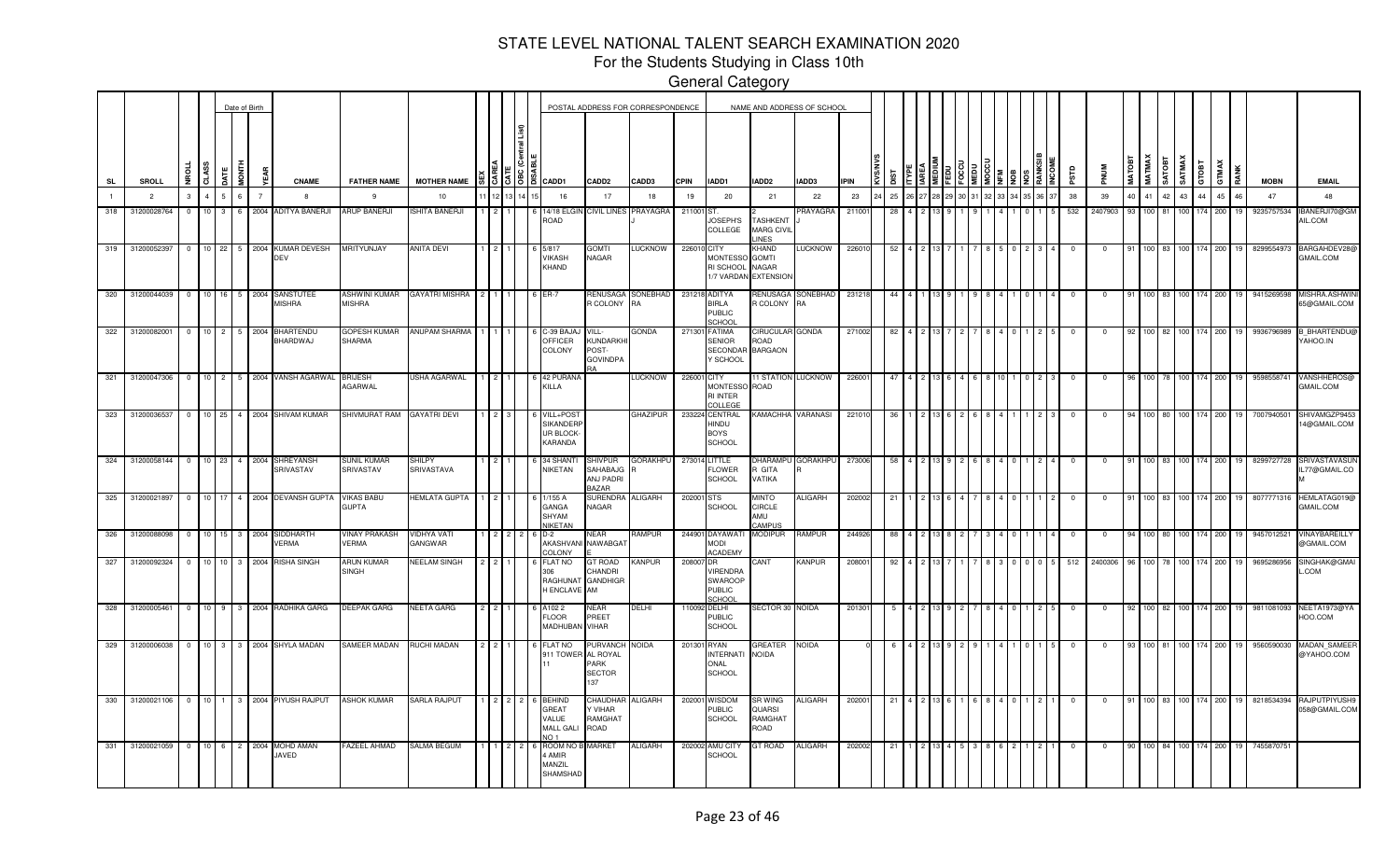For the Students Studying in Class 10th

|     |                 |             |                |                  |    | Date of Birth                    |              |                                              |                                   |                      |    |                             |        |                                                                                                                        |                                             | POSTAL ADDRESS FOR CORRESPONDENCE |             |                                                         | NAME AND ADDRESS OF SCHOOL                          |                                 |             |                |       |  |  |  |       |            |                |                 |        |                |         |     |       |      |             |                                       |
|-----|-----------------|-------------|----------------|------------------|----|----------------------------------|--------------|----------------------------------------------|-----------------------------------|----------------------|----|-----------------------------|--------|------------------------------------------------------------------------------------------------------------------------|---------------------------------------------|-----------------------------------|-------------|---------------------------------------------------------|-----------------------------------------------------|---------------------------------|-------------|----------------|-------|--|--|--|-------|------------|----------------|-----------------|--------|----------------|---------|-----|-------|------|-------------|---------------------------------------|
| SL  | SROLL           |             | £.             | CLASS            |    | HINDI                            | EAR          | <b>CNAME</b>                                 | <b>FATHER NAME</b>                | <b>MOTHER NAME</b>   |    |                             |        | $\frac{12}{100}$ $\frac{12}{100}$ $\frac{12}{100}$ $\frac{12}{100}$ $\frac{12}{100}$ $\frac{12}{100}$ $\frac{12}{100}$ | CADD <sub>2</sub>                           | CADD3                             | <b>CPIN</b> | IADD1                                                   | IADD2                                               | IADD3                           | <b>IPIN</b> |                |       |  |  |  |       | аß         | <b>MUN</b>     | MATOBT          | MATMAX | <b>TEOLYS</b>  | SATMAX  |     | GTMAX | RANK | <b>MOBN</b> | <b>EMAIL</b>                          |
|     | $\overline{2}$  |             | $\mathbf{3}$   | $\overline{4}$   | 5  | 6 <sup>1</sup><br>$\overline{7}$ |              | -8                                           | -9                                | 10                   | 12 |                             | 14 I 1 | 16                                                                                                                     | 17                                          | 18                                | 19          | 20                                                      | 21                                                  | 22                              | 23          | 25             | 26 27 |  |  |  | 36 37 | 38         | 39             | 40 <sup>1</sup> | 41     | 42             | 43      | 44  | 45    | 46   | 47          | 48                                    |
| 332 | 31200028594     |             | $\Omega$       | 10 <sup>1</sup>  | 23 | 2004                             |              | ANUPAM<br><b>MEHROTRA</b>                    | <b>SANJEEV</b><br><b>MEHROTRA</b> | <b>JEHA MEHROTRA</b> |    |                             |        | 171/1401<br>KALYANI<br>DEVI                                                                                            |                                             | <b>PRAYAGRA</b>                   |             | 211003 EWING<br>CHRISTIAN<br><b>PUBLIC</b><br>SCHOOL    | '12<br><b>MUTTHIGA</b><br>N.I                       | <b>PRAYAGRA</b>                 | 21100       | 28             |       |  |  |  |       | $\Omega$   |                | 89              | 100    |                |         |     | 200   |      | 9956842308  | PEANUTS.23012<br>04@GMAIL.COM         |
|     | 333 31200049400 |             | $\overline{0}$ | 10 <sup>1</sup>  | 6  |                                  |              | 1 2004 PRANJAL VERMA                         | CHET RAM VERMA                    | CHANDRAKALI<br>/ERMA |    |                             |        | 610/22-C<br><b>KESHAV</b><br><b>NAGAR</b>                                                                              | <b>SITAPUR</b><br>ROAD                      | LUCKNOW                           | 226020 CITY | <b>MONTESSO</b><br><b>RI INTER</b><br>COLLEGE           | <b>SECTOR 0</b><br>ALIGANJ                          | <b>LUCKNOW</b><br><b>IIP</b>    | 22602       | 49             |       |  |  |  |       |            |                | 91              | 100    | l 83           | 100 174 |     | 200   |      | 9335915636  | CRVERMA71@G<br>MAIL.COM               |
| 334 | 31200005119     |             | $\overline{0}$ |                  |    |                                  |              | 10 26 12 2003 AKKSHIT GUPTA                  | <b>VIRESH GUPTA</b>               | RITU GUPTA           |    |                             |        | 6 B-549<br>SECTOR 51 VIHAR                                                                                             | KENDRIYA                                    | <b>NOIDA</b>                      |             | 201301 AMITY<br><b>INTERNATI</b><br>ONAL<br>SCHOOL      | SECTOR 44 NOIDA                                     |                                 | 201303      | -5             |       |  |  |  |       | - 0        | - 0            | 95              | 100    |                | 100 L   | 174 | 200   |      | 9650388540  | AKKSHITG@GM<br>L.COM                  |
| 335 | 31200004247     |             | $\overline{0}$ | $10-10$          | 19 | 12 <sup>1</sup>                  |              | 2003 PRIYAM GARG                             | PRADEEP GARG                      | KANCHAN GARG         |    |                             |        | 6 D M<br>COLONY<br>BEHIND C M<br>P RESI                                                                                | PARVATI<br>URAM                             | <b>BULANDSH</b><br>AHR            |             | 203001 RENAISSAN<br>CE SCHOOL                           | CHAR YARR BULANDSH                                  | AHR                             | 20300       |                |       |  |  |  |       |            |                |                 | 100    |                |         |     | 200   |      | 9457665501  | KANCHANGARG<br>RIYAM@GMAIL.<br>ЮO     |
| 336 |                 | 31200028117 | $\overline{0}$ | 10 <sup>1</sup>  | 8  | $12-12$<br>2003                  | PANDEY       | SIDDHARTH                                    | RAJESH KUMAR<br>PANDEY            | POONAM PANDEY        |    |                             |        | 23F/14<br><b>COLONELG</b><br>AN.I                                                                                      |                                             | PRAYAGRA                          |             | 211002 BOYS HIGH<br><b>SCHOLL</b>                       | 4 PD<br>TANDON<br>ROAD                              | PRAYAGRA                        | 21100       | 28             |       |  |  |  |       |            |                |                 | 100    |                |         |     | 200   |      | 933575647   | POONAMPANDE<br>2015@YAHOO.            |
| 337 |                 | 31200006964 | $\overline{0}$ |                  |    |                                  |              | 10 20 11 2003 NAYAN GARG                     | MAYANK KUMAR<br>GARG              | SARIKA GARG          |    |                             |        | 01082 ATS<br>GREEN<br>PARADISE                                                                                         | <b>SECTOR</b><br>CHI-IV                     | GREATER<br><b>NOIDA</b>           |             | 201310 AAKASH<br><b>INSTITUTE</b><br>ALPHA-I            | JESUS AND<br>MARY<br>CONVENT                        | <b>GREATER</b><br><b>NOIDA</b>  | 201308      |                |       |  |  |  |       |            |                | 92              | 100    |                |         |     | 200   |      | 9811322320  | GARGMAYANK20<br>16@GMAIL.COM          |
| 338 |                 | 31200028187 | $\overline{0}$ | $10 \mid 5 \mid$ |    | 11 <sub>1</sub><br>2003          |              | UJJWAL KUMAR<br><b>ANDEY</b>                 | KAMLA KANT<br><b>ANDEY</b>        | <b>BABITA PANDEY</b> |    |                             |        | 335 SADAR<br><b>BAZAR</b><br><b>NEW</b><br>CANTT                                                                       |                                             | PRAYAGRA                          | 211001 ARMY | <b>PUBLIC</b><br><b>SCHOOL</b>                          | NEW<br>CANTT                                        | PRAYAGRA                        | 211001      | 28             |       |  |  |  |       |            |                | 93              | 100 81 |                |         |     | 200   |      | 7388857748  | GPRUPA@GMAII<br>.COM                  |
|     | 339 31200036541 |             | $\overline{0}$ | 10 <sup>1</sup>  | 11 |                                  |              | 10 2003 ANKESH KUMAR                         | <b>ARUN KUMAR</b>                 | ANITA DEVI           |    |                             |        | POST<br><b>MOTIHARI</b>                                                                                                | AYIHTAM<br><b>DIH EAST</b><br>CHAMPARA      | <b>BIHAR</b>                      |             | 845401 CENTRAL<br>UQNIF<br><b>BOYS</b><br><b>SCHOOL</b> | <b>KAMACHHA</b>                                     | VARANASI                        | 22101       |                |       |  |  |  |       |            |                |                 | 100    |                |         |     | 200   |      | 7667652254  | ANKESH845401<br>GMAIL.COM             |
|     | 340 31200010539 |             | $\mathbf 0$    | 10 27            |    |                                  | 8 2003 MANAN | SABHARWAL                                    | ANIL SABHARWAL                    | MUKTA<br>SABHARWAL   |    |                             |        | FLAT NO<br>510 BLOCK                                                                                                   | <b>EXPRESS</b><br>GARDEN<br><b>NDIRAPUR</b> | <b>GHAZIABAD</b>                  | 201014 JKG  | <b>INTERNATI</b><br>ONAL<br>SCHOOL                      | SHAKTI -2<br>KHAND<br><b>INDIRAPUR</b><br><b>IM</b> | GHAZIABAD                       | 2010        |                |       |  |  |  |       | 120        | 4205147        |                 |        |                |         |     | 200   |      | 997186699   | MIDATI@REDIF<br>MAIL.COM              |
| 341 | 31200021873     |             | $\Omega$       | 10 <sup>1</sup>  | 18 | 11 2001                          |              | MADHUR SHARMA                                | LOKESH KUMAR                      | SANGITA SHARMA       |    |                             |        | <b>HIG-10</b><br>PUSHPANJ<br>A۱۱<br>COLONY                                                                             | RAMGHAT<br><b>ROAD</b>                      | <b>ALIGARH</b>                    | 202001 STS  | SCHOOL                                                  | <b>MINTO</b><br>CIRCLE<br>AMU<br>CAMPUS             | <b>ALIGARH</b>                  | 202002      |                |       |  |  |  |       |            |                | -90             | 100    |                |         |     | 200   |      | 9045697123  | <b>MADHURSHARM</b><br>A349@GMAIL.CC   |
|     | 342 31200052171 |             | $\overline{0}$ | $10 \quad 8$     |    |                                  |              | 4 2006 SAMAR KUMAR<br>SRIVASTAV              | <b>SANJAY KUMAR</b><br>SRIVASTAV  | SONIYA<br>SRIVASTAV  |    |                             |        | 6 C-902<br>SARASWAT EXTENSION<br><b>APPARTME</b><br>NT GOMTI                                                           | NAGAR                                       | <b>LUCKNOW</b>                    | 226010 CITY | <b>MONTESSO</b><br><b>RI INTER</b><br>COLLEGE           | 2 VISHAL<br>KHAND<br><b>GOMTI</b><br>NAGAR          | <b>LUCKNOW</b>                  | 22601       | 52             |       |  |  |  |       |            |                | 89              | 100 84 |                | 100 173 |     | 200   | 20   | 9452259025  | CRSK18@GMAIL<br><b>COM</b>            |
|     | 343 31200028055 |             | $\overline{0}$ |                  |    |                                  |              | 10 1 2 2006 ABYAKT PRAKASH<br><b>DWIVEDI</b> | RAM BABU<br><b>DWIVEDI</b>        | SHASHI DWIVEDI       |    |                             |        | <b>TEJPUR</b><br>MAUAIMA                                                                                               |                                             | PRAYAGRA                          | 212507 MAA  | KAUSHILYA BAHRIYA<br><b>DEVI</b><br>RAMARANI<br>M I C   | DHAMAUR                                             | PRAYAGRA                        | 212109      | 28             |       |  |  |  |       | $^{\circ}$ | $\overline{0}$ | 86              |        | 100 87 100 173 |         |     | 200   | 20   | 6388351860  | ABYAKTPRAKAS<br>HDWIVEDI@GMA<br>L.COM |
|     | 344 31200002277 |             | $\overline{0}$ |                  |    |                                  |              | 10 15 1 2006 MAYANK GIRI                     | SUDHIR GIRI                       | SUMAN GOSWAMI        |    | $1 \quad 2 \quad 2 \quad 2$ |        | 6 C-234<br><b>GANGANAG ROAD</b>                                                                                        | MAWANA                                      | <b>MEERUT</b>                     |             | 250001 SHANTI<br>NIKETAN<br>VIDYAPEET                   | MAWANA<br>ROAD                                      | <b>MEERUT</b>                   | 250001      | $\overline{2}$ |       |  |  |  |       | $\Omega$   | $\Omega$       | 91              | 100 82 |                | 100 173 |     | 200   | 20   | 7300615635  | <b>UDITGOSWAMI2</b><br>@GMAIL.COM     |
|     | 345 31200014092 |             | $\overline{0}$ | $10 \quad 2$     |    |                                  |              | 7 2005 ARYASH KUMAR                          | JITENDRA KUMAR MAMTA              |                      |    | $2$   $2$   $2$             |        | 735<br><b>ADARSH</b><br>COLONY                                                                                         |                                             | MUZAFFAR<br>NAGAR                 |             | 251001 S D PUBLIC<br>SCHOOL                             | <b>BHOPA</b><br>ROAD<br>PATEL<br>NAGAR              | <b>MUZAFFAR</b><br><b>NAGAR</b> | 251001      | 14             |       |  |  |  |       | $^{\circ}$ |                | 90              | 100 83 |                | 100 173 |     | 200   | 20   | 8279493594  | ARYASHIJAT@G<br>MAIL.COM              |
|     | 346 31200038256 |             | $\overline{0}$ |                  |    |                                  |              | 10 19 6 2005 AARAV SINGH                     | DEWATA NAND<br><b>SINGH</b>       | GYANTI SINGH         |    |                             |        | VILL-<br><b>DELHUA</b><br>POST-<br><b>SURYAPUR</b>                                                                     |                                             | BALLIA                            |             | 277301 JAWAHAR<br>NAVODAYA<br>VIDYALAYA                 | <b>BAIRATH</b>                                      | CHANDAULI                       | 232107      | 38             |       |  |  |  |       |            |                | 88              | 100 85 |                | 100 173 |     | 200   | 20   | 9452781341  |                                       |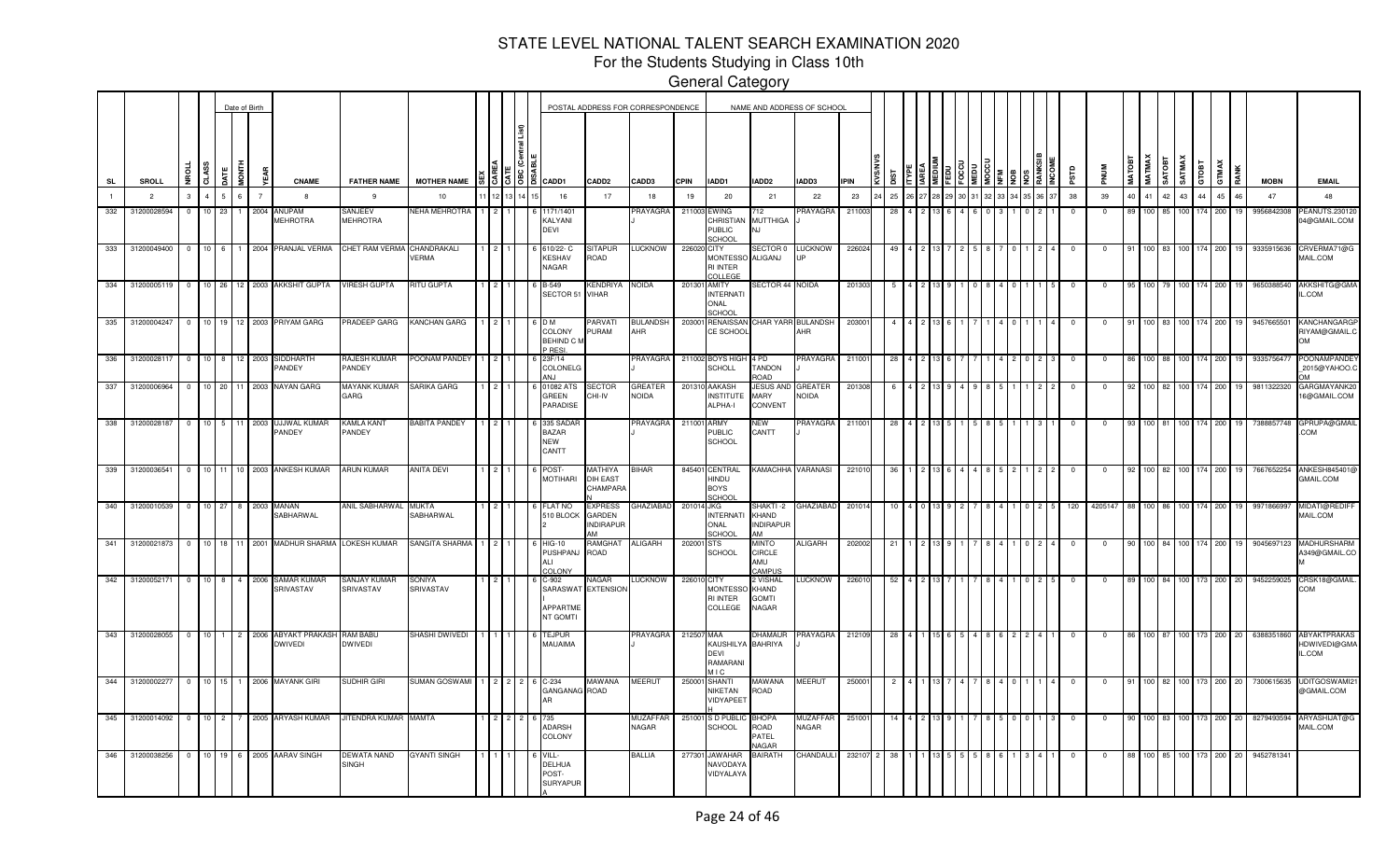For the Students Studying in Class 10th

|           |                 |              |           |             | Date of Birth          |                                                                         |                                          |                              |    |                                                              |                                                        | POSTAL ADDRESS FOR CORRESPONDENCE |             |                                                             | NAME AND ADDRESS OF SCHOOL                                                          |                          |             |     |  |  |  |  |             |                |               |                  |       |                |                          |                       |             |                                            |
|-----------|-----------------|--------------|-----------|-------------|------------------------|-------------------------------------------------------------------------|------------------------------------------|------------------------------|----|--------------------------------------------------------------|--------------------------------------------------------|-----------------------------------|-------------|-------------------------------------------------------------|-------------------------------------------------------------------------------------|--------------------------|-------------|-----|--|--|--|--|-------------|----------------|---------------|------------------|-------|----------------|--------------------------|-----------------------|-------------|--------------------------------------------|
| <b>SL</b> | SROLL           | <b>NBOLL</b> | CLASS     | <b>DATE</b> | <b>MONTH</b>           | <b>CNAME</b>                                                            | <b>FATHER NAME</b>                       | <b>MOTHER NAME</b>           | Iö | a CADD1                                                      | CADD <sub>2</sub>                                      | CADD3                             | <b>CPIN</b> | IADD1                                                       | IADD2                                                                               | IADD3                    | <b>IPIN</b> |     |  |  |  |  | ξã          |                | <b>MATOBT</b> | <b>MATMAX</b>    | TEGTA |                | SATMAX<br>GTOBT<br>GTMAX | RANK                  | <b>MOBN</b> | <b>EMAIL</b>                               |
|           | $\overline{2}$  | $\mathbf{3}$ |           |             | $6 \overline{6}$       | 8                                                                       | 9                                        | 10                           |    | 16                                                           | 17                                                     | 18                                | 19          | 20                                                          | 21                                                                                  | 22                       | 23          | 25  |  |  |  |  | 38          | 39             |               | 41               |       | 43             | 44                       | 45<br>46              | 47          | 48                                         |
| 347       | 31200036673     | $\mathbf{0}$ | 10        | 9           | $\overline{4}$<br>2005 | KAMAL NAYAN<br>KUMAR                                                    | SURYA PRAKASH DURGA DEVI<br><b>SINGH</b> |                              |    | /ILL+POS<br>KUKURHA<br>PS-ITARHI                             | <b>JUXAR</b>                                           | BIHAR                             |             | 802123 CENTRAL<br>UONIF<br><b>BOYS</b><br>CHOOL             | <b>KAMACHHA VARANASI</b>                                                            |                          | 22101       |     |  |  |  |  |             | $^{\circ}$     | 95            | 100              |       |                | 173                      | 200<br>20             | 9648170672  | KAMALNAYAN1<br>@GMAIL.COM                  |
| 348       | 31200058028     |              |           |             |                        | 0 10 18 3 2005 ARYAN PANDEY                                             | ARVIND KUMAR<br>PANDEY                   | SHWETA PANDEY                |    | <b>HNO C 172</b><br><b>SECTOR B</b><br>SAINIK<br><b>IHAR</b> |                                                        | <b>GORAKHPU</b>                   |             | 273008 KV NO 1 AI<br>FORCE<br><b>STATION</b>                |                                                                                     | <b>GORAKHPU</b>          | 273002 1    |     |  |  |  |  | $\mathbf 0$ | 0              | 93            |                  |       |                | 100 80 100 173 200       | 20                    | 9559017301  | ARVIND.791824@<br>GMAIL.COM                |
| 349       | 31200036636     |              |           |             |                        | 0 10 3 3 2005 PRAPHUL KUMAR                                             | <b>VIJAY BIHARI</b><br>PRASAD            | RANJU DEVI                   |    | VILL+POS <sup>-</sup>                                        | PS.<br>CHHATIYAN HARNAUT<br>BLOCK-<br><b>BIHARSHAF</b> | BIHAR                             |             | 803110 CENTRAL<br>HINDU<br><b>BOYS</b><br>SCHOOL            |                                                                                     | <b>KAMACHHA VARANASI</b> | 221010      | -36 |  |  |  |  | $^{\circ}$  | $\mathbf{0}$   | 91            |                  |       | 100 82 100 173 |                          | 200<br>20             | 6299633357  | PRAPHULYK766<br>@GMAIL.COM                 |
| 350       | 31200058078     | $\Omega$     | 10        | 16          |                        | 2005 ARADHYA KUMAR<br><b>MISHRA</b>                                     | RAJESH KUMAR<br><b>MISHRA</b>            | POONAM MISHRA                |    | HNO 152/2<br><b>NP AKASH</b><br><b>AAHIV</b>                 | AIR FORCE<br><b>STATION</b>                            | <b>GORAKHPU</b>                   |             | 273002 KENDRIYA<br>VIDYALAYA<br>NO <sub>1</sub> AIR<br>ORCE | STATION                                                                             | <b>GORAKHPU</b>          | 273002 1    | -58 |  |  |  |  |             | $\Omega$       |               |                  |       |                | 173                      | 200<br>20             | 9779595782  | KUNJRAGESH97<br>9@GMAIL.COM                |
| 351       | 31200008309     | $\circ$      |           |             |                        | 10 25 12 2004 NIKHIL CHAUHAN MRADUL KUMAR                               |                                          | MANJU CHAUHAN                |    | FLAT NO <sub>2</sub><br>AKALPANA<br>SECTOR 2E                | VAISHALI                                               | GHAZIABAD                         | 201010 ST   | <b>FRANCIS</b><br>SCHOOL                                    | ABHAY<br>KHAND<br><b>INDIRAPUR</b>                                                  | <b>GHAZIABAD</b>         | 201010      |     |  |  |  |  | $^{\circ}$  | $\overline{0}$ | 87            |                  |       | 100 86 100 173 |                          | 200<br>20             | 9871639938  | CHIKHIL665@GM<br>AIL.COM                   |
| 352       | 31200005001     | $\circ$ 1    |           |             | 10 14 12 2004          | CHANDRASHEKHA DHARMARAJAN<br>R DHARMARAJAN SANKARAN                     |                                          | <b>GAYATHRI</b><br>SETURAMAN |    |                                                              | 2703 ATS 2 SECTOR 50 NOIDA                             |                                   | 201301      | <b>AMITY</b><br><b>INTERNATI</b><br>ONAL<br><b>SCHOOL</b>   | SECTOR 44 NOIDA                                                                     |                          | 201303      |     |  |  |  |  | 120         | 4340641        |               | 100 I            |       | 100 173        |                          | 200<br>-20            | 9350632234  | RAJAN@CADENC<br>E.COM                      |
| 353       | 31200006374     |              |           |             |                        | 0 10 26 11 2004 AARAV TYAGI                                             | <b>AAKASH TYAGI</b>                      | SHALBHA TYAGI                |    | LAT NC<br>803<br>TOWER 1<br><b>OTUS</b>                      | <b>BOULEVAR</b><br><b>D SECTOR</b><br>100              | <b>NOIDA</b>                      | 201304      | THE<br>KHAITAN<br><b>SCHOOL</b>                             | 1A/A BLOCK NOIDA<br><b>F SECTOR</b><br>40                                           |                          | 201303      |     |  |  |  |  |             |                |               |                  |       |                | 173                      | 200<br>20             | 9871975751  | SHALBHATYAGI<br>@GMAIL.COM                 |
|           | 354 31200028031 |              |           |             |                        | 0 10 13 11 2004 MANAS MAYANK                                            | BRAJESH KUMAR SARITA KUMARI              |                              |    | 10 YAMU<br>VIHAR<br>COLONY<br>PCDA<br>PENSION                | <b>DRAUPADI</b><br><b>GHAT</b>                         | PRAYAGRA                          |             | 211014 MAHARSH<br>PATANJALI<br>VIDYA<br><b>MANDIR</b>       | N.I                                                                                 | ELIYARGA PRAYAGRA        | 211004      | -28 |  |  |  |  | 0           | $^{\circ}$     | 94            |                  |       |                |                          | 100 79 100 173 200 20 | 8765376532  | MMMPVM@GMAI<br>L.COM                       |
| 355       | 31200036607     |              |           |             |                        | 0 10 10 10 2004 HARSH RAJ                                               | RAJESH SINGH                             | <b>ANITA SINGH</b>           |    | <b>BALAJI</b><br><b>NAGAR</b><br>COTTON                      | GAYA                                                   | <b>BIHAR</b>                      |             | 823002 CENTRAL<br>HINDU<br><b>BOYS</b><br>CHOOL             |                                                                                     | KAMACHHA VARANASI        | 221010      | -36 |  |  |  |  | $^{\circ}$  | $^{\circ}$     | 94            | 100 <sub>l</sub> |       | 79 100 173     |                          | 200<br>20             | 7667558927  | HARSHRAJ1210G<br>MAIL.COM                  |
| 356       | 31200057095     | $0 \t10 \t2$ |           |             |                        | 10 2004 HARSH MISHRA                                                    | <b>VIJAY KUMAR</b><br><b>MISHRA</b>      | RAGINI MISHRA                |    | 379 NIRAL<br><b>NAGAR</b>                                    | <b>NEAR</b><br><b>GANDHI</b><br>SEWA<br><b>NIKETAN</b> | RAEBARELI                         | 229001      | <b>RYAN</b><br><b>INTERNATI</b><br><b>ONL</b><br>CHOOL      | RAHI<br>VILLAGE<br>SULTANPU<br>R ROAD                                               | RAEBARELI                | 229001      | -57 |  |  |  |  | 535         | 2205700        | 93            |                  |       | 100 80 100 173 |                          | 200<br>20             | 9919550465  | HARSHVIJAYRB<br>@GMAIL.COM                 |
| 357       | 31200036622     | $\circ$      | $10 \ 27$ |             | 9 2004                 | <b>SHREENIVAS</b><br><b>PANDEY</b>                                      | BHAWESH KUMAR MANORAMA<br>PANDEY         | PANDEY                       |    | B21/154<br><b><i>EACHERS</i></b><br>FLAT                     | <b>KAMACHHA</b>                                        | VARANASI                          |             | 221010 CENTRAL<br>UUNIH<br><b>BOYS</b><br>SCHOOL            |                                                                                     | KAMACHHA VARANASI        | 221010      |     |  |  |  |  | 0           | $\mathbf 0$    | -91           | 100 l            |       | 82 100 173     |                          | 200<br>20             | 9451940582  |                                            |
| 358       | 31200008315     | $\circ$      |           | 10 16 9     | 2004                   | <b>KRISHAY</b><br>RATHURE                                               | KUSHAL PAL<br>SINGH RATHURE              | <b>ALKA RATHAURE</b>         |    | <b>INO 424</b><br><b>IRST</b><br><b>FLOOR</b>                | SECTOR 14<br>VASUNDHA<br>RA                            | <b>GHAZIABAD</b>                  | 201012 ST   | <b>FRANCIS</b><br><b>SCHOOL</b>                             | <b>ABHAY</b><br>KHAND <sub>3</sub><br>POCKET <sub>3</sub><br><b>INDIRAPUR</b><br>ΔМ | <b>GHAZIABAD</b>         | 201010      |     |  |  |  |  | $^{\circ}$  | $^{\circ}$     |               | 100 l            |       | 100            | 173                      | 200<br>20             | 9818408836  | <b>KPS.RATHURE</b><br>GMAIL.COM            |
| 359       | 31200028216     |              |           |             |                        | 0   10   13   9   2004   POOJAL KATIYAR   PRAVEEN KUMAR   PRITI KATIYAR |                                          |                              |    | <b>NC -27</b><br><b>IFFCO</b><br><b>TOWNSHIP</b>             | GHIYANAG<br>AR                                         | PRAYAGRA                          |             | 212404 GIRLS HIG<br>SCHOOL<br>AND<br>COLLEGE                | 25 ELGIN<br>ROAD                                                                    | PRAYAGRA                 | 211001      | -28 |  |  |  |  | 53          | 253788         |               |                  |       | 100 80 100 173 |                          | 200<br>20             | 9450629082  | KATIYAR25@GM<br>AIL.COM                    |
| 360       | 31200007502     | $0$ 10 16    |           |             | 8 2004                 | <b>SWETANK</b><br>SHANDILYA                                             | RAJESH KUMAR                             | <b>BINDU KUMARI</b>          |    | A-185<br>SECTOR 37                                           |                                                        | GREATER<br><b>NOIDA</b>           | 201310      | <b>SAMSARA</b><br>HE<br><b>WORLD</b><br><b>ACADEMY</b>      | <b>HS-21</b><br>SECTOR 37 NOIDA                                                     | <b>GREATER</b>           | 201308      |     |  |  |  |  |             | $^{\circ}$     | 90            |                  |       | 100 83 100 173 |                          | 200<br>20             | 8130811818  | SWETANKSHAND<br>ILYA1@GMAIL.C<br><b>OM</b> |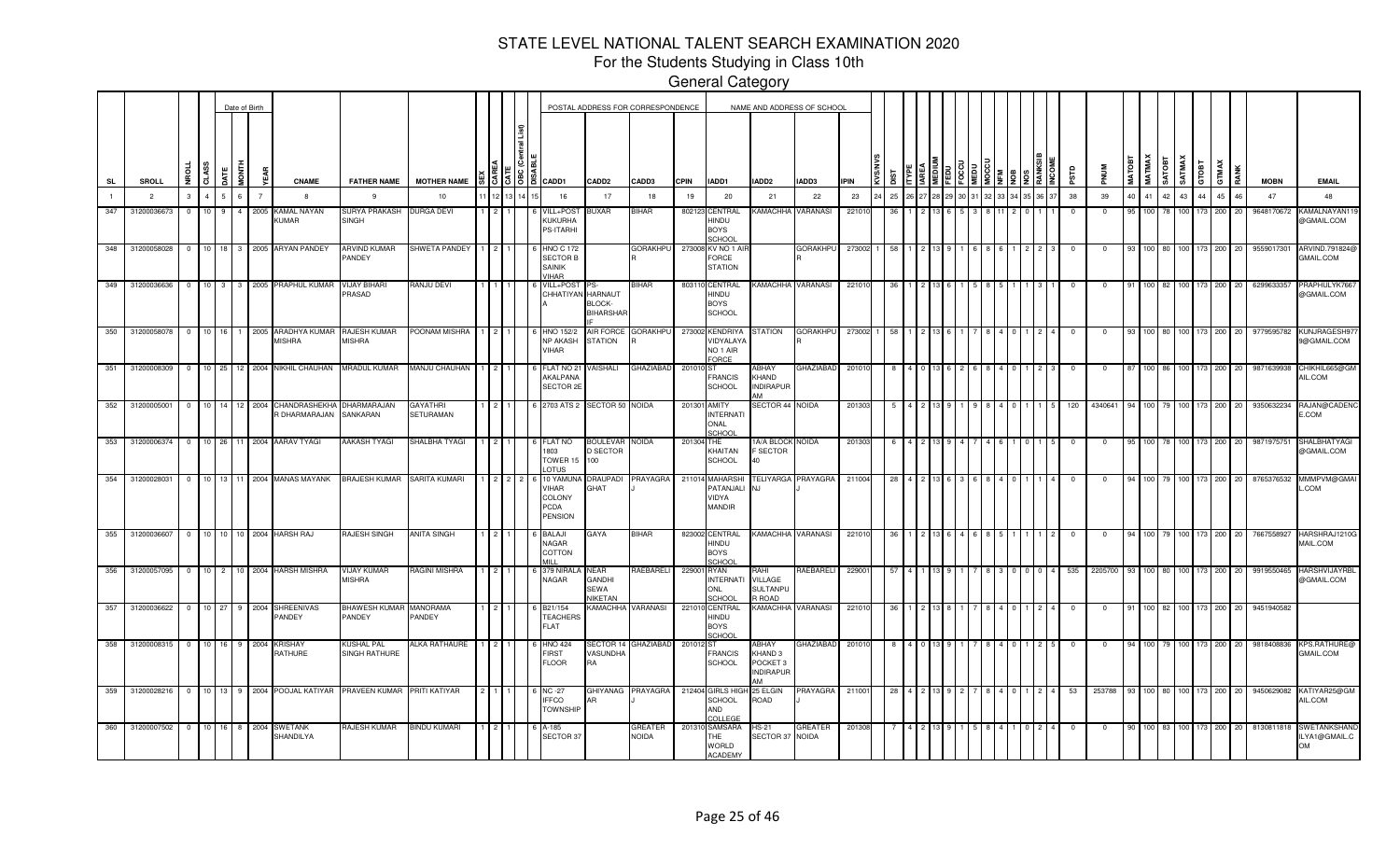For the Students Studying in Class 10th

|     |                 |                   |                         |                  |                | Date of Birth       |                                      |                           |                                           |                                 |       |       |                                                                        |                                              | POSTAL ADDRESS FOR CORRESPONDENCE     |             |                                                             |                                                     | NAME AND ADDRESS OF SCHOOL         |          |     |  |  |  |  |              |            |                |               |              |        |         |               |             |                                                 |
|-----|-----------------|-------------------|-------------------------|------------------|----------------|---------------------|--------------------------------------|---------------------------|-------------------------------------------|---------------------------------|-------|-------|------------------------------------------------------------------------|----------------------------------------------|---------------------------------------|-------------|-------------------------------------------------------------|-----------------------------------------------------|------------------------------------|----------|-----|--|--|--|--|--------------|------------|----------------|---------------|--------------|--------|---------|---------------|-------------|-------------------------------------------------|
| SL  |                 | SROLL             |                         | CLASS            |                | 통                   |                                      | <b>CNAME</b>              | <b>FATHER NAME</b>                        | <b>MOTHER NAME</b>              |       | 13588 | CADD1                                                                  | <b>CADD2</b>                                 | <b>CADD3</b>                          | <b>CPIN</b> | IADD1                                                       | IADD2                                               | IADD3                              | PIN      |     |  |  |  |  | αrs.         |            | <b>MATOBT</b>  | <b>MATMAX</b> | <b>THORT</b> | SATMAX | GTOBT   | GTMAX<br>RANK | <b>MOBN</b> | <b>EMAIL</b>                                    |
|     |                 | $\overline{c}$    | 3                       |                  |                | $\overline{7}$<br>6 |                                      | 8                         | 9                                         | 10                              | 12 13 |       | 16                                                                     | 17                                           | 18                                    | 19          | 20                                                          | 21                                                  | 22                                 | 23       | 25  |  |  |  |  | 38           | 39         | 40             | 41 42         |              | 43     | 44      | 45<br>46      | 47          | 48                                              |
| 361 |                 | 31200038269       | $\overline{0}$          | 10 <sup>1</sup>  | <b>12</b>      |                     |                                      | 7 2004 RAHUL YADAV        | OMPRAKASH<br><b>ADAV</b>                  | SUSHAMA YADAV                   |       | 222   | VILL-<br><b>JAGADISHR</b><br>UR POST-<br><b>HINGUTAF</b><br><b>ARH</b> |                                              | CHANDAULI                             |             | 232105 JAWAHAR<br>NAVODAYA<br>VIDYALAYA                     | BAIRATH                                             | CHANDAULI                          | 232107 2 | 38  |  |  |  |  | $\mathbf{0}$ | $^{\circ}$ | Q <sub>1</sub> | $100$ 82      |              | 100    | 173     | 200 20        | 9005952308  |                                                 |
| 362 |                 | 31200093428 0     |                         | $10^{-1}$        | 10             | 7 2004              | SHASHWA <sup>®</sup><br>MATUA        |                           | <b>AJAY KUMAR</b><br>GAUTAM               | MANISHA GAUTAM 1                |       |       | <b>FLAT NO D</b><br>205 RATAN<br>PLANET                                | NARAMAU                                      | <b>KANPUR</b>                         | 209217      | DELHI<br>PUBLIC<br><b>SCHOOL</b>                            | KALYANPU KANPUR                                     |                                    | 20801    |     |  |  |  |  |              |            |                |               |              | 100    | 173     | 200<br>-20    | 8528466796  | AJAYGAUTAM78<br>@GMAIL.COM                      |
| 363 |                 | 31200005389       | $\overline{0}$          | 10 <sup>10</sup> |                | 2004<br>6 I         | <b>SINGH</b>                         | KUSHAAGRA                 | SATINDER KUMAR ARTI SINGH<br><b>SINGH</b> |                                 |       |       | 402GRAND<br><b>JNARA</b><br><b>HERITAGE</b>                            | ECTOR 74 NOIDA                               |                                       |             | 201306 DELHI<br>PUBLIC<br>SCHOOL                            | SECTOR 30 NOIDA                                     |                                    | 201303   |     |  |  |  |  | 120          | 4970347    |                |               |              |        | 173     | 200           | 9811500132  | SATINDERSATS<br>@GMAIL.COM                      |
| 364 |                 | 31200008572       | $\overline{0}$          | 10 <sup>10</sup> |                | 2004<br>6           | <b>GUPTA</b>                         | <b>DIVYANSHU</b>          | <b>MIT KUMAR</b><br><b>GUPTA</b>          | RENU AGGARWAL                   |       |       | KM-16 SF<br>KAVI<br>NAGAR                                              |                                              | <b>GHAZIABAD</b>                      | 201001      | <b>DELHI</b><br>PUBLIC<br><b>SCHOOL</b><br>RAJNAGAR         | SAIL<br>GODOWN<br>RAJNAGAF                          | NH 58 OPP GHAZIABAD                | 20100    |     |  |  |  |  |              |            |                |               |              |        | 173     | 200           | 9910161310  | RENU.WAL77@G<br>MAIL.COM                        |
| 365 |                 | 31200005711       | $\overline{0}$          | $10 \mid 3 \mid$ |                | 6 2004              |                                      | TUHEENA MISHRA            | SUDHANSHU<br>SHEKHAR MISHRA               | RASHMIREKHA<br>MISHRA           |       |       | D-75 NTPC<br><b>SHAURYA</b><br>OWNSHIF                                 | SECTOR 33<br>ACIO                            | GAUTAM<br><b>BUDH</b><br><b>VAGAR</b> |             | 201301 APEEJAY<br>SCHOOL                                    | SECTOR<br>16A                                       | <b>NOIDA</b>                       | 201301   |     |  |  |  |  | 120          | 4205034    |                |               | 100 79 100   |        | 173     | 200<br>-20    | 9650997966  | SSMISHRA68@G<br>MAIL.COM                        |
| 366 |                 | 31200008350       | $\overline{0}$          | $10$   19        | 5 <sub>1</sub> | 2004                |                                      | SOHIL KHAN                | SHAH AMZAD ALI<br>KHAN                    | SEEMA<br><b>DOONGARWAL</b>      |       |       | 3012<br>OWER 3<br>ATS<br>ADVANTAG                                      | <b>HINSA</b><br>KHAND 1<br>NDIRAPUR<br>AМ    | GHAZIABAD                             |             | 201014 PRESIDIUM<br><b>NDIRAPUR</b><br>AM                   | A-16<br><b>HABITAT</b><br>CENTRE<br>AHINSA<br>KHAND | GHAZIABAD                          | 201014   |     |  |  |  |  |              |            |                | 100 ∎ 81.     |              | 100    | 173     | 200           | 9871278514  | SOHIL.KHAN19M<br>AY@GMAIL.COM                   |
|     |                 | 367 31200006400   | $\overline{0}$          | 10               | 14             |                     | 5 2004 RITVIK                        | Chaudhuri                 |                                           | RAJIB CHAUDHURI BHANI CHAUDHURI |       |       | PRATEEK<br>VISTERIA                                                    | J 1002<br>SECTOR 77                          | NOIDA                                 | 201301      | THE<br>KHAITAN<br>CHOOL                                     | SECTOR 40 NOIDA                                     |                                    | 201303   |     |  |  |  |  |              |            |                | 100 86        |              | 100    |         | 173 200 20    | 8130752543  | RAIBCHAUDHAR<br>73@GMAIL.COM                    |
|     | 368 31200014094 |                   | $\overline{\mathbf{0}}$ | 10 11<br>10 10   |                |                     | 5 2004 PARAS TYAGI<br><b>UTKARSH</b> |                           | MAHESH TYAGI<br>SANDEEP                   | ANUSUYA<br>GYANDEVI             |       |       | <b>HNO 77</b><br>DEHCHAND                                              | SHARDA                                       | MUZAFFAR<br>NAGAR<br>KANPUR           |             | 251001 S D PUBLIC<br>SCHOOL<br>208025 MAHARAN/              | BHOPA<br>ROAD<br><b>INDRAPURI</b>                   | MUZAFFAR<br>NAGAR<br><b>KANPUR</b> | 25100    |     |  |  |  |  |              |            |                |               |              |        | 73      | 200           | 9456265714  | PARASTYAGI110<br>@GMAIL.COM                     |
|     | 369 31200093500 |                   | $\overline{0}$          |                  |                | 5 2004              |                                      | CHATURVEDI                | CHATURVEDI                                |                                 |       |       | 17/A/479-B                                                             | <b>NAGAR</b>                                 |                                       |             | PRATAP<br><b>EDUCATIOI</b><br><b>ENTRE</b>                  |                                                     |                                    | 20802    |     |  |  |  |  |              |            |                | 100   81      |              | 100    | 173     | 200           | 6389281201  | UTKARSH100504<br>@GMAIL.COM                     |
| 370 |                 | 31200009666       | $^{\circ}$              | 10               | 9              | 5                   |                                      | 2004 PAWAS ANAND          | NAGENDRA<br>KUMAR                         | <b>RINA PANDEY</b>              |       |       | 101 RUBY<br>GARDENIA<br><b>GLAMOUR</b>                                 | SECTOR 3<br><b>VASUNDHA</b><br>١A            | <b>GHAZIABAD</b>                      | 201012      | <b>VANASTHA</b><br><b>PUBLIC</b><br><b>CHOOL</b>            | SECTOR 3<br>VASUNDHA<br>RA                          | <b>GHAZIABAD</b>                   | 20101    |     |  |  |  |  |              |            |                |               |              | 100    | 173     | 200           | 8920350716  | PAWASANAND1<br>@GMAIL.COM                       |
| 371 |                 | 31200093255       | $^{\circ}$              | 10 <sup>10</sup> |                | 2004<br>5           | <b>SINGH</b>                         | SAKALESHWAR               | YADVENDRA<br><b>SINGH</b>                 | REENA SINGH                     |       |       | 29                                                                     | <b>SARVODA</b><br>A NAGAR                    | KANPUR                                | 208005 G D  | <b>GOENKA</b><br><b>PUBLIC</b><br>SCHOOL<br><b>MAINAWAT</b> | MARG NRI KANPUR<br><b>CITY</b>                      |                                    | 20801    |     |  |  |  |  |              | 222020     |                |               |              |        | 173     | 200           | 9119600898  | SAKALESHWAR<br>@GMAIL.COM                       |
| 372 |                 | 31200028068 0     |                         |                  |                |                     | 10 13 4 2004 YASH BIHANY             |                           | AMIT KUMAR<br>BIHANY                      | <b>LALITA BIHANY</b>            |       |       | FLAT NO <sub>2</sub><br>15/17<br>KAMLA<br>NEHRU<br>ROAD                | <b>SWASTIK</b><br>MAGNOLIA<br>APPARTME<br>NT | PRAYAGRA                              |             | 211002 MAHARSHI<br>PATANJALI<br>VIDYA<br><b>MANDIR</b>      | 28 A SHILA<br>KHANA<br><b>RASOOLAB</b><br>AD GHAT   | PRAYAGRA                           | 211004   | 28  |  |  |  |  |              | 0          |                |               | 100 82 100   |        | 173 200 | 120           | 9415236243  | YASHBIHANY6@<br>GMAIL.COM                       |
| 374 |                 | 31200044402       | $\overline{0}$          | 10 <sup>1</sup>  | $\mathbf{1}$   | 4 2004              | <b>GOVIND</b>                        | <b>BHAGERIA</b>           | (K BHAGERIA                               | <b>VEHA BHAGERIA</b>            |       |       | QTR-NO-G<br>15 POST-<br>RENUKOOT                                       | <b>IINDALCO</b>                              | SONEBHAD<br>R٦                        |             | 231217 ADITYA<br>BIRLA<br><b>PUBLIC</b><br><b>SCHOOL</b>    | RENUKOOT                                            | SONEBHAD                           | 23121    | -44 |  |  |  |  | $^{\circ}$   | 0          |                |               | 100 84 100   |        | 173     | 200<br>-20    | 8808054885  | <b>KRISHNA_BHAGE</b><br>RIA@ADITYABIRL<br>A.COM |
|     |                 | 373 31200065019 0 |                         | 10 <sup>1</sup>  |                |                     | 4 2004 ANK KUMAR<br><b>GUPTA</b>     |                           | RAKASH<br>CHANDRA GUPTA                   | SEEMA GUPTA                     |       |       | CHOWK<br>BAZAR                                                         | <b><i>IENHDAW</i></b>                        | <b>SANT</b><br>KABIR<br>NAGAR         | 272271      | JAWAHAR<br>NAVODAYA<br>VIDYALAYA                            | JAGDISHPU<br>R GAURA<br>HARIHARPU NAGAR             | SANT<br>KABIR                      | 272164 2 |     |  |  |  |  |              |            |                | 100 80        |              | 100    | 173 200 |               | 6306061251  | ANKKUMARGUP<br>ACCF@GMAIL.C<br><b>OM</b>        |
|     |                 | 375 31200016035 0 |                         |                  |                |                     |                                      | 10 24 3 2004 ANMOL BANSAL | <b>MANISH BANSAL</b>                      | SWETA AGARWAL                   |       |       | 26/7 OLD<br>YIJAY<br>NAGAR<br><b>OLONY</b>                             |                                              | AGRA                                  |             | 282004 ST PETERS<br>COLLEGE                                 | WAZIRPUR AGRA<br>A ROAD                             |                                    | 282003   |     |  |  |  |  | 91562        | 4034219    | 94             | 100 79 100    |              |        |         | 173 200 20    | 9358496016  | DRBANSALSN@G<br>MAIL.COM                        |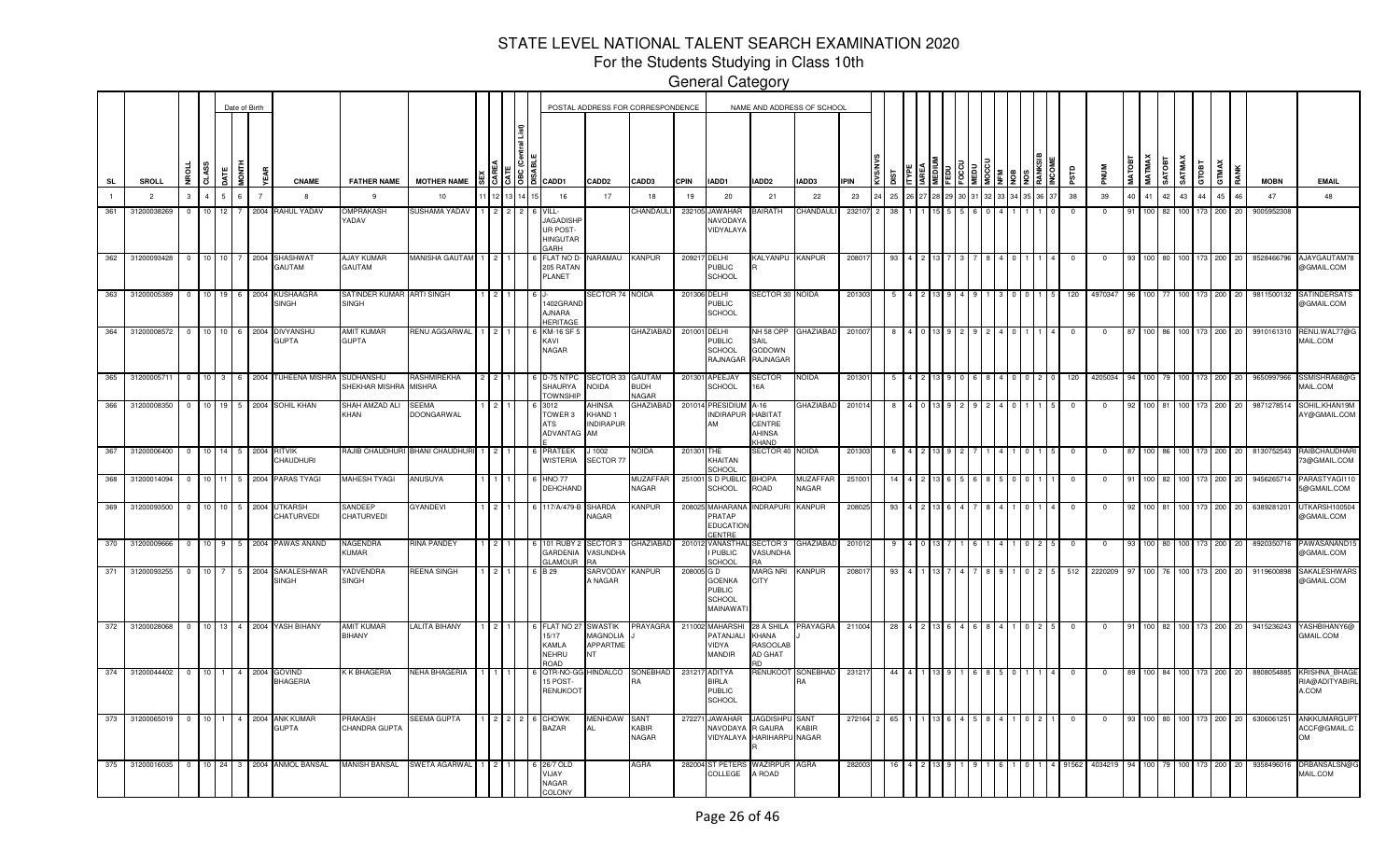For the Students Studying in Class 10th

|                |                                          |                             |                |                           |              | Date of Birth                 |                                           |                                                |                            |    |     |                                                                                                                                 |                                                         | POSTAL ADDRESS FOR CORRESPONDENCE |                      |                                                         | NAME AND ADDRESS OF SCHOOL               |                        |                |     |    |  |    |  |            |            |    |               |        |               |       |                       |                           |                                                             |
|----------------|------------------------------------------|-----------------------------|----------------|---------------------------|--------------|-------------------------------|-------------------------------------------|------------------------------------------------|----------------------------|----|-----|---------------------------------------------------------------------------------------------------------------------------------|---------------------------------------------------------|-----------------------------------|----------------------|---------------------------------------------------------|------------------------------------------|------------------------|----------------|-----|----|--|----|--|------------|------------|----|---------------|--------|---------------|-------|-----------------------|---------------------------|-------------------------------------------------------------|
| <b>SL</b>      | SROLL                                    |                             | <b>Da</b>      | CLASS                     | <b>HINON</b> |                               | <b>CNAME</b>                              | <b>FATHER NAME</b>                             | <b>MOTHER NAME</b>         |    |     | $\frac{18}{16}$ $\frac{12}{15}$ $\frac{12}{15}$ $\frac{12}{15}$ $\frac{12}{15}$ $\frac{12}{15}$ $\frac{12}{15}$ $\frac{12}{15}$ | CADD <sub>2</sub>                                       | CADD3                             | <b>CPIN</b>          | IADD1                                                   | IADD2                                    | IADD3                  | <b>IPIN</b>    |     |    |  |    |  | ΠSΡ        | <b>MUN</b> |    | <b>MATMAX</b> | SATOBT | <b>SATMAX</b> | GTOBT | GTMAX<br>RANK         | <b>MOBN</b>               | <b>EMAIL</b>                                                |
| $\blacksquare$ | $\overline{2}$                           |                             | $\mathbf{3}$   | $\mathbf{A}$              | $\mathbf{r}$ | $6^{\circ}$<br>$\overline{7}$ | 8                                         | 9                                              | 10                         | 12 | 14  | 16                                                                                                                              | 17                                                      | 18                                | 19                   | 20                                                      | 21                                       | 22                     | 23             | 25  | 26 |  | 32 |  | 38         | 39         | 40 | 41            | 42     | 43            | 44    | 45<br>46              | 47                        | 48                                                          |
| 376            | 3120000837                               |                             | $^{\circ}$     | 10 <sup>1</sup>           | 23           |                               | 3 2004 DEVANG SHARMA                      | NAVNEET SHARMA                                 | VANDANA<br>SHARMA          |    |     | '8-FF<br>ASHIANA<br><b>GREENS</b>                                                                                               | <b>IHINSA</b><br>KHAND <sub>2</sub><br><b>INDIRAPUR</b> | <b>GHAZIABAD</b>                  | 201014 <sub>S1</sub> | <b>FRANCIS</b><br><b>SCHOOL</b>                         | ABHAY<br>KHAND III/2<br><b>INDIRAPUR</b> | GHAZIABAD              | 20101          |     |    |  |    |  | $^{\circ}$ |            | 89 | 100           |        | 100.          | 173   | 200<br>20             | 9650329831                | <b>/ANDANAASH7</b><br>@GMAIL.COM                            |
| 377            | 31200028363                              |                             | $\mathbf{0}$   |                           |              |                               | 10 14 3 2004 DEV KRISHNA                  | KUMAR VIKRAM                                   | <b>KIRTI SRIVASTAVA</b>    |    |     | 95/40 A<br>SARVODA'<br>A NAGAR                                                                                                  | ALLAHPUR                                                | PRAYAGRA                          |                      | 211006 M P V M<br>GANGA<br><b>GURUKULA</b>              | GADDOPUR<br>PHAPHAMA                     | PRAYAGRA               | 21101          | 28  |    |  |    |  | $\Omega$   |            | 92 | 100 81        |        | 100 173       |       | 200<br>20             | 9453227566                | VIKALLD@GMAII<br>MOC                                        |
|                | 378 31200003235 0 10 2 3 2004 ARYAN      |                             |                |                           |              |                               | CHAUDHARY                                 | <b>ANJAY</b><br>CHAUDHARY                      | SANJAY                     |    |     | D-287<br><b>GREEN</b><br><b>ESTATE A</b><br>TO Z                                                                                | BUILDERS<br><b>MODIPURA</b><br><b>M</b>                 | MEERUT                            |                      | 250110 ST MARYS<br><b>ACADEMY</b>                       | CARIAPPA<br><b>STREET</b>                | <b>MEERUT</b><br>CANTT | 25000          |     |    |  |    |  |            |            |    | 100 82        |        | 100 173       |       | 200 20                | 9927037944                | ARYANC716@GM<br>AIL.COM                                     |
|                | 379 31200021109 0                        |                             |                |                           |              | 10 1 3 2004                   | <b>SHUBH</b><br>BHALAKIYA                 | NARENDRA<br><b>KUMAR</b>                       | <b>NIRDOSH</b>             |    |     | 6 B-26<br><b>AGRSEN</b><br>NAGAR<br><b>NEAR</b><br><b>KULDEEP</b>                                                               | VIHAR<br><b>KYAMPUR</b><br><b>MOD</b>                   | ALIGARH                           |                      | 202002 AMU CITY<br><b>SCHOOL</b>                        |                                          | <b>ALIGARH</b>         | 202002         | 21  |    |  |    |  |            |            | 92 | 100 81        |        | 100           |       | 200 20                | 9456805119                |                                                             |
|                | 380 31200005136 0 10 25 2 2004 ABHIMANYU |                             |                |                           |              |                               | CHAUHAN                                   | JITENDER SINGH<br>CHAUHAN                      | <b>ANITA CHAUHAN</b>       | 2  |     | 6 SECTOR 45                                                                                                                     |                                                         | <b>NOIDA</b>                      |                      | 201301 VISHWA<br>BHARTI<br><b>PUBLIC</b><br>SCHOOL      | ARUN<br>VIHAR<br>SECTOR 28               | <b>NOIDA</b>           | 201301         |     |    |  |    |  | $^{\circ}$ |            | 92 |               |        |               |       |                       |                           | 100 81 100 173 200 20 9654852324 ABHIMANYUCH2<br>@GMAIL.COM |
|                | 381 31200091363 0 10 20 2 2004           |                             |                |                           |              |                               | <b>TARUNIKA</b><br>CHAUDHARY              | RAJ KUMAR                                      | PREETI<br>CHAUDHARY        |    |     | D-514 HAL<br><b>TOWNSHIP</b><br>RAMADEVI                                                                                        | HARJINDER KANPUR<br>NAGAR                               |                                   |                      | 208007 METHODIS<br>HIGH<br><b>SCHOOL</b>                | CANTONME<br><b>NT TAGORE</b><br>ROAD     | <b>KANPUR</b>          | 208004         | -91 |    |  |    |  | 512        | 2455458    | 91 |               |        |               |       | 100 82 100 173 200 20 | 9450159297                | RKHALKA@GMA<br>.COM                                         |
|                | 382 31200036518                          |                             | $\overline{0}$ |                           |              |                               | 10 13 1 2004 MAYANK KUMAR                 | <b>VIRENDRA KUMAR</b><br>RAI                   | RANJITA RAI                |    | l 2 | H NO EL'<br>150 B<br>RAILWAY<br>COLONY                                                                                          | <b>NEAR GRP</b><br>POLICE<br><b>STATION</b>             | KASGANJ                           |                      | 207123 CENTRAL<br>HINDU<br><b>BOYS</b><br>SCHOOL        | KAMACHHA                                 | <b>VARANASI</b>        | 22101          | -36 |    |  |    |  | $^{\circ}$ | 0          | 92 | 100 81        |        |               |       |                       | 100 173 200 20 8279474287 | MAYANKKUMAR<br>301@GMAIL.COM                                |
| 383            | 31200036698                              |                             | $\Omega$       | 10 <sup>1</sup>           |              |                               | 2004 RAVI KUMAR                           | <b>ARVIND KUMAR</b>                            | SARITA DEVI                |    |     | VILL-<br>MAHADEVF<br>UR DHARA                                                                                                   | POST-<br><b>HARIHARPL</b><br><b>JAMALPUR</b>            | MIRZAPUR                          |                      | 231305 CENTRAL<br>HINDU<br><b>BOYS</b><br><b>SCHOOL</b> | <b>KAMACHHA VARANASI</b>                 |                        | 22101          | 36  |    |  |    |  |            |            | 91 | 100 82        |        | 100.          |       | 200<br>20             | 760745325                 |                                                             |
| 384            |                                          | 31200005700 0 10 18         |                |                           |              |                               | 12 2003 SHIVANSH<br>PACHNANDA             | HARISH CHANDER                                 | <b>REENA</b>               |    |     | B3 406<br><b>KRISHNA</b><br>APRA<br>GARDENS                                                                                     | <b>NDIRAPUR</b><br>AМ                                   | <b>GHAZIABAD</b>                  | 201014 RYAN          | <b>INTERNATI</b><br>ONAL<br>SCHOO                       | D468<br>SECTOR 39                        | <b>NOIDA</b>           | 201301         |     |    |  |    |  |            |            | 95 | 100 78        |        |               |       | 200<br>20             | 9811334528                | HARISH302@YAH<br>OO.COM                                     |
| 385            |                                          | 31200092177 0 10 17 12 2003 |                |                           |              |                               | RAAGHAV R<br><b>MISRA</b>                 | <b>TARUN MISRA</b>                             | REENA MISHRA               |    |     | <b>HIG 310</b><br><b>RATAN LAL</b><br>NAGAR                                                                                     |                                                         | <b>KANPUR</b>                     | 208022 THE           | <b>CHINTELS</b><br><b>SCHOOL</b><br>121-HIG             | <b>RATAN LAL</b><br>NAGAR                | <b>KANPUR</b><br>NAGAR | 208022         |     |    |  |    |  | 512        |            | 95 | 100 78        |        |               |       | 200<br>20             | 7007685665                | TARUNMISRA@0<br>MAIL.COM                                    |
| 386            |                                          | 31200036695 0               |                | 10 6                      |              |                               | 12 2003 ARPIT BHARDWAJ                    | <b>RAM AKBAL</b><br>DUBEY                      | DIVYA PANDEY               |    |     | OPP-<br>LICHHAVI<br><b>BHAWAN</b><br>WARD NO                                                                                    | BHABVA<br>KAIMUR                                        | <b>BIHAR</b>                      |                      | 821101 CENTRAL<br>HINDU<br><b>BOYS</b><br><b>SCHOOL</b> | KAMACHHA                                 | VARANASI               | 22101          | 36  |    |  |    |  |            |            | 85 | 100 88        |        |               |       | 200<br>20             | 9934961336                | <b>MACLENEDUBE</b><br>2002@GMAIL.CO                         |
| 387<br>388     |                                          | 31200002136 0               |                | 10 17                     |              |                               | 11 2003 SATYA NARAYAN                     | ABHAY KUMAR<br>AGARWAL                         | SHUCHI AGARWAL             |    |     | E-2 MODE<br><b>TOWN</b>                                                                                                         | <b>KANKEF</b><br>KHERA                                  | MEERUT                            | 250001 DELHI         | <b>PUBLIC</b><br>SCHOOL                                 | BAGHPAT<br>ROAD                          | <b>MEERUT</b>          | 25000          |     |    |  |    |  | 121        | 2555025    |    |               |        |               |       | 200<br>20             | 9927777350                | SATYANARAYAN<br>248@GMAIL.CC                                |
| 389            | 31200050565                              | 31200036185 0               | $^{\circ}$     | 10 24<br>10 <sup>10</sup> |              | 10 2003<br>2003<br>10         | VAIBHAV VIKRAM<br>SINGH<br>SHIVANSH YADAV | UPENDRA VIKRAM<br><b>SINGH</b><br>DAYA SHANKER | REENA SINGH<br>BINDOO DEVI |    |     | VILL-<br>SINGERA<br>6/33 SEC-                                                                                                   |                                                         | GHAZIPUR<br>LUCKNOW               | 226022 CITY          | 233226 LITTLE<br><b>FLOWER</b><br>HOUSE                 | KAKARMAT<br>TA<br>90 A                   | VARANASI<br>LUCKNOW    | 22100<br>22600 |     |    |  |    |  |            |            | 92 | 100 81        |        |               |       | 200<br>200            | 7007342008<br>941501731   | VAIBHAVSINGH2<br>4040608@GMAIL<br>MOC<br>DS.YADAV2431(      |
|                |                                          |                             |                |                           |              |                               |                                           | <b>ADAV</b>                                    |                            |    |     | <b>VIKAS</b><br><b>NAGAR</b>                                                                                                    |                                                         |                                   |                      | <b>MONTESSO</b><br>RI SCHOOL R                          | <b>MAHANAGA</b>                          |                        |                |     |    |  |    |  |            |            |    |               |        |               |       |                       |                           | GMAIL.COM                                                   |
| 390            | 31200050490                              |                             | $\overline{0}$ | $10$   15                 |              |                               | 8 2003 AARSH YAJUR<br>PANDEY              | SHAILESH<br>PANDEY                             | <b>VINEETA PANDEY</b>      |    |     | 655/369<br><b>SAIKRIPA</b><br>ADIL<br><b>NAGAR</b><br>KLIRSI                                                                    | QAOR                                                    | LUCKNOW                           | 226022               | CITY<br>MONTESSO MAHANAGA<br>RI SCHOOL R                | 90 A                                     | <b>LUCKNOW</b>         | 22600          | 50  |    |  |    |  |            |            |    |               |        |               |       | 200<br>20             | 9452677329                | SHAILESHPAND<br>Y1978@GMAIL.C<br><b>OM</b>                  |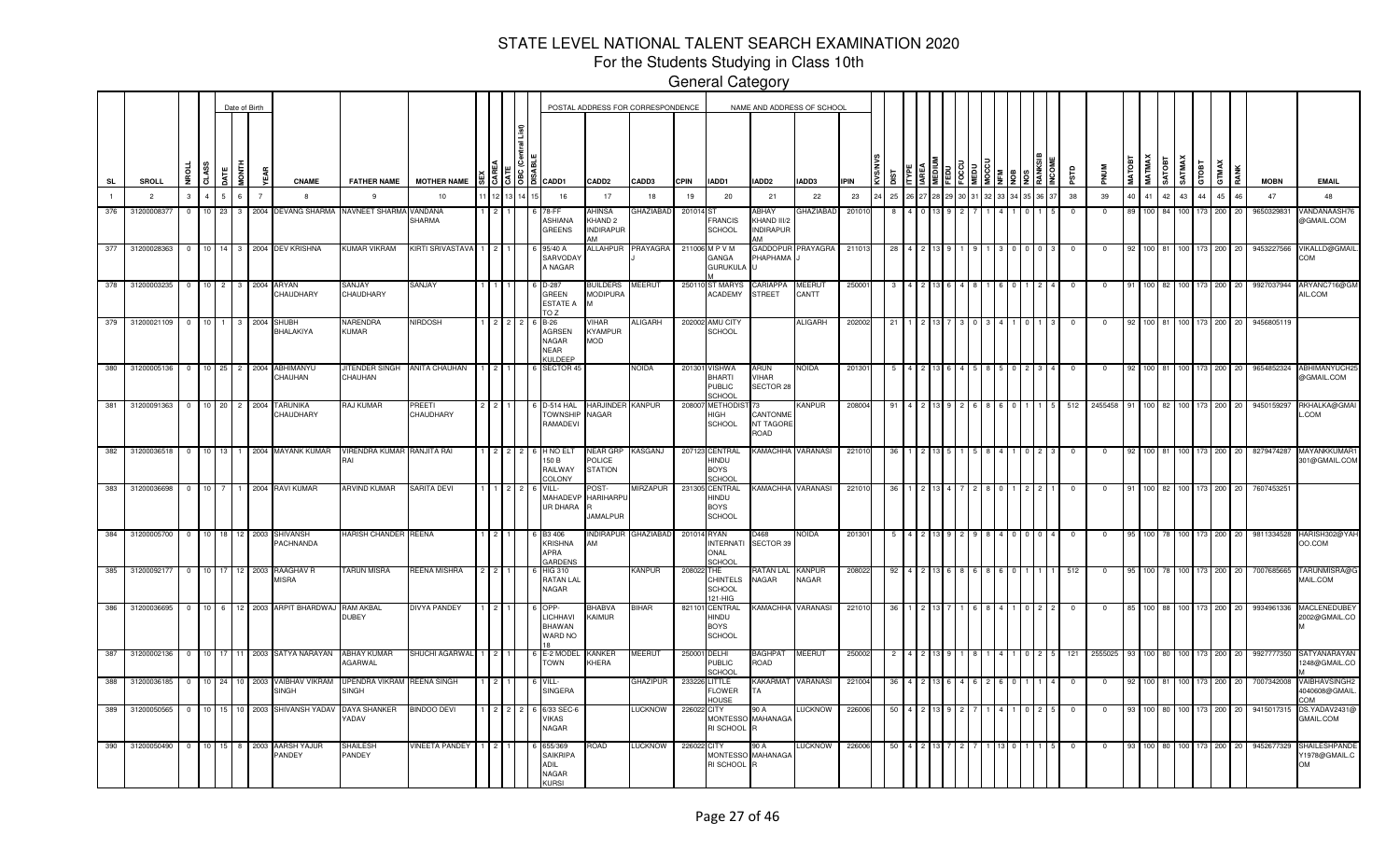For the Students Studying in Class 10th

General Category

—<br>—<br>—

|           |                 |                |                 |         | Date of Birth  |      |                                              |                                   |                       |                  |                                                                                      |                                                | POSTAL ADDRESS FOR CORRESPONDENCE |             |                                                             | NAME AND ADDRESS OF SCHOOL                                                 |                             |             |     |  |  |  |      |            |            |               |                  |       |                 |            |           |             |   |                                             |
|-----------|-----------------|----------------|-----------------|---------|----------------|------|----------------------------------------------|-----------------------------------|-----------------------|------------------|--------------------------------------------------------------------------------------|------------------------------------------------|-----------------------------------|-------------|-------------------------------------------------------------|----------------------------------------------------------------------------|-----------------------------|-------------|-----|--|--|--|------|------------|------------|---------------|------------------|-------|-----------------|------------|-----------|-------------|---|---------------------------------------------|
| <b>SL</b> | SROLL           | <b>SE</b>      | CLASS           | DATE    | <b>FTMON</b>   |      | <b>CNAME</b>                                 | <b>FATHER NAME</b>                | <b>MOTHER NAME</b>    | । है । है । है । | GADD1                                                                                | CADD <sub>2</sub>                              | CADD3                             | <b>CPIN</b> | IADD1                                                       | IADD2                                                                      | IADD3                       | <b>IPIN</b> |     |  |  |  |      |            |            | <b>MATOBT</b> | <b>MATMAX</b>    | TEOTA | SATMAX<br>GTOBT | GTMAX      |           | <b>MOBN</b> |   | <b>EMAIL</b>                                |
|           | $\overline{2}$  | $\mathbf{3}$   | $\overline{4}$  | 5       | $6^{\circ}$    |      | 8                                            | -9                                | 10                    |                  | 16                                                                                   | 17                                             | 18                                | 19          | 20                                                          | 21                                                                         | 22                          | 23          | 25  |  |  |  | 6 37 | 38         | 39         | 40            | 41               | 42    | 43              | 44         | 45<br>46  | 47          |   | 48                                          |
| 391       | 31200004280     | 0              | 10              | 30      | 6              | 2003 | HARSH PRATAP<br>SINGH                        | RATENDRA PAL<br>SINGH             | <b>KAMLESH SINGH</b>  |                  | /IDYAGY<br><b>SCHOOL</b>                                                             | VILL<br><b>DULHERA</b><br>PO WAIR<br>SIKANDRAE | <b>BULANDSH</b><br>AHR            | 203202      | /IDYAGY<br>SCHOOL                                           | VILL<br><b>DULHERA</b><br>PO WAIR<br><b>SIKANDRAE</b>                      | <b>BULANDSH</b><br>AHR      | 20320       |     |  |  |  |      |            |            |               |                  |       |                 | 173        | 200       | 902737271   |   | IS5872@VIDYAG<br>YAN.IN                     |
| 392       | 31200021886     | $\overline{0}$ | $10 \quad 8$    |         | 8 2006         |      | PRASHANT<br>KUMAR                            | RUKAMPAL SINGH NEELAM DEVI        |                       |                  | <b>MOHAN</b><br><b>NAGAR</b><br>GALI <sub>2</sub><br><b>TALASPUF</b><br><b>KALAN</b> | RAMGHAT<br>ROAD                                | <b>ALIGARH</b>                    | 202001      | <b>NURTURE</b><br><b>INTERNATI</b><br>ONAL<br><b>SCHOOL</b> | <b>NEAR PAC</b><br>RAMGHAT<br>ROAD                                         | <b>ALIGARH</b>              | 20200       |     |  |  |  |      |            |            |               | 100 84           |       | 100             | 172<br>200 |           | 9411801483  |   | <b>RUKAMPALSING</b><br>H73@GMAIL.CO         |
| 393       | 31200021215     | $\Omega$       | 10              | 27      |                |      | 2005 SAARTHAK<br>KRISHAN                     | <b>GOPAL KRISHAN</b>              | <b>SUMAN</b>          |                  | AE-18 NEV<br>COLONY<br><b>HTPP</b>                                                   | <b>KASIMPUR</b>                                | <b>ALIGARH</b>                    |             | 202127 ST FIDELIS<br>SENIOR S<br>CHOOL                      |                                                                            | <b>ALIGARH</b>              | 20200       | -21 |  |  |  |      |            |            |               |                  |       |                 | 72<br>200  |           | 9415903089  |   | GKUPRKENL@G<br>MAIL.COM                     |
| 394       | 31200020188     | $\Omega$       | 10 <sup>1</sup> | 21      | 9              | 2005 | <b>KRISHNA</b><br>AGRAWAL                    | CHANDRAMOHAN<br>AGRAWAL           | SUNITA AGRAWAL        |                  | 500<br>RADHIKA<br>VIHAR<br>PHASE 1                                                   | NEAR<br>MANDI<br>CHAURAHA                      | <b>MATHURA</b>                    | 281001      | <b>PARMESHV</b><br>ARI DEVI<br>DHANUKA                      | SARASWA <sup>-</sup><br><b>VIDYA</b><br>MANDIR<br><b>GAUSHALA</b><br>NAGAR | VRINDAVAN<br><b>MATHURA</b> | 28112       |     |  |  |  |      |            |            |               | 100              |       |                 | 172<br>200 |           | 9412807766  |   | KRISHNAAGRAW<br>AL3131@GMAIL.C<br><b>OM</b> |
| 395       | 31200038398     | $\overline{0}$ |                 |         |                |      | 10 24 8 2005 MD DANISH IQBAL MD IQBAL HOSAIN |                                   | RUKHSANA<br>KHATOON   |                  | QN 6C<br>EUROPEAN<br>COLONY                                                          | MUGHALSA<br>RAI                                | CHANDAULI                         | 232101      | <b>SUNBEAM</b><br>SCHOOL                                    | MUGHALSA<br>RAI NEAR<br>FCI<br><b>GODOWN</b>                               | CHANDAULI                   | 23210       | -38 |  |  |  |      |            |            |               | 100 I            |       |                 | 200<br>172 |           | 7080462942  |   | MIQBALHOSAIN <sup>®</sup><br>0@GMAIL.COM    |
| 396       | 31200059103     | $\mathbf{0}$   | 10 10           |         |                |      | 8 2005 HARSHIT MISHRA                        | SANTOSH MISHRA                    | <b>SUNITA MISHRA</b>  |                  | C-188/71<br>KALEPUR<br><b>BANSGAON</b><br>COLONY                                     |                                                | <b>GORAKHPL</b>                   |             | THE<br><b>PILLARS</b><br><b>PUBLIC</b><br>SCHOOL            |                                                                            | CIVIL LINES GORAKHPU        | 27300       | 59  |  |  |  |      |            | $^{\circ}$ |               | 100 7            |       |                 | 172        | 200       | 7379944888  |   | SKMISHRA752@<br>MAIL.COM                    |
| 397       | 31200036641     | $^{\circ}$     | 10 <sup>1</sup> | 15      | 7 2005         |      | <b>DEVANSH</b><br>SRIVASTAVA                 | AJAY SRIVASTAVA ANITA             | SRIVASTAVA            |                  | N-8/254 D1<br><b>NEWADA</b><br>SUNDERPL                                              |                                                | VARANASI                          |             | 221005 CENTRAL<br>HINDU<br><b>BOYS</b><br>SCHOOL            | KAMACHHA VARANASI                                                          |                             | 22101       |     |  |  |  |      |            |            |               |                  |       |                 | 200        |           | 9369413790  |   | SRIVASTAVA.AJA<br>Y17@GMAIL.COM             |
| 398       | 31200036568     | $^{\circ}$     | 10 30           |         | 6 2005         |      | CHITRANJAN<br>KUMAR                          | <b>UDAY NARAYAN</b><br>SINGH      | <b>DURGAWATI DEVI</b> |                  | VILL+POST<br><b>DIGHITA</b><br>KOCHAS<br>ROHTAS                                      | SASARAM                                        | <b>BIHAR</b>                      |             | 821112 CENTRAL<br>HINDU<br><b>BOYS</b><br>SCHOO             | KAMACHHA VARANASI                                                          |                             | 22101       |     |  |  |  |      |            |            |               |                  |       |                 | 200        |           | 703363157   |   | 30CHITRANJAN0<br>@GMAIL.COM                 |
| 399       | 31200005940     | $\mathbf{0}$   | $10$ 8          |         | 5 2005         |      | OM SANADHYA                                  | <b>DEEPAK</b><br>SANADHYA         | SWETA<br>SANADHYA     |                  | FLAT NO<br>310<br>BHAGIRATH SECTOR 62<br>APARTMEN                                    | BLOCK B-<br>14                                 | <b>NOIDA</b>                      | 201301      | <b>INDUS</b><br>VALLEY<br><b>PUBLIC</b><br><b>SCHOOL</b>    | PLOT NO 1 NOIDA<br><b>INSTITUTIO</b><br>NAL AREA<br><b>SEC-62</b>          |                             | 201301      |     |  |  |  |      | $^{\circ}$ | $^{\circ}$ |               |                  |       | 100 78 100 172  | 200        | 21        | 9639014022  |   | DEEPAKSANADH<br>YA77@GMAIL.CO               |
| 400       | 31200058037     | $\circ$        |                 |         |                |      | 10 14 4 2005 SUKRITI SINGH                   | <b>ALOK KUMAR</b><br><b>SINGH</b> | SHRUTIKA SINGH        |                  | 375<br>RAILWAY<br><b>STADIUM</b><br>COLONY<br><b>MOHADD</b>                          | 'UR                                            | <b>GORAKHPU</b>                   | 273012      | THE<br>PILLARS<br><b>PUBLIC</b><br>SCHOOL<br><b>IVII</b>    | LINES                                                                      | <b>GORAKHPU</b>             | 273001      | -58 |  |  |  |      | 551        | 2200924    |               | 100 I            |       | 100             | 200<br>172 | 21        | 7007124890  |   | ADR.RCTGKP@G<br>MAIL.COM                    |
| 401       | 31200059365     | $\overline{0}$ |                 |         |                |      | 10 22 3 2005 SATYAM SINGH                    | RAKESH SINGH                      | KANCHAN SINGH         |                  | $G-150$<br>26BNPAC<br>CAMP<br><b>ICHHIA</b>                                          |                                                | GORAKHPU                          | 273014      | GN.<br>NATIONAL<br><b>PUBLIC</b><br>CHOOL                   | TН                                                                         | GORAKHNA GORAKHPU           | 273015      | -59 |  |  |  |      | $^{\circ}$ | $^{\circ}$ | 93            | 100 <sub>1</sub> |       | 79 100 172      |            | 200<br>21 | 7084862175  |   | 1230BESATYAMS<br>INGH@GMAIL.CO              |
| 402       | 31200009204     | $\overline{0}$ |                 | 10 16 3 |                | 2005 | RISHABH JAIN                                 | MANISH JAIN                       | RENU JAIN             |                  | 47 JAIN<br><b>NAGAR</b>                                                              | PANCHWAT<br><b>EXTENSION</b>                   | <b>GHAZIABAD</b>                  | 201001      | CН<br>CHHABIL<br><b>DASS</b><br><b>PUBLIC</b><br>SCHOOL     | <b>B BLOCK</b><br>PATEL<br>NAGAR 2nd                                       | <b>GHAZIABAD</b>            | 20100       |     |  |  |  |      |            | $\Omega$   |               | 100 l            |       | 100             | 172        | 200<br>21 | 8700943932  | M | RISHABHJAIN163<br>2004@GMAIL.CO             |
|           | 403 31200049059 | $\overline{0}$ |                 |         |                |      | 10 18 2 2005 RAHUL KUMAR                     | <b>BHOLA SHAH</b>                 | <b>ANJANI DEVI</b>    |                  | E-3/756<br><b>SECTOR J</b><br>ALIGANJ                                                | <b>UCKNOW</b><br>IP                            |                                   | 226024 CITY | <b>MONTESSC</b><br><b>RI INTER</b><br><b>COLLEGE</b>        | ALIGANJ 1<br>SECTOR 0                                                      | <b>LUCKNOW</b><br>UP        | 226024      | 49  |  |  |  |      |            | $^{\circ}$ |               |                  |       | 100 80 100 172  | 200        |           | 9453556814  |   | BHOLASHAH5@<br>MAIL.COM                     |
| 404       | 31200093299     | $\mathbf{0}$   | 10 9            |         | 2 <sup>1</sup> | 2005 | RUCHIR TRIPATHI                              | S K TRIPATHI                      | APARNA TRIPATHI       |                  | 620/154 W<br><b>BLOCK</b><br><b>TULSI</b><br>VIHAR                                   | <b>ESHAV</b><br>NAGAR                          | <b>KANPUR</b>                     | 208014      | <b>PURANCHA</b><br>DRA<br>VIDYANIKE BARRA 2<br><b>TAN</b>   | <b>HEMANT</b><br>VIHAR                                                     | <b>KANPUR</b>               | 20802       |     |  |  |  |      |            |            |               |                  |       |                 | 172        | 200       | 983908597   |   | SKTRIPS@GMAII<br>.COM                       |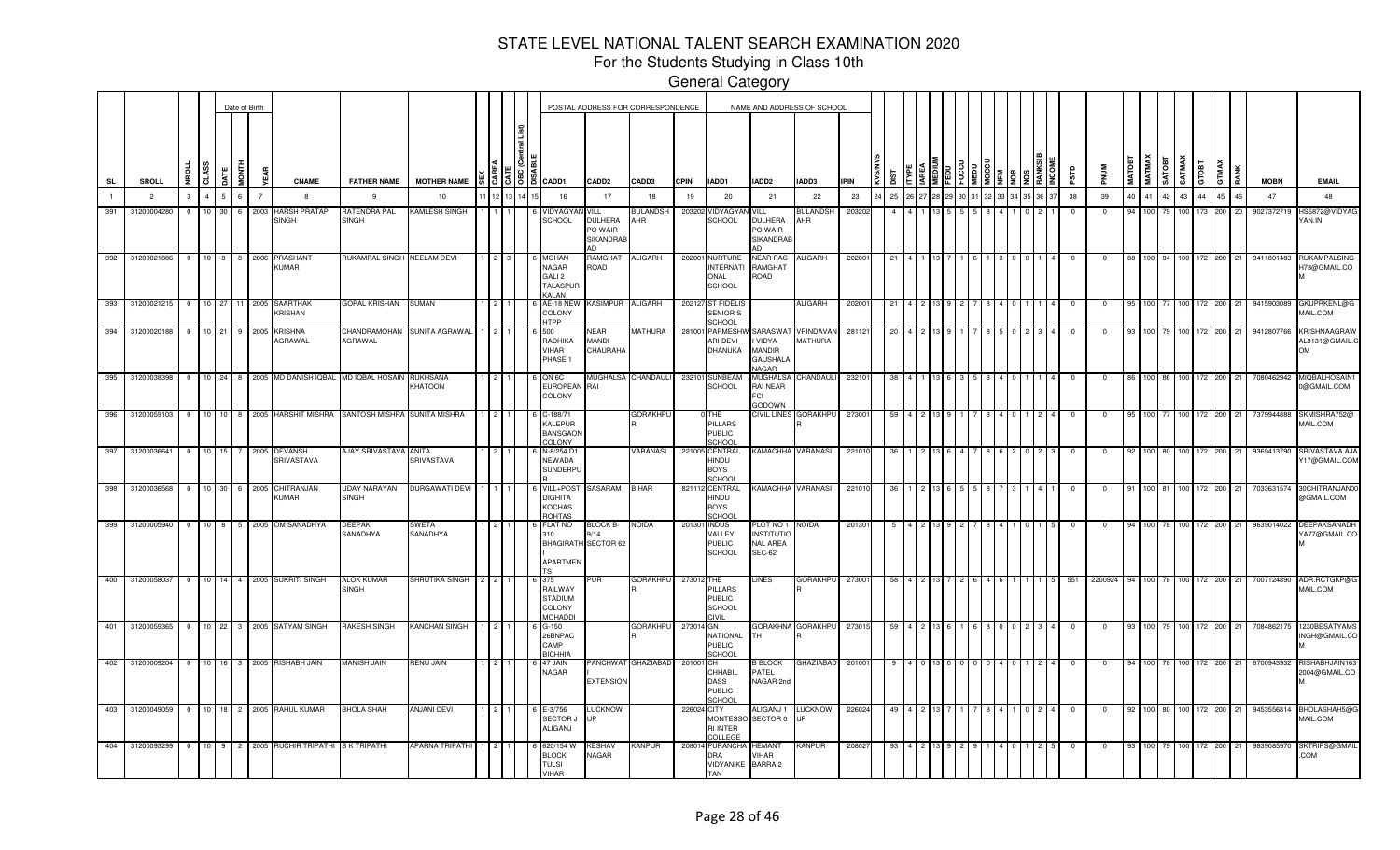For the Students Studying in Class 10th

|           |                 |                |         |         | Date of Birth |      |                                             |                                                               |                        |  |                             |                                                                      |                                                      | POSTAL ADDRESS FOR CORRESPONDENCE |              |                                                        | NAME AND ADDRESS OF SCHOOL                                    |                        |             |      |  |  |  |      |            |            |               |                  |             |                       |       |                       |             |                                         |
|-----------|-----------------|----------------|---------|---------|---------------|------|---------------------------------------------|---------------------------------------------------------------|------------------------|--|-----------------------------|----------------------------------------------------------------------|------------------------------------------------------|-----------------------------------|--------------|--------------------------------------------------------|---------------------------------------------------------------|------------------------|-------------|------|--|--|--|------|------------|------------|---------------|------------------|-------------|-----------------------|-------|-----------------------|-------------|-----------------------------------------|
| <b>SL</b> | SROLL           |                | CLASS   | JATE    | <b>FTMON</b>  |      | <b>CNAME</b>                                | <b>FATHER NAME</b>                                            | <b>MOTHER NAME</b>     |  | $\frac{5}{5}$ $\frac{5}{5}$ | <b>CADD1</b>                                                         | CADD <sub>2</sub>                                    | CADD3                             | CPIN         | IADD1                                                  | IADD2                                                         | IADD3                  | <b>IPIN</b> |      |  |  |  |      | Ğб         |            | <b>MATOBT</b> | <b>MATMAX</b>    | <b>ROLY</b> | SATMAX                | GTOBT | GTMAX<br>RANK         | <b>MOBN</b> | <b>EMAIL</b>                            |
|           | $\overline{2}$  | 3              |         |         | 6             |      | -8                                          | 9                                                             | 10                     |  |                             | 16                                                                   | 17                                                   | 18                                | 19           | 20                                                     | 21                                                            | 22                     | 23          | 25   |  |  |  | 6 37 | 38         | 39         |               | 41               | 42          | 43                    | 44    | 45<br>46              | 47          | 48                                      |
| 405       | 31200036648     | $^{\circ}$     | 10      | 15      |               | 2005 | MAYANK SAROJ                                | DINESH KUMAR<br>SAROJ                                         | SUNITA DEVI            |  |                             | VILL+POST<br>PARAHAMID<br>PUR                                        |                                                      | <b>PRATAPGA</b><br>RH             | 23000        | CENTRAL<br>HINDU<br><b>BOYS</b><br>SCHOOL              | KAMACHHA                                                      | VARANASI               | 22101       |      |  |  |  |      |            |            |               |                  |             |                       |       | 200                   | 6392492535  | MSSAROJ015@G<br>MAIL.COM                |
| 406       | 31200035613     | $\mathbf{0}$   | 10 10   |         | 12 2004       |      | PRAKHAR MISHRA                              | NIKHILESH KUMAR ARTI MISHRA<br><b>MISHRA</b>                  |                        |  |                             | <b>FLAT NO</b><br>201<br><b>ATLANTIC</b><br><b>APARTMEI</b><br>NEAR  | TIEBTEAN<br>SANSTHAN<br>MAVAIYA<br>SARNATH           | VARANASI                          | 221007       | <b>SUNBEAM</b><br><b>SCHOOL</b>                        | VARUNA                                                        | VARANASI               | 221002      | - 35 |  |  |  |      |            | $^{\circ}$ |               |                  |             | 100 82 100 172        |       | 200<br>21             | 6388103992  | <b>VIVASHTAHRIKA</b><br>M@GMAIL.COM     |
| 407       |                 |                |         |         |               |      | 31200008476  0  10  2  11  2004  PARTH GOEL | SAURABH GOEL                                                  | SHIKHA GOEL            |  |                             | C202<br><b>ADITYA</b><br>GARDEN<br><b>YTIC</b>                       | SECTOR 6<br><b>VASUNDHA</b><br>R٨                    | <b>GHAZIABAD</b>                  | 201012 AMITY | <b>INTERNATI</b><br>ONAL<br>CHOOL                      | $HS-1$<br>SECTOR 1<br>VASUNDHA                                | <b>GHAZIABAD</b>       | 201012      | -8   |  |  |  |      | 120        | 3530373    |               |                  |             | 93 100 79 100 172 200 |       | 21                    | 9899744212  | SAURABH_GOEL<br>10@REDIFFMAIL<br>COM    |
| 408       | 31200027034     |                |         |         |               |      | 0 10 31 10 2004 KRISHNKANT                  | RAVINDRA NATH<br>TIWARI                                       | JAYANTI TIWARI         |  |                             | <b>BHSL MILL</b><br>COLONY<br>MAQSOOD.<br>$\overline{\mathbf{H}}$    | BANDA<br>POWAYAN                                     | SHAHJAHA<br><b>NPUR</b>           | 242042       | <b>GURU TEG</b><br><b>BAHADUR</b><br>EDUCATION ROAD    | <b>ACADEMY</b><br>POWAYAN NPUR<br><b>BANDA</b>                | <b>SHAHJAHA</b>        | 242042      | -27  |  |  |  |      | $\Omega$   | $^{\circ}$ | - 91          |                  |             | 100 81 100 172        |       | 200<br>21             | 8650036549  | TRNT945322217<br>@GMAIL.COM             |
| 409       | 31200092029     |                |         |         |               |      | 0 10 24 10 2004 SHRESHTH<br>KAUSHIK         | <b>MAN MOHAN</b><br>KUMAR KAUSHIK                             | <b>SHALINI KAUSHIK</b> |  |                             | QTR NO<br>19/04 TYPI<br>C NEW<br>COLONY                              | <b>ANKI</b><br>POWER<br>HOUSE<br>PANKI               | <b>KANPUR</b>                     |              | 208020 VIRENDRA<br>SWARUP<br><b>EDUCATIO</b><br>CENTRE | A B BLOCK<br>PANKI                                            | <b>KANPUR</b>          | 208020      | 92   |  |  |  |      | $\Omega$   | $\Omega$   |               |                  |             | 100 82 100 172        |       | 200<br>21             | 9450250423  | SHRESHTHSTYL<br>ESCLASH24@GM<br>AIL.COM |
|           | 410 31200052021 | $\mathbf{0}$   |         |         |               |      | 10 23 10 2004 AKSHAJ BANSAL                 | <b>NEERAJ BANSAL</b>                                          | <b>RITU BANSAL</b>     |  |                             | 4/152<br>VISHAL<br>KNAND                                             | <b>TMO</b><br>NAGAR                                  | <b>LUCKNOW</b>                    | 226010 CITY  | <b>MONTESSC</b><br><b>RI INTER</b><br>COLLEGE          | /ISHAL<br>KHAND<br><b>GOMTI</b><br>NAGAR                      | <b>LUCKNOW</b>         |             |      |  |  |  |      | -0         |            |               |                  |             | 100 80 100 172 200    |       | 21                    | 9792202022  | AKSHAJ78@GMA<br>IL.COM                  |
|           |                 |                |         |         |               |      | 411 31200028195 0 10 22 9 2004 NITIN SINGH  | MUKESH KUMAR<br><b>SINGH</b>                                  | POONAM SINGH           |  |                             | [174 VD<br>ROAD NEW<br>CANTT                                         |                                                      | <b>PRAYAGRA</b>                   | 211001 ARMY  | PUBLIC<br>SCHOOL                                       | RAJIV<br>GANDHI<br><b>MARG NEW</b><br>CANTT                   | <b>PRAYAGRA</b>        | 211001      |      |  |  |  |      | $^{\circ}$ | 0          |               | 100 81           |             | 100 172 200           |       | 21                    | 7007288021  |                                         |
|           | 412 31200036691 | $\overline{0}$ |         |         |               |      |                                             | 10 3 9 2004 ADARSH MAURYA SANTOSH KUMAR MANSHA DEVI<br>MAURYA |                        |  |                             | VILL-                                                                | POST-<br>CHHITIKIYA KHANDAWA                         | BALLIA                            |              | 221718 CENTRAL<br>HINDU<br><b>BOYS</b><br>SCHOOL       | KAMACHHA VARANASI                                             |                        | 22101       | -36  |  |  |  |      | $^{\circ}$ | $^{\circ}$ | 89            |                  |             |                       |       | 100 83 100 172 200 21 | 6387997270  | SKMAURYA2325<br>@GMAIL.COM              |
|           | 413 31200008178 | $\overline{0}$ |         |         |               |      | 10 29 8 2004 DHRUV SINGH                    | <b>VIKAS SINGH</b>                                            | <b>MANISHA SINGH</b>   |  |                             | 3/6<br><b>MOLSHREE</b><br>ROAD<br><b>SHIPRA</b>                      | <b>SUNCITY</b><br><b>INDIRAPUR</b><br>AМ             | <b>GHAZIABAD</b>                  |              | 201014 CAMBRIDG<br>E SCHOOL                            | SHAKTI<br>KHAND <sub>2</sub><br><b>INDIRAPUF</b><br><b>AM</b> | <b>GHAZIABAD</b>       | 20101       | -8   |  |  |  |      | - 0        | $^{\circ}$ | 90.           |                  |             | 100 82 100 172 200    |       | -21                   | 9899886130  | DHRUVSINGH29A<br>UG@GMAIL.COM           |
|           | 414 31200036677 | $\overline{0}$ | 10      |         |               |      | 15 8 2004 ADITYA PRAKASH                    | <b>UPENDRA KUMAR</b>                                          | SHASHIBALA<br>KUMARI   |  |                             | VILL+POS <sup>®</sup><br><b>SHAHBAJF</b><br>UR PS-<br><b>MOHANIA</b> | <b><i>CAIMUR</i></b>                                 | <b>BIHAR</b>                      |              | 821109 CENTRAL<br>HINDU<br><b>BOYS</b><br>SCHOOL       | <b>KAMACHHA</b>                                               | <b>VARANASI</b>        | 221005      | -36  |  |  |  |      |            | $^{\circ}$ | 90            | 100 I            | 82          | 100 172               | 200   |                       | 9931434432  | <b>ADITYAPRAKASH</b><br>0100@GMAIL.CO   |
| 415       | 31200036515     | $\Omega$       | 10      | 31      |               | 2004 | <b>SHIVANSH</b><br><b>BHARATI</b>           | <b>HARIKARAN</b><br><b>BHARATI</b>                            | CHANCHAL DEVI          |  |                             | VINAYAKA<br><b>HOSPITAL</b><br><b>BHELUPUR</b>                       |                                                      | <b><i>VARANASI</i></b>            |              | 221010 CENTRAL<br><b>HINDU</b><br><b>BOYS</b><br>SCHOO | KAMACHHA VARANASI                                             |                        | 22101       | -36  |  |  |  |      |            | $\Omega$   |               |                  |             |                       | 172   | 200                   | 8299425369  | <b>SHIVANSHBHARA</b><br>1365@GMAIL.CO   |
| 416       | 31200010189     | $\mathbf{0}$   | 10      | 14      |               | 2004 | SHIVAANI HARI                               | S S<br>HARIHARASUBRA<br>MANIAN                                | <b>I PARVATHY</b>      |  |                             | FLAT NO<br>102 PLOT<br><b>NO 26</b>                                  | <b>SHALIMAR</b><br>GARDEN<br>EXTN 1<br>SAHIBABAD     | GHAZIABAD                         | 201005 D L F | <b>PUBLIC</b><br><b>SCHOOL</b>                         | SEC-II<br>RAJINDER<br>NAGAR<br>SAHIBABAD                      | GHAZIABAD              | 201005      | 10   |  |  |  |      | 120        | 4565989    |               |                  |             |                       | 172   | 200                   | 9810495924  | SHIV.HHS@GMA<br>L.COM                   |
| 417       | 31200036206     | $^{\circ}$     |         | $10$ 12 |               |      | 7 2004 ASHISH RANJAN                        | AMRENDRA RAI                                                  | rinke rai              |  |                             | PLOT NO :<br>LANE 8 C<br>MAHAMANA<br>PURI                            | <b>CLONY</b>                                         | <b>/ARANASI</b>                   |              | 221005 LITTLE<br><b>FLOWER</b><br><b>HOUSE</b>         | KAKARMAT VARANASI<br>TA                                       |                        | 221004      |      |  |  |  |      |            |            |               |                  |             |                       | 172   | 200                   | 979422061   | <b>ASHYBOIASHIS</b><br>@GMAIL.COM       |
| 418       | 31200004279     | $\mathbf{0}$   | $10$ 11 |         | $7^{\circ}$   | 2004 | <b>HARSH MISHRA</b>                         | <b>JAY KRISHNA</b><br><b>MISHRA</b>                           | <b>MAYA MISHRA</b>     |  |                             | <b>/IDYAGYA</b><br>SCHOOL                                            | /ILL<br><b>DULHERA</b><br>PO WAIR<br>SIKANDRAE<br>'n | <b>BULANDSH</b><br>AHR            | 20320        | <b>VIDYAGY</b><br><b>SCHOOL</b>                        | VILL<br>DULHERA<br>PO WAIR<br>SIKANDRAE<br>$\overline{D}$     | <b>BULANDSH</b><br>AHR | 203202      |      |  |  |  |      |            |            |               | 100 I            |             | 100                   | 172   | 200<br>21             | 9027372719  | BM2824@VIDYAG<br>YAN.IN                 |
| 419       | 31200092292     | $\overline{0}$ | 10 5    |         |               |      | 7 2004 DEV SACHAN                           | SHISHIR KUMAR                                                 | ANJU DEVI              |  |                             | <b>26 MIG</b>                                                        | <b>JARAULI</b><br>PHASE-2                            | KANPUR                            | 208027       | 121 HIG                                                | RATANLAL<br>NAGAR                                             | <b>KANPUR</b>          | 208022      |      |  |  |  |      |            |            |               | 100 <sup>1</sup> |             |                       | 172   | 200<br>21             | 9839272702  |                                         |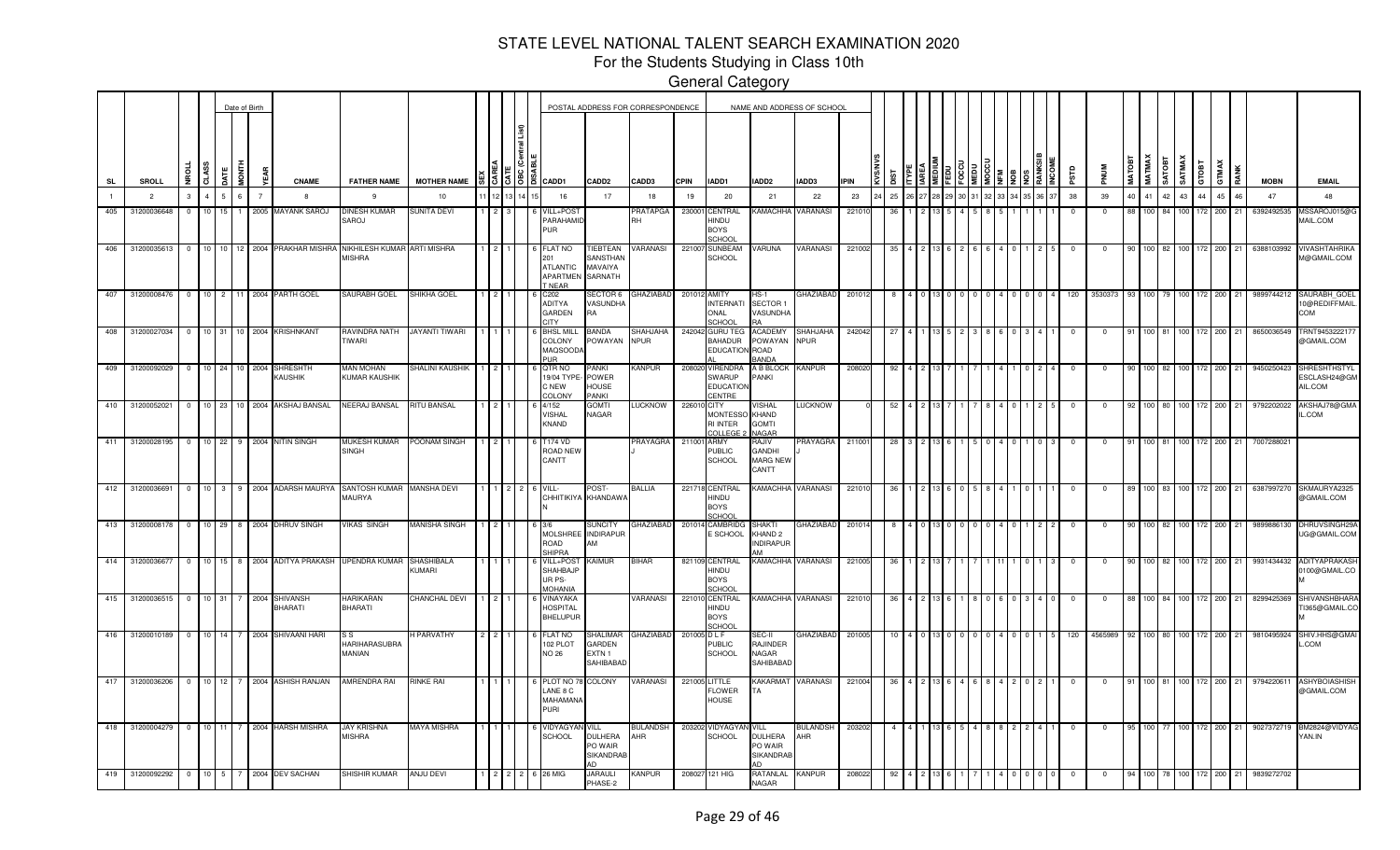For the Students Studying in Class 10th

|           |                          |                |                |                | Date of Birth  |                                                             |                                        |                                 |                |                     |                                                                     |                                                              | POSTAL ADDRESS FOR CORRESPONDENCE |              |                                                           |                                                 | NAME AND ADDRESS OF SCHOOL |             |      |  |  |  |                |                |            |        |                               |          |         |                       |        |             |                                             |
|-----------|--------------------------|----------------|----------------|----------------|----------------|-------------------------------------------------------------|----------------------------------------|---------------------------------|----------------|---------------------|---------------------------------------------------------------------|--------------------------------------------------------------|-----------------------------------|--------------|-----------------------------------------------------------|-------------------------------------------------|----------------------------|-------------|------|--|--|--|----------------|----------------|------------|--------|-------------------------------|----------|---------|-----------------------|--------|-------------|---------------------------------------------|
| <b>SL</b> | <b>SROLL</b>             |                | CLASS          | i<br>M         |                | <b>CNAME</b>                                                | <b>FATHER NAME</b>                     | <b>MOTHER NAME</b>              |                |                     | 찂 홍 동 홍 음 cadd1                                                     | CADD <sub>2</sub>                                            | CADD3                             | <b>CPIN</b>  | IADD1                                                     | <b>IADD2</b>                                    | IADD3                      | <b>IPIN</b> | ្ត្រ |  |  |  |                | αis            |            | MATOBI | <b>MATMAX</b><br><b>TSOTA</b> | SATMAX   | GTOBT   | GTMAX                 |        | <b>MOBN</b> | <b>EMAIL</b>                                |
|           | $\overline{2}$           | $\mathcal{R}$  | $\overline{4}$ | 6              | $\overline{7}$ |                                                             | $\mathbf{q}$                           | 10                              |                |                     | 16                                                                  | 17                                                           | 18                                | 19           | 20                                                        | 21                                              | 22                         | 23          | 25   |  |  |  | 6 37           | 38             | 39         | 40     | 41                            | 42<br>43 | 44      | 45                    | 46     | 47          | 48                                          |
| 420       | 31200021105              | $\circ$        | $10 \quad 2$   | 7              |                | 2004 YASH CHAUDHARY                                         | DHARMVEEF<br>CHAUDHARY                 | KAVITA<br>CHAUDHARY             |                |                     | <b>SHAHAR</b><br>MADAN<br>GARHI<br><b>GONDA</b><br><b>ROAD</b>      |                                                              | ALIGARH                           | 202001       | AMU CITY<br>SCHOOL                                        | ALIGARH<br>NEAR<br><b>EXHIBITION</b><br>GROUND  | <b>ALIGARH</b>             | 20200       | -21  |  |  |  |                | $\Omega$       | $\Omega$   | 91     | 100 81                        |          | 100 172 | 200                   | 21     | 9193697981  | YASHCHAUDHAF<br>Y643@GMAIL.CO               |
|           | 421 31200036508 0 10 1 7 |                |                |                |                | 2004 ARVIND YADAV                                           | <b>JDAYNARAYAN</b><br>YADAV            | SHANTI DEVI                     |                | $1 \cdot 2 \cdot 2$ | <b>VILL-GARA</b><br>POST-<br>GOSALPUR DABAD                         | TEH<br><b>MOHAMMA</b>                                        | <b>GHAZIPUR</b>                   |              | 233228 CENTRAL<br>HINDU<br><b>BOYS</b><br>SCHOO           |                                                 | KAMACHHA VARANASI          | 221010      | -36  |  |  |  |                | - 0            |            | 91     | 100 81                        |          | 100 172 | 200                   | 21     | 7236968690  | ARVIND1718YAD<br>AV@GMAIL.COM               |
|           |                          |                |                |                |                | 422 31200059147 0 10 28 6 2004 NISHANT DUBEY                | <b>ANURAG DUBEY</b>                    | SUMAN DUBEY                     |                |                     | <b>HNO 001</b><br>ROAD NEAR RAMPUR<br><b>BUDDH</b>                  | VIHAR<br>GAAYGHAT PART C P O R                               | GORAKHPU                          | 273016 THE   | PILLARS<br><b>PUBLIC</b><br><b>SCHOOL</b>                 | MARG CIVIL R<br>LINES                           | <b>IP SHAHI GORAKHPU</b>   | 273001      | -59  |  |  |  |                | - 0            | $\Omega$   |        | 100 78 100 172                |          |         | 200                   | 21     | 8574793681  | NISHANTDUBEY4<br>226@GMAIL.COM              |
|           |                          |                |                |                |                | 423 31200070109 0 10 27 6 2004 PURUSHARTH<br><b>JAIN</b>    | <b>ANKUR JAIN</b>                      | NEHA JAIN                       |                |                     | A/H2-12A<br>VEERANGA COLLEGE<br>NA NAGAR<br><b>NEAR</b>             | <i><b>JEDICAL</b></i><br>GATE NO 1                           | JHANSI                            | 284128 RANI  | LAXMIBAI<br><b>PUBLIC</b><br><b>SCHOOL</b>                | CAVALRY<br>ROAD                                 | <b>JHANSI</b>              | 28400       |      |  |  |  |                | 510            | 2320759    |        | 90 100 82 100 172             |          |         | 200                   | 21     | 9453001126  | ANKUR.JAIN@BH<br>EL.IN                      |
|           |                          |                |                |                |                | 424 31200048002 0 10 19 6 2004 RAHUL GUPTA                  | <b>VIVEK GUPTA</b>                     | RADHIKA GUPTA                   | $\overline{2}$ |                     | <b>B-2245 HIG</b><br><b>UJALA</b><br><b>MEDICAL</b><br><b>ENTRE</b> | <b>B-BLOCK</b><br><b>INDIRANAG</b><br>۱R                     | <b>LUCKNOW</b>                    | 226016 ST.   | <b>FRANCIS</b><br>COLLEGE                                 | ROAD<br><b>HAJRATGA</b>                         | SHAHNAJAF LUCKNOW          | 226001      | 48   |  |  |  | <b>5</b>       | 522            | 2350351    |        | 96 100 76 100 172             |          |         | 200                   | 21     | 7985838469  | VIVEKGUPTA200<br>0@GMAIL.COM                |
|           | 425 31200036605          |                |                |                |                | 0 10 18 5 2004 UTKARSH KUMAR<br>PANDEY                      | RABINDRA KUMAR ANITA PANDEY<br>PANDEY  |                                 |                |                     | AT+POST<br>PAPAUR                                                   | BLOCK-<br>PACHRUKHI<br>SIWAN                                 | <b>BIHAR</b>                      |              | 841227 CENTRAL<br>HINDU<br><b>BOYS</b><br>SCHOOI          |                                                 | KAMACHHA VARANASI          | 221010      | -36  |  |  |  |                | $\mathbf{O}$   | $\Omega$   | 94     | 100 78 100 172                |          |         | 200                   | 21     | 7667266712  | <b>UTKARSHCHSBH</b><br>U@GMAIL.COM          |
|           | 426 31200093415          |                |                |                |                | 0 10 10 5 2004 ADITYA AWASTHI ANOOP AWASTHI                 |                                        | ROHINI AWASTHI                  |                |                     | 9 RATAN<br>NIKETAN                                                  | /190-D<br>SWAROOP<br>NAGAR                                   | <b>KANPUR</b>                     |              | 208002 SWARAJ<br>NDIA<br><b>PUBLIC</b><br><b>SCHOO</b>    | 117/M/8<br>KAKADEO                              | <b>KANPUR</b>              | 208019      | 93   |  |  |  | -5             | 512            | 2545235    | 91     | 100 81 100 172                |          |         | 200                   | 21     | 9839365162  | AWASTHI.ANOOF<br>@REDIFFMAIL.C<br><b>OM</b> |
|           | 427 31200005693          |                |                |                |                | 0 10 9 5 2004 SHIRSHO SINHA                                 | SAMBIT SINHA                           | MAU SINHA                       |                |                     | A-1704<br>AMRAPALI<br><b>EDEN PARK</b>                              | PLOT F27<br>SECTOR 50                                        | NOIDA                             |              | 201301 APEEJAY<br><b>SCHOOL</b><br>NOIDA                  | <b>ILM CITY</b><br><b>SECTOR</b><br>16A         | <b>NOIDA</b>               | 201301      | - 5  |  |  |  | $\overline{0}$ | 120            | 4992536    | 92     | 100 80 100 172                |          |         |                       | 200 21 | 9811409017  | MAUSINHA@GM<br>AIL.COM                      |
|           | 428 31200008461          | $\circ$        |                |                |                | 10 5 5 2004 AMBUJ MISHRA                                    | <b>JMESH MISHRA</b>                    | BANDANA KUMARI<br><b>MISHRA</b> |                |                     | 4234<br>ADARSH<br>APARTMEN RA                                       | SEC-4C<br>VASUNDHA                                           | <b>HAZIABAD</b>                   | 201012 SETH  | ANANDRAM<br><b>JAIPURIA</b><br><b>SCHOOL</b>              | SECTOR<br>14C<br><b>VASUNDHA</b><br>RA          | <b>GHAZIABAD</b>           | 201012      |      |  |  |  |                | 120            | 2698117    |        |                               |          |         | 100 78 100 172 200    | 21     | 9971403117  | MISHRAAMBUJ20<br>04@GMAIL.COM               |
|           | 429 31200058417          | $\overline{0}$ |                |                |                | 10 30 4 2004 AADITYA PANDEY                                 | RAMESH PANDEY                          | <b>ARCHANA PANDEY</b>           | $\overline{2}$ |                     | S-16/57 D2B-SHIVPUR<br><b>KUNDANNA</b><br>GAR<br><b>COLONY</b>      |                                                              | VARANASI                          |              | 221003 ST JOSEP<br><b>SCHOOL</b><br><b>GORAKHNA</b><br>гн |                                                 | <b>GORAKHPU</b>            | 273001      | 58   |  |  |  |                | $^{\circ}$     | 0          |        | 100 83 100 172                |          |         | 200                   | 21     | 9450542812  | RPTIHQ@GMAIL<br>COM                         |
|           |                          |                |                |                |                | 430 31200052407 0 10 12 4 2004 PARITOSH TIWARI RAJESH KUMAR | <b>TIWARI</b>                          | REKHA TIWARI                    |                | $\overline{2}$      | 58A 275<br>SAPNA<br><b>ENCLAVE</b><br>LAULAI                        | CHINHAT                                                      | LUCKNOW                           | 226028 CITY  | <b>MONTESSO</b><br>RI SCHOOL<br>1/7 VARDAN EXTENSION      | <b>CHAND</b><br><b>GOMTI</b><br>NAGAR           | LUCKNOW                    | 226010      | 52   |  |  |  |                | $\overline{0}$ | $\Omega$   | 92     |                               |          |         | 100 80 100 172 200 21 |        | 9721405929  | RAJESHTIWARI5<br>37@YAHOO.CO.I              |
|           | 431 31200009703          |                |                |                |                | 0 10 8 4 2004 VIBHOR AGARWAL                                | <b>VIPIN KUMAR</b><br><b>AGARWAL</b>   | RAJUL AGARWAL                   |                |                     | 8/495<br>ADARSH<br>NAGAR                                            | <b>OPP MODI</b><br>INTER<br>COLLEGE<br><b>MODINAGA</b>       | <b>GHAZIABAD</b>                  | 201204 DELHI | PUBLIC<br><b>SCHOOL</b>                                   | SITE 3<br>MEERUT<br>ROAD                        | <b>GHAZIABAD</b>           | 201003      | -9   |  |  |  | 5              | $\mathbf 0$    | $^{\circ}$ | 91     |                               |          |         | 100 81 100 172 200    | 21     | 9837234839  | <b>VIPINAGARWAL1</b><br>75@GMAIL.COM        |
|           | 434 31200028167          | $\overline{0}$ | $10 \quad 1$   | $\overline{4}$ |                | 2004 SAUMIL<br>SRIVASTAVA                                   | <b>IUKESH</b><br>CHANDRA<br>SRIVASTAVA | SEEMA<br>SRIVASTAVA             |                |                     | 190 DEF<br>RAILWAY<br>COLONY                                        | 3 MARG<br>NAWAB<br><b>/USUF</b><br>ROAD CIVIL<br><b>INES</b> | PRAYAGRA                          |              | 211001 MAHARSHI<br>PATANJALI<br>VIDYA<br>MANDIR           | 28 A<br>SHILAKHAN<br>RASOOLAE<br><b>ID GHAT</b> | <b>PRAYAGRA</b>            | 211004      | 28   |  |  |  |                | $\overline{0}$ | $^{\circ}$ | 90     |                               |          |         | 100 82 100 172 200    | 21     | 9794865624  | SAUMIL.SRIVAST<br>AVA123@GMAIL.<br>COM      |
|           | 432 31200058003 0 10 1   |                |                | 4              | 2004           | <b>SPARSH</b><br>CHAUDHARY                                  | RAKESH KUMAR<br>CHAUDHARY              | ANURADHA SINGH                  | $\overline{2}$ |                     | 6 C-195<br><b>MAYUR</b><br><b>VIHAR</b>                             | <b>BASARATP</b><br>UR                                        | <b>GORAKHPU</b>                   |              | 273003 LITTLE<br><b>FLOWER</b><br><b>SCHOOL</b>           | <b>DHARAMPL</b><br>R GITA<br>VATIKA             | <b>GORAKHPU</b>            | 273006      | 58   |  |  |  |                | $\overline{0}$ | $^{\circ}$ | 91     |                               |          |         | 100 81 100 172 200    | 21     | 9793140656  | ANURADHASING<br>H121@GMAIL.CO               |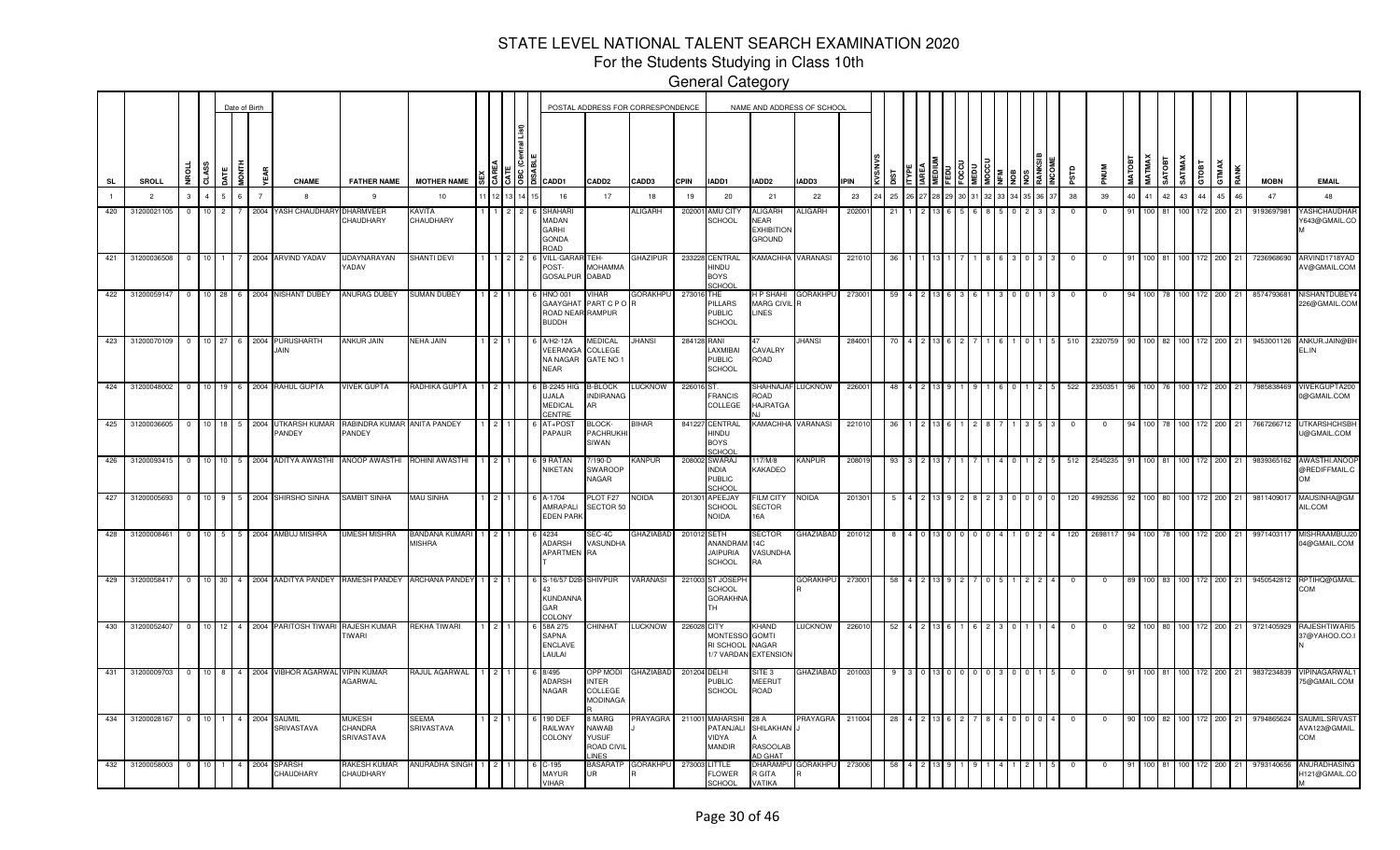For the Students Studying in Class 10th

|           |                                        |                         |                                   |                 | Date of Birth  |                             |                                 |                           |  |          |                                                                      |                                               | POSTAL ADDRESS FOR CORRESPONDENCE |              |                                                    | NAME AND ADDRESS OF SCHOOL                          |                        |             |     |  |  |  |      |             |             |               |                       |                        |             |      |             |                                             |
|-----------|----------------------------------------|-------------------------|-----------------------------------|-----------------|----------------|-----------------------------|---------------------------------|---------------------------|--|----------|----------------------------------------------------------------------|-----------------------------------------------|-----------------------------------|--------------|----------------------------------------------------|-----------------------------------------------------|------------------------|-------------|-----|--|--|--|------|-------------|-------------|---------------|-----------------------|------------------------|-------------|------|-------------|---------------------------------------------|
| <b>SL</b> | SROLL                                  | CLASS                   |                                   | in<br>No        | ã              | <b>CNAME</b>                | <b>FATHER NAME</b>              | <b>MOTHER NAME</b>        |  | \$13 8 8 | CADD1                                                                | CADD <sub>2</sub>                             | CADD3                             | <b>CPIN</b>  | IADD1                                              | IADD2                                               | IADD3                  | <b>IPIN</b> |     |  |  |  |      | <b>ESLS</b> |             | <b>MATOBT</b> | <b>МАТМАХ</b><br>ROTA | SATMAX<br>GTOBT        | GTMAX       | RANK | <b>MOBN</b> | <b>EMAIL</b>                                |
|           | $\overline{2}$                         | 3                       |                                   | ĥ.              | $\overline{7}$ | -8                          | -9                              | 10                        |  |          | 16                                                                   | 17                                            | 18                                | 19           | 20                                                 | 21                                                  | 22                     | 23          | 25  |  |  |  | 6 37 | 38          | 39          | 40            | 41 42                 | 44<br>43 <sup>1</sup>  | 45          | 46   | 47          | 48                                          |
| 433       | 31200036608                            | $\Omega$                | 10 <sup>1</sup>                   |                 | 2004           | <b>VIVEK DUBEY</b>          | RAVINDRA NATH<br><b>DUBEY</b>   | <b>RENU DUBEY</b>         |  |          | <b>BAHARA</b><br><b>BADLAPUR</b>                                     | <b>AUNPUR</b>                                 |                                   |              | 222175 CENTRAL<br>HINDU<br><b>BOYS</b><br>SCHOOL   | KAMACHHA                                            | VARANASI               | 22101       |     |  |  |  |      | - 0         | $\Omega$    | 91            | 100                   |                        | 200         |      | 9129663650  | <b>OUBEYVIVEK22</b><br>1@GMAIL.COM          |
| 436       | 31200021107                            | $\overline{\mathbf{0}}$ | 10 <sup>1</sup><br>$\overline{2}$ | 3 <sup>1</sup>  | 2004           | ANMOL<br><b>JPADHYAY</b>    | <b>GIRISH CHANDRA</b><br>SHARMA | <b>MAMTA SHARMA</b>       |  |          | /ILL+POS1<br>CHANDPUR<br>KALAN<br>BAJNA                              |                                               | <b>MATHURA</b>                    |              | 281201 AMU CITY<br>SCHOOL                          | NEAR KOL                                            | ALIGARH                | 202002      | -21 |  |  |  |      |             | 0           |               | 100                   | 100<br>172             | 200         |      | 9719861086  | NIKITAANMOL78<br>@GMAIL.COM                 |
| 435       | 31200003260                            | $\overline{\mathbf{0}}$ | 10 <sup>1</sup><br>$\overline{2}$ |                 | 3 2004         | DEVAANSH<br><b>AGRAWAL</b>  | SHALEEN<br>AGRAWAL              | ANUJA AGRAWAL             |  |          | G-1 NEW<br>MDA FLATS ROAD                                            | CHAKBANDI MEERUT<br><b>BEGUM</b><br>RAGH      |                                   |              | 250002 ST MARYS<br><b>ACADEMY</b>                  | CARIAPPA<br>STREET                                  | <b>MEERUT</b><br>CANTT | 25000       |     |  |  |  |      |             |             |               |                       | 172                    | 200         |      | 9412000745  | SHALEENAGRAW<br>AL1995@GMAIL.C<br><b>OM</b> |
| 437       | 31200005363                            | $\overline{\mathbf{0}}$ | 10 <sup>1</sup><br>19             |                 | 2 2004         | SPARSH<br>CHATURVEDI        | SUNIL KUMAR<br>CHOUBEY          | SHRADHA<br>CHOUBEY        |  |          | KRISTO 503<br>SUPERTEC                                               | SECTOR 34 NOIDA                               |                                   |              | 201302 DELHI<br><b>PUBLIC</b><br>SCHOOL            | SECTOR 30 NOIDA                                     |                        | 20130       |     |  |  |  |      | 120         |             |               |                       | 72                     | 200         | 21   | 8560984789  | SUNIL_KRCHOUB<br>EY@YAHOO.CO                |
| 438       | 31200028493                            | $^{\circ}$              | $10-10$                           |                 |                | 2 2004 LOVE MEHROTRA        | <b>VIPUL MEHROTRA</b>           | VANDANA<br>MEHROTRA       |  |          | <b>B</b> 703<br><b>INAYAK</b><br><b>SIDDHESH</b><br>WARI<br>APARTMEN | JHA MARG<br><b>GEORGE</b><br>OWN <sup>-</sup> | AMAR NATH PRAYAGRA                |              | 211002 MAHARSHI<br>PATANJAL<br>VIDYA<br>MANDIR     | <b>RASOOLAB</b><br>AD GHAT<br>TELIYARGA<br>NJ       | PRAYAGRA               | 211004      | 28  |  |  |  |      | $^{\circ}$  | $^{\circ}$  |               | 100 79                | 100 172                | 200         | 21   | 9415214993  | VIPULMEHROTR<br>A51170@GMAIL.C<br><b>OM</b> |
| 439       | 31200028463                            | $\overline{0}$          | 10 <sup>1</sup><br>14             |                 | 1 2004         | PRAKHAR<br>SRIVASTAVA       | <b>IMAL KUMAR</b><br>SRIVASTAVA | UNON<br>SRIVASTAVA        |  |          | 02B/98<br>BAXI KALA                                                  |                                               | <b>DARAGANJ PRAYAGRA</b>          |              | 211006 BOY'S HIGH<br>SCHOOL<br>AND<br>COLLEGE      | 4 PD<br><b>TANDON</b><br>ROAD CIVIL<br><b>LINES</b> | PRAYAGRA               | 211001      | 28  |  |  |  |      | $^{\circ}$  | $^{\circ}$  | -97           |                       | 100 75 100 172         | 200         | 21   | 9956718240  | VIMAL21976@GM<br>AIL.COM                    |
| 440       | 31200036101                            | $\overline{0}$          | 10 <sup>1</sup><br>9              |                 | 2004           | SNEHIL SINGH<br><b>OKEY</b> | BHOLA NATH<br><b>ROKEY</b>      | RENU SINGH<br>ROKEY       |  |          | H N 97 VILL-<br>CHURAMAN<br>PUR.                                     | BHULLANP<br>UR                                | VARANASI                          |              | 221108 SAINT<br>JOHN'S<br>SCHOOL                   | MARHAULI                                            | VARANASI               | 221108      | -36 |  |  |  |      | $^{\circ}$  | $\mathbf 0$ | 93            |                       | 100 79 100 172         | 200         | 21   | 9415352886  | DRBNROKEY@G<br>MAIL.COM                     |
| 441       | 31200005810                            | $\overline{0}$          | 10 <sub>1</sub>                   |                 | 2004           | KUSHAGRA<br><b>KUMAR</b>    | <b>INAY KUMAR</b>               | SEEMA DEVI                |  |          | $E-21$<br>SECTOR 27                                                  |                                               | NOIDA                             | 201301       | CAMBRIDG<br>E SCHOOL                               | SECTOR 27 NOIDA                                     |                        | 201301      |     |  |  |  |      | - 0         | $\Omega$    | 95            | 100                   | 100 <sub>1</sub><br>72 | 200         | 21   | 9891319201  | VINAYBHATI26@<br><b>GMAIL.COM</b>           |
| 442       | 31200035534                            | $\overline{0}$          | 10 <sup>10</sup><br>30            | 12 <sub>1</sub> | 2003           | <b>VEDANT SINGH</b>         | DINESH KUMAR<br>SINGH           | SEEMA SISODIA             |  |          | HANUMANT<br>KRIPA LANE GLORY<br>NO 11 NEAR SCHOOL                    | MORNING<br>MAHAMANA<br>PUR CO                 | VARANASI                          |              | 221005 SUNBEAM<br><b>ENGLISH</b><br><b>SCHOOL</b>  | BHAGVANP<br>UR LANKA                                | VARNASI                | 221005      | -35 |  |  |  |      |             | $\Omega$    | -93           | 100 I                 | 100 L<br>172           | 200         |      | 9936441132  | VEDUSHI055@C<br>MAIL.COM                    |
| $-443$    | 31200016138                            | $\overline{0}$          | $10 \quad 22$                     |                 |                | 12 2003 SHLOK TANDON        | AMIT TANDON                     | <b>VAISHALI TANDON</b>    |  |          | KAMLESH<br>TANDON<br><b>OSPITA</b>                                   | 1/48 LAJPAT<br>KUNJ                           | AGRA                              | 282002       | <b>ST PETERS</b><br>COLLEGE                        | WAZIRPUR<br>A ROAD                                  | AGRA                   | 28200       |     |  |  |  |      | 562         | 252536      |               |                       |                        | 200         |      | 706053662   | DRSHLOKTANDC<br>N22@GMAIL.CO                |
| 444       | 31200046433                            | $\overline{0}$          | 10   17                           |                 |                | 11 2003 UTKARSH SINGH       | SATYABIR SINGH                  | <b>AJKUMARI</b><br>GURJAR |  |          | VILL-A-09<br><b>ELDECO</b><br><b>CITY</b>                            | IM ROAD                                       | <b>LUCKNOW</b>                    | 226201       | <b>SETH MR</b><br><b>JAIPURIA</b><br><b>SCHOOL</b> | BANSAL<br>CAMPUS<br>NH24<br><b>SITAPUR</b>          | LUCKNOW                | 22620       |     |  |  |  |      |             |             |               |                       |                        | 200         |      | 7906794861  | <b>UTKARSHSINGHS</b><br>634@GMAIL.COM       |
| 445       | 31200010161 0                          |                         |                                   |                 |                | 10 15 11 2003 ANCHIT JAIN   | <b>GIRISH JAIN</b>              | KAVITA JAIN               |  |          | 9/277<br>SECTOR 3<br>RAJENDRA<br><b>VAGAR</b>                        |                                               | SAHIBABAD GHAZIABAD               | 201005 D L F | <b>PUBLIC</b><br><b>SCHOOL</b><br><b>SECTOR:</b>   | RAJENDRA<br>NAGAR<br>SAHIBABAI<br>LOCK <sub>2</sub> | <b>GHAZIABAD</b>       | 201005      |     |  |  |  |      |             |             |               |                       | 172                    | 200         | 21   | 9818315516  | GIGIRISHJAIN01<br>@GMAIL.COM                |
| 446       | 31200036640 0                          |                         |                                   |                 |                | 10 5 10 2003 KSHITIZ VERMA  | <b>JAI PRAKASH</b><br>NIRALA    | <b>SUMAN VERMA</b>        |  |          | 523/46A-1<br>DHELWARI                                                | CHAUKAGH VARANASI<br>AT                       |                                   |              | 221001 CENTRAL<br>HINDU<br><b>BOYS</b><br>SCHOO    |                                                     | KAMACHHA VARANASI      | 22101       |     |  |  |  |      |             | $\Omega$    |               |                       | 172                    | 200         | 21   | 7985698357  | KV05102003@GM<br>AIL.COM                    |
| 447       | 31200020269                            | $\overline{0}$          | 10<br>$\Omega$                    | $\circ$         | $\mathbf{0}$   | AMAN AGRAWAL                | <b>ASHOK AGRAWAL</b>            | SEEMA AGRAWAL             |  |          | 58 RADHA<br>KRISHNA<br>DHAM<br>COLONY                                | <b>AURANGAB MATHURA</b><br>AD                 |                                   |              | 281006 KANHA<br>MAKHAN<br>PUBLIC<br>SCHOOL         | BAAD NH2 MATHURA<br>NEAR<br><b>TOWNSHIF</b>         |                        | 281006      | 20  |  |  |  |      | -0          | 0           | 90            | 100   82              | 100 L<br>172           | 200         | 21   | 9761872675  |                                             |
|           | 448 31200051350 0 10 25 6 2006 SWASTIK |                         |                                   |                 |                |                             | YOGESH SINGH<br><b>ADAV</b>     | PUSHPA YADAV              |  |          | M 229<br>SECTOR G<br>LDA<br>COLONY                                   | <b>KANPUR</b><br>ROAD                         | <b>LUCKNOW</b>                    | 226012 CITY  | <b>MONTESSO</b><br>RI SCHOOL                       | Kanpur<br>ROAD                                      | <b>LUCKNOW</b>         | 22601       |     |  |  |  |      |             | 0           | 90.           | 100 81                |                        | 100 171 200 | 22   | 6396218315  | YOGESCRPF@G<br>MAIL.COM                     |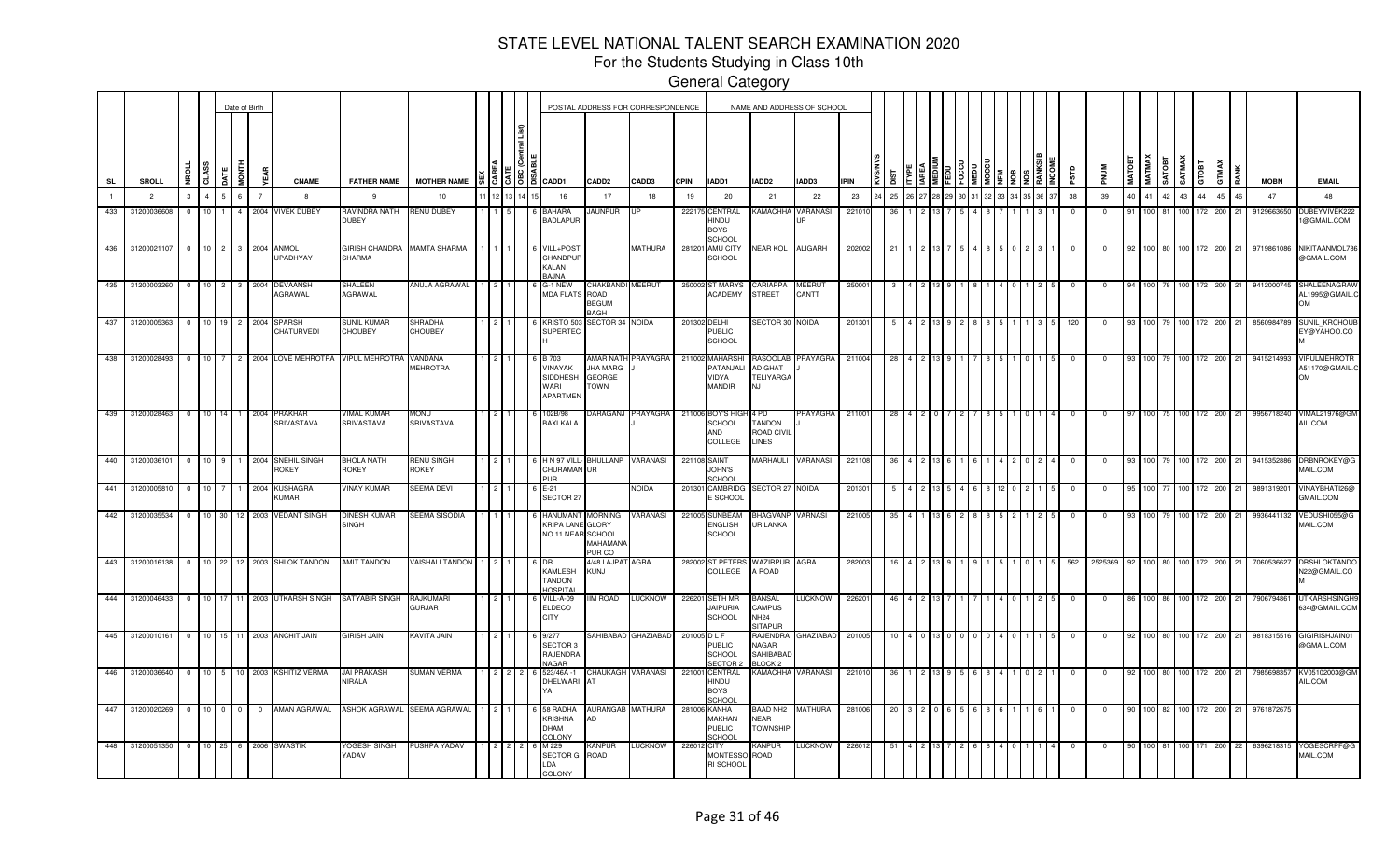For the Students Studying in Class 10th

|              |                   |                |                |   | Date of Birth  |                                                             |                               |                                    |                        |  |                                                                                            |                                         | POSTAL ADDRESS FOR CORRESPONDENCE |             |                                                         | NAME AND ADDRESS OF SCHOOL                              |                                      |             |             |    |  |  |  |             |             |               |                  |        |                |         |        |    |                                  |                                           |
|--------------|-------------------|----------------|----------------|---|----------------|-------------------------------------------------------------|-------------------------------|------------------------------------|------------------------|--|--------------------------------------------------------------------------------------------|-----------------------------------------|-----------------------------------|-------------|---------------------------------------------------------|---------------------------------------------------------|--------------------------------------|-------------|-------------|----|--|--|--|-------------|-------------|---------------|------------------|--------|----------------|---------|--------|----|----------------------------------|-------------------------------------------|
| SL           | SROLL             | ಕ              |                | 흫 | ă              | <b>CNAME</b>                                                | <b>FATHER NAME</b>            | <b>MOTHER NAME</b>                 |                        |  | $\frac{5}{15}$ $\frac{5}{15}$ $\frac{18}{15}$ $\frac{2}{15}$ $\frac{2}{15}$ $\frac{2}{15}$ | CADD <sub>2</sub>                       | CADD3                             | <b>CPIN</b> | IADD1                                                   | IADD2                                                   | IADD3                                | <b>IPIN</b> | <b>TSIO</b> |    |  |  |  | ξů          | NUM         | <b>MATOBT</b> | <b>MATMAX</b>    | SATOBT | <b>SATMAX</b>  | 풉<br>਼ਠ | GTMAX  |    | <b>MOBN</b>                      | <b>EMAIL</b>                              |
| $\mathbf{1}$ | $\overline{2}$    | $\mathbf{3}$   | $\overline{4}$ | 6 | $\overline{7}$ | -8                                                          | 9                             | 10                                 | 12                     |  | 16                                                                                         | 17                                      | 18                                | 19          | 20                                                      | 21                                                      | 22                                   | 23          | 25          | 26 |  |  |  | 38          | 39          | 40            | 41               | 42     | 43             | 44      | 45     | 46 | 47                               | 48                                        |
| 449          | 31200028402       | $\overline{0}$ | $10 \quad 23$  |   |                | 9 2005 KARTIKEY<br><b>PANDEY</b>                            | <b>ARVIND KUMAR</b><br>PANDEY | <b>SANDHYA PANDEY</b>              |                        |  | 69 B/1<br><b>TILAK</b><br><b>NAGAR</b>                                                     | <b>ALLAPUR</b>                          | PRAYAGRA                          |             | 211006 PATANJALI<br>RISHIKUL                            | TELIYARGA<br>N.I                                        | PRAYAGRA                             | 211004      | 28          |    |  |  |  | $^{\circ}$  | $\Omega$    | 89            |                  | 100 82 |                | 100 171 | 200 22 |    |                                  | 6307392748 KARTIKEYPANDE<br>/IIT@GMAIL.CO |
|              | 450 31200047312 0 |                |                |   |                | 10 11 9 2005 YUVRAJ SINGH                                   | DHARM RAJ SINGH POOJA SINGH   |                                    |                        |  | 17 A<br>SHIVAJI<br><b>MARG</b>                                                             | HEWETI<br>ROAD                          | <b>LUCKNOW</b>                    | 226018 CITY | MONTESSO<br>RI SCHOOL                                   | STATION<br>ROAD                                         | <b>LUCKNOW</b>                       | 226001      | 47          |    |  |  |  | $\mathbf 0$ | $\sqrt{2}$  | 93            |                  |        | 100 78 100 171 |         | 200    | 22 |                                  | 9838894167 ADV.DHARMO50<br>@GMAIL.COM     |
| 451          | 31200036531       | $\overline{0}$ | $10$ 29        |   |                | 2005 ANANT NARAYAN<br><b>UPADHYAY</b>                       | UPADHYAY                      | AKHILESH KUMAR SUDHA UPADHYAY      |                        |  | 6 CHITTUPUR BHU                                                                            |                                         | VARANASI                          |             | 221311 CENTRAL<br>HINDU<br><b>BOYS</b><br>SCHOOL        | <b>KAMACHHA VARANASI</b>                                |                                      | 22101       | -36         |    |  |  |  |             |             | 93            | 100              |        |                |         | 200    | 22 |                                  | 9455189335 ANUCHBS@GMA<br>.COM            |
| 452          | 31200065095       | $\overline{0}$ | 10 15          |   |                | 2005 VIVEK VERMA                                            | VERMA                         | <b>IRENDRA KUMAR SUCHITA VERMA</b> |                        |  | 6 BAJHI                                                                                    | KHAJURI                                 | SANT<br>KABIR<br>NAGAR            |             | 272154 JAWAHAR<br>NAVODAYA<br>VIDYALAYA                 |                                                         | <b>SANT</b><br>KABIR<br><b>NAGAR</b> | 272164      | 65          |    |  |  |  |             |             | 93            | 100 <sup>1</sup> |        |                |         | 200    | 22 | 9721076605                       |                                           |
| 453          | 31200016527       | $\overline{0}$ | $10$   15      |   |                | 6 2005 AMAN DIXIT                                           | DRONACHARYA<br>DIXIT          | <b>SUNITA DIXIT</b>                |                        |  | <b>CHHOTA</b><br><b>JKHARRA</b>                                                            | RAJAPUR<br><b>CHUNGI</b>                | AGRA                              | 282001 ST   | ANDREWS<br><b>SCHOOL</b>                                | BAROLI<br>AMEER<br>SHAMSHAE<br><b>ID ROAD</b>           | AGRA                                 | 28200       |             |    |  |  |  |             |             | 90            |                  | 100 81 |                |         | 200    | 22 | 9627136431                       |                                           |
| 454          | 31200036643       | $\overline{0}$ |                |   |                | 10 26 5 2005 ABHISHEK YADAV                                 | AJAY KUMAR<br><b>ADAV</b>     | SHAKUNTALA DEVI                    | 122                    |  | VILL-HATA<br>POST-<br><b>MUHAMMA</b><br>DARAD                                              |                                         | <b>GHAZIPUR</b>                   | 233227      | CENTRAL<br>HINDU<br><b>BOYS</b><br>SCHOO                | KAMACHHA                                                | VARANASI                             | 22101       | 36          |    |  |  |  | $\Omega$    | $\Omega$    | 91            |                  | 100 80 |                | 100 171 | 200    | 22 | 9450552482                       | YADAVABHISHEI<br>2655@GMAIL.CO            |
|              | 455 31200004076 0 |                |                |   |                | 10 4 4 2005 ASHISH KUMAR<br>SAHU                            | ANIL KUMAR SAHU PAYAL SAHU    |                                    |                        |  | QNO D-14/1 NARORA<br><b>NAPS</b><br><b>TOWNSHIP</b>                                        |                                         | <b>BULANDSH</b><br>AHR            |             | 203389 ATOMIC<br><b>ENERGY</b><br>CENTRAL<br>SCHOOL     | NARORA                                                  | <b>BULANDSH</b><br>AHR               | 20338       |             |    |  |  |  | 5734        | 222021      | 92            |                  |        | 100 79 100 171 |         | 200    | 22 |                                  | 9412768245 ANILKRSAHU@G<br>MAIL.COM       |
|              | 456 31200001236 0 |                |                |   |                | 10 21 3 2005 SHUBHAM<br>CHAUHAN                             | RAMVIR SINGH<br>CHAUHAN       | LAXMI CHAUHAN                      | $1$ $\overline{1}$ $2$ |  | 179 GLOBLI<br><b>CITY</b>                                                                  | GANGA<br>NAGAR<br>MAWANA<br><b>ROAD</b> | MEERUT                            | 250001 THE  | AVENUE<br><b>PUBLIC</b><br><b>SCHOOL</b>                | GANGA<br>NAGAR                                          | MEERUT                               | 25000       |             |    |  |  |  |             |             | 90            |                  | 100 81 |                | 100 171 | 200    | 22 | 7017292362                       | RAMVIR_CHAUH<br>AN2007@YAHOC<br>COM       |
|              | 458 31200098144 0 |                |                |   |                | 10 8 3 2005 AYUSH PAL                                       | JOGENDRA SINGH NIRMALA        |                                    |                        |  | 296<br><b>GHATIYA</b><br>AZMAT ALI                                                         | NAURANGA ETAWAH<br><b>BAD</b>           |                                   |             | 206001 SAINT<br><b>MARYS</b><br><b>INTER</b><br>COLLEGE | ETAWAH                                                  |                                      | 206001      |             |    |  |  |  |             |             | 91            | 100              | - 80   |                | 100 171 | 200    | 22 | 8630194795                       | NIRMALAPAL79<br>GMAIL.COM                 |
| 457          |                   |                |                |   |                | 31200051346 0 10 8 3 2005 SHUBHANKIT<br><b>SHUKLA</b>       | <b>ALOK KUMAR</b>             | ANUPAMA SHUKLA 1 2                 |                        |  | 1/254<br>RATAN<br><b>KHAND</b><br><b>SHARDA</b><br><b>NAGAR</b>                            |                                         | LUCKNOW                           | 226012 CITY | <b>MONTESSO</b><br>RI SCHOOL<br>KANPUR<br>ROAD          | CAMPUS<br>SECTOR-D<br>LDA<br>COLONY                     | <b>LUCKNOW</b>                       | 226012      | 51          |    |  |  |  |             |             | 93            |                  | 100 78 |                | 100 171 | 200    | 22 | 8050189549                       | ALOKSHUKLA@<br>MAIL.COM                   |
| 459          | 31200072060       | $\overline{0}$ |                |   |                | 10 2 3 2005 AYUSH GUPTA                                     | PANKAJ KUMAR<br><b>GUPTA</b>  | ARCHANA GUPTA                      |                        |  | KASHINAT<br><b>NEAR</b><br><b>ELECTRIC</b><br>POWER                                        | HOUSE                                   | JALAUN                            |             | 285123 MORNING<br><b>STAR</b><br>CHILDRENS<br>SR SEC    | ACADEMY<br>KARMER<br>ROAD                               | ORAI                                 | 285001      | 72          |    |  |  |  |             |             | 91            |                  | 100 80 |                |         | 200    | 22 | 7905882256                       | PG82896@GMAII<br>.COM                     |
| 460          | 31200036547       | $\overline{0}$ |                |   |                | 10 1 1 2005 YAGYESH KUMAR MUNNA MISHRA<br><b>MISHRA</b>     |                               | PRATIMA DEVI                       |                        |  | VILL-<br><b>DULLAHPL</b><br>R PO-<br><b>KASER</b>                                          | <b>BHAGWANP</b><br>UR KAIMUR            | <b>BIHAR</b>                      |             | 821102 CENTRAL<br>HINDU<br><b>BOYS</b><br>SCHOOL        | KAMACHHA VARANASI                                       |                                      | 221010      | 36          |    |  |  |  | $^{\circ}$  | $\Omega$    | 89            |                  | 100 82 |                | 100 171 | 200    | 22 | 8303885981                       | YAGYESHMISHR<br>A123@GMAIL.CO             |
|              |                   |                |                |   |                | 461 31200048117 0 10 25 12 2004 SHITA ANAND                 | ANAND PRAKASH SHIKHA YADAV    |                                    |                        |  | <b>TYPE 4/56</b><br>SGPG/MS<br>CAMPUS                                                      | RAE<br><b>BAREILLY</b><br>ROAD          | <b>UCKNOW</b>                     | 226014 THE  | MILLENNIU<br>M SCHOOL                                   | <b>E BLOCK</b><br><b>UNITECH</b><br>SOUTH<br><b>NTP</b> | <b>LUCKNOW</b>                       | 226025      | 48          |    |  |  |  | 522         | 2495258     | 96            |                  |        |                |         |        |    | 100 75 100 171 200 22 9935867591 | <b>DR.ANANDSHIKH</b><br>A@GMAIL.COM       |
|              |                   |                |                |   |                | 462 31200028151 0 10 11 12 2004 SHUBRAT MISHRA SANJAY KUMAR | <b>MISHRA</b>                 | POONAM MISHRA                      |                        |  | 37 30<br><b>STANELY</b><br>ROAD<br>MULLAH                                                  | HATA                                    | PRAYAGRA                          |             | 211002 PATANJALI<br>RISHIKUL                            | SHILAKHAN<br>TELIYARG/                                  | PRAYAGRA 211004                      |             | 28          |    |  |  |  | 0           | $\mathbf 0$ | 91            |                  |        |                |         |        |    | 100 80 100 171 200 22 9956256994 |                                           |
| 463          | 31200059200       | $\overline{0}$ |                |   |                | 10 28 11 2004 MOHD ASIF KHAN                                | <b>ALAMGIR KHAN</b>           | NAHID BANO                         |                        |  | <b>BHATHAT</b>                                                                             |                                         | GORAKHPU                          |             | 273306 JAWAHAR<br>NAVODAYA<br>VIDYALAYA PIPIGANJ        | JUNLGE<br>AGAHI                                         | <b>GORAKHPU</b>                      | 273165 2    | 59          |    |  |  |  |             | 0           | 93            |                  | 100 78 |                | 100 171 | 200    | 22 | 9415379785                       | ALAMGIRK104@<br><b>GMAIL.COM</b>          |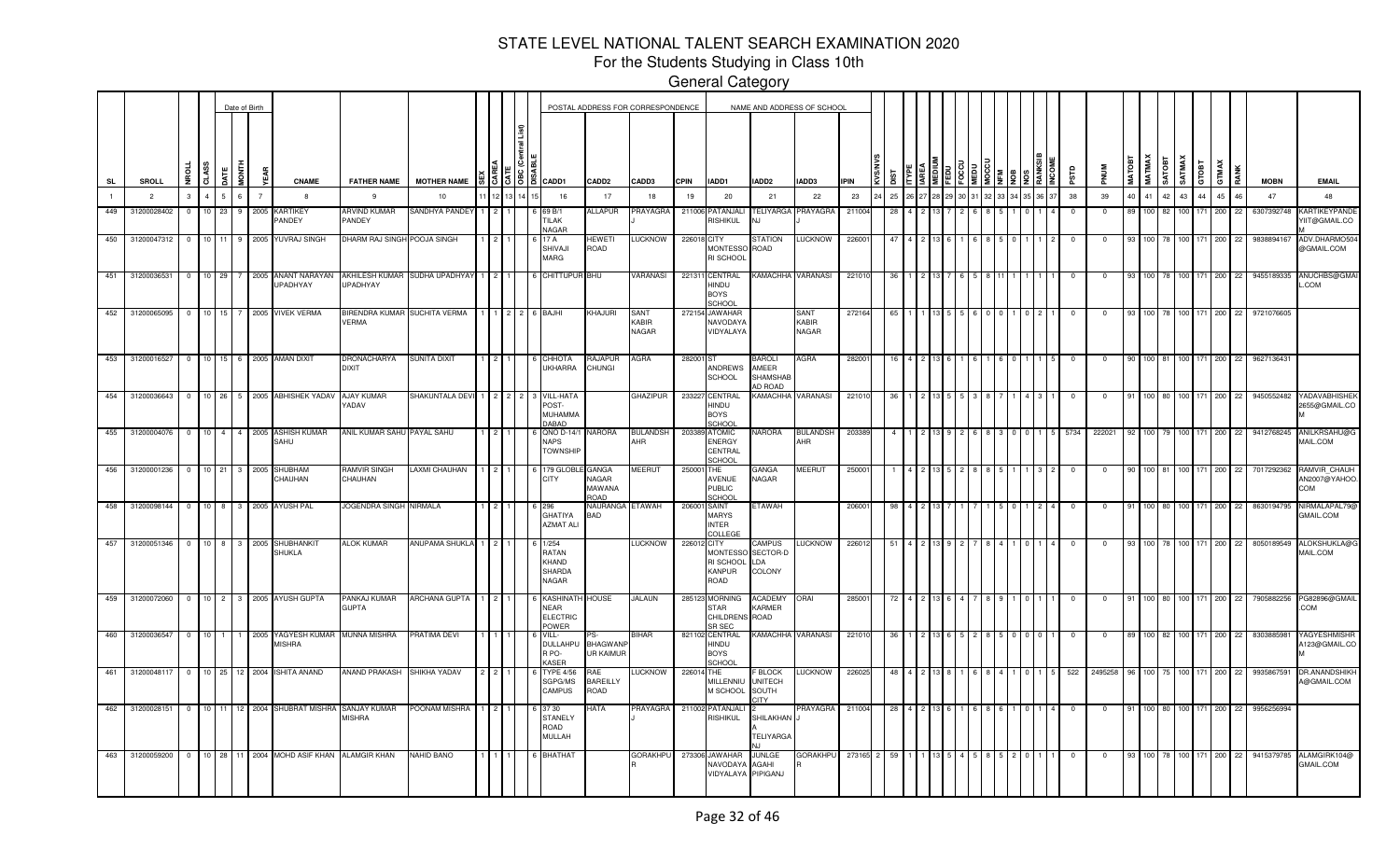For the Students Studying in Class 10th

|           |                 |                         |                                   |                   |    | Date of Birth  |                                        |                               |                      |  |                                              |                                                                         | POSTAL ADDRESS FOR CORRESPONDENCE                    |                  |             |                                                              |                                      | NAME AND ADDRESS OF SCHOOL |             |    |  |  |  |      |     |             |        |                  |              |                  |       |            |             |     |                                           |
|-----------|-----------------|-------------------------|-----------------------------------|-------------------|----|----------------|----------------------------------------|-------------------------------|----------------------|--|----------------------------------------------|-------------------------------------------------------------------------|------------------------------------------------------|------------------|-------------|--------------------------------------------------------------|--------------------------------------|----------------------------|-------------|----|--|--|--|------|-----|-------------|--------|------------------|--------------|------------------|-------|------------|-------------|-----|-------------------------------------------|
| <b>SL</b> | SROLL           |                         | \$S<br>5                          |                   | Ē  | j.             | <b>CNAME</b>                           | <b>FATHER NAME</b>            | <b>MOTHER NAME</b>   |  | $\frac{12}{3}$ $\frac{12}{3}$ $\frac{12}{3}$ | CADD1                                                                   | CADD <sub>2</sub>                                    | CADD3            | <b>CPIN</b> | IADD1                                                        | IADD2                                | IADD3                      | <b>IPIN</b> |    |  |  |  |      |     |             | MATOBT | <b>MATMAX</b>    | <b>TEOLY</b> | SATMAX           | GTOBT | GTMAX      | <b>MOBN</b> |     | <b>EMAIL</b>                              |
|           | $\overline{2}$  |                         | $\overline{4}$<br>3               |                   | 6  | $\overline{7}$ |                                        | 9                             | 10                   |  |                                              | 16                                                                      | 17                                                   | 18               | 19          | 20                                                           | 21                                   | 22                         | 23          | 25 |  |  |  | 6 37 | 38  | 39          | 40     | 41               | 42           | 43               | 44    | 45<br>46   | 47          |     | 48                                        |
| 464       | 31200024427     | $\mathbf{0}$            | 10 <sup>1</sup>                   | 25                | 10 | 2004           | <b>ARNAV SAXENA</b>                    | <b>PRANAV GAUTAM</b>          | SANDHYA SAXENA       |  |                                              | <b>SHIV</b><br>ENCLAVE<br>VEER<br><b>SAVARKAF</b><br>NAGAR              | <b>DELAPEER</b><br><b>BYPASS</b><br><b>IZZATNAGA</b> | <b>BAREILLY</b>  | 243122 SR   | <b>INTERNATI</b><br>ONAL<br><b>SCHOOL</b>                    | <b>BISALPUR</b><br>ROAD              | <b>BAREILLY</b>            | 243006      |    |  |  |  |      |     |             |        |                  |              |                  |       | 200<br>22  | 9412197413  |     | <b>SANDHYAPRANA</b><br>V73@YAHOO.CO       |
| 465       |                 |                         |                                   |                   |    |                | 31200036614 0 10 24 10 2004 MANISH RAJ | <b>MANOJ KUMAR</b><br>RAJAK   | REKHA KUMARI         |  |                                              | VILL-<br><b>YASHPUR</b><br>POST-<br>SARANGPU                            | <b>BLOCK-</b><br><b>MORWA</b><br>SAMASTIPU           | <b>BIHAR</b>     |             | 848505 CENTRAL<br>HINDU<br><b>BOYS</b><br><b>SCHOOL</b>      | <b>KAMACHHA</b>                      | VARANASI                   | 221010      |    |  |  |  |      |     | $\Omega$    |        | 100 81           |              |                  |       | 200<br>22  | 9955556838  |     |                                           |
| 466       | 31200036680     | $\Omega$                |                                   | $10$ 20           |    |                | 10 2004 YADAVESH                       | <b>KEDAR NATH</b>             | SACHCHO DEVI         |  |                                              | <b>SEER</b><br><b>GOVERDHA</b><br>N PUR                                 | BHU                                                  | <b>VARANASI</b>  |             | 221005 CENTRAL<br>HINDU<br><b>BOYS</b><br><b>SCHOOL</b>      | KAMACHHA VARANASI                    |                            | 22101       |    |  |  |  |      |     |             |        |                  |              |                  |       | 200<br>-22 | 9026743670  |     | YADAVESHBHU:<br>0@GMAIL.COM               |
| 467       | 31200008446     | $\overline{\mathbf{0}}$ |                                   | $10$   15         |    |                | 10 2004 RAAGINEE D<br><b>TURKI</b>     | DEIPAK HN TURKI               | NIDHHI DK TURKI      |  |                                              | $2-D$<br>HIGHWAY<br>APARTMEN                                            | SITE-1<br><b>GAZIPUR</b><br>EAST                     | DELHI            |             | 110096 AMITY<br><b>INTERNATI</b><br>ONAL<br>SCHOOL           | $HS-1$<br>SECTOR 1<br>VASUNDHA<br>RΔ | <b>GHAZIABAD</b>           | 2010        |    |  |  |  |      |     | 43067430    |        | 100.             | 82.          |                  |       | 200<br>22  | 9315424447  |     | NIDDHIDKTURK<br>@GMAIL.COM                |
| 468       | 31200049087     |                         | $\overline{0}$                    | $10 \mid 5 \mid$  |    |                | 10 2004 VARNIT DIXIT                   | NITENDER DIXIT                | <b>INDU DIXIT</b>    |  |                                              | <b>C-32/V</b><br>CRPF TYPE KHAND<br>3 QNO -2                            | VIBHUTI<br><b>GOMTI</b><br>VAGAR                     | <b>LUCKNOW</b>   |             | 226010 KENDRIYA<br>VIDYALAYA<br>VIKAS<br>KHAND-1             | <b>GOMTI</b><br>NAGAR                | <b>LUCKNOW</b>             | 22601       | 49 |  |  |  |      |     | $\mathbf 0$ |        | 100 78           |              |                  |       | 200<br>22  | 8755968020  |     | NITENDRADIXI <sup>-</sup><br>@GMAIL.COM   |
|           | 469 31200005473 | $\overline{\mathbf{0}}$ |                                   | $10 \mid 26 \mid$ |    |                | 9 2004 SHREYANSH SETH PAWAN KUMAR      |                               | ANJALI SETH          |  |                                              | -1203<br>YDE PARK SEC-70<br>APP SEC-7                                   | <b>NEAR TO</b><br><b>METRO</b><br><b>STATION</b>     | <b>NOIDA</b>     |             | 201304 DELHI<br>PUBLIC<br><b>SCHOOL</b>                      | SECTOR 30 NOIDA                      |                            | 20130       |    |  |  |  |      |     |             |        |                  |              |                  |       | 200<br>22  | 893786838   |     | SHREYANSHSE <sup>®</sup><br>H007@GMAIL.CO |
|           | 470 31200005665 | $^{\circ}$              |                                   | $10$ 22           |    |                | 9 2004 ROHAN BAGATI                    | RAKESH BAGATI                 | POOJA CHOPRA         |  |                                              | $3 - 604$<br><b>MRAPALI</b><br>GREENS 1                                 | VAIBHAV<br>KHAND<br><b>INDIRAPUR</b>                 | <b>GHAZIABAD</b> |             | 201010 APEEJAY<br>SCHOOL                                     | SECTOR<br>16A                        | <b>NOIDA</b>               | 20130       |    |  |  |  |      | 120 | 421694      |        |                  |              |                  |       | 200        | 7678517723  |     | ROHANBAGATI22<br>@GMAIL.COM               |
| 471       | 31200058225     | $\overline{0}$          | 10 <sup>1</sup>                   | 13                |    |                | 9 2004 SRISHTI KUMARI<br>٦AΙ           | RAJESH KUMAR<br>۱A۱           | <b>JYOTI RAI</b>     |  |                                              | TYPE 4<br>HOUSE NO<br>8 BRD                                             | MEDICAL<br>COLLEGE                                   | <b>GORAKHPU</b>  |             | 273013 METROPOL<br>ГAN<br>SCHOOL                             | BAZAR                                | GULHARIYA GORAKHPU         | 273152      |    |  |  |  |      |     | $\Omega$    |        |                  | 100 83 100   |                  |       | 200<br>22  | 9935313476  |     |                                           |
| 472       | 31200006380     | 0                       | 10 <sup>1</sup>                   |                   | 9  | 2004           | DAKSH SHARMA                           | <b>AJAT SHARMA</b>            | RERNA SHARMA         |  |                                              | -124 PKT<br><b>ENDRIYA</b><br><b>/IHAR</b>                              | SECTOR 82                                            | <b>NOIDA</b>     | 201304      | THE<br>KHAITAN<br><b>SCHOOL</b>                              | BLOCK-F<br>SECTOR 40                 | NOIDA                      | 20130       |    |  |  |  |      |     |             |        |                  |              |                  |       | 200<br>-22 | 8826232763  |     | <b>RAJATTSHARMA</b><br>@GMAIL.COM         |
| 473       | 31200036635     |                         | 10 <sup>1</sup><br>$\overline{0}$ | 3 <sup>1</sup>    | 9  | 2004           | SHUBHAM<br><b>SUSHANK</b>              | RAJ KUMAR RAM                 | <b>KIRAN DEVI</b>    |  |                                              | N16/7<br>KOLHUA<br><b>JINAYAKA</b><br><b>ADI</b>                        | GAI BI                                               | VARANASI         |             | 221010 CENTRAL<br>HINDU<br><b>BOYS</b><br>SCHOO              |                                      | KAMACHHA VARANASI          | 22101       |    |  |  |  |      | - 0 | $\Omega$    |        | 100 77           |              | 100 <sup>1</sup> | 171   | 200<br>22  | 6391872262  |     | SHUBHAM3050<br>@GMAIL.COM                 |
| 474       | 31200093406     |                         | $\overline{0}$                    | 10 31             | 8  | 2004           | SHAURYA<br><b>AGARWAL</b>              | <b>IKAS AGARWAL</b>           | KAVITA AGARWAL       |  |                                              | 17/219 M<br><b>BLOCK</b>                                                | <b><akadeo< b=""></akadeo<></b>                      | KANPUR           |             | 208019 SWARAJ<br>INDIA<br><b>PUBLIC</b><br>SCHOOL            | 117/M/8<br>KAKADEO                   | KANPUR                     | 20801       |    |  |  |  |      | 512 | 2500447     |        | 100 I            |              | 100              | 171   | 200<br>-22 | 9936337889  |     | <b>VIKASAGRWAL</b><br>@YAHOO.COM          |
| 475       | 31200005672     | $\overline{0}$          | 10 <sup>1</sup>                   | 27                | 8  |                | 2004 SAMYAK MISHRA                     | DHRUVA KUMAR<br><b>MISHRA</b> | SANJU MISHRA         |  |                                              | G1001SK<br>TECH<br><b>MATRO TT</b><br><b>ECTOR7</b>                     | NOIDA                                                | NOIDA            | 201301      | <b>RYAN</b><br><b>INTERNATI</b><br>ONAL<br>SCHOO             | D468<br>SECTOR 30                    | NOIDA                      | 201301      |    |  |  |  |      | - 0 | $\Omega$    | 89     | 100 I            | 82 100       |                  | 171   | 200<br>22  | 9810860218  |     | SAMYAKRUL@G<br>MAIL.COM                   |
| 476       | 31200058034     |                         | $\overline{0}$                    | 10 16             |    | 8 2004         | SHAURYA KUMAR<br>TRIPATHI              | SHRIKANT<br><b>FRIPATHI</b>   | SHASHI TRIPATHI      |  |                                              | <b>HNO 105H</b><br><b><i>FARANAGRI MEDICAL</i></b><br>SEMRA<br>NUMBER 2 | BRD<br>COLLEGE                                       | <b>GORAKHPU</b>  | 273001      | LITTLE<br><b>FLOWER</b><br><b>SCHOOL</b><br><b>RAPTINAGA</b> | PHASE-IV                             | <b>GORAKHPU</b>            | 27300       | 58 |  |  |  |      |     |             | 92     | 100 <sub>1</sub> | 79 100       |                  | 171   | 200<br>22  | 9451976431  | COM | SHRIKANTTRIPA<br>THIGKP@GMAIL             |
| $-477$    | 31200036650 0   |                         |                                   | $10$ 14           |    | 8 2004         | <b>MD KAIF</b>                         | MANSOOR ALAM                  | ALAM ARA             |  |                                              | VILL+POS<br><b>BANSDIH</b>                                              |                                                      | BALLIA           |             | 277202 CENTRAL<br>HINDU<br><b>BOYS</b><br>SCHOOL             |                                      | KAMACHHA VARANASI          | 22101       |    |  |  |  |      |     |             |        |                  |              |                  |       | 200<br>22  | 8858314768  |     | MOHAMMADKAIF<br>602@GMAIL.COM             |
| 478       | 31200052038     |                         | $^{\circ}$<br>10                  | 26                |    | 2004           | <b>\SHUTOSH</b><br>CHAUBEY             | <b>K CHAUBEY</b>              | <b>VEELAM CHAUBE</b> |  |                                              | 60/624-D<br><b>NEW</b><br><b>GULISTAN</b><br><b>COLONY</b>              | <b>HINHAT</b>                                        | LUCKNOW          |             | SKD<br>ACADEMY<br><b>VIKRANT</b><br>KHAND-3                  | GOMT<br>NAGAR                        | LUCKNOW                    | 2260        |    |  |  |  |      |     |             |        |                  |              |                  |       | 200        | 737922690   |     | JCHAUBEY@YMA<br>.COM                      |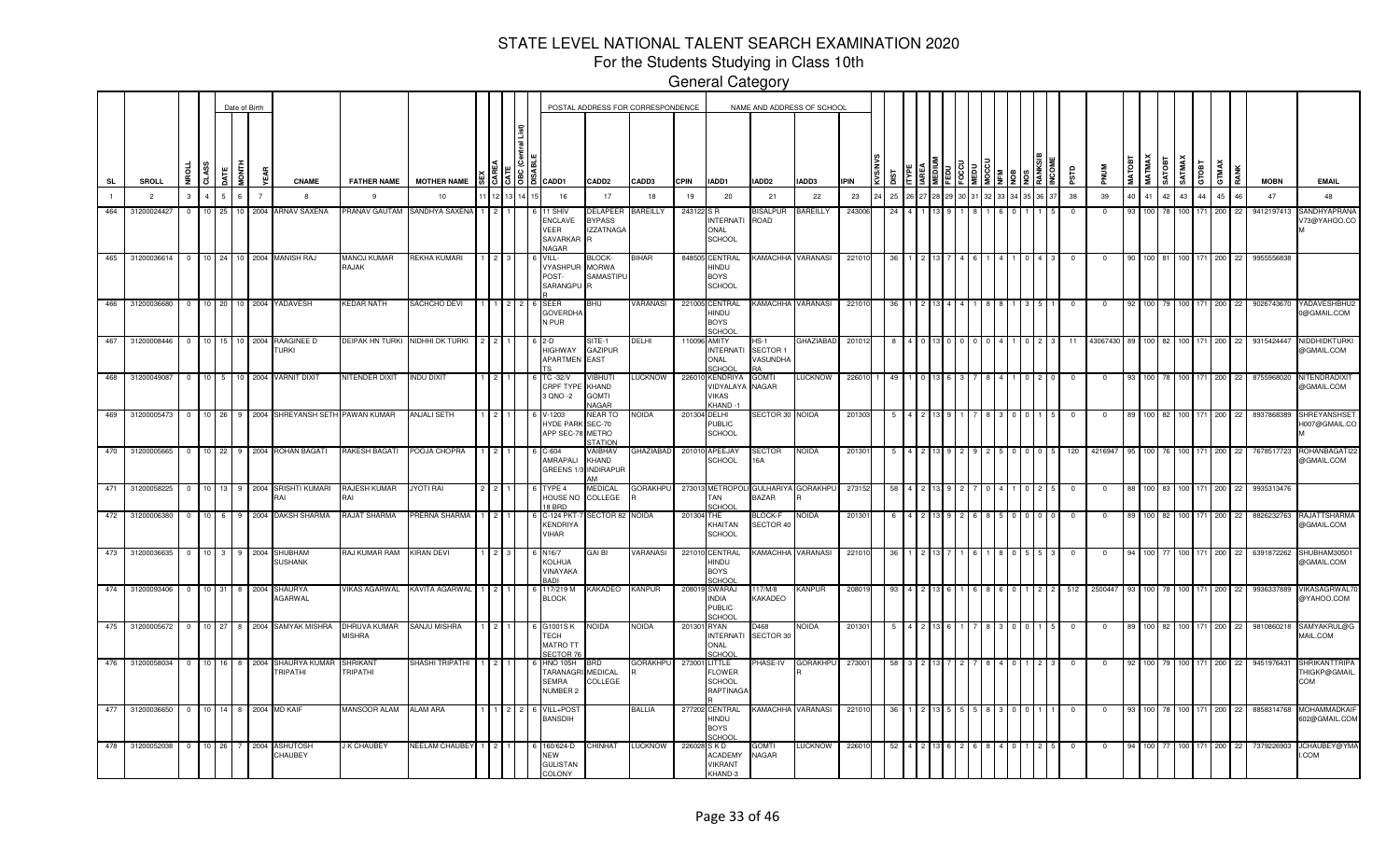For the Students Studying in Class 10th

|                |                 |                |                 |            | Date of Birth          |                                    |                                                        |                                                 |                                   |       |                                                                      |                                                        | POSTAL ADDRESS FOR CORRESPONDENCE |              |                                                               |                                                               | NAME AND ADDRESS OF SCHOOL |            |     |    |  |  |  |            |             |               |                                |          |                  |             |     |                                  |                                            |
|----------------|-----------------|----------------|-----------------|------------|------------------------|------------------------------------|--------------------------------------------------------|-------------------------------------------------|-----------------------------------|-------|----------------------------------------------------------------------|--------------------------------------------------------|-----------------------------------|--------------|---------------------------------------------------------------|---------------------------------------------------------------|----------------------------|------------|-----|----|--|--|--|------------|-------------|---------------|--------------------------------|----------|------------------|-------------|-----|----------------------------------|--------------------------------------------|
| <b>SL</b>      | <b>SROLL</b>    | <b>Dan</b>     | CLASS           | <b>ATE</b> |                        |                                    | <b>CNAME</b>                                           | <b>FATHER NAME</b>                              | <b>MOTHER NAME</b>                | 15151 | CADD1                                                                | CADD2                                                  | CADD3                             | <b>CPIN</b>  | IADD1                                                         | IADD2                                                         | IADD3                      | <b>PIN</b> |     |    |  |  |  | аß         |             | <b>MATOBT</b> | <b>MATMAX</b><br><b>TEOLYS</b> | SATMAX   | GTOBT            | GTMAX       |     | <b>MOBN</b>                      | <b>EMAIL</b>                               |
| $\overline{1}$ | $\overline{2}$  | $\mathbf{3}$   | $\overline{a}$  | 5          | 6<br>$\overline{7}$    |                                    | 8                                                      | 9                                               | 10                                |       | 16                                                                   | 17                                                     | 18                                | 19           | 20                                                            | 21                                                            | 22                         | 23         | 25  |    |  |  |  | 38         | 39          | 40            | 41                             | 42       | 44<br>43         | 45          | 46  | 47                               | 48                                         |
| 479            | 31200072112     | $\Omega$       | 10 <sup>1</sup> | 15         | 2004                   |                                    | KANISHK SHARMA                                         | RAJESH KUMAR<br>CHACHAUNDIYA                    | MEENAKSHI<br>CHACHAUNDIYA         |       | <b>NEAR</b><br><b>EMPLOYM</b><br><b>NT OFFICE</b><br><b>SHIVPURI</b> | <b>ATEL</b><br>NAGAR                                   | ORAI                              | 28500        | SHRI<br>VINAYAK<br><b>ACADEMY</b><br><b>INTERNATI</b><br>ONAL | <b>SENIOR</b><br><b>SECONDAF</b><br>Y SCHOOL<br>RATH ROAD     | ORAI                       | 28500      | -72 |    |  |  |  | 0          | $\Omega$    | -93           | 100 <sub>l</sub>               |          | 100<br>71        | 200         | -22 | 9450289979                       | CHACHAUNDIYA<br>RAJESH@GMAIL<br>COM        |
| 480            | 31200004273     | $\overline{0}$ |                 |            |                        | 10 12 7 2004 ANKIT YADAV           |                                                        | <b>LALMUNI YADAV</b>                            | <b>GEETA YADAV</b>                |       | VIDYAGYAI<br><b>SCHOOL</b>                                           | VILL<br><b>DULHERA</b><br>PO WAIR<br>SIKANDRAB         | 3ULANDSH<br>AHR                   | 203202       | VIDYAGYA<br><b>SCHOOL</b>                                     | VILL<br>DULHERA<br>PO WAIR<br>SIKANDRAE<br>ΔD                 | <b>BULANDSH</b><br>AHR     | 203202     |     |    |  |  |  |            |             |               | 100                            | 78   100 | 171              | 200         | 22  | 9027372719                       | AY3136@VIDYAG<br>YAN.IN                    |
| 481            | 31200059150     | $\overline{0}$ | 10 20           |            |                        | 6 2004 AYUSH KUMAR<br>PANDEY       |                                                        | <b>ASHUTOSH</b><br><b>KUMAR PANDEY</b>          | SUSHILA DEVI                      |       | <b>BADGO</b>                                                         | BAURBYAS SANT                                          | KABIR<br>NAGAR                    |              | <b>JAWAHAR</b><br>NAVODAYA<br>VIDYALAYA PEEPIGAN.             | <b>JUNGLE</b><br><b>AGAHI</b>                                 | <b>GORAKHPU</b>            | 273165 2   | 59  |    |  |  |  |            | $\Omega$    |               | 100 I                          | 80 100   | 171              | 200         | 22  | 6394757812                       |                                            |
|                |                 |                |                 |            |                        |                                    | 482 31200007375 0 10 6 6 2004 SUMEDHA DUTTA RATNAJYOTI | DUTTA                                           | SUDHRITI DUTTA 2 2                |       | T8 802 LA<br>RESIDENT                                                | <b>FECHZONE GREATER</b>                                | NOIDA                             | 201306 RYAN  | <b>INTERNATI</b><br>ONAL<br>SCHOOL                            | PLOT NO 4 GREATER<br>TECHZONE NOIDA                           |                            | 201306     |     |    |  |  |  | 120        | 7132141     | 91            |                                |          |                  |             |     | 100 80 100 171 200 22 9811174697 | SUMEDHA.DUTT<br>A604@GMAIL.CO              |
|                | 483 31200024224 |                |                 |            |                        | 0 10 31 5 2004 SWAPNIL GARG        |                                                        | SANDEEP KUMAR<br>GARG                           | <b>POORNIMA</b><br><b>AGARWAL</b> |       | KUNWARPU CITY                                                        | <b>PPOSITE</b><br>MALGODO<br><b>WN</b>                 | <b>BAREILLY</b>                   | 243001 GRM   | SENIOR<br>SECONDAF<br>Y SCHOOL                                | NAINITAL<br>ROAD                                              | <b>BAREILLY</b>            | 243001     | -24 |    |  |  |  | $^{\circ}$ | 0           |               | 100 81                         |          |                  | 100 171 200 | 22  | 9634365100                       | SWAPNILGARG3<br>10504@GMAIL.C<br><b>OM</b> |
| 484            | 31200050549     | $\Omega$       |                 | 10 30      |                        | 5 2004 ARUSHI GUPTA                |                                                        | <b>VISHWA RATNA</b>                             | SHWETA GUPTA                      |       | 402 TIRATH<br><b>BAKSHI</b><br>APARTMEN                              | <b>NEW</b><br><b>HYDERABA</b>                          | <b>LUCKNOW</b>                    | 226007       | CITY<br>RI SCHOOL R                                           | 90 A<br>MONTESSO MAHANAGA                                     | <b>LUCKNOW</b>             | 226006     | 50  | 13 |  |  |  | $\Omega$   | $\Omega$    |               | 100 <sub>1</sub>               | 78 100   | 171              | 200         | 22  | 9415102849                       | VISHWARATNA42<br>0@GMAIL.COM               |
| 485            | 31200010547     |                |                 |            |                        | 0 10 11 5 2004 ATHERVE<br>AGGARWAL |                                                        | AJAY AGGARWAL                                   | <b>SEEMA</b><br>AGGARWAL          |       | $D-201$<br>AMBAG<br><b>RESIDEN</b>                                   | AHINSA<br>KHAND <sub>2</sub><br><b>INDIRAPUF</b><br>١M | GHAZIABAD                         | 201014 JKG   | <b>INTERNATI</b><br>ONAL<br>SCHOOL                            | SHAKTI<br>KHAND <sub>2</sub>                                  | <b>GHAZIABAD</b>           | 201014     |     |    |  |  |  |            | $^{\circ}$  | 87            |                                |          | 100 84 100 171   | 200         | 22  | 8630076600                       | SEEMA22GUPTA<br>1973@GMAIL.CO              |
| 486            | 31200008385     | $\overline{0}$ |                 |            |                        | 10 24 4 2004 SRIJAN YADAV          |                                                        | <b>PHOOL CHANDRA NIDHI YADAV</b><br>YADAV       |                                   |       | ABHAY<br><b>KHAND1</b><br><b>HIG 99</b>                              | NDIRAPUR<br>AМ                                         | <b>GHAZIABAD</b>                  | 201014       | IST.<br><b>FRANCIS</b><br><b>SCHOOL</b>                       | ABHAY<br>KHAND III/2<br><b>INDIRAPUR</b><br>AM                | <b>GHAZIABAD</b>           | 20101      |     |    |  |  |  |            |             |               | 100.                           |          |                  | 200         | 22  | 8826574092                       | PCYADAVINDIRA<br>PURAM@GMAIL<br>COM        |
|                | 487 31200093152 |                |                 |            |                        | 0 10 6 4 2004 RUBIT SARAN          |                                                        | <b>RAM SARAN</b>                                | <b>SUMAN YADAV</b>                |       | C-1/22 HIG<br><b>BARRA</b><br><b>WORLD</b><br>RANK                   | <b>BARRA</b>                                           | <b>KANPUR</b>                     |              | 208027 DELHI<br><b>PUBLIC</b><br>SCHOOL                       | AZAAD<br>NAGAR                                                | <b>KANPUR</b>              | 208022     | -93 |    |  |  |  |            | $^{\circ}$  | 90            | 100 81                         |          | 100 171          | 200         | 22  | 7985399443                       | <b>RUBISARANOP</b> @<br>GMAIL.COM          |
| 488            | 31200035300     | $\overline{0}$ |                 |            |                        | <b>SINGH</b>                       | 10 22 3 2004 ANKUSH KUMAR                              | PRAMOD KUMAR<br><b>SINGH</b>                    | SHASHI KALA<br><b>SINGH</b>       |       | B-33/14 CB<br><b>TIRUPATIK</b><br>IN.I                               | <b>APARTMEN</b><br><b>KAUSHLES</b><br>I NAGAR          | <b>VARANASI</b>                   |              | 221005 DELHI<br><b>PUBLIC</b><br><b>SCHOOL</b>                |                                                               | VARANASI                   | 221004     | -35 |    |  |  |  | $\Omega$   | $\mathbf 0$ | 85            |                                |          | 100 86 100 171   | 200         | 22  | 8318545700                       | ANKUSH221213@<br>GMAIL.COM                 |
| 489            | 31200036688     | $\mathbf{0}$   |                 |            |                        | 10 15 3 2004 SACHIN SINGH          |                                                        | <b>TEJBALI SINGH</b>                            | SHUSHMA DEVI                      |       | VILL-<br><b>GHARWASP</b>                                             | OST-<br><b>KOLNA</b>                                   | <b>MIRZAPUR</b>                   | 231304       | <b>CENTRAL</b><br>UQNIH<br><b>BOYS</b><br>SCHOOL              | KAMACHHA VARANASI                                             |                            | 22101      |     |    |  |  |  |            |             |               | 100 <sup>1</sup>               |          | 100 <sub>1</sub> | 200         | 22  | 6388057924                       | SACHINSINGH01<br>2004@GMAIL.CO             |
| 490            | 31200052429     | $\overline{0}$ |                 |            |                        |                                    |                                                        | 10   5   3   2004 SAMRIDHI MISHRA SUSHIL MISHRA | VINITA                            |       | ll - 11<br>VANASTHAL<br>APARTMEN<br><b>IS GOMTI</b>                  | √AGAR<br><b>EXTENSION</b>                              | <b>LUCKNOW</b>                    | 22601        | <b>CIYT</b><br><b>MONTESSC</b><br>RI SCHOO                    | khand<br><b>GOMTI</b><br><b>NAGAR</b><br>1/7 VARDAN EXTENSION | <b>LUCKNOW</b>             | 226010     | -52 |    |  |  |  |            |             |               | 100 I                          | 76   100 | 171              | 200         | 22  | 9454849291                       |                                            |
| 491            | 31200010168     | $\overline{0}$ | 10 29           |            | 2 <sup>1</sup><br>2004 | VANSH<br>SRIVASTAVA                |                                                        | MADAN MOHAN<br>SRIVASTAVA                       | VINITA<br>SRIVASTAVA              |       | 3/1178<br><b>SECTOR 3</b>                                            | ł٨                                                     | ASUNDHA GHAZIABAD                 | 201012 DELHI | <b>PUBLIC</b><br><b>SCHOOL</b><br><b>INDIRAPUR</b><br>AM      | 526/1<br><b>AHINSA</b><br>KHAND II                            | GHAZIABAD                  | 201010     |     |    |  |  |  | 120        | 4120230     |               |                                |          | 100 80 100 171   | 200         | 22  | 8800168666                       | VANSHS.2920@<br>MAIL.COM                   |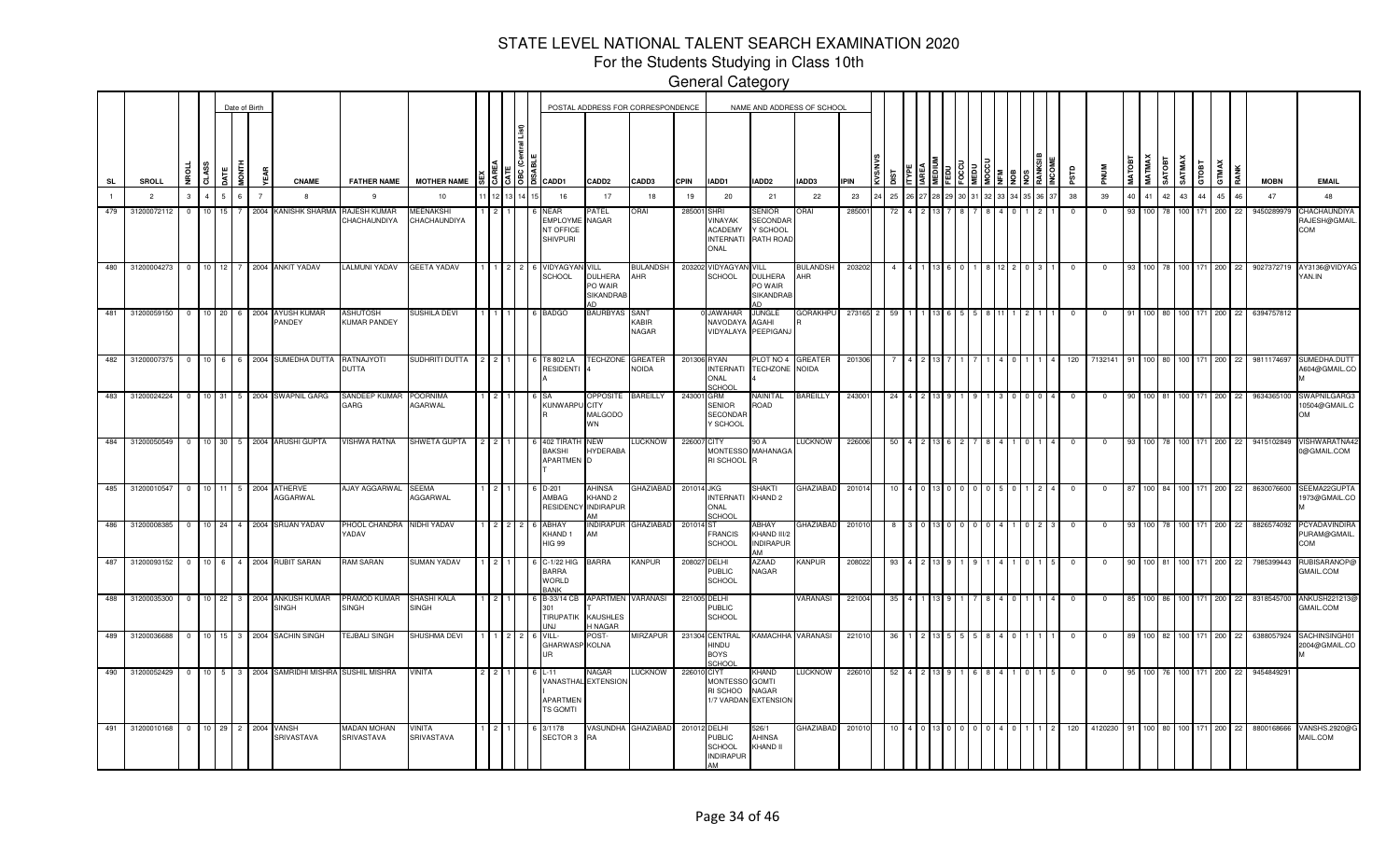For the Students Studying in Class 10th

|           |                                          |                                   |               |                | Date of Birth  |                                                                |                                  |                             |                |        |                                                                                         |                                                                 | POSTAL ADDRESS FOR CORRESPONDENCE |              |                                                               |                                                             | NAME AND ADDRESS OF SCHOOL    |             |     |  |  |  |       |                         |                         |        |               |                |         |                    |                          |      |             |                                      |
|-----------|------------------------------------------|-----------------------------------|---------------|----------------|----------------|----------------------------------------------------------------|----------------------------------|-----------------------------|----------------|--------|-----------------------------------------------------------------------------------------|-----------------------------------------------------------------|-----------------------------------|--------------|---------------------------------------------------------------|-------------------------------------------------------------|-------------------------------|-------------|-----|--|--|--|-------|-------------------------|-------------------------|--------|---------------|----------------|---------|--------------------|--------------------------|------|-------------|--------------------------------------|
| <b>SL</b> | SROLL                                    | CLASS                             |               | i<br>Tag       |                | <b>CNAME</b>                                                   | <b>FATHER NAME</b>               | <b>MOTHER NAME</b>          |                |        | $\frac{5}{16}$ $\frac{5}{3}$ $\frac{5}{6}$ $\frac{16}{6}$ $\frac{2}{16}$ $\frac{2}{16}$ | CADD <sub>2</sub>                                               | CADD3                             | <b>CPIN</b>  | IADD1                                                         | IADD <sub>2</sub>                                           | IADD3                         | <b>IPIN</b> |     |  |  |  |       | esro                    |                         | MATOB1 | <b>MATMAX</b> | <b>ROLVS</b>   | SATMAX  | GTOBT              | GTMAX                    | RANK | <b>MOBN</b> | <b>EMAIL</b>                         |
|           | $\overline{2}$                           | $\overline{4}$<br>$\mathbf{3}$    | 5             | 6              | $\overline{7}$ | -8                                                             | -9                               | 10                          | 12             | 3 14 1 | 16                                                                                      | 17                                                              | 18                                | 19           | 20                                                            | 21                                                          | 22                            | 23          | 25  |  |  |  | 36 37 | 38                      | 39                      | 40     | 41            | 42             | 43      | 44                 | 45                       | 46   | 47          | 48                                   |
| 492       | 31200047341                              | 10 <sup>1</sup><br>$\overline{0}$ | 18            | $\overline{2}$ |                | 2004 JATIN KANDPAL                                             | <b>DINESH CHANDRA</b><br>KANDPAL | <b>INDU KANDPAL</b>         |                |        | $-108$<br>SACHIVALY R<br>A COLONY                                                       | MAHANAGA                                                        | <b>LUCKNOW</b>                    | 226006       | <b>MONTFOR</b><br>NTER<br>COLLEGE                             | MAHANAGA                                                    | <b>LUCKNOW</b>                | 226006      |     |  |  |  |       | $^{\circ}$              | $\Omega$                | 91     | 100.          | 80             |         |                    | 200                      | 22   | 9454410674  | DINESHKANDPAI<br>74@GMAIL.COM        |
|           | 493 31200086079                          | $\overline{0}$                    |               |                |                | 10 10 2 2004 ARYAN GUPTA                                       | DILEEP KUMAR<br><b>GUPTA</b>     | <b>(IRAN GUPTA</b>          | $\overline{2}$ |        | $-14$ NEAR<br>COLLEGE                                                                   | /IHAR                                                           | RAMGANGA MORADABA                 |              | 244001 M S PUBLI<br>SCHOOL                                    | 36 CIVIL<br><b>INES</b>                                     | <b>MORADABA</b>               | 24400       | 86  |  |  |  |       | $\overline{0}$          | $\Omega$                | -92    |               | 100 79 100 171 |         |                    | 200                      | 22   | 9411910388  | ARYANBEST76@<br>GMAIL.COM            |
|           | 494 31200047092                          |                                   |               |                |                | 0 10 4 2 2004 ASHESH MISHRA                                    | SANDEEP KUMAR<br><b>AISHRA</b>   | GEETA MISHRA                | $\overline{2}$ |        | 8/144<br><b>SHAKTI</b><br>SADAN                                                         | <b>URANA</b><br>QILA                                            | LUCKNOW                           |              | 226001 ST. PAUL'S<br>COLLEGE                                  | <b>IOSUBHASH</b><br>MARG<br><b>DILKUSHA</b><br><b>CANTT</b> | <b>LUCKNOW</b>                | 226002      | 47  |  |  |  |       | $\Omega$                | $\Omega$                |        |               | 100 77         | 100 171 |                    | 200                      | 22   | 8429427663  | ASHESHMISHRA2<br>004@GMAIL.COM       |
|           | 495 31200035563                          | $\circ$                           | $10 \quad 24$ |                |                | 2004 VAIBHAV MISHRA                                            | NAGENDRA<br><b>UMAR MISHRA</b>   | <b>BABITA MISHRA</b>        |                |        | 33 / 271<br>CHANDUA                                                                     |                                                                 | CHHITTUPU VARANASI                | 221010 HAPPY | <b>MODEL</b><br>SCHOOI                                        |                                                             | <b>/ARANASI</b>               | 22101       | -35 |  |  |  |       | - 0                     |                         |        |               | 100 82 100 171 |         |                    | 200                      | 22   | 9415295919  | NAGENDER. VNS<br>@GMAIL.COM          |
|           | 496 31200006394                          | $\overline{0}$                    | 10 10         |                | 2004           | SHANTANU<br>RANJEET INGALE                                     | RANJEET<br>NARHARI INGALE        | AYASHREE<br>RANJEET INGALE  |                |        | $B-46$<br>SECTOR 22                                                                     | Noida                                                           | GAUTAM<br>BUDH<br>NAGAR           | 201301 THE   | KHAITAN<br>SCHOO                                              | IA BLOCK F<br>SECTOR 40 BUDH<br><b>NOIDA</b>                | <b>GAUTAM</b><br><b>NAGAR</b> | 201303      |     |  |  |  |       | - 0                     | $\mathbf 0$             |        |               | 100 82         | 100     |                    | 200                      | 22   | 8800377009  | RNINGALE0791@<br>GMAIL.COM           |
|           | 497 31200003246                          | $0 \t10 \t3$                      |               |                |                | 2004 TANMAY GILL                                               | <b>MANOJ KUMAR</b>               | KAVITA RANI<br><b>SINGH</b> |                |        | 100<br><b>PANCHWA</b><br>COLONY                                                         | MAWANA<br>ROAD                                                  | MEERUT                            |              | 250001 ST MARYS<br><b>ACADEMY</b><br>PB NO 133                | CARIAPPA<br>STREET                                          | <b>MEERUT</b><br>CANTT        | 25000       |     |  |  |  |       | $^{\circ}$              | $^{\circ}$              |        |               | 100 83 100 171 |         |                    | 200                      | 22   | 8218026438  | PARTHTANMAYP<br>APA@GMAIL.CO         |
|           | 498 31200049058                          | $\overline{0}$                    | 10 4 12       |                |                | 2003 SAKSHAM SAXENA ANURAG SAXENA                              |                                  | SHWETA SAXENA               |                |        | HN9OPP<br>ANAND<br><b>ASHRAM</b><br><b>NEAR</b>                                         | <b>SEC-13</b><br><b>VIKAS</b><br>NAGAR                          | LUCKNOW                           | 226022 CITY  | <b>MONTESSO</b><br>RI SCHOOL                                  | SEC-O<br><b>ALIGANJ</b>                                     | <b>UCKNOW</b>                 | 226024      | 49  |  |  |  |       | $^{\circ}$              | $\mathbf{0}$            | 91     |               | 100 80 100     |         |                    | 200                      | 22   | 9919011220  | ANURAGSAXENA<br>744@GMAIL.COM        |
|           | 499 31200092326                          |                                   |               |                |                | 0 10 27 11 2003 ANVESHK SINGH                                  | SURENDRA SINGH                   | <b>ANITA SINGH</b>          |                |        | MIG56<br>PHASE2<br><b>MAHARSH</b><br>DAYANAND                                           | VIHAR<br>KALYANPU                                               | KANPUR                            | 208026 DR    | <b>VIRENDRA</b><br>SWARUP<br><b>EDUCATION</b><br>CENTRE       | <b>AVADHPURI KANPUR</b>                                     |                               |             | 92  |  |  |  |       |                         | $^{\circ}$              |        |               | 100 81         | 100 171 |                    | 200                      | 22   | 8923165156  | SURENDRAKHY/<br><b>I@GMAIL.COM</b>   |
|           | 500 31200035533 0 10 12 11 2003 SOURAJIT |                                   |               |                |                | MOHANTY                                                        | <b>MOHANTY</b>                   | SOUMYA RANJAN JILAN MOHANTY |                |        | <b>PLOT 924</b><br>SUSUWAHI                                                             | <b>NEAR</b><br>HYDRABAD<br><b>GATE B H I</b>                    | VARANASI                          |              | 221005 SUNBEAM<br><b>ENGLISH</b><br><b>SCHOOL</b>             | 3HAGVANP<br>UR LANKA                                        | <b>VARANSI</b>                | 221005      | 35  |  |  |  |       | $\mathbf{0}$            | $^{\circ}$              |        |               |                |         |                    | 89 100 82 100 171 200 22 |      |             | 8765630135 SOUMYAIGIT@G<br>MAIL.COM  |
|           |                                          |                                   |               |                |                | 501 31200047182 0 10 3 11 2003 SATYAM KUMAR                    | CHANDRA<br><b>BHUSHAN PRASAD</b> | SUJATA PRASAD               |                |        | 6 37 HASAN<br>GARDEN<br>COLONY                                                          | CHINHAT                                                         | LUCKNOW                           | 226028 LA    | MARTINIER<br>E COLLEGE                                        |                                                             | <b>LUCKNOW</b>                | 22600       |     |  |  |  |       | $^{\circ}$              | $^{\circ}$              | 89     |               |                |         |                    | 100 82 100 171 200 22    |      |             | 9454756129 SATYAMKR@GM<br>AIL.COM    |
|           | 502 31200058019                          | $0$ 10 23                         |               |                | 10 2003        | PRAKHAR<br>PRAVEEN                                             | RAJEEV KUMAR<br>SRIVASTAVA       | PRAROOP<br>SRIVASTAVA       |                |        | 932<br>RAJENDRA<br><b>NAGAR</b><br><b>JATEPUR</b><br><b>NORTH</b>                       | NEAR<br><b>DURGA</b><br>MANDIR<br><b>BASHARAT</b><br><b>PUR</b> | GORAKHPU                          | 273004 G N   | NATIONAL<br><b>PUBLIC</b><br><b>SCHOOL</b><br><b>GORAKNAT</b> | SONAULI<br>ROAD                                             | <b>GORAKHPU</b>               | 27300       | 58  |  |  |  |       | $^{\circ}$              | $^{\circ}$              | 93     |               |                |         | 100 78 100 171 200 |                          | 22   | 9919533032  | PRAKHARPRAVE<br>EN1023@GMAIL.<br>COM |
|           |                                          |                                   |               |                |                | 503 31200049243 0 10 9 9 2003 ADITYA VISHNU<br><b>JHIWANIA</b> | VISHNU KUMAR<br>AGARWAL          | PARUL AGARWAL               |                |        | F-2290                                                                                  | ١Μ                                                              | RAJAJIPUR LUCKNOW                 | 226017 CITY  | MONTESSO<br>RI SCHOOL                                         | AM<br>CAMPUS I                                              | RAJAJIPUR LUCKNOW             | 22601       | -49 |  |  |  |       | $\mathbf 0$             | $\mathbf 0$             | -94    | 100 77        |                |         |                    | 100 171 200 22           |      |             | 9839941679 AJHIWANIA@GM<br>AIL.COM   |
|           | 504 31200035209                          | $0$ 10 7                          |               |                |                | 8 2003 AYUSH KUMAR<br><b>SINGH</b>                             | SANTOSH KUMAR                    | SANJU SINGH                 | $\overline{2}$ |        | 6 H N -N4/94 A KARAUNDI                                                                 | SUNDERPL                                                        | VARANASI                          |              | 221005 ST. JOHN'S<br>dlw                                      |                                                             | VARANASI                      | 221004      | 35  |  |  |  | 3     | $\overline{\mathbf{0}}$ | $\overline{0}$          | 89     |               | 100 82 100 171 |         |                    | 200 22                   |      | 9452017880  | AK503152@GMAI<br>L.COM               |
|           | 505 31200088137                          | $0$ 10 12                         |               |                | 2003           | <b>KESHAV KUMAR</b><br><b>GARWAL</b>                           | MANOJ KUMAR<br><b>AGARWAL</b>    | KIRAN RANI<br><b>GARWAL</b> |                |        | 6 R/O<br>SOMBAR<br><b>KA BAZAF</b>                                                      | BILASPUR                                                        | RAMPUR                            | 244921 RAN   | <b>PUBLIC</b><br>SCHOOL                                       | <b>BILASPUR</b>                                             | RAMPUR                        | 244921      | 88  |  |  |  |       | - 0                     | $\overline{\mathbf{0}}$ | 91     |               | 100 80         | 100     |                    | 200                      | 22   | 9560021115  | <b>MANOJSINGHAL</b><br>42@GMAIL.COM  |
|           | 506 31200093430                          | $0 \t 10 \t 3$                    |               |                |                | 2003 AYUSHMAAN<br>TEWARI                                       | ANURAG TEWARI                    | RICHA TEWARI                |                |        | 3A/181                                                                                  | AZAD<br>NAGAR                                                   | KANPUR                            | 208002 DELHI | <b>PUBLIC</b><br><b>SCHOOL</b>                                | (ALYANPU KANPUR                                             |                               | 20801       | 93  |  |  |  |       | - 0                     | $^{\circ}$              | 92     |               | 100 79 100 171 |         |                    | 200                      | 22   | 9793087658  | TIWARIANURAG<br>@REDIFFMAIL.C        |
|           | 507 31200021047 0 10 0 0                 |                                   |               |                | $\overline{0}$ | PAVAN KUMAR                                                    | SURESH<br>CHANDRA<br>SHARMA      | UMA SHARMA                  |                |        | 6 SAI VIHAR<br><b>COLONY</b>                                                            |                                                                 | aligarh                           |              | 202001 AMU CITY<br>SCHOOL                                     | ALIGARH<br>NEAR<br><b>EXHIBITIOI</b><br><b>GROUND</b>       | <b>ALIGARH</b>                | 20200       |     |  |  |  |       | - 0                     | $^{\circ}$              | 90     |               |                |         | 100 81 100 171 200 |                          | 22   | 8923354360  |                                      |
|           | 508 31200099018                          | $0$ 10 29                         |               |                |                | 11 2005 PAWAN KUMAR<br>RAJPUT                                  | ALA RAM RAJPUT                   | MANORAMA                    |                |        | VILL-<br>BADDHAPU BALANPUR<br><b>RWA</b>                                                | POST-<br>TIRWA                                                  | KANNAUJ                           |              | 209732 JAGRAN<br><b>PUBLIC</b><br>SCHOOL                      |                                                             | KANNAUJ                       | 20972       |     |  |  |  |       |                         | $^{\circ}$              |        |               | 100 79 100 170 |         |                    | 200                      | 23   | 9450105689  |                                      |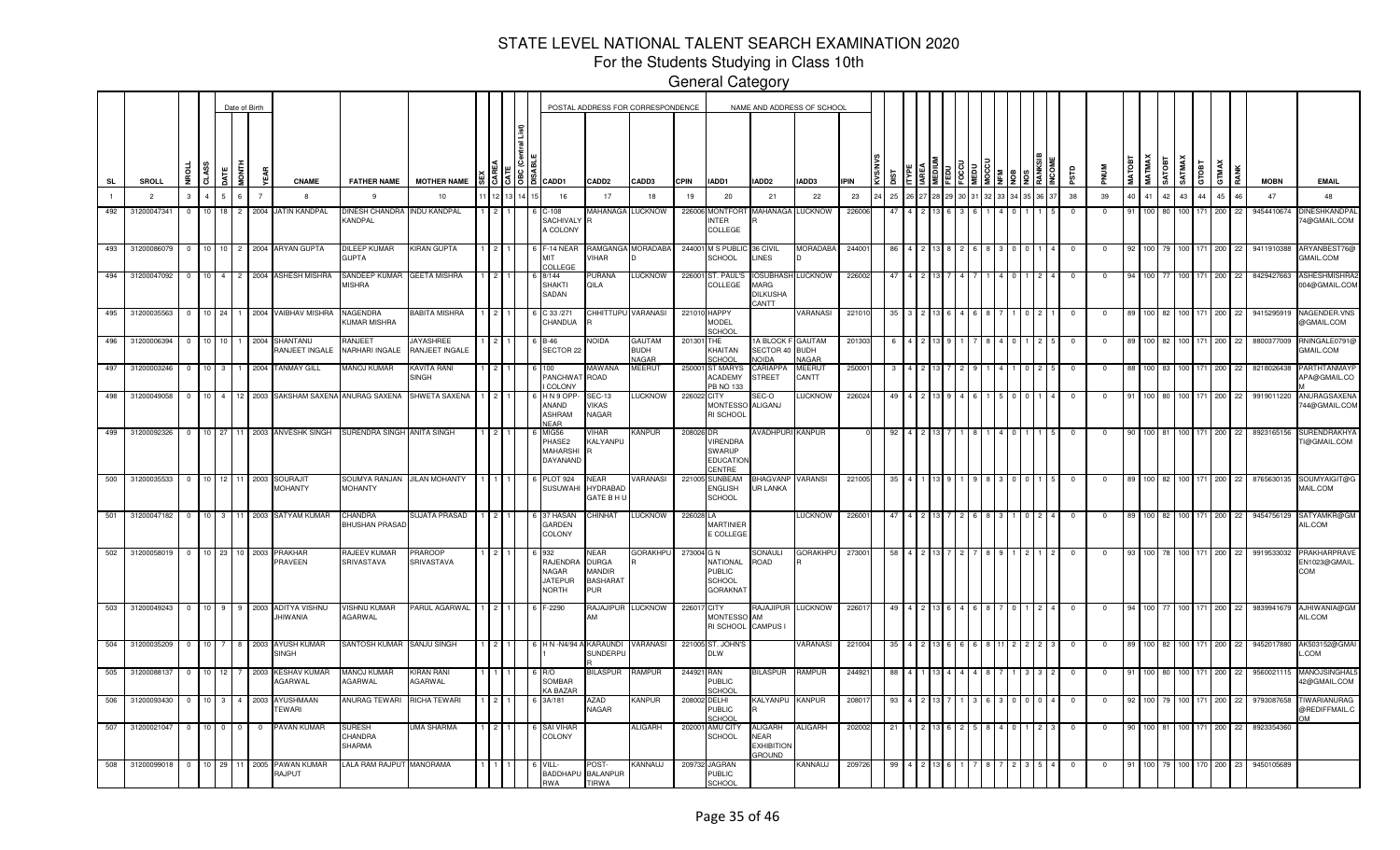For the Students Studying in Class 10th

|           |                 |                |                |         | Date of Birth  |              |                                        |                                                                   |                         |  |                                                                                          |                                                      | POSTAL ADDRESS FOR CORRESPONDENCE |             |                                                                     | NAME AND ADDRESS OF SCHOOL                            |                        |             |      |  |  |  |            |            |               |                         |                 |                    |       |      |             |                                     |
|-----------|-----------------|----------------|----------------|---------|----------------|--------------|----------------------------------------|-------------------------------------------------------------------|-------------------------|--|------------------------------------------------------------------------------------------|------------------------------------------------------|-----------------------------------|-------------|---------------------------------------------------------------------|-------------------------------------------------------|------------------------|-------------|------|--|--|--|------------|------------|---------------|-------------------------|-----------------|--------------------|-------|------|-------------|-------------------------------------|
| <b>SL</b> | SROLL           | <b>NROLL</b>   | CLASS          | DATE    | <b>FTMON</b>   |              | <b>CNAME</b>                           | <b>FATHER NAME</b>                                                | <b>MOTHER NAME</b>      |  | $\frac{15}{3}$ $\frac{5}{3}$ $\frac{16}{3}$ $\frac{20}{3}$ $\frac{1}{10}$ $\frac{20}{3}$ | CADD <sub>2</sub>                                    | CADD3                             | <b>CPIN</b> | IADD1                                                               | IADD2                                                 | IADD3                  | <b>IPIN</b> |      |  |  |  | erse       |            | <b>MATOBT</b> | <b>MATMAX</b><br>SATOBT |                 | SATMAX<br>GTOBT    | GTMAX | RANK | <b>MOBN</b> | <b>EMAIL</b>                        |
|           | $\overline{2}$  | $\mathbf{3}$   | $\overline{a}$ | 5       | 6 <sup>1</sup> |              | 8                                      | 9                                                                 | 10 <sup>10</sup>        |  | 16                                                                                       | 17                                                   | 18                                | 19          | 20                                                                  | 21                                                    | 22                     | 23          | 25   |  |  |  | 38         | 39         | 40            | 41 42                   | 43 <sup>1</sup> | 44                 | 45    | 46   | 47          | 48                                  |
| 509       | 3120000427      | $\mathbf{0}$   | 10             | 26      | 8              |              | 2005 ANAS KHAN                         | <b>AMIN KHAN</b>                                                  | KAUSHAR BANO            |  | <b>IDYAGY</b><br><b>SCHOOL</b>                                                           | VILL<br><b>DULHERA</b><br>PO WAIR<br>SIKANDRAE<br>n. | <b>BULANDSH</b><br>AHR            | 203202      | /IDYAGY/<br>SCHOOL                                                  | VILL<br><b>DULHERA</b><br>PO WAIR<br><b>SIKANDRAB</b> | <b>BULANDSH</b><br>AHR | 20320       |      |  |  |  | $\Omega$   |            |               | 100                     |                 | 170                | 200   | 23   | 9027372719  | AK9589@VIDYAG<br>YAN.IN             |
| 510       | 31200034098     | $^{\circ}$     |                | $10$ 10 |                |              | 8 2005 PIYUSH                          | RAVINDRA KUMAR NIRMALA                                            |                         |  | RAMAIPL<br><b>DISHNI</b><br>PATTI                                                        | <b>PRITHVIGA</b><br>NJ.                              | <b>PRATAPGA</b><br>RH             |             | 230135 PRITHVI<br>PAL SINGH<br><b>INTER</b><br>COLLEGE              | DAUDPUR<br>SARAI<br>MADHI                             | PRATAPGA<br><b>RH</b>  | 230135      |      |  |  |  |            |            |               |                         |                 |                    | 200   | 23   | 979572581   | DEVENDRA.K.EI<br>U@GMAIL.COM        |
| 511       | 31200036569     | $\Omega$       |                | 10 30   |                |              | 7 2005 SAMPURNA NAND                   | <b>PREM KUMAR</b>                                                 | <b>DEVANTA DEVI</b>     |  | VAGAR<br>PANCHAYA WA<br>NICHLAUL MOHALLA<br>WARD NO 1                                    | <b>JIGANAHA</b>                                      | <b>MAHARAJG</b><br>ANJ            |             | 273304 CENTRAL<br>HINDU<br><b>BOYS</b><br><b>SCHOOL</b>             | KAMACHHA VARANASI                                     |                        | 22101       |      |  |  |  |            |            |               | 100                     |                 | 170                | 200   | 23   | 8948679424  | SNGAUTAM2003<br>@GMAIL.COM          |
|           | 512 31200028160 | $\Omega$       |                |         |                |              | 10 11 7 2005 VINAYAK PATHAK            | <b>VINAY KUMAR</b><br>PATHAK                                      | <b>ALKA PATHAK</b>      |  | A1/137<br><b>BADRI</b><br>AWAS<br><b>ANLOY</b><br><b>TELIYARG</b>                        |                                                      | PRAYAGRA                          |             | 211004 PATANJALI<br><b>RISHIKUL</b>                                 | SHILAKHAN J<br>TELIYARGA<br>N.I                       | PRAYAGRA               | 211004      | - 28 |  |  |  |            | $^{\circ}$ | -95 I         |                         |                 | 100 75 100 170 200 |       | -23  | 9936712233  | PATHAK.VINAY(<br>GMAIL.COM          |
|           | 513 31200092001 | $\overline{0}$ |                |         |                |              | 10 10 7 2005 SHIVANSHU<br><b>GUPTA</b> | ASHUTOSH GUPTA SARITA GUPTA                                       |                         |  | VILL+POST<br><b>BHUGANIVA</b><br><b>NPUR</b>                                             | AKBARPUR                                             | <b>KANPUR</b>                     | 208101      | DR<br>VIRENDRA<br><b>SWARUP</b><br><b>EDUCATIO</b><br>CENTRE        | PANKI                                                 | KANPUR                 | 20802       | -92  |  |  |  | $^{\circ}$ | $^{\circ}$ | 91            |                         |                 | 100 79 100 170 200 |       | 23   | 9453042954  | LUCKYGPT53@G<br>MAIL.COM            |
|           | 514 31200035455 | $\overline{0}$ | $10 \quad 6$   |         |                |              | 7 2005 JAGRITI SINGH                   | UDAY BHAN SINGH USHA SINGH                                        |                         |  | 306/B DLW                                                                                |                                                      | <b>/ARANASI</b>                   |             | 221004 SUNBEAM<br>ENGLISH<br>CHOOL                                  | LANKA<br><b>BHAGVANP</b>                              | VARANASI               | 221005      | 35   |  |  |  | $^{\circ}$ | 0          |               |                         |                 | 100 83 100 170 200 |       | 23   | 9794864261  | UBSINGG@GMAI<br>.COM                |
|           | 515 31200035284 | $\Omega$       |                | $10$ 28 |                |              | 6 2005 GAURAV SINGH                    | <b>BALESHWER</b><br><b>SINGH</b>                                  | GAYATRI DEVI            |  | GAYATR<br><b>NAGAR</b><br>COLONY                                                         | MALAIYA<br>RAMANA                                    | <b><i>VARANASI</i></b>            | 221011      | <b>SWAMI</b><br><b>HARSEWAN</b><br>AND<br><b>PUBLIC</b><br>CHOOL    | GARHWAG VARANASI<br><b>HAT</b><br>RAMANA              |                        | 22101       |      |  |  |  |            |            |               | 100 I                   |                 | 170.               | 200   | -23  | 9450313336  | ABALESHWER19<br>1@GMAIL.COM         |
| 516       | 31200016723     | $^{\circ}$     |                |         |                |              | 10 5 4 2005 SHRIVALI JAIN              | SHAILENDRA JAIN SONU JAIN                                         |                         |  | $D-92/5$<br><b>KAMLA</b><br><b>NAGAR</b>                                                 |                                                      | AGRA                              | 282004      | DELHI<br>PUBLIC<br><b>SCHOOL</b>                                    | E1-2 BLOCK AGRA<br>SHASTRIPU<br>RAM                   |                        | 282007      | 16   |  |  |  | 562        | 4041635    |               | 100 L                   |                 | 79 100 170         | 200   | -23  | 9720509480  | DRSONUJAIN@G<br>MAIL.COM            |
| 517       | 31200070338     | $\overline{0}$ |                |         |                |              | 10 15 3 2005 ANUBHAV<br>SHRIVASTAVA    | RAMBIHARI<br>SHRIVASTAVA                                          | SANGEETA<br>SHRIVASTAVA |  | C 56 AWAS<br><b>VIKAS</b><br><b>COLONY</b><br>SHIVAJI                                    | NAGAR                                                | <b>JHANSI</b>                     | 28400       | <b>SUN</b><br><b>INTERNATI</b><br>ONAL<br>SCHOOL<br><b>NEAR</b>     | RTO<br><b>OFFICE</b><br><b>KANPUR</b><br>ROAD         | <b>JHANSI</b>          |             |      |  |  |  | $\Omega$   | 0          |               | 100 I                   |                 | 100 170            | 200   | 23   | 9695133088  | A9695133088@G<br>MAIL.COM           |
| 518       | 31200036709     | $\overline{0}$ |                |         |                | 10 13 3 2005 | <b>HARSHIT</b><br>RAGHUVANSHI          | <b>HARENDRA</b><br><b>BAHADUR SINGH</b>                           | <b>RINKI SINGH</b>      |  | VILL<br>KHARADAH                                                                         | POST<br>CHAUBEYF<br>UR KHURD                         | DIS.<br>VARANASI                  | 22110       | <b>SANT</b><br><b>ATULANAN</b><br><b>D CONVENT</b><br><b>SCHOOL</b> | KOTARIPUR VARANASI                                    |                        | 221105      | -36  |  |  |  |            | n          | 90            | 100 I                   | 80 1100         | 170                | 200   | 23   | 7985823342  | NTSELITJEE@G<br>MAIL.COM            |
| 519       | 31200021085     | $\overline{0}$ |                |         |                |              | 10 4 3 2005 MOHSIN ALAM                | NASRE ALAM                                                        | JAHAN ARA               |  | DHAMAP/<br><b>DUMARIYA</b><br>MANJHA<br><b>SARH</b>                                      | <b>SOPALGAN</b>                                      | 31 HAR                            | 841427      | AMU CITY<br>HIGH<br><b>SCHOOL</b>                                   | GT ROAD<br>MASOODAB<br>AD                             | <b>ALIGARH</b>         | 20200       |      |  |  |  |            |            |               | 100 I                   |                 | 70                 | 200   | -23  | 732008899   | MOHSINALAM80<br>8@GMAIL.COM         |
| 520       | 31200059109     | $\overline{0}$ |                |         |                |              |                                        | 10 28 2 2005 AMITABH THAKUR SHYAM NARAYAN SINDHU THAKUR<br>THAKUR |                         |  | $C-134$<br>SECTOR-<br><b>SAINIK</b><br>VIHAR                                             | NANDA<br>NAGAR                                       | <b>GORAKHPL</b>                   |             | 273008 AIR FORCE<br><b>SCHOOL</b><br>AKASH<br><b>VIHAR NEW</b>      | PROJECT<br><b>AIR FORCE</b><br><b>STATION</b>         | <b>GORAKHPU</b>        | 273001      | 59   |  |  |  | $\Omega$   | $\Omega$   |               | 100 80 100              |                 | 170                | 200   | 23   | 9616892024  | RAVI24052004@C<br>MAIL.COM          |
| 521       | 31200036678     | $\overline{0}$ |                |         |                |              | 10 17 2 2005 SHANI KUMAR               | <b>BABLU PRASAD</b>                                               | <b>ANJU DEVI</b>        |  | VILL+POS <sup>®</sup><br><b>BANSDIH</b>                                                  |                                                      | <b>BALLIA</b>                     |             | 277202 CENTRAL<br>HINDU<br><b>BOYS</b><br>SCHOOL                    | KAMACHHA VARANASI                                     |                        | 22101       |      |  |  |  |            |            |               |                         |                 | 100 78 100 170     | 200   | 23   | 8299246636  | <b>SHANIKUMARWT</b><br>CA@GMAIL.COM |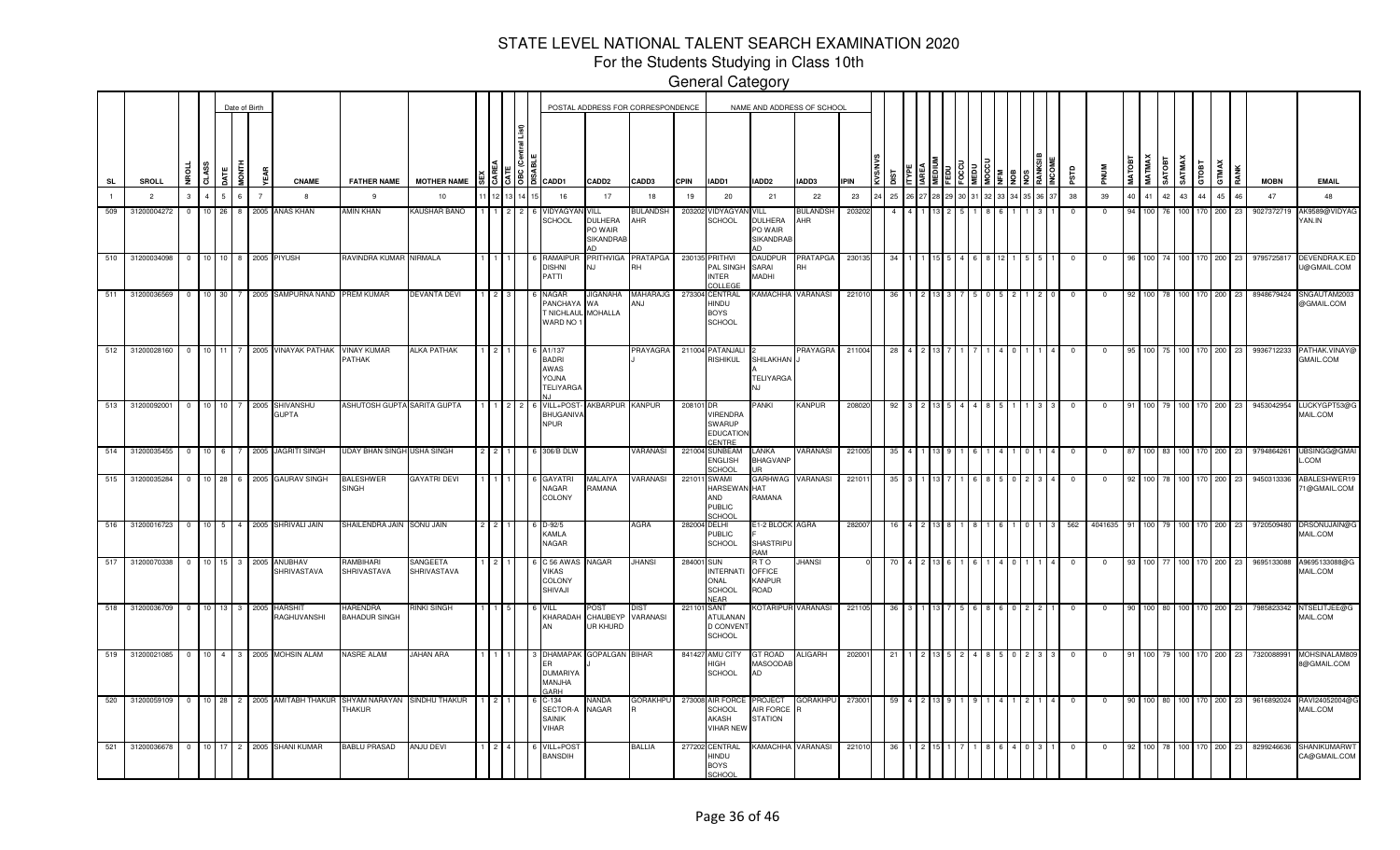For the Students Studying in Class 10th

|     |                 |                |                 |                 | Date of Birth     |                                                           |                              |                              |  |                |                                                        |                                           | POSTAL ADDRESS FOR CORRESPONDENCE |             |                                                  | NAME AND ADDRESS OF SCHOOL                     |                                |             |     |  |  |  |  |      |             |                  |               |         |         |       |      |             |                                                  |
|-----|-----------------|----------------|-----------------|-----------------|-------------------|-----------------------------------------------------------|------------------------------|------------------------------|--|----------------|--------------------------------------------------------|-------------------------------------------|-----------------------------------|-------------|--------------------------------------------------|------------------------------------------------|--------------------------------|-------------|-----|--|--|--|--|------|-------------|------------------|---------------|---------|---------|-------|------|-------------|--------------------------------------------------|
| SL  | SROLL           | <b>NROLL</b>   | CLASS           | <b>JATE</b>     | <b>FINO</b><br>ξã | <b>CNAME</b>                                              | <b>FATHER NAME</b>           | MOTHER NAME I & I C          |  |                | $38$ $\degree$ $\degree$ $\degree$ $\degree$ $\degree$ | CADD <sub>2</sub>                         | CADD3                             | <b>CPIN</b> | IADD1                                            | IADD2                                          | IADD3                          | <b>IPIN</b> | ٣   |  |  |  |  | arsa |             |                  | <b>SATOBT</b> |         | GTOBT   | GTMAX | RANK | <b>MOBN</b> | <b>EMAIL</b>                                     |
|     | $\overline{2}$  | 3 <sup>1</sup> | $\overline{4}$  | 5<br>$\epsilon$ |                   | -8                                                        | 9                            | 10                           |  |                | 16                                                     | 17                                        | 18                                | 19          | 20                                               | 21                                             | 22                             | 23          | 25  |  |  |  |  | 38   | 39          | 40<br>41         | 42            | 43      | 44      | 45    | 46   | 47          | 48                                               |
| 522 | 3120003651      | $\circ$        | 10 <sup>1</sup> | 15 <sup>1</sup> | $\overline{2}$    | 2005 OM KUMAR SINGH PANKAJ KUMAR                          | SINGH                        | <b>LAKSHMI DEVI</b>          |  |                | AT+POS <sup>-</sup><br>UNRISE<br>3OYS<br><b>IOSTE</b>  | SHANKUL<br>ARAHC<br>POKHRA<br>HOJWAN      | VARANASI                          |             | 221010 CENTRAL<br>HINDU<br>BOYS<br>CHOOL         | KAMACHHA                                       | VARANASI                       | 22101       | 36  |  |  |  |  |      | 0           | 90<br>100        | 80            | 100     | 170     | 200   | 23   | 9798932661  | <b>OMCHSBHUBHA</b><br>15@GMAIL.CO                |
| 523 | 31200036535     |                |                 |                 |                   | 0   10   12   2   2005   ADITYA PAL                       | INDRABALI PAL                | URMILA DEVI                  |  |                | <b>SARAVN</b><br>PASCHIM<br>PATTI                      | KERAKAT                                   | <b>JAUNPUR</b>                    |             | 222142 CENTRAL<br>HINDU<br>BOYS<br>CHOOL         | KAMACHHA VARANASI                              |                                | 221010      | -36 |  |  |  |  |      | $^{\circ}$  | 100 <sub>1</sub> | 79            | 100     | 170 200 |       | 23   | 8726450429  | CHBS.ADITYA120<br>5@GMAIL.COM                    |
| 524 | 31200028810     |                |                 |                 |                   | 0   10   24   1   2005 ABHYUDAY SINGH SANJAY KUMAR        | SINGH                        | SUMAN SINGH                  |  |                | 365/3A<br>CHHOTA<br><b>BAGHARA</b>                     |                                           | PRAYAGRA                          |             | 211002 KENDRIYA                                  | VIDYALAYA TELIYARGA .<br>NJ.                   | OLD CANTT PRAYAGRA             | 211004      | -28 |  |  |  |  |      |             | 100 I            | 78 I          | 100     | 170     | 200   | 23   | 9455998807  | ABHYUDAY727@<br><b>GMAIL.COM</b>                 |
| 525 | 31200003261     |                |                 |                 |                   | 0   10   22   1   2005 SHLOK MANGESH MANGESH<br>MEHENDALE |                              | PALLAVI                      |  |                | 6 317/3<br><b>VIKRAM</b><br><b>BATRA</b><br>NCLAVE     | NEAR<br><b>BHAGAT</b><br><b>CHOWK</b>     | MEERUT<br>CANTT                   |             | 250001 ST MARYS<br>ACADEMY                       | <b>PB NO 133</b><br>CARIAPPA<br><b>STREET</b>  | MEERUT<br>CANTT                | 25000       |     |  |  |  |  | 121  | 2972676     | 100              |               | 100     | 170     | 200   |      | 9665756521  | MEHENDALEPAL<br>LAVI7@GMAIL.C<br>OМ              |
| 526 | 31200036549     | $0$ 10         |                 | 5               |                   | 2005 RITESH PRAKASH JIVACHH KUMAR                         |                              | <b>KAMLI DEVI</b>            |  |                | <b>KOLHUA</b><br>VINAYAKA<br>VARANASI                  |                                           | VARANASI                          |             | 221010 CENTRAL<br>HINDU<br>BOYS<br>CHOOL         | KAMACHHA                                       | VARANASI                       | 221010      |     |  |  |  |  |      |             | 100              | 82            | 100     | 170 200 |       | 23   | 7544004784  | RITESHPRAKASH<br>05@GMAIL.COM                    |
| 527 | 31200005575     | $0 \t 10 \t 3$ |                 |                 |                   | 1 2005 ARPIT SINHA                                        | AMOD KUMAR<br><b>SINHA</b>   | SUSHMA SINHA                 |  |                | 29 POCKET- VIHAR II                                    | FLAT NO A- KENDRIYA<br>SECTOR 82<br>NOIDA | GAUTAM<br><b>BUDH</b><br>NAGAR    |             | 201304 APEEJAY<br>SCHOOL<br><b>SECTOR</b><br>164 | FILM CITY<br>NOIDA                             | GAUTAM<br><b>BUDH</b><br>NAGAR | 2013        |     |  |  |  |  |      |             |                  |               | $100 -$ | 170     | 200   | 23   | 9968626529  | AMODAED@GMA<br>L.COM                             |
|     | 528 31200020044 | $0$ 10         |                 |                 |                   | 1 2005 UMESH KUMAR                                        | VIJAY PAL SINGH MALTI DEVI   |                              |  | $\overline{2}$ | 6 2/7A THANA<br><b>REFINERY</b>                        |                                           | MATHURA                           |             | 281005 KENDRIYA<br><b>VIDYALAYA</b>              | BAAD                                           | MATHURA                        | 281005      | -20 |  |  |  |  |      |             | 100              | 78 I          | 100     | 170 200 |       | -23  | 9457850587  | IAMSACHINYADA<br>V@GMAIL.COM                     |
|     | 529 31200052127 |                |                 |                 |                   | 0 10 31 12 2004 MRIDUL RATHI                              | NARENDER<br>KUMAR            | <b>PRATIBHA SINGH</b>        |  |                | ER-2 TYPE<br>IRRIGATION ROAD<br>COLONY                 | PRAG<br>NARAYAN                           | LUCKNOW                           | 226001 CITY | MONTESSO KHAND<br><b>RI INTER</b><br>COLLEGE     | 2 VISHAL<br><b>GOMTI</b><br><b>NAGAR</b>       | LUCKNOW                        | 22601       |     |  |  |  |  |      | 0           | 100              |               | 80 100  | 170 200 |       |      | 9450383596  | RATIMRIDUL@<br>GMAIL.COM                         |
| 530 | 31200099017     | $\circ$        |                 | 10 25 11        | 2004              | <b>KSHITIJ PRATAP</b><br><b>SINGH</b>                     | RAJESH KUMAR                 | RANJANA SINGH                |  |                | <b>HARSHNAG</b>                                        | SARAIMEER                                 | KANNAUJ                           |             | 209727 JAGRAN<br>PUBLIC<br>CHOOL                 | MAKRANDN KANNAUJ<br>AGAR                       |                                | 209726      | 99  |  |  |  |  |      | $\Omega$    | 90.<br>100 l     | 80 l          | 100     | 170     | 200   |      | 9651415626  | RKSINGHBAIS70<br>@GMAIL.COM                      |
| 531 | 31200093174     |                |                 |                 |                   | 0 10 20 11 2004 AKARSH KATIYAR                            | PREM PRAKASH<br>KATIYAR      | KALPANA KATIYAR 1 2 2 2 6 27 |  |                | VASUNDHA<br><b>RA VIHAR</b>                            | KALYANPU KANPUR                           |                                   |             | 208016 WENDY<br>HIGH<br><b>SCHOOL</b>            | 6 NARAMAU KANPUR<br><b>IIT</b>                 |                                | 208016      | 93  |  |  |  |  |      | $^{\circ}$  | 92 100           |               | 78 100  | 170 200 |       | 23   | 9838358834  | AAVIRALKATIYAR<br>@GMAIL.COM                     |
| 532 | 31200006331     |                |                 |                 |                   | 0 10 19 11 2004 RITU MAURYA                               | BHAGAWANJEE<br>BHAGAT        | <b>ASHA DEVI</b>             |  |                | A 100<br>NEHRU<br><b>GARDEN</b>                        | KHORA<br>COLONY                           | GHAZIABAD                         |             | 201307 KENDRIYA<br>VIDYALAYA                     | SECTOR 24 NOIDA                                |                                | 201301      |     |  |  |  |  |      | $\Omega$    | 100              |               | 74 100  | 170 200 |       | 23   | 9818582111  | SIDDHARTHENTE<br>RPRISES563@G<br><b>IAIL.COM</b> |
| 534 | 31200049267     | $0$ 10 11      |                 |                 |                   | 11 2004 ARPIT ANAND                                       | <b>VIMAL KUMAR</b>           | VANDNA                       |  |                | E-3374<br>RAJAJIPUR<br>AM                              |                                           | <b>LUCKNOW</b>                    |             | 226017 CITY<br>MONTESSO AM<br>RI SCHOOL          | RAJAJIPUR LUCKNOW                              |                                | 22601       |     |  |  |  |  |      |             |                  |               |         | 170     | 200   |      | 9936771970  | VIMALKR.603@G<br><b>MAIL.COM</b>                 |
| 533 | 31200036509     | $0$ 10 11      |                 |                 |                   | 11 2004 SATISH KUMAR<br>SAH                               | <b>UMESH KUMAR</b><br>SAH    | PRAMILA DEVI                 |  |                | VILL-                                                  | POST-<br>BHOJAPUR SAWANCHH<br>APRA        | <b>BALLIA</b>                     |             | 277216 CENTRAL<br>HINDU<br>BOYS<br>CHOOL         | KAMACHHA VARANASI                              |                                | 22101       |     |  |  |  |  |      | $\mathbf 0$ | 100              |               | 100     | 170     | 200   | 23   | 9935192283  | SATISHKUMARSA<br>HRS2004@GMAIL<br>COM            |
| 535 | 31200010159     | $0 \t10 \t5$   |                 |                 |                   | 11 2004 BAHVYA JAIN                                       | SANJEEV JAIN                 | <b>SEEMA JAIN</b>            |  |                | $B-12/2$<br>ARJUN<br><b>MOHALLA</b>                    | <b>SUBZI</b><br>MANDI<br>MAUJPUR          | DELHI                             |             | 110053 D L F<br>PUBLIC<br>SCHOOL                 | SEC-2<br><b>RAJINDER</b><br>NAGAR<br>SAHIBABAD | <b>GHAZIABAD</b>               | 201005      |     |  |  |  |  |      |             | 100 I            |               |         | 170     | 200   |      | 9213078560  | SAMYAK01@YAH<br>00.CO.IN                         |
| 536 | 31200093414     |                |                 |                 |                   | 0 10 30 10 2004 ADITI SINGH                               | JITENDRA SINGH KALPANA SINGH |                              |  |                | 106/3/M                                                | <b>SAINIK</b><br>NAGAR                    | KANPUR                            |             | 208007 ST MARYS<br>CHOOL                         | $92 - X/1$<br>ORTHODOX KRISHNAPU<br>RAM        | KANPUR                         | 20800       |     |  |  |  |  |      |             | 100              |               | 100     | 170     | 200   | 23   | 9839533648  | JITE.MATIN@YAH<br>DO.COM                         |
| 537 | 31200065027     | $\circ$        | 10 <sub>1</sub> | 30              | 10 2004           | ASHIRWAD<br><b>BARANWAL</b>                               | RAKESH<br>BARANWAL           | <b>BABITA DEVI</b>           |  |                | 6 MENHDAW                                              | MENHDAW                                   | SANT<br>KABIR<br><b>NAGAR</b>     | 27227       | JAWAHAR<br>NAVODYA<br>VIDYALAYA                  | JAGDISHPU<br>R GAURA                           | SANT<br>KABIR<br><b>NAGAR</b>  |             |     |  |  |  |  |      |             |                  |               |         |         | 200   |      | 8858476829  | <b>HARSHITHARSH</b><br>8@GMAIL.COM               |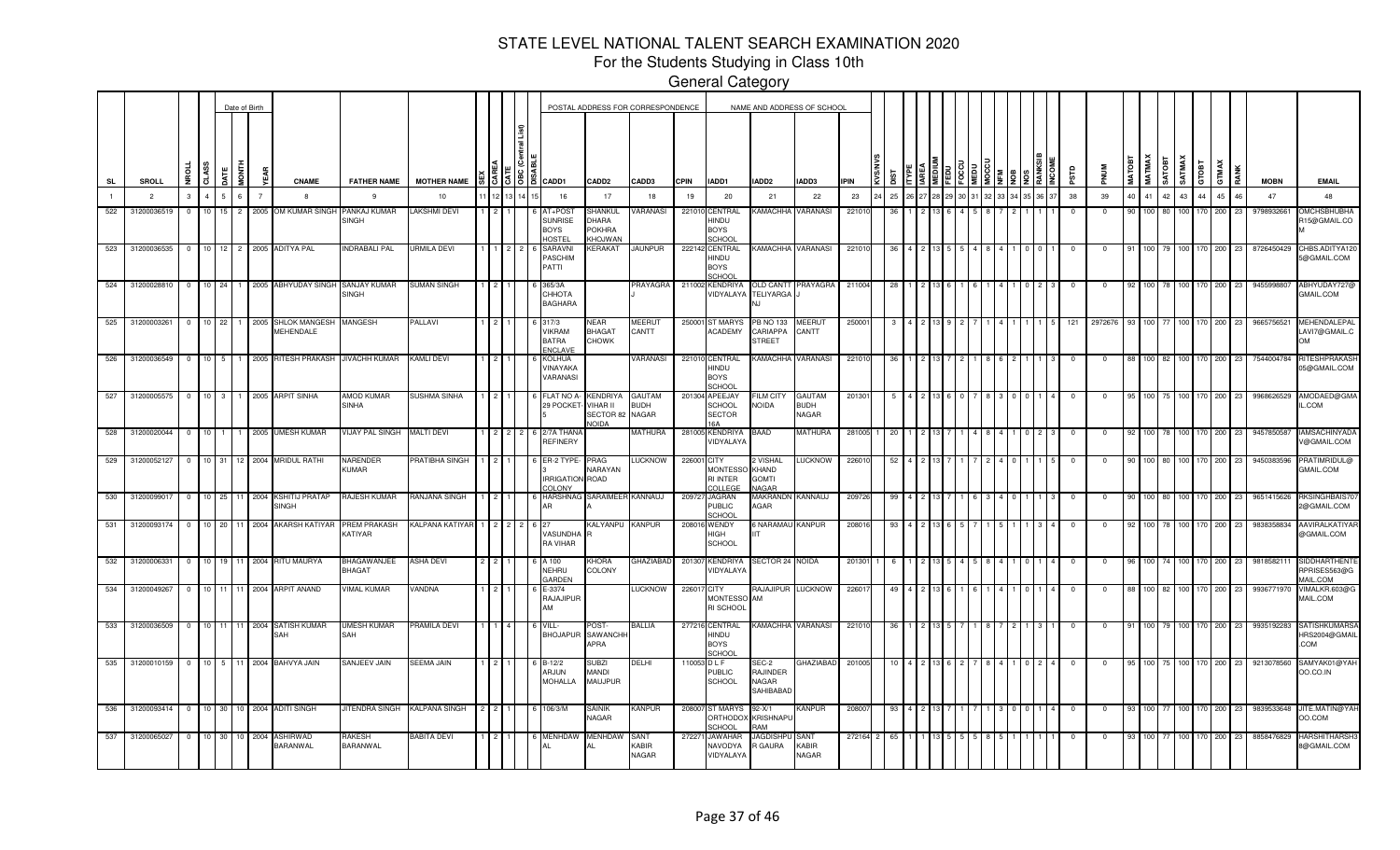For the Students Studying in Class 10th

|                |                 |                       |                         |                   |            | Date of Birth |                |                             |                                                                           |                              |     |        |                                                                       |                                 | POSTAL ADDRESS FOR CORRESPONDENCE |              |                                                                      | NAME AND ADDRESS OF SCHOOL                            |                                |             |     |     |  |  |  |   |                |              |               |               |    |                   |                    |       |    |             |                                              |
|----------------|-----------------|-----------------------|-------------------------|-------------------|------------|---------------|----------------|-----------------------------|---------------------------------------------------------------------------|------------------------------|-----|--------|-----------------------------------------------------------------------|---------------------------------|-----------------------------------|--------------|----------------------------------------------------------------------|-------------------------------------------------------|--------------------------------|-------------|-----|-----|--|--|--|---|----------------|--------------|---------------|---------------|----|-------------------|--------------------|-------|----|-------------|----------------------------------------------|
| SL             |                 | <b>SROLL</b>          | <b>Da</b>               | CLASS             |            | ELNOI         |                | <b>CNAME</b>                | <b>FATHER NAME</b>                                                        | <b>MOTHER NAME</b>           |     | 856181 | CADD1                                                                 | CADD <sub>2</sub>               | CADD3                             | CPIN         | IADD1                                                                | IADD2                                                 | IADD3                          | <b>IPIN</b> |     |     |  |  |  |   | аß             |              | <b>TROTAN</b> | <b>IATMAX</b> | ᄛ  | SATMAX            | GTOBT              | GTMAX |    | <b>MOBN</b> | <b>EMAIL</b>                                 |
| $\blacksquare$ |                 | $\overline{2}$        |                         | $\overline{a}$    | 5.         | 6             | $\overline{7}$ | 8                           | -9                                                                        | 10                           |     |        | 16                                                                    | 17                              | 18                                | 19           | 20                                                                   | 21                                                    | 22                             | 23          | 25  |     |  |  |  |   | 38             | 39           | 40            | 41            | 42 | 43 <sup>1</sup>   | 44                 | 45    | 46 | 47          | 48                                           |
| 538            |                 | 31200100001           | $0$ 1 1 0               |                   | 16 10 2004 |               |                | <b>KUSHAGRA</b><br>KANCHAN  | <b>AMIT KANCHAN</b>                                                       | NIDHI KANCHAN                |     |        | 3508 PHAS<br>3 GAIL<br>GAON                                           | DIBIYAPUR AURAIYA               |                                   |              | 206244 GAIL DAV<br>PUBLIC<br><b>SCHOOL</b><br><b>All</b>             | GAON<br><b>DIBIYAPUR</b>                              | <b>AURAIYA</b>                 | 206244      |     | 100 |  |  |  |   | $\overline{0}$ | $\mathbf{0}$ | 87            | 100 83        |    |                   | 100 170 200        |       | 23 | 9756200729  | KUSHAGRAK399<br>@GMAIL.COM                   |
| 539            |                 | 31200009105           | $^{\circ}$              | 10 <sup>1</sup>   | 4          | 10 I          |                | 2004 R VIGNESH              | <b>RAJU</b><br>VISHWANATHAN                                               | <b>RAJESHWARI</b>            |     |        | A-707<br>JEEVAN<br>APARTMEN RA                                        | SECTOR 06<br>VASUNDHA           | <b>GHAZIABAD</b>                  | 201012 KR    | MANGALAM<br><b>WORLDS</b><br><b>SCHOOL</b>                           | PLOT NO 11<br>SECTOR 6<br>VAISHALI                    | <b>GHAZIABAD</b>               | 201012      |     |     |  |  |  |   |                | $^{\circ}$   |               |               |    |                   | 170.               | 200   | 23 | 9810890046  | RAJEE1977@YAH<br>OO.COM                      |
|                | 540 31200091404 |                       |                         |                   |            |               |                | 10 29 9 2004 UJJWAL CHAMOLI | <b>RAVINDRA</b><br>PRASAD                                                 | REKHA CHAMOLI                |     |        | 6 37 MANGL/<br>VIHAR 2 BY<br>PASS ROAD                                |                                 | KANPUR                            | 208015 DR    | VIRENDRA<br>SWARUP<br><b>PUBLIC</b><br>SCHOOL                        | 5 CANTT                                               | <b>KANPUR</b><br>NAGAR         | 20800       |     |     |  |  |  |   |                |              |               |               |    |                   |                    | 200   | 23 | 9839089153  | RRT123@REDII<br>MAIL.COM                     |
| 541            |                 | 3120000707            |                         | $10 \mid 28 \mid$ |            |               |                | 9 2004 DIVYANSHU<br>PRATIK  | <b>BINAY KUMAR</b>                                                        | ANAMIKA                      |     |        | 6 A 207 ACE<br>PLATINUM                                               | ZETA 1                          | GREATER<br><b>ACIDA</b>           |              | 201306 SOMERVIL<br><b>SCHOOL</b>                                     | BLOCK-H<br>ALPHA <sub>2</sub>                         | GREATEF<br><b>NOIDA</b>        | 20130       |     |     |  |  |  |   |                |              | -93           | 100           |    | 100 I             |                    | 200   | 23 | 9650729973  | BINAY65KUMAR<br>@GMAIL.COM                   |
| 542            |                 | 31200021111           |                         |                   | 10 24 9    |               |                | 2004 SATYAM SINGH           | <b>SHYAM LAL</b>                                                          | <b>ANJALI DEVI</b>           |     |        | <b>SOOTMILL</b><br><b>BEEMA</b><br>NAGAR<br>NEAR<br><b>INDIAN</b>     | <b>UBLIC</b><br>SCHOOL          | <b>ILIGARH</b>                    |              | 202001 AMU CITY<br>SCHOOL                                            | <b>ALIGARH</b><br>NEAR<br><b>EXHIBITION</b><br>GROUND | ALIGARH                        | 20200       | 21  |     |  |  |  |   | $\mathbf 0$    | $^{\circ}$   | 92            | 100 78        |    | 100 <sup>1</sup>  |                    | 200   | 23 | 6395512756  | <b>SATYAMSINGHT</b><br>HEBEAST@GMAI<br>L.COM |
|                | 543 31200085052 |                       | $\overline{\mathbf{0}}$ | $10$ 21           |            | 9             |                | 2004 KANHA<br>MATANHELIA    | <b>MUKESH</b><br>MATANHELIA                                               | <b>JIRMALA</b><br>MATANHELIA |     |        | OPPOSITE<br><b>RAYMONDS</b><br>SHOWROO STATION                        | AGRASEN<br><b>CHOWK</b><br>ROAD | <b>BAHRAICH</b>                   | 271801 GURU  | <b>KRIPA</b><br><b>DIVINE</b><br>GRACE<br>SCHOOL                     | RANJITPUR<br>HUZOORPL<br>R ROAD                       | <b>BAHRAICH</b>                | 27180       | 85  |     |  |  |  |   |                |              | -92           |               |    |                   |                    | 200   | 23 | 9415121887  | MUKESHMATANH<br>ELIA@GMAIL.CO                |
| 544            |                 | 31200021066           | $\Omega$                | 10 <sup>1</sup>   | 18         | -9            |                | 2004 MD WAQUAS              | MD MASJOOD<br><b>ALAM</b>                                                 | SAYEDA<br>TABASSUM           |     |        | SAEED<br><b>BOYS</b><br><b>HOSTEL</b><br>SYED<br>COLONY<br><b>NEW</b> | SIR SYED<br>NAGAR               | ALIGARH                           |              | 202002 SAYYID<br>HAMID<br><b>BOYS S S</b><br>SCHOOL                  | AMU<br>ALIGARH                                        | ALIGARH                        | 202002      | 21  |     |  |  |  |   | $\Omega$       | - 0          | -90           |               |    | 100 80 100 170    |                    | 200   | 23 | 7250717191  | WAQUASBIHAR<br>@GMAIL.COM                    |
|                | 545 31200049015 |                       |                         |                   |            |               |                | 0 10 8 9 2004 AISHIKA       | <b>DEEPAK PATEL</b>                                                       | <b>RUBY</b>                  |     |        | C-2 SEC-O<br>ALIGANJ                                                  |                                 | LUCKNOW                           | 226021 CITY  | <b>MONTESSO</b><br>RI SCHOOL                                         | ALIGANJ<br>SEC-O                                      | <b>LUCKNOW</b>                 | 22602       |     |     |  |  |  |   |                |              |               |               |    | 100               | 170 200            |       | 23 | 8840176244  | AISHIKAAISHIKA <sup>-</sup><br>4@GMAIL.COM   |
|                | 546 31200052396 |                       |                         |                   |            |               |                | 0 10 31 8 2004 RITWIJ VERMA | <b>RATAN KUMAR</b><br><b>VERMA</b>                                        | <b>NEELAM VERMA</b>          |     |        | 6 632/102<br>GYAN<br><b>VIHAR</b><br><b>OLONY</b>                     | KAMTA<br>CHINHAT                | LUCKNOW                           |              | 227105 SETH MR<br><b>JAIPURIA</b><br>SCHOOL<br><b>JINEET</b>         | <hand<br><b>GOMTI</b><br/>NAGAR</hand<br>             | <b>LUCKNOW</b>                 | 22601       |     |     |  |  |  |   |                |              | -90           | 100 80        |    | 100               |                    | 200   | 23 | 94155187    | RATANVERMA25<br>0671@GMAIL.CO                |
| 547            |                 | 31200006974           |                         |                   |            |               |                | 0 10 9 8 2004 RIYA ARYA     | <b>UDAY PRAKASH</b>                                                       | SUNITA ARYA                  |     |        | F-53 ALPH/                                                            | <b>GREATER</b><br>NOIDA         | GAUTAMBU<br>DH NAGAR              |              | 201310 JESUS AND<br>MARY<br>CONVENT<br><b>SCHOOL</b>                 | DELTA 3                                               | <b>GREATER</b><br><b>NOIDA</b> | 201310      |     |     |  |  |  |   | $\Omega$       | $\Omega$     | -92           | 100 78        |    | 100 <sup>1</sup>  | 170                | 200   | 23 | 9717984681  | UDAYP2763@GM<br>AIL.COM                      |
|                | 548 31200093247 |                       |                         |                   |            |               |                |                             | 0 10 24 7 2004 ANUBHAV MISHRA SANTOSH KUMAR SAROJ MISHRA<br><b>MISHRA</b> |                              | 121 |        | 6 9 LIG<br>ANNAPURN<br>A ENCLAVE<br>SUKHAU                            | PURWA<br>NAWABGAN NAGAR         | <b>KANPUR</b>                     | 208002 DR    | <b>VIRENDRA</b><br>SWARUP<br><b>EDUCATION</b><br>CENTRE              | AWADHPUR KANPUR                                       | <b>NAGAR</b>                   |             | 93  |     |  |  |  |   | $\overline{0}$ | $^{\circ}$   |               | 93 100 77     |    |                   | 100 170 200        |       | 23 | 8931808036  | DINESHMISHRA2<br>79@GMAIL.COM                |
| 549            |                 | 31200100034 0 10 21 7 |                         |                   |            |               |                |                             | 2004 SHIVANSH GUPTA SANDEEP KUMAR SADHANA GUPTA<br><b>GUPTA</b>           |                              |     |        | 6 Q N 1066<br><b>BHAGAT</b><br><b>SINGH</b><br>(11N)                  | GAIL GAON<br><b>DIBIYAPUR</b>   | <b>AURAIYA</b>                    |              | 206244 GAIL DAV<br><b>PUBLIC</b><br><b>SCHOOL</b><br><b>GAIL GAO</b> | DIBIYAPUR AURAIYA                                     |                                | 206244      |     | 100 |  |  |  | 5 | 5683           | 280758       |               |               |    | 89 100 81 100 170 |                    | 200   | 23 | 9720166418  | SANDEEP.GUPT/<br>@GAIL.CO.IN                 |
| 551            |                 | 31200052048           |                         |                   |            |               |                | 0 10 18 7 2004 DIVYA VERMA  | CHANDRAPAL<br>VERMA                                                       | SARASWATI<br><b>VERMA</b>    |     |        | $F - R$<br>KANTIPUR.<br>ZM DEVA<br>ROAD<br>NARIYAR                    | <b>HAURAHA</b><br>CHINHAT       | LUCKNOW                           |              | 226028 S K D<br><b>ACADEMY</b><br>VIRANT<br>KHAND-3                  | <b>GOMTI</b><br>NAGAR                                 | LUCKNOW                        | 22601       |     | 52  |  |  |  |   | $^{\circ}$     | - 0          |               |               |    |                   | 100 81 100 170 200 |       | 23 | 9451395870  | DIVYAVERMA180<br>704@GMAIL.COM               |
|                | 550 31200020491 |                       | $0$ 10 18               |                   |            |               |                | 2004 ANUBHAV<br>AGRAWAL     | SANJAY KUMAR<br>AGRAWAL                                                   | SEEMA AGRAWAL                |     |        | E-19 SHRIJI<br>GARDEN-2<br><b>GOVERDHA</b>                            | OAD                             | MATHURA                           | 281004 RAJIV | <b>INTERNATI</b><br>ONAL<br>SCHOOL                                   | JH#2<br>CHHATIKAR                                     | MATHURA                        | 281006      | -20 |     |  |  |  |   |                |              |               | 100 76        |    |                   | 100 170 200        |       | 23 | 8279726676  | <b>ANUBHAVAGRI</b><br>GMAIL.COM              |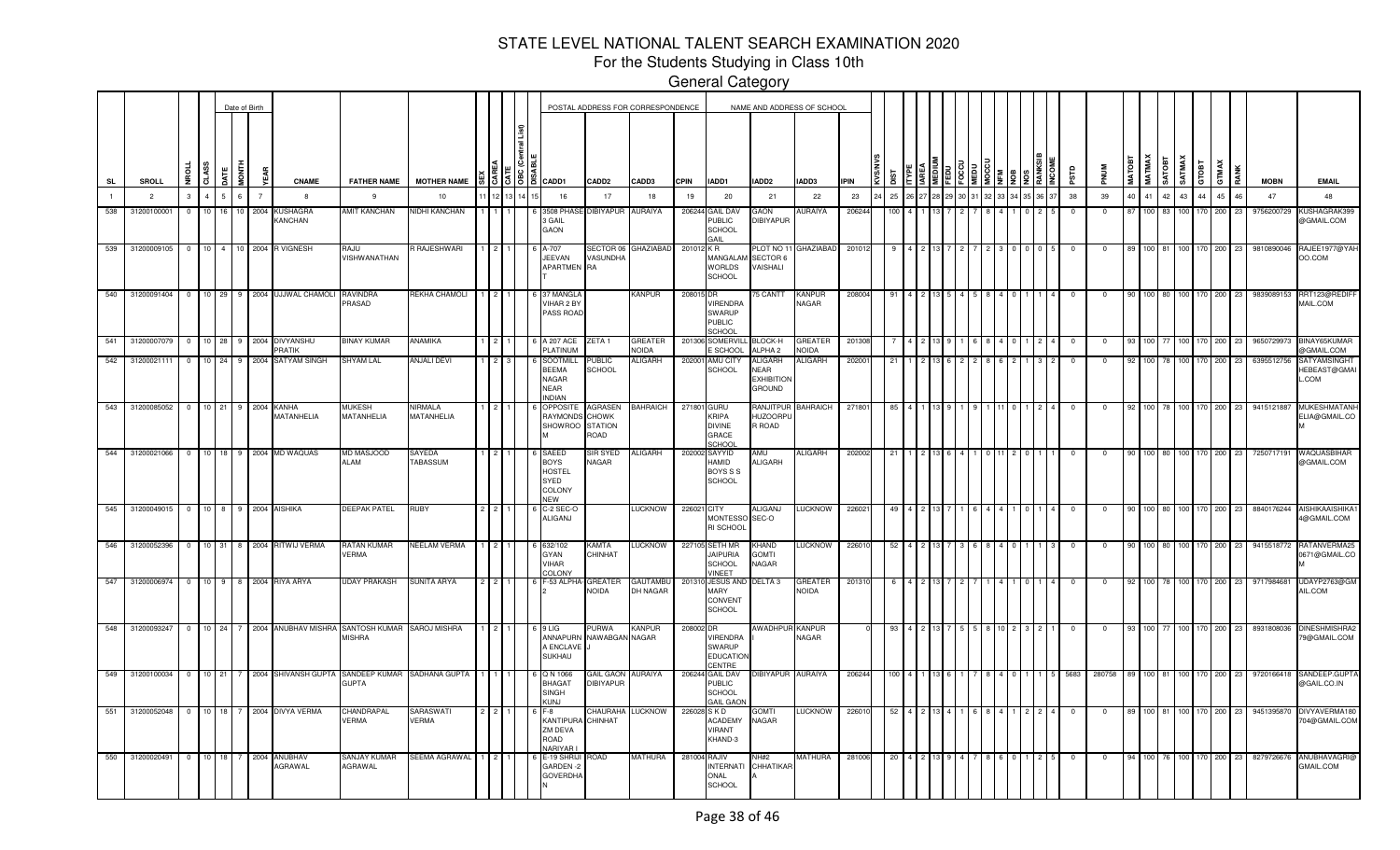For the Students Studying in Class 10th

|                |     |                 |                |                 |                | Date of Birth  |                |                                                   |                                |                          |      |  |                                                         |                                                         | POSTAL ADDRESS FOR CORRESPONDENCE |              |                                                  |                                                                       | NAME AND ADDRESS OF SCHOOL |            |     |  |  |  |       |             |             |               |                  |          |                  |                |       |      |             |                                                        |
|----------------|-----|-----------------|----------------|-----------------|----------------|----------------|----------------|---------------------------------------------------|--------------------------------|--------------------------|------|--|---------------------------------------------------------|---------------------------------------------------------|-----------------------------------|--------------|--------------------------------------------------|-----------------------------------------------------------------------|----------------------------|------------|-----|--|--|--|-------|-------------|-------------|---------------|------------------|----------|------------------|----------------|-------|------|-------------|--------------------------------------------------------|
| <b>SL</b>      |     | SROLL           | ē              | CLASS           | <b>JATE</b>    | i<br>Mo        |                | <b>CNAME</b>                                      | <b>FATHER NAME</b>             | <b>MOTHER NAME</b>       |      |  | 3  3  8  8  CADD1                                       | <b>CADD2</b>                                            | CADD3                             | <b>CPIN</b>  | IADD1                                            | IADD2                                                                 | IADD3                      | <b>PIN</b> |     |  |  |  |       | αis         |             | <b>MATOBT</b> | <b>MATMAX</b>    | SATOBT   | SATMAX           | GTOBT          | GTMAX | RANK | <b>MOBN</b> | <b>EMAIL</b>                                           |
| $\blacksquare$ |     | $\overline{2}$  | $\mathbf{3}$   | $\overline{a}$  | $\overline{5}$ | 6              | $\overline{7}$ | $\mathbf{a}$                                      | 9                              | 10                       | 1213 |  | 16                                                      | 17                                                      | 18                                | 19           | 20                                               | 21                                                                    | 22                         | 23         | 25  |  |  |  | 36 37 | 38          | 39          | 40            |                  | $41$ 42  | 43               | 44             | 45    | 46   | 47          | 48                                                     |
| 552            |     | 31200051306     | $\Omega$       | 10 <sup>1</sup> | 17             |                | 2004           | MOHD JAWWAD<br><b>NZIF</b>                        | <b>ARIF AKHTAR</b>             | <b>AZEEN RIZVI</b>       |      |  | BLOCK-2<br>HOUSE-8<br>LBRN<br><b>HOSPITAL</b>           | CAMPUS<br>.DA<br><b>COLONY</b><br>KANPUR<br><b>GAOR</b> | <b>LUCKNOW</b>                    | 226012       | CITY<br><b>MONTESSC</b><br>RI SCHOOL             | KANPUR<br>ROAD                                                        | <b>LUCKNOW</b>             | 226012     | 51  |  |  |  |       | $\Omega$    | $\Omega$    |               |                  | 100 80   | 100 <sup>1</sup> | 170            | 200   | 23   | 9454538159  | ARIFAKHTARRIZ<br>VI@GMAIL.COM                          |
| 553            |     | 31200016636     | $^{\circ}$     |                 |                |                |                | 10 20 6 2004 ARYAN GUPTA                          | ARVIND GUPTA                   | YACHANA GUPTA            |      |  | <b>BHAWANA</b><br><b>ESTATE</b>                         | SIKANDRA                                                | AGRA                              | 282007 DELHI | <b>PUBLIC</b><br>SCHOOL                          |                                                                       | <b>AGRA</b>                | 28200      |     |  |  |  |       |             | 0           |               |                  | 100 76   |                  | 100 170 200    |       | 23   | 9319100442  | ARVIND.AGRA@<br>MOO.COM                                |
| 554            |     | 31200100018     | $^{\circ}$     |                 |                |                |                | 10 16 6 2004 BIVANSHU DASH                        | D M DASH                       | <b>MADHUMITA DASH</b>    |      |  | 2273<br><b>KASTURB</b><br>KUNJ                          | <b>GAILGAON</b><br>DIBIYAPUR                            | AURAIYA                           |              | 206244 GAIL DAV<br>PUBLIC<br>SCHOOL<br>GAIL GAO  | IBIYAPUR AURAIYA                                                      |                            | 206244     |     |  |  |  |       | 5683        | 283408      |               |                  | 100 81   | 100              | 170            | 200   |      | 9411866521  | DM.DASH@GAIL<br>CO.IN                                  |
|                | 555 | 31200005782     | $\overline{0}$ | $10$   15       |                |                |                | 6 2004 SHAPTARSHI<br><b>GHOSH</b>                 | (RISHNENDU<br>KUMAR GHOSH      | 'RITHA GHOSH             |      |  | E 508<br>PRATEEK<br>LAUREL<br><b>SECTOR</b><br>120      | Noida<br>GAUTAMBL<br>DH NAGAR                           |                                   | 201301       | <b>CAMBRIDG</b><br>E SCHOOL<br><b>NOIDA</b>      | SECTOR 27<br>NOIDA                                                    | GAUTAMBU<br>DDH<br>NAGAR   | 20130      |     |  |  |  |       |             |             |               |                  | 100 80   | 100              | 170 200        |       | 23   | 9818051013  | <b>REACHKRISHNE</b><br>NDUEGMAIL.COM                   |
|                |     | 556 31200021331 | $\overline{0}$ |                 |                |                |                | 10 4 6 2004 ARSHAD AMAAN                          | MOHAMMAD<br>AKRAM              | irdhousi<br><b>BEGAM</b> |      |  | C-7 SAM<br><b>APARTME</b><br>NEAR<br><b>SKYLINE</b>     | <b>DUPLEX</b><br><b>DODHPUR</b>                         | ALIGARH                           | 202001       | <b>OUR LADY</b><br>OF FATIMA<br>HR S S<br>SCHOOL | RAMGHAT<br>ROAD                                                       | <b>ALIGARH</b>             | 20200      |     |  |  |  |       |             |             |               |                  | 100 78   |                  | 100 170 200    |       | 23   | 9411983487  | AKRAM.M.SOCC<br>GMAIL.COM                              |
| 557            |     | 31200093230     | $\overline{0}$ |                 |                |                |                | 10 3 6 2004 HARSH KUMAR                           | RAJESH KUMAR                   | SHASHI PRABHA            |      |  | DT-15<br>ARMAPUR<br>ESTATE                              | KALPI<br>ROAD                                           | <b>KANPUR</b>                     | 208009 DELHI | PUBLIC<br>CHOOL                                  | KALYANPU KANPUR                                                       |                            | 20801      | 93  |  |  |  |       | 512         | 2510021     |               |                  | 100 77   |                  | 100 170 200    |       | 23   | 8004938935  | RAJESHIOFS@G<br>MAIL.COM                               |
| 558            |     | 31200091283     | $\overline{0}$ | 10 21           |                |                | 5 2004         | PRIYADARSH RAJ<br>CHAURASIA                       | CHHEDI LAL<br>CHAURASIA        | ARPITA RAJ               |      |  | 2/277 C<br>NAWABGA                                      | KANPUR                                                  |                                   |              | 208002 SHEILING<br>HOUSE<br><b>SCHOOL</b>        | 10/498<br>ALLENGAN                                                    | KANPUR                     | 20800      | -91 |  |  |  |       | $\mathbf 0$ | $\mathbf 0$ | 92            |                  |          |                  | 100 78 100 170 | 200   | 23   | 9839892739  | RAJ11_2222@YA<br>HOO.COM                               |
| 559            |     | 31200035338     | $\overline{0}$ |                 |                |                |                | 10 19 5 2004 AYUSH PANDEY                         | ARVIND KUMAR<br>PANDEY         | KAMINI PANDEY            |      |  | B-37/121<br><b>SURYA</b><br>VILLA<br>PHASE <sub>3</sub> | FLAT NO<br>101<br><b>BIRDOPUR</b><br>RATHYATR           | <b>/ARANASI</b>                   | 221010 DELHI | <b>PUBLIC</b><br>SCHOOL                          | MOHANSAF<br>AI BY PASS<br>ROAD                                        | VARANASI                   | 22101      |     |  |  |  |       | 542         | 2360090     |               | 100 l            |          | 100 <sub>l</sub> | 170            | 200   | -23  | 7376795695  | KAMINIARVIND:<br>@GMAIL.COM                            |
| 560            |     | 31200050567     | $\overline{0}$ | 10 <sup>1</sup> | $\overline{1}$ | 5 2004         |                | VANSH<br>KESERWANI                                | NEELESH<br>KESERWANI           | RANJEETA<br>KESERWANI    |      |  | <b>RAVINDRA</b><br>GARDEN<br>SEC-I                      | <b>ALIGANJ</b>                                          | <b>LUCKNOW</b>                    | 226024 CITY  | <b>MONTESSC</b><br>RI SCHOOL                     | 90 A<br>MAHANAGA                                                      | <b>UCKNOW</b>              | 226006     | -50 |  |  |  |       | $\Omega$    | $^{\circ}$  | 93            | 100 I            |          |                  | 100 170        | 200   | -23  | 9889009888  | <b>NEELESHVANSH</b><br>@GMAIL.COM                      |
| 561            |     | 31200005336     | $\overline{0}$ | 10              | 12             |                | 4 2004         | SARA AGRAWAL                                      | <b>SANJAY KUMAR</b><br>AGRAWAL | DEEPALI<br>AGRAWAL       |      |  | $C-3022$<br><b>GAUR</b><br><b>GREENCIT</b>              | NDIRAPUR<br>AМ                                          | <b>GHAZIABAD</b>                  |              | 201010 FATHER<br>AGNEL<br>SCHOOL                 | <b>PLOT NO</b><br>283<br>SECTOR 62<br><b>INSTITUTIO</b><br><b>NAL</b> | AREA<br><b>NOIDA</b>       | 201307     |     |  |  |  |       | $\Omega$    | $^{\circ}$  |               |                  | 100   81 |                  | 100 170        | 200   | 23   | 9868605650  | AGRAWALDEEP.<br>LI@REDIFFMAIL.<br>COM                  |
| 562            |     |                 |                |                 |                |                |                | 31200028196   0   10   10   4   2004   NILESH RAJ | RAJESH KUMAR<br>SRIVASTAVA     | RANJANA BALA             |      |  | C/86<br>GANGA<br><b>VIHAR</b><br>COLONY                 | NEW<br>CANTT                                            | <b>PRAYAGRA</b>                   | 211001       | <b>ARMY</b><br><b>PUBLIC</b><br>SCHOOL           | NEW<br>CANTT                                                          | PRAYAGRA                   | 211001     | -28 |  |  |  |       |             |             |               |                  |          |                  | 100 170        | 200   | 23   | 9450952463  | <b>RAJESHKUMAR5</b><br>67839@GMAIL.C<br><b>OM</b>      |
| 563            |     | 31200028105     | $\overline{0}$ | $10$ 30         |                | 3              | 2004           | DEVANSH<br>SRIVASTAVA                             | DILEEP KUMAF<br>SRIVASTAVA     | SUSHMA<br>SRIVASTAVA     |      |  | 41 LIG<br><b>GOVINDPL</b><br>R COLONY                   |                                                         | <b>PRAYAGRA</b>                   |              | 211004 PATANJAL<br>RISHIKUL                      | SHILAKHAN<br><b>TELIYAGAN</b>                                         | <b>PRAYAGRA</b>            | 211004     | -28 |  |  |  |       | 532         | 2542123     |               |                  |          |                  | 170            | 200   | 23   | 9839304950  | SRIDEVANSH300<br>5@GMAIL.COM                           |
| 564            |     | 31200063042     | $^{\circ}$     | 10 <sup>1</sup> | 28             | 3              | 2004           | <b>AKASH SAHANI</b>                               | <b>HARIHAR SAHANI</b>          | <b>GUDDI DEVI</b>        |      |  | <b>BADAHAR</b><br><b>BARAI PAR</b>                      |                                                         | MAHARAJG<br>ANJ                   |              | 273306 SAVITRI<br><b>PUBLIC</b><br>CHOOL         |                                                                       | PARTAWAL MAHARAJG<br>ANJ   | 27330      | -63 |  |  |  |       |             |             |               |                  |          |                  | 170            | 200   |      | 8726207537  | <b>WWW.AKASHST</b><br>SAHANI@GMAIL.<br>MO <sub>C</sub> |
| 565            |     | 31200005188     | $\overline{0}$ | 10              | 23             |                | 2004           | <b>SHREYANSH</b><br>SHASHWAT                      | AJESH KUMAR                    | SUJATA RAI               |      |  | 0/3 CASS<br>ROAD<br><b>SHIPRA</b><br><b>SUN CITY</b>    | <b>NDIRAPUF</b><br>AМ                                   | <b>GHAZIABAD</b>                  | 201014       | VISHWA<br>BHARATI<br><b>PUBLIC</b><br>SCHOOL     | ARUN<br>VIHAR<br>SECTOR 28                                            | <b>NOIDA</b>               | 20130      |     |  |  |  |       |             |             |               |                  |          |                  |                | 200   | 23   | 956050987   | RKCHARU@GMAI<br>L.COM                                  |
| 566            |     | 31200002043     | $\overline{0}$ | 10 18           |                | 3 <sup>1</sup> | 2004           | <b>RAM MOHAN</b><br><b>BHOLA</b>                  | RAJ KUMAR<br>BHOLA             | SUDESH BHOLA             |      |  | 131-B GU<br><b>NANAK</b><br>NAGAR                       | DELHI<br>ROAD                                           | <b>MEERUT</b>                     |              | <b>DEWAN</b><br><b>PUBLIC</b><br><b>SCHOOL</b>   | 220<br>WESTEND<br>ROAD<br>CANTT                                       | <b>MEERUT</b>              |            |     |  |  |  |       |             |             |               | 100 <sup>1</sup> |          |                  | 75 100 170     | 200   | 23   | 7906458418  | RAJKUMARBHOL<br>ARKB@GMAIL.C<br><b>OM</b>              |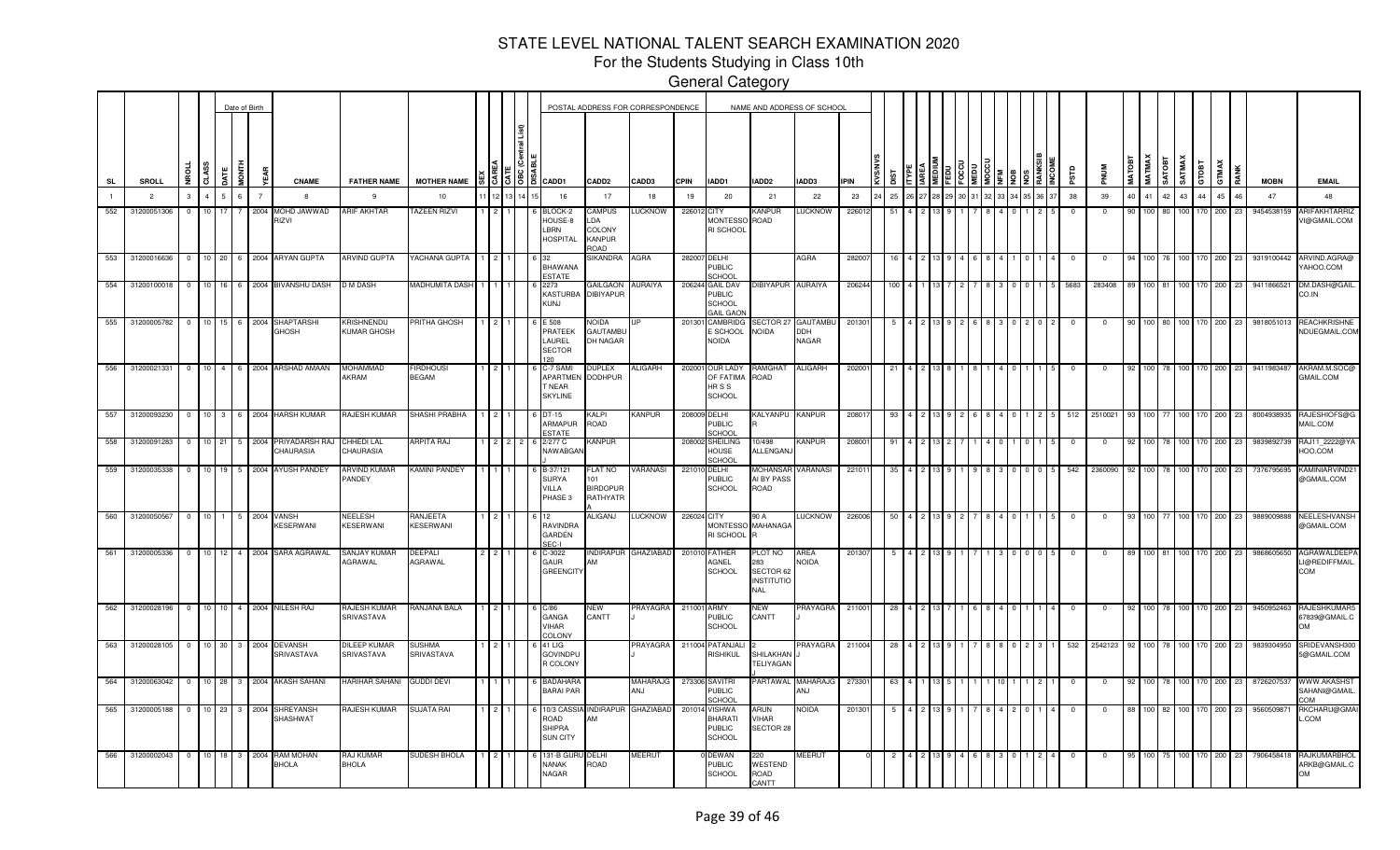For the Students Studying in Class 10th

General Category

—<br>—<br>—

|     |                |                 |                |                |                |              | Date of Birth   |                                           |                                         |                                   |      |                                                                       |                                                    | POSTAL ADDRESS FOR CORRESPONDENCE |              |                                                   | NAME AND ADDRESS OF SCHOOL                              |                          |          |    |    |  |  |  |             |            |            |               |               |            |                  |             |           |             |          |                                      |
|-----|----------------|-----------------|----------------|----------------|----------------|--------------|-----------------|-------------------------------------------|-----------------------------------------|-----------------------------------|------|-----------------------------------------------------------------------|----------------------------------------------------|-----------------------------------|--------------|---------------------------------------------------|---------------------------------------------------------|--------------------------|----------|----|----|--|--|--|-------------|------------|------------|---------------|---------------|------------|------------------|-------------|-----------|-------------|----------|--------------------------------------|
|     | <b>SL</b>      | SROLL           |                | <b>CLASS</b>   | <b>ATE</b>     | i<br>Mo      |                 | <b>CNAME</b>                              | <b>FATHER NAME</b>                      | <b>MOTHER NAME</b>                |      | #   3   3   8   8   CADD1                                             | CADD <sub>2</sub>                                  | CADD3                             | <b>CPIN</b>  | IADD1                                             | IADD2                                                   | IADD3                    | IPIN     |    |    |  |  |  |             |            |            | <b>MATOBT</b> | <b>MATMAX</b> | TEOTA      | SATMAX           | GTOBT       | GTMAX     | <b>MOBN</b> |          | <b>EMAIL</b>                         |
|     | $\overline{1}$ | 2               | $\mathbf{3}$   | $\overline{4}$ | 5 <sup>5</sup> | 6            | $\overline{7}$  | 8                                         | 9                                       | 10                                | 1213 | 16                                                                    | 17                                                 | 18                                | 19           | 20                                                | 21                                                      | 22                       | 23       | 25 |    |  |  |  | 34 35 36 37 | 38         | 39         | 40            | 41 42 43      |            |                  | 44          | 45<br>46  | 47          |          | 48                                   |
| 567 |                | 31200005334     | $\Omega$       | 10             | 8              | $\mathbf{3}$ |                 | 2004 ARPIT SODHANI                        | <b>MANOJ KUMAR</b><br>SODHANI           | <b>/INITA SODHANI</b>             |      | VINAYAK<br>APARTMEN 58/19                                             | HEL<br>SOCIETY C-<br>SECTOR 62                     | AQIOV                             | 201301       | <b>ATHER</b><br><b>AGNEL</b><br><b>SCHOOL</b>     | SECTOR 62                                               | <b>NOIDA</b>             | 201302   |    |    |  |  |  |             | $^{\circ}$ |            |               | 100 I         |            |                  |             | 200<br>23 | 9871317320  |          | <b>I_K_SODHANI</b><br><b>MOO.COM</b> |
|     |                | 568 31200009273 |                |                |                |              |                 | 0 10 29 2 2004 UTKARSH GUPTA MANISH GUPTA |                                         | RUPALI GUPTA                      |      | KM-155<br>KAVI<br><b>NAGAR</b>                                        |                                                    | <b>GHAZIABAD</b>                  | 201002 KDB   | <b>PUBLIC</b><br>SCHOOL                           | KAVI<br>NAGAR                                           | <b>GHAZIABAD</b>         | 201002   |    |    |  |  |  |             | $^{\circ}$ | 0          |               | 100 77        |            |                  | 100 170 200 | 23        | 9136452741  |          | RUPALIGUPTA41<br>281@GMAIL.COM       |
|     |                | 569 31200036637 | $\overline{0}$ |                |                |              |                 | 10 11 2 2004 ATUL KUMAR<br>BHARTI         | <b>B D BHARATI</b>                      | SUMAN LATA                        |      | KASILI<br>BAZAR<br><b>BARHAJ</b><br>BAZAR                             |                                                    | <b>DEORIA</b>                     |              | 274604 CENTRAL<br>HINDU<br><b>BOYS</b><br>SCHOOL  |                                                         | KAMACHHA VARANASI        | 221010   | 36 |    |  |  |  |             | $\Omega$   | $^{\circ}$ |               | 100 81        |            | 100              | 170         | 200<br>23 | 9919419892  |          | ATULKUMAR1102<br>2004@GMAIL.CO       |
|     |                | 570 31200089020 | $\Omega$       |                |                |              |                 | 10 30 1 2004 AYUSHI GUPTA                 | RAJEEV GUPTA                            | <b>ANUBHA GUPTA</b>               |      | KUNWAF<br>3AL<br><b>GOVIND</b>                                        | VEAR<br>KHANNA<br><b>ADVOCATE</b>                  | <b>BIJNOR</b>                     | 246701       | <b>BIJNOR</b><br>PUBLIC<br><b>SCHOOL</b>          | NAJIBABAD BIJNOR<br>ROAD                                |                          | 246701   |    |    |  |  |  |             |            |            |               | 100 I         |            | 100 <sup>1</sup> | 170         | 200       | 7597060478  | AIL.COM  | AYUSHI1640@GM                        |
|     |                | 571 31200005572 | $\mathbf{0}$   |                | 10 27          |              |                 | 1 2004 CHINMAY VAIDYA VINEET VAIDYA       |                                         | SUVEENA VAIDYA                    |      | $W-1504$<br>AMRAPAL<br><b>SAPPHIRE</b>                                | ECTOR 45 NOIDA                                     |                                   |              | 201301 MAYOOR<br>SCHOOL                           | SECTOR<br>126<br><b>EXPRESSW</b>                        | <b>NOIDA</b>             | 201304   |    |    |  |  |  |             | 120        | 4320729    |               | 100 80        |            | 100 <sup>1</sup> | 170         | 200       | 8130880493  |          | <b>VINEETVAIDYA@</b><br>GMAIL.COM    |
|     |                | 572 31200005176 | $\mathbf{0}$   |                |                |              |                 | 10 22 1 2004 MRIGANK PAWAGI MILIND PAWAGI |                                         | SONIA PAWAGI                      |      | C 102<br>POCKET <sub>1</sub><br><b>KENDRIYA</b><br>/IHAR <sub>2</sub> | ECTOR 82 NOIDA                                     |                                   |              | 201304 VISHWA<br>BHARTI<br><b>PUBLIC</b><br>SCHOO | SECTOR 28 NOIDA                                         |                          | 201301   |    |    |  |  |  |             | 11204      | 994693     |               |               | 100 78 100 |                  | 170         | 200<br>23 | 9268121861  |          | MRIGANKPAWA<br>I@GMAIL.COM           |
|     |                | 573 31200052251 | $^{\circ}$     |                | 10 19          |              |                 | 1 2004 YASH SHARMA                        | NAVIN SHARMA                            | SUNITA SHARMA                     |      | <b>B/005</b><br><b>ROHINI</b><br><b>APARTMEN</b><br><b>IS GOMIT</b>   | √AGAR<br><b>EXTENSION</b>                          | <b>LUCKNOW</b>                    | 226010 CITY  | <b>MONTESSO</b><br>RI INTER<br>COLLEGE            | 2 VISHAL<br>KHAND<br><b>GOMATI</b><br>NAGAR             | <b>LUCKNOW</b>           | 226010   | 52 |    |  |  |  |             |            |            |               | 100 80        |            | 100              | 170         | 200       | 9005699222  | MAIL.COM | NAVIN.CHINI@G                        |
|     |                | 574 31200035669 | $\overline{0}$ |                |                |              |                 | 10 6 1 2004 SHIVANI SINGH                 | RAKESH KUMAR<br><b>SINGH</b>            | <b>MILAN SINGH</b>                |      | AWAS<br>VIKAS<br>COLONY<br>PANDEYPL                                   |                                                    | <b><i>VARANASI</i></b>            |              | 221002 SUNBEAM<br>SCHOOL                          | VARUNA<br>CENTRAL<br><b>JAIL ROAD</b>                   | <b>ARANASI</b>           | 221002   | 35 |    |  |  |  |             | $^{\circ}$ | $^{\circ}$ |               |               |            | 100 80 100 170   |             | 200<br>23 | 8433335558  |          | CAPRICORNSHIV<br>ANI@GMAIL.COM       |
|     |                | 575 31200092358 | $\overline{0}$ |                | $10 \quad 5$   |              | 1 2004          | SHIVANSH<br>KHANDPAL                      | SURESH<br>CHANDRA<br>KHANDPAL           | VIDYA KHANDPAL                    |      | LIG 1284<br>AWAS<br>VIKAS-3<br>PANKI                                  | KALYANPU<br>R ROAD                                 | <b>KANPUR</b>                     | 208017       | <b>KENDRIYA</b><br>VIDYALAYA<br>NO <sub>1</sub>   | ARMAPUR<br><b>ESTATE</b><br>KALPI<br><b>GAO</b>         | <b>KANPUR</b>            | 208009 1 |    | 92 |  |  |  |             | $^{\circ}$ | $^{\circ}$ |               | 100 81        |            | 100 170          |             | 200<br>23 | 9450681353  |          | ARJUNKANDPALO<br>4@GMAIL.COM         |
|     |                | 576 31200002475 | $\overline{0}$ |                | $10 \quad 3$   |              | 1 2004          | SAKSHAM JAIN                              | <b>ISHAL JAIN</b>                       | <b>MIAL AYVIC</b>                 |      | <b>HNO 37</b><br>SECOND<br><b>FLOOR</b>                               | <b>AKSHMI</b><br>VIHAR<br><b>JAGRITI</b><br>/IJHAR | <b>MEERUT</b>                     | 250002 KL    | <b>NTERNATI</b><br>JAVO<br>SCHOO                  | SOMDUTT<br><b>VIHAR</b><br><b>JAGRITI</b><br>VIHAR      | <b>MEERUT</b>            | 250002   |    |    |  |  |  |             | 121        | 2765298    |               | 100 77        |            | 100 <sup>1</sup> | 170         | 200<br>23 | 9319314209  | AIL.COM  | VISHALMPT@GM                         |
|     |                | 577 31200021090 | $\mathbf{0}$   |                | $10$ 22        |              | 12 2003         | <b>SOUNIL</b><br>MAHESHWARI               | <b>SUNIL KUMAR</b><br><b>MAHESHWARI</b> | <b>MAMTA RANI</b><br><b>GUPTA</b> |      | <b>LAT NO</b>                                                         | <b>/AISHNOH</b><br><b>GHTS</b><br>APARTMEN         | <b>ALIGARH</b>                    | 202001       | <b>WISDOM</b><br>PUBLIC<br><b>SCHOOL</b>          | RAMGHAT<br>ROAD                                         | <b>ALIGARH</b>           | 202001   | 21 |    |  |  |  |             |            |            |               |               | 100 80 100 |                  | 170         | 200<br>23 | 9411040339  | COM      | MAHESHWARISU<br>NIL9411@GMAIL.       |
|     |                | 578 31200070498 | $\mathbf{0}$   |                | 10 19          |              | 12 2003         | LAKSHYA OJHA                              | <b>AMIT OJHA</b>                        | <b>REETI OJHA</b>                 |      | 424/2 C F<br><b>MISSION</b><br>COMPOUND                               |                                                    | <b>JHANSI</b>                     | 284003 JAI   | <b>ACADEMY</b>                                    | Shivpuri<br>ROAD                                        | <b>JHANSI</b>            | 284003   |    |    |  |  |  |             |            |            |               | 100 82        |            | 100 <sub>1</sub> | 170         | 200<br>23 | 9450037559  |          | G.P.OJHAGHS122<br>@GMAIL.COM         |
|     |                | 579 31200009873 | $\mathbf{0}$   |                | $10$ 18        |              |                 | 12 2003 AJITESH KUMAR<br><b>SINGH</b>     | ASHEESH KUMAR<br><b>SINGH</b>           | <b>MADHU SINGH</b>                |      | FLAT NO C<br>121 GAUR<br><b>HOMES</b>                                 | GOVINDPU<br>RAM                                    | GHAZIABAD                         |              | 201013 DELHI<br><b>PUBLIC</b><br><b>SCHOOL</b>    | SITE NO 3<br><b>MEERUT</b><br>ROAD<br><b>INDUSTRIAI</b> | AREA<br><b>GHAZIABAD</b> | 201003   |    |    |  |  |  |             | $\Omega$   | 0          |               | 100 77        |            | 100 <sub>1</sub> | 170         | 200<br>23 | 9818369768  |          | ASHEESH1974@<br>GMAIL.COM            |
|     |                | 580 31200009054 |                |                |                |              |                 | 0 10 16 11 2003 PRANITA SINGH             | <b>PRASHANT</b><br><b>KUMAR</b>         | <b>VAMITA SINGH</b>               |      | J-99 GAUF<br>GREEN<br><b>CITY</b>                                     | AМ                                                 | INDIRAPUR GHAZIABAD               | 201014 AMITY | <b>NTERNATI</b><br>ONAL<br><b>CHOO</b>            | <b>SECTOR 6</b><br>VASUNDHA<br>RA                       | <b>GHAZIABAD</b>         | 201012   |    |    |  |  |  |             | $^{\circ}$ | $^{\circ}$ |               |               |            | 100 78 100 170   |             | 200<br>23 | 9910834989  |          | PRASHANT K S<br>@HOTMAIL.COM         |
|     |                | 581 31200021723 |                |                |                |              | 0 10 10 11 2003 | PAYAL                                     | AMRENDRA PAL<br>SINGH RAGHAV            | MADHUWALA<br>RAGHAV               |      | 5/1263<br><b>RIMURTI</b><br>NAGAR<br><b>NEAR</b>                      | <b>SURAKSHA</b><br>VIHAR<br>COLONY                 | ALIGARH                           | 202001       | AMU GIRL<br><b>SCHOOL</b>                         | lal diggi<br>ROAD                                       | ALIGARH                  | 202002   | 21 |    |  |  |  |             | $\Omega$   | $^{\circ}$ |               |               |            | 100 81 100 170   |             | 200<br>23 | 9411800220  |          |                                      |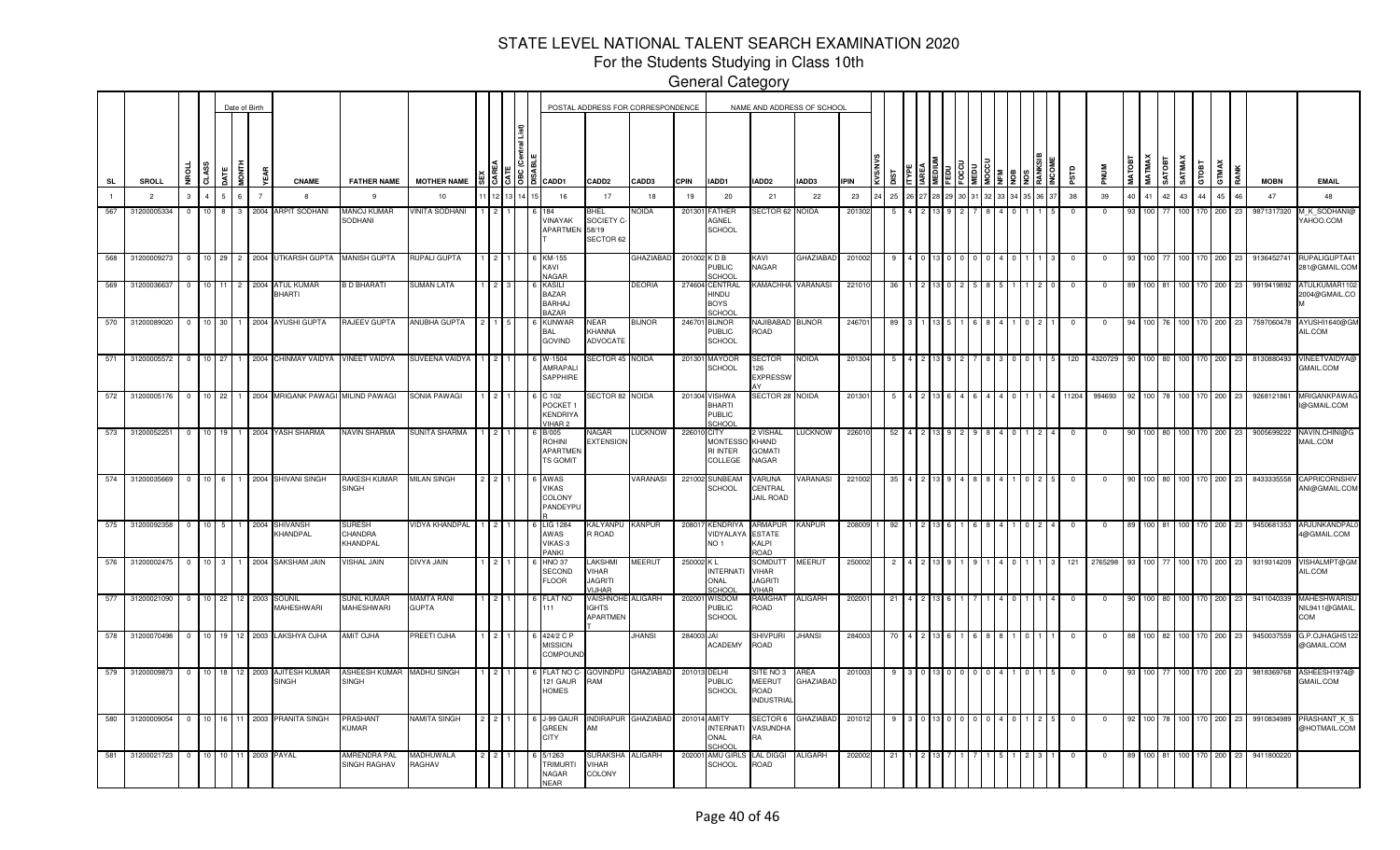For the Students Studying in Class 10th

|           |                      |                         |                  |                | Date of Birth  |                                     |                                       |                                  |         |                                                                 |                                                                     | POSTAL ADDRESS FOR CORRESPONDENCE       |             |                                                               | NAME AND ADDRESS OF SCHOOL                         |                             |             |     |  |  |  |  |            |          |               |                  |            |         |                |            |             |                                      |
|-----------|----------------------|-------------------------|------------------|----------------|----------------|-------------------------------------|---------------------------------------|----------------------------------|---------|-----------------------------------------------------------------|---------------------------------------------------------------------|-----------------------------------------|-------------|---------------------------------------------------------------|----------------------------------------------------|-----------------------------|-------------|-----|--|--|--|--|------------|----------|---------------|------------------|------------|---------|----------------|------------|-------------|--------------------------------------|
| <b>SL</b> | SROLL                | a                       |                  | i<br>Io        |                | <b>CNAME</b>                        | <b>FATHER NAME</b>                    | <b>MOTHER NAME</b>               | 3  3  8 | a ICADD1                                                        | CADD <sub>2</sub>                                                   | CADD3                                   | <b>CPIN</b> | IADD1                                                         | IADD2                                              | IADD3                       | <b>IPIN</b> |     |  |  |  |  |            |          | <b>MATOBT</b> |                  |            |         | GTMAX<br>атовт |            | <b>MOBN</b> | <b>EMAIL</b>                         |
|           | $\overline{2}$       | 3                       | $\Lambda$        | 6              | $\overline{7}$ |                                     | -9                                    | 10                               |         | 16                                                              | 17                                                                  | 18                                      | 19          | 20                                                            | 21                                                 | 22                          | 23          | 25  |  |  |  |  | 38         | 39       | 40            | 41               |            | 43      | 44<br>45       |            | 47          | 48                                   |
| 582       | 31200014090          | $\mathbf{0}$            | 10               | $11 -$         | 2003           | VANSH GUPTA                         | <b>PRAMOD KUMAR</b><br><b>GUPTA</b>   | RAJNI GUPTA                      |         | 236<br>GAZAWALI                                                 | SARNAT<br>ROAD                                                      | MUZAFFAR<br>NAGAR                       | 251001      | S D PUBLI<br><b>SCHOOL</b>                                    | PATEL<br>NAGAR<br><b>BHOPA</b><br>ROAD             | MUZAFFAF<br><b>NAGAR</b>    | 25100       |     |  |  |  |  |            |          |               |                  |            | 100     | 70<br>200      |            | 9897682790  | VANSHGUPTAMZ<br>N@GMAIL.COM          |
| 583       | 31200002019          | $\overline{0}$          | 10 <sup>1</sup>  | $\overline{2}$ |                | 10 2003 GAUTAM TRIVED               | GYAN PRAKASH<br><b>FRIVEDI</b>        | BHAWNA TRIVEDI                   |         | 36<br>KISHANPUR                                                 | NEAR<br><b>METRO</b><br>PLAZA                                       | <b>MEERUT</b><br><b>CITY</b>            | 250002 220  | WESTEND<br>ROAD                                               |                                                    | <b>MEERUT</b><br>CANTT      | 25000       |     |  |  |  |  | 121        | 2531672  |               |                  | 100 76 100 |         | 170<br>200     | -23        | 9837138972  | <b>GAUTAMTRIVED</b><br>2016@GMAIL.CC |
|           | 584 31200028588 0 10 |                         |                  |                | 1 10 2003      | <b>SAMARTH</b><br>VARSHNEY          | /ISHWJEET                             | ANITA VARSHNEY 1 2               |         | 35/4<br><b>HASTING</b><br>ROAD                                  | ASHOK<br>NAGAR                                                      | PRAYAGRA                                |             | 211001 PATANJALI<br><b>RISHIKUL</b>                           | SHILAKHAN<br><b>TELIYARGA</b><br>N.I               | PRAYAGRA                    | 211004      | 28  |  |  |  |  |            |          |               |                  |            |         | 170<br>200     | -23        | 9335114098  | VISHWJIT.ADVO<br>CATE@GMAIL.C<br>OМ  |
|           | 585 31200052386      | $\Omega$                | 10 16            |                |                | 9 2003 JANHVI SINGH                 |                                       | AKHILESH KUMAR SANGEETA SINGH    |         | D203<br><b>ROHINI</b><br><b>APARTMEN</b>                        | <b>SECTOR 4</b><br><b>GOMTI</b><br><b>NAGAR</b><br><b>EXTENSION</b> | <b>LUCKNOW</b>                          | 226010 CITY | <b>MONTESSO</b><br>RI SCHOOL GOMTI                            | 1/7 VARDAN<br>KHAND<br>NAGAR                       | <b>EXTENSION</b><br>LUCKNOW | 22601       |     |  |  |  |  |            |          |               |                  |            |         | 170<br>200     |            | 9453591025  | <b>ALWESAKHILES</b><br>@GMAIL.COM    |
| 586       | 31200016031 0        |                         | $10 \mid 2 \mid$ |                |                | 6 2003 SHUBHANSHI<br>MAHESHWARI     | ANAND<br><b>MAHESHWARI</b>            | NEELAM<br><b>MAHESHWARI</b>      |         | 3/134<br><b>SHUBHASH</b><br><b>BAZAR</b>                        |                                                                     | AGRA                                    | 282003 ST   | ANTHONYS CANTT<br>IR.<br>COLLEGE                              | <b>AGRA</b>                                        | AGRA                        | 28200       |     |  |  |  |  |            |          |               |                  |            |         | 170<br>200     |            | 9368309807  | ANANDRATH107<br>6@GMAIL.COM          |
| 587       | 31200058054          | $\overline{0}$          | 10               | 3              |                | 2006 ARYAN PANDEY                   | SHIVA NAND<br>PANDEY                  | <b>KIRAN PANDEY</b>              |         | <b>BHAUWAPA</b>                                                 |                                                                     | <b>GORAKHPU</b>                         | 273401      | <b>MAHATMA</b><br>GANDHI<br><b>INTER</b><br>COLLEGE           |                                                    | <b>BANK ROAD GORAKHPU</b>   | 27300       |     |  |  |  |  |            |          |               |                  |            |         | 169<br>200     |            | 9792507821  | PSHIVANAND903<br>@GMAIL.COM          |
|           | 588 31200005167      | $\Omega$                | $10^{-1}$        | $\mathbf{1}$   |                | 1 2006 SHAMANJAN BERA               | SAMBHUNATH<br><b>BERA</b>             | <b>MADHUSMITA</b><br><b>BERA</b> |         | <b>PAVILION</b><br>COURT 15<br><b>FLAT 504</b>                  | <b>JAYPEE</b><br><b>GREENS</b><br>WISH<br>TOWN SEC-<br>12R          | <b>NOIDA</b>                            |             | 201304 AMITY<br><b>INTERNATI</b><br>ONAL<br><b>SCHOOL</b>     | SECTOR 44 NOIDA                                    |                             | 201303      |     |  |  |  |  | 120        | 6667610  |               | 100 80           |            | l 100 l |                | 169 200 24 | 8800943916  | SAMBHUNATHBE<br>RA@GMAIL.COM         |
|           | 589 31200052388      | $\overline{\mathbf{0}}$ |                  |                |                | 10 21 11 2005 KANISHK               | <b>PRAVEEN KUMAR</b>                  | PRIYANJALI<br>SHARMA             |         | YPE 4<br>FLAT NO<br>204 SSB<br><b>BUILDING</b>                  | NEAR NEW<br>CRICKET<br>STADIUM<br>SECTOR <sub>6</sub>               | <b>GOMTI</b><br>NAGAR<br><b>LUCKNOW</b> | 226010 CITY | <b>MONTESSC</b><br>RI SCHOOL<br>1/7 VARDAM                    | KHAND<br><b>GOMTI</b><br>NAGAR<br><b>EXTENSION</b> | <b>LUCKNOW</b>              | 22601       | -52 |  |  |  |  |            |          |               | 100 81           |            | 100     | 169            | 200 24     | 7007700161  | KPRAKHAR96@0<br>MAIL.COM             |
| 590       | 31200047110 0        |                         |                  |                |                | 10 9 11 2005 PRANAV KRISHNA         | <b>VISHWA VIJAY</b><br><b>KRISHNA</b> | <b>JIGYASA KRISHNA</b>           |         | $C-2/203$<br><b>SUSHANT</b><br><b>GOLF CITY</b>                 | ANSAL APT<br>SHAHEED<br>PAATH                                       | <b>LUCKNOW</b>                          |             | 226030 DELHI<br>PUBLIC<br><b>SCHOOL</b>                       |                                                    | INDRANAGA LUCKNOW           | 226016      | 47  |  |  |  |  | $^{\circ}$ | $\Omega$ |               | 100 78           |            | 100     | 169<br>200     | -24        | 9415635297  | PROSENA10@G<br>MAIL.COM              |
|           | 591 31200021456 0    |                         | $10$ 22          |                |                | 7 2005 DAKSH PRATAP<br><b>SINGH</b> | PRABAL PRATAP<br><b>SINGH</b>         | <b>RASHMI SINGH</b>              |         | 3/204<br><b>SONGRA</b><br>HOUSE<br><b>MARRIS</b><br><b>GAOR</b> |                                                                     | <b>ALIGARH</b>                          | 202001      | <b>DELHI</b><br>PUBLIC<br><b>SCHOOL</b><br><b>CIVIL LINES</b> | TALANAGRI ALIGARH<br>RAMGHAT<br>ROAD               |                             | 202001      |     |  |  |  |  |            |          |               |                  |            | 100     | 169 200        |            | 9412329004  | PRABALTHAKUR<br>44@GMAIL.COM         |
| 592       | 31200072250          | $^{\circ}$              | 10               | 8              | 7 2005         | <b>VIRAT SINGH</b><br>CHAUHAN       | <b>ANURAG SINGH</b><br>CHAUHAN        | <b>BHARTI SINGH</b><br>CHAUHAN   |         | <b>JAGAMMAN</b><br>PUR                                          | VSP)                                                                | <b>D-JALAUN</b>                         | 285124      | <b>JAWAHAR</b><br>NAVODAYA<br>VIDYAYALA<br>YA                 | <b>KALPI</b><br><b>ROAD</b>                        | ORAI                        | 285001 2    | -72 |  |  |  |  |            |          |               |                  | 100 80 100 |         | 169<br>200     | 24         | 8107244390  | VVIRAT295@GM<br>AIL.COM              |
| 593       | 31200035562 0        |                         | 10 25            |                |                | 4 2005 ARYAN SINGH                  | <b>RAM PRATAP</b><br><b>SINGH</b>     | <b>NDU SINGH</b>                 |         | C33/65F<br>NARENDRA<br>DEV NAGAR R SIGRA<br>COLONY              | CHANDUA<br>CHHITTUPL                                                | <b>VARANASI</b>                         |             | 221010 HAPPY<br><b>MODEL</b><br>SCHOOL                        |                                                    | VARANASI                    | 221010      | -35 |  |  |  |  |            |          |               | 100 <sup>1</sup> | 78 100     |         | 169 200        | 24         | 9792000076  | SINGHAKASH190<br>4@GMAIL.COM         |
| 594       | 31200093534          | $\overline{0}$          | 10 18            |                |                | 3 2005 SHIVENDRU PAUL               | CHINTA MONI<br><b>AUL</b>             | SMITA PAUL                       |         | LIG 1238<br>AVAS<br>VIKAS3                                      | ALYANPU                                                             | <b>KANPUR</b>                           | 2080        | /IRENDR/<br>SWARUP<br>EDUCATION R<br>CENTRE                   | AVADHPURI<br>KALYANPU                              | <b>KANPUR</b>               | 20802       |     |  |  |  |  |            |          |               |                  |            | 100.    | 169<br>200     | 24         | 7985546364  | SHIVENDRUPAL<br>@GMAIL.COM           |
| 595       | 31200007398          | $\overline{0}$          | 10 <sup>10</sup> | 3 I            |                | 2005 AYUSH KUMAR                    | RAJNEESH KUMAF                        | SUNITA                           |         | FLAT NO<br>A303 ACE<br>PLATINUM<br>ZETA-I                       | <b>REATER</b><br>ACIDA                                              | GAUTAMBL<br><b>DH NAGAR</b>             | 201306      | SAINT<br><b>JOSEPH</b><br><b>SENIOR</b><br>SECONDAR NOIDA     | SCHOOL<br>ALPHA <sub>1</sub><br>GREATER            | GAUTAMBL<br>DH NAGAR        | 20130       |     |  |  |  |  |            |          |               |                  |            |         | 169<br>200     |            | 8868867926  | RKP766@GMAII<br>COM                  |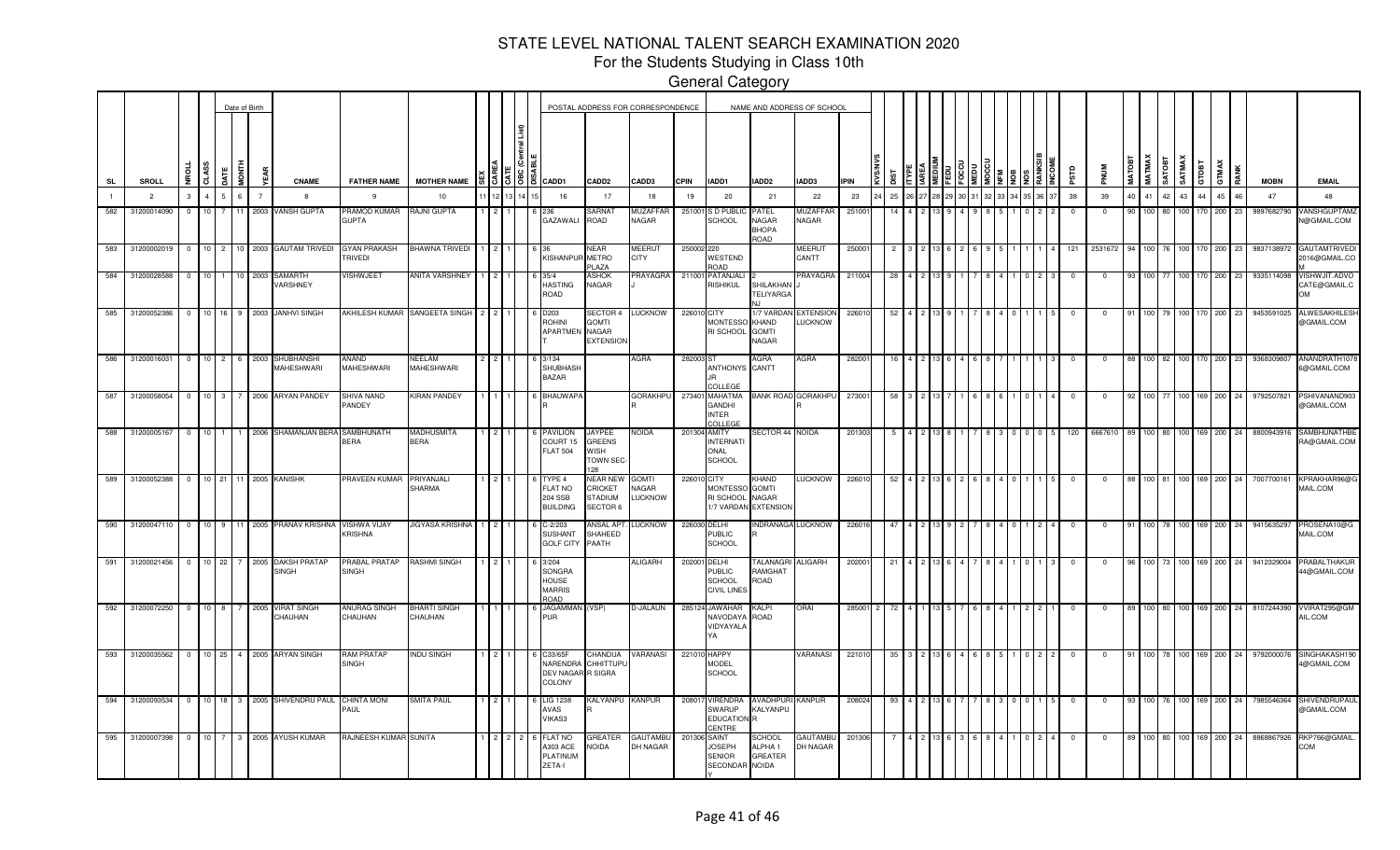For the Students Studying in Class 10th

|     |                                        |                                            |                  |          | Date of Birth  |                                                       |                          |                       |                                              |                                                                 |                                                   | POSTAL ADDRESS FOR CORRESPONDENCE     |              |                                                      |                                                                  | NAME AND ADDRESS OF SCHOOL |             |     |  |  |  |  |              |            |               |              |               |        |         |               |             |                                                |
|-----|----------------------------------------|--------------------------------------------|------------------|----------|----------------|-------------------------------------------------------|--------------------------|-----------------------|----------------------------------------------|-----------------------------------------------------------------|---------------------------------------------------|---------------------------------------|--------------|------------------------------------------------------|------------------------------------------------------------------|----------------------------|-------------|-----|--|--|--|--|--------------|------------|---------------|--------------|---------------|--------|---------|---------------|-------------|------------------------------------------------|
| SL  | SROLL                                  | 5<br>ç,                                    |                  | n<br>Tag | đ              | <b>CNAME</b>                                          | <b>FATHER NAME</b>       | <b>MOTHER NAME</b>    | $\frac{15}{3}$ $\frac{15}{3}$ $\frac{18}{3}$ | CADD1                                                           | CADD <sub>2</sub>                                 | CADD3                                 | <b>CPIN</b>  | IADD1                                                | IADD2                                                            | IADD3                      | <b>IPIN</b> |     |  |  |  |  | esto         | <b>NUM</b> | <b>MATOB1</b> | <b>MATMA</b> | <b>TEOLYS</b> | SATMAX | GTOBT   | GTMAX<br>RANK | <b>MOBN</b> | <b>EMAIL</b>                                   |
|     | $\overline{2}$                         | $\mathbf{3}$                               |                  | 6.       | $\overline{7}$ | -8                                                    | -9                       | 10                    |                                              | 16                                                              | 17                                                | 18                                    | 19           | 20                                                   | 21                                                               | 22                         | 23          | 25  |  |  |  |  | 38           | 39         | 40            | 41 42        |               | 43     | 44      | 45<br>46      | 47          | 48                                             |
| 596 | 31200009829                            | $\Omega$                                   | $10$ 25          |          | 2 2005         | <b>TEESHA SEHGAL</b>                                  | ARVIND SEHGAL            | <b>MEGHA SEHGAL</b>   |                                              | KK 87 KAV<br><b>VAGAR</b>                                       |                                                   | <b>GHAZIABAD</b>                      | 201002 DELHI | PUBLIC<br>SCHOOL                                     | SITE NO 3<br>MEERUT<br>ROAD                                      | <b>GHAZIABAD</b>           | 20100       |     |  |  |  |  |              |            | 92            | 100 77       |               | 100    | 169     | 200<br>l 24   | 9810250900  | ARVESH78@GMA<br>L.COM                          |
| 598 | 31200049091                            | $\overline{0}$                             |                  |          |                | 10 12 2 2005 KSHITIJ SHARMA                           | SHYAM KISHOR<br>SHARMA   | MINAKSH<br>SHARMA     |                                              | S 375<br><b>SANSKRI</b><br>ENCLAVE<br><b>LDECO</b>              | JDYAN II<br>RAIBAREILI<br>Y ROAD                  | LUCKNOW                               |              | 226025 KENDRIYA<br><b>VIDYALAYA</b><br>CRPF          | BIJNAUR                                                          | <b>LUCKNOW</b>             | 22600       |     |  |  |  |  |              |            |               |              |               |        | 169     | 200           | 9415076370  | MINAKSHIS2702<br>@GMAIL.COM                    |
| 597 | 31200006290                            | $\overline{0}$                             |                  |          |                | 10   12   2   2005   ADITYA KUMAR                     | ASHUTOSH<br><b>KUMAR</b> | ANIMA PRASAD          |                                              | D-98 SORY<br><b>NTPC</b><br><b>TOWNSHIP</b>                     | NEAR<br>ROCKWOO<br>D SCHOOL<br><b>SECTOR 33</b>   | NOIDA                                 | 201301       | THE<br>KHAITAN<br><b>SCHOOL</b>                      | 1A/A BLOCK NOIDA<br><b>F SECTOR</b><br>40                        |                            | 201303      |     |  |  |  |  | 120          | 4143287    | 93            |              | 100 76 100    |        | 169     | 200<br>24     | 9650997837  | <b>ASHUTOSHKUMA</b><br>R@NTPC.CO.IN            |
| 599 | 31200091340 0                          |                                            | 10 24            |          | 1 2005         | SWARIT<br>SRIVASTAVA                                  | SULABH<br>SRIVASTAVA     | RITU ASTHANA          |                                              | 102 SAMT/<br><b>SOCIETY</b><br>RAMPURAM                         | SHYAM<br><b>NAGAR</b>                             | KANPUR                                | 208013 DR    | VIRENDRA<br>SWARUP<br>EDUCATION BLOCK                | <b>CENTER</b><br><b>SENIOR</b><br>WING 46B D                     | <b>KANPUR</b>              | 208013      |     |  |  |  |  |              |            |               | 100 I        | 78 100        |        | 169 200 | -24           | 7007787071  | RITU.ASTHANA5<br>@GMAIL.COM                    |
| 600 | 31200035252 0 10 23                    |                                            |                  |          |                | 1 2005 ARCHANA PATEL                                  | <b>ASHOK PATEL</b>       | RENU PATEL            |                                              | N-1/65 PS<br>SHIV<br>PRASAD<br><b>IIPT</b>                      | COLONY<br><b>VAGWA</b><br><b>ANKA</b>             | <b>/ARANASI</b>                       |              | 221005 SUNBEAM<br>ENGLISH<br><b>SCHOOL</b>           | BHAGWANP VARANASI<br>UR                                          |                            | 221005      |     |  |  |  |  |              |            |               | 100 77       |               | 100    | 169 200 | 24            | 8957030098  | ARCHANAPATEL<br>2306@GMAIL.CO                  |
| 601 | 31200091346                            | 10 <sup>1</sup><br>$\Omega$                | 19               |          |                | 1 2005 AAKARSH KUMAR                                  | <b>ASHOK KUMAR</b>       | SARITA                |                                              | 42/17                                                           | <b>RISHNA</b><br>PURAM                            | <b>KANPUR</b>                         | 208007 DR    | VIRENDRA<br>SWARUP<br><b>EDUCATION</b>               | CENTRE<br>SHYAM<br>NAGAR                                         | <b>KANPUR</b>              | 208013      |     |  |  |  |  |              | $\Omega$   |               |              | 100 76 100    |        | 169     | 200           | 9454276630  |                                                |
|     | 602 31200008183 0                      |                                            |                  |          |                | 10 8 1 2005 ASHUTOSH SINGH SUDHIR KUMAR               |                          | SONIA SINGH           |                                              | $-1442$<br>GAUR<br>CASCADES                                     | <b>EXT</b>                                        | RAJNAGAR GHAZIABAD                    |              | 201001 KENDRIYA<br>VIDYALAYA<br>NO 2                 | <b>STATION</b><br>HINDAN                                         | AIR FORCE GHAZIABAD        | 201004 1    |     |  |  |  |  |              |            | 90            |              | 100 79 100    |        |         |               |             | 169 200 24 9092700525 SUDHIER123@G<br>MAIL.COM |
|     | 603 31200005331 0 10 2 12 2004 PRATHAM |                                            |                  |          |                | CHAWDHRY                                              | :OHIT<br>CHAWDHRY        | 'UJA CHAWDHRY         |                                              | 35007SAU<br>GREEN<br>CITY PLOT                                  | <b>AIBHAV</b><br><b>CHAND</b><br><b>INDIRAPUR</b> | GHAZIABAD                             |              | 201014 DELHI<br><b>PUBLIC</b><br><b>SCHOOL</b>       | SECTOR 30 NOIDA                                                  |                            | 201303      |     |  |  |  |  | 120          | 4132061    |               | 100 78       |               | 100    |         | 169 200 24    | 9811790845  | RCHAWDHRY@G<br>MAIL.COM                        |
| 604 | 31200052083                            |                                            |                  |          |                | 0   10 22   11 2004 GUNIT SRIVASTAV                   | <b>VED PRAKASH</b>       | RASHMI SAHAI          |                                              | 5/107 VIRA<br>KHAND                                             | <b>ITMO</b><br>NAGAR                              | <b>LUCKNOW</b>                        | 226010 CITY  | <b>MONTESSC</b><br><b>RI INTER</b><br>COLLEGE        | 2 VISHAL<br>KHAND<br><b>GOMTI</b><br>NAGAR                       | LUCKNOW                    | 226010      | 52  |  |  |  |  | $\mathbf{0}$ | $\Omega$   |               |              | 100 81 100    |        |         | 169 200 24    | 8200613206  | <b>GUNITSRIVASTA</b><br>V@GMAIL.COM            |
| 605 | 31200056048                            | $\Omega$                                   |                  |          |                | 10 14 11 2004 SACHIN YADAV                            | RAMSUKH YADAV            | SUDHA YADAV           | $2 \cdot 2$                                  | VDIYAGYAN<br>SCHOOL                                             | SURAINCHA<br>SIDHAULI                             | SITAPUR                               |              | 261302 VIDYAGYA<br>SCHOOL                            | <b>SURAINCHA</b><br>SIDHAULI                                     | <b>SITAPUR</b>             | 261302      | 56  |  |  |  |  | $\Omega$     | - 0        | 95            | 100 74       |               | 100 I  |         | 169 200 24    | 8052725276  | SY1728EVIDYAG<br>YAN.IN                        |
| 606 | 31200003137                            | $\overline{\mathbf{0}}$                    | $10$ 26          |          |                | 10 2004 SAGAR ARORA                                   | RAJESH ARORA             | POONAM ARORA          |                                              | 87 PATEI<br><b>VAGAR</b>                                        |                                                   | MEERUT                                |              | 250002 KENDRIYA<br>VIDYALAYA                         | Dogr<br><b>LINES</b>                                             | <b>MEERU</b><br>CANTT      | 25000       |     |  |  |  |  |              |            |               |              |               | 100    | 169     | 200           | 9915450010  | RAJESHA2212@\<br>AHOO.COM                      |
|     | 607 31200005913                        | 10 <sup>1</sup><br>$\overline{\mathbf{0}}$ |                  |          |                | 18 10 2004 AVANI SENGUPTA                             | AVINANDAN<br>SENGUPTA    | SHILPI SENGUPTA       |                                              | A202 JM<br>AROMA                                                | SECTOR 75<br>NOIDA                                | <b>GAUTAM</b><br><b>BUDH</b><br>NAGAR |              | 201301 KOTHARI<br><b>INTERNATI</b><br>ONAL<br>SCHOOL | B-279<br><b>SECTOR 50</b>                                        | NOIDA                      | 20130       |     |  |  |  |  | 120          | 4994774    |               |              |               |        | 69      | 200           | 8700239029  | AVI.SENG@GMAI<br>COM                           |
| 608 | 31200004271                            | $\overline{0}$                             |                  |          |                | 10 11 10 2004 ABHINAV SHUKLA                          | VIDESH SHUKLA            | /IMLA DEVI            |                                              | <b>IDYAGYA</b><br><b>CHOOL</b><br>/ILL.<br><b>JULHERA</b>       | POST<br><b>NAIR</b><br><b>SIKANDRAB</b><br>חב     | <b>BULANDSH</b><br>AHAR               |              | <b>VIDYAGYA</b><br>SCHOOL<br>VILL.<br><b>JULHERA</b> | POST.<br>WAIR<br><b>SIKANDRAB</b>                                | <b>BULANDSH</b><br>AHAR    |             |     |  |  |  |  |              |            |               | 100 I        |               | 100    | 169 200 |               | 9027372719  | AS6855@VIDYAG<br>AN.IN                         |
| 609 | 31200021181                            | $\overline{0}$                             | $10 \mid 5 \mid$ |          |                | 10 2004 PRIYANSH HONEY PAWAN KUMAR<br><b>/ARSHNEY</b> |                          | RUCHI VARSHNEY        |                                              | C/O<br><b>DAROGAJ</b><br><b>MARGHAT</b><br>GALI<br>SURENDRA BAD | <b>JAGAR</b><br>PANI KI<br>TANKI<br>NAURANGA      | ALIGARH                               | 202001       | AMU CITY<br><b>SCHOOL</b>                            | OPPOSITE<br><b>EXHIBITION</b><br><b>GROUND</b><br><b>GT ROAD</b> | <b>ALIGARH</b>             | 202001      | -21 |  |  |  |  | $\mathbf 0$  | $^{\circ}$ | 90            |              | 100 79 100    |        |         | 169 200 24    | 7017106070  |                                                |
|     | 610 31200052023 0                      |                                            | 10 15            |          | 9 2004         | AMAN<br>SRIVASTAVA                                    | ANURAG<br>SRIVASTAVA     | MANISHA<br>SRIVASTAVA |                                              | 1/141<br><b>/ISHWAS</b><br>KHNAD                                | <b>TMO</b><br>NAGAR                               | LUCKNOW                               | 226010 CITY  | <b>MONTESSC</b><br><b>RI INTER</b><br>COLLEGE        | 2 VISHAL<br>KHAND<br><b>GOMTI</b><br><b>NAGAR</b>                | LUCKNOW                    | 226010      |     |  |  |  |  |              |            |               |              | 100 81 100    |        |         | 169 200 24    | 9415777350  | ANURAG.LIC@G<br>MAIL.COM                       |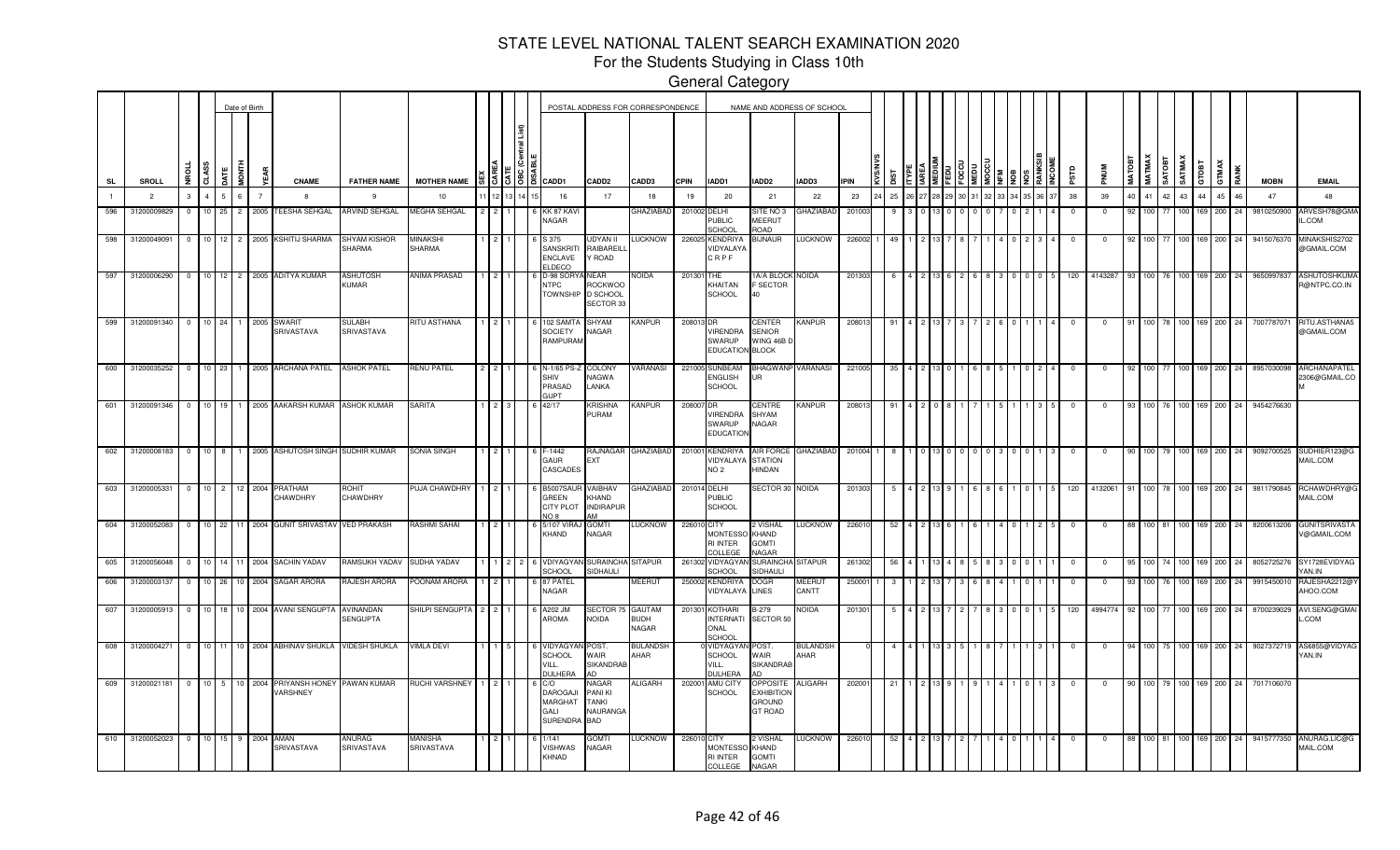For the Students Studying in Class 10th

|     |                     |                |                  |                      |           | Date of Birth  |                                      |                                   |                                   |  |                 |                                                                 |                                                                         | POSTAL ADDRESS FOR CORRESPONDENCE |              |                                                                    |                                                              | NAME AND ADDRESS OF SCHOOL                   |             |     |  |  |  |      |            |            |        |                  |                    |                  |             |            |             |                                                     |
|-----|---------------------|----------------|------------------|----------------------|-----------|----------------|--------------------------------------|-----------------------------------|-----------------------------------|--|-----------------|-----------------------------------------------------------------|-------------------------------------------------------------------------|-----------------------------------|--------------|--------------------------------------------------------------------|--------------------------------------------------------------|----------------------------------------------|-------------|-----|--|--|--|------|------------|------------|--------|------------------|--------------------|------------------|-------------|------------|-------------|-----------------------------------------------------|
| SL  | SROLL               |                | a                |                      | E<br>NOME | a.             | <b>CNAME</b>                         | <b>FATHER NAME</b>                | <b>MOTHER NAME</b>                |  | $\frac{12}{36}$ | CADD1                                                           | CADD <sub>2</sub>                                                       | CADD3                             | <b>CPIN</b>  | IADD1                                                              | IADD2                                                        | IADD3                                        | <b>IPIN</b> |     |  |  |  |      | erse       |            | MATOBT | <b>MATMAX</b>    | SATMAX<br>TBOTA    | GTOBT            |             | GTMAX      | <b>MOBN</b> | <b>EMAIL</b>                                        |
|     | $\overline{2}$      | 3              | $\mathbf{A}$     |                      | 6         | $\overline{7}$ |                                      | 9                                 | 10                                |  |                 | 16                                                              | 17                                                                      | 18                                | 19           | 20                                                                 | 21                                                           | 22                                           | 23          | 25  |  |  |  | 6 37 | 38         | 39         | 40     | 41               | 42                 | 43               | 44          | 45<br>46   | 47          | 48                                                  |
| 611 | 31200058562         | $^{\circ}$     | 10 <sup>10</sup> | 13                   |           |                | 9 2004 MANMEET PATEL                 | RAJESH KUMAR<br>PATEL             | <b>RATIMA</b>                     |  |                 | <b>HNO 48</b><br>RAJMANDIR RAJA                                 | <b>SISWA</b>                                                            | MAHARAJG<br>ANJ                   | 273302       | <b>ACADEMI</b><br><b>HEIGHTS</b><br><b>PUBLIC</b><br><b>SCHOOL</b> | PADRI<br>BAZAR<br><b>JUNGLE</b><br><b>DHUSAR</b><br>PIPRAICH | GORAKHPL                                     | 27301       |     |  |  |  |      |            |            |        |                  |                    |                  | 169         | 200<br>24  | 9936730006  | 580MANMEETPA<br><b>EL@GMAIL.CO</b>                  |
| 612 | 31200021081 0 10 10 |                |                  |                      |           |                | 9 2004 MOHAMMAD<br><b>ISHAN</b>      | <b>MOHAMMAD</b><br><b>ISLAM</b>   | SHABNAM NISHA                     |  |                 | 6 M 29<br>KALINDI<br><b>KUNJ</b>                                | <b>GT ROAD</b><br>KHURJA                                                | <b>BULANDSH</b><br>AHR            | 203131       | AMU CITY<br>HIGH<br>SCHOOL                                         | <b>MASOODAB</b><br>AD<br><b>ALIGARH</b>                      | <b>ALIGARH</b>                               | 20200       | 21  |  |  |  |      | - 0        | $\Omega$   |        |                  | 100 79 100 169 200 |                  |             | 24         | 9897235477  | MOHD.ISLAMKR.<br>@GMAIL.COM                         |
| 613 | 31200051033         | $\overline{0}$ | 10               | $\mathbf{A}$         | 9         | 2004           | AMRISHA<br><b>SRIVASTAVA</b>         | <b>ABHAY KISHOR</b><br>SRIVASTAVA | SONU<br>SRIVASTAVA                |  |                 | 3/123 RAJ<br>KHAND                                              | <b>SHARDA</b><br>NAGAR                                                  | <b>LUCKNOW</b>                    |              | 226002 ST MARYS<br>CONVENT<br><b>INTER</b><br>COLLEGE              | RDSO<br>MANAK<br>NAGAR                                       | <b>UCKNOW</b>                                | 22601       |     |  |  |  |      |            |            |        | 100              |                    |                  | 69          | 200<br>24  | 9452015142  | <b>AMRISHASHRIVA</b><br>STAVA0409@GM<br>AIL.COM     |
| 614 | 31200003274         | - 0            | 10 <sup>1</sup>  | 29                   | 8         |                | 2004 PRAKHAR PAWAR                   | ROHITASH KUMAR                    | POOJA PRAJESH                     |  |                 | 257/1 BAN<br><b>STREET</b><br>OPPOSITE                          | <b>ST JOHNS</b><br>SCHOOL                                               | <b>MEERUT</b><br>CANTT            |              | 250001 ST MARYS<br><b>ACADEMY</b>                                  | CARIAPPA<br><b>STREET</b>                                    | <b>MEERUT</b><br>CANTT                       | 25000       |     |  |  |  |      |            |            |        |                  |                    |                  | 169         | 200<br>24  | 9474479344  | POOJA-<br>PRAJESH78@GM<br>AIL.COM                   |
|     | 615 31200093423     | $\Omega$       |                  | $10$ 23              |           |                | 8 2004 AYUSH TIWARI                  | VINOD KUMAR<br><b>TIWARI</b>      | <b>ALKA TIWARI</b>                |  |                 | 52 B<br>SIDDHART<br>NAGAR                                       | <b>GOOBA</b><br><b>GARDENS</b><br>KALYANPU                              | Kanpur                            | 208016 DELHI | <b>PUBLIC</b><br><b>SCHOOL</b>                                     | KALYANPU                                                     | <b>KANPUR</b>                                | 20801       |     |  |  |  |      |            |            |        |                  |                    |                  | 169.        | 200        | 980704500   | VINODTIWARI230<br>8@GMAIL.COM                       |
|     | 616 31200023025 0   |                |                  |                      |           |                | 10 30 7 2004 AYUSH GOYAL             | <b>MANISH GOYAL</b>               | ANJU GOYAL                        |  |                 | <b>RAM</b><br><b>KRISHNA</b><br>NAGAR<br><b>JALESAR</b><br>ROAD |                                                                         | FIROZABAD                         | 283203       | <b>CHRIST</b><br>THE KING<br><b>INTER</b><br>COLLEGE               | <b>GANDHIPU</b><br>RAM<br>TUNDLA                             | <b>FIROZABAD</b>                             |             | 23  |  |  |  |      |            | - 0        | 88     | 100 81           |                    |                  | 100 169 200 | 24         | 9759011218  | AYUSH.GD.GPS<br>@GMAIL.COM                          |
|     | 617 31200016649     | $\overline{0}$ |                  | 10 27                |           |                | 7 2004 GURU PRASANN<br>SATSANGI      | PREM SARAN<br>TIRUMALAI           | KRISHNANANDA<br>SOAMI DAYA        |  |                 | F1 MEHTA<br>ENCLAVE<br>ADAMBAGI<br>EXTN                         | DAYALBAG AGRA                                                           |                                   |              | 282005 DEI PREM<br>VIDYALAYA<br><b>GIRLS</b><br><b>NTER</b>        | COLLEGE<br>DAYALBAG                                          | AGRA                                         | 282005      |     |  |  |  |      | $^{\circ}$ | $^{\circ}$ | 92     | 100 77           |                    |                  | 100 169 200 | 24         | 9411403166  | SDAYAK@GMAIL.<br>COM                                |
|     | 618 31200050566     | $\overline{0}$ |                  | 10 24                |           | 2004           | SRAJAN<br>SRIVASTAVA                 | <b>HARSH KUMAR</b><br>SRIVASTAVA  | VANDANA<br>SRIVASTAVA             |  |                 | 538KH 2/48<br>DEEN<br>DAYAL<br><b>NAGAR</b>                     | <b>SITAPUR</b><br>ROAD                                                  | <b>LUCKNOW</b>                    | 226020 CITY  | <b>MONTESSO</b><br>RI SCHOOL                                       | 90 A<br>MAHANAG/                                             | <b>LUCKNOW</b>                               | 226006      |     |  |  |  |      | - 0        | $\Omega$   |        | 100 81           |                    | 100 169          |             | 200<br>24  | 8400433093  | HSRIVASTAVA19<br>76@GMAIL.COM                       |
|     | 619 31200005115 0   |                |                  | 10 19                |           |                | 6 2004 SPARSH JAIN                   | ARESH JAIN                        | <b>NUCHI JAIN</b>                 |  |                 | D-6<br>SECTOR 15                                                | NOIDA                                                                   | GAUTAM<br><b>HUDH</b><br>NAGAR    | 201301 AMITY | <b>INTERNATI</b><br>ONAL<br>SCHOOL                                 | SECTOR 44 GAUTAM<br><b>NOIDA</b>                             | <b>BUDH</b><br><b>NAGAR</b>                  | 201303      |     |  |  |  |      |            |            |        | 100 78           |                    | 100 <sub>l</sub> | 169         | 200<br>24  | 9717043860  | DRPARESH2002<br>@YAHOO.CO.IN                        |
| 620 | 31200005817         | $\mathbf{0}$   | 10 <sub>1</sub>  | 8                    |           | 6 2004         | <b>ISHAN KARMAKAR</b>                | SUBHABRATA<br><b>ARMAKAR</b>      | SONALI<br><b>KARMAKAR</b>         |  |                 | $-604$<br>CIVITECH<br>SAMPRITI                                  | <b>SECTOR 77 NOIDA</b>                                                  |                                   |              | 201304 SOMERVILL<br>E SCHOOL<br>NOIDA                              | D-89<br>SECTOR 22                                            | <b>GAUTAM</b><br><b>BUDH</b><br><b>JAGAR</b> | 20130       |     |  |  |  |      | 120        | 4981939    |        |                  | 100   76   100     |                  | 169         | 200<br>-24 | 9810233433  | KARMAKARSONA<br>LI@REDIFFMAIL.<br>MOC.              |
| 621 | 31200008707         | $\overline{0}$ |                  | 10 <sup>1</sup><br>5 |           | 6 2004         | SAMARTH SINGH                        | <b>AJAY SINGH</b>                 | <b>AJNI SINGH</b>                 |  |                 | 44-2301<br>CLEO<br><b>COUNTY</b>                                | SECTOR<br>121                                                           | noida                             | 201301       | DELHI<br><b>PUBLIC</b><br>SCHOOL                                   | SECTOR 9<br>VASUNDHA                                         | <b>GHAZIABAD</b>                             | 201012      |     |  |  |  |      | -0         | $\Omega$   |        | 100   81         |                    | 100 L            | 169.        | 200<br>24  | 9312587524  | RAJNI.SINGH2009<br>@REDIFFMAIL.C                    |
| 623 | 31200021932         | $\overline{0}$ |                  | $10 \mid 3 \mid$     | 6         | 2004           | <b>NERITYA KUMAR</b><br><b>SINGH</b> | HARI KISHOR<br>SINGH              | <b>SUMAN SINGH</b>                |  |                 | <b>GATE OF</b><br><b>AISHNO</b><br>ROYAL<br>APPARTME            | <b>SWARN</b><br><b>ITANYAL</b><br><b>VAGAR</b><br>RAMGHAT<br><b>OAO</b> | <b>ALIGARH</b>                    | 20200        | DELHI<br>PUBLIC<br><b>SCHOOL</b><br><b>SENIOR</b><br><b>WING</b>   | AGRA<br>ROAD                                                 | ALIGARH                                      | 202001      | -21 |  |  |  |      | $\Omega$   | $\Omega$   | 86     | 100 I            | 83 I               | 100 L            | 169         | 200<br>24  | 8279412843  | <b>NERITYASINGH3</b><br>6@GMAIL.COM                 |
| 622 | 31200051051         | $\overline{0}$ |                  | $10 \mid 3 \mid$     |           |                | 6 2004 DEEPANSHU<br>SINGH            | AJEET PRATAP<br>SINGH             | ARCHANA SINGH                     |  |                 | 555/JA/121<br><b>MEHANDI</b><br>KHERA                           | <b>MANAK</b><br>NAGAR<br>OPP C-43/1<br><b>IDSO</b>                      | <b>LUCKNOW</b>                    | 22601        | ST.MARYS<br>CONVENT<br><b>INTER</b><br>COLLEGE                     | RDSO<br>COLONY<br><b>MANAK</b><br>NAGAR                      | LUCKNOW                                      | 22601       | -51 |  |  |  |      | $\Omega$   | $\Omega$   | -87    | 100 <sup>1</sup> | 82 100             |                  | 169         | 200<br>24  | 9935367711  | AJEETPSINGH19<br>76@GMAIL.COM                       |
| 624 | 31200021167         | $\overline{0}$ | 10 <sup>1</sup>  | 1                    |           |                | 6 2004 KUNAL SHIKHAR                 | ASHUTOSH                          | <b>MANISHA</b><br><b>/ARSHNEY</b> |  |                 | H NO 100<br>BANK<br>COLONY<br>PREMIER<br>NAGAR                  |                                                                         | <b>ALIGARH</b>                    | 202001       | AMU CITY<br>SCHOOL                                                 | MASOODAB<br>AD GT<br>ROAD                                    | <b>ALIGARH</b>                               | 20200       | 21  |  |  |  |      | $\Omega$   | $\Omega$   | 94     | 100 <sub>1</sub> | 75 100 169         |                  |             | 200<br>24  | 8535048047  | <b>ASHUTOSHGUPT</b><br>A100100@GMAIL.<br><b>COM</b> |
| 625 | 31200035333         | $\overline{0}$ |                  | $10 \quad 28$        |           |                | 5 2004 SHASHANK JAIN                 | ANURAG JAIN                       | VANDANA JAIN                      |  |                 | 45<br><b>JAWAHAR</b><br>NAGAR<br><b>BHELUPUR</b>                |                                                                         | VARANASI                          | 221010 DELHI | PUBLIC<br><b>SCHOOL</b>                                            | CHANDAULI<br>MOHANSAF<br>AI BYPASS<br>ROAD                   | ARANASI                                      | 221010      | 35  |  |  |  |      |            |            |        |                  | 100 79 100 169 200 |                  |             | 24         | 9915285741  |                                                     |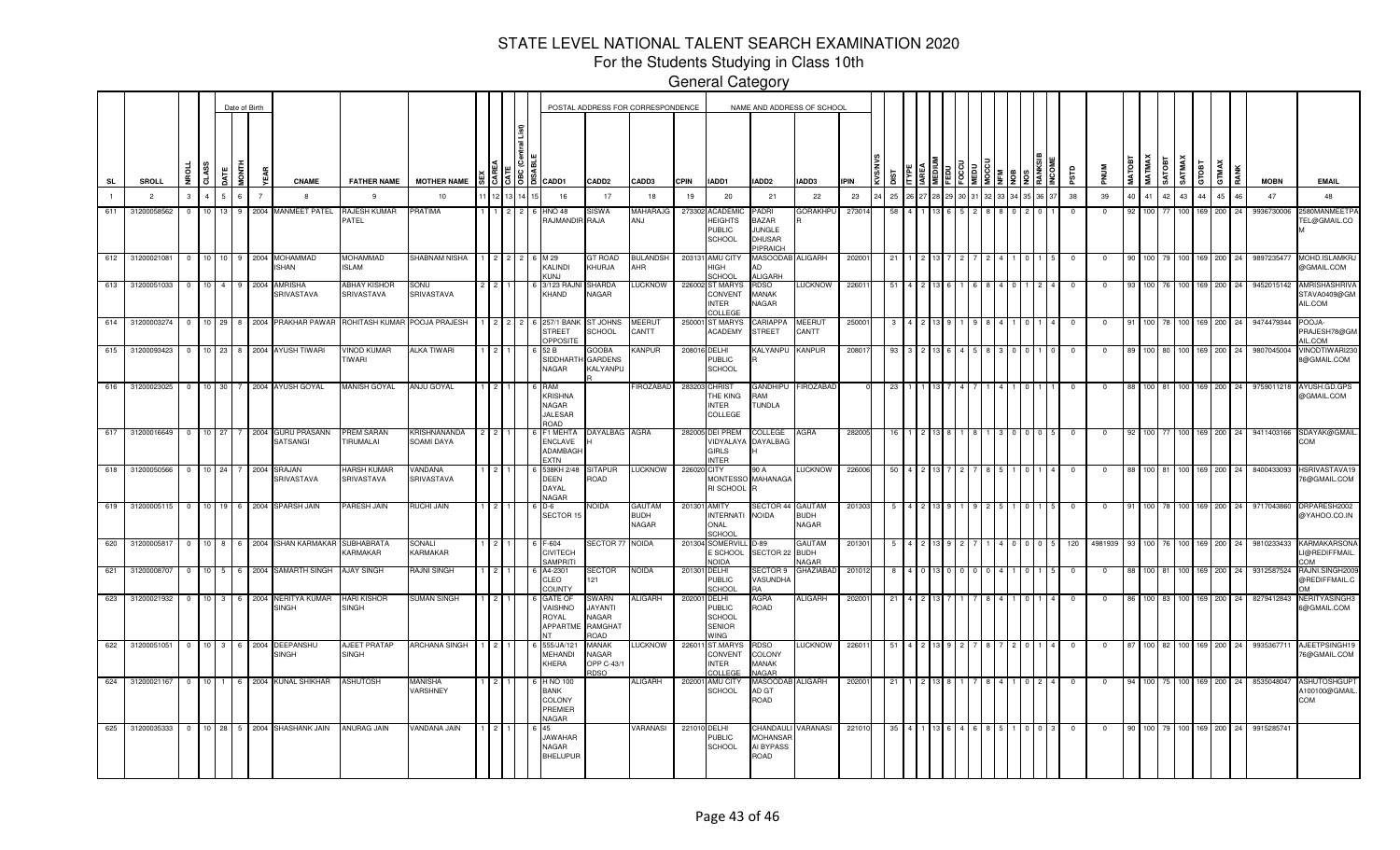For the Students Studying in Class 10th

|     |                 |                         |                       |                | Date of Birth  |                                                             |                                                      |                      |                       |     |                                                                                         |                                                               | POSTAL ADDRESS FOR CORRESPONDENCE |              |                                                                             | NAME AND ADDRESS OF SCHOOL                                   |                 |             |     |  |  |  |  |            |             |        |                    |                 |                  |             |            |             |                                            |
|-----|-----------------|-------------------------|-----------------------|----------------|----------------|-------------------------------------------------------------|------------------------------------------------------|----------------------|-----------------------|-----|-----------------------------------------------------------------------------------------|---------------------------------------------------------------|-----------------------------------|--------------|-----------------------------------------------------------------------------|--------------------------------------------------------------|-----------------|-------------|-----|--|--|--|--|------------|-------------|--------|--------------------|-----------------|------------------|-------------|------------|-------------|--------------------------------------------|
| SL  | <b>SROLL</b>    |                         | CLASS                 | i<br>Tag       | ă              | <b>CNAME</b>                                                | <b>FATHER NAME</b>                                   | <b>MOTHER NAME</b>   |                       |     | $\frac{15}{3}$ $\frac{5}{3}$ $\frac{16}{3}$ $\frac{20}{3}$ $\frac{1}{3}$ $\frac{20}{3}$ | CADD <sub>2</sub>                                             | CADD3                             | <b>CPIN</b>  | IADD1                                                                       | IADD2                                                        | IADD3           | <b>IPIN</b> |     |  |  |  |  | ars        |             | MATOBT | <b>MATMAX</b>      | SATMAX<br>RIORT | GTOBT            |             | GTMAX      | <b>MOBN</b> | <b>EMAIL</b>                               |
|     | $\overline{2}$  | $\mathbf{3}$            | 4                     |                | $\overline{7}$ |                                                             | -9                                                   | 10                   |                       |     | 16                                                                                      | 17                                                            | 18                                | 19           | 20                                                                          | 21                                                           | 22              | 23          | 25  |  |  |  |  | 38         | 39          | 40     | 41                 | 42              | 43               | 44          | 45<br>46   | 47          | 48                                         |
| 626 | 31200007104     | $^{\circ}$              | 10                    | 18             |                | 2004 SHUBH MISHRA                                           | YOGESH MISHRA                                        | AJITA MISHRA         |                       |     | <b>FLAT NO 8</b><br>POCKET B VIHAR<br>SFS FLATS PHASE-3                                 | MAYUR                                                         | DELHI                             |              | 110096 LOTUS<br>VALLEY<br><b>INTERNAT</b><br>ONAL<br>SCHOO                  | SECTOR<br>126 TAJ<br><b>EXPRESSV</b><br>AY                   | NOIDA           | 20130       |     |  |  |  |  |            | 43069697    | - 93   |                    |                 |                  |             | 200<br>24  | 9818018478  | <b>OGESHMISHRA</b><br>IN@YAHOO.CO          |
|     |                 |                         |                       |                |                | 627 31200021789 0 10 13 5 2004 PRIYANSHI<br><b>SHISODIA</b> | JITENDRA KUMAR ASHA RANI<br><b>SHISODIA</b>          |                      | $2 \times 2 \times 1$ |     | FLAT NO A2 JAWAHAR<br><b>RASIK</b><br>APARTMEN RAMGHAT<br>T GANGA                       | COLONY<br>ROAD                                                | <b>ALIGARH</b>                    | 202001 AMU   | <b>SENIOR</b><br><b>SECONDAF</b><br>Y SCHOOL<br><b>GIRLS</b>                | <b>MARRIS</b><br>ROAD                                        | <b>ALIGARH</b>  | 202002      | 21  |  |  |  |  | $\Omega$   |             | 91     | 100 78 100 169 200 |                 |                  |             | 24         | 9027327466  | <b>ASHASHISODIA</b><br>GMAIL.COM           |
|     | 628 31200002489 |                         |                       |                |                | 0 10 5 4 2004 LAKSHAY PAHWA SACHIN PAHWA                    |                                                      | JYOTI PAHWA          |                       |     | 201/11<br>PRAHLAD<br><b>NAGAR</b>                                                       |                                                               | MEERUT                            | 250002 KL    | <b>INTERNATI</b><br>ONAL<br>SCHOOL                                          | NEAR<br><b>SOMDUTT</b><br>VIHAR<br>GARH<br><b>ROAD</b>       | <b>MEERUT</b>   | 250005      | -2  |  |  |  |  | $^{\circ}$ | $^{\circ}$  | 94     | 100 75 100 169 200 |                 |                  |             | 24         | 9719701790  | JYOTIPAHWA18<br>9@GMAIL.COM                |
|     | 629 31200021097 | $0 \t10 \t1$            |                       | 4 <sup>1</sup> |                | 2004 RAJESH KUMAR<br><b>ATTRI</b>                           | YOGESH KUMAR KUSUM DEVI<br>ATTRI                     |                      |                       | 212 | VILL+POS<br>MALAV                                                                       | <b>BLOCK-</b><br><b>TAPPAL</b>                                | aligarh                           |              | 202165 AMU CITY<br>HIGH<br>SCHOOL                                           | NEAR<br><b>EXHIBITION</b><br><b>GROUND</b><br><b>GT ROAD</b> | <b>ALIGARH</b>  | 20200       |     |  |  |  |  | - 0        |             |        |                    |                 | 100 169          |             | 200<br>-24 | 7668019254  | RAJESHKUMARA<br>TTRI01042004@G<br>MAIL.COM |
|     | 630 31200091338 | $\overline{0}$          | 10 30                 | 3 <sup>1</sup> | 2004           | PRATHAM<br>KHANNA                                           | KAPIL KHANNA                                         | MANIKA KHANNA        |                       |     | C-1 HAL<br><b>OWNSHIP</b>                                                               | NEAR RAMA KANPUR<br><b>DEVI</b><br>CROSSING<br><b>GT ROAD</b> |                                   |              | 208007 METHODIS<br>HIGH<br><b>SCHOOL</b>                                    | CANTOMEN                                                     | <b>KANPUR</b>   | 20800       |     |  |  |  |  |            |             |        |                    |                 |                  | 169 I       | 200<br>24  | 7905922903  | CMAKKHANNA@<br>GMAIL.COM                   |
|     | 631 31200047086 | $\circ$                 | 10 29                 |                |                | 3 2004 SATYAM SINGH                                         | RITURAJ SINGH                                        | <b>ARCHANA SINGH</b> |                       |     | E 402<br><b>KALPTARL</b><br><b>APARTMEN</b><br><b>GOMTI</b>                             | NAGAR<br><b>EXTENSION</b>                                     | LUCKNOW                           | 226010 DELHI | <b>PUBLIC</b><br><b>SCHOOL</b>                                              | SEC-4<br><b>GOMTI</b><br>NAGAR<br><b>EXTENSION</b>           | <b>LUCKNOW</b>  | 22601       |     |  |  |  |  | $^{\circ}$ | $\mathbf 0$ | 94     | 100 75             |                 |                  | 100 169 200 | 24         | 7376433812  | RRSINGHMES@<br>GMAIL.COM                   |
|     | 632 31200059117 | $0$ 10 11               |                       |                |                | 3 2004 PRANSHU PRIYA                                        | <b>SUNIL KUMAR</b>                                   | ARCHANA KUMARI       |                       |     | 412 A<br>RAILWAY<br>MEDICAL<br>COLONY                                                   | <b>SHAHPUR</b>                                                | <b>GORAKHPU</b>                   |              | 273012 LITTLE<br><b>FLOWER</b><br>SCHOOL ST<br>ANTHONY                      | VAGAR<br>DHARMPUR                                            | <b>GORAKHPU</b> | 273006      | 59  |  |  |  |  | $\Omega$   | $\Omega$    |        | 100 80             |                 | 100 169          |             | 200<br>24  | 9956841309  | PRANSHTENNYS<br>ONANAESHA@G<br>MAIL.COM    |
|     | 633 31200021036 | $^{\circ}$              | 10 <sub>1</sub>       |                |                | 2004 MOHD AAMIR                                             | ABDUL RASHEED                                        | NAZMA KHATOON        |                       |     | VILL-<br><b>JAMOHNA</b><br>POST-<br><b>KHANDSARI</b><br>BAZAR                           |                                                               | SIDDHARTH<br>NAGAR                |              | 272192 SAYYID<br>HAMID S<br>SECONDAF<br>Y SCHOOL<br>AMU                     | UMA<br>CAMPUS                                                | ALIGARH         | 202002      | -21 |  |  |  |  | $^{\circ}$ | 0           | 92     | 100 77             |                 | 100 169          |             | 200<br>24  | 9997251683  |                                            |
|     | 634 31200035272 | $\overline{0}$          | 10 26                 | $^{2}$         |                | 2004 ANIMESH YADAV                                          | <b>DINESH KUMAR</b><br>SINGH YADAV                   | RAJESHWARI<br>YADAV  |                       |     | B 34/37-A<br>KHA 5 A<br>SARAI<br><b>NANDAN</b>                                          | <b>SUKULPUR</b><br>A GAYATRI<br>NAGAR                         | <b>VARANASI</b>                   |              | 221005 SUNBEAM<br><b>ACADEMY</b><br>SAMNEGHA                                | LANKA                                                        | <b>VARANASI</b> | 221003      | -35 |  |  |  |  |            |             |        | 100 I              |                 | 100 <sub>1</sub> | 69          | 200<br>24  | 9044713303  |                                            |
|     | 635 31200051504 | $\overline{\mathbf{0}}$ | 10 16                 | 2              | 2004           | <b>KUSHAGRA</b><br>SRIVASTAVA                               | <b>VINAY KUMAR</b><br>SRIVASTAVA                     | PARUL<br>SRIVASTAVA  |                       |     | 554KHA/46G<br><b>VISHESWA</b><br>R NAGAR                                                | ALAMBAGH                                                      | <b>LUCKNOW</b>                    |              | 226005 STELLA<br><b>MARIS</b><br><b>INTER</b><br>COLLEGE<br><b>SECTOR H</b> | DA<br>COLONY<br>KANPUR<br>ROAD                               | <b>LUCKNOW</b>  | 22601       |     |  |  |  |  |            |             |        |                    |                 |                  | 169.        | 200<br>24  | 941554141   | VINAYKSRIVAST<br>AV9029@GMAIL.<br>COM      |
|     | 636 31200005797 | $\overline{0}$          | 10 <sup>1</sup><br>13 | $\overline{2}$ |                | 2004 ANSH KALUCHA                                           | ANISH KALUCHA                                        | <b>MAMTA KALUCHA</b> |                       |     | $C-87$                                                                                  | NEAR<br>SECTOR 33 ROCKWOO<br><b>D SCHOOL</b>                  | NOIDA                             |              | 201301 SOMERVILL<br>E SCHOOL                                                | D-89<br>SECTOR <sub>22</sub>                                 | <b>NOIDA</b>    | 20130       |     |  |  |  |  | $^{\circ}$ | $^{\circ}$  | -92    | 100 <sub>1</sub>   |                 | 100 169          |             | 200<br>24  | 9350130435  | MAMTA.KALUCH<br>A@GMAIL.COM                |
|     | 637 31200007082 | $\overline{0}$          | $10 \quad 4$          | $\overline{2}$ |                | 2004 ADITYA SINGH                                           | ARJUN PRASAD<br>SINGH                                | SWATI SINGH          |                       |     | 02044 ATS<br>ADVANTAG ND-1                                                              | AHINSAKHA<br><b>INDIRAPUR</b><br>AМ                           | <b>GHAZIABAD</b>                  |              | 201014 LOTUS<br>VALLEY<br><b>INTERNAT</b><br>ONAL<br>SCHOO                  | <b>SECTOR</b><br>126<br><b>EXPRESSV</b><br>AY                | <b>NOIDA</b>    | 201303      |     |  |  |  |  | 120        | 4253518     |        |                    |                 |                  |             | 200        | 9810165146  | APSIITD@GMAIL<br>COM                       |
|     | 639 31200052269 | $0 \t 10 \t 3$          |                       | $\overline{2}$ |                | 2004 ABHINAV<br>SRIVASTAV                                   | <b><rishna b="" kant<=""><br/>SRIVASTAV</rishna></b> | ANAMIKA<br>SRIVASTAV |                       |     | 1/25<br>AMBEDKAR<br>PURAM<br><b>VINEET</b><br>KHAND-1                                   | GOMTI<br><b>NAGAR</b>                                         | LUCKNOW                           |              | 226010 SETH M R<br><b>JAIPURIA</b><br><b>SCHOOL</b><br><b>VINEET</b>        | <b>KHAND</b><br><b>GOMTI</b><br>NAGAR                        | LUCKNOW         | 22601       | -52 |  |  |  |  |            |             | 91     | 100 78 100 169     |                 |                  |             | 200<br>24  | 798534337   | ABHINAVSRIVAS<br>TAZV3204@GMAI<br>L.COM    |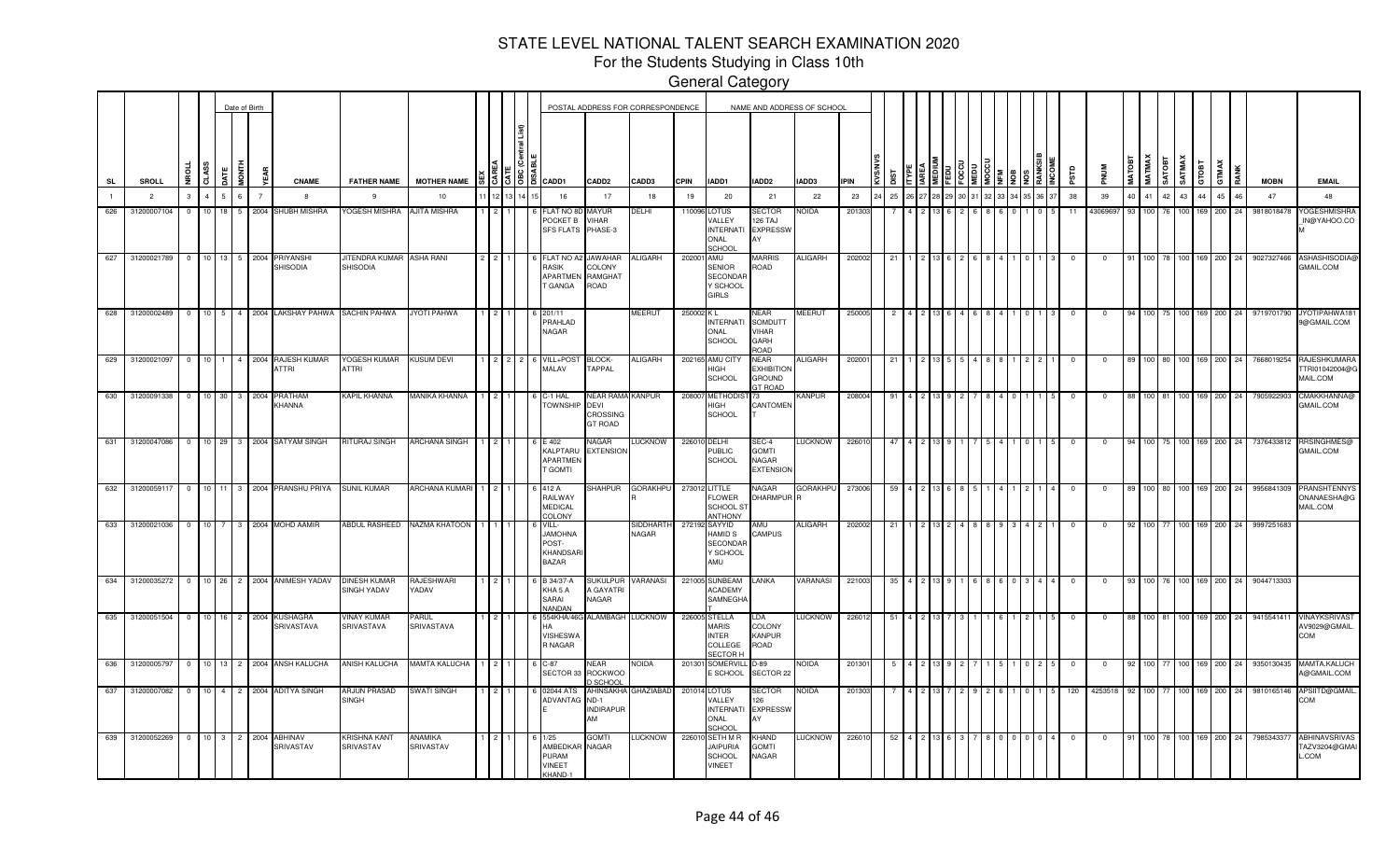For the Students Studying in Class 10th

|           |                 |                          |                |                | Date of Birth  |                        |                                               |                                              |                                                                                                                          |     |  |                                                                                |                                               | POSTAL ADDRESS FOR CORRESPONDENCE |             |                                                                              | NAME AND ADDRESS OF SCHOOL                            |                           |             |     |  |  |  |                 |              |              |                 |                  |               |            |                    |                          |      |             |                                       |
|-----------|-----------------|--------------------------|----------------|----------------|----------------|------------------------|-----------------------------------------------|----------------------------------------------|--------------------------------------------------------------------------------------------------------------------------|-----|--|--------------------------------------------------------------------------------|-----------------------------------------------|-----------------------------------|-------------|------------------------------------------------------------------------------|-------------------------------------------------------|---------------------------|-------------|-----|--|--|--|-----------------|--------------|--------------|-----------------|------------------|---------------|------------|--------------------|--------------------------|------|-------------|---------------------------------------|
| <b>SL</b> | SROLL           | <b>NROLL</b>             | CLASS          | <b>JATE</b>    | E<br>MD        |                        | <b>CNAME</b>                                  | <b>FATHER NAME</b>                           | MOTHER NAME $\left \frac{10}{5}\right \left \frac{10}{5}\right \left \frac{10}{5}\right \left \frac{10}{5}\right $ CADD1 |     |  |                                                                                | CADD <sub>2</sub>                             | CADD3                             | <b>CPIN</b> | IADD1                                                                        | IADD2                                                 | IADD3                     | <b>IPIN</b> | ig  |  |  |  |                 | ars          |              | <b>MATOBT</b>   | <b>МАТМАХ</b>    | <b>TROTAS</b> | SATMAX     | GTOBT              | GTMAX                    | RANK | <b>MOBN</b> | <b>EMAIL</b>                          |
|           | $\overline{2}$  | $\mathbf{3}$             | $\overline{4}$ | $\overline{5}$ | 6 <sup>1</sup> |                        | -8                                            | 9                                            | 10                                                                                                                       |     |  | 16                                                                             | 17                                            | 18                                | 19          | 20                                                                           | 21                                                    | 22                        | 23          | 25  |  |  |  | 33 34 35 36 37  | 38           | 39           | 40 <sup>2</sup> | 41               | 42            | 43         | 44                 | 45                       | 46   | 47          | 48                                    |
| 638       | 31200008473     | $\mathbf{0}$             | 10             | 3              | 2<br>2004      |                        | <b>INIKA AGRAWAL</b>                          | <b>SHYAM KUMAR</b><br>AGRAWAL                | SHUCHI AGRAWAL                                                                                                           | 212 |  | A-28<br>PARIVAHAN VASUNDHA<br>APARTMEN RA                                      | SECTOR 5                                      | GHAZIABAD                         | 201012      | <b>SETH</b><br>ANANDRAM<br><b>JAIPURIA</b><br>SCHOOL                         | SECTOR<br><b>14C</b><br>VASUNDHA<br>RA                | <b>GHAZIABAD</b>          | 201012      |     |  |  |  |                 | $^{\circ}$   | $\mathbf{0}$ | 96              | 100 <sub>1</sub> |               | 73 100     | 169                | 200                      | 24   | 9871278507  | AGR_SHYAM@Y<br>AHOO.COM               |
| 640       | 31200028159     |                          |                |                |                |                        | 0 10 2 2 2004 ADITYA SINGH                    | <b>SANJAY KUMAR</b><br><b>SINGH</b>          | <b>CHANDA SINGH</b>                                                                                                      |     |  | 129/5<br>MALVIYA<br>ROAD<br><b>GEORGE</b><br><b>OWN</b>                        |                                               | PRAYAGRA                          |             | 211002 MAHARSH<br>PATANJALI<br>VIDYA<br>MANDIR                               | 28 A<br>SHILAKHAN<br><b>RASOOLAB</b><br>AD GHAT       | <b>PRAYAGRA</b>           | 211004      | 28  |  |  |  |                 |              | $\Omega$     |                 | 100 <sup>1</sup> |               | 79 100 169 |                    | 200                      | 24   | 9430802474  | SINGH.ADITYARA<br>J02@YAHOO.CO        |
| 641       | 31200021717     | $\overline{\phantom{0}}$ | $10$ 24        |                |                | 1 2004 SURABHI         |                                               | LALTA PRASAD<br>PALI                         | PUSHPA DEVI                                                                                                              |     |  | 54 PHASE<br><b>SHANKAR</b><br>VIHAR<br>COLONY<br>RAM                           | GHAT<br><b>ROAD</b><br><b>QUARSI</b>          | ALIGARH                           | 202001      | AMU GIRL<br><b>SCHOOL</b>                                                    | <b>LAL DIGGI</b><br>ROAD                              | <b>ALIGARH</b>            | 202002      | 21  |  |  |  |                 | $\Omega$     | $\Omega$     | 91              | 100 <sup>1</sup> |               | 78 100 169 |                    | 200                      | 24   | 9761225777  | LPS72127@GMAI<br>L.COM                |
| 642       | 31200004151     |                          |                |                |                |                        |                                               | 0 10 18 1 2004 PARIDHI SINGHAL RAHUL SINGHAL | SARIKA SINGHAL                                                                                                           |     |  | 529 GANDI<br>NAGAR                                                             | SAIDPUR<br><b>OAOR</b><br><b>SULAOTHI</b>     | <b>BULANDSH</b><br>AHR            |             | 203408 DELHI<br><b>PUBLIC</b><br>CHOOL                                       | YAMUNA<br>PURAM                                       | <b>BULANDSH</b><br>AHR    | 203001      |     |  |  |  |                 | $^{\circ}$   | $^{\circ}$   |                 |                  |               |            | 100 76 100 169     | 200                      | 24   | 9837663265  | SARIKASINGHAL<br>GARG@GMAIL.C         |
| 643       | 31200007392     | $\circ$                  | $10$ 17        |                |                |                        | 1 2004 NIKITA KUMARI                          | <b>ASHOK KUMAR</b>                           | SHASHI DEVI                                                                                                              |     |  | D 76A1<br>SHEETAL<br>COLONY                                                    | SURAJPUF<br>GREATER<br><b>NOIDA</b>           | <b>G B NAGAR</b>                  | 201306 ST   | <b>JOSEPHS</b><br><b>SCHOOL</b>                                              | POCKET D<br>ALPHA-1<br><b>GREATER</b><br><b>NOIDA</b> | <b>G B NAGAR</b>          | 201308      |     |  |  |  |                 |              | 0            |                 |                  | 100 77        |            | 100 169            | 200                      | 24   | 9717588146  | ASHOK1615@GM<br>AIL.COM               |
| 644       | 31200058055     | $\circ$                  | 10 11          |                | 2004           |                        | MAYANK<br>AGRAWAL                             | <b>MANISH KUMAR</b><br>AGRAWAL               | SANGEETA<br>AGRAWAL                                                                                                      |     |  | <b>AGRAWA</b><br><b>SALES</b><br><b>BEHIND</b><br><b>SHITLA</b><br><b>MATA</b> | <b>MANDIR</b><br>CHOWRAHI<br>YA GOLA          | GORAKHPU                          | 273005 H P  | CHILDRENS<br><b>ACADEMY</b>                                                  | <b>J-CIVIL</b><br><b>LINES</b><br><b>GOLGHAR</b>      | <b>GORAKHPU</b>           | 273001      | 58  |  |  |  |                 | $\mathbf 0$  | 0            |                 |                  | 100 77        |            | 100 169            | 200                      | 24   | 9415321565  | <b>MAYANKINQKH@</b><br>GMAIL.COM      |
| 645       |                 |                          |                |                |                |                        | 31200016630 0 10 4 1 2004 ISHITA MATHUR       | <b>BHARAT DEEP</b>                           | SHALINI MATHUR                                                                                                           |     |  | 40 ARVIND<br>PURAM-A                                                           | SIKANDRA AGRA                                 |                                   |             | 282007 DELHI<br>PUBLIC<br><b>SCHOOL</b>                                      | E1-2 BLOCK AGRA<br>F SHASTRI<br>PURAM                 |                           | 282007      |     |  |  |  |                 | $\mathbf{0}$ | $\mathbf 0$  |                 |                  |               |            | 100 76 100 169 200 |                          | 24   | 9927859243  | <b>ISHITAMATHUR8</b><br>923@GMAIL.COM |
| 646       | 31200021028     |                          |                |                |                |                        | 0 10 30 12 2003 MOHD REHAN                    | RIYASAT ALI                                  | HASEENA BEGUM                                                                                                            |     |  | VILL-<br>KISHANPU<br><b>BLOCK-</b><br>SHAHBAD                                  | POST:<br>KHARSOUL                             | RAMPUR                            |             | 244922 SAYYID<br><b>HAMID S</b><br><b>SECONDAF</b><br>Y SCHOOL<br><b>AMU</b> |                                                       | ALIGARH                   | 202002      | -21 |  |  |  |                 | $\mathbf{0}$ | $^{\circ}$   |                 |                  | 100 77        |            |                    | 100 169 200 24           |      | 6398858629  | AMUREHAN9758<br>@GMAIL.COM            |
|           |                 |                          |                |                |                |                        | 647 31200028158 0 10 24 12 2003 DEVANSH SINGH | <b>RAJ MOHAN</b><br><b>SINGH</b>             | <b>BANDANA SINGH</b>                                                                                                     |     |  | 6 C 41 STAFF<br>COLONY                                                         | <b>MNNIT</b>                                  | PRAYAGRA                          |             | 211004 MAHARSHI<br>PATANJALI<br>VIDYA<br><b>ANDIR</b>                        | N.I                                                   | TELIYARGA PRAYAGRA 211004 |             | -28 |  |  |  | $0\quad0\quad5$ | $\mathbf{0}$ | $^{\circ}$   |                 |                  |               |            |                    | 89 100 80 100 169 200 24 |      |             | 9839778833 RAJM.MNNIT@G<br>MAIL.COM   |
|           |                 |                          |                |                |                |                        | 648 31200007043 0 10 19 12 2003 SHREYA PANDEY | <b>SANJAY KUMAR</b><br>PANDEY                | <b>SUMAN KUMARI</b>                                                                                                      |     |  | A3-212<br>TOWER-1<br>SILVER<br>ITY-2                                           | SECTOR<br>PI <sub>2</sub><br>GREATER<br>NOIDA | <b>GAUTAMBU</b><br>DH NAGAR       |             | 201310 SOHERVILI<br>E SCHOOL<br>BLOCK-H                                      | SECTOR<br>ALPHA AII<br><b>GREATER</b><br><b>NOIDA</b> | GAUTAMBU<br>DH NAGAR      | 201310      |     |  |  |  |                 | $\mathbf 0$  | $\mathbf 0$  |                 |                  |               |            |                    | 93 100 76 100 169 200 24 |      | 9674838428  | FUCHCHU@GMAI<br>L.COM                 |
|           | 649 31200093399 |                          |                |                |                |                        | 0 10 3 12 2003 OM KATIYAR                     | RAJESH KATIYAR VIBHA KATIYAR                 |                                                                                                                          |     |  | HOUSE N                                                                        | ARJUNNAG KANPUR<br>VINAYAKPU                  |                                   |             | 208024 DELHI<br>PUBLIC<br>SCHOOL                                             | KALYANPU KANPUR                                       |                           | 20801       | -93 |  |  |  |                 | $\mathbf 0$  | $\mathbf 0$  | 82              |                  |               |            |                    | 100 87 100 169 200 24    |      | 7007356676  | OMKATIYAR.78@<br>GMAIL.COM            |
|           | 650 31200058229 |                          |                |                |                | 0 10 25 11 2003 MUSKAN | RAMWANI                                       | <b>ANIL KUMAR</b><br>RAMWANI                 | KAVITA RAMWANI                                                                                                           |     |  | VIJAY<br><b>NAGAR</b><br><b>SINDHI</b><br><b>COLONY</b>                        | rн                                            | GORAKHNA GORAKHPU                 |             | 273013 METROPOL<br><b>TAN</b><br>SCHOOL                                      | <b>JHUNGIA</b><br>MEDICAL<br>COLLAGE<br><b>ROAD</b>   | <b>GORAKHPU</b>           | 273152      |     |  |  |  |                 |              | $^{\circ}$   | 85              |                  |               |            |                    | 100 84 100 169 200 24    |      | 9369177665  | RAMWANIMUSKA<br>N25@GMAIL.CO          |
| 651       | 31200048005     |                          |                |                |                |                        | 0 10 24 11 2003 ANANT GAUNIYAL                | H M GAUNIYAL                                 | NIDHI GAUNIYAL                                                                                                           |     |  | SF-2<br>FORTUNA<br><b>OUSE</b>                                                 | B-27 SEC- I<br>ALIGANJ                        | LUCKNOW                           | 226024 ST   | <b>FRANCIS</b><br><b>OLLEGE</b>                                              | <b>SHAHNAJF</b><br>ROAD                               | <b>LUCKNOW</b>            | 226001      | -48 |  |  |  |                 | 522          | 2321044      |                 |                  | 100 77        |            | 100 169 200        |                          | -24  | 9415514529  | HMGNMR@GMAI<br>L.COM                  |
| 652       | 31200028190     | $\circ$                  | $10 \t 24$     |                | 10 2003        |                        | <b>ADITYA KUMAR</b><br><b>IWARI</b>           | PRAWIN KUMAR<br><b>TIWARI</b>                | <b>KIRAN TIWARI</b>                                                                                                      |     |  | 18/118<br>ALKAVIHAR                                                            | <b>BAMRAULI</b>                               | PRAYAGRA                          |             | 211012 KENDRIYA<br><b>JIDYALAYA</b>                                          | <b>AIR FORCE</b><br><b>STATION</b><br><b>BAMRAUL</b>  | <b>PRAYAGRA</b>           | 211012      | -28 |  |  |  |                 | $\Omega$     | $\mathbf{0}$ | -91             | 100 l            |               | 78 100 169 |                    | 200                      |      | 8765814289  | <b>TKUANJALI@GM</b><br>AIL.COM        |
| 653       | 31200056192     | $\circ$                  | 10 20          |                |                |                        | 10 2003 AVINASH YADAV                         | <b>ANIL KUMAR</b><br><b>ADAV</b>             | <b>URMILA DEVI</b>                                                                                                       |     |  | <b>IDYAGYA</b><br><b>SCHOOL</b><br><b>SURAINCHA</b>                            | SIDHAULI                                      | <b>SITAPUR</b>                    |             | 261302 VIDYAGYA<br><b>SCHOOL</b><br><b>SURAINCHA</b>                         | SIDHAULI                                              | <b>SITAPUR</b>            | 261302      |     |  |  |  |                 |              |              |                 |                  |               | 100 L      | 169                | 200                      | 24   | 7068405954  | AV7247@VIDYAG<br>YAN.IN               |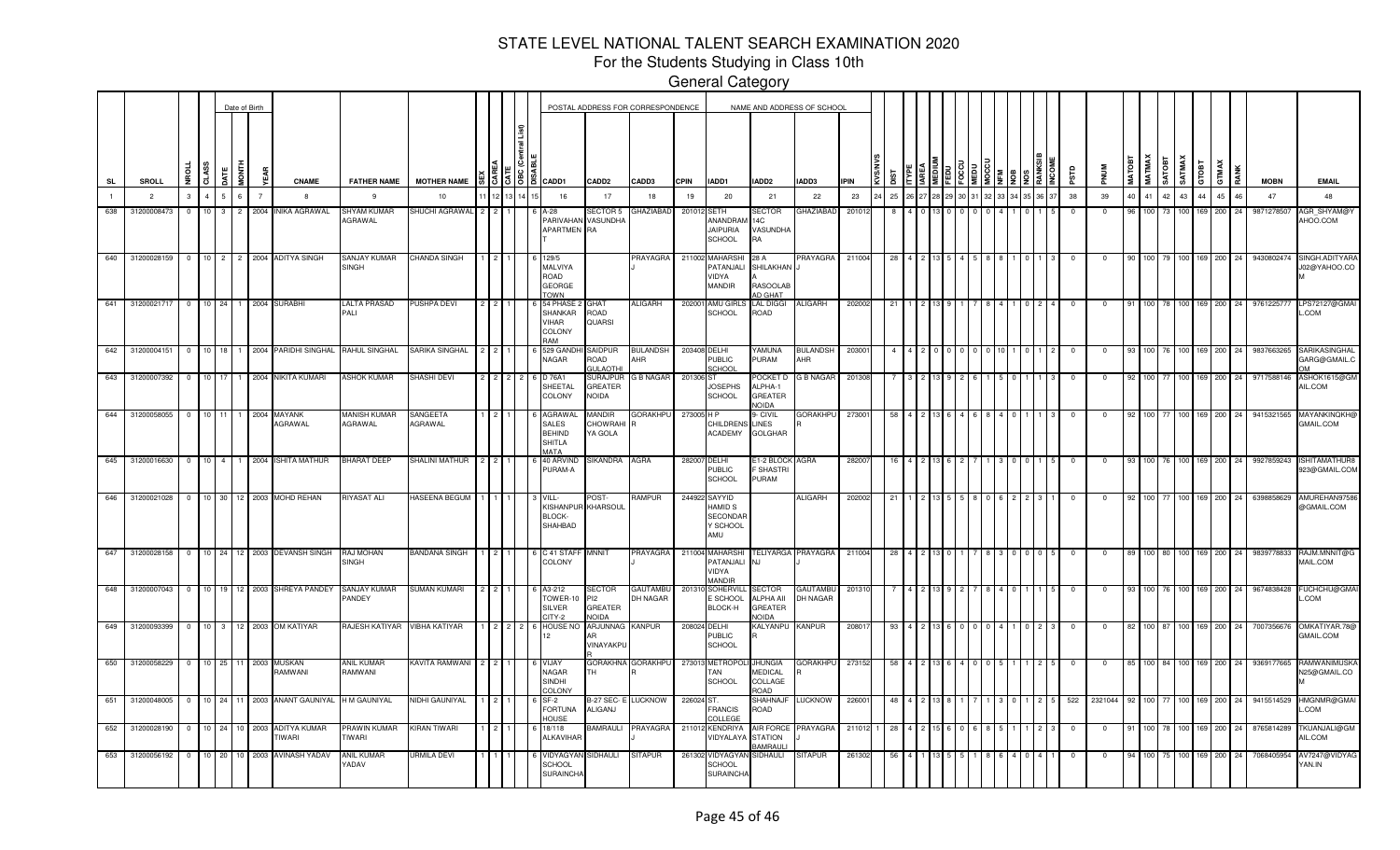For the Students Studying in Class 10th General Category

|     | <b>SROLL</b> |  |                 | Date of Birth |        |      | <b>CNAME</b>                |                                     | FATHER NAME MOTHER NAME      |        |             | $-10156666001$                                  | CADD <sub>2</sub> | POSTAL ADDRESS FOR CORRESPONDENCE<br>CADD3 | <b>CPIN</b> | IADD1                                                              | NAME AND ADDRESS OF SCHOOL<br>IADD <sub>2</sub> | IADD3                         | <b>HPIN</b> |    |                 | $\frac{1}{6}$ $\frac{1}{6}$ $\frac{1}{6}$ $\frac{1}{6}$ $\frac{1}{6}$ |               |  |    |    |  |  |                       | E LA<br>E LA             | <b>MOBN</b> | <b>EMAIL</b>                         |
|-----|--------------|--|-----------------|---------------|--------|------|-----------------------------|-------------------------------------|------------------------------|--------|-------------|-------------------------------------------------|-------------------|--------------------------------------------|-------------|--------------------------------------------------------------------|-------------------------------------------------|-------------------------------|-------------|----|-----------------|-----------------------------------------------------------------------|---------------|--|----|----|--|--|-----------------------|--------------------------|-------------|--------------------------------------|
|     |              |  |                 |               |        |      |                             |                                     | 10                           |        | 11 12 13 14 |                                                 | $\rightarrow$     |                                            |             | 20                                                                 |                                                 | 22                            | 23          | 25 |                 | 27 28 29 30 31 32                                                     | 3 34 35 36 37 |  | 38 | 39 |  |  | 40 41 42 43 44 45     | 46                       | 47          |                                      |
| 654 | 31200005766  |  | $10$ 12         |               |        |      | 10 2003 HARIOM MISHRA       | RAM KUMAR<br><b>MISHRA</b>          | <b>BINJU MISHRA</b>          | $\sim$ |             | 6 B-10 220D<br>SECTOR 34                        |                   | <b>NOIDA</b>                               |             | 201307 CAMBRIDG F-21A<br><b>NOIDA</b>                              | E SCHOOL SECTOR 27 BUDH<br><b>NOIDA</b>         | <b>GAUTAM</b><br><b>NAGAR</b> | 201301      |    |                 |                                                                       |               |  |    |    |  |  | 92 100 77 100 169 200 | 24                       | 9650622773  | <b>HARIOMMISHRA1</b><br>85@GMAIL.COM |
| 655 | 31200028174  |  | $10$ 19         |               | 8 2003 |      | ABHYUDAY<br><b>TRIPATHI</b> | <b>KAMALA KANT</b><br><b>TIWARI</b> | KATYAYANI<br><b>TRIPATHI</b> |        |             | -11 11<br>BADRI<br>AWAS<br>COLONY<br><b>NEW</b> | MENHDAUF          | PRAYAGRA                                   |             | 211004 PATANJALI<br><b>RISHIKUL</b>                                | SHILAKHAN J                                     | PRAYAGRA                      | 211004      | 28 | 13 <sup>1</sup> |                                                                       |               |  |    |    |  |  |                       | 91 100 78 100 169 200 24 | 7007922908  | TRIPATHI.MAYAN<br>K24@GMAIL.COM      |
| 656 | 31200016189  |  | 10 <sup>1</sup> |               |        | 2003 | <b>DIVYANSHI SINGH</b>      | <b>BRIJESH KUMAR</b><br>SINGH       | ANITA CHAHAR                 |        |             | 92 SHIVA.<br><b>NAGAR</b>                       | SHAHGANJ AGRA     |                                            |             | 282010 SIMPKINS<br><b>SCHOOL</b><br><b>MARUTI</b><br><b>ESTATE</b> | <b>BODLA</b><br>ROAD<br>SHAHGANJ                | <b>AGRA</b>                   | 282010      | 16 | 131             |                                                                       |               |  |    |    |  |  | 90 100 79 100 169 200 | 24                       | 9027085961  | DIVYA12NSHI@G<br>MAIL.COM            |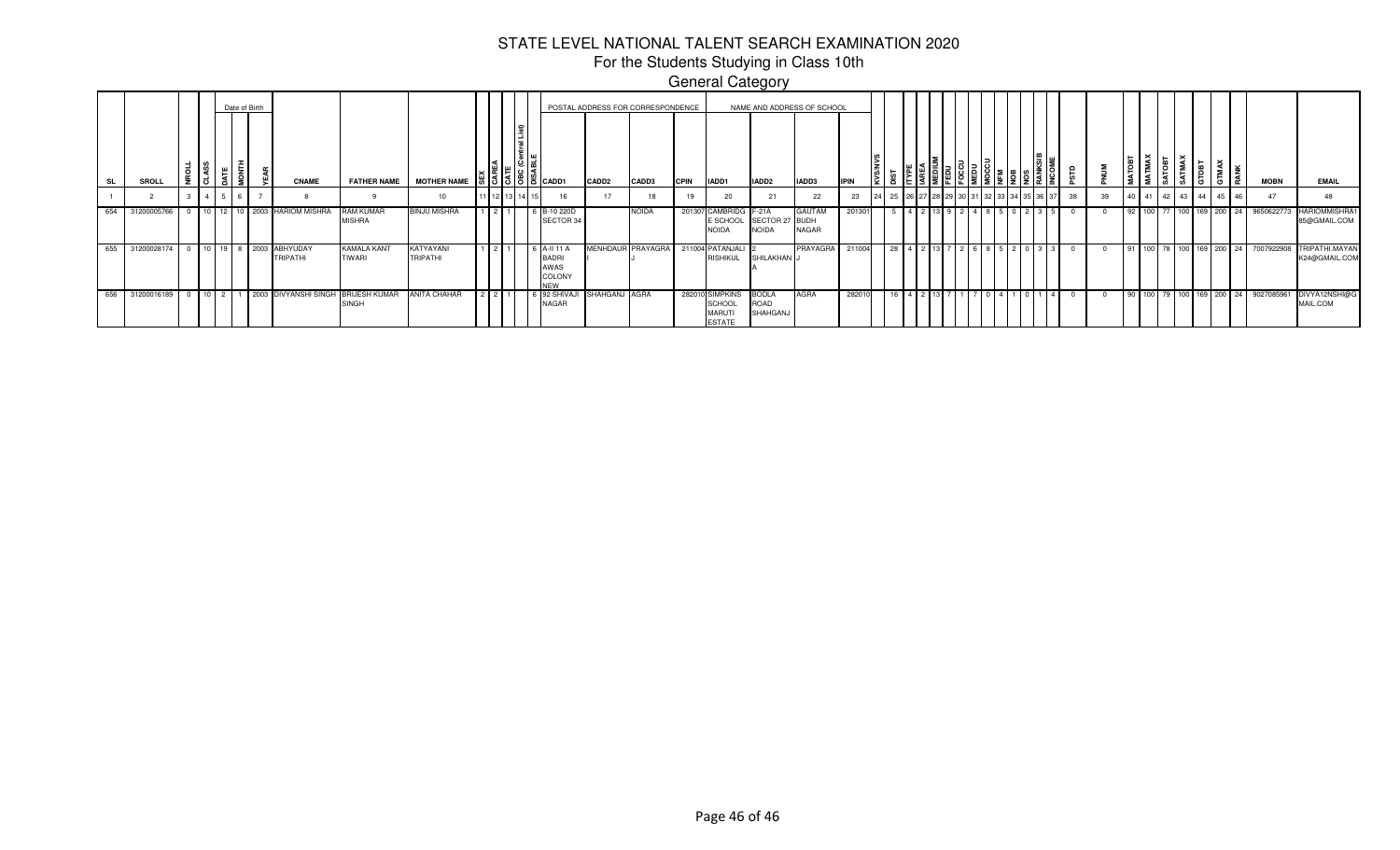For the Students Studying in Class 10th

|                |                                              |              |    |    | Date of Birth |                |                                                                |                                 |                           |                        |                    |                                                        |                                           | POSTAL ADDRESS FOR CORRESPONDENCE |             |                                                        |                                            | NAME AND ADDRESS OF SCHOOL |                                                           |                               |                                                    |  |     |                     |     |                               |                         |                                                                                 |    |              |                                 |                       |     |                                       |                                                           |                                                                                            |
|----------------|----------------------------------------------|--------------|----|----|---------------|----------------|----------------------------------------------------------------|---------------------------------|---------------------------|------------------------|--------------------|--------------------------------------------------------|-------------------------------------------|-----------------------------------|-------------|--------------------------------------------------------|--------------------------------------------|----------------------------|-----------------------------------------------------------|-------------------------------|----------------------------------------------------|--|-----|---------------------|-----|-------------------------------|-------------------------|---------------------------------------------------------------------------------|----|--------------|---------------------------------|-----------------------|-----|---------------------------------------|-----------------------------------------------------------|--------------------------------------------------------------------------------------------|
| <b>SL</b>      | SROLL                                        |              | ते |    |               | 5              | <b>CNAME</b>                                                   | <b>FATHER NAME</b>              | <b>MOTHER NAME</b>        |                        | <u>្រឡេឌីន្</u> រៃ | CADD1                                                  | CADD <sub>2</sub>                         | CADD3                             | <b>CPIN</b> | IADD1                                                  | IADD2                                      | IADD3                      | <b>IPIN</b>                                               |                               |                                                    |  |     |                     |     |                               | 5                       |                                                                                 |    | <b>MATMA</b> | <b>SATOB</b>                    | <b>SATMA</b><br>GTOBT |     | RAN                                   | <b>MOBN</b>                                               | <b>EMAIL</b>                                                                               |
|                | $\overline{2}$                               | $\mathbf{3}$ | 4  |    |               | $\overline{7}$ |                                                                |                                 | 10                        |                        | 12 13 14 15        | 16                                                     | 17                                        | 18                                | 19          | 20                                                     | 21                                         | 22                         | 23                                                        | 25                            |                                                    |  |     |                     |     |                               | 38                      | 39                                                                              | 40 | 41           | 42                              | 43                    | 44  | 45                                    | 47                                                        | 48                                                                                         |
|                | 31200050560                                  |              |    | 18 |               |                | 8   2004   PRAJJWAL KUMAR GYANESH KUMAR SHASHI PRABHA<br>SINGH |                                 |                           |                        |                    | 1/173<br>VIKALP<br>KHAND                               | <b>GOMTI</b><br>NAGAR                     | <b>LUCKNOW</b>                    | 226010 CITY | RI SCHOOL R                                            | 90A<br>MONTESSO MAHANAGA                   | <b>LUCKNOW</b>             | 226006 2                                                  |                               |                                                    |  |     |                     |     |                               |                         |                                                                                 |    | $100$   81   |                                 |                       | 168 | 200                                   |                                                           | GYANESHKUMA<br>100@YAHOO.CO                                                                |
| $2^{\circ}$    | 31200003255                                  |              |    |    |               |                | 0   10   24   5   2004   ADITYA VIKRAM<br><b>SINGH</b>         | VISHAL VIKRAM<br>SINGH          | SANGITA RANI              | 1   2   3              |                    | $6$ C-72<br><b>DEVLOK</b><br>COLONY                    | SPORTS<br><b>COMPLEX</b><br>DELHI<br>ROAD | MEERUT                            |             | 250002 ST MARYS PB NO 133 MEERUT<br><b>ACADEMY</b>     | CARIAPPA CANTT<br><b>STREET</b>            |                            |                                                           | $250001$   2   3   4   2   31 |                                                    |  |     |                     |     | 301115                        | $\overline{\mathbf{0}}$ | $^{\circ}$                                                                      |    |              | 94   100   74   100   168   200 |                       |     |                                       | 8868888386                                                | RAMGEETA34SIN<br>GH@GMAIL.COM                                                              |
| 3 <sup>3</sup> | 31200036511                                  |              |    |    |               |                | 0   10   6   12   2002   SUDHANSHU RAJ   VIJAY KUMAR           |                                 | MANORAMA DEVI   1   1   3 |                        |                    | 6 VILL-AILIA<br>POST-<br>LEORUWO                       |                                           | JAUNPUR                           |             | 222148 CENTRAL<br>HINDU<br><b>BOYS</b><br>SCHOOL       |                                            | KAMACHHA VARANASI          | 221010                                                    | 36                            | $12$ 13 6 5 4                                      |  |     | 81511               | 113 |                               | $^{\circ}$              | $^{\circ}$                                                                      |    |              |                                 |                       |     | 89   100   79   100   168   200   1   |                                                           | 7880464469 RAJSUDHANSHU<br>0603@GMAIL.CO                                                   |
| $\overline{4}$ | 31200038286                                  |              |    |    |               |                | 0   10   11   5   2005   PUNEET KUMAR   RAMASHANKAR            |                                 | MEENA DEVI                | $1$   1   3            |                    | $6$ VILL-<br>ASAICHAND<br>PUR POST-<br>ABHAJPUR        |                                           | GHAZIPUR                          |             | 232331 JAWAHAR<br>NAVODAYA<br>VIDYALAYA                |                                            | BAIRATH CHANDAULI          | 232107 2 38 1 1 1 1 1 1 5   3   5   3   8   5   2   1   1 |                               |                                                    |  |     |                     |     |                               | $\Omega$                | $\Omega$                                                                        |    |              |                                 |                       |     |                                       |                                                           | 90   100   77   100   167   200   2   8957181758   PUNEETKUMARI<br>55@GMAIL.COM            |
| 5              | 31200036546                                  |              |    |    |               |                | 0   10   4   7   2004   AYUSHMAN<br>SONKAR                     | <b>LAL BAHADUR</b><br>SONKAR    | <b>BABY SONKAR</b>        | $1 \mid 1 \mid 3 \mid$ |                    | 6 KESHAV<br>NAGAR<br>COLONY<br><b>DIESEL</b><br>POWER  | <b>HOUSE</b><br>MANDUADI                  | VARANASI                          |             | 221003 CENTRAL<br><b>HINDU</b><br>BOYS<br>SCHOOL       |                                            | KAMACHHA VARANASI          | 221010                                                    | 36                            |                                                    |  |     |                     |     | 1 2 13 5 4 3 8 19 1 2 3 0     | $\overline{\mathbf{0}}$ | $\Omega$                                                                        |    |              |                                 |                       |     | 88   100   79   100   167   200   2   |                                                           | 9839148383 LALBAHADURSO<br>NKAR2@GMAIL.0<br>∣OM                                            |
|                |                                              |              |    |    |               |                | 6 31200036638 0 10 13 8 2005 PUNEET KUMAR                      | DEENDAYAL<br>KANAUJIA           | <b>USHA DEVI</b>          | 123                    |                    | 6   VILL<br>BAHERA<br>$PO+PS$<br>DURGAWAT              | KAIMUR<br>BHABUA                          | BIHAR                             |             | 821105 CENTRAL<br>HINDU<br>BOYS<br>SCHOOL              |                                            | KAMACHHA VARANASI          | 221010                                                    |                               | $36$   1   2   13   7                              |  | IЯ. |                     |     | 3   1   5   3                 | $\Omega$                | $\Omega$                                                                        |    |              |                                 |                       |     |                                       |                                                           | 86   100   80   100   166   200   3   9653065225   KPUNEET585@G<br>MAIL.COM                |
| 7              | 31200036683                                  |              |    |    |               |                | 0   10   7   7   2005   ADITYA KUMAR                           | RAM CHANDRA<br>BHARTI           | <b>INDU DEVI</b>          | $1 \mid 1 \mid 3 \mid$ |                    | 6 NARIPACHD<br><b>EORA</b><br>NARIPACHD<br><b>EORA</b> |                                           | GHAZIPUR                          |             | 233302 CENTRAL<br>HINDU<br><b>BOYS</b><br><b>SCHOO</b> |                                            | KAMACHHA VARANASI          | 221010                                                    |                               | $36$   1   2   13   7   5   6   8   14   3   2   1 |  |     |                     |     |                               | $\Omega$                | $\Omega$                                                                        |    |              |                                 |                       |     |                                       |                                                           | 94   100   72   100   166   200   3   8765238640   ADITYAKUMARB<br>HARTI8765@GMA<br>IL.COM |
| 8              | 31200036558                                  |              |    |    |               |                | 0   10   10   5   2005   SHANKAR<br>PASWAN                     | RAJENDRA<br>PASWAN              | ROSHANI DEVI              | $1 \mid 1 \mid 3 \mid$ |                    | 6 VILL+POST<br>SULTANPU                                |                                           | <b>BALLIA</b>                     |             | 277207 CENTRAL<br>HINDU<br><b>BOYS</b><br>SCHOOL       |                                            | KAMACHHA VARANASI          | 221010                                                    |                               | $36$   1   2   13   4   7                          |  |     | 8   0   3   1   3   |     |                               | $\Omega$                | $\Omega$                                                                        |    |              |                                 |                       |     | 89   100   77   100   166   200   3   | 9370065329                                                |                                                                                            |
| 9              | 31200036612                                  |              |    |    |               |                | 0   10   2   2   2005   SUSHANT KUMAR   PARASHURAM<br>ANAND    | KUMAR                           | SHARMILA KUMARI 1 1 3     |                        |                    | 6 VILL+POST ROHTAS<br>NOKHA                            |                                           | BIHAR                             |             | 802215 CENTRAL<br>HINDU<br>BOYS<br>SCHOOL              |                                            | KAMACHHA VARANASI          | 221010                                                    |                               | $36$   1   2   13   7                              |  |     | 161101011           |     |                               | $^{\circ}$              | $^{\circ}$                                                                      |    |              |                                 |                       |     | $92$   100   74   100   166   200   3 |                                                           | 7355410514 SUSHANTKUMAF<br>ANAND890@GMA<br>IL.COM                                          |
|                | 10 31200036676   0   10   1   1   2005 OMKAR |              |    |    |               |                | CHAUDHARI                                                      | PRADEEP<br>CHAUDHARI            | <b>MANSHA DEVI</b>        | 11131                  |                    | 6 KISHUNPUR DUBARI<br>URF SUGGI<br>CHAURI              |                                           | MAU                               |             | 221601 CENTRAL<br>HINDU<br>BOYS<br>SCHOOL              |                                            | KAMACHHA VARANASI          | 221010                                                    |                               |                                                    |  |     |                     |     | 36 1 2 13 1 5 4 8 4 0 1 1 0   | $\overline{\mathbf{0}}$ | $^{\circ}$                                                                      |    |              |                                 |                       |     |                                       |                                                           | 86   100   79   100   165   200   4   7398748448   OMKARCHBS739<br>8@GMAIL.COM             |
| 11             |                                              |              |    |    |               |                | 31200091178 0 10 6 8 2004 C B SURIYA<br>PRAKASH                | M <sup>C</sup><br>BALASUBRAMNIA | <b>B SATHYA PRIYA</b>     | $1 \mid 2 \mid 3 \mid$ |                    | 6 14 B                                                 | <b>ALBERT</b><br>ROAD                     | CANTT<br>KANPUR                   |             | 208004 ARMY<br>PUBLIC<br>SCHOOL                        | <b>NEAR CIVIL CANTT</b><br>AERODROM KANPUR |                            | 208004                                                    |                               | 91   4   2   13   9                                |  |     |                     |     |                               |                         | 9   8   4   0   1   1   5   512   2380149   88   100   77   100   165   200   4 |    |              |                                 |                       |     |                                       | 9598382818                                                | MCBALA1975@G<br>MAIL.COM                                                                   |
|                | 12 31200059168                               |              |    |    |               |                | 0   10   1   8   2004   SANDEEP<br>KANNAUJIYA                  | MOTI LAL RAM                    | NEELAM DEVI               | $1 \mid 2 \mid 3 \mid$ |                    | 6   IBRAHIMAB   IBRAHIMAB   BALLIA<br>AD BAIRRIA AD    |                                           |                                   |             | 277208 JAWAHAR<br>NAVODAYA AGAHI                       | JUNGLE<br>VIDYALAYA PEEPIGANJ              | GORAKHPU                   | 273165 2 59                                               |                               | 113555                                             |  |     | $R R 2 1 2 1 3 1 6$ |     |                               | $\Omega$                | $\Omega$                                                                        |    |              |                                 |                       |     | 92   100   73   100   165   200   4   | 8545022993                                                |                                                                                            |
|                | 13 31200088128                               |              |    |    |               |                | 0   10   11   3   2005   DEVASHISH SINGH NAU SINGH             |                                 | <b>VIMLESH SINGH</b>      | 1 1 1 3 1              |                    | 6 B31 BATRA PO-<br>COLONY<br>BHARATPU ANJ              | KAUSHALG                                  | RAMPUR                            | 244921 RAN  | <b>PUBLIC</b><br>SCHOOL                                | BILASPUR RAMPUR                            |                            | 244921                                                    |                               | $88$   4   1   13   7                              |  |     |                     |     | 1   6   8   4   1   0   2   4 | $\Omega$                | $^{\circ}$                                                                      |    |              |                                 |                       |     |                                       | 87   100   77   100   164   200   5   9719293738   SINGH- | NAU@GMAIL.CO                                                                               |
| 14             |                                              |              |    |    |               |                | 31200036628   0   10   11   2   2005   RAJ KUMAR               | <b>ASHOK KUMAR</b>              | <b>LAXMI DEVI</b>         | $1 \mid 2 \mid 3 \mid$ |                    | 6 N12/264 M-6<br><b>JAKKHA</b><br>BAZAR<br><b>DIHA</b> |                                           | VARANASI                          |             | 221106 CENTRAL<br>HINDU<br><b>BOYS</b><br><b>SCHOO</b> |                                            | KAMACHHA VARANASI          | 221010                                                    | 36                            | $1$   2   13   4                                   |  |     | 0 5 2 0 2           |     |                               | $\Omega$                | $\Omega$                                                                        |    |              |                                 |                       |     | 89   100   75   100   164   200   5   |                                                           | 7355235244 RAJKUMARVNS2<br>16@GMAIL.COM                                                    |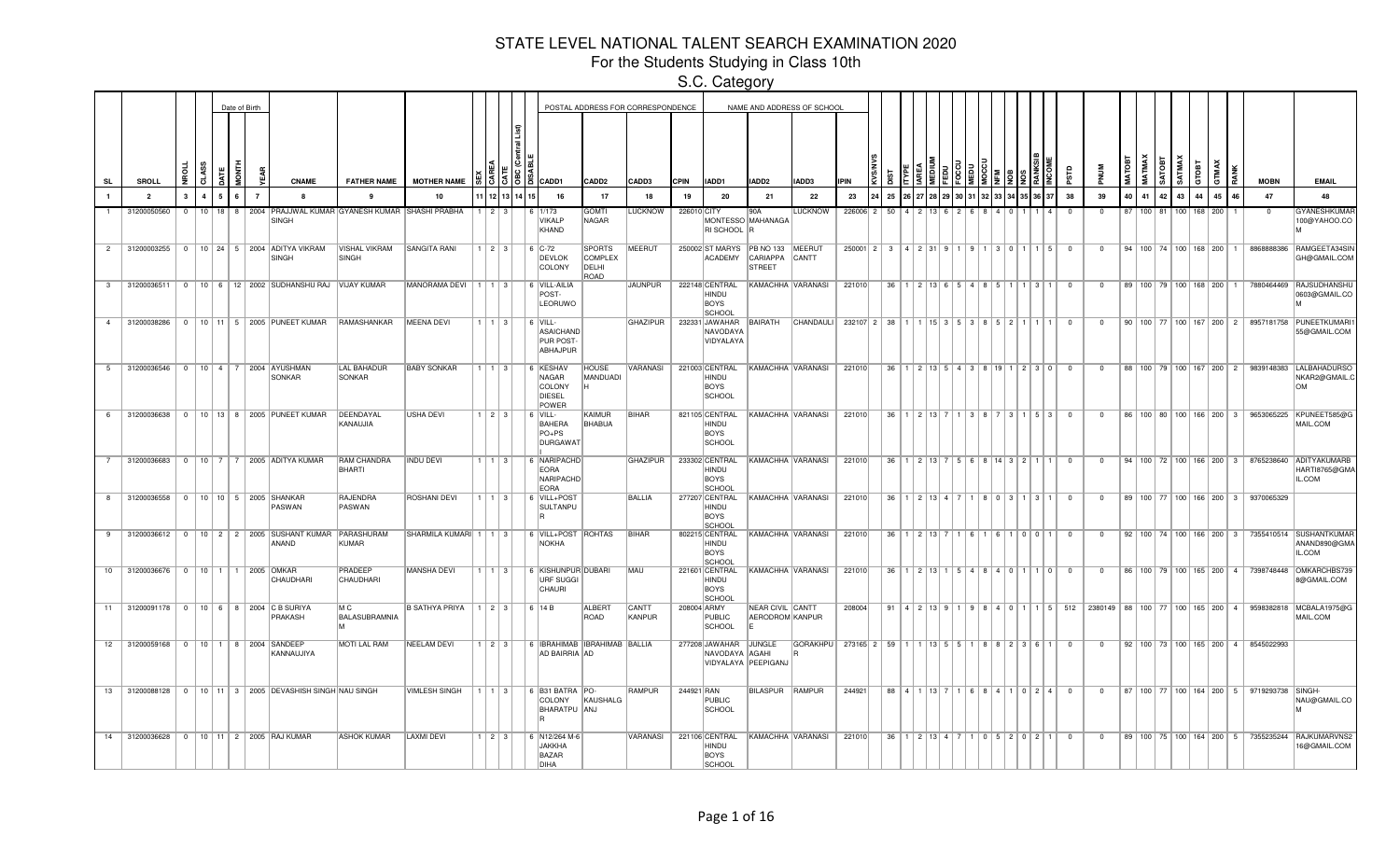For the Students Studying in Class 10th

|                |                                               |              |  | Date of Birth  |                                                                |                                  |                             |                                     |       |               |                                                                            |                                   | POSTAL ADDRESS FOR CORRESPONDENCE |             |                                                         |                                                                | NAME AND ADDRESS OF SCHOOL                                  |                                        |    |                                       |  |  |                                                                                   |                            |              |    |               |                         |                |                                     |                                     |                                                  |                                                                                         |
|----------------|-----------------------------------------------|--------------|--|----------------|----------------------------------------------------------------|----------------------------------|-----------------------------|-------------------------------------|-------|---------------|----------------------------------------------------------------------------|-----------------------------------|-----------------------------------|-------------|---------------------------------------------------------|----------------------------------------------------------------|-------------------------------------------------------------|----------------------------------------|----|---------------------------------------|--|--|-----------------------------------------------------------------------------------|----------------------------|--------------|----|---------------|-------------------------|----------------|-------------------------------------|-------------------------------------|--------------------------------------------------|-----------------------------------------------------------------------------------------|
| <b>SL</b>      | SROLL                                         | ÷.           |  |                | <b>CNAME</b>                                                   | <b>FATHER NAME</b>               | <b>MOTHER NAME</b>          |                                     |       | 3 13 13 13    | CADD1                                                                      | CADD2                             | CADD3                             | <b>CPIN</b> | IADD1                                                   | IADD2                                                          | <b>IADD3</b>                                                | <b>IPIN</b>                            |    |                                       |  |  |                                                                                   |                            |              |    | MATMAX        | SATMAX<br><b>SATOBT</b> | атовт          | <b>XAM</b>                          |                                     | <b>MOBN</b>                                      | <b>EMAIL</b>                                                                            |
| $\blacksquare$ | $\overline{\phantom{a}}$                      | $\mathbf{3}$ |  | $\overline{7}$ | $\mathbf{a}$                                                   | $\mathbf{q}$                     | 10                          |                                     |       | 1 12 13 14 15 | 16                                                                         | 17                                | 18                                | 19          | 20                                                      | 21                                                             | 22                                                          | 23                                     | 25 |                                       |  |  |                                                                                   | 38                         | 39           | 40 | 41            | 42<br>43                | $\overline{a}$ | 45                                  | 46                                  | 47                                               | 48                                                                                      |
| 15             | 31200036619                                   | $\Omega$     |  |                | 10   15   8   2004   SACHIN KUMAR                              | <b>RAJESH KUMAR</b>              | SARITA                      |                                     | 12131 |               | 6 B4/4<br><b>HANUMAN</b><br>GHAT                                           |                                   | VARANASI                          |             | 221001 CENTRAL<br>HINDU<br><b>BOYS</b><br><b>SCHOOL</b> |                                                                | KAMACHHA VARANASI                                           | 221010                                 | 36 |                                       |  |  |                                                                                   | - 0                        | $\Omega$     |    | 85   100   79 |                         |                | 100   164   200                     | -5                                  | 9450536952                                       | SACHINSTARK15<br>@GMAIL.COM                                                             |
| 16             |                                               |              |  |                | 31200036601   0   10   7   6   2005 ASHISH KUMAR               | <b>RAJESH KUMAR</b>              | <b>BHAGWANI DEVI</b>        | 111131                              |       |               | 6 VILL-NIBAH THANA-<br>POST-<br>CHIURAPUR                                  | BARAGAON                          | VARANASI                          |             | 221204 CENTRAL<br>HINDU<br>BOYS<br>SCHOOL               |                                                                | KAMACHHA VARANASI                                           | 221010                                 | 36 | 1 2 13 7 0                            |  |  | $1 \mid 2 \mid 3 \mid 2 \mid$                                                     | $\overline{0}$             | $^{\circ}$   |    |               |                         |                |                                     | 77   100   86   100   163   200   6 |                                                  | 7394855405 RAJESHK.TS@IT<br>BHU.AC.IN                                                   |
|                | 17 31200036520   0   10   5   4   2005 ADITYA |              |  |                | PRABHAKAR                                                      | <b>SUJEET KUMAR</b><br>PRABHAKAR | SUNITA<br>PRABHAKAR         | $1 \mid 2 \mid 3 \mid$              |       |               | 6 S10/130 D<br>HUKUL<br>GANJ                                               |                                   | VARANASI                          |             | 221002 CENTRAL<br>HINDU<br><b>BOYS</b><br><b>SCHOOL</b> |                                                                | KAMACHHA VARANASI                                           | 221010                                 | 36 |                                       |  |  | 811120114                                                                         | $\overline{0}$             | $\mathbf{0}$ |    |               |                         |                |                                     |                                     |                                                  | 84   100   79   100   163   200   6   9455470572   ADITYAPRABHAI<br>AR2004@GMAIL<br>COM |
| 18             |                                               |              |  |                | 31200016618 0 10 9 6 2004 GAURAV SINGH                         | <b>NAHAR SINGH</b>               | <b>ASHA SINGH</b>           | $1$   2   3                         |       |               | 6123<br>SECTOR 5 SIKANDRA<br>AVAS VIKAS ROAD<br>COLONY                     | <b>BODLA</b>                      | <b>AGRA</b>                       |             | 282007 DELHI<br>PUBLIC<br>SCHOOL<br><b>BLOCK F</b>      | MOHAMME AGRA<br>DPUR<br>SHASTRIPU<br>RAM                       |                                                             | 282007                                 |    |                                       |  |  | 16 4 2 13 5 3 6 8 4 0 2 2 5                                                       | $\Omega$                   | $\Omega$     |    |               |                         |                |                                     |                                     |                                                  | 83   100   80   100   163   200   6   9557201253   NAHARSINGH8@<br>GMAIL.COM            |
|                | 19 31200048031 0 10 5 5 2004 GAURAV           |              |  |                | KANAUJIYA                                                      | <b>JUGGILAL</b><br>KANAUJIYA     | <b>SUNDARI</b><br>KANAUJIYA | $1 \ 2 \ 3$                         |       |               | $6$ M-LIG-<br>4/624SEC-H M                                                 |                                   | JANKIPURA LUCKNOW                 |             | 226021 LUCKNOW<br><b>PUBLIC</b><br>SCHOOL               | SEC-F<br>JANKIPURA<br>M NEAR<br><b>ICON</b><br><b>HOSPITAL</b> | <b>LUCKNOW</b>                                              | 226021                                 |    |                                       |  |  | 48 4 2 13 4 3 4 8 4 0 1 2 2                                                       | $\Omega$                   | $\mathbf{0}$ |    |               |                         |                |                                     |                                     | 87   100   76   100   163   200   6   9670628035 | <b>DEEPIKA6666.66</b><br>.DK@GMAIL.COM                                                  |
|                | 20 31200036562 0 10 18 4 2004 SIDHARTH        |              |  |                | <b>AGNIHOTRI</b>                                               | <b>RAJANI KANT</b>               | INDRAWATI DEVI   1   1   3  |                                     |       |               | $  6$ VILL-<br>KHARDIHA<br>POST-<br>KHARDIHA                               |                                   | GHAZIPUR                          |             | 233233 CENTRAL<br>HINDU<br><b>BOYS</b><br>SCHOOL        |                                                                | KAMACHHA VARANASI                                           | 221010                                 |    | $36$   1   2   13   7   5   2   8   7 |  |  | $5051$                                                                            | $\overline{0}$             | $\mathbf{0}$ |    |               |                         |                |                                     |                                     | 86 100 77 100 163 200 6 9016219267               | KUMARJOSEPH6<br>23@GMAIL.COM                                                            |
|                |                                               |              |  |                | 21 31200058413 0 10 13 6 2005 NAMAN KUMAR                      | <b>RAKESH KUMAR</b>              | <b>ANITA</b>                | $1 \mid 2 \mid 3 \mid$              |       |               | 6 JATEPUR<br>SOUTH<br>KORITOLA                                             | ALA BAZAR R                       |                                   |             | <b>SCHOOL</b>                                           | TH                                                             | DHARAMSH GORAKHPU 273001 ST JOSEPH GORAKHNA GORAKHPU 273015 |                                        |    |                                       |  |  | $58$   4   2   13   9   1   6   8   5   1   1   2   5                             | $\overline{0}$             | $^{\circ}$   |    |               |                         |                |                                     | 83   100   79   100   162   200   7 |                                                  | 7905897022 ANITADEVI15071<br>980@GMAIL.COM                                              |
|                |                                               |              |  |                | 22 31200021474 0 10 14 2 2005 ABHINAV SAGAR                    | <b>SHER SINGH</b>                | <b>SANTOSH</b>              | $1$   2   3                         |       |               | 6   132 KV SUB   GT ROAD<br><b>STATION</b><br>SARSOL                       |                                   | ALIGARH                           |             | VIDYALAYA ROAD                                          | 202001 KENDRIYA RAMGHAT ALIGARH                                |                                                             | 202001                                 |    |                                       |  |  | 21   1   2   13   6   2   6   8   4   0   1   0   4                               | $\Omega$                   | $\mathbf{0}$ |    |               |                         |                | 94   100   68   100   162   200     |                                     |                                                  | 9411857628 SHERSINGH220<br>V@GMAIL.COM                                                  |
|                |                                               |              |  |                | 23 31200048161   0   10   28   4   2004 KUSHAGRA SINGH SUBHASH | CHANDRA                          | RANJANA SINGH               | 1   2   3                           |       |               | 6 6A/181<br>VRINDAVAN LY ROAD<br>YOJANA                                    |                                   | RAEBAREIL LUCKNOW                 | 226029 THE  | MILLENNIU UNITECH<br>M SCHOOL                           | F BLOCK<br>SOUTH<br>CITY                                       | LUCKNOW                                                     | 226025                                 |    |                                       |  |  | 48 4 2 13 7 1 7 8 4 0 1 2 5                                                       | $\Omega$                   | $\Omega$     |    |               |                         |                | 86   100   76   100   162   200     |                                     | 9450105420                                       | RANJANASINGH<br>DN1976@GMAIL<br>COM                                                     |
| 24             |                                               |              |  |                | 31200036576   0   10   12   4   2004   PRINCE KUMAR            | <b>ARVIND KUMAR</b>              | <b>SUNITA DEVI</b>          | $1 \mid 1 \mid 3 \mid$<br>$1$ 1 $3$ |       |               | 6 VILL+POST<br>PAVRA                                                       | BLOCK-<br><b>SAKALDIHA</b>        | CHANDAULI<br>MAU                  |             | 232108 CENTRAL<br><b>HINDU</b><br>BOYS<br><b>SCHOOL</b> | KAMACHHA VARANASI                                              |                                                             | 221010                                 | 36 | 1136556                               |  |  | $1 \mid 2 \mid 15 \mid 3 \mid 5 \mid 3 \mid 8 \mid 5 \mid 2 \mid 1 \mid 2 \mid 1$ | $\overline{0}$<br>$\Omega$ | $\Omega$     |    |               |                         |                | 86   100   75   100   161   200   8 |                                     | 8303456640                                       | ARSUNLAVI1LLL<br>@GMAIL.COM                                                             |
|                | 25 31200069004 0 10 6 8 2003 AVINASH          |              |  |                |                                                                | RAM CHANDRA                      | <b>ASHA DEVI</b>            |                                     |       |               | 6 JAISINGHP<br>lur.<br>MATHAMUH<br>MMADPUR                                 |                                   |                                   |             | 275102 JAWAHAR MAHUAR<br>NAVODAYA KASARA<br>VIDYALAYA   |                                                                | MAU                                                         | $275102$ 2 69                          |    |                                       |  |  |                                                                                   |                            | $\Omega$     |    |               |                         |                |                                     | 90   100   71   100   161   200   8 | 9453298198                                       | KUMARAVINASH<br>8H988938@GMAI<br>L.COM                                                  |
|                |                                               |              |  |                | 26 31200038285 0 10 10 6 2003 VIKASH SONKAR                    | KAILASH                          | <b>CHAMELI DEVI</b>         | $1$   1   3                         |       |               | 6 VILL-<br>CHANDAIT<br>POST-<br>PACHOKHA                                   |                                   | CHANDAULI                         |             | 232101 JAWAHAR<br>NAVODAYA<br>VIDYALAYA                 | BAIRATH                                                        | CHANDAULI                                                   | 232107 2 38                            |    | 1 1 1 3 5 5 5 5 6 8                   |  |  | 4   1   5   1                                                                     | $\Omega$                   | $\Omega$     |    |               |                         |                |                                     |                                     | 85   100   76   100   161   200   8   9506846044 | <b>VIKASHSONKER</b><br>K@GMAIL.COM                                                      |
| 27             | $31200021617$ 0 10 0 0                        |              |  |                | 0 SHWETA SINGH                                                 | <b>UDAL SINGH</b>                | <b>NEELAM</b>               | $2$   $2$   $3$                     |       |               | 6 NEAR<br><b>MALIK</b><br><b>CHOWK</b><br><b>MELROSE</b><br><b>BY PASS</b> | JALALPUR ALIGARH<br>KHAIR<br>ROAD |                                   |             | 202001 A M U<br>GIRLS<br>SCHOOL                         | <b>MARRIS</b><br>ROAD                                          | ALIGARH                                                     | 202002                                 | 21 | 1 2 13 7                              |  |  | 4 1 0 1 3                                                                         | $\Omega$                   | $\Omega$     |    |               |                         |                | 87   100   74   100   161   200   8 |                                     |                                                  | 9528392862 SHWETASINGHS<br>HWETA540@GM<br>AIL.COM                                       |
|                | 28 31200038284 0 10 21 10 2005 RITVIK         |              |  |                | <b>CHAUDHARY</b>                                               | <b>SHIVSHANKAR</b>               | <b>USHA DEVI</b>            | $1 \t2 \t3$                         |       |               | 6 SHANKAR<br><b>MODE</b><br>POST-<br>CHANDAULI                             |                                   | <b>CHANDAULI</b>                  |             | 232104 JAWAHAR<br>NAVODAYA<br>VIDYALAYA                 | BAIRATH                                                        | CHANDAULI                                                   | 232107 2 38 1 1 1 13 5 5 5 8 7 3 2 5 1 |    |                                       |  |  |                                                                                   | $\Omega$                   | $\Omega$     |    |               |                         |                |                                     | 88 100 72 100 160 200 9             | 9005296877                                       |                                                                                         |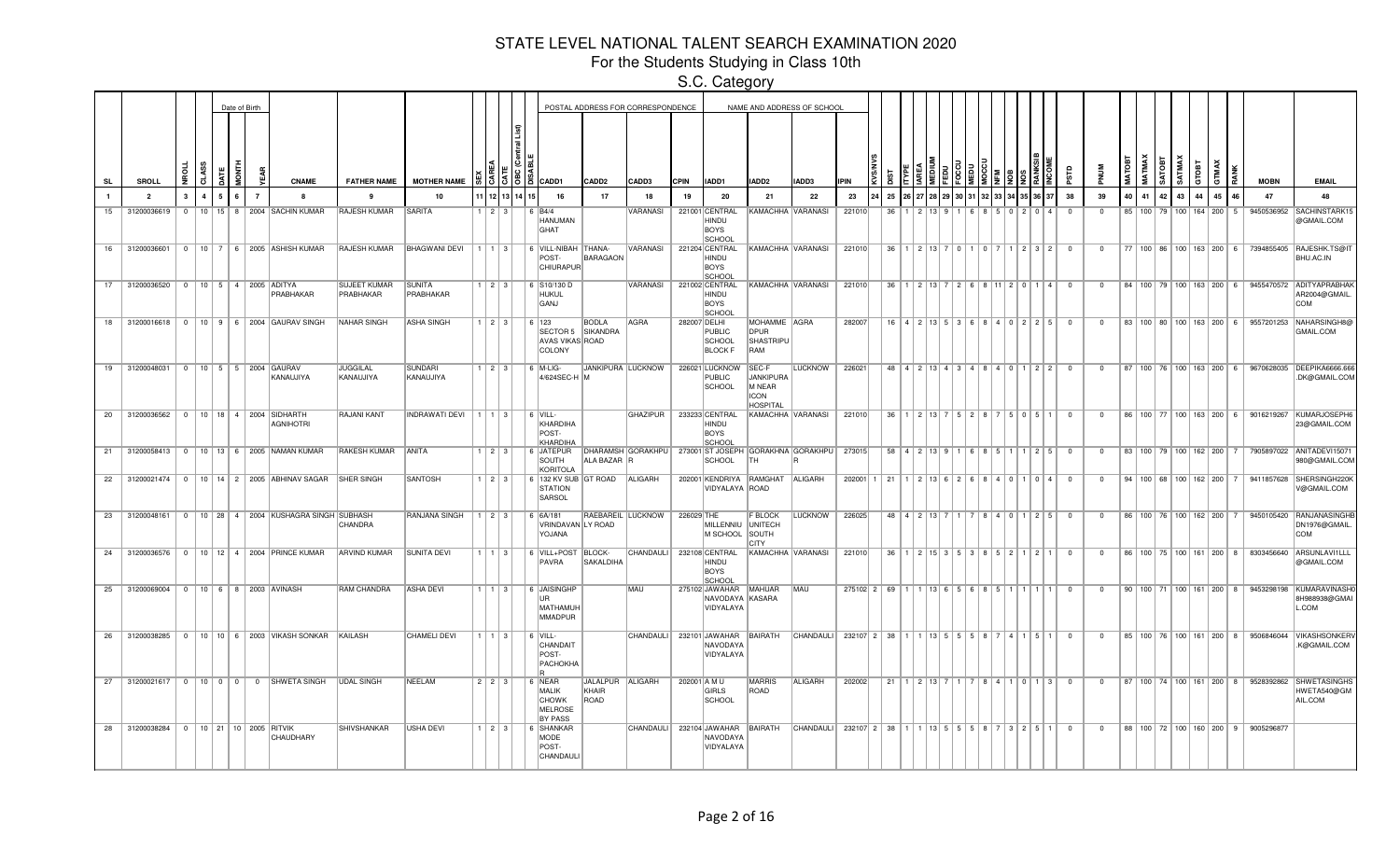For the Students Studying in Class 10th

|           |                                                     |                |  | Date of Birth  |                                                                      |                                                           |                            |                        |           |            |                                                                       |                                     | POSTAL ADDRESS FOR CORRESPONDENCE |              |                                                          |                                                      | NAME AND ADDRESS OF SCHOOL            |             |                                     |                  |                               |  |                                                           |                         |                |       |                       |                        |       |    |                                                   |                                                                                                          |
|-----------|-----------------------------------------------------|----------------|--|----------------|----------------------------------------------------------------------|-----------------------------------------------------------|----------------------------|------------------------|-----------|------------|-----------------------------------------------------------------------|-------------------------------------|-----------------------------------|--------------|----------------------------------------------------------|------------------------------------------------------|---------------------------------------|-------------|-------------------------------------|------------------|-------------------------------|--|-----------------------------------------------------------|-------------------------|----------------|-------|-----------------------|------------------------|-------|----|---------------------------------------------------|----------------------------------------------------------------------------------------------------------|
| <b>SL</b> | <b>SROLL</b>                                        | Š              |  |                | <b>CNAME</b>                                                         | <b>FATHER NAME</b>                                        | <b>MOTHER NAME</b>         |                        |           | 종 [종 ]종 [종 | CADD1                                                                 | CADD <sub>2</sub>                   | CADD3                             | <b>CPIN</b>  | IADD1                                                    | IADD2                                                | <b>IADD3</b>                          | <b>IPIN</b> |                                     |                  |                               |  |                                                           |                         |                | MATOB | <b>MATMAX</b>         | SATMAX<br><b>ROLVS</b> | атовт |    | <b>MOBN</b>                                       | <b>EMAIL</b>                                                                                             |
|           | $\overline{2}$                                      |                |  | $\overline{7}$ |                                                                      | 9                                                         | 10                         |                        |           | 12 13 14 1 | 16                                                                    | 17                                  | 18                                | 19           | 20                                                       | 21                                                   | 22                                    | 23          | 25                                  |                  |                               |  |                                                           | 38                      | 39             | 40    | 41                    | 42<br>43               | 44    | 45 | 47                                                | 48                                                                                                       |
| 29        | 31200038281                                         | $\overline{0}$ |  |                | 10   10   5   2004   SATYAM BHARATI SATENDRA                         | <b>KUMAR</b>                                              | <b>PUSHPA DEVI</b>         |                        | l 3 l     |            | $\kappa$<br>VILL-<br>SEVAKHAR BHOJAPUR<br>KALA                        | POST-                               | CHANDAULI                         |              | 232108 JAWAHAR<br>NAVODAYA<br>VIDYALAYA                  | BAIRATH                                              | CHANDAULI                             | 232107 2    | 38                                  |                  |                               |  |                                                           | $^{\circ}$              | $^{\circ}$     |       | 85 100 75 100 160 200 |                        |       |    | 9918982218                                        | DEARVIJAY201<br>@GMAIL.COM                                                                               |
|           | 30   31200080021   0   10   17   3   2004 CHITRASEN |                |  |                | <b>VERMA</b>                                                         | <b>DILIP KUMAR</b>                                        | <b>UMA DEVI</b>            | $1 \mid 1 \mid 3 \mid$ |           |            | 6 A-363 HAL KORWA<br><b>TOWNSHIP</b>                                  |                                     | AMETHI                            | 227412 HAL   | SCHOOL<br>KORWA                                          |                                                      | AMETHI                                | 227412      |                                     |                  |                               |  | $80   4   1   13   6   7   4   8   4   1   2   1   4   0$ |                         | $\overline{0}$ |       |                       |                        |       |    |                                                   | 78   100   82   100   160   200   9   9454879170   DILIP.1979KORW<br>A@GMAIL.COM                         |
|           |                                                     |                |  |                | 31   31200042157   0   10   16   7   2005   ANUPAM KHARE   DHARMJEET |                                                           | CHANDA DEVI                | 1   1   3              |           |            | 6 VILL+POST<br>BHATAHAR                                               |                                     | JAUNPUR                           |              | 222165 S D INTER<br>COLLEGE                              | AGAHUAA JAUNPUR<br>KISUNDASP<br>I IR                 |                                       | 222165      |                                     |                  |                               |  | $42$   4   1   15   6   5   6   0   0   2   0   0   0     | $\overline{\mathbf{0}}$ | $\mathbf{0}$   |       |                       |                        |       |    | 88   100   71   100   159   200   10   9453653015 |                                                                                                          |
|           | 32 31200100049 0 10 29 3 2004 HARSHITA              |                |  |                | CHAUDHARY                                                            | <b>BRIJESH</b><br>CHAUDHARY                               | NEELAM<br>CHAUDHARY        | $2 \mid 1 \mid 3 \mid$ |           |            | 6 2233<br>SAROJANI<br>KUNJ GAIL<br>GAON                               | DIBIYAPUR AURAIYA                   |                                   |              | 206244 GAIL DAV<br>PUBLIC<br>SCHOOL<br><b>GAIL GAON</b>  | DIBIYAPUR AURAIYA                                    |                                       | 206244      |                                     |                  | 100   4   1   13   9   1   7  |  | 4 1 0 1 5                                                 | $\overline{0}$          | $^{\circ}$     |       |                       |                        |       |    |                                                   | 82   100   77   100   159   200   10   9837786244   BRIJESHCHAUDH<br>ARY@GAIL.CO.IN                      |
|           |                                                     |                |  |                |                                                                      | 33 31200048281 0 10 10 10 2003 ASHWANI KUMAR SHARAD KUMAR | <b>SHASHEE DEVI</b>        | $1 \mid 2 \mid 3 \mid$ |           |            | 6 551<br>KA/450/5K<br>SANJAY<br>GANDHI<br>MARG                        | GALI 9<br>AZAD<br>NAGAR<br>ALAMBAGH | <b>LUCKNOW</b>                    |              | 226005 LUCKNOW<br><b>PUBLIC</b><br>SCHOOL                | COLONY<br>KANPUR<br>ROAD                             | SEC-I LDA LUCKNOW                     | 226012      |                                     |                  |                               |  | 48 4 2 13 6 4 7 8 6 1 1 1 1                               | $\overline{0}$          | $^{\circ}$     |       |                       |                        |       |    | 94 100 65 100 159 200 10 6386033607               | SHARADKUMARL<br>KO910@GMAIL.C<br>OM                                                                      |
| 34        | 31200068062 0                                       |                |  |                | 10   15   4   2005   ABHINANDAN<br>KUMAR                             | <b>HARERAM</b>                                            | CHANDMUNI DEVI   1   1   3 |                        |           |            | 6 KAMTAILA RASRA                                                      |                                     | <b>BALLIA</b>                     |              | 221712 AMAR<br>SHAHID<br>BHAGAT<br>SINGH<br><b>INTER</b> | COLLAGE<br><b>RASRA</b>                              | BALLIA                                | 221712      | 68                                  |                  |                               |  | $1 \ 2 \ 15 \ 5 \ 5 \ 1 \ 1 \ 8 \ 6 \ 3 \ 2 \ 5 \ 1$      | $\Omega$                | $\Omega$       |       |                       |                        |       |    | 88   100   70   100   158   200   11   7393071411 | DKBHARTI393@G<br>MAIL.COM                                                                                |
|           | 35 31200058036   0   10   10   4   2004 ASTITVA RAJ |                |  |                |                                                                      | JAYANT KUMAR<br>GAURAV                                    | SUNITA GAURAV   1   2   3  |                        |           |            | 6 11 HIG II<br>GAUTAM<br><b>VIHAR</b><br>SIDDHARTH                    | ENCLAVE<br>TARAMAND R               | GORAKHPU 273017 THE               |              | PILLARS<br>PUBLIC<br><b>SCHOOL A</b><br><b>CIVIL</b>     | LINES                                                | GORAKHPU   273001                     |             |                                     |                  | $58$   4   2   13   7   2   7 |  | 1   4   1   0   2   0                                     | $\overline{0}$          | $^{\circ}$     |       |                       |                        |       |    |                                                   | 89   100   69   100   158   200   11   9415068787   JKGAURAVLIC@<br>GMAIL.COM                            |
|           | 36 31200009045 0 10 7 7 2004 OJAS                   |                |  |                | NAGDAWANE                                                            | ARUN<br>NAGDAWANE                                         | PRADNYA<br>NAGDAWANE       | 1   2   3              |           |            | <b>FLAT NO</b><br>-6.<br>805 GAUR<br>GANGA<br>APARTMEN<br>TS          | A-BLOCK<br>SECTOR 4<br>VAISHALI     | GHAZIABAD   201010 BAL            |              | BHARATI<br>PUBLIC<br>SCHOOL                              |                                                      | BRIJ VIHAR GHAZIABAD   201011         |             |                                     |                  |                               |  |                                                           |                         |                |       |                       |                        |       |    |                                                   | 9 3 0 13 0 0 0 0 0 4 1 0 1 5 120 4253543 84 100 73 100 157 200 12 9871989652 ARUNNAGDEWA<br>NE@GMAIL.COM |
|           |                                                     |                |  |                | 37 31200075041   0   10   15   6   2004   HEMANT AHIRVAR   RAVINDRA  | AHIRVAR                                                   | RAMSAKHI<br>AHIRVAR        |                        | 1   1   3 |            | 6 BANS<br>PAHARIYA<br>SRINAGAR                                        |                                     | MAHOBA                            |              | 210433 JAWAHAR<br>NAVODAYA<br>VIDYALAYA                  | RAMNAGAR MAHOBA                                      |                                       |             | 210427 2 75 4 2 0 2 5 1 8 6 1 2 2 1 |                  |                               |  |                                                           | $\overline{0}$          | $^{\circ}$     |       |                       |                        |       |    | 90   100   67   100   157   200   12   8299862188 |                                                                                                          |
|           | 38 31200016605                                      |                |  |                | 0   10   7   3   2004   ADITYA KUMAR<br>SINGH                        | <b>YOGENDRA</b><br>KUMAR SINGH                            | <b>SUDHA SINGH</b>         |                        |           |            | $1 \mid 2 \mid 3 \mid$   6 110<br>PUSHPANJ<br>ALI<br><b>RESIDENCY</b> | SIKANDRA AGRA                       |                                   | 282007 E 1-2 | <b>BLOCK F</b>                                           | SHASTRI<br>PURAM                                     | AGRA                                  | 282007      |                                     |                  |                               |  | 16 4 2 13 9 1 7 8 4 0 1 2 5                               | $\overline{0}$          | $\overline{0}$ |       |                       |                        |       |    |                                                   | 87   100   70   100   157   200   12   6398716330   2014YKSINGH@C<br>MAIL.COM                            |
|           |                                                     |                |  |                | 39 31200056339 0 10 6 4 2005 ADITYA KUMAR                            | BANWARILAL                                                | GYAWATI                    | $1$   2   3            |           |            | 6 DHAURAHR MAHMUDAB SITAPUR<br>A BILLAULI AD<br>BAZAR                 |                                     |                                   |              | 261203 JAWAHAR<br>NAVODAYA<br>VIDYALAYA                  | KHAIRABAD SITAPUR                                    |                                       |             | 261131 2 56                         |                  |                               |  | 1 1 1 1 1 1 1   1   8   5   3   8   5   1   1   3   1     | 5862                    |                |       |                       |                        |       |    |                                                   | 252608 89 100 67 100 156 200 13 9621568979 JHVSITAPUR93@<br>GMAIL.COM                                    |
|           |                                                     |                |  |                | 40 31200002516 0 10 24 11 2004 NAIVEDYA KUMAR SHUBH KUMAR<br>SINGH   | SINGH                                                     | <b>SWARN LATA</b><br>KADAM | $1 \mid 2 \mid 3 \mid$ |           |            | $6$ $A-185$<br>SHASTRI<br>NAGAR                                       |                                     | <b>MEERUT</b>                     | 250004 KL    | INTERNATI VIHAR<br>ONAL<br><b>SCHOOL</b>                 | SOMDUTT MEERUT                                       |                                       | 250004      |                                     |                  |                               |  | $2   4   2   13   6   2   8   2   4   0   1   2   4  $    | $\overline{0}$          | $\mathbf{0}$   |       |                       |                        |       |    |                                                   | 93   100   63   100   156   200   13   9410814787   KHAIVEDYA@GM<br>AIL.COM                              |
| 41        |                                                     |                |  |                | 31200013473   0   10   20   5   2004 ASHISH KUMAR                    | <b>TRIVENDRA</b><br>KUMAR                                 | REKHA                      | $1$ $1$ $1$ $3$ $1$    |           |            | $6$ VILL<br>NIYAMATPU BANHERA                                         | lPO.<br><b>BLOCK</b><br>NAGAL       | SAHARANP<br><b>UR</b>             |              | VIDYALAYA HAND                                           | NAVODAYA AMBEHTAC UR                                 | 247554 JAWAHAR MIRZAPUR SAHARANP      |             | 247451   2   13                     |                  | $1$ 1 1 1 3 5 7 2             |  | 1211211                                                   | $\Omega$                | $^{\circ}$     |       |                       |                        |       |    | 90   100   66   100   156   200   13   9720745325 |                                                                                                          |
| 42        | 31200006089 0 10 3 5 2004 HARSHITA                  |                |  |                |                                                                      | KRISHNA KUMAR   REKHA RAO<br>RAO                          |                            | $2$   2   3            |           |            | 6 B-175<br>POCKET <sub>6</sub><br>KENDRIYA<br>VIHAR-2                 | SECTOR 82 GAUTAM<br>NOIDA           | <b>BUDH</b><br>NAGAR              | 201304 DELHI | <b>PUBLIC</b><br><b>SCHOOL</b>                           | <b>SECTOR</b><br>GAMMA-II<br>GREATER<br><b>NOIDA</b> | <b>GAUTAM</b><br><b>BUDH</b><br>NAGAR | 201308      |                                     | $4$   2   13   9 |                               |  | 4 1 0 2 5 120                                             |                         |                |       |                       |                        |       |    |                                                   | 4982501 92 100 64 100 156 200 13 9868732384 KRISHNARAO73<br>@YAHOO.CO.IN                                 |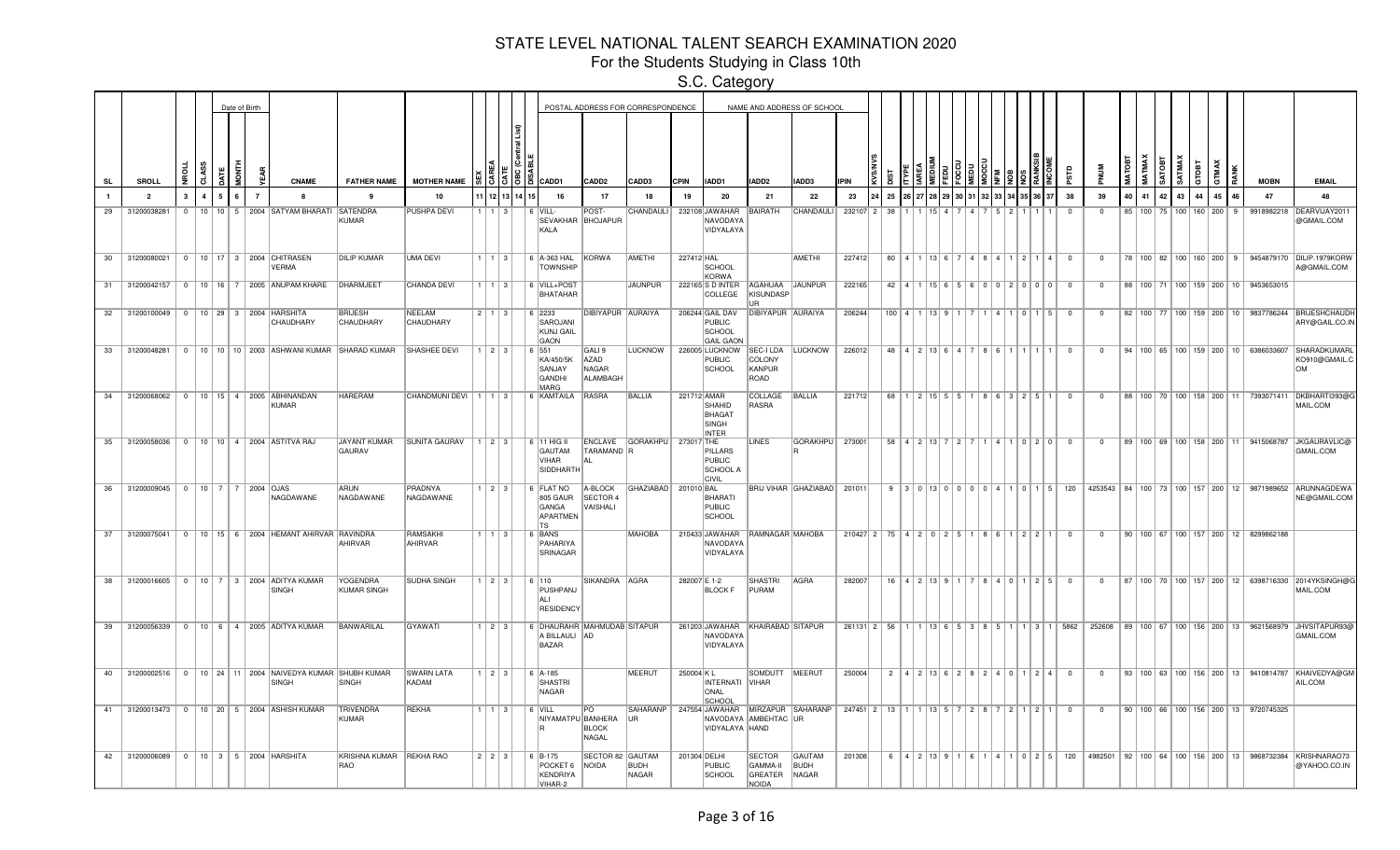For the Students Studying in Class 10th

|           |                         |              |              |                | Date of Birth |                |                                                                          |                                    |                            |                        |    |                                                                      |                                       | POSTAL ADDRESS FOR CORRESPONDENCE |             |                                                                         |                                       | NAME AND ADDRESS OF SCHOOL    |                                                            |    |                                               |  |                   |      |                               |                 |                         |                |    |                       |          |    |     |    |                                                   |                                                                                            |
|-----------|-------------------------|--------------|--------------|----------------|---------------|----------------|--------------------------------------------------------------------------|------------------------------------|----------------------------|------------------------|----|----------------------------------------------------------------------|---------------------------------------|-----------------------------------|-------------|-------------------------------------------------------------------------|---------------------------------------|-------------------------------|------------------------------------------------------------|----|-----------------------------------------------|--|-------------------|------|-------------------------------|-----------------|-------------------------|----------------|----|-----------------------|----------|----|-----|----|---------------------------------------------------|--------------------------------------------------------------------------------------------|
| <b>SL</b> | SROLL                   |              |              |                |               |                | <b>CNAME</b>                                                             | <b>FATHER NAME</b>                 | <b>MOTHER NAME</b>         |                        |    | <b>ট l ŏ l ä   CADD1</b>                                             | <b>CADD2</b>                          | CADD3                             | <b>CPIN</b> | IADD1                                                                   | IADD2                                 | IADD3                         | <b>PIN</b>                                                 |    |                                               |  |                   |      |                               |                 |                         |                |    | MATMA<br><b>SATOB</b> |          |    |     |    | <b>MOBN</b>                                       | <b>EMAIL</b>                                                                               |
|           | $\overline{\mathbf{2}}$ | $\mathbf{3}$ | $\mathbf{A}$ |                |               | $\overline{7}$ | 8                                                                        | $\mathbf{q}$                       | 10                         | 11213                  | 14 | 16                                                                   | 17                                    | 18                                | 19          | 20                                                                      | 21                                    | 22                            | 23                                                         | 25 |                                               |  |                   |      |                               |                 | 38                      | 39             | 40 | 41                    | 43<br>42 | 44 | 45  | 46 | 47                                                | 48                                                                                         |
| 43        | 31200036670             | $\Omega$     | $10^{-1}$    | $\overline{7}$ |               |                | 11   2003   VIVESH KUMAR                                                 | <b>VIJAY KUMAR</b>                 | <b>RITA DEVI</b>           | $1 \mid 3$             |    | 6 VILL-<br>NARAYANP<br>UR POST-<br>CHENARI                           | <b>ROHTAS</b>                         | <b>BIHAR</b>                      |             | 821104 CENTRAL<br>HINDU<br><b>BOYS</b><br>SCHOOL                        | KAMACHHA VARANASI                     |                               | 221010                                                     | 36 |                                               |  |                   |      |                               |                 | $\Omega$                |                |    | 82 100 74 100 156     |          |    | 200 | 13 | 7260938150                                        | <b>GENIUSVIVESHR</b><br>R680@GMAIL.CC                                                      |
|           |                         |              |              |                |               |                | 44   31200052151   0   10   24   9   2019   PRIYANSH KUMAR   VINOD KUMAR |                                    | POOJA VERMA                | $1 \mid 2 \mid 3 \mid$ |    | $\  6 \  624/140$<br>GAURAV<br>VIHAR CLY                             | CHINHAT                               | <b>LUCKNOW</b>                    | 226028 CITY | MONTESSO NAGAR<br><b>RI SCHOOL</b>                                      | <b>GOMTI</b>                          | <b>LUCKNOW</b>                | 226010                                                     |    | $52 \mid 3 \mid 2 \mid 13 \mid$               |  |                   |      | 1   6   8   5   0   2   2   5 |                 | $\overline{\mathbf{0}}$ | $\mathbf{0}$   |    |                       |          |    |     |    |                                                   | 87   100   68   100   155   200   14   7458827888   PRIYANSHKUMA<br>R444@GMAIL.CO          |
|           |                         |              |              |                |               |                | 45 31200072176 0 10 13 12 2005 RAJ DEEP                                  | <b>VIVEK KUMAR</b>                 | <b>SHASHI</b>              | $1 \ 2 \ 3$            |    | 6 530<br>RAJENDRA<br>NAGAR                                           |                                       | ORAI                              |             | 285001 RAMSHREE JHANSI<br>PUBLIC<br>SENIOR<br>SECONDAR                  | ROAD                                  | ORAI                          | 285001                                                     |    | 72   4   2   13   5                           |  |                   |      | 684110211                     |                 | $\overline{\mathbf{0}}$ | $^{\circ}$     |    |                       |          |    |     |    | 84   100   71   100   155   200   14   8932879302 |                                                                                            |
|           |                         |              |              |                |               |                | 46 31200001364 0 10 1 2 2005 HAPPY KUMAR                                 | <b>ASHOK KUMAR</b>                 | <b>REENA DEVI</b>          | 1113                   |    | 6 VILL<br>NASARPUR MAWANA                                            | lPO.                                  | <b>MEERUT</b>                     |             | 250401 RAJESH<br>PILOT<br><b>INTER</b><br><b>COLLEGE</b>                | RANI<br>NANGLA<br>MAWANA              | <b>MEERUT</b>                 | 250401                                                     |    | 1   15   3                                    |  |                   | 8410 |                               |                 | $\overline{0}$          | $\Omega$       |    |                       |          |    |     |    | 84   100   71   100   155   200   14   6397581964 |                                                                                            |
| 47        |                         |              |              |                |               |                | 31200059095 0 10 13 12 2004 GAURAV KANT<br>NIGAM                         | <b>RAJANI KANT</b><br><b>NIGAM</b> | PARAMSHILA<br><b>NIGAM</b> | $1 \ 2 \ 3$            |    | 6 BHARWALIA ENCLAVE GORAKHPU<br><b>BUJURG</b><br>SIDDHARTH AL        | TARAMAND R                            |                                   |             | 273017 SURMOUNT SIDDHARTH GORAKHPU<br>INTERNATI PURAM<br>ONAL<br>SCHOOL | TARAN                                 |                               | 273017                                                     |    | 59   4   2   13   6                           |  | 6   8   6   0   2 |      |                               | $\vert$ 4       | $\overline{0}$          | $\Omega$       |    |                       |          |    |     |    |                                                   | 87   100   68   100   155   200   14   9450886714   RAJANIKANTNIG<br>AM@GMAIL.COM          |
| 48        | 31200061138 0           |              |              |                |               |                | 10   10   7   2004   MANISH KUMAR                                        | SRIKANT PRASAD SHUSHILA DEVI       |                            | $1$ $1$ $3$            |    | 6 NARSAR                                                             | POST-<br>DUMMARBH R<br>AR.            |                                   |             | KUSHINAGA 274304 JAWAHAR MILKI<br>NAVODAYA RASULPUR R<br>VIDYALAYA      |                                       | KUSHINAGA 274304 2 61 1       |                                                            |    | 1 13 5 5 2 8 5 1                              |  |                   |      | 1 2 1 1                       |                 | $\Omega$                | $\Omega$       |    |                       |          |    |     |    |                                                   | 92   100   63   100   155   200   14   7388222750   19MANISH1818@<br>GMAIL.COM             |
| 49        |                         |              |              |                |               |                | 31200051138 0 10 31 5 2004 ANSH SINGH                                    | MANOJ KUMAR<br>SINGH               | ARCHANA SINGH 1 2 3        |                        |    | $6 \mid 1/3$<br>ALAKNAND COLONY<br>A BLOCK<br><b>NEW</b><br>PARIKALP | <b>VIHAR</b><br>TELIBAGH              | <b>LUCKNOW</b>                    | 226022 CITY | MONTESSO ROAD<br>RI SCHOOL                                              | KANPUR                                | <b>LUCKNOW</b>                | 226002                                                     |    | $51$   4   2   13   9   2   6   8   4   1   0 |  |                   |      |                               | $1 \mid 4 \mid$ | $\Omega$                | $\Omega$       |    |                       |          |    |     |    |                                                   | 86   100   69   100   155   200   14   7800345902   MANOJ1311SING<br>H@GMAIL.COM           |
| 50        |                         |              |              |                |               |                | 31200043138   0   10   16   10   2003 RAHUL KUMAR                        | <b>ASHOK KUMAR</b>                 | <b>ARTI DEVI</b>           | $1 \mid 1 \mid 3 \mid$ |    | $6$ VILL-<br>SAIFPUR                                                 | POST-<br>SAIFPUR                      | CHANDAULI                         |             | 232107 JAWAHAR PATEHARA MIRZAPUR<br>NAVODAYA KALAN<br>VIDYALAYA         |                                       |                               | $231309$ 2 43 1 1 1 13 6 1 6 8 5 1 1 1 1 3                 |    |                                               |  |                   |      |                               |                 | $\overline{0}$          | $\mathbf{0}$   |    |                       |          |    |     |    |                                                   | 86   100   69   100   155   200   14   8726623158   RAHULKUMARRK<br>4913@GMAIL.CO          |
| 51        |                         |              |              |                |               |                | 31200022287   0   10   10   6   2003   HARSH KUMAR                       | PREMCHAND                          | <b>JYOTI DEVI</b>          | $1 \mid 1 \mid 3 \mid$ |    | $6$ VILL-<br><b>BICHPURI</b><br>POST-<br><b>MURSAN</b>               |                                       | HATHRAS                           |             | 204213 JAWAHAR AGSAULI<br>NAVODAYA<br>VIDYALAYA                         |                                       | <b>HATHRAS</b>                | 204211 2 22 1 1 1 13 3 5 4 8 4 1 0 1 1                     |    |                                               |  |                   |      |                               |                 | $\overline{\mathbf{0}}$ | $\mathbf{0}$   |    |                       |          |    |     |    |                                                   | 92   100   63   100   155   200   14   9761121030   HARSHKUMAR97<br>61121030@GMAII<br>.COM |
| 52        |                         |              |              |                |               |                | 31200072205 0 10 23 6 2006 SARTHAK SINGH AJAY KUMAR                      |                                    | CHANDRA PRABHA 1 2 3       |                        |    | 6 H NO 530<br>RAJENDRA MANDIR<br><b>NAGAR</b>                        | NEAR JAIN ORAI                        |                                   |             | 0 RAMSHREE RAMSHREE ORAI<br>PUBLIC SR NAGAR<br><b>SEC</b><br>SCHOOL     | ROAD<br>JHANSI<br>ROAD                |                               | 285001                                                     |    | 72 4 2 13 6 8 5 8 5 1                         |  |                   |      | 1 3 1                         |                 | $\overline{0}$          | $\Omega$       |    |                       |          |    |     |    |                                                   | 85   100   69   100   154   200   15   9795107382   AJAY10031975@<br>GMAIL.COM             |
| 53        | 31200069007             |              |              |                |               |                | 0   10   9   10   2004   AYUSH KUMAR<br>GAUTAM                           | <b>JITENDRA PRASAD GIRJA DEVI</b>  |                            | $1$   2   3            |    | 6 POLICE<br>LINE MAU                                                 |                                       | MAU                               |             | 275101 JAWAHAR<br>NAVODAYA KASARA<br>VIDYALAYA                          | MAHAUR                                | MAU                           | $275102$ 2 69 1 1 1 13 6 1 1 1 8 5 1 2 3 3                 |    |                                               |  |                   |      |                               |                 | $\overline{\mathbf{0}}$ | $\Omega$       |    |                       |          |    |     |    |                                                   | 82   100   72   100   154   200   15   7607396933   AYUSH1947@GM<br>AIL.COM                |
|           |                         |              |              |                |               |                | 54 31200004299 0 10 2 7 2004 VAIBHAV KUMAR BHAGWAN DAS                   |                                    | <b>SAROJ DEVI</b>          | $1$ 1 3                |    | 6 VIDYAGYAN VILL<br>SCHOOL                                           | DULHERA<br>PO WAIR<br>SIKANDRAB<br>ΔD | <b>BULANDSH</b><br><b>AHR</b>     |             | 0 VIDYAGYAN VILL<br>SCHOOL                                              | DULHERA<br>PO WAIR<br>SIKANDRAB<br>ΔD | <b>BULANDSH</b><br><b>AHR</b> |                                                            |    | $4$   $4$   $1$   $13$   5                    |  | 5 8 5 1 0         |      |                               |                 | $\overline{\mathbf{0}}$ | $\Omega$       |    |                       |          |    |     |    |                                                   | 86   100   68   100   154   200   15   9719756005   VK6752@VIDYAG<br>YAN.IN                |
|           |                         |              |              |                |               |                | 55 31200056062 0 10 11 4 2004 ARUN KUMAR<br>BHARTI                       | RAMLOTAN                           | <b>ANITA DEVI</b>          | $1 \mid 1 \mid 3 \mid$ |    | 6 SHEKHAN<br>PURWA<br><b>REUSA</b>                                   | <b>BLOCK</b><br><b>REUSA</b>          | <b>SITAPUR</b>                    |             | 261205 JAWAHAR<br>NAVODAYA<br>VIDYALAYA                                 | KHAIRABAD SITAPUR                     |                               | $261131$   2   56   1   2   13   3   5   1   8   8   3   2 |    |                                               |  |                   |      |                               |                 | $\overline{0}$          | $\overline{0}$ |    |                       |          |    |     |    |                                                   | 85   100   69   100   154   200   15   7380499280   BHARTIARUNKU<br>MAR59@GMAIL.C<br>lom   |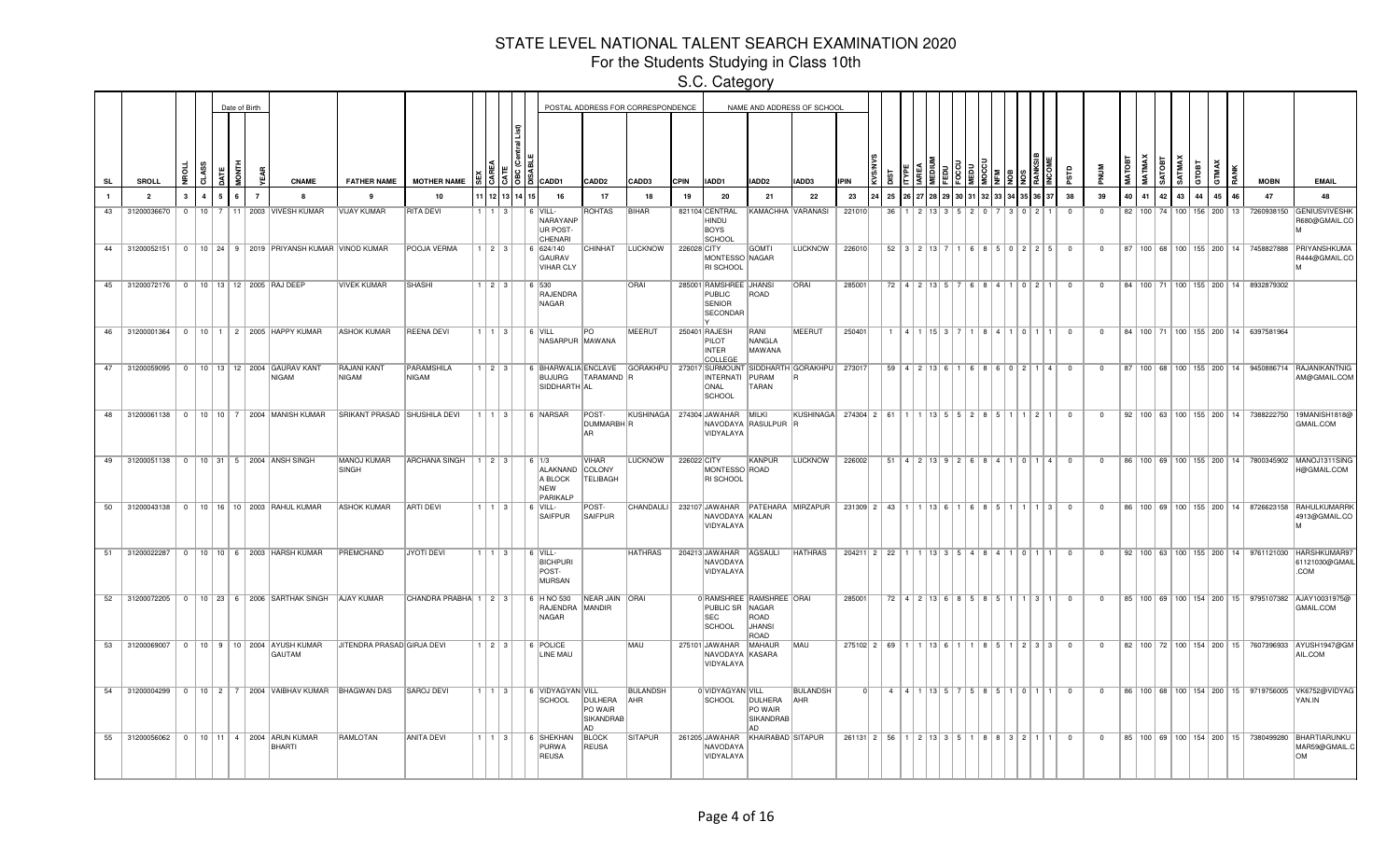For the Students Studying in Class 10th

|           |                                     |             |              |            | Date of Birth  |                                                          |                                                                      |                            |                        |       |                                                                 |                                                 | POSTAL ADDRESS FOR CORRESPONDENCE                            |              |                                                                                |                                                       | NAME AND ADDRESS OF SCHOOL  |                                      |     |                                           |  |                                               |      |                              |                 |                |                |    |    |          |    |    |                                      |                                     |                                                                                                |
|-----------|-------------------------------------|-------------|--------------|------------|----------------|----------------------------------------------------------|----------------------------------------------------------------------|----------------------------|------------------------|-------|-----------------------------------------------------------------|-------------------------------------------------|--------------------------------------------------------------|--------------|--------------------------------------------------------------------------------|-------------------------------------------------------|-----------------------------|--------------------------------------|-----|-------------------------------------------|--|-----------------------------------------------|------|------------------------------|-----------------|----------------|----------------|----|----|----------|----|----|--------------------------------------|-------------------------------------|------------------------------------------------------------------------------------------------|
| <b>SL</b> | SROLL                               |             | ಸ            | <b>ATE</b> |                | <b>CNAME</b>                                             | <b>FATHER NAME</b>                                                   | <b>MOTHER NAME</b>         |                        |       | 3   3    8    13    CADD1                                       | CADD <sub>2</sub>                               | CADD3                                                        | <b>CPIN</b>  | IADD1                                                                          | IADD <sub>2</sub>                                     | IADD3                       | <b>IPIN</b>                          |     |                                           |  |                                               |      |                              |                 |                |                |    |    | ਼ਰ       |    |    |                                      | <b>MOBN</b>                         | <b>EMAIL</b>                                                                                   |
|           | $\overline{2}$                      | $3^{\circ}$ | $\mathbf{A}$ | 6<br>-5    | $\overline{7}$ | -8                                                       | - 9                                                                  | 10                         |                        | 11213 | 16                                                              | 17                                              | 18                                                           | 19           | 20                                                                             | 21                                                    | 22                          | 23                                   | 25  |                                           |  |                                               |      |                              |                 | 38             | 39             | 40 | 41 | 43<br>42 | 44 | 45 | 46                                   | 47                                  | 48                                                                                             |
| 56        | 31200038282                         |             |              |            |                | 0   10   9   8   2005   PIYUSH KUMAR                     | <b>BIRENDRA</b><br>PRATAP                                            | <b>BABITA DEVI</b>         | $1 \mid 2 \mid 3$      |       | 6 VILL-BASILA<br>POST-<br>CHANDAULI                             |                                                 | CHANDAULI                                                    |              | 232104 JAWAHAR<br>NAVODAYA<br>VIDYALAYA                                        | BAIRATH                                               | CHANDAULI                   | 232107 2                             | -38 |                                           |  |                                               |      |                              |                 | $\Omega$       | $\Omega$       |    |    |          |    |    | 80   100   73   100   153   200   16 |                                     | 9456959524 PIYUSHKUMAR96<br>99@GMAIL.COM                                                       |
| 57        |                                     |             |              |            |                | 31200008314   0   10   18   10   2004   AYUSH KARDAM     | <b>VINOD KUMAR</b><br><b>KARDAM</b>                                  | SUSHILA KARDAM   1   2   3 |                        |       | 6 HNO 336<br>DAYAPURI                                           |                                                 | MODINAGA GHAZIABAD 201204 HERITAGE MODINAGA GHAZIABAD 201204 |              | ACADEMY                                                                        |                                                       |                             |                                      |     |                                           |  |                                               |      | 8 4 0 13 0 0 0 0 4 0 1 2 2 0 |                 |                | $\Omega$       |    |    |          |    |    |                                      |                                     | 88   100   65   100   153   200   16   9917770085   KARDAMAYUSH<br>@GMAIL.COM                  |
| 58        | 31200006685                         |             |              |            |                | 0   10   2   10   2004   PRABHJIT SINGH                  | <b>MANJIT SINGH</b>                                                  | MANPREET KAUR              | 1113                   |       | 6 D 69 NTPC<br><b>TOWNSHIP NAGAR</b><br>NTPC<br>DADRI           | <b>VIDYUT</b>                                   | <b>GAUTAM</b><br><b>BUDH</b><br><b>NAGAR</b>                 | 201008 DELHI | PUBLIC<br>SCHOOL                                                               | <b>VIDYUT</b><br>NAGAR<br><b>NTPC</b><br><b>DADRI</b> | <b>GAUTAMBU</b><br>DH NAGAR | 201008                               | 6   | $14$ 1 13 9                               |  |                                               |      | 9   9   4   0   1   1        |                 | $\mathbf{0}$   |                |    |    |          |    |    | 82   100   71   100   153   200   16 | 9650995429                          | MANJITSINGH@N<br>TPC.CO.IN                                                                     |
|           |                                     |             |              |            |                | 59 31200070419 0 10 21 3 2004 SHUBHAM VERMA RAJESH KUMAR |                                                                      | <b>SUNDARI DEVI</b>        | $1 \mid 2 \mid 3 \mid$ |       | 6 BH 2/7<br>VEERANGA COLLEGE<br>NA NAGAR<br>NEAR                | MEDICAL                                         | <b>JHANSI</b>                                                |              | 284128 SUN INTER RTO<br>NATIONAL<br><b>SCHOOL</b><br>NEAR                      | COMPOUND<br>KANPUR<br>ROAD                            | <b>JHANSI</b>               | 284001                               |     | 70 4 2 13 5 1                             |  |                                               |      | 7 8 4 1 0 0 4 0              |                 |                | $\mathbf{0}$   |    |    |          |    |    |                                      |                                     | 82   100   71   100   153   200   16   9956185960   RAJESHKUMAR9<br>0003@GMAIL.CO              |
| 60        |                                     |             |              |            |                | 31200026131 0 10 5 9 2003 CHETAN SINGH                   | <b>SATYA PAL</b>                                                     | <b>ROOP WATI</b>           | 1   1   3              |       | 6 VILL-GELA<br>TANDA PO-<br>BAPU<br><b>NAGAR</b>                | KACH NERA BAREILLY<br><b>BLOCK-</b><br>NAWABGAN |                                                              |              | 262406 JAWAHAR<br>NAVODAYA NAWADIYA<br>VIDYALAYA ROHANIYA                      | SHIVPURI                                              | PILIBHIT                    | 262201 2 26 1 1 13 6 8 4 8 5 1 1 3 0 |     |                                           |  |                                               |      |                              |                 | $\overline{0}$ | $\overline{0}$ |    |    |          |    |    |                                      | 84 100 69 100 153 200 16 9759162927 | <b>RANCHOCHAUHA</b><br>N0509@GMAIL.C<br><b>OM</b>                                              |
| 61        | 31200059352 0 10 30 9 2019 ABHISHEK |             |              |            |                |                                                          | RAJARAM                                                              | SHEELA DEVI                | $1 \mid 1 \mid 3 \mid$ |       | 6 MIYA PAKRI MURDEVA GORAKHPU 273211 MG INTER                   |                                                 |                                                              |              | <b>COLLEGE</b><br><b>BANKROAD</b>                                              |                                                       | GORAKHPU 273001             |                                      |     |                                           |  |                                               |      | 59 4 2 13 5 5 2 0 7 3 1 0 1  |                 | $\overline{0}$ | $\Omega$       |    |    |          |    |    |                                      | 86 100 66 100 152 200 17 7393805453 | <b>ABHISHEKABHIS</b><br>HEK3061@GMAIL<br>.COM                                                  |
| 62        |                                     |             |              |            |                | 31200085062 0 10 18 2 2006 MITALI SWAROOP                | GYANENDRA<br><b>SWAROOP</b>                                          | <b>KIRAN</b>               | $2 \mid 1 \mid 3 \mid$ |       | 6 CHHAWANI NEAR<br><b>SARKAR</b><br><b>FUTAHA</b>               | POLICE<br>LINE                                  | <b>BAHRAICH</b>                                              | 271801 GURU  | KRIPA<br><b>DIVINE</b><br>GRACE<br>PUBLIC<br>SCHOOI                            |                                                       | RANJEETPU BAHRAICH          | 271801                               |     |                                           |  |                                               |      | 85 4 1 13 5 3 9 8 4 1 0 1 3  |                 | $\overline{0}$ | $^{\circ}$     |    |    |          |    |    |                                      |                                     | 88   100   64   100   152   200   17   9918434475   KIRANSWAROOF<br>77120@GMAIL.C<br><b>OM</b> |
|           |                                     |             |              |            |                | 63 31200038292 0 10 18 4 2005 ADARSH KUMAR LAXMI KANT    |                                                                      | <b>REKHA DEVI</b>          | $1 \mid 1 \mid 3 \mid$ |       | $  6$ $  1$<br>SAIDRAJA                                         | POST-<br>SAIDRAJA                               | CHANDAULI 232110 JAWAHAR                                     |              | NAVODAYA RAMGARH<br>VIDYALAYA                                                  | BAIRATH                                               | CHANDAULI                   | 232107 2 38 1 1 1 1 5 4 5 6 8 5 2 1  |     |                                           |  |                                               |      |                              |                 | $\overline{0}$ | $^{\circ}$     |    |    |          |    |    |                                      |                                     | 86   100   66   100   152   200   17   6388117944   ADARSHSRS638<br>11@GMAIL.COM               |
|           |                                     |             |              |            |                |                                                          | 64 31200021686 0 10 10 2 2005 RAJAN MAHAUR DEVENDRA SINGH GEETA RANI |                            | $1$   $1$   $3$        |       | 6 SHIVDHAM<br>COLONY<br>KHAIR<br>ROAD                           | JALALPUR ALIGARH                                |                                                              |              | 202001 RADIANT<br><b>STARS</b><br><b>ENGLISH</b><br>SCHOOL                     | KHAIR<br>ROAD                                         | ALIGARH                     | 202001                               |     | $21 \mid 4 \mid 1 \mid 13 \mid 6 \mid 1$  |  |                                               |      | 7 8 5 2 0 3 4 0              |                 |                | $\overline{0}$ |    |    |          |    |    |                                      |                                     | 85   100   67   100   152   200   17   9456033976   DEVENDRAS026<br>@GMAIL.COM                 |
|           |                                     |             |              |            |                | 65 31200059765 0 10 4 11 2004 KHUSHI KUMARI              | <b>BRIJESH KUMAR</b>                                                 | <b>SEEMA DEVI</b>          | $2 \mid 2 \mid 3 \mid$ |       | 6 BEHIND<br>ALUMINIUM UR<br><b>FACTORY</b>                      |                                                 | BASHARAIP GORAKHPU   273004 CARMEL                           |              | SCHOOL                                                                         |                                                       | CIVIL LINES GORAKHPU        | 273004                               |     |                                           |  | $59$   4   2   13   6   8   4   8   6   1   0 |      |                              |                 | $\overline{0}$ | $^{\circ}$     |    |    |          |    |    |                                      |                                     | 88   100   64   100   152   200   17   7678854075   WAYTOMITHILE<br>H@GMAIL.COM                |
| 66        |                                     |             |              |            |                | 31200091334 0 10 8 9 2004 DEVYANSH SINGH MOTI LAL        |                                                                      | RANJANA                    | $1$   2   3            |       | $6$ 3/3 BD<br>GHAT<br>COLONY                                    | <b>CIVIL LINES KANPUR</b>                       |                                                              |              | 208001 KENDRIYA STAND<br>VIDYALAYA SHUKLA<br><b>OFF OPP</b><br><b>NEW TAXI</b> | <b>GANJ ROAD</b>                                      | <b>KANPUR</b>               | 208001 1 91                          |     | $1 \mid 2 \mid 13 \mid 6 \mid 3$          |  | R   4                                         | 1101 |                              | $1 \mid 3 \mid$ | $\Omega$       | $^{\circ}$     |    |    |          |    |    |                                      |                                     | 88   100   64   100   152   200   17   9450134446   MLVERMADEF@<br>GMAIL.COM                   |
| 67        | 31200036682                         |             |              |            |                | 0   10   5   3   2004   HIMANSHU JYOTI                   | <b>RAKESH JYOTI</b>                                                  | <b>SUNITA DEVI</b>         |                        | 1   3 | $6$ VILL-<br><b>SIKATHI</b><br>AKHALASP<br><b>UR BHABUA</b>     | <b>KAIMUR</b>                                   | BIHAR                                                        |              | 821101 CENTRAL<br>HINDU<br>BOYS<br>SCHOOL                                      | KAMACHHA VARANASI                                     |                             | 221010                               |     |                                           |  | $36$   1   2   13   6   5   5   8   6   1     |      | 112                          |                 | $^{\circ}$     | $\Omega$       |    |    |          |    |    | 90   100   62   100   152   200   17 | 7667824039                          | RAKESHJYOTI7<br>6@GMAIL.COM                                                                    |
| 68        |                                     |             |              |            |                | 31200048313   0   10   20   2   2004 SUMIT SINGH         | SURESH KUMAR   MAYA SINGH                                            |                            | $1 \mid 2 \mid 3 \mid$ |       | 6 L-1/45 SEC- KANPUR RD LUCKNOW<br>F LDA<br>COLONY              | <b>BEHIND</b><br>COMMUNIT<br>Y CENTRE           |                                                              |              | 226012 LUCKNOW<br>PUBLIC<br>SCHOOL                                             | SEC-I<br>AASHIANA                                     | LUCKNOW                     | 226012                               |     | $48$   $3$   $2$   $13$   $7$   $2$   $7$ |  |                                               |      | 830204                       |                 | $\Omega$       | $\Omega$       |    |    |          |    |    | 84   100   68   100   152   200   17 |                                     | 9935788804 SUMITSINGH433<br>@GMAIL.COM                                                         |
| 69        |                                     |             |              |            |                | 31200058159   0   10   12   1   2004   PRITI KUMARI      | NAND KISHOR                                                          | <b>CHANDANI DEVI</b>       | $2$   2   3            |       | 6 89 H<br>PAWAN<br><b>VIHAR</b><br><b>NANDA</b><br><b>NAGAR</b> |                                                 | <b>GORAKHPU</b>                                              |              | 0 KENDRIYA STATION<br>VIDYALAYA<br>NO <sub>1</sub> AIR<br>FORCE                |                                                       | GORAKHPU                    | 273002 1                             |     | 58   1   2   13   7                       |  |                                               |      | 1 8 6 1 2 4 4                |                 | $\overline{0}$ | $^{\circ}$     |    |    |          |    |    | 82   100   70   100   152   200   17 | 9565277057                          | DRNANDKISHOF<br>22@GMAIL.COM                                                                   |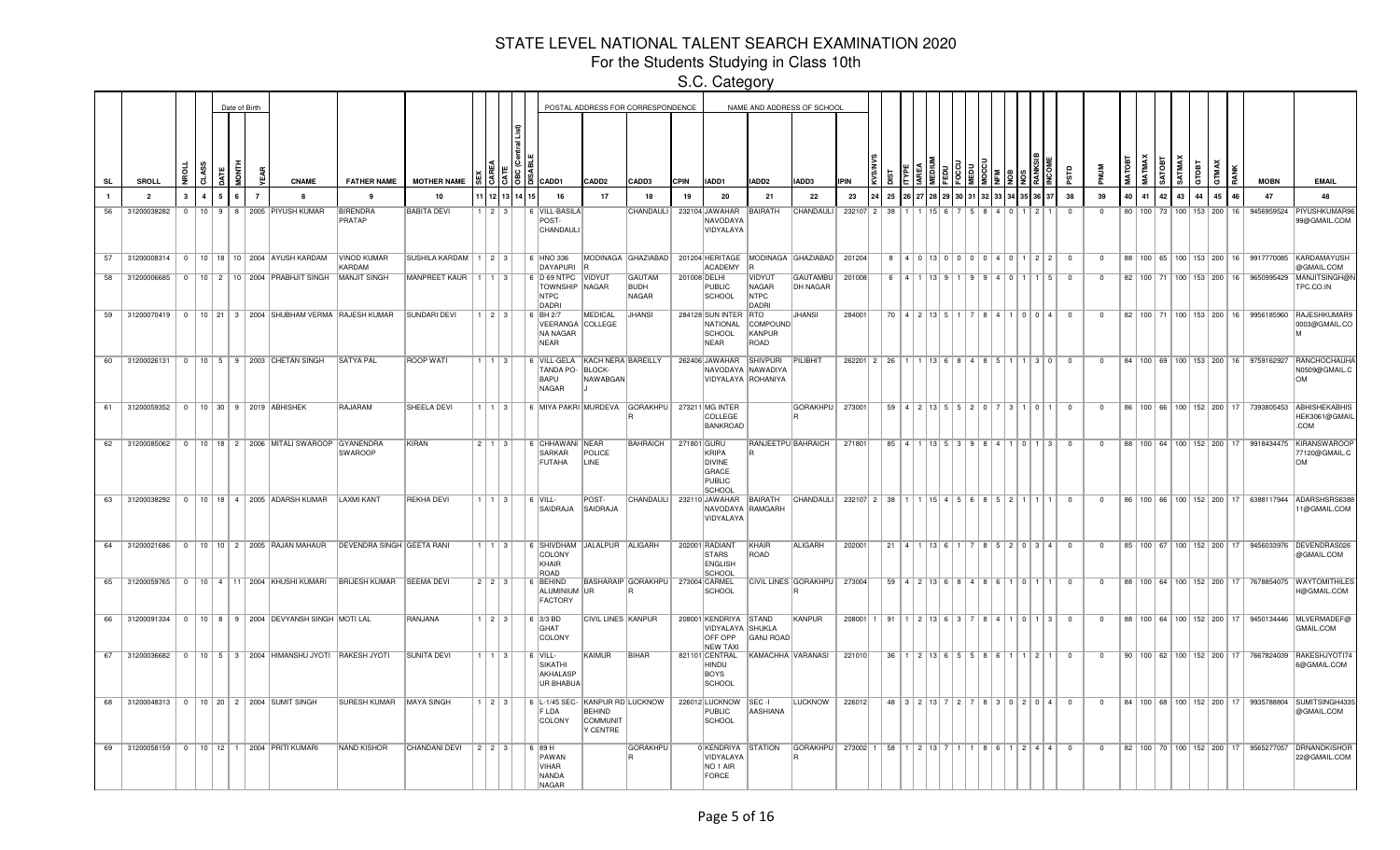For the Students Studying in Class 10th

|           |                                                     |              |   | Date of Birth  |                                                          |                                                                                  |                      |                        |                        |      |                                                                        |                                   | POSTAL ADDRESS FOR CORRESPONDENCE |              |                                                                    |                                                       | NAME AND ADDRESS OF SCHOOL                  |                                         |    |                               |  |  |                                                                                           |                         |                |    |                       |        |        |       |                                      |                                                   |                                                                                          |
|-----------|-----------------------------------------------------|--------------|---|----------------|----------------------------------------------------------|----------------------------------------------------------------------------------|----------------------|------------------------|------------------------|------|------------------------------------------------------------------------|-----------------------------------|-----------------------------------|--------------|--------------------------------------------------------------------|-------------------------------------------------------|---------------------------------------------|-----------------------------------------|----|-------------------------------|--|--|-------------------------------------------------------------------------------------------|-------------------------|----------------|----|-----------------------|--------|--------|-------|--------------------------------------|---------------------------------------------------|------------------------------------------------------------------------------------------|
| <b>SL</b> | SROLL                                               | $\mathbf{a}$ | ξ |                | <b>CNAME</b>                                             | <b>FATHER NAME</b>                                                               | <b>MOTHER NAME</b>   |                        |                        | 1813 | CADD1                                                                  | CADD2                             | CADD3                             | <b>CPIN</b>  | IADD1                                                              | IADD2                                                 | IADD3                                       | <b>IPIN</b>                             |    |                               |  |  |                                                                                           |                         |                |    | <b>MATMAX</b>         | SATOBT | SATMA) | GTOBT | GTMAX                                | <b>MOBN</b>                                       | <b>EMAIL</b>                                                                             |
|           | $\overline{2}$                                      |              |   | $\overline{7}$ |                                                          | - 9                                                                              | 10                   |                        |                        |      | 16                                                                     | 17                                | 18                                | 19           | 20                                                                 | 21                                                    | 22                                          | 23                                      | 25 |                               |  |  |                                                                                           | 38                      | 39             | 40 | 41                    | 42     | 43     | 44    | 45                                   | 47                                                | 48                                                                                       |
| 70        | 31200045068                                         | $\Omega$     |   |                | 10 3 2 2003 ROHIT KUMAR                                  | <b>RAKESH KUMAR</b>                                                              | POONAM DEVI          |                        |                        |      | <b>S JAHANGIRA GOPIGANJ</b><br>BAD<br><b>BHAWANIP</b><br>UR            |                                   | BHADOHI                           |              | 221303 JAWAHAR<br>NAVODAYA<br>VIDYALAYA                            | <b>GYANPUR</b>                                        | <b>BHADOHI</b>                              | 221304 2                                | 45 |                               |  |  |                                                                                           |                         | $\Omega$       |    | 88 100 64 100 152 200 |        |        |       | 17                                   | 8009115147                                        | <b>ROHITKUMARJM</b><br>V@GMAIL.COM                                                       |
|           |                                                     |              |   |                | 71 31200054053 0 10 6 5 2005 ANIKET KUMAR                | <b>ARVIND KUMAR</b>                                                              | <b>SUNITA KUMARI</b> | $1 \mid 1 \mid 3 \mid$ |                        |      | 6 ISHAWARP<br>UR SAI                                                   |                                   | <b>HARDOI</b>                     |              | 241303 SOLVIC<br><b>ISHWARPU</b><br>R SAI<br>MALLAWAN              |                                                       | <b>HARDOI</b>                               | 241303                                  |    |                               |  |  | 54   4   2   15   5   5   5   0   4   1   0   1   1                                       | $\overline{\mathbf{0}}$ | $\overline{0}$ |    |                       |        |        |       |                                      | 78   100   73   100   151   200   18   9794137349 |                                                                                          |
|           |                                                     |              |   |                | 72 31200088115 0 10 3 6 2003 SHIVAM SAGAR                | RAJENDRA KUMAR GAYATRI                                                           |                      | $1 \mid 2 \mid 3 \mid$ |                        |      | 6 NEAR SHIV AVAS VIKAS UDHAM<br>SHAKIL<br><b>MANDIR LIG</b><br>188/7   | RUDRAPUR SINGH                    | NAGAR                             | 263153 RAN   | PUBLIC<br>SCHOOL                                                   | KAUSHAL RAMPUR<br>GANJ<br><b>BILASPUR</b>             |                                             | 244921                                  |    |                               |  |  | 88 4 1 1 3 4 4 3 8 7 1 3 4 1                                                              | $\overline{0}$          | $\mathbf{0}$   |    |                       |        |        |       |                                      |                                                   | 85   100   66   100   151   200   18   9837369650   RAJENDRAKUMA<br>R369650@GMAIL<br>COM |
|           | 73 31200058423 0 10 15 9 2005 RISHI RAJ             |              |   |                | DHURIYA                                                  | JITENDRA KUMAR SUNDARI GOND<br>DHURIYA                                           |                      | $1 \mid 2 \mid 3 \mid$ |                        |      | 6 BADGO<br>NEW<br>COLONEY<br>RANIBAGH                                  |                                   | RUSTAMPU GORAKHPU                 |              | SCHOOL                                                             | TH                                                    | 273016 ST JOSEPH GORAKHNA GORAKHPU   273015 |                                         |    |                               |  |  | 58 4 2 13 7 1 7 8 3 0 0 1 1                                                               | $\overline{0}$          | $\mathbf{0}$   |    |                       |        |        |       |                                      |                                                   | 85   100   65   100   150   200   19   8574367905   JEETUKUMAR18<br>7@GMAIL.COM          |
|           | 74 31200051524 0 10 7 6 2005 SONU VERMA             |              |   |                |                                                          | SHYAM SUNDAR   MAMTA VERMA<br><b>VERMA</b>                                       |                      |                        | $1 \mid 2 \mid 3 \mid$ |      | $6  E-32 $<br>SECTOR-M<br>EWS<br>COLONY                                | AASHIYANA LUCKNOW                 |                                   | 226012 NEW   | PUBLIC<br><b>INTER</b><br>COLLEGE<br>SEC-D1                        | LDA<br>COLONY<br>KANPUR<br>ROAD                       | <b>LUCKNOW</b>                              | 226005                                  |    |                               |  |  | $51$   4   2   15   4   5   1   8   5   1   1   2   0                                     | $\overline{0}$          | $\mathbf{0}$   |    |                       |        |        |       | 80   100   70   100   150   200   19 | 9450560071                                        | INFORMJITENDF<br>AVERMA@GMAIL<br>.COM                                                    |
|           |                                                     |              |   |                | 75 31200021127 0 10 18 3 2005 ADARSH GAUTAM NIRMAL SINGH |                                                                                  | <b>PRAVESH</b>       |                        | $1$   2   3            |      | 6 ETAH BYE QUARSI<br>PASS<br>AMBEDKAR<br>COLONY                        |                                   | ALIGARH                           |              | 202001 AMU CITY<br>SCHOOL                                          | MASOODAB ALIGARH<br>AD GT<br>ROAD                     |                                             | 202001                                  |    |                               |  |  | 21 4 2 13 4 6 3 8 4 1 0 1 1                                                               | $\overline{0}$          | $\Omega$       |    |                       |        |        |       |                                      |                                                   | 81   100   69   100   150   200   19   9758361944   ADARSHTM909@<br>GMAIL.COM            |
|           | 76 31200051497 0 10 20 1 2005 AKSHAT RAJ            |              |   |                |                                                          | PRADEEP KUMAR LAKSHMI RAJ                                                        |                      |                        | 123                    |      | 6 592 JHA/271 TELIBAGH<br>RATHINDA<br><b>NAGAR</b>                     |                                   | <b>LUCKNOW</b><br>lww             |              | 226029 LUCKNO<br><b>PUBLIC</b><br><b>SCHOOL</b><br><b>SECTOR-9</b> | <b>AVLOY</b>                                          | VRINDAVAN LUCKNOW                           | 226029                                  |    |                               |  |  | $51$   3   2   13   6   1   6   8   4   1   0   1   2                                     | $\Omega$                | $\Omega$       |    |                       |        |        |       |                                      |                                                   | 86   100   64   100   150   200   19   8005417822   LAXMIRAJ01234<br>@GMAIL.COM          |
|           |                                                     |              |   |                |                                                          | 77 31200070260 0 10 18 4 2004 VAISHNAVI SINGH KAMLESH KUMAR HEMLATA<br>VIDYARTHI |                      | $2$   $2$   $3$        |                        |      | 6 K-45 K K<br>PURI<br>COLONY<br>AWAS<br><b>VIKAS</b>                   | NANDANPU JHANSI                   |                                   | 284003 JAI   | ACADEMY                                                            | <b>SHIVPURI</b><br>ROAD                               | JHANSI                                      | 284419                                  |    | $70$   4   2   13   7   2   7 |  |  | 252034                                                                                    | $\overline{0}$          | $^{\circ}$     |    |                       |        |        |       |                                      |                                                   | 87   100   63   100   150   200   19   9450078826   KAMLESH. VIDYA<br>RTHI@INDIA.CO      |
|           | 78 31200093408 0 10 15 8 2003 DIVYA                 |              |   |                |                                                          | HARISH CHANDRA   PUSHPLATA<br>SUTRAKAR                                           | <b>SUTRAKAR</b>      | 2 2 3                  |                        |      | 6 GNS 61<br><b>INDIRA</b><br><b>NAGAR</b>                              | <b>NEAR</b><br>DHEERAJ<br>MARKET  | KANPUR                            | 208026 DELHI | <b>PUBLIC</b><br>SCHOOL                                            | KALYANPU KANPUR<br>R 287295                           |                                             | 208017                                  |    |                               |  |  | $93 \mid 4 \mid 2 \mid 13 \mid 9 \mid 2 \mid 6 \mid 8 \mid 3 \mid 0 \mid 0 \mid 1 \mid 4$ | $\overline{0}$          | $\mathbf{0}$   |    |                       |        |        |       |                                      | 80   100   70   100   150   200   19   9131126638 | <b>HARISHCHANDF</b><br>ASUTRAKAR@G<br>MAIL.COM                                           |
|           | 79 31200070076 0 10 17 7 2005 PRINCE                |              |   |                | <b>LODHIRIYA</b>                                         | <b>NARESH KUMAR</b>                                                              | <b>HANSA</b>         |                        | 1   2   3              |      | 6 HN 591<br><b>BADI KALI</b><br>MAI.<br><b>TALPURA</b>                 |                                   | <b>JHANSI</b>                     |              | 284001 JAWAHAR<br>NAVODAYA AR<br>VIDYALAYA                         | <b>BARUASAG JHANSI</b>                                |                                             | 284201 2 70 1 1 1 1 3 5 7 4 8 5 1 1 1 3 |    |                               |  |  |                                                                                           | $\Omega$                | $\mathbf{0}$   |    |                       |        |        |       |                                      | 85   100   64   100   149   200   20   9919312047 | PRINCELIDHORI<br>A07@GMAIL.COM                                                           |
|           |                                                     |              |   |                | 80 31200059128 0 10 10 7 2005 VISHWA KEERTI              | <b>SURYA LAL</b><br>PRASAD                                                       | <b>SUSMA DEVI</b>    |                        | $1 \mid 1 \mid 3$      |      | 6 DEVAPAR<br><b>DUGDUIYA</b>                                           | PALI                              | GORAKHPU 273209 JAWAHAR JUNGLE    |              | NAVODAYA AGAHI                                                     | VIDYALAYA   PEEPIGANJ                                 | GORAKHPU 273165 2 59 1 1 1 3 7 8 1          |                                         |    |                               |  |  | 8411131                                                                                   | $\overline{0}$          | $\mathbf{0}$   |    |                       |        |        |       |                                      |                                                   | 80   100   69   100   149   200   20   9794928312   VISHWAKEERTI2<br>005@GMAIL.COM       |
|           | 81 31200056361   0   10   15   5   2005 AYUSH VIMAL |              |   |                |                                                          | PRAKASH KUMAR MAMTA                                                              |                      |                        | $1 \mid 1 \mid 3 \mid$ |      | 6 VIDYAGYAN SIDHAULI<br>SCHOOL<br><b>SURAICHA</b>                      |                                   | <b>SITAPUR</b>                    |              | SCHOOL<br><b>SURAICHA</b>                                          | 261302 VIDYAGYAN SIDHAULI SITAPUR                     |                                             | 261302                                  |    |                               |  |  | $56$   4   1   13   4   7   5   8   5   2   2   1   1                                     | $\overline{0}$          | $\mathbf{0}$   |    |                       |        |        |       |                                      |                                                   | 86   100   63   100   149   200   20   8795513468   AY53828VIDYAGY<br>AN.IN              |
|           | 82 31200072022 0 10 15 4 2005 AJEET SINGH           |              |   |                |                                                          | <b>SHASHI KUMAR</b>                                                              | ARCHANA              |                        | $1 \mid 3$             |      | I6 IV-<br>KATHPURW                                                     | MARGANYA JALAUN                   |                                   |              | 0JAWAHAR KALPI<br>NAVODAYA ROAD<br>VIDHYALAY                       |                                                       | <b>ORAI</b>                                 | 285001 2 72 2 1 13 6 5 4 8 4 1 1 3      |    |                               |  |  |                                                                                           | $\overline{\mathbf{0}}$ | $^{\circ}$     |    |                       |        |        |       | 85   100   64   100   149   200   20 | 7054486455                                        | AJEET1234SHY/<br>M@GMAIL.COM                                                             |
|           |                                                     |              |   |                | 83 31200021684 0 10 4 2 2005 BHANU PRATAP<br>SINGH       | UDAL SINGH                                                                       | NEELAM               |                        | $1$   2   3            |      | 6   NEAR<br>MALIK<br><b>CHOWK</b><br><b>MELROSE</b><br><b>BYE PASS</b> | JALALPUR ALIGARH<br>KHAIR<br>ROAD |                                   |              | 202001 RADIANT<br><b>STARS</b><br><b>ENGLISH</b><br>SCHOOL         | NEAR<br>KHERESHW<br><b>AR TEMPLE</b><br>KHAIR<br>ROAD | ALIGARH                                     | 202001                                  |    | 21   4   2   13   7           |  |  | 840123                                                                                    | $\overline{0}$          | $\circ$        |    |                       |        |        |       |                                      | 89   100   60   100   149   200   20   8077601797 |                                                                                          |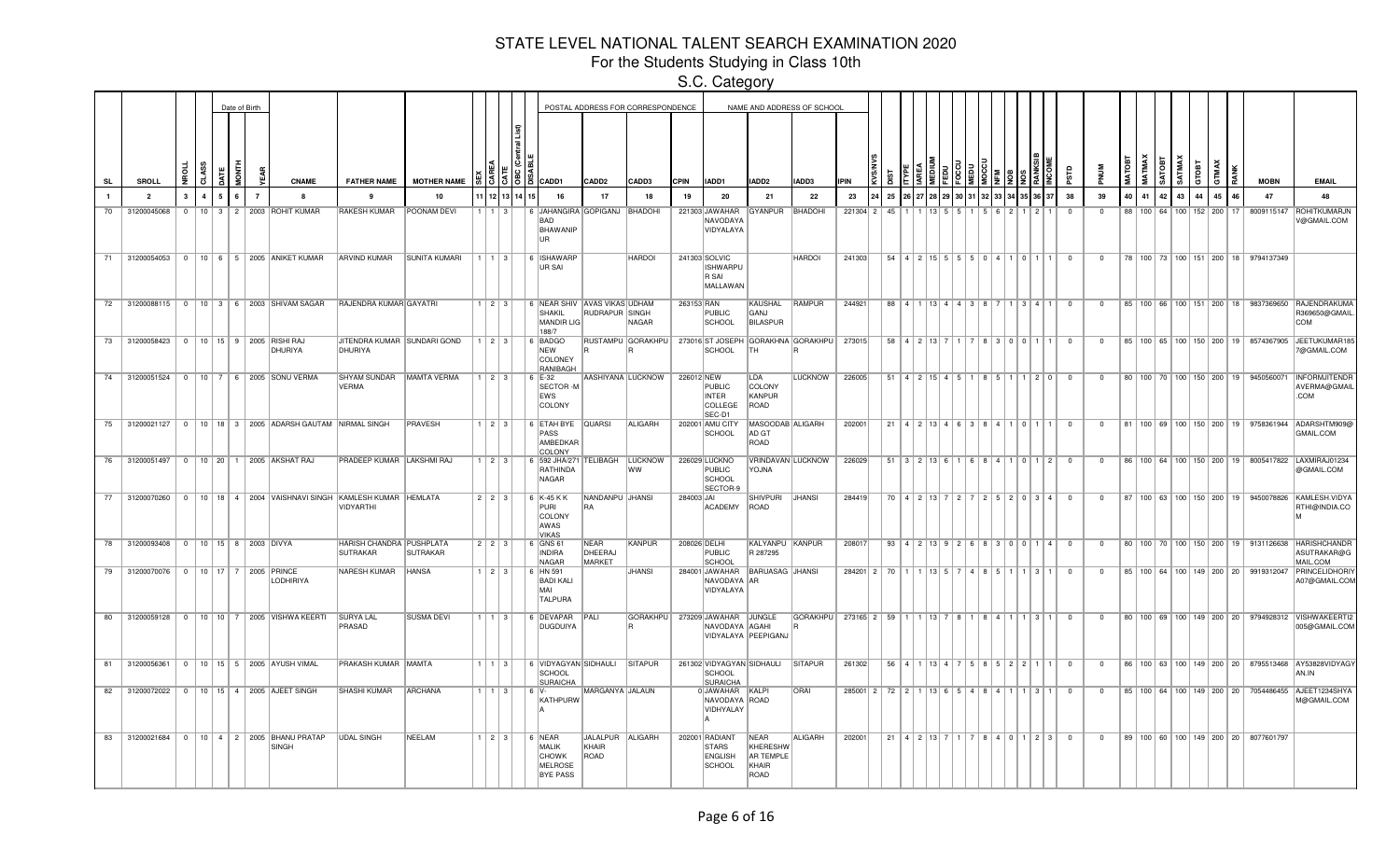For the Students Studying in Class 10th

|                |                                                |              |                        |              | Date of Birth |                |                                                                  |                                                                        |                                        |                        |               |                                                                 |                                                       | POSTAL ADDRESS FOR CORRESPONDENCE |             |                                                               |                                                    | NAME AND ADDRESS OF SCHOOL                        |                                                                  |                                                                    |                               |  |  |                                                                                   |          |                         |                |    |        |                  |       |            |                                      |                                                   |                                                                                             |
|----------------|------------------------------------------------|--------------|------------------------|--------------|---------------|----------------|------------------------------------------------------------------|------------------------------------------------------------------------|----------------------------------------|------------------------|---------------|-----------------------------------------------------------------|-------------------------------------------------------|-----------------------------------|-------------|---------------------------------------------------------------|----------------------------------------------------|---------------------------------------------------|------------------------------------------------------------------|--------------------------------------------------------------------|-------------------------------|--|--|-----------------------------------------------------------------------------------|----------|-------------------------|----------------|----|--------|------------------|-------|------------|--------------------------------------|---------------------------------------------------|---------------------------------------------------------------------------------------------|
| <b>SL</b>      | SROLL                                          | ž.           |                        |              |               |                | <b>CNAME</b>                                                     | <b>FATHER NAME</b>                                                     | <b>MOTHER NAME</b>                     |                        |               | $51515$ is cadd1                                                | CADD2                                                 | CADD3                             | <b>CPIN</b> | IADD1                                                         | IADD2                                              | <b>IADD3</b>                                      | <b>IPIN</b>                                                      |                                                                    |                               |  |  |                                                                                   |          |                         |                |    | MATMAX | SATMAX<br>SATOBT | атовт | <b>MAX</b> |                                      | <b>MOBN</b>                                       | <b>EMAIL</b>                                                                                |
| $\blacksquare$ | $\overline{\phantom{a}}$                       | $\mathbf{3}$ | $\boldsymbol{\Lambda}$ |              |               | $\overline{7}$ | $\mathbf{a}$                                                     | $\mathbf{q}$                                                           | 10                                     |                        | 1 12 13 14 15 | 16                                                              | 17                                                    | 18                                | 19          | 20                                                            | 21                                                 | 22                                                | 23                                                               | 25                                                                 |                               |  |  |                                                                                   |          | 38                      | 39             | 40 | 41     | 42<br>43         | 44    | 45         | 46                                   | 47                                                | 48                                                                                          |
| 84             | 31200049269                                    | $\sim$       |                        | $10$ $4$ $1$ | $\mathbf{1}$  |                | 2005 ADARSH VARDHAN RAJESH KUMAR                                 |                                                                        | VIJAY LAXMI                            | 1 2 3 3                |               | 6 441/36<br><b>HARINAGAR</b>                                    |                                                       | BALAGANJ LUCKNOW                  | 226005 CITY | MONTESSO AM<br>RI SCHOOL                                      | RAJAJIPUR LUCKNOW                                  |                                                   | 226017                                                           | 49                                                                 |                               |  |  |                                                                                   |          | $\Omega$                | $^{\circ}$     |    |        |                  |       |            | 85   100   64   100   149   200   20 |                                                   | 9935417950 HVHVARDHANHA<br>RSH@GMAIL.CO                                                     |
| 85             |                                                |              |                        |              |               |                | 31200088032 0 10 19 9 2004 MAYANK SINGH                          | <b>HEMRAJ SINGH</b>                                                    | POONAM                                 | $1 \mid 2 \mid 3 \mid$ |               | 6 SARKARI<br><b>VIKAS</b><br>GANNA<br>SAMITI                    | SHAKAT ALI RAMPUR<br><b>ROAD CIVIL</b><br>LINES       |                                   |             | <b>MODI</b><br>ACADEMY<br>NH <sub>24</sub>                    | 244901 DAYAWATI BAREILLY RAMPUR<br>ROAD<br>MODIPUR |                                                   | 244901                                                           |                                                                    |                               |  |  | 88 4 2 13 7 2 7 8 4 1 0 1 4                                                       |          | $\overline{0}$          | $\mathbf{0}$   |    |        |                  |       |            |                                      |                                                   | 81   100   68   100   149   200   20   7985371953   MAYANKSINGHZ<br>001@GMAIL.COM           |
| 86             |                                                |              |                        |              |               |                | 31200069019   0   10   5   7   2004   SAHIL KUMAR                | <b>SHIV PRATAP</b>                                                     | <b>ANEETA DEVI</b>                     | $1 \mid 1 \mid 3 \mid$ |               | 6 ALINAGAR SACHUI                                               |                                                       | <b>MAU</b>                        |             | 276129 JAWAHAR KASARA<br>NAVODAYA MAHUAR<br>VIDYALAYA         |                                                    | <b>MAU</b>                                        |                                                                  | $275102$   2   69   1   1   15   4   7   4   8   6   1   3   2   1 |                               |  |  |                                                                                   |          | $\Omega$                | $\Omega$       |    |        |                  |       |            |                                      | 89   100   60   100   149   200   20   8931839764 |                                                                                             |
|                |                                                |              |                        |              |               |                | 87 31200072113 0 10 2 6 2004 KAUSHLENDRA<br>SINGH                | <b>DINESH KUMAR</b>                                                    | <b>BABLI DEVI</b>                      | 1113                   |               | 6 SURAWALI DHAMNA                                               |                                                       | JALAUN                            |             | 285126 JAWAHAR KALPI<br>NAVODAYA ROAD<br>VIDYALYA             |                                                    | <b>ORAI</b>                                       |                                                                  | 285001 2 72 2 2 3 43 5 7 3 0 6 1 2 2 1                             |                               |  |  |                                                                                   |          | $\Omega$                | $^{\circ}$     |    |        |                  |       |            |                                      | 89   100   60   100   149   200   20   8887181143 |                                                                                             |
|                |                                                |              |                        |              |               |                | 88 31200036529 0 10 1 1 2004 VIJAY PRAKASH                       | MOHAN LAL<br><b>SAROJ</b>                                              | SAVITA DEVI                            | $1$   2   3            |               | 6 BANAGAON<br>JANGIGANJ<br>SRN                                  |                                                       | <b>BHADOHI</b>                    |             | 221310 CENTRAL<br>HINDU<br>BOYS<br>SCHOOL                     | KAMACHHA VARANASI                                  |                                                   | 221010                                                           | 36                                                                 |                               |  |  | 1 2 13 5 5 7 8 5 6 7 8 9 0 1 0                                                    |          | $\overline{0}$          | $\mathbf{0}$   |    |        |                  |       |            |                                      | 80   100   69   100   149   200   20   8112448973 |                                                                                             |
|                | 89 31200028757                                 |              |                        |              |               |                |                                                                  | 0   10   27   3   2006   SAURABH PRATAP   SUDAMA PRASAD   SUNITA       |                                        | $1$   2   3            |               | 6 OFFICERS<br><b>HOSTEL R</b><br>N 516                          | NEAR<br>CIRCUIT<br><b>HOUSE</b><br><b>CIVIL LINES</b> |                                   |             | PATANJALI NJ<br>VIDYA<br><b>MANDIR</b>                        |                                                    | PRAYAGRA   211001 MAHARSHI   TELIYARGA   PRAYAGRA | 211001                                                           |                                                                    | $28$   4   2   13   7         |  |  | 1   4                                                                             | $\Omega$ |                         | $\Omega$       |    |        |                  |       |            |                                      |                                                   | 88   100   60   100   148   200   21   9450404840   SUDAMA.SUDAM<br>A18@GMAIL.COM           |
|                |                                                |              |                        |              |               |                | 90 31200002167 0 10 2 11 2005 GAURAV SINGH                       | MOJI RAM                                                               | <b>AMLESH</b>                          | $1 \mid 2 \mid 3 \mid$ |               | 6 B 310<br>SHRADHAP KHERA<br>URI PHASE                          | KANKER                                                | MEERUT                            |             | <b>MODI</b><br><b>ACADEMY</b>                                 | 250001 DAYAWATI MODIPURA MEERUT                    |                                                   | 250110                                                           |                                                                    |                               |  |  | $2   4   2   13   7   1   9   8   5   0   2   2   4  $                            |          | $\Omega$                | $^{\circ}$     |    |        |                  |       |            |                                      |                                                   | 91   100   57   100   148   200   21   9412706138   GAURAVSINGH0<br>350@GMAIL.COM           |
|                |                                                |              |                        |              |               |                | 91 31200014114 0 10 17 8 2005 SAMRIDDHI                          | <b>ANIL KUMAR</b><br><b>SANKHWAR</b>                                   | KIRTI SANKHWAR   2   1   3             |                        |               | 6 HNO B1<br>SUGAR<br>MILL<br>COLONY                             | MORNA                                                 | NAGAR                             |             | MUZAFFAR   251316 S D PUBLIC   PATEL<br>SCHOOL                | NAGAR<br><b>BHOPA</b><br><b>ROAD</b>               | MUZAFFAR   251001<br>NAGAR                        |                                                                  |                                                                    | $14$   4   2   13   7   1   7 |  |  | 4 1 0 2 4                                                                         |          | $\overline{\mathbf{0}}$ | $\mathbf{0}$   |    |        |                  |       |            |                                      | 89   100   59   100   148   200   21   9027307577 | SAMRIDDHI17A@<br>GMAIL.COM                                                                  |
|                | 92 31200078002 0 10 25 7 2005 ABHISHEK         |              |                        |              |               |                |                                                                  | <b>SUBASH</b>                                                          | PRAMILA                                | $1 \mid 1 \mid 3 \mid$ |               | 6 NARIYANW BLOCK                                                | JAHANGIRG NAGAR<br>ANJ                                | AMBEDKAR                          |             | VIDYALAYA                                                     | NAVODAYA AKBARPUR NAGAR                            | 224147 JAWAHAR AFZALPUR AMBEDKAR                  | 224122   2   78   2   1   15   7   5   1   8   5   1   1   2   1 |                                                                    |                               |  |  |                                                                                   |          | $\overline{0}$          | $\mathbf{0}$   |    |        |                  |       |            |                                      | 91   100   57   100   148   200   21   6393269053 | ABHISHEKJNUKL<br>MAR@GMAIL.CO                                                               |
|                |                                                |              |                        |              |               |                |                                                                  | 93 31200038283 0 10 7 7 2005 SATYAM KANAUJIA ANANT KANAUJIA BINDU DEVI |                                        | 1   1   3              |               | $  6$ VILL-<br>RAIPUR<br>POST-<br>DHANAPUR                      |                                                       | CHANDAULI 232105 JAWAHAR          |             | NAVODAYA<br>VIDYALAYA                                         | BAIRATH                                            | CHANDAULI                                         | 232107 2 38 2 1 15 5 5 0 0                                       |                                                                    |                               |  |  | $2$   3   5   1                                                                   |          | $\Omega$                | $^{\circ}$     |    |        |                  |       |            |                                      | 78   100   70   100   148   200   21   9452071463 |                                                                                             |
|                |                                                |              |                        |              |               |                | 94 31200036600   0   10   11   6   2005 ADITYA KUMAR             | SURENDRA RAJAK RITA DEVI                                               |                                        | 1   1   3              |               | 6 VILL+POST<br><b>DIGHAR</b><br><b>BLOCK-</b><br><b>BELHARI</b> |                                                       | <b>BALLIA</b>                     |             | 277403 CENTRAL<br>HINDU<br><b>BOYS</b><br><b>SCHOOL</b>       |                                                    | KAMACHHA VARANASI                                 | 221010                                                           | 36                                                                 |                               |  |  | $1 \mid 2 \mid 13 \mid 1 \mid 5 \mid 2 \mid 8 \mid 0 \mid 0 \mid 4 \mid 0 \mid 1$ |          | $\overline{\mathbf{0}}$ | $\overline{0}$ |    |        |                  |       |            |                                      |                                                   | 83   100   65   100   148   200   21   8303694549   SURENDRAKUMA<br>R87369396@GMA<br>IL.COM |
| 95             |                                                |              |                        |              |               |                | 31200044323   0   10   17   2   2005   UDDEISHYA<br>KUMAR        | PRAMOD KUMAR SHALINI ANAND                                             |                                        | 1   1   3              |               | 6 Q NO. C-63 DUDHICHU SINGRAULI<br>SECT-B \$ C A                |                                                       |                                   | 486888 ST.  | JOSEPH'S<br>SCHOOL                                            | lv v<br>COLONY<br>SHAKTINAG<br>AR                  | SONEBHAD<br>IRA                                   | 231222                                                           |                                                                    | $44$   4   1   13   6   2   7 |  |  | 8   4   0   1   1   4                                                             |          | $\overline{0}$          | $\mathbf{0}$   |    |        |                  |       |            |                                      |                                                   | 71   100   77   100   148   200   21   7974434514   PKUMAR3108196<br>9@GMAIL.COM            |
| 96             |                                                |              |                        |              |               |                | 31200016082   0   10   7   12   2004   PRIYANSHU<br><b>VERMA</b> |                                                                        | YOGESH VERMA ARCHANA VERMA   1   2   3 |                        |               | 6 51/C 12/2<br><b>WEST</b>                                      | ARJUN<br>NAGAR                                        | AGRA                              |             | 0 SACHDEVA NEAR<br>MILLENIUM<br>SCHOOL                        | ANSAL<br>COUTYARD<br>DEHTORA                       | <b>SHASTRIPU</b><br>RAM AGRA                      |                                                                  |                                                                    | 16 3 2 13 6 4 6 8 5 0 1       |  |  | 112                                                                               |          | $\overline{0}$          | $^{\circ}$     |    |        |                  |       |            |                                      |                                                   | 86   100   62   100   148   200   21   9837154588   VERMAPRIYANS<br>HU413@GMAIL.C<br>lom    |
| 97             | 31200003288   0   10   9   8   2004   VISHAKHA |              |                        |              |               |                | PRABHAKAR                                                        | JITENDRA KUMAR AMRITA DEVI                                             |                                        | 2 2 3                  |               | 6 137 B-<br><b>BLOCK</b><br>AMAN<br><b>VIHAR</b>                | COLONY<br>RAJPURA                                     | MEERUT                            |             | 250001 TRANSLAM MAWANA<br>ACADEMY<br>INTERNATI MEERUT<br>ONAL | ROAD                                               | MEERUT                                            | 250001                                                           |                                                                    | 3   4   2   13   6   1        |  |  | 121                                                                               |          | $\Omega$                | $\Omega$       |    |        |                  |       |            |                                      | 89   100   59   100   148   200   21   9412573621 | RIMJIMPRABHAR<br>AR@GMAIL.COM                                                               |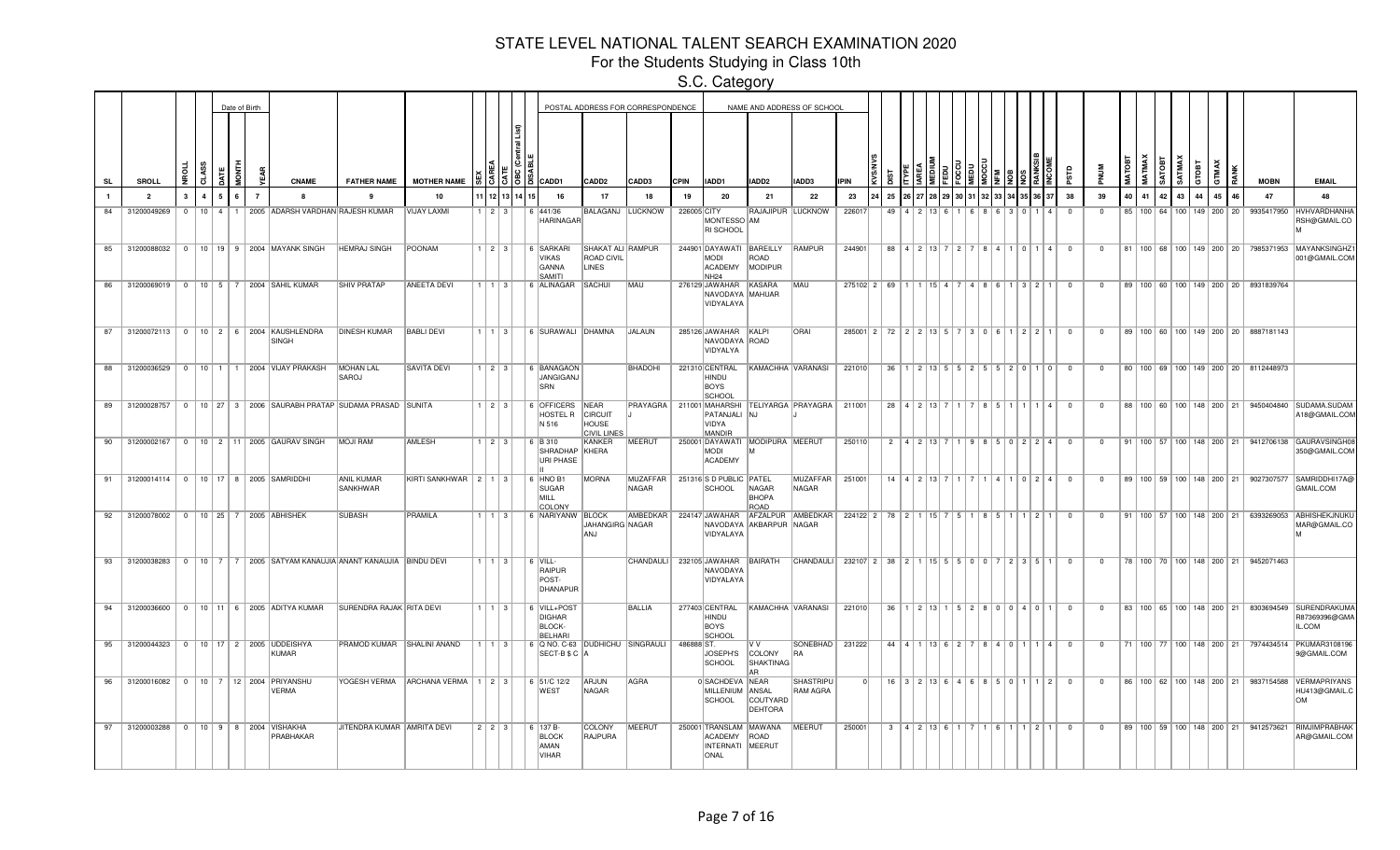For the Students Studying in Class 10th

|                |                                                  |              |              | Date of Birth |                |                |                                                            |                                                                                           |                              |                        |                   |             |                                                              |                                     | POSTAL ADDRESS FOR CORRESPONDENCE |             |                                                                    |                                       | NAME AND ADDRESS OF SCHOOL                             |                                         |             |                                                      |  |  |                                                                                                |                         |                |    |    |    |       |    |                                      |                                                   |                                                                                                |
|----------------|--------------------------------------------------|--------------|--------------|---------------|----------------|----------------|------------------------------------------------------------|-------------------------------------------------------------------------------------------|------------------------------|------------------------|-------------------|-------------|--------------------------------------------------------------|-------------------------------------|-----------------------------------|-------------|--------------------------------------------------------------------|---------------------------------------|--------------------------------------------------------|-----------------------------------------|-------------|------------------------------------------------------|--|--|------------------------------------------------------------------------------------------------|-------------------------|----------------|----|----|----|-------|----|--------------------------------------|---------------------------------------------------|------------------------------------------------------------------------------------------------|
| <b>SL</b>      | SROLL                                            |              | .ਰੋ          |               | ₿<br>₫         |                | CNAME                                                      | <b>FATHER NAME</b>                                                                        | <b>MOTHER NAME</b>           |                        |                   |             | $51515$ $\overline{5}$ $\overline{6}$ $\overline{6}$         | CADD <sub>2</sub>                   | CADD3                             | <b>CPIN</b> | IADD1                                                              | IADD <sub>2</sub>                     | IADD3                                                  | <b>IPIN</b>                             |             |                                                      |  |  |                                                                                                |                         |                |    |    |    | aroan |    |                                      | <b>MOBN</b>                                       | <b>EMAIL</b>                                                                                   |
| $\blacksquare$ | $\overline{\phantom{a}}$                         | $\mathbf{R}$ | $\mathbf{A}$ | 5             | 6 <sup>1</sup> | $\overline{7}$ | $\mathbf{R}$                                               | $\mathbf{q}$                                                                              | 10                           |                        |                   | 12 13 14 15 | 16                                                           | 17                                  | 18                                | 19          | - 20                                                               | 21                                    | - 22                                                   | 23                                      | 25          | 27 28 29 30 31                                       |  |  | 35 36                                                                                          | 38                      | 39             | 40 | 41 | 42 | 43    | 44 | 45<br>46                             | 47                                                | 48                                                                                             |
| 98             | 31200098068                                      |              |              |               |                |                | 0   10   5   6   2004   AMAN DEV                           | SANTOSH KUMAR SHEELA DEVI<br>GAUTAM                                                       |                              |                        | $\vert 3 \vert$   |             | 6 NAGLA<br><b>MULOO</b><br><b>BIBAULI</b><br><b>BHARTHAN</b> | POST-<br>BIRAUNDHI                  | <b>ETAWAH</b>                     |             | 206242 JAWAHAR<br>NAVODAYA<br>VIDYALAYA                            | <b>SAMHON</b>                         | <b>ETAWAH</b>                                          | 206242 2                                | 98          |                                                      |  |  |                                                                                                | $\Omega$                | $\Omega$       |    |    |    |       |    | 85   100   63   100   148   200   21 |                                                   | 6396131338 RAJNIBHUDH499<br>8@GMAIL.COM                                                        |
|                |                                                  |              |              |               |                |                |                                                            | 99 31200045046   0   10   28   3   2003 SATYAM GAUTAM SURESH CHAND SUNAINA<br>GAUTAM      |                              |                        | $1 \, \, 3$       |             | $6$ JAY<br>SINGHPUR<br>POOREGAR<br>ERIYA                     | GYANPUR BHADOHI                     |                                   |             | 221406 JAWAHAR GYANPUR BHADOHI<br>NAVODAYA<br>VIDYALAYA            |                                       |                                                        | 221304 2 45 1 1 1 13 3 0 2 5 10 3 2 5 1 |             |                                                      |  |  |                                                                                                | $\overline{0}$          | $\overline{0}$ |    |    |    |       |    |                                      |                                                   | 86   100   62   100   148   200   21   8115902449   SATYAMGAUTAI<br>JNVGYANPUR@<br>GMAIL.COM   |
|                | 100 31200052421 0 10 22 12 2002 PRIYA RAY        |              |              |               |                |                | BALWANI                                                    | <b>DILEEP RAY</b><br>BALWANI                                                              | <b>REETA RAY</b><br>BALWANI  | $223$                  |                   |             | $6$ 2/25A<br>VINEET<br>KHAND<br><b>GOMTI</b><br><b>NAGAR</b> |                                     | <b>LUCKNOW</b>                    | 226010 CITY | MONTESSO KHAND<br>RI SCHOOL GOMTI                                  | <b>NAGAR</b>                          | 1/7 VARDAN LUCKNOW                                     | 226010                                  |             | $52$   4   2   13   7   4   6   2   6                |  |  | 12113                                                                                          | $\Omega$                | $\Omega$       |    |    |    |       |    |                                      |                                                   | 87   100   61   100   148   200   21   9140265244   RITARAY109@G<br>MAIL.COM                   |
|                |                                                  |              |              |               |                |                | 101 31200021572 0 10 3 3 2006 ADITYA KUMAR<br>SINGH        | CHHAVI KUMAR<br>SINGH                                                                     | $ SANGEETA RAN $   1   2   3 |                        |                   |             | 6 HN 5/18<br>GULAR<br>ROAD<br>OPPOSITE<br><b>STREET</b>      | NO <sub>1</sub>                     | ALIGARH                           |             | 202001 KRISHNA<br><b>INTERNATI</b><br>ONAL<br>SCHOOL               | <b>GT ROAD</b>                        | ALIGARH                                                | 202001                                  |             | $21 \mid 4 \mid 2 \mid 13 \mid 9 \mid 1 \mid 9 \mid$ |  |  | 4 0 1 1 4                                                                                      | $\Omega$                | $\Omega$       |    |    |    |       |    |                                      |                                                   | 87   100   60   100   147   200   22   8006939115   SANGEETA97580<br>@GMAIL.COM                |
|                |                                                  |              |              |               |                |                | 102 31200056332 0 10 4 9 2005 RITIK RAJVANSHI PANKAJ KUMAR |                                                                                           | <b>POONAM DEVI</b>           | $1 \mid 2 \mid 3$      |                   |             | 6 SWAMIDAY<br><b>ALPUR</b>                                   | GIRDHARP<br>UR BLOCK<br>MAHOLI      | <b>SITAPUR</b>                    |             | 261141 JAWAHAR<br>NAVODAYA<br>VIDYALAYA                            | KHAIRABAD SITAPUR                     |                                                        | 261131 2 56                             |             | $ 13 $ 7                                             |  |  | 2 2 8 5 2 2 2 1                                                                                | $\sqrt{ }$              | $\Omega$       |    |    |    |       |    |                                      |                                                   | 88   100   59   100   147   200   22   7897594754   RITIKRAJWANSH<br>65@GMAIL.COM              |
|                |                                                  |              |              |               |                |                | 103 31200056024 0 10 4 8 2005 ARNAV KUMAR                  | <b>PYARE LAL</b>                                                                          | <b>KALINDRI DEVI</b>         |                        | $1 \vert 3 \vert$ |             | 6 BAGHAIN<br><b>BLOCK A</b><br><b>NO</b>                     | MAHMUDAB SITAPUR<br>lad             |                                   |             | 261203 JAWAHAR KHAIRABAD SITAPUR<br>NAVODAYA<br>VIDYALAYA          |                                       |                                                        | 261131 2 56                             |             |                                                      |  |  | $1 \mid 13 \mid 5 \mid 5 \mid 4 \mid 8 \mid 6 \mid 2 \mid 2 \mid 4 \mid 1$                     | $\overline{0}$          | $^{\circ}$     |    |    |    |       |    |                                      |                                                   | 84   100   63   100   147   200   22   9559634039   ARNAV.JLIVSTH<br>@GMAIL.COM                |
|                | 104 31200067073   0   10   10   7   2005 TANNAVI |              |              |               |                |                |                                                            | <b>RAM BHAWAN</b>                                                                         | <b>LAKSHMI</b>               | 2   1   3              |                   |             | 6 JAWAHAR JIYANPUR<br>NAVODAYA<br>VIDYALAYA                  |                                     | AZAMGARH                          |             | NAVODAYA<br>VIDYALAYA                                              |                                       | 276140 JAWAHAR JIYANPUR AZAMGARH                       | 276140 2 67                             |             |                                                      |  |  | 1 13 8 5 6 8 6 1 2 3 1                                                                         | $\overline{0}$          | $\mathbf{0}$   |    |    |    |       |    |                                      | 86   100   61   100   147   200   22   9415764131 | TANAVI3500@GM<br>AIL.COM                                                                       |
|                |                                                  |              |              |               |                |                | 105 31200083051 0 10 1 7 2005 ROHIT KUMAR<br>KULDEEP       | RAJENDRA<br>PRASAD                                                                        | <b>GEETA DEVI</b>            |                        | $1 \mid 3 \mid$   |             | 6 BISHUNPUR PACHPERW BALRAMPU<br>TANTANWA A                  |                                     |                                   |             | NAVODAYA UR<br>VIDYALAYA                                           |                                       | 271206 JAWAHAR GHOOGULP BALRAMPU   271201   2   83   1 |                                         |             | 11561116                                             |  |  | 1243                                                                                           | $\Omega$                | $\overline{0}$ |    |    |    |       |    |                                      |                                                   | 84   100   63   100   147   200   22   9793787882   ROHITKUMARKU<br>LDEEP7@GMAIL<br><b>COM</b> |
|                |                                                  |              |              |               |                |                | 106 31200036618 0 10 6 2 2005 VIDYASHANKAR<br>RAM          | OMPRAKASH RAM VIMALA DEVI                                                                 |                              | 1113                   |                   |             | $6$ VILL-<br>R POST-<br><b>KAZIPUR</b>                       | TEH-<br>CHANDAYA SIKANDARP<br>lur.  | <b>BALLIA</b>                     |             | 277303 CENTRAL<br>HINDU<br>BOYS<br>SCHOOL                          | KAMACHHA VARANASI                     |                                                        | 221010                                  |             |                                                      |  |  | $36$   1   2   13   6   5   6   8   5   2   1   1   1                                          | $\overline{0}$          | $\mathbf{0}$   |    |    |    |       |    |                                      | 82   100   65   100   147   200   22   7565995833 | VIDYAKUMMAR@<br>GMAIL.COM                                                                      |
|                |                                                  |              |              |               |                |                |                                                            | 107 31200093188   0   10   27   11   2004   JOSEPH EDISON   SHREE KRISHAN   VISHNU KUMARI |                              | $1 \mid 2 \mid 3 \mid$ |                   |             | 6 MIG 99<br>MAHARISHI KALYANPU<br>DAYANAND R<br><b>VIHAR</b> | <b>PHASE II</b>                     | KANPUR                            |             | 208017 287, 295<br><b>BITHOOR</b><br>ROAD                          | DELHI<br>PUBLIC<br>SCHOOL<br>KALYANPU | KANPUR                                                 | 208017                                  |             |                                                      |  |  | $93 \mid 4 \mid 2 \mid 13 \mid 7 \mid 2 \mid 6 \mid 8 \mid 4 \mid 1 \mid 0 \mid 1 \mid 4 \mid$ | $\overline{\mathbf{0}}$ | $\overline{0}$ |    |    |    |       |    |                                      |                                                   | 85   100   62   100   147   200   22   8859005720 SHREEKRISHAN<br>1@GMAIL.COM                  |
| 108            |                                                  |              |              |               |                |                | 31200026127 0 10 20 10 2003 AJAY PRATAP<br>SINGH           | <b>UMACHARAN</b><br>SINGH                                                                 | <b>MEENA KUMARI</b>          | $1 \mid 1 \mid 3 \mid$ |                   |             | 6 VILL-<br>SHIVPURIY LALAURIKH<br>A PO-<br>KALYANPU          | <b>KHAS</b><br>ERA                  | <b>PILIBHIT</b>                   |             | 262001 JAWAHAR SHIVPURI<br>NAVODAYA NAWADIYA<br>VIDYALAYA ROHANIYA |                                       | PILIBHIT                                               |                                         | 262201 2 26 | 1 13 6 7 8 8                                         |  |  | 131411                                                                                         | $\Omega$                | $\Omega$       |    |    |    |       |    |                                      |                                                   | 82   100   65   100   147   200   22   9149129539   AJAYP91491@GM<br>AIL.COM                   |
|                |                                                  |              |              |               |                |                | 109 31200035689 0 10 2 2 2005 SAMRIDHI SINGH SIDDHESHWAR   | PRASAD                                                                                    | PRIYANKA SINGH 2 2 3         |                        |                   |             | 6 GHURAHUP<br><b>ATTI CIVIL</b><br><b>LINE ROAD</b>          |                                     | MIRZAPUR   231001 CENTRAL         |             | <b>HINDU</b><br>GIRLS<br>SCHOOL                                    |                                       | KAMACHHA VARANASI                                      | 221010                                  |             | $35$   1   2   13   7   2   7   8   5   1   0   1    |  |  |                                                                                                | $\overline{0}$          | $\Omega$       |    |    |    |       |    |                                      |                                                   | 87   100   59   100   146   200   23   9450245454   ISHTAJESUS@G<br>MAIL.COM                   |
|                |                                                  |              |              |               |                |                | 110 31200086196 0 10 7 11 2004 MAYANK KUMAR                | KHUSHIRAM                                                                                 | PUSHPA BHARTI                | 1   2   3              |                   |             | $6$ MIG-II<br>HOUSE NO GUPTA                                 | NEAR<br>NURSING<br>HOME<br>ASHIYANA | MORADABA 244001 SHIRDI SAI        |             | PUBLIC<br>SCHOOL                                                   | KANTH<br>ROAD                         | MORADABA                                               | 244001                                  |             |                                                      |  |  | 86   4   2   13   7   2   2   2   4   0   1   2   4                                            | $\overline{0}$          | $\overline{0}$ |    |    |    |       |    |                                      | 88   100   58   100   146   200   23   8218610928 |                                                                                                |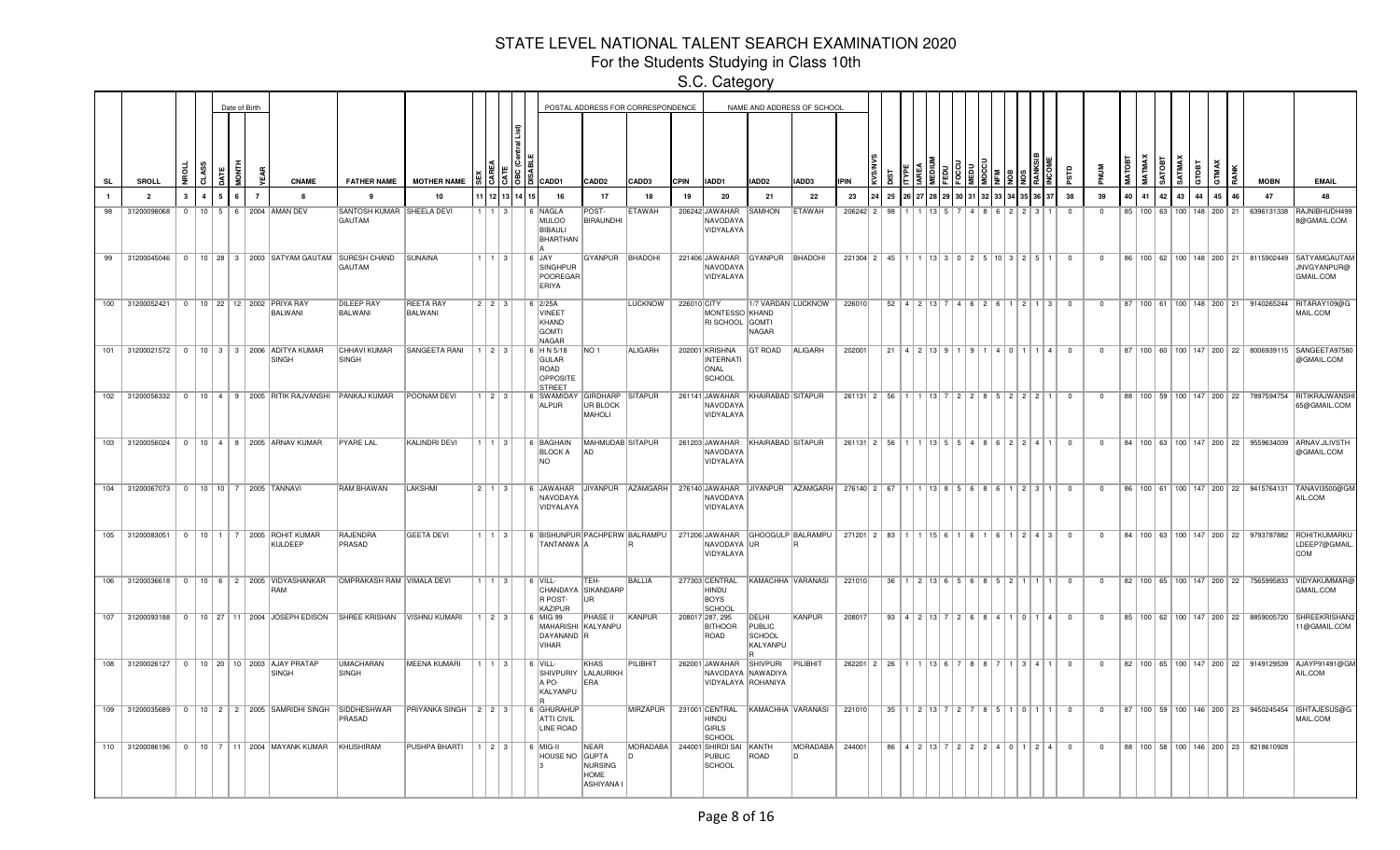For the Students Studying in Class 10th

|     |                 |              |   | Date of Birth |               |                                                                        |                                          |                                   |                        |      |                |                                                                                                              |                                                                    | POSTAL ADDRESS FOR CORRESPONDENCE |             |                                                                   |                                     | NAME AND ADDRESS OF SCHOOL                  |                                                                  |                                                                      |  |                     |        |                                                       |                         |                |              |                                      |                               |              |       |              |                                                   |                                                                                              |
|-----|-----------------|--------------|---|---------------|---------------|------------------------------------------------------------------------|------------------------------------------|-----------------------------------|------------------------|------|----------------|--------------------------------------------------------------------------------------------------------------|--------------------------------------------------------------------|-----------------------------------|-------------|-------------------------------------------------------------------|-------------------------------------|---------------------------------------------|------------------------------------------------------------------|----------------------------------------------------------------------|--|---------------------|--------|-------------------------------------------------------|-------------------------|----------------|--------------|--------------------------------------|-------------------------------|--------------|-------|--------------|---------------------------------------------------|----------------------------------------------------------------------------------------------|
|     | SROLL           |              | R |               |               | <b>CNAME</b>                                                           | <b>FATHER NAME</b>                       | <b>MOTHER NAME</b>                |                        |      | $\frac{15}{3}$ | CADD1                                                                                                        | CADD <sub>2</sub>                                                  | CADD3                             | <b>CPIN</b> | IADD1                                                             | ADD2                                | ADD3                                        | <b>IPIN</b>                                                      |                                                                      |  |                     |        |                                                       |                         | <b>MUN</b>     |              | <b>MATOI</b>                         | <b>MATMAX</b><br><b>SATOB</b> | <b>SATMA</b> | GTOBT | <b>GTMAX</b> | <b>MOBN</b>                                       | <b>EMAIL</b>                                                                                 |
|     | $\overline{2}$  | $\mathbf{3}$ |   |               |               |                                                                        | $\mathbf{q}$                             | 10                                |                        | 1211 | 13 14          | 16                                                                                                           | 17                                                                 | 18                                | 19          | 20                                                                | 21                                  | 22                                          | 23                                                               | 25                                                                   |  |                     |        |                                                       | 38                      | 39             |              | 40<br>41                             | 42                            | 43           | 44    | 45           | 47                                                | 48                                                                                           |
| 111 | 31200011001     | $\Omega$     |   |               | 10 20 10 2004 | PRIYANSHU<br>PRIYADARSHI                                               | DHEERAJ KUMAR SUNILA DEVI                |                                   | $1 \ 2 \ 3$            |      |                | HNO A68<br>GREEN<br>PARK<br>COLONY                                                                           | <b>ZAROTHI</b><br>ROAD                                             | <b>HAPUR</b>                      |             | 245101 DELHI<br>PUBLIC<br>SCHOOL                                  | PREET<br>VIHAR                      | <b>HAPUR</b>                                | 245101                                                           | 11                                                                   |  |                     |        |                                                       | $\Omega$                | $\Omega$       |              | 84 100 62 100 146 200 23             |                               |              |       |              | $\Omega$                                          | DHEERAJKUMAI<br>TO@GMAIL.COM                                                                 |
|     | 112 31200036671 |              |   |               |               | 0   10   17   10   2004   ANKIT SAROJ                                  | MANOJ KUMAR<br>SAROJ                     | SAROJ DEVI                        | $1 \mid 2 \mid 3 \mid$ |      |                | 6 UDPUR<br>GELHAWA<br>BADALPUR                                                                               |                                                                    | JAUNPUR                           |             | 222125 CENTRAL<br>HINDU<br>BOYS<br>SCHOOL                         |                                     | KAMACHHA VARANASI                           | 221010                                                           |                                                                      |  |                     |        | $36   1   2   13   5   3   4   8   7   1   1   2   1$ | $\overline{0}$          | $\overline{0}$ |              | 85   100   61   100   146   200   23 |                               |              |       |              | 6388035269                                        | ANKITSAROJ135<br>@GMAIL.COM                                                                  |
|     |                 |              |   |               |               | 113 31200090052   0   10   6   10   2004   HIMANSHU                    | MAHIPAL SINGH                            | RAJBALA DEVI                      | 1   1   3              |      |                | 6 VILL-BASI<br>KALAN                                                                                         | POST-<br>HASANPUR                                                  | AMROHA                            | 244241 JNV  | <b>BASERA</b><br>TAGA                                             | VILL+PO-<br><b>BASERA</b><br>TAGA   | <b>AMROHA</b>                               |                                                                  | 244501   2   90   1   1   13   7   1   6   1   6   1   1   1   1   1 |  |                     |        |                                                       | $\overline{0}$          | $\overline{0}$ |              |                                      |                               |              |       |              | 85   100   61   100   146   200   23   9634535251 | <b>KUMARHIMANSI</b><br>U1114@GMAIL.C<br><b>OM</b>                                            |
|     |                 |              |   |               |               | 114 31200038289 0 10 15 9 2004 ABHISHEK KUMAR RAJENDRA                 | PRASAD                                   | <b>SHUSHILA DEVI</b>              | $1$   $1$   $3$        |      |                | 6 VILL+POST<br>SOGAI                                                                                         |                                                                    | CHANDAULI 232110 JAWAHAR          |             | NAVODAYA<br>VIDYALAYA                                             | BAIRATH                             | <b>CHANDAULI</b>                            | 232107   2   38   1   1   15   7   1   5   8   7   2   3   4   3 |                                                                      |  |                     |        |                                                       | $\Omega$                | $\Omega$       |              |                                      |                               |              |       |              | 73   100   73   100   146   200   23   9451889665 |                                                                                              |
|     |                 |              |   |               |               | 115 31200051499   0   10   16   7   2004   ROHIT SINGH                 | <b>PRITHVI SINGH</b><br>BHATI            | <b>ROSHNI</b>                     | $1 \ 2 \ 3$            |      |                | 6 2 BY 23<br>GAYATRI<br>PLAZA<br><b>BANK OF</b>                                                              | <b>BARODA</b><br>AVADH<br>GOMTI<br><b>BRANCH</b><br><b>HUSARIA</b> | VINAYKHAN<br><b>LUCKNOW</b>       |             | <b>PUBLIC</b><br>SCHOOL<br>SECTOR-9                               | YOJNA                               | CHAURAHA   226010 LUCKNOW VRINDAVAN LUCKNOW | 226010                                                           |                                                                      |  |                     |        | $51$   4   2   13   6   2   5   8   4   1   2   1   5 | $\Omega$                | $\Omega$       |              |                                      |                               |              |       |              |                                                   | 84   100   62   100   146   200   23   8887601684   RHTSINGH1604@<br>GMAIL.COM               |
|     |                 |              |   |               |               | 116 31200028313 0 10 11 7 2004 ABHIYANSHU<br>ANAND                     | GAURI SHANKAR   MANJU                    |                                   | $1 \ 2 \ 3$            |      |                | 6 629 D FIRST COLONY NY PRAYAGRA   211001 RAMANUJA SAMAPUR PRAYAGRA   211012<br>AVENUE<br>TRAFFIC<br>RAILWAY | ROAD CIVIL J<br>LINES                                              |                                   |             | N PUBLIC<br><b>SCHOOL</b>                                         | LIRE<br>PEEPALGA<br>ON JHALWA       |                                             |                                                                  |                                                                      |  |                     |        | 28 4 2 13 6 2 7 8 4 0 1 1 2                           | $\Omega$                | $\Omega$       |              |                                      |                               |              |       |              |                                                   | 84   100   62   100   146   200   23   9839648127   GSANSHU7@GM<br>AIL.COM                   |
|     |                 |              |   |               |               | 117 31200036697   0   10   17   6   2004   RAVI KUMAR                  | RAJ KUMAR                                | NEELAM DEVI                       | $1$   2   3            |      |                | 6 N-2/130-C-<br>1M <sub>ML</sub><br>MAURYA                                                                   | <b>AGAR</b><br>SUNDERPU                                            | PRAGYANN VARANASI                 |             | 221005 CENTRAL<br>HINDU<br>BOYS<br>SCHOOL                         |                                     | KAMACHHA VARANASI                           | 221010                                                           |                                                                      |  |                     |        | 36 1 2 13 6 6 3 8 4 0 1 1 3                           | $\Omega$                | $\Omega$       |              |                                      |                               |              |       |              |                                                   | 86   100   60   100   146   200   23   8303584592   2004RAVIK@GMA<br>IL.COM                  |
|     | 118 31200059336 |              |   |               |               | 0   10   7   9   2003   JAI ANUPAM<br>VARUN                            | SANJAY KUMAR<br>VARUN                    | ARCHANA VARUN 1 2 3               |                        |      |                | 6 HNO 332B<br>RAJENDRA<br>NAGAR                                                                              | <b>WEST</b>                                                        | GORAKHPU   273015 GN              |             | NATIONAL<br>PUBLIC<br>SCHOOL                                      | TH.                                 | GORAKHNA GORAKHPU   273015                  |                                                                  |                                                                      |  |                     |        | $59$   4   2   13   6   2   6   8   4   0   1   1   3 | $\overline{\mathbf{0}}$ | $\overline{0}$ |              |                                      |                               |              |       |              |                                                   | 88   100   58   100   146   200   23   9836767616   VARUNSANJAY1<br>@GMAIL.COM               |
|     | 119 31200074047 |              |   |               |               | 0   10   27   11   2005   AJAY KUMAR                                   | SHIVKARAN                                | <b>SAROJ KUMARI</b>               | $1 \mid 1 \mid 3 \mid$ |      |                | 6 CHAUSAD ATARRA                                                                                             |                                                                    | BANDA                             |             | 210201 JAWAHAR<br>NAVODAYA<br>VIDYALAYA                           | <b>DUREDI</b>                       | BANDA                                       |                                                                  | $210001$   2   74   1   1   15   6   8   1                           |  |                     | 810333 |                                                       | $\overline{0}$          | $\overline{0}$ |              |                                      |                               |              |       |              |                                                   | 78   100   67   100   145   200   24   9451428895   AK8858192716@<br>GMAIL.COM               |
|     |                 |              |   |               |               | 120 31200026121 0 10 13 11 2005 RAMANSH                                | SHARAD KUMAR SAJANI DEVI                 |                                   | $1 \mid 1 \mid 3 \mid$ |      |                | 6 MOH-<br><b>BAKHTAWA BISALPUR</b><br>R LAL NEAR<br><b>OLD POST</b>                                          | <b>OFFICE</b>                                                      | PILIBHIT                          |             | 262201 JAWAHAR SHIVPURI<br>NAVODAYA NAVDIYA<br>VIDYALAYA BISALPUR |                                     | PILIBHIT                                    |                                                                  | $262201$   2   26   1   1   13   6   2   3   8   5   1   1   1       |  |                     |        |                                                       | $\overline{0}$          | $\overline{0}$ |              |                                      |                               |              |       |              |                                                   | 79   100   66   100   145   200   24   9557720453   KUMARSHARAD<br>01@GMAIL.COM              |
|     |                 |              |   |               |               | 121 31200069062 0 10 12 7 2005 SIDDHANT KUMAR SARYOO PRASAD ANITA DEVI |                                          |                                   | $1 \mid 1 \mid 3 \mid$ |      |                | 6 HARDASHP JALALABAD GHAZIPUR   275202 JAWAHAR MAHAUR<br>UR KHURD                                            |                                                                    |                                   |             | NAVODAYA KASARA<br>VIDYALAYA                                      |                                     | MAU                                         | $275102$   2   69   1   1   13   6   5   6   3   4   2   0   1   |                                                                      |  |                     |        |                                                       | $\overline{\mathbf{0}}$ | $\overline{0}$ |              |                                      |                               |              |       |              | 88   100   57   100   145   200   24   9839408260 | <b>SIDDHANTKUM</b><br>RMOMDAD@GM<br>AIL.COM                                                  |
|     | 122 31200038291 |              |   |               |               | 0   10   24   4   2005   AKASH<br>KANNAUJIYA                           | KAILASH<br>KANNAUJIYA                    | <b>PANJIRA DEVI</b>               |                        |      |                | 1   1   3     6   VILL-PAUNI<br>POST-<br>NEZBAJAR                                                            |                                                                    |                                   |             | CHANDAULI 232108 JAWAHAR<br>NAVODAYA<br>VIDYALAYA                 |                                     | BAIRATH CHANDAULI                           | 232107 2 38 1 1 1 15 4 5 4 5 6 3 1 2 1                           |                                                                      |  |                     |        |                                                       | $\overline{0}$          |                | $\mathbf{0}$ |                                      |                               |              |       |              | 82   100   63   100   145   200   24   8127180301 |                                                                                              |
|     |                 |              |   |               |               | 123 31200092477   0   10   2   7   2004   PRIYANSH                     | RAJNISH<br>PRAKASH MAYANK PRAKASH MAYANK | <b>ALKA MAYANK</b>                | 1123                   |      |                | 6 PLOT NO 26 BARASIROH KANPUR<br>ARAJI 1599<br>KASHYAP<br>NAGAR                                              | KALYANPU                                                           |                                   |             | VIDYALAYA                                                         | 208017 KENDRIYA   IIT CAMPUS KANPUR |                                             | 208016 1 92 1 2 13 7                                             |                                                                      |  |                     |        | 1 6 8 4 1 0 2 3                                       | $\overline{0}$          | $\overline{0}$ |              |                                      |                               |              |       |              |                                                   | 83   100   62   100   145   200   24   9565711044   RAJNISHPRAKA<br>HMAYANK123@G<br>MAIL.COM |
|     |                 |              |   |               |               | 124 31200024058 0 10 27 6 2004 PRAKANSHI<br><b>BOUDH</b>               | <b>BOUDH</b>                             | SANGH PRAKASH SHIPRA GAUTAM 2 1 3 |                        |      |                | $6$ HNO 5<br><b>VISHAL</b><br>CITY NEAR ROAD<br><b>SUPER</b>                                                 | CITY GATE   BAREILLY<br>DOHRA                                      |                                   |             | 243006 BISHOP<br>CONRAD<br>SR. SEC.<br><b>SCHOOL</b>              | <b>BHOJIPURA BAREILLY</b>           |                                             | 243202                                                           |                                                                      |  | $24$ $4$ $2$ 13 6 3 |        | 3410114                                               | $\Omega$                | $\overline{0}$ |              |                                      |                               |              |       |              |                                                   | 91   100   54   100   145   200   24   9411913085   SPBOUDH02@G<br>MAIL.COM                  |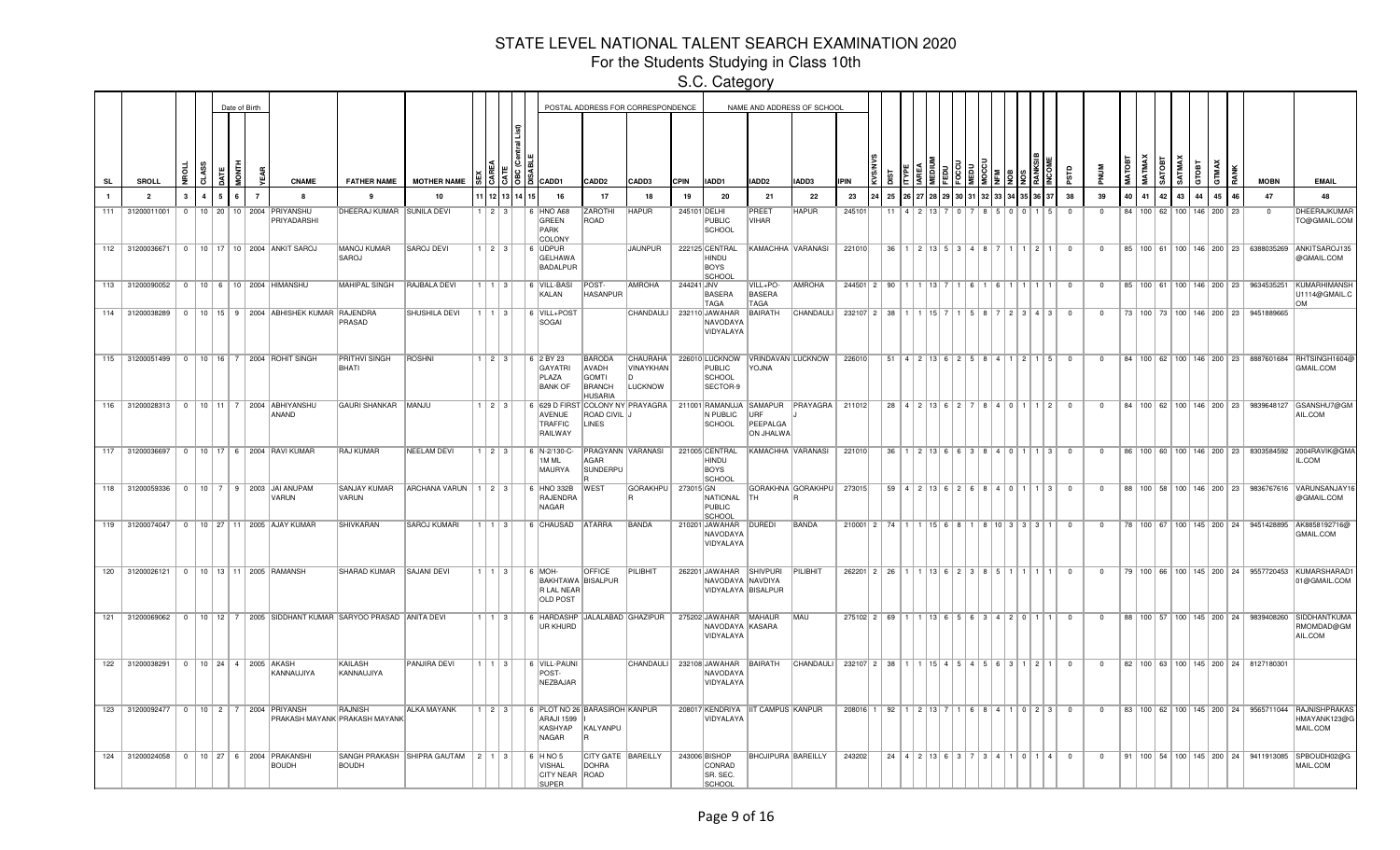For the Students Studying in Class 10th

|     |                 |                         |                | Date of Birth |                |                |                                                                   |                                                                       |                                           |                        |          |                                                                                       |                                                    | POSTAL ADDRESS FOR CORRESPONDENCE |              |                                                                        |                                        | NAME AND ADDRESS OF SCHOOL                               |             |    |  |                |  |                                                           |                         |                |    |               |        |        |       |                                      |                                                                            |                                                                                                                                                       |
|-----|-----------------|-------------------------|----------------|---------------|----------------|----------------|-------------------------------------------------------------------|-----------------------------------------------------------------------|-------------------------------------------|------------------------|----------|---------------------------------------------------------------------------------------|----------------------------------------------------|-----------------------------------|--------------|------------------------------------------------------------------------|----------------------------------------|----------------------------------------------------------|-------------|----|--|----------------|--|-----------------------------------------------------------|-------------------------|----------------|----|---------------|--------|--------|-------|--------------------------------------|----------------------------------------------------------------------------|-------------------------------------------------------------------------------------------------------------------------------------------------------|
| SL  |                 | <b>SROLL</b>            | ğ<br>ਰੋ        | ā             | i<br>36        |                | <b>CNAME</b>                                                      | <b>FATHER NAME</b>                                                    | <b>MOTHER NAME</b>                        |                        |          | $\frac{5}{6}$ $\frac{5}{6}$ $\frac{18}{6}$ $\frac{20}{6}$ $\frac{20}{10}$             | CADD <sub>2</sub>                                  | CADD3                             | <b>CPIN</b>  | IADD1                                                                  | IADD2                                  | IADD3                                                    | <b>IPIN</b> |    |  |                |  |                                                           |                         |                |    | <b>MATMAX</b> | SATOBT | SATMAY | атовт | GTMAX<br>RAN                         | <b>MOBN</b>                                                                | <b>EMAIL</b>                                                                                                                                          |
|     |                 | $\overline{\mathbf{2}}$ | $\overline{A}$ | 5             | 6 <sup>1</sup> | $\overline{7}$ |                                                                   |                                                                       | 10                                        |                        | 12 13 14 | 16                                                                                    | 17                                                 | 18                                | 19           | 20                                                                     | 21                                     | 22                                                       | 23          | 25 |  |                |  |                                                           | 38                      | 39             | 40 | 41            | 42     | 43     | 44    | 45<br>46                             | 47                                                                         | 48                                                                                                                                                    |
| 125 |                 | 31200075055             |                |               |                |                | 0   10   25   2   2004   AKASH AHIRWAR   PRITAM SINGH             | AHIRWAR                                                               | RAMPYARI<br>AHIRWAR                       | 1   1   3              |          | 6 DIDWARA<br>PANWARI                                                                  |                                                    |                                   |              | 210429 JAWAHAR<br>NAVODAYA<br>VIDYALAYA                                | RAMNAGAR MAHOBA                        |                                                          | 210427 2    | 75 |  |                |  |                                                           | $\overline{0}$          | $^{\circ}$     |    |               |        |        |       | 88   100   57   100   145   200   24 | 9026079341                                                                 |                                                                                                                                                       |
|     |                 |                         |                |               |                |                | 126 31200021102 0 10 18 1 2004 MANI SHANKAR                       | RAVI SHANKAR                                                          | <b>SAROJ KUMARI</b><br>SAGAR              | $1 \mid 2 \mid 3 \mid$ |          | 6   1/488 A<br>CHHAWANI NAGAR<br>20                                                   | SIDDHARTH ALIGARH<br>NAURANGA<br>BAD               |                                   |              | 202001 WISDOM<br>PUBLIC<br>SCHOOL                                      | <b>QUARSI</b><br>RAMGHAT<br>ROAD       | ALIGARH                                                  | 202001      |    |  |                |  | 21   4   2   13   7   4   7   8   4   0   1   1   0       | $\overline{0}$          | $\overline{0}$ |    |               |        |        |       |                                      |                                                                            | 88   100   57   100   145   200   24   9411466514   PRAMODSAGAR(<br>01@GMAIL.COM                                                                      |
|     |                 |                         |                |               |                |                | 127 31200051230 0 10 4 10 2003 PRIYANSHI<br><b>SWAROOP</b>        | <b>DEVENDRA</b>                                                       | <b>ANJU DEVI</b>                          | 2   2   3              |          | 6 SECTOR 1<br>OA-155<br>VRINDAVAN<br>COLONY                                           |                                                    | LUCKNOW                           | 226029 CITY  | <b>MONTESSO</b><br>RI SCHOOL<br>KANPUR                                 | ROAD                                   | LUCKNOW                                                  | 226023      |    |  |                |  | $51$   4   2   13   7   2   7   8   5   0   2   2   3   0 |                         | $\overline{0}$ |    |               |        |        |       |                                      |                                                                            | 83   100   62   100   145   200   24   9452852668   SHRUTISWAROO<br>P992001@GMAIL<br>COM                                                              |
|     |                 |                         |                |               |                |                | 128 31200071048 0 10 14 4 2005 SAMEEKSHA<br><b>VERMA</b>          | RAKESH CHANDRA RINA VERMA<br><b>VERMA</b>                             |                                           | 2   2   3              |          | 6 PATHANPU<br>RA RATH                                                                 |                                                    | HAMIRPUR 210431 SETH              |              | ACADEMY<br><b>RATH</b>                                                 | CHHOTEYL ROAD RATH                     | AUNDERA HAMIRPUR                                         | 210431      |    |  |                |  | 71   4   2   13   7   1   6   8   4   1   1   1   4       | $\overline{0}$          | $\circ$        |    |               |        |        |       |                                      | 83   100   61   100   144   200   25   9140382907                          |                                                                                                                                                       |
|     |                 |                         |                |               |                |                | 129 31200088111 0 10 21 2 2005 PRABHADEEP<br>SINGH                |                                                                       | RAJENDRA SINGH PARAMJEET KAUR   1   1   3 |                        |          | 6 OPPOSITE BILASPUR RAMPUR<br>LIC OFFICE                                              |                                                    |                                   | 244921 RAN   | PUBLIC<br>SCHOOL                                                       | BILASPUR RAMPUR                        |                                                          | - Ol        |    |  |                |  |                                                           |                         |                |    |               |        |        |       |                                      |                                                                            | 88   4   2   13   6   1   6   0   4   1   0   2   4   91945   7428021   81   100   63   100   144   200   25   8193951715   GURJEET1610@<br>GMAIL.COM |
|     | 130 31200058496 |                         |                |               |                |                | 0   10   9   1   2005   HIMANSHU<br>CHAUDHARY                     | OM PRAKASH<br>PRASAD                                                  | SANGEETA<br>CHAUDHARY                     | $1 \mid 1 \mid 3 \mid$ |          | 6 BADHARA<br><b>BABU</b><br><b>BODARWAR</b><br>KAPTANGA<br>N.I                        |                                                    |                                   |              | KUSHINAGA 274149 ACADEMIC<br><b>HEIGHTS</b><br><b>PUBLIC</b><br>SCHOOL | JUNGLE<br>DHUSAR                       | GORAKHPU                                                 | 273014      |    |  |                |  | 58 4 1 1 3 7 5 6 8 4 0 1 1 1                              | $\Omega$                | $\Omega$       |    |               |        |        |       | 86   100   58   100   144   200   25 |                                                                            | 8840271448 CHAUDHARY2003<br>HIMANSHU@GM<br>AIL.COM                                                                                                    |
| 131 |                 |                         |                |               |                |                | 31200007218 0 10 18 8 2004 AKSHAD VIVEK<br>GAJBHIYE               | <b>VIVEK</b>                                                          | <b>ARCHANA</b>                            | 1   2   3              |          | 6 FLAT NO C5 ENCLAVE<br>9 TATA<br><b>STEEL</b><br>OFFICERS GREATER                    | <b>SECTOR</b><br>BETA <sub>1</sub><br><b>NOIDA</b> | G B NAGAR                         | 201310 1B    | NAL AREA NOIDA<br>KNOWLEDG                                             | PARK 1<br>INSTITUTIO GREATER           | GAUTAMBU<br>DH NAGAR                                     | 201310      |    |  | 7 4 2 13 7 1 7 |  | 1   4   0   1   1   5                                     | $\overline{\mathbf{0}}$ | $\mathbf{0}$   |    |               |        |        |       |                                      |                                                                            | 87   100   57   100   144   200   25   9873638400   GAJBHAIYE4158<br>@GMAIL.COM                                                                       |
|     |                 |                         |                |               |                |                | 132 31200003490   0   10   1   8   2004 KUNAL GAUTAM   RAVI KUMAR |                                                                       | MUNESH RANI                               | 123                    |          | 6 GALI NO 5<br>SUNDER<br>NAGAR<br>LALA                                                | MOHAMMA MEERUT<br>DPUR<br>ROAD<br>KANKERKH<br>ERA  |                                   |              | 250001 TAXSILA<br><b>PUBLIC</b><br>SCHOOL                              | PHASE 1<br>SECTOR 2<br>KANKERKH<br>ERA | MEERUT                                                   | 250001      |    |  |                |  | $3   4   2   13   6   3   5   8   6   1   2   4   3   0$  |                         | $^{\circ}$     |    |               |        |        |       |                                      |                                                                            | 83   100   61   100   144   200   25   8410324639   PRATEEKSHAR2<br>@GMAIL.COM                                                                        |
|     |                 |                         |                |               |                |                | 133 31200003436   0   10   26   7   2004   NEESHU                 | SANJEEV KUMAR SANGEETA                                                |                                           | 2 2 3                  |          | $6$ J/G-363<br>GANGA<br><b>NAGAR</b>                                                  |                                                    | MEERUT                            | 250001 GARGI | <b>GIRLS</b><br><b>SCHOOL</b>                                          | J POCKET   MEERUT<br>GANGANAG<br>AR.   |                                                          | 250001      |    |  |                |  | $3   4   2   13   6   8   6   3   2   0   0   1   3   0$  |                         | $^{\circ}$     |    |               |        |        |       |                                      |                                                                            | 84   100   60   100   144   200   25   9368924381   MUKESHKUMAR<br>30@GMAIL.COM                                                                       |
|     |                 |                         |                |               |                |                | 134 31200032176 0 10 17 7 2004 AYUSH KUMAR                        | <b>SHOBHA LAL</b>                                                     | <b>RANI DEVI</b>                          | $1 \mid 1 \mid 3 \mid$ |          | 6 LAKSHMAN MANJHANP KAUSHAMBI 212214 JAWAHAR TEWA<br>APUR<br>CHAMPAHA<br><b>BAZAR</b> | <b>UR</b>                                          |                                   |              | NAVODAYA<br>VIDYALAYA                                                  |                                        | KAUSHAMBI 212207 2 32 1 1 1 3 3 8 6 1 6 0 1 1            |             |    |  |                |  |                                                           | $\overline{\mathbf{0}}$ | $^{\circ}$     |    |               |        |        |       |                                      |                                                                            | 73   100   71   100   144   200   25   9565325891  AYUSHKUMAR11<br>0704@GMAIL.CO                                                                      |
|     |                 |                         |                |               |                |                | 135 31200005915   0   10   26   6   2004 AYUSH RAJ                | GAYANAND<br><b>CHOUPAL</b>                                            | <b>RANJANA ROY</b>                        | $1 \mid 2 \mid 3 \mid$ |          | $6 \vert A-34$<br>SECTOR 22                                                           |                                                    | NOIDA                             | 201301 B-279 | SECTOR 50 INTERNATI                                                    | KOTHARI NOIDA<br>ONAL<br><b>SCHOOL</b> |                                                          | 201301      |    |  |                |  |                                                           |                         |                |    |               |        |        |       |                                      | 5 4 2 13 9 1 6 8 5 1 1 2 5 120 4131644 84 100 60 100 144 200 25 9871234029 |                                                                                                                                                       |
|     |                 |                         |                |               |                |                | 136 31200063229 0 10 17 5 2004 SHISHUPAL                          | ROGEE PRASAD GEETA DEVI                                               |                                           | $1 \mid 1 \mid 3 \mid$ |          | $6$ GRAM<br>KUIYA<br>KANCHANP MEER<br><b>IIR</b>                                      | POST-<br>BARAWARA ANJ<br><b>BLOCK</b><br>MITHAURA  | MAHARAJG   273303 JAWAHAR         |              | NAVODAYA<br>VIDYALAYA                                                  |                                        | MAHARAJG   273303   2   63   1   1   13   7   1  <br>ANJ |             |    |  |                |  | 8611131                                                   | $\overline{0}$          | $^{\circ}$     |    |               |        |        |       |                                      | 86   100   58   100   144   200   25   8853517076                          |                                                                                                                                                       |
|     |                 |                         |                |               |                |                |                                                                   | 137 31200088124 0 10 23 3 2004 SOHALIA SUMAN SANJEEV SUMAN MONA SUMAN |                                           | $223$                  |          | 6 MIG 181/8                                                                           | RING ROAD RUDRAPUR                                 | AVAS VIKAS U S NAGAR   263153 RAN |              | PUBLIC<br>SCHOOL                                                       | BILASPUR RAMPUR                        |                                                          | 244921      |    |  |                |  | 88 4 1 1 3 8 1 6 8 5 2 0 1 4 0                            |                         | $^{\circ}$     |    |               |        |        |       |                                      |                                                                            | 80   100   64   100   144   200   25   7417236206   SANJEEVSUMAN<br>EMAIL@GMAIL.C<br><b>OM</b>                                                        |
|     |                 |                         |                |               |                |                | 138 31200054220 0 10 5 2 2004 RACHANA<br>GAUTAM                   | <b>VIPIN KUMAR</b>                                                    | <b>SAROJANI DEVI</b>                      |                        |          | 6 ISHWARPU<br>R SAI<br>MALLAWAN                                                       |                                                    | <b>HARDOI</b>                     |              | <b>ISHWARPU</b><br>R SAI                                               | 241303 SDLVSI MALLAWAN HARDOI          |                                                          | 241303      |    |  |                |  | 54 4 1 1 1 5 5 5 5 5 5 5 6 7 0 1                          | $\Omega$                | $\mathbf 0$    |    |               |        |        |       |                                      | 80   100   64   100   144   200   25   6307065329                          |                                                                                                                                                       |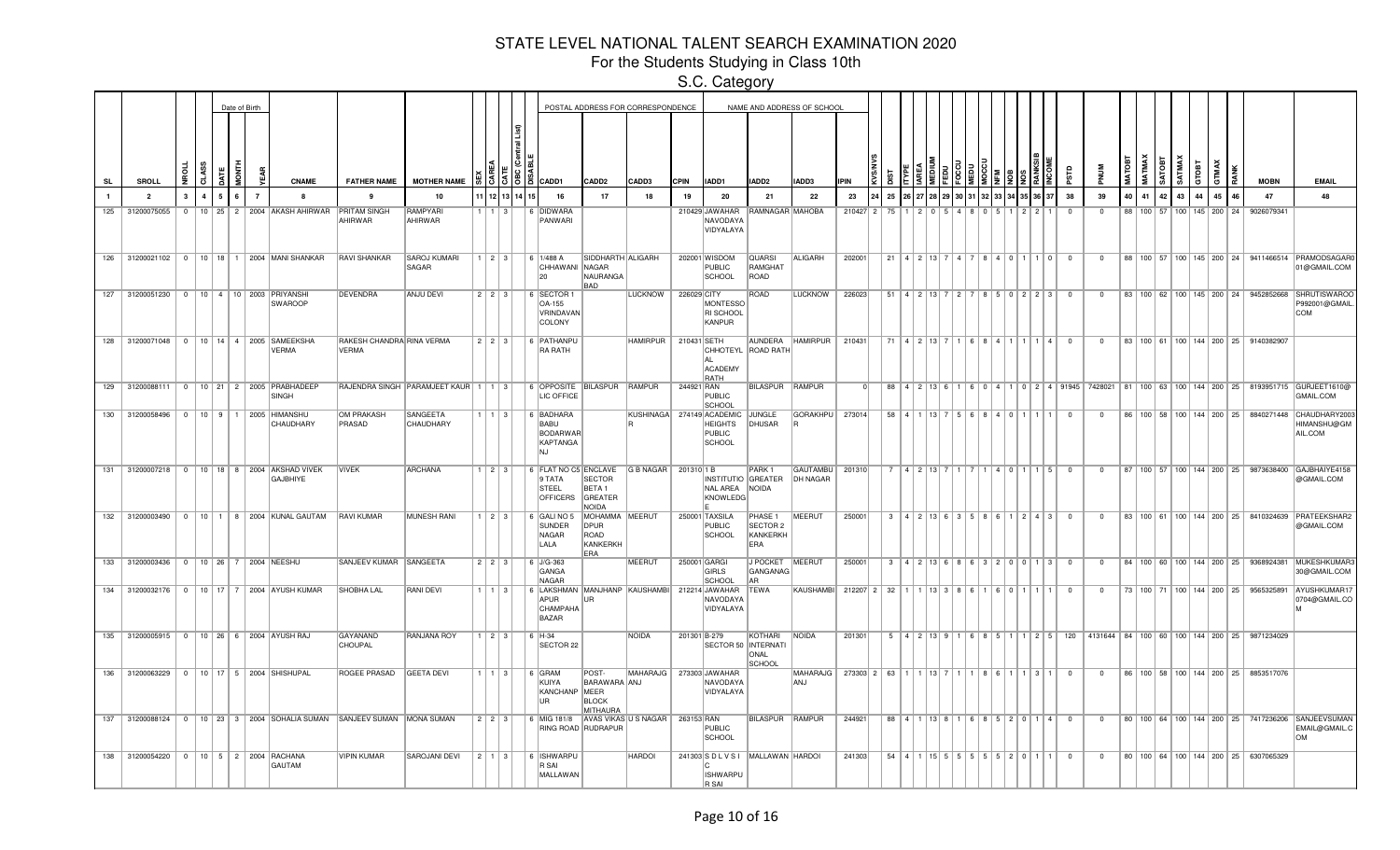For the Students Studying in Class 10th

|    |     |                 |              |    |  | Date of Birth  |                                                                  |                                                                                                      |                                          |                        |            |                                       |                                              |                                  | POSTAL ADDRESS FOR CORRESPONDENCE             |             |                                                                               |                                           | NAME AND ADDRESS OF SCHOOL                                              |             |    |                                         |  |      |       |                                                             |                |          |                |    |                         |        |                                      |              |   |                                                   |                                                                                                 |
|----|-----|-----------------|--------------|----|--|----------------|------------------------------------------------------------------|------------------------------------------------------------------------------------------------------|------------------------------------------|------------------------|------------|---------------------------------------|----------------------------------------------|----------------------------------|-----------------------------------------------|-------------|-------------------------------------------------------------------------------|-------------------------------------------|-------------------------------------------------------------------------|-------------|----|-----------------------------------------|--|------|-------|-------------------------------------------------------------|----------------|----------|----------------|----|-------------------------|--------|--------------------------------------|--------------|---|---------------------------------------------------|-------------------------------------------------------------------------------------------------|
| SL |     | <b>SROLL</b>    |              | a. |  |                | <b>CNAME</b>                                                     | <b>FATHER NAME</b>                                                                                   | <b>MOTHER NAME</b>                       |                        | 1913       | CADD1                                 |                                              | CADD <sub>2</sub>                | CADD3                                         | <b>CPIN</b> | IADD1                                                                         | IADD2                                     | IADD3                                                                   | <b>IPIN</b> |    |                                         |  |      |       |                                                             |                |          |                |    | MATMAX<br><b>SATOBT</b> | SATMA) | стовт                                | <b>GTMAX</b> | Ř | <b>MOBN</b>                                       | <b>EMAIL</b>                                                                                    |
|    |     | $\overline{2}$  | $\mathbf{r}$ |    |  | $\overline{7}$ | -8                                                               | 9                                                                                                    | 10                                       |                        | 12 13 14 1 |                                       | 16                                           | 17                               | 18                                            | 19          | 20                                                                            | -21                                       | 22                                                                      | 23          | 25 |                                         |  |      |       |                                                             | 38             |          | 39             | 40 | 41<br>42                | 43     | 44                                   | 45           |   | 47                                                | 48                                                                                              |
|    | 139 | 31200036497     |              |    |  |                | 0   10   18   10   2003   SHIVBALAK                              | <b>BHOJU PRASAD</b>                                                                                  | USHA DEVI                                |                        | l 3.       | 6 VILL-<br>POST-<br>RAI               | DHURIKOT<br><b>JAGDISHSA</b>                 |                                  | CHANDAULI                                     |             | 232104 CENTRAL<br>HINDU<br><b>BOYS</b><br>SCHOOL                              |                                           | KAMACHHA VARANASI                                                       | 221010      | 36 |                                         |  |      |       |                                                             |                | $\Omega$ |                |    |                         |        | 86 100 58 100 144 200 25             |              |   | 7309183603                                        |                                                                                                 |
|    |     |                 |              |    |  |                | 140 31200032149 0 10 15 10 2003 RAJESH KUMAR                     | SHYAM PRAKASH RANIYA DEVI                                                                            |                                          | $1 \mid 1 \mid 3 \mid$ |            | 6 HARDUA                              |                                              | CHARWA<br>CHAIL                  | KAUSHAMBI 212203 JAWAHAR                      |             | NAVODAYA<br>VIDYALAYA                                                         |                                           | KAUSHAMBI 212207 2 32                                                   |             |    | $1 \mid 1 \mid 13 \mid 2 \mid 5 \mid 1$ |  |      |       | 862221                                                      | $\overline{0}$ |          | $\mathbf{0}$   |    |                         |        |                                      |              |   | 83   100   61   100   144   200   25   9451735627 | PREMENDRASIN<br>GH969596@GMAI<br>L.COM                                                          |
|    |     |                 |              |    |  |                | 141 31200051368 0 10 3 5 2003 ANSHUL VERMA                       | JITENDRA KUMAR DROPTI DEVI<br><b>VERMA</b><br>142 31200071061 0 10 29 1 2006 UPENDRA SINGH RAJ KUMAR | <b>INDRA KUMARI</b>                      | $1$   2   3            |            | 6 32 BN PAC<br>KANPUR<br>ROAD         |                                              |                                  | <b>LUCKNOW</b>                                | 226023 CITY | <b>MONTESSO</b><br><b>RI SCHOOL</b><br>KANPUR<br>ROAD                         |                                           | LUCKNOW                                                                 | 226012      |    |                                         |  |      |       | $51   4   2   13   5   5   5   5   5   0   1   1   1$       | $\overline{0}$ |          | $\mathbf{0}$   |    |                         |        | 81   100   63   100   144   200   25 |              |   | 9005016291                                        | ANSHULLVERMA<br>1632@GMAIL.CO                                                                   |
|    |     |                 |              |    |  |                |                                                                  |                                                                                                      |                                          | $1 \mid 1 \mid 3 \mid$ |            |                                       | DHARMSHA MARATHIPU<br>LA CHURCH RA           | MAUDAHA                          |                                               |             | <b>INTER</b><br>COLLEGE                                                       | <b>IRA</b><br>MAUDAHA                     | 6 NEAR SONI COMPOUND HAMIRPUR 210507 ST PAULS MARATHIPU HAMIRPUR 210507 |             |    |                                         |  |      |       | 71   4   1   13   7   1   7   8   4   0   1   1   4   0     |                |          | $\overline{0}$ |    |                         |        |                                      |              |   |                                                   | 83   100   60   100   143   200   26   9532219448   UPENDRASINGH<br>6537@GMAIL.CO               |
|    |     |                 |              |    |  |                | 143 31200058570 0 10 22 10 2005 SHRIYANSHU<br>KUMAR<br>CHAUDHARY | <b>SANJAY KUMAR</b><br><b>DIWAKAR</b>                                                                | <b>PREM SHEELA</b>                       | $1 \mid 1 \mid 3 \mid$ |            | <b>BAZAR</b><br><b>HATA</b>           | 6 BHATSAHI BHAISAHI                          | BAZAR<br>HATA                    | KUSHINAGA 274203 ACADEMIC                     |             | <b>HEIGHTS</b><br>PUBLIC<br><b>SCHOOL</b>                                     | JUNGLE<br>DHUSAR<br>PADRI<br><b>BAZAR</b> | GORAKHPU   273014                                                       |             |    |                                         |  |      |       | $58$   4   1   13   6   3   6   1   4   0   1   1   2   0   |                |          | $\overline{0}$ |    |                         |        |                                      |              |   |                                                   | 82   100   61   100   143   200   26   7059609840   ADITYA6055@GM<br>AIL.COM                    |
|    |     |                 |              |    |  |                |                                                                  | 144 31200049049   0   10   12   7   2005 PRIYANSHU SINGH RAJ KUMAR                                   | MALA DEVI                                | $1 \mid 2 \mid 3 \mid$ |            | BAGH<br>COLONY                        | 6 11/A PHOOL KURSI                           | ROAD                             | LUCKNOW                                       | 226026 CITY | MONTESSO<br><b>RI INTER</b><br>COLLEGE                                        | ALIGANJ                                   | <b>LUCKNOW</b>                                                          | 226024      |    | 49   4   2   13   7   1   7             |  |      |       | 9 0 5 6 5                                                   | $\overline{0}$ |          | $\mathbf{0}$   |    |                         |        |                                      |              |   |                                                   | 87   100   56   100   143   200   26   6394479437   RAJKUMAR468E<br>@GMAIL.COM                  |
|    |     |                 |              |    |  |                | 145 31200046447 0 10 31 5 2005 ANSHIKA SINGH                     | UPENDRA KUMAR REKHA KUMARI                                                                           |                                          | $2$ 1 3                |            | 6 26-A NEAR<br><b>SEC-10</b>          | <b>INFRONT</b><br>OF SAGAR  INDIRANAG<br>AR. | NT INSAF<br>NAGAR                | APPARTME LUCKNOW                              |             | 226016 DAV PUBLIC SEC-18<br>SCHOOL                                            | <b>INDIRA</b><br>NAGAR                    | <b>LUCKNOW</b>                                                          | 226016      |    | $46$   $4$   $2$   $13$   $7$   $1$     |  |      |       | 8410114                                                     | $\Omega$       |          | $\Omega$       |    |                         |        |                                      |              |   |                                                   | 75   100   68   100   143   200   26   8756377777   ANSHIKASINGHL<br>KO31@GMAIL.CO              |
|    |     |                 |              |    |  |                |                                                                  | 146 31200058234 0 10 1 1 2005 RAJNEESH KUMAR RAMJEET                                                 | <b>SHASHIKALA</b>                        | 1113                   |            | 6 KHIRKITA<br>DUBEY<br><b>GOLA</b>    | <b>GORAKHPU</b>                              |                                  | GORAKHPU   273412 G M                         |             | <b>ACADEMY</b><br><b>SUBA</b><br><b>BAZAR</b><br>KHORABAR                     |                                           | GORAKHPU   273010                                                       |             |    |                                         |  |      |       | 58 4 2 15 6 7 2 8 5 1 1 1 2                                 | $\Omega$       |          | $\Omega$       |    |                         |        |                                      |              |   |                                                   | 76   100   67   100   143   200   26   9415261739   BKPRIYASARSHA<br>N@GMAIL.COM                |
|    |     | 147 31200028372 |              |    |  |                | 0   10   13   12   2004   SUSHOBHIT<br>KRISHNA                   |                                                                                                      | DEEPAK DOHARE SHALINI DOHARE   1   2   3 |                        |            | 6 42A/34B/2<br>CLIVE<br>ROAD          |                                              |                                  | CIVIL LINES PRAYAGRA   211001 MAHARISHI GANGA |             | VIDYA<br>MANDIR                                                               | PATANJALI GURUKULA J<br>امدا<br>PHAPHAMA  | <b>PRAYAGRA</b> 211013                                                  |             |    | 28 4 2 13 7 2 7                         |  |      |       | 8   4   1   0   1   4                                       | $\Omega$       |          | $\Omega$       |    |                         |        |                                      |              |   |                                                   | 83   100   60   100   143   200   26   8687744441   DEEPAK.DOHAF<br>E@RCAP.CO.IN                |
|    |     |                 |              |    |  |                | 148 31200088068 0 10 2 9 2004 NAMAN KUMAR                        | <b>OMPRAKASH</b><br>SINGH                                                                            | <b>ANJALI DEVI</b>                       | $1$   2   3            |            | 6 E56                                 |                                              | RESERVE RAMPUR<br>POLICE<br>LINE |                                               |             | 244901 DAYAWATI BAREILLY<br><b>MODI</b><br><b>ACADEMY</b><br>NH <sub>24</sub> | ROAD                                      | RAMPUR                                                                  | 244901      |    |                                         |  |      |       | 88 4 2 13 6 2 6 0 4 0 1 2 3                                 | $\overline{0}$ |          | $^{\circ}$     |    |                         |        |                                      |              |   | 80 100 63 100 143 200 26 7037742228               |                                                                                                 |
|    |     |                 |              |    |  |                |                                                                  | 149 31200044342   0   10   8   8   2004 SHASHWAT SINGH AVEDHESH<br>KUMAR                             | <b>MAMTA DEVI</b>                        | $1 \mid 1 \mid 3 \mid$ |            | 6 TYPE IV 77<br>COLONY<br>ANPARA      |                                              |                                  | SONEBHAD   231225 DAV SR.<br>AR               |             | SEC.<br>PUBLIC<br>SCHOOL                                                      | ANPARA                                    | SONEBHAD   231225<br>RA                                                 |             |    | $44$   4   1   13   6   2               |  |      |       | 8401115                                                     | $\overline{0}$ |          | $\mathbf{0}$   |    |                         |        |                                      |              |   |                                                   | 77   100   66   100   143   200   26   9415900168   AVEDHESHK@G<br>MAIL.COM                     |
|    |     |                 |              |    |  |                |                                                                  | 150 31200075040 0 10 6 7 2004 BOBBY AHIRWAR RAMPAL AHIRWAR REKHA AHIRWAR                             |                                          | 1113                   |            | THANA<br><b>AJNAR</b><br><b>BLOCK</b> | 6 BUDHWARA JAITPUR                           |                                  | <b>MAHOBA</b>                                 |             | 210423 JAWAHAR<br>NAVODAYA<br>VIDYALAYA                                       |                                           | <b>MAHOBA</b>                                                           | 210427      | 75 | 1210445                                 |  | $R1$ | 12211 |                                                             | $\Omega$       |          | $\mathbf{0}$   |    |                         |        |                                      |              |   | 88   100   55   100   143   200   26   7505856492 |                                                                                                 |
|    |     |                 |              |    |  |                | 151 31200033007 0 10 14 3 2006 ABHISHEK KUMAR SHIVLAL            |                                                                                                      | <b>SHIV KUMARI</b>                       | $1$   1   3            |            | $6$ VILL-<br><b>DEOMAI</b>            | KANSHMIRI<br>PUR POST-                       |                                  |                                               |             | NAVODAYA BINDKI<br>VIDYALAYA                                                  |                                           | TEH-BINDKI FATEHPUR   212657 JAWAHAR SARKANDI FATEHPUR   212635 2   33  |             |    |                                         |  |      |       | $1   1   1   1   1   1   1   5   2   8   5   3   1   4   1$ | $\Omega$       |          | $\mathbf 0$    |    |                         |        |                                      |              |   |                                                   | 85   100   57   100   142   200   27   9696427814   KUMARABHISHE<br>K17873@GMAIL.C<br><b>OM</b> |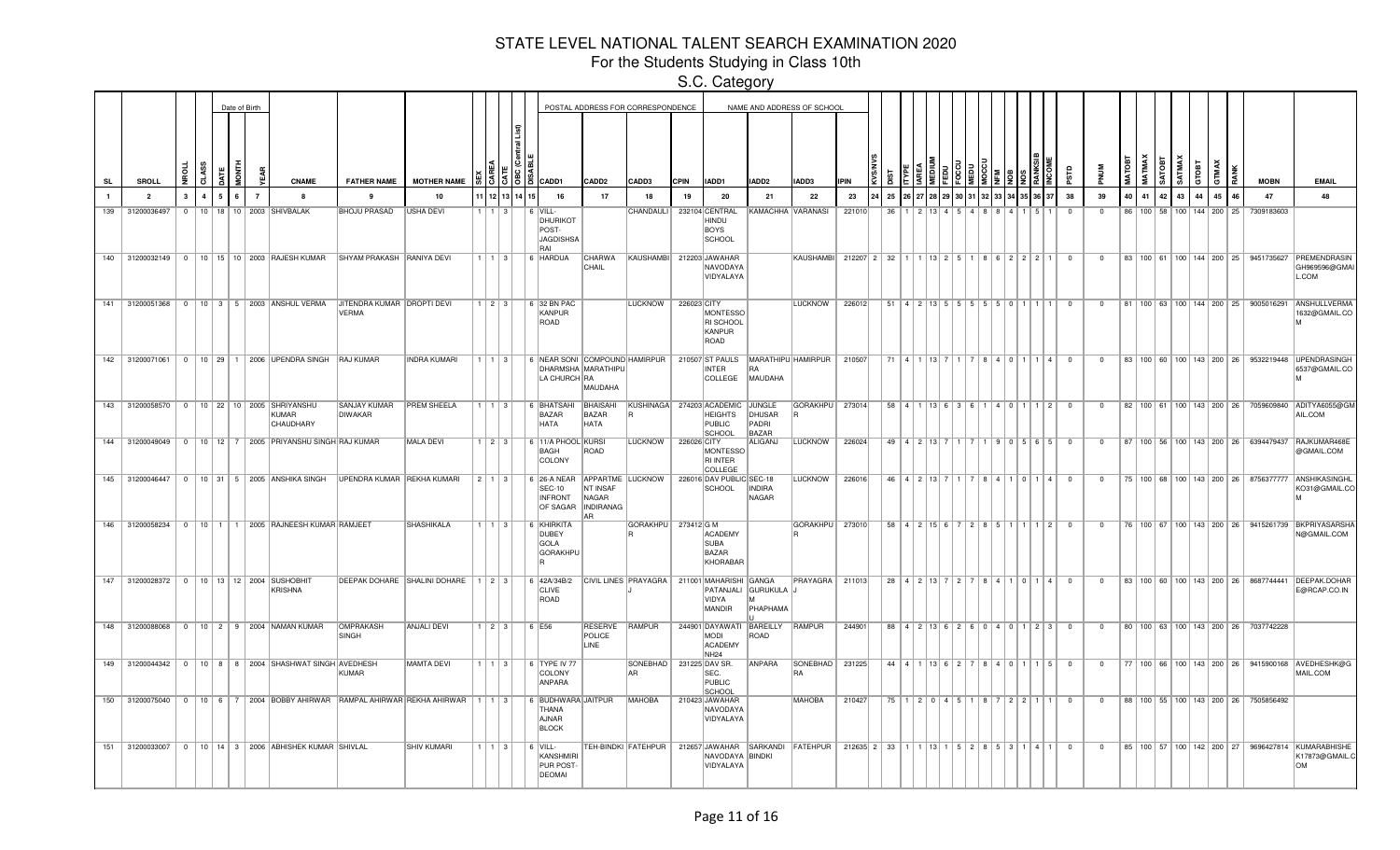For the Students Studying in Class 10th

|              |                                                 |                |   | Date of Birth |   |                |                                                                             |                                                                                            |                                        |                        |                        |                                                                          |                                             | POSTAL ADDRESS FOR CORRESPONDENCE |              |                                                         |                                       | NAME AND ADDRESS OF SCHOOL                        |               |                 |                             |                  |                |     |                                                          |                |                                  |    |    |              |                 |             |                                      |                                                   |                                                                                                                                                  |
|--------------|-------------------------------------------------|----------------|---|---------------|---|----------------|-----------------------------------------------------------------------------|--------------------------------------------------------------------------------------------|----------------------------------------|------------------------|------------------------|--------------------------------------------------------------------------|---------------------------------------------|-----------------------------------|--------------|---------------------------------------------------------|---------------------------------------|---------------------------------------------------|---------------|-----------------|-----------------------------|------------------|----------------|-----|----------------------------------------------------------|----------------|----------------------------------|----|----|--------------|-----------------|-------------|--------------------------------------|---------------------------------------------------|--------------------------------------------------------------------------------------------------------------------------------------------------|
| <b>SL</b>    | SROLL                                           |                |   |               |   |                | CNAME                                                                       | <b>FATHER NAME</b>                                                                         | <b>MOTHER NAME</b>                     |                        |                        | o la capp1                                                               | CADD <sub>2</sub>                           | CADD3                             | <b>CPIN</b>  | <b>IADD1</b>                                            | IADD <sub>2</sub>                     | IADD3                                             | <b>IPIN</b>   |                 |                             |                  |                |     |                                                          |                |                                  |    |    | <b>GOTAS</b> | SATMAX<br>стовт | <b>GTMA</b> |                                      | <b>MOBN</b>                                       | <b>EMAIL</b>                                                                                                                                     |
| $\mathbf{1}$ | $\overline{\phantom{a}}$                        | $\mathbf{3}$   | 4 |               | 6 | $\overline{7}$ | я.                                                                          | $\mathbf{q}$                                                                               | 10                                     |                        | 12 13 14 1             | 16                                                                       | 17                                          | 18                                | 19           | 20                                                      | 21                                    | 22                                                | 23            | 25              |                             |                  |                |     |                                                          | 38             | 39                               | 40 | 41 | 42           | 43<br>44        |             | 45<br>46                             | 47                                                | 48                                                                                                                                               |
| 152          | 31200020648                                     | $\overline{0}$ |   |               |   |                | 10   10   3   2006   LAV KUMAR                                              | <b>KHEM SINGH</b>                                                                          | <b>BRAJESH DEVI</b>                    |                        | $1 \mid 3 \mid$        | 6 VILL-<br><b>NAVIPUR</b>                                                | POST-<br><b>SAKATPUR</b><br><b>TEH-MANT</b> | MATHURA                           |              | 281201 JAWAHAR<br>NAVODAYA<br>VIDYALAYA                 | PAIGAON                               | <b>MATHURA</b>                                    | 281401 2      | 20              |                             |                  |                |     | $\mathbf{A}$                                             | $\Omega$       | $^{\circ}$                       |    |    |              |                 |             | 83   100   59   100   142   200   27 | 9719337822                                        |                                                                                                                                                  |
| 153          |                                                 |                |   |               |   |                |                                                                             | 31200097016   0   10   2   3   2006   OM SINGH RAWAT   AWDHESH SINGH   RENU RAWAT<br>RAWAT |                                        |                        | $1 \mid 2 \mid 3 \mid$ | 6 SHASTRI<br>NAGAR                                                       |                                             | KAMALGAN FARRUKHA<br><b>BAD</b>   |              | 209724 JAWAHAR ROHILLA<br>VIDYALAYA DABAD               | NAVODAYA MOHAMMA BAD                  | FARRUKHA                                          | 209651 2 97   |                 |                             |                  |                |     | 1 13 6 2 5 8 5 0 2 3 1                                   | $\overline{0}$ | $\mathbf{0}$                     |    |    |              |                 |             | 85   100   57   100   142   200   27 |                                                   | 9935403736 OMSINGH02030<br>@GMAIL.COM                                                                                                            |
|              |                                                 |                |   |               |   |                | 154 31200074057   0   10   17   8   2005   PANKAJ KUMAR                     | RAMCHANDRA<br><b>VERMA</b>                                                                 | <b>SANTOSHI DEVI</b>                   |                        | 1123                   | 6 PRASHURA PRADHAN<br>M TALAB<br><b>NEAR</b><br>RAILWAY<br>LINE          | <b>DAK GHAR</b>                             | BANDA                             |              | 210001 JAWAHAR DURENDI<br>NAVODAYA<br>VIDYALAYA         |                                       | BANDA                                             | $210001$ 2 74 |                 |                             |                  |                |     | $1$   13   7   3   3   8   6   4   0   3   3             | $\overline{0}$ | $\mathbf{0}$                     |    |    |              |                 |             |                                      |                                                   | 80   100   62   100   142   200   27   9984014280   PANKAJSINGH84<br>23225600@GMAIL<br>.COM                                                      |
|              | 155 31200086046                                 |                |   |               |   |                | 0   10   7   5   2005   ANANT MOHAN                                         | <b>SHIV MOHAN</b>                                                                          | <b>ANITA MOHAN</b>                     |                        | $1 \mid 2 \mid 3 \mid$ | 6 SAMRAT                                                                 | <b>ASHOK</b><br>NAGAR                       |                                   |              | <b>SCHOOL</b>                                           |                                       | MORADABA   244001 P M PUBLIC CIVIL LINES MORADABA | 244001        |                 |                             |                  |                |     | 86 4 2 13 6 2 6 8 4 0 1 2 4                              | $\overline{0}$ | $\mathbf{0}$                     |    |    |              |                 |             |                                      | 84   100   58   100   142   200   27   9457738258 |                                                                                                                                                  |
| 156          | 31200086110   0   10   23   2   2005   DEVODITT |                |   |               |   |                | <b>AGWANIA</b>                                                              | <b>MANOJ KUMAR</b>                                                                         | <b>REKHA RANI</b>                      |                        | $1 \mid 2 \mid 3 \mid$ | $6$ L/E-4<br>LAXMINAGA                                                   | <b>LINEPAR</b>                              | MORADABA 244001 DELHI             |              | <b>PUBLIC</b><br>SCHOOL                                 |                                       | <b>MORADABA</b>                                   | 244001        |                 |                             |                  |                |     | 86   4   2   13   7   1   7   0   4   0   1   2   5      | $\overline{0}$ | $\mathbf{0}$                     |    |    |              |                 |             |                                      |                                                   | 89   100   53   100   142   200   27   9410434252   DEVODITT23F2K<br>@GMAIL.COM                                                                  |
| 157          | 31200100048                                     |                |   |               |   |                | 0   10   22   12   2004   SOHAM HALDAR                                      | <b>SUNIL KUMAR</b><br><b>HALDAR</b>                                                        | <b>BINA HALDAR</b>                     |                        | $1 \mid 3 \mid$        | 6 1340-D<br><b>MAULANA</b><br>AZAD KUNJ<br><b>GAIL GAON</b>              | DIBIYAPUR AURAIYA                           |                                   |              | 206244 GAIL DAV<br>PUBLIC<br>SCHOOL<br><b>GAIL GAON</b> | <b>DIBIYAPUR AURAIYA</b>              |                                                   | 206244        |                 |                             |                  |                |     | $100$   4   1   13   9   1   6   8   4   1   0   1   5   | $\Omega$       | $\Omega$                         |    |    |              |                 |             | 82 100 60 100 142 200 27             | 8527527121                                        | SUNILHALDAR25<br>@GMAIL.COM                                                                                                                      |
|              |                                                 |                |   |               |   |                | 158 31200057162 0 10 19 12 2004 SHREYA SINGH                                | NEERAJ KUMAR<br>SINGH                                                                      | POONAM SINGH                           |                        | 2 1 3                  | 6   AE 54NTPC   UNCHAHAR   RAEBARELI  <br><b>COLONY</b><br><b>FGUTPP</b> |                                             |                                   |              | 229406 CHINMAYA NTPC<br>VIDYALAYA COLONY                | FGUTPP<br><b>UNCHAHAR</b>             | RAEBARELI                                         | 229406        |                 |                             |                  |                |     |                                                          |                |                                  |    |    |              |                 |             |                                      |                                                   | 57   4   1   13   9   1   7   8   4   1   0   1   5   5311   277322   84   100   58   100   142   200   27   7500240450   NEERAJAMU@Y<br>HOO.COM |
|              | 159 31200009239 0 10 1 10 2004 ARUNJEET         |                |   |               |   |                | KANCHAN                                                                     | TALEWAR SINGH   MEERA DEVI                                                                 |                                        |                        | $1 \mid 2 \mid 3 \mid$ | 6 DIST JAIL<br><b>CAMPUS</b>                                             | DASNA<br>POST<br>DASNA                      |                                   |              | GHAZIABAD 201005 KENDRIYA KAMLA<br>VIDYALAYA NEHRU      | NAGAR                                 | GHAZIABAD 201001                                  |               |                 |                             |                  |                |     | $9   1   0   13   5   1   6   8   5   1   1   1   3   0$ |                | $\mathbf{0}$                     |    |    |              |                 |             | 84   100   58   100   142   200   27 |                                                   | 7838503856 AARUNJEET142<br>@GMAIL.COM                                                                                                            |
|              |                                                 |                |   |               |   |                | 160 31200047143 0 10 19 8 2004 OCEAN JAYANT                                 | <b>AWADHESH</b><br>KUMAR                                                                   | <b>NEELAM SINGH</b>                    |                        | $223$                  | 6 D-190<br><b>ELDECO</b><br>CITY 11M<br>ROAD                             |                                             | <b>LUCKNOW</b>                    | 226021 DELHI | PUBLIC<br>SCHOOL<br>SECTOR-6                            | JANKIPURA LUCKNOW<br><b>EXTENSION</b> |                                                   | 226021        | 47 <sup>1</sup> |                             |                  |                | ∣ ∩ | $1 \,$ 5                                                 | $\Omega$       | $\Omega$                         |    |    |              |                 |             |                                      | 79   100   63   100   142   200   27   9918051340 |                                                                                                                                                  |
|              |                                                 |                |   |               |   |                | 161 31200013444   0   10   31   7   2004 SHIVAM KUMAR                       | JANESHWAR DAS SAROJ DEVI                                                                   |                                        | $1 \mid 2 \mid 3 \mid$ |                        | 6 SHAKUMBA BEHAT<br><b>RI COLONY</b><br>SB/5B                            | ROAD<br>STAND                               | SAHARANP   247001   D A V<br>UR.  |              | PUBLIC<br>SCHOOL                                        | SONIA<br>VIHAR                        | SAHARANP<br>UR.                                   | 247001        |                 |                             |                  |                |     | $13   4   2   13   6   6   4   0   5   0 2   1   1$      | $\Omega$       | $\overline{0}$                   |    |    |              |                 |             |                                      | 86   100   56   100   142   200   27   9917666678 |                                                                                                                                                  |
| 162          | 31200046353                                     |                |   |               |   |                | 0   10   24   7   2004   SHASHANK<br><b>KUMAR</b>                           | <b>RAJESH KUMAR</b>                                                                        | NEELAM                                 |                        | $1 \mid 3 \mid$        | 6 C-78 SAHU<br>COLONY<br>KALLI                                           | PASCHIM<br><b>NEAR PGI</b>                  | LUCKNOW                           | 226015 SKD   | <b>ACADEMY</b><br>VRINDAVAN<br><b>YOJNA</b>             | RAEBARELI LUCKNOW<br>ROAD             |                                                   | 226025        |                 | $46$   $4$   $2$   $13$   7 |                  |                |     | 6   8   4   1   0   1   3                                | $\overline{0}$ | $\mathbf 0$                      |    |    |              |                 |             | 79   100   63   100   142   200   27 | 9076949680                                        |                                                                                                                                                  |
| 163          | 31200014271                                     | $\Omega$       |   |               |   |                | 10   12   7   2004 HARSH KUMAR                                              | RAKESH KUMAR                                                                               | <b>GEETA DEVI</b>                      |                        | $\vert 3 \vert$        | 6 VILL+PO<br>GABLA<br><b>BLOCK</b><br><b>MORNA</b>                       | TEH<br>JANSATH                              | MUZAFFAR  <br>NAGAR               |              | 251310 JAWAHAR<br>NAVODAYA<br>VIDYALAYA                 | BAGHRA                                | MUZAFFAR<br>NAGAR                                 | 251306 2      | 14              |                             | $1$   13   5   7 | $\overline{A}$ |     | 5 0 2 1 1                                                | $\overline{0}$ | $^{\circ}$                       |    |    |              |                 |             | 88   100   54   100   142   200   27 |                                                   | 6397909450 WWW.HKUMAR2<br>0000@GMAIL.CO                                                                                                          |
|              |                                                 |                |   |               |   |                |                                                                             | 164 31200049272 0 10 7 7 2004 ASHWANI KUMAR JITENDRA KUMAR SUMAN LATA                      |                                        |                        | $1 \mid 2 \mid 3 \mid$ | 6 631/271<br>ISMAILGAN NAGAR                                             | SURENDRA LUCKNOW                            |                                   |              | 226010 CENTRAL<br>ACADEMY<br><b>SENIOR S</b><br>SCHOOL  | SEC-9<br><b>INDIRA</b><br>NAGAR       | LUCKNOW                                           | 226010        |                 |                             |                  |                |     | 49   4   2   13   4   5   4   8   10   1   0   1   1     |                |                                  |    |    |              |                 |             |                                      |                                                   | 522   2701491   84   100   58   100   142   200   27   9451482010  800ASHWANI@G<br>MAIL.COM                                                      |
|              |                                                 |                |   |               |   |                | 165 31200044082 0 10 28 5 2004 SHIVANSH KUMAR RAJJOO LAL<br><b>MAHOBIYA</b> | <b>MAHOBIYA</b>                                                                            | <b>JAISHRI</b><br><b>MAHOBIYA</b>      |                        | $1 \ 2 \ 3$            | 6 NH-2-C-179 PO BIJPUR SONEBHAD<br>RIHANDNA<br>GAR                       |                                             |                                   | 231223 ST.   | JOSEPH'S<br>SCHOOL                                      | GAR                                   | RIHANDNA SONEBHAD<br><b>RA</b>                    | 231223        |                 |                             |                  |                |     | 44   4   2   13   7   1   6   8   4   0   1   2   5      | $\overline{0}$ | $\mathbf 0$                      |    |    |              |                 |             |                                      |                                                   | 77   100   65   100   142   200   27   6306062702   RLMAHOB1@NTF<br>C.CO.IN                                                                      |
|              |                                                 |                |   |               |   |                | 166 31200005533 0 10 18 1 2004 PRANJAL SANJAY<br><b>JAMBHALE</b>            | <b>SANJAY KHATAL</b><br>JAMBHALE                                                           | SHAMLA SANJAY 2 2 3<br><b>JAMBHALE</b> |                        |                        | 6 C-140 NTPC SECTOR 33 G B NAGAR<br><b>TOWNSHIP NOIDA</b>                |                                             |                                   | 201307 DELHI | PUBLIC<br>SCHOOL                                        | SECTOR 30 GAUTAM<br>NOIDA             | <b>BUDH</b><br>NAGAR                              | 201301        |                 | 5   4   2   13   9   1   6  |                  |                |     |                                                          | 4 0 1 1 5 120  | 2506244 82 100 60 100 142 200 27 |    |    |              |                 |             |                                      |                                                   | 9650991795 SKIAMBHALE@N<br>TPC.CO.IN                                                                                                             |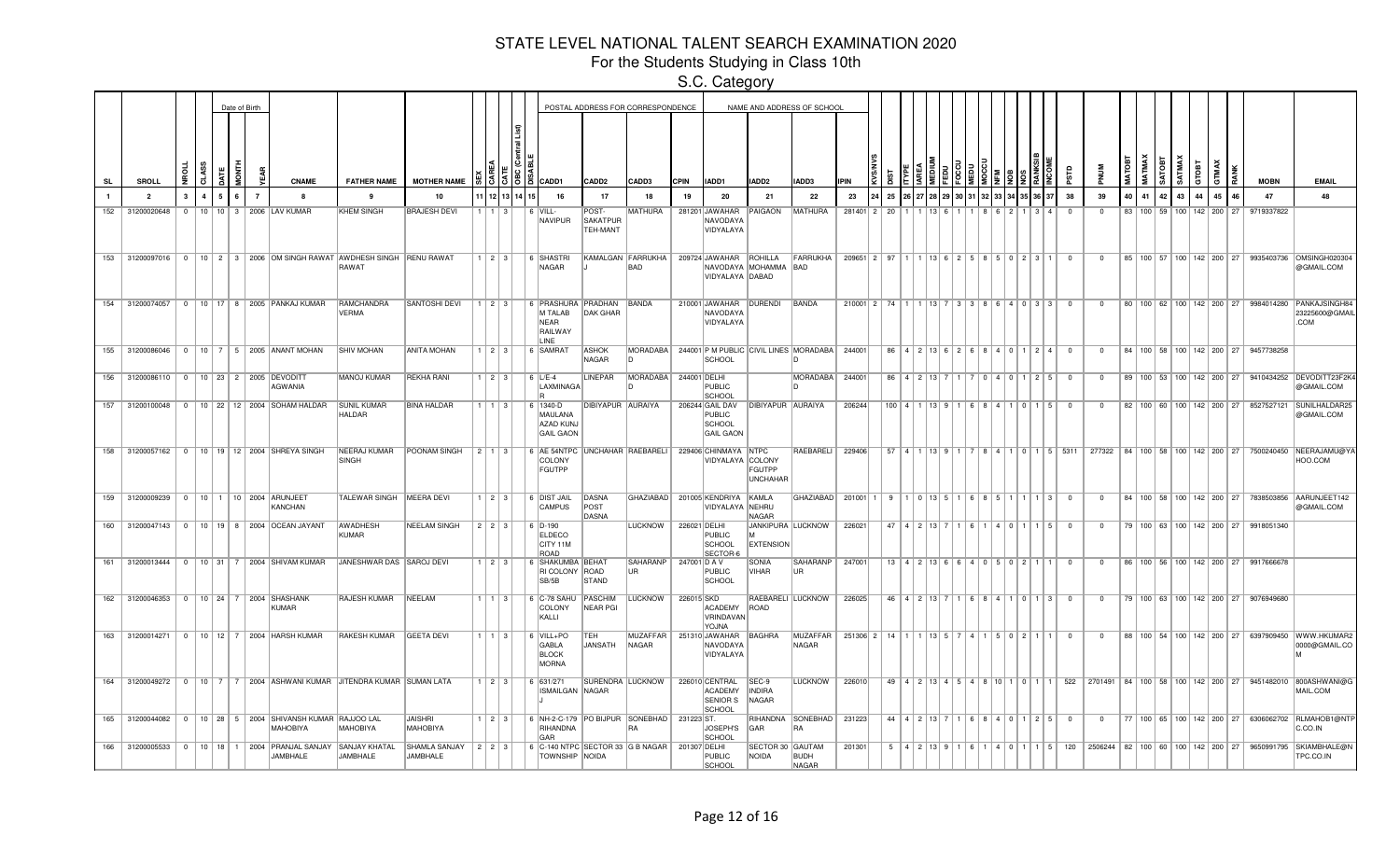For the Students Studying in Class 10th

|     |                                         |             |                 | Date of Birth |                |                                                                 |                                    |                            |                         |                                                                                                          |                                           | POSTAL ADDRESS FOR CORRESPONDENCE |             |                                                              |                                                                         | NAME AND ADDRESS OF SCHOOL |                                      |                 |                                                |  |  |                                                           |                         |                |    |    |                        |       |    |                                      |                                                   |                                                                                          |
|-----|-----------------------------------------|-------------|-----------------|---------------|----------------|-----------------------------------------------------------------|------------------------------------|----------------------------|-------------------------|----------------------------------------------------------------------------------------------------------|-------------------------------------------|-----------------------------------|-------------|--------------------------------------------------------------|-------------------------------------------------------------------------|----------------------------|--------------------------------------|-----------------|------------------------------------------------|--|--|-----------------------------------------------------------|-------------------------|----------------|----|----|------------------------|-------|----|--------------------------------------|---------------------------------------------------|------------------------------------------------------------------------------------------|
| SL  | <b>SROLL</b>                            |             |                 |               |                | <b>CNAME</b>                                                    | <b>FATHER NAME</b>                 | <b>MOTHER NAME</b>         |                         | $\ddot{\circ}$ $\ddot{\circ}$ $\ddot{\circ}$ $\ddot{\circ}$ $\ddot{\circ}$ $\ddot{\circ}$ $\ddot{\circ}$ | CADD <sub>2</sub>                         | CADD3                             | <b>CPIN</b> | IADD1                                                        | IADD2                                                                   | IADD3                      | <b>IPIN</b>                          |                 |                                                |  |  |                                                           |                         |                |    |    | <b>TBOLY</b><br>SATMAX | стовт |    |                                      | <b>MOBN</b>                                       | <b>EMAIL</b>                                                                             |
|     | $\overline{2}$                          | $3^{\circ}$ | $\mathbf{a}$    | 5             | $\overline{7}$ | -8                                                              | 9                                  | 10                         | 1 12 13 14 15           | 16                                                                                                       | 17                                        | 18                                | 19          | 20                                                           | 21                                                                      | 22                         | 23                                   | 25              |                                                |  |  |                                                           | 38                      | 39             | 40 | 41 | 42                     | 43    | 44 | 45<br>46                             | 47                                                | 48                                                                                       |
| 167 | 31200050161                             | $\Omega$    | 10 <sup>1</sup> |               |                | 2004 AMAN KUMAR                                                 | <b>JAGHENDRA</b><br>KUMAR          | <b>KUSUM DEVI</b>          | $\vert 2 \vert 3 \vert$ | 6 27/A NEW<br>NANDI<br><b>VIHAR</b><br>COLONY                                                            | CHINHAT                                   | <b>LUCKNOW</b>                    |             | 226028 RANI LAXMI GANGA<br>l RΔI<br><b>MEMORIAL</b><br>SCHOO | VIHAR<br>COLONY<br>CHINHAT                                              | <b>LUCKNOW</b>             | 226028                               | 50              |                                                |  |  |                                                           | $\Omega$                | $\mathbf{0}$   |    |    |                        |       |    | 83   100   59   100   142   200   27 | 9453185026                                        | JAGHEMDRAKUM<br>AR8@GMAIL.CO                                                             |
|     | 168 31200001036                         |             |                 |               |                | 0   10   23   8   2005   ANSHIKA SINGH                          | <b>SURESH SINGH</b>                | ANJU RANI                  | 223                     | 6 768<br>PRAVESH<br><b>VIHAR</b>                                                                         | SHASTRI<br>NAGAR                          | MEERUT                            |             | 250003 L BLOCK                                               | SHASTRI<br>NAGAR                                                        | MEERUT                     | 250110                               |                 | $1 \mid 3 \mid 2 \mid 13 \mid 5 \mid 8 \mid 7$ |  |  | 1   4   1   0   2   3                                     | $\overline{0}$          | $\overline{0}$ |    |    |                        |       |    |                                      | 89   100   52   100   141   200   28   9917700342 | ANSHIKAS2308@<br>GMAIL.COM                                                               |
|     |                                         |             |                 |               |                | 169 31200071033 0 10 19 7 2005 PRACHI VERMA                     | NIRMAL KUMAR<br>VERMA              | MANISHA VERMA   2   2   3  |                         | 6 FARSAULIY<br><b>ANA RATH</b>                                                                           |                                           | HAMIRPUR                          | 210431 SETH | <b>CHHOTEYL</b><br><b>ACADEMY</b><br>RATH                    |                                                                         | <b>HAMIRPUR</b>            | 210431                               | 71              |                                                |  |  | 4 2 13 6 4 4 85 03 1 1                                    | $\Omega$                | $\Omega$       |    |    |                        |       |    | 87   100   54   100   141   200   28 | 7985780278                                        |                                                                                          |
|     |                                         |             |                 |               |                | 170 31200002301 0 10 12 2 2005 HARSH BHARTI                     | <b>SATENDRA</b><br>BHARTI          | <b>BABITA BHARTI</b>       | 123                     | 6 JAWAHAR SARDHANA MEERUT<br>NAVODAYA<br>VIDYALAYA                                                       |                                           |                                   |             | 250342 JAWAHAR<br>NAVODAYA<br>VIDYALAYA                      | SARDHANA MEERUT                                                         |                            |                                      | $250342$ 2 2    |                                                |  |  | 1   13   5   4   5   8   4   0   1   2   1   1237         |                         | 236005         |    |    |                        |       |    |                                      | 89   100   52   100   141   200   28   9634828859 | HARSHJNV2018<br>@GMAIL.COM                                                               |
| 171 |                                         |             |                 |               |                | 31200024413 0 10 1 11 2004 AYUSH KUMAR<br>GAUTAM                | SATISH CHANDRA BABY RANI           |                            | $1$   2   3             | 6 11-583 OLD<br>POLICE<br>LINE                                                                           |                                           | <b>BAREILLY</b>                   |             | 243001 POLICE<br><b>MODERN</b><br><b>SCHOOL</b>              | <b>OLD</b><br>POLICE<br>LINE                                            | <b>BAREILLY</b>            | 243001                               |                 |                                                |  |  | $24$   1   2   13   6   1   6   8   5   0   2   2   3     | $\overline{0}$          | $\mathbf{0}$   |    |    |                        |       |    |                                      |                                                   | 78   100   63   100   141   200   28   8279968209   SATISHCHANDRA<br>75752@GMAIL.C<br>٦M |
|     |                                         |             |                 |               |                | 172 31200070143 0 10 28 9 2004 DEEPESH VERMA AJAY VERMA         |                                    | <b>RANI VERMA</b>          | $1 \ 2 \ 3$             | 6 A-9 DEEN<br>DAYAL<br>NAGAR                                                                             |                                           | <b>JHANSI</b>                     |             | 284003 KANDRIYA<br>VIDYALAYA COLONY<br>NO-3                  | RAILWAY                                                                 | <b>JHANSI</b>              | 284003 1                             |                 |                                                |  |  | 70   1   2   13   5   8   5   8   5   0   1   2   1       | $\overline{0}$          | $^{\circ}$     |    |    |                        |       |    |                                      | 81   100   60   100   141   200   28   9956109231 | DEEPESH5038@<br>GMAIL.COM                                                                |
| 173 | 31200016378 0                           |             |                 |               |                | 10   12   8   2004   SAWAI PRATAP<br>KHATRI                     | RAJENDER KUMAR DHANWANTI<br>KHATRI | KHATRI                     | 2 3                     | 6 40<br>LAWYERS<br>COLONY                                                                                | <b>SUBHASH</b><br><b>NAGAR</b><br>PHASE 2 | AGRA                              |             | 282005 DR MPS<br><b>WORLD</b><br><b>SCHOOL</b>               | NEAR<br><b>NAVIN</b><br><b>SABJI</b><br><b>MANDI</b><br><b>SIKANDRA</b> | AGRA                       | 282007                               |                 | $16$   $3$   $2$   $13$   $7$   $0$            |  |  | 0 3 0 0 0 1                                               | $\overline{0}$          | $^{\circ}$     |    |    |                        |       |    | 85   100   56   100   141   200   28 | 7906300732                                        | SAWAIPRATAP1<br>3@GMAIL.COM                                                              |
|     |                                         |             |                 |               |                | 174 31200069037 0 10 10 7 2004 ANKIT KUMAR<br>NIGAM             | RAMESH KUMAR   MANJU DEVI          |                            | $1 \mid 1 \mid 3 \mid$  | 6 BASILA                                                                                                 |                                           | KHARBADIH GHAZIPUR                |             | 0 JAWAHAR MAHUAR<br>NAVODAYA KASARA<br>VIDYALAYA             |                                                                         | MAU                        |                                      | $0 \times 2$ 69 | 1   13                                         |  |  | 1 6 8 0 1 2 2 0                                           | $\Omega$                | $^{\circ}$     |    |    |                        |       |    |                                      | 74   100   67   100   141   200   28   7607715040 |                                                                                          |
|     |                                         |             |                 |               |                | 175 31200100046 0 10 15 5 2004 ARYAN SINGH                      | <b>RAVINDRA</b><br>PRATAP SINGH    | <b>SANJU SINGH</b>         | $1 \mid 1 \mid 3 \mid$  | 6 B-15/2 GAIL DIBIYAPUR AURAIYA<br>VIHAR                                                                 |                                           |                                   |             | PUBLIC<br>SCHOOL<br><b>GAIL GAON</b>                         |                                                                         |                            | 206244                               |                 | $100$   4   1   13   6                         |  |  | 6   8   4   0   1   1   3                                 | $\overline{0}$          | $^{\circ}$     |    |    |                        |       |    |                                      |                                                   | 83   100   58   100   141   200   28   8057909757   RABINDER.S@G<br>AIL.CO.IN            |
|     |                                         |             |                 |               |                | 176 31200065094 0 10 10 3 2003 VIVEK KUMAR                      | <b>JITENDRA PRASAD YASHODA</b>     |                            | $1$   1   3             | 6 HARAULI                                                                                                | <b>DUBAULI</b>                            | <b>GORAKHPU</b>                   |             | 0 JAWAHAR<br>NAVDAYA<br>VIDYALAYA                            | JAGDISHPU SANT<br>R GAURA                                               | KABIR<br>NAGAR             |                                      | 272164 2 65     | 1   1   13   6   1   5   0   4   1             |  |  | .                                                         | $\Omega$                | $\mathbf{0}$   |    |    |                        |       |    |                                      | 84   100   57   100   141   200   28   6306800127 |                                                                                          |
|     |                                         |             |                 |               |                | 177 31200051126 0 10 22 3 2006 ARUL GAUTAM                      | <b>ACHCHHE LAL</b>                 | <b>SNEH LATA</b><br>GAUTAM | $1 \mid 2 \mid 3 \mid$  | 6 11 A/40<br>VRINDAVAN ROAD<br>COLONY                                                                    |                                           | RAEBARELI LUCKNOW                 | 226029 CITY | MONTESSO KANPUR<br>RI SCHOOL ROAD<br>SECTOR D                | LDA                                                                     | <b>LUCKNOW</b>             | 226012                               | 51              | $4$   2   13   6   2   7                       |  |  | 8   4   1   0   2   5                                     | $\Omega$                | $\mathbf{0}$   |    |    |                        |       |    |                                      |                                                   | 76   100   64   100   140   200   29   9454410177   ARUGAUTAM22<br>GMAIL.COM             |
|     |                                         |             |                 |               |                | 178 31200100253 0 10 10 3 2006 RISHI PRAKASH                    | CHHOTE LAL                         | VIJAY LAXMI                | $1 \mid 1 \mid 3 \mid$  | 6 VILL-SARAY AJITMAL<br>AMILIYA                                                                          |                                           | AURAIYA                           |             | SANSTHAN AURAIYA<br><b>INTER</b><br>COLLEGE                  | 206121 BAL VIKAS BABARPUR                                               |                            | 206121                               |                 |                                                |  |  | 100 4 1 0 0 0 0 0 0 0 0 0 0 0 0 1                         | $\overline{0}$          | $\mathbf{0}$   |    |    |                        |       |    |                                      | 84   100   56   100   140   200   29   7817927501 |                                                                                          |
|     |                                         |             |                 |               |                | 179 31200078004   0   10   12   8   2005 ABHISHEK KUMAR ATMARAM |                                    | MEERA                      |                         | $1 \mid 2 \mid 3 \mid$ 6 GAUSPUR BLOCK                                                                   | AKBARPUR NAGAR                            | AMBEDKAR                          |             | 224122 JAWAHAR<br>NAVODAYA<br>VIDYALAYA                      |                                                                         | AFZALPUR AMBEDKAR<br>NAGAR | 224122   2   78   1   1   15   2   5 |                 |                                                |  |  | 0 4 1 2 2 1                                               | $\overline{0}$          | $^{\circ}$     |    |    |                        |       |    |                                      | 87   100   53   100   140   200   29   9554621232 |                                                                                          |
|     |                                         |             |                 |               |                | 180 31200036499 0 10 25 5 2005 ANKIT KUMAR<br>GAUTAM            | <b>RAM SARAN</b>                   | <b>ANITA DEVI</b>          | $1 \mid 1 \mid 3 \mid$  | 6 BHIDUR<br>BHADAWAN                                                                                     |                                           | VARANASI                          |             | 221101 CENTRAL<br>HINDU<br><b>BOYS</b><br>SCHOOL             |                                                                         | KAMACHHA VARANASI          | 221010                               |                 |                                                |  |  | $36$   1   2   15   1   5   1   0   6   1   2   1   0   0 |                         | $^{\circ}$     |    |    |                        |       |    |                                      |                                                   | 78   100   62   100   140   200   29   9450644089   AKGAUTAMUNS2<br>005@GMAIL.COM        |
|     | 181 31200022100 0 10 16 5 2005 AVADHESH |             |                 |               |                | KUMAR                                                           | <b>BHIMSEN</b>                     | <b>BASANTI DEVI</b>        | 1113                    | $6$ VILL+POST<br>DEDAMAI                                                                                 |                                           | <b>HATHRAS</b>                    |             | 202150 K L JAIN<br><b>INTER</b><br>COLLEGE                   | SASNI                                                                   | <b>HATHRAS</b>             | 202150                               | 22              |                                                |  |  | 1 2 0 0 0 0 0 0 0 0 0 6 3 1 1 3 1 1                       | $\overline{\mathbf{0}}$ | $\overline{0}$ |    |    |                        |       |    |                                      |                                                   | 81   100   59   100   140   200   29   9411429269   CKAILASH894@G<br>MAIL.COM            |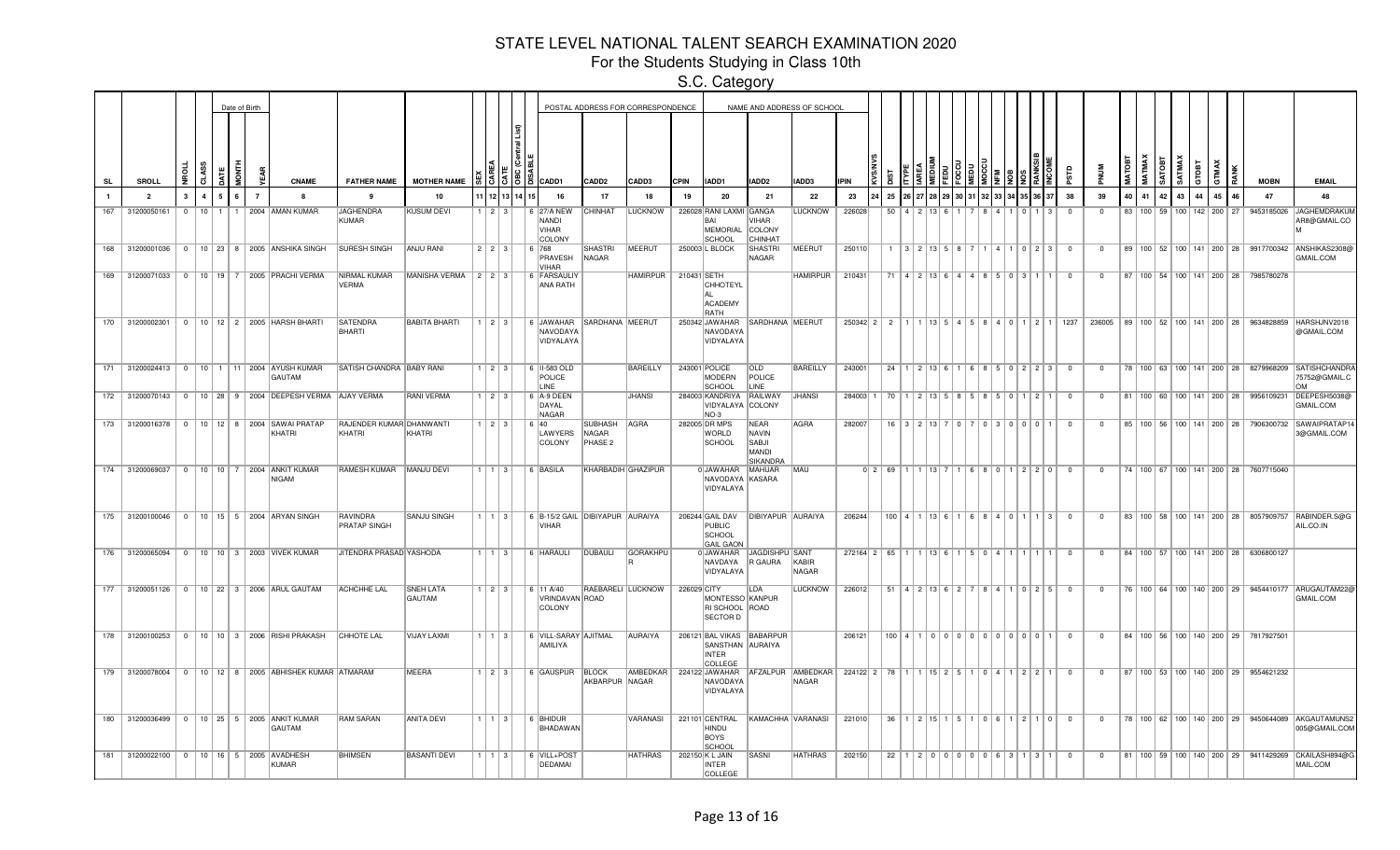For the Students Studying in Class 10th

|    |                |  |                |   | Date of Birth |                |                                                                      |                                                                                            |                               |                        |                  |            |                                                                  |                            | POSTAL ADDRESS FOR CORRESPONDENCE     |             |                                                                    |                                                                    | NAME AND ADDRESS OF SCHOOL                    |                                                                        |               |                              |  |  |                                                                            |                                                            |                |    |          |    |    |    |    |                                                   |                                                                                                           |
|----|----------------|--|----------------|---|---------------|----------------|----------------------------------------------------------------------|--------------------------------------------------------------------------------------------|-------------------------------|------------------------|------------------|------------|------------------------------------------------------------------|----------------------------|---------------------------------------|-------------|--------------------------------------------------------------------|--------------------------------------------------------------------|-----------------------------------------------|------------------------------------------------------------------------|---------------|------------------------------|--|--|----------------------------------------------------------------------------|------------------------------------------------------------|----------------|----|----------|----|----|----|----|---------------------------------------------------|-----------------------------------------------------------------------------------------------------------|
| SL | <b>SROLL</b>   |  | ಕ              |   | õ             |                | <b>CNAME</b>                                                         | <b>FATHER NAME</b>                                                                         | <b>MOTHER NAME</b>            |                        |                  |            | CADD1                                                            | CADD <sub>2</sub>          | CADD3                                 | <b>CPIN</b> | IADD1                                                              | IADD <sub>2</sub>                                                  | IADD3                                         | <b>IPIN</b>                                                            |               |                              |  |  |                                                                            |                                                            |                |    |          |    |    |    |    | <b>MOBN</b>                                       | <b>EMAIL</b>                                                                                              |
|    | $\overline{2}$ |  | $\overline{A}$ | 5 | ĥ.            | $\overline{7}$ |                                                                      |                                                                                            | 10                            |                        |                  | 12 13 14 T | 16                                                               | 17                         | 18                                    | 19          | 20                                                                 | 21                                                                 | 22                                            | 23                                                                     | 25            |                              |  |  |                                                                            | 38                                                         | 39             | 40 | 42<br>41 | 43 | 44 | 45 | 46 | 47                                                | 48                                                                                                        |
|    |                |  |                |   |               |                | 182 31200036543 0 10 20 12 2004 SAURABH KUMAR HARISHCHAND            |                                                                                            | <b>PRIYANKA DEVI</b>          | $1 \mid 1 \mid 3$      |                  |            | 6 NIKAT<br>LAXMI<br>NARAYAN<br>PICTHER                           | PALACE<br>BELTHARA<br>ROAD | <b>BALLIA</b><br>WARD NO 5            |             | 221715 CENTRAL<br>HINDU<br>BOYS<br>SCHOOL                          |                                                                    | KAMACHHA VARANASI                             | 221010                                                                 | 36            |                              |  |  | $\vert$ $\vert$ $\vert$ 1                                                  | $\Omega$                                                   | $\Omega$       |    |          |    |    |    |    |                                                   | 76   100   64   100   140   200   29   6391559409   SAURABHRS808<br>@GMAIL.COM                            |
|    |                |  |                |   |               |                | 183 31200048316   0   10   15   11   2004 AYUSHI SINGH               | <b>SURESH</b><br>CHANDRA                                                                   | SHOBHA                        | 2 2 3                  |                  |            | $  6  $ C-2983<br>RAJAJIPUR<br>AM                                |                            | LUCKNOW                               |             | PUBLIC<br><b>SCHOOL</b>                                            | l AM                                                               | 226017 LUCKNOW RAJAJIPUR LUCKNOW              | 226017                                                                 |               |                              |  |  |                                                                            | 48 4 2 13 6 3 5 8 12 0 1 2 3 0                             | $\mathbf{0}$   |    |          |    |    |    |    | 85   100   55   100   140   200   29   7752923721 |                                                                                                           |
|    |                |  |                |   |               |                | 184 31200001197   0   10   8   10   2004   HIMANSHU<br>PALLEYWAL     | SURENDRA<br>KUMAR                                                                          | <b>MADHU</b><br>PALLEYWAL     | $1 \mid 2 \mid 3 \mid$ |                  |            | 6 B-53<br>AKSHARDH M<br><b>AM PHASE</b>                          | MODIPURA MEERUT            |                                       |             | 250110 MOUNT<br>LITERA ZEE ROAD<br>SCHOOL                          | ROORKEE MEERUT<br>MODIPURA<br>lм.                                  |                                               | 250110                                                                 |               | 1   4   2   13   6   2   7   |  |  | 4011114                                                                    | $\sqrt{ }$                                                 | $\Omega$       |    |          |    |    |    |    |                                                   | 85   100   55   100   140   200   29   9411092723   SURENDRAKUMA<br>R111@GMAIL.CO                         |
|    |                |  |                |   |               |                | 185 31200039195 0 10 10 9 2004 ABHISHEK KUMAR SHIV SHANKAR           | PRASAD                                                                                     | <b>ASHA DEVI</b>              |                        | $1 \mid 3 \mid$  |            | 6 VILL-AMARI JAKHNIYA GHAZIPUR<br>POST-<br>DULLAHPU              |                            |                                       |             | 233001 JAWAHAR NEAR<br>NAVODAYA POLICE<br>VIDYALAYA LINE           |                                                                    | <b>GHAZIPUR</b>                               |                                                                        | 233001 2 39   |                              |  |  | $1 \mid 13 \mid 6 \mid 5 \mid 8 \mid 8 \mid 5 \mid 1 \mid 1 \mid 2 \mid 1$ | $\overline{0}$                                             | $^{\circ}$     |    |          |    |    |    |    | 81   100   59   100   140   200   29   9628260781 | ABHISHEKSAGAF<br>786786@GMAIL.C<br><b>NO</b>                                                              |
|    |                |  |                |   |               |                | 186 31200024386 0 10 16 8 2004 SARTHAK<br>PASWAN                     | DEVANAND<br>PASWAN                                                                         | <b>REENA PASWAN</b>           | $1 \mid 2 \mid 3 \mid$ |                  |            | 6 C-128<br><b>IFFCO</b><br><b>AONLA</b>                          |                            | <b>BAREILLY</b>                       |             | 243403 KENDRIYA   IFFCO<br>VIDYALAYA AONLA                         |                                                                    | <b>BAREILLY</b>                               | 243403 1                                                               |               |                              |  |  |                                                                            |                                                            |                |    |          |    |    |    |    |                                                   | 24 1 1 13 6 2 6 8 4 0 1 1 5 91581 2403877 73 100 67 100 140 200 29 7310784178 SARTHAK.KOL54<br>@GMAIL.COM |
|    |                |  |                |   |               |                | 187 31200063184 0 10 7 8 2004 RAJAN KUMAR                            | JAYPRAKASH                                                                                 | <b>SHEELA DEVI</b>            |                        | $1 \vert 3$      |            | 6 VILL+POST- NICHLAAL<br>ODAWALIY                                |                            | <b>MAHARAJG</b><br>ANJ                |             | NAVODAYA DHANEI<br>VIDYALAYA                                       |                                                                    | 273304 JAWAHAR DHANEWA MAHARAJG<br><b>ANJ</b> | 273303 2 63 1 1 3 7 2 1 8 5 1 1                                        |               |                              |  |  | 1141                                                                       | $\Omega$                                                   | $\Omega$       |    |          |    |    |    |    | 75   100   65   100   140   200   29   9559693020 | RAJAZNKAUSHIK<br>2020@GMAIL.CO                                                                            |
|    |                |  |                |   |               |                | 188 31200058430 0 10 10 7 2004 PRIYANSHU<br>KUMAR VERMA              | SHRIRAM PRASAD SHAILANI DEVI                                                               |                               | $1$ 2 3                |                  |            | 6 BALVAHI                                                        | SHAHJAHA DEORIA<br>NPUR    |                                       |             | 274001 ACADEMIC<br><b>HEIGHTS</b><br>PUBLIC<br>SCHOOL              | PADRI<br>BAZAR<br>JUNGLE<br><b>DHUSAR</b>                          | <b>GORAKHPU</b>                               | 273014                                                                 |               |                              |  |  | 58 4 1 13 7 1 1 8 5 0 4 5 1                                                | $\overline{0}$                                             | $\mathbf{0}$   |    |          |    |    |    |    |                                                   | 87   100   53   100   140   200   29   8795950115   PEDEORIA123@<br>GMAIL.COM                             |
|    |                |  |                |   |               |                |                                                                      | 189 31200036374   0   10   21   3   2004 KAUSHAL RANJAN MITHILESH KUMAR BABITA DEVI<br>RAM |                               | $1 \mid 2 \mid 3 \mid$ |                  |            | 6 KARDMESH HITAIPUR<br><b>WAR</b><br>PURAM<br>COLONY<br>KANDWA C |                            | VARANASI                              |             | 221106 SUNBEAM<br>SUNCITY<br>SCHOOL<br>AND<br>HOSTEL               | 821 GA<br>KARSANA<br>ROAD<br>BACHCHAO                              | VARANASI<br>l IP                              | 221011                                                                 |               |                              |  |  | $36$   3   1   0   9   4   7   8   5   2   0   0   3                       | $\overline{0}$                                             | $\mathbf{0}$   |    |          |    |    |    |    |                                                   | 80   100   60   100   140   200   29   9430007656   MITHLESHRAJPI<br>R@GMAIL.COM                          |
|    |                |  |                |   |               |                | 190   31200005004   0   10   7   12   2003 ABHINAV KATARIA RAJ SINGH |                                                                                            | <b>NISHA SINGH</b>            | $1 \mid 2 \mid 3 \mid$ |                  |            | $6$ FLAT NO<br>207 B<br><b>EXPRESS</b><br><b>VIEW APPT</b>       | NOIDA                      | SECTOR 93 GAUTAMBU<br>DH NAGAR        |             | 201304 VISHWA<br>BHARTI<br>PUBLIC<br>SCHOOL                        | NOIDA                                                              | SECTOR 28 GAUTAMBU<br><b>DH NAGAR</b>         | 201304                                                                 |               |                              |  |  |                                                                            | $5   4   2   13   7   1   7   8   4   1   0   2   5   120$ |                |    |          |    |    |    |    |                                                   | 4293682   80   100   60   100   140   200   29   9818185076   DRRAJSINGH11<br>@GMAIL.COM                  |
|    |                |  |                |   |               |                | 191 31200006736 0 10 8 10 2003 DIKSHA RANI                           | <b>HARI CHAND</b><br>BANSWAL                                                               | <b>SHASHI BALA</b><br>BANSWAL | $223$                  |                  |            | 6 HDFC BANK GREATER<br>SURAJPUR NOIDA                            |                            | <b>GAUTAM</b><br><b>BUDH</b><br>NAGAR |             | 201306 KENDRIYA                                                    | <b>HS-18</b><br>VIDYALAYA SECTOR P- DH NAGAR<br>3 GREATER<br>NOIDA | <b>GAUTAMBU</b>                               | 201313 1                                                               | -6            | $1$   2   13   5   2   5   8 |  |  |                                                                            | $\Omega$                                                   | $\Omega$       |    |          |    |    |    |    |                                                   | 77   100   63   100   140   200   29   9582897292   HARICHAND788<br>@GMAIL.COM                            |
|    |                |  |                |   |               |                | 192 31200026145 0 10 15 9 2003 AMIT KUMAR                            | <b>BABLU</b>                                                                               | <b>VIMLA DEVI</b>             |                        | $1 \overline{3}$ |            | 6 VILL+POST BLOCK<br>KADHAR<br><b>CHOURA</b>                     | PURANPUR                   | PILIBHIT                              |             | 262122 JAWAHAR SHIVPURI<br>NAVODAYA NAWADIYA<br>VIDYALAYA ROHANIYA | <b>BILASPUR</b>                                                    | PILIBHIT                                      |                                                                        | 262201 2 26   |                              |  |  | $1$ 13 4 1 1 1 8 6 2 1 3 1 1                                               | $\Omega$                                                   | $\Omega$       |    |          |    |    |    |    |                                                   | 84   100   56   100   140   200   29   9917158318   JNVPILIBHIT1999<br>@GMAIL.COM                         |
|    |                |  |                |   |               |                | 193 31200045108 0 10 1 5 2003 ADITYA ANAND<br>RAJ                    | <b>DINESH KUMAR</b>                                                                        | RITU                          | $1 \mid 1 \mid 3$      |                  |            | $6$ VILL-<br><b>FAUDIPUR</b><br>POST-<br><b>RAMAPUR</b>          |                            | <b>BHADOHI</b>                        |             | 221304 JAWAHAR JORAI<br>NAVODAYA GYANPUR<br>VIDYALAYA              |                                                                    | BHADOHI                                       |                                                                        | $221304$ 2 45 |                              |  |  | 1 1 1 1 1 3   7   5   5   8   5   1   1   2   1                            | $\overline{0}$                                             | $\mathbf{0}$   |    |          |    |    |    |    |                                                   | 77   100   63   100   140   200   29   9956974522   ADITYARAJJNV@<br>GMAIL.COM                            |
|    |                |  |                |   |               |                | 194 31200038295 0 10 8 9 2002 AVATANSH KUMAR SHIVNARAYAN<br>RAO      |                                                                                            | SAROJ DEVI                    | $1 \mid 1 \mid 3 \mid$ |                  |            | 6 VILL-RAUNA<br>KHURD<br>POST-BELA                               |                            | VARANASI                              |             | 221101 JAWAHAR BAIRATH<br>NAVODAYA<br>VIDYALAYA                    |                                                                    | CHANDAULI                                     | $232107$   2   38   1   1   15   6   1   6   8   5   1   2   2   2     |               |                              |  |  |                                                                            | $\overline{0}$                                             | $\mathbf{0}$   |    |          |    |    |    |    | 87   100   53   100   140   200   29   9721873142 |                                                                                                           |
|    |                |  |                |   |               |                | 195 31200062220 0 10 30 8 2005 ABHISHEK KUMAR JAWAHAR                | PRASAD GAUTAM                                                                              | <b>RITA DEVI</b>              | $1 \mid 1 \mid 3 \mid$ |                  |            | 6 SAWNA<br>LAKSHUMA SIRSIA                                       | SIRSIA NO 3 DEORIA         |                                       |             | 274203 JAWAHAR MEHRA<br>NAVODAYA PURWA<br>VIDYALAYA                |                                                                    | DEORIA                                        | $274001$   2   62   1   1   13   7   2   6   8   4   2   0   2   1   0 |               |                              |  |  |                                                                            |                                                            | $\overline{0}$ |    |          |    |    |    |    |                                                   | 88   100   51   100   139   200   30   9565688798   ABHISHEKKUMA<br>RGKP09@GMAIL<br><b>COM</b>            |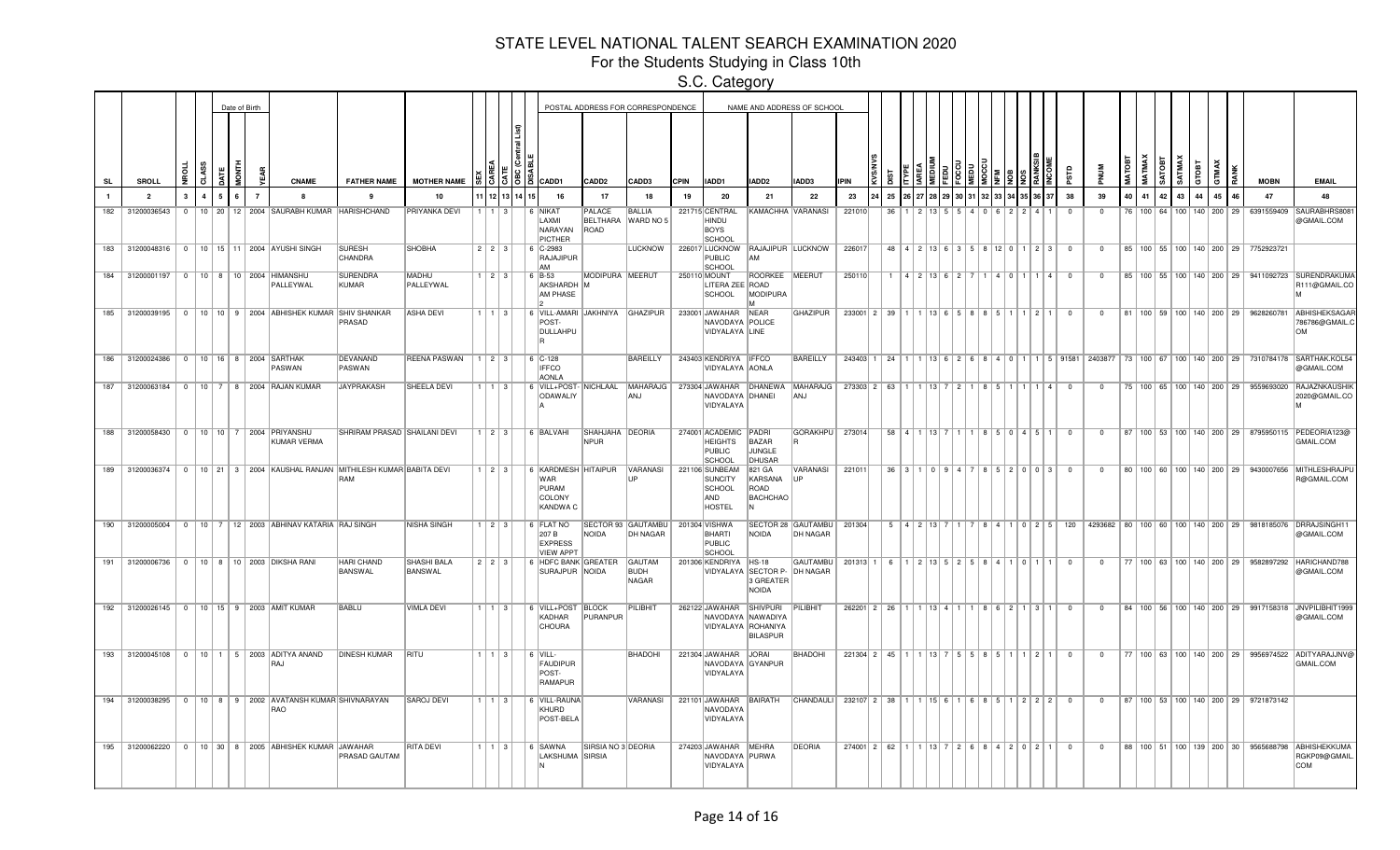For the Students Studying in Class 10th

|              |                                         |                |                |                | Date of Birth  |                                                                                |                                        |                           |                        |                |                                                             |                                     | POSTAL ADDRESS FOR CORRESPONDENCE   |             |                                                                     |                                              | NAME AND ADDRESS OF SCHOOL    |                                          |    |                    |        |  |          |                                                                                                |                          |                |                 |        |               |        |       |                                      |                                                   |                                                                                            |
|--------------|-----------------------------------------|----------------|----------------|----------------|----------------|--------------------------------------------------------------------------------|----------------------------------------|---------------------------|------------------------|----------------|-------------------------------------------------------------|-------------------------------------|-------------------------------------|-------------|---------------------------------------------------------------------|----------------------------------------------|-------------------------------|------------------------------------------|----|--------------------|--------|--|----------|------------------------------------------------------------------------------------------------|--------------------------|----------------|-----------------|--------|---------------|--------|-------|--------------------------------------|---------------------------------------------------|--------------------------------------------------------------------------------------------|
| <b>SL</b>    | <b>SROLL</b>                            | ž.             | ಕ              |                |                | <b>CNAME</b>                                                                   | <b>FATHER NAME</b>                     | <b>MOTHER NAME</b>        |                        |                | IS IB I LCADD1                                              | CADD2                               | CADD3                               | <b>CPIN</b> | IADD1                                                               | IADD2                                        | IADD3                         | <b>IPIN</b>                              |    |                    |        |  |          |                                                                                                |                          |                |                 | MATMAX | <b>SATOBT</b> | SATMAX | атовт | GTMAX                                | <b>MOBN</b>                                       | <b>EMAIL</b>                                                                               |
| $\mathbf{1}$ | $\overline{2}$                          | $\mathbf{3}$   | $\overline{4}$ | 5 <sup>1</sup> | $\overline{7}$ | -8                                                                             |                                        | 10                        |                        | 11 12 13 14 15 | 16                                                          | 17                                  | -18                                 | 19          | 20                                                                  | 21                                           | 22                            | 23                                       | 25 |                    |        |  |          |                                                                                                | 38                       | 39             | 40 <sup>1</sup> | 41     | 42            | 43     | 44    | 45<br>46                             | 47                                                | 48                                                                                         |
| 196          | 31200015024                             | $\overline{0}$ | $10$   8       |                |                | 2005 SHUBHAM SINGH                                                             | SATYENDRA<br>KUMAR                     | <b>MANJEETA</b>           | 1 2 3 3                |                | 6 HNO 131 B 2 NALA PATRI SHAMLI<br>GALI NO 12 DAYANAND      | NAGAR                               |                                     |             | 247776 SILVER<br><b>BELLS</b><br>PUBLIC<br><b>SCHOOL</b>            | KAIRANA<br>ROAD                              | SHAMLI                        | 247776                                   |    |                    |        |  |          |                                                                                                | $^{\circ}$               | $\mathbf{0}$   |                 |        |               |        |       | 85   100   54   100   139   200   30 |                                                   | 8881154151 ALLD.SATYENDR<br>AGAUTAM@GMAI<br>L.COM                                          |
|              |                                         |                |                |                |                | 197 31200033168   0   10   24   2   2005   VINEET KUMAR                        | RAJU                                   | NIRMALA DEVI              | 1 1 3                  |                | $6$ VILL-<br><b>BHOOLA</b><br>POST-<br>DHATA                |                                     | TEH-KHAGA FATEHPUR   212641 JAWAHAR |             | NAVODAYA BINDAKI<br>VIDYALAYA                                       |                                              | SARKANDI FATEHPUR             | 212635 2 33 1 1 1 3 2 5 1                |    |                    |        |  |          | 842021                                                                                         | $\overline{\mathbf{0}}$  | $^{\circ}$     |                 |        |               |        |       |                                      |                                                   | 87   100   52   100   139   200   30   8953724087   VINEETKUMARPA<br>RAKHI@GMAIL.C<br>lom. |
|              | 198 31200071058 0 10 10 2 2005 SURYANSH |                |                |                |                |                                                                                | <b>HARI SHANKAR</b>                    | RACHANA VERMA   1   2   3 |                        |                | 6 SIKANDARF<br>URA RATH                                     |                                     | <b>HAMIRPUR</b>                     |             | 210431 CHRIST<br>CONVENT<br>SCHOOL<br>RATH                          |                                              | HAMIRPUR   210431             |                                          |    |                    |        |  |          | 71   4   2   13   9   1   8   8   4   1   1   2   4                                            | $\overline{\mathbf{0}}$  | $\Omega$       |                 |        |               |        |       |                                      | 85   100   54   100   139   200   30   7985780278 |                                                                                            |
|              |                                         |                |                |                |                | 199 31200038294   0   10   10   11   2004 SHYAMBABU                            | RAMMURAT TYAGI TARKESHWARI             | DEVI                      | 11131                  |                | $\sqrt{6}$ VILL-<br>JALALPUR BATHAWAR<br>DARIAPUR           | POST-                               | CHANDAULI                           |             | 0 JAWAHAR<br>NAVODAYA<br>VIDYALAYA                                  | BAIRATH                                      | <b>CHANDAULI</b>              | 232107 2 38                              |    |                    | 111555 |  | $12$ 3 5 |                                                                                                | $\overline{0}$           | $^{\circ}$     |                 |        |               |        |       |                                      |                                                   | 84   100   55   100   139   200   30   9452346962   RAMB6150@GMA<br>IL.COM                 |
|              |                                         |                |                |                |                | 200 31200055081   0   10   7   10   2004 ADISON RAJ                            | MANOJ KUMAR                            | NEELAM DEVI               |                        |                | $1 \mid 2 \mid 3 \mid$ 6 UMARIYA<br>KHURD                   | BHADFAR SITAPUR                     |                                     |             | 261141 LUCKNOW GOLA<br>PUBLIC<br><b>SCHOOL</b><br>LRD<br>CHAURAHA   | ROAD                                         | LAKHIMPUR<br>KHERI            | 262701                                   |    |                    |        |  |          | $55$   4   2   13   7   1   3   8   7   2   1   4   1                                          | $\overline{0}$           | $\overline{0}$ |                 |        |               |        |       |                                      | 75   100   64   100   139   200   30   9721102821 | SHEKHARRAJIMI<br>@GMAIL.COM                                                                |
|              |                                         |                |                |                |                | 201 31200062230 0 10 8 7 2004 DHARMAVEER<br>BHARATI                            | <b>MUNDRIKA</b><br>PRASAD              | <b>BASANTI DEVI</b>       | $1 \mid 1 \mid 3 \mid$ |                | 6 BIJAULI<br>BHAIYA                                         | GAURA<br>JAINAGAR                   | DEORIA                              |             | 0 JAWAHAR MEHRA<br>NAVODAYA PURWA<br>VIDYALAYA                      |                                              | DEORIA                        | $274603$ 2 62 4 1 13 2 8 1 8 7 3 2 4 1   |    |                    |        |  |          |                                                                                                | $\overline{0}$           | $\mathbf{0}$   |                 |        |               |        |       |                                      | 90   100   49   100   139   200   30   7267862998 |                                                                                            |
|              |                                         |                |                |                |                | 202 31200077260 0 10 28 8 2003 HARSH CHANDRA DHIRENDRA                         | KUMAR                                  | <b>SUNEETA DEVI</b>       | $1 \mid 2 \mid 3 \mid$ |                | 6   NAYA<br>PURWA<br>NIYAWAN                                |                                     | FAIZABAD                            |             | 224001 KENDRIYA CANTT<br>VIDYALAYA                                  |                                              | FAIZABAD                      | $224001$ 1 77 1 2 13 8 4 4 8 4 0 1 1 2 0 |    |                    |        |  |          |                                                                                                |                          | $\overline{0}$ |                 |        |               |        |       |                                      |                                                   | 85   100   54   100   139   200   30   9889898377   DK1547504@GMA<br>IL.COM                |
|              |                                         |                |                |                |                | 203 31200066067 0 10 5 10 2005 VIKAS CHANDRA<br>KANNAUJIYA                     | PRAKASH<br><b>CHANDRA</b><br>KANNUJIYA | <b>GYANMATI DEVI</b>      | $1 \mid 2 \mid 3 \mid$ |                | 6 NISHAD<br>NAGAR<br>DEVIYAPUR                              | BANSI                               | NARKATHA SIDDHARTH<br>NAGAR         |             | 272153 JAWAHAR<br>NAVODAYA<br>VIDYALAYA                             | BANSI                                        | SIDDHARTH<br>NAGAR            | 272153 2 66 1 1 1 13 7 1                 |    |                    |        |  |          | 8   7   2   4   4   3                                                                          | $\overline{\mathbf{0}}$  | $\Omega$       |                 |        |               |        |       | 75   100   63   100   138   200   31 |                                                   | 7565923538 KUMARVIKAS41<br>62@GMAIL.COM                                                    |
|              | 204 31200044312 0 10 24 8 2005 KHUSHBOO |                |                |                |                |                                                                                | SHYAMLAL                               | <b>ASHA DEVI</b>          | $2 \mid 1 \mid 3 \mid$ |                | 6 TILAULI<br>KALA<br>GHURAWAL                               |                                     | IRA                                 |             | SONEBHAD 231210 JAWAHAR BAHUAR<br>VIDYALAYA ANJ                     | NAVODAYA ROBERTSG RA                         | SONEBHAD 231216 2 44 4 1 13 7 |                                          |    |                    |        |  |          | 4 8 6 2 1 4 4                                                                                  | $\Omega$                 | $\overline{0}$ |                 |        |               |        |       |                                      | 74   100   64   100   138   200   31   9919254297 | SHYAMLALM46@<br>GMAIL.COM                                                                  |
|              |                                         |                |                |                |                | 205 31200002184   0   10   30   6   2005 SHIKHAR KUMAR SANJAY JAYANT<br>SANJAY |                                        | <b>ANITA SINGH</b>        | $1 \mid 2 \mid 3 \mid$ |                | 6 604 SHIVAM GREENS<br><b>TOWER</b><br><b>HONEY</b><br>GOLF | NEAR MOTI<br>PRAYAG<br>GARH<br>ROAD | MEERUT                              |             | MODI<br><b>ACADEMY</b>                                              | 250004 DAYAWATI MODIPURA MEERUT              |                               |                                          |    | 2   4   2   13   6 |        |  |          | 4 1 0 2 5                                                                                      | $\overline{\phantom{0}}$ | $^{\circ}$     |                 |        |               |        |       | 82   100   56   100   138   200   31 | 9412397599                                        | JAYANTSANJAY<br>@YAHOO.COM                                                                 |
| 206          | 31200016589 0 10 26 2 2005 VINEET       |                |                |                |                |                                                                                | <b>KEHAR SINGH</b>                     | <b>DROPADI SINGH</b>      | $1 \t2 \t3$            |                | 6 RAM<br>RAGHU<br><b>RESIDENCY</b>                          | E-27 DEVRI AGRA<br>ROAD             |                                     |             | 0KVNO <sub>2</sub><br>AGRA<br>CANTT                                 | AKBAR<br><b>ROAD NEAR</b><br>GWALIOR<br>ROAD | <b>AGRA</b>                   | 282001                                   | 16 |                    |        |  |          | $1 \ 2 \ 13 \ 5 \ 7 \ 6 \ 8 \ 4 \ 1 \ 1 \ 0 \ 2 \ 3$                                           | $\Omega$                 | $\Omega$       |                 |        |               |        |       | 79   100   59   100   138   200   31 | 9453338818                                        |                                                                                            |
|              |                                         |                |                |                |                | 207 31200050027   0   10   17   10   2004 DEVESH KUMAR   RAM SARIKH            |                                        | <b>TARA DEVI</b>          | $1 \mid 2 \mid 3 \mid$ |                | 6 11/1077<br><b>INDIRA</b><br>NAGAR                         |                                     | LUCKNOW                             |             | 226016 RANI LAXMI SEC 14<br>BAI<br><b>MEMORIAL</b><br><b>SCHOOL</b> | <b>INDIRA</b><br>NAGAR                       | <b>LUCKNOW</b>                | 226016                                   |    |                    |        |  |          | $50   4   2   13   4   3   5   8   4   1   0   2   3   0$                                      |                          | $^{\circ}$     |                 |        |               |        |       |                                      |                                                   | 81   100   57   100   138   200   31   9452182215   DEVESHKUMAR8<br>0097@GMAIL.CO          |
|              | 208 31200091278 0 10 30 8 2004 AKRITI   |                |                |                |                | SANKHWAR                                                                       | <b>SUSHIL KUMAR</b><br>SAHKHWAR        | REKHA<br>SANKHWAR         | 223                    |                | 6 TYPE 3/04<br><b>INCOME</b><br><b>TAX</b><br>COLONY        | LAXMAN<br>BAGH                      | KANPUR                              |             | 208002 SHEILING<br><b>HOUSE</b><br>SCHOOL                           | ZOE VILLE KANPUR<br>10/498<br>ALLENGANJ      |                               | 208002                                   |    |                    |        |  |          | $91 \mid 4 \mid 2 \mid 13 \mid 7 \mid 2 \mid 6 \mid 8 \mid 4 \mid 1 \mid 0 \mid 2 \mid 4 \mid$ | $\overline{\phantom{0}}$ | $\overline{0}$ |                 |        |               |        |       |                                      |                                                   | 78   100   60   100   138   200   31   9839752963   SUSHILINDIA02@<br>GMAIL.COM            |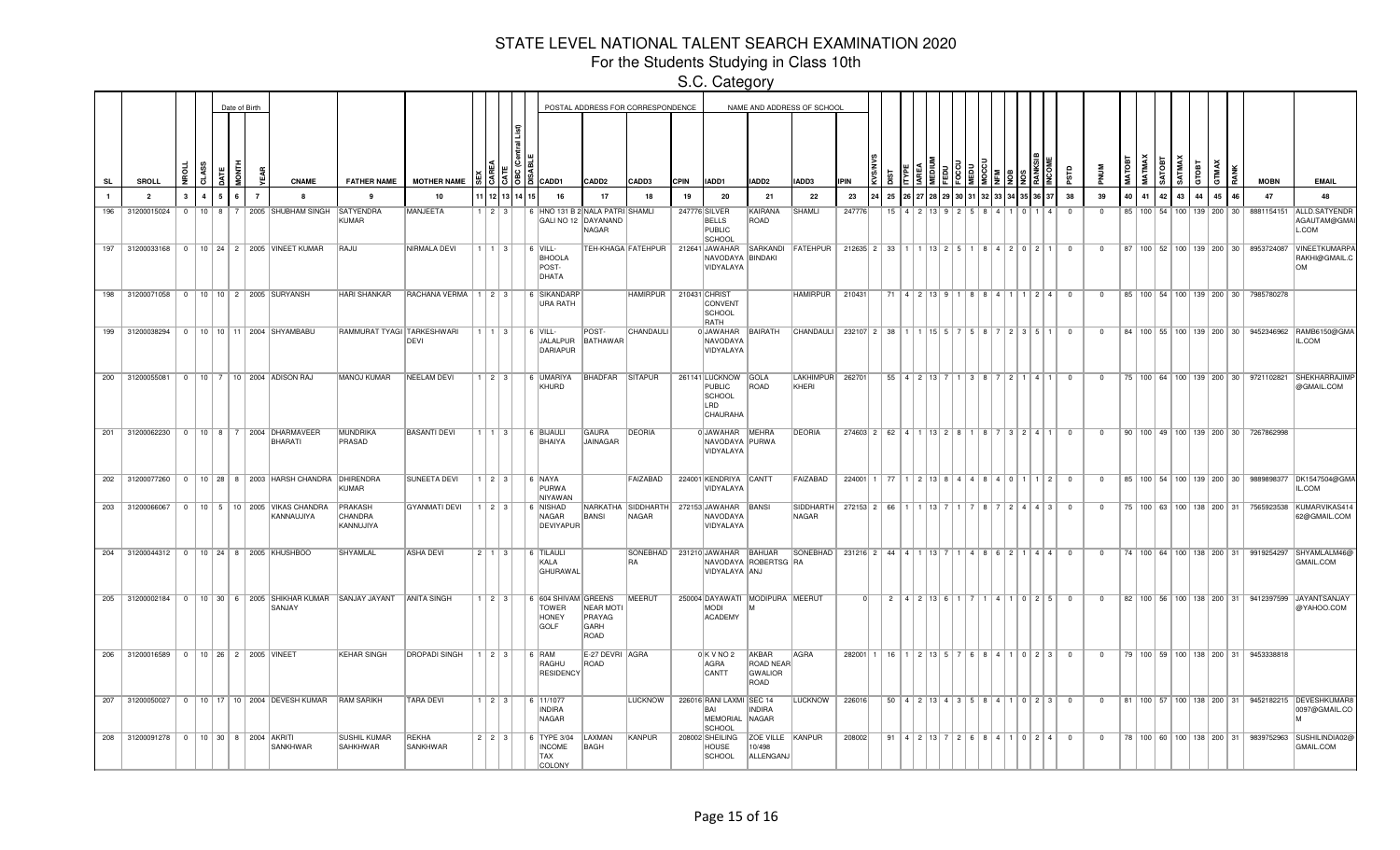For the Students Studying in Class 10th

|     |                                                     |              |                |                | Date of Birth |                |                                                        |                                                                                        |                                                  |       |                        |                |                                                                                                                     |                        | POSTAL ADDRESS FOR CORRESPONDENCE |             |                                                                    |                                     | NAME AND ADDRESS OF SCHOOL                                                   |                                                                    |    |            |  |  |                                                           |   |                |                |                 |    |    |       |    |    |    |                                                                             |                                                                                    |
|-----|-----------------------------------------------------|--------------|----------------|----------------|---------------|----------------|--------------------------------------------------------|----------------------------------------------------------------------------------------|--------------------------------------------------|-------|------------------------|----------------|---------------------------------------------------------------------------------------------------------------------|------------------------|-----------------------------------|-------------|--------------------------------------------------------------------|-------------------------------------|------------------------------------------------------------------------------|--------------------------------------------------------------------|----|------------|--|--|-----------------------------------------------------------|---|----------------|----------------|-----------------|----|----|-------|----|----|----|-----------------------------------------------------------------------------|------------------------------------------------------------------------------------|
| SL  | <b>SROLL</b>                                        |              | 5              |                |               |                | <b>CNAME</b>                                           |                                                                                        | FATHER NAME MOTHER NAME                          |       |                        |                | IS IS IS IS ICADD1                                                                                                  | CADD <sub>2</sub>      | CADD3                             | <b>CPIN</b> | IADD1                                                              | IADD <sub>2</sub>                   | IADD3                                                                        | <b>IPIN</b>                                                        |    |            |  |  |                                                           |   |                |                |                 |    | ē, | ATMAX | c  | 3  |    | <b>MOBN</b>                                                                 | <b>EMAIL</b>                                                                       |
|     | $\overline{2}$                                      | $\mathbf{3}$ | $\overline{4}$ | 5 <sup>1</sup> |               | $\overline{7}$ | $\mathbf{R}$                                           | $\mathbf{q}$                                                                           | 10                                               |       |                        | 11 12 13 14 15 | 16                                                                                                                  | 17                     | 18                                | 19          | 20                                                                 | 21                                  | 22                                                                           | 23                                                                 | 25 |            |  |  |                                                           |   | 38             | 39             | 40 <sup>1</sup> | 41 | 42 | 43    | 44 | 45 | 46 | 47                                                                          | 48                                                                                 |
| 209 | 31200006377                                         |              |                |                |               |                | 0   10   27   7   2004   HARIHARAN S                   | <b>G SREEDHARAN</b>                                                                    | REKHA C J                                        |       | $1$   2   3            |                | 6   NO 38 ICISA   INSTITUTIO   NOIDA<br>BLOCK A-52 NAL AREA<br>SECTOR 62 PHASE 2                                    |                        |                                   |             | 201301 KENDRIYA<br>VIDHYALAY                                       | <b>SECTOR 24 NOIDA</b>              |                                                                              | 201301 1                                                           | -6 | 2 13 6 3 9 |  |  | 83001                                                     | 4 | $\overline{0}$ | $^{\circ}$     |                 |    |    |       |    |    |    |                                                                             | 83   100   55   100   138   200   31   9717432339   GOVINSREE@G<br>MAIL.COM        |
|     |                                                     |              |                |                |               |                |                                                        | 210 31200056020 0 10 20 7 2004 SUSHANT SINGH MAHESH KUMAR MAMTA DEVI                   |                                                  |       |                        |                | │1 │1 │3 │ │6 │LAKHWAPU │KABRA                                                                                      | SIDHAULI               | <b>SITAPUR</b>                    |             | 261301 JAWAHAR<br>NAVODAYA<br>VIDYALAYA                            | KHAIRABAD SITAPUR                   |                                                                              | $261131$   2   56   1   2   13   7   5   6   8   5   1   1   1   1 |    |            |  |  |                                                           |   | $\overline{0}$ | $\overline{0}$ |                 |    |    |       |    |    |    | 79   100   59   100   138   200   31   9170881088                           | SUSHANTASING<br>HUSA@GMAIL.C<br>lom                                                |
|     |                                                     |              |                |                |               |                | 211 31200063020   0   10   8   7   2004 AKASH KUMAR    | DHARMENDRA<br>PRASAD                                                                   | MAINA DEVI                                       |       | $1 \mid 1 \mid 3 \mid$ |                | 6 BARGADWA SUMERGAR MAHARAJG 273306 JAWAHAR DHANEWA MAHARAJG 273303 2 63 1 1 1 3 6 5 2 8 5 1 1 1 1 1<br>LALA TOLA H |                        | ANJ                               |             | NAVODAYA DHANEI<br>VIDYALAYA                                       |                                     | ANJ                                                                          |                                                                    |    |            |  |  |                                                           |   | $\overline{0}$ | $\Omega$       |                 |    |    |       |    |    |    | 88   100   50   100   138   200   31   9889752756                           | KUMARMUNJESH<br>@GMAIL.COM                                                         |
|     |                                                     |              |                |                |               |                | 212 31200091347   0   10   12   6   2004 ADITI SONKAR  | N K SONKAR                                                                             | ANJULI SONKAR   2   2   3     6   17 SAFIPUR-LAL |       |                        |                | <b>HARJINDER</b><br>NAGAR                                                                                           | BANGLA                 | KANPUR                            | 208007 DR   | VIRENDRA BLOCK<br>SWARUP<br><b>EDUCATION NAGAR</b><br>CENTRE       | 46-B D<br>SHYAM                     | KANPUR                                                                       | 208013                                                             |    |            |  |  | 91   4   2   13   7   2   7   1   5   1   1   2   4   0   |   |                | $^{\circ}$     |                 |    |    |       |    |    |    | 84   100   54   100   138   200   31   9450337057                           | ANJULISONKAR3<br>1@GMAIL.COM                                                       |
|     |                                                     |              |                |                |               |                | <b>SINGH</b>                                           | 213   31200016302   0   10   19   3   2004   SHAURYA PRATAP KAMLESH KUMAR   MAMTA DEVI |                                                  |       | $1 \mid 2 \mid 3 \mid$ |                | 6 5/6 RAKSHA TAJ ROAD AGRA<br>VIHAR 182 SADAR                                                                       | BAZAAR                 |                                   |             | 282001 ST CLARES 118<br><b>SENIOR</b><br>SECONDAR ROAD<br>Y SCHOOL | PRITHVIRAJ<br>AGRA<br>CANTT         | <b>AGRA</b>                                                                  | 282001                                                             |    |            |  |  |                                                           |   |                |                |                 |    |    |       |    |    |    | 16 4 2 13 7 2 7 2 5 0 1 2 5 662 2225520 84 100 54 100 138 200 31 8755541920 |                                                                                    |
|     |                                                     |              |                |                |               |                | 214 31200023099 0 10 20 10 2003 SUMIT KUMAR            | <b>THANSINGH</b>                                                                       | <b>RAMSAKHI DEVI</b>                             |       | 1   2   3              |                | 6 JAWAHAR GURAIYA<br>NAVODAYA SOYALPUR<br>VIDYALAYA                                                                 |                        | FIROZABAD 203151 JAWAHAR          |             | VIDYALAYA                                                          | <b>GURAIYA</b><br>NAVODAYA SOYALPUR | FIROZABAD   203151   2   23   1   1   15   2   7   1   8   8   4   2   3   1 |                                                                    |    |            |  |  |                                                           |   | $\overline{0}$ | $\mathbf{0}$   |                 |    |    |       |    |    |    |                                                                             | 76   100   62   100   138   200   31   7055412372   KUMARRITIK8899<br>00@GMAIL.COM |
|     |                                                     |              |                |                |               |                |                                                        | 215 31200013021   0   10   9   10   2003 GURAMRIT SINGH SARBJEET SINGH JATINDRA KAUR   |                                                  | 1 2 3 |                        |                | $6 \mid 3/2786$<br>JANAK<br>NAGAR DR ROAD<br>NAGPAL                                                                 | LANE<br><b>BAJORIA</b> | lur.                              |             | SAHARANP   247001 PINEWOOD CHUNETI<br><b>SCHOOL</b>                | DELHI<br>ROAD                       | SAHARANP<br>UR                                                               | 247001                                                             |    |            |  |  | $13   4   2   13   7   4   6   8   4   0   1   2   3   0$ |   |                | $\mathbf{0}$   |                 |    |    |       |    |    |    |                                                                             | 82   100   56   100   138   200   31   9411484249   K.BISMAN16@GM<br>AIL.COM       |
|     | 216 31200059196   0   10   10   7   2003 AMIT KUMAR |              |                |                |               |                | GAUTAM                                                 | <b>DILEEP KUMAR</b>                                                                    | <b>PRAMILA DEVI</b>                              |       | $1 \mid 1 \mid 3$      |                | 6 BELWARAIP GULARIYA<br>UR.<br>JHAJANWA<br>CAURAHA                                                                  | BAZAR                  | GORAKHPU   273013 JAWAHAR         |             | NAVODAYA AGAHI                                                     | JUNGLE<br>VIDYALAYA PEEPIGANJ       | <b>GORAKHPU</b>                                                              | 273165 2 59 1 1 1 13 3 5 1                                         |    |            |  |  | 8   6   1   3   4   1                                     |   | $^{\circ}$     | $^{\circ}$     |                 |    |    |       |    |    |    | 79   100   59   100   138   200   31   7080358103                           |                                                                                    |
|     |                                                     |              |                |                |               |                | 217 31200062218   0   10   5   6   2003   VIRAT PASWAN | RAMASHANKAR<br>PASWAN                                                                  | USHA DEVI                                        |       | 1   1   3              |                | 6 KHUKHUND DEORIA<br>loo                                                                                            |                        | DEORIA                            |             | 274501 JAWAHAR MEHRA<br>NAVODAYA PURWA<br>VIDYALAYA                |                                     | DEORIA                                                                       | 274001 2 62 1 1 1 1 1 1 1 2 5 1                                    |    |            |  |  | 862241                                                    |   | $^{\circ}$     | $^{\circ}$     |                 |    |    |       |    |    |    | 74   100   64   100   138   200   31   9793989919                           |                                                                                    |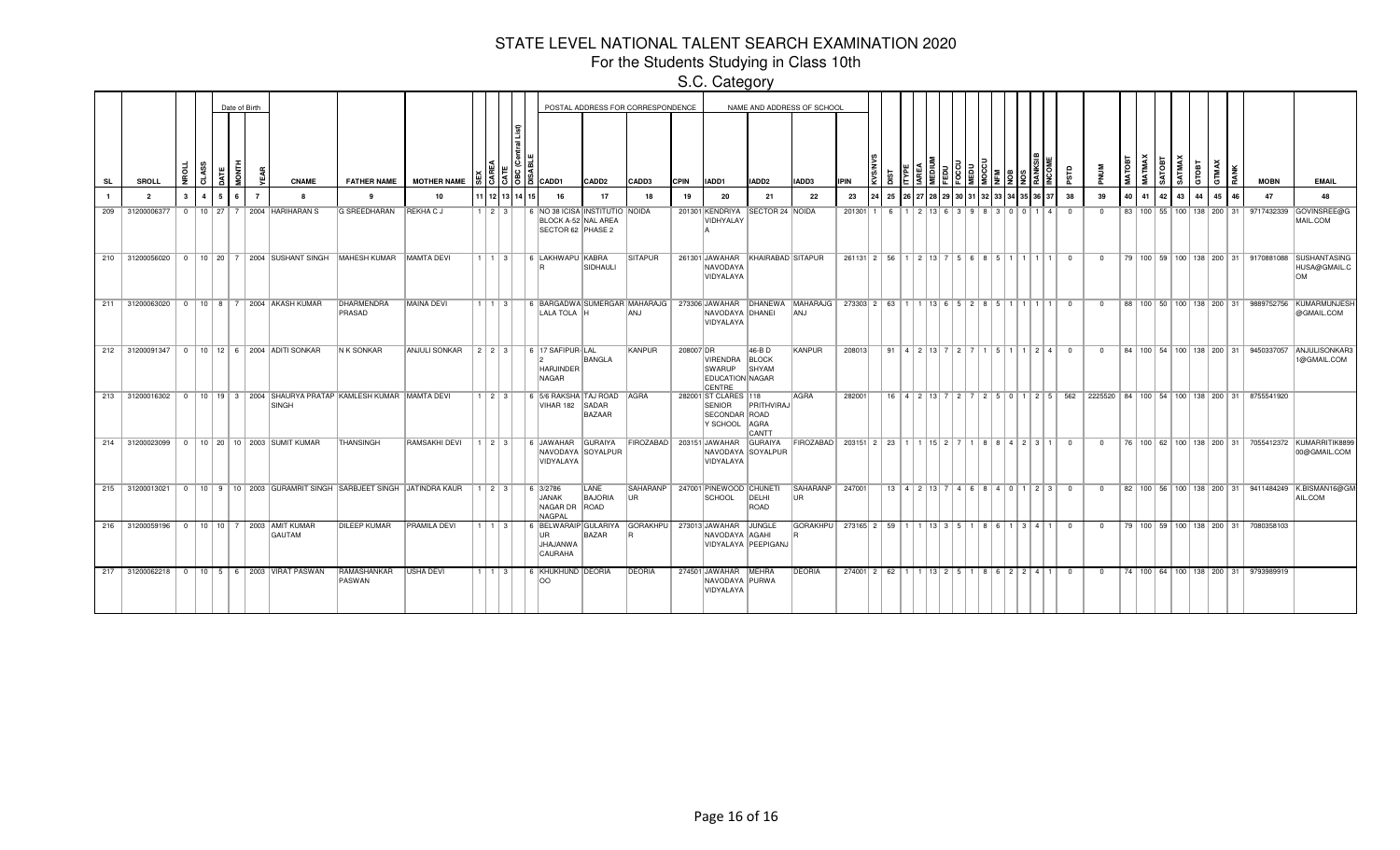For the Students Studying in Class 10th

O.B.C. Category

|             |                                   |  |                 | Date of Birth   |   |                                                          |                                                                             |                                  |  |                                                                                              |                                                        | POSTAL ADDRESS FOR CORRESPONDENCE  |             |                                                                 |                                       | NAME AND ADDRESS OF SCHOOL |                                        |    |                                               |          |              |           |                                                       |                                                             |                |    |    |              |                         |                                     |              |                                                  |                                                                                                |
|-------------|-----------------------------------|--|-----------------|-----------------|---|----------------------------------------------------------|-----------------------------------------------------------------------------|----------------------------------|--|----------------------------------------------------------------------------------------------|--------------------------------------------------------|------------------------------------|-------------|-----------------------------------------------------------------|---------------------------------------|----------------------------|----------------------------------------|----|-----------------------------------------------|----------|--------------|-----------|-------------------------------------------------------|-------------------------------------------------------------|----------------|----|----|--------------|-------------------------|-------------------------------------|--------------|--------------------------------------------------|------------------------------------------------------------------------------------------------|
| <b>SL</b>   | SROLL                             |  | š<br>å.         | ā               | 틑 | CNAME                                                    | <b>FATHER NAME</b>                                                          | <b>MOTHER NAME</b>               |  | CADD1                                                                                        | CADD <sub>2</sub>                                      | CADD3                              | <b>CPIN</b> | IADD1                                                           | IADD <sub>2</sub>                     | IADD3                      | <b>IPIN</b>                            |    |                                               |          |              |           |                                                       | аrs                                                         |                | Š  |    | <b>SATMA</b> | GTOBT                   | Š                                   |              | <b>MOBN</b>                                      | <b>EMAIL</b>                                                                                   |
|             | $\overline{2}$                    |  |                 |                 |   |                                                          | $\mathbf{q}$                                                                | 10                               |  | 16                                                                                           | 17                                                     | 18                                 | 19          | 20                                                              | 21                                    | 22                         | 23                                     | 25 |                                               |          |              |           |                                                       | 38                                                          | 39             | 40 | 41 | 42<br>43     |                         | 45                                  |              | 47                                               | 48                                                                                             |
|             | 31200065086                       |  | 10 <sup>1</sup> | 13 <sup>1</sup> | 8 | 2005 SUMIT KUMAR                                         | DHARMENDRA<br><b>CHAURASIYA</b>                                             | <b>ANITA DEVI</b>                |  | KARNAHA                                                                                      | <b>BHAINSAMA</b>                                       | SANT<br>KABIR<br><b>NAGAR</b>      |             | 272270 JAWAHAR<br>NAVODAYA R GAURA<br>VIDYALAYA HARIHARPU NAGAR | <b>JAGDISHPU SANT</b>                 | KABIR                      | 272164 2                               |    |                                               |          |              |           |                                                       |                                                             |                | 91 |    |              | 100 <sup>1</sup><br>881 | 200                                 |              | 9115333846                                       | CHOURASIYA91<br>5333846@GMAIL<br>COM                                                           |
|             |                                   |  |                 |                 |   | 2 31200038260 0 10 11 2 2005 SURAJ MAURYA                | <b>RAKESH KUMAR</b>                                                         | <b>RITA DEVI</b>                 |  | $1$   $1$   $2$   $1$   $6$   VILL-<br><b>DHOORICO</b><br>T POST-<br><b>JAGDISHSA</b><br>RAY |                                                        | CHANDAULI <sup>I</sup>             |             | 232104 JAWAHAR<br>NAVODAYA<br>VIDYALAYA                         | BAIRATH                               | CHANDAULI                  | 232107 2 38 4 1 1 15 0 5 0 8 5 2 1 1 1 |    |                                               |          |              |           |                                                       | $\overline{0}$                                              | $\overline{0}$ |    |    |              |                         |                                     |              | 85   100   83   100   168   200   1   8858537983 |                                                                                                |
|             |                                   |  |                 |                 |   | 3 31200100044 0 10 5 9 2004 SHREYA YADAV                 | <b>VINAY YADAV</b>                                                          | <b>SEEMA YADAV</b>               |  | 2 1 2 1 6 IN FRONT<br><b>OF GAIL</b><br>GATE<br><b>BAISUNDHA</b><br>RA                       | <b>AURAIYA</b>                                         |                                    |             | 206244 GAIL DAV<br>PUBLIC<br>SCHOOL<br><b>GAIL GAON</b>         | DIBIYAPUR AURAIYA                     |                            | 206244                                 |    |                                               |          |              |           |                                                       | 100   4   1   13   6   4   6   8   5   1   2   2   2   5683 | $\overline{0}$ |    |    |              |                         |                                     |              |                                                  | 89   100   79   100   168   200   1   9760969855   SHREYADAV575<br>@GMAIL.COM                  |
|             |                                   |  |                 |                 |   | 4 31200016625 0 10 21 7 2004 ARPIT BAGHEL                | <b>AJAY KUMAR</b><br><b>BAGHEL</b>                                          | <b>SEEMA BAGHEL</b>              |  | 1   2   2   1   6   III-6 JUDGE   NEHRU<br>COMPOUND NAGAR                                    |                                                        | AGRA                               |             | 282002 DELHI<br>PUBLIC<br><b>SCHOOL</b>                         | E1-2 BLOCK AGRA<br>F SHASTRI<br>PURAM |                            | 282007                                 |    | $16$   4   2   13   7                         |          |              |           | 1   7   2   4   1   0   2   3                         | $\overline{\mathbf{0}}$                                     | $\overline{0}$ |    |    |              |                         | 94   100   74   100   168   200   1 |              |                                                  | 9456401530 AJAYBAGHEL73<br>@GMAIL.COM                                                          |
|             |                                   |  |                 |                 |   | 5 31200004286 0 10 20 7 2004 PANKAJ CHAUHAN SHIVKUMAR    | CHAUHAN                                                                     | MANJU DEVI                       |  | 1 2 1 6 VIDYAGYAN VILL<br><b>SCHOOL</b>                                                      | DULHERA<br>PO WAIR<br>SIKANDRAB<br>AD.                 | <b>BULANDSH</b><br>AHR             |             | 0 VIDYAGYAN VILL<br>SCHOOL                                      | DULHERA<br>PO WAIR<br>SIKANDRAB<br>AD | <b>BULANDSH</b><br>AHR     |                                        | -4 |                                               |          |              |           | 53852021                                              | $\overline{0}$                                              | $\mathbf{0}$   |    |    |              |                         |                                     |              |                                                  | 94   100   74   100   168   200   1   9027372719   PC3833@VIDYAC<br>YAN.IN                     |
| 6           |                                   |  |                 |                 |   | 31200036669 0 10 20 6 2004 ABHAY PRATAP<br>SINGH         | MAHESH KUMAR   REKHA SINGH<br>SINGH                                         |                                  |  | $1$   2   2   1   6   52/1-13<br>ORDELY<br><b>BAZAR</b>                                      |                                                        | VARANASI                           |             | 221002 CENTRAL<br>HINDU<br>BOYS<br>SCHOOL                       | KAMACHHA VARANASI                     |                            | 221010                                 | 36 |                                               |          |              |           | 1 2 13 6 5 5 83 0 0 1 1                               | $\overline{0}$                                              | $\overline{0}$ |    |    |              |                         |                                     |              |                                                  | 87   100   81   100   168   200   1   9517033969   PRATAPABHAY6<br>6@GMAIL.COM                 |
| $7^{\circ}$ | 31200051132 0 10 15 3 2004 ANURAG |  |                 |                 |   | <b>CHAURASIA</b>                                         | <b>PAWAN KUMAR</b><br><b>CHAURASIA</b>                                      | <b>SFFMA</b><br><b>CHAURASIA</b> |  | 1 2 2 1 6 D-BLOCK<br>106 SOUTH<br><b>CITY</b>                                                |                                                        | <b>LUCKNOW</b>                     | 226025 CITY | MONTESSO COLONY<br>RI SCHOOL KANPUR<br>SECTOR D ROAD            | LDA                                   | LUCKNOW                    | 226012                                 |    |                                               |          |              |           | $51$   4   2   13   8   1   7   8   4   1   0   1   4 | $\Omega$                                                    | $\Omega$       |    |    |              |                         | 89 100 79 100 168 200               | $\mathbf{1}$ | 9451393566                                       | PKC.GKP@GMAI<br>L.COM                                                                          |
| 8           |                                   |  |                 |                 |   | 31200003293 0 10 16 10 2005 RISHIRAJ POSWAL JAIRAJ SINGH |                                                                             | <b>SUMAN SINGH</b>               |  | 1 2 2 1 6 957 GUD<br><b>MANDI</b>                                                            | MAWANA                                                 | <b>MEERUT</b>                      |             | 250401 TRANSLAM MAWANA<br><b>ACADEMY</b><br>INTERNATI<br>ONAL   | ROAD                                  | MEERUT                     | 250001                                 |    | $3$   4   2   13   7                          | $\Omega$ |              |           | $311022$                                              | $\overline{0}$                                              | $\overline{0}$ |    |    |              |                         |                                     |              |                                                  | 92   100   75   100   167   200   2   9520357510   POSWALRISHI99<br>29@GMAIL.COM               |
|             |                                   |  |                 |                 |   | 9 31200036577 0 10 16 9 2005 VIVEK SINGH                 | SANTOSH KUMAR SIMA SINGH<br>SINGH                                           |                                  |  | $1$   2   2   1   6   63-S<br><b>ABHISHEK</b><br>NAGAR<br><b>SHIVPUR</b>                     |                                                        | KUNRAGHA GORAKHPU   273008 CENTRAL |             | <b>HINDU</b><br>BOYS<br>SCHOOL                                  |                                       | KAMACHHA VARANASI          | 221010                                 |    | $36$   1   2   13   7                         |          | $1 \rceil 6$ | 4   0   1 | l 1   3                                               | $\overline{0}$                                              | $\mathbf{0}$   |    |    |              |                         |                                     |              | 90   100   77   100   167   200   2   7897403887 | 885VIVEKSIN@G<br>MAIL.COM                                                                      |
|             |                                   |  |                 |                 |   | 10 31200036639 0 10 24 11 2004 ANKIT ANAND               | <b>AJAY KUMAR</b><br>YADAV                                                  | VINDHYAVASINI<br>YADAV           |  | 1 2 2 1 6 526-H DLW<br>COLONY                                                                |                                                        | VARANASI                           |             | 221004 CENTRAL<br><b>HINDU</b><br>BOYS<br><b>SCHOOL</b>         | KAMACHHA VARANASI                     |                            | 221010                                 |    | $36$   1   2   13   9   1   5   8   0   0   1 |          |              |           | l 1   3                                               | $\overline{0}$                                              | $^{\circ}$     |    |    |              |                         |                                     |              |                                                  | 93   100   74   100   167   200   2   9026069455   AJAYKY.TS@ITB<br>HU.AC.IN                   |
|             |                                   |  |                 |                 |   | 11 31200091274   0   10   10   7   2004 ANKUR GUPTA      | JITENDRA KUMAR ANITA GUPTA<br><b>GUPTA</b>                                  |                                  |  | $1 \mid 2 \mid 2 \mid 1 \mid 6 \mid M$ BLOCK<br>Q∆C.                                         | YASHODA<br>NAGAR                                       | KANPUR                             |             | 208011 KENDRIYA AFS<br>VIDYALAYA CHAKERI<br>NO <sub>3</sub>     |                                       | KANPUR                     | 208008 1 91                            |    | 1 2 13 6 3 4 8 7                              |          |              |           | 1   1   3   4                                         | $\overline{0}$                                              | $\mathbf{0}$   |    |    |              |                         |                                     |              |                                                  | 92   100   75   100   167   200   2   7905141168   JKGUPTA74@GM<br>AIL.COM                     |
|             |                                   |  |                 |                 |   | <b>SINGH</b>                                             | 12 31200016454 0 10 3 7 2004 UTKARSH KUMAR MUKESH KUMAR RANI SINGH<br>SINGH |                                  |  | 1 2 2 1 6 15 DHRUV<br>NAGAR<br><b>EXTENSION</b>                                              | SIKANDRA AGRA                                          |                                    | 282007 ST   | <b>FRANCIS</b><br><b>CONVENT</b><br>SCHOOL                      | <b>UPSIDC</b><br>ROAD<br>SIKANDRA     | AGRA                       | 282007                                 |    | $16$   4   2   13   6   1   7                 |          |              | $4$ 0 1   | 1151                                                  | 562                                                         | $\mathbf{0}$   |    |    |              |                         |                                     |              |                                                  | 89   100   78   100   167   200   2   9454245233   MUKESHFAUJDA<br>R9454245233@G<br>MAIL.COM   |
|             |                                   |  |                 |                 |   | SINGH                                                    | 13 31200021104 0 10 6 4 2004 UTKARSH PRATAP NIRANJAN SINGH KUSUM LATA       |                                  |  | 1 2 2 1 6 BEHIND<br>WISDOM<br><b>PUBLIC</b><br>SCHOOL SR COLONY<br>WING                      | GALI NO 2 ALIGARH<br>VINAY<br>NAGAR<br>RAMGHAT<br>ROAD |                                    |             | 202001 WISDOM<br>PUBLIC<br>SCHOOL                               | <b>SR WING</b><br>RAMGHAT<br>ROAD     | ALIGARH                    | 202001                                 |    | 21   4   2   13   7                           |          | $4$ 5 $8$    | 401       | 1211                                                  | $\overline{0}$                                              | $\overline{0}$ |    |    |              |                         |                                     |              |                                                  | 91   100   76   100   167   200   2   7500388800   INCREDIBLEUTH<br>ARSH06@GMAIL<br><b>COM</b> |
|             |                                   |  |                 |                 |   | 14 31200056319 0 10 10 10 10 2003 VISHWAVIJAY<br>YADAV   | <b>CHHOTELAL</b><br>YADAV                                                   | <b>VINDRAVATI DEVI</b>           |  | 1 1 2 1 6 VIDYAGYAN SIDHAULI<br><b>SCHOOL</b><br><b>SURAINCHA</b>                            |                                                        | <b>SITAPUR</b>                     |             | 261302 VIDYAGYAN SIDHAULI<br>SCHOOL<br>SURAINCHA                |                                       | SITAPUR                    | 261302                                 |    | $56$   4   1   13   7                         |          |              |           | 84864941                                              | $\overline{0}$                                              | $\overline{0}$ |    |    |              |                         |                                     |              |                                                  | 92   100   75   100   167   200   2   7233061224   VY9817@VIDYAG<br>YAN.IN                     |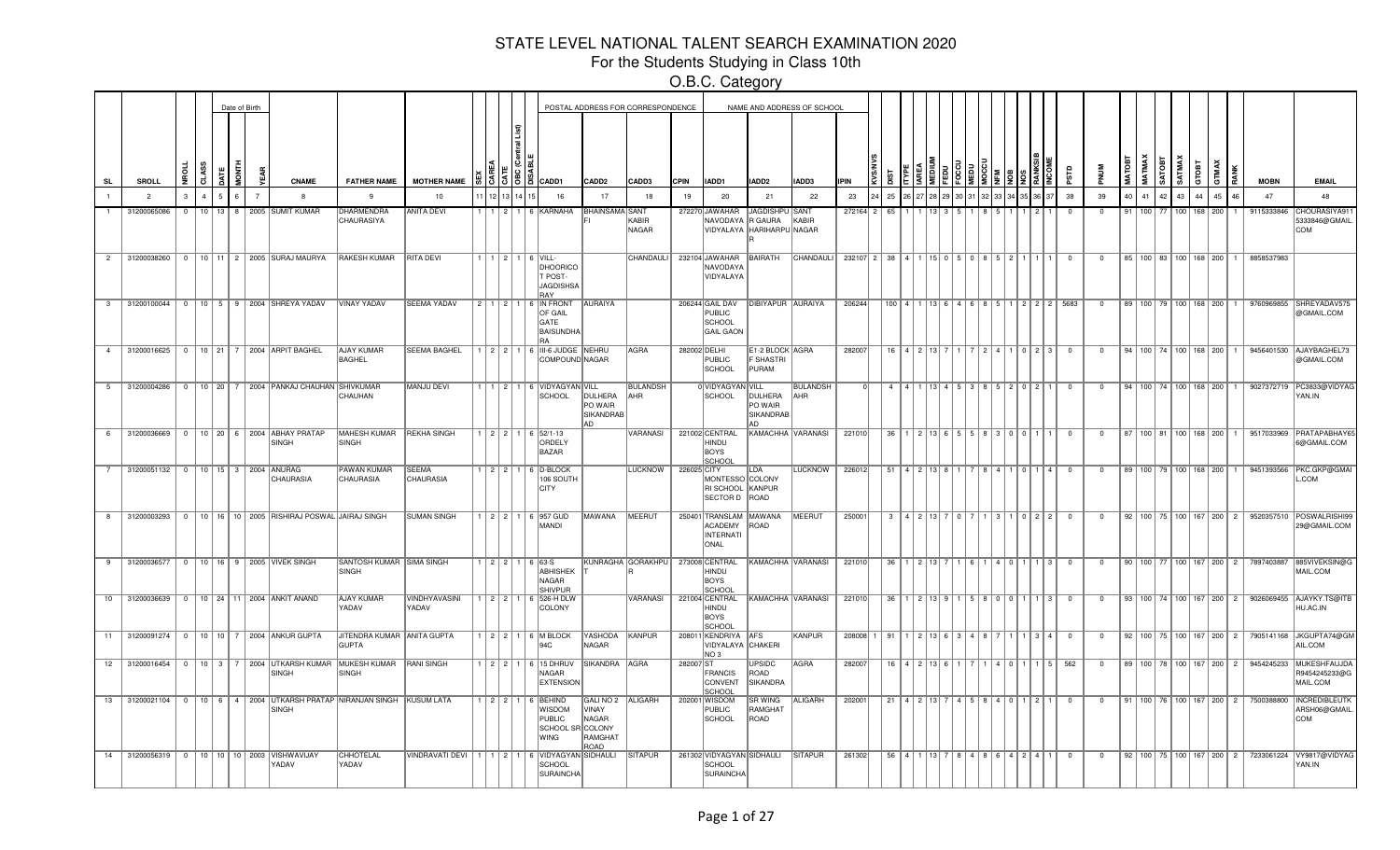For the Students Studying in Class 10th

O.B.C. Category

|    |                |               |       | Date of Birth |   |                |                                                                   |                                   |                                        |           |          |                                                                                          |                        | POSTAL ADDRESS FOR CORRESPONDENCE |             |                                                        |                                          | NAME AND ADDRESS OF SCHOOL |             |    |                             |                                |                                               |      |                           |                         |                |    |    |    |                                 |    |                                     |                                                  |                                                                                            |
|----|----------------|---------------|-------|---------------|---|----------------|-------------------------------------------------------------------|-----------------------------------|----------------------------------------|-----------|----------|------------------------------------------------------------------------------------------|------------------------|-----------------------------------|-------------|--------------------------------------------------------|------------------------------------------|----------------------------|-------------|----|-----------------------------|--------------------------------|-----------------------------------------------|------|---------------------------|-------------------------|----------------|----|----|----|---------------------------------|----|-------------------------------------|--------------------------------------------------|--------------------------------------------------------------------------------------------|
| SL | <b>SROLL</b>   |               | CLASS |               | 흏 |                | <b>CNAME</b>                                                      | <b>FATHER NAME</b>                | <b>MOTHER NAME</b>                     |           | 8 I ã    | CADD1                                                                                    | CADD <sub>2</sub>      | CADD3                             | <b>CPIN</b> | IADD1                                                  | IADD <sub>2</sub>                        | IADD3                      | <b>IPIN</b> |    |                             |                                |                                               |      |                           | αß                      |                |    |    |    | <b>RBOLD</b>                    |    |                                     | <b>MOBN</b>                                      | <b>EMAIL</b>                                                                               |
|    | $\overline{2}$ | $\mathcal{R}$ |       |               |   | $\overline{7}$ | $\mathbf{R}$                                                      | $\mathbf{q}$                      | 10                                     |           | 12 13 14 | 16                                                                                       | 17                     | 18                                | 19          | 20                                                     | 21                                       | 22                         | 23          | 25 |                             |                                |                                               |      |                           | 38                      | 39             | 40 | 41 | 42 | 43                              | 44 | 45                                  | 47                                               | 48                                                                                         |
| 15 | 31200059160    | $\Omega$      |       |               |   |                | 10   12   6   2003   SHIVAM VERMA                                 | MANOJ KUMAR<br>VERMA              | <b>ANITA VERMA</b>                     |           |          | 1 2 1 6 BARDAD                                                                           |                        | MISHRAULI GORAKHPU                |             | 273401 JAWAHAR<br>NAVODAYA AGAHI<br>VIDYALAYA PIPIGANJ | JUNGLE                                   | <b>GORAKHPU</b>            | 273165 2    | 59 |                             |                                |                                               |      |                           |                         | $\Omega$       |    |    |    | 92   100   75   100   167   200 |    |                                     | 7905927884                                       |                                                                                            |
|    |                |               |       |               |   |                | 16 31200012091 0 10 2 10 2005 PARAS TOMAR                         | PRAVENDRA<br>TOMAR                | <b>RAVITA TOMAR</b>                    |           |          | 1   1   2   1   6   VILLAGE+P   BAGHPAT<br>OST<br>SHIKOHPUR                              |                        | ll IP                             |             | 250611 JP PUBLIC BAGHPAT<br>SCHOOL<br>BARAUT           |                                          |                            | 25061       |    |                             |                                | $12$   4   2   13   7   3   5   8   4   1   1 |      | l 1   3                   | $\overline{0}$          | $\overline{0}$ |    |    |    |                                 |    |                                     |                                                  | 92   100   74   100   166   200   3   7455982963   KUMARADITYA02<br>3@GMAIL.COM            |
|    |                |               |       |               |   |                | 17 31200038263 0 10 3 8 2005 NIKHIL KUMAR                         | <b>SANTOSH</b><br>MAURYA          | MANJU DEVI                             |           |          | $1$   2   1   6   VILL-<br>SOGAIN<br>POST-<br>SOGAIN                                     |                        | CHANDAULI                         |             | 232110 JAWAHAR<br>NAVODAYA<br>VIDYALAYA                | BAIRATH                                  | <b>CHANDAULI</b>           | 232107 2 38 |    |                             |                                | 1 115   5   5   4   8   5   1   2   1         |      |                           | $\overline{0}$          | $\overline{0}$ |    |    |    |                                 |    |                                     | 87   100   79   100   166   200   3   6388049264 |                                                                                            |
|    |                |               |       |               |   |                | 18 31200038262 0 10 10 7 2005 RAUNIT KUMAR<br>SINGH               | PRADEEP KUMAR RITA<br>SINGH       |                                        |           |          | 1   1   2   1   3   VILL+POST<br><b>BATHAWAR</b>                                         |                        | <b>CHANDAULI</b>                  |             | 232109 JAWAHAR BAIRATH<br>NAVODAYA<br>VIDYALAYA        |                                          | CHANDAULI                  | 232107 2 38 |    |                             |                                |                                               |      | 6   8   5   2   1   2   2 | $\Omega$                | $\overline{0}$ |    |    |    |                                 |    |                                     | 84   100   82   100   166   200   3   9450243486 |                                                                                            |
|    |                |               |       |               |   |                | 19 31200046101 0 10 22 4 2005 ADEEB AHMAD                         | <b>ZUBAIR AHMAD</b>               | SHABANA<br>YASMEEN                     |           |          | 1   2   2   1   6   5/234 RUCHI SHARDANA LUCKNOW  <br>KHAND -I                           | <b>GAR</b>             |                                   | 226002 THE  | LUCKNOW D-I<br>PUBLIC<br>COLLEGE<br>GATE               | SHARDANA<br>GAR                          | RUCHIKHAN LUCKNOW          | 226002      |    | 46   4   2   13             |                                |                                               |      |                           | $\overline{\mathbf{0}}$ | $\mathbf{0}$   |    |    |    |                                 |    |                                     |                                                  | 88   100   78   100   166   200   3   9984925588   ADEEBMYST.619<br>@GMAIL.COM             |
|    |                |               |       |               |   |                | 20 31200005269 0 10 19 3 2005 SHIVANSH PAL                        | <b>SANJAY PAL</b>                 | MEENU PAL                              |           |          | $1$   2   2   1   6   D-166/6 D-<br><b>BLOCK</b>                                         | <b>SECTOR 50 NOIDA</b> |                                   |             | 201301 AMITY<br>INTERNATI<br>ONAL<br>SCHOOL            | SECTOR 44 NOIDA                          |                            |             | 5  |                             |                                |                                               |      | 4 2 13 9 2 6 8 4 0 0 0 5  | $\overline{0}$          | $\mathbf{0}$   |    |    |    |                                 |    |                                     |                                                  | 90   100   76   100   166   200   3   8447970503 SANJAY2PAL@G<br>MAIL.COM                  |
|    |                |               |       |               |   |                | 21 31200021045 0 10 14 3 2005 ARJUN SINGH                         | <b>RANVIR SINGH</b>               | <b>SAROJ DEVI</b>                      |           |          | 1 2 1 6 VILL+POST<br><b>TAMOTIYA</b><br>TEH-IGLAS                                        |                        | <b>ALIGARH</b>                    |             | 202145 AMU CITY<br>SCHOOL                              | MASOODAB ALIGARH<br>AD GT<br><b>ROAD</b> |                            | 202001      | 21 |                             |                                |                                               |      | 1 2 13 6 5 2 8 4 1 0 4 1  | $\overline{0}$          | $\mathbf{0}$   |    |    |    |                                 |    |                                     | 96   100   70   100   166   200   3   8395022701 |                                                                                            |
| 22 |                |               |       |               |   |                | 31200038267   0   10   22   1   2005   SAURABH KUMAR KANHAIYA LAL |                                   | <b>PUSHPA GUPTA</b>                    |           |          | $1$   2   2   1   6   VILL-<br><b>ALINAGAR</b><br>POST-<br><b>MUGHALSA</b><br><b>RAY</b> |                        | CHANDAULI                         |             | 232101 JAWAHAR<br>NAVODAYA<br>VIDYALAYA                | BAIRATH                                  | CHANDAULI                  | 232107      | 38 | $115$ $R$                   | 6   R                          | 300                                           |      | $2$   2                   | $\Omega$                | $\Omega$       |    |    |    |                                 |    | 83   100   83   100   166   200   3 |                                                  | 9889887139 SAURABH987KK<br>@GMAIL.COM                                                      |
|    |                |               |       |               |   |                | 23 31200005535 0 10 18 11 2004 SAMPOORN<br>KUSHWAHA               | ARVIND<br>KUSHWAHA                | SUNITA<br>KUSHWAHA                     |           |          | 1 2 2 1 6 C-43 NTPC SAMRIDHI                                                             | TOWNSHIP SECTOR 33     | NOIDA                             |             | 201301 DELHI<br>PUBLIC<br>SCHOOL                       | SECTOR 30 NOIDA                          |                            | 201303      |    |                             | 5   4   2   13   9   1   9   1 |                                               |      |                           | 4   1   0   1   4   120 |                |    |    |    |                                 |    |                                     |                                                  | 4945543   93   100   73   100   166   200   3   9650998509   KUSHWAHAARVI<br>ND11@GMAIL.CC |
| 24 |                |               |       |               |   |                | 31200021113   0   10   16   11   2004   MOHAMMAD<br>AYAAN KHAN    | MOHAMMAD<br><b>RAFEEQ KHAN</b>    | SEEMA PARVEEN 1 2 2 1 6 STREET NO ROAD |           |          | 14 NAGLA<br>PATWARI<br><b>BAROULI</b>                                                    |                        | <b>ALIGARH</b>                    |             | 202002 AMU CITY<br>SCHOOL                              | MASOODAB ALIGARH<br>AD GT<br>ROAD        |                            | 202002      | 21 | 2 13 7                      | 4 5 8                          |                                               |      | 4   1   0   1   2         | $\Omega$                | $\mathbf{0}$   |    |    |    |                                 |    | 87   100   79   100   166   200   3 |                                                  | 9927052300 M.RAFEEQKHAN<br>@GAMIL.COM                                                      |
|    |                |               |       |               |   |                | 25 31200092042 0 10 10 11 2004 AVIRAL SHARMA                      | <b>LOKENDRA</b><br><b>SHARMA</b>  | MALTI SHARMA                           |           |          | 1   2   2   1 6   EWS 4742   KALYANPU   KANPUR<br>AWAS<br>VIKAS NO 3                     |                        |                                   | 208017 DR   | VIRENDRA<br>SWAROOP<br><b>EDUCATION</b><br>CENTER      | 884 A B<br><b>BLOCK</b><br>PANKI         | KANPUR                     | 208020      | 92 | 4 2 1 1 3 5                 |                                |                                               | 4011 | 1211                      | $\overline{0}$          | $\mathbf{0}$   |    |    |    |                                 |    |                                     |                                                  | 92   100   74   100   166   200   3   7355150943   DEEPIKA9793308<br>807@GMAIL.COM         |
|    |                |               |       |               |   |                | 26 31200056287 0 10 15 10 2004 SHIVAM KUMAR<br>YADAV              | VIRENDRA YADAV VEENA DEVI         |                                        |           |          | 1   1   2   1   6   VIDYAGYAN SIDHAULI<br><b>SCHOOL</b><br><b>SURAINCHA</b>              |                        | <b>SITAPUR</b>                    |             | 261302 VIDYAGYAN SIDHAULI<br>SCHOOL<br>SURAINCHA       |                                          | <b>SITAPUR</b>             | 261302      |    | 56   4   1   13   5   5   1 |                                |                                               |      | 8   5   3   2   2   1     | $\overline{0}$          | $\overline{0}$ |    |    |    |                                 |    |                                     |                                                  | 92   100   74   100   166   200   3   9918489432   SY9458@VIDYAG<br>YAN.IN                 |
|    |                |               |       |               |   |                | 27 31200059119 0 10 11 10 2004 ADITYA KUMAR<br>YADAV              | SANTOSH KUMAR ABHA YADAV<br>YADAV |                                        |           |          | 1   2   2   1   6   SMQ 83/4<br>AKASH<br><b>VIHAR</b>                                    |                        | GORAKHPU                          |             | 273002 KENDRIYA<br>VIDYALAYA<br>NO 1 AIR<br>FORCE      |                                          | GORAKHPU                   | 273002 1    | 59 |                             |                                | 1 2 13 6 1 6 8 4 0 1                          |      | <b>114</b>                | $\overline{0}$          | $\mathbf{0}$   |    |    |    |                                 |    |                                     | 89   100   77   100   166   200   3   9984231188 |                                                                                            |
|    |                |               |       |               |   |                | 28 31200077146 0 10 25 8 2004 ADITYA MAURYA                       | SADANAND<br>MAURYA                | <b>SAROJ MAURYA</b>                    | 1 1 1 2 1 |          | 1 6 1 1 5 2<br>RAMNAGAR<br>KHAJURAH                                                      |                        | FAIZABAD                          |             | 224002 SSV INTER<br>COLLEGE                            |                                          | AYODHYA                    | 224001      |    |                             |                                | 2840                                          |      | 1011                      | $\Omega$                | $\overline{0}$ |    |    |    |                                 |    |                                     | 88   100   78   100   166   200   3   7376018364 |                                                                                            |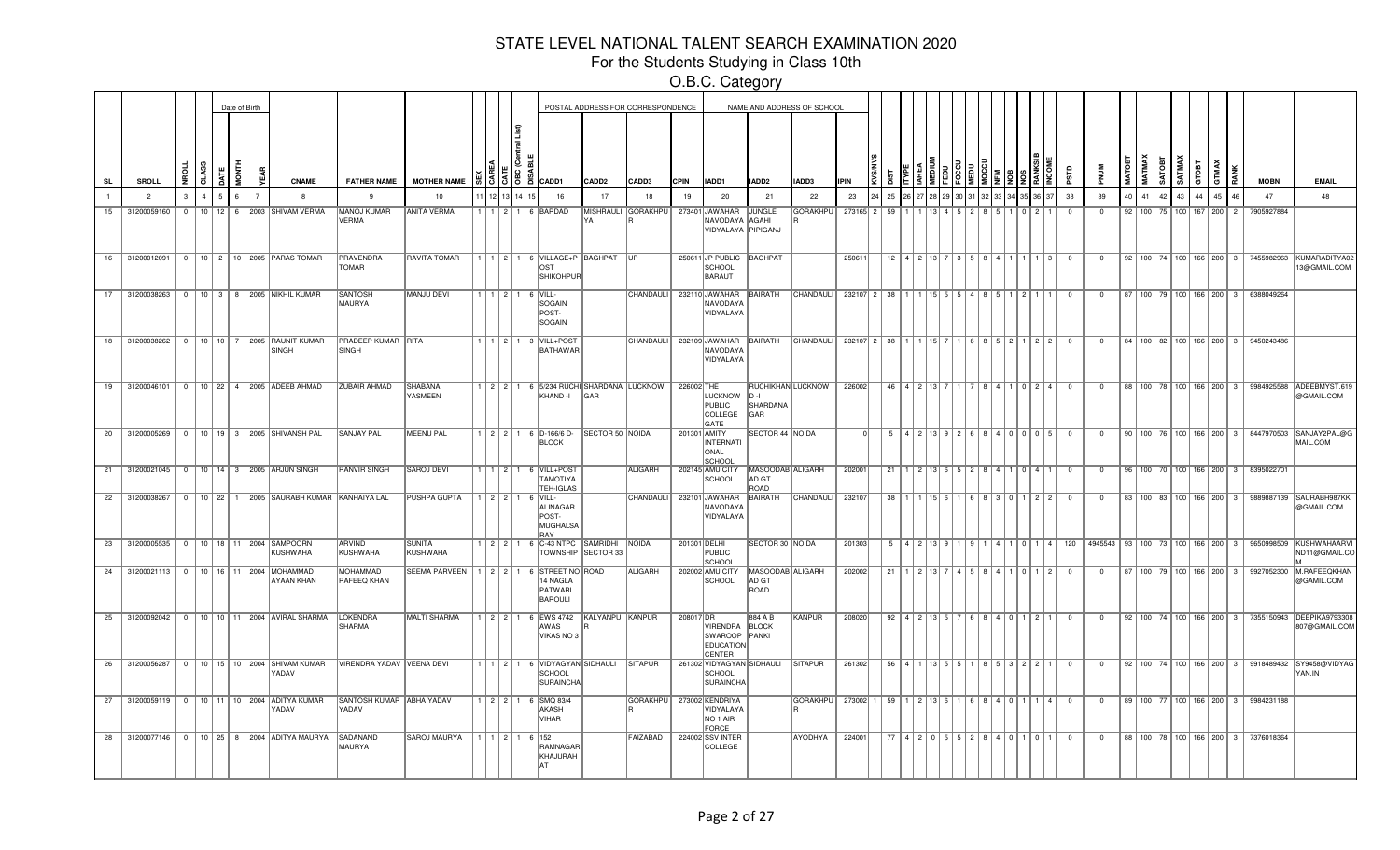For the Students Studying in Class 10th

O.B.C. Category

|           |                                      |                |  | Date of Birth |                |                                                                   |                                   |                                                                    |  |        |                                                                              |                                                 | POSTAL ADDRESS FOR CORRESPONDENCE |             |                                                                      |                                                       | NAME AND ADDRESS OF SCHOOL     |             |                                 |                         |                                           |                 |             |                                                       |                |                |    |                  |                                 |       |       |   |                                                  |                                                                                                   |
|-----------|--------------------------------------|----------------|--|---------------|----------------|-------------------------------------------------------------------|-----------------------------------|--------------------------------------------------------------------|--|--------|------------------------------------------------------------------------------|-------------------------------------------------|-----------------------------------|-------------|----------------------------------------------------------------------|-------------------------------------------------------|--------------------------------|-------------|---------------------------------|-------------------------|-------------------------------------------|-----------------|-------------|-------------------------------------------------------|----------------|----------------|----|------------------|---------------------------------|-------|-------|---|--------------------------------------------------|---------------------------------------------------------------------------------------------------|
| <b>SL</b> | SROLL                                | 뜾              |  |               |                | <b>CNAME</b>                                                      | <b>FATHER NAME</b>                | <b>MOTHER NAME</b>                                                 |  | $35$ 3 | CADD1                                                                        | CADD2                                           | CADD3                             | <b>CPIN</b> | IADD1                                                                | IADD2                                                 | <b>IADD3</b>                   | <b>IPIN</b> |                                 |                         |                                           |                 |             |                                                       | аrs            |                |    | MATMAX<br>SATOBT | SATMAX                          | GTOBT | GTMAX |   | <b>MOBN</b>                                      | <b>EMAIL</b>                                                                                      |
|           | $\overline{2}$                       | з              |  |               | $\overline{7}$ | -8                                                                | -9                                | 10                                                                 |  |        | 16                                                                           | 17                                              | 18                                | 19          | 20                                                                   | 21                                                    | 22                             | 23          | 25                              |                         |                                           |                 |             |                                                       | 38             | 39             | 40 | 41               | 42<br>43                        | 44    | 45    |   | 47                                               | 48                                                                                                |
| 29        | 31200038265                          | $\Omega$       |  |               |                | 10   15   8   2004   PARMENDRA<br>CHAUHAN                         | <b>DHANANJAY</b><br>CHAUHAN       | PHULKUMARI DEVI   1   1   2   1   6   VILL-                        |  |        | KANDAVA                                                                      |                                                 | <b>CHANDAULI</b>                  |             | 232110 JAWAHAR<br>NAVODAYA<br>VIDYALAYA                              | <b>BAIRATH</b>                                        | CHANDAULI                      | 232107 2    | 38                              |                         |                                           |                 |             |                                                       |                | $\Omega$       |    |                  | 87   100   79   100   166   200 |       |       | 3 | 8953466198                                       | PARMENDRA983<br>@GMAIL.COM                                                                        |
|           |                                      |                |  |               |                | 30 31200036578 0 10 30 7 2004 GAUTAM GIRI                         | MITHILESH KUMAR RAJKUMARI<br>GIRI |                                                                    |  |        | $1$   2   2   1   6   VILL-<br>SAVANA KI BHALA<br>MATHIYA                    | POST-                                           | <b>GHAZIPUR</b>                   |             | 233303 CENTRAL<br>HINDU<br>BOYS<br>SCHOOL                            |                                                       | KAMACHHA VARANASI              | 221010      |                                 |                         |                                           |                 |             | 36   1   2   13   6   1   6   8   4   1   0   1   4   | $\overline{0}$ | $\mathbf{0}$   |    |                  |                                 |       |       |   |                                                  | 89   100   77   100   166   200   3   9953552140   GIGAUTAM9328<br>@GMAIL.COM                     |
|           |                                      |                |  |               |                | 31 31200021431 0 10 15 7 2004 HARIOM KUMAR                        | UDAYVEER SINGH GUDDI DEVI         |                                                                    |  |        | 1   1   2   1   6   VILL-KHERA   BLOCK-<br>lsattu<br>POST-<br>KHERA<br>SATTU | KHAIR                                           | <b>ALIGARH</b>                    |             | 202135 JAWAHAR SUJANPUR ALIGARH<br>NAVODAYA DAYALNAG<br>VIDYALAYA AR |                                                       |                                |             | $202141$ 2 21 1 1 1 1 1 1 4 5 1 |                         |                                           |                 |             | 8   8   3   3   4   1                                 | $\overline{0}$ | $\overline{0}$ |    |                  |                                 |       |       |   | 95 100 71 100 166 200 3 9758534231               | HKUMAR7042@G<br>MAIL.COM                                                                          |
|           |                                      |                |  |               |                | 32 31200004284 0 10 10 7 2004 NARESH KUMAR                        | RAMESHWAR<br>PRASAD               | <b>HEMALATA DEVI</b>                                               |  |        | 1 1 2 1 6 VIDYAGYAN VILL<br>SCHOOL                                           | DULHERA<br>PO WAIR<br>SIKANDRAB<br>ΔD           | <b>BULANDSH</b><br><b>AHR</b>     |             | 203202 VIDYAGYAN VILL<br><b>SCHOOL</b>                               | DULHERA<br>PO WAIR<br><b>SIKANDRAB</b><br>AD          | <b>BULANDSH</b><br><b>AHR</b>  | 203202      | $\overline{4}$                  |                         | 4 1 1 1 1 4 $\vert$ 5 $\vert$ 1           |                 | 8   6   1   | 11211                                                 | $\overline{0}$ | $\overline{0}$ |    |                  |                                 |       |       |   |                                                  | 91   100   75   100   166   200   3   9027372719   NA5891@VIDYAC<br>YAN.IN                        |
| 33        |                                      |                |  |               |                | 31200049066 0 10 14 3 2004 PRIYANSHU<br><b>KUMAR</b>              | <b>KUMAR PANKAJ</b>               | <b>SUMAN YADAV</b>                                                 |  |        | 1 2 2 1 6 B2/M45 SBI<br>COLONY<br>SITAPUR<br>ROAD                            | <b>SCHEME</b>                                   | <b>LUCKNOW</b>                    | 226021 CITY | MONTESSO SEC -O<br><b>RI INTER</b><br>COLLEGE                        | <b>ALIGANJ</b>                                        | <b>LUCKNOW</b>                 | 226024      |                                 |                         |                                           |                 |             |                                                       |                |                |    |                  |                                 |       |       |   |                                                  | 49 4 2 13 9 2 7 8 4 0 1 1 5 22 4002216 89 100 77 100 166 200 3 9554772266 KPANKAJ50@GM<br>AIL.COM |
| 34        | 31200056235                          |                |  |               |                | 0   10   13   8   2003   DHRUP CHANDRA   RAM NEVAS<br>MAURYA      | MAURYA                            | <b>MEERA DEVI</b>                                                  |  |        | 1   2   1   6   VIDYAGYAN SURAINCHA SITAPUR<br><b>SCHOOL</b>                 | SIDHAULI                                        |                                   |             | 261302 VIDYAGYAN SIDHAULI<br><b>SCHOOL</b><br><b>SURAICHA</b>        |                                                       | <b>SITAPUR</b>                 | 261302      |                                 |                         |                                           |                 |             | $56$   4   1   13   4   5   1   8   4   2   2   1   1 | $\overline{0}$ | $\overline{0}$ |    |                  |                                 |       |       |   |                                                  | 91   100   75   100   166   200   3   6306136072   DM4651@VIDYAC<br>YAN.IN                        |
|           | 35 31200036642                       | $\overline{0}$ |  |               |                | 10 8 7 2005 SATYAM YADAV                                          | YADAV                             | RAMANAND SINGH MEENA DEVI                                          |  |        | 2 2 1 6 VILL-<br>SMANPUR<br>POST-<br>MUNDERA                                 |                                                 | <b>GHAZIPUR</b>                   |             | 233233 CENTRAL<br>UONIH<br><b>BOYS</b><br>SCHOOL                     |                                                       | KAMACHHA VARANASI              | 221010      |                                 |                         |                                           |                 |             | 36 1 2 3 6 5 0 0 0 2 2 0 1                            | $\overline{0}$ | $\mathbf{0}$   |    |                  |                                 |       |       |   | 87   100   78   100   165   200   4   9450552482 |                                                                                                   |
|           | 36 31200038268                       |                |  |               |                | 0   10   15   5   2005   DILEEP YADAV                             | <b>BADHU YADAV</b>                | MUNNIYA DEVI                                                       |  |        | 1   1   2   1   6   VILL+POST<br>CHIRAIGAO                                   |                                                 | CHANDAULI                         |             | 232110 JAWAHAR<br>NAVODAYA<br>VIDYALAYA                              | BAIRATH                                               | CHANDAULI                      | 232107      |                                 |                         | $38$   1   1   15   5   5   3   8   5   2 |                 |             | <b>111</b>                                            | $\Omega$       | $\mathbf{0}$   |    |                  |                                 |       |       |   | 85   100   80   100   165   200   4   7388009735 |                                                                                                   |
|           |                                      |                |  |               |                | 37 31200062099 0 10 1 4 2005 CHANDAN YADAV AJEET KUMAR            | YADAV                             | <b>SHEELA DEVI</b>                                                 |  |        | $112116$ NEW<br>COLONY<br><b>WARD NO</b><br>16                               | HOUSE NO DEORIA<br>182                          |                                   |             | 274001 SARASWAT DEORIA<br><b>SR SEC</b><br>VIDYA<br><b>MANDIR</b>    | KHAS                                                  | DEORIA                         | 274001      |                                 |                         | $62$   4   2   13   6   5                 |                 | 8111021     |                                                       | $\overline{0}$ | $\mathbf{0}$   |    |                  |                                 |       |       |   |                                                  | 84   100   81   100   165   200   4   6386339492   AJEETYADAV212<br>2@GMAIL.COM                   |
|           |                                      |                |  |               |                | 38 31200007089 0 10 3 3 2005 PRASHANT MAVI DEVRAJ SINGH           |                                   | <b>GEETA</b>                                                       |  |        | 1   2   2   1   6   H 60 DELTA GREATER                                       | NOIDA                                           | <b>GAUTAMBU</b><br>DH NAGAR       |             | 201310 SOMERVILL<br>E SCHOOL                                         | <b>BLOCK H</b><br><b>SECTOR</b><br>ALPHA <sub>2</sub> | <b>GREATER</b><br><b>NOIDA</b> | 201310      |                                 |                         | 4 2 13 5 4                                |                 |             | 88401128                                              | $\overline{0}$ | $\overline{0}$ |    |                  |                                 |       |       |   | 94   100   71   100   165   200   4   9311812687 |                                                                                                   |
|           | 39 31200009259 0 10 11 2 2005 BHAVYA |                |  |               |                | <b>CHOUDHARY</b>                                                  | <b>AJAY SINGH</b>                 | <b>ALKA KUMARI</b>                                                 |  |        | 2 1 2 1 6 HNO 12-A<br>GDA<br><b>OFFICERS</b><br>COLONY                       | <b>PATEL</b><br>NAGAR 1ST                       | <b>GHAZIABAD</b>                  | 201001 HOLY | CHILD<br>SCHOOL                                                      | 111-B<br>NEHRU<br>NAGAR                               | <b>GHAZIABAD</b>               | 201001      |                                 | 4 0 1 1 2 7             |                                           |                 |             | $10113$                                               | $\Omega$       | $\Omega$       |    |                  |                                 |       |       |   |                                                  | 82   100   83   100   165   200   4   9719108185   ASINGHGZB125<br>@GMAIL.COM                     |
| 40        |                                      |                |  |               |                | 31200021347 0 10 7 10 2004 KARTIK VERMA                           | <b>UMESH VERMA</b>                | REKHA VERMA                                                        |  |        | $1$   2   2   1   6   H N 1/173<br><b>SHIV</b><br><b>MANDIR</b>              | GHANSHYA ALIGARH<br>NEAR NEW MPURI GALI<br>NO 4 |                                   |             | 202001 OUR LADY<br>OF FATIMA ROAD<br>HRSS<br>SCHOOL                  | RAMGHAT                                               | ALIGARH                        | 202001      | 21                              | $3 \mid 2 \mid 13 \mid$ |                                           | $\vert A \vert$ |             | 110   0   0   1   2                                   | $\overline{2}$ | $^{\circ}$     |    |                  |                                 |       |       |   | 95   100   70   100   165   200   4   9319231546 | UMESHVERMA7<br>@YAHOO.COM                                                                         |
| 41        |                                      |                |  |               |                | 31200006316   0   10   19   9   2004   JAYATEE GUPTA   SHIV KUMAR |                                   | VANDANA GUPTA   2   2   2   1   6   L-215 VIVEK SECTOR 82   GAUTAM |  |        | VIHAR                                                                        | <b>NOIDA</b>                                    | <b>BUDH</b><br>NAGAR              | 201305 THE  | KHAITAN<br><b>SCHOOL</b>                                             | 1A/A BLOCK-NOIDA<br>F SECTOR<br>40                    |                                | 201303      | - 6                             | $4$   2   13            |                                           |                 | $8$   4   0 | 114                                                   | 120            |                |    |                  |                                 |       |       |   |                                                  | 4292712 90 100 75 100 165 200 4 9811058700 SSHIVAM@GMAI<br>.COM                                   |
| 42        |                                      |                |  |               |                | 31200021052 0 10 25 8 2004 MOHD ATA                               | <b>MOHD NASEEM</b>                | <b>TABASSUM</b>                                                    |  |        | ∣1   2   1   6   VILL-<br>NANHERA<br>POST-<br>PANDOLI                        | <b>BLOCK</b><br>NAGAL                           | <b>SAHARANP</b><br>UR             |             | 247551 SAYYID<br>HAMID S<br><b>SECONDAF</b><br>Y SCHOOL<br>AMU       |                                                       | <b>ALIGARH</b>                 | 202002      | 21                              |                         | $1 \mid 2 \mid 13 \mid 3 \mid 5 \mid 2$   |                 |             | 852021                                                | $\Omega$       | $\Omega$       |    |                  |                                 |       |       |   | 91   100   74   100   165   200   4   9690440957 | MOHDATA250820<br>04@GMAIL.COM                                                                     |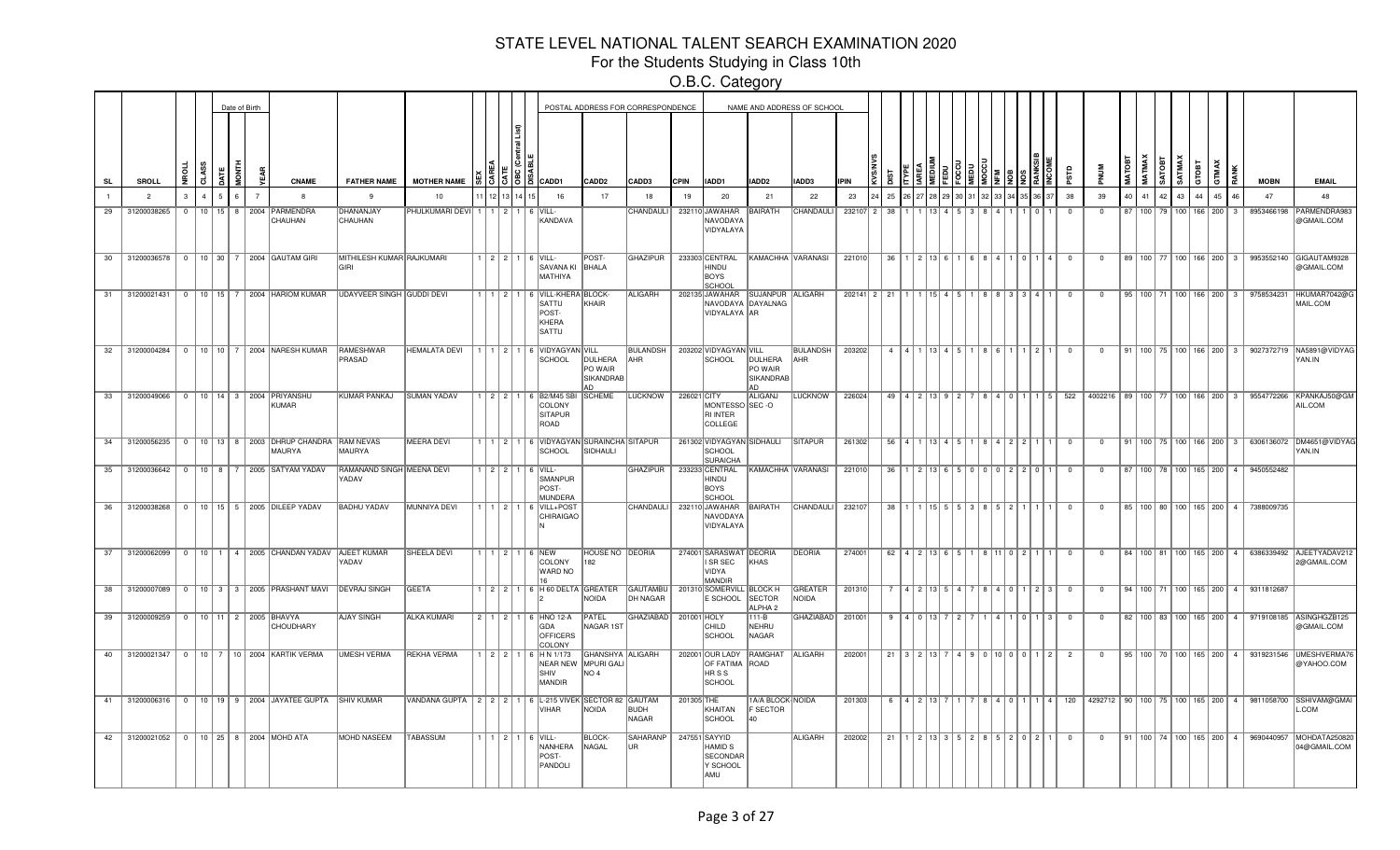For the Students Studying in Class 10th

|           |                                       |           |   | Date of Birth |                                                                         |                                  |                                                             |  |                                                                            |                                               | POSTAL ADDRESS FOR CORRESPONDENCE |             |                                                               |                                                   | NAME AND ADDRESS OF SCHOOL |             |    |                                                            |  |           |                                                                        |                                                       |                         |                |    |    |              |                                 |       |                                     |                                                  |                                                                               |
|-----------|---------------------------------------|-----------|---|---------------|-------------------------------------------------------------------------|----------------------------------|-------------------------------------------------------------|--|----------------------------------------------------------------------------|-----------------------------------------------|-----------------------------------|-------------|---------------------------------------------------------------|---------------------------------------------------|----------------------------|-------------|----|------------------------------------------------------------|--|-----------|------------------------------------------------------------------------|-------------------------------------------------------|-------------------------|----------------|----|----|--------------|---------------------------------|-------|-------------------------------------|--------------------------------------------------|-------------------------------------------------------------------------------|
| <b>SL</b> | <b>SROLL</b>                          | ಕ         | 틑 |               | <b>CNAME</b>                                                            | <b>FATHER NAME</b>               | <b>MOTHER NAME</b>                                          |  | CADD1                                                                      | CADD <sub>2</sub>                             | CADD3                             | <b>CPIN</b> | IADD1                                                         | IADD <sub>2</sub>                                 | IADD3                      | <b>IPIN</b> |    |                                                            |  |           |                                                                        |                                                       |                         |                |    |    | <b>ISOLY</b> | SATMAX                          | атовт | <b>TMAX</b>                         | <b>MOBN</b>                                      | <b>EMAIL</b>                                                                  |
|           | $\overline{2}$                        |           |   |               |                                                                         |                                  | 10                                                          |  | 16                                                                         | 17                                            | 18                                | 19          | 20                                                            | 21                                                | 22                         | 23          | 25 |                                                            |  |           |                                                                        |                                                       | 38                      | 39             | 40 | 41 | 42           | 43                              |       | 45                                  | 47                                               | 48                                                                            |
| 43        | 31200098145                           | $0$ 10 15 |   |               | 2004 HRIDYESH KUMAR                                                     | <b>TALE SINGH</b>                | <b>MITHLESH</b>                                             |  | 2 2 1 6 291 SHYAM<br><b>NAGAR</b>                                          | JUGRAMAU ETAWAH<br>ROAD                       |                                   |             | 206001 ST MARY<br>INTER<br>COLLEGE                            |                                                   | <b>ETAWAH</b>              | 20600       | 98 |                                                            |  |           |                                                                        |                                                       | $^{\circ}$              | $\mathbf{0}$   |    |    |              | 90   100   75   100   165   200 |       | $\sim$ 4                            | 9412658800                                       | <b>TSYADAV8800@</b><br>GMAIL.COM                                              |
|           |                                       |           |   |               | 44 31200051041 0 10 12 6 2004 SHALINI SINGH                             | <b>JAY PRAKASH</b><br>KUSHWAHA   | <b>VANDANA SINGH</b><br>KUSHWAHA                            |  | 2   2   2   1   6   ANS/KN-392   KRISHNA<br>PANDITKHE NAGAR<br>RA          |                                               | LUCKNOW                           |             | 226008 ST MARYS<br>CONVENT<br><b>INTER</b><br>COLLEGE<br>RDSO | COLONY<br>MANAK<br>NAGAR                          | <b>LUCKNOW</b>             | 226011      | 51 | 4   9   1 3                                                |  |           |                                                                        | $\left  \right $ $\left  \right $ $\left  \right $    | - 0                     | $\Omega$       |    |    |              |                                 |       |                                     | 86   100   79   100   165   200   4   8887936195 | <b>J.P.KUSHWAHA2</b><br>017777@MAIL.CO                                        |
|           | 45 31200004282 0 10 20 5 2004 MANJESH |           |   |               | <b>RATHOUR</b>                                                          | KRISHNA<br>BAHADUR<br>RATHOUR    | <b>SEEMA DEVI</b>                                           |  | 1 1 2 1 6 VIDYAGYAN VILL<br><b>SCHOOL</b>                                  | <b>DULHERA</b><br>PO WAIR<br>SIKANDRAB<br>AD. | <b>BULANDSH</b><br><b>AHR</b>     |             | 203202 VIDYAGYAN VILL<br>SCHOOL                               | DULHERA<br>PO WAIR<br>SIKANDRAB<br>AD             | BULANDSH  <br>AHR          | 203202      |    |                                                            |  |           | 4 4 1 1 1 1 1 1 1 6 $\mid 5 \mid 4 \mid 8 \mid 6 \mid 1 \mid 2 \mid 1$ |                                                       | $\overline{0}$          | $\Omega$       |    |    |              |                                 |       |                                     |                                                  | 93   100   72   100   165   200   4   9027372719   MR1595@VIDYAG<br>YAN.IN    |
|           |                                       |           |   |               | 46 31200013010 0 10 1 4 2004 UDAY SINGH                                 | PAWAR                            | BRIJENDER SINGH SUDESH PAWAR   1   2   2   1   6   27 ARJUN |  | NAGAR                                                                      | DELHI<br>ROAD                                 | SAHARANP<br>UR.                   |             | 247001 RAINBOW<br><b>SCHOOL</b>                               | <b>SHUHETI</b><br>DELHI<br>ROAD                   | SAHARANP<br>lur.           | 247001      |    | 13   4   1   13                                            |  |           |                                                                        | 1   2   5                                             | $\overline{0}$          | $\overline{0}$ |    |    |              |                                 |       |                                     |                                                  | 91   100   74   100   165   200   4   9457093380   UDAY100@GMAIL<br>COM.      |
|           |                                       |           |   |               | 47 31200016622 0 10 10 11 2003 UDAY NAUHBAR                             | <b>VIJAY KUMAR</b>               | <b>REKHA RAWAT</b>                                          |  | 1 2 2 1 6 03 GAYATRI SHASTRIPU AGRA<br><b>MANHAR</b><br><b>GREENS</b>      | <b>RAM</b>                                    |                                   |             | 282007 DELHI<br>PUBLIC<br>SCHOOL                              | E1-2 BLOCK AGRA<br>SHASTRIPU<br><b>RAM</b>        |                            | 282007      |    | $16$   4   2   13                                          |  |           | 260300015                                                              |                                                       | 562                     | $^{\circ}$     |    |    |              |                                 |       |                                     | 90   100   75   100   165   200   4   9411061966 | KRVIJAY@GMAIL<br>COM.                                                         |
|           |                                       |           |   |               | 48 31200021903 0 10 18 8 2003 VIKAS YADAV                               | OM PRAKASH<br>YADAV              | MANJOO YADAV                                                |  | 1 2 2 1 6 HN D-188<br>PHASE II                                             | SANGWAN ALIGARH<br><b>CITY</b>                |                                   | 202001 STS  | <b>SCHOOL</b>                                                 | NEAR<br>PURANI<br><b>CHUNGI</b><br>lamu<br>CAMPUS | ALIGARH                    | 202002      | 21 |                                                            |  |           | 1   2   13   6   2   4   8   4   1   0   1   4                         |                                                       | $\overline{\mathbf{0}}$ | $^{\circ}$     |    |    |              |                                 |       |                                     | 95   100   70   100   165   200   4   9927879442 | VK07YADAV@GM<br>AIL.COM                                                       |
| 49        |                                       |           |   |               | 31200004290   0   10   12   5   2005   RAHUL KUMAR                      | KISHAN SINGH                     | MANJU DEVI                                                  |  | $1 \mid 2 \mid 1 \mid 6$ VIDYAGYAN VILL<br><b>SCHOOL</b>                   | <b>DULHERA</b><br>PO WAIR<br>SIKANDRAB<br>lad | <b>BULANDSH</b><br>AHR            |             | 203202 VIDYAGYAN VILL<br><b>SCHOOL</b>                        | DULHERA<br>PO WAIR<br>SIKANDRAB<br>AD.            | <b>BULANDSH</b><br>AHR     |             | 4  |                                                            |  |           | $4$   1   13   5   5   2   8   6   1   2   3   1                       |                                                       | $\Omega$                | $^{\circ}$     |    |    |              |                                 |       |                                     |                                                  | 86   100   78   100   164   200   5   9027372719   RK1362@VIDYAG<br>YAN.IN    |
|           |                                       |           |   |               | 50 31200021178 0 10 10 4 2005 HARSHIT TOMAR BHUPENDRA                   | SINGH                            | <b>RAJANI DEVI</b>                                          |  | $1$   2   2   1   6   VILL-<br>IBRAHIMPU KHURJA<br>R POST-<br><b>ODONA</b> | TEH-                                          | <b>BULANDSH</b><br>AHR            |             | 203141 WISDOM<br>PUBLIC<br><b>SCHOOL</b>                      | NEAR<br>lquarsi<br>RAMGHAT<br>ROAD                | ALIGARH                    | 202001      | 21 |                                                            |  | 4   0   1 |                                                                        | 1211                                                  | $\overline{0}$          | $\mathbf{0}$   |    |    |              |                                 |       |                                     |                                                  | 89   100   75   100   164   200   5   9719035303 SIMRANTOMERK<br>RJ@GMAIL.COM |
|           |                                       |           |   |               | 51 31200091296 0 10 21 3 2005 DIVYA KUMAR                               | <b>AKHILESH KUMAR ASWATI</b>     |                                                             |  | $1$ $2$ $2$ $1$ $6$ $HNO$<br>561/326<br><b>GREATER</b><br>KAILASH<br>NAGAR | TIWARIPUR KANPUR                              | NAGAR                             |             | 208010 KENDRIYA AFS<br>VIDYALAYA CHAKERI<br>NO 2              |                                                   | <b>KANPUR</b>              | 208008      | 91 |                                                            |  |           |                                                                        |                                                       | $\overline{0}$          | $\mathbf{0}$   |    |    |              |                                 |       |                                     | 92   100   72   100   164   200   5   9140661657 | DIVYAKUMAR768<br>800@GMAIL.COM                                                |
| 52        |                                       |           |   |               | 31200002050   0   10   26   1   2005   VARUN SINGH                      | JAIVEER SINGH                    | GITANJALI                                                   |  | $1 \mid 2 \mid 2 \mid 1 \mid 6 \mid B-47$<br>GANGA<br>SAGAR                | GANGA<br>NAGAR                                | MEERUT                            |             | 250001 DEWAN<br>PUBLIC<br>SCHOOL                              | 220<br>WESTEND<br>ROAD                            | MEERUT<br>CANTT            | 250001      |    |                                                            |  |           | $2   4   2   13   7   1   3   8   6   1   2   4   4$                   |                                                       | $\overline{0}$          | $\overline{0}$ |    |    |              |                                 |       |                                     |                                                  | 89   100   75   100   164   200   5   9456245988   ARU93SINGH@G<br>MAIL.COM   |
|           |                                       |           |   |               | 53 31200070097 0 10 25 7 2004 VEDANT SHARAN RAJENDRA<br>RAYKWAR         | SHARAN<br>RAYKWAR                | <b>VANDANA</b>                                              |  | $1$   2   2   1   6   309<br>DHARAMSH<br>ALA<br>MOHALLA<br>SADAR           | BAZAR                                         | <b>JHANSI</b>                     |             | 284001 CHRISHT<br><b>THE KING</b><br>COLLEGE                  | <b>CIVIL LINES JHANSI</b>                         |                            | 284001      |    |                                                            |  |           | 70   4   2   13   7   3   5   8   4   1   0   2   4                    |                                                       | $\overline{0}$          | $\mathbf{0}$   |    |    |              |                                 |       | 86   100   78   100   164   200   5 | 9454243621                                       | VEDANTSHARAN<br>2003@GMAIL.CO                                                 |
|           |                                       |           |   |               | 54 31200036203 0 10 9 6 2004 SHUBHAM YADAV RAJKUMAR YADAV SANGEETA DEVI |                                  |                                                             |  | 1 2 2 1 6 MANI<br><b>NAGAR</b><br><b>HITAIPUR</b>                          |                                               | KANDHWA VARANASI                  |             | 221106 LITTLE<br>FLOWER<br><b>HOUSE</b>                       | KAKARMAT VARANASI<br><b>TA</b>                    |                            | 221004      |    |                                                            |  |           |                                                                        | $36$   4   2   13   8   2   6   8   6   2   0   3   1 | $\overline{\mathbf{0}}$ | $\overline{0}$ |    |    |              |                                 |       |                                     | 84   100   80   100   164   200   5   9621921586 | SHUB09062004@<br>GMAIL.COM                                                    |
|           |                                       |           |   |               | 55 31200004281 0 10 12 5 2004 MANENDRA<br>GANGWAR                       | KUNWAR PAL                       | KAMLA DEVI                                                  |  | 1 2 1 6 VIDYAGYAN VILL<br>SCHOOL                                           | DULHERA<br>PO WAIR<br>SIKANDRAB<br>lan        | <b>BULANDSH</b><br>AHR            |             | 203202 VIDYAGYAN VILL<br>SCHOOL                               | DULHERA<br>PO WAIR<br><b>SIKANDRAB</b><br>Δn      | BULANDSH<br>AHR            | 203202      |    | $4$   $4$   $1$   $13$   $3$   $5$   $4$   $8$   $5$   $1$ |  |           |                                                                        | 3 1                                                   | $\Omega$                | $\Omega$       |    |    |              | 94   100   70   100   164   200 |       | 5                                   | 9027372719                                       | MG1265@VIDYA<br>GYAN.IN                                                       |
| 56        |                                       |           |   |               | 31200063259 0 10 10 3 2004 VAIBHAV RAJ<br>PRAJAPATI                     | <b>RAVI NARAYAN</b><br>PRAJAPATI | <b>NITU DEVI</b>                                            |  | 1 2 2 1 6 GANDHI<br>NAGAR                                                  |                                               | WARD NO 6 MAHARAJG<br>ANJ         |             | 273303 JAWAHAR<br>NAVODAYA DHANEI<br>VIDYALAYA                | <b>DHANEWA</b>                                    | MAHARAJG<br><b>ANJ</b>     | 273303 2 63 |    | 2 1 1 3 1 6 1 4 1 5                                        |  |           |                                                                        | 1211                                                  | $\Omega$                | $\Omega$       |    |    |              |                                 |       | 95   100   69   100   164   200   5 |                                                  | 9839817638 NARAYANRAV@<br>GMAIL.COM                                           |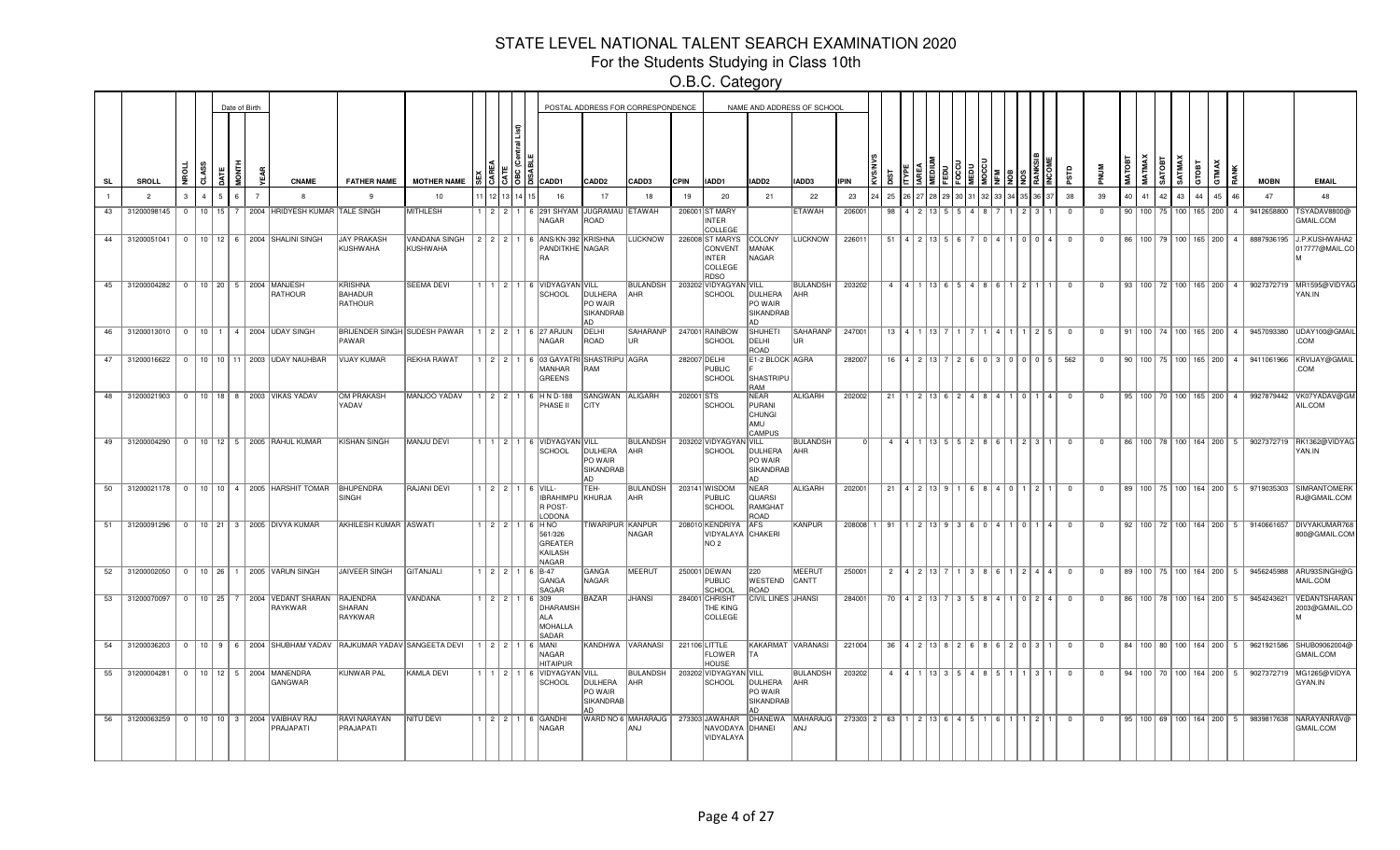For the Students Studying in Class 10th

|           |                |          |                 |                | Date of Birth |                |                                                                     |                                                                    |                                              |                 |          |      |                                                                                                     |                            | POSTAL ADDRESS FOR CORRESPONDENCE |             |                                                                     |                                                                        | NAME AND ADDRESS OF SCHOOL         |             |                                                                   |                   |           |                                           |  |       |                                                     |                         |                |        |               |               |        |                                 |            |                                                  |                                                                                                |
|-----------|----------------|----------|-----------------|----------------|---------------|----------------|---------------------------------------------------------------------|--------------------------------------------------------------------|----------------------------------------------|-----------------|----------|------|-----------------------------------------------------------------------------------------------------|----------------------------|-----------------------------------|-------------|---------------------------------------------------------------------|------------------------------------------------------------------------|------------------------------------|-------------|-------------------------------------------------------------------|-------------------|-----------|-------------------------------------------|--|-------|-----------------------------------------------------|-------------------------|----------------|--------|---------------|---------------|--------|---------------------------------|------------|--------------------------------------------------|------------------------------------------------------------------------------------------------|
| <b>SL</b> | <b>SROLL</b>   | £        |                 |                |               |                | <b>CNAME</b>                                                        | <b>FATHER NAME</b>                                                 | <b>MOTHER NAME</b>                           |                 |          | 3592 | <b>CADD1</b>                                                                                        | CADD2                      | <b>CADD3</b>                      | <b>CPIN</b> | IADD1                                                               | IADD2                                                                  | IADD3                              | <b>IPIN</b> |                                                                   |                   |           |                                           |  |       |                                                     |                         |                | MATOBT | MATMAX        | <b>RATOBT</b> | SATMAX | GTOBT                           | <b>MAX</b> | <b>MOBN</b>                                      | <b>EMAIL</b>                                                                                   |
|           | $\overline{2}$ | 3        |                 |                |               | $\overline{7}$ | -8                                                                  | 9                                                                  | 10                                           |                 | 12 13 14 |      | 16                                                                                                  | 17                         | 18                                | 19          | 20                                                                  | 21                                                                     | 22                                 | 23          | 25                                                                |                   |           |                                           |  |       |                                                     | 38                      | 39             | 40     | 41            | 42            | 43     |                                 | 45         | 47                                               | 48                                                                                             |
| 57        | 31200058551    | $\Omega$ | 10 <sup>1</sup> | $\overline{4}$ | 1.            |                |                                                                     | 2004 RAM ANUJ GUPTA HARISH CHANDRA SUNITA DEVI<br><b>GUPTA</b>     |                                              |                 | 2121     |      | 6 BUDDHA<br><b>VIHAR</b><br>PART C<br>NEAR<br><b>RAMPUR</b>                                         |                            | <b>GORAKPUR</b>                   |             | VIDYALAYA PASS<br><b>SIKTAUR</b><br>NEAR                            |                                                                        | 273016 AATMDEEP DEORIA BY GORAKHPU | 273010      | 58                                                                |                   |           |                                           |  |       |                                                     | $\Omega$                | $\Omega$       |        | 82   100   82 |               |        | 100 164 200                     | 5.         | 9795740539                                       | GUPTADK4000@<br>GMAIL.COM                                                                      |
| 58        | 31200036538 0  |          |                 |                |               |                | 10   10   12   2003   VISHAL GUPTA                                  | <b>MAHENDRA</b><br><b>GUPTA</b>                                    | SUBHAVATI DEVI   1   2   2   1               |                 |          |      | $6$ VILL-<br>NADESAR<br>POST-<br>MAROOFPU                                                           |                            | <b>CHANDAULI</b>                  |             | 221115 CENTRAL<br>HINDU<br>BOYS<br>SCHOOL                           |                                                                        | KAMACHHA VARANASI                  | 221010      | 36                                                                |                   | 1 2 1 1 3 |                                           |  | l 3   | I 4 I 1                                             | $\Omega$                | $\mathbf{0}$   |        |               |               |        |                                 |            |                                                  | 87   100   77   100   164   200   5   9044618750   VISHALGUPTA10<br>82003@GMAIL.C<br><b>OM</b> |
| 59        | 31200063260    |          |                 |                |               |                | 0   10   1   11   2003   VISHNU PRATAP<br><b>VERMA</b>              | SHRIKANT VERMA KESARI DEVI                                         |                                              |                 |          |      | $1$   $1$   $2$   $1$   6   VILL<br>RAMPURW MAHARAJG ANJ                                            | POST-<br>lanj              | MAHARAJG                          |             | 0JAWAHAR<br>NAVODAYA<br>VIDYALAYA                                   |                                                                        | <b>MAHARAJG</b><br>ANJ             | 273303 2 63 |                                                                   |                   |           |                                           |  |       |                                                     | $\overline{0}$          | $\mathbf{0}$   |        |               |               |        |                                 |            | 94   100   70   100   164   200   5   9721677035 | VISHNUMRJ2018<br>@GMAIL.COM                                                                    |
| 60        | 31200070331    |          |                 |                |               |                | 0   10   4   10   2003   TANISHK<br>RAJPOOT                         | SHAILENDRA<br>RAJPOOT                                              | RAGINI RAJPOOT   1   2   2   1   6   D 2 RAS |                 |          |      | BAHAR<br>COLONY<br>NANDANPU<br><b>RA</b>                                                            |                            | <b>JHANSI</b>                     |             | 284003 MOUNT<br>LITERA ZEE ROAD<br>SCHOOL<br>KATI BABA              | TUBEWELL JHANSI                                                        |                                    | 284003      |                                                                   |                   |           | $70$   4   2   13   4   4   4   8   4   0 |  |       | <u> 1   5  </u>                                     | $^{\circ}$              | $^{\circ}$     |        |               |               |        |                                 |            | 88   100   76   100   164   200   5   6394949220 | <b>RAGNIRAJPOOT</b><br>@GMAIL.COM                                                              |
|           |                |          |                 |                |               |                | 61 31200021101 0 10 21 3 2003 RITURAJ SINGH                         | SARVESH KUMAR ANITA DEVI                                           |                                              |                 |          |      | 1 2 2 1 6 EWS 60<br>SWARN<br>JAYANTI<br><b>NAGAR</b>                                                | PHASE 1<br>RAMGHAT<br>ROAD | <b>ALIGARH</b>                    |             | 202001 AMU CITY<br>SCHOOL                                           | <b>GT ROAD</b>                                                         | ALIGARH                            | 202001      | 21                                                                |                   |           | 1 2 1 1 3 5 5                             |  |       | $1$ 5 8 $4$ 1 1 0 2 3                               | $\overline{0}$          | $^{\circ}$     |        |               |               |        |                                 |            | 88   100   76   100   164   200   5   6395798507 | <b>BHOOPENDRA09</b><br>6@GMAIL.COM                                                             |
|           | 62 31200065063 |          |                 |                |               |                | 0   10   7   12   2005   RAJ SHEKHAR<br>MAURYA                      | <b>AVADHESH</b><br>KUMAR                                           | <b>MITHILESH DEVI</b>                        |                 |          |      | 1   1   2   1   6   DHANGHAT   DHANGHAT   SANT                                                      |                            | KABIR<br>NAGAR                    |             | 272162 SWAMI<br>SECONDAR A                                          | <b>SCHOOL</b><br>VIVEKANAN GAGARGAR KABIR<br>D HIGHER   DHANGHAT NAGAR | SANT                               | 272162      |                                                                   | $65$   4   1   13 |           |                                           |  | 140   | $2$ $4$                                             | $\overline{0}$          | $^{\circ}$     |        |               |               |        |                                 |            |                                                  | 88   100   75   100   163   200   6   9984657940   AVDHESHKUMAF<br>08305@GMAIL.C<br><b>OM</b>  |
| 63        |                |          |                 |                |               |                | 31200065026   0   10   18   10   2005   ARYAN RAJ SINGH KAMAL KUMAR | <b>SINGH</b>                                                       | NIMISHA SINGH                                |                 |          |      | 1   1   2   1   6   JAWAHAR   JAGDISHPU SANT<br>NAVODAYA R GAURA KABIR<br>VIDYALAYA HARIHARPU NAGAR |                            |                                   |             | 272164 JAWAHAR                                                      | JAGDISHPU SANT<br>NAVODAYA R GAURA KABIR<br>VIDYALAYA HARIHARPU NAGAR  |                                    |             | $272164$ $2$ $65$ $11$ $113$ $7$ $11$ $7$ $8$ $10$ $10$ $11$ $14$ |                   |           |                                           |  |       |                                                     | $\overline{0}$          | $\overline{0}$ |        |               |               |        |                                 |            | 94   100   69   100   163   200   6   8726272357 | NEOGABBAR@G<br>MAIL.COM                                                                        |
|           |                |          |                 |                |               |                |                                                                     | 64 31200046035 0 10 8 9 2005 KARTIKEYA SINGH SUKHDEV SINGH NILISHA |                                              |                 |          |      | 1 2 2 1 6 ES-52 SEC<br><b>Q ALIGANJ</b>                                                             |                            | <b>LUCKNOW</b>                    |             | $0$ DRID<br>RASTOGI<br>ACADEMY                                      | <b>NEAR</b><br>SAHARA<br><b>ESTAE</b><br><b>JANKI</b><br>PURAM         | <b>LUCKNOW</b>                     |             |                                                                   |                   |           |                                           |  |       | 46   4   2   13   6   1   6   8   4   0   1   1   2 | $\overline{0}$          | $\mathbf{0}$   |        |               |               |        |                                 |            |                                                  | 91   100   72   100   163   200   6   8429409959   KARTIKEYAS623<br>@GMAIL.COM                 |
|           |                |          |                 |                |               |                | 65 31200001126 0 10 20 10 2004 SALONI TOMAR                         | <b>ARVIND KUMAR</b>                                                | <b>PINKI DEVI</b>                            |                 |          |      | 2 2 2 1 6 C-25A<br>VARNIKA<br>ESTATE                                                                | <b>ROHA</b><br>ROAD        | <b>MEERUT</b>                     |             | 250001 MEERUT<br><b>PUBLIC</b><br>SCHOOL<br><b>FOR GIRLS</b>        | <b>233 WEST</b><br>END ROAD CANTT                                      | <b>MEERUT</b>                      | 250001      |                                                                   |                   |           | 31213552688411                            |  |       |                                                     | $\overline{0}$          | $\mathbf{0}$   |        |               |               |        |                                 |            | 89   100   74   100   163   200   6   9759737518 | SALONITOMAR9<br>5@GMAIL.COM                                                                    |
| 66        |                |          |                 |                |               |                | 31200092344   0   10   27   9   2004   MOHAMMAD<br>NAJAB            | MOHAMAMD ALI                                                       | ANJUM ARA                                    |                 |          |      | 1   2   2   1   6   L-10/13 KDA   JAJMAU<br>COLONY                                                  |                            | KANPUR                            |             | 208010 SARASWAT COLLEGE<br>I VIDYA<br>MANDIR<br><b>NTER</b>         | 22D<br>DEFENCE<br>COLONY                                               | KANPUR                             | 208010      | 92                                                                |                   |           | 4 2 13 6                                  |  | 5202  |                                                     | $\overline{\mathbf{0}}$ | $\overline{0}$ |        |               |               |        | 90   100   73   100   163   200 |            | 6 6306703933                                     |                                                                                                |
|           |                |          |                 |                |               |                | 67 31200020348 0 10 25 9 2004 SHAILENDRA<br>KUMAR                   | <b>YOGENDRA</b><br>KUMAR                                           | <b>PREMVATI DEVI</b>                         |                 |          |      | $1$   $1$   $2$   $1$   $6$   VILL-<br>RAMNAGLA DEHAT<br>POST-<br>CHANDPUR<br>KALA                  | BAJNA                      | MATHURA                           |             | 281201 SHRI JI<br>BABA<br>SARASWAT<br><b>VIDYA</b><br><b>JANDIR</b> | N ROAD                                                                 | GOVERDHA MATHURA                   | 281004      |                                                                   |                   |           | 20   3   0   13   6                       |  |       | 1 4 8 4 1 0 1 1 3                                   | $\overline{0}$          | $^{\circ}$     |        |               |               |        |                                 |            |                                                  | 87    100    76    100    163    200    6    8279736472    SHAILENDRACH2<br>@GMAIL.COM         |
| 68        | 31200009817    | $\Omega$ |                 |                |               |                | 10   21   9   2004   ADITI VERMA                                    | SANJAY KUMAR<br>VERMA                                              | MEENU SINGH                                  | $2$   2   2   1 |          |      | 6 A163<br><b>GOVINDPU</b><br>RAM                                                                    |                            | GHAZIABAD                         |             | 201013 DELHI<br><b>PUBLIC</b><br>SCHOOL                             | SITE 3<br>MEERUT<br>ROAD<br>INDUSTRIAL<br>AREA                         | GHAZIABAD <sup> </sup>             | 201003      | 9                                                                 |                   |           | 3 0 1 1 3 9                               |  | 8 5 1 | 15                                                  | $\Omega$                | $\Omega$       |        |               |               |        |                                 |            |                                                  | 90   100   73   100   163   200   6   9650211088   SJKV@YAHOO.C<br>OМ                          |
| 69        |                |          |                 |                |               |                | 31200036208   0   10   10   9   2004   HARSH KUMAR                  | BIRENDRA KUMAR MAMTA DEVI                                          |                                              |                 |          |      | 1 2 2 1 6 164 - A A E N<br>COLONY N<br><b>RLY CANTT</b>                                             |                            | VARANASI                          |             | 221002 LITTLE<br>FLOWER<br><b>HOUSE</b>                             | TА                                                                     | KAKARMAT VARANASI                  | 221005      |                                                                   |                   |           |                                           |  |       | 36   4   2   13   6   1   5   8   4   0   1   2   4 | $\overline{0}$          | $\overline{0}$ |        |               |               |        |                                 |            |                                                  | 86   100   77   100   163   200   6   9793765306   BK25101970@GM<br>AIL.COM                    |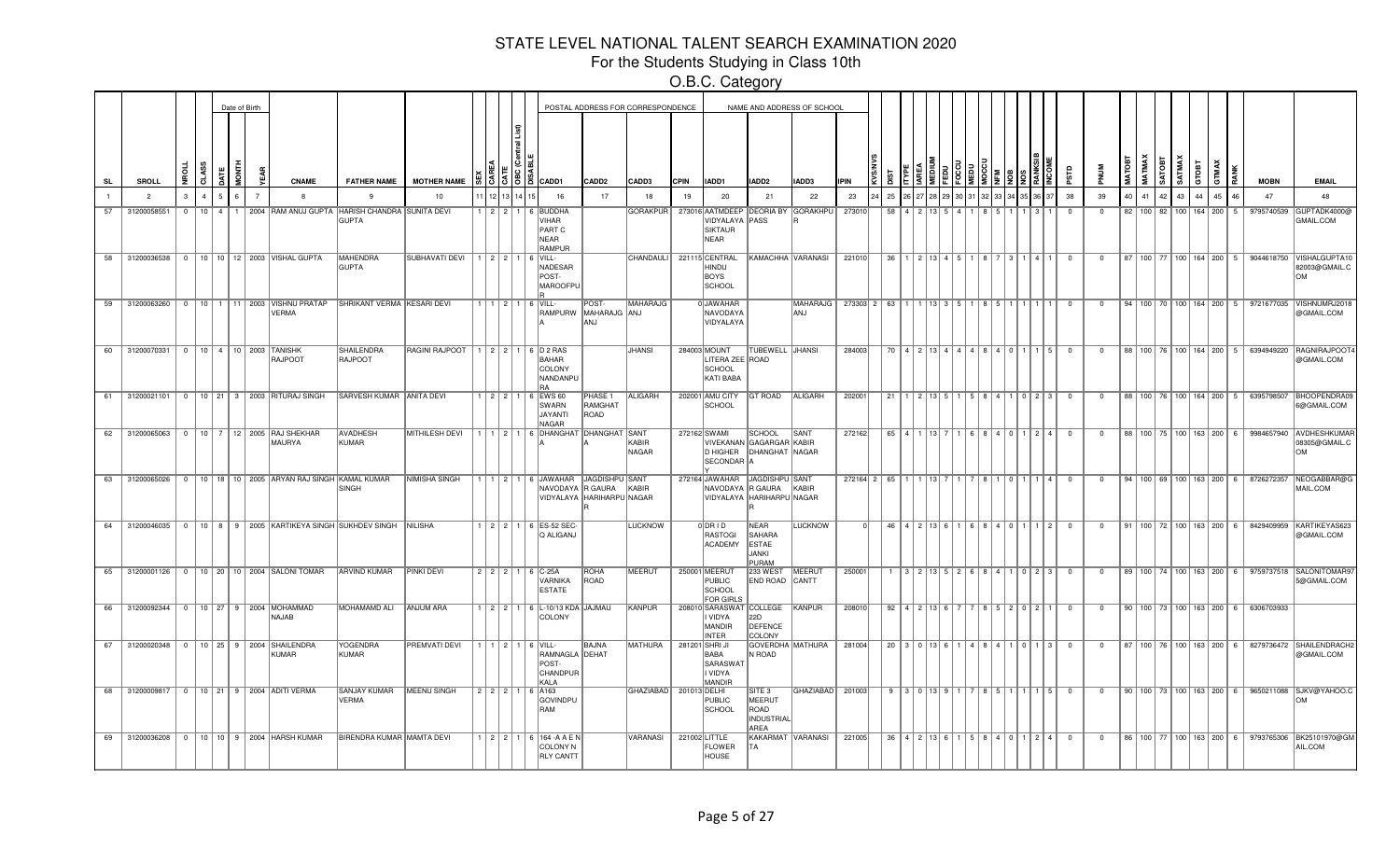For the Students Studying in Class 10th

|           |                                        |               |            | Date of Birth  |                                                                                  |                                   |                                              |               |      |                                                               |                                                  | POSTAL ADDRESS FOR CORRESPONDENCE |             |                                                             |                                  | NAME AND ADDRESS OF SCHOOL |                               |                                                                                    |                               |               |                                           |      |      |                                                                |                         |                |    |    |                                     |                       |          |                                                  |                                                                                        |
|-----------|----------------------------------------|---------------|------------|----------------|----------------------------------------------------------------------------------|-----------------------------------|----------------------------------------------|---------------|------|---------------------------------------------------------------|--------------------------------------------------|-----------------------------------|-------------|-------------------------------------------------------------|----------------------------------|----------------------------|-------------------------------|------------------------------------------------------------------------------------|-------------------------------|---------------|-------------------------------------------|------|------|----------------------------------------------------------------|-------------------------|----------------|----|----|-------------------------------------|-----------------------|----------|--------------------------------------------------|----------------------------------------------------------------------------------------|
| <b>SL</b> | SROLL                                  |               |            |                | <b>CNAME</b>                                                                     | <b>FATHER NAME</b>                | <b>MOTHER NAME</b>                           |               | 1813 | CADD1                                                         | CADD <sub>2</sub>                                | CADD3                             | <b>CPIN</b> | IADD1                                                       | IADD2                            | IADD3                      | <b>IPIN</b>                   |                                                                                    |                               |               |                                           |      |      |                                                                |                         |                |    |    | <b>ROTA</b>                         | SATMA)<br>атовт       |          | <b>MOBN</b>                                      | <b>EMAIL</b>                                                                           |
|           | $\overline{2}$                         | $\mathcal{R}$ | $\sqrt{2}$ | $\overline{7}$ | $\mathbf{R}$                                                                     | $\mathbf{q}$                      | 10                                           |               |      | 16                                                            | 17                                               | 18                                | 19          | 20                                                          | 21                               | 22                         | 23                            | 25                                                                                 |                               |               |                                           |      |      |                                                                | 38                      | 39             | 40 | 41 | 42                                  | 43<br>$\overline{44}$ | 45<br>46 | 47                                               | 48                                                                                     |
|           | 70 31200042016 0                       |               |            |                | 10   9   9   2004 UTKRISHTA                                                      | HARISH CHANDRA HEM LATA<br>MAURYA | MAURYA                                       |               |      | │1│2│1│6│SALAMATP<br>IIR.                                     | TEZIBAZAR JAUNPUR                                |                                   | 222141 ST.  | PATRICK S<br>SR SEC<br><b>SCHOO</b>                         | SHEETALA JAUNPUR<br>CHAUKIYA     |                            | 222002                        |                                                                                    | $42$   4   1   13             |               |                                           |      |      | $\mathbf{A}$                                                   | - 0                     | $\Omega$       |    |    |                                     |                       |          | 91   100   72   100   163   200   6   9450085421 | JAYHIND222141<br>@GMAIL.COM                                                            |
|           |                                        |               |            |                | 71 31200069005   0   10   8   8   2004 JAVED ANSARI                              | ANWAR ANSARI                      | TAHIRA KHATOON   1   1   2   1   6   CHAPPRA |               |      |                                                               | CHAPPRA MAU                                      |                                   |             | 276129 JAWAHAR<br>NAVODAYA KASARA<br>VIDYALAYA              | MAHUAR                           | <b>MAU</b>                 |                               | $275102$ $2$ $69$ $1$ $1$ $1$ $13$ $5$ $6$ $5$ $1$ $1$ $6$ $4$ $1$ $0$ $4$ $1$ $1$ |                               |               |                                           |      |      |                                                                | $\overline{\mathbf{0}}$ | $\overline{0}$ |    |    |                                     |                       |          | 92   100   71   100   163   200   6   7376770621 |                                                                                        |
|           |                                        |               |            |                | 72 31200006660 0 10 28 6 2004 VINAMRA KUMAR RAKESH KUMAR SARITA KUMARI<br>BAGHEL | BAGHEL                            |                                              |               |      | 1 2 2 1 6 A-13 FNG<br>VIHAR 1                                 | <b>VILL GARHI NOIDA</b><br>CHAUKHAN<br>DI SECTOR |                                   |             | 201301 ASSISI<br>CONVENT<br>SCHOOL                          | IA-43<br>SECTOR 33               | NOIDA                      | 201307                        |                                                                                    |                               |               |                                           |      |      | $6$   4   2   13   5   7   6   8   4   0 $\boxed{1}$ 1   1   1 | $\overline{0}$          | $\overline{0}$ |    |    |                                     |                       |          |                                                  | 90   100   73   100   163   200   6   9871497535   RAKESHBAGHEL<br>1971@YAHOO.C<br>lом |
|           |                                        |               |            |                | 73 31200091313 0 10 14 5 2004 ANURAG DAKSH                                       | <b>RAKESH KUMAR</b>               | RATNESH KUMARI   1   2   2   1   6   T1/9    |               |      | <b>CIRCUIT</b><br><b>HOUSE</b><br>COLONY                      | <b>CANTT</b>                                     | KANPUR                            |             | 208004 KENDRIYA NEAR 10<br>VIDYALAYA NUMBER<br>CANTT        | CANTEEN                          | KANPUR                     | 208004                        | 91                                                                                 |                               |               | 1   2   13   6   1   6   8   4   0   1    |      |      | $\overline{3}$                                                 | $^{\circ}$              | $\mathbf{0}$   |    |    |                                     |                       |          | 86   100   77   100   163   200   6   9454023027 | <b>ANURAGDAKSH</b><br>7777@GMAIL.CO                                                    |
|           |                                        |               |            |                | 74 31200029037   0   10   29   10   2003 SACHIN SINGH                            | MAN SINGH                         | <b>REENA SINGH</b>                           |               |      | 1 2 2 1 6 9 M LIDDLE<br>ROAD<br>GEORGE<br><b>TOWN</b>         |                                                  | PRAYAGRA   211001 VIDYA           |             | VAHINI                                                      |                                  | M G MARG PRAYAGRA   211001 |                               |                                                                                    |                               |               |                                           |      |      | $29$   3   2   13   6   5   4   8   5   2   1   2   1          | $\overline{\mathbf{0}}$ | $\mathbf 0$    |    |    |                                     |                       |          | 89   100   74   100   163   200   6   9415638140 |                                                                                        |
| 75        |                                        |               |            |                | 31200059107   0   10   11   9   2005   SHAISHAV                                  | <b>GORAKHNATH</b><br>YADAV        | <b>PRATYUSH</b><br>CHANDRA                   |               |      | 1 2 2 1 6 RAPTI<br>NAGAR                                      | NEAR<br>ARYOG<br>MANDIR                          | <b>GORAKHPU</b>                   | 273003 THE  | PILLARS<br>PUBLIC<br>SCHOOL                                 |                                  | CIVIL LINES GORAKHPU       | 273001                        | 59                                                                                 | 4 2 1 1 3 1                   | $\mathcal{P}$ |                                           | 1214 | 1121 | $\overline{3}$                                                 | $\Omega$                | $\Omega$       |    |    | 90   100   72   100   162   200     |                       |          |                                                  | 9450806566 AMOK3PBN@GM<br>AIL.COM                                                      |
| 76        |                                        |               |            |                | 31200051238 0 10 10 7 2005 ADITYA SINGH<br>YADAV                                 | <b>SURESH KUMAR</b><br>YADAV      | <b>SHEETAL YADAV</b>                         |               |      | 1   2   2   1   6   283/1<br>ASHRAM<br>ROAD<br>MANAS<br>NAGAR |                                                  | <b>LUCKNOW</b>                    | 226023 CITY | <b>MONTESSO</b><br>RI SCHOOL<br>KANPUR<br>ROAD              | LDA                              | <b>LUCKNOW</b>             | 226012                        |                                                                                    | $51$   4   2   13   6   6   5 |               |                                           |      |      |                                                                | $\Omega$                | $^{\circ}$     |    |    | 82   100   80   100   162   200     |                       |          | 9936823066                                       | RIHAYADAV761@<br>GMAIL.COM                                                             |
|           |                                        |               |            |                | 77 31200036552 0 10 10 5 2005 AKASH GUPTA                                        | DHANESHWER<br><b>GUPTA</b>        | <b>AHILIYA GUPTA</b>                         |               |      | 1   1   2   1   6  BANSDIH<br><b>BALLIA UP</b><br><b>NEAR</b> | KOTWALI<br><b>CHOWK</b>                          | BALLIA                            |             | 277202 CENTRAL<br><b>HINDU</b><br><b>BOYS</b><br>SCHOOL     |                                  | KAMACHHA VARANASI          | 221010                        |                                                                                    |                               |               |                                           |      |      | $36$   1   2   13   4   3   3   0   0   3   2   2   1          | $\overline{0}$          | $\overline{0}$ |    |    |                                     |                       |          | 91   100   71   100   162   200   7   6393706891 |                                                                                        |
|           | 78 31200002491 0 10 5 7 2004 CHETAN    |               |            |                | CHAUDHARY                                                                        | <b>DEENU SINGH</b>                | MAMTA SINGH                                  |               |      | $1$ $2$ $2$ $1$ $6$ $K-23$<br>POLICE<br>LINE                  |                                                  | <b>MEERUT</b>                     | 250001 KL   | INTERNATI<br>ONAL<br><b>SCHOOL</b>                          | SOMDUTT   MEERUT<br><b>VIHAR</b> |                            | 250004                        |                                                                                    |                               |               |                                           |      |      | $2   4   2   13   6   2   7   8   4   0   1   2   3  $         | $^{\circ}$              | $\mathbf{O}$   |    |    | 91 100 71 100 162 200 7             |                       |          |                                                  | 9756702132 CHETANCHAUDH<br>ARY369@GMAIL.<br>ICOM                                       |
|           |                                        |               |            |                | 79 31200099037 0 10 20 5 2004 ARCHDEEP                                           | <b>VIJAY KUMAR</b>                | <b>PUSHPA DEVI</b>                           |               |      | $1 \mid 1 \mid 2 \mid 1 \mid 6$ JHAUA<br>JANKHAT              |                                                  | KANNAUJ                           |             | 209736 JAWAHAR<br>NAVODAYA<br>VIDYALAYA                     | ANAUGI                           | KANNAUJ                    | 209733 2 99 1 1 1 1 5 3 5 1 8 |                                                                                    |                               |               |                                           |      |      | $1 \,   \, 3 \,   \, 3 \,   \, 1 \,  $                         | $\overline{\mathbf{0}}$ | $\overline{0}$ |    |    | 88   100   74   100   162   200     |                       |          | 8853176055                                       |                                                                                        |
|           | 80 31200055209 0 10 19 11 2005 SAHITYA |               |            |                | KUSHWAHA                                                                         | RAMAKANT<br>KUSHWAHA              | REKHA<br>KUSHWAHA                            |               |      | 1 2 2 1 6 BAZAR<br>KHURD<br><b>MOHAMMA</b>                    |                                                  | KHERI                             |             | LAKHIMPUR   262804 JAWAHAR MITAULI<br>NAVODAYA<br>VIDYALAYA |                                  | <b>LAKHIMPUR</b><br>KHERI  | 262727 2 55                   |                                                                                    |                               |               | 1 1 1 1 1 2   7   7   3   8   4   1   1   |      |      | <b>1111</b>                                                    | $\overline{\mathbf{0}}$ | $^{\circ}$     |    |    |                                     |                       |          | 88   100   73   100   161   200   8   9839446947 | <b>KUSHWAHASAH</b><br>TYA909@GMAIL<br>ICOM                                             |
| 81        |                                        |               |            |                | 31200038271 0 10 10 10 8 2005 ABHISHEK GUPTA SOHAN GUPTA                         |                                   | <b>SUMITRA DEVI</b>                          | 1   1   2   1 |      | 6 VILL-DIGHI<br>POST-<br><b>BASILA</b>                        |                                                  | CHANDAULI                         |             | 232104 JAWAHAR BAIRATH<br>NAVODAYA<br>VIDYALAYA             |                                  | <b>CHANDAULI</b>           | 232107 2 38                   |                                                                                    |                               |               | 1   15   5   5   3   8   5   2   1        |      |      | <b>1</b>                                                       | $\overline{0}$          | $^{\circ}$     |    |    | 89 100 72 100 161 200               |                       | 8        | 6393628476                                       |                                                                                        |
| 82        | 31200020528                            | $\Omega$      |            |                | 10 2 5 2005 JASVINDAR SINGH ANIL KUMAR                                           | SINGH                             | DHARM WATI DEVI   1   1   2   1   6   VILL-  |               |      | <b>BURJTULA</b><br>POST-<br>NAGLA<br>SANJA                    | TFH-<br>MAHAVAN                                  | MATHURA                           |             | 281301 BALDEO<br>PUBLIC<br>SCHOOL                           | BALDEO                           | MATHURA                    | 281301                        |                                                                                    |                               |               | $20$   4   1   13   5   5   5   5   5   1 |      |      | $1211$                                                         | $\overline{0}$          | $\overline{0}$ |    |    | 89   100   72   100   161   200   8 |                       |          |                                                  | 7983773620 JASSISINGH7983<br>@GMAIL.COM                                                |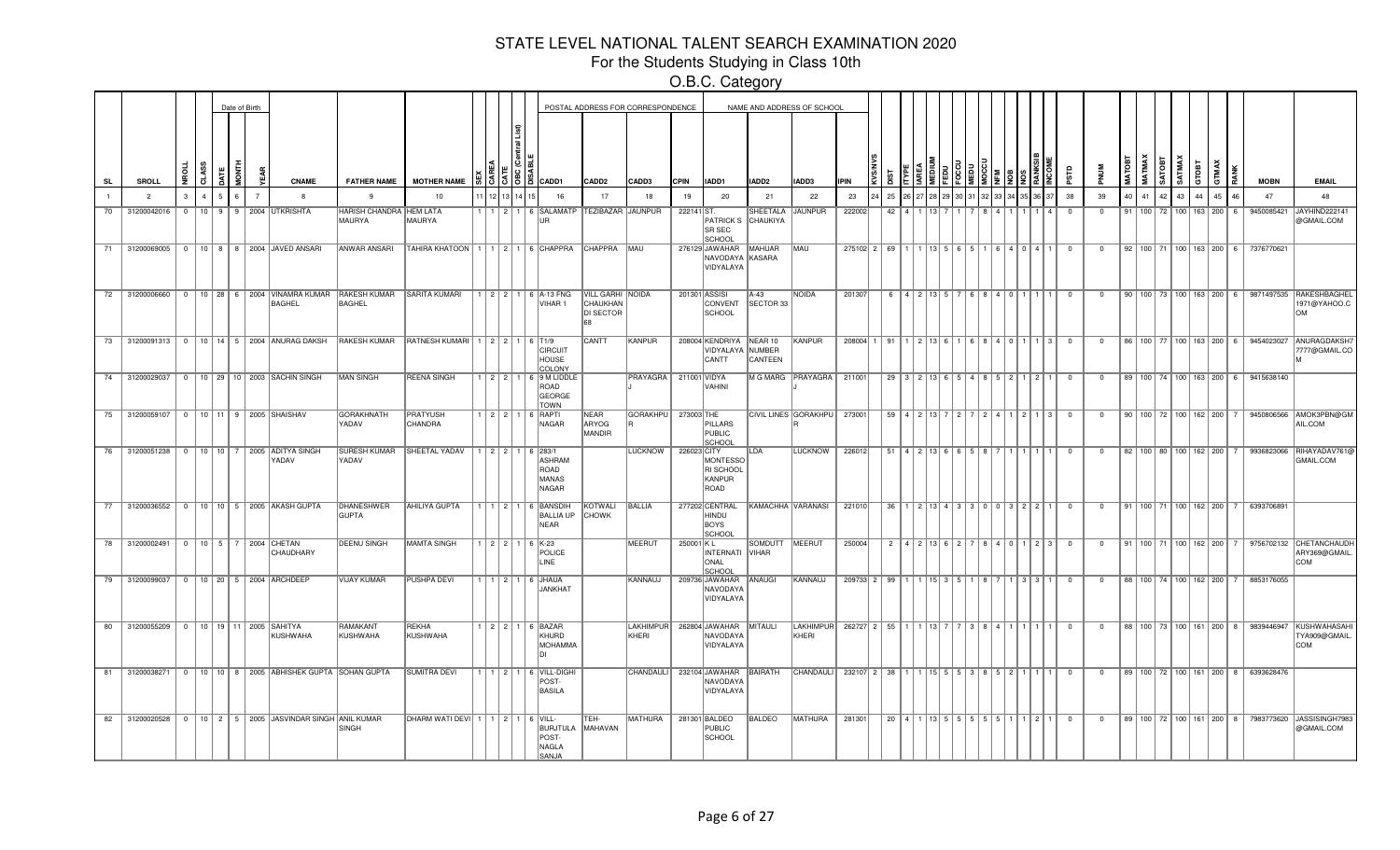For the Students Studying in Class 10th

|           |    |                                        |          |    | Date of Birth |  |                                                                                  |                             |                                                                    |       |                     |                                                                              |                                                       | POSTAL ADDRESS FOR CORRESPONDENCE    |               |                                                                         |                                                       | NAME AND ADDRESS OF SCHOOL                      |                                            |                                                                  |                                               |  |  |                                                           |      |                         |                |    |                                 |                        |       |    |                                     |                                                  |                                                                                      |
|-----------|----|----------------------------------------|----------|----|---------------|--|----------------------------------------------------------------------------------|-----------------------------|--------------------------------------------------------------------|-------|---------------------|------------------------------------------------------------------------------|-------------------------------------------------------|--------------------------------------|---------------|-------------------------------------------------------------------------|-------------------------------------------------------|-------------------------------------------------|--------------------------------------------|------------------------------------------------------------------|-----------------------------------------------|--|--|-----------------------------------------------------------|------|-------------------------|----------------|----|---------------------------------|------------------------|-------|----|-------------------------------------|--------------------------------------------------|--------------------------------------------------------------------------------------|
| <b>SL</b> |    | <b>SROLL</b>                           |          | रे |               |  | <b>CNAME</b>                                                                     | <b>FATHER NAME</b>          | <b>MOTHER NAME</b>                                                 |       | <u>၂၅ မွ မြ</u> ို့ | CADD1                                                                        | CADD <sub>2</sub>                                     | CADD3                                | <b>CPIN</b>   | IADD1                                                                   | IADD2                                                 | IADD3                                           | <b>IPIN</b>                                |                                                                  |                                               |  |  |                                                           |      |                         |                |    |                                 | SATMAY<br><b>GOTAS</b> | GTOBT |    |                                     | <b>MOBN</b>                                      | <b>EMAIL</b>                                                                         |
|           |    | $\overline{2}$                         |          |    |               |  |                                                                                  | 9                           | 10                                                                 |       |                     | 16                                                                           | 17                                                    | 18                                   | 19            | 20                                                                      | 21                                                    | 22                                              | 23                                         | 25                                                               |                                               |  |  |                                                           |      | 38                      | 39             | 40 |                                 | 42<br>43               |       | 45 |                                     | 47                                               | 48                                                                                   |
|           | 83 | 31200038279                            |          |    |               |  | 0   10   10   3   2005   ROHIT KUMAR                                             | RADHESHYAM                  | KAUSHILYA                                                          | 11211 |                     | 6 VILL-GAURI<br>POST-<br><b>BABURI</b>                                       |                                                       | CHANDAULI                            |               | 232102 JAWAHAR<br>NAVODAYA<br>VIDYALAYA                                 | BAIRATH                                               | CHANDAULI                                       |                                            | 232107 2 38                                                      |                                               |  |  |                                                           |      | $\Omega$                | $\Omega$       |    | 87   100   74   100   161   200 |                        |       |    | 8                                   | 9454519283                                       |                                                                                      |
|           |    |                                        |          |    |               |  | 84 31200070441 0 10 1 3 2005 AVINASH PATEL                                       | <b>GULAB PATEL</b>          | <b>SANGITA PATEL</b>                                               |       |                     | $111216$ GHURAIYA TEHROLI                                                    |                                                       | <b>JHANSI</b>                        |               | 284202 JAWAHAR BARUASAG JHANSI<br>NAVODAYA AR<br>VIDYALAYA              |                                                       |                                                 |                                            | 284201   2   70   1   1   13   6   5   4   8   4   0   1   2   1 |                                               |  |  |                                                           |      | $\overline{0}$          | $\overline{0}$ |    |                                 |                        |       |    |                                     |                                                  | 83   100   78   100   161   200   8   7651942912   DRGULABPATEL<br>2@GMAIL.COM       |
|           |    | 85 31200086377 0 10 15 11 2004 UMAMA   |          |    |               |  |                                                                                  | <b>MOHD ALEEM</b>           | <b>FIRDOUS GUL</b><br>RANA                                         |       |                     | 2 2 2 1 6 A-112                                                              | <b>JIGAR</b><br>COLONY                                | <b>MORADABA</b>                      |               | 244001 ST MARYS SCHOOL<br><b>SENIOR</b><br>SECONDAR                     |                                                       | MORADABA                                        | 244001                                     |                                                                  | 86   4   2   13   7   2   7   1               |  |  | 4110244                                                   |      | $\overline{0}$          | $\overline{0}$ |    |                                 |                        |       |    |                                     |                                                  | 88   100   73   100   161   200   8   9456815869   UMAMA1314@GM<br>AIL.COM           |
|           |    | 86 31200059158 0 10 13 7 2004 ABHISHEK |          |    |               |  |                                                                                  |                             | SHYAMNARAYAN SUBHAWATI DEVI   1   1   2   1   6   BAHURIPAR BHAISA |       |                     |                                                                              | <b>BAZAR</b><br>BASGAV                                |                                      |               | GORAKHPU 273212 JAWAHAR JUNGAL<br>NAVODAYA AGAHI<br>VIDYALAYA PEEPIGANJ |                                                       | GORAKHPU                                        | $273165$<br>2 59 1 1 1 3 5 5 2 8 9 2 3 3 0 |                                                                  |                                               |  |  |                                                           |      | $^{\circ}$              | $\mathbf{O}$   |    |                                 |                        |       |    |                                     | 85   100   76   100   161   200   8   8756815103 |                                                                                      |
|           |    | 87 31200028597                         |          |    |               |  | 0   10   2   4   2004   YASH VIKRAM                                              | <b>ASHOK VIKRAM</b>         | <b>SARITA</b>                                                      |       |                     | 1 2 2 1 6 543/426/18 A DARAGANJ PRAYAGRA 211006 MAHARSHI<br>BAXI<br>KHURD    |                                                       |                                      |               | VIDYA<br>MANDIR                                                         | PATANJALI SHILAKHAN J<br><b>TELIYARGA</b>             | PRAYAGRA   211004                               |                                            |                                                                  | 28 4 2 13 9                                   |  |  | 4 1 0 0 1 4                                               |      | $\overline{0}$          | $\overline{0}$ |    |                                 |                        |       |    |                                     | 85   100   76   100   161   200   8   9450546963 | YASHVIKRAM6@<br>GMAIL.COM                                                            |
|           |    | 88 31200059087                         |          |    |               |  | 0   10   3   12   2003   HARIOM SINGH                                            | VIRENDRA SINGH SUNITA SINGH |                                                                    |       |                     | $2$ 2 1 6 GORAKHNA<br><b>TH MANDIR</b><br>PARISAD                            |                                                       | GORAKHPU   273015 G N                |               | NATIONAL<br>PUBLIC<br>SCHOOI                                            | TH                                                    | GORAKHNA GORAKHPU                               | 273015                                     |                                                                  |                                               |  |  | 59 4 2 13 6 2 6 8 6 1 2 3 3                               |      | $\overline{0}$          | $\mathbf 0$    |    |                                 |                        |       |    |                                     |                                                  | 87   100   74   100   161   200   8   9452300028   ANGEL.TANU00<br>@GMAIL.COM        |
|           |    | 89 31200020354                         |          |    |               |  | 0   10   2   12   2003   SIDDHARTHA<br>YADAV                                     | KAILASH KUMAR   VIMLA DEVI  |                                                                    |       |                     | 1 2 2 1 6 BLOCK-A<br>TYPE-II<br><b>QUARTER</b><br>NO -5                      | POLICE<br>COLONY<br>GANESHAR                          | MATHURA                              | 281004 SHRIJI | BABA<br>SARASWAT BAKALPUR<br><b>VIDYA</b><br>MANDIR                     | N ROAD                                                | GOVERDHA MATHURA                                | 281004                                     |                                                                  | $20$   4   2   13   5   2   2   8   5   1   1 |  |  | 1213                                                      |      | $\overline{0}$          | $^{\circ}$     |    |                                 |                        |       |    |                                     | 88 100 73 100 161 200 8 9410664768               | <b>SIDDHARTHAYA</b><br>AVMATHURA@G<br>MAIL.COM                                       |
|           |    |                                        |          |    |               |  | 90 31200059152 0 10 5 7 2003 VISHWAJEET GIRI SHATRUGHAN                          | GIRI                        | <b>SUNITA GIRI</b>                                                 |       |                     | 1   1   2   1   6   RUDRAPUR   BHITAULI                                      | BAZAR                                                 | MAHARAJG 273302 JAWAHAR AGAHI<br>ANJ |               | NAVODAYA PEEPIGANJ R<br>VIDYALAYA<br>JUNGLE                             |                                                       | GORAKHPU 273165 2 59 1 1 1 13 6 5 5 4 5 1 1     |                                            |                                                                  |                                               |  |  |                                                           | .    | $\overline{0}$          | $\overline{0}$ |    |                                 |                        |       |    |                                     |                                                  | 86   100   75   100   161   200   8   9935725846   VISHWAJEETGIF<br>747@GMAIL.COM    |
|           |    |                                        |          |    |               |  | 91 31200059178 0 10 25 8 2002 PANKAJ YADAV                                       | DAYASHANKAR<br>YADAV        | SANGEETA DEVI                                                      |       |                     | $11$ $12$ $16$ SEEYAR                                                        | <b>GAJPUR</b><br>PS GAGHA<br><b>BLOCK</b><br>KAURIRAM | GORAKHPU 273413 JAWAHAR JUNGLE       |               | NAVODAYA AGAHI<br>VIDYALAYA   PEEPIGANJ                                 |                                                       | GORAKHPU 273165 2 59 1 1 1 13 4 5 2 8 6 0 3 1 1 |                                            |                                                                  |                                               |  |  |                                                           |      | $\overline{0}$          | $\overline{0}$ |    |                                 |                        |       |    |                                     |                                                  | 88    100    73    100    161    200    8    9140809846   DY9621008569@<br>GMAIL.COM |
|           | 92 | 31200093012 0 10 13 9 2005 ANUJ PAL    |          |    |               |  |                                                                                  | CHANDRA PAL                 | KAMLA PAL                                                          |       |                     | 1   1   2   1   6   BAHARMAP   SHIVRAJPU   KANPUR<br><b>IIR</b>              |                                                       | NAGAR                                | 209205 BNSD   | <b>SHIKHA</b><br>NIKETAN                                                | <b>INTER</b><br>COLLEGE                               | KANPUR                                          | 208002                                     |                                                                  |                                               |  |  | $93   4   2   13   6   4   5   8   6   0   2   3   1   0$ |      |                         | $\overline{0}$ |    |                                 |                        |       |    |                                     | 94   100   66   100   160   200   9   9936863821 | RAJU.MEDICAL2<br>45@GMAIL.COM                                                        |
|           |    |                                        |          |    |               |  | 93 31200036177 0 10 6 5 2005 CHITRANSH<br><b>VISHWAKARMA</b>                     | <b>UMESH</b><br>VISHWAKARMA | PREMA<br>VISHWAKARMA                                               |       |                     | 1 2 2 1 6 D59/365 G-2 CHHITUPUR VARANASI<br>I.JAI<br>PRAKASH<br><b>NAGAR</b> |                                                       |                                      |               | 221010 LITTLE<br><b>FLOWER</b><br><b>HOUSE</b>                          | TA DLW                                                | KAKARMAT VARANASI                               | 221004                                     |                                                                  |                                               |  |  | 36   4   2   13   6   2   7   8   4   0   1   2   3       |      | $^{\circ}$              | $\Omega$       |    |                                 |                        |       |    | 87   100   73   100   160   200   9 |                                                  | 9956001689 VCHITRANSH006<br>@GMAIL.COM                                               |
|           | 94 | 31200092249                            | $\Omega$ |    |               |  | 10 30 3 2005 SRISHTI CHAUHAN SANJAI KUMAR                                        | CHAUHAN                     | SAVITA CHAUHAN   2   2   2   1   6   E-55                          |       |                     |                                                                              | ARMAPUR<br><b>ESTATE</b>                              | KANPUR                               |               | 208009 SWARAJ<br>INDIA<br>PUBLIC<br>SCHOOL                              | 117-M-8<br>KAKADEO                                    | KANPUR                                          | 208019                                     | 92                                                               | 4   2   13   5   2   6   8   4   1   0   1    |  |  |                                                           | 14 I | $\Omega$                | $\Omega$       |    |                                 |                        |       |    | 87   100   73   100   160   200   9 | 9170336699                                       | <b>SRISHTIKAEMAI</b><br>@GMAIL.COM                                                   |
|           | 95 |                                        |          |    |               |  | 31200068045 0 10 9 3 2005 AWANISH KUMAR PRADEEP VERMA MUNNI DEVI<br><b>VERMA</b> |                             |                                                                    |       |                     | 1 1 2 1 6 BANSDIH                                                            | BANSDIH                                               | BALLIA                               |               | 277202 JAWAHAR<br>NAVODAYA R<br>VIDYALAYA                               | SINHACHAU BALLIA                                      |                                                 |                                            | $221701$ 2 68                                                    |                                               |  |  |                                                           |      | $\overline{0}$          | $^{\circ}$     |    | 89 100 71 100 160 200           |                        |       |    |                                     | 9555729622                                       |                                                                                      |
|           |    |                                        |          |    |               |  | 96 31200021899   0   10   8   3   2005 AMOL SINGH                                | SURENDRA SINGH FOOL MALA    |                                                                    |       |                     | $1   2   2   1   6  $ KISHORE<br>PURI AVAS<br><b>VIKAS</b><br>COLONY         | JAIL ROAD ALIGARH                                     |                                      | 202001 STS    | SCHOOL                                                                  | <b>MINTO</b><br><b>CIRCLE</b><br>AMU<br><b>CAMPUS</b> | ALIGARH                                         | 202002                                     | 21                                                               |                                               |  |  | 0   4   1   0   2   1                                     |      | $\overline{\mathbf{0}}$ | $\overline{0}$ |    |                                 |                        |       |    |                                     | 89   100   71   100   160   200   9   9457007964 |                                                                                      |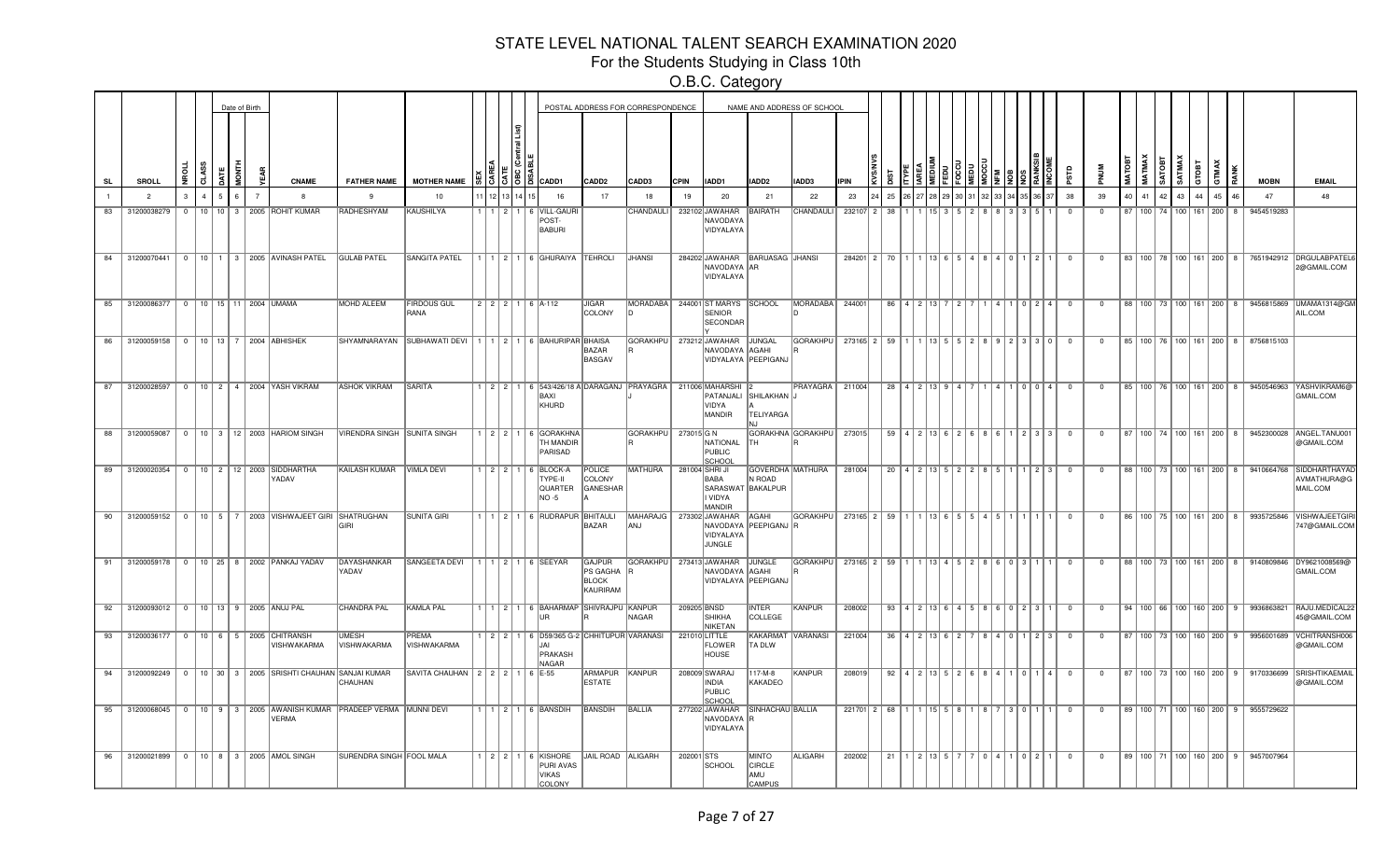For the Students Studying in Class 10th

|           |                                       |                |              | Date of Birth |                |                                                                          |                                    |                                                                                                              |         |              |               |                                                                                    |                                                       | POSTAL ADDRESS FOR CORRESPONDENCE |             |                                                          |                                                  | NAME AND ADDRESS OF SCHOOL |                                                                    |    |                                                       |  |  |               |        |                         |                         |    |                                 |        |             |                                     |                                                   |                                                                                |
|-----------|---------------------------------------|----------------|--------------|---------------|----------------|--------------------------------------------------------------------------|------------------------------------|--------------------------------------------------------------------------------------------------------------|---------|--------------|---------------|------------------------------------------------------------------------------------|-------------------------------------------------------|-----------------------------------|-------------|----------------------------------------------------------|--------------------------------------------------|----------------------------|--------------------------------------------------------------------|----|-------------------------------------------------------|--|--|---------------|--------|-------------------------|-------------------------|----|---------------------------------|--------|-------------|-------------------------------------|---------------------------------------------------|--------------------------------------------------------------------------------|
| <b>SL</b> | SROLL                                 |                |              |               |                | <b>CNAME</b>                                                             | <b>FATHER NAME</b>                 | <b>MOTHER NAME</b>                                                                                           |         |              | $\frac{8}{5}$ | CADD1                                                                              | CADD <sub>2</sub>                                     | CADD3                             | <b>CPIN</b> | IADD1                                                    | IADD <sub>2</sub>                                | IADD3                      | <b>LIPIN</b>                                                       |    |                                                       |  |  |               |        |                         |                         |    |                                 | SATMAX | <b>ROAE</b> |                                     | <b>MOBN</b>                                       | <b>EMAIL</b>                                                                   |
|           | $\overline{2}$                        | 3              | $\mathbf{r}$ |               | $\overline{7}$ |                                                                          |                                    | 10                                                                                                           |         |              |               | 16                                                                                 | 17                                                    | 18                                | 19          | 20                                                       | 21                                               | 22                         | 23                                                                 | 25 |                                                       |  |  |               |        | 38                      | 39                      | 40 | 41                              | 42     | 43<br>44    | 45<br>16                            | 47                                                | 48                                                                             |
| 97        | 31200054309                           | $\Omega$       |              |               |                | 10   1   1   2005 SUSHMIT PATEL                                          | <b>RAKESH KUMAR</b>                | <b>URMILA DEVI</b>                                                                                           |         |              |               | 1 1 2 1 6 SARDARPU                                                                 |                                                       | <b>HARDOI</b>                     |             | 241302 SDLVSI<br>ISHWARPU<br>R SAI<br><b>MALLWAN</b>     |                                                  | <b>HARDOI</b>              | 241303                                                             | 54 |                                                       |  |  |               |        | $\Omega$                | $\Omega$                |    | 87   100   73   100   160   200 |        |             | $\mathbf{q}$                        | 8090121134                                        | <b>SUSHMITPATELS</b><br>DLV@GMAIL.CO                                           |
|           |                                       |                |              |               |                |                                                                          |                                    | 98 31200021825 0 10 8 11 2004 GHUFRAN KHAN SHAMSHER KHAN ABIDA KHATOON 1 2 2 1 6 4/414 A                     |         |              |               | <b>ALAM BAGH</b>                                                                   |                                                       | <b>ALIGARH</b>                    | 202002 STS  | <b>SCHOOL</b>                                            | <b>AMU</b><br>ALIGARH<br>PURANI<br><b>CHUNGI</b> | ALIGARH                    | 202002                                                             | 21 | 1 2 13 6 9 5 8 4 1 0 2 2                              |  |  |               |        | $\overline{0}$          | $\mathbf 0$             |    |                                 |        |             |                                     | 86   100   74   100   160   200   9   6397792885  |                                                                                |
|           |                                       |                |              |               |                | 99 31200016415 0 10 28 10 2004 NIKHIL BAGHEL                             | <b>SANJAY SINGH</b>                | NEERAJ BAGHEL                                                                                                |         |              |               | 12211659/167<br>SHYAM<br>NAGAR                                                     | KHERIA<br>MOD                                         | AGRA                              |             | SCHOOL                                                   | 282001 AIR FORCE AIR FORCE AGRA<br>STATION       |                            | 282008                                                             |    | 16   3   2   13   7   4   7   0   4   1   0   1   2   |  |  |               |        | $\overline{0}$          | $\overline{0}$          |    |                                 |        |             |                                     |                                                   | 88   100   72   100   160   200   9   6395237435  NERAJBAGHEL8<br>@GMAIL.COM   |
|           |                                       |                |              |               |                | 100 31200028150 0 10 29 9 2004 KUMAR UTKARSH SHAILENDRA                  | SINGH YADAV                        | <b>SUDHA YADAV</b>                                                                                           |         |              |               | $1$   2   2   1   6   312 A<br>RAILGAON                                            | IAN.I                                                 | SUBEDARG PRAYAGRA   211001 ST.    |             | JOSEPH'S<br>COLLEGE                                      | <b>TASHKENT</b><br>ROAD                          | PRAYAGRA 211001            |                                                                    |    | 28 4 2 13 6 3 7 8 4 0 1                               |  |  |               | 14 I   | $\overline{\mathbf{0}}$ | $\Omega$                |    | 92   100   68   100   160   200 |        |             | 9                                   |                                                   | 6394718807 MAHEE29904@G<br>MAIL.COM                                            |
|           |                                       |                |              |               |                | 101 31200059097 0 10 10 7 2004 ALMAS ANJUM                               | ABULAISH ANSARI RAHELA ANJUM       |                                                                                                              |         |              |               | $2$ $2$ $2$ $1$ $6$ 38 Y<br>SINGHARIA<br>MAHADEV<br><b>JHARKHAN</b>                | KHORABAR                                              | TURKA NO GORAKHPU                 |             | 273008 CARMEL<br>SCHOOL<br><b>CIVIL LINES</b>            |                                                  | <b>GORAKHPU</b>            | 273009                                                             |    | $59$   4   2   13   8                                 |  |  |               |        | $\Omega$                | $\Omega$                |    |                                 |        |             | 91   100   69   100   160   200   9 |                                                   | 8127810315 ALMASANJUM.99<br>@GMAIL.COM                                         |
|           |                                       |                |              |               |                | 102 31200021806 0 10 5 5 2004 ANSHUL VERMA                               | MANOJ KUMAR<br><b>VERMA</b>        | <b>RENU VERMA</b>                                                                                            | 12211   |              |               | $6$   13/512<br>NEAR<br>CHANDRA<br><b>BUILDING</b>                                 | <b>TCITRANSP ALIGARH</b><br><b>ORT MAMU</b><br>BHANJA |                                   |             | 202001 DHARAM<br>SAMAJ BAL<br>MANDIRSS                   | <b>DUBEY</b><br>PARAO                            | ALIGARH                    | 202001                                                             | 21 |                                                       |  |  |               |        | $\overline{0}$          | $^{\circ}$              |    | 90 100 70 100 160 200           |        |             |                                     |                                                   | 9897918594 MANOJKUMARV<br>RMA524@GMAIL<br><b>COM</b>                           |
|           |                                       |                |              |               |                | 103 31200050556 0 10 2 3 2004 KAUSHIK ANAND ALOK YADAV                   |                                    | <b>SHALINI YADAV</b>                                                                                         | 1 2 2 1 |              |               | 6 B-1221<br><b>INDIRA</b><br>NAGAR                                                 |                                                       | LUCKNOW                           | 226016 CITY | RI SCHOOL                                                | 190A<br>MONTESSO MAHANAGA                        | LUCKNOW                    | 226006                                                             |    | $50$   4   2   13   6   2   6   8   4   0   1   1   4 |  |  |               |        | $\overline{0}$          | $\overline{0}$          |    |                                 |        |             | 87   100   73   100   160   200   9 |                                                   | 9454411844 1844ALOK@GMA<br>L.COM                                               |
|           | 104 31200070327                       | $\overline{0}$ |              |               |                | 10   12   2   2004   RAHUL YADAV                                         | <b>PURUSHOTTAM</b><br>YADAV        | <b>KANCHAN YADAV</b>                                                                                         | 111211  |              |               | 6 A-9 TILAK<br>NAGAR<br><b>BHEL</b>                                                |                                                       | <b>JHANSI</b>                     |             | 284120 ST XAVIER<br>COLLEGE<br>BHEL                      | TOWNSHIP JHANSI                                  |                            | 284120                                                             |    | 70   4   1   13   5   6   5   6   5   0   1   2   1   |  |  |               |        | $^{\circ}$              | $\mathbf{0}$            |    | 91   100   69   100   160   200 |        |             |                                     | 9532915037                                        | KANCHAN45YAD<br>AV@GMAIL.COM                                                   |
|           | 105 31200059076 0                     |                |              |               |                | 10   18   1   2004 SHYAM RAJ                                             | OMPRAKASH<br>PRASAD                | MADHU DEVI                                                                                                   |         | $12$   2   1 |               | 6 RANIDIHA<br>KHORABAR                                                             |                                                       | <b>GORAKHPU</b>                   |             | 0 CENTRAL<br>HINDU<br>SCHOOL<br>DIVYA<br>NAGAR           |                                                  | <b>GORAKHPU</b>            |                                                                    |    | $59$   4   2   13   7                                 |  |  | $0 2 3$       |        | $\overline{0}$          | $\overline{\mathbf{0}}$ |    | 86   100   74   100   160   200 |        |             |                                     | 9415856137                                        | OPMAURYA338@<br>GMAIL.COM                                                      |
|           |                                       |                |              |               |                | 106 31200058560 0 10 29 12 2003 HARIOM MALL                              |                                    | RAJWANSHI MALL VIDYAWATI DEVI   1   1   2   1   6   SATHBARIY GAUNARIYA KUSHINAGA   274301 ACADEMIC   JUNGLE |         |              |               |                                                                                    | <b>HATA</b>                                           |                                   |             | <b>HEIGHTS</b><br>PUBLIC<br><b>SCHOOL</b>                | DHUSAR                                           | GORAKHPU                   | 273014                                                             |    | $58$   4   1   13   4   5                             |  |  |               | 13 I 1 | $\overline{0}$          | $\mathbf{0}$            |    | 85   100   75   100   160   200 |        |             |                                     | 7235068086                                        | <b>HARIOMKUMARM</b><br>ALL2003@GMAIL<br><b>COM</b>                             |
|           | 107 31200048314 0 10 17 9 2003 ANJALI |                |              |               |                |                                                                          | <b>ASHOK KUMAR</b>                 | <b>RAM DEVI</b>                                                                                              |         |              |               | 2 2 2 1 6 CARE OF<br>MISTER<br>RAMESH<br>CHAUHAN                                   | NEAR ST<br>MARY PARA                                  | <b>LUCKNOW</b>                    |             | 226017 LUCKNOW<br><b>PUBLIC</b><br><b>COLLEGE</b>        | A BLOCK<br>RAJAJI<br>PURAM                       | <b>LUCKNOW</b><br>lı ıp    | 226017                                                             |    | $48$   $4$   $2$   $13$   $6$   $3$                   |  |  |               |        | $\Omega$                | $^{\circ}$              |    |                                 |        |             |                                     | 88   100   72   100   160   200   9   9305334738  |                                                                                |
|           |                                       |                |              |               |                | 108 31200069013 0 10 12 9 2003 KRISHNAKANT<br>CHAUHAN                    | <b>SURESH</b><br>CHAUHAN           | SANJU CHAUHAN   1   1   2   1   6   KERMA                                                                    |         |              |               | MAHAROOP GANESH                                                                    | SARAI                                                 | MAU                               |             | 275105 JAWAHAR<br>NAVODAYA MAUHAR<br>VIDYALAYA           | KASARA                                           | MAU                        | $275102$ $2$ $69$ $1$ $1$ $13$ $4$ $5$ $5$ $8$ $5$ $2$ $0$ $1$ $1$ |    |                                                       |  |  |               |        | $\Omega$                | $\Omega$                |    |                                 |        |             |                                     | 89   100   71   100   160   200   9   9794040540  | KCAR9312@GMAI<br>L.COM                                                         |
|           |                                       |                |              |               |                | 109 31200053675 0 10 14 1 2007 HARSH YADAV                               | <b>UDAY PRATAP</b><br><b>SINGH</b> | <b>ANEETA YADAV</b>                                                                                          |         |              |               | 1 1 2 1 6 DAHITEE<br>SALKOOPU PACHLAI                                              | <b>ODRA</b>                                           | <b>HARDOI</b>                     |             | $0$ RRDS<br><b>INTER</b><br>COLLEGE                      | NEW<br>KATRA<br>BANGAMAU                         | <b>UNNAO</b>               | 209868                                                             |    | $53$   4   2   15   9   1   6   8   4   2   0   1     |  |  |               | I 1 I  | $\overline{\mathbf{0}}$ | $\overline{0}$          |    |                                 |        |             |                                     | 87   100   72   100   159   200   10   8400040488 |                                                                                |
|           |                                       |                |              |               |                | 110 31200013468 0 10 6 6 2005 PARAMJEET SAINI RAMPAL SAINI               |                                    | <b>KUSUM SAINI</b>                                                                                           |         |              |               | 1 2 2 1 6 VILL SARAY BLOCK+PO SAHARANP<br>MALIYAN                                  | <b>ST</b><br>DEOBAND                                  | IUR.                              |             | 247554 JAWAHAR<br>NAVODAYA ROAD<br>VIDYALAYA AMBEHTA     | MIRZAPUR<br>CHAND                                | <b>SAHARANP</b><br>LIR     | $247451$ 2 13                                                      |    | 1 1 1 3 1 2 1                                         |  |  | 1 8 5 1 0 2 1 |        | $\overline{0}$          | $^{\circ}$              |    |                                 |        |             |                                     | 92   100   67   100   159   200   10   9837324389 |                                                                                |
|           |                                       |                |              |               |                | 111 31200036235   0   10   8   5   2005 SAURABH KUMAR MUNNA LAL<br>SINGH |                                    | DHARMAWATI<br>DEVI                                                                                           |         |              |               | 1   1   2   1   6   JAWAHAR   GAJOKHAR   VARANASI<br>NAVODAYA PARSARA<br>VIDYALAYA |                                                       |                                   |             | 221206 JAWAHAR<br>NAVODAYA<br>VIDYALAYA<br><b>SAMITI</b> |                                                  | LUCKNOW                    | 221206 2 36 1 1 1 13 4 5 5 8 9 0 2 1 1                             |    |                                                       |  |  |               |        | $\overline{0}$          | $\overline{0}$          |    |                                 |        |             |                                     |                                                   | 94   100   65   100   159   200   10   9696362924  AKHILESHJNV75<br>@GMAIL.COM |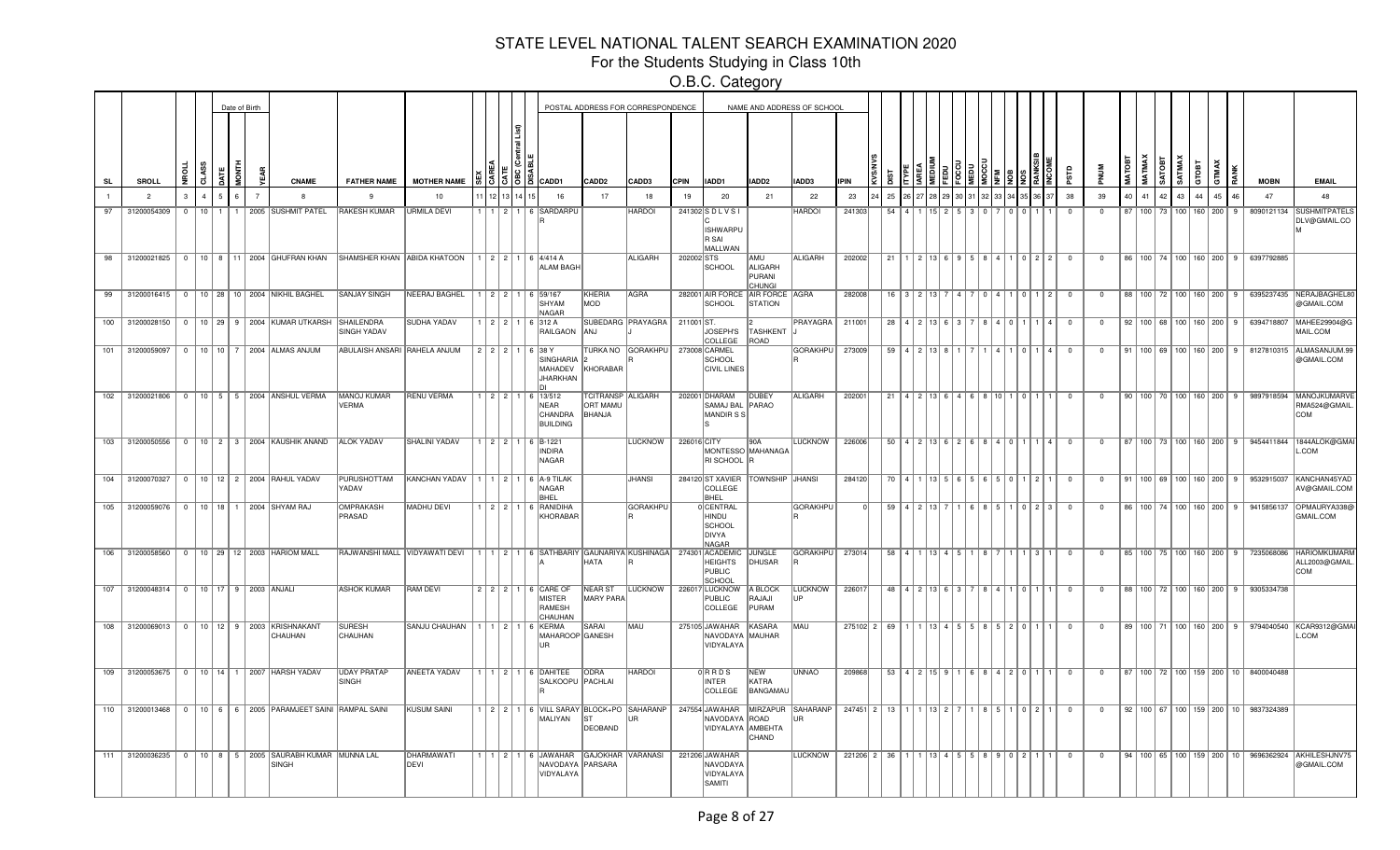For the Students Studying in Class 10th

|           |     |                                        |   | Date of Birth |  |                                                               |                                      |                                                       |         |  |                                                                                                                                                                                                                                                                                                                     |                                                            | POSTAL ADDRESS FOR CORRESPONDENCE     |             |                                                                   |                                                     | NAME AND ADDRESS OF SCHOOL |                                        |                  |          |                               |             |           |     |                           |                   |                |                |                |    |    |                                 |       |                                      |                                                   |                                                                                          |
|-----------|-----|----------------------------------------|---|---------------|--|---------------------------------------------------------------|--------------------------------------|-------------------------------------------------------|---------|--|---------------------------------------------------------------------------------------------------------------------------------------------------------------------------------------------------------------------------------------------------------------------------------------------------------------------|------------------------------------------------------------|---------------------------------------|-------------|-------------------------------------------------------------------|-----------------------------------------------------|----------------------------|----------------------------------------|------------------|----------|-------------------------------|-------------|-----------|-----|---------------------------|-------------------|----------------|----------------|----------------|----|----|---------------------------------|-------|--------------------------------------|---------------------------------------------------|------------------------------------------------------------------------------------------|
| <b>SL</b> |     | <b>SROLL</b>                           | ç |               |  | <b>CNAME</b>                                                  | <b>FATHER NAME</b>                   | <b>MOTHER NAME</b>                                    |         |  | $\frac{1}{2}$ $\frac{1}{2}$ $\frac{1}{2}$ $\frac{1}{2}$ $\frac{1}{2}$ $\frac{1}{2}$ $\frac{1}{2}$ $\frac{1}{2}$ $\frac{1}{2}$ $\frac{1}{2}$ $\frac{1}{2}$ $\frac{1}{2}$ $\frac{1}{2}$ $\frac{1}{2}$ $\frac{1}{2}$ $\frac{1}{2}$ $\frac{1}{2}$ $\frac{1}{2}$ $\frac{1}{2}$ $\frac{1}{2}$ $\frac{1}{2}$ $\frac{1}{2}$ | CADD <sub>2</sub>                                          | CADD3                                 | <b>CPIN</b> | IADD1                                                             | IADD2                                               | IADD3                      | <b>IPIN</b>                            |                  |          |                               |             |           |     |                           |                   |                |                |                | ş  |    | SATMA                           | GTOBI | GTMA)                                | <b>MOBN</b>                                       | <b>EMAIL</b>                                                                             |
|           |     | $\overline{2}$                         |   |               |  |                                                               | 9                                    | 10                                                    |         |  | 16                                                                                                                                                                                                                                                                                                                  | 17                                                         | 18                                    | 19          | 20                                                                | 21                                                  | 22                         | 23                                     | 25               |          |                               |             |           |     |                           |                   |                | 38             | 39             | 40 | 41 | 42                              | 43    | 45                                   | 47                                                | 48                                                                                       |
|           | 112 | 31200048583                            |   |               |  | 0   10   4   1   2005   AREESHA                               | <b>MOHD SAJID</b><br>ANSARI          | <b>SEEMA</b>                                          | 2 2 2 1 |  | 6 NEAR<br><b>STMARY'S</b><br><b>INTER</b><br>COLLEGE                                                                                                                                                                                                                                                                | <b>BEHIND</b><br>PARA<br>DIESEL<br>PUMP RING<br>ROAD       | <b>LUCKNOW</b>                        | 226017 CITY | MONTESSO COLONY<br>RI SCHOOL MANAK                                | <b>RDSO</b><br><b>NAGAR</b>                         | <b>LUCKNOW</b>             | 226011                                 | 48               |          |                               |             |           |     |                           |                   |                |                |                |    |    | 85   100   74   100   159   200 |       | 10                                   | 9919285248                                        | AREESHASAJID2<br>005@GMAIL.COM                                                           |
|           | 113 | 31200076039                            |   |               |  | 0   10   21   11   2004   SHAURYAKANT                         | UMAKANT GUPTA SEEMA GUPTA            |                                                       |         |  | $1$   2   2   1   6   LAXMI<br>ENTERPRIS KARWI<br><b>IES</b><br>BHARATPU<br>RI PURANI                                                                                                                                                                                                                               | <b>BAZAR</b>                                               | <b>CHITRAKO</b><br>lот                |             | 210205 ST THOMAS<br>SR SEC<br>SCHOOL<br>KHUTAHA                   | ROAD<br>SHIVRAMPUOT<br>R KARWI                      | <b>CHITRAKO</b>            | 210205                                 |                  |          | 76   4   2   13   9   1       |             |           |     | 9   8   4   0   1   1   2 |                   |                | $\overline{0}$ | $\overline{0}$ |    |    |                                 |       | 86   100   73   100   159   200   10 | 9646984745                                        | ERUK.2010@GMA<br>IL.COM                                                                  |
|           |     |                                        |   |               |  | 114 31200028198 0 10 30 10 2004 AMAN YADAV                    | RAM NIRANJAN<br>YADAV                | <b>REKHA YADAV</b>                                    |         |  | 1 2 2 1 6 NAIKA<br>MAHEEN<br><b>JHUSI</b>                                                                                                                                                                                                                                                                           |                                                            | <b>PRAYAGRA</b>                       |             | 211019 NEW RSJ<br>PUBLIC<br>SCHOOL                                | <b>G JHUSI</b>                                      | CHHATTAN PRAYAGRA   211019 |                                        |                  |          | $28$   4   0   0   7          |             |           |     |                           |                   | 6 8 6 0 3 0 3  |                | $\Omega$       |    |    |                                 |       |                                      | 83   100   76   100   159   200   10   8299779747 | AYO979548@GM<br>AIL.COM                                                                  |
|           |     |                                        |   |               |  | 115 31200059105 0 10 21 9 2004 MOHAMMAD<br>YUSUF ANSARI       | <b>HABIB UR</b><br>RAHMAN ANSARI     | <b>ANJUM BANO</b>                                     |         |  | 1 2 2 1 6 HNO NO 64<br><b>B DARYA</b><br>CHAK                                                                                                                                                                                                                                                                       | NEAR<br>MAMOON<br>MASJID<br>SIDHARIPU                      | <b>GORAKHPU</b>                       | 273015 G N  | NATIONAL<br>PUBLIC<br>SCHOOL                                      | тн                                                  | GORAKHNA GORAKHPU          | 273015                                 |                  |          | $59$   4   2   13   6   3     |             |           |     | l n                       | 121               |                | $\Omega$       | $\Omega$       |    |    |                                 |       | 90   100   69   100   159   200   10 | 9956701297                                        | HABIBRAHMAN1<br>37@GMAIL.COM                                                             |
|           |     | 116 31200068091                        |   |               |  | 0   10   4   9   2004   VINAY KUMAR<br>GUPTA                  | GANGADHAR<br><b>GUPTA</b>            | PRAMILA DEVI                                          |         |  | 1   1   2   1   6   SULTANPU   HALDI                                                                                                                                                                                                                                                                                |                                                            | BALLIA                                |             | 277402 JAWAHAR<br>NAVODAYA WAR<br>VIDYALAYA                       | SINHACHA BALLIA                                     |                            | 221701 2 68 1 1 1 15 0 5 0 0 0 0 4 0 3 |                  |          |                               |             |           |     |                           |                   |                | $\overline{0}$ | $\mathbf 0$    |    |    |                                 |       |                                      | 86   100   73   100   159   200   10   7706071630 | VINAYJEE04@G<br>MAIL.COM                                                                 |
|           |     |                                        |   |               |  | 117 31200044045   0   10   24   7   2004 RAHUL KUMAR<br>YADAV | SHIVADHAR SINGH URMILA DEVI<br>YADAV |                                                       |         |  | $1$   2   2   1   6   N-241<br><b>HINDALCO</b><br>COLONY                                                                                                                                                                                                                                                            |                                                            | <b>RENUKOOT SONEBHAD</b><br><b>RA</b> |             | 231217 ADITYA<br>BIRLA<br>INTERMEDI<br>ATE<br>COLLEGE             |                                                     | RENUKOOT SONEBHAD   231217 |                                        |                  |          | $44$   $4$   $2$   15   5   7 |             |           |     | 8 6 1 2 4                 |                   |                | $\overline{0}$ | $\overline{0}$ |    |    |                                 |       |                                      | 86   100   73   100   159   200   10   9452573423 | KMRAHUL922@C<br>MAIL.COM                                                                 |
|           |     | 118 31200003236 0 10 27 3 2004 ABHINAV |   |               |  |                                                               | SANDEEP DHAMA   MANISHA              |                                                       |         |  | 1 2 2 1 6 C-202<br>ANSAL<br>COUTYARD ROAD                                                                                                                                                                                                                                                                           | MODIPURA MEERUT<br>M BYPASS                                |                                       |             | 250001 ST MARYS MEERUT<br>ACADEMY                                 | CANTT                                               | MEERUT                     | 250001                                 | 3                |          |                               |             |           |     | 4   0   0   1             |                   | 3              | $\overline{0}$ | $^{\circ}$     |    |    |                                 |       | 86   100   73   100   159   200   10 | 9997875531                                        | DHARMASANDEE<br>P16@GMAIL.COM                                                            |
|           |     | 119 31200027065 0                      |   |               |  | 10   22   3   2004  RAJVARDHAN<br>RASTOGI                     | RAJKAMAL<br>RASTOGI                  | SHARDHA<br>RASTOGI                                    |         |  | 2   2   1   6   KAMAL<br><b>MEDICAL</b><br>STORE                                                                                                                                                                                                                                                                    | ALLAHABAD NPUR<br><b>BANK</b><br>CHOWK                     | SHAHJAHA                              | 242001 RYAN | INTERNATI VILLAGE<br><b>ONAL</b><br>SCHOOL                        | MISRIPUR                                            | SHAHJAHA<br><b>NPUR</b>    | 242001                                 |                  | $27$   4 |                               |             | 136468101 |     |                           | 1011              | $\overline{2}$ | $\overline{0}$ | 0              |    |    |                                 |       | 91   100   68   100   159   200   10 |                                                   | 9451643776 KAMALMEDICAL<br>9@GMAIL.COM                                                   |
|           |     | 120 31200021015 0                      |   |               |  | 10   5   3   2004   TABREZ ALI                                | ZAHID ALI                            | NAJMA REHMANI                                         |         |  | 1 2 2 1 6 B3 SIFAT<br>RESIDENCY MILLAT<br><b>NEAR</b><br>NATIONAL                                                                                                                                                                                                                                                   | <b>COLONY</b><br>ROAD AMIR<br>NISHAN<br><b>CIVIL LINES</b> | <b>ALIGARH</b>                        |             | 202001 A M U A B K EMADUL<br><b>BOYS HIGH MULK ROAD</b><br>SCHOOL | AMU                                                 | ALIGARH                    | 202001                                 | 21 <sub>1</sub>  |          | 2 1 1 3 1 6 1 3               |             |           |     |                           | $1 \mid 2 \mid 3$ |                | $^{\circ}$     | $\Omega$       |    |    |                                 |       | 89   100   70   100   159   200   10 | 8630936630                                        | TABREZ5MARCH<br>@GMAIL.COM                                                               |
|           |     |                                        |   |               |  | 121 31200036233 0 10 1 3 2004 AMIT KUMAR<br>SINGH             | <b>SHIVSHANKAR</b><br><b>SINGH</b>   | <b>SAVITA SINGH</b>                                   |         |  | 1   1   2   1   6   JAWAHAR   GAJOKHAR   VARANASI<br>NAVODAYA<br>VIDYALAYA                                                                                                                                                                                                                                          |                                                            |                                       |             | 221206 JAWAHAR<br>NAVODAYA<br>VIDYALAYA<br>SAMITI                 | GAJOKHAR VARANASI                                   |                            |                                        | $0$   2   36   1 |          |                               | $0$ $6$ $5$ |           | IЯ. | 15211                     |                   |                | $\Omega$       | $\overline{0}$ |    |    |                                 |       | 89   100   70   100   159   200   10 |                                                   | 9450354085 AKHILESHJNV75<br>@GMAIL.COM                                                   |
|           | 122 |                                        |   |               |  | 31200061099   0   10   11   2   2004 ATUL JAISWAL             | <b>DURGA DUTT</b><br>JAISWAL         | ARCHANA<br>JAISWAL                                    |         |  | 1 2 2 1 6 INFRONT<br><b>OF TULSI</b><br>VIDYALAYA                                                                                                                                                                                                                                                                   |                                                            | PADRAUNA KUSHINAGA                    |             | 274304 JAWAHAR<br>NAVODAYA RASOOLPU R<br>VIDYALAYA R              | MILK <sub>1</sub>                                   | KUSHINAGA 274304 2 61 1    |                                        |                  |          | 1 1 13 3 4 6 8 8 6 1 2        |             |           |     |                           |                   |                | $\overline{0}$ | $^{\circ}$     |    |    |                                 |       | 88   100   71   100   159   200   10 |                                                   | 9839411523 JAISWALARCHAM<br>A272                                                         |
|           |     |                                        |   |               |  | 123 31200016424 0 10 20 1 2004 KHUSHI RAJPUT                  | <b>BHARAT SINGH</b>                  | <b>UMA RAJPUT</b>                                     |         |  | 2 2 2 1 6 33/17A/48-1 LOHIYA<br>JASWANT<br>VIHAR                                                                                                                                                                                                                                                                    | NAGAR<br><b>BALKESHW</b>                                   | AGRA                                  | 282004 ST   | PATRICKS<br>JUNIOR<br>COLLEGE                                     | WAZIRPUR AGRA<br>A ROAD                             |                            | 282003                                 |                  |          | 16   4   2   13   7           |             |           |     | 88411011                  |                   |                | $\overline{0}$ | $\overline{0}$ |    |    |                                 |       |                                      |                                                   | 93   100   66   100   159   200   10   9897927551   SINGHBHARAT7!<br>RAJPUT@GMAIL<br>COM |
|           |     |                                        |   |               |  | 124 31200010080 0 10 5 12 2003 ARYAN SINGH                    | <b>SATYENDRA</b><br><b>SINGH</b>     | KANCHAN SINGH   1   2   2   1   6   A-53 BLOCK SECTOR |         |  |                                                                                                                                                                                                                                                                                                                     | 122                                                        | <b>NOIDA</b>                          |             | 201301 DELHI<br><b>PUBLIC</b><br>SCHOOL                           | <b>AHINSA</b><br>KHAND II<br><b>INDIRAPUR</b><br>AM | GHAZIABAD                  | $201014$ 0                             |                  |          | $10$   4   0   13             |             |           |     |                           |                   | 4110244        | 120            |                |    |    |                                 |       |                                      |                                                   | 4219198 93 100 66 100 159 200 10 9910014902 SSINGHDC4@GM<br>AIL.COM                      |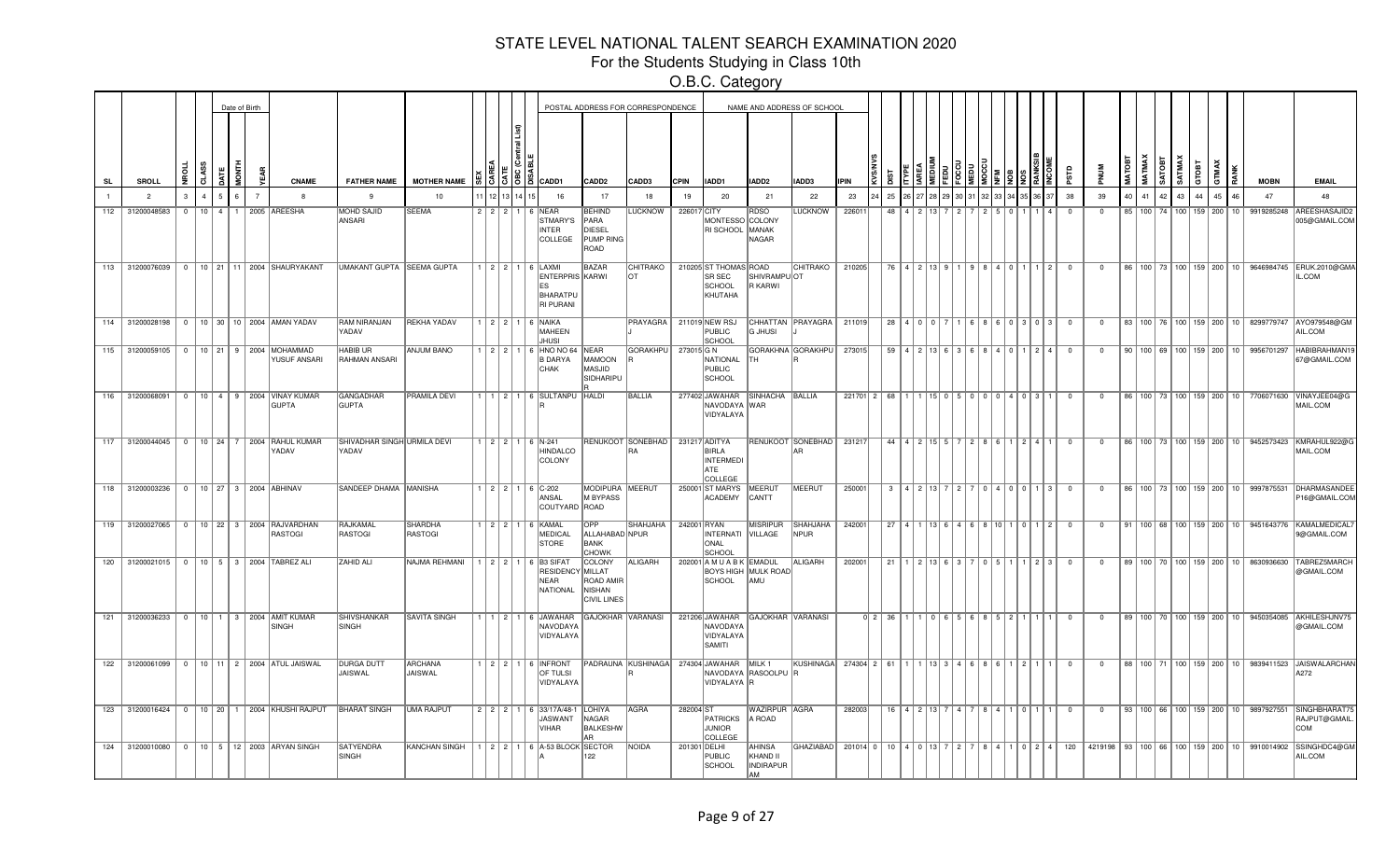For the Students Studying in Class 10th

|           |                                      |                |           |                   | Date of Birth  |                                                                          |                               |                                  |                 |      |                                                                                                     |                       | POSTAL ADDRESS FOR CORRESPONDENCE |              |                                                                               |                                                    | NAME AND ADDRESS OF SCHOOL     |             |      |            |                                     |        |          |           |                                                       |                |                         |    |                                 |                    |        |                 |                                      |                                                   |                                                                                            |
|-----------|--------------------------------------|----------------|-----------|-------------------|----------------|--------------------------------------------------------------------------|-------------------------------|----------------------------------|-----------------|------|-----------------------------------------------------------------------------------------------------|-----------------------|-----------------------------------|--------------|-------------------------------------------------------------------------------|----------------------------------------------------|--------------------------------|-------------|------|------------|-------------------------------------|--------|----------|-----------|-------------------------------------------------------|----------------|-------------------------|----|---------------------------------|--------------------|--------|-----------------|--------------------------------------|---------------------------------------------------|--------------------------------------------------------------------------------------------|
| <b>SL</b> | SROLL                                |                | ते        |                   |                | <b>CNAME</b>                                                             | <b>FATHER NAME</b>            | <b>MOTHER NAME</b>               |                 | 1913 | CADD1                                                                                               | CADD <sub>2</sub>     | CADD3                             | <b>CPIN</b>  | IADD1                                                                         | IADD2                                              | IADD3                          | <b>IPIN</b> |      |            |                                     |        |          |           |                                                       |                |                         |    |                                 |                    | SATMAX | GTOBT           |                                      | <b>MOBN</b>                                       | <b>EMAIL</b>                                                                               |
|           | $\overline{2}$                       | 3              | $\Lambda$ | 5                 | $\overline{7}$ |                                                                          | $\mathbf{q}$                  | 10                               | 12 <sup>1</sup> |      | 16                                                                                                  | 17                    | 18                                | 19           | 20                                                                            | 21                                                 | 22                             | 23          | 25   |            |                                     |        |          |           |                                                       | 38             | 39                      | 40 | 41                              | 42                 | 43     | $\overline{44}$ | 45<br>16                             | 47                                                | 48                                                                                         |
| 125       | 31200069017                          | $\Omega$       |           | $10$   $10$   $7$ |                | 2003 SHYAMSUNDER<br>CHAUHAN                                              | <b>LAL PARIKMA</b><br>CHAUHAN | <b>MEELA DEVI</b>                |                 |      | 1   1   2   1   6   IBRAHIMAB SURAJPUR MAU<br>AD                                                    |                       |                                   |              | 276306 JAWAHAR<br>NAVODAYA KASARA<br>VIDYALAYA                                | MAUHAR                                             | MAU                            | 275102 2    | 69   |            |                                     |        |          |           |                                                       | $\Omega$       | $\Omega$                |    | 94 100 65 100 159 200           |                    |        |                 | $10^{-1}$                            | 9453197958                                        |                                                                                            |
|           | 126 31200065046 0 10 1 1 2003 MANISH |                |           |                   |                |                                                                          | <b>RAMESH YADAV</b>           | VIDYA DEVI                       |                 |      | 1   1   2   1   6   MATAULI                                                                         | SHIVAPAR SANT         | KABIR<br>NAGAR                    | 272162 U B   | ADARSH<br><b>INTER</b><br>COLLEGE                                             | <b>UMARIYA</b><br>BAZAR<br>DHANGHAT                | <b>SAN KABIR</b><br>NAGAR      | 272162      |      |            | 65 3 1 1 1 1 1 5 1 5                | 548410 |          |           |                                                       | $\overline{0}$ | $\overline{0}$          |    |                                 |                    |        |                 |                                      |                                                   | 92   100   67   100   159   200   10   9005251409   MANEESHYADAV<br>1405@GMAIL.CO          |
|           |                                      |                |           |                   |                | 127 31200021890 0 10 26 7 2006 GOPESH KRISHAN UDAL SINGH                 |                               | <b>KAMLESH SINGH</b>             |                 |      | 1 1 2 2 1 6 TYPE III<br>BLOCK 18<br>38 BN PAC<br>RAMGHAT                                            | <b>ROAD</b>           | ALIGARH                           |              | 202001 NURTURE<br>INTERNATI<br>ONAL<br>SCHOOI                                 | NEAR 38<br><b>PAC</b><br><b>RAMGHAT</b><br>ROAD    | ALIGARH                        | 202001      |      |            | 21   4   2   13   6                 |        |          |           | 1 3 8 6 1 1 2 3 4                                     | $\overline{0}$ | $\overline{0}$          |    |                                 |                    |        |                 |                                      |                                                   | 88   100   70   100   158   200   11   9058195638   DHAWALAJAY81<br>@GMAIL.COM             |
|           |                                      |                |           |                   |                | 128 31200061072 0 10 7 1 2006 ABHISHEK<br>KASHYAP                        | MANOJ KUMAR<br>KASHYAP        | <b>ANITA KASHYAP</b>             |                 |      | 1 2 2 1 6 WARD NO<br>13<br>SHRIRAMJA KASIA<br><b>NKI NAGAR</b>                                      | <b>GOLA</b><br>BAZAAR | KUSHINAGA 274402 NAV              |              | JEEVAN<br><b>IMISSION</b><br><b>SCHOOL</b>                                    | AGAR<br><b>SAPAHA</b><br>ROAD<br>KASIA             | NAVJEEVAN KUSHINAGA 274402     |             |      | $61$   $3$ |                                     |        |          |           | $222$                                                 | $\Omega$       | $\Omega$                |    |                                 |                    |        |                 |                                      |                                                   | 83   100   75   100   158   200   11   9935931890   ABHISHEK.KASH<br>YAP0701@GMAIL<br>.COM |
|           |                                      |                |           |                   |                | 129 31200028277   0   10   1   10   2005 SOMESH SINGH                    | VINOD KUMAR                   | ASHA DEVI                        |                 |      | 1   1   2   1   6   UPARDAHA   BARAUT<br>RIGDAPUR                                                   | HANDIA                | PRAYAGRA                          |              | 221502 CHAKMADA HANDIA<br>BEERAPUR                                            |                                                    | PRAYAGRA                       | 221503      |      |            | $28$   4   1   13   6               |        |          | $1$ 0 $1$ | 3                                                     | $\Omega$       | $\Omega$                |    |                                 |                    |        |                 |                                      | 87   100   71   100   158   200   11   9936223327 | VINODKUMAR80<br>09@GMAIL.COM                                                               |
| 130       | 31200058581                          |                |           |                   |                | 0   10   9   7   2005   TARKESHVAR<br>MANI YADAV                         | <b>VINOD YADAV</b>            | <b>VINDU DEVI</b>                |                 |      | 1 2 2 1 6 SI RUAPAR<br><b>KARMDEVA</b>                                                              |                       | <b>GORAKHPU</b>                   |              | 273211 AATMDEEP SIKTAUR                                                       | VIDYALAYA   CHAURAHA  <br><b>DEORIA BY</b><br>PASS | <b>GORAKHPU</b>                | 273010      | 58 L | $\sim$     |                                     |        |          | 101212    |                                                       | $\Omega$       | $\Omega$                | 91 |                                 | 100 67 100 158 200 |        |                 | 11                                   | 9794675803                                        | <b>TARKESHWARM</b><br>ANI879@GMAIL.C<br>lом                                                |
| 131       | 31200067021                          | $\overline{0}$ |           |                   |                | 10 21 6 2005 DIVYANG GUPTA VISHAL BIHARI                                 | <b>GUPTA</b>                  | <b>RINKU DEVI</b>                | 11211           |      | 6 JAWAHAR JIYANPUR<br>NAVODAYA<br>VIDYALAYA                                                         |                       | <b>AZAMGARH</b>                   |              | 276140 JAWAHAR<br>NAVODAYA<br>VIDYALAYA                                       | <b>JIYANPUR</b>                                    | <b>AZAMGARH</b>                | 276140 2    | 67   |            |                                     |        |          |           | I 0 I 3                                               | $^{\circ}$     | $^{\circ}$              | 87 |                                 | 100 71 100 158 200 |        |                 |                                      | 8353904504                                        | DIVYANG.NAVOD<br>AYA2015@GMAIL<br>.COM                                                     |
|           | 132 31200034018                      |                |           |                   |                | 0   10   5   5   2005   ADITI YADAV                                      | JAI PRAKSH<br>YADAV           | KUSUMLATA<br>YADAV               |                 |      | 2 1 2 1 6 LALUPUR                                                                                   | LALGANJ<br>AJHARA     | PURE NOTI PRATAPGA<br>RН          | 230132 PT.   | NAGESHDU AJHARA<br><b>TT PUBLIC</b><br><b>SCHOOL</b>                          | LALGANJ                                            | <b>PRATAPGA</b>   230132<br>RH |             |      |            |                                     |        |          |           | 34   4   1   13   0   8   0   1   8   3   0   1   4   | $\overline{0}$ | $\overline{\mathbf{0}}$ |    | 88   100   70   100   158   200 |                    |        |                 | 11 <sup>1</sup>                      | 9452222345                                        |                                                                                            |
|           |                                      |                |           |                   |                | 133 31200051443 0 10 24 4 2005 UTKARSH YADAV CHANDRABHAN                 | YADAV                         | <b>ANITA YADAV</b>               |                 |      | 1   2   2   1   6   SEC-7C/421   SHAHEEDP   LUCKNOW<br>VRINDAVAN ATH<br><b>AVLOY</b><br><b>NEAR</b> |                       |                                   | 226029 SEC-9 | VRINDAVAN ATH<br>YOJNA<br>NEAR                                                | <b>LUCKNOW</b><br>PUBLIC<br><b>SCHOOL</b>          | SHAHEEDP LUCKNOW               | 226029      |      |            | $51$   4   2   13                   |        |          |           | 213                                                   | $\Omega$       | $\Omega$                |    |                                 |                    |        |                 |                                      | 85   100   73   100   158   200   11   9415767609 | <b>CBYVRINDAVAN</b><br>@GMAIL.COM                                                          |
|           |                                      |                |           |                   |                | 134 31200049004 0 10 31 3 2005 SURYANSH PAL                              | <b>AJAY PRATAP</b><br>SINGH   | <b>KALINDI PAL</b>               |                 |      | 1 2 2 1 6 A/51/AHILYA KALYANPU LUCKNOW<br>BAI NAGAR R                                               |                       |                                   | 226022 CITY  | MONTESSO SEC-O<br><b>RI SCHOOL</b>                                            | ALIGANJ                                            | LUCKNOW                        | 226024      |      |            |                                     |        |          |           | 49 4 2 13 6 3 6 3 5 0 2 3 3                           | $\Omega$       | $\Omega$                |    |                                 |                    |        |                 |                                      | 90 100 68 100 158 200 11 8318184625               | KALINDI1963@G<br>MAIL.COM                                                                  |
|           | 135 31200056221                      |                |           |                   |                | 0   10   20   3   2005   AMAN KUMAR                                      | <b>LALLAN PRASAD</b>          | <b>SUMAN DEVI</b>                |                 |      | 1   1   2   1   6   VIDYAGYAN SIDHAULI<br>SCHOOL<br><b>SURAINCHA</b>                                |                       | SITAPUR                           |              | 261302 VIDYAGYAN SIDHAULI<br>SCHOOL<br>SURAINCHA                              |                                                    | <b>SITAPUR</b>                 | 261302      |      |            |                                     |        |          |           | $56$   4   1   13   5   5   1   8   4   2   3   5   1 | $\overline{0}$ | $\overline{0}$          |    |                                 |                    |        |                 |                                      | 91   100   67   100   158   200   11   7309275407 | AM9986@VIDYAO<br>YAN.IN                                                                    |
| 136       | 31200036714                          |                |           |                   |                | 0   10   18   3   2005   FARAAZ AHMAD                                    | <b>ZULFIKAR ALI</b>           | <b>MAHAJABEEN</b><br><b>BANO</b> |                 |      | $1$   2   2   1   6   HN-A35 /41<br>C-14<br><b>SHAILPUTRI</b><br>ROAD                               | JALALIPUR VARANASI    |                                   | 221001 SANT  | ATULANAN<br>D CONVENT<br>SCHOOL                                               | KOIRAJPUR VARANASI                                 |                                | 221105      |      |            | $36$   4   1   13   7               |        | 7884     |           | 1011<br>l 3                                           | $^{\circ}$     | $^{\circ}$              |    |                                 |                    |        |                 | 89   100   69   100   158   200   11 | 9935486691                                        |                                                                                            |
|           |                                      |                |           |                   |                | 137 31200058505 0 10 13 2 2005 ADITYA PRAKASH ANIL KUMAR<br><b>GUPTA</b> | GUPTA                         | <b>REENA GUPTA</b>               |                 |      | 1 2 2 1 6 NAGAR<br>PANCHAYA<br>T KASBA<br>SANGRAMP<br>ID                                            | <b>UNWAL</b>          | GORAKHPU 273406 SIKTAUR           |              | NEAR<br>DEORIA<br><b>BYPASS</b>                                               | VIDYALAYA R                                        | ATMADEEP GORAKHPU   273010     |             |      |            | $58$   $3$   $2$   $13$   $8$   $0$ |        | 1814 I O |           | I 4 I                                                 | $\overline{0}$ | $^{\circ}$              |    |                                 |                    |        |                 |                                      |                                                   | 88   100   70   100   158   200   11   9451216380   ANILCC033@GM<br>AIL.COM                |
|           | 138 31200008402                      |                |           |                   |                | 0   10   10   2   2005   AANYA SINGH<br>DHAKA                            | <b>DEEPAK SINGH</b>           | SANDHYA SINGH                    |                 |      | $2$   2   2   1   6   1530-D<br><b>BLOCK</b>                                                        |                       |                                   |              | GHAZIABAD   201017 PRESIDIUM CENTRE<br>SCHOOL A- AHINSA<br>16 HABITAT KHAND 1 | INDIRAPUR<br>AM                                    | GHAZIABAD   201014             |             |      |            | 8 3 0 13 7                          |        |          |           | $\overline{3}$                                        | $\Omega$       | $\Omega$                |    |                                 |                    |        |                 |                                      |                                                   | 91   100   67   100   158   200   11   9560265544   DSFITJEE1@GM<br>AIL.COM                |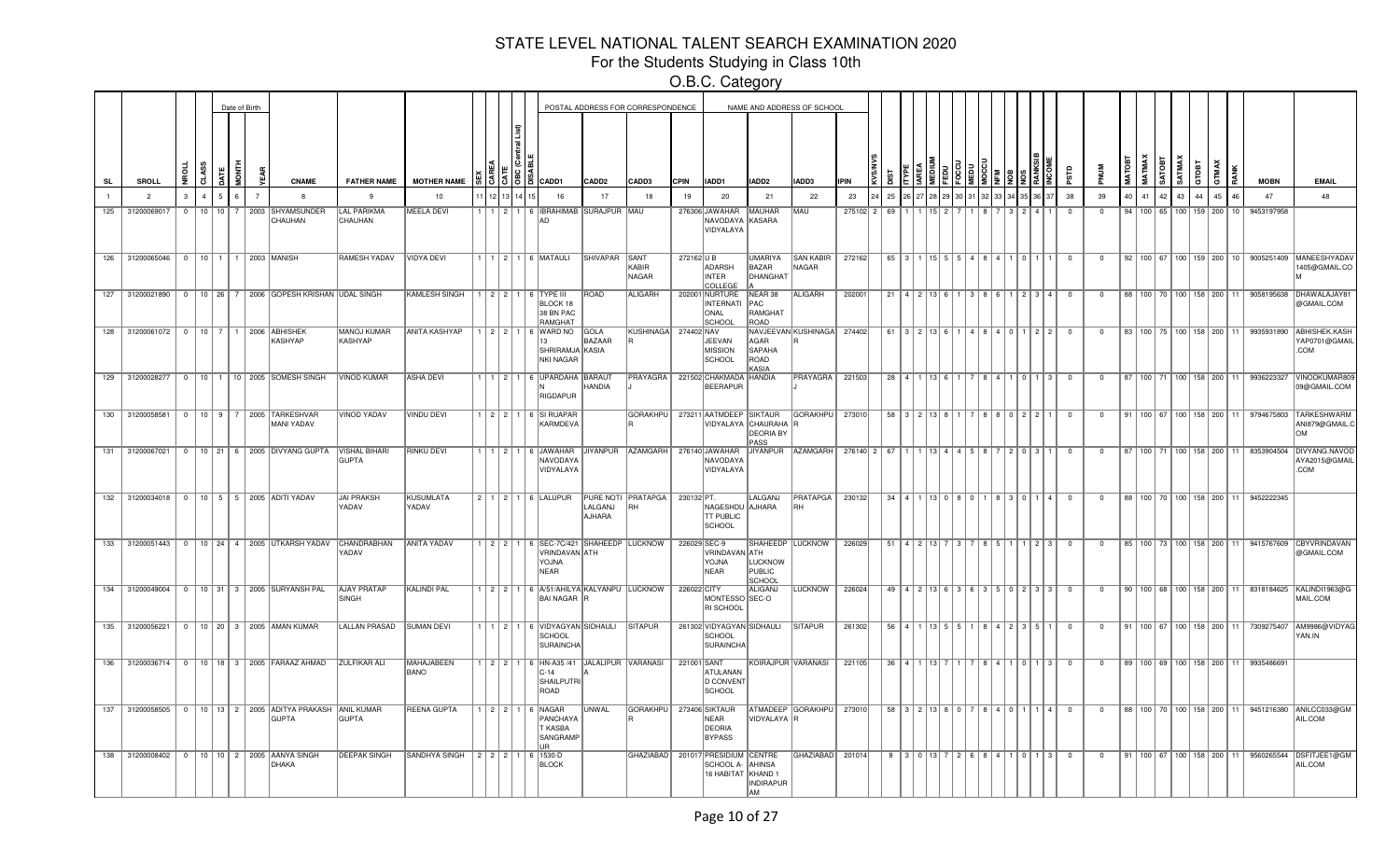For the Students Studying in Class 10th

|           |     |                   |              |   | Date of Birth |                |                                                                  |                                                                |                                                                        |               |       |                                                                                 |                                       | POSTAL ADDRESS FOR CORRESPONDENCE |             |                                                               |                                                       | NAME AND ADDRESS OF SCHOOL                                              |                                        |    |                                                           |  |                                                 |  |           |                |                |    |               |               |                 |                 |                                      |                                                   |                                                                                    |
|-----------|-----|-------------------|--------------|---|---------------|----------------|------------------------------------------------------------------|----------------------------------------------------------------|------------------------------------------------------------------------|---------------|-------|---------------------------------------------------------------------------------|---------------------------------------|-----------------------------------|-------------|---------------------------------------------------------------|-------------------------------------------------------|-------------------------------------------------------------------------|----------------------------------------|----|-----------------------------------------------------------|--|-------------------------------------------------|--|-----------|----------------|----------------|----|---------------|---------------|-----------------|-----------------|--------------------------------------|---------------------------------------------------|------------------------------------------------------------------------------------|
| <b>SL</b> |     | SROLL             |              |   |               |                | <b>CNAME</b>                                                     | <b>FATHER NAME</b>                                             | <b>MOTHER NAME</b>                                                     |               | 1513. | CADD1                                                                           | CADD <sub>2</sub>                     | CADD3                             | <b>CPIN</b> | IADD1                                                         | IADD <sub>2</sub>                                     | IADD3                                                                   | <b>IPIN</b>                            |    |                                                           |  |                                                 |  |           |                |                |    |               | <b>GATOBT</b> | SATMAX<br>GTOBT | TMAX<br>7       |                                      | <b>MOBN</b>                                       | <b>EMAIL</b>                                                                       |
|           |     | $\overline{2}$    | $\mathbf{3}$ | 5 | ĥ             | $\overline{7}$ | -8                                                               | $\mathbf{q}$                                                   | 10                                                                     | 12            |       | 16                                                                              | 17                                    | 18                                | 19          | 20                                                            | 21                                                    | 22                                                                      | 23                                     | 25 |                                                           |  |                                                 |  |           | 38             | 39             | 40 | 41            | 42            | 43              | 44              |                                      | 47                                                | 48                                                                                 |
|           | 139 | 31200067022       | $\Omega$     |   |               |                | 10   16   12   2004   PREM YADAV                                 | <b>AMARNATH YADAV SEEMA YADAV</b>                              |                                                                        | 1 2 2 2 1     |       | 6 IOPP<br>AILWAL<br>POLICE<br><b>HAWKI</b>                                      | AILWAL                                | <b>AZAMGARH</b>                   |             | 276001 ST.XAVIER<br>HIGH<br>SCHOOL                            | AILWAL                                                | <b>AZAMGARH</b>                                                         | 276001                                 | 67 |                                                           |  |                                                 |  |           | - 0            | $\Omega$       |    | 89 100 69     |               |                 | 100   158   200 | 11                                   | 9919654857                                        | <b>TEACHER.AMAF</b><br>@GMAIL.COM                                                  |
|           | 140 | 31200072061       |              |   |               |                | 0   10   1   12   2004   AYUSH RATHORE   DINESH KUMAR            | RATHORE                                                        | PREETI RATHORE $\vert 1 \vert 2 \vert 2 \vert 1$                       |               |       | 6 D-5 BANK<br>COLONY<br>RAJENDRA<br>NAGAR                                       | <b>ORAI</b>                           | <b>JALAUN</b>                     |             | 285001 SACRED<br>HEART<br>CENTENAR<br>Y ACADEMY               | MECHANIC ORAI<br>NAGAR                                |                                                                         | 285001                                 | 72 | 4 2 13 6 4 6 8 6 0 1                                      |  |                                                 |  | 211       | $^{\circ}$     | $^{\circ}$     |    |               |               |                 |                 | 84   100   74   100   158   200   11 |                                                   | 9453206146 AYUSHYO2004@<br>GMAIL.COM                                               |
|           |     |                   |              |   |               |                | 141 31200061094 0 10 11 11 2004 AKASH YADAV                      | <b>SATYENDRA</b><br>YADAV                                      | <b>SHEELA DEVI</b>                                                     |               |       | 1 2 2 1 6 SARAIYA                                                               | <b>BABUBADA DEORIA</b><br><b>HARA</b> |                                   |             | 274001 JAWAHAR<br>VIDYALAYA                                   | MILKI<br>NAVODAYA RASULPUR                            | KUSHINAGA 274304 2 61                                                   |                                        |    |                                                           |  | $13$ 5 5 $\overline{5}$ 6 4 8 11 $\overline{2}$ |  | $2$ 1     |                | $\Omega$       |    |               |               |                 |                 |                                      |                                                   | 86   100   72   100   158   200   11   9935996520   AKASHYADAV78<br>01@GMAIL.COM   |
|           |     |                   |              |   |               |                | 142 31200063079 0 10 21 10 2004 AVINASH VERMA SUSHIL VERMA       |                                                                | MAYA VERMA                                                             |               |       | $1$   $1$   $2$   $1$   6   VILL-<br>DARAULI                                    | POST-<br>SHIKARPUR ANJ                |                                   |             | NAVODAYA DHANEI<br>VIDYALAYA                                  |                                                       | MAHARAJG   273302 JAWAHAR   DHANEWA   MAHARAJG   273303   2   63<br>ANJ |                                        |    |                                                           |  | R R 1 R 1 10                                    |  | 1   3     | $\overline{0}$ | $\overline{0}$ |    |               |               |                 |                 |                                      |                                                   | 83   100   75   100   158   200   11   9838355454   SUSHILVERMA1<br>80@GMAIL.COM   |
|           |     |                   |              |   |               |                | 143 31200039093 0 10 20 9 2004 ANKIT GUPTA                       | GIRDHARI GUPTA NEELAM GUPTA                                    |                                                                        |               |       | $1$   $1$   $2$   $1$   $6$   $PALI$                                            |                                       | <b>GHAZIPUR</b>                   |             | 275201 SBNSM<br><b>INTER</b><br>COLLEGE                       | <b>JALALPUR</b><br>SIDHAUT                            | GHAZIPUR 233230                                                         |                                        |    | $39$   4   1   13   4   4   3   8   5   2   1   3   1   0 |  |                                                 |  |           |                | $\overline{0}$ |    |               |               |                 |                 |                                      | 91   100   67   100   158   200   11   6307629104 |                                                                                    |
|           |     |                   |              |   |               |                | 144 31200070130   0   10   2   9   2004 ANUSHKA SINGH            | DHARMENDRA<br><b>KUMAR SINGH</b>                               | GEETANJALI<br>NIRANJAN                                                 |               |       | 2   2   2   1   6   B2 LIC<br>COLONY<br><b>NEAR</b><br>KIDZEE<br>SCHOOL         | AWAS<br><b>VIKAS</b>                  | <b>JHANSI</b>                     | 284002 ST   | <b>FRANCIS</b><br>CONVENT<br><b>INTER</b><br>COLLEGE          |                                                       | <b>JHANSI</b>                                                           | 284001                                 |    | 70   4   2   13   6   2   7   8   4   0   1               |  |                                                 |  | I 0 I 4 I | $\Omega$       | $\overline{0}$ |    |               |               |                 |                 |                                      |                                                   | 88   100   70   100   158   200   11   9415592152   GEETANJALI.NIR<br>ANJAN@GMAIL. |
|           |     | 145 31200048333 0 |              |   |               |                | 10 31 7 2004 SARTHAK YADAV                                       | <b>SHIV KUMAR</b><br>YADAV                                     | SUSHEELA YADAV   1   2   2   1   6   545KA/D 611   RAJAJIPUR   LUCKNOW |               |       | NEW PARA AM<br>COLONY                                                           |                                       |                                   |             | 226017 LUCKNOW<br>PUBLIC<br>COLLEGE A LUCKNOW<br><b>BLOCK</b> | RAJAJIPUR LUCKNOW<br>AM                               |                                                                         | 226017                                 |    | 48 4 2 13 4 3 4 0 7 0 0 0 2                               |  |                                                 |  |           | $\overline{0}$ | $\overline{0}$ |    |               |               |                 |                 |                                      | 85   100   73   100   158   200   11   7236926324 |                                                                                    |
|           |     |                   |              |   |               |                | 146 31200051237   0   10   15   7   2004   YASHASVI<br>CHAUDHARY | SANJAY KUMAR                                                   | DEEPSHIKHA<br><b>CHAUDHARY</b>                                         |               |       | $2$   2   2   1   6   D2/284 A<br><b>SECTOR P</b><br><b>MANSAROV</b><br>AR LDA  | KANPUR<br>ROAD                        | LUCKNOW                           |             | 226012 LUCKNOW<br>PUBLIC<br>SCHOOL<br>SOUTH<br><b>CITY</b>    |                                                       | LUCKNOW                                                                 | 226025                                 |    | $51$   4   2   13   7   1   7   8   4   1   0   1   4     |  |                                                 |  |           | $\Omega$       | $^{\circ}$     |    |               |               |                 |                 | 88   100   70   100   158   200   11 |                                                   | 9889970501 SANJAYCHAUDH<br>ARY.RBI@GMAIL<br><b>COM</b>                             |
|           |     |                   |              |   |               |                | 147 31200070484   0   10   8   7   2004 ROHIT JHA                | HARISHARAN JHA LEELA DEVI                                      |                                                                        |               |       | 1   1   2   1   6   SYAWARI                                                     | MAURANIP JHANSI                       |                                   |             | 284204 JAWAHAR BARUASAG JHANSI<br>NAVODAYA AR<br>VIDYALAYA    |                                                       |                                                                         | 284201 2 70 1 1 1 13 7 1 4 8 4 1 0 2 4 |    |                                                           |  |                                                 |  |           | $\overline{0}$ | $\overline{0}$ |    |               |               |                 |                 | 86   100   72   100   158   200   11 | 9005287135                                        | HARISHARANJHA<br>MAU@MAIL.COM                                                      |
|           |     |                   |              |   |               |                | 148 31200001190 0 10 13 4 2004 UDISHA MALIK                      | <b>PANKAJ MALIK</b>                                            | <b>RENU MALIK</b>                                                      |               |       | 2 2 2 1 6 DP NO 234<br>GREEN<br>PARADISE                                        | ATOZ<br>COLONY<br>MODIPURA            | <b>MEERUT</b>                     |             | 250110 MOUNT<br>LITERA ZEE MODIPURA<br>SCHOOL<br>MEERUT       | NH 58                                                 | <b>MEERUT</b>                                                           | 250110                                 |    | $4$   2   13   6   3   6   8   4   1   0                  |  |                                                 |  | $1$ $4$   | $\overline{0}$ | $\overline{0}$ |    |               |               |                 |                 |                                      | 89 100 69 100 158 200 11 8156075263               | PANKAJMALIK17<br>5@GMAIL.COM                                                       |
|           |     |                   |              |   |               |                | 149 31200021921 0 10 10 1 2004 MUMTAZ AHMAD NIYAZ AHMAD          |                                                                | <b>MOMINA</b><br>KHATOON                                               |               |       | 1   2   2   1   6   RASOOL<br><b>HOSTEL</b><br>WEST<br><b>ROOM</b><br>NUMBER 10 |                                       | ALIGARH                           | 202002 STS  | <b>SCHOOL</b>                                                 | <b>MINTO</b><br><b>CIRCLE</b><br>AMU<br><b>CAMPUS</b> | ALIGARH                                                                 | 202002                                 | 21 | $1 \mid 2 \mid 13 \mid$                                   |  | 6872                                            |  | $2   4  $ | $\overline{0}$ | $^{\circ}$     |    |               |               |                 |                 | 91   100   67   100   158   200   11 |                                                   | 8791787123 NIYAZD56@GMAI<br>L.COM                                                  |
|           | 150 | 31200056226       | $\Omega$     |   |               |                | 10   13   11   2003   KASHIKA<br><b>KUSHWAHA</b>                 | ANIL KUSHWAHA GUDDI DEVI                                       |                                                                        |               |       | 2   1   2   1   6   VIDYAGYAN SIDHAULI<br>SCHOOL<br><b>SURAINCHA</b>            |                                       | <b>SITAPUR</b>                    |             | 261302 VIDYAGYAN SIDHAULI<br><b>SCHOOL</b><br>SURAINCHA       |                                                       | <b>SITAPUR</b>                                                          | 261302                                 | 56 | $4$ 1 13 6 4 4 4 8                                        |  |                                                 |  |           | $\Omega$       | $\Omega$       |    | 81   100   77 |               |                 | 100 158 200     | <b>11</b>                            |                                                   | 9918100900 KA1912@VIDYAG<br>YAN.IN                                                 |
|           | 151 | 31200021009 0     |              |   |               |                |                                                                  | 10   21   10   2003   SAQUIB SAGHEER   SAGHEER AHMAD   SHABANA |                                                                        | 1   2   2 ∏ 1 |       | 6 4/128 A<br>NEAR<br>KIRMANI<br>MASJID<br>HAMDARD                               | NAGAR <sub>B</sub><br>JAMALPUR        | ALIGARH                           |             | 202001 A M U A B K EMADUL<br>HIGH<br>SCHOOL<br>BOYS           | <b>MULK ROAD</b><br>AM U                              | ALIGARH                                                                 | 202001                                 | 21 | 1 2 13 2                                                  |  | 2   8   5                                       |  |           | $\Omega$       | $^{\circ}$     |    |               |               |                 |                 | 88   100   70   100   158   200   11 | 9897542627                                        |                                                                                    |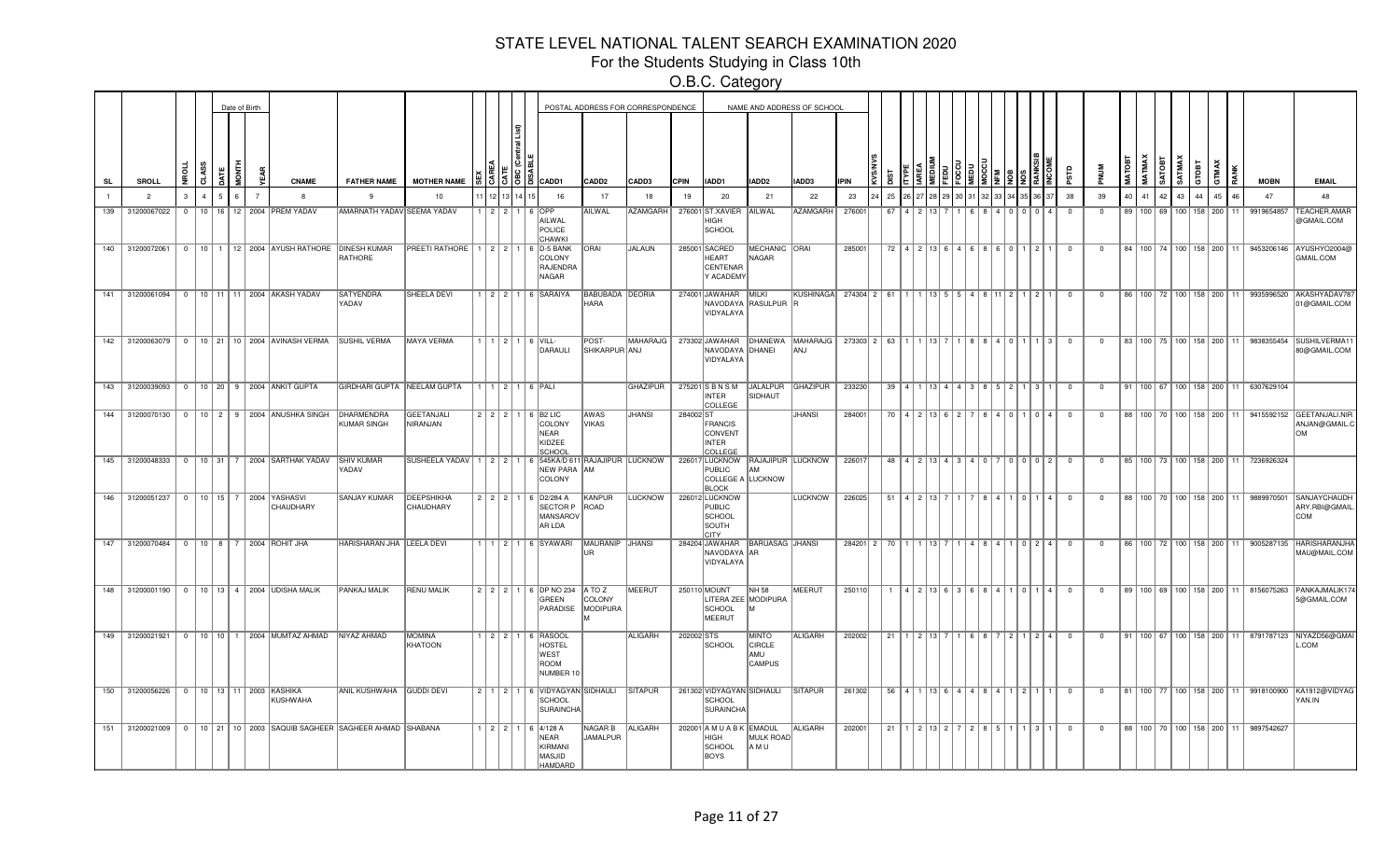For the Students Studying in Class 10th

|           |                                                  |               |                    |   | Date of Birth  |                                                            |                                     |                                                                                    |         |        |                                                                                  |                                                          | POSTAL ADDRESS FOR CORRESPONDENCE |             |                                                                 |                                                    | NAME AND ADDRESS OF SCHOOL |                                           |    |              |                                       |  |           |                                                                                                                            |                |                         |    |                                 |                        |           |    |     |                                                   |                                                                                          |
|-----------|--------------------------------------------------|---------------|--------------------|---|----------------|------------------------------------------------------------|-------------------------------------|------------------------------------------------------------------------------------|---------|--------|----------------------------------------------------------------------------------|----------------------------------------------------------|-----------------------------------|-------------|-----------------------------------------------------------------|----------------------------------------------------|----------------------------|-------------------------------------------|----|--------------|---------------------------------------|--|-----------|----------------------------------------------------------------------------------------------------------------------------|----------------|-------------------------|----|---------------------------------|------------------------|-----------|----|-----|---------------------------------------------------|------------------------------------------------------------------------------------------|
| <b>SL</b> | SROLL                                            | ನ             |                    |   |                | <b>CNAME</b>                                               | <b>FATHER NAME</b>                  | <b>MOTHER NAME</b>                                                                 |         |        | O CADD1                                                                          | CADD <sub>2</sub>                                        | CADD3                             | <b>CPIN</b> | IADD1                                                           | IADD <sub>2</sub>                                  | IADD3                      | <b>IPIN</b>                               |    |              |                                       |  |           |                                                                                                                            |                |                         |    |                                 | <b>GOTAS</b><br>SATMA) | roer<br>ਨ |    |     | <b>MOBN</b>                                       | <b>EMAIL</b>                                                                             |
|           | $\overline{2}$                                   | $\mathcal{R}$ | $\mathbf{A}$<br>5. | 6 | $\overline{7}$ | $\mathbf{R}$                                               | $\mathbf{q}$                        | 10                                                                                 |         |        | 16                                                                               | 17                                                       | 18                                | 19          | 20                                                              | 21                                                 | 22                         | 23                                        | 25 |              |                                       |  |           |                                                                                                                            | 38             | 39                      | 40 | 41                              | 42<br>43               |           | 45 | 46  | 47                                                | 48                                                                                       |
| 152       | 31200021017                                      | $\Omega$      |                    |   |                | 10   2   8   2003   AMAN SAIFI                             | SHAFIQ AHMED                        | TAHIRA KHATOON   1   2   2   1                                                     |         |        | 6 NEAR<br><b>JIGAR</b><br><b>MASJID</b><br><b>JIGAR</b><br>COLONY                |                                                          | MORADABA                          |             | 244001 A M U A B K EMADUL<br>HIGH<br>SCHOOL<br>BOYS             | <b>MULK ROAD</b><br>AMU<br><b>CAMPUS</b>           | ALIGARH                    | 202002                                    | 21 |              |                                       |  |           |                                                                                                                            | - 0            | - 0                     | 83 | $100$ 75   100   158   200      |                        |           |    | 11. |                                                   | 9412484975 SAIFIAMAN595@<br>GMAIL.COM                                                    |
|           |                                                  |               |                    |   |                | 153 31200013129 0 10 11 7 2003 TASNISHA TOMER RAJEEV TOMER |                                     | SAROJ TOMER                                                                        |         |        | 2   2   2   1   6   62 SHANTI<br>VILLA<br>SINDER<br><b>VIHAR</b>                 | COLONY<br>MALHIPUR<br>ROAD                               | SAHARANP<br><b>IUR</b>            | 247001 ASHA | MODERN<br>SCHOOL                                                | CHANDER<br>NAGAR                                   | SAHARANP   247001<br>UR    |                                           |    |              | $13 \mid 4 \mid 2 \mid 0 \mid 8 \mid$ |  | 5 8 1 1 5 | 0   1   2                                                                                                                  | $\overline{0}$ | $\overline{0}$          |    |                                 |                        |           |    |     |                                                   | 86   100   72   100   158   200   11   9837301984   RAJEEVTOMER8<br>36@GMAIL.COM         |
|           |                                                  |               |                    |   |                | 154 31200058068 0 10 13 6 2005 DIVYANSH YADAV RAJAN YADAV  |                                     | <b>PREM TARA</b><br>YADAV                                                          |         |        | 1   2   2   1   6   103-B VIKAS NEAR<br>NAGAR<br>COLONEY<br><b>BARAGADW MILL</b> | <b>BUDHA</b><br>FLOOR                                    | <b>GORAKHPU</b>                   | 273001 G N  | NATIONAL<br>PUBLIC<br>SCHOOL                                    | ATH                                                | GORAKHPN GORAKHPU   273015 |                                           |    |              | 58   4   2   13   6                   |  |           | 860001                                                                                                                     |                | $\Omega$                |    |                                 |                        |           |    |     |                                                   | 86   100   71   100   157   200   12   9208444410   RAJAN78YADAV<br>@GMAIL.COM           |
|           |                                                  |               |                    |   |                | 155 31200069011 0 10 15 3 2005 ADITYA CHAUHAN RAMRATAN     | CHAUHAN                             | <b>SUSHMA</b><br>CHAUHAN                                                           |         |        | $1$ $2$ $2$ $1$ $1$ $6$ JAHIN                                                    | <b>JHOTNA</b>                                            | <b>GHAZIPUR</b>                   |             | 275203 JAWAHAR<br>NAVODAYA KASARA<br>VIDYALAYA                  | MAHUAR                                             | MAU                        | $275102$ 2 69                             |    |              |                                       |  |           |                                                                                                                            | $\Omega$       | $\Omega$                |    |                                 |                        |           |    |     |                                                   | 88   100   69   100   157   200   12   9889100155   ADDICHAUNAN7<br>781@GMAIL.COM        |
|           |                                                  |               |                    |   |                | 156 31200088057 0 10 30 1 2005 LAKSHYA SAINI               | <b>SHRICHAND SAINI POONAM SAINI</b> |                                                                                    |         |        | 1 2 2 1 6 GOVERNME TYPE-2<br>NT PRESS<br>AL COLONY LINES                         | JUDGEG<br>RESIDENTI ROAD CIVIL                           | <b>RAMPUR</b>                     |             | 244901 DAYAWATI MODIPUR RAMPUR<br><b>MODI</b><br>ACADEMY        |                                                    |                            | 244926                                    |    |              | 88 4 0 13 7                           |  |           | 3   7   8   4   1   0   1   3                                                                                              | $\overline{0}$ | $\overline{0}$          |    |                                 |                        |           |    |     |                                                   | 87   100   70   100   157   200   12   8077457980 SAINISHRICHAND<br>@GMAIL.COM           |
|           |                                                  |               |                    |   |                | 157 31200038275   0   10   22   1   2005   VINEET KUMAR    | RAMAWATAR                           | LALMANI                                                                            |         |        | $1 \mid 2 \mid 1 \mid 6$ VILL+POST<br><b>MUSAKHAN</b><br>D CHAKIYA               |                                                          | CHANDAULI                         |             | 232103 JAWAHAR<br>NAVODAYA<br>VIDYALAYA                         | BAIRATH                                            | <b>CHANDAULI</b>           | 232107 2 38 1 1 1 1 1 1 1 1 5   3   8   4 |    |              |                                       |  |           | $1$  2  $1$                                                                                                                | $\overline{0}$ | $\overline{0}$          |    |                                 |                        |           |    |     | 83   100   74   100   157   200   12   7755052037 |                                                                                          |
|           |                                                  |               |                    |   |                | 158 31200036211 0 10 9 12 2004 KHUSHI YADAV                | <b>SUKKHU YADAV</b>                 | <b>RANI YADAV</b>                                                                  |         |        | 2 2 2 1 6 SA-16/59<br>TADIA<br>CHAKBIHI<br>SARNATH                               |                                                          | VARANASI                          |             | 221007 JEEVAN<br>JYOTI<br><b>HIGHER</b><br>SECONDAR<br>Y SCHOOL | AKTHA<br>SARNATH                                   | <b>VARANASI</b>            |                                           |    |              | $36$   4   2   13   1                 |  | 185       |                                                                                                                            | $\overline{0}$ | $\overline{0}$          |    |                                 |                        |           |    |     | 91   100   66   100   157   200   12   9889558800 |                                                                                          |
|           | 159 31200049056 0 10 29 10 2004 KARTIKEYA        |               |                    |   |                | KATIYAR                                                    | <b>SURESH KUMAR</b><br>KATIYAR      | <b>TARUN KATIYAR</b>                                                               |         |        | 1   2   2   1   6   MMS -2/70<br>SEC-C<br><b>SITAPUR</b><br>ROAD                 | <b>YOJNA</b><br>JANKIPURA                                | LUCKNOW                           | 226021 CITY | MONTESSO ALIGANJ<br><b>RI INTER</b><br>COLLEGE                  | SEC-O                                              | LUCKNOW                    | 226024                                    |    |              |                                       |  |           | 49   4   2   13   9   1   6   8   4   0   1   1   2                                                                        | $\overline{0}$ | $\overline{0}$          |    |                                 |                        |           |    |     |                                                   | 84    100    73    100    157    200    12    8429400102    KATIYARSURESI<br>1@GMAIL.COM |
|           |                                                  |               |                    |   |                | 160 31200046032 0 10 29 9 2004 SHIKHAR VERMA RAJEEV VERMA  |                                     | <b>ALPANA VERMA</b>                                                                |         |        | $1$   2   2   1   6   46-A<br>SURENDRA<br>NAGAR<br><b>ISMILEGAN</b>              |                                                          | <b>LUCKNOW</b>                    | 226028 ST.  | DOMINIC<br><b>SAVIO</b><br>COLLEGE                              | <b>INDIRA</b><br>NAGAR                             | <b>LUCKNOW</b>             | 226016                                    |    |              | 46   4   2   13   6                   |  |           |                                                                                                                            |                | $\overline{\mathbf{0}}$ |    |                                 |                        |           |    |     | 85   100   72   100   157   200   12   9415517124 | <b>SHIKHARVERMA</b><br>27@GMAIL.COM                                                      |
|           |                                                  |               |                    |   |                |                                                            |                                     | 161 31200048206 0 10 25 8 2004 SHIVANGI YADAV SHIV RAJ YADAV RANJANA YADAV 2 2 2 1 |         |        | 6 PLOT NO 30 VASHISHTP LUCKNOW<br>60 FEET<br>ROAD                                | URAM<br>JANKIPURA                                        |                                   |             | 226031 LUCKNOW<br>PUBLIC<br>SCHOOL                              | <b>SAHARA</b><br><b>STATES</b><br><b>JANKIPURA</b> | LUCKNOW   226001           |                                           |    | $48$   4   2 |                                       |  |           | 6.8.4.0.0.0.19                                                                                                             | $\overline{0}$ | $\overline{\mathbf{0}}$ |    |                                 |                        |           |    |     |                                                   | 87   100   70   100   157   200   12   6394857098 KHUSHIYADAV25<br>83@GMAIL.COM          |
|           | 162 31200009267   0   10   19   8   2004 DEVANSH |               |                    |   |                | CHAUDHARY                                                  | <b>UMESH KUMAR</b>                  | <b>ANITA SINGH</b>                                                                 |         |        | $1$   2   2   1   6   B-130<br>JEEVAN<br><b>VIHAR</b>                            | SHASTRI<br>NAGAR                                         | GHAZIABAD 201002 K D B            |             | <b>PUBLIC</b><br>SCHOOL                                         | C BLOCK<br><b>KAVI</b><br><b>NAGAR</b>             | GHAZIABAD 201002           |                                           |    |              |                                       |  |           | $9   4   0   13   5   2   7   8   4   1   0   1   3   120$                                                                 |                |                         |    |                                 |                        |           |    |     |                                                   | 2762392   91   100   66   100   157   200   12   9810755047   ANITAUMESH98<br>@GMAIL.COM |
|           |                                                  |               |                    |   |                | 163 31200050441 0 10 21 4 2004 ARYAN MAURYA                | <b>SATISH KUMAR</b><br>MAURYA       | <b>POOJA MAURYA</b>                                                                | 1 2 2 2 |        | IH N<br>660/7/P14<br>PHOOL<br>BAGH<br>COLONY                                     | <b>NEAR</b><br>GUDDAMBA<br><b>THANA</b><br>KURSI<br>ROAD | LUCKNOW                           |             | 0 RANI LAXMI<br>l R∆I<br>MEMORIAL NAGAR<br>SCHOOL               | SEC-3<br><b>VIKAS</b>                              | LUCKNOW                    | 226022                                    |    | 50   4   2   |                                       |  |           |                                                                                                                            |                | $\Omega$                |    | 88   100   69   100   157   200 |                        |           |    | 12  | 9454701677                                        | <b>SATISHMAURYA</b><br>977@GMAIL.COM                                                     |
|           |                                                  |               |                    |   |                | 164 31200028608 0 10 7 3 2004 PRAKHAR DEEP                 | SUDEEP KUMAR   MADHU KUMARI         |                                                                                    |         | 121211 | $6$ HN 104<br>irwo<br>SANGAM<br>VATIKA                                           | GAM<br>JHALWA                                            | DEVPRAYA PRAYAGRA                 | 211012ST    | JOSEPH'S<br>COLLEGE                                             | <b>TASHKENT</b><br><b>ROAD CIVIL</b><br>LINES      | PRAYAGRA   211001          |                                           |    |              | $28$   4   2   13   6                 |  |           | $\begin{array}{c c c c c c c c c} \hline \multicolumn{3}{c }{\textbf{0} & \textbf{0} & \textbf{0} & \textbf{4}\end{array}$ | $\Omega$       | - 0                     |    |                                 |                        |           |    |     |                                                   | 88   100   69   100   157   200   12   9794866785   KUMARSUDEEP1<br>971@GMAIL.COM        |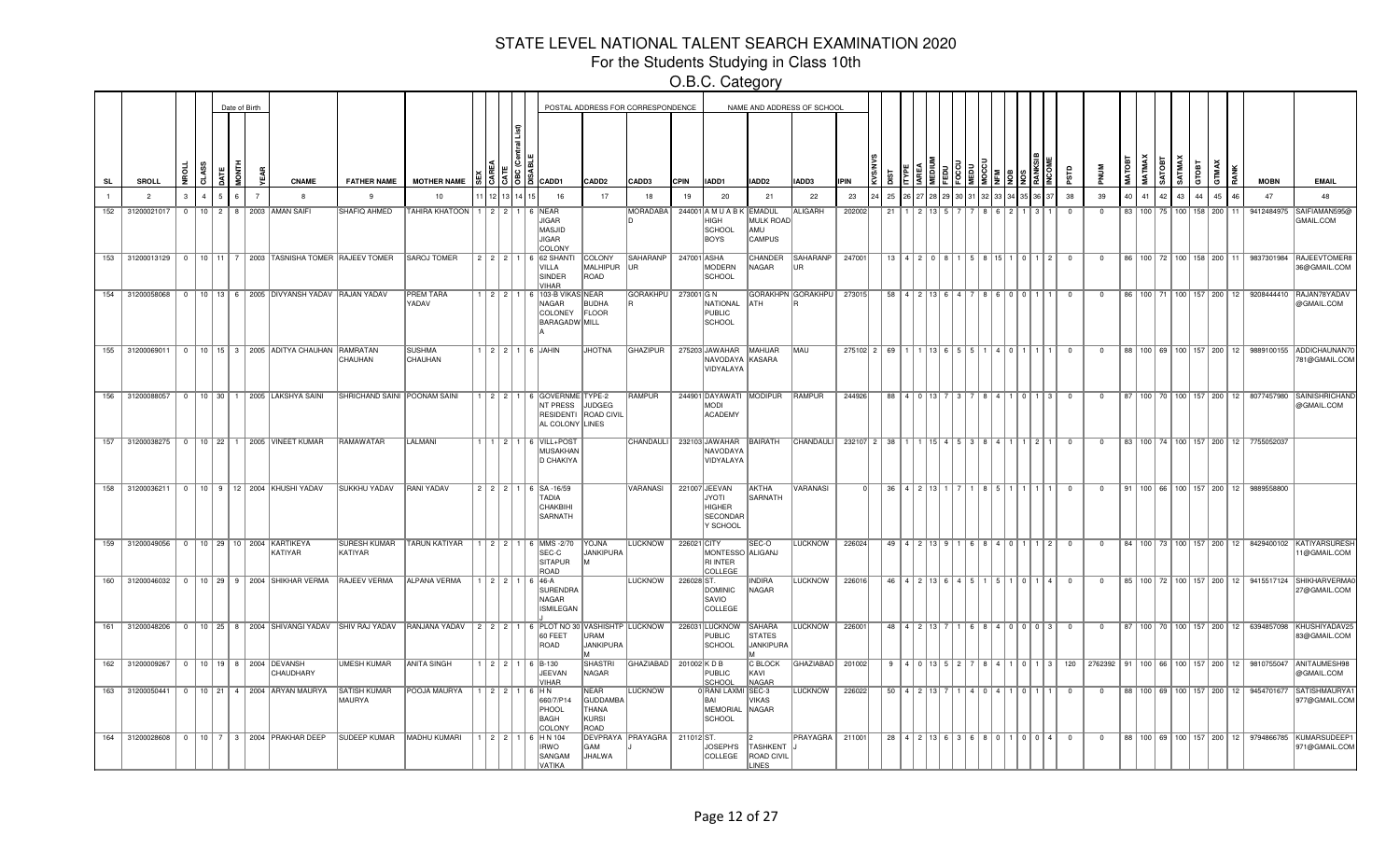For the Students Studying in Class 10th

|           |                                        |               |          | Date of Birth  |                                                                   |                                                                       |                                                |               |                                                                                                                                                                                                                                                                                                             |                                    | POSTAL ADDRESS FOR CORRESPONDENCE |              |                                                              |                                                            | NAME AND ADDRESS OF SCHOOL                                   |             |    |                                    |  |  |                                                           |                         |                         |    |    |                    |              |                 |    |     |                                                   |                                                                                                   |
|-----------|----------------------------------------|---------------|----------|----------------|-------------------------------------------------------------------|-----------------------------------------------------------------------|------------------------------------------------|---------------|-------------------------------------------------------------------------------------------------------------------------------------------------------------------------------------------------------------------------------------------------------------------------------------------------------------|------------------------------------|-----------------------------------|--------------|--------------------------------------------------------------|------------------------------------------------------------|--------------------------------------------------------------|-------------|----|------------------------------------|--|--|-----------------------------------------------------------|-------------------------|-------------------------|----|----|--------------------|--------------|-----------------|----|-----|---------------------------------------------------|---------------------------------------------------------------------------------------------------|
| <b>SL</b> | <b>SROLL</b>                           | 5             |          |                | <b>CNAME</b>                                                      | <b>FATHER NAME</b>                                                    | <b>MOTHER NAME</b>                             |               | $\frac{12}{3}$ $\frac{12}{3}$ $\frac{12}{3}$ $\frac{12}{3}$ $\frac{12}{3}$ $\frac{12}{3}$ $\frac{12}{3}$ $\frac{12}{3}$ $\frac{12}{3}$ $\frac{12}{3}$ $\frac{12}{3}$ $\frac{12}{3}$ $\frac{12}{3}$ $\frac{12}{3}$ $\frac{12}{3}$ $\frac{12}{3}$ $\frac{12}{3}$ $\frac{12}{3}$ $\frac{12}{3}$ $\frac{12}{3}$ | CADD <sub>2</sub>                  | CADD3                             | <b>CPIN</b>  | IADD1                                                        | IADD2                                                      | IADD3                                                        | <b>IPIN</b> |    |                                    |  |  |                                                           | qisc                    |                         |    |    |                    | <b>SATMA</b> | GTOBT           |    |     | <b>MOBN</b>                                       | <b>EMAIL</b>                                                                                      |
|           | $\overline{2}$                         | $\mathcal{R}$ |          | $\overline{7}$ | -8                                                                | $\mathbf{q}$                                                          | 10                                             |               | 16                                                                                                                                                                                                                                                                                                          | 17                                 | 18                                | 19           | 20                                                           | 21                                                         | 22                                                           | 23          | 25 |                                    |  |  |                                                           | 38                      | 39                      | 40 | 41 | 42                 | 43           | $\overline{44}$ | 45 | 16. | 47                                                | 48                                                                                                |
| 165       | 31200051242                            | $\Omega$      | $10$   2 |                | 9 2003 ASHISH YADAV                                               | DINESH CHANDRA MANJU YADAV<br>YADAV                                   |                                                | 1   2   2   1 | 6 LDS 32<br>SECTOR-D<br>LDA<br>COLONY                                                                                                                                                                                                                                                                       | KANPUR<br>ROAD                     | <b>LUCKNOW</b>                    | 226012 CITY  | MONTESSO LDA<br>RI SCHOOL<br>QUALITY                         | <b>BULINDING LUCKNOW</b><br>COLONY<br>KANPUR<br>ROAD       |                                                              | 226012      | 51 |                                    |  |  |                                                           |                         | $^{\circ}$              | 87 |    | 100 70 100 157 200 |              |                 |    | 12  | 9410631405                                        | DINESHCHAND <sup>-</sup><br>79@GMAIL.COM                                                          |
|           |                                        |               |          |                | 166 31200029045   0   10   15   11   2005   HARSHIT RAJ<br>MAURYA | JAY PRAKASH<br>MAURYA                                                 | <b>ANJU MAURYA</b>                             |               | 1   1   2   1   6   VILL-<br>DHANUNA<br><b>FRONT OF</b><br>VIGHNESH<br><b>WAR</b>                                                                                                                                                                                                                           | ITI NAINI                          |                                   |              | CONVENT<br>SCHOOL                                            | GHOORPUR                                                   | PRAYAGRA   211008 ST. MARY'S   IRADATGAN   PRAYAGRA   211003 |             |    |                                    |  |  | 29   4   1   13   6   7   7   0   3   0   0   0   3       | $\overline{0}$          | $\overline{0}$          |    |    |                    |              |                 |    |     | 83   100   73   100   156   200   13   9839335511 | JAYPRAKASHMA<br>URYA786@GMAIL<br>.COM                                                             |
|           |                                        |               |          |                | 167 31200002130 0 10 14 7 2005 HARSH KUMAR                        | <b>PRAVENDRA</b><br><b>KUMAR</b>                                      | <b>RAJNI RANI</b>                              |               | 1   2   2   1   6   C-14 SURYA ROHTA<br><b>CITY</b>                                                                                                                                                                                                                                                         | ROAD                               | MEERUT                            | 250001 DELHI | <b>PUBLIC</b><br>SCHOOL                                      | BAGHPAT MEERUT<br><b>ROAD BY</b><br>PASS<br>CROSSING       |                                                              | 250002      |    |                                    |  |  | $2   4   2   13   6   3   5   8   5   0   1   1   2   0$  |                         | $\overline{0}$          |    |    |                    |              |                 |    |     | 90   100   66   100   156   200   13   9627202866 | PRAVENDRA.197<br>7@GMAIL.COM                                                                      |
|           | 168 31200073142 0 10 10 7 2005 VISHAL  |               |          |                |                                                                   | <b>JAGDEESH</b>                                                       | BRAJESH KUMARI   1   1   2   1   6   AIRA      |               |                                                                                                                                                                                                                                                                                                             | JAKHLAUN LALITPUR                  |                                   | 284403 MAA   | AHILYABAI<br><b>HOLKAR</b><br><b>INTER</b><br><b>COLLEGE</b> |                                                            | LALITPUR                                                     | 284403      |    |                                    |  |  | 73   4   2   15   6   5   2   0   4   1   1   1   3       | $\overline{\mathbf{0}}$ | $\overline{\mathbf{0}}$ |    |    |                    |              |                 |    |     |                                                   | 88   100   68   100   156   200   13   9565821445  SRAJPOOT039@<br>GMAIL.COM                      |
|           |                                        |               |          |                | 169 31200039087 0 10 3 7 2005 AKHIL KUSHWAHA SANJAY               | KUSHWAHA                                                              | <b>VIMLA DEVI</b>                              |               | $1$   $1$   $2$   $1$   $6$   VILL<br>ARSADPUR<br>POST-<br>JANGIPUR                                                                                                                                                                                                                                         |                                    | <b>GHAZIPUR</b>                   |              | 233305 JANTA<br><b>HIGHER</b><br>SECONDAR<br>Y SCHOOL        |                                                            | JANGIPUR GHAZIPUR                                            | 233305      |    |                                    |  |  | $39   3   1   15   5   5   1   8   10   1 0   2   1$      | $\overline{0}$          | $\overline{\mathbf{0}}$ |    |    |                    |              |                 |    |     | 88 100 68 100 156 200 13 7068733454               |                                                                                                   |
|           |                                        |               |          |                | 170 31200009899 0 10 18 3 2005 ADITYA RAJ                         | <b>UTTAM KUMAR</b>                                                    | <b>RASHMI RANJAN</b>                           |               | 1 2 2 1 6 TYPE 4/32 NORTH<br>ORDNANCE ESTATE<br><b>FACTORY</b>                                                                                                                                                                                                                                              | MURADNAG                           | GHAZIABAD 201206 DELHI            |              | <b>PUBLIC</b><br>SCHOOL                                      | MEERUT<br>ROAD                                             | SITE NO 3 GHAZIABAD 201001                                   |             |    | $9$   $3$   0   13   9   1   6   1 |  |  | 4011240                                                   |                         | $\overline{0}$          |    |    |                    |              |                 |    |     |                                                   | 92   100   64   100   156   200   13   7599245092   KUMARUTTAM25<br>021972@GMAIL.C<br>$\bigcap M$ |
|           |                                        |               |          |                | 171 31200021021 0 10 10 2 2005 MOHD AYAN                          | <b>ANWAR AHMAD</b>                                                    | <b>GULSHAN</b><br>PARVEEN                      |               | 1 2 2 1 6 QURESHIYA BAHJOI<br>N MOHALLA                                                                                                                                                                                                                                                                     |                                    | <b>SAMBHAL</b>                    |              | 244410 A M U A B K EMADUL<br><b>HIGH</b><br>SCHOOL<br>BOYS   | <b>MULK ROAD</b><br>AMUCAMPU                               | <b>ALIGARH</b>                                               | 202002      | 21 |                                    |  |  | 1 2 13 3 4 3 8 5 1 1 1 2 1                                | $\overline{0}$          | $\Omega$                |    |    |                    |              |                 |    |     | 87   100   69   100   156   200   13   8650869824 |                                                                                                   |
|           | 172 31200093112 0 10 29 1 2005 PRATHAM |               |          |                | JAISWAL                                                           |                                                                       | ANAND JAISWAL ANAMIKA JAISWAL 1 2 2 1 6 87/8 P |               | <b>ACHARYA</b><br>NAGAR                                                                                                                                                                                                                                                                                     | BHANANA<br>PURWA                   | KANPUR                            | 208003 SIR   | PADAMPAT<br>SINGHANIA NAGAR<br><b>EDUCATION</b>              | CENTRE<br>KAMLA                                            | KANPUR                                                       |             |    |                                    |  |  | $93   4   2   13   6   4   7   8   4   1   0   1   3$     | $\overline{0}$          | $\overline{0}$          |    |    |                    |              |                 |    |     |                                                   | 87   100   69   100   156   200   13   9918330011   AANANDJAYASW<br>AL@GMAIL.COM                  |
|           |                                        |               |          |                | 173 31200044049 0 10 1   1   2005 HAREKRISHNA                     | RAMADHAR                                                              | <b>GEETA DEVI</b>                              |               | 1 2 2 1 6 VISHWAKA<br>RMA<br>NAGAR<br><b>RENUKOOT</b>                                                                                                                                                                                                                                                       |                                    | SONEBHAD   231217 ADITYA<br>RA    |              | <b>BIRLA</b><br>INTERMEDI<br>ATE<br><b>COLLEGE</b>           |                                                            | RENUKOOT SONEBHAD   231217                                   |             |    |                                    |  |  | $44   4   2   15   5   5   2   8   4   0   2   2   1   0$ |                         | $\overline{0}$          |    |    |                    |              |                 |    |     | 83   100   73   100   156   200   13   7518739631 |                                                                                                   |
|           |                                        |               |          |                | 174 31200016532 0 10 21 7 2004 AADITYA PRATAP MAHENDRA<br>SINGH   | <b>PRATAP SINGH</b>                                                   | <b>SARITA</b><br>KUSHWAHA                      |               | 1 2 2 1 6 MIG 463<br>SECTOR 10 COLONY                                                                                                                                                                                                                                                                       | <b>AVAS VIKAS AGRA</b><br>SIKANDRA |                                   | 282007 ST    | FRANCIS<br>CONVENT<br>SCHOOL                                 | SIKANDRA AGRA                                              |                                                              | 282007      |    |                                    |  |  | $16$   4   2   13   7   1   7   8   5   0   1   1   3   0 |                         | $\overline{0}$          |    |    |                    |              |                 |    |     |                                                   | 86   100   70   100   156   200   13   9412725406   MPSINGH070220<br>3@GMAIL.COM                  |
|           | 175 31200093526 0 10 26 6 2004 MAYANK  |               |          |                | VISHWAKARMA                                                       | ANIL KUMAR<br><b>VISHWAKARMA</b>                                      | <b>SUDHA</b><br>VISHWAKARMA                    |               | 1 2 2 1 6 A 237 HAL<br>TOWNSHIP R NAGAR                                                                                                                                                                                                                                                                     | HARJENDE KANPUR                    |                                   |              | 208007 ST MARYS   92 X1<br>SCHOOL                            | ORDHODOX KRISHNAPU<br>RAM G T<br>ROAD                      | KANPUR                                                       | 208007      |    |                                    |  |  | $93$   4   2   13   9   1   7   0   4   1   0   1   4     | $\overline{0}$          | $\overline{0}$          |    |    |                    |              |                 |    |     |                                                   | 86   100   70   100   156   200   13   9473597635   HAL.ANIL78@GM<br>AIL.COM                      |
|           | 176 31200027061                        |               |          |                |                                                                   | 0   10   16   11   2003   LAKSHYA GUPTA   PRADEEP GUPTA   PRITI GUPTA |                                                |               | $1$   2   2   1   6   HNO 36<br><b>BHATAN</b><br><b>TOLA</b><br>MANDI<br><b>CHOWK</b>                                                                                                                                                                                                                       |                                    | SHAHJAHA   242001 RYAN<br>NPUR    |              | INTERNATI<br>ONAL<br>SCHOOL                                  | PLOT NO<br>294<br>MISRIPUR<br>NEAR ROZA<br>MIL<br>CHAURAHA | SHAHJAHA   242001<br>NPUR                                    |             |    |                                    |  |  | 27   4   1   13   5   4   6   8   4   1   0   2   4       | $\overline{0}$          | $\overline{0}$          |    |    |                    |              |                 |    |     |                                                   | 91   100   65   100   156   200   13   8604310676   LAKSHYAGUPT/<br>8604310676@GM<br>AIL.COM      |
|           |                                        |               |          |                | 177 31200068070   0   10   31   8   2003   RAJ ANAND              | <b>VINOD KUMAR</b>                                                    | <b>KIRAN DEVI</b>                              |               | 1 1 2 1 6 MAHADEV<br>NAGAR<br>COLONEY                                                                                                                                                                                                                                                                       | <b>TIKHAMPUR BALLIA</b>            |                                   |              | 277001 NAGA JI<br>SCHOOL<br>MALDEPUR                         |                                                            | BALLIA                                                       | 277001      |    |                                    |  |  | 68 3 1 1 1 13 5 4 5 8 5 6 7 0 1 1 2 1 1                   | $\overline{0}$          | $\overline{0}$          |    |    |                    |              |                 |    |     |                                                   | 91   100   65   100   156   200   13   6306080127   ANIKTAGUPTA12<br>3@GMAIL.COM                  |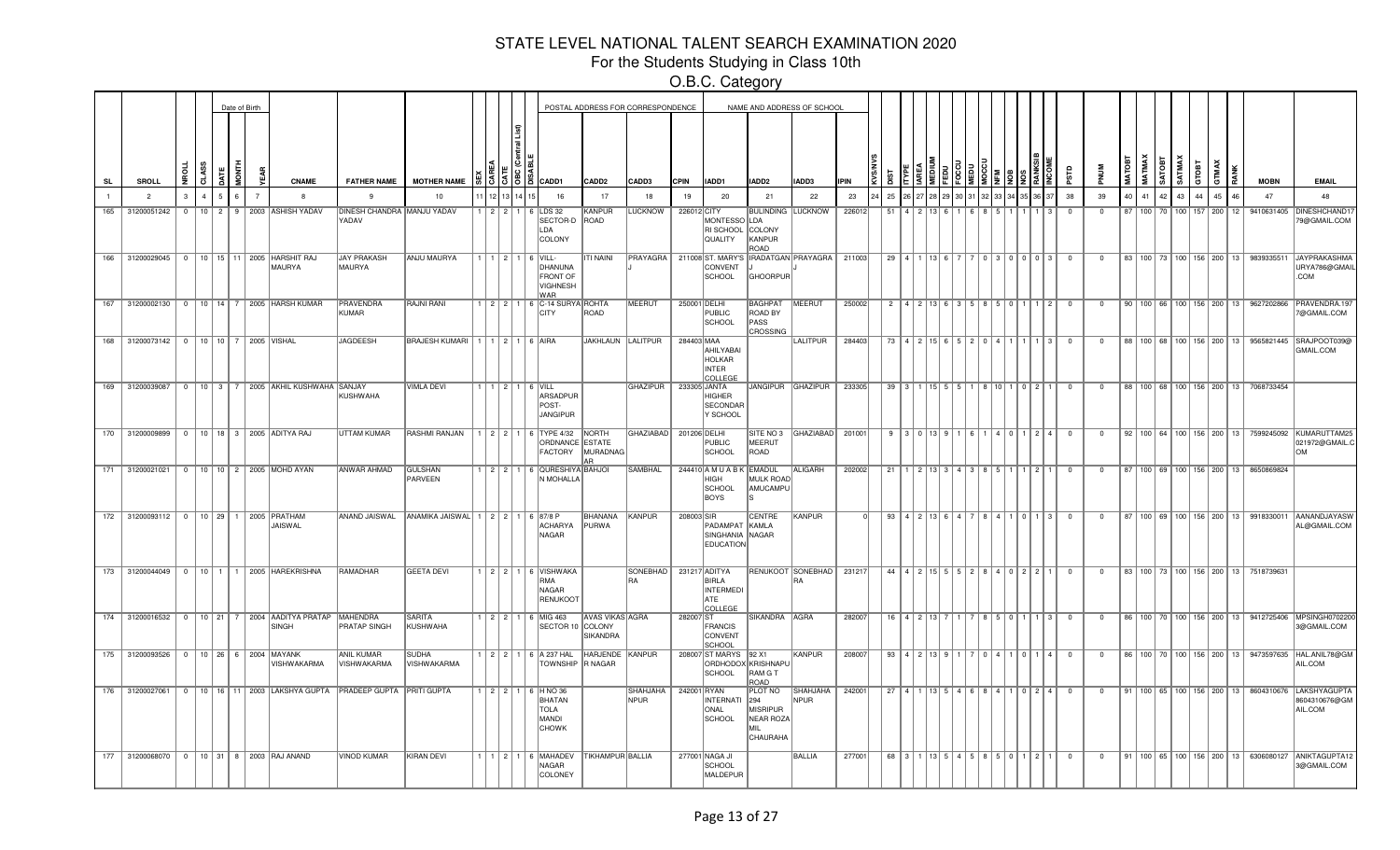For the Students Studying in Class 10th

|     |                 |             |          |                | Date of Birth |  |                                                              |                                                                         |                                                |                     |                                                       | POSTAL ADDRESS FOR CORRESPONDENCE         |                             |             |                                                                       |                                                                    | NAME AND ADDRESS OF SCHOOL                         |               |    |                        |             |                  |                        |     |                                                     |                |                         |    |    |                                 |                 |    |                 |                                                   |                                                                                         |
|-----|-----------------|-------------|----------|----------------|---------------|--|--------------------------------------------------------------|-------------------------------------------------------------------------|------------------------------------------------|---------------------|-------------------------------------------------------|-------------------------------------------|-----------------------------|-------------|-----------------------------------------------------------------------|--------------------------------------------------------------------|----------------------------------------------------|---------------|----|------------------------|-------------|------------------|------------------------|-----|-----------------------------------------------------|----------------|-------------------------|----|----|---------------------------------|-----------------|----|-----------------|---------------------------------------------------|-----------------------------------------------------------------------------------------|
| SL  | <b>SROLL</b>    |             | g        | \$S<br>3       |               |  | CNAME                                                        | <b>FATHER NAME</b>                                                      | <b>MOTHER NAME</b>                             |                     | $51515$ $\,\mathrm{km}$                               | CADD2                                     | CADD3                       | <b>CPIN</b> | IADD1                                                                 | IADD <sub>2</sub>                                                  | IADD3                                              | <b>IPIN</b>   |    |                        |             |                  |                        |     |                                                     |                |                         |    |    | <b>SATMA</b>                    |                 |    |                 | <b>MOBN</b>                                       | <b>EMAIL</b>                                                                            |
|     | $\overline{2}$  |             |          | $\overline{A}$ | 5.            |  |                                                              | $\mathbf{q}$                                                            | 10                                             |                     | 16                                                    | 17                                        | 18                          | 19          | 20                                                                    | 21                                                                 | 22                                                 | 23            | 25 |                        |             |                  |                        |     |                                                     | 38             | 39                      | 40 | 41 | 42<br>43                        | $\overline{44}$ | 45 | 46              | 47                                                | 48                                                                                      |
| 178 | 31200061087     |             | $\Omega$ | $10$ 1         |               |  | 1 2003 AVINASH KUMAR<br>JAISWAL                              | <b>RAJKUMAR</b><br>JAISWAL                                              | <b>KIRAN DEVI</b>                              | 11211               | 6 PHULWARI<br>YΑ                                      | <b>CHAURI</b><br><b>CHAURA</b>            | GORAKHPU                    |             | 273201 JAWAHAR<br>VIDYALAYA                                           | <b>MILKI</b><br>NAVODAYA RASULPUR R                                | <b>KUSHINAGA</b>                                   | 274304 2      | 61 |                        |             |                  |                        |     |                                                     | $\Omega$       | $\Omega$                | 87 |    | 100 69 100 156 200              |                 |    | 13              | 9956262160                                        | ROHIT732424240<br><b>GMAIL.COM</b>                                                      |
|     |                 |             |          |                |               |  | 179 31200079078 0 10 28 10 2005 YOGESH PRATAP<br>YADAV       | YOGENDRA<br>PRASAD YADAV                                                | <b>GEETA YADAV</b>                             |                     | 1   1   2   1   6   SHANKERP<br><b>IIR</b><br>LAMBHUA |                                           |                             |             | SULTANPU   222302 SARASWAT<br>VIDYA<br>MANDIR<br>SENIOR<br><b>SEC</b> | SCHOOL<br>VIVEKANAN <sup>R</sup><br>D NAGAR                        | SULTANPU   228001                                  |               |    | 79   4   2   13   7    |             |                  | 5 R A A 011            |     | 2   2                                               | $\overline{0}$ | $\overline{\mathbf{0}}$ |    |    |                                 |                 |    |                 |                                                   | 90    100    65    100    155    200    14    9935919772   44993591977@G<br>MAIL.COM    |
|     |                 |             |          |                |               |  | 180 31200039052 0 10 10 10 2005 SAURABH YADAV RAJESH YADAV   |                                                                         | <b>CHINTA DEVI</b>                             |                     | $1$   $1$   $2$   $1$   $6$   VILL-                   | POST-<br>SULTANPU JALALABAD               | <b>GHAZIPUR</b>             |             | 275202 JAWAHAR NEAR<br>NAVODAYA POLICE<br>VIDYALAYA LINE              |                                                                    | GHAZIPUR 233001                                    |               | 39 |                        |             |                  |                        |     |                                                     | 5482           |                         |    |    |                                 |                 |    |                 |                                                   | 221251 87 100 68 100 155 200 14 9918079371 SAURABHRAJES<br>H23@GMAIL.CO                 |
|     |                 |             |          |                |               |  | CHOUDHARY                                                    | 181 31200086014 0 10 21 9 2005 ABHINAV KUMAR JAGVEER SINGH SUNITA SINGH |                                                |                     | 1 1 1 2 1 1 1 6 VILL<br>PUR                           | POST-<br>DAYANATH AGWANPURD               | MORADABA                    |             | VIDYALAYA ARA                                                         | NAVODAYA THAKURDW D                                                | 244001 JAWAHAR KALEWALA MORADABA                   | $244601$ 2 86 |    |                        | 1   13   5  |                  | 5 3 8 4 0 1 2 1        |     |                                                     | $^{\circ}$     | $\overline{0}$          |    |    |                                 |                 |    |                 | 85 100 70 100 155 200 14 9927313838               | CHOUDHARYABH<br>INAV715@GMAIL<br><b>COM</b>                                             |
|     |                 |             |          |                |               |  | 182 31200036570 0 10 11 1 2005 MANISH YADAV                  | <b>DINESH YADAV</b>                                                     | <b>SABITA DEVI</b>                             | 1121                | 6 DIHAWAN<br><b>MUGHALSA</b><br>RAI                   |                                           | CHANDAULI <sup>I</sup>      |             | 232101 CENTRAL<br>HINDU<br>BOYS<br>SCHOOL                             | KAMACHHA VARANASI                                                  |                                                    | 221010        | 36 |                        |             |                  |                        | ∣ ∩ |                                                     | $^{\circ}$     | $^{\circ}$              |    |    | 94   100   61   100   155   200 |                 |    |                 |                                                   | 14 8009328980 MY8543559@GM<br>AIL.COM                                                   |
| 183 | 31200074031     |             |          |                |               |  | 0   10   21   11   2004   SUHANI<br><b>CHAURASIYA</b>        | <b>RAJ KISHOR</b><br><b>CHAURASIYA</b>                                  | <b>SEEMA</b><br><b>CHAURASIYA</b>              | $2$   $2$   $2$   1 | 6 TINDWARI<br>ROAD<br><b>BABERU</b><br><b>BANDA</b>   |                                           | <b>BANDA</b>                |             | 210121 JAWAHAR<br><b>NAVODAYA</b><br>VIDYALAYA                        | <b>DUREDI</b>                                                      | <b>BANDA</b>                                       | 210001 2      | 74 |                        |             |                  |                        |     |                                                     | $\Omega$       | $\Omega$                | 88 |    | 100 67 100 155 200              |                 |    | 14 <sup>1</sup> | 9450166860                                        | <b>ISUHANICHAURA</b><br>SIYA4567@GMAI<br>L.COM                                          |
|     | 184 31200064142 |             |          |                |               |  | 0   10   5   11   2004   BHOLARAM<br><b>GUPTA</b>            | RANGILAL GUPTA   PUSHPA DEVI                                            |                                                |                     | $1 \mid 1 \mid 2 \mid 1 \mid 6 \mid$ AAMA             | SONHA<br><b>BLOCK</b><br>SALTUA           | BASTI                       |             | NAVODAYA UR<br>VIDYALYA                                               | 272190 JAWAHAR BAHADURP BASTI<br>RUDHAULI                          |                                                    | $272151$ 2 64 |    |                        |             |                  | 1 15 3 5 4 8 6 2 2 3 1 |     |                                                     | $\overline{0}$ | $\mathbf{0}$            |    |    |                                 |                 |    |                 |                                                   | 95   100   60   100   155   200   14   9369179400   BHOLARAMGUP<br>ABASTI@GMAIL<br>ICOM |
|     |                 |             |          |                |               |  | 185 31200038369 0 10 28 10 2004 GARIMA SINGH                 | LAL BAHADUR<br>SINGH                                                    | <b>RAGINI DEVI</b>                             |                     | 2 2 2 1 6 H NO 224<br>R NEAR<br><b>PUBLIC</b>         | SCHOOL<br>PARAHUPU MUGHALSA<br><b>RAI</b> |                             |             | SCHOOL                                                                | RAI                                                                | CHANDAULI 232101 SUNBEAM MUGHALSA CHANDAULI 232107 |               |    | $38$   4               |             |                  |                        | n2  | $\overline{A}$                                      | $\Omega$       | 0                       |    |    |                                 |                 |    |                 | 92   100   63   100   155   200   14   7525037139 | INVINCIRIEGARI<br>MA341@GMAIL.C<br>lом                                                  |
|     |                 |             |          |                |               |  | 186 31200007111 0 10 14 9 2004 NISHANT MAVI                  | <b>HARIRAJ SINGH</b>                                                    | KAVITA                                         |                     | 1 2 2 1 6 H 60 DELTA GREATER                          | NOIDA                                     | <b>GAUTAMBU</b><br>DH NAGAR |             | 201310 SOMERVILL BLOCK H<br>E SCHOOL                                  | <b>SECTOR</b><br>ALPHA <sub>2</sub>                                | GREATER<br>NOIDA                                   | 201310        |    |                        | 4 2 1 1 3 1 |                  |                        |     |                                                     | $\mathbf{0}$   | 0                       |    |    |                                 |                 |    |                 | 85   100   70   100   155   200   14   9311812687 | NISHANTMAVI51<br>7@GMAIL.COM                                                            |
|     |                 |             |          |                |               |  | 187 31200009011 0 10 14 8 2004 TANISH YADAV                  | <b>SANJAY YADAV</b>                                                     | MANJU YADAV                                    |                     | 1 2 2 1 6 163G<br>KAMNA<br><b>SECTOR 5</b>            | VAISHALI                                  | <b>GHAZIABAD</b>            | 201012 BAL  | BHARATI<br>PUBLIC<br><b>SCHOOL</b>                                    |                                                                    | BRIJ VIHAR GHAZIABAD                               | 201010        |    | 14101315               |             |                  |                        |     | $\sqrt{2}$                                          | 120            |                         |    |    |                                 |                 |    |                 |                                                   | 4371733 87 100 68 100 155 200 14 9312877515 YADAVANISH.23<br>2@GMAIL.COM                |
|     |                 |             |          |                |               |  | 188 31200003359 0 10 19 7 2004 ANSHUL JOHRI                  | <b>MOHIT JOHRI</b>                                                      | POONAM JOHRI                                   |                     | 1   2   2   1   6   136 EAST<br>KALYAN<br>NAGAR       | NAUCHANDI MEERUT<br>COMPOUND CITY         |                             | 250002 BDS  | INTERNATI<br><b>ONAL</b><br>SCHOOL                                    | SECTOR 8 MEERUT<br>JAGRITI<br><b>VIHAR</b><br><b>GARH</b><br>ROAD  |                                                    | 250001        |    | 3   4   2   13   9   4 |             | 618 <sup>1</sup> |                        |     | $1$   0   2   3                                     | $\overline{0}$ | $\overline{0}$          |    |    |                                 |                 |    |                 |                                                   | 87   100   68   100   155   200   14   8171855177   ANSHULJOHRI20<br>19@GMAIL.COM       |
| 189 |                 | 31200072120 |          |                |               |  | 0   10   20   5   2004 KRISHNA                               | <b>CHANDRABHAN</b>                                                      | <b>UMA</b>                                     |                     | 1   1   2   1   6   PIPRAYAN                          | PIPRAYAN JALAUN                           |                             |             | 0JAWAHAR<br>NAVODAYA<br>VIDYALAYA                                     |                                                                    | ORAI                                               | 285001 2      |    |                        |             |                  |                        |     | 72   4   1   13   4   5   3   0   5   3   0   3   1 | $\overline{0}$ | $\Omega$                |    |    |                                 |                 |    |                 |                                                   | 90   100   65   100   155   200   14   6393392834   GANAMISUURDH<br>@GMAIL.COM          |
|     |                 |             |          |                |               |  | 190 31200069006 0 10 20 5 2004 SHUBHAM<br><b>VISHWAKARMA</b> | LALLAN<br>VISHWAKARMA                                                   | SHAKUNTALA DEVI   1   1   2   1   6   DULLAHPU |                     |                                                       |                                           | GHAZIPUR                    |             | 275202 JAWAHAR MAHUAR<br>NAVODAYA KASARA<br>VIDYALAYA                 |                                                                    | MAU                                                | 275102 2 69   |    |                        |             | $A R$            |                        |     |                                                     | $^{\circ}$     | $^{\circ}$              |    |    |                                 |                 |    |                 |                                                   | 90    100    65    100    155    200    14    9450519187   SHUBHAMAMAN:<br>5@GMAIL.COM  |
|     |                 |             |          |                |               |  | 191 31200038376 0 10 20 4 2004 JUNAID IDRISHI                | <b>JULFIKAR ALI</b><br><b>IDRISHI</b>                                   | <b>SHEKH SHABINA</b>                           |                     | 1   1   2   1   6   KATESAR<br>WARD NO 3              |                                           | CHANDAULI 221008 SUNBEAM    |             | SCHOOL                                                                | MUGHALSA CHANDAULI<br>RAI NEAR<br><b>FCL</b><br>GODOWN<br>DULHIPUR |                                                    |               |    | $38$ $4$               | $1$ 13 $6$  |                  |                        |     | $\mathbf{B}$                                        | $\Omega$       | $\Omega$                |    |    |                                 |                 |    |                 | 85   100   70   100   155   200   14   9450783382 |                                                                                         |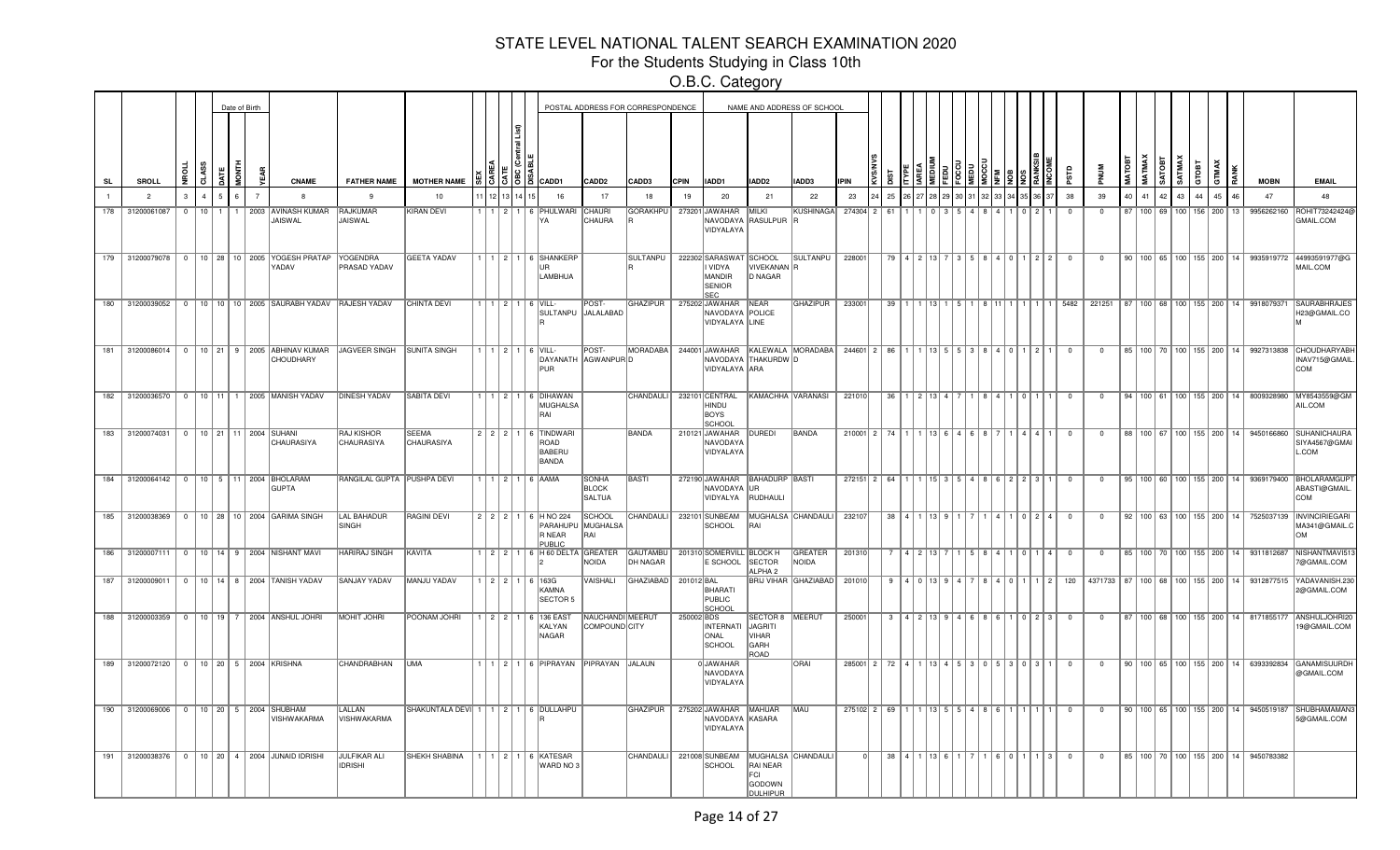For the Students Studying in Class 10th

|           |                 |                                             |   |              |   | Date of Birth |                                                                          |                                              |                     |         |      |                                                                    |                                                     | POSTAL ADDRESS FOR CORRESPONDENCE |             |                                                                      |                                        | NAME AND ADDRESS OF SCHOOL         |             |                         |                                                        |        |    |                   |                         |                |              |               |        |                                 |                |                                      |      |                                                   |                                                                                   |
|-----------|-----------------|---------------------------------------------|---|--------------|---|---------------|--------------------------------------------------------------------------|----------------------------------------------|---------------------|---------|------|--------------------------------------------------------------------|-----------------------------------------------------|-----------------------------------|-------------|----------------------------------------------------------------------|----------------------------------------|------------------------------------|-------------|-------------------------|--------------------------------------------------------|--------|----|-------------------|-------------------------|----------------|--------------|---------------|--------|---------------------------------|----------------|--------------------------------------|------|---------------------------------------------------|-----------------------------------------------------------------------------------|
| <b>SL</b> | SROLL           |                                             | š | R            |   |               | <b>CNAME</b>                                                             | <b>FATHER NAME</b>                           | <b>MOTHER NAME</b>  |         | e la | CADD1                                                              | CADD <sub>2</sub>                                   | CADD3                             | <b>CPIN</b> | IADD1                                                                | IADD2                                  | <b>ADD3</b>                        | <b>IPIN</b> |                         |                                                        |        |    |                   | аś                      | <b>MUN</b>     | <b>MATOB</b> | <b>MATMAX</b> | SATOBT | SATMAX                          | GTOBT<br>GTMAX |                                      | RANK | <b>MOBN</b>                                       | <b>EMAIL</b>                                                                      |
|           | $\overline{2}$  |                                             | 3 | $\mathbf{A}$ | 5 |               |                                                                          | $\mathbf{q}$                                 | 10                  |         |      | 16                                                                 | 17                                                  | 18                                | 19          | 20                                                                   | 21                                     | 22                                 | 23          | 25                      |                                                        |        |    |                   | 38                      | 39             | 40           | 41            | 42     | 43                              | 44             | 45                                   |      | 47                                                | 48                                                                                |
| 192       | 31200050028     |                                             |   |              |   |               | 0   10   5   4   2004   VISHESH YADAV                                    | <b>ARBIND KUMAR</b>                          | <b>BABITA YADAV</b> |         |      | 1 2 2 1 6 537/BHA 13<br>A BHARAT<br>NAGAR                          |                                                     | LUCKNOW                           |             | 226021 RANI LAXMI SEC -6<br>RAI<br><b>MEMORIAL</b><br><b>CHOO</b>    | VIKAS<br>NAGAR                         | <b>LUCKNOW</b>                     |             | 50                      |                                                        |        |    |                   | $\overline{0}$          | $\overline{0}$ |              |               |        |                                 |                |                                      |      | 84   100   71   100   155   200   14   8756305699 | VISHESHYADAV!<br>56@GMAIL.COM                                                     |
|           |                 |                                             |   |              |   |               | 193 31200070340   0   10   4   4   2004   PRADHUMAN<br><b>KUMAR SONI</b> | DEVENDRA<br><b>KUMAR SONI</b>                | RADHA SONI          |         |      | 1 1 2 1 1 6 119 K<br>KATRA<br><b>BAZAR</b>                         | GURSARAI JHANSI                                     |                                   |             | 284202 ST MARYS<br><b>SCHOOL</b>                                     | GARAUTHA JHANSI<br>ROAD                |                                    | 284202      |                         | 70   4   1   13   4   4   4   8   4   0   1   1   2    |        |    |                   | $\overline{\mathbf{0}}$ | $\mathbf 0$    |              |               |        |                                 |                |                                      |      | 90   100   65   100   155   200   14   9956694423 | D.KSONI5071@G<br>MAIL.COM                                                         |
|           | 194 31200077033 |                                             |   |              |   |               | 0   10   18   3   2004   SHREYAS GUPTA                                   | RAVINDRA KUMAR RAJESH KUMARI<br><b>GUPTA</b> |                     | 1 2 2 1 |      | 6 4 4 1 8 1<br>RATH<br><b>HAVELI</b>                               |                                                     | AYODHYA                           |             | 224001 ARMY<br>PUBLIC<br>SCHOOL 32<br>PUNJAB                         | LINES<br>CANTT                         | AYODHYA                            | 224001      |                         | 77   3   2   13   6   1                                |        |    | 7 0 4 2 0 2       | $\overline{\mathbf{0}}$ | $\overline{0}$ |              |               |        |                                 |                | 88   100   67   100   155   200   14 |      | 9369116958                                        | <b>GUPTASHREYAS</b><br>89@GMAIL.COM                                               |
|           | 195 31200043111 |                                             |   |              |   |               | 0   10   11   7   2003   SURAJ KUMAF<br>PRAJAPATI                        | <b>SUNDAR</b><br>PRAJAPATI                   | <b>KUSUM DEVI</b>   |         |      | $1$ $1$ $1$ $2$ $1$ $1$ $6$ $ $ VILL-<br>RAMCHAND SEMARI<br>ARAPUR | POST-                                               | MIRZAPUR                          |             | 231501 JAWAHAR<br>NAVODAYA<br>VIDYALAYA                              |                                        | PATEHARA MIRZAPUR                  |             | 231309 2 43 1 1 1 3 4 7 |                                                        |        |    | 8 5 2 0 1         | $\Omega$                | $\Omega$       |              |               |        | 82   100   73   100   155   200 |                |                                      | 14   | 8957390132                                        | <b>SURYATHESOLD</b><br>ERS@GMAIL.CO                                               |
|           | 196 31200058467 |                                             |   |              |   |               | 0   10   9   11   2006   VASUNDHARA<br><b>SINGH</b>                      | JANMEJAY SINGH   USHA SINGH                  |                     |         |      | 2   1   2   1   6   GAGARA<br>SARDARNA<br>GAR                      |                                                     | GORAKHPU   273202 NAVALS          |             | NATIONAL<br><b>ACADEMY</b><br><b>WSHMI</b>                           |                                        | GORAKHPU <sup> </sup>              | 273002      |                         | 58 4 2 0 6 4 6 8 5 1 2 1                               |        |    |                   | $\overline{0}$          | $\overline{0}$ |              |               |        |                                 |                |                                      |      | 87   100   67   100   154   200   15   9792399042 |                                                                                   |
| 197       |                 | 31200059693                                 |   |              |   |               | 0   10   17   8   2005   ADITYA KUMAR                                    | KAUSHIK KUMAR   MAMTA DEVI                   |                     |         |      | 1   2   1   6   GANGI<br><b>BAZAR</b><br>PANIYARA                  |                                                     | MAHARAJG  <br>ANJ                 |             | 273165 RENAISSAN BALAPUR<br>CF<br><b>ACADEMY</b>                     |                                        | <b>GORAKHPU</b>                    |             |                         | $59$   4   1   13   3   4   3   8   10   0   2   1   2 |        |    |                   | $\overline{0}$          | $\mathbf 0$    |              |               |        |                                 |                | 87   100   67   100   154   200   15 |      | 9026108145                                        |                                                                                   |
|           |                 |                                             |   |              |   |               | 198 31200069632   0   10   10   8   2005   AMIT YADAV                    | RAM DARASH<br>YADAV                          | RAJMATI DEVI        |         |      | 1   1   2   1   6   RAMPUR<br>CHAKIYA                              | RAMPUR<br>SOHAD<br><b>THANA</b><br><b>GHOSI</b>     | <b>MAU</b>                        |             | 275301 INTERMEDI BOJHI<br>ATE<br>COLLEGE<br><b>BOJHI</b>             |                                        | <b>MAU</b>                         | 275301      | 69                      |                                                        | 502851 |    | 11010             | $\overline{0}$          | $\overline{0}$ |              |               |        |                                 |                |                                      |      | 90   100   64   100   154   200   15   9026296354 |                                                                                   |
| 199       |                 | 31200004393                                 |   |              |   |               | 0   10   15   7   2005   VIJETA                                          | DHARMENDRA<br><b>KUMAR</b>                   | KOVINTA             |         |      | 2 1 2 1 6 VIDYAGYAN VILL<br>SCHOOL                                 | DULHERA<br>PO WAIR<br><b>SIKANDRAB</b><br><b>AD</b> | <b>BULANDSH</b><br>AHR            |             | 203202 VIDYAGYAN VILL<br><b>SCHOOL</b>                               | DULHERA<br>PO WAIR<br>SIKANDRAB<br>AD  | <b>BULANDSH</b><br>AHR             | 203202      | $\overline{a}$          | 4   1   13   6   5   6   0   12   1   0   1            |        |    |                   | $\overline{0}$          | $^{\circ}$     |              |               |        |                                 |                |                                      |      |                                                   | 86   100   68   100   154   200   15   9027372719   VI6659@VIDYAG<br>YAN.IN       |
|           | 200 31200057053 |                                             |   |              |   |               | 0   10   20   6   2005   ANURAG PATEL                                    | SOMESHWAR<br><b>CHAUDHARY</b>                | <b>RAJ KUMARI</b>   |         |      | 1 2 2 1 6 KHASPARI HARDASPU RAEBARELI 229316 NEW                   |                                                     |                                   |             | STANDARD Y SCHOOL<br><b>PUBLIC</b><br><b>SCHOOL</b><br><b>SENIOR</b> | TRIPULA                                | SECONDAR RAEBARELI                 | 229316      |                         | 57   4   2   13   6   1   5   8   4   1   2   2   3    |        |    |                   | $\Omega$                | $\Omega$       |              |               |        |                                 |                |                                      |      | 76   100   78   100   154   200   15   9648182268 | SIMESHWARCHA<br>UDHARI7388@G<br>MAIL.COM                                          |
|           |                 |                                             |   |              |   |               | 201 31200050564 0 10 29 4 2005 SAKSHAM PATEL SATISH VERMA                |                                              | <b>GEETA</b>        |         |      | 1 2 2 1 6 9/32 9 SEC- EXTENSION LUCKNOW<br><b>JANKIPURA</b>        |                                                     |                                   | 226021 CITY | RI SCHOOL                                                            | 90A<br>MONTESSO MAHANAGA               | LUCKNOW                            | 226006      |                         | 50   4   2   13   8   1   6   8   6   1   0   2   5    |        |    |                   | $\overline{0}$          | $\overline{0}$ |              |               |        |                                 |                |                                      |      |                                                   | 92   100   62   100   154   200   15   9415913212   KUMARSATISH3<br>603@GMAIL.COM |
|           | 202 31200012082 |                                             |   |              |   |               | 0   10   31   1   2005   DIKTA                                           | <b>DINESH SINGH</b><br>KUSHWAH               | MUKTA RUHELA        |         |      | $2$ 1 $2$ 1 $6$ VILL+PO<br>HISAWADA   MANDIR                       | NEAR MATA BAGHPAT                                   |                                   |             | 250615 SUNBEAM<br><b>PUBLIC</b><br><b>SCHOOL</b>                     | VILL<br><b>DOGHAT</b>                  | <b>BAGHPAT</b>                     | 250622      |                         | $12$   4   1   13   6   4   5   1   3   0   0   1   3  |        |    |                   | $\overline{0}$          | $^{\circ}$     |              |               |        |                                 |                | 87   100   67   100   154   200   15 |      | 9250556506                                        | <b>DINESHRSL@GM</b><br>AIL.COM                                                    |
|           |                 |                                             |   |              |   |               | 203 31200067030 0 10 25 1 2005 ANURAG PAL                                | DAYA SHANKAR<br>PAL                          | <b>SUSHMA PAL</b>   |         |      | 1   1   2   1   6   BANKAT                                         |                                                     | AZAMGARH                          |             | <b>SCHOOL</b>                                                        | R BYPASS                               | 276125 GD GLOBAL KARTALPU AZAMGAZR | 276001      |                         | 67   4   2   13   8   4                                |        |    | 9   1   0   2   2 | $\overline{\mathbf{0}}$ | $^{\circ}$     |              |               |        |                                 |                |                                      |      | 89   100   65   100   154   200   15   9616111577 | ANURAGP111222<br>@GMAIL.COM                                                       |
| 204       |                 |                                             |   |              |   |               | 31200056248   0   10   13   9   2004   ANANDKUMAR<br>SHARMA              | KUBER NARAYAN   RAMITA DEVI<br><b>SHARMA</b> |                     |         |      | 1   1   2   1   6   VIDYAGYAN SIDHAULI<br>SCHOOL<br>SURAINCHA      |                                                     | SITAPUR                           |             | 261302 VIDYAGYAN SIDHAULI<br><b>SCHOOL</b><br>SURAINCHA              |                                        | SITAPUR                            | 261302      | 56                      |                                                        |        |    | $\mathsf{L}$      | $\Omega$                | $\Omega$       |              |               |        | 87   100   67   100   154   200 |                |                                      | 15   |                                                   | 7376984515 AS5933@VIDYAG<br>YANI.IN                                               |
| 205       |                 | 31200004278   0   10   26   8   2004 GOVIND |   |              |   |               |                                                                          | <b>BHARAT SINGH</b>                          | <b>ADESH KUMARI</b> |         |      | 1   1   2   1   6   VIDYAGYAN   VILL<br>SCHOOL                     | DULHERA<br>PO WAIR<br>SIKANDRAB<br>lad.             | <b>BULANDSH</b><br>AHR            |             | 203202 VIDYAGYAN VILL<br><b>SCHOOL</b>                               | DULHERA<br>PO WAIR<br><b>SIKANDRAB</b> | BULANDSH<br>AHR                    | 203202      | $\overline{4}$          | 4 1 1 1 1 4 5 2                                        |        | 85 | $1 \mid 3$        | $\overline{0}$          | $^{\circ}$     |              |               |        | 90   100   64   100   154   200 |                |                                      | 15   | 9027372719                                        | GO3953@VIDYA<br> GYAN.IN                                                          |
|           |                 |                                             |   |              |   |               | 206 31200035675 0 10 13 8 2004 ANJALI JAISWAL                            | HARIOM JAISWAL RENU JAISWAL                  |                     |         |      | 2 1 2 1 6 REOTIPUR                                                 |                                                     | <b>GHAZIPUR</b>                   |             | 232328 CENTRAL<br><b>HINDU</b><br>GIRLS<br>SCHOOL                    |                                        | KAMACHHA VARANASI                  | 221010      | 35                      | 1 1 2 13 6 4 6                                         |        |    | 3 2 3             | $^{\circ}$              | $^{\circ}$     |              |               |        |                                 |                |                                      |      |                                                   | 91   100   63   100   154   200   15   9415886060   RAVI96105@GMA<br>IL.COM       |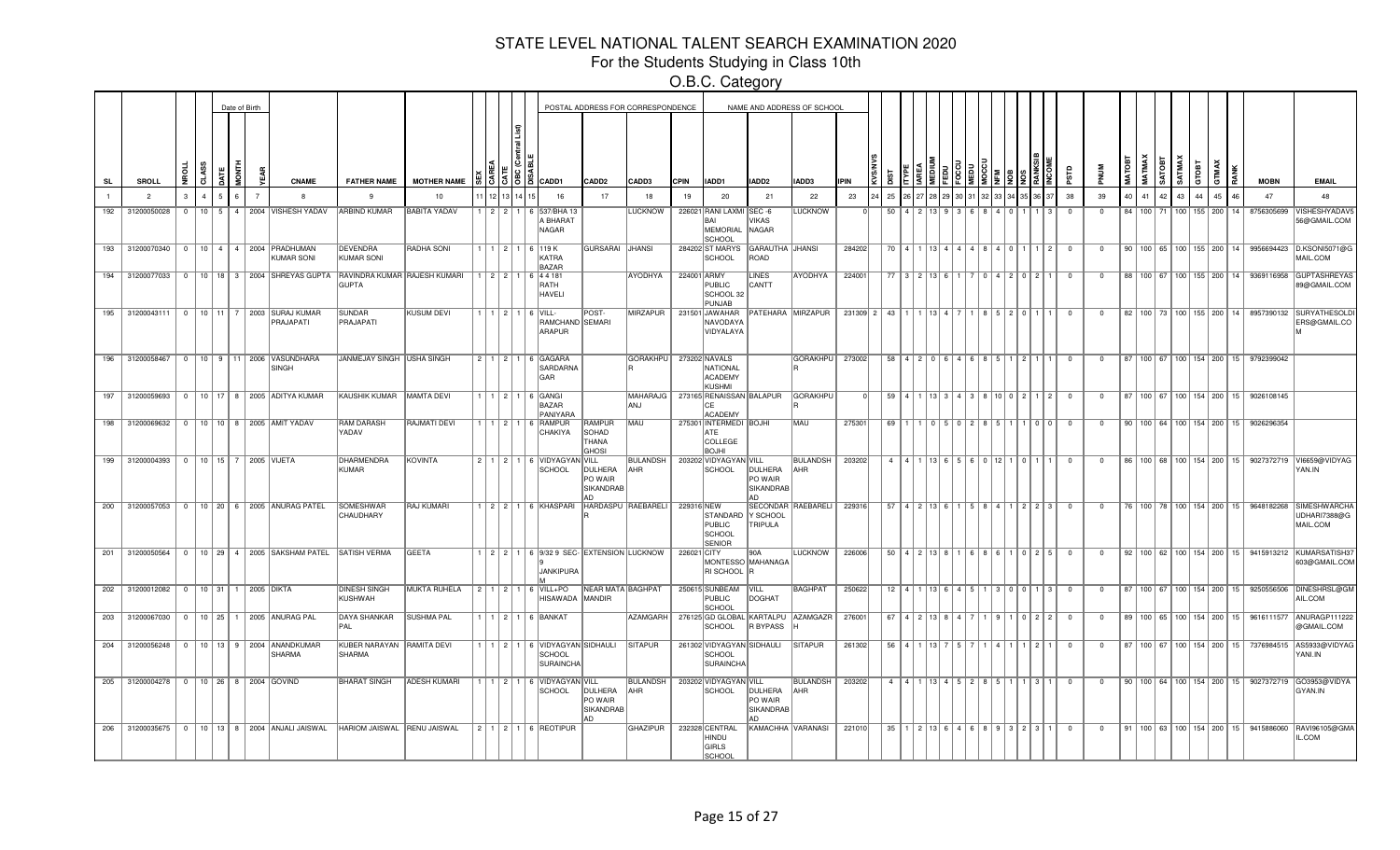For the Students Studying in Class 10th

|     |                                                 |          |                |          | Date of Birth |                |                                                                            |                                   |                                                                     |         |  |                                                                     |                                                              | POSTAL ADDRESS FOR CORRESPONDENCE       |              |                                                                         |                                       | NAME AND ADDRESS OF SCHOOL             |             |                 |                         |                     |                |             |                               |                |                         |    |    |    |              |    |                       |                                                   |                                                                                                  |
|-----|-------------------------------------------------|----------|----------------|----------|---------------|----------------|----------------------------------------------------------------------------|-----------------------------------|---------------------------------------------------------------------|---------|--|---------------------------------------------------------------------|--------------------------------------------------------------|-----------------------------------------|--------------|-------------------------------------------------------------------------|---------------------------------------|----------------------------------------|-------------|-----------------|-------------------------|---------------------|----------------|-------------|-------------------------------|----------------|-------------------------|----|----|----|--------------|----|-----------------------|---------------------------------------------------|--------------------------------------------------------------------------------------------------|
| SL  | <b>SROLL</b>                                    |          | 4SS<br>ਰੋ      |          | 통             |                | <b>CNAME</b>                                                               | <b>FATHER NAME</b>                | <b>MOTHER NAME</b>                                                  |         |  |                                                                     | CADD <sub>2</sub>                                            | CADD3                                   | <b>CPIN</b>  | IADD1                                                                   | IADD <sub>2</sub>                     | IADD3                                  | <b>IPIN</b> |                 |                         |                     |                |             |                               |                |                         |    |    |    | <b>SATMA</b> |    |                       | <b>MOBN</b>                                       | <b>EMAIL</b>                                                                                     |
|     | $\overline{2}$                                  |          | $\overline{A}$ | 5        | 6.            | $\overline{7}$ |                                                                            | -9                                | 10                                                                  |         |  | 16                                                                  | 17                                                           | 18                                      | 19           | 20                                                                      | 21                                    | 22                                     | 23          | 25              |                         |                     |                |             |                               | 38             | 39                      | 40 | 41 | 42 | 43           | 44 | 45<br>46              | 47                                                | 48                                                                                               |
| 207 | 31200092184                                     | $\Omega$ |                | $10$ 2 7 |               |                | 2004 AKSHAT SACHAN                                                         | SARVENDRA<br>SACHAN               | POONAM SACHAN   1   2   2   1   6   L-32                            |         |  | PRERNA<br><b>VIHAR</b><br>SECTOR-C                                  | <b>WORLD</b><br>BANK<br><b>BARRA</b><br>NEAR<br><b>KESCC</b> | KANPUR                                  |              | 208027 UP KIRANA H-1 BLOCK KANPUR<br><b>SEVA</b><br>SAMITI<br>VIDYALAYA | KIDWAI<br>NAGAR                       |                                        | 208011      | 92              |                         |                     |                |             |                               | $\Omega$       | $\Omega$                | 82 |    |    |              |    | 100 72 100 154 200 15 | 7607695945                                        | <b>SACHAN SHIKH</b><br>R29@GMAIL.CO                                                              |
|     |                                                 |          |                |          |               |                | 208 31200049055 0 10 2 7 2004 VAIBHAV KATIYAR RAMESH KUMAR                 | KATIYAR                           | <b>PINKI DEVI</b><br>KATIYAR                                        |         |  | $1$   2   2   1   6   MMS -2 /70<br>SEC-C<br><b>SITAPUR</b><br>ROAD | <b>YOJNA</b><br><b>JANKIPURA</b>                             | LUCKNOW   226021 CITY                   |              | MONTESSO ALIGANJ<br>RI INTER<br>COLLEGE                                 | SEC-O                                 | LUCKNOW                                | 226024      |                 | 49   4   2   13   9     |                     |                |             | 4   6   8   4   0   1   2   2 | $\overline{0}$ | $\overline{0}$          |    |    |    |              |    |                       |                                                   | 82   100   72   100   154   200   15   9450389850  RAMESH1968KA`<br>IYAR@GMAIL.CO                |
|     | 209 31200007396 0 10 4 5 2004 RISHIKA           |          |                |          |               |                | CHAUDHARY                                                                  | PRAMOD KUMAR KUSUM                | CHAUDHARY                                                           |         |  | $2$   2   2   1   6   B-145<br>AIPHAI                               |                                                              | GREATER<br><b>NOIDA</b>                 |              | $0$ ST.<br>JOSEPH'S<br>SCHOOL                                           | ALPHA-I<br>GREATER<br><b>NOIDA</b>    | POCKET D GAUTAMBU   201308<br>DH NAGAR |             |                 |                         |                     |                | 604         | $\overline{3}$<br>1011        | $\overline{0}$ | $\overline{0}$          |    |    |    |              |    |                       |                                                   | 89   100   65   100   154   200   15   9971168956   CHAUDHARYRIS<br>HIKA@GMAIL.CO                |
|     | 210 31200020242 0 10 27 2 2004 PRIYANKA         |          |                |          |               |                | CHAUDHARY                                                                  | NETRAPAL                          | POOJA DEVI                                                          |         |  | $222116$ SHRI<br>MURLIDHAR ESTATE<br><b>DHAM</b><br><b>COLONY</b>   | <b>SHIVASHA</b><br><b>GOVERDHA</b><br>N ROAD                 | <b>MATHURA</b>                          |              | 281004 RATAN LAL<br>PHOOL<br>KATORI<br>DEVI                             | <b>SENIOR</b><br>SECONDAR<br>Y SCHOOL | <b>MATHURA</b>                         | 281004      | 20 <sup>1</sup> |                         |                     |                | 4 I O I     |                               | $^{\circ}$     | $\overline{0}$          |    |    |    |              |    |                       | 83 100 71 100 154 200 15 9536863030               |                                                                                                  |
|     |                                                 |          |                |          |               |                | 211 31200045118   0   10   1   2   2004 AVANISH KUMAR LALJI YADAV<br>YADAV |                                   | RAJKUMARI DEVI                                                      |         |  | 1 1 2 1 6 VIKRAMPUR MAHARAJG BHADOHI                                | ANJ                                                          |                                         |              | 221314 JAWAHAR<br>NAVODAYA<br>VIDYALAYA                                 | GYANPUR                               | BHADOHI                                | 221304 2 45 |                 |                         |                     |                | l 5 I       | $24$                          | $^{\circ}$     | $\mathbf{0}$            |    |    |    |              |    |                       |                                                   | 88   100   66   100   154   200   15   9170681138   AVANISHKUMAR<br>YADAV20@GMAI<br>L.COM        |
|     |                                                 |          |                |          |               |                | 212   31200093136   0   10   1   1   2006   SHRUTI SHARMA   DINESH KUMAR   | SHARMA                            | <b>PREMA SHARMA</b>                                                 | 1211211 |  | 6 MANDHANA NAGAR<br>BAGDODHI<br>BANGAR<br>KANPUR                    | <b>NEAR PULIA</b><br><b>BUS STOP</b>                         | KANPUR                                  |              | 209217 ST XAVIERS NARAMAU KANPUR<br><b>HIGH</b><br>SCHOOL               |                                       |                                        | 209217      |                 | $93 \mid 3 \mid 0 \mid$ |                     | 1315           |             | I 0 I 10 I 1                  | $\overline{0}$ | $^{\circ}$              |    |    |    |              |    |                       |                                                   | 89   100   64   100   153   200   16   8726311314   ANKITSHARMA04<br>121995@GMAIL.0<br><b>OM</b> |
|     |                                                 |          |                |          |               |                | 213 31200061089 0 10 3 11 2005 ABHISHEK YADAV RAJIV YADAV                  |                                   | <b>SUMAN YADAV</b>                                                  |         |  | 1   2   1   6   KASIYA<br><b>HORLAPUR</b>                           |                                                              | PADRAUNA KUSHINAGA 274303 JAWAHAR MILKI |              | NAVODAYA RASULPUR<br>VIDYALAYA                                          |                                       | KUSHINAGA                              | 274304 2 61 |                 |                         |                     |                |             |                               | $^{\circ}$     | $^{\circ}$              |    |    |    |              |    |                       |                                                   | 87   100   66   100   153   200   16   9670644820   AVISTYLE9404@<br>GMAIL.COM                   |
|     | 214 31200007067   0   10   2   4   2005 ANAMIKA |          |                |          |               |                | <b>BHADANA</b>                                                             | <b>ASHOK</b>                      | SARITA DEVI                                                         |         |  | 2 2 2 1 6 D-102<br>SECTOR XU-NOIDA                                  | GREATER                                                      | GAUTAMBU<br>DH NAGAR                    |              | 201310 SOMERVILL SECTOR<br>E SCHOOL<br><b>BLOCK-H</b>                   | ALPHA-II<br>GREATER<br><b>NOIDA</b>   | GAUTAMBU<br>DH NAGAR                   | 201310      |                 |                         | $13$ $\overline{7}$ |                |             | 3                             | 120            | $\overline{0}$          |    |    |    |              |    |                       | 86   100   67   100   153   200   16   9267970820 | <b>ASHOKBHADAN</b><br>82@GMAIL.COM                                                               |
|     |                                                 |          |                |          |               |                | 215 31200056034 0 10 17 3 2005 ADITYA KUMAR<br><b>NISHAD</b>               | <b>RAM NIVAS</b><br><b>NISHAD</b> | KIRAN DEVI                                                          |         |  | 1   2   1   6   VIDYAGYAN   SURAINCHA   SITAPUR<br>SCHOOL           | SIDHAULI                                                     |                                         |              | 261302 VIDYAGYAN SIDHAULI<br>SCHOOL<br>SURAINCHA                        |                                       | <b>SITAPUR</b>                         | 261302      |                 | $56$   4                |                     |                |             |                               | $^{\circ}$     | $\overline{\mathbf{0}}$ |    |    |    |              |    |                       | 83   100   70   100   153   200   16   9651281991 | AN2251@VIDYAG<br>YAN.IN                                                                          |
|     |                                                 |          |                |          |               |                | 216 31200034008 0 10 17 2 2005 AMITA YADAV                                 | RAJESHWAR<br>YADAV                | USHA YADAV                                                          |         |  | 2 1 2 1 6 LALUPUR                                                   | <b>PURE NOTI</b><br>LALGANJ<br>AJHARA                        | PRATAPGA   230132 PT.<br>RH             |              | NAGESHDU<br><b>TT PUBLIC</b><br>SCHOOL                                  | LALGANJ<br>AJHARA                     | PRATAPGA 230132<br>RH                  |             |                 | $34$ $4$                |                     |                |             | $2$ $4$                       | $\Omega$       | $\Omega$                |    |    |    |              |    |                       | 87   100   66   100   153   200   16   9455892546 |                                                                                                  |
|     |                                                 |          |                |          |               |                | 217 31200056154 0 10 7 2 2005 AVNEESH VERMA                                | HRIDAYRAM<br>VERMA                | MADHURI DEVI                                                        |         |  | 1   2   1   6   VIDYAGYAN SIDHAULI<br>SCHOOL<br><b>SURAINCHA</b>    |                                                              | <b>SITAPUR</b>                          |              | 261302 VIDYAGYAN SIDHAULI<br>SCHOOL<br>SURAINCHA                        |                                       | <b>SITAPUR</b>                         | 261302      | 56 <sup>1</sup> |                         |                     | 13 $\vert$ 3   | 2 8 6 2 2 1 |                               | $\Omega$       | $\Omega$                |    |    |    |              |    |                       |                                                   | 88   100   65   100   153   200   16   7398727748   AVANEESHVERM<br>A@GMAIL.COM                  |
|     |                                                 |          |                |          |               |                | 218 31200016617   0   10   1   2   2005   RAM KRISHNA<br>YADAV             | <b>ANIL KUMAR</b>                 | SANGEETA YADAV   1   2   2   1   6   HNO 16                         |         |  | <b>GANPATI</b><br>VIHAR                                             | <b>BEHIND K K AGRA</b><br>NAGAR<br><b>SIKANDRA</b>           |                                         | 282007 DELHI | PUBLIC<br>SCHOOL                                                        | E1-2 BLOCK AGRA<br>SHASTRIPU<br>RAM   |                                        | 282007      |                 | $16$   4                |                     |                |             | $\vert$ 2                     | $\Omega$       | $^{\circ}$              |    |    |    |              |    |                       | 87   100   66   100   153   200   16   9719743031 | SANGEETA1507<br>970@GMAIL.COM                                                                    |
|     |                                                 |          |                |          |               |                | 219 31200006001 0 10 2 8 2004 AAYUSH KUMAR RAJEEV KUMAR                    |                                   | <b>REKHA RANI</b>                                                   |         |  | 1   1   2   1   6   E-2 STAFF<br>QUARTERS SCHOOL                    | SIKANDRAB                                                    | VIDYAGYAN BULANDSH<br>AHR               | 203202 DELHI | PUBLIC<br>SCHOOL                                                        | GREATER<br>NOIDA                      | <b>GAUTAM</b><br>BUDH<br><b>NAGAR</b>  | 201301      | 6               |                         |                     |                |             | 8 3 0 0 0 0 1 4 1             | $\overline{0}$ | $^{\circ}$              |    |    |    |              |    |                       |                                                   | 90   100   63   100   153   200   16   9456481366   RJVKMR98@GMA<br>IL.COM                       |
|     | 220 31200005611 0 10 26 7 2004 SHIKA NEB        |          |                |          |               |                |                                                                            |                                   | AJAY KUMAR NEB MADHURIMA NEB   2   1   2   1   6   LINCOLN A SECTOR |         |  | 004 GRAND 93B<br>OMAXE                                              |                                                              | NOIDA                                   |              | 201304 APEEJAY<br>SCHOOL                                                | <b>SECTOR</b><br>16A                  | NOIDA                                  | 201301      | .5              |                         |                     |                |             | 1   4   0   1   1   4         | 120            |                         |    |    |    |              |    |                       |                                                   | 4986973 82 100 71 100 153 200 16 8130596814 ISHIKANEB@GM<br>AIL.COM                              |
|     |                                                 |          |                |          |               |                | 221 31200003432 0 10 5 7 2004 AAYUSHI YADAV                                | NAGENDRA<br><b>KUMAR SINGH</b>    | POONAM KUMARI $2 \mid 2 \mid 2 \mid 1 \mid 6$ HNO 449               |         |  | <b>BLOCK C</b>                                                      | GANGA<br>NAGAR                                               | MEERUT                                  |              | 250001 GARGI<br>GIRLS<br>SCHOOL                                         | <b>GANGA</b><br>NAGAR                 | MEERUT                                 | 250001      |                 | 3   4   2   13   7      |                     | $\overline{2}$ | 780         | $1 \mid 3 \mid 4 \mid$        | $\overline{0}$ | $\overline{0}$          |    |    |    |              |    |                       |                                                   | 91   100   62   100   153   200   16   9411059780  NKS.DCB@GMAI<br>L.COM                         |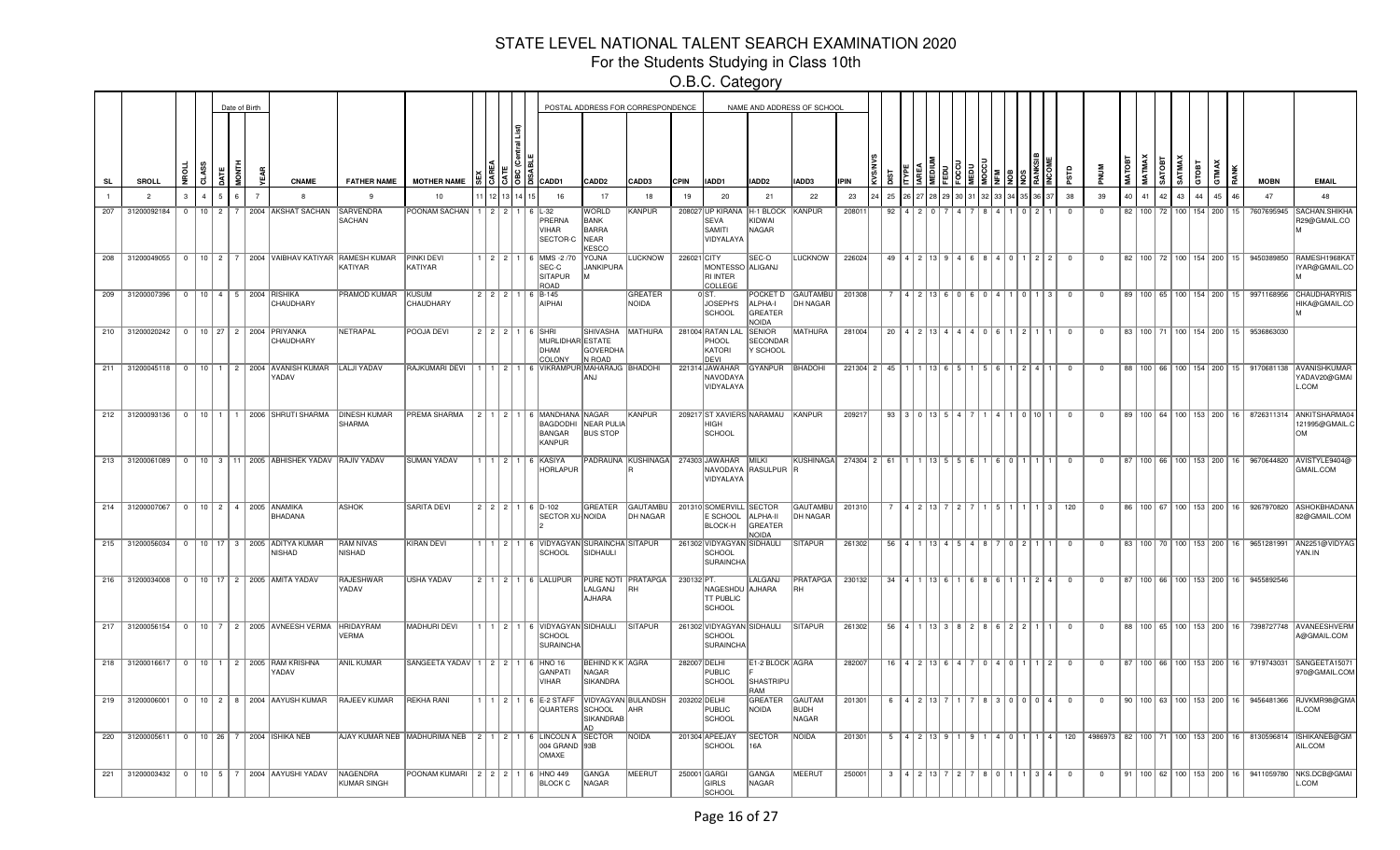For the Students Studying in Class 10th

|           |                                          |                           |  | Date of Birth  |                                                                           |                                        |                                    |  |                                                                   |                                       | POSTAL ADDRESS FOR CORRESPONDENCE |              |                                                          |                                                 | NAME AND ADDRESS OF SCHOOL                                                           |             |    |                              |                                                |  |                                                                                   |                                                         |                |                         |    |               |                                      |                 |              |    |                                                   |                                                                                    |
|-----------|------------------------------------------|---------------------------|--|----------------|---------------------------------------------------------------------------|----------------------------------------|------------------------------------|--|-------------------------------------------------------------------|---------------------------------------|-----------------------------------|--------------|----------------------------------------------------------|-------------------------------------------------|--------------------------------------------------------------------------------------|-------------|----|------------------------------|------------------------------------------------|--|-----------------------------------------------------------------------------------|---------------------------------------------------------|----------------|-------------------------|----|---------------|--------------------------------------|-----------------|--------------|----|---------------------------------------------------|------------------------------------------------------------------------------------|
| <b>SL</b> | <b>SROLL</b>                             | a.                        |  |                | <b>CNAME</b>                                                              | <b>FATHER NAME</b>                     | <b>MOTHER NAME</b>                 |  | CADD1                                                             | CADD <sub>2</sub>                     | CADD3                             | <b>CPIN</b>  | IADD1                                                    | IADD <sub>2</sub>                               | <b>IADD3</b>                                                                         | <b>IPIN</b> |    |                              |                                                |  |                                                                                   |                                                         | δņ             |                         |    |               |                                      | GTOBT           | <b>GITMA</b> |    | <b>MOBN</b>                                       | <b>EMAIL</b>                                                                       |
|           | $\overline{2}$                           |                           |  | $\overline{7}$ |                                                                           |                                        | 10                                 |  | 16                                                                | 17                                    | 18                                | 19           | 20                                                       | 21                                              | 22                                                                                   | 23          | 25 |                              |                                                |  |                                                                                   |                                                         | 38             | 39                      | 40 | 41            | 42<br>43                             | 44              | 45           |    | 47                                                | 48                                                                                 |
| 222       | 31200069030                              | $\cap$<br>10 <sup>1</sup> |  |                | 2004 YOGESH KUMAR                                                         | KAMLESH KUMAR ANSUEEYA DEVI            |                                    |  | 1 2 1 6 DHWARIYA<br>SATH                                          | <b>DHAWARIY</b><br>ASATH              | MAU                               |              | 275305 JAWAHAR<br>NAVODAYA<br>VIDYALAYA                  | <b>MAHUAR</b><br>KASARA                         | MAU                                                                                  | 275102 2    | 69 |                              |                                                |  |                                                                                   |                                                         |                | $\Omega$                |    | 86   100   67 |                                      | 100   153   200 |              | 16 | 9621379307                                        | YOGEUP2004@G<br>MAIL.COM                                                           |
|           |                                          |                           |  |                | 223 31200064107   0   10   17   6   2004   VIVEK KUMAR                    | <b>HARINAND</b>                        | MANJU                              |  | 1 2 2 1 6 LASARA<br>KHURD                                         | LASARA<br>KHURD                       | AZAMGARH                          | 276303 BASIL | <b>NAGAR</b>                                             | KHIRIGHAT BASTI                                 |                                                                                      | 272002      |    | $64$   4   2   13   1        |                                                |  | 1 6 8 4 0 1                                                                       | $1$   4                                                 | $\overline{0}$ | $\overline{\mathbf{0}}$ |    |               | 87   100   66   100   153   200   16 |                 |              |    | 9794863496                                        | VK010THEDONG<br>GMAIL.COM                                                          |
|           |                                          |                           |  |                | 224 31200035507   0   10   12   3   2004   MANAS KESHRI                   | <b>RAVI KUMAR</b><br>KESHRI            | JULIE KESHRI                       |  | 1   1   2   1   6   RAJGHARA<br>NA RANKA<br>ROAD                  | <b>GARHWA</b>                         | JHARKHAN                          |              | 822114 SUNBEAM<br><b>ENGLISH</b><br><b>SCHOOL</b>        | <b>BHAGVANP</b><br>UR LANKA                     | VARANASI                                                                             | 221005      |    |                              |                                                |  |                                                                                   | 35   4   1   13   6   4   6   8   11   1   0   2   4    |                | $^{\circ}$              |    |               | 91   100   62   100   153   200   16 |                 |              |    | 9631666999                                        | MANASKESHRIS<br>9@GMAIL.COM                                                        |
|           |                                          |                           |  |                | 225 31200069633   0   10   1   1   2004 ANSH KUMAR<br>MADDHESHIYA         | <b>SANTOSH</b><br>MADDHESHIYA          | <b>SANGEETA DEVI</b>               |  | 1   1   2   1   6   SABAHARA<br>HAD<br><b>VIRAICHA</b>            | <b>BOJHI</b><br>THANA<br><b>GHOSI</b> | <b>MAU</b>                        |              | 275301 INTERMEDI BOJHI<br>ATE<br>COLLEGE<br><b>BOJHI</b> |                                                 | MAU                                                                                  | 275301      | 69 |                              |                                                |  |                                                                                   | 1105102101011210101                                     | $^{\circ}$     | $^{\circ}$              |    |               |                                      |                 |              |    | 89   100   64   100   153   200   16   9140942794 |                                                                                    |
|           | 226 31200021094 0 10 8 11 2003 CHAITANYA |                           |  |                | YADAV                                                                     | CHHANNU SINGH<br>YADAV                 | <b>RINKI YADAV</b>                 |  | $1$   2   2   1   6   HNO 68<br>PREM<br><b>NAGAR</b><br>COLONY    | DHANIPUR<br>MANDI                     | ALIGARH                           |              | 202001 WISDOM<br><b>PUBLIC</b><br>SCHOOL                 | <b>QUARSI</b><br>RAMGHAT<br>ROAD                | ALIGARH                                                                              | 202001      | 21 |                              | 4   2   13   0                                 |  | 1 5 8 4 0                                                                         | 2   2                                                   | $^{\circ}$     | $\Omega$                |    |               |                                      |                 |              |    |                                                   | 85   100   68   100   153   200   16   6395674743   SINGHCHETAN8<br>89@GMAIL.COM   |
|           |                                          |                           |  |                | 227 31200016414 0 10 3 11 2003 SAURABH CHAHAR UDAY SINGH                  |                                        | <b>RITA DEVI</b>                   |  | 1 2 2 1 6 QNO 184/4<br><b>SUKH</b><br><b>NIWAS</b>                | AIR FORCE AGRA<br><b>STATION</b>      |                                   |              | 282008 AIR FORCE<br><b>SCHOOL</b>                        | AIR FORCE AGRA<br><b>STATION</b>                |                                                                                      | 282008      |    | 16 4 2 13 4                  |                                                |  | 11318151012                                                                       | l 3 L                                                   | $\overline{0}$ | $\Omega$                |    |               |                                      |                 |              |    |                                                   | 87   100   66   100   153   200   16   9548789750 SAURABHCHAH<br>R40@GMAIL.CO      |
|           |                                          |                           |  |                | 228 31200034151 0 10 8 9 2003 ANOOP PATEL                                 | <b>BHARAT PATEL</b>                    | PRABHAWATI<br>PATEL                |  | 1   1   2   1   6   PUREBHIKH   MANGAURA   PRATAPGA  <br>KANSAPAT |                                       |                                   |              | 230135 JAWAHAR<br>NAVODAYA<br>VIDYALAYA                  | IUR.                                            | NARAYANP PRATAPGA   230144   2   34   1   1   13   5   5   1   8   9   4   2   6   1 |             |    |                              |                                                |  |                                                                                   |                                                         | $\Omega$       | $\Omega$                |    |               |                                      |                 |              |    |                                                   | 88   100   65   100   153   200   16   8948299262   ANOOPPATEL58<br>@GMAIL.COM     |
|           | 229 31200038071                          |                           |  |                | 0   10   1   9   2003   SHUBHAM KUMAR   RAM BALI SINGH<br>YADAV           |                                        | <b>SEEMA DEVI</b>                  |  | $1   1   2   1   6  $ VILL-<br>KAITHA<br>URF<br>TADIYA            | POST-<br>MUGHALSA<br>RAI              | CHANDAULI 232101 MANAS            |              | CONVENT<br>SCHOOL                                        | AR.<br>MUGHALSA<br>IAF                          | MANASNAG CHANDAULI                                                                   | 232101      |    |                              |                                                |  | 38 4 2 13 5 5 4 8 4 1 0                                                           |                                                         | $\overline{0}$ | $\mathbf{0}$            |    |               |                                      |                 |              |    | 80   100   73   100   153   200   16   7607371112 |                                                                                    |
|           |                                          |                           |  |                | 230 31200058027 0 10 16 10 2005 ADITYA KUMAR<br>KUSHWAHA                  | <b>KESHWAR</b><br>PRASAD<br>KUSHWAHA   | URMILA<br>KUSHWAHA                 |  | 1   1   2   1   6   LAKSHMIPU   NEBUA                             | RAIGANJ                               | KUSHINAGA 274802 CENTRAL          |              | <b>ACADEMY</b><br><b>SENIOR</b><br>SECONDAR DEORIA       | SCHOOL<br>TARAMAND R<br>AL ROAD<br><b>BYPAS</b> | GORAKHPU   273016                                                                    |             |    |                              |                                                |  | 58 4 2 13 7 8 5 8 5 1 1                                                           | 13 I 1                                                  | $^{\circ}$     | $^{\circ}$              |    |               |                                      |                 |              |    |                                                   | 84   100   68   100   152   200   17   8726716317   ADITYAKRISHNA<br>9450@GMAIL.CO |
|           |                                          |                           |  |                | 231 31200004386 0 10 26 9 2005 SAHIL YADAV                                | <b>PREM VEER</b><br>YADAV              | <b>BABY DEVI</b>                   |  | 1   1   2   1   6   VILL<br><b>SURUKHUR CHANDOK</b><br>OO         | PO                                    | <b>BULANDSH</b><br><b>AHR</b>     |              | 202394 LE SAINT<br><b>PUBLIC</b><br>SCHOOL               | DAVORAU<br>DIBAI                                | <b>BULANDSH</b><br><b>AHR</b>                                                        |             |    |                              |                                                |  |                                                                                   | 4 4 2 5 2 5 2 8 4 1 2 0 1                               | $\overline{0}$ | $\overline{0}$          |    |               |                                      |                 |              |    | 86   100   66   100   152   200   17   8859929375 |                                                                                    |
|           | 232 31200064162 0 10 1 9 2005 SACHIN PAL |                           |  |                |                                                                           | RAM SUBHAWAN                           | KUSUM DEVI                         |  | 1   1   2   1   6   UKRAHA                                        | KACHHIYA                              | BASTI                             |              | 272163 PRAXIS<br>VIDYAPEET                               | <b>SHIVA</b><br>COLONY                          | BASTI                                                                                | 272001      |    |                              |                                                |  | $64$   4   2   13   3   5   1   8   9   2   0                                     |                                                         | $\Omega$       | $\Omega$                |    |               | 86   100   66   100   152   200   17 |                 |              |    | 9838559726                                        | LALJIBST1983@C<br>MAIL.COM                                                         |
|           |                                          |                           |  |                | 233 31200062160   0   10   18   8   2005 ABHINAV PRATAP SURENDRA<br>SINGH | <b>KUMAR SINGH</b>                     | CHANDRAREKHA                       |  | 1   2   2   1   6  HS 217/16<br><b>BEHIND</b><br>GAGAN<br>HOTEL   | RAGHAV<br>NAGAR                       | <b>DEORIA</b>                     | 274001 NAV   | <b>JEEVAN</b><br><b>MISSION</b><br>SCHOOL                | <b>ASHISH</b><br>NAGAR<br>SALEMPUR<br>ROAD      | <b>DEORIA</b>                                                                        | 274001      |    | $62$   4   1   0   5   4   5 |                                                |  | 15 I O                                                                            |                                                         | $\Omega$       | $\Omega$                |    |               | 84   100   68   100   152   200   17 |                 |              |    | 9919539289                                        | SURENDRADEOR<br>IA2015@GMAIL.                                                      |
|           | 234 31200069034 0 10 15 7 2005 AMAN      |                           |  |                | VISHWAKARMA                                                               | LALLAN<br>VISHWAKARMA                  | SHAKUNTALA DEVI 1 1 2 1 6 DULLAHPU |  |                                                                   |                                       | <b>GHAZIPUR</b>                   |              | 275202 JAWAHAR<br>NAVODAYA<br>VIDYALAYA                  | <b>MAHUAR</b><br>KASARA                         | MAU                                                                                  | 275102 2 69 |    |                              | $1 \mid 1 \mid 13 \mid 5 \mid 5 \mid 4 \mid 8$ |  |                                                                                   |                                                         | $\Omega$       | $\Omega$                |    |               |                                      |                 |              |    | 84   100   68   100   152   200   17   9450519187 | AMANVIS3602@<br>MAIL.COM                                                           |
|           |                                          |                           |  |                | 235 31200028590 0 10 15 7 2005 HARSH VERMA                                | <b>DINESH KUMAR</b><br><b>SWARNKAR</b> | SARASWATI<br>SWARNKAR              |  | 11 2 2 1 6 LIG 126<br>KALINDIPU<br>RAM                            |                                       | PRAYAGRA   211011 VISHNU          |              | BHAGWAN<br>PUBLIC S<br>AND<br>COLLEGE                    | NEAR<br>SHAMBHU<br>NATH<br><b>INSTITUTE</b>     | <b>PRAYAGRA</b>   211012                                                             |             |    |                              |                                                |  |                                                                                   | 28   4   1   13   7   4   6   4   1   1   2   0   4   0 |                | $\overline{0}$          |    |               |                                      |                 |              |    |                                                   | 84   100   68   100   152   200   17   9415367785   DINESHKUMAR.<br>849@REDIFFMA   |
|           | 236 31200059092                          |                           |  |                | 0   10   2   7   2005 AWANTIKA YADAV LAXMI SHANKAR                        | YADAV                                  | <b>RINKU YADAV</b>                 |  | 2   1   2   1   6   JUNGLE<br>BIHULI<br><b>BHAGWANP</b>           |                                       | PEPPEGAN GORAKHPU                 |              | 0JAWAHAR<br>NAVODAYA<br>VIDYALAYA PEPEEGAN               | JUNGLE<br>AGAHI                                 | GORAKHPU                                                                             | 273165 2 59 |    |                              |                                                |  | 1 1 1 1 1 1 5 $\vert$ 5 $\vert$ 5 $\vert$ 5 $\vert$ 8 $\vert$ 4 $\vert$ 0 $\vert$ |                                                         | $^{\circ}$     | $\overline{0}$          |    |               | 89   100   63   100   152   200   17 |                 |              |    | 9452435271                                        |                                                                                    |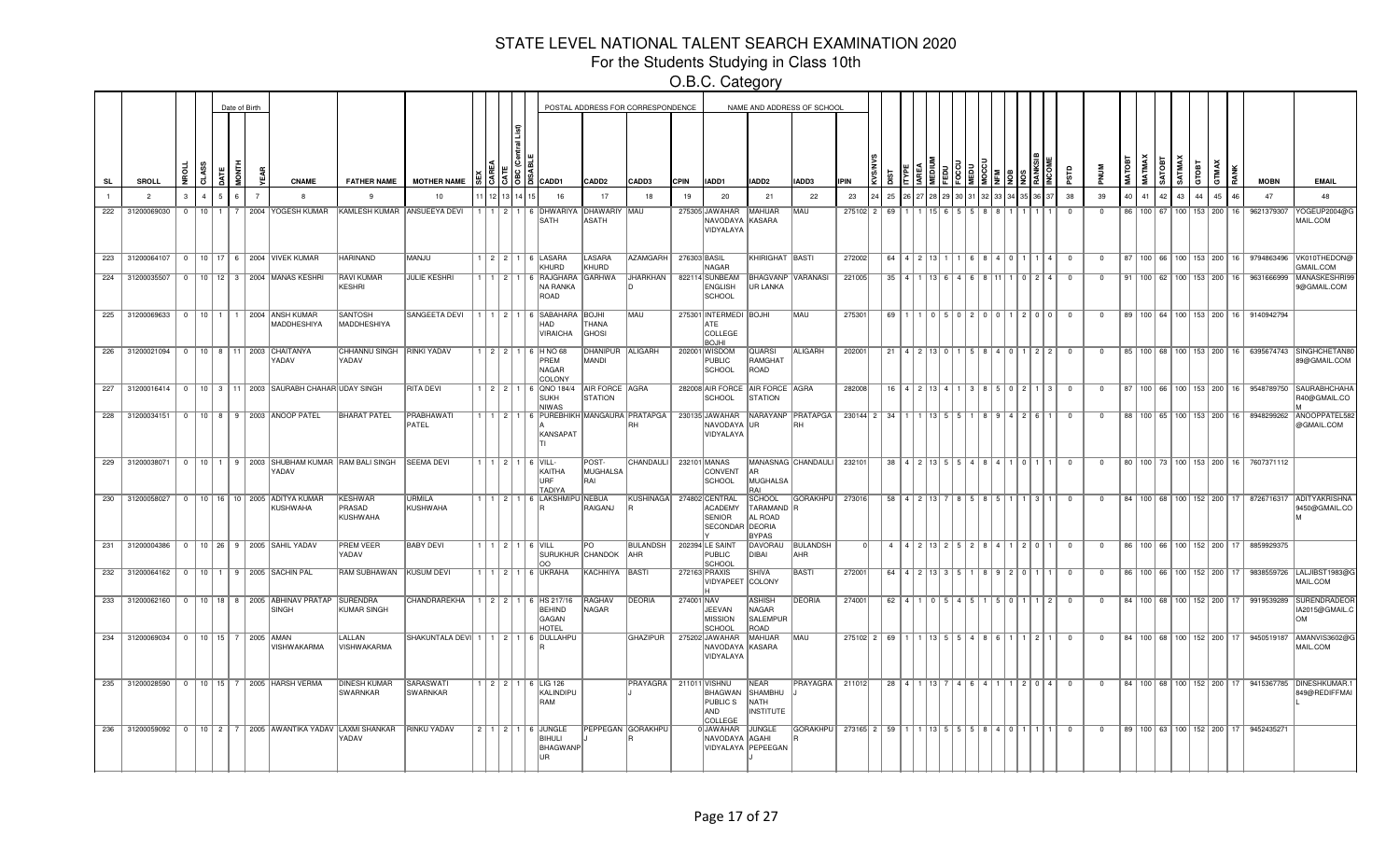For the Students Studying in Class 10th

|     |                                    |              |   | Date of Birth |   |    |                                                        |                             |                                                |                 |                |                                                                             |                               | POSTAL ADDRESS FOR CORRESPONDENCE |              |                                                                      |                                                | NAME AND ADDRESS OF SCHOOL     |             |     |                                   |                      |          |        |                                                  |              |                         |                |             |              |              |        |                                 |                                      |                                                   |                                                                                |
|-----|------------------------------------|--------------|---|---------------|---|----|--------------------------------------------------------|-----------------------------|------------------------------------------------|-----------------|----------------|-----------------------------------------------------------------------------|-------------------------------|-----------------------------------|--------------|----------------------------------------------------------------------|------------------------------------------------|--------------------------------|-------------|-----|-----------------------------------|----------------------|----------|--------|--------------------------------------------------|--------------|-------------------------|----------------|-------------|--------------|--------------|--------|---------------------------------|--------------------------------------|---------------------------------------------------|--------------------------------------------------------------------------------|
| SL  | SROLL                              | £.           | å | χTΕ           | 종 | گ, | <b>CNAME</b>                                           | <b>FATHER NAME</b>          | <b>MOTHER NAME</b>                             |                 | <u>ျဒ</u> ၂ဧ၂ဦ | CADD1                                                                       | CADD <sub>2</sub>             | CADD3                             | <b>CPIN</b>  | IADD1                                                                | IADD2                                          | IADD3                          | <b>IPIN</b> |     |                                   |                      |          |        |                                                  |              | аß                      | <b>MUN</b>     | <b>MATO</b> | <b>MATMA</b> | <b>SATOB</b> | SATMA) | GTOBT                           |                                      | <b>MOBN</b>                                       | <b>EMAIL</b>                                                                   |
|     | $\overline{2}$                     | $\mathbf{3}$ |   |               |   |    |                                                        | 9                           | 10                                             |                 |                | 16                                                                          | 17                            | 18                                | 19           | 20                                                                   | 21                                             | 22                             | 23          | 25  |                                   |                      |          |        |                                                  |              | 38                      | 39             | 40          | 41           | 42           | 43     | 44                              | 45                                   | 47                                                | 48                                                                             |
| 237 | 31200016606                        | $\Omega$     |   |               |   |    | 10 21 3 2005 ADITYA RAJPU                              | <b>GYA PRASAD</b><br>RAJPUT | <b>GEETA RAJPUT</b>                            | 12211           |                | $6$ $C$ 36<br>RAKABGAN COLONY<br>J THANA                                    | POLICE                        | <b>AGRA</b>                       | 282001 E 1-2 | <b>BLOCK F</b><br><b>SHASTRI</b><br>PURAM                            | <b>DELHI</b><br><b>PUBLIC</b><br><b>SCHOOL</b> | <b>AGRA</b>                    | 28200       |     |                                   |                      |          |        |                                                  |              | - 0                     | $\Omega$       |             |              |              |        | 84   100   68   100   152   200 |                                      | 9411923498                                        | GPRAJPUT21@G<br>MAIL.COM                                                       |
| 238 | 31200068014                        |              |   |               |   |    | 0   10   4   2   2005   AAKASH RAJ                     | AKHILESH<br>RAJBHAR         | <b>SUNITA DEVI</b>                             |                 |                | $1   1   2   1   6  $ BHANTI                                                | BANHARA                       | BALLIA                            |              | 277303 GANDHI<br><b>INTER</b><br>COLLEGE<br>SIKANDERP<br>UR          |                                                | <b>BALLIA</b>                  | 277303      |     | 68 3 1 1 15 3 5                   |                      |          |        | 8   0   2   0   2                                |              | $\overline{0}$          | $^{\circ}$     |             |              |              |        |                                 | 87   100   65   100   152   200   17 | 8417848644                                        |                                                                                |
|     |                                    |              |   |               |   |    | 240 31200021033 0 10 15 1 2005 MOHD SAAD               | <b>BABU KHAN</b>            | NAZMA PARVEEN   1   2   2   1   6   4/107 Z-29 |                 |                | ASIF<br>NAGAR<br>NEAR                                                       | KABRISTAN ALIGARH<br>JAMALPUR |                                   |              | 202001 A M U A B K NEAR NEW ALIGARH<br><b>HIGH</b><br>SCHOOL<br>BOYS | AMU<br>GUEST<br>HOUSE<br>MEDICAL<br>COLONY     |                                | 202001      |     | 21   4   2   13   6               |                      |          |        | 3240                                             |              | $\Omega$                | $\Omega$       |             |              |              |        |                                 |                                      |                                                   | 79   100   73   100   152   200   17   7017669155   MOHDSAAD9496<br>@GMAIL.COM |
|     | 239 31200051249                    |              |   |               |   |    | 0   10   15   1   2005   PRAJJWAL YADAV   URVESH KUMAR |                             | MAMTA YADAV                                    |                 |                | 1 2 2 1 6 E-196<br>RAKSHA<br>KHAND<br>ELDECO - II                           | LY ROAD<br>SHARDA<br>NAGAR    | RAEBAREIL LUCKNOW                 |              | 226025 LUCKNOW<br>PUBLIC<br><b>SCHOOL A</b><br><b>BLOCK</b>          | <b>SOUTH</b><br><b>CITY</b>                    | <b>LUCKNOW</b>                 | 226025      | -51 |                                   |                      |          |        | 4 2 13 7 5 6 8 4 0 1 2                           |              | $^{\circ}$              | $^{\circ}$     |             |              |              |        |                                 | 92   100   60   100   152   200   17 | 8004654809                                        | YADAVHARSHIT/<br>2299@GMAIL.CO                                                 |
|     | 241 31200033066                    |              |   |               |   |    | 0   10   10   1   2005   HARSH MAURYA                  | <b>BHAIYA LAL</b>           | <b>BITAN DEVI</b><br>MAURYA                    |                 |                | 1 2 2 1 6 IN SIDE OF RADHANAG FATEHPUR<br><b>ITOYL VAN</b><br><b>SCHOOL</b> | <b>JAR</b><br>GAZIPUR<br>ROAD |                                   |              | 212601 MAHARISHI OLD<br>VIDYA<br>MANDIR                              | MUGHAL<br>ROAD                                 | <b>FATEHPUR</b>                | 212601      |     | $33 \mid 4 \mid 2 \mid 13 \mid 7$ |                      |          |        | $1 \rceil 6 \rceil 0 \rceil 3 \rceil 4 \rceil 4$ |              | $\overline{0}$          | $\overline{0}$ |             |              |              |        |                                 | 83   100   69   100   152   200   17 | 9450394821                                        | MAURYAHARSHO<br>43@GMAIL.COM                                                   |
|     | 242 31200021840                    |              |   |               |   |    | 0   10   28   11   2004   PRATEEK KUMAR   BIRESH KUMAR |                             | SARVESH KUMARI   1   2   2   1   6   CHANDRAL  |                 |                | lok<br><b>COLONY</b><br>LATTHA<br><b>FACTORY</b>                            | ROAD<br>JALALPUR              | <b>ALIGARH</b>                    |              | 202001 G D PUBLIC KHAIR<br> s s s                                    | ROAD                                           | <b>ALIGARH</b>                 | 202001      |     |                                   |                      |          |        | 21   4   2   13   5   4   6   0   4   1   0   1  |              | $\Omega$                | $\mathbf 0$    |             |              |              |        |                                 |                                      | 88   100   64   100   152   200   17   9410645893 |                                                                                |
|     |                                    |              |   |               |   |    | 243 31200091306   0   10   25   10   2004 DIVYANSH PAL | SHASHI KUMAR<br><b>PAL</b>  | NIRMALA PAL                                    | $1$   2   2   1 |                | 6 351 COD<br>COLONY                                                         | KOYALA<br>NAGAR               | KANPUR                            |              | 208011 DR V S E C<br>SHYAM<br>NAGAR                                  |                                                | KANPUR                         | 208013      |     |                                   |                      |          |        | $91   4   2   13   5   3   7   8   4   0$ 1 1 4  |              | $\overline{\mathbf{0}}$ | $\overline{0}$ |             |              |              |        |                                 |                                      |                                                   | 88   100   64   100   152   200   17   7905673004   SKPOPF@GMAIL<br>COM        |
|     | 244 31200093446                    |              |   |               |   |    | 0   10   13   10   2004   OM PATEL                     | YUDHISHTHIR<br>PATEL        | RANJANA PATEL                                  | 12211           |                | 6 146<br>VASUNDHA KALYANPU<br>RA VIHAR<br><b>NEAR IIT</b>                   | GATE                          | KANPUR                            |              | 208016 DR VSEC<br><b>AVADHPUR</b>                                    | <b>GT ROAD</b>                                 | KANPUR                         | 208024      |     | 93   4   2   13   6               |                      |          | 14 I O |                                                  |              | $\Omega$                | $\Omega$       |             |              |              |        | 88   100   64   100   152   200 | 17                                   | 9450693633                                        | OMPATEL131020<br>041@GMAIL.COM                                                 |
|     |                                    |              |   |               |   |    | 245 31200004115 0 10 15 8 2004 DEEPTI YADAV            | <b>BALRAJ YADAV</b>         | MUNESH YADAV                                   |                 |                | 2 2 2 1 6 SDM<br>COLONY<br><b>NEAR SHIV</b><br><b>MANDIR</b>                | lad.                          | SIKANDRAB BULANDSH<br>AHR         | 203205 DELHI | PUBLIC<br><b>SCHOOL</b>                                              | YAMUNA<br>PURAM                                | BULANDSH<br>AHR                | 203001      |     | 4 4 2 0 0 0                       |                      |          |        | I 0   6   1   0   1   2                          |              | $\overline{0}$          | $^{\circ}$     |             |              |              |        |                                 | 89   100   63   100   152   200   17 | 9917073754                                        | <b>DEEPTIDRISHTIE</b><br>281@GMAIL.COM                                         |
|     | 246 31200009809                    |              |   |               |   |    | 0   10   3   4   2004   KANISHKA                       | <b>DINESH KUMAR</b>         | GEETA                                          | 2   1   2   1   |                | 6 VILL<br>MANOTA<br>PO.<br>JALALABAD                                        |                               | GHAZIABAD                         | 201206 DELHI | <b>PUBLIC</b><br><b>SCHOOL</b>                                       | SITE NO 3 MEERUT<br>INDUSTRIAL ROAD<br>AREA    | GHAZIABAD                      | 201003      | -9  | 4 2 1 1 3                         |                      |          |        |                                                  |              | $\overline{0}$          | $^{\circ}$     |             |              |              |        | 84   100   68   100   152   200 | 17                                   | 8077044087                                        | KUMARDINESH7<br>83@GMAIL.COM                                                   |
| 247 |                                    |              |   |               |   |    | 31200021182   0   10   31   3   2004   HEMANT KUMAR    | <b>PREM BABU</b>            | <b>REKHA DEVI</b>                              | 121211          |                | 6 RAMGHAT<br>ROAD<br>RAMBAGH<br><b>COLONY</b>                               | LANE NO 3<br>H N 2/694        | ALIGARH                           |              | 202001 WISDOM<br><b>PUBLIC</b><br><b>SCHOOL</b>                      | QUARSI<br>RAMGHAT<br>ROAD                      | ALIGARH                        | 202001      | 21  |                                   | 4 2 13 8 4 5 8 4 0 1 |          |        |                                                  |              | $\overline{0}$          | $^{\circ}$     |             |              |              |        |                                 | 90   100   62   100   152   200   17 | 9837268333                                        | PREMSURGICLE<br>ALI@GMAIL.COM                                                  |
|     | 248 31200027059                    |              |   |               |   |    | 0   10   2   1   2004   ARNAV GUPTA                    | MANOJ KUMAR<br><b>GUPTA</b> | <b>MALIKA GUPTA</b>                            | 12211           |                | 6 71 MOH-<br>KASBARA<br>AARATH<br>POWAYAN                                   |                               | <b>SHAHJAHA</b><br>NPUR           | 242401 RYAN  | <b>INTERNATI</b><br>ONAL<br>SCHOOL                                   | PLOT NO<br>294<br>MISRIPUR                     | <b>SHAHJAHA</b><br><b>NPUR</b> | 242001      | 27  | 4 2 1 1 3                         | $4 \rceil 6$         | la I a I |        | $1 \mid 2 \mid 3$                                |              | $\Omega$                | - 0            |             |              |              |        | 85   100   67   100   152   200 | 17                                   | 9839867005                                        | ARNAVGUPTA2J<br>AN2004@GMAIL<br>COM                                            |
| 249 | 31200052029 0 10 15 11 2003 ANANYA |              |   |               |   |    | <b>CHAURASIA</b>                                       | OMJI CHAURASIA NEELU        | <b>CHAURASIA</b>                               |                 |                | 2 2 2 1 6 3/203 VIRAJ GOMTI<br>KHAND                                        | NAGAR                         | <b>LUCKNOW</b>                    | 226010 CITY  | MONTESSO KHAND<br><b>RI INTER</b><br>COLLEGE                         | 2 VISHAL<br><b>GOMTI</b><br>NAGAR              | <b>LUCKNOW</b>                 | 226010      | 52  | 4   2   13                        |                      |          |        | $0 21$                                           | $\mathbf{A}$ | $^{\circ}$              | $\Omega$       |             |              |              |        |                                 | 89   100   63   100   152   200   17 | 9453436868                                        | <b>ANANYACHAURA</b><br>SIA15@GMAIL.C<br>OM                                     |
|     |                                    |              |   |               |   |    | 250 31200051220 0 10 14 10 2003 RISHIT SINGH           | <b>DHIRENDRA</b><br>KUMAR   | SANGEETA SINGH   1   2   2   1                 |                 |                | $6$   A-953<br>SECTOR-1<br>LDA<br>COLONY                                    | KANPUR<br>ROAD                | <b>LUCKNOW</b>                    | 226012 CITY  | MONTESSO COLONY<br>RI SCHOOL KANPUR<br>SECTOR D ROAD                 | ILDA.                                          | <b>LUCKNOW</b>                 | 226012      | 51  |                                   |                      |          |        | 1122                                             |              | $\Omega$                | $\Omega$       |             |              |              |        |                                 | 86   100   66   100   152   200   17 | 9415004052                                        | RISHITINC@GMA<br>IL.COM                                                        |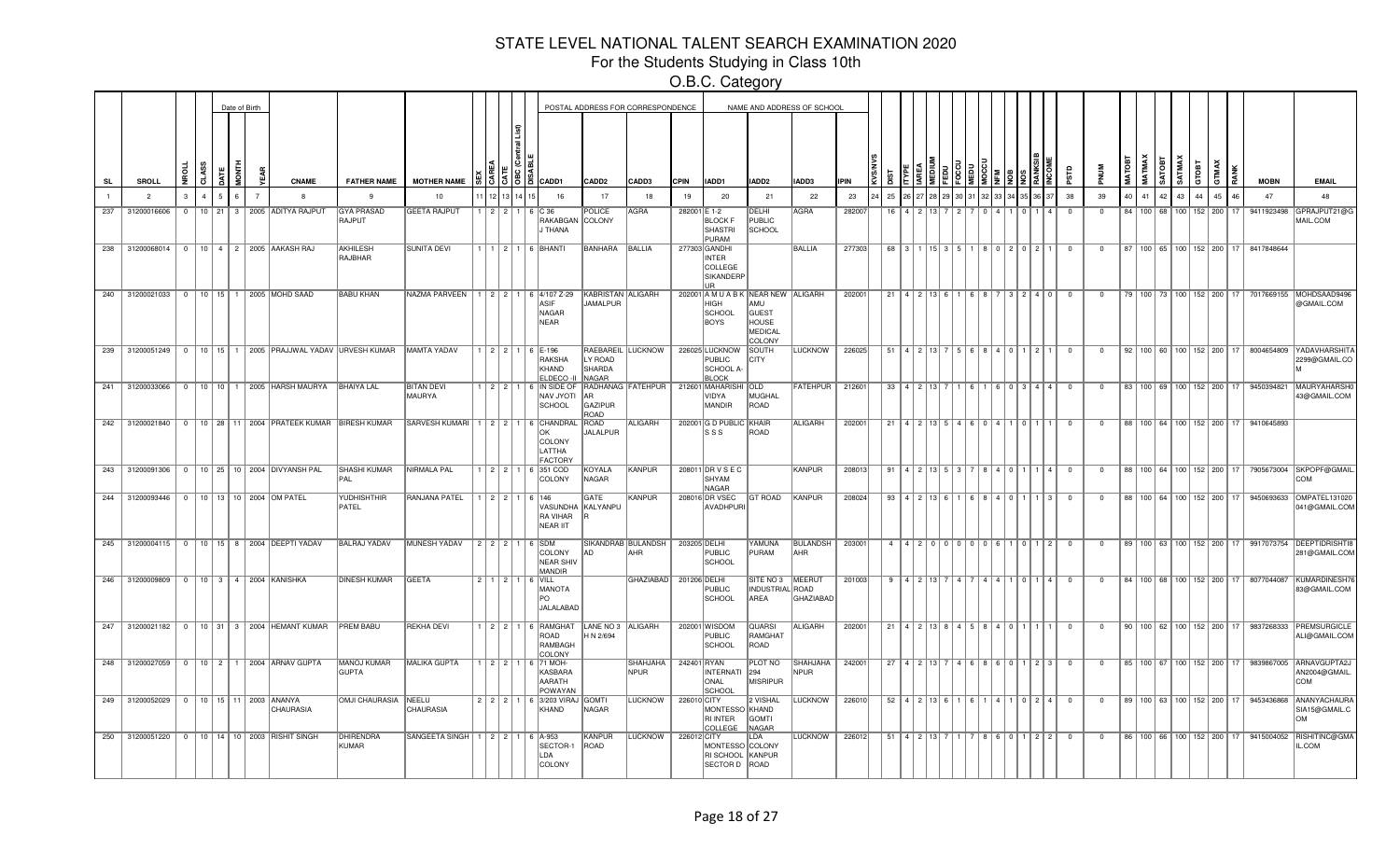For the Students Studying in Class 10th

|           |                                                        |          |   |                 |   | Date of Birth  |                          |              |                                                                             |                                                              |                 |      |                                                                 |                                                   | POSTAL ADDRESS FOR CORRESPONDENCE  |             |                                                                       |                        | NAME AND ADDRESS OF SCHOOL |                                      |    |                     |                    |                                                 |     |                                                     |                         |                |          |                                |              |             |                                      |     |                                                   |                                                                                           |
|-----------|--------------------------------------------------------|----------|---|-----------------|---|----------------|--------------------------|--------------|-----------------------------------------------------------------------------|--------------------------------------------------------------|-----------------|------|-----------------------------------------------------------------|---------------------------------------------------|------------------------------------|-------------|-----------------------------------------------------------------------|------------------------|----------------------------|--------------------------------------|----|---------------------|--------------------|-------------------------------------------------|-----|-----------------------------------------------------|-------------------------|----------------|----------|--------------------------------|--------------|-------------|--------------------------------------|-----|---------------------------------------------------|-------------------------------------------------------------------------------------------|
| <b>SL</b> | SROLL                                                  |          | त |                 |   |                |                          | <b>CNAME</b> | <b>FATHER NAME</b>                                                          | <b>MOTHER NAME</b>                                           |                 | 1515 | CADD1                                                           | CADD <sub>2</sub>                                 | CADD3                              | <b>CPIN</b> | IADD1                                                                 | IADD2                  | IADD3                      | <b>IPIN</b>                          |    |                     |                    |                                                 |     |                                                     | άś                      |                |          | <b>MATMAX</b><br><b>GATOBT</b> | <b>SATMA</b> | стовт       |                                      | RAN | <b>MOBN</b>                                       | <b>EMAIL</b>                                                                              |
|           | $\overline{2}$                                         |          |   |                 |   | $\overline{7}$ |                          |              | 9                                                                           | 10                                                           |                 |      | 16                                                              | 17                                                | 18                                 | 19          | 20                                                                    | 21                     | 22                         | 23                                   | 25 |                     |                    |                                                 |     |                                                     | 38                      | 39             | 40       | 41<br>42                       | 43           | 44          | 45                                   |     | 47                                                | 48                                                                                        |
| 251       | 31200081088                                            | $\Omega$ |   | 10 <sup>1</sup> | 8 |                | 9   2003   VAIBHAV VERMA |              | ANAND PRAKASH<br><b>VERMA</b>                                               | LAJJA WATI<br><b>VERMA</b>                                   | 1211            |      | 6 VILL-<br>FATEHPUR MALAULI                                     | POST-                                             | DIST-<br>BARABANKI                 |             | 225206 MAHARISHI<br>VIDYA<br><b>MANDIR</b>                            | <b>BAGH</b>            | LAKHPERA BARABANKI         | 225001                               | 81 |                     |                    |                                                 |     |                                                     |                         | 0              | 84   100 | 68                             |              | 100 152 200 |                                      |     | 9005440722                                        | UPVERMA001@G<br><b>MAIL.COM</b>                                                           |
| 252       | 31200021137 0 10 7 8 2003 SHANU KHAN                   |          |   |                 |   |                |                          |              | <b>IMRAN KHAN</b>                                                           | PARVEEN BEGUM   1   1   2   1                                |                 |      | 6 JARARA<br>KHAIR                                               |                                                   | <b>ALIGARH</b>                     |             | 202138 AMU CITY<br><b>SCHOOL</b>                                      | lGT<br>MASOODAB<br>Δn  | <b>ALIGARH</b>             | 202001                               | 21 |                     |                    | $1$   2   13   5   0                            | 861 | 1211                                                | $\overline{\mathbf{0}}$ | $^{\circ}$     |          |                                |              |             | 89   100   63   100   152   200   17 |     |                                                   | 8273823106 PARVEENBEGUM<br>537@GMAIL.COM                                                  |
|           | 253 31200059169 0 10 27 7 2003 DEVESH PATEL            |          |   |                 |   |                |                          |              | DEVENDRA<br><b>KUMAR</b>                                                    | <b>ASHA SINGH</b>                                            | 1 2 2 1         |      | 6 HNO 676B<br>CHAKSHA<br><b>HUSAIN</b><br><b>NEAR</b>           | RAMPRIT<br><b>CHOWK</b><br>BASHARAT<br>PUR        | <b>GORAKHPU</b>                    |             | 273004 LITTLE<br><b>FLOWER</b><br>SCHOOL<br>RAPTI<br>NAGAR            | PHASE-IV<br>CHARGAWAR  | <b>GORAKHPU</b>            | 273013                               |    | $59$   4   2   13   |                    | $\overline{2}$                                  |     | 8 5 0 2 3 4                                         | $\Omega$                | $\Omega$       |          |                                |              |             | 87   100   65   100   152   200   17 |     |                                                   | 8181936623 DEVESHPATEL67<br>6@GMAIL.COM                                                   |
|           | 254 31200065023 0 10 5 7 2006 ANURAG                   |          |   |                 |   |                | GOSWAMI                  |              | <b>CHANDRA</b><br><b>SHEKHAR BHARTI</b>                                     | <b>ARCHANA DEVI</b>                                          |                 |      | 1   1   2   1   6   DHAGHATA   DHANGHAT   SANT                  |                                                   | KABIR<br>NAGAR                     |             | 272162 SHIR SHIV<br>SHANKAR<br><b>BALIKA INT</b><br>COLLGE            | RANIPUR                | SANT<br>KABIR<br>NAGAR     | 272162                               | 65 |                     |                    |                                                 |     | 4 1 13  5  4  4  0  6  2  2  4  2                   | $\overline{0}$          | $\mathbf{0}$   |          |                                |              |             | 85   100   66   100   151   200   18 |     |                                                   | 9452327800 UDAISHUKLA89@<br>GMAIL.COM                                                     |
|           | 255 31200059631 0 10 6 3 2006 SHASHANK                 |          |   |                 |   |                | JAISWAL                  |              | <b>SANJAY KUMAR</b>                                                         | POONAM JAISWAL   1   1   2   1   6   3/303                   |                 |      | VASUNDHA AL<br><b>RA</b><br>ELCLAVE<br>PHASE 1                  |                                                   | TARAMAND GORAKHPU                  |             | 273017 M G INTER<br>COLLEGE                                           |                        | <b>GORAKHPU</b>            | 273001                               | 59 |                     | $3 \mid 2 \mid 13$ |                                                 |     | 0 1 4                                               | $\Omega$                | $\Omega$       |          |                                |              |             | 84   100   67   100   151   200   18 |     | 8423202900                                        | SANJAY.JAISWA<br>@YAHOO.CO.IN                                                             |
|           | 256 31200001166 0 10 24 12 2005 VISHANT RANA           |          |   |                 |   |                |                          |              | SANJEEV RANA                                                                | <b>BOBY RANA</b>                                             |                 |      | $122116A-3$<br><b>SECTOR 4</b><br>PHASE-I                       | <b>SHRADDHA MEERUT</b><br>PURI<br>KANKER<br>KHERA |                                    |             | 250001 MEERUT<br>PUBLIC<br>SCHOOL                                     | <b>IMEERUT</b><br>CANT | <b>MEERUT</b>              | 250001                               |    |                     | 4 9 1 1 2 1 5 1    |                                                 |     | 0 2                                                 | $\Omega$                | $^{\circ}$     |          |                                |              |             |                                      |     |                                                   | 84   100   67   100   151   200   18   8273245483   WILLSONRANA2<br>@GMAIL.COM            |
|           | 257 31200034007 0 10 12 11 2005 PRANJAL YADAV GAJANAND |          |   |                 |   |                |                          |              |                                                                             | PURNIMA                                                      |                 |      | 1   1   2   1   6   KUSHAHILD GOTANI<br>EEH<br><b>BAIRAHANA</b> | KUNDA                                             | PRATAPGA   230202 T P<br><b>RH</b> |             | COLLEGE                                                               | KUNDA                  | PRATAPGA   230204<br>RH    |                                      |    |                     |                    | 34   3   2   15   3   5   6   8   4   2   0   1 |     |                                                     | $\overline{\mathbf{0}}$ | $\mathbf{0}$   |          |                                |              |             |                                      |     | 83   100   68   100   151   200   18   6391387406 |                                                                                           |
|           |                                                        |          |   |                 |   |                |                          |              | 258 31200069379 0 10 16 8 2005 SAURABH YADAV UMESH CHAND<br>YADAV           | MANSHA YADAV                                                 |                 |      | 1 1 2 1 6 INDARA<br>DEITHAN                                     | <b>INDARA</b>                                     | IMAU                               |             | 275102 SUNBEAM<br><b>SCHOOL</b><br>MAU SH 34                          | ALINAGAR MAU           |                            | 275102                               |    |                     |                    |                                                 |     | 69   4   1   13   6   1   6   8   4   1   0   2   3 | $\overline{0}$          | $\Omega$       |          |                                |              |             |                                      |     |                                                   | 87   100   64   100   151   200   18   9140695152   ANSHYADAVVAN<br>DANI8383@GMAI<br>.COM |
|           | 259 31200067041   0   10   10   8   2005 ANAND GUPTA   |          |   |                 |   |                |                          |              | SANTOSH GUPTA SARITA DEVI                                                   |                                                              |                 |      | 1   1   2   1   6   JAWAHAR<br>NAVODAYA<br>VIDYALAYA            | JIYANPUR                                          | AZAMGARH                           |             | 276140 JAWAHAR<br>NAVODAYA<br>VIDYALAYA                               | JIYANPUR               | AZAMGARH                   | 276140 2 67 1 1 1 13 4 1 3 8 6 1 2 3 |    |                     |                    |                                                 |     |                                                     | $^{\circ}$              | $^{\circ}$     |          |                                |              |             | 83   100   68   100   151   200   18 |     | 9918552850                                        | AG.2340889@GM<br>AIL.COM                                                                  |
|           | 260 31200071044 0 10 5 8 2005 RITIKA KOSTA             |          |   |                 |   |                |                          |              |                                                                             | VIRENDRA KUMAR SANGITA KOSTA   2   2   2   1   6   NEW BASTI |                 |      | CHARKHARI<br>ROAD RATH                                          |                                                   | HAMIRPUR   210431 SETH             |             | <b>CHHOTEYL</b><br><b>ACADEMY</b>                                     | ROAD RATH              | AUNDERA HAMIRPUR 210431    |                                      |    | 71   4   2   13   7 |                    |                                                 |     | 1   4   8   5   1   2   1   3                       | $\overline{0}$          | $\overline{0}$ |          |                                |              |             |                                      |     | 91   100   60   100   151   200   18   7355225854 |                                                                                           |
|           | 261 31200086173 0 10 4 7 2005 KHUSHAL YADAV VISHWAJEET |          |   |                 |   |                |                          |              | <b>SINGH YADAV</b>                                                          | <b>REKHA YADAV</b>                                           |                 |      | 1 2 2 1 6 B-670<br>LAJPAT<br><b>NAGAR</b>                       | <b>NEAR</b><br>RASTOGI<br><b>INTER</b><br>COLLEGE | MORADABA                           | 244001 DMS  | PUBLIC<br>SCHOOL                                                      | 37 CIVIL<br>LINES      | <b>MORADABA</b>            | 244001                               |    |                     |                    | 86   4   2   13   6   5                         |     | 8401102                                             | $\Omega$                | $\Omega$       |          |                                |              |             | 85   100   66   100   151   200   18 |     | 7906056359                                        | DEVILS992737@<br>GMAIL.COM                                                                |
|           | 262 31200093156 0 10 16 3 2005 PARAS KATIYAR           |          |   |                 |   |                |                          |              | PUSHPENDRA<br>KUMAR                                                         | SONI                                                         | $1$   2   2   1 |      | 6 C-34 AVAS<br>VIKAS NEW R<br><b>CIVIL LINES</b>                | LAKHANPU KANPUR                                   |                                    | 208024 DR   | VIRENDRA<br>SWARUP<br><b>EDUCATION</b><br>CENTRE                      | AVADHPURI KANPUR       |                            |                                      | 93 |                     | 412139             |                                                 | 440 | 1214                                                | $\Omega$                | $^{\circ}$     |          |                                |              |             | 82   100   69   100   151   200   18 |     | 9415044288                                        | PARASKATIYAR<br>0@GMAIL.COM                                                               |
|           |                                                        |          |   |                 |   |                |                          |              | 263 31200093093 0 10 7 3 2005 SWASTIK GUPTA HARI SHANKER<br><b>SHIVHARE</b> | <b>SARITA GUPTA</b>                                          |                 |      | $1$   2   2   1   6   119/254<br>DARSHANP LANE<br>URWA          | <b>CHANDEL</b>                                    | KANPUR                             | 208012 SIR  | PADAMPAT KAMLA<br>SINGHANIA NAGAR<br><b>EDUCATION</b>                 | CENTRE                 | KANPUR                     | 208005                               |    |                     |                    | $93 \mid 4 \mid 2 \mid 13 \mid 6 \mid 3 \mid$   |     | 8   4   1   0   1   4                               | $\overline{0}$          | $\mathbf{0}$   |          |                                |              |             |                                      |     | 86   100   65   100   151   200   18   9838967704 |                                                                                           |
| 264       | 31200062461   0   10   20   2   2005   ANAS RAZA       |          |   |                 |   |                |                          |              | <b>TAHIR AHMAD</b>                                                          | SHAMSUN NISHA                                                |                 |      | 1   1   2   1   6   VILL+POST-<br>BHARHE                        | <b>CHAURA</b><br>BHATNI                           | <b>DEORIA</b>                      |             | 274701 PYARI DEVI COLLEGE<br>SHYAMLAL BALUA<br>INTERMEDI AFGAN<br>ATE | BHATNI                 | DEORIA                     | 274705                               | 62 |                     |                    | 4 1 1 13 6 1 1 6 8 5 1                          |     | 124                                                 | $\Omega$                | $^{\circ}$     |          |                                |              |             | 84   100   67   100   151   200   18 |     | 9554827276                                        | FRAZA1406@GM<br>AIL.COM                                                                   |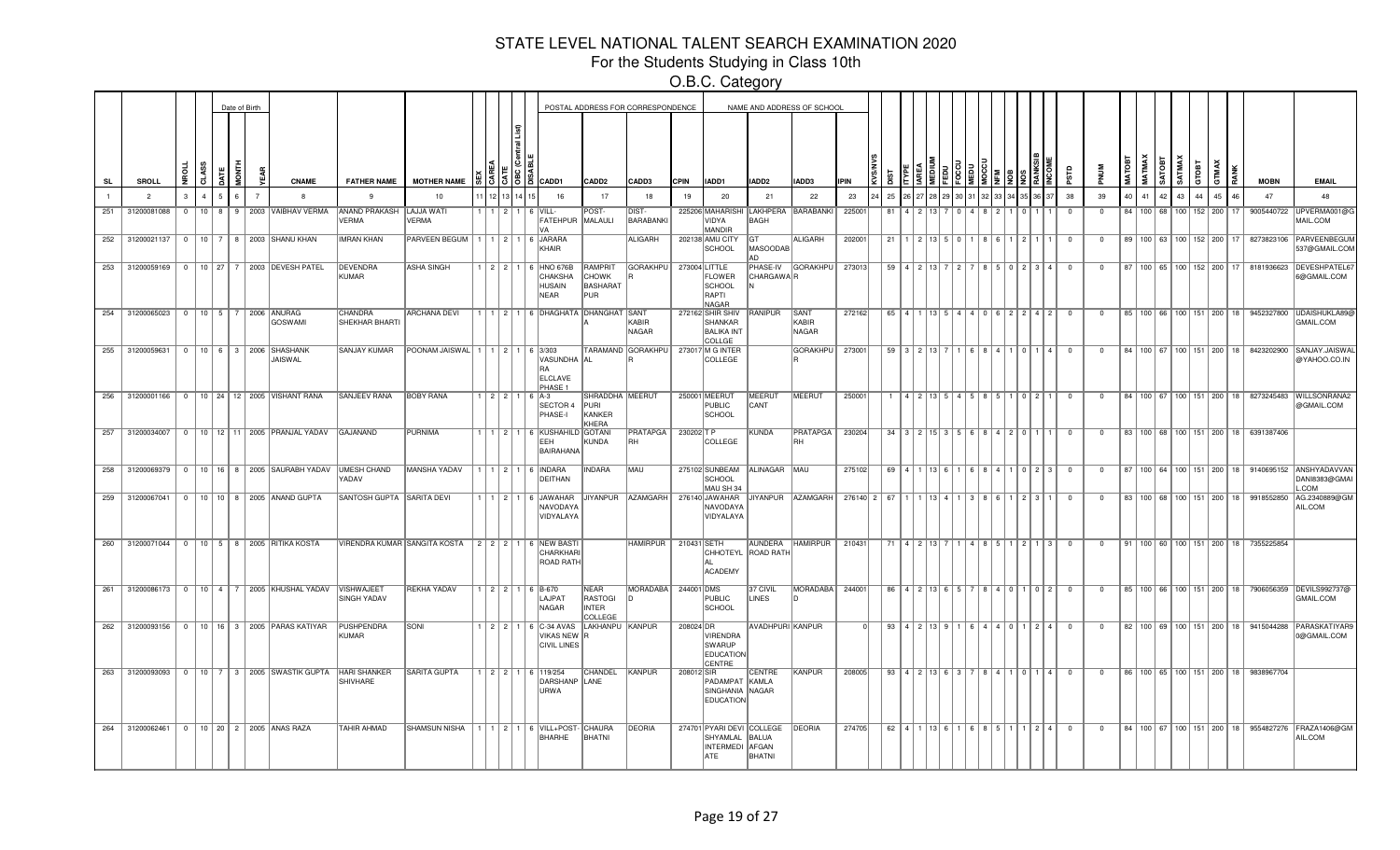For the Students Studying in Class 10th

|           |                 |  | Date of Birth |                |                                                                          |                                                                          |                                                                                                  |         |      |                                                                                  |                                              | POSTAL ADDRESS FOR CORRESPONDENCE              |                |                                                                                |                                                | NAME AND ADDRESS OF SCHOOL                                             |                                             |              |  |                               |             |                                                        |                |                         |              |                               |          |       |                                 |                 |                                                   |                                                                                                |
|-----------|-----------------|--|---------------|----------------|--------------------------------------------------------------------------|--------------------------------------------------------------------------|--------------------------------------------------------------------------------------------------|---------|------|----------------------------------------------------------------------------------|----------------------------------------------|------------------------------------------------|----------------|--------------------------------------------------------------------------------|------------------------------------------------|------------------------------------------------------------------------|---------------------------------------------|--------------|--|-------------------------------|-------------|--------------------------------------------------------|----------------|-------------------------|--------------|-------------------------------|----------|-------|---------------------------------|-----------------|---------------------------------------------------|------------------------------------------------------------------------------------------------|
| <b>SL</b> | <b>SROLL</b>    |  |               |                | <b>CNAME</b>                                                             | <b>FATHER NAME</b>                                                       | <b>MOTHER NAME</b>                                                                               |         | 3502 | CADD1                                                                            | CADD <sub>2</sub>                            | CADD3                                          | <b>CPIN</b>    | IADD1                                                                          | IADD2                                          | IADD3                                                                  | <b>IPIN</b>                                 |              |  |                               |             |                                                        |                |                         | <b>MATOI</b> | <b>MATMA</b><br><b>TATOBT</b> | SATMAX   | GTOBT | GTMAX                           |                 | <b>MOBN</b>                                       | <b>EMAIL</b>                                                                                   |
|           | $\overline{2}$  |  |               | $\overline{7}$ |                                                                          | 9                                                                        | 10                                                                                               |         |      | 16                                                                               | 17                                           | 18                                             | 19             | 20                                                                             | 21                                             | 22                                                                     | 23                                          | 25           |  |                               |             |                                                        | 38             | 39                      | 40           | 41                            | 42<br>43 |       | 45                              |                 | 47                                                |                                                                                                |
| 265       | 31200021125     |  |               |                | 0   10   6   2   2005   SHIVAM                                           | KULDEEP KUMAR SEEMA                                                      | CHAUDHARY                                                                                        | 1 2 2 1 |      | H NO 43<br>l 6<br>SHANKAR<br>VIHAR<br>COLONY                                     | MANSAROV<br>AR PHASE I<br>RAMGHAT<br>ROAD    | ALIGARH                                        |                | 202001 AMU CITY<br>SCHOOL                                                      | <b>GT ROAD</b>                                 | ALIGARH                                                                | 202002                                      | 21           |  |                               |             |                                                        | $^{\circ}$     | $\mathbf{0}$            |              |                               |          |       | 87   100   64   100   151   200 | 18 <sup>1</sup> | 8826855098                                        | KULDEEPKUMAF<br>2480@GMAIL.CO                                                                  |
|           |                 |  |               |                | 266 31200036070   0   10   18   1   2005   PRITESH KUMAR<br><b>SINGH</b> | SHYAM NARAYAN   MADHU DEVI<br>SINGH                                      |                                                                                                  |         |      | $1$   2   2   1   6   PATEL<br>NAGAR<br>COLONY<br>SAMNEGHA                       | LANKA                                        | VARANASI                                       | 221005 TULSI   | VIDYA<br>NIKETAN<br>NAGWA                                                      | LANKA                                          | VARANASI                                                               | 221005                                      |              |  |                               |             | 36   3   2   13   4   5   4   8   4   0   1   2   1    | $\overline{0}$ | $\overline{0}$          |              |                               |          |       |                                 |                 |                                                   | 86   100   65   100   151   200   18   7355789040   PRITESHSINGH8<br>3@GMAIL.COM               |
|           |                 |  |               |                | SINGH                                                                    | 267 31200043010 0 10 16 12 2004 SHIVANG KUMAR RAJENDRA SINGH AVITA SINGH |                                                                                                  |         |      | $1   2   2   1   6  $ TRIPTI<br>SADAN<br>DEVARSHI<br>NAGAR                       | BINNANI<br>ROAD                              | SHUKLAHA MIRZAPUR                              |                | <b>PUBLIC</b><br>SCHOOL                                                        | <b>TO NAVEEN</b><br><b>CHITRA</b><br>MANDIR    | 231001 VARDHMAN EAST LANE MIRZAPUR                                     | 231001                                      |              |  | 43   4   2   13   6   5   7   |             | 1 4 0 1 2 2                                            | $\overline{0}$ | $\overline{0}$          |              |                               |          |       |                                 |                 |                                                   | 86   100   65   100   151   200   18   8423733338 SHIVANGSINGH4<br>36@GMAIL.COM                |
|           |                 |  |               |                |                                                                          | 268 31200009731 0 10 4 12 2004 LAVANYA BHATI SHASHANK BHATI ANSHU BHATI  |                                                                                                  |         |      | 2 2 2 1 6 R-11/167<br>RAJ NAGAR                                                  |                                              | GHAZIABAD 201002 DELHI                         |                | <b>PUBLIC</b><br>SCHOOL                                                        | SITE 3<br>MEERUT<br>ROAD<br>INDUSTRIAL<br>AREA | GHAZIABAD 201002                                                       |                                             |              |  |                               |             | $9$   4   0   13   9   8   9   8   6   1   0   1   3   | $\overline{0}$ | $\overline{0}$          |              |                               |          |       |                                 |                 |                                                   | 90   100   61   100   151   200   18   7011792142   SHASHANKBHAT<br>@GMAIL.COM                 |
|           |                 |  |               |                | 269 31200028783 0 10 9 9 2004 HARSHIT SACHAN ANUP KUMAR                  | SACHAN                                                                   | <b>ANITA SACHAN</b>                                                                              |         |      | $1$   2   2   1   6   115B/1B/1<br>BHAWAPUR ATA                                  | СНАКК                                        | NEAR BABA PRAYAGRA   211016 TAGORE             |                | PUBLIC<br>SCHOO                                                                | 179 A<br>ATARSUIYA J                           | PRAYAGRA   211003                                                      |                                             |              |  |                               |             | 28   4   2   13   6   2   7   8   4   1 0   5   4      | $\overline{0}$ | $\overline{\mathbf{0}}$ |              |                               |          |       |                                 |                 |                                                   | 84   100   67   100   151   200   18   8004905133   ANITASACHANH<br>@GMAIL.COM                 |
|           |                 |  |               |                | 270 31200044043   0   10   11   7   2004 SAHIL KUMAR<br>JAISWAL          | DHIRAJ KUMAR<br><b>GUPTA</b>                                             | <b>ASHA DEVI</b>                                                                                 |         |      | $1$   2   2   1   6   N-2084<br>PLANT <sub>02</sub><br><b>HINDALCO</b><br>COLONY |                                              | RENUKOOT SONEBHAD   231217 ADITYA<br><b>RA</b> |                | BIRLA<br><b>INTERMEDI</b><br>ATE<br>COLLEGE                                    |                                                | RENUKOOT SONEBHAD   231217                                             |                                             |              |  |                               |             | 44   4   2   15   6   7   4   8   6   1   2   3   1    | $\overline{0}$ | $\overline{0}$          |              |                               |          |       |                                 |                 | 87   100   64   100   151   200   18   9452186217 |                                                                                                |
|           |                 |  |               |                | 272 31200025112 0 10 10 7 2004 AYUSH KASHYAP                             | <b>RAM AVTAR</b><br>KASHYAP                                              | SAROJ KASHYAP                                                                                    |         |      | $122116$ LAL<br>PATHAK<br>KANCHANP<br>URI<br>COLONY                              | KANDHARP BAREILLY<br><b>IUR</b>              |                                                | $243001$ GOVT. | <b>INTER</b><br>COLLEGE                                                        |                                                | <b>BADAUN</b>                                                          | 243601                                      |              |  | $25$   1   2   15   6   5   7 |             | 14110111                                               | $\overline{0}$ | $\overline{0}$          |              |                               |          |       |                                 |                 |                                                   | 82   100   69   100   151   200   18   9457436855   SURENDRAKUMA<br>R9457@GMAIL.C<br><b>OM</b> |
|           |                 |  |               |                |                                                                          |                                                                          | 271 31200061155 0 10 10 7 2004 PRASHANT GUPTA BALWANT GUPTA SADHANA GUPTA 1 1 2 1 6 GORATH       |         |      | KUBERSTH J<br>AN                                                                 |                                              | TAMKUHIRA KUSHINAGA 274407 JAWAHAR MILKI       |                | VIDYALAYA                                                                      | NAVODAYA RASULPUR R                            | KUSHINAGA 274304 2 61 1 1 1 1 3 4 5 6 8 4 0 1 2 1                      |                                             |              |  |                               |             |                                                        | $\overline{0}$ | $\overline{0}$          |              |                               |          |       |                                 |                 | 85   100   66   100   151   200   18   7080443699 | SASANK995656@<br>GMAIL.COM                                                                     |
|           | 273 31200001067 |  |               |                | 0   10   19   6   2004   SAGAR POONIA                                    | DHARMENDRA<br><b>SINGH</b>                                               | <b>SANTOSH DEVI</b>                                                                              |         |      | 1 2 2 1 6 650 CH<br><b>BHIM</b><br>SINGH<br><b>NAGAR</b>                         | NEAR HARI MEERUT<br>NAGAR<br>KANKER<br>KHERA |                                                | 250001 CITY    | VOCATIONA CIRCULAR<br>L PUBLIC<br>SCHOOL                                       | 250<br>ROAD                                    | MEERUT                                                                 | 250001                                      | $\mathbf{1}$ |  |                               |             | 4 2 13 6 2 4 8 4 0 1 2 3                               | $\overline{0}$ | $\mathbf{0}$            |              |                               |          |       |                                 |                 |                                                   | 83   100   68   100   151   200   18   9457128295   DHARAM88680@<br><b>GMAIL.COM</b>           |
|           |                 |  |               |                | 274 31200007179 0 10 4 6 2004 VANSHIKA VIVEK VIVEK MALIK<br><b>MALIK</b> |                                                                          | <b>ARTI MALIK</b>                                                                                | 2 2 2 1 |      | 6 HNO 78<br><b>TYPE IV</b><br>GAUTAM<br><b>BUDH</b><br><b>NAGAR</b>              | UNIVERSIT GREATER                            | <b>NOIDA</b>                                   | 210310 ASTER   | <b>PUBLIC</b><br>SCHOOL                                                        | NOIDA                                          | J-1 DELTA-2 GAUTAMBU  <br>GREATER   DH NAGAR                           | 210310                                      |              |  | 7 4 2 13 6 4 8                | $1$ 5 $1$ 1 | $\vert 2 \vert 3$                                      | $\overline{0}$ | $^{\circ}$              |              |                               |          |       |                                 |                 |                                                   | 82   100   69   100   151   200   18   9582626129   ARTIMALIKMATH<br>S@GMAIL.COM               |
|           |                 |  |               |                | 275 31200039034 0 10 6 4 2004 SHIVAM GUPTA                               | KAMLESH GUPTA SUNITA DEVI                                                |                                                                                                  |         |      | $\vert$ 1 $\vert$ 2 $\vert$ 1 $\vert$ 6 VILL+POST BLOCK-<br>BIRBALPUR MARDAH     |                                              | GHAZIPUR                                       |                | 233226 JAWAHAR NEAR<br>NAVODAYA POLICE<br>VIDYALAYA LINE                       |                                                | <b>GHAZIPUR</b>                                                        | 233001 2 39 1 1 1 13 4 5 3 8 9 1 0 2 1 5482 |              |  |                               |             |                                                        |                |                         |              |                               |          |       |                                 |                 |                                                   | 221251   89   100   62   100   151   200   18   7388921525  SHIVAMGUPTA19<br>17@GMAIL.COM      |
|           |                 |  |               |                | 276 31200002053 0 10 3 3 2004 ABHINAV KISHORE RAJENDRA                   | <b>KISHORE</b>                                                           | VERSHNA KUMARI   1   2   2   1   6   521/2                                                       |         |      | JAGRITI<br><b>VIHAR</b>                                                          | SECTOR 2   MEERUT                            |                                                |                | 250004 DEWAN<br><b>PUBLIC</b><br>SCHOOL                                        | 220<br>WESTEND<br>ROAD                         | MEERUT<br>CANTT                                                        | 250001                                      |              |  |                               |             | 2   4   2   13   6   1   7   8   4   1   0   1   3   0 |                | $\overline{0}$          |              |                               |          |       |                                 |                 |                                                   | 88   100   63   100   151   200   18   7505534703  VERSHNAKUMAF<br>IART@GMAIL.CO               |
|           |                 |  |               |                | 277 31200058493 0 10 26 1 2004 SACHIN YADAV                              | CHHOTE LAL<br>YADAV                                                      | KAYAS MATI DEVI   1   2   2   1   6   CHARAGAW CHITRAGUP GORAKHPU   273013   MAHATAMA   BUXIPXUR |         |      | l AN<br>MEDICAL<br>ROAD                                                          | TAPURAM<br>COLONY                            |                                                |                | GANDHI<br><b>INTER</b><br><b>COLLEGE</b>                                       |                                                | GORAKHPU                                                               |                                             |              |  |                               |             | 58   4   2   13   0   0   0   0   6   3   0   3   1    | $\overline{0}$ | $\Omega$                |              |                               |          |       |                                 |                 | 78   100   73   100   151   200   18   6392556710 |                                                                                                |
|           |                 |  |               |                | 278 31200050030 0 10 21 11 2003 AAKRITI VERMA                            | <b>AMIT KUMAR</b><br>VERMA                                               | VANDANA VERMA   2   2   2   1   6   D-2171                                                       |         |      | <b>INDIRA</b><br>NAGAR                                                           |                                              |                                                |                | LUCKNOW   226016 RANI LAXMI C-BLOCK<br><b>RAI</b><br>MEMORIAL<br><b>SCHOOL</b> | <b>INDIRA</b><br>NAGAR                         | LUCKNOW   226016   50   4   2   13   6   1   6   8   4   1   0   1   2 |                                             |              |  |                               |             |                                                        | $\overline{0}$ | $\overline{0}$          |              |                               |          |       |                                 |                 |                                                   | 90   100   61   100   151   200   18   8299847004   AMITDCRB@GMA<br>IL.COM                     |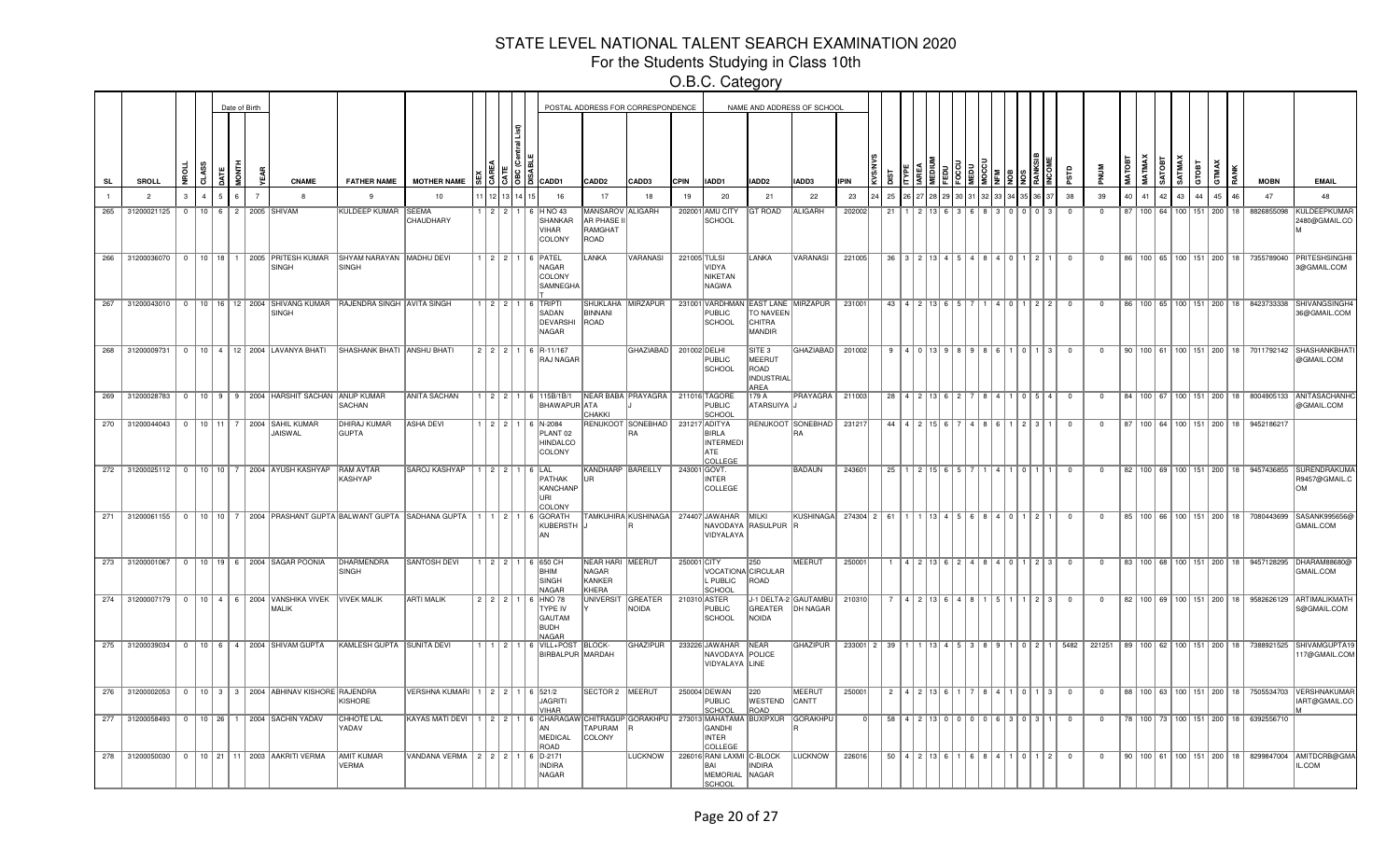For the Students Studying in Class 10th

|     |     |                   |               |  | Date of Birth  |                                                                       |                                       |                                                |  |            |                                                                                                     |                                | POSTAL ADDRESS FOR CORRESPONDENCE |             |                                                                     |                            | NAME AND ADDRESS OF SCHOOL                         |             |             |                                         |                         |  |     |                                                     |                |                |             |                       |                        |       |    |    |                                                   |                                                                                           |
|-----|-----|-------------------|---------------|--|----------------|-----------------------------------------------------------------------|---------------------------------------|------------------------------------------------|--|------------|-----------------------------------------------------------------------------------------------------|--------------------------------|-----------------------------------|-------------|---------------------------------------------------------------------|----------------------------|----------------------------------------------------|-------------|-------------|-----------------------------------------|-------------------------|--|-----|-----------------------------------------------------|----------------|----------------|-------------|-----------------------|------------------------|-------|----|----|---------------------------------------------------|-------------------------------------------------------------------------------------------|
| SL  |     | SROLL             |               |  |                | <b>CNAME</b>                                                          | <b>FATHER NAME</b>                    | <b>MOTHER NAME</b>                             |  | 종 [종 ]종 [종 | CADD1                                                                                               | CADD <sub>2</sub>              | CADD3                             | <b>CPIN</b> | IADD1                                                               | IADD2                      | <b>IADD3</b>                                       | <b>IPIN</b> |             |                                         |                         |  |     |                                                     |                |                | <b>MATO</b> | <b>MATMA</b>          | SATMAX<br><b>GOTAS</b> | GTOBT |    |    | <b>MOBN</b>                                       | <b>EMAIL</b>                                                                              |
|     |     | $\overline{2}$    | $\mathcal{R}$ |  | $\overline{7}$ | -8                                                                    | 9                                     | 10                                             |  |            | 16                                                                                                  | 17                             | 18                                | 19          | 20                                                                  | 21                         | 22                                                 | 23          | 25          |                                         |                         |  |     |                                                     | 38             | 39             | 40          | 41                    | 42<br>43               |       | 45 |    | 47                                                | 48                                                                                        |
|     | 279 | 31200065025       | $\Omega$      |  |                | 10 21 10 2003 ARAYAN<br>CHAUDHARY                                     | KESHNATH<br>CHAUDHARY                 | <b>INDRAWATI DEVI</b>                          |  | 1 2 1      | 6 BELHAF<br>KALAN                                                                                   | KARNAHWA SANT                  | KABIR<br>NAGAR                    |             | 272270 JAWAHAR<br>NAVODAYA R GAURA<br>VIDYALAYA HARIHARPU NAGAR     | JAGDISHPU SANT             | KABIR                                              | 272164 2    | 65          |                                         |                         |  |     |                                                     |                | $\Omega$       |             | 87 100 64 100 151 200 |                        |       |    | 18 | 9838120398                                        |                                                                                           |
|     |     |                   |               |  |                | 280 31200056159 0 10 20 10 2003 KOMAL GUPTA                           | PARASHURAM<br>PRASAD GUPTA            | <b>AMRITA DEVI</b>                             |  |            | 2 1 2 1 6 VIDYAGYAN SIDHAULI<br>SCHOOL<br><b>SURAINCHA</b>                                          |                                | <b>SITAPUR</b>                    |             | 261302 VIDYAGYAN SIDHAULI<br>SCHOOL<br><b>SURAINCHA</b>             |                            | <b>SITAPUR</b>                                     | 261302      |             | 56   4   1   13   4   5   3   8   8   1 |                         |  |     | 4 4 1                                               | $\overline{0}$ | $\mathbf{0}$   |             |                       |                        |       |    |    | 88   100   63   100   151   200   18   7054266091 | KO7864@VIDYAG<br>YAN.IN                                                                   |
|     |     |                   |               |  |                | 281 31200059490 0 10 29 5 2003 SUHANI GUPTA                           | <b>SANJAY KUMAR</b><br><b>GUPTA</b>   | <b>SUNITA GUPTA</b>                            |  |            | 2   1   2   1   6   JAI BALAJI   MATHURA   MAHARAJG   273155   G N<br>TRADERS<br>DHANI<br>DHALA     | NAGAR<br>ANANDNAG<br><b>AR</b> | ANJ                               |             | NATIONAL TH<br>PUBLIC<br>SCHOOL                                     |                            | GORAKHNA GORAKHPU                                  | 273015      |             | $59$   4   2   13   5                   |                         |  |     | 313                                                 | $\Omega$       | $\mathbf{0}$   |             |                       |                        |       |    |    | 90   100   61   100   151   200   18   9616256249 | GSUHANI29@GM<br>AIL.COM                                                                   |
|     |     |                   |               |  |                | 282 31200050404 0 10 11 9 1900 ARADHYA YADAV                          | SANJEEV KUMAR   MADHVI YADAV<br>YADAV |                                                |  |            | 2 2 2 1 6 L/711 NEW<br><b>BASTI</b><br>RAHIM<br><b>NAGAR</b>                                        |                                | <b>LUCKNOW</b>                    | 226016 CITY | RI SCHOOL                                                           | 90 A<br>MONTESSO MAHANAGA  | <b>LUCKNOW</b>                                     | 226006      |             | $50$   4   2   13   6                   |                         |  | l n |                                                     | $\Omega$       | $\mathbf{0}$   |             |                       |                        |       |    |    |                                                   | 85   100   66   100   151   200   18   6306146988   ARADHYYADAV6<br>82@GMAIL.COM          |
|     |     | 283 31200063086   |               |  |                | 0   10   20   4   2006   DEEPSHIKA<br>YADAV                           | <b>ASHOK KUMAR</b><br>YADAV           | VIMALA YADAV                                   |  |            | $\boxed{2}$ 1 $\boxed{2}$ 1 $\boxed{6}$ VILL-<br>SHITALAPU NICHLAUL<br>R POST-<br>BAITHWALI<br>l YA | TEHSHIL-                       | MAHARAJG<br>ANJ                   |             | NAVODAYA DHANEI<br>VIDYALAYA                                        |                            | 273304 JAWAHAR DHANEWA MAHARAJG 273303 2 63<br>ANJ |             |             |                                         |                         |  |     | $1 \, \, 3$                                         | $\overline{0}$ | $\overline{0}$ |             |                       |                        |       |    |    | 84   100   66   100   150   200   19   9554789493 | ASHOKYAD79@C<br>MAIL.COM                                                                  |
|     |     |                   |               |  |                | 284 31200054241 0 10 19 12 2005 RITIK PATEL                           | <b>ARUN KUMAR</b>                     | RANJANA DEVI                                   |  |            | 1   1   2   1   6   SARFUDDIN SELAPUR<br>PUR                                                        |                                | <b>HARDOI</b>                     |             | 241302 S D L V S I MALLAWAN HARDOI<br><b>ISHWARPU</b><br>R SAI      |                            |                                                    | 241303      |             |                                         |                         |  |     | 54   4   1   15   3   5   0   0   4   1   0   2   1 | $\overline{0}$ | $^{\circ}$     |             |                       |                        |       |    |    |                                                   | 82   100   68   100   150   200   19   7523074590   RITIKPATEL@GM<br>AIL.COM              |
|     |     |                   |               |  |                | 285 31200004388 0 10 20 10 2005 ASHWANI KUMAR KAMAL SINGH             |                                       | SAROJ DEVI                                     |  |            | $1$   2   2   1   6   138<br>AJIJABAD                                                               | <b>AD</b>                      | AURANGAB BULANDSH<br><b>AHR</b>   |             | 203401 JAWAHAR BUKLANA<br>NAVODAYA<br>VIDYALAYA                     |                            | BULANDSH<br>AHR                                    | 245403 2 4  |             |                                         |                         |  |     |                                                     | $^{\circ}$     | $\mathbf{0}$   |             |                       |                        |       |    |    | 81   100   69   100   150   200   19   9759593365 | <b>ASHWANIKUMAR</b><br>2098@GMAIL.CO                                                      |
|     |     |                   |               |  |                | 286 31200061154   0   10   15   10   2005   PRIYANSHU<br><b>GUPTA</b> | GOVIND GUPTA                          | <b>SEEMA GUPTA</b>                             |  |            | 1 1 2 1 6 WARD NO SUBHASHN KUSHINAGA                                                                | AGAR<br>KASYA                  |                                   |             | 274402 JAWAHAR MILKI<br>VIDYALAYA                                   | NAVODAYA RASULPUR          | KUSHINAGA                                          | 274304 2 61 |             |                                         | $113$ 6 5 5 6 7 8 5 7 1 |  |     | $\vert$ 2                                           | $\overline{0}$ | $\mathbf{0}$   |             |                       |                        |       |    |    |                                                   | 85   100   65   100   150   200   19   8917756636   PRINCERAUNIYA<br>R2018@GMAIL.C<br>OM  |
| 287 |     | $31200043112$ 0   |               |  |                | 10   20   8   2005   ASHWIN YADAV                                     |                                       | SHYAM JI YADAV SHYAMPYARI DEVI   1   1   2   1 |  |            | $6$ VILL-<br><b>DHOBAHI</b><br>POST-<br>GHANSHYA<br><b>MPUR</b>                                     |                                | MIRZAPUR                          |             | NAVODAYA KALAN<br>VIDYALAYA                                         |                            | 231302 JAWAHAR PATEHARA MIRZAPUR                   | 231309 2 43 |             |                                         |                         |  |     | 3 0 4 1                                             | $\Omega$       | $\mathbf 0$    |             |                       |                        |       |    |    |                                                   | 83   100   67   100   150   200   19   8090750435   JANGBAHADURY<br>ADAV456@GMAIL<br>COM. |
|     |     |                   |               |  |                | 288 31200058554 0 10 17 7 2005 SAURABH<br>BHARDWAJ                    | <b>NAGENDRA</b><br>BHARDWAJ           | <b>SAVITRI DEVI</b>                            |  |            | $ 1 1 2 1\overline{6}$ SONVE<br>GONARAHA                                                            |                                | PIPRAICH GORAKHPU                 |             | 273152 ACADEMIC JUNGLE<br><b>HEIGHTS</b><br><b>PUBLIC</b><br>SCHOOL | DHUSAR<br>PIPRAICH<br>ROAD | <b>GORAKHPU</b>                                    | 273014      | 58          | 4 1                                     | 13 6 5 4 8 5 5 1        |  |     | 11211                                               | $^{\circ}$     | $^{\circ}$     |             |                       |                        |       |    |    | 84   100   66   100   150   200   19   8853341480 |                                                                                           |
|     |     | 289 31200068035 0 |               |  |                | 10 27 6 2005 ANSHU KUMAR<br><b>GUPTA</b>                              | ANIL KUMAR<br><b>GUPTA</b>            | PHUSHPA DEVI                                   |  |            | 1   2   2   1   6   BANSDIH                                                                         | UTTARTOL BALLIA                |                                   |             | 0JAWAHAR<br>NAVODAYA AR<br>VIDYALAYA                                | SINHACHW BALLIA            |                                                    |             | 277202 2 68 |                                         |                         |  |     | 15   4   5   3   0   5   1   2   0   1              | $\overline{0}$ | $\mathbf{0}$   |             |                       |                        |       |    |    |                                                   | 87   100   63   100   150   200   19   8306109485   ABHGDTIJ@GMA<br>L.COM                 |
|     |     |                   |               |  |                | 290 31200069634 0 10 8 4 2005 NAVARATAN<br>MADDHESHIYA                | SWAMI NATH<br>MADDHESHIYA             | <b>PARVATI DEVI</b>                            |  |            | 1   1   2   1   6   SABRAHAD   BOJHI<br>BIRAICHA                                                    | <b>THANA</b><br><b>GHOSI</b>   | MAU                               |             | 275301 INTERMEDI BOJHI<br>ATE<br>COLLEGE<br><b>BOJHI</b>            |                            | MAU                                                | 275301      |             |                                         |                         |  |     | 69 3 1 0 0 0 0 0 0 0 0 0 0 0 0 0 0                  | $\overline{0}$ | $\overline{0}$ |             |                       |                        |       |    |    | 85   100   65   100   150   200   19   9670972200 |                                                                                           |
|     |     |                   |               |  |                | 291 31200054317 0 10 1 4 2005 TEJAS PAL                               | SHIV KUMAR PAL   RUCHI SINGH          |                                                |  |            | 1   2   2   1   6   A-248 AVAS   LUCKNOW   HARDOI<br><b>VIKAS</b><br>COLONY                         | ROAD                           |                                   |             | 241001 ST XAVIERS SHAHJAHA HARDOI<br><b>SR SEC</b><br>SCHOOL        | NPUR<br>ROAD               |                                                    | 241001      | 54          |                                         |                         |  |     | 151101141                                           | $\overline{0}$ | $\mathbf{0}$   |             |                       |                        |       |    |    |                                                   | 82   100   68   100   150   200   19   9452685172   SHIVAKUMARPAI<br>8@GMAIL.COM          |
|     |     |                   |               |  |                | 292 31200058013   0   10   27   2   2005 SAURABH SINGH                | CHANDRA BHAN   MAYA SINGH<br>SINGH    |                                                |  |            | 1   1   2   1   3   USHARI<br>PALI<br>SAHJANWA                                                      |                                | GORAKHPU                          | 273208 G N  | NATIONAL<br>PUBLIC<br>SCHOOL                                        | TH                         | GORAKHNA GORAKHPU                                  | 273015      |             | 58 4 2 13 5 5                           |                         |  |     | 13 I 1                                              | $\Omega$       | $\mathbf{0}$   |             |                       |                        |       |    |    | 77   100   73   100   150   200   19   8115994207 | SAURABH95559<br>@GMAIL.COM                                                                |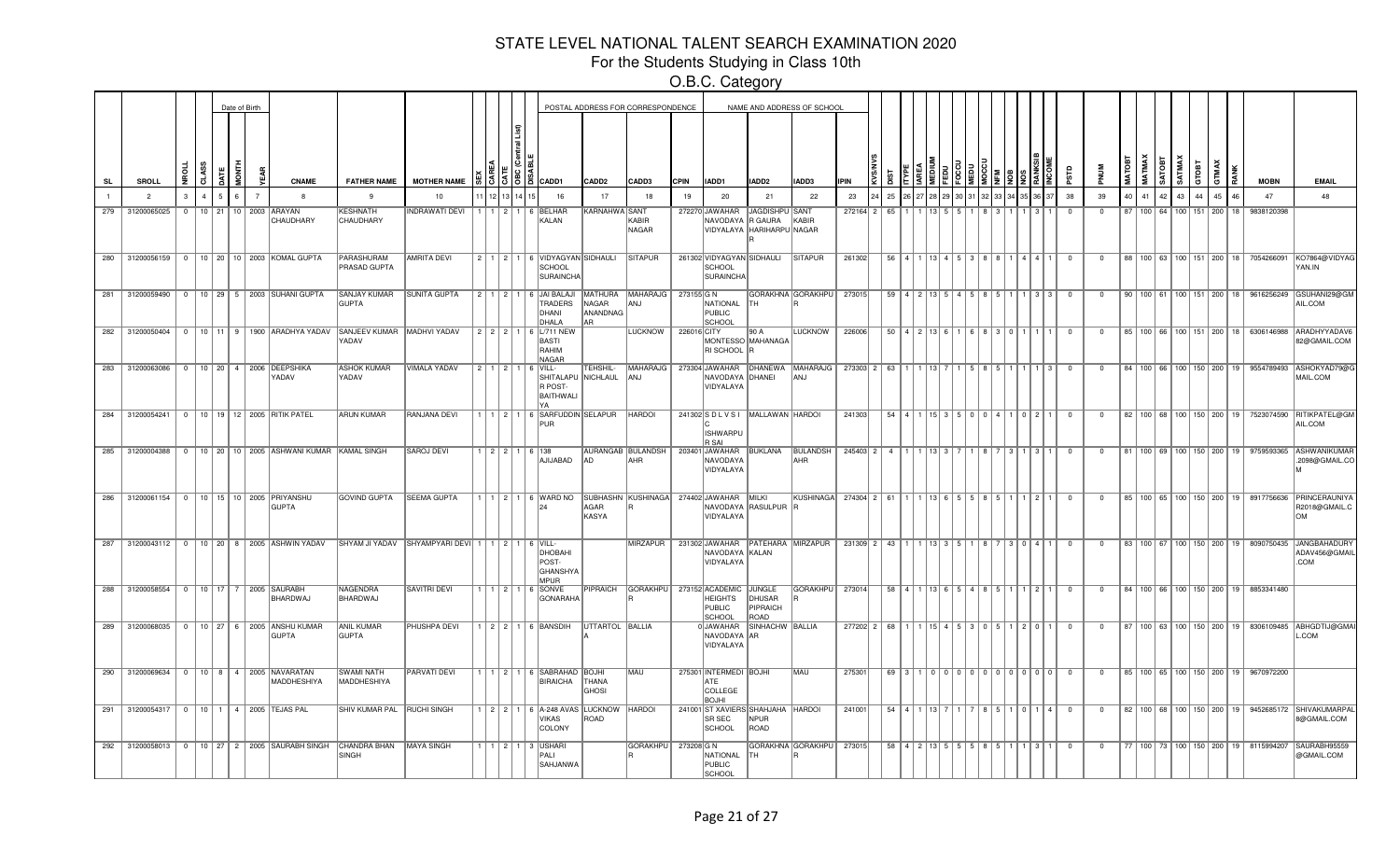For the Students Studying in Class 10th

|           |                                         |                |          | Date of Birth |                |                                                         |                                           |                                  |                                  |    |                                                                  |                                                    | POSTAL ADDRESS FOR CORRESPONDENCE |              |                                                                 |                                               | NAME AND ADDRESS OF SCHOOL       |                                                                |    |                                           |  |  |  |                                                          |                         |                |             |               |                                 |        |       |                                      |                                                   |                                     |                                                                                           |
|-----------|-----------------------------------------|----------------|----------|---------------|----------------|---------------------------------------------------------|-------------------------------------------|----------------------------------|----------------------------------|----|------------------------------------------------------------------|----------------------------------------------------|-----------------------------------|--------------|-----------------------------------------------------------------|-----------------------------------------------|----------------------------------|----------------------------------------------------------------|----|-------------------------------------------|--|--|--|----------------------------------------------------------|-------------------------|----------------|-------------|---------------|---------------------------------|--------|-------|--------------------------------------|---------------------------------------------------|-------------------------------------|-------------------------------------------------------------------------------------------|
| <b>SL</b> | <b>SROLL</b>                            |                |          |               |                | <b>CNAME</b>                                            | <b>FATHER NAME</b>                        | <b>MOTHER NAME</b>               |                                  | 38 | <b>CADD1</b>                                                     | CADD2                                              | CADD3                             | <b>CPIN</b>  | IADD1                                                           | IADD2                                         | IADD3                            | <b>IPIN</b>                                                    |    |                                           |  |  |  |                                                          | ς,                      |                | <b>MATO</b> | <b>MATMAX</b> | ë                               | SATMA) | GTOBT |                                      |                                                   | <b>MOBN</b>                         | <b>EMAIL</b>                                                                              |
|           | $\overline{2}$                          |                |          |               | $\overline{7}$ | 8                                                       | 9                                         | 10                               |                                  |    | 16                                                               | 17                                                 | 18                                | 19           | 20                                                              | 21                                            | 22                               | 23                                                             | 25 |                                           |  |  |  |                                                          | 38                      | 39             | 40          | 41            | 42                              | 43     | 44    | 45                                   | 46                                                | 47                                  | 48                                                                                        |
| 293       | 31200020356                             | $\overline{0}$ | $10$   7 |               |                | SINGH                                                   | 1   2005   LAKSHYA PRATAP   HARVEER SINGH | MAMTA DEVI                       |                                  |    | 1   1   2   1   6   VILL+POS'<br><b>ADUKI</b>                    |                                                    | MATHURA                           |              | 281006 SHRI JI<br>BABA<br>SARASWAT<br>I VIDYA<br>MANDIR         | GOVERDHA MATHURA<br>N ROAD                    |                                  | 281004                                                         | 20 |                                           |  |  |  |                                                          | $^{\circ}$              | $\Omega$       |             |               | 86   100   64   100   150   200 |        |       |                                      | 19                                                | 7983911047                          | <b>GURJAR.HARVE</b><br>R85@GMAIL.CO                                                       |
|           |                                         |                |          |               |                | 294 31200051340 0 10 28 12 2004 SUJAL KUMAR             | <b>RAJESH KUMAR</b>                       | RUMI                             |                                  |    | 1 2 2 1 6 4 AP SEN<br>ROAD<br>SANDEELA<br>HOUSE                  |                                                    | <b>CHARBAGH LUCKNOW</b>           | 226001 CITY  | MONTESSO BRANCH<br>RI SCHOOL<br>KANPUR<br>ROAD                  | LDA                                           | LUCKNOW                          | 226012                                                         |    | 51 4 2 13 4 4 6 8 4 1 0 1                 |  |  |  |                                                          | $\overline{0}$          | $\overline{0}$ |             |               |                                 |        |       |                                      |                                                   |                                     | 84   100   66   100   150   200   19   9628578186   SUJAL.KUMAR32<br>4@GMAIL.COM          |
|           |                                         |                |          |               |                | 295 31200013476 0 10 19 11 2004 ARSH KUMAR              | <b>SUDHIR KUMAR</b>                       | VINITA CHANDWAL 1 1 2 1 6 VILL   |                                  |    | SHEETALPU BLOCK                                                  | GANGOH                                             | PO SHAYKI SAHARANP<br>UR.         |              | NAVODAYA AMBEHTAC UR<br>VIDYALAYA HAND                          |                                               | 247340 JAWAHAR MIRZAPUR SAHARANP | 247451 2 13 1 1 1 13 7                                         |    |                                           |  |  |  | 1   4   1   0   2   1                                    | $\overline{0}$          | $\mathbf{0}$   |             |               |                                 |        |       |                                      |                                                   |                                     | 83   100   67   100   150   200   19   9259406840   ARSHHIND77777<br>@GMAIL.COM           |
|           | 296 31200056174 0 10 14 9 2004 SUSHANT  |                |          |               |                | JAISWAL                                                 | <b>SURESH MODI</b>                        | <b>RINKI DEVI</b>                |                                  |    | 1 1 2 1 6 VIDYAGYAN SIDHAULI<br><b>SCHOOL</b><br>SURAICHA        |                                                    | <b>SITAPUR</b>                    |              | 261302 VIDYAGHAN SIDHAULI<br><b>SCHOOL</b><br>SURAINCHA         |                                               | <b>SITAPUR</b>                   | 261302                                                         |    | 56 4 1 13 6 5 6 8 4 2 2 1                 |  |  |  |                                                          | $\Omega$                | $\Omega$       |             |               |                                 |        |       |                                      |                                                   | 90 100 60 100 150 200 19 6393701501 | SU6727@VIDYAG<br>YAN.IN                                                                   |
|           |                                         |                |          |               |                | 297 31200051097 0 10 4 9 2004 ADARSH PATEL              | <b>DESHRAJ</b>                            | <b>USHA DEVI</b>                 |                                  |    | 1   2   1   6   DALPATKHE ADAMPUR<br>IRA                         | <b>JANUBI</b>                                      | <b>LUCKNOW</b>                    |              | 227308 JAWAHAR<br>NAVODAYA<br>VIDYALAYA                         |                                               | <b>PIPERSAND LUCKNOW</b>         | $226008$   2   51   1   1   15   6   5   3   8   4   1   0   1 |    |                                           |  |  |  |                                                          | $\overline{0}$          | $\Omega$       |             |               |                                 |        |       | 89 100 61 100 150 200 19             |                                                   | 9956986024                          | ADARSHPATEL15<br>171517@GGMAIL<br>COM                                                     |
|           | 298 31200069635 0 10 15 8 2004 ABHISHEK |                |          |               |                | CHAUHAN                                                 | RADHE SHYAM<br>CHAUHAN                    | SUBHAVATI DEVI                   |                                  |    | 1   1   2   1   6   PAJEPUR                                      | <b>BADRAON MAU</b><br><b>THANA</b><br><b>GHOSI</b> |                                   |              | 275301 INTERMEDI BOJHI<br><b>ATE</b><br>COLLEGE<br><b>BOJHI</b> |                                               | MAU                              | 275301                                                         |    |                                           |  |  |  | 69 1 1 0 0 0 0 0 0 0 0 3 1 4 0                           | $\overline{0}$          | $\overline{0}$ |             |               |                                 |        |       |                                      | 84   100   66   100   150   200   19   8419095591 |                                     |                                                                                           |
|           |                                         |                |          |               |                | 299 31200088025 0 10 19 7 2004 ADITYA SAINI             | <b>ONKAR SINGH</b>                        | <b>REKHA SAINI</b>               |                                  |    | $ 2 2 1 6 $ SATYA<br><b>VIHAR</b><br>PHASE <sub>2</sub>          | OPPOSITE RAMPUR<br>PWD<br>OFFICE                   |                                   | 244901 NH 24 | <b>BAREILLY</b><br>ROAD                                         | <b>MODIPUR</b>                                | RAMPUR                           | 244901                                                         |    |                                           |  |  |  | 88   4   2   13   6   2   6   8   5   0   2   3   3      | $\overline{\mathbf{0}}$ | $^{\circ}$     |             |               |                                 |        |       |                                      |                                                   |                                     | 86   100   64   100   150   200   19   9897214710   OKSRMP@GMAIL<br>.COM                  |
|           | 300 31200078009                         |                |          |               |                | 0   10   12   7   2004   ADITYA PATEL                   | SHIV PRAKASH<br>VERMA                     | <b>UMESH VERMA</b>               |                                  |    | 1 2 1 6 BHUWALPU TANDA<br>R UTRETHU                              |                                                    | AMBEDKAR<br>NAGAR                 | 224234 R A V | PUBLIC<br>SCHOOL<br>ILTIFATGAN                                  | TANDA                                         | AMBEDKAR<br>NAGAR                | 224145                                                         |    | 78 3 1 1 13 7                             |  |  |  | 1   13   0   1   1   3                                   | $\Omega$                | $\Omega$       |             |               |                                 |        |       | 82   100   68   100   150   200   19 |                                                   | 8081239640                          | IITIASADITYA@G<br>MAIL.COM                                                                |
|           |                                         |                |          |               |                | 301 31200049410   0   10   5   7   2004 ADITYA SINGH    | <b>JAI PRAKASH</b><br><b>SINGH</b>        | RITU KANAUJIA                    |                                  |    | 1 2 2 1 6 2/30 SEC-B COLONY<br>PRIYADARS SITAPUR<br><b>HNI</b>   | ROAD                                               | <b>LUCKNOW</b>                    | 226020 CITY  | MONTESSO SEC-O<br><b>RI INTER</b><br>COLLEGE                    | <b>ALIGANJ</b>                                | <b>LUCKNOW</b>                   | 226024                                                         |    | 49 4 2 13 6 4 6 1 4 0 1                   |  |  |  | 112                                                      | $\overline{0}$          | $\overline{0}$ |             |               |                                 |        |       |                                      |                                                   |                                     | 79   100   71   100   150   200   19   9794935006   JS50540@GMAIL<br>COM                  |
|           |                                         |                |          |               |                | 302 31200049051 0 10 22 6 2004 HIMANI SINGH             | <b>TEJ NARAYAN</b><br><b>SINGH</b>        | ARCHANA SINGH 2 2 2 1 6 610/76 C |                                  |    |                                                                  | <b>KESHAV</b><br>NAGAR<br><b>SITAPUR</b><br>ROAD   | <b>LUCKNOW</b>                    | 226020 CITY  | MONTESSO SEC-O<br><b>RI INTER</b><br>COLLEGI                    | <b>ALIGANJ</b>                                | <b>LUCKNOW</b>                   | 226024                                                         |    | $49$   $4$   $2$   $0$   $7$              |  |  |  | 1 5 0 2 1 4                                              | $\overline{\mathbf{0}}$ | $\Omega$       |             |               |                                 |        |       |                                      |                                                   |                                     | 86   100   64   100   150   200   19   9415001021   HIMANISINGH22<br>@OUTLOOK.COM         |
|           |                                         |                |          |               |                | 303 31200020412   0   10   13   3   2004   YUVRAJ SINGH | SHIVRAJ SINGH                             | <b>SARITA</b>                    |                                  |    | 1 2 2 1 6 RADHAPUR SEC-2 HN MATHURA<br>AM ESTATE 102             |                                                    |                                   |              | 0 PARVATI<br>RADHA<br>KISHEN<br>FOMRA<br>SCHOOL                 | KHAMNI<br><b>GOVERDHA</b><br>N RD             | MATHURA                          | 281501                                                         |    | $20$   4   1   13   6   4   7             |  |  |  | 8 5 0 2 2 3                                              | $\Omega$                | $\Omega$       |             |               |                                 |        |       |                                      |                                                   |                                     | 81   100   69   100   150   200   19   9927133200   SHIVRAJC888@G<br>MAIL.COM             |
|           |                                         |                |          |               |                | 304 31200061150 0 10 11 3 2004 PRABHAKAR<br><b>ADAV</b> | MAINEJAR YADAV BASMATI DEVI               |                                  | $1$   $1$   $2$   $1$   6   VILL |    | PADARI                                                           | POST-<br>KATHKUIYA R                               | KUSHINAGA                         | 274303 ST    | <b>THERESES</b><br>SCHOOL                                       |                                               | PADRAUNA KUSHINAGA 274304        |                                                                |    |                                           |  |  |  | 61   4   1   13   5   0   2   8   14   1   2   4   1   0 |                         | $\mathbf 0$    |             |               |                                 |        |       |                                      | 87   100   63   100   150   200   19   9648169587 |                                     |                                                                                           |
|           | 305 31200013041 0 10 8 3 2004 RUDRAKSH  |                |          |               |                | SHARMA                                                  | <b>ANUJ KUMAR</b>                         | <b>AARTI SHARMA</b>              |                                  |    | 1 2 2 1 6 NEW<br>SHARDA<br>NAGAR<br><b>NEAR</b><br><b>TALWAR</b> | AATA<br>CHAKKI<br><b>WALI GALI</b>                 | SAHARANP<br>IIR.                  | 247001 ASHA  | MODERN<br>SCHOOL                                                | CHANDAR<br>NAGAR                              | SAHARANP<br>l IR                 | 247001                                                         |    | $13$ $\mid$ 4 $\mid$ 2 $\mid$ 13 $\mid$ 7 |  |  |  | I 1 I 3 I 0 I 0 I 0 I 3 I                                | $\overline{0}$          | $\overline{0}$ |             |               |                                 |        |       |                                      |                                                   |                                     | 84   100   66   100   150   200   19   9675544146   RUDRAKSHASHA<br>RMA2003@GMAIL<br>.COM |
|           |                                         |                |          |               |                | 306 31200006030 0 10 5 12 2003 SHREYA MALIK             | AMIT KUMAR<br>MALIK                       | <b>MONIKA MALIK</b>              |                                  |    | 2 2 2 1 6 FLAT NO<br>341 GOLF<br><b>VISTA</b><br>APARTMEN        | ALPHA 2<br>GREATER<br>NOIDA                        | NOIDA                             | 201308 RYAN  | <b>INTERNATI</b><br>ONAL<br>SCHOOL                              | HS 6 BETA   GAUTAM<br>1 GREATER BUDH<br>NOIDA | NAGAR                            | 201308                                                         |    | 6 4 2 13 9 1                              |  |  |  | 851111140                                                |                         | $\overline{0}$ |             |               |                                 |        |       |                                      |                                                   |                                     | 91   100   59   100   150   200   19   9810826825   MALIKKAMIT@G<br>MAIL.COM              |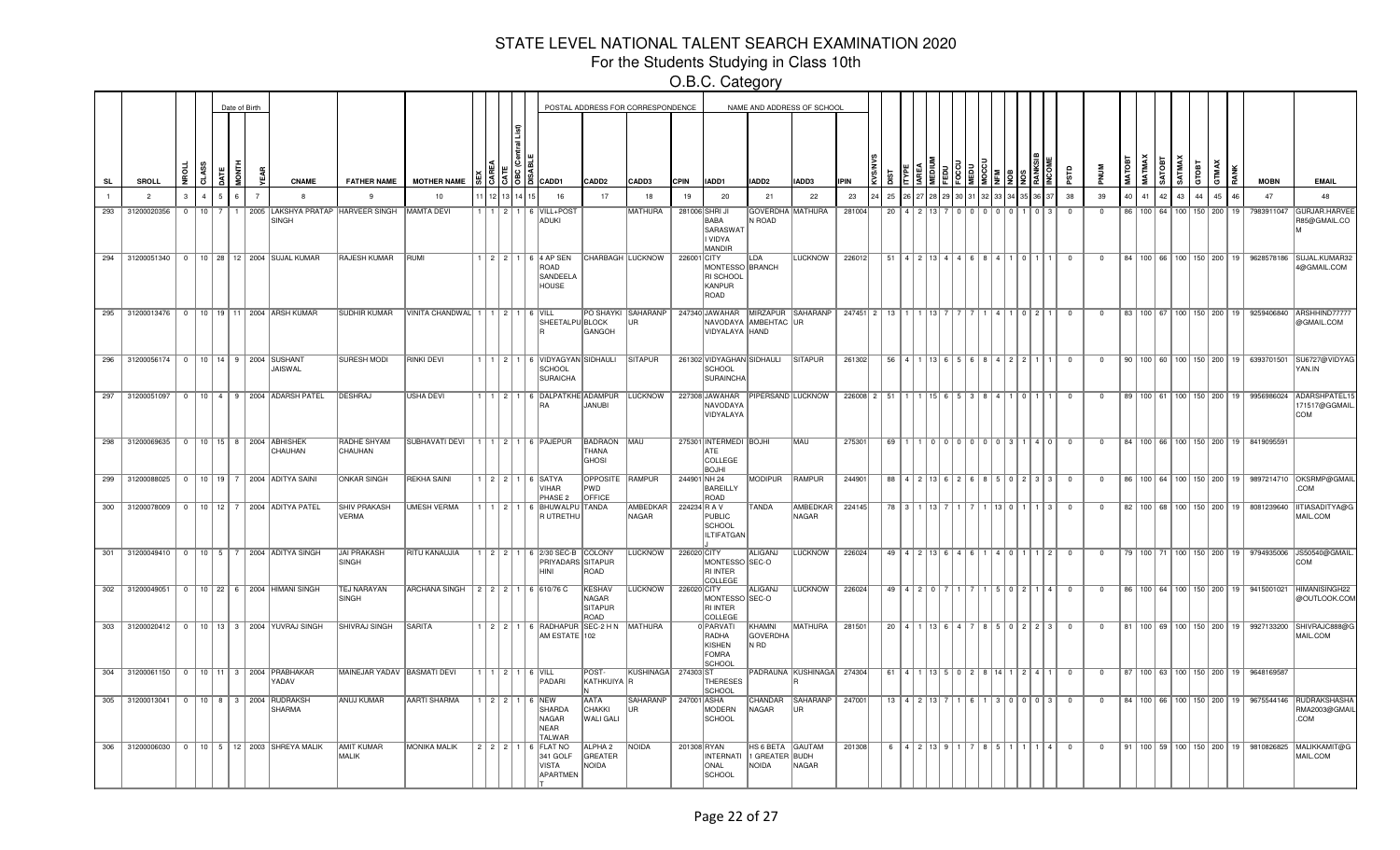For the Students Studying in Class 10th

|           |                                          |          |  | Date of Birth |                |                                                               |                                       |                                                      |         |       |                                                                                         |                                                 | POSTAL ADDRESS FOR CORRESPONDENCE |              |                                                                       |                                                              | NAME AND ADDRESS OF SCHOOL                                                            |             |                                                        |                                                 |              |                                     |           |                                                         |                |                |    |        |                                 |       |       |                                                   |                                                                                   |
|-----------|------------------------------------------|----------|--|---------------|----------------|---------------------------------------------------------------|---------------------------------------|------------------------------------------------------|---------|-------|-----------------------------------------------------------------------------------------|-------------------------------------------------|-----------------------------------|--------------|-----------------------------------------------------------------------|--------------------------------------------------------------|---------------------------------------------------------------------------------------|-------------|--------------------------------------------------------|-------------------------------------------------|--------------|-------------------------------------|-----------|---------------------------------------------------------|----------------|----------------|----|--------|---------------------------------|-------|-------|---------------------------------------------------|-----------------------------------------------------------------------------------|
| <b>SL</b> | SROLL                                    | Ĕ        |  |               |                | <b>CNAME</b>                                                  | <b>FATHER NAME</b>                    | <b>MOTHER NAME</b>                                   |         |       | $\frac{15}{5}$ $\frac{5}{5}$ $\frac{18}{5}$ $\frac{20}{5}$ $\frac{20}{5}$ $\frac{1}{5}$ | CADD <sub>2</sub>                               | CADD3                             | <b>CPIN</b>  | IADD1                                                                 | IADD2                                                        | IADD3                                                                                 | <b>IPIN</b> |                                                        |                                                 |              |                                     |           |                                                         |                |                |    | MATMAX | SATMAX<br><b>SATOBT</b>         | атовт | GTMAX | <b>MOBN</b>                                       | <b>EMAIL</b>                                                                      |
|           | $\overline{2}$                           |          |  |               | $\overline{7}$ |                                                               | -9                                    | 10                                                   |         |       | 16                                                                                      | 17                                              | 18                                | 19           | 20                                                                    | 21                                                           | 22                                                                                    | 23          | 25                                                     |                                                 |              |                                     |           |                                                         | 38             | 39             | 40 | 41     | 42<br>43                        | AA    | 45    | 47                                                | 48                                                                                |
| 307       | 31200028746                              | $\Omega$ |  |               |                | 10   22   11   2003   HIMANSHU YADAV   B N YADAV              |                                       | <b>NISHA YADAV</b>                                   | 1121211 |       | $6$ B-1/5<br>MEHDAURI<br>COLONY<br><b>BADARI</b>                                        | <b>AWAS</b><br><b>YOJNA</b><br><b>TELIYARGA</b> | <b>PRAYAGRA</b>                   |              | 211004 PATANJALI<br>RISHIKUL                                          | SHILAKHAN J<br>TELIYARGA                                     | PRAYAGRA                                                                              | 211004      | 28                                                     |                                                 |              |                                     |           |                                                         | $\Omega$       | $\Omega$       |    |        | 84   100   66   100   150   200 |       | 19    | 9455531615                                        | BNYADAV1615@<br>GMAIL.COM                                                         |
|           | 308 31200009707                          |          |  |               |                | 0   10   26   10   2003 ABHAY VERMA                           | AMOHIT KUMAR<br>VERMA                 | CHANCHAL                                             |         | 2 2 1 | 6  IIND B 168<br>NEHRU<br>NAGAR IIND                                                    |                                                 | GHAZIABAD                         | 201001 DELHI | PUBLIC<br><b>SCHOOL</b>                                               | SITE 3<br>MEERUT<br>ROAD<br><b>INDUSTRIAL</b><br>AREA        | GHAZIABAD                                                                             | 201003      | 9                                                      |                                                 |              | 4 0 13 6 1                          |           | 1 8 3 0 0 0 2  120                                      |                |                |    |        |                                 |       |       | 4997911 85 100 65 100 150 200 19 9910279432       | CHANCHALG93@<br>GMAIL.COM                                                         |
|           |                                          |          |  |               |                | 309 31200021055 0 10 12 7 2003 MERAJ AHMAD                    | <b>ABDUL AZIZ</b>                     | KURAISHA<br>KHATUN                                   |         |       | 1 2 1 6 VAMEEN<br>MANZIL<br>CHAMPION<br><b>MARKET</b>                                   |                                                 | <b>ALIGARH</b>                    |              | 202002 AMU CITY<br>SCHOOL                                             | NEAR<br><b>EXHIBITION</b><br><b>GROUND</b><br><b>GT ROAD</b> | <b>ALIGARH</b>                                                                        | 202002      | 21                                                     |                                                 |              | 1 2 13 6 1                          | 8 7 3 2 7 |                                                         | $\overline{0}$ | $\mathbf{0}$   |    |        |                                 |       |       |                                                   | 83   100   67   100   150   200   19   8791277628   MERAJ1774@GM<br>AIL.COM       |
|           | 310 31200090152 0 10 1 3 2006 VICHITRA   |          |  |               |                | <b>KATARIYA</b>                                               | <b>JIJAY KUMAR</b>                    | <b>PUSHPA DEVI</b>                                   |         |       | $1216$ VILL-<br>MUHIUDDIN KAMEILPUR<br><b>PUR</b>                                       | POST-                                           | AMROHA                            |              | 244231 JAWAHAR<br>NAVODAYA TAGA<br>VIDYALAYA                          | BASEDA                                                       | <b>AMROHA</b>                                                                         |             | $244501$   2   90   1   1   13   5   5   4   8   4   1 |                                                 |              |                                     |           | 0 2 1                                                   | $\overline{0}$ | $^{\circ}$     |    |        |                                 |       |       | 87   100   62   100   149   200   20   8859885978 | VICHITRA010120<br>0@GMAIL.COM                                                     |
|           |                                          |          |  |               |                | 311 31200049259   0   10   28   12   2005 NAMITA YADAV        |                                       | JAGDISH YADAV AMRAWATI YADAV 2 2 2 1 6 HANSKHED PARA |         |       | A PARA<br>COLONY                                                                        |                                                 | LUCKNOW                           | 226019 CITY  | MONTESSO AM<br>RI SCHOOL                                              |                                                              | RAJAJIPUR LUCKNOW                                                                     | 226017      |                                                        |                                                 |              |                                     |           | 49   4   2   13   9   2   6   8   5   1   1   3   3     | $\overline{0}$ | $\mathbf{0}$   |    |        |                                 |       |       |                                                   | 86   100   63   100   149   200   20   9415593122   UD500YDV@GMA<br>L.COM         |
|           | 312 31200028624 0 10 10 10 2005 KARTIKEY |          |  |               |                |                                                               | <b>AJAY KUMAR</b>                     | SAROJA DEVI                                          |         |       | $1   1   2   1   6  $ CHAK<br>SULTAN<br><b>URF</b><br>NEWADA<br>SIKANDRA                | BHARIYA                                         | PRAYAGRA 212109 JAWAHAR           |              | NAVODAYA<br>VIDYALAYA                                                 |                                                              | MEJA KHAS PRAYAGRA   212302   2   28   1   1   13   6   5   3   8   4   1   0   1   1 |             |                                                        |                                                 |              |                                     |           |                                                         | $\overline{0}$ | $^{\circ}$     |    |        |                                 |       |       |                                                   | 91   100   58   100   149   200   20   9598324010  KARTIKEYVISH4<br>@GMAIL.COM    |
|           | 313 31200064124 0 10 18 9 2005 RAGINI    |          |  |               |                |                                                               | BHAGIRATHI<br>PRAJAPATI               | <b>CHINTA</b>                                        |         |       | 2 2 2 1 6 T/40B                                                                         | RAILWAY<br>COLONY                               | BASTI                             |              | 272001 PRAXIS<br>VIDYAPEET COLONY                                     | <b>SHIVA</b>                                                 | BASTI                                                                                 | 272001      |                                                        |                                                 |              |                                     |           | 64   4   2   13   6   2   4   8   5   1   0   1   4   0 |                | $\overline{0}$ |    |        |                                 |       |       | 85   100   64   100   149   200   20   9415042554 |                                                                                   |
|           |                                          |          |  |               |                | 314 31200071007   0   10   17   8   2005   AMAN SAHU          | RAJESH KUMAR<br>SAHU                  | <b>SADHNA SAHU</b>                                   |         |       | 1 2 2 1 6 NEAR<br>SHIVAM<br>PALACE<br>RATH                                              |                                                 | HAMIRPUR   210431 SETH            |              | CHHOTEYL<br>ACADEMY<br>RATH                                           |                                                              | <b>HAMIRPUR</b>                                                                       | 210431      |                                                        | 71   4   2   13   6   4   4   8   5   2   1   1 |              |                                     |           |                                                         | $\overline{0}$ | $\mathbf{0}$   |    |        |                                 |       |       | 90   100   59   100   149   200   20   7007993066 |                                                                                   |
|           |                                          |          |  |               |                | 315 31200061095   0   10   18   7   2005 AYUSH KUMAR<br>YADAV | JAI PRAKASH<br>YADAV                  | MLATI YADAV                                          |         |       | 1 2 2 1 6 BUDDHANA WARD NO KUSHINAGA 274404 JAWAHAR POST<br>GARI                        |                                                 |                                   |              | NAVODAYA PAKDI<br>VIDYALAYA BUJURG                                    |                                                              | KUSHINAGA 274304 2 61                                                                 |             |                                                        |                                                 |              | 1 1 1 1 1 3   6   5   6   8   5   1 |           | 1011                                                    | $\overline{0}$ | $\mathbf{0}$   |    |        |                                 |       |       |                                                   | 79   100   70   100   149   200   20   8858801133   AYUSH1212@GM<br>AIL.COM       |
|           | 316 31200070090 0 10 14 7 2005 SARTHAK   |          |  |               |                | PRAJAPATI                                                     | <b>NARENDRA</b><br>KUMAR<br>PRAJAPATI | <b>SAVITA</b><br>PRAJAPATI                           |         |       | 1 2 2 1 1 6 BEHIND<br>ANSAL<br><b>BASERA</b><br>COLONY                                  | BADAPUR JHANSI<br>GWALIOR<br>ROAD               |                                   |              | 284002 MAHATAMA SHIVPURI<br>HANSRAJ<br><b>MODERN</b><br><b>SCHOOL</b> | ROAD                                                         | <b>JHANSI</b>                                                                         |             | 70 I                                                   |                                                 |              |                                     |           | $3 2 13 9 1 1 6 8 5 0 2 3 4 1$                          | $\Omega$       | $\Omega$       |    |        |                                 |       |       | 82   100   67   100   149   200   20   9452253562 |                                                                                   |
|           |                                          |          |  |               |                | 317 31200082060 0 10 1 6 2005 SATISH KUMAR<br>YADAV           | THAKUR PRASAD ANITA YADAV<br>YADAV    |                                                      |         |       | 1 2 1 6 MANKAPUR DATAULI<br><b>CHINI MILL</b>                                           |                                                 | <b>GONDA</b>                      |              | 271306 JAWAHAR<br>NAVODAYA<br>VIDYALAYA                               | MANKAPUR GONDA                                               |                                                                                       |             | 271302 2 82                                            |                                                 |              | 1 1 1 1 1 1 1 6 1 7                 | $R$ 5 1   | 3 1                                                     | $\Omega$       | $\Omega$       |    |        |                                 |       |       |                                                   | 84   100   65   100   149   200   20   9125758142   NIRAJYADAV353<br>@GMAIL.COM   |
|           |                                          |          |  |               |                | 318 31200081180 0 10 15 5 2005 VISHAL KUMAR<br>GIRI           | RAJESH KUMAR<br>GIRI                  | <b>SHYAMA DEVI</b>                                   |         |       | 1 2 2 1 6 LAKHPERA<br>BAGH<br>COLONY<br><b>BEHIND</b>                                   | AKASH<br>PALACE<br>MARRIAGE<br><b>HALL</b>      | <b>BARABANKI</b>                  |              | 225001 SRI SAI<br><b>INTER</b><br>COLLEGE                             | BAGH<br>COLONY                                               | LAKHPERA BARABANKI                                                                    | 225001      |                                                        | 81   4   2   13   7                             |              |                                     |           | 1 3 8 4 0 1 2 1                                         | $\overline{0}$ | $\mathbf{0}$   |    |        |                                 |       |       | 81   100   68   100   149   200   20   9260953832 |                                                                                   |
|           |                                          |          |  |               |                | 319 31200086168   0   10   22   1   2005 KARTIKEYA<br>RASTOGI | ABHISHEK ARYA   SHILPI RASTOGI        |                                                      | 1 2 2 1 |       | 6 7A/60<br><b>BUDDHI</b><br><b>VIHAR</b><br>PHASE-2                                     | AWAS<br><b>VIKAS</b>                            | MORADABA<br>In                    | 244001 DELHI | PUBLIC<br>SCHOOL                                                      | D6 MILE<br>STONE OPP D<br><b>MAJHOLA</b><br>THANA            | MORADABA                                                                              | 244001      | 86 l                                                   |                                                 | $4$   2   13 |                                     |           | 0   1   3                                               | $^{\circ}$     | $\mathbf{0}$   |    |        |                                 |       |       |                                                   | 80   100   69   100   149   200   20   9412147710   SAICHEMICALS1<br>@GMAIL.COM   |
|           |                                          |          |  |               |                | 320 31200014096 0 10 18 12 2004 ARPIT SAINI                   | <b>TEJPAL SAINI</b>                   | <b>BABITA SAINI</b>                                  |         |       | 112116119<br><b>VILLAGE</b><br>LUHARI<br>KHURD                                          | NEAR<br><b>JUNIOR</b><br>HIGH<br>SCHOOL         | MUZAFFAR  <br>NAGAR               |              | 251311 S D PUBLIC BHOPA<br><b>SCHOOL</b>                              | ROAD<br>PATEL<br><b>NAGAR</b>                                | MUZAFFAR<br>NAGAR                                                                     | 251001      | 14 <sup>1</sup>                                        |                                                 | 4 2 1 1 3    |                                     |           | I 0 I 1 I 4 I                                           | $\overline{0}$ | $^{\circ}$     |    |        |                                 |       |       |                                                   | 90   100   59   100   149   200   20   8171999613   ARPIT.SAINI1812<br>@GMAIL.COM |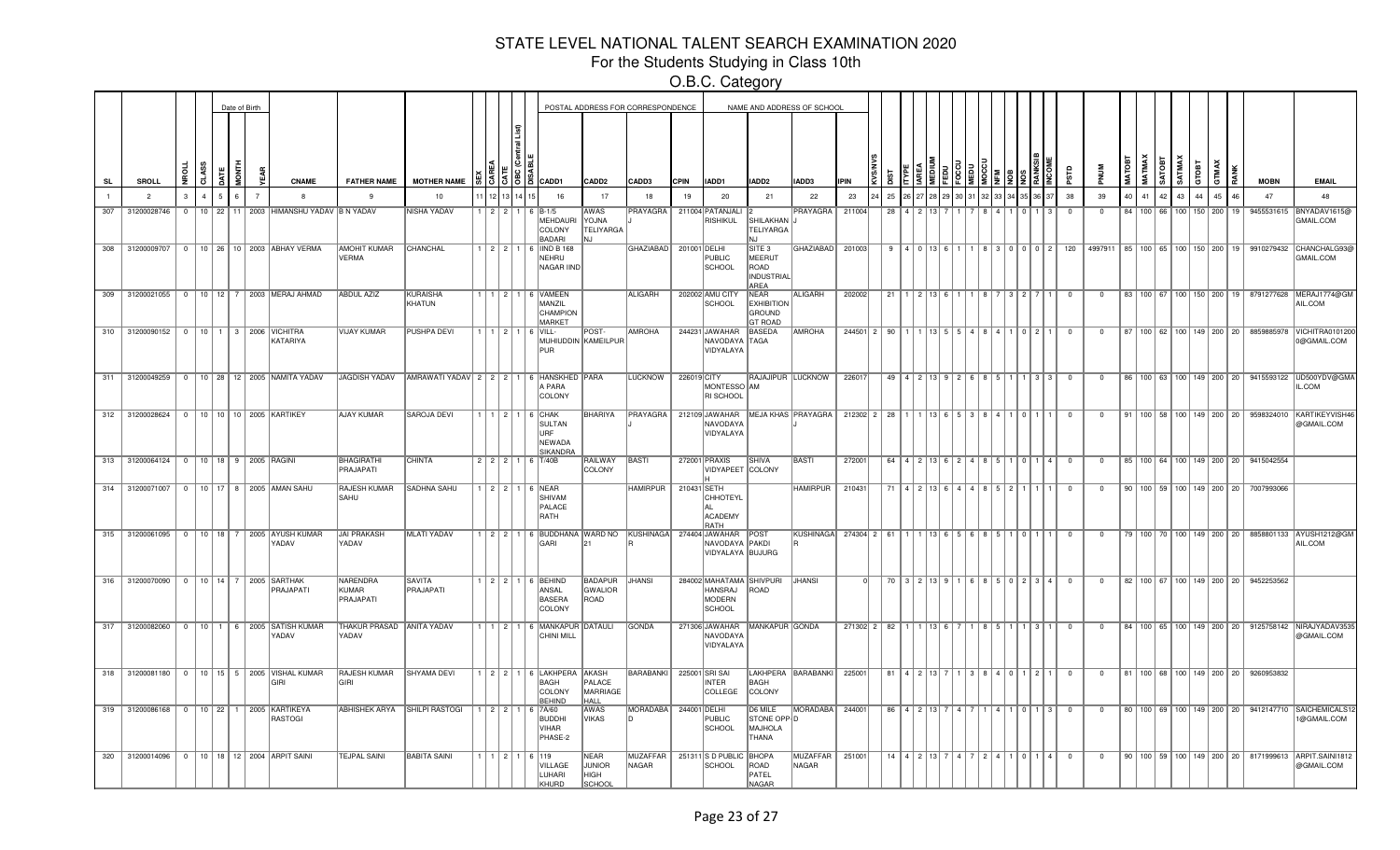For the Students Studying in Class 10th

|           |                 |               |  | Date of Birth |                                                           |                                  |                                   |  |                                                                                               |                   | POSTAL ADDRESS FOR CORRESPONDENCE |             |                                                             |                                    | NAME AND ADDRESS OF SCHOOL                              |                                       |                                        |                                 |  |  |                                                           |                         |                |    |    |             |          |                                      |                                                   |                                                                                            |
|-----------|-----------------|---------------|--|---------------|-----------------------------------------------------------|----------------------------------|-----------------------------------|--|-----------------------------------------------------------------------------------------------|-------------------|-----------------------------------|-------------|-------------------------------------------------------------|------------------------------------|---------------------------------------------------------|---------------------------------------|----------------------------------------|---------------------------------|--|--|-----------------------------------------------------------|-------------------------|----------------|----|----|-------------|----------|--------------------------------------|---------------------------------------------------|--------------------------------------------------------------------------------------------|
| <b>SL</b> | <b>SROLL</b>    |               |  | <b>TNOI</b>   | <b>CNAME</b>                                              | <b>FATHER NAME</b>               | <b>MOTHER NAME</b>                |  | $\frac{15}{3}$ $\frac{5}{3}$ $\frac{16}{3}$ $\frac{1}{6}$ $\frac{1}{100}$                     | CADD <sub>2</sub> | CADD3                             | <b>CPIN</b> | IADD1                                                       | IADD2                              | IADD3                                                   | <b>IPIN</b>                           |                                        |                                 |  |  |                                                           |                         |                |    |    | SATMAX<br>ë | GTOBT    |                                      | <b>MOBN</b>                                       | <b>EMAIL</b>                                                                               |
|           | $\overline{2}$  | $\mathcal{R}$ |  | $\epsilon$    | -8                                                        | -9                               | 10                                |  | 16                                                                                            | 17                | 18                                |             | 20                                                          | 21                                 | 22                                                      | 23                                    | 25                                     |                                 |  |  |                                                           | 38                      | 39             | 40 | 41 | 42          | 43<br>44 | 45<br>$46^{\circ}$                   | 47                                                |                                                                                            |
| 322       | 31200035694     |               |  |               | 0   10   17   10   2004   TARISHI SHARMA                  | JAIPRAKASH<br><b>VISHWAKARMA</b> | MAMTA KUMARI                      |  | 2 2 2 1 6 C-32/31 A-1-<br>B CHANDUA E COLONY<br>HABIBPURA SIGRA                               | TELEPHON          | VARANASI                          |             | 221002 CENTRAL<br>HINDU<br>GIRLS<br>SCHOOL                  |                                    | KAMACHHA VARANASI                                       | 221002                                | 35                                     |                                 |  |  |                                                           | $\overline{0}$          | $\Omega$       |    |    |             |          | 80   100   69   100   149   200   20 | 8737823757                                        | TARISHI287@GM<br>AIL.COM                                                                   |
|           |                 |               |  |               | 321   31200020353   0   10   17   10   2004   RAHUL KUMAR | <b>OMVIR SINGH</b>               | <b>SUMAN DEVI</b>                 |  | 1 1 2 1 6 VILL-ADDA<br>POST-<br>KARAB                                                         |                   | <b>MATHURA</b>                    |             | 281204 SHRIJI<br>BABA<br>SARASWAT<br>I VIDYA<br>MANDIR      | N ROAD                             | GOVERDHA MATHURA                                        | 281004                                |                                        |                                 |  |  | 20   4   1   13   5   1   2   0   5   1   1   3   2       | $\overline{0}$          | $\overline{0}$ |    |    |             |          |                                      |                                                   | 87   100   62   100   149   200   20   8077450446   OMVIRSINGH94<br>0@GMAIL.COM            |
|           | 323 31200067037 |               |  |               | 0   10   20   9   2004   ADITYA GUPTA                     | <b>MUKESH GUPTA</b>              | <b>ANTIM BALA</b><br><b>GUPTA</b> |  | 1   1   2   1   6   JAWAHAR   JIYANPUR   AZAMGARH   276140   JAWAHAR<br>NAVODAYA<br>VIDYALAYA |                   |                                   |             | NAVODAYA<br>VIDYALAYA                                       |                                    | JJYANPUR AZAMGARH 276140 2 67 1 1 13 5 4 5 8 11 2 0 1 1 |                                       |                                        |                                 |  |  |                                                           | $\overline{0}$          | $\overline{0}$ |    |    |             |          |                                      |                                                   | 85   100   64   100   149   200   20   8707415222   MR.ADITYAG123<br>@GMAIL.COM            |
|           |                 |               |  |               | 324 31200010155 0 10 16 9 2004 SWARNIM RAJ                | <b>SATISH KUMAR</b>              | ARPANA KUMARI                     |  | $1 \ 2 \ 2 \ 1 \ 6 \ 11/1102$<br>SAVI OUR<br>PARK                                             |                   | GHAZIABAD                         |             | 201007 DLF PUBLIC SEC 2<br><b>SCHOOL</b>                    | RAJENDRA<br>NAGAR<br>SAHIBABAD     | GHAZIABAD 201007                                        |                                       |                                        |                                 |  |  | $10   4   0   13   9   1   6   8   4   1   0   2   4   0$ |                         | $\overline{0}$ |    |    |             |          |                                      |                                                   | 84   100   65   100   149   200   20   9313064658  SWARIM.RAJ77@<br>GMAIL.COM              |
|           | 325 31200068080 |               |  |               | 0   10   7   9   2004   MD RASHIK                         | HAFIZUR RAHMAN SHAJAHAN          | KHATOON                           |  | $1216$ BANSDIH                                                                                |                   | <b>BALLIA</b>                     |             | 277202 JAWAHAR SINHACHA BALLIA<br>NAVODAYA WAR<br>VIDYALAYA |                                    |                                                         |                                       | 221701 2 68 1 1 1 13 9 1 5 8 8 5 1 8 4 |                                 |  |  |                                                           | $\Omega$                | $\Omega$       |    |    |             |          |                                      | 84   100   65   100   149   200   20   9026528352 |                                                                                            |
|           |                 |               |  |               | 326 31200052175 0 10 28 8 2004 SANVI SINGH                | <b>SAKET SINGH</b>               | RICHA SINGH                       |  | 2 2 2 1 6 659 SATYA NAWABGAN BARABANKI<br>PREMI<br>NAGAR                                      |                   | I IP                              | 225001 CITY | MONTESSO KHAND<br>RI INTER<br>COLLEGE                       | L- VISHAL<br><b>GOMTI</b><br>NAGAR | <b>LUCKNOW</b><br><b>IIP</b>                            | 226010                                |                                        |                                 |  |  | $52$   4   2   13   9   1   7   8   6   1   0   1   3     | $\overline{0}$          | $\overline{0}$ |    |    |             |          |                                      |                                                   | 83   100   66   100   149   200   20   9453950505   SAKETSINGH.DR<br>@GMAIL.COM            |
|           |                 |               |  |               | 327 31200050467   0   10   20   8   2004   ISHANT SIROHI  | <b>JAGJIT SINGH</b><br>SIROHI    | MANJU SIROHI                      |  | $1 \mid 2 \mid 2 \mid 1 \mid 6 \mid 610/1537$<br><b>KESHAV</b><br>NAGAR II                    |                   | TADIKHANA LUCKNOW                 |             | 0 RANI LAXMI SEC-3<br>BAI<br><b>MEMORIAL</b><br>SCHOO       | <b>VIKAS</b><br>NAGAR              | <b>LUCKNOW</b>                                          | 226022                                |                                        |                                 |  |  | $50   4   2   13   5   5   5   0   4   2   0   1   1$     | $\overline{\mathbf{0}}$ | $\mathbf 0$    |    |    |             |          |                                      |                                                   | 80    100    69    100    149    200    20    9450021640    ISHANTSIROHI85<br>@GMAIL.COM   |
|           |                 |               |  |               | 328 31200058461 0 10 5 7 2004 ATUL CHAUDHARY RAM SURESH   | CHAUDHARY                        | <b>SADHIKA DEVI</b>               |  | $1 \mid 2 \mid 2 \mid 1 \mid 6$ ARSHIWAP STATION<br>URAM<br><b>GULHARIYA</b><br>POLICE        |                   | GORAKHPU 273013 METROPOLI         |             | TIAN<br><b>SCHOOL</b><br><b>MEDICAL</b><br>COLLEGE          |                                    | GORAKHPU   273013                                       |                                       |                                        |                                 |  |  | 58   4   1   13   5   1   4   0   4   1   2   1   3       | $\overline{0}$          | $\overline{0}$ |    |    |             |          |                                      |                                                   | 78   100   71   100   149   200   20   7905207579  ATULCHAUDHAR<br>Y@GMAIL.COM             |
|           |                 |               |  |               | 329 31200003540 0 10 3 7 2004 JAI KUMAR SINGH KAMENDRA    |                                  | RENU                              |  | $1$   2   2   1   6   37/04<br><b>UMRAO</b><br><b>SINGH</b><br>ENCLAVE                        |                   | <b>MEERUT</b><br>CANTT            |             | 250001 KENDRIYA PUNJAB<br>VIDYALAYA LINES                   |                                    | MEERUT<br>CANTT                                         | 250001 1 3 1 2 13 6 3 7 8 5 1 1 0 3 0 |                                        |                                 |  |  |                                                           |                         | $\overline{0}$ |    |    |             |          |                                      |                                                   | 86   100   63   100   149   200   20   8057590964   JAIKUMARSINGI<br>8@GMAIL.COM           |
|           |                 |               |  |               | 330 31200016253 0 10 2 7 2004 DEEKSHA YADAV ARJUN SINGH   |                                  | <b>MEERA DEVI</b>                 |  | 2 2 2 1 6 C 74 ASTHA RUNKATA AGRA<br><b>CITY</b>                                              |                   |                                   | 282007 ST   | CONRADS<br><b>INTER</b><br>COLLEGI                          |                                    | <b>AGRA</b>                                             | 282007                                |                                        | 16   4   2   13   7   1   7     |  |  | 4 1 0 1 3 0                                               |                         | $\overline{0}$ |    |    |             |          |                                      | 81   100   68   100   149   200   20   9410659871 |                                                                                            |
|           |                 |               |  |               | 331 31200059402 0 10 27 6 2004 SURYANSH<br>JAISWAL        | KESHAV JAISWAL SARITA JAISWAL    |                                   |  | 1   1   2   1   6   JAISWAL<br>HARDWARE GAR HATA R<br>WARD NO                                 |                   | GANDHINA KUSHINAGA 274203 RPM     |             | ACADEMY                                                     | KUSHMI                             | GORAKHPU                                                | 273001                                |                                        | 59   4   2   13   4   4   4   8 |  |  | 1500311                                                   | $\overline{0}$          | $\overline{0}$ |    |    |             |          |                                      |                                                   | 87   100   62   100   149   200   20   9935514666   VINAYJAISWAL5<br>@GMAIL.COM            |
|           |                 |               |  |               | 332 31200093254 0 10 22 6 2004 SHUBHANKAR<br>KATIYAR      | <b>AMIT KATIYAR</b>              | <b>ANJU KATIYAR</b>               |  | 1   1   2   1   6   SARIYA<br><b>BHOOD</b><br>ARAHUL                                          | KANPUR<br>NAGAR   |                                   |             | 209202 PT DEEN<br>DAYAL<br>UPADHYAY NAWABGAN<br>A SANATAN J | DHARMA<br>VIDYALAYA                | KANPUR                                                  | 208002                                | 93                                     | 4 2 13                          |  |  |                                                           | $^{\circ}$              | $^{\circ}$     |    |    |             |          |                                      |                                                   | 82   100   67   100   149   200   20   6392569224   KATIYARSHUBHA<br>NKAR999@GMAIL<br>.COM |
|           |                 |               |  |               | 333 31200036492 0 10 3 6 2004 AJAY CHAUHAN                | ASHOK CHAUHAN SUMITRA DEVI       |                                   |  | 1   1   2   1   6   RANIPUR                                                                   |                   | MAU                               | 276402 SUN  | VALLEY<br>PUBLIC<br>SCHOOL                                  | <b>BHOMI</b><br>SARSAWA            | VARANASI                                                | 221003                                |                                        |                                 |  |  | 36   4   2   13   4   4   2   8   6   2   1   3   1       | $\overline{0}$          | $\overline{0}$ |    |    |             |          |                                      |                                                   | 84   100   65   100   149   200   20   9473778158   AJAYCHAUHAN@<br>.1PA.EDU.IN            |
|           |                 |               |  |               | 334 31200059143   0   10   10   5   2004 ANOOP KUMAR      | <b>SHIV KUMAR</b>                | <b>SUNITA</b>                     |  | 2 2 1 6 ADARSHH<br><b>NAGAR</b><br>KUNRAGHA                                                   |                   | GORAKHPU                          | 270008 ARMY | PUBLIC<br><b>SCHOOL</b>                                     |                                    | GORAKHPU                                                | 270008                                | 59                                     |                                 |  |  | 1 2 13 4 1 2 8 5 2 0 1 1 3                                | $\overline{0}$          | $\Omega$       |    |    |             |          |                                      | 84   100   65   100   149   200   20   7318244371 |                                                                                            |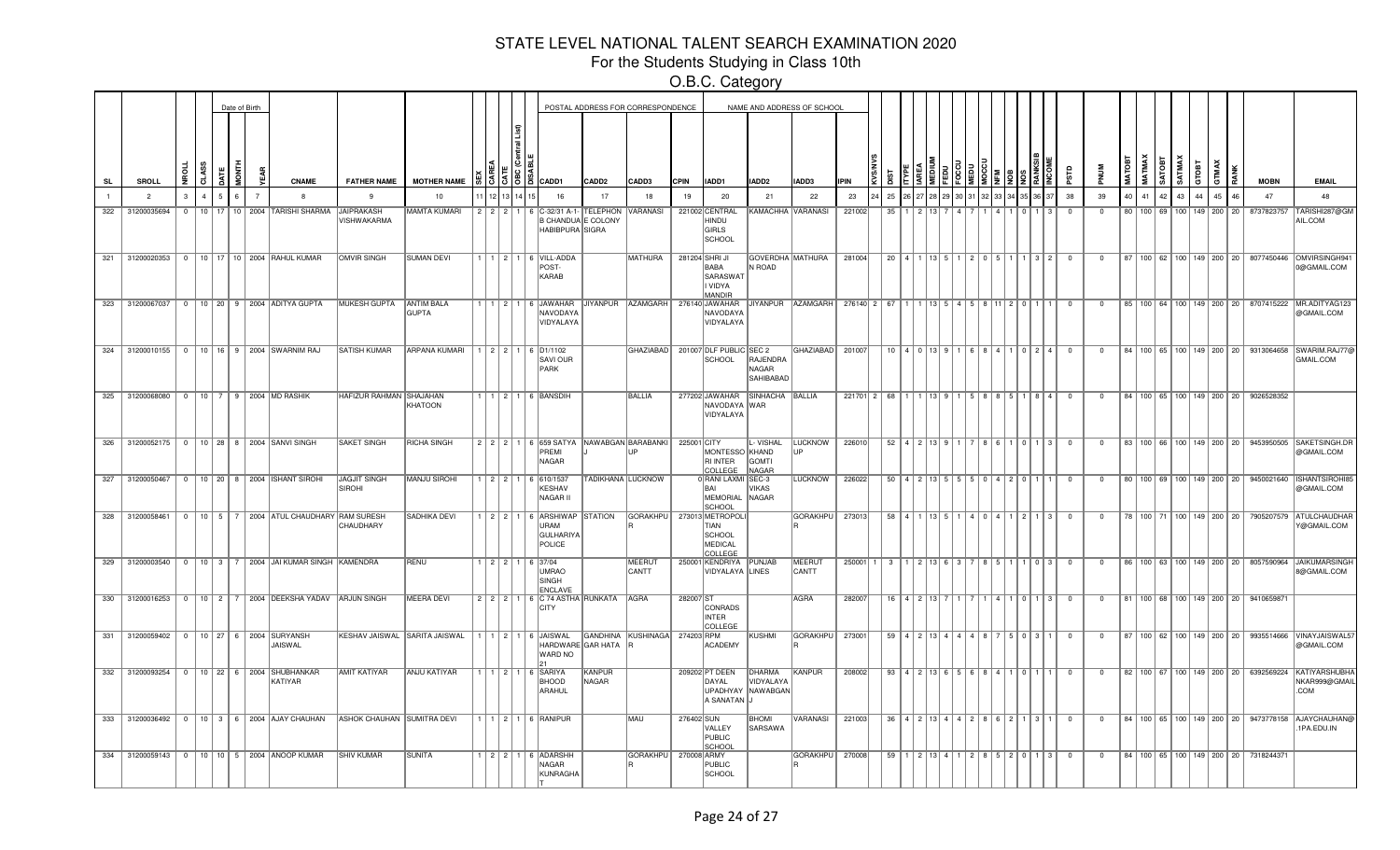For the Students Studying in Class 10th

|     |                 |               |   |    | Date of Birth |                                                                          |                                |                                                                                   |           |                  |                                                                                 |                                                | POSTAL ADDRESS FOR CORRESPONDENCE |              |                                                                 |                                 | NAME AND ADDRESS OF SCHOOL |             |    |                  |                                     |                                     |          |         |                                                             |                         |                                                |    |    |                        |                                            |    |                                                   |                                                                                   |
|-----|-----------------|---------------|---|----|---------------|--------------------------------------------------------------------------|--------------------------------|-----------------------------------------------------------------------------------|-----------|------------------|---------------------------------------------------------------------------------|------------------------------------------------|-----------------------------------|--------------|-----------------------------------------------------------------|---------------------------------|----------------------------|-------------|----|------------------|-------------------------------------|-------------------------------------|----------|---------|-------------------------------------------------------------|-------------------------|------------------------------------------------|----|----|------------------------|--------------------------------------------|----|---------------------------------------------------|-----------------------------------------------------------------------------------|
| SL  | SROLL           |               | a |    |               | <b>CNAME</b>                                                             | <b>FATHER NAME</b>             | <b>MOTHER NAME</b>                                                                |           | 13151ã1          | CADD1                                                                           | CADD2                                          | CADD3                             | <b>CPIN</b>  | IADD1                                                           | IADD <sub>2</sub>               | IADD3                      |             |    |                  |                                     |                                     |          |         |                                                             |                         |                                                |    |    | SATMAX<br><b>GOTAS</b> | говт                                       |    | <b>MOBN</b>                                       | <b>EMAIL</b>                                                                      |
|     | $\overline{2}$  | $\mathcal{R}$ |   | 5. |               |                                                                          | $\mathbf{q}$                   | 10                                                                                | 12        |                  | 16                                                                              | 17                                             | 18                                | 19           | 20                                                              | 21                              | 22                         | 23          | 25 |                  |                                     |                                     |          |         |                                                             | 38                      | 39                                             | 40 | 41 | 42<br>43               |                                            | 45 | 47                                                | 48                                                                                |
| 335 | 31200047294     |               |   |    |               | 0   10   3   5   2004   SAARTHAK SINGH   UDAI YADAV                      |                                | <b>ANITA DEVI</b>                                                                 |           |                  | 1 2 2 1 6 2ND FLOOR NAZARBAG LUCKNOW<br>NAITHANI<br>HOMES 57                    |                                                |                                   | 226001 CITY  | MONTESSO ROAD<br>RI INTER<br><b>COLLEGE</b>                     |                                 | <b>11 STATION LUCKNOW</b>  | 226001      | 47 |                  |                                     |                                     |          |         | $\mathbf{A}$                                                | $\overline{0}$          | $\Omega$                                       | 91 |    |                        | 100   58   100   149   200   20            |    | 7355244576                                        | <b>UDAILUCKNOW</b><br>GMAIL.COM                                                   |
|     |                 |               |   |    |               | 336 31200059426 0 10 26 3 2004 SUMIT JAISWAL                             | <b>SANJAY KUMAR</b><br>JAISWAL | <b>SADHANA</b><br><b>JAISWAL</b>                                                  |           |                  | $1 \mid 2 \mid 2 \mid 1 \mid 6 \mid 59 \mid D$<br>NATHMALP<br>UR                | <b>ITH</b>                                     | GORAKHNA GORAKHPU                 | 273015 G N   | NATIONAL<br>PUBLIC<br>SCHOOL                                    | lth.                            | GORAKHNA GORAKHPU          | 273015      |    |                  | 59   4   2   13   5                 |                                     | $6 R 40$ |         | 1123                                                        | $\overline{0}$          | $\mathbf{0}$                                   |    |    |                        |                                            |    | 86   100   63   100   149   200   20   9616315555 | <b>SUMITJAISWAL1</b><br>0@GMAIL.COM                                               |
|     |                 |               |   |    |               | 337 31200002161 0 10 25 3 2004 ADITYA AHLAWAT SANJEEV KUMAR SUNITA SINGH |                                |                                                                                   |           |                  | $1$   $1$   $2$   $1$   $6$   VILL<br>WALIDPUR                                  | POST<br>DAURALA                                | <b>MEERUT</b>                     |              | 250221 DAYAWATI PO<br><b>MODI</b><br><b>ACADEMY</b>             | MODIPURA                        | <b>MEERUT</b>              |             |    |                  | 2 4 2 13 7                          |                                     |          | 5 0 1 1 | $1 \vert 3 \vert$                                           | $^{\circ}$              | $\mathbf{0}$                                   |    |    |                        |                                            |    |                                                   | 84   100   65   100   149   200   20   8057816060   AHLAWATADITY<br>2503@GMAIL.CO |
| 338 | 31200008495     |               |   |    |               | 0   10   22   3   2004 ADITYA RAJ SINGH RAJESH SINGH                     |                                | RANJANA                                                                           |           |                  | 1   2   2   1   6   FLAT NO<br>105<br>PRANGAN<br><b>TOWER</b>                   | RAMPRAST VAISHALI<br>POCKET 10<br>SEC-9        | HA GREENS GHAZIABAD               | 201010 SETH  | ANANDRAM 14C<br>JAIPURIA<br>SCHOOL                              | SECTOR<br>VASUNDHA<br>RA        | <b>GHAZIABAD</b>           | 201012      | 8  |                  |                                     |                                     |          | 3101011 | 14 I                                                        | 120                     | 4344452   86   100   63   100   149   200   20 |    |    |                        |                                            |    | 9540115888                                        | <b>RAJBANARSI@H</b><br>OTMAIL.COM                                                 |
|     |                 |               |   |    |               | 339 31200051326 0 10 22 11 2003 ARYAN SINGH                              | <b>DEEPAK SINGH</b>            | MEENAKSHI<br>SINGH                                                                |           |                  | I   2   2   1   6   548 CHHAI·<br>14 DAUDA<br>KHERA                             | MANAK<br>NAGAR                                 | <b>LUCKNOW</b>                    | 226011 CITY  | MONTESSO ROAD<br>RI SCHOOL CAMPUS                               | KANPUR                          | <b>LUCKNOW</b>             | 226012      | 51 |                  | 4   9   13   5                      |                                     |          |         | $\mathbf{B}$                                                | $\Omega$                | $\Omega$                                       |    |    |                        |                                            |    |                                                   | 86   100   63   100   149   200   20   7983907277   ARYAN.MEENAK<br>SHI@GMAIL.COM |
|     | 340 31200062189 |               |   |    |               | 0   10   30   10   2003   SHREYANSH<br>MADDHESHIYA                       | ABHAY CHAND<br>MADDHESHIYA     | PARVATI DEVI                                                                      |           |                  | 1   2   2   1   6   BHIKHAMPU DEORIA<br>R ROAD                                  |                                                | DEORIA                            |              | 274001 JAWAHAR<br>NAVODAYA PURWA<br>VIDYALAYA                   | MEHRA                           | <b>DEORIA</b>              | 274001 2 62 |    |                  |                                     | 1 1 13   4   5   4   8   6          |          |         | $1 \ 2 \ 3 \ 1$                                             | $\Omega$                | $\Omega$                                       |    |    |                        |                                            |    | 82   100   67   100   149   200   20   9621242391 |                                                                                   |
|     | 341 31200059666 |               |   |    |               | 0   10   13   10   2003   GAURAV<br>PRAJAPATI                            | PRAJAPATI                      | RANJEET PRASAD INDRA PRAJAPATI   1   2   2   1   6   44B SURYA BAGH NEAR GORAKHPU |           |                  | <b>VIHAR</b><br>COLONY<br>ADHIYARI                                              | RAMLEELA<br>MAIDAN                             |                                   | 273015 GN    | NATIONAL<br>PUBLIC<br>SCHOOL                                    | lth.                            | GORAKHNA GORAKHPU          | 273015      |    |                  |                                     | 59   4   2   13   6   2   4   8   5 |          |         | 1123                                                        | $\overline{\mathbf{0}}$ | $\mathbf 0$                                    |    |    |                        |                                            |    | 87   100   62   100   149   200   20   9415321839 | 786RANJEETPD<br>@GMAIL.COM                                                        |
| 342 |                 |               |   |    |               | 31200087077   0   10   7   4   2006 RAHUL YADAV                          | MURARI LAL<br>YADAV            | <b>RENU YADAV</b>                                                                 |           |                  | 1   1   2   1   6   NAUGAWAN POST+TEH- SHAHJAHA                                 | KALAN                                          | <b>NPUR</b>                       |              | NAVODAYA R<br>VIDYALAYA                                         | 242127 JAWAHAR RASOOLPU SAMBHAL |                            | 243722 2 87 |    |                  | 13 I 6                              |                                     |          |         | 3 3                                                         | $\Omega$                | $\Omega$                                       | 87 |    |                        | 100   61   100   148   200   21            |    | 8887844236                                        | <b>RAHULYADAV.JN</b><br>VS@GMAIL.COM                                              |
| 343 | 31200062069     |               |   |    |               | 0 10 1 11 2005 KARTIKEY VERMA SANDEEP VERMA RANJANA VERMA                |                                |                                                                                   |           |                  | $1$   2   2   1   6   BEHIND<br><b>NEW</b><br>SHARMA<br>SOUND<br><b>SERVICE</b> | NEAR VIJAY DEORIA<br><b>TAKIES</b><br>GARULPAR |                                   |              | 274001 SARASWAT KHAS<br>I VIDYA<br>MANDIR<br>DEORIA             | DEORIA                          | <b>DEORIA</b>              | 274001      |    |                  | $62$   $3$   $2$   $13$   $5$   $6$ |                                     |          |         | 1   0   2   1                                               | $\Omega$                | $\Omega$                                       |    |    |                        |                                            |    |                                                   | 84   100   64   100   148   200   21   7275906185   RV5512843@GMA<br>IL.COM       |
|     |                 |               |   |    |               | 344 31200014117 0 10 27 8 2005 ABHINAV KUMAR PRAVEEN KUMAR NISHA PANWAR  |                                |                                                                                   |           |                  | 1 2 2 1 6 111 SOUTH<br><b>KRISHNA</b><br>PURI                                   |                                                | <b>MUZAFFAR</b><br>NAGAR          |              | 251002 THE S D<br><b>PUBLIC</b><br>SCHOOL                       | <b>BHOPA</b><br>ROAD            | <b>MUZAFFAR</b><br>NAGAR   | 251002      |    |                  |                                     |                                     |          |         | $14$   4   2   13   6   4   6   8   6   1   0   2   3   131 |                         | $\overline{0}$                                 |    |    |                        |                                            |    |                                                   | 82   100   66   100   148   200   21   8909903301   AVI@GMAIL.COM                 |
|     | 345 31200036462 |               |   |    |               | 0   10   25   8   2005   SHRIKANT<br>MAURYA                              | SHRAVAN KUMAR NEELAM<br>MAURYA | KUSHWAHA                                                                          |           |                  | 1   1   2   1   6   VILL+POST<br><b>BACHCHHA</b><br><b>WON</b>                  |                                                | VARANASI                          |              | 221011 THE IDEAL<br><b>NEW STAR</b><br><b>ENGLISH</b><br>SCHOOL | SUSUWAHI VARANASI               |                            | 221011      |    | $36 \mid 3 \mid$ | 1 1 1 3 1 5                         |                                     |          | 4 0 1   |                                                             | $^{\circ}$              | $\Omega$                                       |    |    |                        | 79   100   69   100   148   200   21       |    | 8840089537                                        | SHRIKANTMAUR<br>YA805@GMAIL.C<br>lom                                              |
|     | 346 31200050581 |               |   |    |               | 0   10   30   7   2005   KUSHAGRA SINGH   AKHILESH SINGH   ANITA SINGH   |                                |                                                                                   |           |                  | $1$   2   2   1   6   632/135<br>AJAY<br>NAGAR                                  | NEAR<br>KAMTA                                  | <b>LUCKNOW</b>                    | 226010 CITY  | RI SCHOOL                                                       | 90 A<br>MONTESSO MAHANAGA       | <b>LUCKNOW</b>             | 226006      |    | 50   4   2       |                                     |                                     |          |         | 2   2   4                                                   | $^{\circ}$              | $\mathbf{0}$                                   |    |    |                        | 84    100    64    100    148    200    21 |    | 9532605237                                        | SAUMYA976SIN<br>H@GMAIL.COM                                                       |
| 347 |                 |               |   |    |               | 31200089054   0   10   20   7   2005 CHAKIT<br>VISHVKARMA                | <b>UDAYRAJ SINGH</b>           | MADHUBALA                                                                         | 1   2   1 |                  | $6$ VILL-<br>CHELAPUR NANGLI                                                    | POST-<br>PATHWARI                              | <b>BIJNOR</b>                     | 246727 G T B | PUBLIC<br>SCHOOL                                                | DHAMPUR<br>ROAD<br>NOORPUR      | BIJNOR                     | 246734      |    |                  |                                     |                                     |          |         | 89   4   2   13   6   2   7   8   6   2   2   3   3         | $\overline{\mathbf{0}}$ | $^{\circ}$                                     |    |    |                        |                                            |    |                                                   | 84   100   64   100   148   200   21   9758406832   UDAIRAJSHARMA<br>2@GMAIL.COM  |
|     |                 |               |   |    |               | 348 31200046058   0   10   18   5   2005   MRITYUNJAY<br>JAISWAL         | ANUJ JAISWAL                   | <b>RAGINI JAISWAL</b>                                                             |           | 1 1 1 2 1 1 6 15 | GAYATRIPU<br>RAM<br><b>BANTHRA</b><br><b>BAZAR</b>                              |                                                | LUCKNOW                           | 226401 ST.   | <b>THOMAS</b><br>COLLEGE                                        | SAROJNI<br>NAGAR                | <b>LUCKNOW</b>             |             |    |                  |                                     |                                     |          |         |                                                             |                         | $^{\circ}$                                     |    |    |                        | 74   100   74   100   148   200   21       |    |                                                   | 8299625517 JANUJ8079@GM<br>AIL.COM                                                |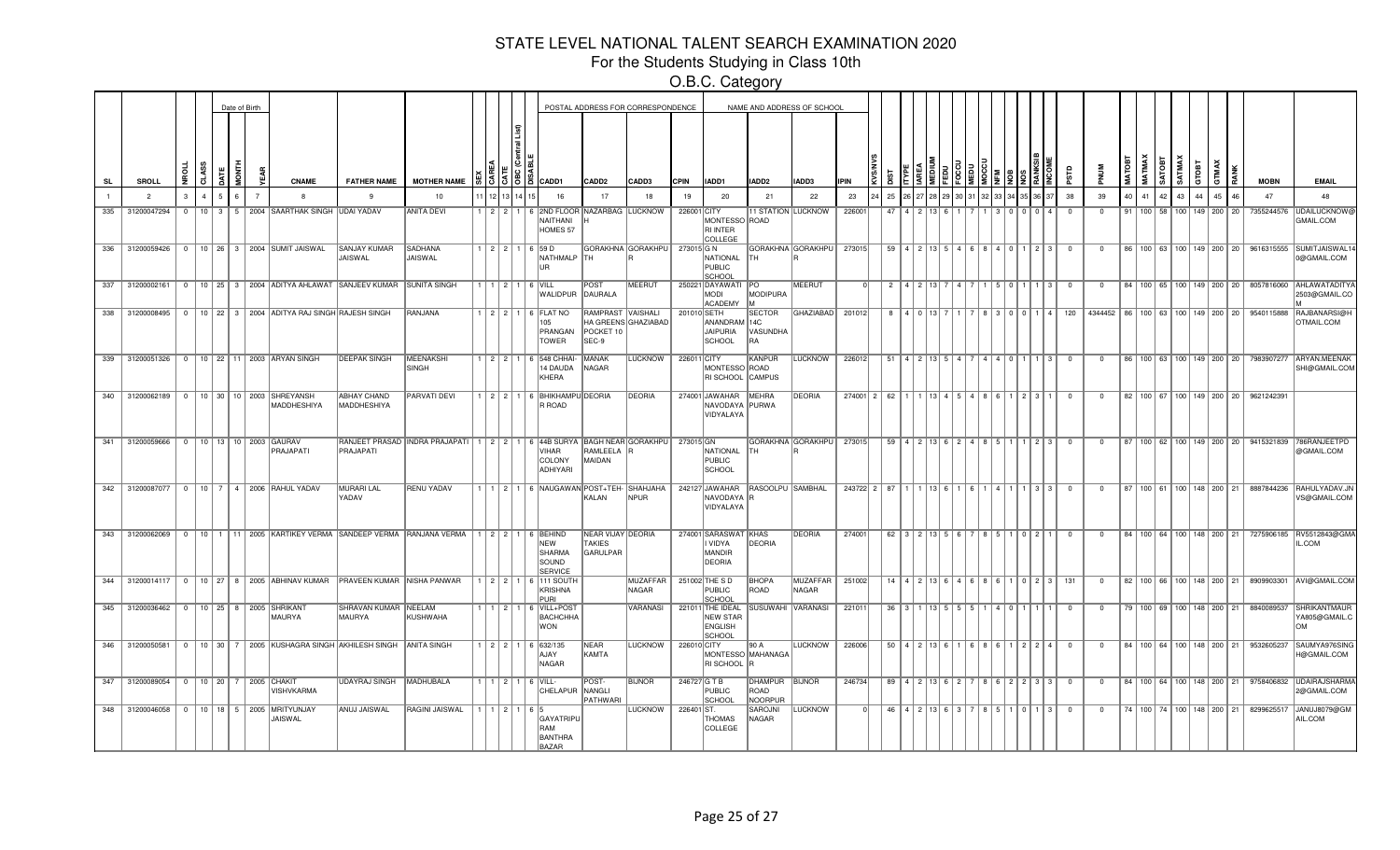For the Students Studying in Class 10th

|           |     |                                               |               |   |         | Date of Birth |                |                                                            |                                       |                                 |         |       |                                                                                        |                                           | POSTAL ADDRESS FOR CORRESPONDENCE |              |                                                                     |                                                                                           | NAME AND ADDRESS OF SCHOOL  |             |                        |                                          |                   |              |      |                                                     |                |                |          |          |        |                                      |       |    |                                                   |                                                                                                  |
|-----------|-----|-----------------------------------------------|---------------|---|---------|---------------|----------------|------------------------------------------------------------|---------------------------------------|---------------------------------|---------|-------|----------------------------------------------------------------------------------------|-------------------------------------------|-----------------------------------|--------------|---------------------------------------------------------------------|-------------------------------------------------------------------------------------------|-----------------------------|-------------|------------------------|------------------------------------------|-------------------|--------------|------|-----------------------------------------------------|----------------|----------------|----------|----------|--------|--------------------------------------|-------|----|---------------------------------------------------|--------------------------------------------------------------------------------------------------|
| <b>SL</b> |     | SROLL                                         | 뚶             | ನ |         |               |                | <b>CNAME</b>                                               | <b>FATHER NAME</b>                    | <b>MOTHER NAME</b>              |         |       | $\frac{15}{3}$ $\frac{15}{3}$ $\frac{12}{3}$ $\frac{1}{3}$ $\frac{1}{2}$ $\frac{1}{2}$ | CADD2                                     | CADD3                             | <b>CPIN</b>  | IADD1                                                               | IADD2                                                                                     | <b>IADD3</b>                | <b>IPIN</b> |                        |                                          |                   |              |      |                                                     |                |                |          | SATOBT   | SATMAX | атовт                                | GTMAX |    | <b>MOBN</b>                                       | <b>EMAIL</b>                                                                                     |
|           |     | $\overline{2}$                                | $\mathcal{R}$ |   |         |               | $\overline{7}$ | 8                                                          | 9                                     | 10                              |         | 12 13 | 16                                                                                     | 17                                        | 18                                | 19           | 20                                                                  | 21                                                                                        | 22                          | 23          | 25                     |                                          |                   |              |      |                                                     | 38             | 39             | 40<br>41 | 42       | 43     | 44                                   | 45    |    | 47                                                | 48                                                                                               |
|           | 349 | 31200058574                                   | $\mathbf{0}$  |   | $10$ 11 |               |                | 3 2005 SATYAM KUMAR                                        | <b>SATYENDRA</b><br>KUMAR             | <b>RUBI GUPTA</b>               |         | $2$ 1 | 6 DUDAHI<br>CANE<br><b>UNION</b><br>QUAD                                               |                                           | <b>KUSHINAGA</b>                  |              | 274302 ACADEMIC<br><b>HEIGHTS</b><br><b>PUBLIC</b><br><b>SCHOOL</b> | PADRI<br><b>BAZAR</b><br><b>GORAKHNA</b><br><b>TH JUNGLE</b><br>DHUSAR<br>PIPRACH<br>ROAD | <b>GORAKHPU</b>             | 273014      | 58                     |                                          |                   |              |      |                                                     |                | $\mathbf 0$    | 82       | $100$ 66 |        | 100 148 200                          |       | 21 | $\overline{0}$                                    |                                                                                                  |
|           |     | 350 31200004106   0   10   3   3   2005 ABHAS |               |   |         |               |                | CHAUDHARY                                                  | MANOJ KUMAR                           | <b>GEETA</b><br>CHAUDHARY       |         |       | 1 2 2 1 6 BLOCK 147<br>YAMUNAPU<br>RAM                                                 |                                           | <b>BULANDSH</b><br>AHR            | 203001 DELHI | PUBLIC<br>SCHOOL                                                    |                                                                                           | <b>BULANDSH</b><br>AHR      | 203001      | $\overline{a}$         |                                          |                   |              |      | 3 2 13 9 1 1 9 2 2 3 0 1 0 1 0 1 5                  | $\overline{0}$ | $^{\circ}$     |          |          |        |                                      |       |    | 86   100   62   100   148   200   21   9412127987 | <b>ABHASCHAUDHA</b><br>RY3299@GMAIL<br>COM                                                       |
|           | 351 |                                               |               |   |         |               |                | 31200070668 0 10 25 12 2004 ADITYA SAHU                    | MANISH SAHU                           | <b>GARIMA SAHU</b>              |         |       | 2 2 1 6 2 SANGAM<br><b>VIHAR</b><br>COLONY<br>AWAS<br><b>VIKAS</b>                     |                                           | <b>JHANSI</b>                     |              | 284003 CHIRST<br>THE KING<br>COLLEGE<br><b>RANI LAXMI</b>           | <b>BAI MARG</b>                                                                           | <b>JHANSI</b>               | 284001      | 70                     |                                          |                   |              | l o  |                                                     |                | $\Omega$       |          |          |        |                                      |       |    |                                                   | 86   100   62   100   148   200   21   7080933648   AWESOMEADI45<br>@GMAIL.COM                   |
|           |     |                                               |               |   |         |               |                | 352 31200021927 0 10 21 11 2004 SHOAIB RAZA                | <b>MOHAMMAD</b><br><b>IRFAN SAIFI</b> | <b>SHAGUFTA</b><br>SHAHEEN      |         | 2 2 1 | 6 R N 04<br>RASOOL<br><b>HOSTEL</b><br><b>EAST</b>                                     |                                           | <b>ALIGARH</b>                    | 202002 STS   | SCHOOL                                                              | <b>MINTO</b><br><b>CIRCLE</b><br>AMU<br>PURANI<br><b>CHUNGI</b>                           | ALIGARH                     | 202002      | 21                     |                                          |                   |              |      | l 2 l                                               | $^{\circ}$     | $\mathbf{0}$   |          |          |        |                                      |       |    |                                                   | 88   100   60   100   148   200   21   9105035710   SHOAIBMINTO@<br>GMAIL.COM                    |
|           | 353 | 31200067016 0                                 |               |   |         |               |                | 10 22 10 2004 KISHAN YADAV                                 | JASVANT YADAV NISHA YADAV             |                                 |         |       | 2 2 1 6 JAWAHAR<br>NAVODAYA<br>VIDYALAYA                                               |                                           | AZAMGARH                          |              | 276140 JAWAHAR<br>NAVODAYA<br>VIDYALAYA                             | <b>JIYANPUR</b>                                                                           | AZAMGARH                    |             | $276140$ 2 67          |                                          | 3151              |              | 5091 |                                                     | $^{\circ}$     | $^{\circ}$     |          |          |        |                                      |       |    | 86   100   62   100   148   200   21   7390928237 | AY16622@GMAIL<br>COM                                                                             |
|           |     |                                               |               |   |         |               |                | 354 31200007478 0 10 16 10 2004 UDAY PRATAP<br>SINGH       | <b>SUSHIL KUMAR</b>                   | RAJBALA                         |         |       | 1 2 1 6 VILL<br>PATLAKHER NOIDA<br>A PO<br><b>BILASPUR</b>                             | GREATER                                   | <b>GAUTAMBU</b><br>DH NAGAR       |              | 203202 FATHER<br>AGNEL<br><b>SCHOOL</b>                             | POCKET F GREATER<br>BETA 2                                                                | NOIDA                       | 201310      |                        |                                          |                   |              |      | 6   0   2   3   2                                   | 120            | 4529405        |          |          |        |                                      |       |    | 87   100   61   100   148   200   21   8899692121 | SHIVANYUBHATI<br>1@GMAIL.COM                                                                     |
|           |     |                                               |               |   |         |               |                | 355 31200023106 0 10 14 10 2004 VIJAY KUMAR                | RAMRATAN SINGH DULARI DEVI            |                                 | 1121211 |       | 6 L66<br>KUSHAWAH CINEMA<br>A NAGAR<br><b>INFRONT</b>                                  | <b>SATKAR</b><br>KOTLA<br>ROAD            | <b>FIROZABAD</b>                  |              | 283203 JAWAHAR<br>NAVODAYA SOYALPUR<br>VIDYALAYA SIRSAGANJ          | <b>GURAIYA</b>                                                                            | FIROZABAD                   |             | 283151 2 23            |                                          |                   |              |      |                                                     | $^{\circ}$     | $\mathbf 0$    |          |          |        | 90   100   58   100   148   200   21 |       |    | 9690148515                                        | VIJAYFZD12300@<br>GMAIL.COM                                                                      |
|           |     |                                               |               |   |         |               |                | 356 31200004274 0 10 17 8 2004 ANUSHKA SINGH BHAVESH SINGH |                                       | MEENA DEVI                      |         |       | 2 1 2 1 6 VIDYAGYAN VILL<br>SCHOOL                                                     | DULHERA<br>PO WAIR<br>SIKANDRAB<br>AD     | <b>BULANDSH</b><br>AHR            |              | 203202 VIDYAGYAN VILL<br><b>SCHOOL</b>                              | DULHERA<br>PO WAIR<br>SIKANDRAB<br>AD                                                     | <b>BULANDSH</b><br>AHR      | 203202      | $\mathbf{A}$           | $A$   1                                  | $13$ $6$ $15$ $4$ |              | 5023 |                                                     | $\overline{0}$ | $^{\circ}$     |          |          |        |                                      |       |    | 87   100   61   100   148   200   21   9627372719 | AS9375@VIDYAG<br>YAN.IN                                                                          |
|           |     | 357 31200097038 0 10 11 8 2004 HARSHIT        |               |   |         |               |                | RATHOUR                                                    | SHIVNANDAN<br>SINGH LAL               | <b>KANTI DEVI</b>               |         |       | $1$   2   2   1   6   SHIVAJI<br>NAGAR                                                 | DABAD                                     | MOHAMMA FARRUKHA<br>BAD           |              | 209651 JAWAHAR<br>NAVODAYA<br>VIDYALAYA                             | ROHILIA                                                                                   | <b>FARRUKHA</b><br>BAD      |             | 209651 2 97 1 1 13 2 8 |                                          |                   |              |      | $8 \ 5 \ 1 \ 2 \ 4 \ 1$                             | $\overline{0}$ | $^{\circ}$     |          |          |        |                                      |       |    | 87   100   61   100   148   200   21   9628673639 |                                                                                                  |
|           |     |                                               |               |   |         |               |                | 358 31200039076 0 10 21 7 2004 AMARJEET PAL                | GULAB CHANDRA GIRAJA DEVI<br>PAL      |                                 |         |       | $1$   $1$   $2$   $1$   6   VILL-<br>ARSADPUR<br>POST-<br><b>JANGIPUF</b>              |                                           | <b>GHAZIPUR</b>                   | 233305 S P   | CONVENT<br>SCHOOL                                                   |                                                                                           | JANGIPUR GHAZIPUR           | 233305      |                        | $39 \mid 3 \mid 2 \mid 15 \mid 3 \mid 5$ |                   | <b>14</b> 11 |      | 101111                                              | $\overline{0}$ | $\overline{0}$ |          |          |        |                                      |       |    | 81   100   67   100   148   200   21   7348527258 |                                                                                                  |
|           |     | 359 31200044282 0                             |               |   |         |               |                | 10 3 7 2004 KUMAR ANUBHAV                                  | RADHESHYAM<br>YADAV                   | SUNEETA YADAV 1 1 2 1 6 LCH 121 |         |       |                                                                                        | THANA<br>COLONY<br><b>SHAKTINAG</b><br>AR | SONEBHAD<br>l RA                  | 231222 ST.   | JOSEPH'S<br><b>SCHOOL</b>                                           | V V<br>COLONY<br>SHAKTINAG<br>AR                                                          | SONEBHAD<br><b>RA</b>       | 231222      |                        | 44   4   1   13   6   1                  |                   | 1688411      |      | 0 2 2                                               | $\overline{0}$ | $^{\circ}$     |          |          |        |                                      |       |    |                                                   | 91   100   57   100   148   200   21   7652067342   KANUBHAVYADA<br>V12@GMAIL.COM                |
|           |     |                                               |               |   |         |               |                | 360 31200051200 0 10 20 6 2004 KARTIKEYA SINGH C P K SINGH |                                       | <b>KALPANA SINGH</b>            |         |       | $1122116D-15$<br>SECTOR D<br>LDA<br>COLONY                                             | KANPUR<br>ROAD                            | <b>LUCKNOW</b>                    | 226012 CITY  | MONTESSO COLONY<br>RI SCHOOL<br>SECTOR D                            | LDA<br>KANPUR<br>ROAD                                                                     | LUCKNOW                     | 226012      |                        | $51$   4   2   13                        |                   | $8$   4   0  |      | $\vert$ 2                                           | $\overline{0}$ | $^{\circ}$     |          |          |        |                                      |       |    |                                                   | 83   100   65   100   148   200   21   9450617720 CPKSINGH1@GM<br>AIL.COM                        |
|           |     |                                               |               |   |         |               |                | 361 31200058738 0 10 12 6 2004 ABHAY KUMAR<br>VERMA        | <b>RAMA KANT</b><br><b>VERMA</b>      | MANJU VERMA                     |         |       | $1$   2   2   1   6   266-A<br><b>SHAKTI</b><br>NAGAR<br><b>COLONY</b><br>AROGYA       | MANDIR<br>BASHARAT R<br>PUR               | GORAKHPU 273004 LITTLE            |              | <b>FLOWER</b><br>SCHOOL                                             | R PHASE II R                                                                              | RAPTINAGA GORAKHPU   273004 |             |                        |                                          |                   |              |      | 58   4   2   13   7   2   5   8   5   0   2   3   1 | $\overline{0}$ | $\overline{0}$ |          |          |        |                                      |       |    |                                                   | 80   100   68   100   148   200   21   9559693702   RAMAKANT95596<br>93702Z@GMAIL.C<br><b>OM</b> |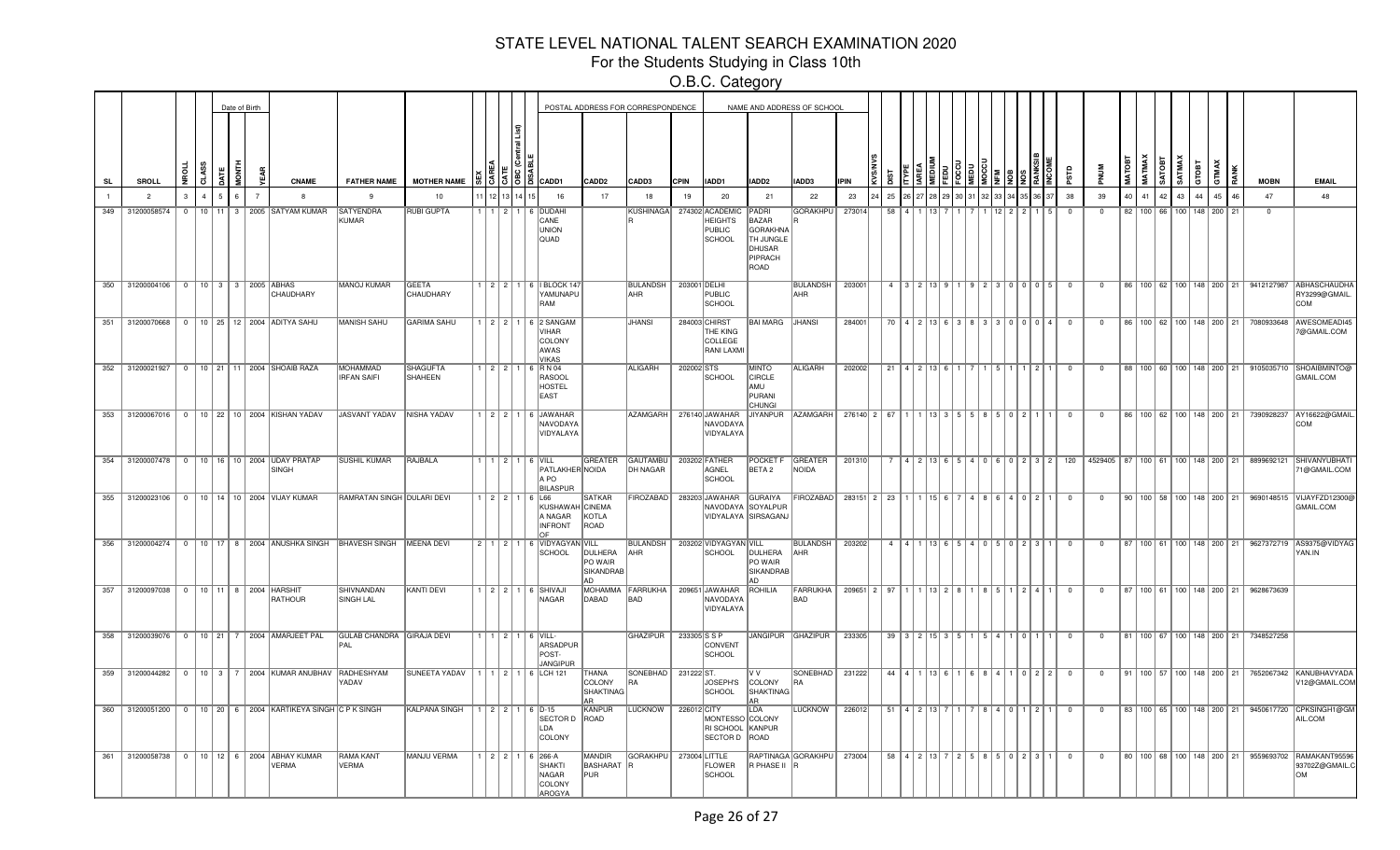For the Students Studying in Class 10th

|     |                                            |              |   |    | Date of Birth |                                                         |                                                                         |                                                                    |               |               |                                                                                         |                          | POSTAL ADDRESS FOR CORRESPONDENCE |             |                                                                     |                                                  | NAME AND ADDRESS OF SCHOOL    |                                        |    |                                               |                        |          |  |              |                                                       |                         |              |    |                                      |                         |    |     |                                      |             |                                          |
|-----|--------------------------------------------|--------------|---|----|---------------|---------------------------------------------------------|-------------------------------------------------------------------------|--------------------------------------------------------------------|---------------|---------------|-----------------------------------------------------------------------------------------|--------------------------|-----------------------------------|-------------|---------------------------------------------------------------------|--------------------------------------------------|-------------------------------|----------------------------------------|----|-----------------------------------------------|------------------------|----------|--|--------------|-------------------------------------------------------|-------------------------|--------------|----|--------------------------------------|-------------------------|----|-----|--------------------------------------|-------------|------------------------------------------|
| SL  | <b>SROLL</b>                               |              | ਨ |    |               | <b>CNAME</b>                                            | <b>FATHER NAME</b>                                                      | <b>MOTHER NAME</b>                                                 |               | I3 I3 IB IB I | CADD1                                                                                   | CADD <sub>2</sub>        | CADD3                             | <b>CPIN</b> | IADD1                                                               | IADD2                                            | IADD3                         | <b>IPIN</b>                            |    |                                               |                        |          |  |              |                                                       |                         |              |    |                                      | TMAX<br><b>BO</b><br>75 | eв | XAN |                                      | <b>MOBN</b> | <b>EMAIL</b>                             |
|     | $\overline{2}$                             | $\mathbf{R}$ |   | 5. |               | $\mathbf{R}$                                            | $\mathbf{q}$                                                            | 10                                                                 |               |               | 16                                                                                      | 17                       | 18                                | 19          | 20                                                                  | 21                                               | 22                            | 23                                     | 25 |                                               |                        |          |  |              |                                                       | 38                      | 39           | 40 | 41                                   | 43<br>42                | AA | 45  |                                      | 47          | 48                                       |
| 362 | 31200069008                                | $\Omega$     |   |    |               | 10 6 6 2004 AZAD CHAUHAN                                | VIJAY CHAUHAN                                                           | SHAKUNTALA DEVI   1   2   2   1   6   DHAMUPUR   DHAMUPUR GHAZIPUR |               |               |                                                                                         |                          |                                   |             | 275202 JAWAHAR<br>NAVODAYA KASARA<br>VIDYAZLAY                      | <b>MAHUAR</b>                                    | MAU                           | $275102$ 2 69                          |    |                                               |                        | 13 6 5 5 |  | $\mathbf{B}$ | $\mathbf{R}$                                          | $\overline{0}$          | $\mathbf{0}$ |    | 82 100 66 100 148 200 21             |                         |    |     |                                      | 9506606422  | DKCHAUAN692@<br>GMAIL.COM                |
| 363 | 31200035649 0 10 5 6 2004 ADITI SINGH      |              |   |    |               |                                                         | <b>RAJESH SINGH</b>                                                     | <b>NEELAM SINGH</b>                                                |               |               | 2 2 2 1 6 174<br>VINDHYAVA BAZAR<br>SINI NAGAR<br>COLONY                                |                          | ORDERLY VARANASI                  |             | 221002 SUNBEAM<br><b>SCHOOL</b>                                     | VARUNA<br>CENTRAL<br><b>JAIL ROAD</b>            | VARANASI                      | 221002                                 |    | $35 \mid 4 \mid 2 \mid 13 \mid 6 \mid 2 \mid$ |                        |          |  |              | 8410115                                               | $\overline{0}$          | $\Omega$     |    |                                      |                         |    |     | 88   100   60   100   148   200   21 | 8218527821  | NEELAMSINGH1<br>78@GMAIL.COM             |
|     | 364 31200065032 0 10 4 5 2004 DIVYANSHU    |              |   |    |               | <b>MAURYA</b>                                           | UMESH CHANDRA MEERA DEVI<br>MAURYA                                      |                                                                    |               |               | 1   1   2   1   6   ALAICHAK   DHANGHAT SANT                                            |                          | KABIR<br>NAGAR                    |             | 272162 SHRI SITA<br><b>RAM INTER</b><br>COLLEGE                     | SIRASI                                           | <b>SANT</b><br>KABIR<br>NAGAR | 272165                                 |    |                                               |                        |          |  |              | 65   1   1   13   5   0   4   0   5   3   0   3   2   | $\overline{\mathbf{0}}$ | $\mathbf{0}$ |    |                                      |                         |    |     | 80   100   68   100   148   200   21 | 7080363629  | UDAISHUKL89@<br>GMAIL.COM                |
| 365 | 31200001336 0 10 2 4 2004 NAMAN PAL        |              |   |    |               |                                                         | ATAR SINGH PAL SANDHYA RANI                                             |                                                                    | 1 1 1 2 1 1 1 |               | 6 HNO 732<br>VILLAGE<br>SHOBHAPU                                                        | ROHTA<br>ROAD            | MEERUT                            |             | 250001 GODWIN<br>PUBLIC<br><b>SCHOOL</b>                            | ROHTA<br>ROAD                                    | <b>MEERUT</b>                 | 250001                                 |    |                                               |                        |          |  |              | 4 2 13 0 4 6 8 4 1 0 2 1                              | $\Omega$                | $\Omega$     |    |                                      |                         |    |     | 90   100   58   100   148   200   21 |             | 8077919674 NAMANPAL0121<br>@OUTLOOK.COM  |
| 366 | 31200021011                                |              |   |    |               | 0   10   31   3   2004   MOHD AYAAN<br>KHAN             | MOHD ZAHID<br>KHAN                                                      | <b>SEEMA KHAN</b>                                                  |               |               | 1 2 2 1 6 4/4 8 NEAR<br><b>BADI</b><br>MASJID<br><b>SHAMSHAD</b>                        | MARKET<br><b>BHAMOLA</b> | ALIGARH                           |             | 0 A M U A B K EMADUL<br><b>HIGH</b><br>SCHOOL<br>BOYS               | MULK ROAD<br>AMU<br><b>CAMPUS</b>                | ALIGARH                       | 202001                                 |    |                                               |                        |          |  |              | $21   4   2   13   1   7   4   8   5   0   2   2   1$ | $\overline{\mathbf{0}}$ | $\mathbf{0}$ |    |                                      |                         |    |     | 74   100   74   100   148   200   21 | 9258818461  | KHANSOMI059@<br>GMAIL.COM                |
| 367 | 31200046053                                |              |   |    |               |                                                         | 0   10   30   3   2004   SHAURYA GUPTA   AVADHESH GUPTA   HITEKSH GUPTA |                                                                    |               |               | 1   2   2   1   6   ED -16 SEC- ALIGANJ                                                 |                          | <b>LUCKNOW</b>                    |             | 226024 ST. FIDELIS CHURCH<br>COLLEGE                                | ROAD<br><b>ALIGANJ</b>                           | <b>LUCKNOW</b>                |                                        | 46 |                                               | 4   2   13   6   4   7 |          |  |              | 0   4   1   0   2   2                                 | $\overline{0}$          | $\Omega$     | 87 | 100   61   100   148   200   21      |                         |    |     |                                      |             | 9450641155 SHAURYAGUPTA<br>8567@GMAIL.CO |
|     |                                            |              |   |    |               | 368 31200070056   0   10   26   1   2004   PRAKHAR SONI | <b>SUSHIL SONI</b>                                                      | <b>ANJU SONI</b>                                                   |               |               | $1 \mid 2 \mid 2 \mid 1 \mid 6 \mid 377$<br>CHAMAN<br><b>GANJ COAL</b><br><b>STREET</b> | <b>SIPRI</b><br>BAZAR    | <b>JHANSI</b>                     | 284003 JAI  | ACADEMY<br><b>SCHOOL</b>                                            | <b>SHIVPURI</b><br>ROAD                          | <b>JHANSI</b>                 | 284003                                 |    |                                               |                        |          |  |              | 70   4   2   13   7   4   6   8   4   1   0   2   4   | $\Omega$                | $\Omega$     |    | 88   100   60   100   148   200   21 |                         |    |     |                                      | 9452751168  | SONI.PRAKHAR.<br>4@GMAIL.COM             |
|     | 369 31200021716 0 10 11 1 2004 CHANCHAL    |              |   |    |               |                                                         | <b>GIRRAJ SINGH</b>                                                     | <b>SHRIMATI DEVI</b>                                               |               |               | $2$ 1 1 $2$ 1 1 6 VILL-<br>DANPUR                                                       | POST-<br>DANPUR          | <b>BULANDSH</b><br><b>AHR</b>     |             | 203392 SHANTI<br>NIKETAN<br><b>WORLD</b><br><b>SCHOOL</b>           | PANCHSHE ALIGARH<br>EL COLONY<br>RAMGHAT<br>ROAD |                               | 202001                                 |    | 21   4   1   0   7   5   7                    |                        |          |  |              | 7411021                                               | $\overline{0}$          | $\mathbf 0$  |    | 76   100   72   100   148   200   21 |                         |    |     |                                      | 9627391330  | GIRRAJSINGH12<br>@GMAIL.COM              |
|     |                                            |              |   |    |               | 370 31200091372 0 10 1 1 2004 SAPNA YADAV               | NAHAR SINGH                                                             | KALPANA YADAV                                                      |               |               | $2$ $2$ $2$ $1$ $6$ $2/14$<br>RAKSHA<br><b>VIHAR</b><br>COLONY                          | <b>SHYAM</b><br>NAGAR    | <b>KANPUR</b>                     |             | 208013 KENDRIYA<br>VIDYALAYA<br>CANTT                               | KANPUR                                           |                               | 208004 1 91                            |    |                                               |                        |          |  |              | 1 2 13 6 3 5 8 5 1 1 1 3 3                            | $\overline{0}$          | $\Omega$     |    | 78   100   70   100   148   200   21 |                         |    |     |                                      | 6386219507  | SAPNA6386219@<br>GMAIL.COM               |
|     | 371 31200050309 0 10 3 11 2003 SANA ALIM   |              |   |    |               |                                                         | MOHAMMAD ALIM AZRA FATAMA                                               |                                                                    |               |               | 2 2 2 1 6 4/38 HYDEL<br>COLONY                                                          | D PURI                   | VIVEKANAN LUCKNOW                 |             | 226022 RANI LAXMI SEC-14<br><b>BAL</b><br><b>MEMORIAL</b><br>SCHOOI | VIKAS<br>NAGAR                                   | <b>LUCKNOW</b>                | 226022                                 |    |                                               |                        |          |  |              | 50   4   2   13   6   2   6   8   4   0   1   2   5   | $\overline{\mathbf{0}}$ | $\mathbf 0$  |    |                                      |                         |    |     | 82   100   66   100   148   200   21 | 7408429626  | ALIMRPS@GMAIL<br>.COM                    |
|     | 372 31200069018 0 10 16 7 2003 VIVEK YADAV |              |   |    |               |                                                         | <b>RAM KEWAL</b><br>YADAV                                               | KAUSHILYA DEVI                                                     |               |               | 1   1   2   1   6   CHAKJAGA<br>RNATH                                                   | RAMPUR<br><b>ISOHAN</b>  | <b>IMAU</b>                       |             | 275301 JAWAHAR<br>NAVODAYA KASARA<br>VIDYALAYA                      | MAHUAR                                           | <b>MAU</b>                    | $275102$ $2$ $69$ $11$ $113$ $15$ $15$ |    |                                               |                        |          |  |              | 86224                                                 | $\overline{0}$          | $\mathbf{0}$ |    |                                      |                         |    |     | 88   100   60   100   148   200   21 | 7565934948  | VIVEKJNV10@G<br>MAIL.COM                 |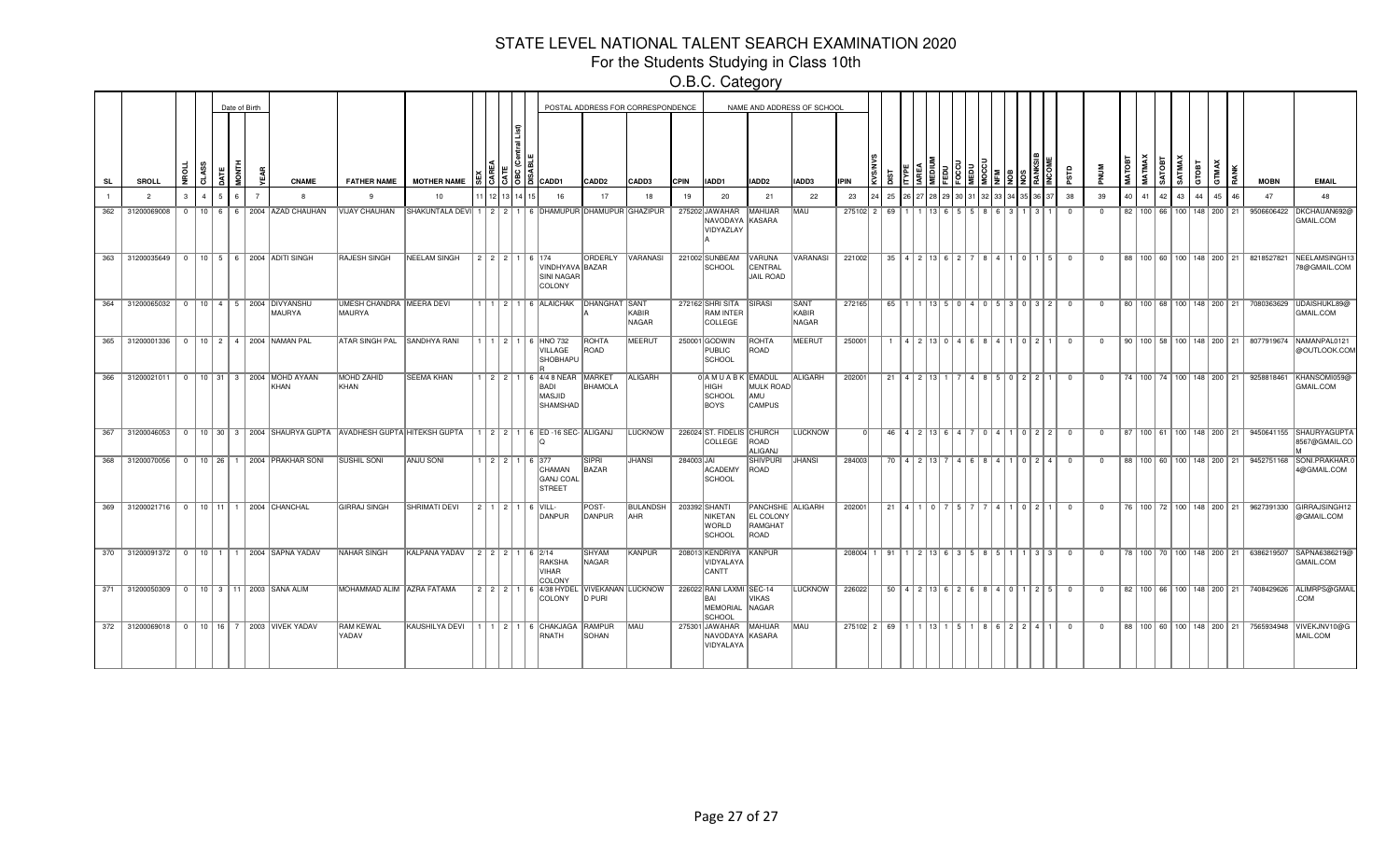For the Students Studying in Class 10th

|              |                |                         |            |           |   | Date of Birth  |                                                                  |                                                                         |                                           |                        |             |                                                              |                                                                      | POSTAL ADDRESS FOR CORRESPONDENCE  |             |                                                             | NAME AND ADDRESS OF SCHOOL                 |                      |             |                                                                    |                       |                  |                            |      |       |                                      |                          |                                   |              |                                |    |    |                                      |    |              |                                    |                                                                                                       |
|--------------|----------------|-------------------------|------------|-----------|---|----------------|------------------------------------------------------------------|-------------------------------------------------------------------------|-------------------------------------------|------------------------|-------------|--------------------------------------------------------------|----------------------------------------------------------------------|------------------------------------|-------------|-------------------------------------------------------------|--------------------------------------------|----------------------|-------------|--------------------------------------------------------------------|-----------------------|------------------|----------------------------|------|-------|--------------------------------------|--------------------------|-----------------------------------|--------------|--------------------------------|----|----|--------------------------------------|----|--------------|------------------------------------|-------------------------------------------------------------------------------------------------------|
| SL           |                | SROLL                   |            |           |   |                | <b>CNAME</b>                                                     | <b>FATHER NAME</b>                                                      | <b>MOTHER NAME</b>                        |                        | 빠이어트        | <b>E</b> CADD1                                               | CADD <sub>2</sub>                                                    | CADD3                              | <b>CPIN</b> | IADD1                                                       | IADD <sub>2</sub>                          | IADD3                | <b>IPIN</b> |                                                                    |                       |                  |                            |      |       |                                      |                          |                                   |              |                                |    |    |                                      |    | <b>GTMAX</b> | <b>MOBN</b>                        | <b>EMAIL</b>                                                                                          |
|              |                | $\overline{\mathbf{2}}$ | 3          | 5.        |   | $\overline{7}$ | 8                                                                | 9                                                                       | 10                                        |                        | 11213       | 16                                                           | 17                                                                   | 18                                 | 19          | 20                                                          | 21                                         | 22                   | 23          | 25                                                                 |                       |                  |                            |      |       |                                      |                          | 38                                | 39           |                                | 40 | 42 | 43                                   | 44 | 45           | 47                                 | 48                                                                                                    |
|              |                | 31200006717             | $^{\circ}$ | $10$   14 | 3 |                | 2005 DAKSH SEHRA                                                 | <b>AKHAY SINGH</b>                                                      | SUNITA                                    |                        |             | 6 C 179 NTPC PO VIDYUT G B NAGAR<br>DADRI                    | NAGAR                                                                |                                    |             | 201008 DELHI<br><b>PUBLIC</b><br>SCHOOL                     | VIDYUT<br>NAGAR<br><b>NTPC</b><br>DADRI    | G B NAGAR            | 201008 2    |                                                                    |                       |                  |                            |      |       |                                      |                          | 120                               |              | 2806532   95   100             |    |    | 73 I<br>100                          |    | 168 200      | 9650994953                         | SEHRA.DAKSH@<br>GMAIL.COM                                                                             |
|              | $\overline{2}$ |                         |            |           |   |                | 31200051152   0   10   11   12   2004   ARYAN BARAIK             | <b>ARUN KUMAR</b><br><b>BARAIK</b>                                      | <b>SHANTI BARAIK</b>                      |                        | 1   2   4   | 6 E-4169 4A<br>MANSROVA ROAD<br>R YOJANA                     | KANPUR                                                               | <b>LUCKNOW</b>                     |             | 0 CITY<br>MONTESSO ROAD<br>RI SCHOOL                        | KANPUR                                     | <b>LUCKNOW</b>       |             | $226002$   2   51   4   2   13   5   2   6   8   5   1   2   3   4 |                       |                  |                            |      |       |                                      |                          | $\mathbf{0}$                      | $\mathbf{0}$ |                                |    |    | 96   100   72   100   168   200      |    |              |                                    | 9760537437 BARAIKARUN97<br>@GMAIL.COM                                                                 |
| $\mathbf{3}$ |                |                         |            |           |   |                | 31200100050 0 10 16 12 2003 ORIN PAO                             | <b>JOYONTO</b><br><b>PANGING</b>                                        | <b>RINKU BORI</b><br>PANGING              |                        | 1   1   4   | 6 3513 ABDUL DIBIYAPUR AURAIYA<br>KALAM<br>KUNJ GAIL<br>GAON |                                                                      |                                    |             | 206244 GAIL DAV<br>PUBLIC<br>SCHOOL<br><b>GAIL GAON</b>     | <b>DIBIYAPUR AURAIYA</b>                   |                      | 206244      |                                                                    |                       |                  |                            |      |       |                                      |                          | 100 4 1 13 9 1 9 1 4 1 0 2 5 5683 |              | 282174 87 100 79 100 166 200 2 |    |    |                                      |    |              |                                    | 9412771174 JPANGING@GAIL<br>CO.IN                                                                     |
|              |                |                         |            |           |   |                | 4 31200007073 0 10 21 11 2003 ARPIT GAHLOT                       | <b>DIVYALOK</b><br>GAHLOT                                               | <b>ANURADHA</b><br>GAHLOT                 | 1214                   |             | $6$ C-179<br>ALPHA-I                                         | GREATER<br><b>NOIDA</b>                                              | <b>GAUTAMBU</b><br><b>DH NAGAR</b> |             | 201308 SOMERVILL BLOCK-H<br>E SCHOOL                        | ALPHA-II<br><b>GREATER</b><br><b>NOIDA</b> | GAUTAMBU<br>DH NAGAR | 201310      |                                                                    |                       |                  |                            |      |       |                                      | $0 125$                  | 120                               |              |                                |    |    |                                      |    |              |                                    | 4290968 88 100 78 100 166 200 2 9971876633 ARPITGAHLOT20<br>00@GMAIL.COM                              |
|              |                |                         |            |           |   |                | 5 31200036510   0   10   15   7   2005 SHANKAR KUMAR SANJAY GOND |                                                                         | <b>BABITA DEVI</b>                        | 1 1 1 4 1              |             | $6$ VILL-<br>SUJAULI<br>SHIVRAMPU                            | POST-<br>RAJPUR                                                      | BALLIA                             |             | 277202 CENTRAL<br>HINDU<br>BOYS<br>SCHOOL                   | KAMACHHA VARANASI                          |                      | 221010      | 36                                                                 |                       | $1$   2   15   1 |                            | 5121 |       |                                      |                          |                                   | $\Omega$     |                                |    |    | 88   100   77   100   165   200   3  |    |              |                                    | 6388868139 KUMARSHANKAF<br>786DON@GMAIL<br><b>COM</b>                                                 |
|              |                |                         |            |           |   |                | 6 31200036555 0 10 16 2 2003 AJEET KUMAR<br>GOND                 | AKHILESHWAR<br>KUMAR GOND                                               | <b>RUKMINI DEVI</b>                       | $124$                  |             | $6$ VILL-<br>BHALADI<br>POST-<br>SAUKHARA                    | <b>KAIMUR</b><br>BHABHUA                                             | <b>BIHAR</b>                       |             | 821106 CENTRAL<br>HINDU<br>BOYS<br>SCHOOL                   | KAMACHHA VARANASI                          |                      | 221010      | 36.                                                                |                       |                  | 1 2 3 6 5 4 8 5 7          |      |       |                                      |                          | $\Omega$                          | $\Omega$     |                                |    |    |                                      |    |              | 86 100 70 100 156 200 4 9452585471 |                                                                                                       |
|              |                |                         |            |           |   |                | 7 31200009305 0 10 1 2 2004 DIVYANSH<br>SHARMA                   | <b>BHAGAT RAM</b>                                                       | REKHA                                     | $1$   2   4            |             | 6 HNO IV/51<br><b>GOMTI</b><br><b>BLOCK</b>                  | <b>ALTTC</b><br><b>CAMPUS</b><br>RAJNAGAR                            | GHAZIABAD 201002 KDB               |             | PUBLIC<br>SCHOOL                                            | C BLOCK<br><b>OLD KAVI</b><br>NAGAR        | GHAZIABAD 201002     |             |                                                                    |                       |                  |                            |      |       |                                      |                          |                                   |              |                                |    |    |                                      |    |              |                                    | 9 4 0 13 6 2 6 8 4 0 1 2 4 120 2708055 88 100 66 100 154 200 5 9412000209 BHAGATRAM1972<br>@GMAIL.COM |
|              | 8              | 31200046038             |            |           |   |                | 0   10   22   5   2003   NEELANJANA<br>KISKU                     | <b>GANESH</b><br>CHANDRA KISKU                                          | CHANDRA KISKU   2   2   4                 |                        |             | 6 HN 1/281<br>SEC-B                                          | PRIYADARS LUCKNOW<br>HINI<br><b>COLONY</b><br><b>SITAPUR</b><br>ROAD |                                    |             | 226020 ST. FIDELIS CHURCH<br>COLLEGE                        | ROAD<br><b>VIKAS</b><br>NAGAR              | <b>LUCKNOW</b>       | 226022      |                                                                    | 46 4 2 13 8 2 6 8 4 1 |                  |                            |      |       |                                      | $0 25$                   | $\Omega$                          | $\Omega$     |                                |    |    | 85   100   67   100   152   200   6  |    |              |                                    | 9450656407 KISKUGC1@RED<br>FFMAIL.COM                                                                 |
| 9            |                |                         |            |           |   |                | 31200036672   0   10   10   9   2004   VINAY KUMAR<br>GOND       | <b>SURESH SAW</b>                                                       | <b>PARVATI DEVI</b>                       | $1 \mid 2 \mid 4 \mid$ |             | 6 MANIKPUR<br><b>CHURIA</b>                                  |                                                                      | <b>DEORIA</b>                      |             | 274502 CENTRAL<br>HINDU<br>BOYS<br>SCHOOL                   | KAMACHHA VARANASI                          |                      | 221010      | 36                                                                 |                       |                  | 2   13   6   5   2   8   4 |      |       |                                      |                          | $\Omega$                          | $\Omega$     |                                |    |    | 83 100 68 100 151 200                |    |              |                                    | 8418020936 VINAYKUMARGO<br>ND7081@GMAIL.<br>COM                                                       |
|              | 10             | 31200068007             | $\Omega$   |           |   |                | 10 7 8 2004 SUNDARAM<br><b>KUMAR</b>                             | <b>DINESH GORH</b>                                                      | <b>RITA DEVI</b>                          |                        | $1$ $1$ $4$ | 6 MAIRITAR                                                   | <b>BLOCK</b><br><b>BERUAR</b>                                        | <b>BALLIA</b>                      |             | 277202 JAWAHAR<br>NAVODAYA WAR<br>VIDYALAYA                 | SINHACHA BALLIA                            |                      | 221701 2    | 68                                                                 |                       |                  |                            |      |       | 58690                                | $\mathbf{R}$             | - 0                               | n            |                                |    |    | 79 100 67 100 146 200 8              |    |              |                                    | 9536812990 DINESHGOND38<br>@GMAIL.COM                                                                 |
|              | $11 -$         |                         |            |           |   |                | 31200036503   0   10   12   1   2004   ABHAY KUMAR               | <b>JITENDRA</b><br>SHRAMA                                               | <b>RITA DEVI</b>                          |                        | 1 1 1 4 1   | 6 BEHRA<br><b>WEST</b><br>CHAMPARA                           | WARD NO BIHAR<br>$ 12\rangle$                                        |                                    |             | 845307 CENTRAL<br>HINDU<br>BOYS<br>SCHOOL                   | KAMACHHA VARANASI                          |                      | 221010      | 36                                                                 |                       |                  | 120144                     |      |       | $8 \mid 8 \mid 2 \mid 2 \mid 2 \mid$ |                          | $\mathbf{0}$                      | $\Omega$     |                                |    |    | 81   100   62   100   143   200   9  |    |              |                                    | 9471628416 JS7552782@GMA<br>IL.COM                                                                    |
|              | 12             |                         |            |           |   |                | 31200024338 0 10 6 8 2004 TUSHAR RANA                            |                                                                         | BABU SINGH RANA SUMAN DEVI RANA 1   1   4 |                        |             | 6 GREEN<br>VALLEY<br>BALAJI<br>MANDIR                        |                                                                      | <b>BAREILLY</b>                    |             | NAVODAYA<br>VIDYALAYA                                       | 243001 JAWAHAR RAFIABAD BAREILLY           |                      |             | 243501 2 24                                                        |                       |                  |                            | 3121 | - 8 I |                                      | $1 \mid 3 \mid 3$        | $\Omega$                          | $\Omega$     |                                |    |    |                                      |    |              |                                    | 83   100   59   100   142   200   10   9411209049   TUSHAR.RANA.79<br>677@GMAIL.COM                   |
|              |                |                         |            |           |   |                | 13 31200051047 0 10 28 2 2004 ANUBHAV SOREN MUNESHWAR            | <b>SOREN</b>                                                            | <b>RANJITA SOREN</b>                      | 124                    |             | $6$ B-105-1<br>RDSO<br>COLONY                                | MANAK<br>NAGAR                                                       | <b>LUCKNOW</b>                     |             | 226011 ST MARYS MANAK<br>CONVENT<br><b>INTER</b><br>COLLEGE | NAGAR                                      | <b>LUCKNOW</b>       | 226011      | 51                                                                 |                       |                  |                            |      |       |                                      | 4 2 13 9 1 6 0 4 0 1 1 4 | $\Omega$                          | $\Omega$     |                                |    |    |                                      |    |              |                                    | 81   100   61   100   142   200   10   9793544411   MUNESHRDS00<br>@GMAIL.COM                         |
|              |                |                         |            |           |   |                |                                                                  | 14 31200062229 0 10 14 10 2005 DEEPAK KUMAR KRISHNA MOHAN SANGEETA DEVI |                                           | 1 1 1 4 1              |             | 6 ASANAHAR GAURIBAZA DEORIA<br>PATHARAH R<br>lat             |                                                                      |                                    |             | 274202 JAWAHAR<br>NAVODAYA PURWA<br>VIDYALAYA               | MEHRA                                      | <b>DEORIA</b>        |             | $274001$ 2 62                                                      |                       |                  |                            |      |       |                                      | 8 6 1 2 2 1              |                                   | $^{\circ}$   |                                |    |    | 89   100   50   100   139   200   11 |    |              |                                    | 8382968261 DEEPAKKUMARK<br>ING10596@GMAI<br>L.COM                                                     |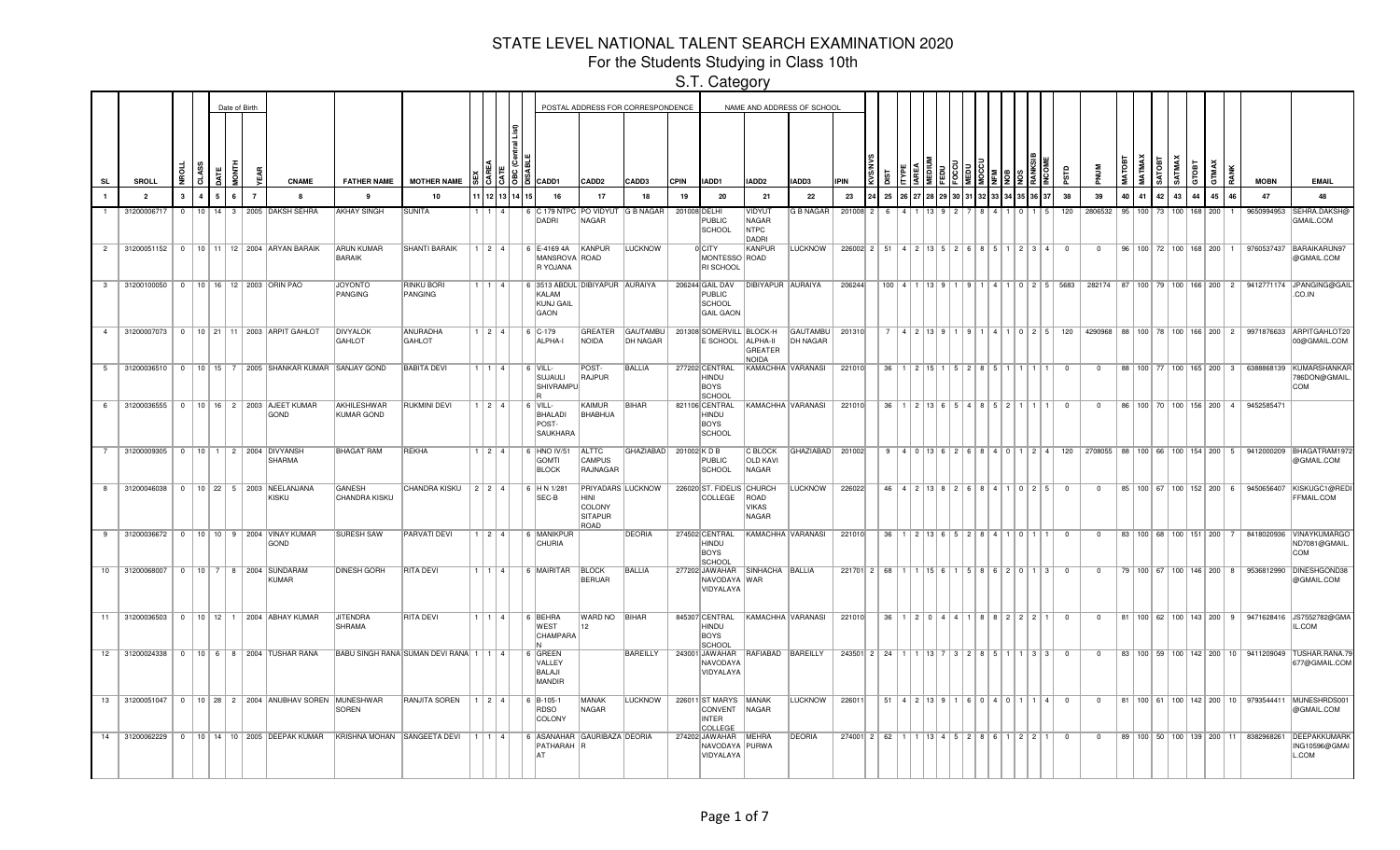For the Students Studying in Class 10th

|              |                |                |              | Date of Birth |                |                                                         |                                      |                                                                                |                   |           |                                                                                            | POSTAL ADDRESS FOR CORRESPONDENCE |                          |             |                                                                 |                                                  | NAME AND ADDRESS OF SCHOOL |             |                                          |                                                 |                                   |  |                   |                                                |                                                       |                |              |  |          |    |                                               |       |    |                                                   |                                                                                             |
|--------------|----------------|----------------|--------------|---------------|----------------|---------------------------------------------------------|--------------------------------------|--------------------------------------------------------------------------------|-------------------|-----------|--------------------------------------------------------------------------------------------|-----------------------------------|--------------------------|-------------|-----------------------------------------------------------------|--------------------------------------------------|----------------------------|-------------|------------------------------------------|-------------------------------------------------|-----------------------------------|--|-------------------|------------------------------------------------|-------------------------------------------------------|----------------|--------------|--|----------|----|-----------------------------------------------|-------|----|---------------------------------------------------|---------------------------------------------------------------------------------------------|
| SL           | <b>SROLL</b>   |                | ਰੋ           |               |                | <b>CNAME</b>                                            | <b>FATHER NAME</b>                   | MOTHER NAME <b>B</b>                                                           |                   |           | $355$ $351$ $35$ $35$ $35$                                                                 | CADD <sub>2</sub>                 | CADD3                    | <b>CPIN</b> | IADD1                                                           | IADD2                                            | IADD3                      | <b>IPIN</b> |                                          |                                                 |                                   |  |                   |                                                |                                                       |                |              |  |          |    | 횽                                             | GTMAX | 혽  | <b>MOBN</b>                                       | <b>EMAIL</b>                                                                                |
| $\mathbf{1}$ | $\overline{2}$ | $\mathbf{3}$   | $\mathbf{A}$ |               | $\overline{7}$ | -8                                                      | $\alpha$                             | 10                                                                             |                   |           | 16                                                                                         | 17                                | 18                       | 19          | -20                                                             | 21                                               | 22                         | 23          | 25                                       |                                                 |                                   |  |                   |                                                |                                                       | 38             | 39           |  | 40 41 42 | 43 | 44                                            | 45    | 46 | 47                                                | 48                                                                                          |
| 15           | 31200014258    | $\Omega$       |              |               |                | 10 21 6 2004 YASH CHAUHAN                               | <b>SHYAM SINGH</b><br>CHAUHAN        | SAVITA CHAUHAN   1   1                                                         |                   |           | 6 JAWAHAR<br>NAVODAYA<br>VIDYALAYA                                                         | <b>BAGHRA</b>                     | <b>MUZAFFAR</b><br>NAGAR |             | 0JAWAHAR<br>NAVODAYA<br>VIDYALAYA                               | BAGHRA                                           | <b>MUZAFFAR</b><br>NAGAR   |             | 0 <sup>1</sup> 2                         |                                                 |                                   |  |                   |                                                |                                                       |                | $\Omega$     |  |          |    | 88 100 51 100 139 200                         |       | 11 |                                                   | 9411364691 SHYAMCHAUHAM<br>7419@GMAIL.CO                                                    |
|              |                |                |              |               |                | 16 31200062219 0 10 15 10 2004 ABHAY KUMAR<br>GOND      | PRAMOD KUMAR<br>GOND                 | <b>SUNITA DEVI</b>                                                             | 1   1   4         |           | $\sqrt{6}$ VILL-<br>HARAIYA<br>SOHANARIY                                                   | TARKULWA DEORIA                   |                          |             | 274408 JAWAHAR MEHRA<br>NAVODAYA PURWA<br>VIDYALAYA             |                                                  | <b>DEORIA</b>              |             | $274001$ 2 62                            |                                                 | 1   13   4   7                    |  |                   |                                                | $1 \mid 2 \mid$                                       | $\overline{0}$ | $^{\circ}$   |  |          |    |                                               |       |    |                                                   | 75   100   62   100   137   200   12   9256408924  AK4829890@GMA<br>IL.COM                  |
|              | 17 31200068055 |                |              |               |                | 0   10   15   7   2004   ASHUTOSH<br>KUMAR              | SANJAY RAM                           | SHAILKUMARI<br>DEVI                                                            | 1   1   4         |           | 6 MAHARAJP CHANDPUR BALLIA<br>UR                                                           | <b>BLOCK</b><br><b>BANSDIH</b>    |                          |             | 277211 JAWAHAR<br>NAVODAY<br>VIDYALAYA                          | SINHACHA BALLIA<br><b>WAR</b>                    |                            |             | $221701$ 2 68 1                          |                                                 | $ 15 $ 0   5   4   1              |  | 51211             |                                                |                                                       | $\mathbf{0}$   | $\Omega$     |  |          |    |                                               |       |    |                                                   | 81   100   55   100   136   200   13   9889888004   ASHUTOSHKR99<br>5@GMAIL.COM             |
| 18           | 31200002300    | $\overline{0}$ |              |               |                |                                                         |                                      | 10   14   8   2004   SATYAM MEENA   LEKHRAM MEENA   PREMWATI MEENA   1   1   4 |                   |           | 6 JAWAHAR<br>NAVODAYA<br>VIDYALAYA                                                         | SARDHANA MEERUT                   |                          |             | 250342 JAWAHAR<br>NAVODAYA<br>VIDYALAYA                         | SARDHANA MEERUT                                  |                            |             | $250342$ 2 2                             |                                                 | 13   4   5   3   8   6   1        |  |                   | $\begin{array}{c c c c c} 2 & 4 & \end{array}$ |                                                       | 1237           |              |  |          |    | 236005   82   100   53   100   135   200   14 |       |    |                                                   | 9675957587 SATYA2000MEEN<br>A@GMAIL.COM                                                     |
| 19           |                |                |              |               |                | 31200043155 0 10 15 7 2003 SHIVAM KUMAR                 | RANDAMAN SHAH SEEMA KUMARI           |                                                                                | $1 \mid 1 \mid 4$ |           | 6 KARSANA<br>POST-<br>KACHHWA                                                              |                                   | <b>MIRZAPUR</b>          |             | 231501 JAWAHAR PATEHARA MIRZAPUR<br>NAVODAYA KALAN<br>VIDYALAYA |                                                  |                            | 231309 2 43 |                                          |                                                 | 13 5 5 7                          |  | 8   5   0   2   2 |                                                |                                                       | $\Omega$       | $\Omega$     |  |          |    |                                               |       |    | 81   100   54   100   135   200   14   9651806273 |                                                                                             |
| 20           |                |                |              |               |                | 31200044314 0 10 7 7 2005 JAYSINGH<br><b>MARANDI</b>    | <b>LOSO MARANDI</b>                  | <b>KARUNA DEVI</b>                                                             | 1   1   4         |           | 6 RAJKISHAN MAYORPUR SONEBHAD   231222 JAWAHAR BAHUAR<br>COLONY<br><b>SHAKTINAG</b><br>AR. |                                   | IRA.                     |             | VIDYALAYA ANJ                                                   | NAVODAYA ROBERTSG RA                             | SONEBHAD 231216 2 44 1     |             |                                          |                                                 | 1113217138141101211               |  |                   |                                                |                                                       | $\Omega$       | $\Omega$     |  |          |    |                                               |       |    | 74   100   59   100   133   200   15   9451647048 |                                                                                             |
| 21           | 31200048593    |                |              |               |                | 0   10   13   7   2004 SHUBHANKAR<br><b>CHIK BARAIK</b> | <b>LALU CHIK BARAIK JHUNU CHIK</b>   | <b>BARAIK</b>                                                                  |                   | 1   2   4 | 6 QNO -173/H ALAMBAGH LUCKNOW<br>SHANTI<br>PURAM RLY<br>COLONY                             |                                   |                          | 226005 CITY | MONTESSO MANAK<br>RI SCHOOL NAGAR                               | RDSO                                             | <b>LUCKNOW</b>             | 226011      |                                          |                                                 |                                   |  |                   |                                                | 48 4 2 13 5 1 5 8 4 1 0 2 3                           | $\Omega$       | $\Omega$     |  |          |    |                                               |       |    |                                                   | 74   100   59   100   133   200   15   9648552790   SHUBHANKARBA<br>RAIK87077@GMA<br>IL.COM |
|              |                |                |              |               |                | 22 31200069067 0 10 7 7 2004 KAMAL GOND                 | RAMASHRAY<br>GOND                    | <b>BASANTI DEVI</b>                                                            |                   | 1   1   4 | 6 MIRPUR<br>MADARAHI                                                                       | VANPOKHR MAU                      |                          |             | 221603 JAWAHAR MAHUAR<br>NAVODAYA KASARA<br>VIDYALAYA           |                                                  | MAU                        |             | $275102$ 2 69 1                          |                                                 | $115$   4   5   4   8   4   0   1 |  |                   |                                                |                                                       | $\overline{0}$ | $^{\circ}$   |  |          |    |                                               |       |    |                                                   | 77   100   56   100   133   200   15   9452809698   KAMALGOND774<br>@GMAIL.COM              |
| 23           |                |                |              |               |                | 31200062453 0 10 13 8 2006 SUNNY GOND                   | <b>SOHAN GOND</b>                    | KAMLAWATI DEVI   1   1   4                                                     |                   |           | $6$ VILL-<br>PARASIA                                                                       | <b>AHIR</b>                       | <b>DEORIA</b>            |             | 274001 MAHARAJA JALKAL<br>AGRASEN<br>INTER<br>COLLEGE           | ROAD                                             | <b>DEORIA</b>              | 274001      | 62                                       |                                                 | $1 \ 2 \ 15 \ 2 \ 5$              |  | 85313             |                                                |                                                       | $\Omega$       | $\Omega$     |  |          |    |                                               |       |    | 75   100   57   100   132   200   16   7571972034 |                                                                                             |
| 24           |                |                |              |               |                | 31200062243   0   10   18   9   2003 SHIVANSHU<br>KUMAR | SANTOSH KUMAR SUMAN DEVI             |                                                                                | 1   1   4         |           | 6 PIPRA<br>SHUKLA                                                                          | BHATNI                            | DEORIA                   |             | 274001 JAWAHAR MEHRA<br>NAVODAYA PURWA<br>VIDYALAYA             |                                                  | <b>DEORIA</b>              |             | $279001$ 2 62 1 1 1 13 6 1 6 8 4 1 2 2 1 |                                                 |                                   |  |                   |                                                |                                                       | $\mathbf{0}$   | $\Omega$     |  |          |    |                                               |       |    | 74   100   58   100   132   200   16   9984048517 |                                                                                             |
|              |                |                |              |               |                | 25 31200035596 0 10 10 7 2005 AMAN KUMAR                | JALDHAR PRASAD GAYTRI DEVI<br>MANDAL |                                                                                | $1214$            |           | 6 Q NO 187/A LAHARTAR VARANASI<br>OFFICER<br>COLONY                                        |                                   |                          |             | 221106 HARIHAR<br>SINGH<br>ACADEMY                              | <b>TISAURA</b><br>CHOLAPUR                       | <b>VARANASI</b>            | 221101      |                                          |                                                 |                                   |  |                   |                                                | $35$   3   1   13   5   7   3   8   5   1   1   3   1 | $\mathbf{O}$   | $\Omega$     |  |          |    |                                               |       |    | 80 100 51 100 131 200 17 7355193198               |                                                                                             |
|              |                |                |              |               |                | 26 31200062240 0 10 13 6 2004 RITESH GOND               | RAMESH<br>CHANDRA GOND               | <b>INDU DEVI</b>                                                               |                   | 1114      | 6 GAURA<br>RAMPUR                                                                          | KARKHANA DEORIA                   |                          |             | 274405 JAWAHAR MEHRA<br>NAVODAYA PURWA<br>VIDYALAYA             |                                                  | <b>DEORIA</b>              |             | 274001 2 62 1 1 1 13 3 5 6 8 6 0 3 4 1   |                                                 |                                   |  |                   |                                                |                                                       | $\Omega$       | $\Omega$     |  |          |    |                                               |       |    |                                                   | 75   100   54   100   129   200   18   9453910455   RKCHAILENGER4<br>3@GMAIL.COM            |
|              |                |                |              |               |                | 27 31200058606 0 10 3 9 2005 RISHU SHARMA               | RAM NARAYAN<br>SHARMA                | <b>RITU SHARMA</b>                                                             | $1$   2   4       |           | 6 HNO 201<br>BLOCK 18<br>MALHAR<br><b>SAHARA</b>                                           | KHORABAR R<br>KUNRAGHA            |                          |             | STATE PS GORAKHPU 273008 AATMDEEP SIKTAUR                       | VIDYALAYA CHAURAHA R<br><b>DEORIA BY</b><br>PASS | GORAKHPU   273010          |             |                                          | 58   4   1   13   6   8   7   8   6   0   1   1 |                                   |  |                   |                                                |                                                       | $\overline{0}$ | $\mathbf{0}$ |  |          |    |                                               |       |    |                                                   | 80   100   45   100   125   200   19   7052863283  RKLOHAR2018@<br>GMAIL.COM                |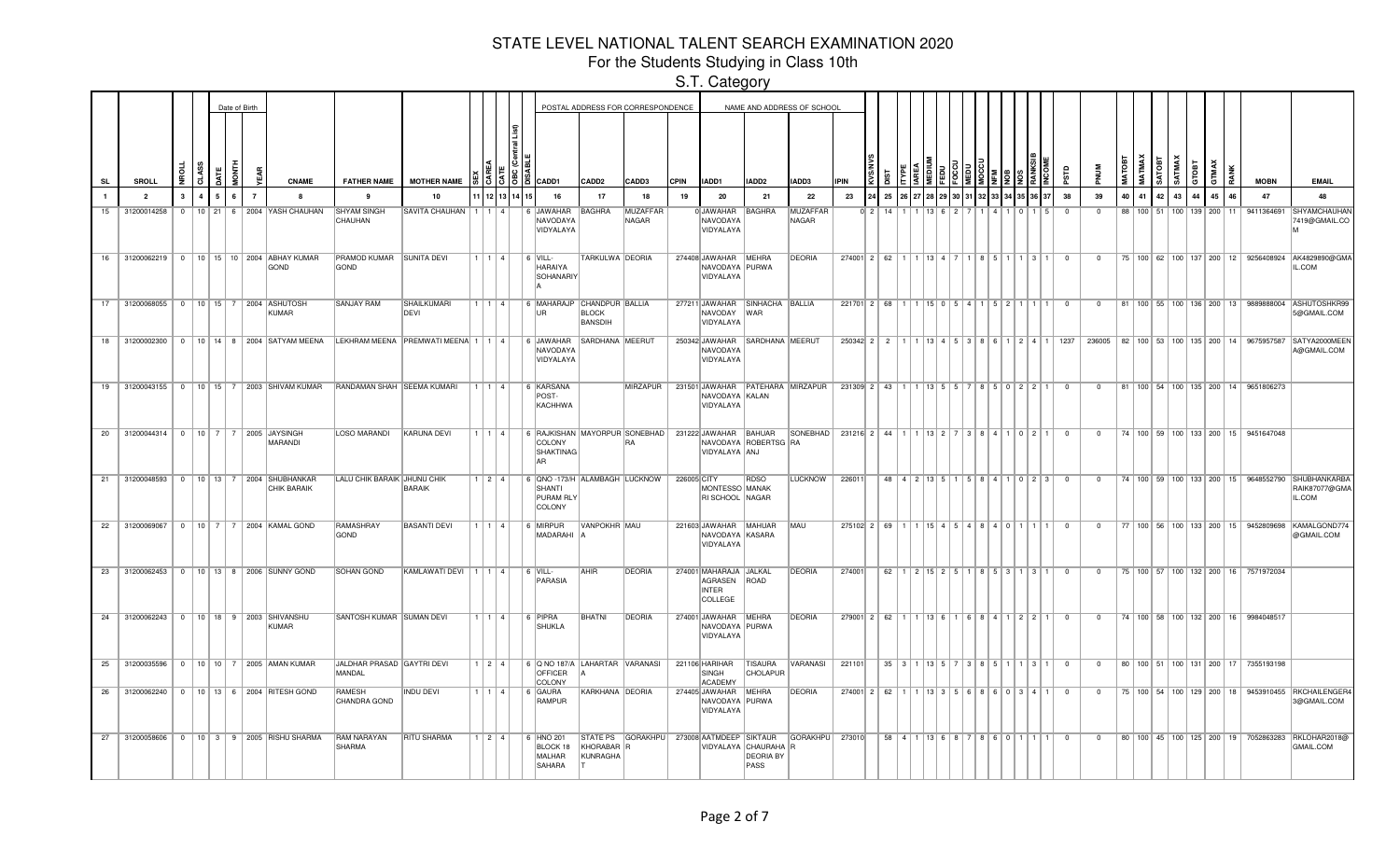For the Students Studying in Class 10th

|           |                                        |              |                |             | Date of Birth |                |                                                             |                                                                      |                     |                        |             |     |                                                   |                       | POSTAL ADDRESS FOR CORRESPONDENCE |             |                                                           |                                                              | NAME AND ADDRESS OF SCHOOL                     |                                                                     |    |  |            |  |                                                                                                  |       |                         |                                                    |      |    |          |        |    |       |    |                                                   |                                                                                             |
|-----------|----------------------------------------|--------------|----------------|-------------|---------------|----------------|-------------------------------------------------------------|----------------------------------------------------------------------|---------------------|------------------------|-------------|-----|---------------------------------------------------|-----------------------|-----------------------------------|-------------|-----------------------------------------------------------|--------------------------------------------------------------|------------------------------------------------|---------------------------------------------------------------------|----|--|------------|--|--------------------------------------------------------------------------------------------------|-------|-------------------------|----------------------------------------------------|------|----|----------|--------|----|-------|----|---------------------------------------------------|---------------------------------------------------------------------------------------------|
| <b>SL</b> | <b>SROLL</b>                           |              | 5              |             | š             | ψ              | <b>CNAME</b>                                                | <b>FATHER NAME</b>                                                   | <b>MOTHER NAME</b>  |                        |             | 888 | CADD1                                             | CADD <sub>2</sub>     | CADD3                             | CPIN        | IADD1                                                     | IADD2                                                        | IADD3                                          | <b>IPIN</b>                                                         |    |  |            |  |                                                                                                  |       | ន្ល                     |                                                    | MATO |    | ngs<br>T | SATMAX |    | GTMAX |    | <b>MOBN</b>                                       | <b>EMAIL</b>                                                                                |
|           | $\overline{2}$                         | $\mathbf{3}$ | $\overline{4}$ | $5^{\circ}$ | 6             | $\overline{7}$ |                                                             | 9                                                                    | 10                  |                        | 1 12 13 14  |     | 16                                                | 17                    | 18                                | 19          | 20                                                        | 21                                                           | 22                                             | 23                                                                  | 25 |  |            |  |                                                                                                  | 36 37 | 38                      | 39                                                 | 40   | 41 | 42 43    |        | 44 | 45    | 46 | 47                                                | 48                                                                                          |
| 28        | 31200068060                            |              |                |             |               |                | 0   10   5   9   2004   VISHVAKARMA<br>PRASAD               | HARISHANKAR<br>PRASAD                                                | <b>PUNAM DEVI</b>   | 1   1   4              |             |     | 6 SAWAN<br>CHHAPARA                               |                       | <b>BALLIA</b>                     |             | 277216 JAWAHAR<br>NAVODAYA WAR<br>VIDYALAYA               | SINHACHA BALLIA                                              |                                                | $221701$ 2 68                                                       |    |  |            |  |                                                                                                  |       | $\overline{\mathbf{0}}$ | $\Omega$                                           |      |    |          |        |    |       |    |                                                   | 66   100   59   100   125   200   19   6306646859   VISHKARMAPRA<br>SAD239@GMAIL<br>COM     |
|           |                                        |              |                |             |               |                | 29 31200020314   0   10   10   7   2004 LOKENDRA<br>MEENA   | HANUMAN SAHAI NISHA MEENA<br>MEENA                                   |                     | 1 1 1 4 1              |             |     | 6 54 GFA RB BAAD<br>II RAILWAY<br>COLONY          |                       | <b>MATHURA</b>                    |             | 281006 KENDRIYA BAAD<br>VIDYALAYA<br>NO <sub>3</sub>      |                                                              | MATHURA                                        | $281006$ 1 20 1 1 1 3 6 1 3 8 4 1 0 2 4 0                           |    |  |            |  |                                                                                                  |       |                         | $\overline{0}$                                     |      |    |          |        |    |       |    |                                                   | 73   100   52   100   125   200   19   9410038385   HANUMANASM20<br>4@GMAIL.COM             |
|           | 30 31200024201                         |              |                |             |               |                | 0   10   12   9   2004   MAYANK SHARMA   DURGA DUTT         | SHARMA                                                               | NISHA SHARMA        | 1 2 4                  |             |     | 6 QUATER<br>NUMBER 44  IZZAT<br>TYPE 4 IVRI NAGAR | <b>CAMPUS</b>         | <b>BAREILLY</b>                   | 243122 SHRI | <b>GULAB RAI</b><br>MONTESSO<br><b>RISSS</b>              |                                                              | <b>BAREILLY</b>                                | 243122                                                              |    |  |            |  | $24$   4   2   13   7   1   5   8   4   0   1   2   0                                            |       | $\overline{0}$          | $\Omega$                                           |      |    |          |        |    |       |    |                                                   | 67   100   57   100   124   200   20   9634947705   GOODBOY12920<br>4@GMAIL.COM             |
| 31        |                                        |              |                |             |               |                | 31200061135   0   10   16   7   2004   KISHAN KUMAR<br>GOND | <b>ARJUN PRASAD</b><br>GOND                                          | <b>SIDHA DEVI</b>   | 1   1   4              |             |     | 6 MUNDERA HETTIMPUR DEORIA<br>CHAND               |                       |                                   |             | 274206 JAWAHAR MILKI<br>VIDYALAYA R                       | NAVODAYA RASOOLPU R                                          | KUSHINAGA 274304 2 61 1 1 13 3 5 2 8 5 2 0 1 1 |                                                                     |    |  |            |  |                                                                                                  |       | $\Omega$                | $\Omega$                                           |      |    |          |        |    |       |    |                                                   | 68   100   55   100   123   200   21   9554706240   IASKISHANKUMA<br>RGOND@GMAIL<br>COM     |
|           |                                        |              |                |             |               |                | 32 31200035560 0 10 4 4 2004 MEENAKSHI<br>MEENA             | RAM SWAROOP<br>MEENA                                                 | VIMLESH MEENA 224   |                        |             |     | $6$ L-17SC<br>NEW LOCO<br>COLONY                  | NER                   | VARANASI                          |             | 221010 HAPPY<br><b>MODEL</b><br>SCHOOL                    |                                                              | <b>VARANASI</b>                                | 221010                                                              |    |  |            |  | $35 \mid 3 \mid 2 \mid 0 \mid 0 \mid 0 \mid 0 \mid 0 \mid 0 \mid 2 \mid 0 \mid 1 \mid 1$         |       | $\overline{0}$          | $\Omega$                                           |      |    |          |        |    |       |    |                                                   | 75   100   47   100   122   200   22   8887513901   RSMEENA888751<br>3901@GMAIL.CO          |
|           | 33 31200007488 0 10 24 12 2004 ANUSHKA |              |                |             |               |                | SHARMA                                                      | <b>VINOD KUMAR</b>                                                   | PUNAM KUMARI        | 2 2 4                  |             |     | 6 D-1529<br>10TH<br>AVENUE                        | GAUR CITY GREATER     | <b>NOIDA</b><br>WEST              |             | 201301 GAURS<br><b>INTERNATI</b><br><b>ONAL</b><br>SCHOOL | GAUR CITY GREATER<br>2 PLOT NO NOIDA<br>GH03 SEC- WEST<br>16 |                                                | 201301                                                              |    |  |            |  | 7 4 2 13 9 2 9 1 3 0 0 0 4                                                                       |       | - 0                     | $\Omega$                                           |      |    |          |        |    |       |    |                                                   | 65   100   55   100   120   200   23   8882413599   VKUMAR.IAF@G<br>MAIL.COM                |
| 34        |                                        |              |                |             |               |                | 31200062228 0 10 1 7 2004 AVANTIKA GOND DHARMENDRA          | GOND                                                                 | <b>SITA DEVI</b>    | 2   1   4              |             |     | 6 DUMARI                                          | <b>BHATNI</b>         | <b>DEORIA</b>                     |             | 274701 JAWAHAR MEHRA<br>NAVODAYA PURWA<br>VIDYALAYA       |                                                              | <b>DEORIA</b>                                  | $274701$ 2 62 1 1 1 3 4 5 2 8 6 1 2 2 1                             |    |  |            |  |                                                                                                  |       | $\overline{0}$          | $\overline{0}$                                     |      |    |          |        |    |       |    | 71   100   49   100   120   200   23   9792441158 |                                                                                             |
| 35        |                                        |              |                |             |               |                | 31200083019 0 10 29 3 2004 CHANDNI                          | DHRUVRAJ DEVI                                                        | VEENA DEVI          | $2 \mid 1 \mid 4 \mid$ |             |     | 6 SONGARHA POST-                                  | MUTEHRA R<br>GAJNSARI | <b>BALRAMPU</b>                   |             | 271207 JAWAHAR BALRAMPU<br>NAVODAYA R<br>VIDYALAYA        |                                                              |                                                | $271201$   2   83   1   1   13   4   5   1   8   10   3   0   1   1 |    |  |            |  |                                                                                                  |       | $\overline{0}$          | $\overline{0}$                                     |      |    |          |        |    |       |    |                                                   | 67   100   53   100   120   200   23   7897036402 KUMARSHUBHA<br><b>M96362@GMAIL</b><br>COM |
| 36        |                                        |              |                |             |               |                | 31200059122 0 10 1 9 2005 RAJ KUMAR SAH PINTU SAH           |                                                                      | <b>PUTUL DEVI</b>   |                        | $1$   2   4 |     | 6 TIWARI KE BAIRIA<br>MILKI                       |                       | <b>BALLIA</b>                     |             | 277201 JAWAHAR JUNGLE<br>NAVODAYA AGAHI                   | VIDYALAYA PEEPIGANJ                                          | GORAKHPU 273165 2 59 1                         |                                                                     |    |  | 13   1   7 |  | 1 8 7 1 3 1 1 1                                                                                  |       | $\overline{0}$          | $\overline{0}$                                     |      |    |          |        |    |       |    | 81   100   38   100   119   200   24   8957763023 |                                                                                             |
| 37        | 31200006714 0 10 1 1 1 2004 NISHA      |              |                |             |               |                |                                                             | <b>RATAN SINGH</b><br>BADAYAK                                        | KALAKAND DEVI 2 2 4 |                        |             |     | $6$ F-626<br>DELTA-1                              | GREATER<br>NOIDA      | GAUTAMBU<br>DH NAGAR              |             | 201310 KENDRIYA HS-18                                     | VIDYALAYA SECTOR P- BUDH<br>3 GREATER NAGAR<br><b>NOIDA</b>  | GAUTAM                                         | $201313$ 1 6 1 2 13 6 1 1 8 3 0 0 1 3                               |    |  |            |  |                                                                                                  |       | $\overline{0}$          | $\mathbf 0$                                        |      |    |          |        |    |       |    |                                                   | 79   100   40   100   119   200   24   9971586699   SINGH.RATAN77<br>@GMAIL.COM             |
|           |                                        |              |                |             |               |                | 38 31200039199 0 10 22 9 2004 HIMANSHU                      | <b>SHRIKANT</b>                                                      | <b>NEELAM</b>       |                        | $1$   2   4 |     | $6$ VILL-<br>MUBARAKP<br>lLIR.                    |                       | <b>GHAZIPUR</b>                   |             | 233001 JAWAHAR NEAR<br>NAVODAYA POLICE<br>VIDYALAYA LINE  |                                                              | <b>GHAZIPUR</b>                                |                                                                     |    |  |            |  |                                                                                                  |       |                         | 233001 2 39 1 1 1 13 5 3 6 8 4 1 0 1 2 5482 221251 |      |    |          |        |    |       |    |                                                   | 78   100   40   100   118   200   25   9628013016   HIMANSHUGOND<br>33@GMAIL.COM            |
|           | 39 31200006498                         |              |                |             |               |                |                                                             | 0   10   13   4   2004   STANZIN DESAL   NAWANG THINLES   PEMA YUDON |                     | $221$                  |             |     | 6 FLAT NO<br>507 TOWER TS BLOCK<br>SARASWAT KUNJ  | D6 VASANT             | APARTMEN NEW DELHI 110070 ARMY    |             | PUBLIC<br>SCHOOL                                          | ARUN<br>VIHAR<br>SECTOR 37                                   | NOIDA                                          | 201303                                                              |    |  |            |  | 6 4 2 13 5 4 9 8 4 1 0 1 3                                                                       |       | $\Omega$                | $\Omega$                                           |      |    |          |        |    |       |    | 74   100   44   100   118   200   25   9622968871 | <b>GYANDUDESAL@</b><br>GMAIL.COM                                                            |
|           |                                        |              |                |             |               |                | 40 31200043085   0   10   15   3   2005   VISHAL KUMAR      | VINOD                                                                | MANJU DEVI          | 1   1   4              |             |     | $6$ GOURI<br><b>BAHUAR</b><br><b>CHUNAR</b>       |                       | MIRZAPUR                          |             | 231302 RAJVANSH DAVAK<br><b>INTER</b><br>COLLEGE          |                                                              | MIRZAPUR                                       | $\Omega$                                                            |    |  |            |  | $43 \mid 4 \mid 1 \mid 15 \mid 6 \mid 1 \mid 1 \mid 7 \mid 5 \mid 1 \mid 1 \mid 2 \mid 2 \mid 0$ |       |                         | $\Omega$                                           |      |    |          |        |    |       |    | 73   100   44   100   117   200   26   9064873350 |                                                                                             |
|           | 41 31200016106                         |              |                |             |               |                | 0   10   22   3   2004 CHHAVIRAM<br><b>VERMA</b>            | KHETPAL SINGH                                                        | <b>ANITA DEVI</b>   |                        | 1   1   4   |     | $6$ RITHAI<br>PIDHAURA<br>BAH                     |                       | AGRA                              |             | 283113 JAWAHAR<br>NAVODAYA KALAN<br>VIDYALAYA             | KOLARA                                                       | AGRA                                           | 283111 2   16   1   1   13   3   7   1   8   7   4   1   2   1      |    |  |            |  |                                                                                                  |       | $\overline{\mathbf{0}}$ | $\overline{0}$                                     |      |    |          |        |    |       |    | 73   100   43   100   116   200   27   9012977458 |                                                                                             |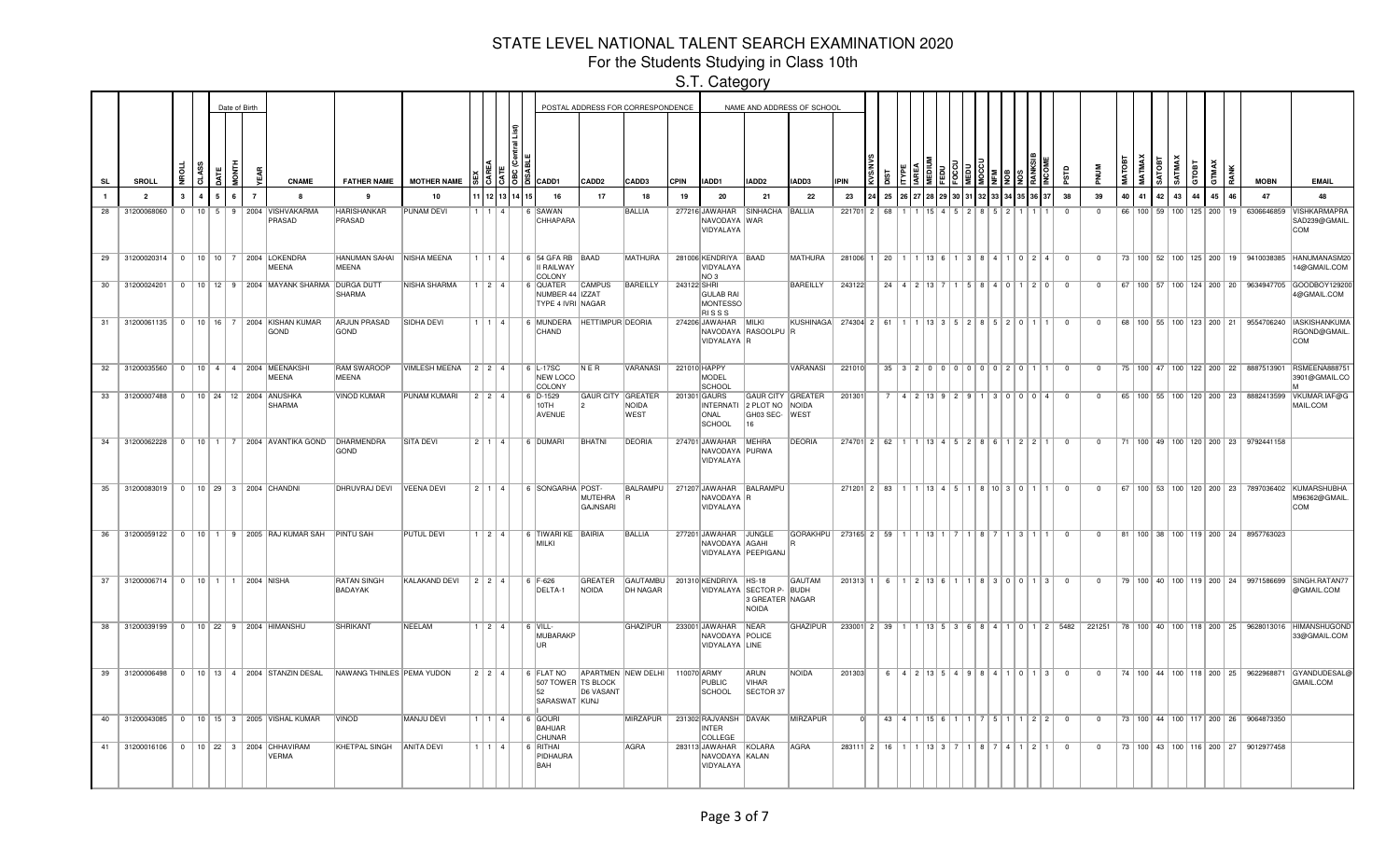For the Students Studying in Class 10th

|           |                                      |              |                |                | Date of Birth |                |                                                                        |                                    |                                       |                        |             |                                                                        |                                        | POSTAL ADDRESS FOR CORRESPONDENCE |              |                                                               |                                         | NAME AND ADDRESS OF SCHOOL                                                |                                                                                                                            |     |                                                           |  |        |                               |                                |                         |                |    |                                      |       |    |    |    |                                                   |                                                                                                                   |
|-----------|--------------------------------------|--------------|----------------|----------------|---------------|----------------|------------------------------------------------------------------------|------------------------------------|---------------------------------------|------------------------|-------------|------------------------------------------------------------------------|----------------------------------------|-----------------------------------|--------------|---------------------------------------------------------------|-----------------------------------------|---------------------------------------------------------------------------|----------------------------------------------------------------------------------------------------------------------------|-----|-----------------------------------------------------------|--|--------|-------------------------------|--------------------------------|-------------------------|----------------|----|--------------------------------------|-------|----|----|----|---------------------------------------------------|-------------------------------------------------------------------------------------------------------------------|
| <b>SL</b> | SROLL                                |              | $\overline{5}$ | ĀΤΕ            | i<br>36       |                | <b>CNAME</b>                                                           | <b>FATHER NAME</b>                 | <b>MOTHER NAME</b>                    |                        | 3131913     | <b>CADD1</b>                                                           | CADD2                                  | CADD3                             | <b>CPIN</b>  | IADD1                                                         | IADD2                                   | IADD3                                                                     | <b>IPIN</b>                                                                                                                |     |                                                           |  |        |                               |                                |                         |                |    | i g                                  |       |    |    |    | <b>MOBN</b>                                       | <b>EMAIL</b>                                                                                                      |
|           | $\overline{2}$                       | $\mathbf{3}$ | $\mathbf{A}$   | 5 <sup>5</sup> | 6             | $\overline{7}$ |                                                                        |                                    | 10                                    |                        | 12 13 14 15 | 16                                                                     | 17                                     | 18                                | 19           | 20                                                            | 21                                      | 22                                                                        | 23                                                                                                                         | 25  |                                                           |  |        |                               | 37                             | 38                      | 39             | 40 | 41                                   | 42 43 | 44 | 45 | 46 | 47                                                | 48                                                                                                                |
| 42        | 31200006694                          |              |                |                |               |                | 0   10   5   12   2004   TARUN KUMAR                                   | NAMPAL SINGH                       | POONAM                                | 1   2   4              |             | $6$ $ A-104$<br>DELTA-1                                                | GREATER<br>NOIDA                       | GAUTAMBU<br><b>DH NAGAR</b>       |              | 201308 KENDRIYA P-3<br>VIDYALAYA GREATER                      | <b>NOIDA</b>                            | GAUTAMBU<br>DH NAGAR                                                      | 201313 1                                                                                                                   | - 6 |                                                           |  | 14   R | 3   0   0                     | $1 \mid 3 \mid$                | $\overline{0}$          | $\Omega$       |    |                                      |       |    |    |    |                                                   | 64   100   51   100   115   200   28   7011276090   NEMPAL43@GMA<br>IL.COM                                        |
|           |                                      |              |                |                |               |                | 43 31200062247 0 10 18 4 2005 SUNIL KUMAR<br><b>SHAH</b>               | AMARJEET SHAH   BHAGMANI DEVI      |                                       | 11114                  |             | $6$ VILL-<br><b>SIRASIA</b><br>PAWAR                                   | POST-<br>BHAWANI<br><b>CHHAPER</b>     | DIST-<br>DEORIA                   |              | 274703 JAWAHAR MEHRA<br>NAVODAYA PURWA<br>VIDYALAYA           |                                         | <b>DEORIA</b>                                                             | $274001$   2   62   1   1   13   2   5   1   8   5   2   1   2   1   0                                                     |     |                                                           |  |        |                               |                                |                         | $\Omega$       |    |                                      |       |    |    |    |                                                   | 69   100   45   100   114   200   29   6387399825   AMIRMUNA9450<br>@GMAIL.COM                                    |
|           |                                      |              |                |                |               |                | 44 31200039190   0   10   0   0   0   NISHANT KUMAR NARENDRA           | <b>KUMAR</b>                       | NISHA DEVI                            | 1114                   |             | 6 VILL-NAULI JAMANIYA GHAZIPUR                                         |                                        |                                   |              | 0 JAWAHAR NEAR<br>NAVODAYA POLICE<br>VIDYALAYA LINE           |                                         | <b>GHAZIPUR</b>                                                           |                                                                                                                            |     |                                                           |  |        |                               |                                |                         |                |    |                                      |       |    |    |    |                                                   | 233001 2 39 1 1 1 3 7 1 6 8 4 1 0 1 3 5482 221251 73 100 41 100 114 200 29 6387261281 NISHANTGZP19<br>8@GMAIL.COM |
|           |                                      |              |                |                |               |                | 45 31200069043 0 10 10 10 2004 SHIVA GOND                              | <b>SHRIKESH RAM</b>                | MAYA DEVI                             | 1   1   4              |             | 6 JAPHARPU DULLAHPU GHAZIPUR<br>R DHIYA                                | IR.                                    |                                   |              | 275202 JAWAHAR MAHUAR<br>NAVODAYA KASARA<br>VIDYALAYA         |                                         | MAU                                                                       | $275102 \quad 2 \quad 69 \quad 1 \quad 1 \quad 15 \quad 5 \quad 5 \quad 1 \quad 8 \quad 6 \quad 1 \quad 2 \quad 3 \quad 1$ |     |                                                           |  |        |                               |                                | $\overline{0}$          | $\overline{0}$ |    |                                      |       |    |    |    |                                                   | 69   100   44   100   113   200   30   9839645264   GONDSHIVA1010<br>2004@GMAIL.CC                                |
|           |                                      |              |                |                |               |                | 46 31200083012 0 10 21 8 2003 AMIT KUMAR<br>CHAUDHARY                  | <b>OM PRAKASH</b>                  | PREMLATA                              | 1   1   4              |             | $6$ VILL-<br><b>JOGIHWA</b><br>POST-<br><b>IMLIYA</b><br><b>KONDAR</b> | <b>BLOCK-</b><br>PACHPERW <sub>R</sub> | <b>BALRAMPU</b>                   |              | NAVODAYA PUR<br>VIDYALAYA                                     |                                         | 271206 JAWAHAR GHOOGHUL BALRAMPU 271201 2 83 1 1 1 15 7 5 1 8 7 2 3 2 4 0 |                                                                                                                            |     |                                                           |  |        |                               |                                |                         | $\Omega$       |    |                                      |       |    |    |    |                                                   | 71   100   42   100   113   200   30   7408774930   AMITINV233@GM<br>AIL.COM                                      |
|           |                                      |              |                |                |               |                | 47 31200049451   0   10   26   11   2004   DIVYANSH GAUR   SUNIL KUMAR | GAUR                               | PUSHPA GAUR                           |                        |             | $1   2   4   6   F-121$                                                | AM                                     | RAJAJIPUR LUCKNOW                 | 226017 S K D | <b>ACADEMY</b>                                                | E BLOCK<br>RAJAJIPUR<br><b>AMA</b>      | <b>LUCKNOW</b>                                                            | 226017                                                                                                                     |     | $49   4   2   13   6   4   6   6   6   1   1   1   2   0$ |  |        |                               |                                |                         | $\Omega$       |    |                                      |       |    |    |    | 63   100   49   100   112   200   31   9336473001 |                                                                                                                   |
| 48        | 31200063027                          |              |                |                |               |                | 0   10   12   6   2005   ANIKET KUMAR<br>NAYAK                         | <b>VINAY KUMAR</b><br><b>NAYAK</b> | SANDHYA NAYAK   $1$   $2$   $4$       |                        |             | ∣6 IJALKAL<br>ROAD                                                     | <b>INDIRA</b><br>NAGAR                 | <b>MAHARAJG</b><br><b>ANJ</b>     | 273303 ST    | <b>JOSEPHS</b><br>SCHOOL<br><b>CHOWK</b><br>ROAD              | DHANAI                                  | DHANEWA   MAHARAJG  <br>l ANJ                                             | 273303                                                                                                                     |     | $63$ 3 $2$ 13 6 4 6 8 5 1 1 1 1                           |  |        |                               |                                | - 0                     | $\Omega$       |    |                                      |       |    |    |    |                                                   | 64   100   47   100   111   200   32   9415358733   ANKIT12NAYAK@<br>GMAIL.COM                                    |
|           |                                      |              |                |                |               |                | 49 31200050226 0 10 11 6 2005 AYUSHI SINGH                             | <b>BALVEER SINGH</b>               | SUREKHA SINGH 2 2 4                   |                        |             | 6 3/1<br>SACHIVALA R<br>YA COLONY                                      |                                        | MAHANAGA LUCKNOW                  | 226006 CITY  | <b>MONTESSO</b><br><b>RI SCHOOL</b>                           |                                         | <b>LUCKNOW</b>                                                            | 226006                                                                                                                     |     | $50$ 4 2 13 7                                             |  |        | 1   6   1   3   1   0   2   1 |                                | $\Omega$                | $\Omega$       |    |                                      |       |    |    |    |                                                   | 63   100   48   100   111   200   32   9454412201   YASHLEGEND5@<br>GMAIL.COM                                     |
|           | 50 31200083052 0 10 30 3 2005 SACHIN |              |                |                |               |                | CHAUDHARY                                                              | <b>HARI RAM</b><br>CHAUDHARY       | <b>KAPETRY DEVI</b>                   | $1$   2   4            |             | 6 SARYU<br>NAHAR<br>COLONY                                             | BALRAMPU                               |                                   |              | NAVODAYA PUR<br>VIDYALAYA                                     |                                         | 271201 JAWAHAR GHUGHOOL BALRAMPU 271201 2 83 1 1 1 13 6 1 1 8 6 3 1 2 1   |                                                                                                                            |     |                                                           |  |        |                               |                                | $\overline{\mathbf{0}}$ | $\mathbf{0}$   |    |                                      |       |    |    |    | 69 100 42 100 111 200 32 9532458742               |                                                                                                                   |
| 51        |                                      |              |                |                |               |                | 31200038316 0 10 23 10 2004 RANI MUNDA                                 | <b>GANDHI RAM</b><br>MUNDA         | DURGAVATI DEVI 2 2 4                  |                        |             | 6 L6A B<br>PLANTDEP RAI<br>$\cap$                                      |                                        | MUGHALSA CHANDAULI                |              | NAVODAYA<br>VIDYALAYA                                         |                                         | 232101 JAWAHAR BAIRATH CHANDAULI 232107 2 38 1 1 1 15 9 3 4 8 6 1 3 4 3   |                                                                                                                            |     |                                                           |  |        |                               |                                | $\overline{\mathbf{0}}$ | $\circ$        |    |                                      |       |    |    |    | 68   100   43   100   111   200   32   8853592124 |                                                                                                                   |
|           |                                      |              |                |                |               |                | 52 31200044337 0 10 3 9 2004 JAS TIRKEY                                | PRABHA KUMAR<br><b>TIRKEY</b>      | JACINTA ANGELA   1   1   4  <br>BIHAN |                        |             | 6 B 80 NSC<br>COLONY                                                   | <b>JAYANT</b><br><b>WAIDHAN</b>        | SINGRAULI                         | 486890 ST    | JOSEPH'S<br><b>SCHOOL</b>                                     | V V<br>COLONY<br><b>SHAKTINAG</b><br>AR | SONEBHAD   231222<br><b>RA</b>                                            |                                                                                                                            |     | 44 4 1 1 13 7                                             |  |        | 3   9   1   4   1   0   1   4 |                                | $\Omega$                | $\Omega$       |    |                                      |       |    |    |    |                                                   | 70   100   41   100   111   200   32   9424656307   P.KTIRKEY22@G<br>MAIL.COM                                     |
|           |                                      |              |                |                |               |                | 53 31200050151 0 10 6 2 2004 SIDDHARTH                                 | SHRAWAN KUMAR KALINDI DEVI         |                                       | $1 \mid 2 \mid 4 \mid$ |             | 6   636/100<br>PRAGATI<br>NAGAR<br><b>TAKROHI</b>                      | <b>INDIRA</b><br>NAGAR                 | LUCKNOW                           |              | 226016 RANI LAXMI SEC -14<br>RAI<br><b>MEMORIAL</b><br>SCHOOL | INDIRA<br>NAGAR                         | <b>LUCKNOW</b>                                                            | 226016                                                                                                                     |     | $50   4   2   13   5   3   5   8   4   0   1   2   3$     |  |        |                               |                                | $\overline{\mathbf{0}}$ | $\mathbf{0}$   |    |                                      |       |    |    |    |                                                   | 59   100   51   100   110   200   33   9919514905   SIDDHARTH2004<br>6@GMAIL.COM                                  |
|           |                                      |              |                |                |               |                | 54 31200058613 0 10 23 5 2003 ABHAY PRATAP                             | UDAY NARAYAN                       | <b>GEETA DEVI</b>                     | 1   2   4              |             | 6 SEMRA NO CHARGAWA GORAKHPU<br>CHIRAGAPT<br>PURAM                     |                                        |                                   |              | 0 DIVINE<br>PUBLIC<br>SCHOOL<br>MOHANPUR                      |                                         | GORAKHPU   273014                                                         |                                                                                                                            |     | 58 4 0 0 0 0 0 0 0 0 0 0 0 0 0 0 2 0                      |  |        |                               |                                |                         | $\overline{0}$ |    | 63   100   45   100   108   200   34 |       |    |    |    | $\overline{0}$                                    |                                                                                                                   |
|           |                                      |              |                |                |               |                | 55   31200068142   0   10   7   3   2005   RAJAN KUMAR<br>SINGH        | RAJKUMAR SINGH RANI DEVI           |                                       |                        |             | $1 \mid 1 \mid 4 \mid$ 6 SAHODIH                                       | SAHODIH BALLIA                         |                                   |              | 0 JAWAHAR<br>NAVODAYA WAR<br>VIDYALAYA                        | SINHACHA BALLIA                         |                                                                           | 221701 2 68 1 1 1 13 7 4 2 8 5 1                                                                                           |     |                                                           |  |        |                               | $1 \times 2 \times 1 \times 0$ |                         | $\overline{0}$ |    |                                      |       |    |    |    |                                                   | 65   100   42   100   107   200   35   8887752898  RSO7406@GMAII<br>.COM                                          |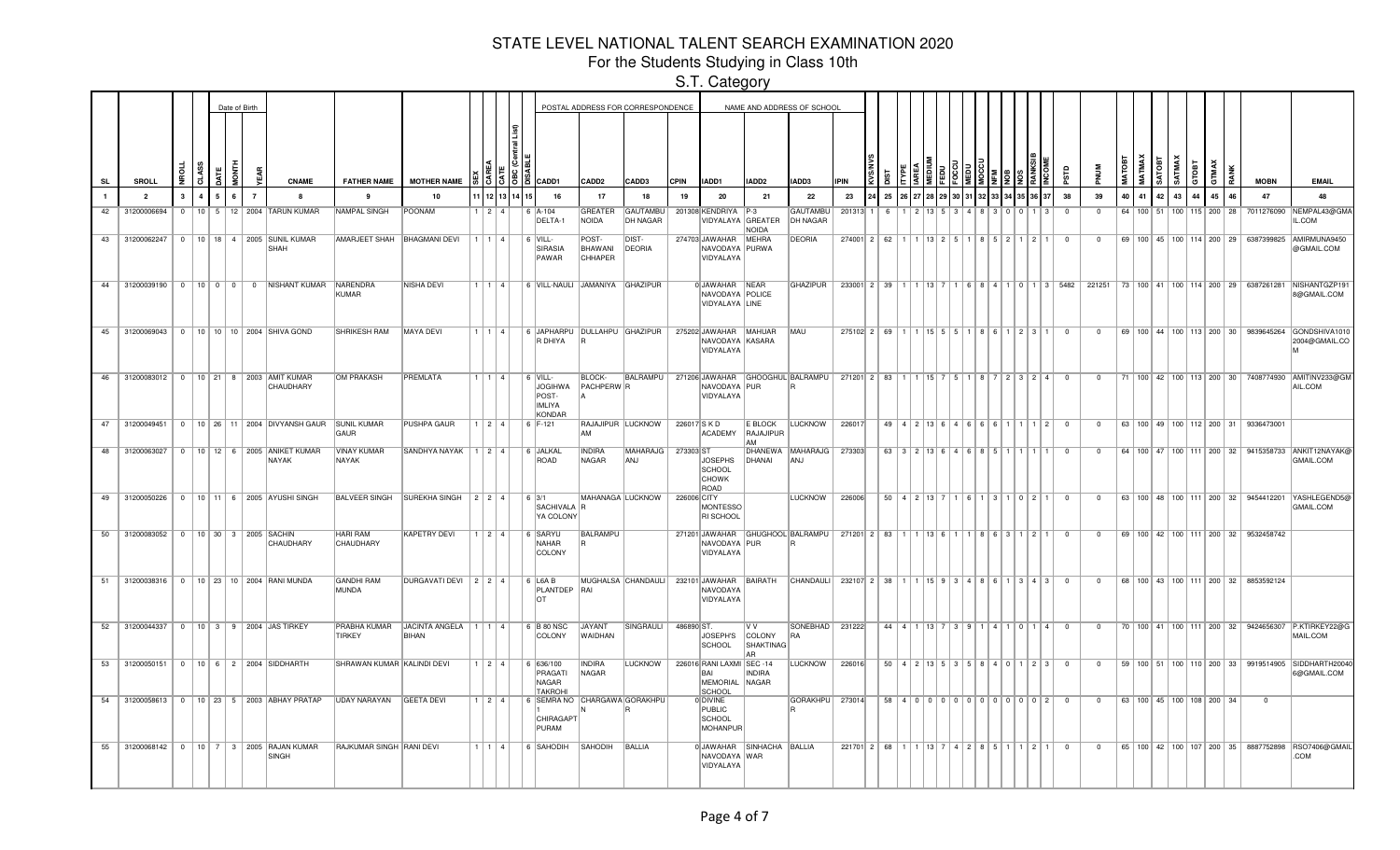For the Students Studying in Class 10th

|    |                                      |              |   |        | Date of Birth  |                                                                       |                                      |                                         |     |                        |             |                                                           |                                                                 | POSTAL ADDRESS FOR CORRESPONDENCE |            |                                                            | NAME AND ADDRESS OF SCHOOL       |                                                       |                                       |    |                |                                            |                                         |     |                                                         |    |                          |                |    |    |       |    |    |    |                                                   |                                                                                         |
|----|--------------------------------------|--------------|---|--------|----------------|-----------------------------------------------------------------------|--------------------------------------|-----------------------------------------|-----|------------------------|-------------|-----------------------------------------------------------|-----------------------------------------------------------------|-----------------------------------|------------|------------------------------------------------------------|----------------------------------|-------------------------------------------------------|---------------------------------------|----|----------------|--------------------------------------------|-----------------------------------------|-----|---------------------------------------------------------|----|--------------------------|----------------|----|----|-------|----|----|----|---------------------------------------------------|-----------------------------------------------------------------------------------------|
| SL | <b>SROLL</b>                         | CLASS        |   |        |                | <b>CNAME</b>                                                          | <b>FATHER NAME</b>                   | <b>MOTHER NAME</b>                      |     |                        | 3 3 1 3 1 3 | CADD1                                                     | <b>CADD2</b>                                                    | CADD3                             | CPIN       | IADD1                                                      | IADD2                            | IADD3                                                 | PIN                                   |    |                |                                            |                                         |     |                                                         |    | ē,                       |                |    |    |       |    |    |    | <b>MOBN</b>                                       | <b>EMAIL</b>                                                                            |
|    | $\overline{2}$                       | $\mathbf{3}$ | 4 | 6<br>5 | $\overline{7}$ | $\mathbf{a}$                                                          |                                      | 10                                      |     | 12 13 14 1             |             | 16                                                        | 17                                                              | 18                                | 19         | 20                                                         | 21                               | 22                                                    | 23                                    | 25 |                |                                            |                                         |     |                                                         | 37 | 38                       | 39             | 40 | 41 | 42 43 | 44 | 45 | 46 | 47                                                | 48                                                                                      |
| 56 | 31200093344                          | $\Omega$     |   |        |                | 10   12   2   2005   SNEHA RANA                                       | <b>RAM NARESH</b>                    | <b>SHYAM WATI</b>                       | 221 |                        |             | 6 T1/29 EST<br><b>HOSPITAL</b><br><b>CAMPUS</b>           | SARVODAY<br>A NAGAR                                             | KANPUR                            |            | 208005 KUMARI<br>UDYAN<br>GIRLS<br><b>INTER</b><br>COLLEGE | 111/84<br><b>ASHOK</b><br>NAGAR  | <b>KANPUR</b>                                         | 208012                                | 93 |                |                                            |                                         |     |                                                         |    | $\Omega$                 | $\Omega$       |    |    |       |    |    |    | 70 100 36 100 106 200 36 8707693048               |                                                                                         |
| 57 | 31200036621                          |              |   |        |                | 0   10   1   1   2004   VISHAL KUMAR                                  | <b>CHHTHU KAZI</b>                   | NIRMALA DEVI                            |     | $1 \mid 1 \mid 4 \mid$ |             | $3$ VILL-<br>MAJHAUWA LAUKARIYA<br>POST-<br><b>BAKULI</b> | CHAMPARA<br>ΙN                                                  | BIHAR                             |            | 845105 CENTRAL<br><b>HINDU</b><br><b>BOYS</b><br>SCHOOL    | KAMACHHA VARANASI                |                                                       | 221010                                |    |                | $36$   1   2   13   3   5   6   0   12   1 |                                         |     |                                                         |    | $\overline{\mathbf{0}}$  | $^{\circ}$     |    |    |       |    |    |    | 54   100   52   100   106   200   36   6205945217 |                                                                                         |
|    | 58 31200078156 0 10 5 7 2005 RAHUL   |              |   |        |                |                                                                       | <b>BASUDEW</b>                       | MEENA DEVI                              |     | 1   2   4              |             | 6 MO. NEHRU TANDA<br>NAGAR                                |                                                                 | AMBEDKAR<br>NAGAR                 | 224190 JNV |                                                            |                                  | AMBEDKAR<br>NAGAR                                     | 224122                                |    |                |                                            |                                         |     | 78 1 1 1 1 1 1 1 4 $\mid$ 3 1 1 1 8 1 5 1 1 1 1 2 1 1 1 |    | $\overline{\mathbf{0}}$  | $\Omega$       |    |    |       |    |    |    |                                                   | 65   100   40   100   105   200   37   8736038360   RAJKUMAR87360<br>@GMAIL.COM         |
|    |                                      |              |   |        |                | 59 31200077226   0   10   30   1   2005   HIMANSHU<br>CHAUDHARY       | <b>MANOJ KUMAR</b><br>CHAUDHARY      | MAHA LAXMI                              |     | 1   2   4              |             | 6 BACHRA<br>SULTANPU SHAKTI                               | NEAR<br>NAGAR<br>COLONY                                         | AYODHYA                           |            | 224001 TINY TOTS SCHOOL<br><b>SENIOR</b><br>SECONDAR ANJ   | SAHADATG                         | AYODHYA                                               | 224001                                | 77 | $\overline{3}$ |                                            | 13 6 3 6 8 8 3 0 0 0                    |     | $1 \mid 3 \mid$                                         |    | $\Omega$                 | $\Omega$       |    |    |       |    |    |    |                                                   | 53   100   52   100   105   200   37   9450515479   HIMANSHUCHAL<br>DHARY@GMAIL.<br>COM |
|    |                                      |              |   |        |                | 60 31200078137   0   10   10   11   2005   PUNEET KUMAR               | <b>GOPAL PRASAD</b>                  | POONAM DEVI                             |     | 1   1   4              |             | 6 SAKHUAPU KOTWARI                                        | <b>TAH RASRA</b>                                                | BALLIA                            | 221712 JNU | AFZALPUR<br>AKBARPUR                                       |                                  | <b>AMBEDKAR</b><br><b>NAGAR</b>                       | 224122                                | 78 |                |                                            | $13$ $6$ $3$ $6$ $12$ $6$ $12$ $14$ $0$ |     | 2 3                                                     |    | $\Omega$                 | $\Omega$       |    |    |       |    |    |    |                                                   | 63   100   41   100   104   200   38   9170654125   PUNEETJUV289<br>@GMAIL.COM          |
|    | 61 31200059029 0 10 13 2 2004 TARUSH |              |   |        |                | VISHWAKARMA                                                           | AKSHAYBAR<br>SHARMA                  | <b>GITA SHARMA</b>                      |     | 1 2 4                  |             | 6 NORTH<br><b>JATEPUR</b><br>RAILWAY<br>COLONY            | L/334                                                           | GORAKHPU 273012 G N               |            | NATIONAL<br>PUBLIC<br>SCHOOL                               | GORAKHNA GORAKHPU   273015<br>TH |                                                       |                                       |    |                |                                            |                                         |     | $59   4   2   13   6   1   4   4   6   1   2   4   1$   |    | $\overline{\phantom{0}}$ | $\Omega$       |    |    |       |    |    |    |                                                   | 67   100   37   100   104   200   38   9839819165  TARUSH013@GM<br>AIL.COM              |
|    |                                      |              |   |        |                | 62 31200044308 0 10 20 5 2003 DHANJEET KUMAR RAMDULAR SINGH SUBACHANI |                                      |                                         |     | 1   1   4              |             | $  6$ VILL-<br>BANKEE<br>POST-<br><b>BANKEE</b>           | PS-<br>MANCHEE RA<br><b>BLOCK-</b><br>NAGAWAN<br>ROBERTSG<br>AN |                                   |            | SONEBHAD   231213 JAWAHAR<br>VIDYALAYA ANJ                 | BAHUAR<br>NAVODAYA ROBERTSG RA   | $ SONEBHAD $ 231216 2 44 1 1 1 13 5 5 2 8 0 1 0 1 0 1 |                                       |    |                |                                            |                                         |     |                                                         |    | $\overline{\mathbf{0}}$  | $^{\circ}$     |    |    |       |    |    |    |                                                   | 63   100   41   100   104   200   38   9454282399   DEEPAK172003@<br>GMAIL.COM          |
|    |                                      |              |   |        |                | 63 31200058313 0 10 24 5 2004 ALOK KUMAR                              | SURESH PRASAD PREMLATA DEVI<br>SINGH |                                         |     | 124                    |             | 6 HNO 553J<br><b>BICHHIA</b><br>RAILWAY<br>COLONY         |                                                                 | GORAKHPU 273014 DIVINE            |            | PUBLIC<br>SCHOOL<br><b>BICHHIA</b>                         | NEAR PAC GORAKHPU 273014<br>CAMP |                                                       |                                       |    |                |                                            |                                         |     | $58$   4   2   13   3   2   8   0   4   2   1   3   3   |    | $\overline{0}$           | $\overline{0}$ |    |    |       |    |    |    |                                                   | 70   100   33   100   103   200   39   8896185589  AMANROCK187@<br>GMAIL.COM            |
|    |                                      |              |   |        |                | 64 31200016127 0 10 21 3 2003 RAMU VERMA                              | SHREELAL VERMA UMA DEVI              |                                         |     | 1   1   4              |             | $6$ VILL<br>REETHAI<br>lPO.<br>HULIPURA                   | <b>BLOCK</b><br>PINAHAT<br>TEH BAH                              | AGRA                              |            | 283113 JAWAHAR<br>NAVODAYA KALAN<br>VIDYALAYA              | KOLARA                           | <b>AGRA</b>                                           | 283111 2 16 1 1 1 3 2 8 2 8 5 2 0 1 1 |    |                |                                            |                                         |     |                                                         |    | $\overline{\phantom{0}}$ | $\Omega$       |    |    |       |    |    |    | 53   100   49   100   102   200   40   9068962568 |                                                                                         |
|    |                                      |              |   |        |                | 65 31200006327 0 10 20 12 2004 HENTHANGLEN<br>NEIHSIAL                | <b>THANGGIN</b><br>NEIHSIAL          | <b>SIAM NEIHSIAL</b>                    |     | 1214                   |             | 6 HNO 75<br><b>ESIC</b><br>COLONY                         | <b>SECTOR 56 NOIDA</b>                                          |                                   |            | 201301 KENDRIYA SECTOR 24 NOIDA<br>VIDYALAYA               |                                  |                                                       | $201301$ 1 6 1 2 13 6 3 5 8 5 0 2 2 0 |    |                |                                            |                                         |     |                                                         |    | $\overline{\phantom{0}}$ | $\Omega$       |    |    |       |    |    |    |                                                   | 57   100   44   100   101   200   41   9971310856   KEWINWAS@GM<br>AIL.COM              |
|    |                                      |              |   |        |                | 66 31200059340 0 10 25 12 2004 SHIVAM NAYAK                           | <b>ASHOK NAYAK</b>                   | <b>USHA NAYAK</b>                       |     | $1$   2   4            |             | $6 \ 574$<br>KARIMNAG<br>$\overline{AD}$<br>CHARGAWA      |                                                                 | <b>GORAKHPU</b>                   |            | 273003 RATNA<br>MEMORIAL<br>PUBLIC<br>SCHOOL               | AROGYA<br>MANDIR                 | <b>GORAKHPU</b>                                       | 273003                                |    |                |                                            |                                         |     | $59$   3   2   13   5   4   4   8   8   1   2   3   2   |    | $\Omega$                 | $\Omega$       |    |    |       |    |    |    |                                                   | 67   100   32   100   99   200   42   9935879579   SHIVAMKPSS18<br>@GMAIL.COM           |
| 67 |                                      |              |   |        |                | 31200062087   0   10   1   1   2005   RAHUL KUMAR<br>GOND             | YOGENDRA GOND SUMAN DEVI             |                                         |     | 1   1   4              |             | 6 NERUI<br>AMAWA                                          | POST<br>KARJAHAN                                                | DEORIA                            |            | 274201 SARASWAT KHAS<br><b>VIDYA</b><br>MANDIR             | <b>DEORIA</b>                    | <b>DEORIA</b>                                         | 274001                                |    |                |                                            |                                         |     | $62$   4   0   13   3   5   3   8   4   1   0   0   2   |    | $\overline{\mathbf{0}}$  | $\overline{0}$ |    |    |       |    |    |    | 55   100   43   100   98   200   43   9838474776  |                                                                                         |
| 68 |                                      |              |   |        |                | 31200002309 0 10 10 10 2004 NITIN MEENA                               |                                      | RAMBABU MEENA CHANDRA MEENA   1   1   4 |     |                        |             | 6 JAWAHAR<br>NAVODAYA<br>VIDYALAYA                        | SARDHANA MEERUT                                                 |                                   |            | 250342 JAWAHAR<br>NAVODAYA<br>VIDYALAYA                    | SARDHANA MEERUT                  |                                                       | $250342$ 2 2 1 0 13 6 5               |    |                |                                            |                                         | 815 | $3 \mid 1$                                              |    | 1237                     |                |    |    |       |    |    |    |                                                   | 236005   58   100   37   100   95   200   44   6396703516   JNVMEERUT@G<br>MAIL.COM     |
| 69 |                                      |              |   |        |                | 31200014231   0   10   4   10   2005 ANSHIKA                          | <b>ANIL KUMAR</b>                    | ANJU                                    |     | 2   1   4              |             | 6 VILL+PO<br>BUDHANA<br><b>BLOCK</b>                      |                                                                 | BUDHANA MUZAFFAR<br>NAGAR         |            | 251309 JAWAHAR<br>NAVODAYA<br>VIDYALAYA                    | BAGHRA                           | MUZAFFAR<br><b>NAGAR</b>                              | 251306 2 14 1 1 13 7 2 4 8 4 0 1      |    |                |                                            |                                         |     | 12                                                      |    | $\overline{\mathbf{0}}$  | $\mathbf{0}$   |    |    |       |    |    |    |                                                   | 58   100   36   100   94   200   45   8273335911   1980ANILK@GMA<br>IL.COM              |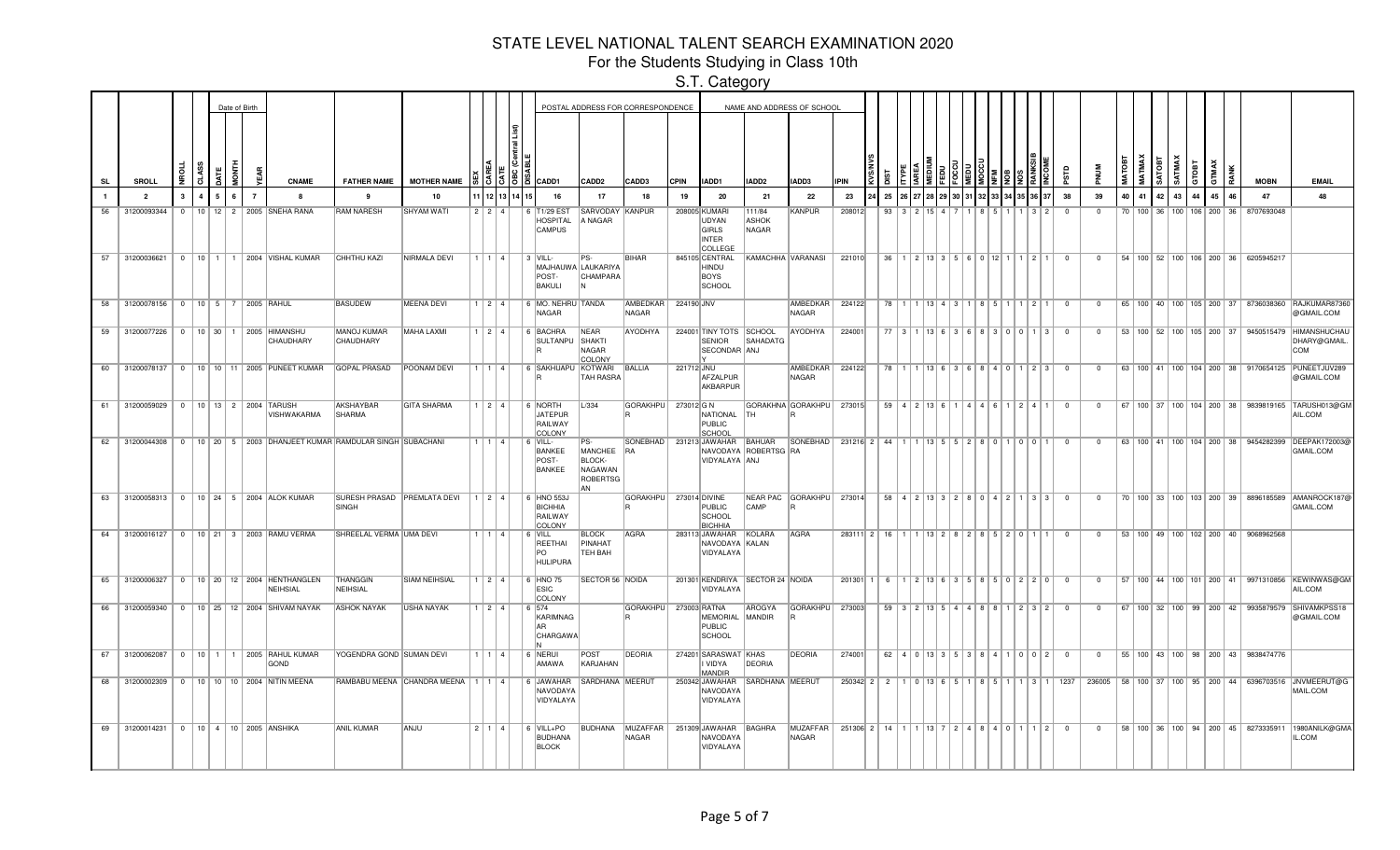For the Students Studying in Class 10th

|           |                                     |              |              |   |            | Date of Birth  |                                                          |                                                                             |                            |             |         |          |                                                                                                                                                 | POSTAL ADDRESS FOR CORRESPONDENCE                          |                                                            |             |                                                      |                                             | NAME AND ADDRESS OF SCHOOL                                                |                                       |    |  |  |  |                                                                               |                |                |    |          |       |              |    |                                                  |                                                                                                    |
|-----------|-------------------------------------|--------------|--------------|---|------------|----------------|----------------------------------------------------------|-----------------------------------------------------------------------------|----------------------------|-------------|---------|----------|-------------------------------------------------------------------------------------------------------------------------------------------------|------------------------------------------------------------|------------------------------------------------------------|-------------|------------------------------------------------------|---------------------------------------------|---------------------------------------------------------------------------|---------------------------------------|----|--|--|--|-------------------------------------------------------------------------------|----------------|----------------|----|----------|-------|--------------|----|--------------------------------------------------|----------------------------------------------------------------------------------------------------|
| <b>SL</b> | SROLL                               | 윤            | Ř            |   | <b>TNO</b> |                | <b>CNAME</b>                                             | <b>FATHER NAME</b>                                                          | <b>MOTHER NAME</b>         |             |         |          | $\frac{10}{10}$ $\frac{10}{10}$ $\frac{10}{10}$ $\frac{10}{10}$ $\frac{10}{10}$ $\frac{10}{10}$ $\frac{10}{10}$ $\frac{10}{10}$ $\frac{10}{10}$ | CADD <sub>2</sub>                                          | CADD3                                                      | <b>CPIN</b> | IADD1                                                | IADD2                                       | IADD3                                                                     | <b>IPIN</b>                           |    |  |  |  |                                                                               |                |                |    |          |       | <b>GTMAX</b> |    | <b>MOBN</b>                                      | <b>EMAIL</b>                                                                                       |
|           | $\overline{2}$                      | $\mathbf{3}$ | $\mathbf{A}$ | 5 | 6          | $\overline{7}$ | 8                                                        | 9                                                                           | 10                         |             | 1 12 13 |          | 16                                                                                                                                              | 17                                                         | 18                                                         | 19          | -20                                                  | 21                                          | 22                                                                        | 23                                    | 25 |  |  |  | 36 37                                                                         | 38             | 39             | 40 | 41<br>42 | 43 44 | 45           | 46 | 47                                               | 48                                                                                                 |
| 70        | 31200044316                         | $\Omega$     |              |   |            |                | 10   14   5   2004   RITIK KUMAR                         | MITHLESH KUMAR LAXMI DEVI                                                   |                            | 1   1   4   |         |          | 6 BASUKA                                                                                                                                        |                                                            | <b>GHAZIPUR</b>                                            |             | 232339 JAWAHAR<br>NAVODAYA<br>VIDYALAYA              | BAHUAR                                      | <b>SONEBHAD</b>                                                           | 231216 2                              | 44 |  |  |  |                                                                               | $\Omega$       | $\Omega$       |    |          |       |              |    | 60 100 34 100 94 200 45 9170072696               | RITIK.MKR89@G<br>MAIL.COM                                                                          |
|           |                                     |              |              |   |            |                | 71   31200086286   0   10   12   4   2003   RAJU MEENA   | <b>ATAR SINGH</b>                                                           | <b>DROPTI DEVI</b>         |             |         |          | 1   1   4      6   VILL-<br>BAGHOL                                                                                                              | POST-<br><b>WAZIRGAN</b><br>J TEH-<br>BISAULI              | <b>BADAUNA</b>                                             |             | VIDYALAYA ARA                                        | NAVODAYA THAKURDW D                         | 243726 JAWAHAR KALEWALA MORADABA 244601 2 86 1 1 1 13 5 5 1 8 6 3 0 3 1 0 |                                       |    |  |  |  |                                                                               |                | $\overline{0}$ |    |          |       |              |    |                                                  | 56   100   38   100   94   200   45   7830306365   RJMEENAJNV123<br>4@GMAIL.COM                    |
|           |                                     |              |              |   |            |                | 72 31200007185 0 10 18 4 2004 DEVANGI SINGH              | <b>BALDEV SINGH</b>                                                         | <b>UPMA SINGH</b>          | $221$       |         |          | 6 1702<br><b>IMPERIAL</b><br>COURT 2                                                                                                            | JAYPEE<br>GREEN<br><b>WISHTOWN</b><br><b>SECTOR</b><br>128 | NOIDA                                                      |             | 201304 GYANSHRE SECTOR<br>E SCHOOL 127               |                                             | NOIDA                                                                     | 201304                                |    |  |  |  |                                                                               |                |                |    |          |       |              |    |                                                  | 4 2 13 9 2 6 8 4 1 0 2 5 91120 6665581 54 100 37 100 91 200 46 7086046478 BALDEVIRSE@G<br>MAIL.COM |
| 73        |                                     |              |              |   |            |                | 31200044333   0   10   24   2   2004 NEERAJ KUMAR        | JHANAK LAL                                                                  | <b>LAXMI BAI</b>           | 1   1   4   |         |          | 6 MQ 187<br><b>CWS</b><br>JAYANT<br><b>INDIRA</b><br><b>MARKET</b>                                                                              |                                                            | SINGRAULI                                                  | 486890 ST   | JOSEPH'S<br>SCHOOL                                   | V V<br>COLONY<br>SHAKTINAG<br>AR            | SONEBHAD   231222<br><b>RA</b>                                            |                                       |    |  |  |  | $44$   $4$   $1$   $13$   $6$   $7$   $5$   $8$   $4$   $1$   $0$   $2$   $3$ | $\Omega$       | $\Omega$       |    |          |       |              |    |                                                  | 53   100   38   100   91   200   46   9406778932  JHANAKLAL1547<br>@GMAIL.COM                      |
|           |                                     |              |              |   |            |                |                                                          | 74 31200063232 0 10 8 7 2004 SHUBHAM GOND SANTOSH KUMAR SHILPA DEVI<br>GOND |                            | 1   1   4   |         |          | $  6$ VILL-<br>RAJPUR                                                                                                                           | POST-<br>BHATAT                                            | MAHARAJG   273306 JAWAHAR<br>ANJ                           |             | NAVODAYA<br>VIDYALAYA                                |                                             | MAHARAJG   273303   2   63  <br>ANJ                                       |                                       |    |  |  |  | 1 13 5 5 6 4 8 4 0 1 1 1 1                                                    | $\overline{0}$ | $\overline{0}$ |    |          |       |              |    | 50 100 39 100 89 200 47 8737922884               |                                                                                                    |
|           |                                     |              |              |   |            |                | 75 31200077107 0 10 12 8 2004 AYUSH KUMAR                | SATYAPAL SINGH KIRAN DEVI                                                   |                            | 1   2   4   |         |          | 6 SADAR<br>BAZAR<br>CANTT                                                                                                                       |                                                            | FAIZABAD                                                   |             | NAVODAYA AR<br>VIDYALAYA                             | 224001 JAWAHAR DABHASEM FAIZABAD            |                                                                           | 224153 2 77                           |    |  |  |  | 15 5 1 2 8 4 1 0 0 2                                                          | $\Omega$       | $\Omega$       |    |          |       |              |    | 48 100 40 100 88 200 48 9956062717               |                                                                                                    |
|           | 76 31200028266 0 10 1 12 2005 NEHA  |              |              |   |            |                |                                                          | NARESH RAM                                                                  | <b>TETARI DEVI</b>         | 2   1   4   |         |          | 6 <b>IBARAHIMA</b><br>BAD<br>BAIRIYA                                                                                                            |                                                            | <b>BALLIA</b>                                              |             | 277208 GOPAL<br>VIDYALAYA<br><b>INTER</b><br>COLLEGE | KORAON                                      | <b>PRAYAGRA</b>                                                           | 212306                                | 28 |  |  |  | 1 15 4 5 1 8 6 2 2 6 0                                                        | $\overline{0}$ | $^{\circ}$     |    |          |       |              |    | 53   100   34   100   87   200   49   9161148922 |                                                                                                    |
|           |                                     |              |              |   |            |                | 77 31200062397 0 10 25 5 2006 ABHISHEK GOND MOTILAL GOND |                                                                             | MADHURI DEVI               | 1 1 1 4 1   |         |          | 6 VILL-GARER POST-                                                                                                                              | GARER                                                      | DEORIA                                                     |             | 274001 KRISHAK<br>VIDYA<br>MANDIR<br><b>HISHER</b>   | <b>SECONDAR DEORIA</b><br>Y SCHOOL<br>GARER |                                                                           | 274001                                |    |  |  |  | $62$   3   1   15   4   7   5   8   5   2   1   3   1                         | $\overline{0}$ | $\overline{0}$ |    |          |       |              |    | 51   100   35   100   86   200   50   9565822079 |                                                                                                    |
|           |                                     |              |              |   |            |                | 78 31200068006 0 10 3 2 2005 AKASH KUMAR<br>KASHYAP      | <b>ASHOK KUMAR</b>                                                          | <b>ARTI DEVI</b>           | 1114        |         |          | 6 CHHICHHO KARAUDI                                                                                                                              |                                                            | <b>MAU</b>                                                 |             | 221706 LITTLE<br>FLOWER<br><b>CHILDREN</b><br>SCHOOL | KIRIHARAP BALLIA<br>UR                      |                                                                           | $221716$ 2 68 3 1 0 6 5 0 0 6 4 0 4 2 |    |  |  |  |                                                                               | $\Omega$       | $\Omega$       |    |          |       |              |    |                                                  | 54   100   32   100   86   200   50   8417011540   AKASHKASHYAP<br>MAU@GMAIL.CO                    |
|           | 79 31200002308 0 10 10 5 2005 KARAN |              |              |   |            |                |                                                          | YOGENDRA SINGH SUSHILA                                                      |                            | 1 1 1 4 1   |         |          | 6 JAWAHAR<br>NAVODAYA<br>VIDYALAYA                                                                                                              | SARDHANA MEERUT                                            |                                                            |             | 250342 JAWAHAR<br>NAVODAYA<br>VIDYALAYA              | SARDHANA MEERUT                             |                                                                           | $250342$ 2 2                          |    |  |  |  | 1 13 2 5 3 8 5 2 0 2 1 1237                                                   |                |                |    |          |       |              |    |                                                  | 236005 48 100 36 100 84 200 51 7983176942 KARANMEENA73<br>23@GMAIL.COM                             |
|           |                                     |              |              |   |            |                | 80 31200044335 0 10 24 3 2004 ARYAN KODVETI              | <b>RAMKISHAN</b><br>KODVETI                                                 | <b>SANTOSHI</b><br>KODVETI | 1   1   4   |         |          | 6 B-71 CWS<br>COLONY<br>JAYANT                                                                                                                  | PO-JAYANT SINGRAULI                                        |                                                            |             | 486890 ST.JOSEPH' V V<br>S SCHOOL COLONY             | SHAKTINAG<br>AR                             | SONEBHAD 231222<br><b>RA</b>                                              |                                       |    |  |  |  | 44 4 1 1 13 7 1 1 7 1 1 4 1 0 1 1 4                                           | $\overline{0}$ | $\Omega$       |    |          |       |              |    |                                                  | 45   100   39   100   84   200   51   6264659046   ARYANKODVETI<br>5@GMAIL.COM                     |
| 81        |                                     |              |              |   |            |                | 31200048608 0 10 24 4 2005 RIYA SINGH                    | <b>VINOD KUMAR</b><br><b>SINGH</b>                                          | <b>RINKU SINGH</b>         | $221$       |         |          | $6$ C-119/3<br>RDSO<br>COLONY<br>MANAK<br>NAGAR                                                                                                 |                                                            | <b>LUCKNOW</b>                                             | 226011 CITY | MONTESSO MANAK<br><b>RI INTER</b><br>COLLEGE         | RDSO<br>NAGAR                               | <b>LUCKNOW</b>                                                            | 226011                                |    |  |  |  | 48 4 2 13 6 1 6 8 4 1 0 2 4                                                   | $\Omega$       | $\Omega$       |    |          |       |              |    |                                                  | 49   100   32   100   81   200   52   8840245101   VINOD.RDSO.TI@<br>GMAIL.COM                     |
|           |                                     |              |              |   |            |                | 82 31200081170 0 10 3 8 2004 VIVEK KUMAR                 | <b>SEETARAM</b>                                                             | SHYAMAVATI                 | $1$ $1$ $4$ |         |          | $6$ VILL-<br><b>JUGUNBHA</b><br>RIYA                                                                                                            | POST-<br>NEWALGAR R<br>H, TEH-<br><b>TULSIPUR</b>          | BALRAMPU   271203 JAWAHAR                                  |             | NAVODAYA<br>VIDYALAYA                                |                                             | SONIKPUR BARABANKI 225126 2 81 1 1 13 5 7 1 8 4 2 0 1 2                   |                                       |    |  |  |  |                                                                               | $\overline{0}$ | $^{\circ}$     |    |          |       |              |    |                                                  | 44   100   34   100   78   200   53   9793772778   VR0233563@GMA<br>IL.COM                         |
|           |                                     |              |              |   |            |                | 83 31200044177   0   10   10   5   2004   MANOJ KUMAR    | DEVLAL                                                                      | ANARKALI                   |             |         | $1114$ 6 |                                                                                                                                                 | DALLA                                                      | NEW BASTI SONEBHAD   231207 JAY JYOTI   DALLA<br><b>RA</b> |             | <b>INTER</b><br>COLLEGE                              |                                             | SONEBHAD   231207<br>IRΔ                                                  |                                       |    |  |  |  | 44 4 1 15 1 81 85023110                                                       |                | $\overline{0}$ |    |          |       |              |    | 39 100 39 100 78 200 53 8172993587               |                                                                                                    |